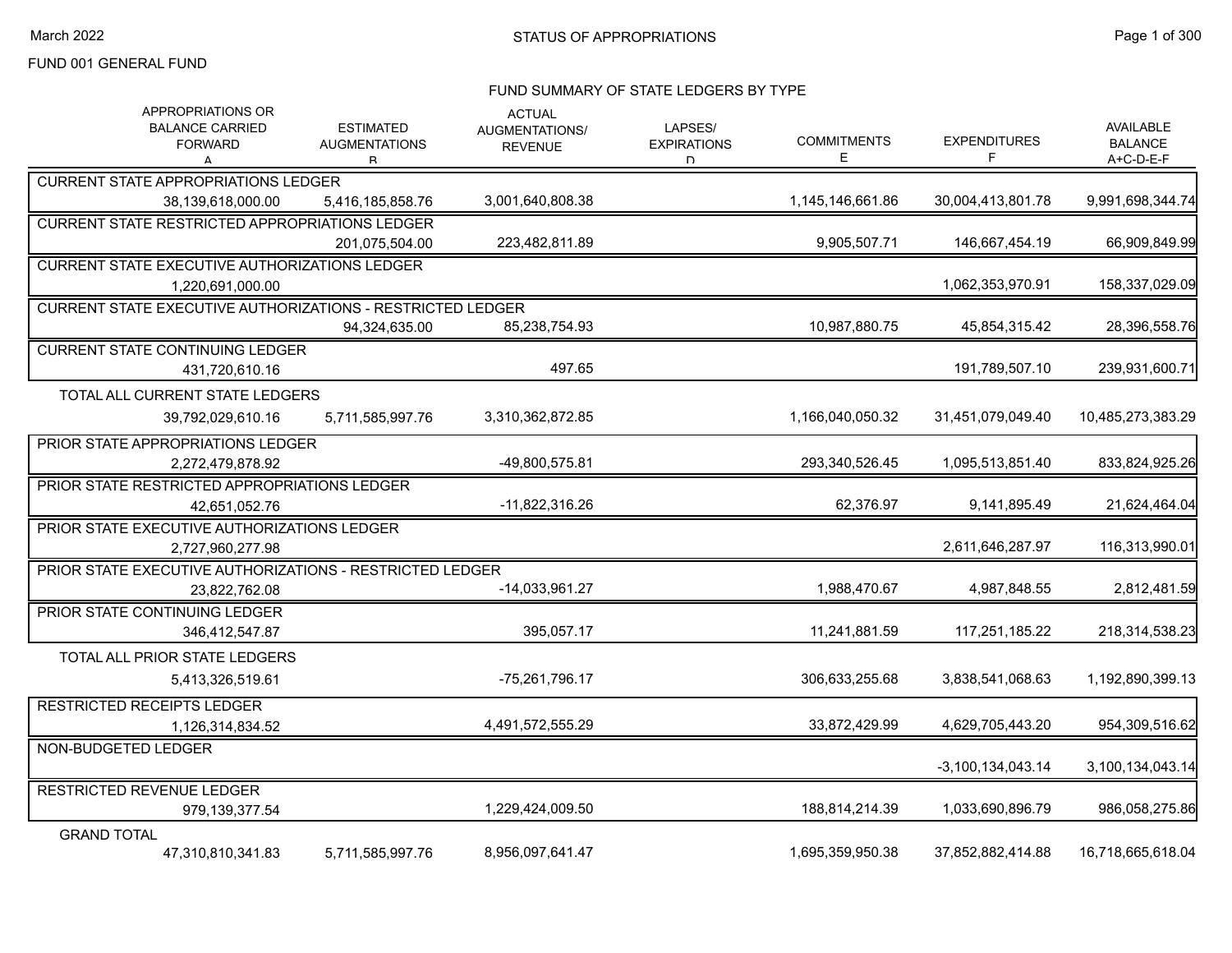# SUMMARY OF ALL CURRENT STATE LEDGERS BY DEPARTMENT

| APPROPRIATIONS OR<br><b>BALANCE CARRIED</b><br><b>FORWARD</b><br>A | <b>ESTIMATED</b><br><b>AUGMENTATIONS</b><br>В | <b>ACTUAL</b><br>AUGMENTATIONS/<br><b>REVENUE</b> | LAPSES/<br><b>EXPIRATIONS</b><br>D | <b>COMMITMENTS</b><br>Е | <b>EXPENDITURES</b><br>F | <b>AVAILABLE</b><br><b>BALANCE</b><br>A+C-D-E-F |
|--------------------------------------------------------------------|-----------------------------------------------|---------------------------------------------------|------------------------------------|-------------------------|--------------------------|-------------------------------------------------|
| <b>EXECUTIVE BRANCH</b>                                            |                                               |                                                   |                                    |                         |                          |                                                 |
| BA 99 - Governor's Office                                          |                                               |                                                   |                                    |                         |                          |                                                 |
| 6,706,000.00                                                       | 2,734,000.00                                  | 202,165.70                                        |                                    | 622,079.39              | 6,288,069.03             | $-1,982.72$                                     |
| BA 81 - Executive Offices                                          |                                               |                                                   |                                    |                         |                          |                                                 |
| 182,727,000.00                                                     | 511,484,747.06                                | 350,238,817.70                                    |                                    | 88,509,134.28           | 422,865,280.25           | 21,591,403.17                                   |
| BA 28 - Lieutenant Governor                                        |                                               |                                                   |                                    |                         |                          |                                                 |
| 2,043,000.00                                                       |                                               |                                                   |                                    | 235,343.87              | 1,039,018.96             | 768,637.17                                      |
| BA 14 - Attorney General                                           |                                               |                                                   |                                    |                         |                          |                                                 |
| 114,262,000.00                                                     | 39,425,088.00                                 | 28,639,862.60                                     |                                    | 6,193,015.30            | 93,933,334.63            | 42,775,512.67                                   |
| BA 92 - Auditor General                                            |                                               |                                                   |                                    |                         |                          |                                                 |
| 40,609,000.00                                                      | 11,247,000.00                                 | 3,789,225.61                                      |                                    | 936,075.27              | 34,012,369.93            | 9,449,780.41                                    |
| BA 73 - Treasury                                                   |                                               |                                                   |                                    |                         |                          |                                                 |
| 1,225,464,000.00                                                   |                                               | 7,726,963.44                                      |                                    |                         | 1,083,493,126.11         | 149,697,837.33                                  |
| BA 68 - Agriculture                                                |                                               |                                                   |                                    |                         |                          |                                                 |
| 174,515,000.00                                                     | 9,698,800.00                                  | 8,630,725.98                                      |                                    | 10,725,927.38           | 143,322,913.33           | 29,096,885.27                                   |
| BA 75 - Banking & Securities                                       |                                               |                                                   |                                    |                         |                          |                                                 |
|                                                                    | 9,477,000.00                                  | 9,477,000.00                                      |                                    | 312,950.47              | 4,859,870.59             | 4,304,178.94                                    |
| BA 32 - Civil Service Commission                                   |                                               |                                                   |                                    |                         |                          |                                                 |
|                                                                    | 3,800,000.00                                  | 4,569,678.07                                      |                                    | 257,660.82              | 2,665,590.72             | 1,646,426.53                                    |
| BA 24 - Community & Economic Develop                               |                                               |                                                   |                                    |                         |                          |                                                 |
| 193,969,000.00                                                     | 14,129,504.00                                 | 12,102,310.79                                     |                                    | 47,263,371.21           | 80,104,758.47            | 78,703,181.11                                   |
| BA 38 - Conservation & Natural Resourc                             |                                               |                                                   |                                    |                         |                          |                                                 |
| 139,054,000.00                                                     | 71,199,000.00                                 | 51,643,927.62                                     |                                    | 16,991,854.88           | 115,292,241.47           | 58,413,831.27                                   |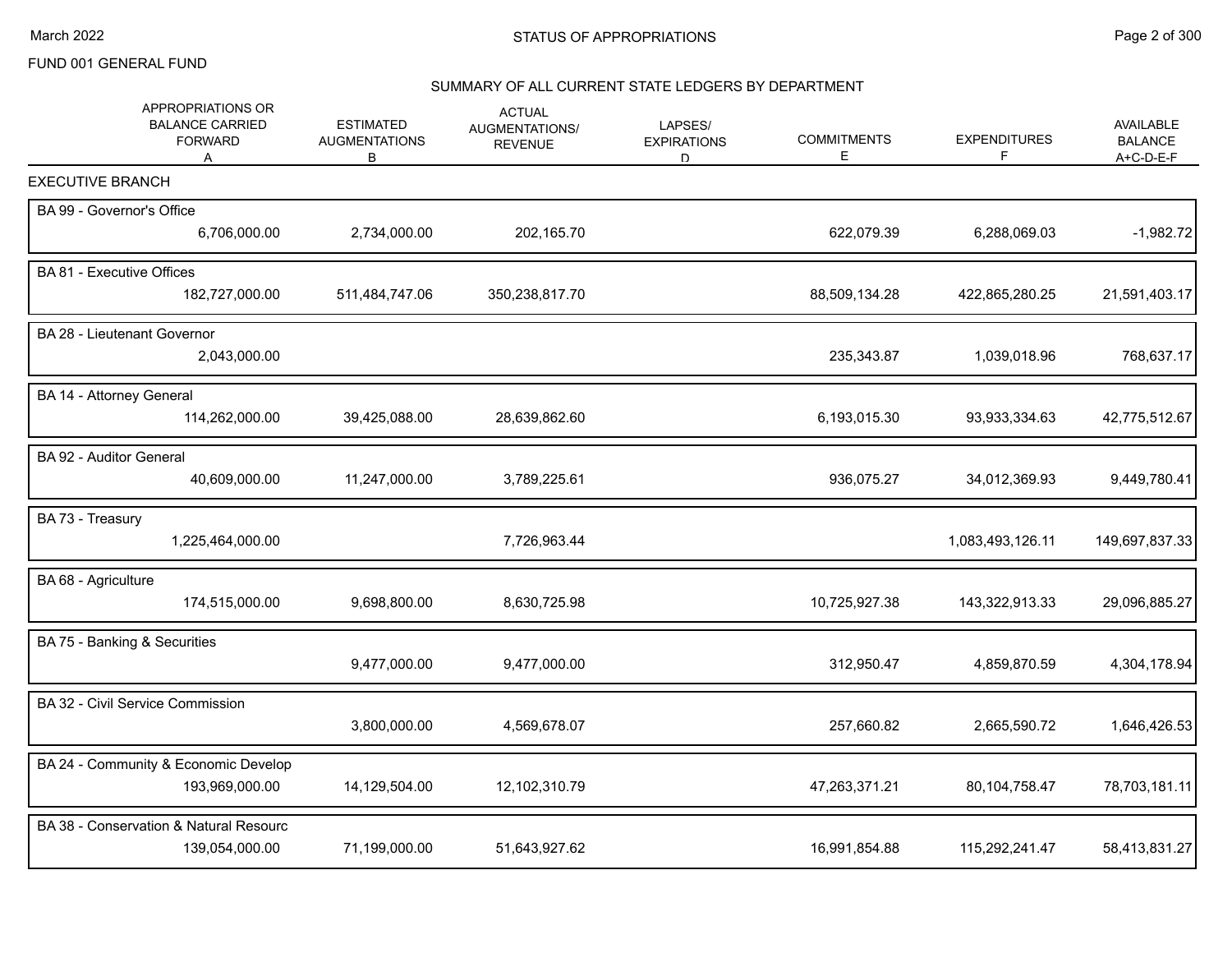#### SUMMARY OF ALL CURRENT STATE LEDGERS BY DEPARTMENT

|                | APPROPRIATIONS OR<br><b>BALANCE CARRIED</b><br><b>FORWARD</b><br>A | <b>ESTIMATED</b><br><b>AUGMENTATIONS</b><br>В | <b>ACTUAL</b><br><b>AUGMENTATIONS/</b><br><b>REVENUE</b> | LAPSES/<br><b>EXPIRATIONS</b><br>D | <b>COMMITMENTS</b><br>E | <b>EXPENDITURES</b><br>F | AVAILABLE<br><b>BALANCE</b><br>A+C-D-E-F |
|----------------|--------------------------------------------------------------------|-----------------------------------------------|----------------------------------------------------------|------------------------------------|-------------------------|--------------------------|------------------------------------------|
|                | <b>BA 11 - Corrections</b><br>2,664,454,000.00                     | 9,192,000.00                                  | 3,584,634.16                                             |                                    | 176,936,148.96          | 1,869,104,581.13         | 621,997,904.07                           |
|                | BA 74 - Drug and Alcohol Programs<br>47,729,000.00                 | 5,126,000.00                                  | 18,210.00                                                |                                    | 18,797,487.23           | 25,993,238.74            | 2,956,484.03                             |
|                | BA 16 - Education<br>14,525,026,000.00                             | 6,216,000.00                                  | 4,395,472.43                                             |                                    | 246,365,719.45          | 9,756,771,302.40         | 4,526,284,450.58                         |
|                | BA 31 - PA Emergency Management Agency<br>13,890,000.00            | 1,405,650.00                                  | 1,406,549.53                                             |                                    | 922,917.59              | 9,832,979.07             | 4,540,652.87                             |
|                | BA 37 - Environmental Hearing Board<br>2,593,000.00                |                                               |                                                          |                                    | 199,905.17              | 1,414,972.89             | 978,121.94                               |
|                | BA 35 - Environmental Protection<br>169,042,000.00                 | 38,649,000.00                                 | 12,250,792.50                                            |                                    | 21,080,374.66           | 138,485,324.60           | 21,727,093.24                            |
|                | <b>BA 15 - General Services</b><br>130,314,000.00                  | 69,023,000.00                                 | 27,292,250.52                                            |                                    | 16,047,737.95           | 136,011,998.88           | 5,546,513.69                             |
| BA 67 - Health | 209,815,000.00                                                     | 24,362,635.00                                 | 15,641,739.41                                            |                                    | 32,388,371.49           | 127,730,998.89           | 65,337,369.03                            |
|                | BA 39 - PA Higher Education Assistance<br>369,382,000.00           |                                               |                                                          |                                    |                         | 366,053,600.00           | 3,328,400.00                             |
|                | BA 30 - Historical & Museum Commission<br>23,150,000.00            | 1,458,000.00                                  | 798,825.48                                               |                                    | 875,807.71              | 14,909,995.46            | 8,163,022.31                             |
|                | BA 12 - Labor & Industry<br>79,033,000.00                          | 12,331,000.00                                 | 12,285,371.11                                            |                                    | 5,721,591.17            | 69,290,301.72            | 16,306,478.22                            |
|                | BA 13 - Military & Veterans Affairs<br>160,534,000.00              | 24,066,060.00                                 | 18,747,413.34                                            |                                    | 17,394,804.76           | 120,996,670.58           | 40,889,938.00                            |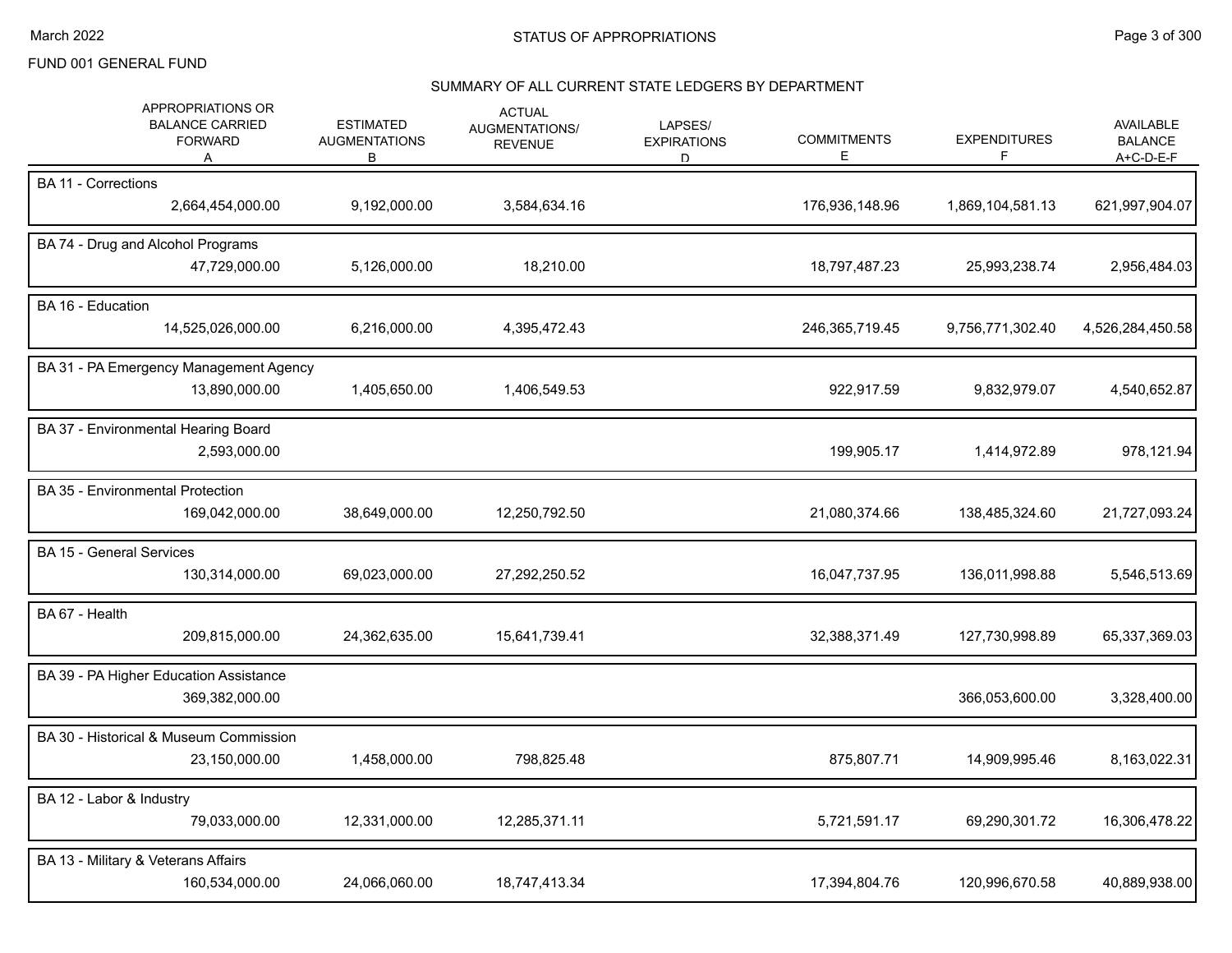#### SUMMARY OF ALL CURRENT STATE LEDGERS BY DEPARTMENT

| APPROPRIATIONS OR<br><b>BALANCE CARRIED</b><br><b>FORWARD</b><br>A | <b>ESTIMATED</b><br><b>AUGMENTATIONS</b><br>B | <b>ACTUAL</b><br>AUGMENTATIONS/<br><b>REVENUE</b> | LAPSES/<br><b>EXPIRATIONS</b><br>D. | <b>COMMITMENTS</b><br>Е | <b>EXPENDITURES</b><br>F | <b>AVAILABLE</b><br><b>BALANCE</b><br>A+C-D-E-F |
|--------------------------------------------------------------------|-----------------------------------------------|---------------------------------------------------|-------------------------------------|-------------------------|--------------------------|-------------------------------------------------|
| BA 17 - Public Utility Commission                                  | 78,477,000.00                                 | 78,477,000.00                                     |                                     | 4,071,162.60            | 50,533,194.62            | 23,872,642.78                                   |
| <b>BA 21 - Human Services</b><br>16,136,498,000.00                 | 3,866,406,444.00                              | 1,687,128,613.71                                  |                                     | 388,324,153.17          | 13,725,420,424.14        | 3,709,882,036.40                                |
| BA 18 - Revenue<br>1,394,704,000.00                                | 59,958,000.00                                 | 46,874,771.47                                     |                                     | 9,461,699.32            | 1,210,491,978.13         | 221,625,094.02                                  |
| BA 19 - State Department<br>36,428,000.00                          | 86,548,069.70                                 | 72,677,994.26                                     |                                     | 11,280,939.92           | 64,916,608.95            | 32,908,445.39                                   |
| BA 20 - State Police<br>462,250,000.00                             | 755,172,000.00                                | 730,240,577.54                                    |                                     | 44,113,668.02           | 851,743,358.25           | 296,633,551.27                                  |
| BA 90 - System of Higher Education<br>477,470,000.00               |                                               |                                                   |                                     |                         | 358,102,494.00           | 119,367,506.00                                  |
| BA 78 - Transportation<br>2,970,000.00                             |                                               |                                                   |                                     |                         | 2,420,000.00             | 550,000.00                                      |
| BA 40 - Ethics Commission<br>3,015,000.00                          |                                               |                                                   |                                     | 10,148.28               | 1,837,480.77             | 1,167,370.95                                    |
| BA 43 - Health Care Cost Containment<br>3,167,000.00               |                                               |                                                   |                                     |                         | 2,553,265.46             | 613,734.54                                      |
| BA 64 - Thaddeus Stevens Coll of Tech<br>18,701,000.00             |                                               |                                                   |                                     |                         | 18,701,000.00            |                                                 |
| TOTAL EXECUTIVE BRANCH<br>39,009,514,000.00                        | 5,711,585,997.76                              | 3,188,840,892.97                                  |                                     | 1,166,040,050.32        | 30,911,192,342.17        | 10,121,122,500.48                               |

LEGISLATIVE BRANCH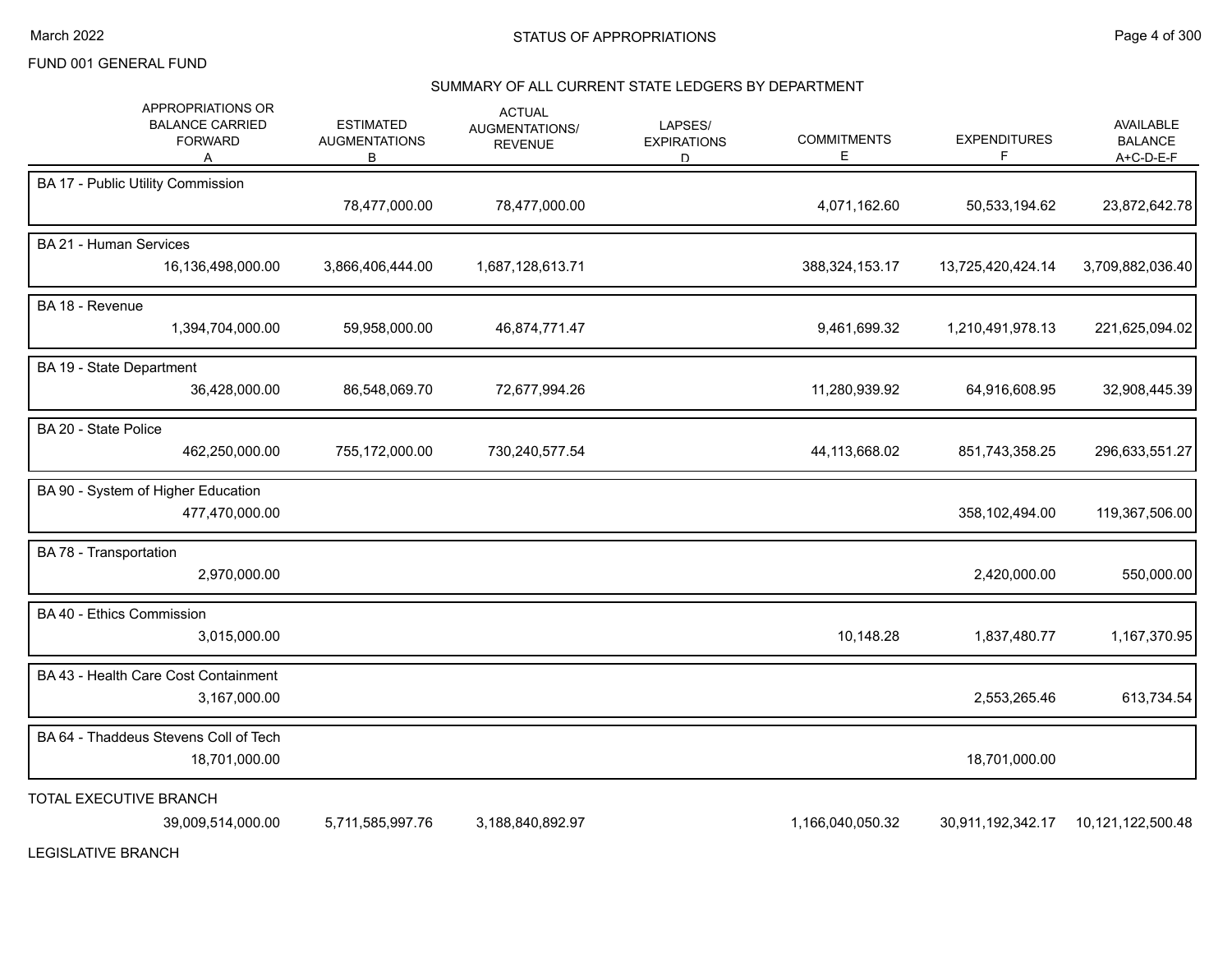#### SUMMARY OF ALL CURRENT STATE LEDGERS BY DEPARTMENT

| APPROPRIATIONS OR<br><b>BALANCE CARRIED</b><br><b>FORWARD</b><br>Α   | <b>ESTIMATED</b><br><b>AUGMENTATIONS</b><br>В | <b>ACTUAL</b><br>AUGMENTATIONS/<br><b>REVENUE</b> | LAPSES/<br><b>EXPIRATIONS</b><br>D. | <b>COMMITMENTS</b><br>Е | <b>EXPENDITURES</b><br>F | AVAILABLE<br><b>BALANCE</b><br>A+C-D-E-F |
|----------------------------------------------------------------------|-----------------------------------------------|---------------------------------------------------|-------------------------------------|-------------------------|--------------------------|------------------------------------------|
| BA41 - Senate<br>127,106,610.16                                      |                                               |                                                   |                                     |                         | 58,778,283.38            | 68,328,326.78                            |
| BA 42 - House of Representatives<br>231,682,000.00                   |                                               |                                                   |                                     |                         | 116,382,075.56           | 115,299,924.44                           |
| BA 44 - Legislative Reference Bureau<br>10,896,000.00                |                                               |                                                   |                                     |                         | 1,316,017.64             | 9,579,982.36                             |
| BA 45 - Legislative Misc & Commissions<br>16,236,000.00              |                                               | 19.80                                             |                                     |                         | 2,430,992.76             | 13,805,027.04                            |
| BA 46 - Joint State Government Comm.<br>1,701,000.00                 |                                               |                                                   |                                     |                         | 578,499.40               | 1,122,500.60                             |
| BA 47 - Legislative Budget and Finance<br>2,020,000.00               |                                               |                                                   |                                     |                         | 595,661.34               | 1,424,338.66                             |
| BA 48 - Legislative Data Processing<br>34,755,000.00                 |                                               |                                                   |                                     |                         | 8,691,872.19             | 26,063,127.81                            |
| BA 63 - Regulatory Review Commission<br>2,155,000.00                 |                                               |                                                   |                                     |                         |                          | 2,155,000.00                             |
| TOTAL LEGISLATIVE BRANCH<br>426,551,610.16<br><b>JUDICIAL BRANCH</b> |                                               | 19.80                                             |                                     |                         | 188,773,402.27           | 237,778,227.69                           |
| BA 51 - Supreme Court<br>59,456,000.00                               |                                               | 69,696,838.25                                     |                                     |                         | 88,682,103.30            | 40,470,734.95                            |
| BA 52 - Superior Court<br>32,560,000.00                              |                                               | 9,177,019.17                                      |                                     |                         | 29,814,412.32            | 11,922,606.85                            |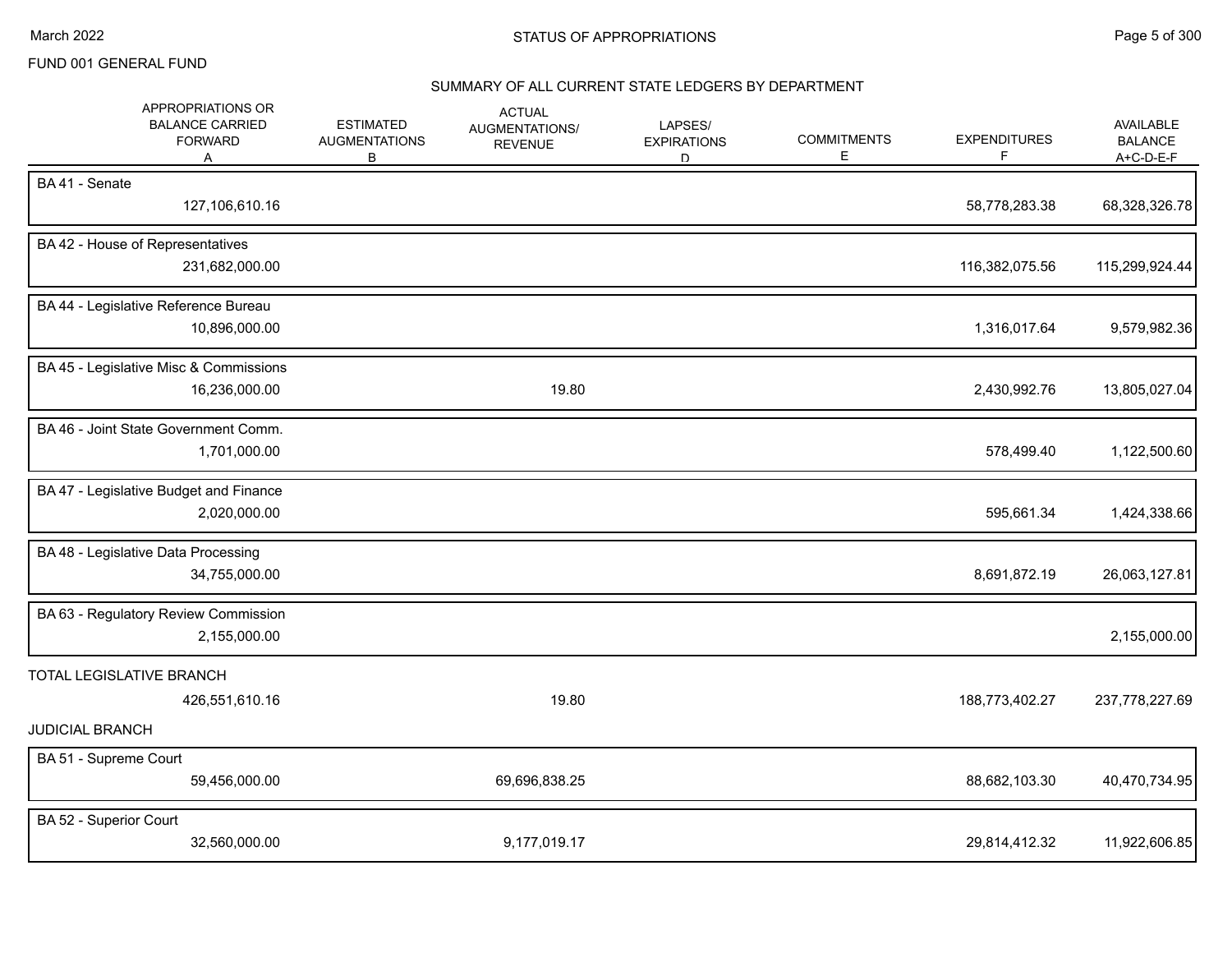# SUMMARY OF ALL CURRENT STATE LEDGERS BY DEPARTMENT

| <b>APPROPRIATIONS OR</b><br><b>BALANCE CARRIED</b><br><b>FORWARD</b> | <b>ESTIMATED</b><br><b>AUGMENTATIONS</b><br>В | <b>ACTUAL</b><br>AUGMENTATIONS/<br><b>REVENUE</b> | LAPSES/<br><b>EXPIRATIONS</b><br>D | <b>COMMITMENTS</b><br>Е | <b>EXPENDITURES</b><br>F | AVAILABLE<br><b>BALANCE</b><br>A+C-D-E-F |
|----------------------------------------------------------------------|-----------------------------------------------|---------------------------------------------------|------------------------------------|-------------------------|--------------------------|------------------------------------------|
| BA 53 - Courts of Common Pleas                                       |                                               |                                                   |                                    |                         |                          |                                          |
| 124,155,000.00                                                       |                                               | 27,425,821.53                                     |                                    |                         | 112,442,473.18           | 39, 138, 348. 35                         |
| BA 57 - Miscellaneous Judges                                         |                                               |                                                   |                                    |                         |                          |                                          |
| 27,129,000.00                                                        |                                               |                                                   |                                    |                         | 23,460,498.20            | 3,668,501.80                             |
| BA 58 - Commonwealth Court                                           |                                               |                                                   |                                    |                         |                          |                                          |
| 21,324,000.00                                                        |                                               | 115,636.79                                        |                                    |                         | 16,364,062.37            | 5,075,574.42                             |
| BA 59 - Magisterial District Judges                                  |                                               |                                                   |                                    |                         |                          |                                          |
| 83,546,000.00                                                        |                                               | 12,777,657.67                                     |                                    |                         | 72,747,471.20            | 23,576,186.47                            |
| BA 62 - Philadelphia Municipal Court                                 |                                               |                                                   |                                    |                         |                          |                                          |
| 7,794,000.00                                                         |                                               | 2,328,986.67                                      |                                    |                         | 7,602,284.39             | 2,520,702.28                             |
| TOTAL JUDICIAL BRANCH                                                |                                               |                                                   |                                    |                         |                          |                                          |
| 355,964,000.00                                                       |                                               | 121,521,960.08                                    |                                    |                         | 351,113,304.96           | 126,372,655.12                           |
| <b>GRAND TOTAL</b>                                                   |                                               |                                                   |                                    |                         |                          |                                          |
| 39,792,029,610.16                                                    | 5,711,585,997.76                              | 3,310,362,872.85                                  |                                    | 1,166,040,050.32        | 31,451,079,049.40        | 10,485,273,383.29                        |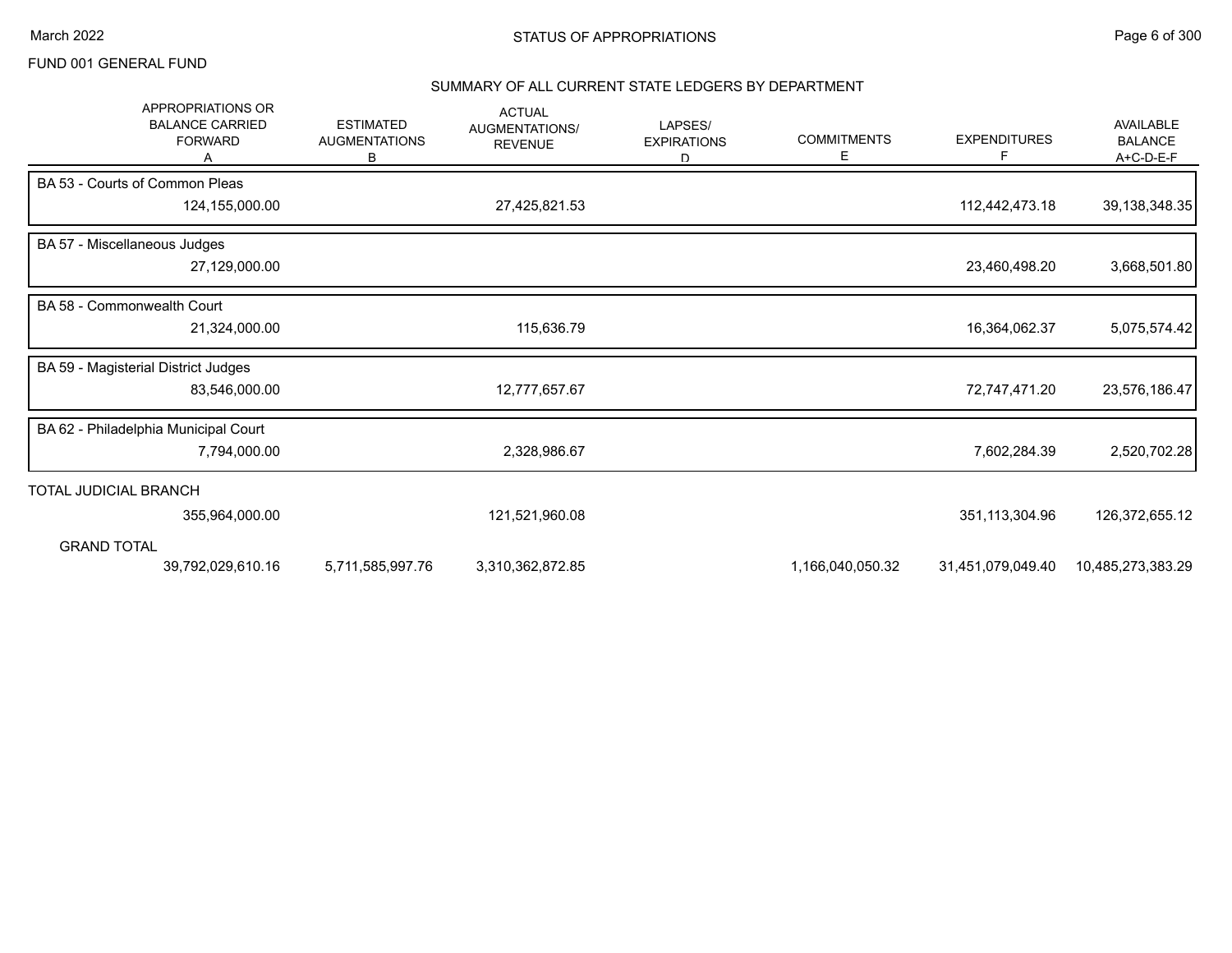#### March 2022 **STATUS OF APPROPRIATIONS** STATUS OF APPROPRIATIONS

# FUND 001 GENERAL FUND

#### SUMMARY OF ALL CURRENT STATE LEDGERS BY CHARACTER OF EXPENDITURE

|                             | APPROPRIATIONS OR<br><b>BALANCE CARRIED</b><br><b>FORWARD</b> | <b>ESTIMATED</b><br><b>AUGMENTATIONS</b><br>R. | <b>ACTUAL</b><br>AUGMENTATIONS/<br><b>REVENUE</b> | LAPSES/EXPIRATIONS<br>D | <b>COMMITMENTS</b><br>E. | <b>EXPENDITURES</b> | AVAILABLE<br><b>BALANCE</b><br>$A+C-D-E-F$ |
|-----------------------------|---------------------------------------------------------------|------------------------------------------------|---------------------------------------------------|-------------------------|--------------------------|---------------------|--------------------------------------------|
| <b>GENERAL GOVERNMENT</b>   |                                                               |                                                |                                                   |                         |                          |                     |                                            |
|                             | 3,341,854,610.16                                              | 1,838,286,553.76                               | 1,610,960,423.33                                  |                         | 408,828,087.37           | 3,345,774,544.69    | 1,198,212,401.43                           |
| <b>INSTITUTIONAL</b>        |                                                               |                                                |                                                   |                         |                          |                     |                                            |
|                             | 3,582,584,000.00                                              | 96,370,010.00                                  | 32,092,063.27                                     |                         | 243, 184, 542. 11        | 2,677,411,344.98    | 694,080,176.18                             |
| <b>GRANTS AND SUBSIDIES</b> |                                                               |                                                |                                                   |                         |                          |                     |                                            |
|                             | 30,489,055,000.00                                             | 3,776,929,434.00                               | 1,667,310,386.25                                  |                         | 514,027,420.84           | 23,329,944,856.79   | 8,312,393,108.62                           |
| <b>REFUNDS</b>              |                                                               |                                                |                                                   |                         |                          |                     |                                            |
|                             | 1,200,000,000.00                                              |                                                |                                                   |                         |                          | 1,050,027,517.50    | 149,972,482.50                             |
| <b>DEBT SERVICE</b>         |                                                               |                                                |                                                   |                         |                          |                     |                                            |
|                             | 1,178,536,000.00                                              |                                                |                                                   |                         |                          | 1,047,920,785.44    | 130,615,214.56                             |
| <b>GRAND TOTAL</b>          |                                                               |                                                |                                                   |                         |                          |                     |                                            |
|                             | 39,792,029,610.16                                             | 5,711,585,997.76                               | 3,310,362,872.85                                  |                         | 1,166,040,050.32         | 31,451,079,049.40   | 10,485,273,383.29                          |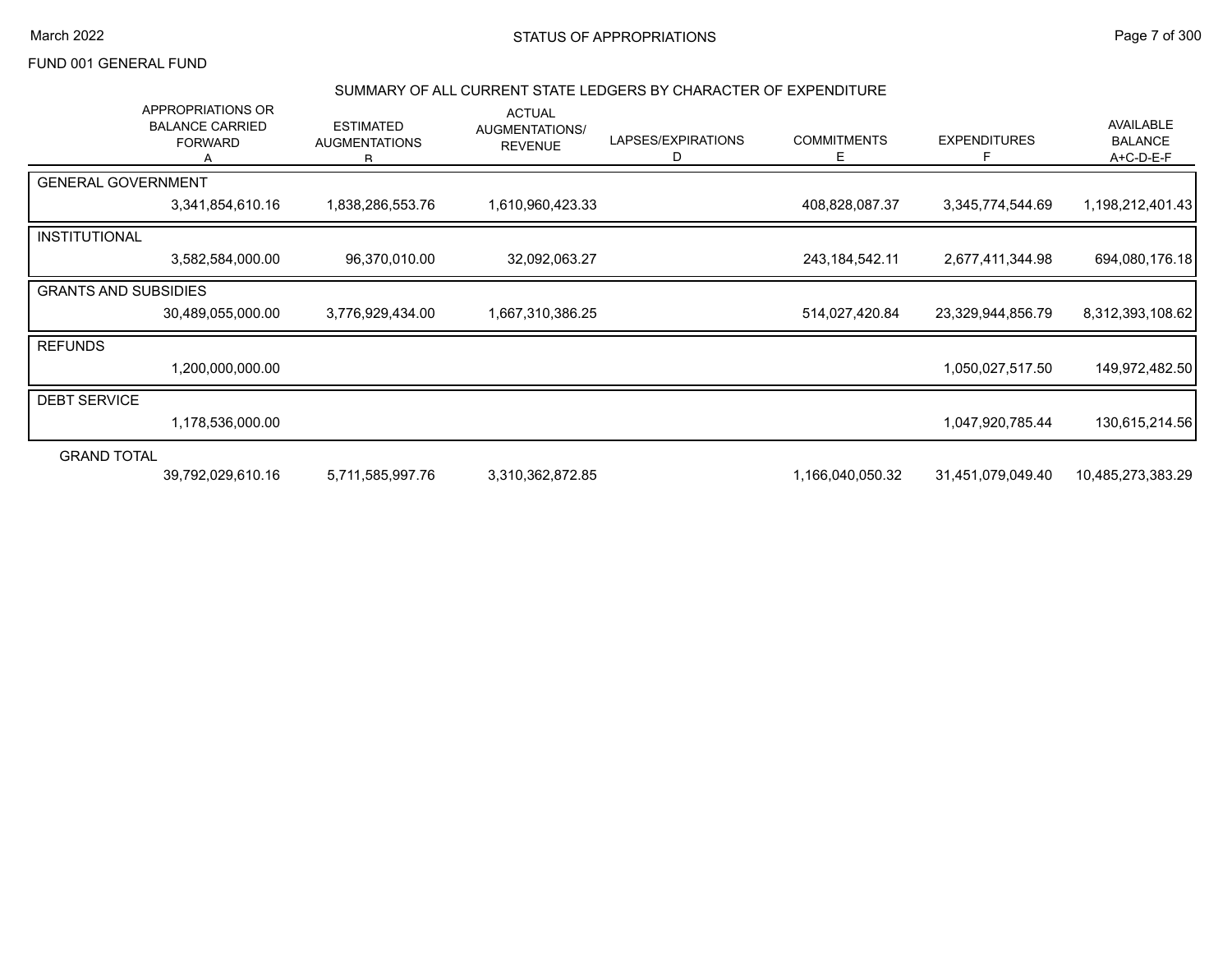|                                  | APPROPRIATIONS OR<br><b>BALANCE CARRIED</b><br><b>FORWARD</b><br>A | <b>ESTIMATED</b><br><b>AUGMENTATIONS</b><br>В | <b>ACTUAL</b><br><b>AUGMENTATIONS/</b><br><b>REVENUE</b> | LAPSES/EXPIRATIONS<br>D | <b>COMMITMENTS</b><br>E | <b>EXPENDITURES</b><br>F | AVAILABLE<br><b>BALANCE</b><br>A+C-D-E-F |
|----------------------------------|--------------------------------------------------------------------|-----------------------------------------------|----------------------------------------------------------|-------------------------|-------------------------|--------------------------|------------------------------------------|
| <b>BA 99 - Governor's Office</b> |                                                                    |                                               |                                                          |                         |                         |                          |                                          |
| <b>GENERAL GOVERNMENT</b>        |                                                                    |                                               |                                                          |                         |                         |                          |                                          |
| 10648 2021                       | Governor's Office                                                  |                                               |                                                          |                         |                         |                          |                                          |
|                                  | 6,706,000.00                                                       | 2,734,000.00                                  | 202,165.70                                               |                         | 622,079.39              | 6,288,069.03             | $-1,982.72$                              |
| <b>DEPT TOTAL</b>                |                                                                    |                                               |                                                          |                         |                         |                          |                                          |
|                                  | 6,706,000.00                                                       | 2,734,000.00                                  | 202,165.70                                               |                         | 622,079.39              | 6,288,069.03             | $-1,982.72$                              |
| <b>BA 81 - Executive Offices</b> |                                                                    |                                               |                                                          |                         |                         |                          |                                          |
| <b>GENERAL GOVERNMENT</b>        |                                                                    |                                               |                                                          |                         |                         |                          |                                          |
| 10595 2021                       | Office of State Inspector General                                  |                                               |                                                          |                         |                         |                          |                                          |
|                                  | 4,276,000.00                                                       | 1,111,000.00                                  |                                                          |                         | 92,695.51               | 3,567,424.66             | 615,879.83                               |
| 10596 2021                       | Juvenile Court Judges Commission                                   |                                               |                                                          |                         |                         |                          |                                          |
|                                  | 2,980,000.00                                                       |                                               |                                                          |                         | 62,982.32               | 1,629,352.06             | 1,287,665.62                             |
| 10599 2021                       | Office of General Counsel                                          |                                               |                                                          |                         |                         |                          |                                          |
|                                  | 5,838,000.00                                                       | 376,000.00                                    | 67,695.00                                                |                         | 348,931.74              | 3,810,544.12             | 1,746,219.14                             |
| 10600 2021                       | Inspector General - Welfare Fraud                                  |                                               |                                                          |                         |                         |                          |                                          |
|                                  | 11,799,000.00                                                      |                                               |                                                          |                         | 225,857.23              | 6,319,005.25             | 5,254,137.52                             |
| 10620 2021                       | Office of Administration                                           |                                               |                                                          |                         |                         |                          |                                          |
|                                  | 10,453,000.00                                                      | 412,701,000.00                                | 270,984,831.29                                           |                         | 34,410,043.98           | 279,026,856.77           | -31,999,069.46                           |
| 10621 2021                       | Pennsylvania Council on the Arts                                   |                                               |                                                          |                         |                         |                          |                                          |
|                                  | 867,000.00                                                         | 60,000.00                                     | 48,000.00                                                |                         | 111,614.32              | 619,879.91               | 183,505.77                               |
| 10622 2021                       | Office of the Budget                                               |                                               |                                                          |                         |                         |                          |                                          |
|                                  | 18,788,000.00                                                      | 56,402,000.00                                 | 36,820,798.84                                            |                         | 2,539,602.31            | 43,032,997.95            | 10,036,198.58                            |
| 10624 2021                       | Commission on Crime and Delinquency                                |                                               |                                                          |                         |                         |                          |                                          |
|                                  | 11,377,000.00                                                      | 10,910,747.06                                 | 10,790,747.06                                            |                         | 8,023,942.04            | 5,883,614.19             | 8,260,190.83                             |
| 10633 2021                       | Human Relations Commission                                         |                                               |                                                          |                         |                         |                          |                                          |
|                                  | 9,713,000.00                                                       | 5,000.00                                      | 432.34                                                   |                         | 368,367.73              | 6,211,199.01             | 3,133,865.60                             |
| 11003 2021                       |                                                                    | Violence & Delinquency Prevention Prgms       |                                                          |                         |                         |                          |                                          |
|                                  | 4,033,000.00                                                       | 4,919,000.00                                  | 4,967,776.71                                             |                         | 5, 184, 975. 23         | 2,547,280.62             | 1,268,520.86                             |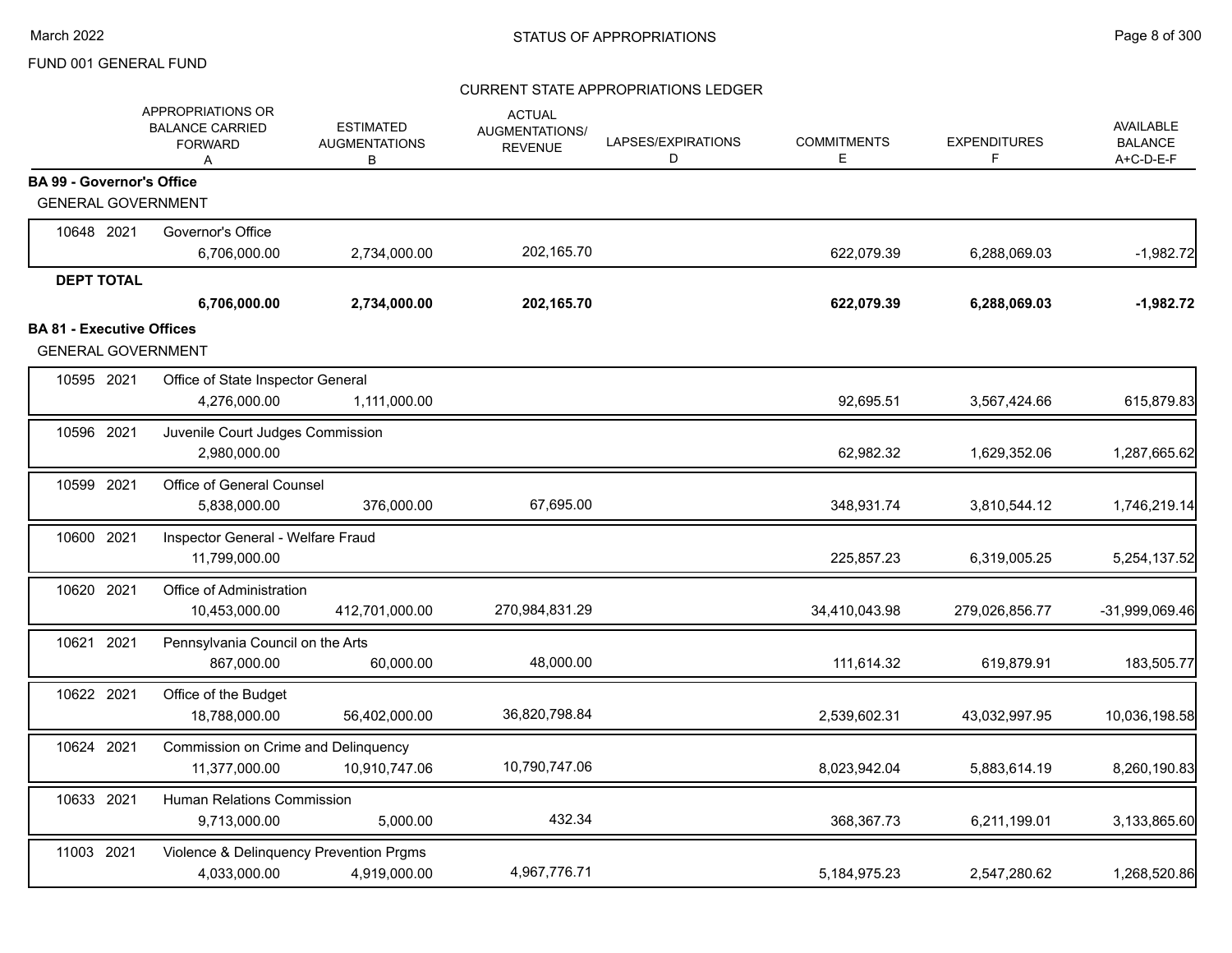|                                                                 | APPROPRIATIONS OR<br><b>BALANCE CARRIED</b><br><b>FORWARD</b><br>A | <b>ESTIMATED</b><br><b>AUGMENTATIONS</b><br>В | <b>ACTUAL</b><br>AUGMENTATIONS/<br><b>REVENUE</b> | LAPSES/EXPIRATIONS<br>D | <b>COMMITMENTS</b><br>Е | <b>EXPENDITURES</b><br>F. | AVAILABLE<br><b>BALANCE</b><br>A+C-D-E-F |
|-----------------------------------------------------------------|--------------------------------------------------------------------|-----------------------------------------------|---------------------------------------------------|-------------------------|-------------------------|---------------------------|------------------------------------------|
| 11015 2021                                                      | Office for Safe Schools Advocate<br>379,000.00                     |                                               |                                                   |                         | 14,278.81               | 146,130.25                | 218,590.94                               |
| 11172 2021                                                      | 5,000,000.00                                                       | Trnsfr CommnwlthFinancngAuthrty-Broadbnd      |                                                   |                         |                         | 5,000,000.00              |                                          |
| 11174 2021                                                      | Violence Intervention and Prevention<br>30,000,000.00              |                                               |                                                   |                         | 13,118,325.93           | 153,699.07                | 16,727,975.00                            |
| <b>GRANTS AND SUBSIDIES</b>                                     |                                                                    |                                               |                                                   |                         |                         |                           |                                          |
| 10616 2021                                                      | <b>Law Enforcement Activities</b><br>3,000,000.00                  |                                               |                                                   |                         |                         | 3,000,000.00              |                                          |
| 10619 2021                                                      | Grants to the Arts<br>9,590,000.00                                 |                                               |                                                   |                         | 3,201,863.48            | 6,216,359.52              | 171,777.00                               |
| 11004 2021                                                      | 18,167,000.00                                                      | Intermed Punishment Treatment Programs        |                                                   |                         | 10,687,918.91           | 6,151,406.50              | 1,327,674.59                             |
| 11005 2021                                                      | Juvenile Probation Services<br>18,945,000.00                       |                                               |                                                   |                         | 397,871.00              | 17,666,524.00             | 880,605.00                               |
| 11045 2021                                                      | Victims of Juvenile Offenders<br>1,300,000.00                      |                                               |                                                   |                         | 683,604.52              | 613,593.98                | 2,801.50                                 |
| 11171 2021                                                      | 16,222,000.00                                                      | Improvement of Adult Probation Services       |                                                   |                         | 4,298,183.15            | 11,876,983.61             | 46,833.24                                |
| <b>DEPT TOTAL</b>                                               |                                                                    |                                               |                                                   |                         |                         |                           |                                          |
|                                                                 | 182,727,000.00                                                     | 486,484,747.06                                | 323,680,281.24                                    |                         | 83,771,058.21           | 403,472,851.47            | 19,163,371.56                            |
| <b>BA 28 - Lieutenant Governor</b><br><b>GENERAL GOVERNMENT</b> |                                                                    |                                               |                                                   |                         |                         |                           |                                          |
| 10666 2021                                                      | <b>Board Of Pardons</b><br>906,000.00                              |                                               |                                                   |                         | 234,870.40              | 389,696.52                | 281,433.08                               |
| 10667 2021                                                      | Lieutenant Governor's Office<br>1,137,000.00                       |                                               |                                                   |                         | 473.47                  | 649,322.44                | 487,204.09                               |
| <b>DEPT TOTAL</b>                                               | 2,043,000.00                                                       |                                               |                                                   |                         | 235,343.87              | 1,039,018.96              | 768,637.17                               |
|                                                                 |                                                                    |                                               |                                                   |                         |                         |                           |                                          |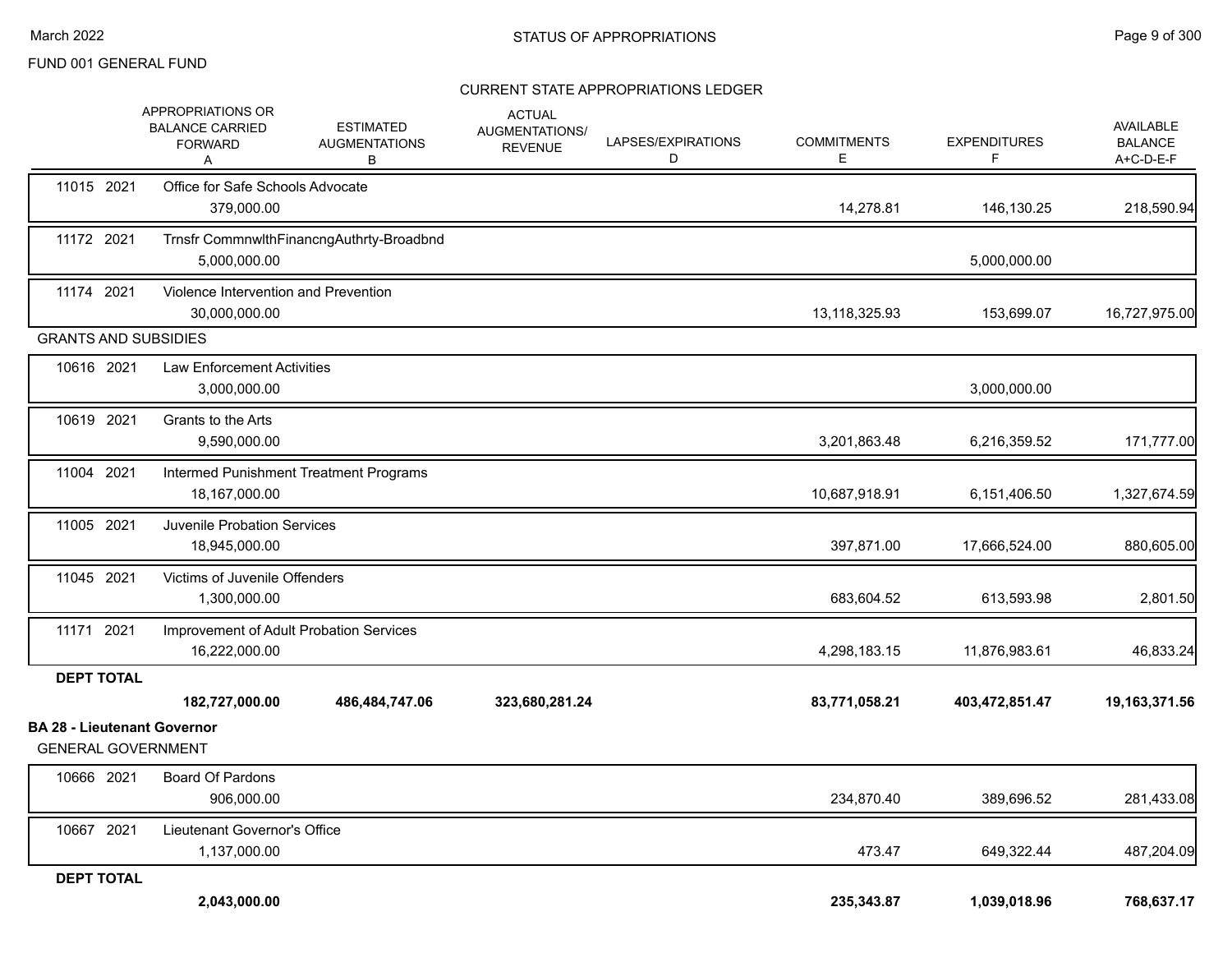|                                                             | APPROPRIATIONS OR<br><b>BALANCE CARRIED</b><br><b>FORWARD</b><br>A | <b>ESTIMATED</b><br><b>AUGMENTATIONS</b><br>В | <b>ACTUAL</b><br>AUGMENTATIONS/<br><b>REVENUE</b> | LAPSES/EXPIRATIONS<br>D | <b>COMMITMENTS</b><br>Е | <b>EXPENDITURES</b><br>F. | AVAILABLE<br><b>BALANCE</b><br>A+C-D-E-F |
|-------------------------------------------------------------|--------------------------------------------------------------------|-----------------------------------------------|---------------------------------------------------|-------------------------|-------------------------|---------------------------|------------------------------------------|
| <b>BA 14 - Attorney General</b>                             |                                                                    |                                               |                                                   |                         |                         |                           |                                          |
| <b>GENERAL GOVERNMENT</b>                                   |                                                                    |                                               |                                                   |                         |                         |                           |                                          |
| 10057 2021                                                  | <b>Tobacco Law Enforcement</b><br>1,353,000.00                     |                                               |                                                   |                         | 688,792.52              | 284,500.13                | 379,707.35                               |
| 10059 2021                                                  | Drug Law Enforcement<br>49,455,000.00                              | 125,000.00                                    | 223,258.83                                        |                         | 706,434.80              | 33,922,126.03             | 15,049,698.00                            |
| 10063 2021                                                  | <b>General Government Operations</b><br>47,408,000.00              | 22,479,088.00                                 | 11,595,939.77                                     |                         | 3,367,186.98            | 46,212,788.42             | 9,423,964.37                             |
| 10731 2021                                                  | Child Predator Interception<br>5,755,000.00                        |                                               |                                                   |                         | 375,971.05              | 3,923,928.46              | 1,455,100.49                             |
| 10732 2021                                                  | Witness Relocation Program<br>1,215,000.00                         |                                               |                                                   |                         |                         | 304,497.57                | 910,502.43                               |
| 10796 2021                                                  | Joint Local - State FirearmTask Force<br>7,115,000.00              |                                               |                                                   |                         | 127,109.11              | 3,430,490.56              | 3,557,400.33                             |
| 11124 2021                                                  | School Safety<br>1,761,000.00                                      |                                               |                                                   |                         | 8,841.88                | 743,741.43                | 1,008,416.69                             |
| <b>GRANTS AND SUBSIDIES</b>                                 |                                                                    |                                               |                                                   |                         |                         |                           |                                          |
| 10058 2021                                                  | <b>County Trial Reimbursement</b><br>200,000.00                    |                                               |                                                   |                         |                         |                           | 200,000.00                               |
| <b>DEPT TOTAL</b>                                           |                                                                    |                                               |                                                   |                         |                         |                           |                                          |
|                                                             | 114,262,000.00                                                     | 22,604,088.00                                 | 11,819,198.60                                     |                         | 5,274,336.34            | 88,822,072.60             | 31,984,789.66                            |
| <b>BA 92 - Auditor General</b><br><b>GENERAL GOVERNMENT</b> |                                                                    |                                               |                                                   |                         |                         |                           |                                          |
| 10640 2021                                                  | <b>Board of Claims</b><br>1,768,000.00                             |                                               |                                                   |                         | 18,465.44               | 1,126,289.39              | 623,245.17                               |
| 10642 2021                                                  | <b>Auditor General's Office</b><br>38,341,000.00                   | 11,247,000.00                                 | 3,789,225.61                                      |                         | 917,609.83              | 32,874,331.54             | 8,338,284.24                             |
| 11125 2021                                                  | <b>Special Financial Audits</b><br>500,000.00                      |                                               |                                                   |                         |                         | 11,749.00                 | 488,251.00                               |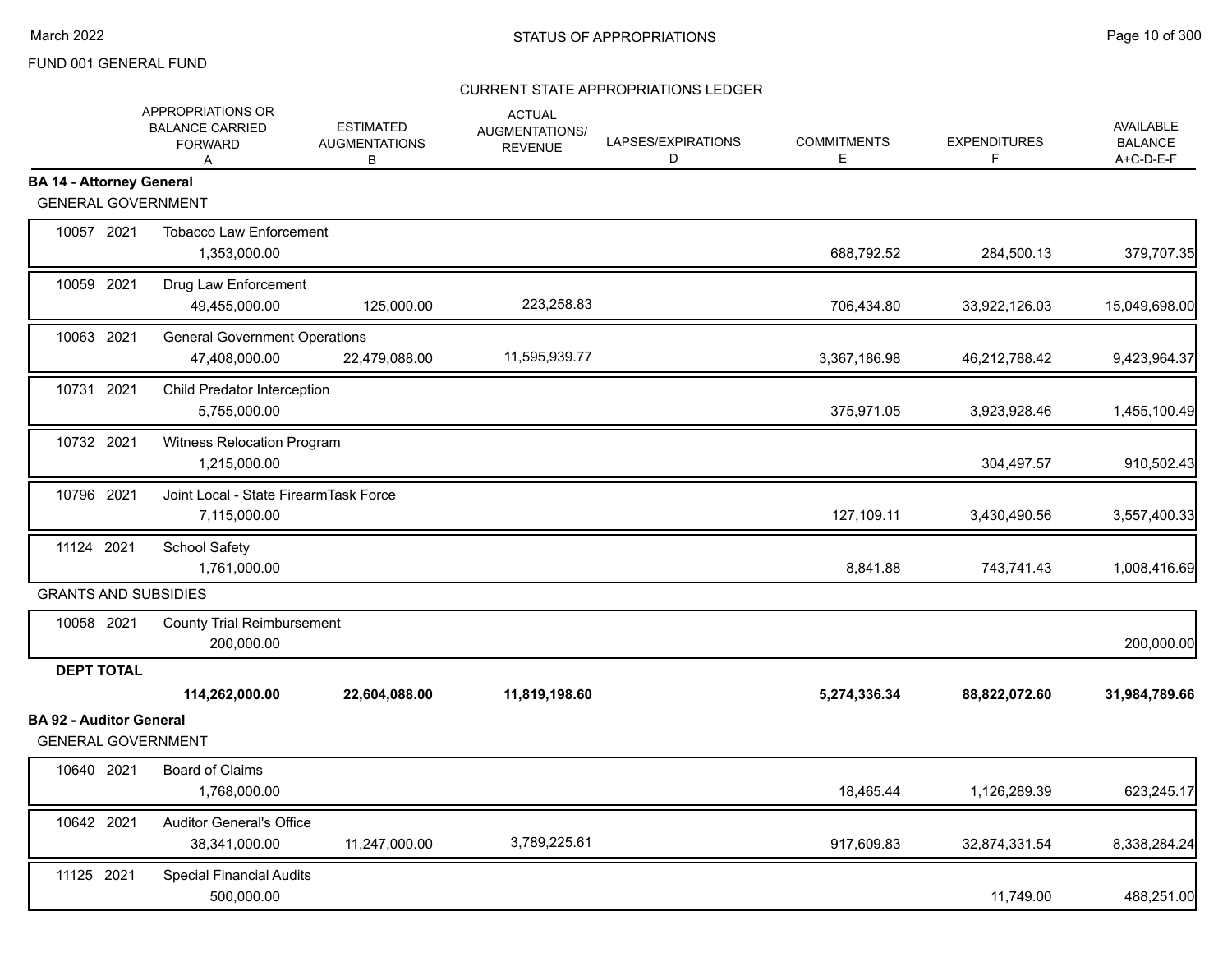|                             | APPROPRIATIONS OR<br><b>BALANCE CARRIED</b><br><b>FORWARD</b><br>Α | <b>ESTIMATED</b><br><b>AUGMENTATIONS</b><br>в | <b>ACTUAL</b><br>AUGMENTATIONS/<br><b>REVENUE</b> | LAPSES/EXPIRATIONS<br>D | <b>COMMITMENTS</b><br>E | <b>EXPENDITURES</b><br>F | <b>AVAILABLE</b><br><b>BALANCE</b><br>A+C-D-E-F |
|-----------------------------|--------------------------------------------------------------------|-----------------------------------------------|---------------------------------------------------|-------------------------|-------------------------|--------------------------|-------------------------------------------------|
| <b>DEPT TOTAL</b>           |                                                                    |                                               |                                                   |                         |                         |                          |                                                 |
|                             | 40,609,000.00                                                      | 11,247,000.00                                 | 3,789,225.61                                      |                         | 936,075.27              | 34,012,369.93            | 9,449,780.41                                    |
| BA 73 - Treasury            |                                                                    |                                               |                                                   |                         |                         |                          |                                                 |
| <b>GENERAL GOVERNMENT</b>   |                                                                    |                                               |                                                   |                         |                         |                          |                                                 |
| 10537 2021                  | Board of Finanace and Revenue<br>2,992,000.00                      |                                               |                                                   |                         |                         | 1,908,363.99             | 1,083,636.01                                    |
| 10538 2021                  | <b>Publishing Monthly Statements</b>                               |                                               |                                                   |                         |                         |                          |                                                 |
|                             | 5,000.00                                                           |                                               |                                                   |                         |                         |                          | 5,000.00                                        |
| 10544 2021                  | <b>General Government Operations</b>                               |                                               |                                                   |                         |                         |                          |                                                 |
|                             | 37,206,000.00                                                      |                                               | 7,726,963.44                                      |                         |                         | 30, 151, 323. 41         | 14,781,640.03                                   |
| 10553 2021                  | Intergovernmental Organizations                                    |                                               |                                                   |                         |                         |                          |                                                 |
|                             | 1,195,000.00                                                       |                                               |                                                   |                         |                         | 1,120,494.00             | 74,506.00                                       |
| 11030 2021                  | Divestiture Reimbursement                                          |                                               |                                                   |                         |                         |                          |                                                 |
|                             | 300,000.00                                                         |                                               |                                                   |                         |                         | 300,000.00               |                                                 |
| 11139 2021                  | Information Technology Cyber Security                              |                                               |                                                   |                         |                         |                          |                                                 |
|                             | 1,000,000.00                                                       |                                               |                                                   |                         |                         | 634, 157. 11             | 365,842.89                                      |
| <b>GRANTS AND SUBSIDIES</b> |                                                                    |                                               |                                                   |                         |                         |                          |                                                 |
| 10540 2021                  | Law Enforcement Officers Death Benefits                            |                                               |                                                   |                         |                         |                          |                                                 |
|                             | 3,330,000.00                                                       |                                               |                                                   |                         |                         | 558,002.16               | 2,771,997.84                                    |
| 11112 2021                  | Transfer To ABLE Fund                                              |                                               |                                                   |                         |                         |                          |                                                 |
|                             | 900,000.00                                                         |                                               |                                                   |                         |                         | 900,000.00               |                                                 |
| <b>DEBT SERVICE</b>         |                                                                    |                                               |                                                   |                         |                         |                          |                                                 |
| 10539 2021                  | Loan & Transfer Agents                                             |                                               |                                                   |                         |                         |                          |                                                 |
|                             | 40,000.00                                                          |                                               |                                                   |                         |                         | 6,500.00                 | 33,500.00                                       |
| 10543 2021                  | <b>General Obligation Debt Service</b>                             |                                               |                                                   |                         |                         |                          |                                                 |
|                             | 1,178,496,000.00                                                   |                                               |                                                   |                         |                         | 1,047,914,285.44         | 130,581,714.56                                  |
| <b>DEPT TOTAL</b>           |                                                                    |                                               |                                                   |                         |                         |                          |                                                 |
|                             | 1,225,464,000.00                                                   |                                               | 7,726,963.44                                      |                         |                         | 1,083,493,126.11         | 149,697,837.33                                  |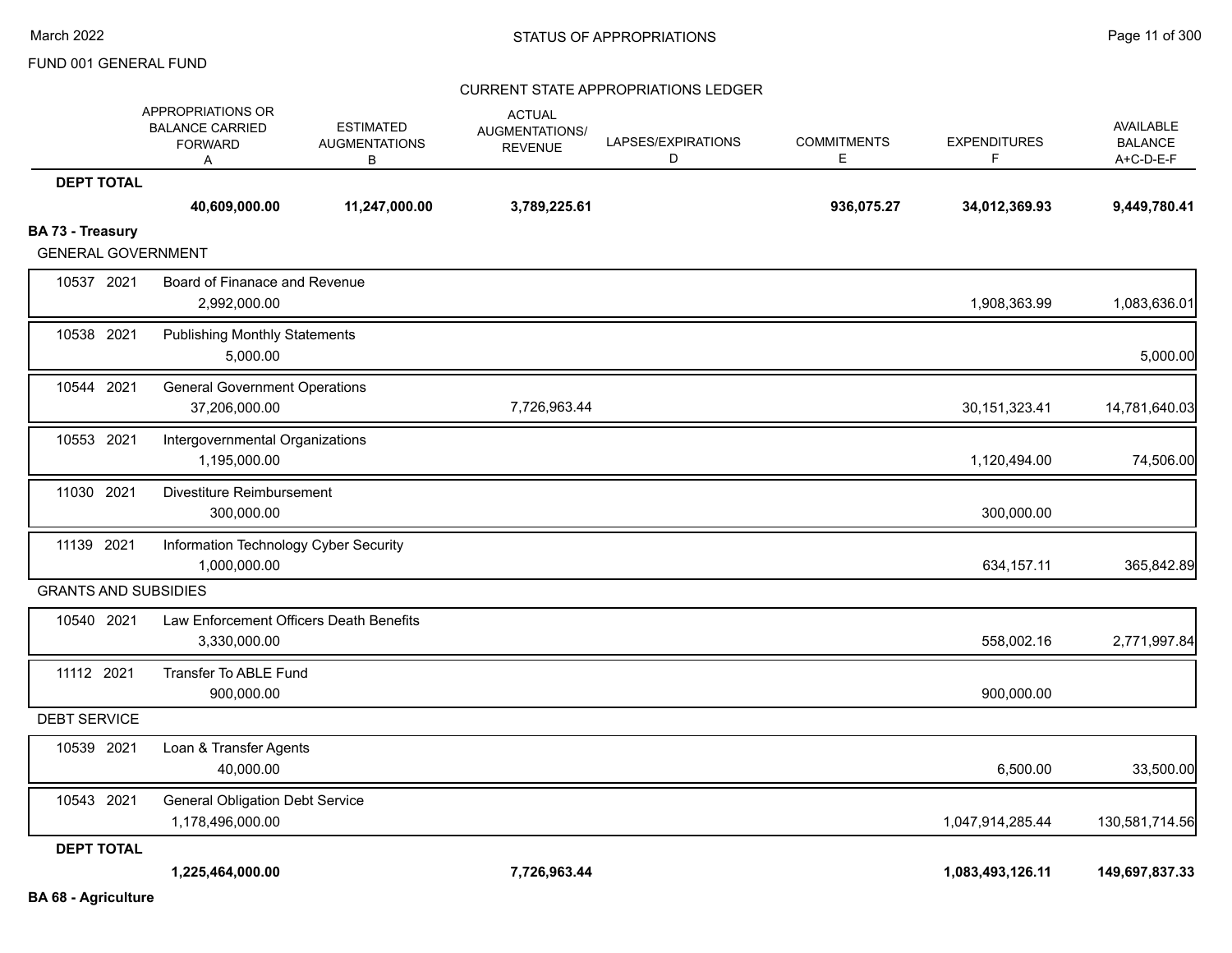|            | APPROPRIATIONS OR<br><b>BALANCE CARRIED</b><br><b>FORWARD</b><br>A | <b>ESTIMATED</b><br><b>AUGMENTATIONS</b><br>В | <b>ACTUAL</b><br><b>AUGMENTATIONS/</b><br><b>REVENUE</b> | LAPSES/EXPIRATIONS<br>D | <b>COMMITMENTS</b><br>E. | <b>EXPENDITURES</b><br>F | <b>AVAILABLE</b><br><b>BALANCE</b><br>A+C-D-E-F |
|------------|--------------------------------------------------------------------|-----------------------------------------------|----------------------------------------------------------|-------------------------|--------------------------|--------------------------|-------------------------------------------------|
|            | <b>GENERAL GOVERNMENT</b>                                          |                                               |                                                          |                         |                          |                          |                                                 |
| 10508 2021 | Agri Promo Edctn & Exprt<br>553,000.00                             |                                               |                                                          |                         | 206,186.94               | 9,322.46                 | 337,490.60                                      |
| 10516 2021 | <b>Agricultural Research</b><br>2,187,000.00                       |                                               |                                                          |                         | 2,042,596.93             | 18,197.07                | 126,206.00                                      |
| 10525 2021 | Farmers' Market Food Coupons<br>2,079,000.00                       |                                               |                                                          |                         | 161,629.13               | 212,068.17               | 1,705,302.70                                    |
| 10527 2021 | Hardwoods Research and Promotion<br>474,000.00                     |                                               |                                                          |                         | 241,916.53               | 232,083.47               |                                                 |
| 10528 2021 | <b>General Government Operations</b><br>34,952,000.00              | 9,698,800.00                                  | 8,630,725.98                                             |                         | 3,189,107.82             | 33,497,892.96            | 6,895,725.20                                    |
| 10784 2021 | <b>Agricultural Excellence</b><br>2,800,000.00                     |                                               |                                                          |                         | 1,954,964.20             | 795,035.80               | 50,000.00                                       |
| 11142 2021 | Agric Business and Workforce Investment<br>4,500,000.00            |                                               |                                                          |                         | 775,831.03               | 2,503,424.88             | 1,220,744.09                                    |
| 11145 2021 | Agricultural Preparedness and Response<br>3,000,000.00             |                                               |                                                          |                         |                          | 3,000,000.00             |                                                 |
|            | <b>GRANTS AND SUBSIDIES</b>                                        |                                               |                                                          |                         |                          |                          |                                                 |
| 10510 2021 | State Food Purchase<br>22,688,000.00                               |                                               |                                                          |                         |                          | 22,187,999.99            | 500,000.01                                      |
| 10511 2021 | Livestock Show<br>215,000.00                                       |                                               |                                                          |                         |                          | 215,000.00               |                                                 |
| 10515 2021 | Open Dairy Show<br>215,000.00                                      |                                               |                                                          |                         |                          | 215,000.00               |                                                 |
| 10521 2021 | Trsfr to Conservation District Fund<br>869,000.00                  |                                               |                                                          |                         |                          | 869,000.00               |                                                 |
| 10523 2021 | Transfer to Nutrient Management fund<br>6,200,000.00               |                                               |                                                          |                         |                          | 6,200,000.00             |                                                 |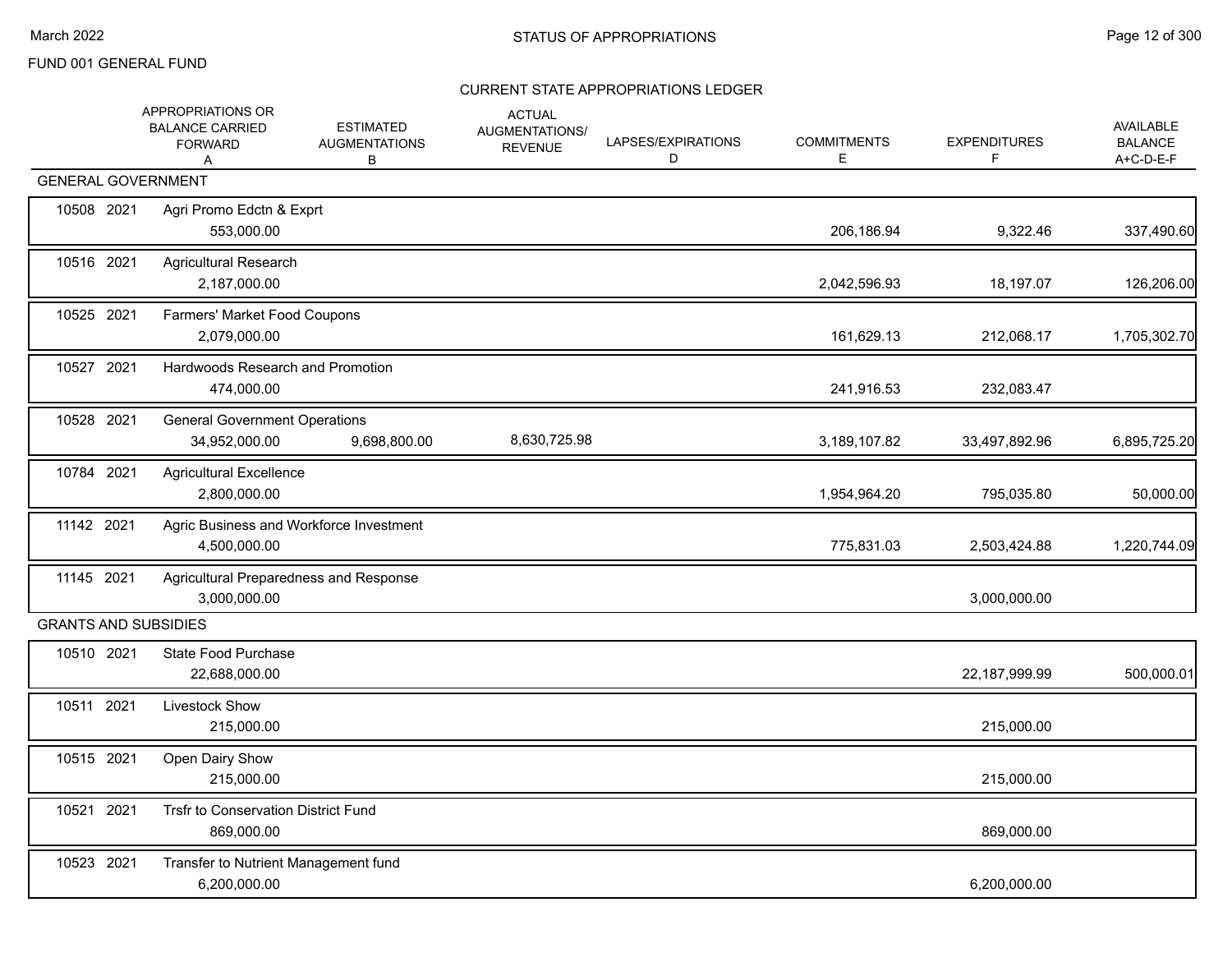|                           | APPROPRIATIONS OR<br><b>BALANCE CARRIED</b><br><b>FORWARD</b><br>Α | <b>ESTIMATED</b><br><b>AUGMENTATIONS</b><br>В | <b>ACTUAL</b><br>AUGMENTATIONS/<br><b>REVENUE</b> | LAPSES/EXPIRATIONS<br>D | <b>COMMITMENTS</b><br>E. | <b>EXPENDITURES</b> | <b>AVAILABLE</b><br><b>BALANCE</b><br>A+C-D-E-F |
|---------------------------|--------------------------------------------------------------------|-----------------------------------------------|---------------------------------------------------|-------------------------|--------------------------|---------------------|-------------------------------------------------|
| 10864 2021                | Food Marketing and Research<br>494,000.00                          |                                               |                                                   |                         | 494,000.00               |                     |                                                 |
| 11006 2021                | Youth Shows<br>169,000.00                                          |                                               |                                                   |                         |                          | 56,333.33           | 112,666.67                                      |
| 11020 2021                | Transf-Agricultural College Land Scrip<br>54,960,000.00            |                                               |                                                   |                         |                          | 45,800,000.00       | 9,160,000.00                                    |
| 11021 2021                | University of PA-Veterinary Activities<br>31,660,000.00            |                                               |                                                   |                         |                          | 23,745,000.00       | 7,915,000.00                                    |
| 11022 2021                | <b>UPA-Center for Infectious Disease</b><br>295,000.00             |                                               |                                                   |                         |                          | 221,250.00          | 73,750.00                                       |
| 11042 2021                | 3,205,000.00                                                       | PA Preferred Program Trademark Licensing      |                                                   |                         |                          | 3,205,000.00        |                                                 |
| 11143 2021                | 1,000,000.00                                                       | Livestock and Consumer Health Protection      |                                                   |                         |                          |                     | 1,000,000.00                                    |
| 11144 2021                | 2,000,000.00                                                       | Animal Health and Diagnostic Commission       |                                                   |                         | 1,659,694.80             | 340,305.20          |                                                 |
| <b>DEPT TOTAL</b>         | 174,515,000.00                                                     | 9,698,800.00                                  | 8,630,725.98                                      |                         | 10,725,927.38            | 143,322,913.33      | 29,096,885.27                                   |
| <b>GENERAL GOVERNMENT</b> | <b>BA 24 - Community &amp; Economic Develop</b>                    |                                               |                                                   |                         |                          |                     |                                                 |
| 10274 2021                | <b>Base Realignment and Closure</b><br>556,000.00                  |                                               |                                                   |                         | 73,102.00                | 242,811.37          | 240,086.63                                      |
| 10294 2021                | Marketing to Attract Tourists<br>30,151,000.00                     | 120,000.00                                    | 124,545.09                                        |                         | 658,569.88               | 12,400,486.99       | 17,216,488.22                                   |
| 10302 2021                | 5,830,000.00                                                       | Office of InternationalBusinessDevelopmt      |                                                   |                         | 920,993.95               | 2,874,152.94        | 2,034,853.11                                    |
| 10303 2021                | Marketing to Attract Business<br>2,016,000.00                      |                                               |                                                   |                         | 374,346.80               | 887,831.11          | 753,822.09                                      |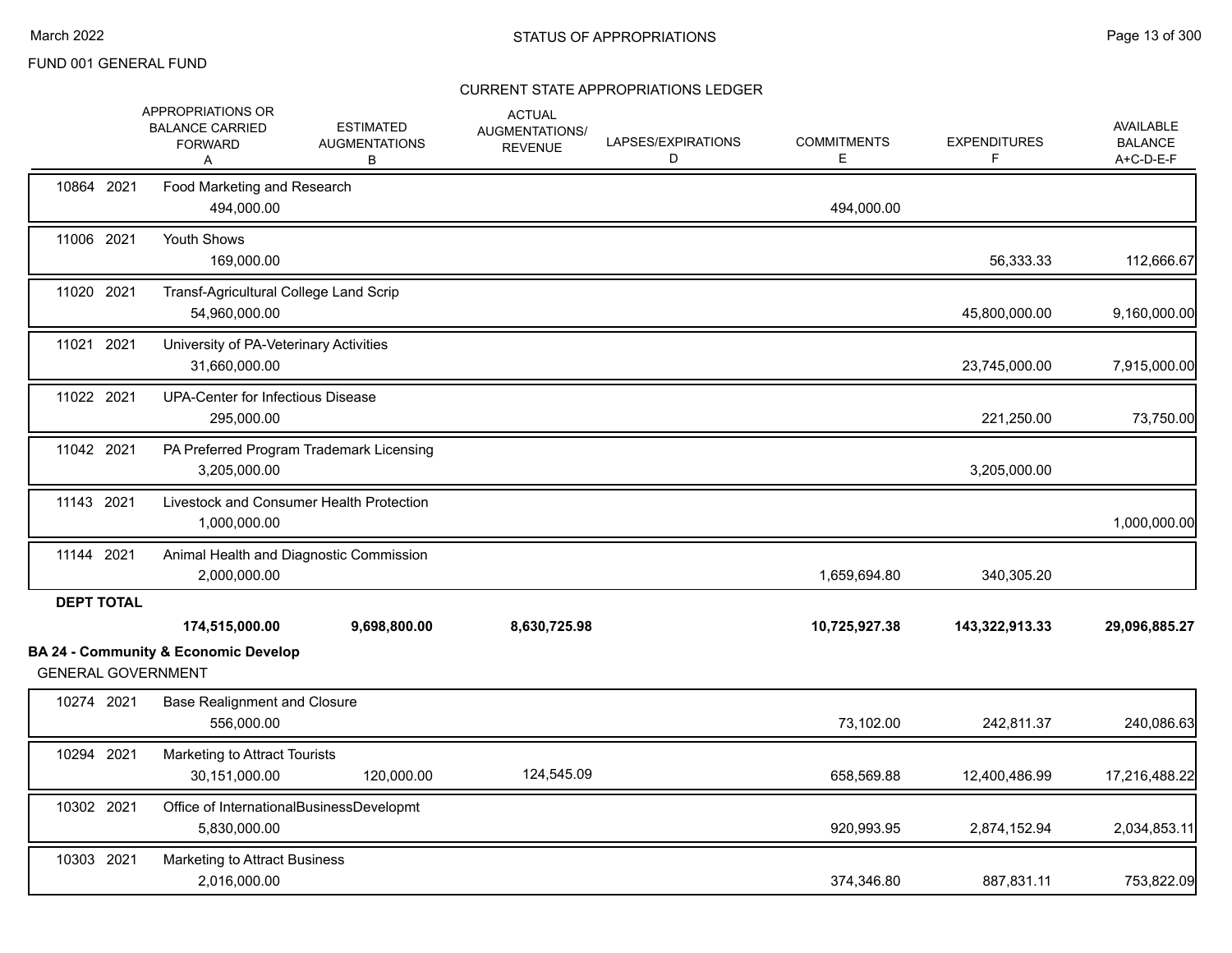|            | APPROPRIATIONS OR<br><b>BALANCE CARRIED</b><br><b>FORWARD</b><br>A | <b>ESTIMATED</b><br><b>AUGMENTATIONS</b><br>В | <b>ACTUAL</b><br>AUGMENTATIONS/<br><b>REVENUE</b> | LAPSES/EXPIRATIONS<br>D | <b>COMMITMENTS</b><br>Е | <b>EXPENDITURES</b><br>F | AVAILABLE<br><b>BALANCE</b><br>A+C-D-E-F |
|------------|--------------------------------------------------------------------|-----------------------------------------------|---------------------------------------------------|-------------------------|-------------------------|--------------------------|------------------------------------------|
| 10313 2021 | <b>General Government Operations</b><br>21,032,000.00              | 7,180,000.00                                  | 5,148,261.70                                      |                         | 587,642.66              | 18,859,034.19            | 6,733,584.85                             |
| 10949 2021 | Office of Open Records<br>3,299,000.00                             |                                               |                                                   |                         | 12,518.93               | 2,029,025.45             | 1,257,455.62                             |
| 11052 2021 | <b>Center For Local Government Services</b><br>4,217,000.00        | 5,000.00                                      | 5,000.00                                          |                         | 119,249.10              | 2,725,310.61             | 1,377,440.29                             |
|            | <b>GRANTS AND SUBSIDIES</b>                                        |                                               |                                                   |                         |                         |                          |                                          |
| 10283 2021 | <b>Rural Leadership Training</b><br>100,000.00                     |                                               |                                                   |                         |                         | 99,999.00                | 1.00                                     |
| 10284 2021 | <b>Tourism-Accredited Zoos</b><br>800,000.00                       |                                               |                                                   |                         |                         | 679,760.00               | 120,240.00                               |
| 10285 2021 | <b>Super Computer Center</b><br>500,000.00                         |                                               |                                                   |                         | 218,286.00              | 281,714.00               |                                          |
| 10290 2021 | <b>Powdered Metals</b><br>100,000.00                               |                                               |                                                   |                         | 100,000.00              |                          |                                          |
| 10312 2021 | Transfer to Ben Franklin Tech Dvlp Fund<br>14,500,000.00           |                                               |                                                   |                         |                         | 14,500,000.00            |                                          |
| 10318 2021 | Trnsfr to Municipalities Finan Rec Fund<br>4,500,000.00            |                                               |                                                   |                         |                         | 4,500,000.00             |                                          |
| 10326 2021 | PA Infrastructure Tech Assistance Prgram<br>2,000,000.00           |                                               |                                                   |                         | 2,000,000.00            |                          |                                          |
| 10844 2021 | Strategic Management Planning Program<br>2,367,000.00              |                                               |                                                   |                         | 1,365,591.20            | 124,373.02               | 877,035.78                               |
| 10856 2021 | Infrastructure & Facilities Improvement<br>10,000,000.00           |                                               |                                                   |                         | 6,011,280.00            |                          | 3,988,720.00                             |
| 11007 2021 | Pennsylvania First<br>20,000,000.00                                |                                               |                                                   |                         | 9,437,126.09            | 2,808,645.61             | 7,754,228.30                             |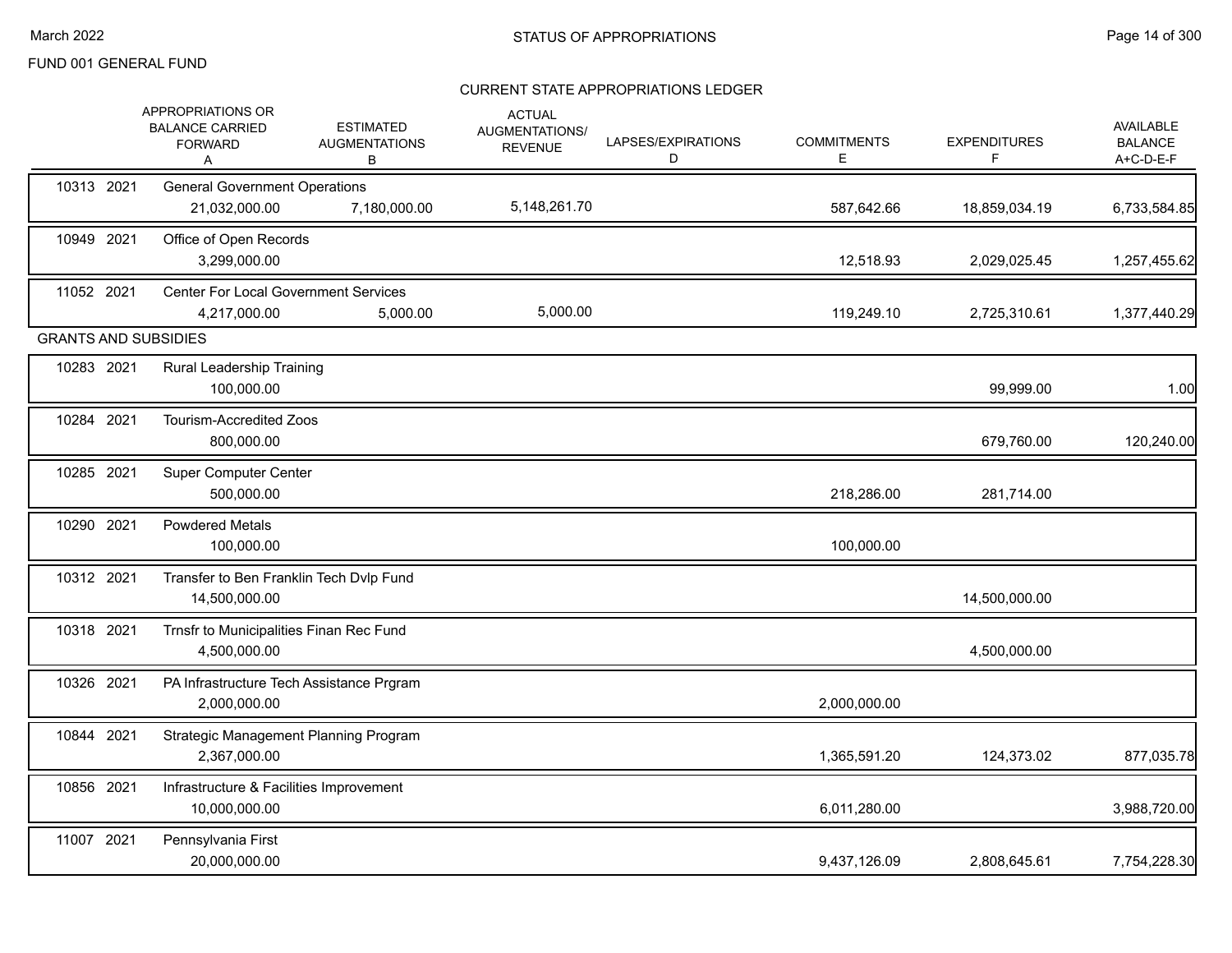|                                                | APPROPRIATIONS OR<br><b>BALANCE CARRIED</b><br><b>FORWARD</b><br>A  | <b>ESTIMATED</b><br><b>AUGMENTATIONS</b><br>В | <b>ACTUAL</b><br>AUGMENTATIONS/<br><b>REVENUE</b> | LAPSES/EXPIRATIONS<br>D | <b>COMMITMENTS</b><br>Е | <b>EXPENDITURES</b><br>F | AVAILABLE<br><b>BALANCE</b><br>A+C-D-E-F |
|------------------------------------------------|---------------------------------------------------------------------|-----------------------------------------------|---------------------------------------------------|-------------------------|-------------------------|--------------------------|------------------------------------------|
| 11008 2021                                     | Municipal Assistance Program<br>546,000.00                          |                                               |                                                   |                         | 294,985.68              | 23,000.00                | 228,014.32                               |
| 11009 2021                                     | Keystone Communities<br>29,700,000.00                               |                                               |                                                   |                         | 8,863,296.91            | 1,164,548.50             | 19,672,154.59                            |
| 11010 2021                                     | Partnerships/Regional Econom Performance<br>9,880,000.00            |                                               |                                                   |                         | 8,777,876.76            | 988,150.21               | 113,973.03                               |
| 11077 2021                                     | Manufacturing PA<br>12,000,000.00                                   |                                               |                                                   |                         | 5,752,515.29            | 2,266,988.58             | 3,980,496.13                             |
| 11104 2021                                     | Local Municipal Emergcy Relief<br>18,775,000.00                     |                                               |                                                   |                         | 200,000.00              | 8,367,079.00             | 10,207,921.00                            |
| 11127 2021                                     | <b>Food Access Initiative</b><br>1,000,000.00                       |                                               |                                                   |                         | 1,000,000.00            |                          |                                          |
| 11141 2021                                     | IntrgvrnmntlCooperatnAuth3rdClassCities<br>100,000.00               |                                               |                                                   |                         |                         | 100,000.00               |                                          |
| <b>DEPT TOTAL</b><br><b>GENERAL GOVERNMENT</b> | 193,969,000.00<br><b>BA 38 - Conservation &amp; Natural Resourc</b> | 7,305,000.00                                  | 5,277,806.79                                      |                         | 46,767,381.25           | 75,922,910.58            | 76,556,514.96                            |
| 10394 2021                                     | <b>State Forest Operations</b><br>43,187,000.00                     | 17,384,000.00                                 | 12,436,173.30                                     |                         | 3,675,095.11            | 32,292,919.59            | 19,655,158.60                            |
| 10395 2021                                     | <b>State Park Operations</b><br>54,326,000.00                       | 37,901,000.00                                 | 25,456,464.52                                     |                         | 8,115,132.06            | 53,358,563.30            | 18,308,769.16                            |
| 10399 2021                                     | <b>General Government Operations</b><br>28,350,000.00               | 3,414,000.00                                  | 3,301,289.80                                      |                         | 1,698,457.57            | 19,127,394.69            | 10,825,437.54                            |
| 11128 2021                                     | Parks & Forests Infrastructure Projects<br>900,000.00               |                                               |                                                   |                         |                         |                          | 900,000.00                               |
| <b>GRANTS AND SUBSIDIES</b>                    |                                                                     |                                               |                                                   |                         |                         |                          |                                          |
| 10396 2021                                     | Heritage and Other Parks<br>3,852,000.00                            |                                               |                                                   |                         | 1,547,500.00            | 590,000.00               | 1,714,500.00                             |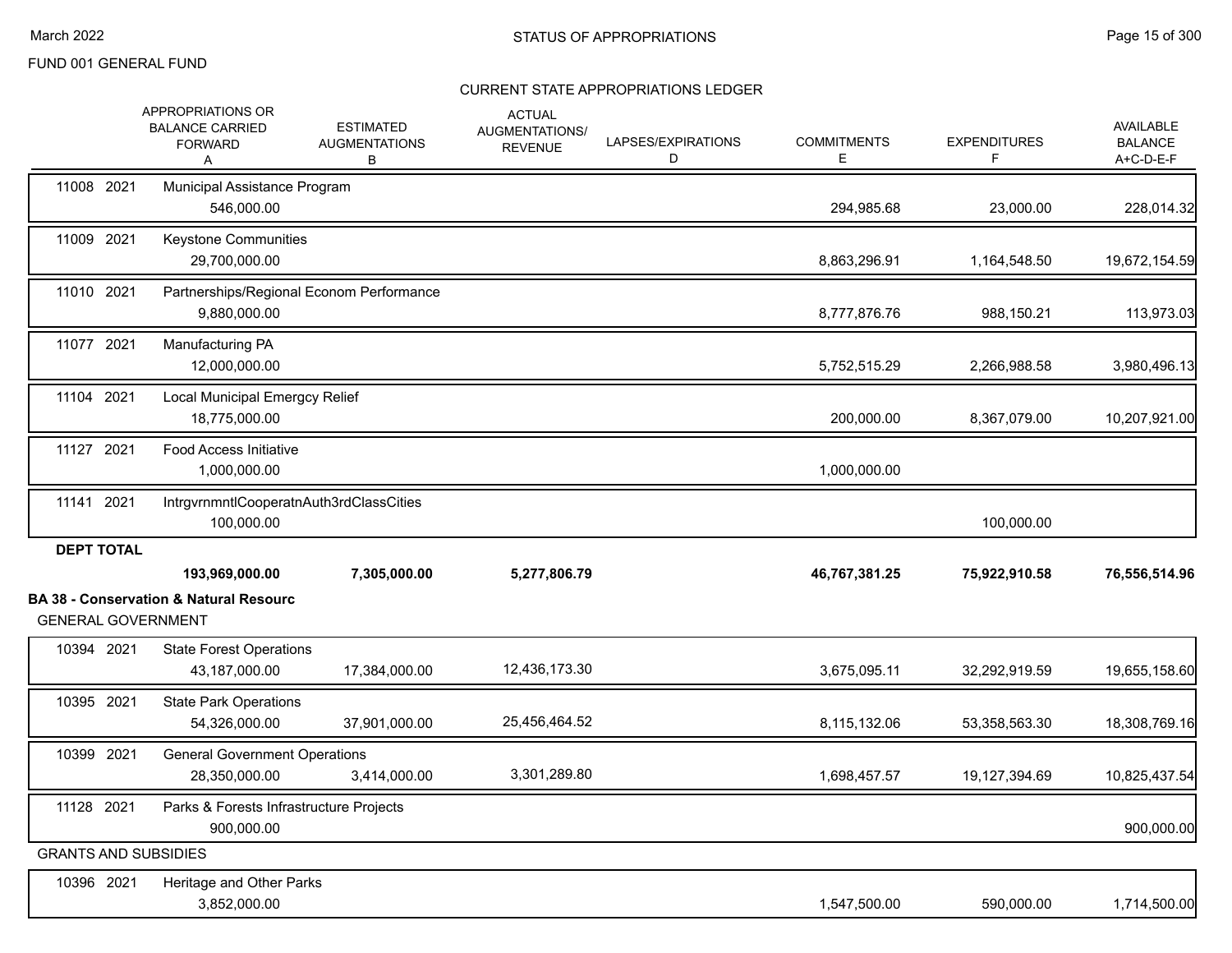|                            | APPROPRIATIONS OR<br><b>BALANCE CARRIED</b><br><b>FORWARD</b><br>Α | <b>ESTIMATED</b><br><b>AUGMENTATIONS</b><br>в | <b>ACTUAL</b><br>AUGMENTATIONS/<br><b>REVENUE</b> | LAPSES/EXPIRATIONS<br>D | <b>COMMITMENTS</b><br>Е | <b>EXPENDITURES</b><br>F | <b>AVAILABLE</b><br><b>BALANCE</b><br>A+C-D-E-F |
|----------------------------|--------------------------------------------------------------------|-----------------------------------------------|---------------------------------------------------|-------------------------|-------------------------|--------------------------|-------------------------------------------------|
| 10673 2021                 | Annual Fixed Charges - Project 70<br>88,000.00                     |                                               |                                                   |                         |                         | 87,996.95                | 3.05                                            |
| 10674 2021                 | Annual Fixed Charges - Park Lands<br>430,000.00                    |                                               |                                                   |                         |                         | 59,732.08                | 370,267.92                                      |
| 10675 2021                 | Annual Fixed Charges - Flood Lands<br>70,000.00                    |                                               |                                                   |                         |                         | 48,494.46                | 21,505.54                                       |
| 10676 2021                 | Annual Fixed Charges - Forest Lands<br>7,851,000.00                |                                               |                                                   |                         |                         | 7,758,889.62             | 92,110.38                                       |
| <b>DEPT TOTAL</b>          |                                                                    |                                               |                                                   |                         |                         |                          |                                                 |
|                            | 139,054,000.00                                                     | 58,699,000.00                                 | 41,193,927.62                                     |                         | 15,036,184.74           | 113,323,990.69           | 51,887,752.19                                   |
| <b>BA 11 - Corrections</b> |                                                                    |                                               |                                                   |                         |                         |                          |                                                 |
|                            | <b>GENERAL GOVERNMENT</b>                                          |                                               |                                                   |                         |                         |                          |                                                 |
| 10014 2021                 | <b>General Government Operations</b><br>42,268,000.00              | 164,000.00                                    | 244.99                                            |                         | 2,091,653.67            | 21,489,221.47            | 18,687,369.85                                   |
| 11116 2021                 | <b>State Field Supervision</b><br>146,356,000.00                   | 4,571,000.00                                  | 129,854.62                                        |                         | 3,512,839.48            | 105,605,874.45           | 37,367,140.69                                   |
| 11117 2021                 | Pennsylvania Parole Board<br>12,121,000.00                         |                                               |                                                   |                         | 91,325.73               | 7,859,548.90             | 4,170,125.37                                    |
| 11119 2021                 | Sexual Offenders Assessment Board<br>6,582,000.00                  |                                               |                                                   |                         | 129,557.73              | 4,398,021.64             | 2,054,420.63                                    |
| <b>INSTITUTIONAL</b>       |                                                                    |                                               |                                                   |                         |                         |                          |                                                 |
| 10011 2021                 | <b>Medical Care</b><br>331,486,000.00                              | 424,000.00                                    | 117,363.70                                        |                         | 65,854,783.31           | 225,895,698.17           | 39,852,882.22                                   |
| 10012 2021                 | Inmate Education and Training<br>42,597,000.00                     |                                               |                                                   |                         | 431,852.40              | 29,156,893.07            | 13,008,254.53                                   |
| 10013 2021                 | <b>State Correctional Institutions</b><br>2,083,044,000.00         | 3,776,000.00                                  | 3,080,170.85                                      |                         | 104,705,280.03          | 1,474,592,627.55         | 506,826,263.27                                  |
| <b>DEPT TOTAL</b>          | 2,664,454,000.00                                                   | 8,935,000.00                                  | 3,327,634.16                                      |                         | 176,817,292.35          | 1,868,997,885.25         | 621,966,456.56                                  |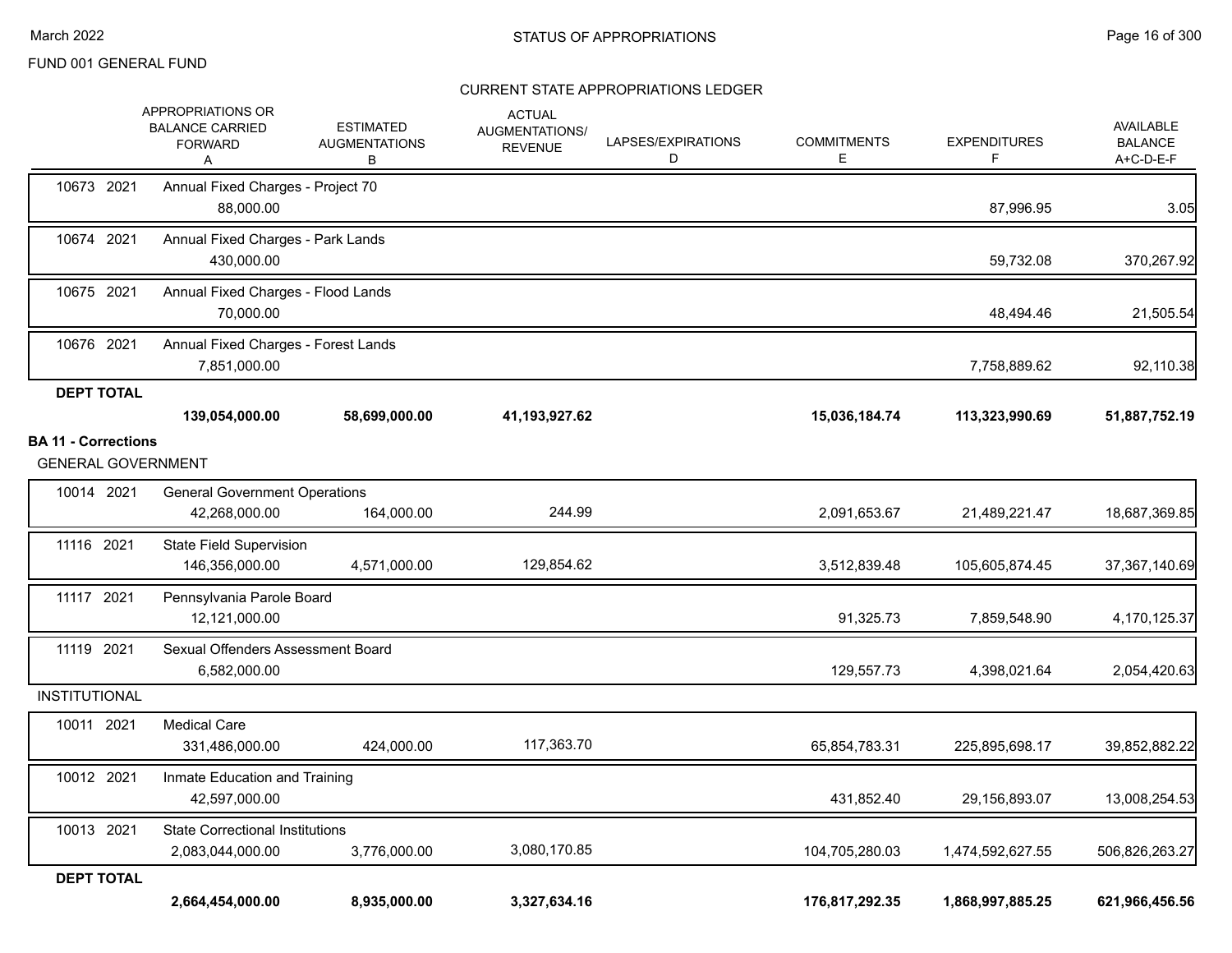|                             | APPROPRIATIONS OR<br><b>BALANCE CARRIED</b><br><b>FORWARD</b><br>A | <b>ESTIMATED</b><br><b>AUGMENTATIONS</b><br>В | <b>ACTUAL</b><br>AUGMENTATIONS/<br><b>REVENUE</b> | LAPSES/EXPIRATIONS<br>D | <b>COMMITMENTS</b><br>E | <b>EXPENDITURES</b><br>F | <b>AVAILABLE</b><br><b>BALANCE</b><br>A+C-D-E-F |
|-----------------------------|--------------------------------------------------------------------|-----------------------------------------------|---------------------------------------------------|-------------------------|-------------------------|--------------------------|-------------------------------------------------|
| <b>GENERAL GOVERNMENT</b>   | <b>BA 74 - Drug and Alcohol Programs</b>                           |                                               |                                                   |                         |                         |                          |                                                 |
|                             |                                                                    |                                               |                                                   |                         |                         |                          |                                                 |
| 11028 2021                  | <b>General Government Operations</b>                               |                                               | 18,210.00                                         |                         |                         |                          |                                                 |
|                             | 2,997,000.00                                                       |                                               |                                                   |                         | 77,525.64               | 2,125,560.18             | 812,124.18                                      |
| <b>GRANTS AND SUBSIDIES</b> |                                                                    |                                               |                                                   |                         |                         |                          |                                                 |
| 11029 2021                  | Assistance to Drug and Alcohol Programs                            |                                               |                                                   |                         |                         |                          |                                                 |
|                             | 44,732,000.00                                                      | 1,000.00                                      |                                                   |                         | 18,719,961.59           | 23,867,678.56            | 2,144,359.85                                    |
| <b>DEPT TOTAL</b>           |                                                                    |                                               |                                                   |                         |                         |                          |                                                 |
|                             | 47,729,000.00                                                      | 1,000.00                                      | 18,210.00                                         |                         | 18,797,487.23           | 25,993,238.74            | 2,956,484.03                                    |
| <b>BA 16 - Education</b>    |                                                                    |                                               |                                                   |                         |                         |                          |                                                 |
| <b>GENERAL GOVERNMENT</b>   |                                                                    |                                               |                                                   |                         |                         |                          |                                                 |
| 10094 2021                  | <b>PA Assessments</b>                                              |                                               |                                                   |                         |                         |                          |                                                 |
|                             | 45,265,000.00                                                      |                                               |                                                   |                         | 17,040,344.78           | 24,069,426.56            | 4,155,228.66                                    |
| 10141 2021                  | <b>General Government Operations</b>                               |                                               |                                                   |                         |                         |                          |                                                 |
|                             | 29,981,000.00                                                      | 6,110,000.00                                  | 4,290,472.43                                      |                         | 3,064,594.53            | 21,067,449.77            | 10,139,428.13                                   |
| 10142 2021                  | State Library                                                      |                                               |                                                   |                         |                         |                          |                                                 |
|                             | 2,238,000.00                                                       | 106,000.00                                    | 105,000.00                                        |                         | 101,775.89              | 1,403,492.71             | 837,731.40                                      |
| 10149 2021                  | Information & Technology Improvement                               |                                               |                                                   |                         |                         |                          |                                                 |
|                             | 3,740,000.00                                                       |                                               |                                                   |                         | 1,091,404.04            | 2,291,920.97             | 356,674.99                                      |
| 11206 2021                  | Recovery Schools                                                   |                                               |                                                   |                         |                         |                          |                                                 |
|                             | 250,000.00                                                         |                                               |                                                   |                         | 215,008.00              | 34,992.00                |                                                 |
| <b>INSTITUTIONAL</b>        |                                                                    |                                               |                                                   |                         |                         |                          |                                                 |
| 10093 2021                  | Youth Development Centers                                          |                                               |                                                   |                         |                         |                          |                                                 |
|                             | 8,283,000.00                                                       |                                               |                                                   |                         | 49.98                   | 8,196,253.81             | 86,696.21                                       |
| <b>GRANTS AND SUBSIDIES</b> |                                                                    |                                               |                                                   |                         |                         |                          |                                                 |
| 10085 2021                  | Libr Srvs - Visually Impaired & Disabled                           |                                               |                                                   |                         |                         |                          |                                                 |
|                             | 2,567,000.00                                                       |                                               |                                                   |                         | 1,017,866.68            | 508,933.32               | 1,040,200.00                                    |
| 10086 2021                  | Improvement of Library Services                                    |                                               |                                                   |                         |                         |                          |                                                 |
|                             | 59,470,000.00                                                      |                                               |                                                   |                         |                         | 59,255,278.47            | 214,721.53                                      |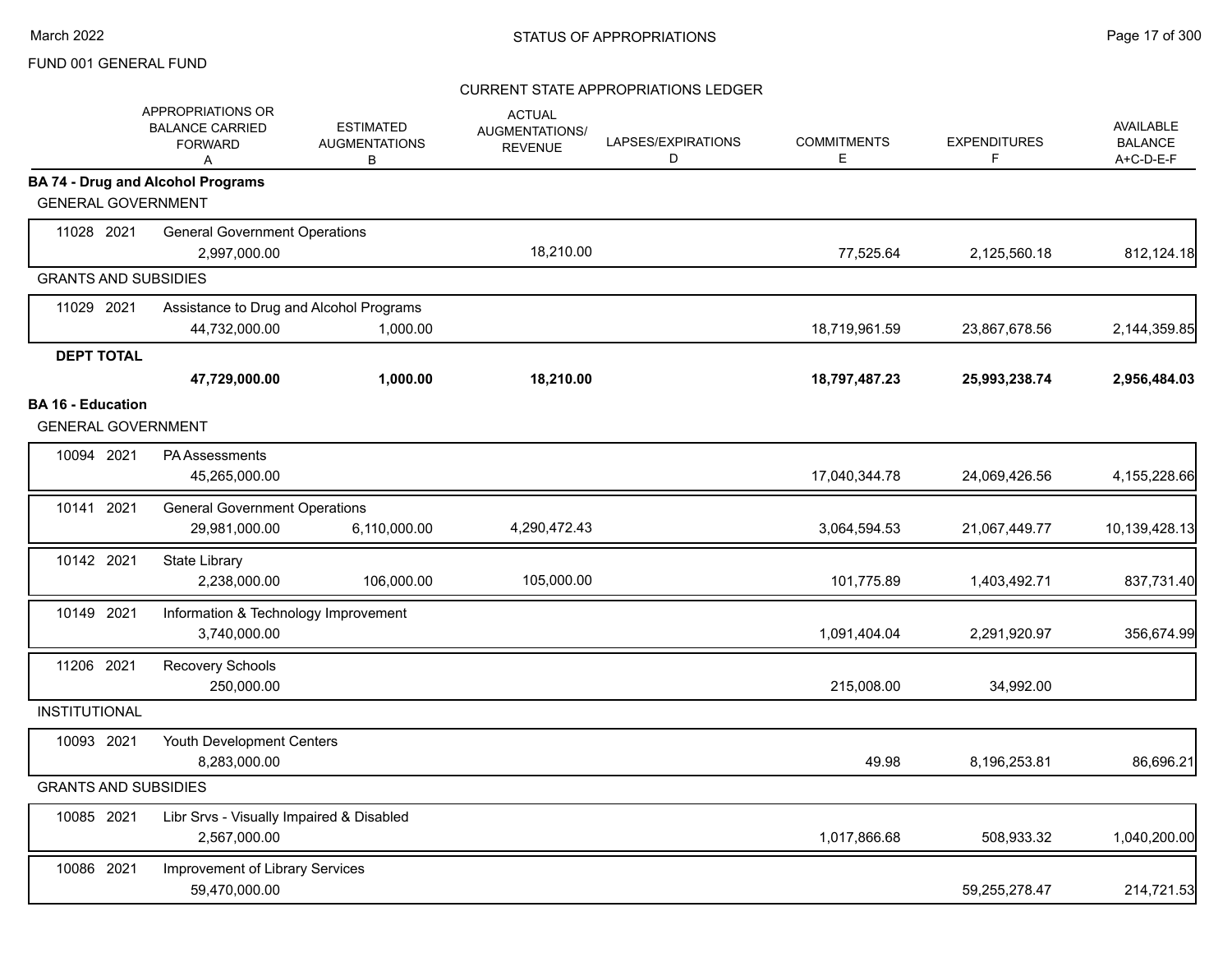|            | APPROPRIATIONS OR<br><b>BALANCE CARRIED</b><br><b>FORWARD</b><br>A | <b>ESTIMATED</b><br><b>AUGMENTATIONS</b><br>В | <b>ACTUAL</b><br>AUGMENTATIONS/<br><b>REVENUE</b> | LAPSES/EXPIRATIONS<br>D | <b>COMMITMENTS</b><br>Е | <b>EXPENDITURES</b><br>F | AVAILABLE<br><b>BALANCE</b><br>A+C-D-E-F |
|------------|--------------------------------------------------------------------|-----------------------------------------------|---------------------------------------------------|-------------------------|-------------------------|--------------------------|------------------------------------------|
| 10087 2021 | <b>School Food Services</b><br>30,000,000.00                       |                                               |                                                   |                         |                         | 18,042,519.06            | 11,957,480.94                            |
| 10089 2021 | <b>Community Colleges</b><br>245,240,000.00                        |                                               |                                                   |                         |                         | 183,930,000.00           | 61,310,000.00                            |
| 10090 2021 | <b>Basic Education Funding</b><br>7,066,773,000.00                 |                                               |                                                   |                         |                         | 4,219,385,197.58         | 2,847,387,802.42                         |
| 10097 2021 | Pa Charter Schools for the Deaf & Blind<br>57,722,000.00           |                                               |                                                   |                         |                         | 49,670,342.94            | 8,051,657.06                             |
| 10098 2021 | <b>Community Education Councils</b><br>2,393,000.00                |                                               |                                                   |                         | 239,300.00              | 2,153,700.00             |                                          |
| 10103 2021 | Services to Nonpublic Schools<br>87,939,000.00                     |                                               |                                                   |                         |                         | 87,939,000.00            |                                          |
| 10104 2021 | Textbooks/Instruct Mat for Nonpublic Sch<br>26,751,000.00          |                                               |                                                   |                         |                         | 24,902,504.95            | 1,848,495.05                             |
| 10106 2021 | Auth Rental & Sinking Fund Requirements<br>201,303,000.00          |                                               |                                                   |                         |                         | 198,266,259.99           | 3,036,740.01                             |
| 10107 2021 | <b>Pupil Transportation</b><br>597,408,000.00                      |                                               |                                                   |                         |                         | 521,640,008.00           | 75,767,992.00                            |
| 10109 2021 | <b>Special Education</b><br>1,236,815,000.00                       |                                               |                                                   |                         | 563,000.00              | 927,000,004.97           | 309,251,995.03                           |
| 10110 2021 | Special Educ Approved Private Schools<br>122,656,000.00            |                                               |                                                   |                         |                         | 91,717,073.74            | 30,938,926.26                            |
| 10114 2021 | Tuition for Orphans & Children<br>49,374,000.00                    |                                               |                                                   |                         |                         | 5,101,702.69             | 44,272,297.31                            |
| 10115 2021 | Payments in Lieu of Taxes<br>170,000.00                            |                                               |                                                   |                         |                         |                          | 170,000.00                               |
| 10116 2021 | Education of Migrant Laborers Children<br>853,000.00               |                                               |                                                   |                         | 570,178.21              | 219,428.79               | 63,393.00                                |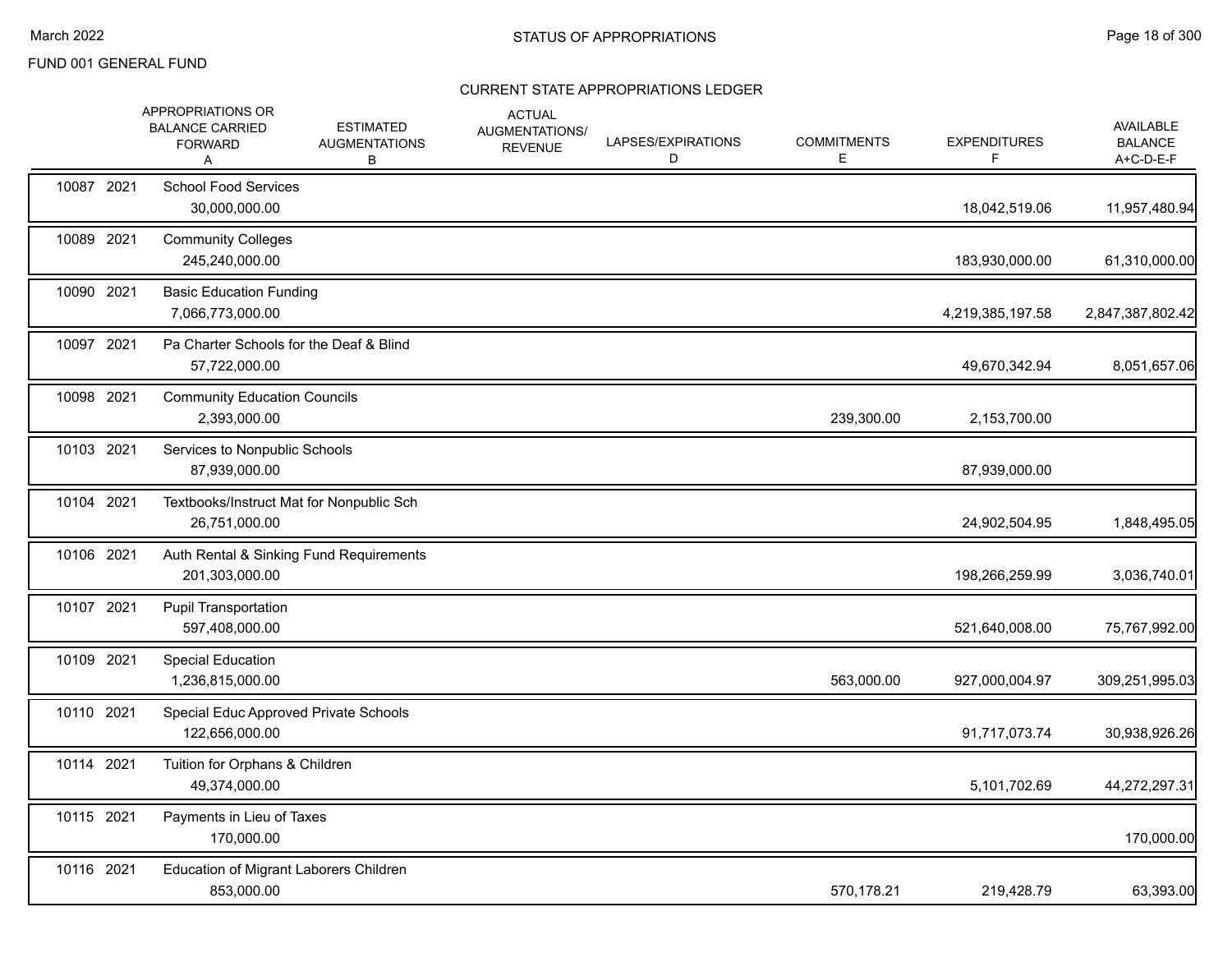|            | APPROPRIATIONS OR<br><b>BALANCE CARRIED</b><br><b>FORWARD</b><br>Α | <b>ESTIMATED</b><br><b>AUGMENTATIONS</b><br>В | <b>ACTUAL</b><br>AUGMENTATIONS/<br><b>REVENUE</b> | LAPSES/EXPIRATIONS<br>D | <b>COMMITMENTS</b><br>E | <b>EXPENDITURES</b><br>F. | <b>AVAILABLE</b><br><b>BALANCE</b><br>A+C-D-E-F |
|------------|--------------------------------------------------------------------|-----------------------------------------------|---------------------------------------------------|-------------------------|-------------------------|---------------------------|-------------------------------------------------|
| 10121 2021 | Teacher Professional Development<br>5,044,000.00                   |                                               |                                                   |                         | 2,740,442.28            | 1,141,673.21              | 1,161,884.51                                    |
| 10123 2021 | Early Intervention<br>336,500,000.00                               |                                               |                                                   |                         | 86,750,685.63           | 235,270,920.37            | 14,478,394.00                                   |
| 10125 2021 | 79,442,000.00                                                      | Nonpub & Charter School Pupil Transport       |                                                   |                         |                         | 29,282,056.00             | 50,159,944.00                                   |
| 10126 2021 | 5,550,000.00                                                       | <b>Vocational Education Equipment Grants</b>  |                                                   |                         |                         | 5,550,000.00              |                                                 |
| 10133 2021 | School Employes Retirement<br>2,734,000,000.00                     |                                               |                                                   |                         |                         | 2,028,272,065.94          | 705,727,934.06                                  |
| 10134 2021 | 2,136,000.00                                                       | <b>Regional Community Colleges Servces</b>    |                                                   |                         | 278,986.00              | 1,857,014.00              |                                                 |
| 10135 2021 | 3,214,000.00                                                       | Mobile Science & Math Education Programs      |                                                   |                         |                         | 1,100,000.00              | 2,114,000.00                                    |
| 10136 2021 | <b>School Employes Social Security</b><br>68,061,000.00            |                                               |                                                   |                         |                         | 51,687,968.09             | 16,373,031.91                                   |
| 10138 2021 | <b>Adult and Family Literacy</b><br>12,475,000.00                  |                                               |                                                   |                         | 1,138,265.62            | 10,287,417.38             | 1,049,317.00                                    |
| 10139 2021 | <b>Library Access</b><br>3,071,000.00                              |                                               |                                                   |                         | 878,045.49              | 1,628,764.88              | 564,189.63                                      |
| 10146 2021 | <b>Vocational Education</b><br>99,000,000.00                       |                                               |                                                   |                         | 4,236,968.42            | 57,420,470.46             | 37, 342, 561. 12                                |
| 10148 2021 | Job Training & Education Programs<br>30,995,000.00                 |                                               |                                                   |                         | 3,010,000.00            | 4,209,678.77              | 23,775,321.23                                   |
| 10152 2021 | PSU-Pa. College of Technology<br>26,736,000.00                     |                                               |                                                   |                         |                         | 20,052,000.00             | 6,684,000.00                                    |
| 10168 2021 | U of Pitt-Rural Education Outreach<br>3,346,000.00                 |                                               |                                                   |                         |                         | 2,509,499.97              | 836,500.03                                      |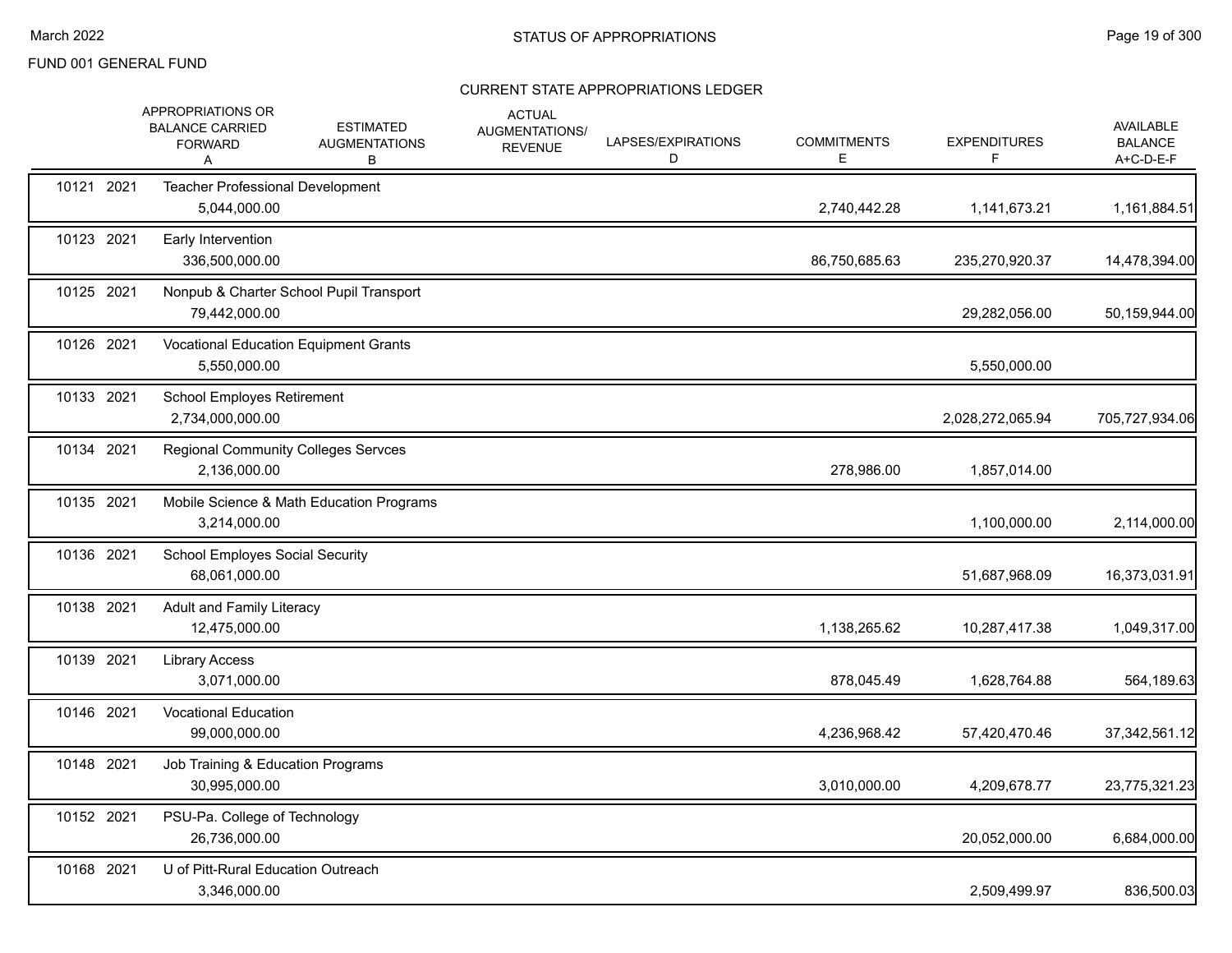# CURRENT STATE APPROPRIATIONS LEDGER

|                   | <b>BA 31 - PA Emergency Management Agency</b><br>$\overline{C}$    |                                               |                                                   |                         |                         |                          |                                                 |
|-------------------|--------------------------------------------------------------------|-----------------------------------------------|---------------------------------------------------|-------------------------|-------------------------|--------------------------|-------------------------------------------------|
|                   | 14,525,026,000.00                                                  | 6,216,000.00                                  | 4,395,472.43                                      |                         | 246,365,719.45          | 9,756,771,302.40         | 4,526,284,450.58                                |
| <b>DEPT TOTAL</b> |                                                                    |                                               |                                                   |                         |                         |                          |                                                 |
| 11208 2021        | Northern PA Regional College<br>7,000,000.00                       |                                               |                                                   |                         |                         |                          | 7,000,000.00                                    |
| 11207 2021        | <b>Trauma-Informed Education</b><br>750,000.00                     |                                               |                                                   |                         |                         |                          | 750,000.00                                      |
| 11067 2021        | Ready To Learn Block Grant<br>288,000,000.00                       |                                               |                                                   |                         |                         | 269,491,285.00           | 18,508,715.00                                   |
| 11011 2021        | Safe School Initiative<br>11,000,000.00                            |                                               |                                                   |                         | 6,924,069.91            | 1,005,545.50             | 3,070,384.59                                    |
| 10986 2021        | General Support - Lincoln<br>15,166,000.00                         |                                               |                                                   |                         |                         | 11,374,500.00            | 3,791,500.00                                    |
| 10985 2021        | General Support - Temple<br>158,206,000.00                         |                                               |                                                   |                         |                         | 79,103,000.00            | 79,103,000.00                                   |
| 10984 2021        | General Support - Pitt<br>151,507,000.00                           |                                               |                                                   |                         |                         | 70,205,000.00            | 81,302,000.00                                   |
| 10983 2021        | General Support - PSU<br>242,096,000.00                            |                                               |                                                   |                         |                         | 181,571,994.00           | 60,524,006.00                                   |
| 10924 2021        | Pre-K Counts<br>242,284,000.00                                     |                                               |                                                   |                         | 90,397,686.11           | 151,752,146.89           | 134,167.00                                      |
| 10838 2021        | Head Start Supplemental Assistance<br>69,178,000.00                |                                               |                                                   |                         | 26,049,181.38           | 43,124,811.62            | 4,007.00                                        |
| 10832 2021        | <b>Community Colleges Facilities</b><br>52,078,000.00              |                                               |                                                   |                         |                         | 52,078,000.00            |                                                 |
| 10829 2021        | <b>Higher Education Assistance</b><br>1,000,000.00                 |                                               |                                                   |                         | 57,866.50               |                          | 942,133.50                                      |
|                   | APPROPRIATIONS OR<br><b>BALANCE CARRIED</b><br><b>FORWARD</b><br>Α | <b>ESTIMATED</b><br><b>AUGMENTATIONS</b><br>В | <b>ACTUAL</b><br>AUGMENTATIONS/<br><b>REVENUE</b> | LAPSES/EXPIRATIONS<br>D | <b>COMMITMENTS</b><br>Е | <b>EXPENDITURES</b><br>F | <b>AVAILABLE</b><br><b>BALANCE</b><br>A+C-D-E-F |

GENERAL GOVERNMENT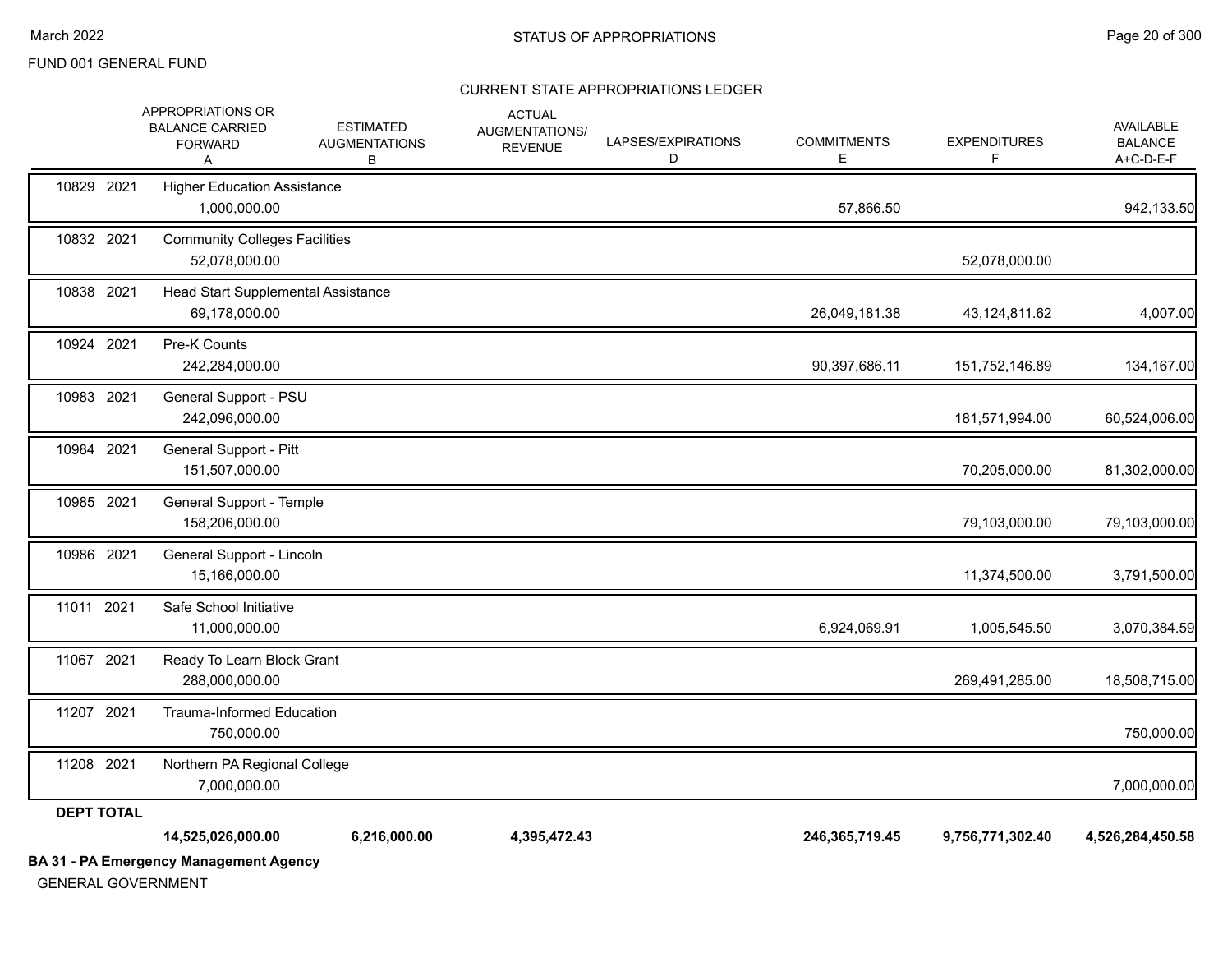|                             | <b>APPROPRIATIONS OR</b><br><b>BALANCE CARRIED</b><br><b>FORWARD</b><br>Α | <b>ESTIMATED</b><br><b>AUGMENTATIONS</b><br>В | <b>ACTUAL</b><br>AUGMENTATIONS/<br><b>REVENUE</b> | LAPSES/EXPIRATIONS<br>D | <b>COMMITMENTS</b><br>E. | <b>EXPENDITURES</b><br>F | <b>AVAILABLE</b><br><b>BALANCE</b><br>A+C-D-E-F |
|-----------------------------|---------------------------------------------------------------------------|-----------------------------------------------|---------------------------------------------------|-------------------------|--------------------------|--------------------------|-------------------------------------------------|
| 10354 2021                  | <b>State Fire Commissioners Office</b>                                    |                                               |                                                   |                         |                          |                          |                                                 |
|                             | 2,777,000.00                                                              | 1,401,000.00                                  | 1,401,788.10                                      |                         | 18,599.96                | 2,695,333.83             | 1,464,854.31                                    |
| 10355 2021                  | <b>General Government Operations</b><br>10,603,000.00                     | 4,650.00                                      | 4,761.43                                          |                         | 904,317.63               | 6,627,907.76             | 3,075,536.04                                    |
| <b>GRANTS AND SUBSIDIES</b> |                                                                           |                                               |                                                   |                         |                          |                          |                                                 |
| 10349 2021                  | Red Cross Extended Care Program<br>250,000.00                             |                                               |                                                   |                         |                          | 250,000.00               |                                                 |
| 10352 2021                  | Firefighters' Memorial Flag<br>10,000.00                                  |                                               |                                                   |                         |                          | 9,737.48                 | 262.52                                          |
| 11069 2021                  | Search And Rescue<br>250,000.00                                           |                                               |                                                   |                         |                          | 250,000.00               |                                                 |
| <b>DEPT TOTAL</b>           | 13,890,000.00                                                             | 1,405,650.00                                  | 1,406,549.53                                      |                         | 922,917.59               | 9,832,979.07             | 4,540,652.87                                    |
| <b>GENERAL GOVERNMENT</b>   | <b>BA 37 - Environmental Hearing Board</b>                                |                                               |                                                   |                         |                          |                          |                                                 |
| 10393 2021                  | <b>Environmental Hearing Board</b><br>2,593,000.00                        |                                               |                                                   |                         | 199,905.17               | 1,414,972.89             | 978,121.94                                      |
| <b>DEPT TOTAL</b>           | 2,593,000.00                                                              |                                               |                                                   |                         | 199,905.17               | 1,414,972.89             | 978,121.94                                      |
| <b>GENERAL GOVERNMENT</b>   | <b>BA 35 - Environmental Protection</b>                                   |                                               |                                                   |                         |                          |                          |                                                 |
| 10381 2021                  | <b>Environmental Protection Operations</b><br>98,036,000.00               | 24,641,000.00                                 | 5,076,058.55                                      |                         | 5,975,815.53             | 84,338,375.30            | 12,797,867.72                                   |
| 10382 2021                  | Environmental Program Management<br>34,160,000.00                         | 1,706,000.00                                  | 314,703.30                                        |                         | 576,950.33               | 23,677,016.13            | 10,220,736.84                                   |
| 10385 2021                  | Chesapeake Bay Agr Source Abatement<br>3,461,000.00                       |                                               |                                                   |                         | 387,847.47               | 613,198.76               | 2,459,953.77                                    |
| 10386 2021                  | <b>Blackfly Control and Research</b>                                      |                                               |                                                   |                         |                          |                          |                                                 |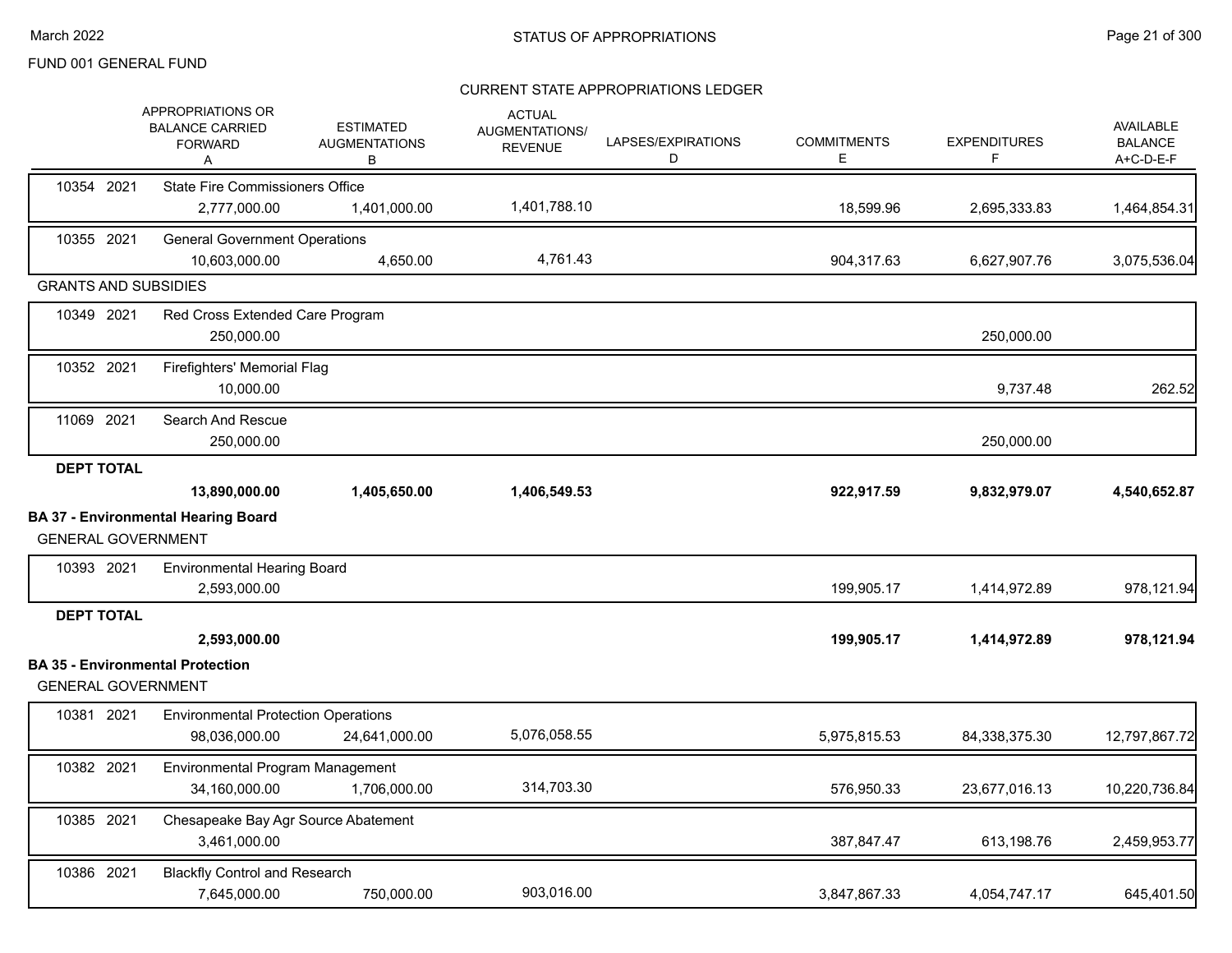|                                                              | APPROPRIATIONS OR<br><b>BALANCE CARRIED</b><br><b>FORWARD</b><br>A | <b>ESTIMATED</b><br><b>AUGMENTATIONS</b><br>В | <b>ACTUAL</b><br>AUGMENTATIONS/<br><b>REVENUE</b> | LAPSES/EXPIRATIONS<br>D | <b>COMMITMENTS</b><br>Е | <b>EXPENDITURES</b><br>F. | AVAILABLE<br><b>BALANCE</b><br>A+C-D-E-F |
|--------------------------------------------------------------|--------------------------------------------------------------------|-----------------------------------------------|---------------------------------------------------|-------------------------|-------------------------|---------------------------|------------------------------------------|
| 10389 2021                                                   | <b>West Nile Virus Control</b><br>5,609,000.00                     | 740,000.00                                    | 312,909.80                                        |                         | 2,024,096.30            | 2,770,632.83              | 1,127,180.67                             |
| 10390 2021                                                   | <b>General Government Operations</b><br>16,759,000.00              | 10,006,000.00                                 | 4,992,104.85                                      |                         | 8,124,297.70            | 19,349,843.88             | $-5,723,036.73$                          |
| <b>GRANTS AND SUBSIDIES</b>                                  |                                                                    |                                               |                                                   |                         |                         |                           |                                          |
| 10368 2021                                                   | <b>Delaware River Master</b><br>38,000.00                          |                                               |                                                   |                         | 38,000.00               |                           |                                          |
| 10372 2021                                                   | Transfer to Conservation District Fund<br>2,506,000.00             |                                               |                                                   |                         |                         | 2,506,000.00              |                                          |
| 10374 2021                                                   | Ohio River Valley Water Sanitation Comm<br>68,000.00               |                                               |                                                   |                         |                         | 68,000.00                 |                                          |
| 10375 2021                                                   | Interstate Commission/The Potomac River<br>23,000.00               |                                               |                                                   |                         |                         | 23,000.00                 |                                          |
| 10376 2021                                                   | Susquehanna River Basin Commission<br>205,000.00                   |                                               |                                                   |                         | 51,250.00               | 153,750.00                |                                          |
| 10377 2021                                                   | Delaware River Basin Commission<br>217,000.00                      |                                               |                                                   |                         | 54,250.00               | 162,750.00                |                                          |
| 10378 2021                                                   | Interstate Mining Commission<br>15,000.00                          |                                               |                                                   |                         |                         | 15,000.00                 |                                          |
| 10671 2021                                                   | Chesapeake Bay Commission<br>300,000.00                            |                                               |                                                   |                         |                         | 300,000.00                |                                          |
| <b>DEPT TOTAL</b>                                            |                                                                    |                                               |                                                   |                         |                         |                           |                                          |
|                                                              | 169,042,000.00                                                     | 37,843,000.00                                 | 11,598,792.50                                     |                         | 21,080,374.66           | 138,032,314.07            | 21,528,103.77                            |
| <b>BA 15 - General Services</b><br><b>GENERAL GOVERNMENT</b> |                                                                    |                                               |                                                   |                         |                         |                           |                                          |
| 10067 2021                                                   | <b>Capitol Police Operations</b><br>14,286,000.00                  | 1,200,000.00                                  | 807,985.94                                        |                         | 260,009.63              | 10,225,083.83             | 4,608,892.48                             |
| 10070 2021                                                   | Rental and Municipal Charges<br>26,150,000.00                      | 30,330,000.00                                 | 21,155,293.50                                     |                         | 6,972,139.35            | 46,400,110.72             | $-6,066,956.57$                          |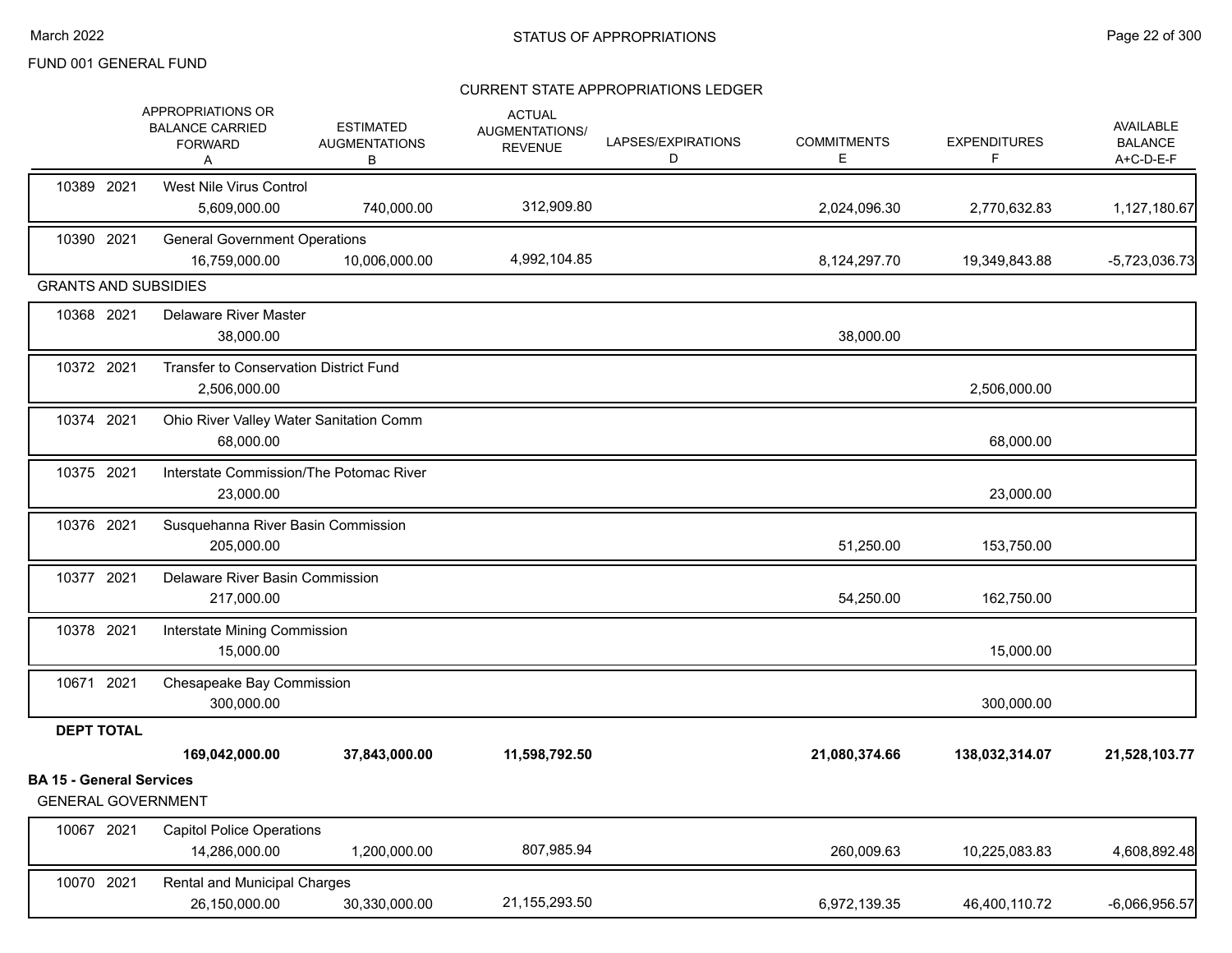#### CURRENT STATE APPROPRIATIONS LEDGER

|                                                    | APPROPRIATIONS OR<br><b>BALANCE CARRIED</b><br><b>FORWARD</b><br>Α | <b>ESTIMATED</b><br><b>AUGMENTATIONS</b><br>В | <b>ACTUAL</b><br>AUGMENTATIONS/<br><b>REVENUE</b> | LAPSES/EXPIRATIONS<br>D | <b>COMMITMENTS</b><br>Е | <b>EXPENDITURES</b><br>F | AVAILABLE<br><b>BALANCE</b><br>A+C-D-E-F |
|----------------------------------------------------|--------------------------------------------------------------------|-----------------------------------------------|---------------------------------------------------|-------------------------|-------------------------|--------------------------|------------------------------------------|
| 10072 2021                                         | Capitol Fire Protection<br>5,000,000.00                            |                                               |                                                   |                         |                         | 5,000,000.00             |                                          |
| 10073 2021                                         | <b>Excess Insurance Coverage</b><br>4,977,000.00                   |                                               |                                                   |                         |                         | 2,955,342.82             | 2,021,657.18                             |
| 10074 2021                                         | <b>General Government Operations</b><br>55,275,000.00              | 37,048,000.00                                 | 5,305,694.00                                      |                         | 6,857,170.83            | 54,038,382.35            | $-314,859.18$                            |
| 10075 2021                                         | <b>Utility Costs</b><br>24,626,000.00                              | 445,000.00                                    | 23,277.08                                         |                         | 1,958,418.14            | 17,393,079.16            | 5,297,779.78                             |
| <b>DEPT TOTAL</b>                                  | 130,314,000.00                                                     | 69,023,000.00                                 | 27,292,250.52                                     |                         | 16,047,737.95           | 136,011,998.88           | 5,546,513.69                             |
| <b>BA 67 - Health</b><br><b>GENERAL GOVERNMENT</b> |                                                                    |                                               |                                                   |                         |                         |                          |                                          |
| 10467 2021                                         | <b>Quality Assurance</b><br>24,393,000.00                          | 119,000.00                                    | 28.00                                             |                         | 1,737,583.96            | 15,262,062.66            | 7,393,381.38                             |
| 10469 2021                                         | <b>Vital Statistics</b><br>100,000.00                              |                                               |                                                   |                         | 18,062.73               | 56,077.71                | 25,859.56                                |
| 10470 2021                                         | State Laboratory<br>4,028,000.00                                   | 2,876,000.00                                  | 2,867,512.94                                      |                         | 379,162.96              | 4,674,939.60             | 1,841,410.38                             |
| 10471 2021                                         | <b>State Health Care Centers</b><br>24,972,000.00                  |                                               |                                                   |                         | 968,939.33              | 16,326,142.22            | 7,676,918.45                             |
| 10497 2021                                         | <b>General Government Operations</b><br>30,268,000.00              | 1,191,000.00                                  | 248,322.07                                        |                         | 2,072,406.73            | 15,347,465.37            | 13,096,449.97                            |
| 10658 2021                                         | STD - Screening And Treatment<br>1,757,000.00                      |                                               |                                                   |                         | 526,306.86              | 846,237.44               | 384,455.70                               |
| 11012 2021                                         | <b>Health Innovation</b><br>753,000.00                             |                                               |                                                   |                         | 27,151.48               | 274,030.53               | 451,817.99                               |
| 11080 2021                                         | Achieve Better Care-MAP Admin<br>2,989,000.00                      |                                               |                                                   |                         | 444,653.31              | 837,521.22               | 1,706,825.47                             |

GRANTS AND SUBSIDIES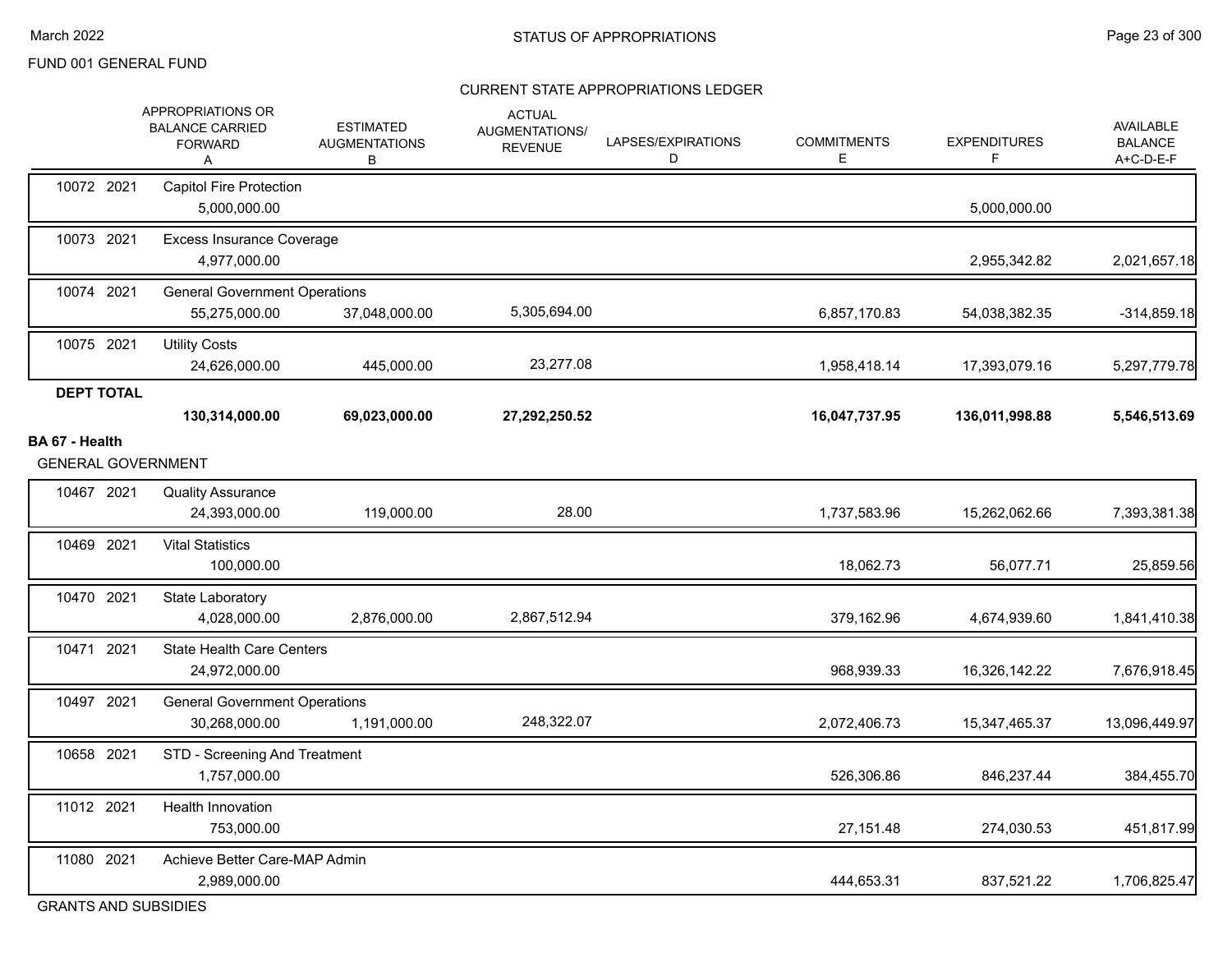|            | APPROPRIATIONS OR<br><b>BALANCE CARRIED</b><br><b>FORWARD</b><br>Α | <b>ESTIMATED</b><br><b>AUGMENTATIONS</b><br>В | <b>ACTUAL</b><br>AUGMENTATIONS/<br><b>REVENUE</b> | LAPSES/EXPIRATIONS<br>D | <b>COMMITMENTS</b><br>Е | <b>EXPENDITURES</b><br>F. | <b>AVAILABLE</b><br><b>BALANCE</b><br>A+C-D-E-F |
|------------|--------------------------------------------------------------------|-----------------------------------------------|---------------------------------------------------|-------------------------|-------------------------|---------------------------|-------------------------------------------------|
| 10461 2021 | TB Screening & Treatment<br>913,000.00                             |                                               |                                                   |                         | 261,941.72              | 428,459.15                | 222,599.13                                      |
| 10462 2021 | Sickle Cell<br>1,260,000.00                                        |                                               |                                                   |                         | 641,502.90              | 618,497.10                |                                                 |
| 10463 2021 | 750,000.00                                                         | AdultCysticFibros&OthrChroncResprtryllIn      |                                                   |                         | 418,740.61              | 231,452.79                | 99,806.60                                       |
| 10464 2021 | Hemophilia<br>959,000.00                                           |                                               |                                                   |                         | 444,416.61              | 514,583.39                |                                                 |
| 10465 2021 | Local Health-Environmental<br>2,564,000.00                         |                                               |                                                   |                         |                         | 1,282,000.00              | 1,282,000.00                                    |
| 10466 2021 | Cooley's Anemia<br>100,000.00                                      |                                               |                                                   |                         | 53,086.13               | 46,913.87                 |                                                 |
| 10472 2021 | Tourette Syndrome<br>150,000.00                                    |                                               |                                                   |                         | 66,090.71               | 83,909.29                 |                                                 |
| 10473 2021 | <b>Trauma Prevention</b><br>460,000.00                             |                                               |                                                   |                         | 144,466.88              | 315,533.12                |                                                 |
| 10474 2021 | Lupus<br>100,000.00                                                |                                               |                                                   |                         | 79,869.78               | 20,130.22                 |                                                 |
| 10475 2021 | Regional Poison Control Centers<br>700,000.00                      |                                               |                                                   |                         | 350,000.00              | 350,000.00                |                                                 |
| 10477 2021 | Primary Health Care Practitioner<br>4,550,000.00                   |                                               |                                                   |                         | 3,132,574.28            | 1,054,809.88              | 362,615.84                                      |
| 10479 2021 | Servs for Children with Special Needs<br>1,728,000.00              |                                               |                                                   |                         | 730,804.92              | 744,655.77                | 252,539.31                                      |
| 10491 2021 | <b>Epilepsy Support Services</b><br>550,000.00                     |                                               |                                                   |                         | 152,923.09              | 397,076.91                |                                                 |
| 10493 2021 | <b>Regional Cancer Institutes</b><br>1,200,000.00                  |                                               |                                                   |                         | 541,997.67              | 658,002.33                |                                                 |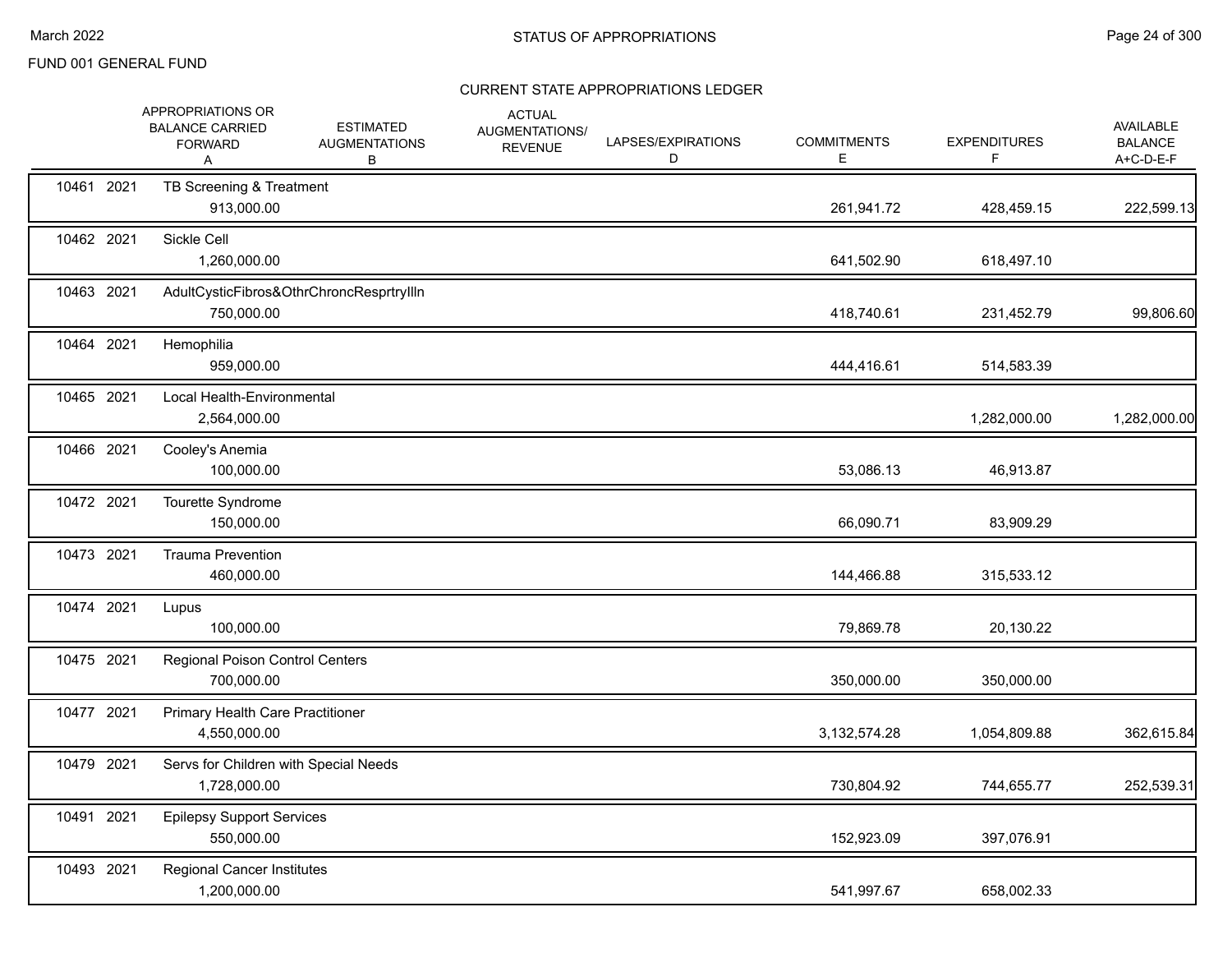|                   | APPROPRIATIONS OR<br><b>BALANCE CARRIED</b><br><b>FORWARD</b><br>Α | <b>ESTIMATED</b><br><b>AUGMENTATIONS</b><br>В | <b>ACTUAL</b><br>AUGMENTATIONS/<br><b>REVENUE</b> | LAPSES/EXPIRATIONS<br>D | <b>COMMITMENTS</b><br>Е | <b>EXPENDITURES</b> | AVAILABLE<br><b>BALANCE</b><br>A+C-D-E-F |
|-------------------|--------------------------------------------------------------------|-----------------------------------------------|---------------------------------------------------|-------------------------|-------------------------|---------------------|------------------------------------------|
| 10495 2021        | <b>Bio-Technology Research</b><br>8,550,000.00                     |                                               |                                                   |                         |                         | 6,200,000.00        | 2,350,000.00                             |
| 10502 2021        | Newborn Screening<br>7,092,000.00                                  |                                               |                                                   |                         | 3,388,373.33            | 3,499,605.24        | 204,021.43                               |
| 10651 2021        | Maternal And Child Health<br>1,398,000.00                          |                                               |                                                   |                         | 566,716.51              | 702,536.67          | 128,746.82                               |
| 10652 2021        | Local Health Departments<br>27,362,000.00                          |                                               |                                                   |                         |                         | 12,710,500.01       | 14,651,499.99                            |
| 10654 2021        | <b>School District Health Services</b><br>34,620,000.00            |                                               |                                                   |                         |                         | 27,237,048.18       | 7,382,951.82                             |
| 10655 2021        | <b>Renal Dialysis</b><br>6,300,000.00                              |                                               |                                                   |                         | 3,408,847.93            | 1,979,079.70        | 912,072.37                               |
| 10657 2021        | Diabetes Programs<br>200,000.00                                    |                                               |                                                   |                         | 135,424.58              | 64,575.42           |                                          |
| 11014 2021        | <b>Cancer Screening Services</b><br>2,563,000.00                   |                                               |                                                   |                         | 1,565,655.46            | 997,344.53          | 0.01                                     |
| 11043 2021        | 850,000.00                                                         | Amyotrophic Lateral Sclerosis Supp Serv       |                                                   |                         | 423,435.09              | 426,564.91          |                                          |
| 11055 2021        | Community-Based Health Care Subsidy<br>2,000,000.00                |                                               |                                                   |                         | 1,132,213.57            | 853,216.75          | 14,569.68                                |
| 11068 2021        | 10,436,000.00                                                      | AIDS Programs & Special Pharm Services        |                                                   |                         | 5,925,504.32            | 3,226,072.71        | 1,284,422.97                             |
| 11129 2021        | Lyme Disease<br>3,000,000.00                                       |                                               |                                                   |                         | 535,800.89              | 1,135,432.54        | 1,328,766.57                             |
| 11130 2021        | Leukemia/Lymphoma<br>200,000.00                                    |                                               |                                                   |                         |                         | 200,000.00          |                                          |
| <b>DEPT TOTAL</b> | 209,815,000.00                                                     | 4,186,000.00                                  | 3,115,863.01                                      |                         | 30,274,654.34           | 119,602,477.23      | 63,053,731.44                            |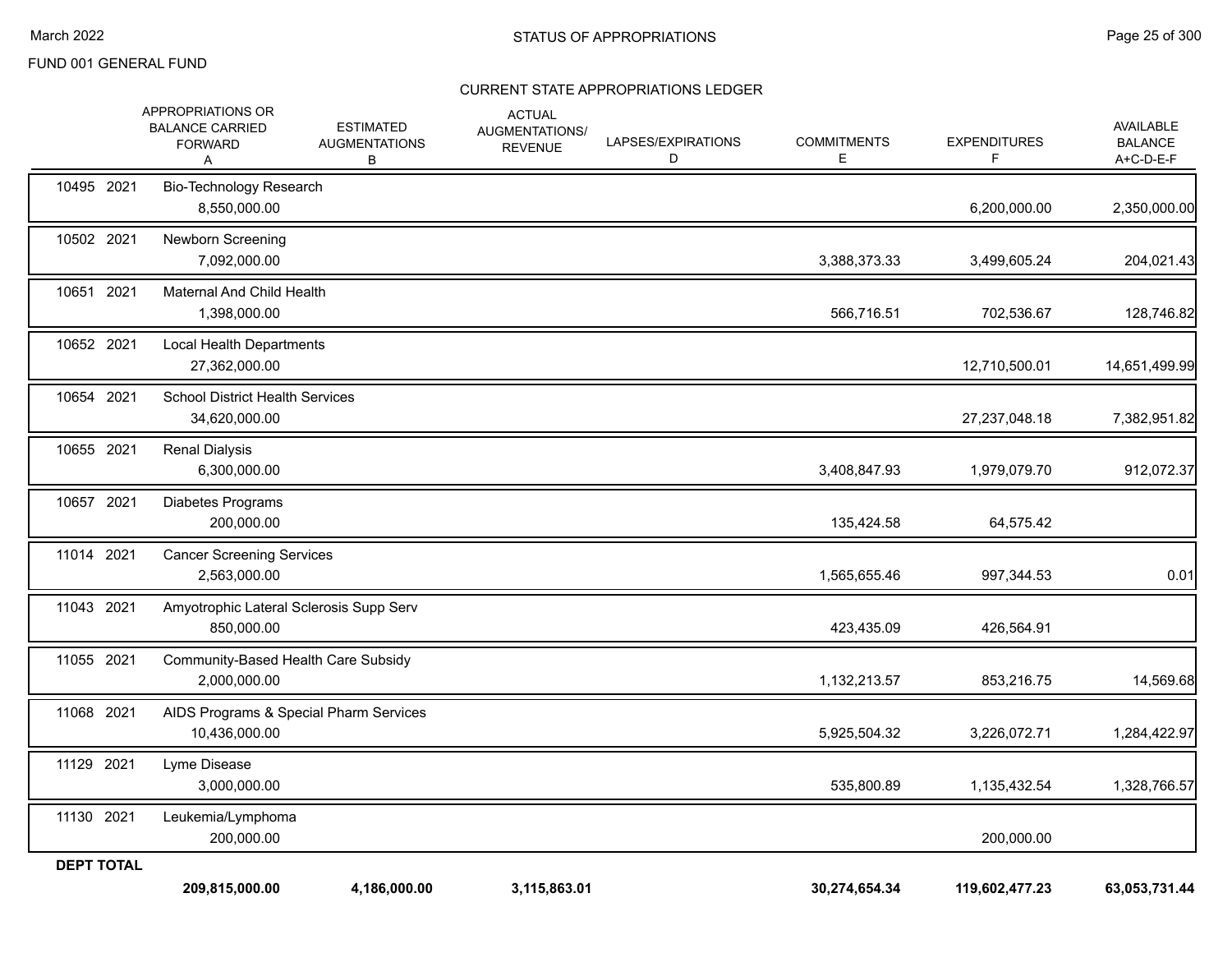#### CURRENT STATE APPROPRIATIONS LEDGER

|                             | APPROPRIATIONS OR<br><b>BALANCE CARRIED</b><br><b>FORWARD</b><br>A | <b>ESTIMATED</b><br><b>AUGMENTATIONS</b><br>В | <b>ACTUAL</b><br>AUGMENTATIONS/<br><b>REVENUE</b> | LAPSES/EXPIRATIONS<br>D | <b>COMMITMENTS</b><br>E | <b>EXPENDITURES</b><br>F. | AVAILABLE<br><b>BALANCE</b><br>A+C-D-E-F |
|-----------------------------|--------------------------------------------------------------------|-----------------------------------------------|---------------------------------------------------|-------------------------|-------------------------|---------------------------|------------------------------------------|
| <b>GRANTS AND SUBSIDIES</b> | <b>BA 39 - PA Higher Education Assistance</b>                      |                                               |                                                   |                         |                         |                           |                                          |
| 10400 2021                  | Gr To Students-Transfer to High Ed. assi<br>310,733,000.00         |                                               |                                                   |                         |                         | 310,733,000.00            |                                          |
| 10401 2021                  | 13,121,000.00                                                      | Matching Payment for Student Aid Funds        |                                                   |                         |                         | 13,121,000.00             |                                          |
| 10402 2021                  | 800,000.00                                                         | Horace Mann Bds-Leslie Pinckney Hill Sch      |                                                   |                         |                         | 800,000.00                |                                          |
| 10405 2021                  | Institutional Assistance Grants<br>26,521,000.00                   |                                               |                                                   |                         |                         | 23,900,000.00             | 2,621,000.00                             |
| 10408 2021                  | Cheyney University Keystone Academy<br>3,500,000.00                |                                               |                                                   |                         |                         | 3,500,000.00              |                                          |
| 10833 2021                  | PA Internship Program Grants<br>450,000.00                         |                                               |                                                   |                         |                         | 450,000.00                |                                          |
| 11017 2021                  | Higher Education for the Disadvantaged<br>2,358,000.00             |                                               |                                                   |                         |                         | 1,650,600.00              | 707,400.00                               |
| 11018 2021                  | 49,000.00                                                          | Higher Education - Blind or Deaf Students     |                                                   |                         |                         | 49,000.00                 |                                          |
| 11071 2021                  | Ready To Succeed Scholarships<br>5,550,000.00                      |                                               |                                                   |                         |                         | 5,550,000.00              |                                          |
| 11146 2021                  | Targeted Industry Scholarship Program<br>6,300,000.00              |                                               |                                                   |                         |                         | 6,300,000.00              |                                          |
| <b>DEPT TOTAL</b>           |                                                                    |                                               |                                                   |                         |                         |                           |                                          |
|                             | 369,382,000.00                                                     |                                               |                                                   |                         |                         | 366,053,600.00            | 3,328,400.00                             |
| <b>GENERAL GOVERNMENT</b>   | <b>BA 30 - Historical &amp; Museum Commission</b>                  |                                               |                                                   |                         |                         |                           |                                          |
| 10347 2021                  | <b>General Government Operations</b><br>21,150,000.00              | 1,458,000.00                                  | 798,825.48                                        |                         | 296,071.71              | 14,086,802.35             | 7,565,951.42                             |
|                             |                                                                    |                                               |                                                   |                         |                         |                           |                                          |

GRANTS AND SUBSIDIES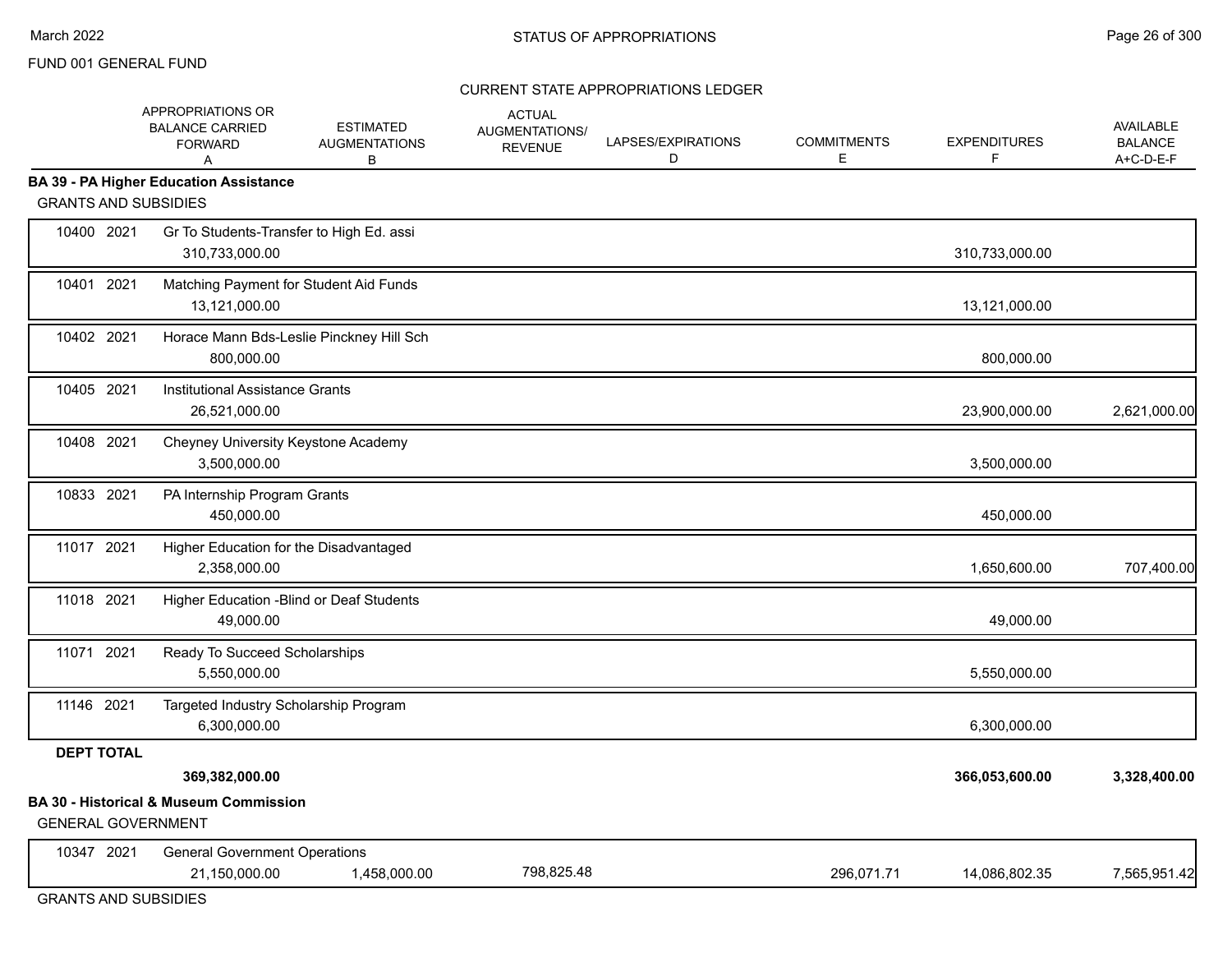|                                                       | APPROPRIATIONS OR<br><b>BALANCE CARRIED</b><br><b>FORWARD</b><br>Α | <b>ESTIMATED</b><br><b>AUGMENTATIONS</b><br>В | <b>ACTUAL</b><br>AUGMENTATIONS/<br><b>REVENUE</b> | LAPSES/EXPIRATIONS<br>D | <b>COMMITMENTS</b><br>E. | <b>EXPENDITURES</b><br>F. | <b>AVAILABLE</b><br><b>BALANCE</b><br>A+C-D-E-F |
|-------------------------------------------------------|--------------------------------------------------------------------|-----------------------------------------------|---------------------------------------------------|-------------------------|--------------------------|---------------------------|-------------------------------------------------|
| 11057 2021                                            | <b>Cultural And Historical Support</b><br>2,000,000.00             |                                               |                                                   |                         | 579,736.00               | 823,193.11                | 597,070.89                                      |
| <b>DEPT TOTAL</b>                                     | 23,150,000.00                                                      | 1,458,000.00                                  | 798,825.48                                        |                         | 875,807.71               | 14,909,995.46             | 8,163,022.31                                    |
| BA 12 - Labor & Industry<br><b>GENERAL GOVERNMENT</b> |                                                                    |                                               |                                                   |                         |                          |                           |                                                 |
| 10028 2021                                            | Occupational & Industrial Safety<br>2,945,000.00                   | 10,000,000.00                                 | 10,000,000.00                                     |                         | 603,517.57               | 9,008,676.14              | 3,332,806.29                                    |
| 10031 2021                                            | <b>General Government Operations</b><br>13,844,000.00              | 306,000.00                                    | 260,371.11                                        |                         | 2,045,486.92             | 9,357,257.70              | 2,701,626.49                                    |
| <b>GRANTS AND SUBSIDIES</b>                           |                                                                    |                                               |                                                   |                         |                          |                           |                                                 |
| 10016 2021                                            | Transfer to Vocational Rehab Fund<br>47,942,000.00                 |                                               |                                                   |                         |                          | 47,942,000.00             |                                                 |
| 10017 2021                                            | <b>Workers Compensation Payments</b><br>278,000.00                 |                                               |                                                   |                         |                          | 180,387.03                | 97,612.97                                       |
| 10018 2021                                            | Occupational Disease Payments<br>164,000.00                        |                                               |                                                   |                         |                          | 98,412.91                 | 65,587.09                                       |
| 10020 2021                                            | <b>Supported Employment</b><br>397,000.00                          |                                               |                                                   |                         | 272,393.01               | 124,606.99                |                                                 |
| 10030 2021                                            | Center for Independent Living<br>1,950,000.00                      |                                               |                                                   |                         | 824,208.59               | 1,125,219.41              | 572.00                                          |
| 10707 2021                                            | <b>Industry Partnership</b><br>2,813,000.00                        |                                               |                                                   |                         | 339,283.10               | 157,264.30                | 2,316,452.60                                    |
| 10967 2021                                            | New Choices / New Options<br>750,000.00                            |                                               |                                                   |                         | 420,067.37               | 329,932.63                |                                                 |
| 11035 2021                                            | Assistive Technology Devices<br>500,000.00                         |                                               |                                                   |                         | 231,427.72               | 264,760.38                | 3,811.90                                        |
| 11036 2021                                            | Assistive Technology Demo&Training<br>450,000.00                   |                                               |                                                   |                         | 378,642.08               | 65,462.71                 | 5,895.21                                        |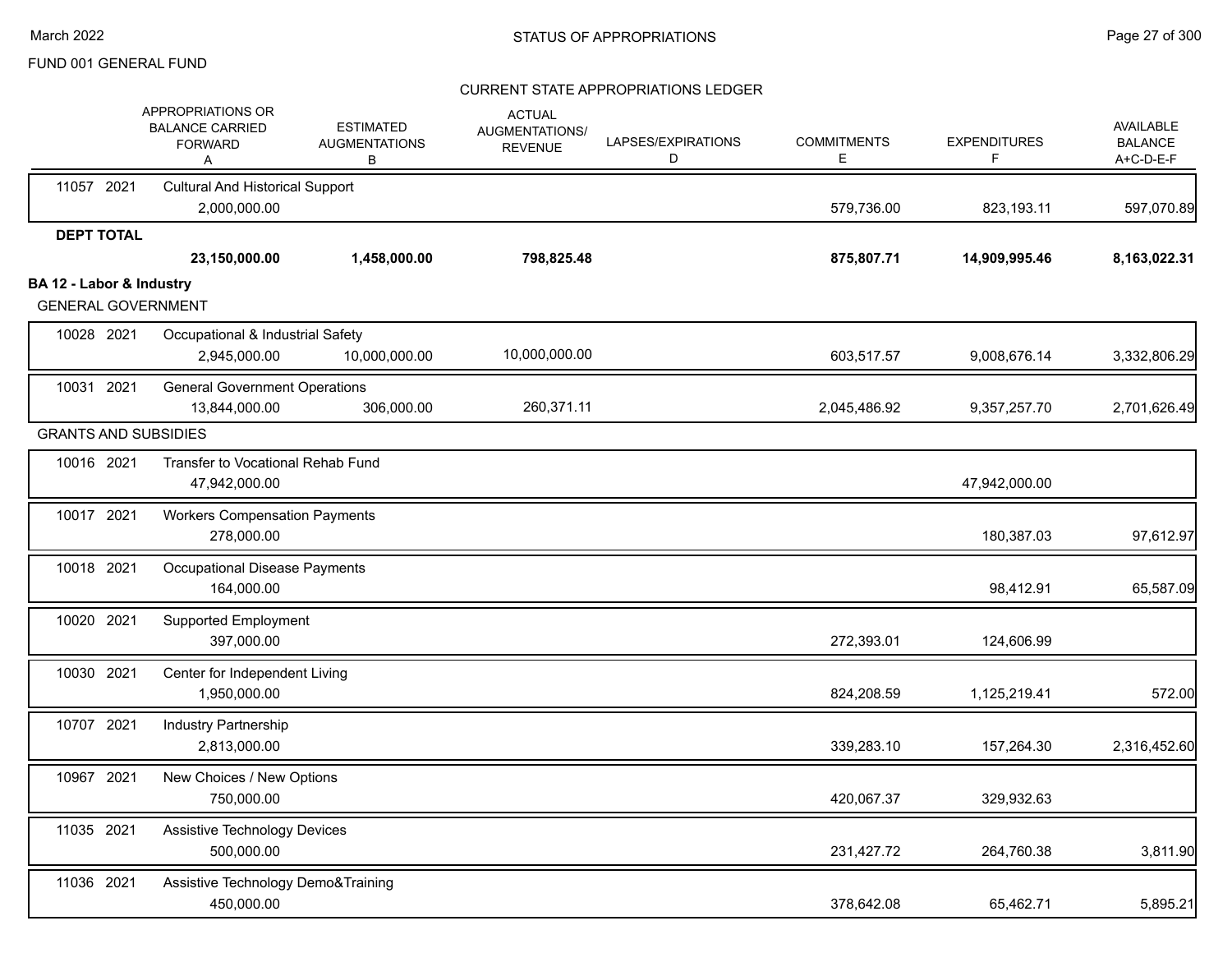|                             | APPROPRIATIONS OR<br><b>BALANCE CARRIED</b><br><b>FORWARD</b><br>Α | <b>ESTIMATED</b><br><b>AUGMENTATIONS</b><br>В | <b>ACTUAL</b><br>AUGMENTATIONS/<br><b>REVENUE</b> | LAPSES/EXPIRATIONS<br>D | <b>COMMITMENTS</b><br>Е | <b>EXPENDITURES</b><br>F. | <b>AVAILABLE</b><br><b>BALANCE</b><br>A+C-D-E-F |
|-----------------------------|--------------------------------------------------------------------|-----------------------------------------------|---------------------------------------------------|-------------------------|-------------------------|---------------------------|-------------------------------------------------|
| 11136 2021                  | <b>Apprenticeship Training</b><br>7,000,000.00                     |                                               |                                                   |                         | 405,888.31              | 6,001.02                  | 6,588,110.67                                    |
| <b>DEPT TOTAL</b>           |                                                                    |                                               |                                                   |                         |                         |                           |                                                 |
|                             | 79,033,000.00                                                      | 10,306,000.00                                 | 10,260,371.11                                     |                         | 5,520,914.67            | 68,659,981.22             | 15, 112, 475.22                                 |
| <b>GENERAL GOVERNMENT</b>   | <b>BA 13 - Military &amp; Veterans Affairs</b>                     |                                               |                                                   |                         |                         |                           |                                                 |
| 10041 2021                  | <b>American Battle Monuments</b><br>50,000.00                      |                                               |                                                   |                         |                         |                           | 50,000.00                                       |
| 10043 2021                  | Armory Maintenance and Repair<br>1,645,000.00                      |                                               |                                                   |                         | 404,331.15              | 163,530.31                | 1,077,138.54                                    |
| 10048 2021                  | Special State Duty<br>35,000.00                                    |                                               |                                                   |                         |                         | 3,128.37                  | 31,871.63                                       |
| 10051 2021                  | <b>Burial Detail Honor Guard</b><br>99,000.00                      |                                               |                                                   |                         |                         | 99,000.00                 |                                                 |
| 10053 2021                  | <b>General Government Operations</b><br>26,401,000.00              | 395,060.00                                    | 301,490.45                                        |                         | 1,890,054.72            | 19,077,107.31             | 5,735,328.42                                    |
| 11147 2021                  | National Guard Youth Challenge Program<br>1,400,000.00             |                                               |                                                   |                         | 178,560.69              | 379,764.95                | 841,674.36                                      |
| <b>INSTITUTIONAL</b>        |                                                                    |                                               |                                                   |                         |                         |                           |                                                 |
| 10702 2021                  | Veterans Homes<br>110,260,000.00                                   | 23,671,000.00                                 | 18,445,922.89                                     |                         | 14,896,858.20           | 81,999,044.34             | 31,810,020.35                                   |
| <b>GRANTS AND SUBSIDIES</b> |                                                                    |                                               |                                                   |                         |                         |                           |                                                 |
| 10034 2021                  | <b>Education of Veterans Children</b><br>135,000.00                |                                               |                                                   |                         |                         | 121,895.30                | 13,104.70                                       |
| 10035 2021                  | <b>National Guard Pension</b><br>5,000.00                          |                                               |                                                   |                         |                         |                           | 5,000.00                                        |
| 10036 2021                  | <b>Blind Veterans Pension</b><br>222,000.00                        |                                               |                                                   |                         |                         | 140,250.00                | 81,750.00                                       |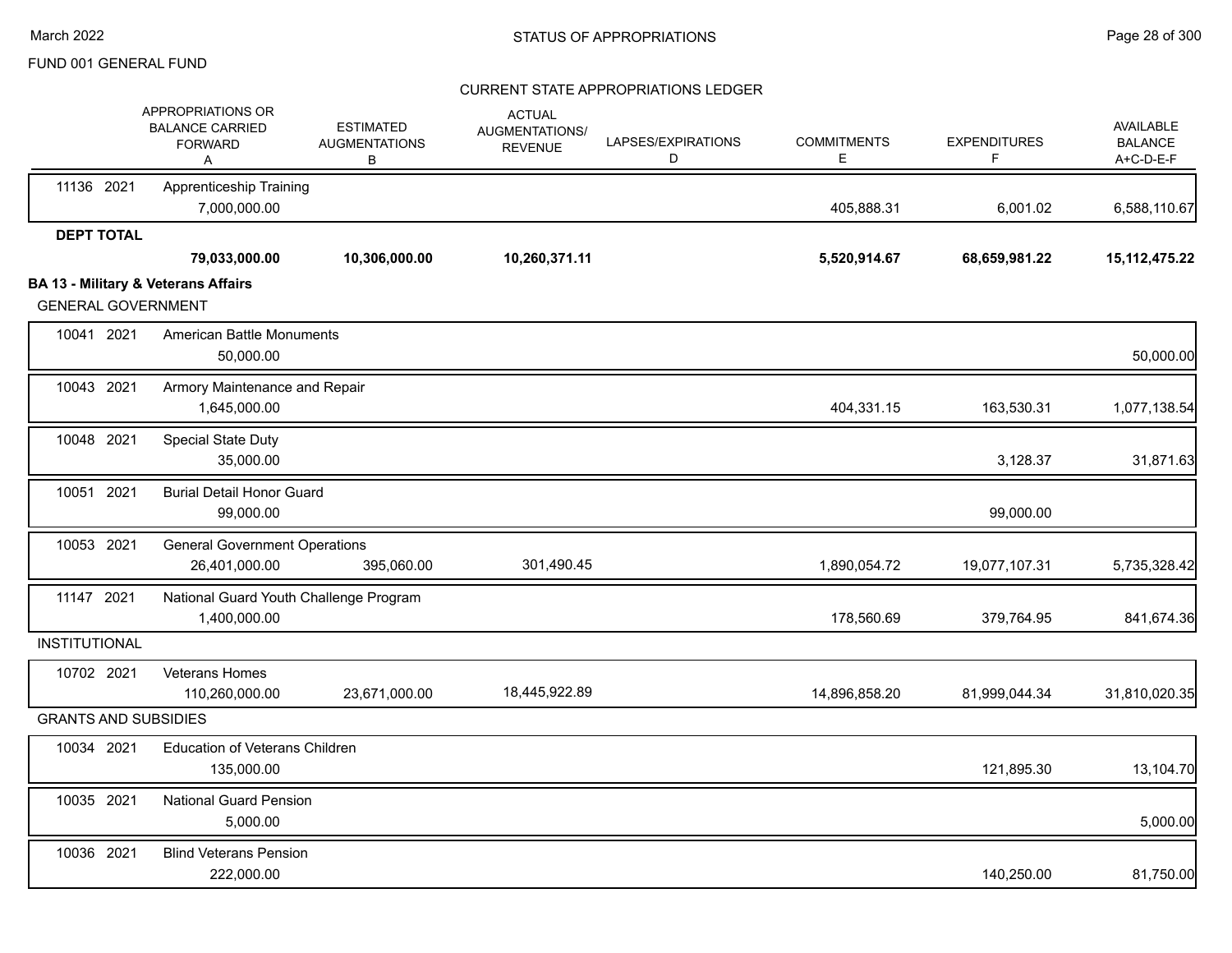|                               | APPROPRIATIONS OR<br><b>BALANCE CARRIED</b><br><b>FORWARD</b><br>Α | <b>ESTIMATED</b><br><b>AUGMENTATIONS</b><br>В | <b>ACTUAL</b><br><b>AUGMENTATIONS/</b><br><b>REVENUE</b> | LAPSES/EXPIRATIONS<br>D | <b>COMMITMENTS</b><br>Е | <b>EXPENDITURES</b><br>F | AVAILABLE<br><b>BALANCE</b><br>A+C-D-E-F            |
|-------------------------------|--------------------------------------------------------------------|-----------------------------------------------|----------------------------------------------------------|-------------------------|-------------------------|--------------------------|-----------------------------------------------------|
| 10045 2021                    | Amputee and Paralyzed Veterans Pension<br>3,878,000.00             |                                               |                                                          |                         |                         | 2,797,950.00             | 1,080,050.00                                        |
| 10050 2021                    | Civil Air Patrol<br>100,000.00                                     |                                               |                                                          |                         | 25,000.00               | 75,000.00                |                                                     |
| 10660 2021                    | DisabledAmericanVeteransTransportation<br>336,000.00               |                                               |                                                          |                         |                         | 336,000.00               |                                                     |
| 10705 2021                    | 12,525,000.00                                                      | TransferToEducationalAssistanceProgamFnd      |                                                          |                         |                         | 12,525,000.00            |                                                     |
| 10785 2021                    | Supplemental Life Insurance Premiums<br>164,000.00                 |                                               |                                                          |                         |                         |                          | 164,000.00                                          |
| 10936 2021                    | <b>Veterans Outreach Services</b><br>3,279,000.00                  |                                               |                                                          |                         |                         | 3,279,000.00             |                                                     |
| <b>DEPT TOTAL</b>             |                                                                    |                                               |                                                          |                         |                         |                          |                                                     |
|                               |                                                                    |                                               |                                                          |                         |                         |                          |                                                     |
|                               | 160,534,000.00                                                     | 24,066,060.00                                 | 18,747,413.34                                            |                         | 17,394,804.76           | 120,996,670.58           |                                                     |
| <b>BA 21 - Human Services</b> | <b>GENERAL GOVERNMENT</b>                                          |                                               |                                                          |                         |                         |                          |                                                     |
| 10233 2021                    | <b>County Administration-Statewide</b><br>51,334,000.00            | 2,669,000.00                                  | 1,835,398.91                                             |                         | 9,959,856.37            | 31,327,017.49            | 40,889,938.00<br>11,882,525.05                      |
| 10238 2021                    | <b>Child Support Enforcement</b><br>16,250,000.00                  | 12,163,000.00                                 | 2,429,329.34                                             |                         | 15,257,427.73           | 8,986,653.22             |                                                     |
| 10244 2021                    | <b>New Directions</b><br>20,712,000.00                             |                                               |                                                          |                         | 1,437,327.27            | 10,113,341.19            |                                                     |
| 10257 2021                    | Information Systems<br>91,885,000.00                               | 533,000.00                                    | 520,000.00                                               |                         | 73,465,706.64           | 49,540,608.92            | $-5,564,751.61$<br>9,161,331.54<br>$-30,601,315.56$ |
| 10263 2021                    | <b>General Government Operations</b><br>120,570,000.00             | 10,614,000.00                                 | 4,584,893.38                                             |                         | 28,789,629.34           | 82,875,339.77            | 13,489,924.27                                       |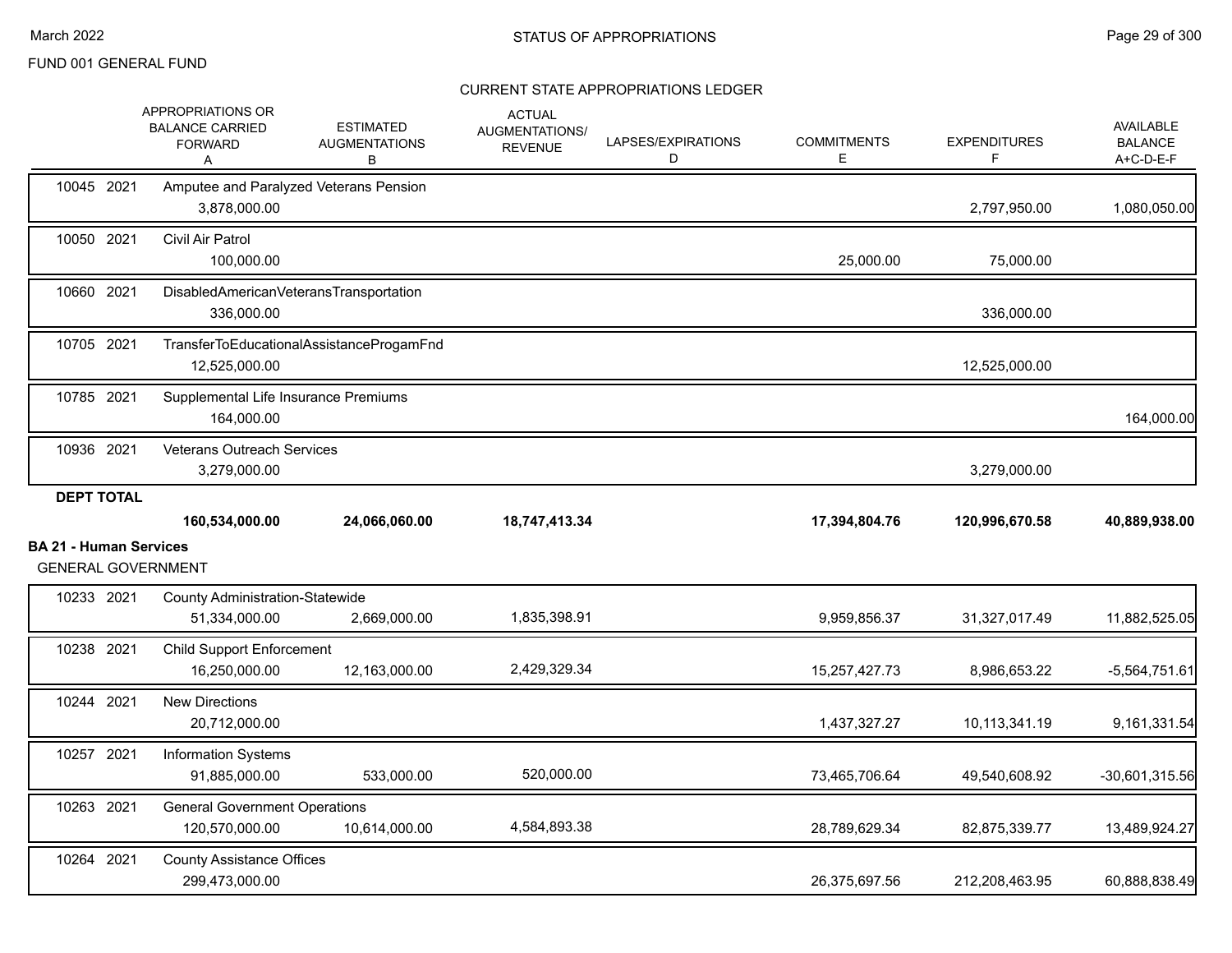|                             | APPROPRIATIONS OR<br><b>BALANCE CARRIED</b><br><b>FORWARD</b><br>A | <b>ESTIMATED</b><br><b>AUGMENTATIONS</b><br>В        | <b>ACTUAL</b><br>AUGMENTATIONS/<br><b>REVENUE</b> | LAPSES/EXPIRATIONS<br>D | <b>COMMITMENTS</b><br>E | <b>EXPENDITURES</b><br>F | <b>AVAILABLE</b><br><b>BALANCE</b><br>A+C-D-E-F |
|-----------------------------|--------------------------------------------------------------------|------------------------------------------------------|---------------------------------------------------|-------------------------|-------------------------|--------------------------|-------------------------------------------------|
| 11096 2021                  | Children's Health Insurance Admin                                  |                                                      |                                                   |                         |                         | 0.01                     | $-0.01$                                         |
| <b>INSTITUTIONAL</b>        |                                                                    |                                                      |                                                   |                         |                         |                          |                                                 |
| 10248 2021                  | <b>Mental Health Services</b><br>833,145,000.00                    | 43,953,010.00                                        | 5,368,622.58                                      |                         | 38, 114, 032.53         | 748,535,093.07           | 51,864,496.98                                   |
| 10249 2021                  | <b>State Centers Intellectual Disabilities</b><br>109,204,000.00   | 24,536,000.00                                        | 5,079,951.25                                      |                         | 14,272,183.93           | 68,738,109.55            | 31,273,657.77                                   |
| 10261 2021                  | 64,565,000.00                                                      | Youth Development Center-Forestry Camps<br>10,000.00 | 32.00                                             |                         | 4,909,501.73            | 40,297,625.42            | 19,357,904.85                                   |
| <b>GRANTS AND SUBSIDIES</b> |                                                                    |                                                      |                                                   |                         |                         |                          |                                                 |
| 10226 2021                  | <b>Medical Assistance-Capitation</b><br>3,982,395,000.00           | 2,737,183,000.00                                     | 1,389,902,585.78                                  |                         | 20,608,210.00           | 3,753,743,351.33         | 1,597,946,024.45                                |
| 10227 2021                  | <b>Special Pharmaceutical Services</b><br>600.000.00               |                                                      |                                                   |                         | 423,546.72              | 101,178.68               | 75,274.60                                       |
| 10229 2021                  | Domestic Violence<br>20,093,000.00                                 | 833,000.00                                           |                                                   |                         | 3,812,452.15            | 17,113,093.88            | $-832,546.03$                                   |
| 10230 2021                  | Human Services Development Fund<br>13,460,000.00                   |                                                      |                                                   |                         |                         | 13,170,648.00            | 289,352.00                                      |
| 10232 2021                  | Medical Assistance - Transportation<br>62,340,000.00               |                                                      |                                                   |                         | 6,367,187.50            | 49,146,104.32            | 6,826,708.18                                    |
| 10235 2021                  | Early Intervention<br>172,657,000.00                               |                                                      |                                                   |                         | 343,604.06              | 146,628,849.17           | 25,684,546.77                                   |
| 10236 2021                  | ID Residential Services-Lansdowne<br>200,000.00                    |                                                      |                                                   |                         |                         | 150,000.00               | 50,000.00                                       |
| 10245 2021                  | <b>Breast Cancer Screening</b><br>1,723,000.00                     |                                                      |                                                   |                         | 596,948.00              | 1,126,052.00             |                                                 |
| 10247 2021                  | <b>Legal Services</b><br>4,161,000.00                              |                                                      |                                                   |                         | 2,817,988.54            | 1,343,011.46             |                                                 |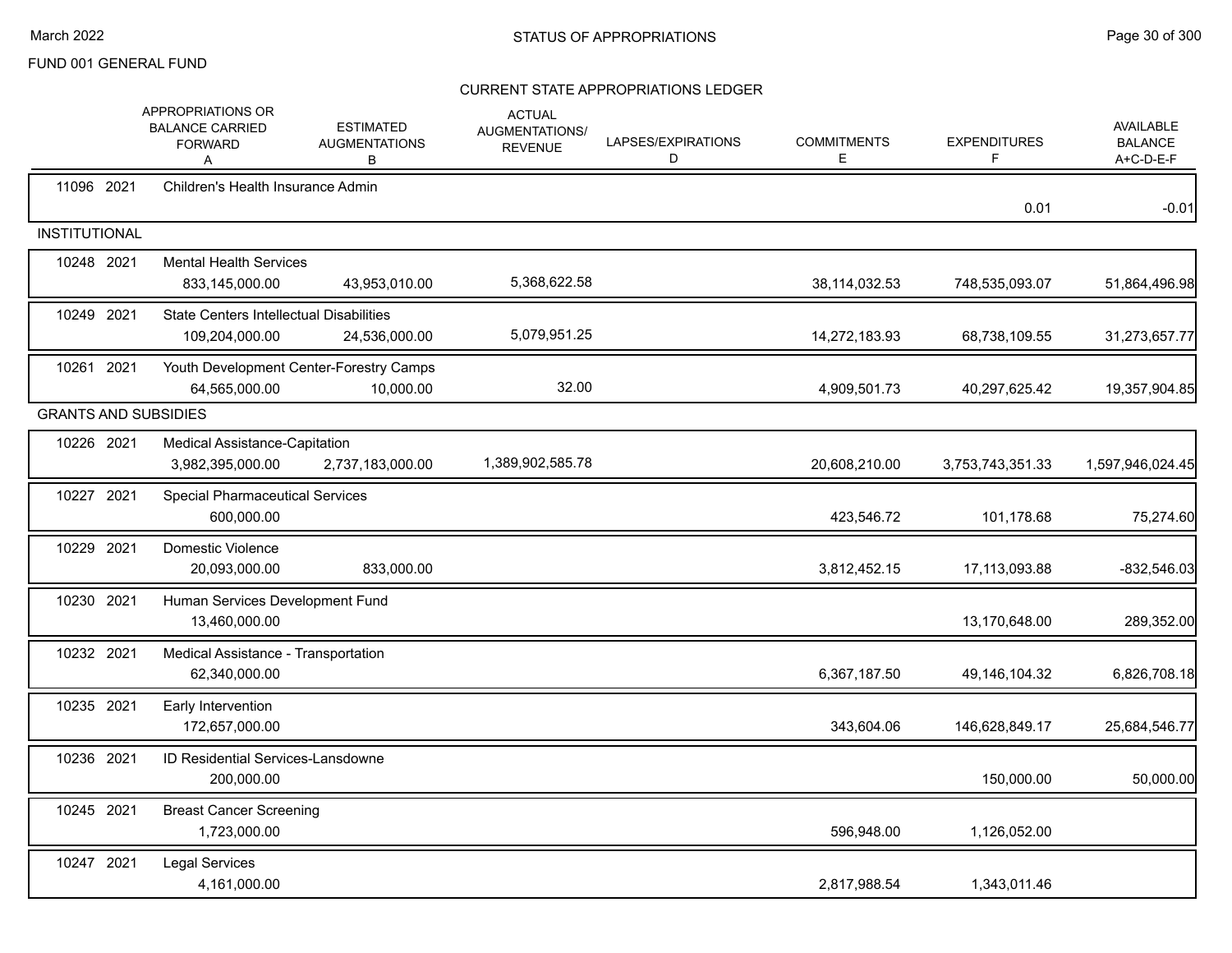|            | APPROPRIATIONS OR<br><b>BALANCE CARRIED</b><br><b>FORWARD</b><br>A | <b>ESTIMATED</b><br><b>AUGMENTATIONS</b><br>В | <b>ACTUAL</b><br>AUGMENTATIONS/<br><b>REVENUE</b> | LAPSES/EXPIRATIONS<br>D | <b>COMMITMENTS</b><br>Е | <b>EXPENDITURES</b><br>F. | <b>AVAILABLE</b><br><b>BALANCE</b><br>A+C-D-E-F |
|------------|--------------------------------------------------------------------|-----------------------------------------------|---------------------------------------------------|-------------------------|-------------------------|---------------------------|-------------------------------------------------|
| 10250 2021 | Rape Crisis<br>11,921,000.00                                       |                                               |                                                   |                         | 1,152,774.68            | 10,768,225.32             |                                                 |
| 10251 2021 | Intermediate Care Facilities-ID<br>168,399,000.00                  | 20,900,000.00                                 | 14,405,741.00                                     |                         |                         | 133,557,505.18            | 49,247,235.82                                   |
| 10252 2021 | Supplemental Grants-Aged, Blind & Disabl<br>115,032,000.00         |                                               |                                                   |                         | 63,241.17               | 82,475,140.93             | 32,493,617.90                                   |
| 10253 2021 | <b>Child Care Services</b><br>156,482,000.00                       |                                               |                                                   |                         | 29,865,333.92           | 126,316,666.08            | 300,000.00                                      |
| 10254 2021 | Expanded Medical Serv. For Women<br>6,263,000.00                   |                                               |                                                   |                         | 1,565,808.00            | 4,697,192.00              |                                                 |
| 10255 2021 | ID Community Base Program<br>144,716,000.00                        |                                               |                                                   |                         | 4,467,130.33            | 130,778,534.50            | 9,470,335.17                                    |
| 10256 2021 | <b>Community-Based Family Centers</b><br>19,558,000.00             |                                               |                                                   |                         | 4,334,455.82            | 15,223,544.18             |                                                 |
| 10258 2021 | Homeless Assistance<br>18,496,000.00                               |                                               |                                                   |                         |                         | 18,075,370.00             | 420,630.00                                      |
| 10262 2021 | <b>Behavioral Health Services</b><br>57,149,000.00                 |                                               |                                                   |                         |                         | 56,181,331.00             | 967,669.00                                      |
| 10265 2021 | <b>Cash Grants</b><br>13,740,000.00                                |                                               |                                                   |                         | 2,926,706.63            | 8,208,593.86              | 2,604,699.51                                    |
| 10266 2021 | <b>County Child Welfare</b><br>1,325,309,000.00                    | 953,000.00                                    |                                                   |                         | 26,773,611.28           | 1,019,395,947.61          | 279,139,441.11                                  |
| 10267 2021 | MA-Long-Term Living<br>138,160,000.00                              | 537,000.00                                    | 178,747.26                                        |                         |                         | 115,615,930.20            | 22,722,817.06                                   |
| 10709 2021 | Medical Assistance-Academic Medical Cntr<br>24,681,000.00          |                                               |                                                   |                         |                         |                           | 24,681,000.00                                   |
| 10741 2021 | Autism Intervention and Services<br>29,204,000.00                  |                                               |                                                   |                         | 2,013,926.18            | 20,100,104.40             | 7,089,969.42                                    |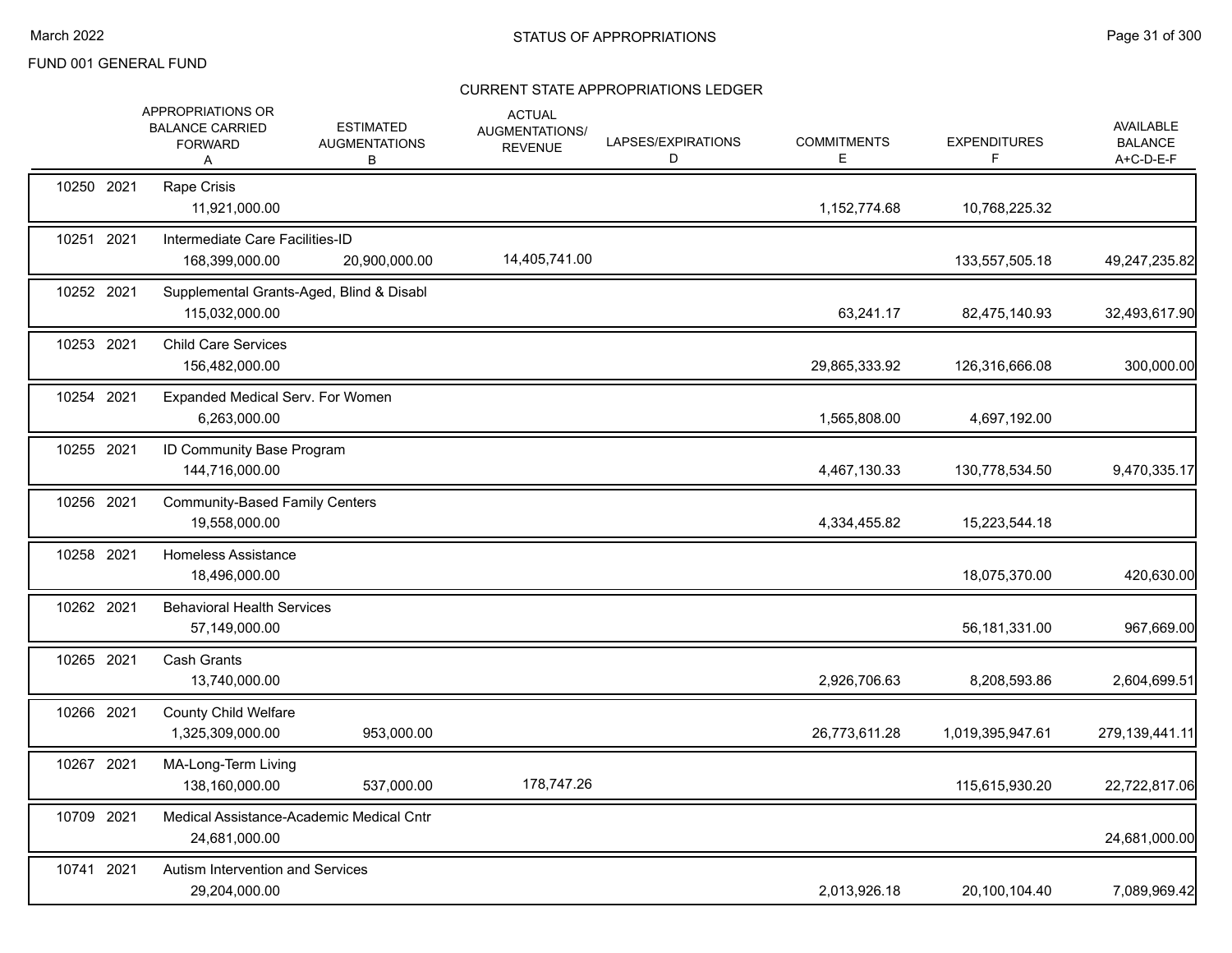|            | APPROPRIATIONS OR<br><b>BALANCE CARRIED</b><br><b>FORWARD</b><br>Α | <b>ESTIMATED</b><br><b>AUGMENTATIONS</b><br>B | <b>ACTUAL</b><br>AUGMENTATIONS/<br><b>REVENUE</b> | LAPSES/EXPIRATIONS<br>D | <b>COMMITMENTS</b><br>Е | <b>EXPENDITURES</b><br>F | <b>AVAILABLE</b><br><b>BALANCE</b><br>A+C-D-E-F |
|------------|--------------------------------------------------------------------|-----------------------------------------------|---------------------------------------------------|-------------------------|-------------------------|--------------------------|-------------------------------------------------|
| 10760 2021 | Nurse Family Partnership<br>13,131,000.00                          |                                               |                                                   |                         | 3,214,632.75            | 9,533,996.42             | 382,370.83                                      |
| 10763 2021 | 815,075,000.00                                                     | Paymnt to Fed Govt -Medicare Drug Progrm      |                                                   |                         |                         | 645,181,919.29           | 169,893,080.71                                  |
| 10789 2021 | <b>Hospital Based Burn Center</b><br>4,438,000.00                  |                                               |                                                   |                         |                         |                          | 4,438,000.00                                    |
| 10830 2021 | <b>MA-Trauma Centers</b><br>8,657,000.00                           |                                               |                                                   |                         |                         |                          | 8,657,000.00                                    |
| 10912 2021 | <b>Child Care Assistance</b><br>109,885,000.00                     | 1,705,000.00                                  | 1,650,737.08                                      |                         | 8,493,184.56            | 67,998,535.10            | 35,044,017.42                                   |
| 10946 2021 | MA-Obstetric & Neonatal Services<br>3,681,000.00                   | 3,000,000.00                                  | 3,000,000.00                                      |                         |                         |                          | 6,681,000.00                                    |
| 10952 2021 | Med Assist- Physician Practice Plans<br>10,071,000.00              |                                               |                                                   |                         |                         | 3,868,358.93             | 6,202,641.07                                    |
| 10958 2021 | Med Assist - Critical Access Hospitals<br>13,057,000.00            | 3,200,000.00                                  | 3,200,000.00                                      |                         |                         | $-31,620.67$             | 16,288,620.67                                   |
| 10975 2021 | 1,867,429,000.00                                                   | Community Intellectual Disab Waiver Prgm      |                                                   |                         |                         | 1,304,490,176.32         | 562,938,823.68                                  |
| 10996 2021 | MA- Workers with Disabilities<br>64,307,000.00                     |                                               |                                                   |                         |                         |                          | 64,307,000.00                                   |
| 11025 2021 | Long-Term Care Managed Care<br>161,754,000.00                      |                                               |                                                   |                         |                         | 108,105,122.67           | 53,648,877.33                                   |
| 11076 2021 | Medical Assistance-Fee for Service<br>647,560,000.00               | 403,286,000.00                                | 223,282,937.76                                    |                         | 12,307,671.65           | 786,458,750.86           | 72,076,515.25                                   |
| 11095 2021 | Children's Health Insurance Program<br>67,657,000.00               | 13,373,434.00                                 | 3,984,041.42                                      |                         | 22,848,766.79           | 46,189,930.21            | 2,602,344.42                                    |
| 11121 2021 | Services for the Visually Impaired<br>3,102,000.00                 |                                               |                                                   |                         |                         | 3,102,000.00             |                                                 |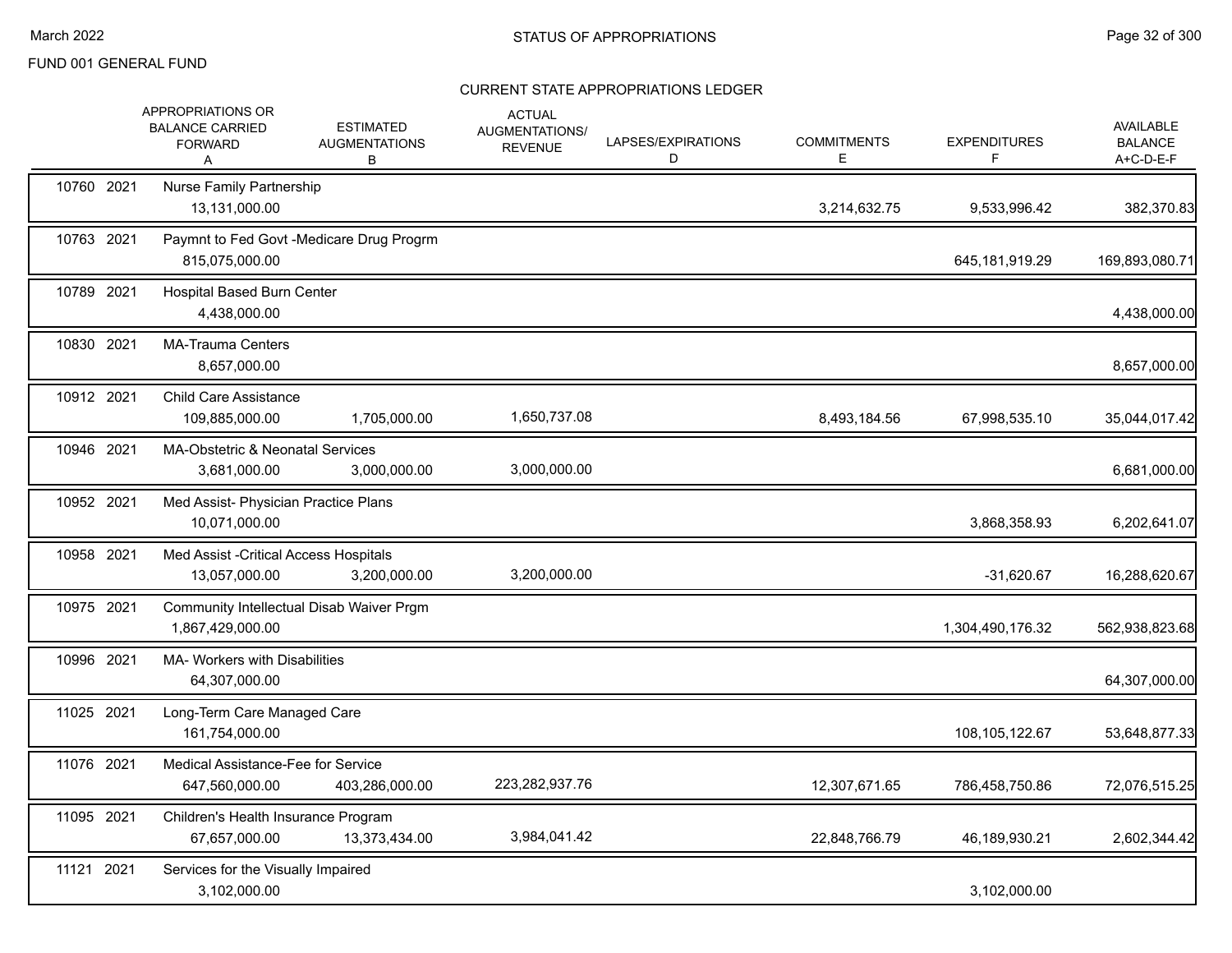|                                                              | APPROPRIATIONS OR<br><b>BALANCE CARRIED</b><br><b>FORWARD</b><br>Α | <b>ESTIMATED</b><br><b>AUGMENTATIONS</b><br>в | <b>ACTUAL</b><br>AUGMENTATIONS/<br><b>REVENUE</b> | LAPSES/EXPIRATIONS<br>D | <b>COMMITMENTS</b><br>E | <b>EXPENDITURES</b> | <b>AVAILABLE</b><br><b>BALANCE</b><br>A+C-D-E-F |
|--------------------------------------------------------------|--------------------------------------------------------------------|-----------------------------------------------|---------------------------------------------------|-------------------------|-------------------------|---------------------|-------------------------------------------------|
| 11122 2021                                                   | Health Program Assistance and Services<br>19,890,000.00            |                                               |                                                   |                         |                         | 6,152,867.00        | 13,737,133.00                                   |
| 11132 2021                                                   | 211 Communications<br>750,000.00                                   |                                               |                                                   |                         |                         | 750,000.00          |                                                 |
| 11133 2021                                                   | Medical Assist - Community Healthchoices<br>4,232,177,000.00       | 586,958,000.00                                | 27,705,595.95                                     |                         | 20,745,609.34           | 3,767,081,761.32    | 472,055,225.29                                  |
| <b>DEPT TOTAL</b>                                            |                                                                    |                                               |                                                   |                         |                         |                     |                                                 |
|                                                              | 16,136,498,000.00                                                  | 3,866,406,444.00                              | 1,687,128,613.71                                  |                         | 388,324,153.17          | 13,725,420,424.14   | 3,709,882,036.40                                |
| <b>BA 18 - Revenue</b>                                       |                                                                    |                                               |                                                   |                         |                         |                     |                                                 |
| <b>GENERAL GOVERNMENT</b>                                    |                                                                    |                                               |                                                   |                         |                         |                     |                                                 |
| 10208 2021                                                   | <b>General Government Operations</b><br>142,954,000.00             | 29,958,000.00                                 | 24,374,771.47                                     |                         | 8,629,309.05            | 104,064,817.52      | 54,634,644.90                                   |
| 10953 2021                                                   | Technology and Process Modernization<br>4,750,000.00               |                                               |                                                   |                         | 832,390.27              | 552,760.86          | 3,364,848.87                                    |
| <b>GRANTS AND SUBSIDIES</b>                                  |                                                                    |                                               |                                                   |                         |                         |                     |                                                 |
| 10209 2021                                                   | Distribution of Pub Utility Realty Tax<br>32,209,000.00            |                                               |                                                   |                         |                         | 30, 162, 734. 26    | 2,046,265.74                                    |
| <b>DEPT TOTAL</b>                                            |                                                                    |                                               |                                                   |                         |                         |                     |                                                 |
|                                                              | 179,913,000.00                                                     | 29,958,000.00                                 | 24,374,771.47                                     |                         | 9,461,699.32            | 134,780,312.64      | 60,045,759.51                                   |
| <b>BA 19 - State Department</b><br><b>GENERAL GOVERNMENT</b> |                                                                    |                                               |                                                   |                         |                         |                     |                                                 |
| 10212 2021                                                   | Voter Registration<br>462,000.00                                   |                                               |                                                   |                         | 10,598.43               | 219,007.45          | 232,394.12                                      |
| 10213 2021                                                   | <b>General Government Operations</b>                               |                                               |                                                   |                         |                         |                     |                                                 |
|                                                              | 5,795,000.00                                                       | 5,673,069.70                                  | 4,150,994.26                                      |                         | 257,364.50              | 6,865,464.85        | 2,823,164.91                                    |
| 10699 2021                                                   | Publishing Fed Reapportionment Maps<br>400,000.00                  |                                               |                                                   |                         | 174,822.80              |                     | 225, 177.20                                     |
| 10719 2021                                                   | Publishing State Reapportionment Maps<br>2,500,000.00              |                                               |                                                   |                         | 81,440.13               | 1,190,564.54        | 1,227,995.33                                    |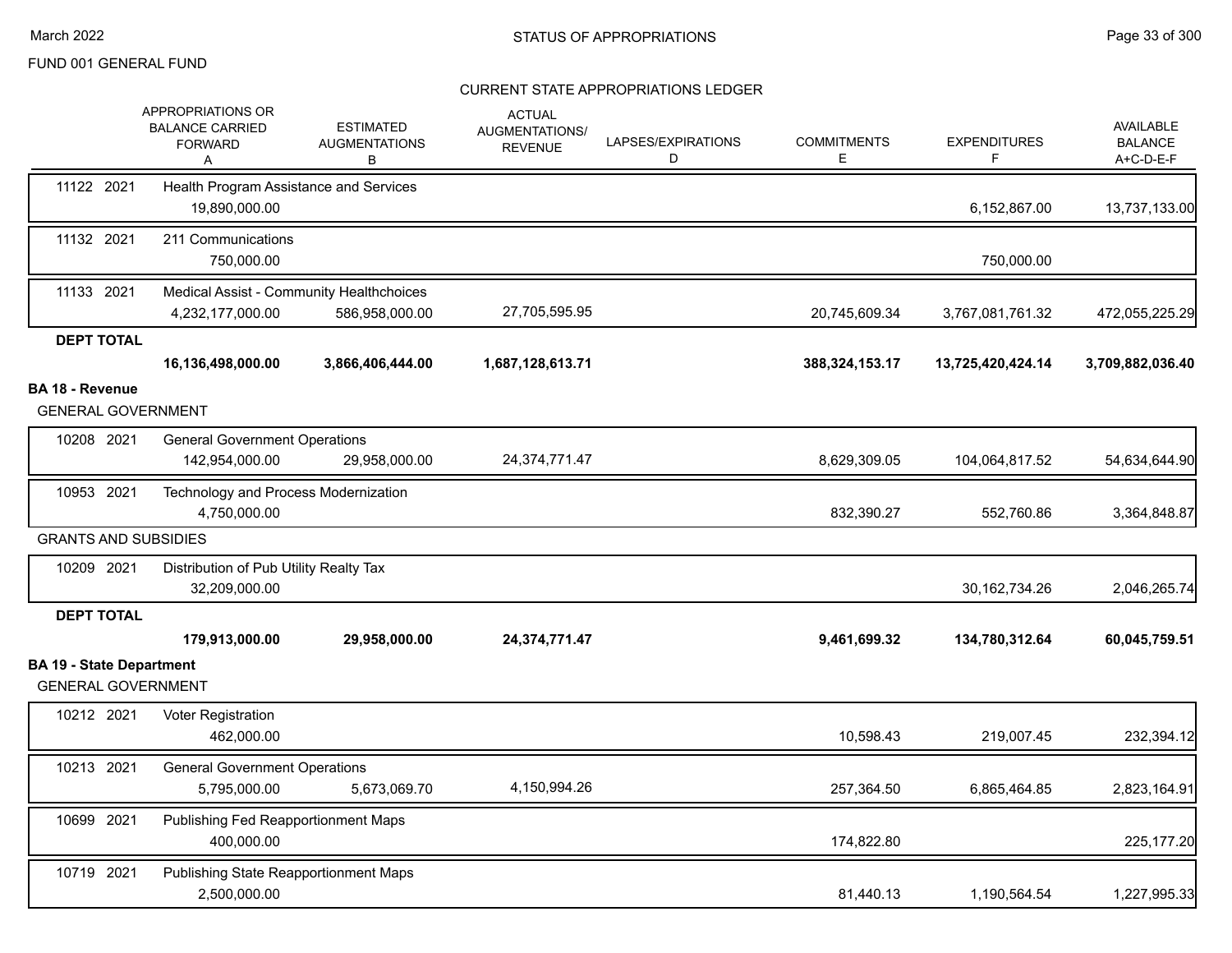#### CURRENT STATE APPROPRIATIONS LEDGER

|                                                          | <b>BA 90 - System of Higher Education</b>                          |                                               |                                                   |                         |                          |                          |                                                 |
|----------------------------------------------------------|--------------------------------------------------------------------|-----------------------------------------------|---------------------------------------------------|-------------------------|--------------------------|--------------------------|-------------------------------------------------|
|                                                          | 462,250,000.00                                                     | 751,420,000.00                                | 730,040,577.54                                    |                         | 44,104,613.55            | 851,574,333.86           | 296,611,630.13                                  |
| <b>DEPT TOTAL</b>                                        |                                                                    |                                               |                                                   |                         |                          |                          |                                                 |
|                                                          | 6,992,000.00                                                       | 20,977,000.00                                 | 20,977,000.00                                     |                         | 9,698,882.81             | 16,953,417.90            | 1,316,699.29                                    |
| 11040 2021                                               | Public Safety Radio System                                         |                                               |                                                   |                         |                          |                          |                                                 |
| 10221 2021                                               | <b>Gun Checks</b><br>4,400,000.00                                  |                                               |                                                   |                         |                          | 4,050,718.97             | 349,281.03                                      |
| 10220 2021                                               | <b>General Government Operations</b><br>441,366,000.00             | 707,983,000.00                                | 686,544,033.87                                    |                         | 28,729,866.73            | 811,101,651.03           | 288,078,516.11                                  |
| 10217 2021                                               | Automated Fingerprint ID System<br>885,000.00                      |                                               |                                                   |                         | 39,250.00                | 699,162.50               | 146,587.50                                      |
| 10216 2021                                               | Law Enforcement Information Technology<br>6,899,000.00             | 20,697,000.00                                 | 20,697,000.00                                     |                         | 5,549,302.13             | 17,314,352.51            | 4,732,345.36                                    |
| 10214 2021                                               | <b>Municipal Police Training</b><br>1,708,000.00                   | 1,763,000.00                                  | 1,822,543.67                                      |                         | 87,311.88                | 1,455,030.95             | 1,988,200.84                                    |
| <b>BA 20 - State Police</b><br><b>GENERAL GOVERNMENT</b> |                                                                    |                                               |                                                   |                         |                          |                          |                                                 |
|                                                          | 30,528,000.00                                                      | 6,189,069.70                                  | 4,666,994.26                                      |                         | 5,580,045.21             | 15,019,200.64            | 14,595,748.41                                   |
| <b>DEPT TOTAL</b>                                        |                                                                    |                                               |                                                   |                         |                          |                          |                                                 |
| 11170 2021                                               | <b>Election Code Debt Service</b><br>9,275,000.00                  |                                               |                                                   |                         |                          | 1,378,129.99             | 7,896,870.01                                    |
| 10210 2021                                               | Voting of Citizens in Military Service<br>20,000.00                |                                               |                                                   |                         |                          |                          | 20,000.00                                       |
| <b>GRANTS AND SUBSIDIES</b>                              |                                                                    |                                               |                                                   |                         |                          |                          |                                                 |
| 10903 2021                                               | Lobbying Disclosure<br>285,000.00                                  | 516,000.00                                    | 516,000.00                                        |                         | 125,460.19               | 523,114.46               | 152,425.35                                      |
| 10759 2021                                               | Statewide Uniform Registry of Electors<br>11,791,000.00            |                                               |                                                   |                         | 4,930,359.16             | 4,842,919.35             | 2,017,721.49                                    |
|                                                          | APPROPRIATIONS OR<br><b>BALANCE CARRIED</b><br><b>FORWARD</b><br>A | <b>ESTIMATED</b><br><b>AUGMENTATIONS</b><br>В | <b>ACTUAL</b><br>AUGMENTATIONS/<br><b>REVENUE</b> | LAPSES/EXPIRATIONS<br>D | <b>COMMITMENTS</b><br>E. | <b>EXPENDITURES</b><br>F | <b>AVAILABLE</b><br><b>BALANCE</b><br>A+C-D-E-F |

GRANTS AND SUBSIDIES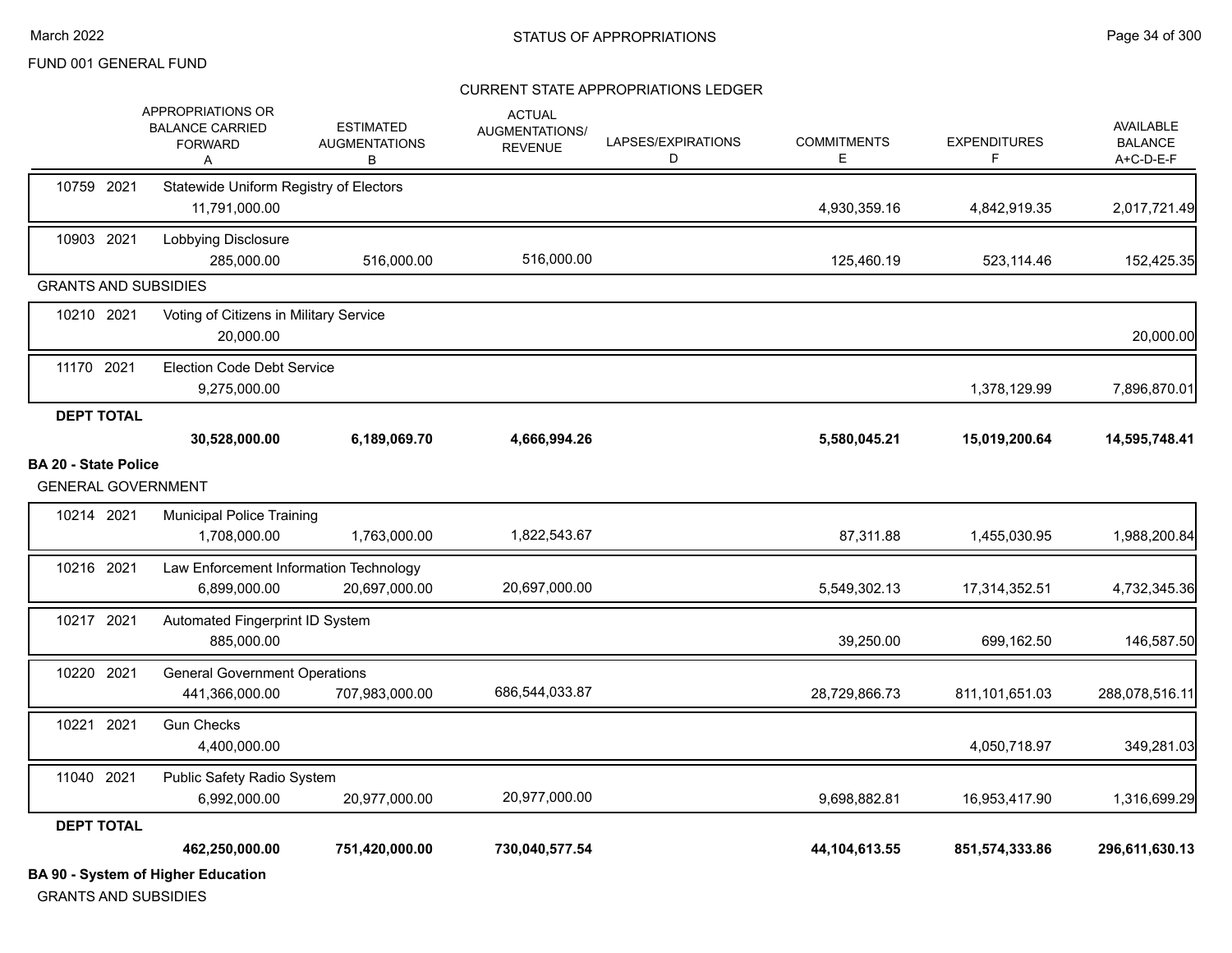|                                                               | APPROPRIATIONS OR<br><b>BALANCE CARRIED</b><br><b>FORWARD</b><br>Α | <b>ESTIMATED</b><br><b>AUGMENTATIONS</b><br>В | <b>ACTUAL</b><br>AUGMENTATIONS/<br><b>REVENUE</b> | LAPSES/EXPIRATIONS<br>D | <b>COMMITMENTS</b><br>Ε | <b>EXPENDITURES</b><br>F | <b>AVAILABLE</b><br><b>BALANCE</b><br>A+C-D-E-F |
|---------------------------------------------------------------|--------------------------------------------------------------------|-----------------------------------------------|---------------------------------------------------|-------------------------|-------------------------|--------------------------|-------------------------------------------------|
| 10634 2021                                                    | <b>SSHE-State Universities</b><br>477,470,000.00                   |                                               |                                                   |                         |                         | 358,102,494.00           | 119,367,506.00                                  |
| <b>DEPT TOTAL</b>                                             |                                                                    |                                               |                                                   |                         |                         |                          |                                                 |
|                                                               | 477,470,000.00                                                     |                                               |                                                   |                         |                         | 358,102,494.00           | 119,367,506.00                                  |
| <b>BA 78 - Transportation</b>                                 |                                                                    |                                               |                                                   |                         |                         |                          |                                                 |
| <b>GENERAL GOVERNMENT</b>                                     |                                                                    |                                               |                                                   |                         |                         |                          |                                                 |
| 10567 2021                                                    | Voter Registration<br>550,000.00                                   |                                               |                                                   |                         |                         |                          | 550,000.00                                      |
|                                                               |                                                                    |                                               |                                                   |                         |                         |                          |                                                 |
| 10568 2021                                                    | Vehicle Sales Tax Collections<br>520,000.00                        |                                               |                                                   |                         |                         | 520,000.00               |                                                 |
| 11148 2021                                                    | Infrastructure Projects                                            |                                               |                                                   |                         |                         |                          |                                                 |
|                                                               | 1,900,000.00                                                       |                                               |                                                   |                         |                         | 1,900,000.00             |                                                 |
| <b>DEPT TOTAL</b>                                             |                                                                    |                                               |                                                   |                         |                         |                          |                                                 |
|                                                               | 2,970,000.00                                                       |                                               |                                                   |                         |                         | 2,420,000.00             | 550,000.00                                      |
| <b>BA 40 - Ethics Commission</b><br><b>GENERAL GOVERNMENT</b> |                                                                    |                                               |                                                   |                         |                         |                          |                                                 |
|                                                               |                                                                    |                                               |                                                   |                         |                         |                          |                                                 |
| 10677 2021                                                    | <b>State Ethics Commission</b><br>3,015,000.00                     |                                               |                                                   |                         | 10,148.28               | 1,837,480.77             | 1,167,370.95                                    |
| <b>DEPT TOTAL</b>                                             |                                                                    |                                               |                                                   |                         |                         |                          |                                                 |
|                                                               | 3,015,000.00                                                       |                                               |                                                   |                         | 10,148.28               | 1,837,480.77             | 1,167,370.95                                    |
| <b>BA 51 - Supreme Court</b>                                  |                                                                    |                                               |                                                   |                         |                         |                          |                                                 |
| <b>GENERAL GOVERNMENT</b>                                     |                                                                    |                                               |                                                   |                         |                         |                          |                                                 |
| 10414 2021                                                    | <b>Court Administrator</b>                                         |                                               |                                                   |                         |                         |                          |                                                 |
|                                                               | 11,577,000.00                                                      |                                               | 4,705,633.74                                      |                         |                         | 12,340,520.72            | 3,942,113.02                                    |
| 10417 2021                                                    | Supreme Court                                                      |                                               |                                                   |                         |                         |                          |                                                 |
|                                                               | 17,150,000.00                                                      |                                               | 4,435,120.20                                      |                         |                         | 16,454,641.75            | 5,130,478.45                                    |
| 10420 2021                                                    | Justice Expenses                                                   |                                               |                                                   |                         |                         |                          |                                                 |
|                                                               | 118,000.00                                                         |                                               |                                                   |                         |                         | 37,375.05                | 80,624.95                                       |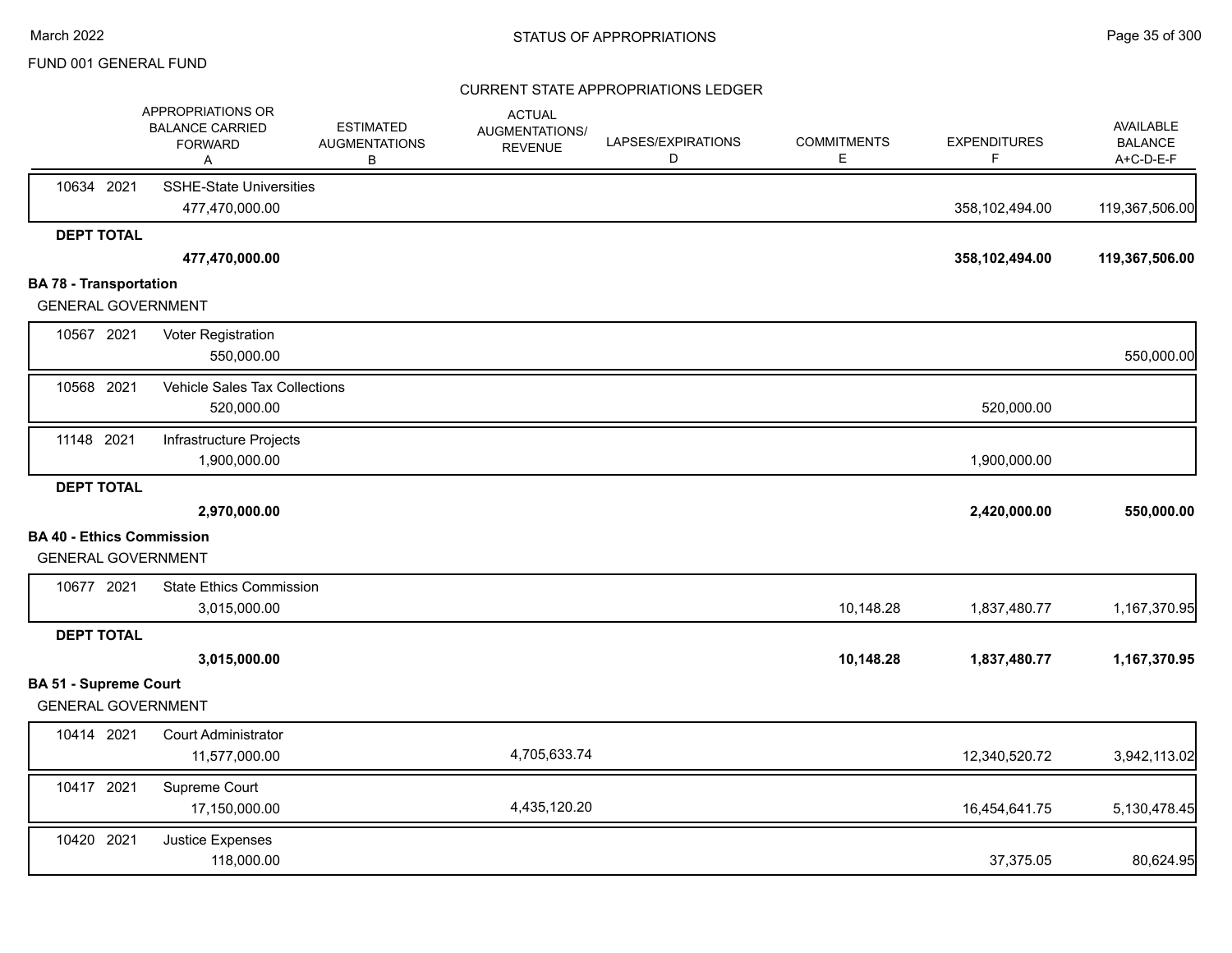|                                                            | APPROPRIATIONS OR<br><b>BALANCE CARRIED</b><br><b>FORWARD</b><br>Α | <b>ESTIMATED</b><br><b>AUGMENTATIONS</b><br>В | <b>ACTUAL</b><br>AUGMENTATIONS/<br><b>REVENUE</b> | LAPSES/EXPIRATIONS<br>D | <b>COMMITMENTS</b><br>E. | <b>EXPENDITURES</b><br>F. | AVAILABLE<br><b>BALANCE</b><br>A+C-D-E-F |
|------------------------------------------------------------|--------------------------------------------------------------------|-----------------------------------------------|---------------------------------------------------|-------------------------|--------------------------|---------------------------|------------------------------------------|
| 10423 2021                                                 | <b>Judicial Conduct Board</b><br>2,505,000.00                      |                                               | 4,697.74                                          |                         |                          | 1,682,378.85              | 827,318.89                               |
| 10424 2021                                                 | Court of Judicial Discipline<br>606,000.00                         |                                               | 803.17                                            |                         |                          | 341,655.02                | 265,148.15                               |
| 10426 2021                                                 | Integrated Criminal Justice System<br>2,372,000.00                 |                                               |                                                   |                         |                          | 1,146,343.35              | 1,225,656.65                             |
| 10429 2021                                                 | 73,000.00                                                          | Statewide Funding-Court Management Ed         |                                                   |                         |                          | 30,166.69                 | 42,833.31                                |
| 10430 2021                                                 | <b>District Court Administrators</b><br>19,657,000.00              |                                               | 10,166,937.71                                     |                         |                          | 22,316,904.83             | 7,507,032.88                             |
| 10431 2021                                                 | Statewide Funding-Judicial Council<br>141,000.00                   |                                               |                                                   |                         |                          | 3,632.37                  | 137,367.63                               |
| 10913 2021                                                 | Interbranch Commission<br>350,000.00                               |                                               |                                                   |                         |                          | 242,950.34                | 107,049.66                               |
| 10956 2021                                                 | Judicial Center Operations<br>814,000.00                           |                                               | 1,006,514.98                                      |                         |                          | 1,243,762.60              | 576,752.38                               |
| 11019 2021                                                 | <b>Rules Committees</b><br>1,595,000.00                            |                                               | 3,344.97                                          |                         |                          | 1,043,643.08              | 554,701.89                               |
| 11110 2021                                                 | Office Of Elder Justice<br>496,000.00                              |                                               |                                                   |                         |                          | 268,640.93                | 227,359.07                               |
| <b>DEPT TOTAL</b>                                          |                                                                    |                                               |                                                   |                         |                          |                           |                                          |
|                                                            | 57,454,000.00                                                      |                                               | 20,323,052.51                                     |                         |                          | 57, 152, 615.58           | 20,624,436.93                            |
| <b>BA 52 - Superior Court</b><br><b>GENERAL GOVERNMENT</b> |                                                                    |                                               |                                                   |                         |                          |                           |                                          |
| 10432 2021                                                 | <b>Superior Court</b><br>32,377,000.00                             |                                               | 9,177,019.17                                      |                         |                          | 29,777,664.48             | 11,776,354.69                            |
| 10433 2021                                                 | Judges Expenses<br>183,000.00                                      |                                               |                                                   |                         |                          | 36,747.84                 | 146,252.16                               |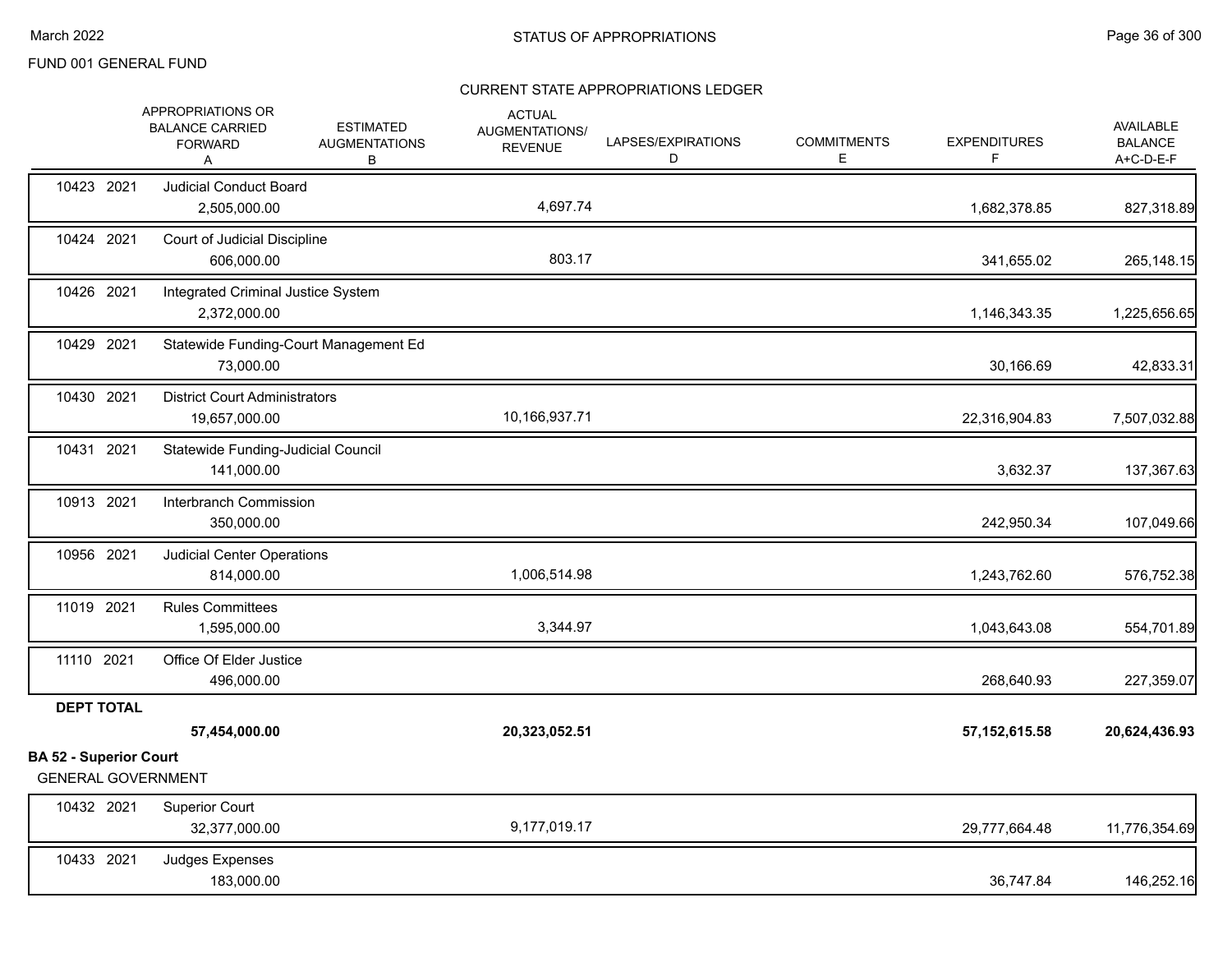### CURRENT STATE APPROPRIATIONS LEDGER

|                                                                    | APPROPRIATIONS OR<br><b>BALANCE CARRIED</b><br><b>FORWARD</b><br>A | <b>ESTIMATED</b><br><b>AUGMENTATIONS</b><br>В | <b>ACTUAL</b><br>AUGMENTATIONS/<br><b>REVENUE</b> | LAPSES/EXPIRATIONS<br>D | <b>COMMITMENTS</b><br>E. | <b>EXPENDITURES</b><br>F. | AVAILABLE<br><b>BALANCE</b><br>A+C-D-E-F |
|--------------------------------------------------------------------|--------------------------------------------------------------------|-----------------------------------------------|---------------------------------------------------|-------------------------|--------------------------|---------------------------|------------------------------------------|
| <b>DEPT TOTAL</b>                                                  |                                                                    |                                               |                                                   |                         |                          |                           |                                          |
|                                                                    | 32,560,000.00                                                      |                                               | 9,177,019.17                                      |                         |                          | 29,814,412.32             | 11,922,606.85                            |
|                                                                    | <b>BA 53 - Courts of Common Pleas</b>                              |                                               |                                                   |                         |                          |                           |                                          |
| <b>GENERAL GOVERNMENT</b>                                          |                                                                    |                                               |                                                   |                         |                          |                           |                                          |
| 10435 2021                                                         | Court of Common Pleas<br>117,739,000.00                            |                                               | 26,548,296.53                                     |                         |                          | 108,995,208.69            | 35,292,087.84                            |
| 10436 2021                                                         | Senior Judges<br>4,004,000.00                                      |                                               | 664,306.00                                        |                         |                          | 2,473,691.42              | 2,194,614.58                             |
| 10437 2021                                                         | <b>Judicial Education</b><br>1,247,000.00                          |                                               | 213,219.00                                        |                         |                          | 628,011.83                | 832,207.17                               |
| 10438 2021                                                         | <b>Ethics Committee</b><br>62,000.00                               |                                               |                                                   |                         |                          | 1,538.31                  | 60,461.69                                |
| 11044 2021                                                         | Problem-Solving Courts<br>1,103,000.00                             |                                               |                                                   |                         |                          | 344,022.93                | 758,977.07                               |
| <b>DEPT TOTAL</b>                                                  |                                                                    |                                               |                                                   |                         |                          |                           |                                          |
|                                                                    | 124,155,000.00                                                     |                                               | 27,425,821.53                                     |                         |                          | 112,442,473.18            | 39, 138, 348. 35                         |
| <b>BA 57 - Miscellaneous Judges</b><br><b>GRANTS AND SUBSIDIES</b> |                                                                    |                                               |                                                   |                         |                          |                           |                                          |
| 10439 2021                                                         | <b>County Courts Reimbursement</b><br>23,136,000.00                |                                               |                                                   |                         |                          | 23,136,000.00             |                                          |
| 10440 2021                                                         | Jurors Cost Reimbursement<br>1,118,000.00                          |                                               |                                                   |                         |                          | 324,498.20                | 793,501.80                               |
| 10441 2021                                                         | Senior Judge Reimbursement<br>1,375,000.00                         |                                               |                                                   |                         |                          |                           | 1,375,000.00                             |
| 11091 2021                                                         | Court Interpreter County Grant<br>1,500,000.00                     |                                               |                                                   |                         |                          |                           | 1,500,000.00                             |
| <b>DEPT TOTAL</b>                                                  |                                                                    |                                               |                                                   |                         |                          |                           |                                          |
|                                                                    | 27,129,000.00                                                      |                                               |                                                   |                         |                          | 23,460,498.20             | 3,668,501.80                             |
| <b>BA 58 - Commonwealth Court</b>                                  |                                                                    |                                               |                                                   |                         |                          |                           |                                          |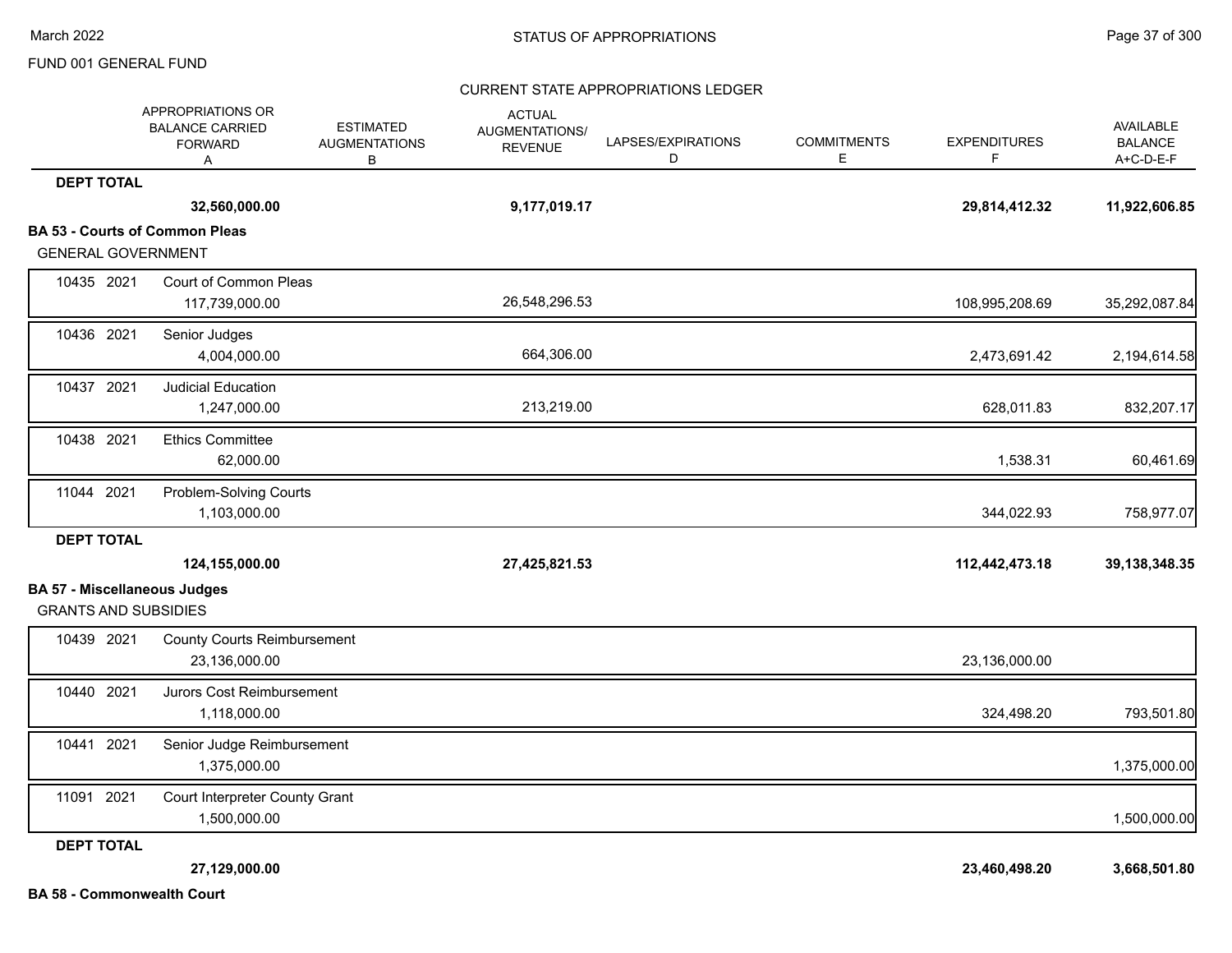### CURRENT STATE APPROPRIATIONS LEDGER

|                             | APPROPRIATIONS OR<br><b>BALANCE CARRIED</b><br><b>FORWARD</b><br>A | <b>ESTIMATED</b><br><b>AUGMENTATIONS</b><br>В | <b>ACTUAL</b><br>AUGMENTATIONS/<br><b>REVENUE</b> | LAPSES/EXPIRATIONS<br>D | <b>COMMITMENTS</b><br>Е | <b>EXPENDITURES</b><br>F | AVAILABLE<br><b>BALANCE</b><br>A+C-D-E-F |
|-----------------------------|--------------------------------------------------------------------|-----------------------------------------------|---------------------------------------------------|-------------------------|-------------------------|--------------------------|------------------------------------------|
| <b>GENERAL GOVERNMENT</b>   |                                                                    |                                               |                                                   |                         |                         |                          |                                          |
| 10447 2021                  | <b>Commonwealth Court</b><br>21,192,000.00                         |                                               | 115,636.79                                        |                         |                         | 16,307,912.22            | 4,999,724.57                             |
| 10448 2021                  | Judges Expenses<br>132,000.00                                      |                                               |                                                   |                         |                         | 56,150.15                | 75,849.85                                |
| <b>DEPT TOTAL</b>           |                                                                    |                                               |                                                   |                         |                         |                          |                                          |
|                             | 21,324,000.00                                                      |                                               | 115,636.79                                        |                         |                         | 16,364,062.37            | 5,075,574.42                             |
|                             | <b>BA 59 - Magisterial District Judges</b>                         |                                               |                                                   |                         |                         |                          |                                          |
| <b>GENERAL GOVERNMENT</b>   |                                                                    |                                               |                                                   |                         |                         |                          |                                          |
| 10451 2021                  | <b>Magisterial District Justices</b><br>82,802,000.00              |                                               | 12,760,179.81                                     |                         |                         | 72,351,793.46            | 23,210,386.35                            |
| 10452 2021                  | Magisterial District Justices Education                            |                                               |                                                   |                         |                         |                          |                                          |
|                             | 744,000.00                                                         |                                               | 17,477.86                                         |                         |                         | 395,677.74               | 365,800.12                               |
| <b>DEPT TOTAL</b>           |                                                                    |                                               |                                                   |                         |                         |                          |                                          |
|                             | 83,546,000.00                                                      |                                               | 12,777,657.67                                     |                         |                         | 72,747,471.20            | 23,576,186.47                            |
| <b>GENERAL GOVERNMENT</b>   | BA 62 - Philadelphia Municipal Court                               |                                               |                                                   |                         |                         |                          |                                          |
| 10456 2021                  | <b>Municipal Court</b>                                             |                                               |                                                   |                         |                         |                          |                                          |
|                             | 7,794,000.00                                                       |                                               | 2,328,986.67                                      |                         |                         | 7,602,284.39             | 2,520,702.28                             |
| <b>DEPT TOTAL</b>           |                                                                    |                                               |                                                   |                         |                         |                          |                                          |
|                             | 7,794,000.00                                                       |                                               | 2,328,986.67                                      |                         |                         | 7,602,284.39             | 2,520,702.28                             |
| <b>GRANTS AND SUBSIDIES</b> | <b>BA 64 - Thaddeus Stevens Coll of Tech</b>                       |                                               |                                                   |                         |                         |                          |                                          |
| 10876 2021                  | Thaddeus Stevens College of Technology<br>18,701,000.00            |                                               |                                                   |                         |                         | 18,701,000.00            |                                          |
| <b>DEPT TOTAL</b>           |                                                                    |                                               |                                                   |                         |                         |                          |                                          |
|                             | 18,701,000.00                                                      |                                               |                                                   |                         |                         | 18,701,000.00            |                                          |
| <b>LEDGER TOTAL</b>         |                                                                    |                                               |                                                   |                         |                         |                          |                                          |
|                             | 38,139,618,000.00                                                  | 5,416,185,858.76                              | 3,001,640,808.38                                  |                         | 1,145,146,661.86        | 30,004,413,801.78        | 9,991,698,344.74                         |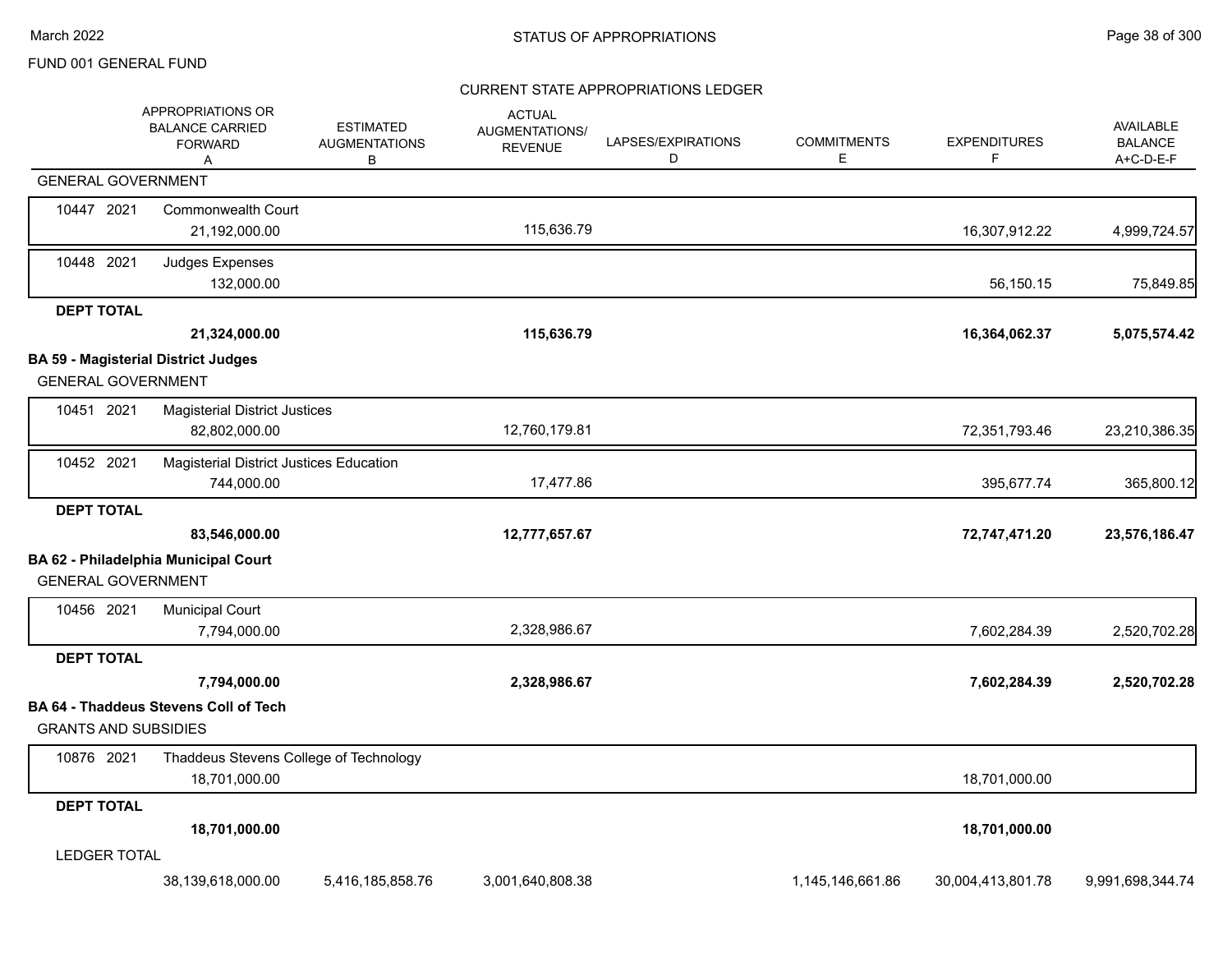#### CURRENT STATE RESTRICTED APPROPRIATIONS LEDGER

|                                 | APPROPRIATIONS OR<br><b>BALANCE CARRIED</b><br><b>FORWARD</b><br>A | <b>ESTIMATED</b><br><b>AUGMENTATIONS</b><br>В | <b>ACTUAL</b><br>AUGMENTATIONS/<br><b>REVENUE</b> | LAPSES/EXPIRATIONS<br>D | <b>COMMITMENTS</b><br>Е | <b>EXPENDITURES</b><br>F | <b>AVAILABLE</b><br><b>BALANCE</b><br>A+C-D-E-F |
|---------------------------------|--------------------------------------------------------------------|-----------------------------------------------|---------------------------------------------------|-------------------------|-------------------------|--------------------------|-------------------------------------------------|
| <b>BA 14 - Attorney General</b> |                                                                    |                                               |                                                   |                         |                         |                          |                                                 |
| <b>GENERAL GOVERNMENT</b>       |                                                                    |                                               |                                                   |                         |                         |                          |                                                 |
| 16054 2021                      | Office of Consumer Advocate                                        |                                               |                                                   |                         |                         |                          |                                                 |
|                                 |                                                                    | 6,204,000.00                                  | 6,204,000.00                                      |                         | 901,993.43              | 3,457,306.01             | 1,844,700.56                                    |
| 16819 2021                      | Home Improvement Consumer Protection                               |                                               |                                                   |                         |                         |                          |                                                 |
|                                 |                                                                    | 2,893,000.00                                  | 2,893,000.00                                      |                         | 16,685.53               | 1,653,956.02             | 1,222,358.45                                    |
| <b>DEPT TOTAL</b>               |                                                                    |                                               |                                                   |                         |                         |                          |                                                 |
|                                 |                                                                    | 9,097,000.00                                  | 9,097,000.00                                      |                         | 918,678.96              | 5,111,262.03             | 3,067,059.01                                    |
|                                 | BA 24 - Community & Economic Develop                               |                                               |                                                   |                         |                         |                          |                                                 |
| <b>GENERAL GOVERNMENT</b>       |                                                                    |                                               |                                                   |                         |                         |                          |                                                 |
| 16297 2021                      | <b>Small Business Advocate</b>                                     |                                               |                                                   |                         |                         |                          |                                                 |
|                                 |                                                                    | 1,824,504.00                                  | 1,824,504.00                                      |                         | 438,477.46              | 911,552.33               | 474,474.21                                      |
| 16902 2021                      | Marketing to Attract Tourists                                      |                                               |                                                   |                         |                         |                          |                                                 |
|                                 |                                                                    | 5,000,000.00                                  | 5,000,000.00                                      |                         | 57,512.50               | 3,270,295.56             | 1,672,191.94                                    |
| <b>DEPT TOTAL</b>               |                                                                    |                                               |                                                   |                         |                         |                          |                                                 |
|                                 |                                                                    | 6,824,504.00                                  | 6,824,504.00                                      |                         | 495,989.96              | 4,181,847.89             | 2,146,666.15                                    |
|                                 | <b>BA 74 - Drug and Alcohol Programs</b>                           |                                               |                                                   |                         |                         |                          |                                                 |
| <b>GRANTS AND SUBSIDIES</b>     |                                                                    |                                               |                                                   |                         |                         |                          |                                                 |
| 16967 2021                      | <b>Opioid Settlement</b>                                           |                                               |                                                   |                         |                         |                          |                                                 |
|                                 |                                                                    | 5,000,000.00                                  |                                                   |                         |                         |                          |                                                 |
| <b>DEPT TOTAL</b>               |                                                                    |                                               |                                                   |                         |                         |                          |                                                 |
|                                 |                                                                    | 5,000,000.00                                  |                                                   |                         |                         |                          |                                                 |
|                                 | <b>BA 17 - Public Utility Commission</b>                           |                                               |                                                   |                         |                         |                          |                                                 |
| <b>GENERAL GOVERNMENT</b>       |                                                                    |                                               |                                                   |                         |                         |                          |                                                 |
| 16205 2021                      | <b>General Government Operations</b>                               |                                               |                                                   |                         |                         |                          |                                                 |
|                                 |                                                                    | 78,477,000.00                                 | 78,477,000.00                                     |                         | 4,071,162.60            | 50,533,194.62            | 23,872,642.78                                   |
| <b>DEPT TOTAL</b>               |                                                                    |                                               |                                                   |                         |                         |                          |                                                 |
|                                 |                                                                    | 78,477,000.00                                 | 78,477,000.00                                     |                         | 4,071,162.60            | 50,533,194.62            | 23,872,642.78                                   |

#### **BA 18 - Revenue**

GENERAL GOVERNMENT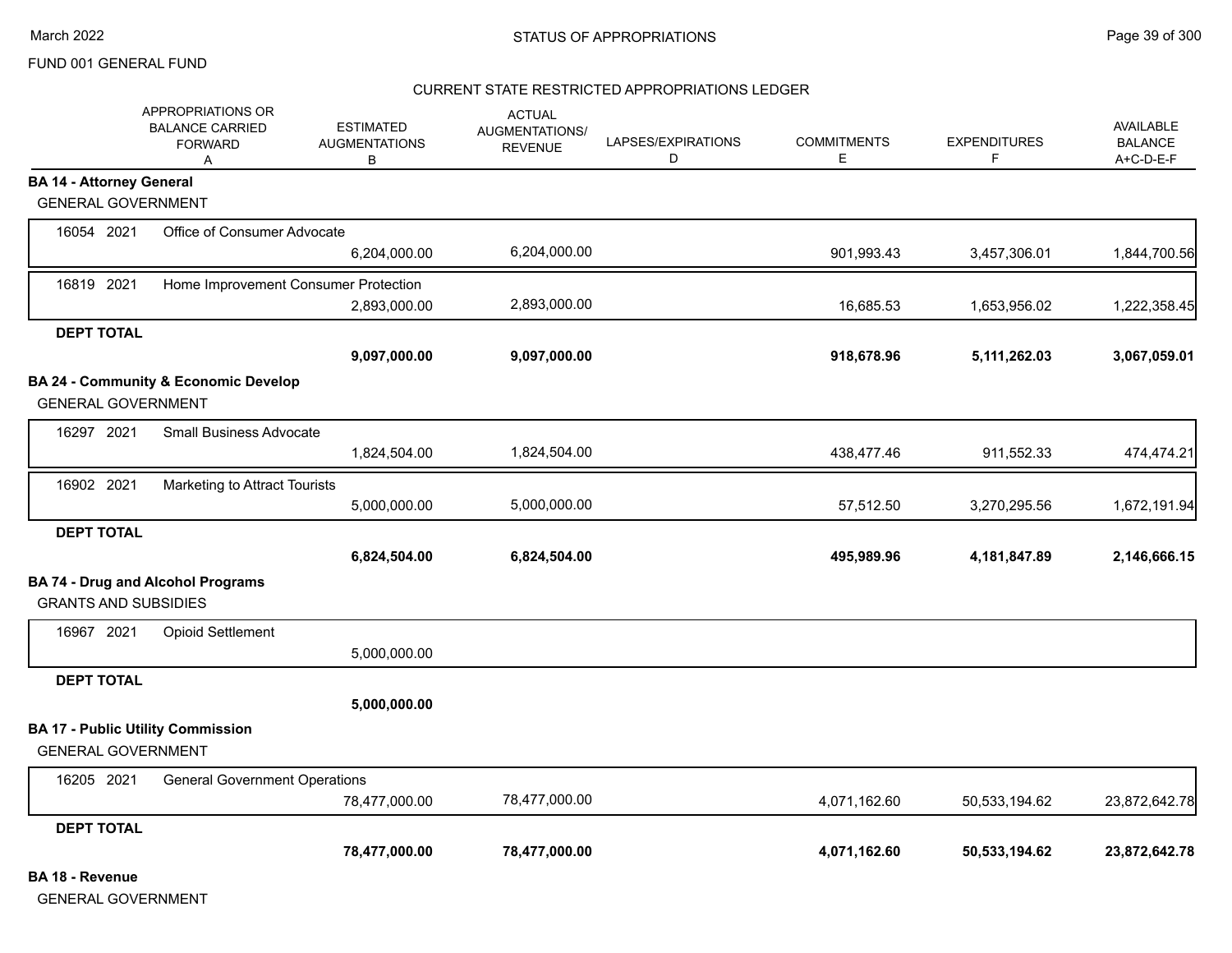### CURRENT STATE RESTRICTED APPROPRIATIONS LEDGER

|                                 | APPROPRIATIONS OR<br><b>BALANCE CARRIED</b><br><b>FORWARD</b><br>Α | <b>ESTIMATED</b><br><b>AUGMENTATIONS</b><br>В | <b>ACTUAL</b><br>AUGMENTATIONS/<br><b>REVENUE</b> | LAPSES/EXPIRATIONS<br>D | <b>COMMITMENTS</b><br>E. | <b>EXPENDITURES</b><br>F | <b>AVAILABLE</b><br><b>BALANCE</b><br>A+C-D-E-F |
|---------------------------------|--------------------------------------------------------------------|-----------------------------------------------|---------------------------------------------------|-------------------------|--------------------------|--------------------------|-------------------------------------------------|
| 16903 2021                      | <b>Enhanced Revenue Collection Account</b>                         |                                               |                                                   |                         |                          |                          |                                                 |
|                                 |                                                                    | 30,000,000.00                                 | 22,500,000.00                                     |                         |                          | 14,474,775.16            | 8,025,224.84                                    |
| <b>DEPT TOTAL</b>               |                                                                    |                                               |                                                   |                         |                          |                          |                                                 |
|                                 |                                                                    | 30,000,000.00                                 | 22,500,000.00                                     |                         |                          | 14,474,775.16            | 8,025,224.84                                    |
| <b>BA 19 - State Department</b> |                                                                    |                                               |                                                   |                         |                          |                          |                                                 |
|                                 | <b>GENERAL GOVERNMENT</b>                                          |                                               |                                                   |                         |                          |                          |                                                 |
| 16239 2021                      | Professional and Occupational Affairs                              |                                               |                                                   |                         |                          |                          |                                                 |
|                                 |                                                                    | 55,325,000.00                                 | 44,411,000.00                                     |                         | 3,697,877.43             | 34,934,946.59            | 5,778,175.98                                    |
| 16240 2021                      | <b>State Board of Podiatry</b>                                     |                                               |                                                   |                         |                          |                          |                                                 |
|                                 |                                                                    | 393,000.00                                    | 393,000.00                                        |                         | 20,623.00                | 228,074.81               | 144,302.19                                      |
| 16646 2021                      | State Board of Medicine                                            |                                               |                                                   |                         |                          |                          |                                                 |
|                                 |                                                                    | 8,849,000.00                                  | 8,849,000.00                                      |                         | 497,126.55               | 4,621,403.12             | 3,730,470.33                                    |
| 16647 2021                      | State Board of Osteopathic Medicine                                |                                               |                                                   |                         |                          |                          |                                                 |
|                                 |                                                                    | 2,490,000.00                                  | 2,490,000.00                                      |                         | 185,768.32               | 958,694.40               | 1,345,537.28                                    |
| 16663 2021                      | <b>State Athletic Commission</b>                                   |                                               |                                                   |                         |                          |                          |                                                 |
|                                 |                                                                    | 868,000.00                                    | 868,000.00                                        |                         | 9,226.42                 | 387,582.83               | 471,190.75                                      |
| <b>DEPT TOTAL</b>               |                                                                    |                                               |                                                   |                         |                          |                          |                                                 |
|                                 |                                                                    | 67,925,000.00                                 | 57,011,000.00                                     |                         | 4,410,621.72             | 41,130,701.75            | 11,469,676.53                                   |
| <b>BA 20 - State Police</b>     |                                                                    |                                               |                                                   |                         |                          |                          |                                                 |
|                                 | <b>GENERAL GOVERNMENT</b>                                          |                                               |                                                   |                         |                          |                          |                                                 |
| 16218 2021                      | <b>Firearms Records Check</b>                                      |                                               |                                                   |                         |                          |                          |                                                 |
|                                 |                                                                    | 3,752,000.00                                  | 200,000.00                                        |                         | 9,054.47                 | 169,024.39               | 21,921.14                                       |
| <b>DEPT TOTAL</b>               |                                                                    |                                               |                                                   |                         |                          |                          |                                                 |
|                                 |                                                                    | 3,752,000.00                                  | 200,000.00                                        |                         | 9,054.47                 | 169,024.39               | 21,921.14                                       |
| <b>BA 51 - Supreme Court</b>    | <b>GENERAL GOVERNMENT</b>                                          |                                               |                                                   |                         |                          |                          |                                                 |
| 14421 2021                      | Statewide Judicial Computer System                                 |                                               |                                                   |                         |                          |                          |                                                 |
|                                 |                                                                    |                                               | 49,373,307.89                                     |                         |                          | 31,066,648.35            | 18,306,659.54                                   |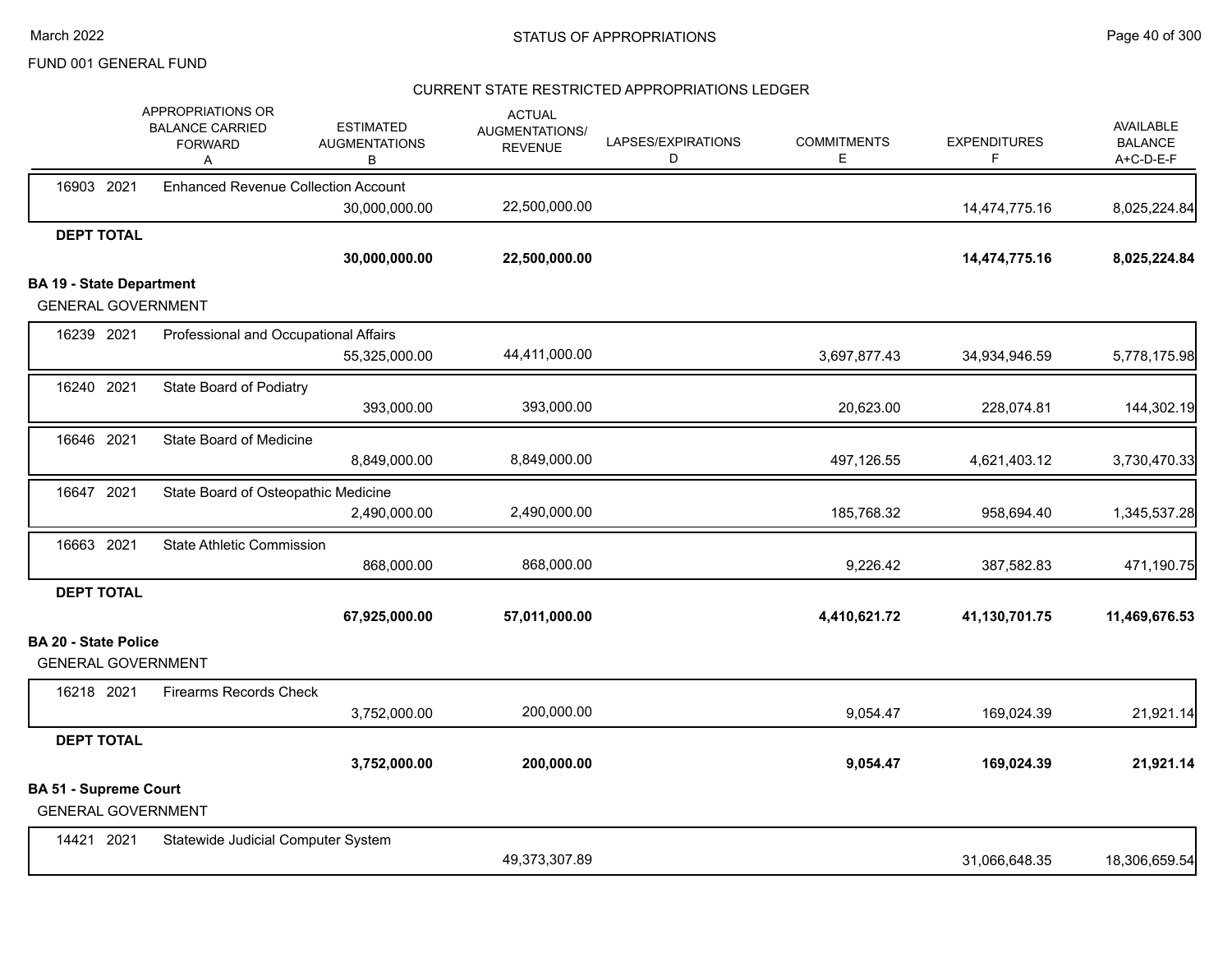### CURRENT STATE RESTRICTED APPROPRIATIONS LEDGER

|                     | APPROPRIATIONS OR<br><b>BALANCE CARRIED</b><br><b>FORWARD</b> | <b>ESTIMATED</b><br><b>AUGMENTATIONS</b> | <b>ACTUAL</b><br>AUGMENTATIONS/<br><b>REVENUE</b> | LAPSES/EXPIRATIONS | <b>COMMITMENTS</b> | <b>EXPENDITURES</b> | AVAILABLE<br><b>BALANCE</b><br>A+C-D-E-F |
|---------------------|---------------------------------------------------------------|------------------------------------------|---------------------------------------------------|--------------------|--------------------|---------------------|------------------------------------------|
| <b>DEPT TOTAL</b>   |                                                               |                                          |                                                   |                    |                    |                     |                                          |
|                     |                                                               |                                          | 49,373,307.89                                     |                    |                    | 31.066.648.35       | 18,306,659.54                            |
| <b>LEDGER TOTAL</b> |                                                               |                                          |                                                   |                    |                    |                     |                                          |
|                     |                                                               | 201,075,504.00                           | 223,482,811.89                                    |                    | 9,905,507.71       | 146,667,454.19      | 66,909,849.99                            |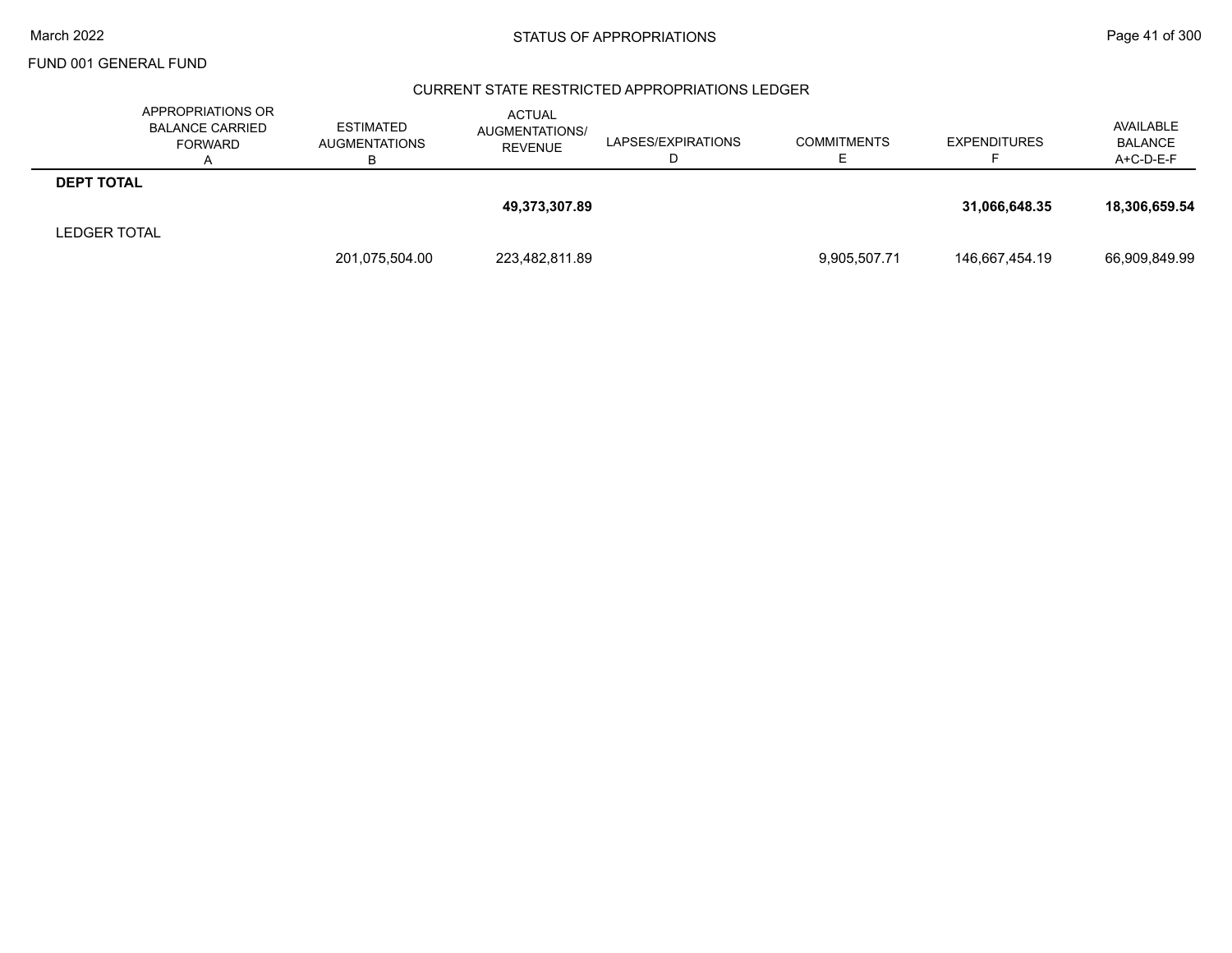### CURRENT STATE EXECUTIVE AUTHORIZATIONS LEDGER

|                                 | APPROPRIATIONS OR<br><b>BALANCE CARRIED</b><br><b>FORWARD</b><br>A | <b>ESTIMATED</b><br><b>AUGMENTATIONS</b><br>В | <b>ACTUAL</b><br>AUGMENTATIONS/<br><b>REVENUE</b> | LAPSES/EXPIRATIONS<br>D | <b>COMMITMENTS</b><br>Е | <b>EXPENDITURES</b><br>F | <b>AVAILABLE</b><br><b>BALANCE</b><br>A+C-D-E-F |
|---------------------------------|--------------------------------------------------------------------|-----------------------------------------------|---------------------------------------------------|-------------------------|-------------------------|--------------------------|-------------------------------------------------|
| BA 18 - Revenue                 |                                                                    |                                               |                                                   |                         |                         |                          |                                                 |
|                                 | <b>GENERAL GOVERNMENT</b>                                          |                                               |                                                   |                         |                         |                          |                                                 |
| 20019 2021                      | Comm-Inherit & Realty Transfer Tax Col                             |                                               |                                                   |                         |                         |                          |                                                 |
|                                 | 14,791,000.00                                                      |                                               |                                                   |                         |                         | 11,209,372.83            | 3,581,627.17                                    |
| <b>REFUNDS</b>                  |                                                                    |                                               |                                                   |                         |                         |                          |                                                 |
| 20018 2021                      | Refunding Tax Collections                                          |                                               |                                                   |                         |                         |                          |                                                 |
|                                 | 1,200,000,000.00                                                   |                                               |                                                   |                         |                         | 1,050,027,517.50         | 149,972,482.50                                  |
| <b>DEPT TOTAL</b>               |                                                                    |                                               |                                                   |                         |                         |                          |                                                 |
|                                 | 1,214,791,000.00                                                   |                                               |                                                   |                         |                         | 1,061,236,890.33         | 153,554,109.67                                  |
| <b>BA 19 - State Department</b> |                                                                    |                                               |                                                   |                         |                         |                          |                                                 |
|                                 | <b>GENERAL GOVERNMENT</b>                                          |                                               |                                                   |                         |                         |                          |                                                 |
| 20027 2021                      | <b>Publishing Constitutional Amendments</b>                        |                                               |                                                   |                         |                         |                          |                                                 |
|                                 | 4,500,000.00                                                       |                                               |                                                   |                         |                         |                          | 4,500,000.00                                    |
|                                 | <b>GRANTS AND SUBSIDIES</b>                                        |                                               |                                                   |                         |                         |                          |                                                 |
| 20028 2021                      | <b>County Election Expenses</b>                                    |                                               |                                                   |                         |                         |                          |                                                 |
|                                 | 1,400,000.00                                                       |                                               |                                                   |                         |                         | 1,117,080.58             | 282,919.42                                      |
| <b>DEPT TOTAL</b>               |                                                                    |                                               |                                                   |                         |                         |                          |                                                 |
|                                 | 5,900,000.00                                                       |                                               |                                                   |                         |                         | 1,117,080.58             | 4,782,919.42                                    |
| <b>LEDGER TOTAL</b>             |                                                                    |                                               |                                                   |                         |                         |                          |                                                 |
|                                 | 1,220,691,000.00                                                   |                                               |                                                   |                         |                         | 1,062,353,970.91         | 158,337,029.09                                  |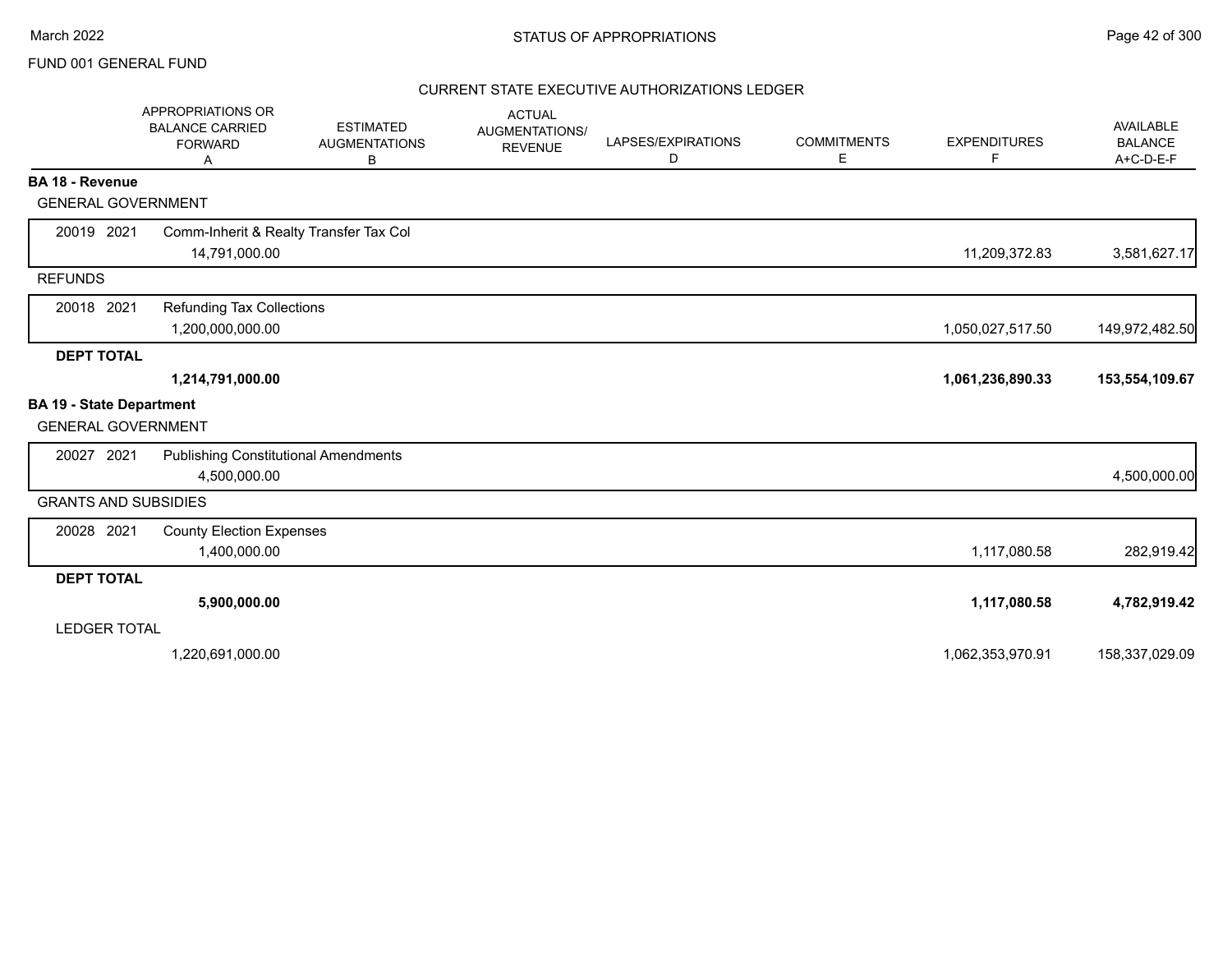### CURRENT STATE EXECUTIVE AUTHORIZATIONS - RESTRICTED LEDGER

|                                  | APPROPRIATIONS OR<br><b>BALANCE CARRIED</b><br><b>FORWARD</b><br>$\overline{A}$ | <b>ESTIMATED</b><br><b>AUGMENTATIONS</b><br>B | <b>ACTUAL</b><br><b>AUGMENTATIONS/</b><br><b>REVENUE</b> | LAPSES/EXPIRATIONS<br>D | <b>COMMITMENTS</b><br>E | <b>EXPENDITURES</b><br>F | AVAILABLE<br><b>BALANCE</b><br>A+C-D-E-F |
|----------------------------------|---------------------------------------------------------------------------------|-----------------------------------------------|----------------------------------------------------------|-------------------------|-------------------------|--------------------------|------------------------------------------|
| <b>BA 81 - Executive Offices</b> |                                                                                 |                                               |                                                          |                         |                         |                          |                                          |
|                                  | <b>GENERAL GOVERNMENT</b>                                                       |                                               |                                                          |                         |                         |                          |                                          |
| 26434 2021                       | Agency IT Projects                                                              |                                               |                                                          |                         |                         |                          |                                          |
|                                  |                                                                                 | 25,000,000.00                                 | 26,558,536.46                                            |                         | 4,738,076.07            | 19,392,428.78            | 2,428,031.61                             |
| <b>DEPT TOTAL</b>                |                                                                                 |                                               |                                                          |                         |                         |                          |                                          |
|                                  |                                                                                 | 25,000,000.00                                 | 26,558,536.46                                            |                         | 4,738,076.07            | 19,392,428.78            | 2,428,031.61                             |
| <b>BA 14 - Attorney General</b>  |                                                                                 |                                               |                                                          |                         |                         |                          |                                          |
|                                  | <b>GENERAL GOVERNMENT</b>                                                       |                                               |                                                          |                         |                         |                          |                                          |
| 26346 2021                       | Reimb to Counties-FT District Attorneys                                         |                                               |                                                          |                         |                         |                          |                                          |
|                                  |                                                                                 | 7,724,000.00                                  | 7,723,664.00                                             |                         |                         |                          | 7,723,664.00                             |
| <b>DEPT TOTAL</b>                |                                                                                 |                                               |                                                          |                         |                         |                          |                                          |
|                                  |                                                                                 | 7,724,000.00                                  | 7,723,664.00                                             |                         |                         |                          | 7,723,664.00                             |
|                                  | <b>BA 75 - Banking &amp; Securities</b>                                         |                                               |                                                          |                         |                         |                          |                                          |
|                                  | <b>GENERAL GOVERNMENT</b>                                                       |                                               |                                                          |                         |                         |                          |                                          |
| 26385 2021                       | Securities Operation                                                            |                                               |                                                          |                         |                         |                          |                                          |
|                                  |                                                                                 | 9,477,000.00                                  | 9,477,000.00                                             |                         | 312,950.47              | 4,859,870.59             | 4,304,178.94                             |
| <b>DEPT TOTAL</b>                |                                                                                 |                                               |                                                          |                         |                         |                          |                                          |
|                                  |                                                                                 | 9,477,000.00                                  | 9,477,000.00                                             |                         | 312,950.47              | 4,859,870.59             | 4,304,178.94                             |
|                                  | <b>BA 32 - Civil Service Commission</b>                                         |                                               |                                                          |                         |                         |                          |                                          |
|                                  | <b>GENERAL GOVERNMENT</b>                                                       |                                               |                                                          |                         |                         |                          |                                          |
| 26469 2021                       | <b>Civil Service Commission</b>                                                 |                                               |                                                          |                         |                         |                          |                                          |
|                                  |                                                                                 | 3,800,000.00                                  | 4,569,678.07                                             |                         | 257,660.82              | 2,665,590.72             | 1,646,426.53                             |
| <b>DEPT TOTAL</b>                |                                                                                 |                                               |                                                          |                         |                         |                          |                                          |
|                                  |                                                                                 | 3,800,000.00                                  | 4,569,678.07                                             |                         | 257,660.82              | 2,665,590.72             | 1,646,426.53                             |
|                                  | <b>BA 38 - Conservation &amp; Natural Resourc</b>                               |                                               |                                                          |                         |                         |                          |                                          |
|                                  | <b>GENERAL GOVERNMENT</b>                                                       |                                               |                                                          |                         |                         |                          |                                          |
| 26452 2021                       | <b>ATV Management</b>                                                           |                                               |                                                          |                         |                         |                          |                                          |
|                                  |                                                                                 | 7,000,000.00                                  | 5,200,000.00                                             |                         | 1,088,524.79            | 1,049,531.78             | 3,061,943.43                             |
| 26453 2021                       | Snowmobile Management                                                           |                                               |                                                          |                         |                         |                          |                                          |
|                                  |                                                                                 | 1,000,000.00                                  | 750,000.00                                               |                         | 272,422.22              | 271,322.41               | 206,255.37                               |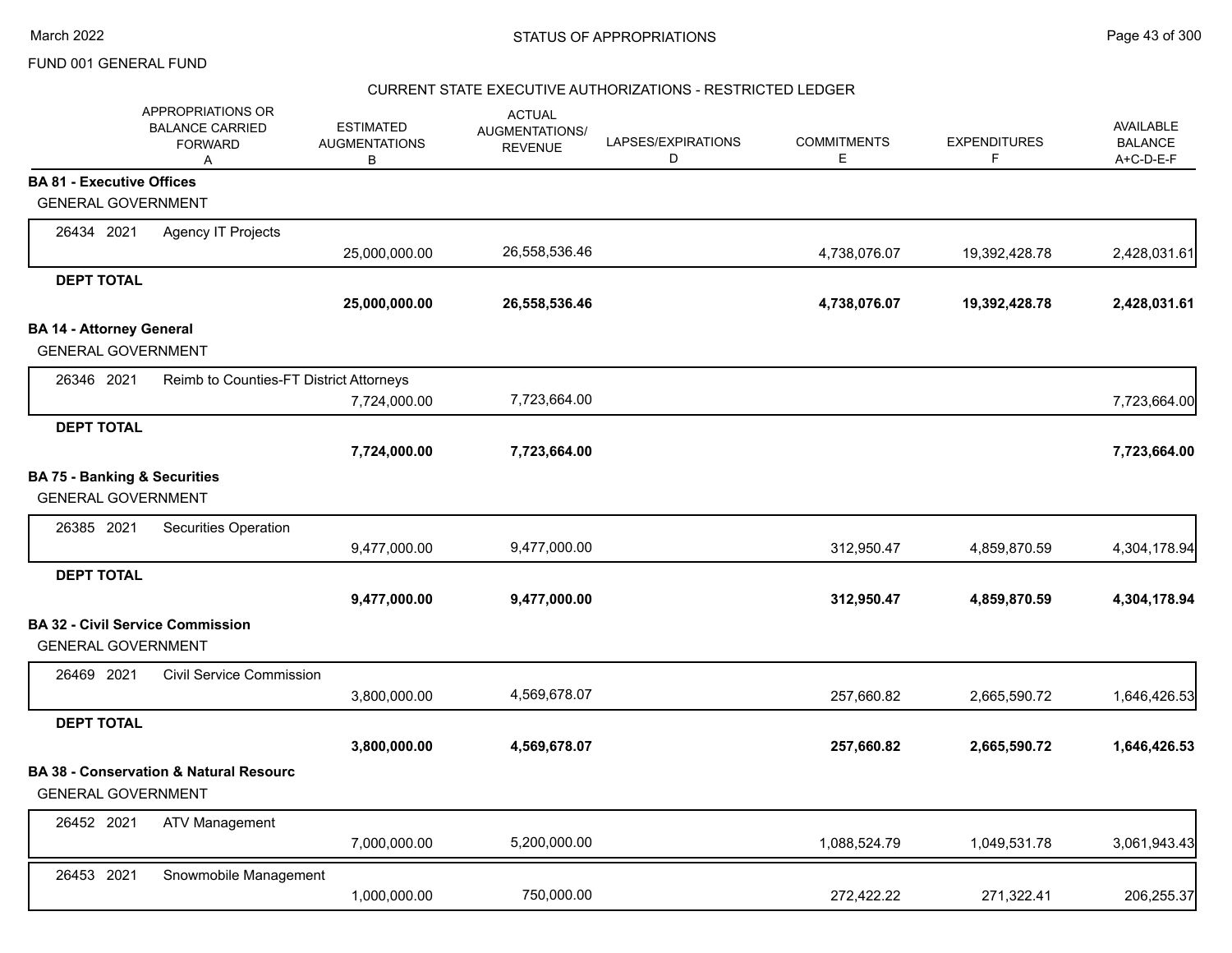#### CURRENT STATE EXECUTIVE AUTHORIZATIONS - RESTRICTED LEDGER

|                            | APPROPRIATIONS OR<br><b>BALANCE CARRIED</b><br><b>FORWARD</b><br>Α    | <b>ESTIMATED</b><br><b>AUGMENTATIONS</b><br>В | <b>ACTUAL</b><br>AUGMENTATIONS/<br><b>REVENUE</b> | LAPSES/EXPIRATIONS<br>D | <b>COMMITMENTS</b><br>Е | <b>EXPENDITURES</b><br>F | AVAILABLE<br><b>BALANCE</b><br>A+C-D-E-F |
|----------------------------|-----------------------------------------------------------------------|-----------------------------------------------|---------------------------------------------------|-------------------------|-------------------------|--------------------------|------------------------------------------|
| 26464 2021                 | <b>Forest Regeneration</b>                                            | 4,500,000.00                                  | 4,500,000.00                                      |                         | 594,723.13              | 647,396.59               | 3,257,880.28                             |
| <b>DEPT TOTAL</b>          |                                                                       |                                               |                                                   |                         |                         |                          |                                          |
|                            |                                                                       | 12,500,000.00                                 | 10,450,000.00                                     |                         | 1,955,670.14            | 1,968,250.78             | 6,526,079.08                             |
| <b>BA 11 - Corrections</b> |                                                                       |                                               |                                                   |                         |                         |                          |                                          |
|                            | <b>GENERAL GOVERNMENT</b>                                             |                                               |                                                   |                         |                         |                          |                                          |
| 26450 2021                 | Rockview Farm Program                                                 |                                               |                                                   |                         |                         |                          |                                          |
|                            |                                                                       | 257,000.00                                    | 257,000.00                                        |                         | 118,856.61              | 106,695.88               | 31,447.51                                |
| <b>DEPT TOTAL</b>          |                                                                       |                                               |                                                   |                         |                         |                          |                                          |
|                            |                                                                       | 257,000.00                                    | 257,000.00                                        |                         | 118,856.61              | 106,695.88               | 31,447.51                                |
|                            | <b>BA 74 - Drug and Alcohol Programs</b><br><b>GENERAL GOVERNMENT</b> |                                               |                                                   |                         |                         |                          |                                          |
| 26470 2021                 | Recovery House Certification                                          |                                               |                                                   |                         |                         |                          |                                          |
|                            |                                                                       | 125,000.00                                    |                                                   |                         |                         |                          |                                          |
| <b>DEPT TOTAL</b>          |                                                                       |                                               |                                                   |                         |                         |                          |                                          |
|                            |                                                                       | 125,000.00                                    |                                                   |                         |                         |                          |                                          |
|                            | <b>BA 35 - Environmental Protection</b>                               |                                               |                                                   |                         |                         |                          |                                          |
|                            | <b>GENERAL GOVERNMENT</b>                                             |                                               |                                                   |                         |                         |                          |                                          |
| 26250 2021                 | Used Tire Pile Remediation                                            |                                               |                                                   |                         |                         |                          |                                          |
|                            |                                                                       | 3,000.00                                      |                                                   |                         |                         |                          |                                          |
| 26251 2021                 | Sewage Facilities Program Administration                              |                                               |                                                   |                         |                         |                          |                                          |
|                            |                                                                       | 803,000.00                                    | 652,000.00                                        |                         |                         | 453,010.53               | 198,989.47                               |
| <b>DEPT TOTAL</b>          |                                                                       |                                               |                                                   |                         |                         |                          |                                          |
|                            |                                                                       | 806,000.00                                    | 652,000.00                                        |                         |                         | 453,010.53               | 198,989.47                               |
| BA 67 - Health             |                                                                       |                                               |                                                   |                         |                         |                          |                                          |
|                            | <b>GENERAL GOVERNMENT</b>                                             |                                               |                                                   |                         |                         |                          |                                          |
| 26322 2021                 | Vital Statistics Improvement Admin                                    |                                               |                                                   |                         |                         |                          |                                          |
|                            |                                                                       | 18,151,000.00                                 | 11,610,676.40                                     |                         | 2,113,717.15            | 8,128,521.66             | 1,368,437.59                             |
| 26328 2021                 | County Coroner / Medical Examiner Distri                              |                                               |                                                   |                         |                         |                          |                                          |
|                            |                                                                       | 1,110,435.00                                  |                                                   |                         |                         |                          |                                          |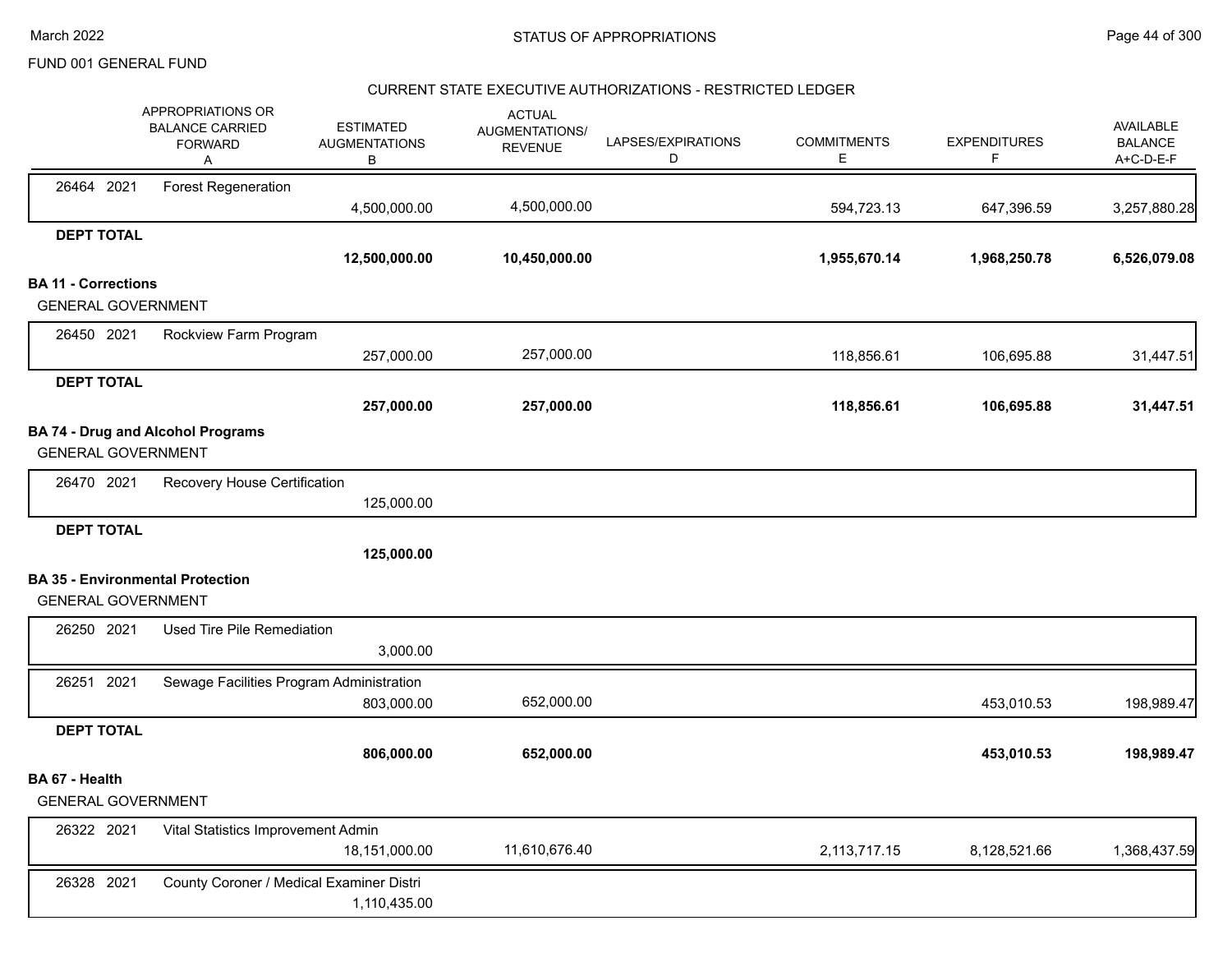#### CURRENT STATE EXECUTIVE AUTHORIZATIONS - RESTRICTED LEDGER

|                                 | <b>APPROPRIATIONS OR</b><br><b>BALANCE CARRIED</b><br><b>FORWARD</b> | <b>ESTIMATED</b><br><b>AUGMENTATIONS</b><br>B | <b>ACTUAL</b><br><b>AUGMENTATIONS/</b><br><b>REVENUE</b> | LAPSES/EXPIRATIONS<br>D | <b>COMMITMENTS</b><br>Е | <b>EXPENDITURES</b><br>F | <b>AVAILABLE</b><br><b>BALANCE</b><br>A+C-D-E-F |
|---------------------------------|----------------------------------------------------------------------|-----------------------------------------------|----------------------------------------------------------|-------------------------|-------------------------|--------------------------|-------------------------------------------------|
| 26509<br>2021                   | LT Care Infection Prevention & Control                               |                                               |                                                          |                         |                         |                          |                                                 |
|                                 |                                                                      | 915,200.00                                    | 915,200.00                                               |                         |                         |                          | 915,200.00                                      |
| <b>DEPT TOTAL</b>               |                                                                      |                                               |                                                          |                         |                         |                          |                                                 |
|                                 |                                                                      | 20,176,635.00                                 | 12,525,876.40                                            |                         | 2,113,717.15            | 8,128,521.66             | 2,283,637.59                                    |
| BA 12 - Labor & Industry        |                                                                      |                                               |                                                          |                         |                         |                          |                                                 |
| <b>GENERAL GOVERNMENT</b>       |                                                                      |                                               |                                                          |                         |                         |                          |                                                 |
| 26235 2021                      | Asbestos and Lead Certification                                      |                                               |                                                          |                         |                         |                          |                                                 |
|                                 |                                                                      | 2,025,000.00                                  | 2,025,000.00                                             |                         | 200,676.50              | 630,320.50               | 1,194,003.00                                    |
| <b>DEPT TOTAL</b>               |                                                                      |                                               |                                                          |                         |                         |                          |                                                 |
|                                 |                                                                      | 2,025,000.00                                  | 2,025,000.00                                             |                         | 200,676.50              | 630,320.50               | 1,194,003.00                                    |
| <b>BA 19 - State Department</b> |                                                                      |                                               |                                                          |                         |                         |                          |                                                 |
| <b>GENERAL GOVERNMENT</b>       |                                                                      |                                               |                                                          |                         |                         |                          |                                                 |
| 26239 2021                      |                                                                      | Bureau ofCorporatns&CharitableOrganizatn      |                                                          |                         |                         |                          |                                                 |
|                                 |                                                                      | 12,434,000.00                                 | 11,000,000.00                                            |                         | 1,290,272.99            | 7,649,625.98             | 2,060,101.03                                    |
| <b>DEPT TOTAL</b>               |                                                                      |                                               |                                                          |                         |                         |                          |                                                 |
|                                 |                                                                      | 12,434,000.00                                 | 11,000,000.00                                            |                         | 1,290,272.99            | 7,649,625.98             | 2,060,101.03                                    |
| <b>LEDGER TOTAL</b>             |                                                                      |                                               |                                                          |                         |                         |                          |                                                 |
|                                 |                                                                      | 94,324,635.00                                 | 85,238,754.93                                            |                         | 10,987,880.75           | 45,854,315.42            | 28,396,558.76                                   |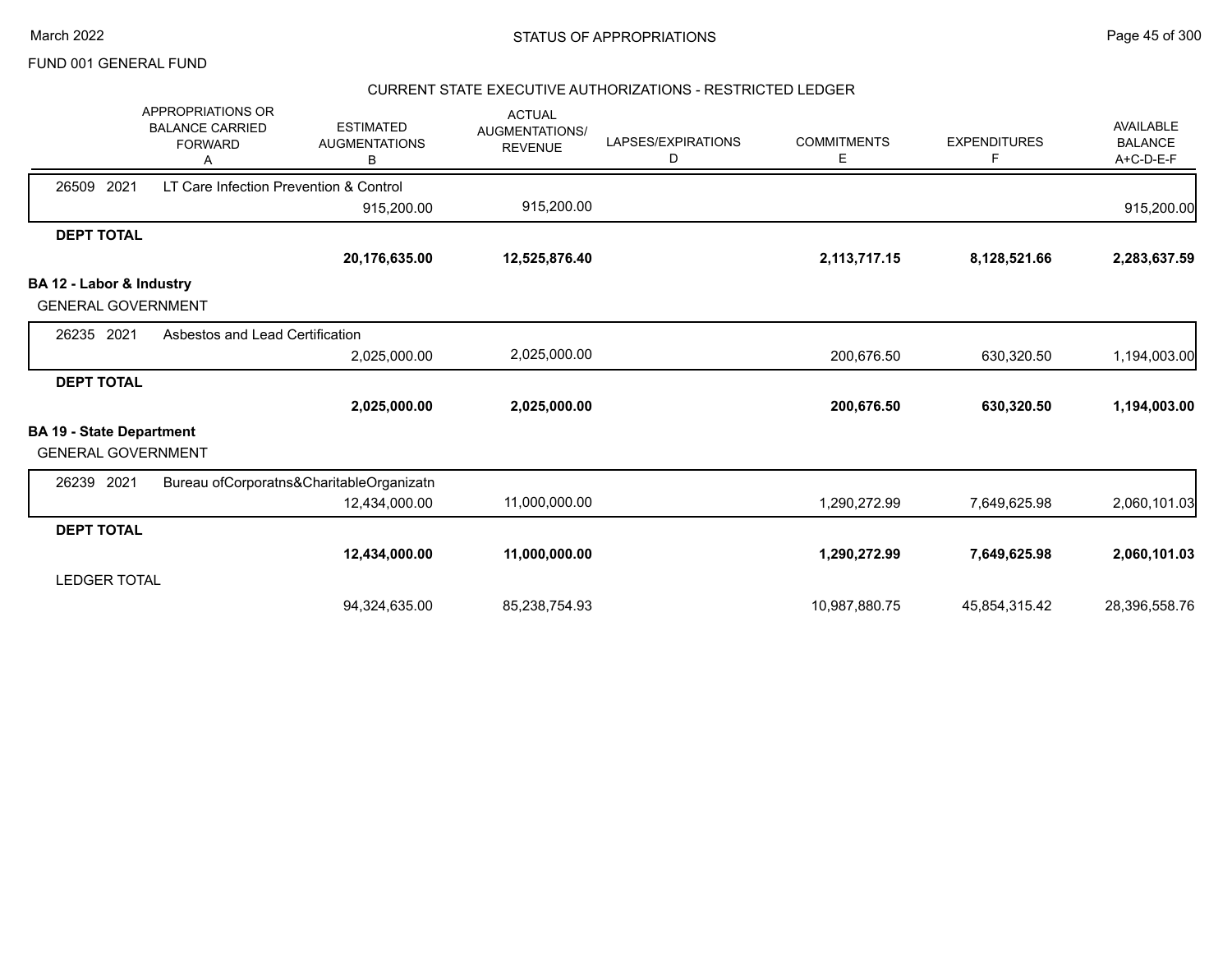|                           | APPROPRIATIONS OR<br><b>BALANCE CARRIED</b><br><b>FORWARD</b><br>A | <b>ESTIMATED</b><br><b>AUGMENTATIONS</b><br>В | <b>ACTUAL</b><br>AUGMENTATIONS/<br><b>REVENUE</b> | LAPSES/EXPIRATIONS<br>D | <b>COMMITMENTS</b><br>E | <b>EXPENDITURES</b><br>F. | <b>AVAILABLE</b><br><b>BALANCE</b><br>A+C-D-E-F |
|---------------------------|--------------------------------------------------------------------|-----------------------------------------------|---------------------------------------------------|-------------------------|-------------------------|---------------------------|-------------------------------------------------|
|                           | <b>BA 43 - Health Care Cost Containment</b>                        |                                               |                                                   |                         |                         |                           |                                                 |
| <b>GENERAL GOVERNMENT</b> |                                                                    |                                               |                                                   |                         |                         |                           |                                                 |
| 30309 2021                | Health Care Cost Containment Council                               |                                               |                                                   |                         |                         |                           |                                                 |
|                           | 3,167,000.00                                                       |                                               |                                                   |                         |                         | 2,553,265.46              | 613,734.54                                      |
| <b>DEPT TOTAL</b>         | 3,167,000.00                                                       |                                               |                                                   |                         |                         | 2,553,265.46              | 613,734.54                                      |
| <b>BA 41 - Senate</b>     |                                                                    |                                               |                                                   |                         |                         |                           |                                                 |
| <b>GENERAL GOVERNMENT</b> |                                                                    |                                               |                                                   |                         |                         |                           |                                                 |
| 30037 2021                | <b>Senators' Salaries</b>                                          |                                               |                                                   |                         |                         |                           |                                                 |
|                           | 8,864,000.00                                                       |                                               |                                                   |                         |                         | 4,528,278.24              | 4,335,721.76                                    |
| 30039 2021                | <b>Employes of Chief Clerk</b>                                     |                                               |                                                   |                         |                         |                           |                                                 |
|                           | 3,085,000.00                                                       |                                               |                                                   |                         |                         |                           | 3,085,000.00                                    |
| 30040 2021                | Salaried Officers & Employes                                       |                                               |                                                   |                         |                         |                           |                                                 |
|                           | 13,973,000.00                                                      |                                               |                                                   |                         |                         | 9,350,148.79              | 4,622,851.21                                    |
| 2021<br>30041             | <b>Reapportionment Expenses</b>                                    |                                               |                                                   |                         |                         |                           |                                                 |
|                           | 800,000.00                                                         |                                               |                                                   |                         |                         | 26,300.00                 | 773,700.00                                      |
| 30047 2021                | Committee on Appropriations (R)                                    |                                               |                                                   |                         |                         |                           |                                                 |
|                           | 1,507,500.00                                                       |                                               |                                                   |                         |                         | 117,802.75                | 1,389,697.25                                    |
| 30060 2021                | Incidental Expenses                                                |                                               |                                                   |                         |                         |                           |                                                 |
|                           | 3,595,000.00                                                       |                                               |                                                   |                         |                         | 20,139.22                 | 3,574,860.78                                    |
| 30061 2021                | Committee on Appropriations (D)                                    |                                               |                                                   |                         |                         |                           |                                                 |
|                           | 1,507,500.00                                                       |                                               |                                                   |                         |                         | 55,846.37                 | 1,451,653.63                                    |
| 30062 2021                | Expenses-Senators                                                  |                                               |                                                   |                         |                         |                           |                                                 |
|                           | 1,416,000.00                                                       |                                               |                                                   |                         |                         | 18,662.99                 | 1,397,337.01                                    |
| 30063 2021                | Legislative Printing & Expenses                                    |                                               |                                                   |                         |                         |                           |                                                 |
|                           | 8,048,000.00                                                       |                                               |                                                   |                         |                         | 58,167.61                 | 7,989,832.39                                    |
| 30218 2021                | Caucus Operations (D)                                              |                                               |                                                   |                         |                         |                           |                                                 |
|                           | 37,371,822.21                                                      |                                               |                                                   |                         |                         | 22,443,610.46             | 14,928,211.75                                   |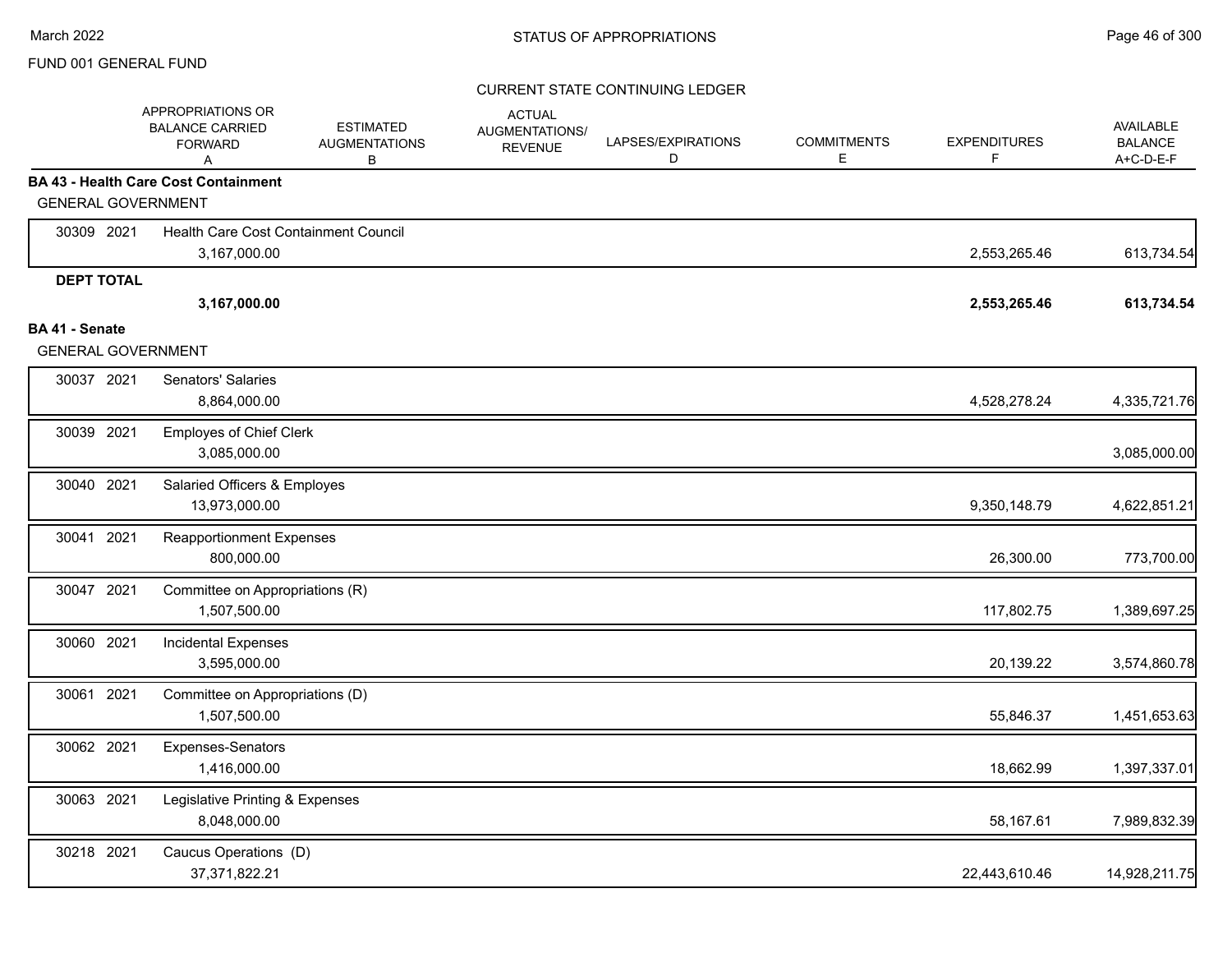|                           | APPROPRIATIONS OR<br><b>BALANCE CARRIED</b><br><b>FORWARD</b><br>A | <b>ESTIMATED</b><br><b>AUGMENTATIONS</b><br>В | <b>ACTUAL</b><br><b>AUGMENTATIONS/</b><br><b>REVENUE</b> | LAPSES/EXPIRATIONS<br>D | <b>COMMITMENTS</b><br>Е | <b>EXPENDITURES</b><br>F | <b>AVAILABLE</b><br><b>BALANCE</b><br>A+C-D-E-F |
|---------------------------|--------------------------------------------------------------------|-----------------------------------------------|----------------------------------------------------------|-------------------------|-------------------------|--------------------------|-------------------------------------------------|
| 30219 2021                | Caucus Operations (R)<br>46,938,787.95                             |                                               |                                                          |                         |                         | 22,159,326.95            | 24,779,461.00                                   |
| <b>DEPT TOTAL</b>         |                                                                    |                                               |                                                          |                         |                         |                          |                                                 |
|                           | 127,106,610.16                                                     |                                               |                                                          |                         |                         | 58,778,283.38            | 68,328,326.78                                   |
| <b>GENERAL GOVERNMENT</b> | <b>BA 42 - House of Representatives</b>                            |                                               |                                                          |                         |                         |                          |                                                 |
| 30073 2021                | 35,290,000.00                                                      | Members' Salaries, Speaker's Extra Comp       |                                                          |                         |                         | 24,779,755.18            | 10,510,244.82                                   |
| 30076 2021                | Reappropriationment Expenses-House<br>800,000.00                   |                                               |                                                          |                         |                         | 266,807.30               | 533,192.70                                      |
| 30077 2021                | Speaker's Office<br>1,756,000.00                                   |                                               |                                                          |                         |                         |                          | 1,756,000.00                                    |
| 30078 2021                | 14,834,000.00                                                      | Bi-Partisan Committee, Chief Clerk & Com      |                                                          |                         |                         | 5,337,253.95             | 9,496,746.05                                    |
| 30080 2021                | Mileage: Reps, Officers, & Employees<br>572,000.00                 |                                               |                                                          |                         |                         | 182,451.97               | 389,548.03                                      |
| 30082 2021                | Chief Clerk & Legislative Journal<br>2,816,000.00                  |                                               |                                                          |                         |                         | 215,117.69               | 2,600,882.31                                    |
| 30083 2021                | Speaker<br>20,000.00                                               |                                               |                                                          |                         |                         |                          | 20,000.00                                       |
| 30084 2021                | <b>Chief Clerk</b><br>1,091,000.00                                 |                                               |                                                          |                         |                         | 449,048.99               | 641,951.01                                      |
| 30085 2021                | Floor Leader (R)<br>7,000.00                                       |                                               |                                                          |                         |                         |                          | 7,000.00                                        |
| 30086 2021                | Floor Leader (D)<br>7,000.00                                       |                                               |                                                          |                         |                         |                          | 7,000.00                                        |
| 30087 2021                | WHIP(R)<br>6,000.00                                                |                                               |                                                          |                         |                         | 6,000.00                 |                                                 |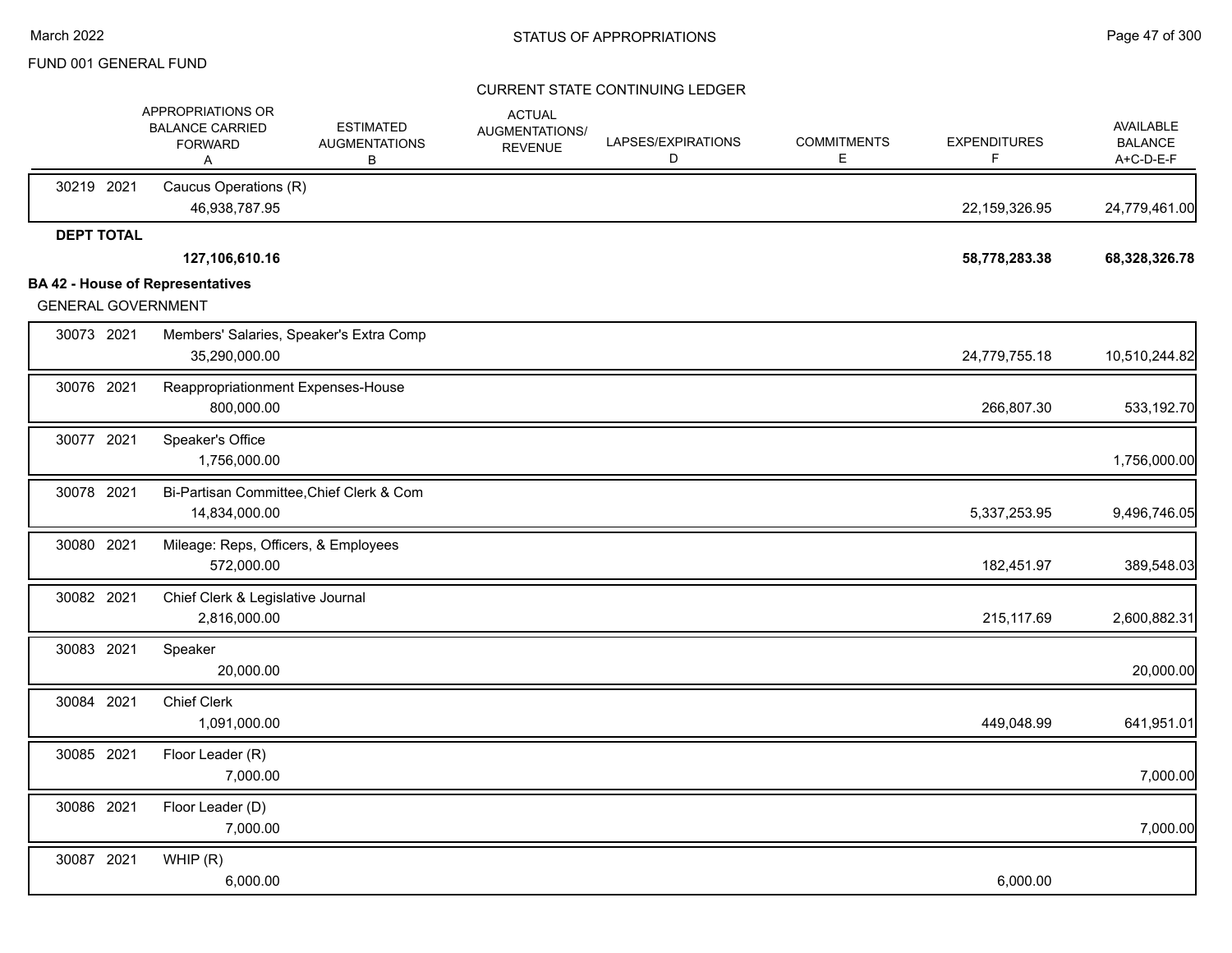|            | APPROPRIATIONS OR<br><b>BALANCE CARRIED</b><br><b>FORWARD</b><br>Α | <b>ESTIMATED</b><br><b>AUGMENTATIONS</b><br>В | <b>ACTUAL</b><br>AUGMENTATIONS/<br><b>REVENUE</b> | LAPSES/EXPIRATIONS<br>D | <b>COMMITMENTS</b><br>E. | <b>EXPENDITURES</b><br>F. | <b>AVAILABLE</b><br><b>BALANCE</b><br>A+C-D-E-F |
|------------|--------------------------------------------------------------------|-----------------------------------------------|---------------------------------------------------|-------------------------|--------------------------|---------------------------|-------------------------------------------------|
| 30088 2021 | WHIP (D)<br>6,000.00                                               |                                               |                                                   |                         |                          |                           | 6,000.00                                        |
| 30089 2021 | Chairman Caucus Operations (R)<br>3,000.00                         |                                               |                                                   |                         |                          | 3,000.00                  |                                                 |
| 30090 2021 | Chairman Caucus Operations (D)<br>3,000.00                         |                                               |                                                   |                         |                          | 3,000.00                  |                                                 |
| 30091 2021 | Chairman-Appropriations Committee (R)<br>6,000.00                  |                                               |                                                   |                         |                          |                           | 6,000.00                                        |
| 30092 2021 | Caucus Administrator (R)<br>2,000.00                               |                                               |                                                   |                         |                          | 2,000.00                  |                                                 |
| 30093 2021 | Caucus Administrator (D)<br>2,000.00                               |                                               |                                                   |                         |                          | 2,000.00                  |                                                 |
| 30094 2021 | Secretary-Caucus (R)<br>3,000.00                                   |                                               |                                                   |                         |                          | 3,000.00                  |                                                 |
| 30095 2021 | <b>Incidental Expenses</b><br>7,569,000.00                         |                                               |                                                   |                         |                          | 2,461,176.56              | 5,107,823.44                                    |
| 30097 2021 | Committee on Appropriations (R)<br>3,223,000.00                    |                                               |                                                   |                         |                          |                           | 3,223,000.00                                    |
| 30099 2021 | Expenses-Representative<br>4,251,000.00                            |                                               |                                                   |                         |                          | 1,105,453.17              | 3,145,546.83                                    |
| 30100 2021 | Legislative Printing & Expenses<br>10,674,000.00                   |                                               |                                                   |                         |                          | 3,318,703.62              | 7,355,296.38                                    |
| 30101 2021 | Secretary-Caucus (D)<br>3,000.00                                   |                                               |                                                   |                         |                          | 3,000.00                  |                                                 |
| 30102 2021 | Special Leadership Account (R)<br>6,045,000.00                     |                                               |                                                   |                         |                          |                           | 6,045,000.00                                    |
| 30103 2021 | Special Leadership Account (D)<br>6,045,000.00                     |                                               |                                                   |                         |                          |                           | 6,045,000.00                                    |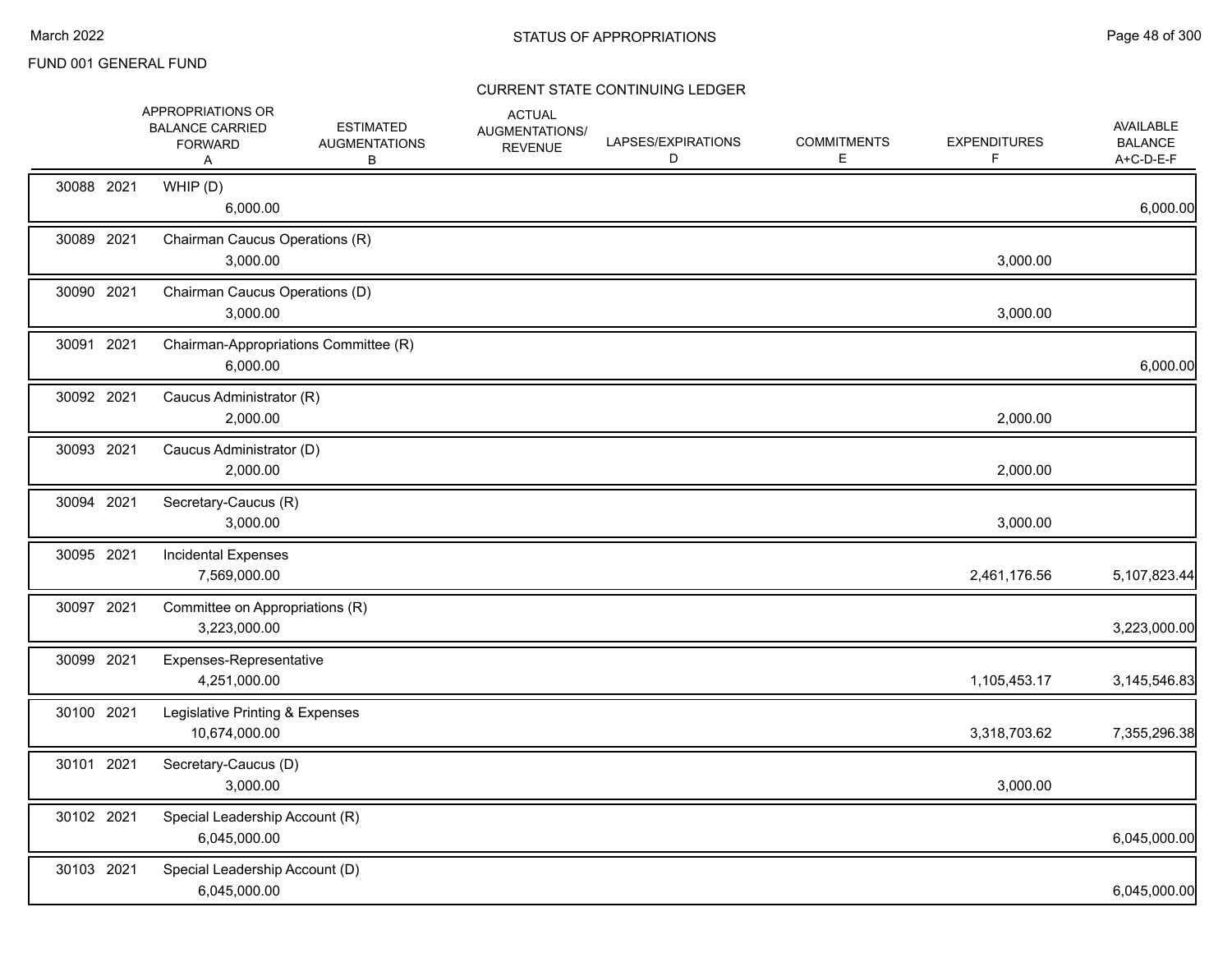|                           | APPROPRIATIONS OR<br><b>BALANCE CARRIED</b><br><b>FORWARD</b><br>Α | <b>ESTIMATED</b><br><b>AUGMENTATIONS</b><br>В | <b>ACTUAL</b><br>AUGMENTATIONS/<br><b>REVENUE</b> | LAPSES/EXPIRATIONS<br>D | <b>COMMITMENTS</b><br>Е | <b>EXPENDITURES</b><br>F | <b>AVAILABLE</b><br><b>BALANCE</b><br>A+C-D-E-F |
|---------------------------|--------------------------------------------------------------------|-----------------------------------------------|---------------------------------------------------|-------------------------|-------------------------|--------------------------|-------------------------------------------------|
| 30104 2021                | Chairman-Policy Committee (D)<br>2,000.00                          |                                               |                                                   |                         |                         | 2,000.00                 |                                                 |
| 30105 2021                | Committee on Appropriations (D)<br>3,223,000.00                    |                                               |                                                   |                         |                         |                          | 3,223,000.00                                    |
| 30106 2021                | Chairman Policy Committee (R)<br>2,000.00                          |                                               |                                                   |                         |                         | 2,000.00                 |                                                 |
| 30107 2021                | Administrator for Staff (D)<br>20,000.00                           |                                               |                                                   |                         |                         |                          | 20,000.00                                       |
| 30108 2021                | Chairman Appropriations Committee (D)<br>6,000.00                  |                                               |                                                   |                         |                         | 6,000.00                 |                                                 |
| 30109 2021                | Administrator for Staff (R)<br>20,000.00                           |                                               |                                                   |                         |                         |                          | 20,000.00                                       |
| 30311 2021                | Caucus Operations (R)<br>69,275,000.00                             |                                               |                                                   |                         |                         | 43,853,447.09            | 25,421,552.91                                   |
| 30312 2021                | Caucus Operations (D)<br>64,100,000.00                             |                                               |                                                   |                         |                         | 34,380,860.04            | 29,719,139.96                                   |
| <b>DEPT TOTAL</b>         | 231,682,000.00<br><b>BA 44 - Legislative Reference Bureau</b>      |                                               |                                                   |                         |                         | 116,382,075.56           | 115,299,924.44                                  |
| <b>GENERAL GOVERNMENT</b> |                                                                    |                                               |                                                   |                         |                         |                          |                                                 |
| 30115 2021                | <b>LRB-Salaries &amp; Expenses</b><br>9,985,000.00                 |                                               |                                                   |                         |                         | 1,291,017.64             | 8,693,982.36                                    |
| 30117 2021                | Printing of Pa Bulletin & Pa Code<br>886,000.00                    |                                               |                                                   |                         |                         |                          | 886,000.00                                      |
| 30359 2021                | <b>Contingent Expenses</b><br>25,000.00                            |                                               |                                                   |                         |                         | 25,000.00                |                                                 |
| <b>DEPT TOTAL</b>         | 10,896,000.00                                                      |                                               |                                                   |                         |                         | 1,316,017.64             | 9,579,982.36                                    |
|                           | <b>BA 45 - Legislative Misc &amp; Commissions</b>                  |                                               |                                                   |                         |                         |                          |                                                 |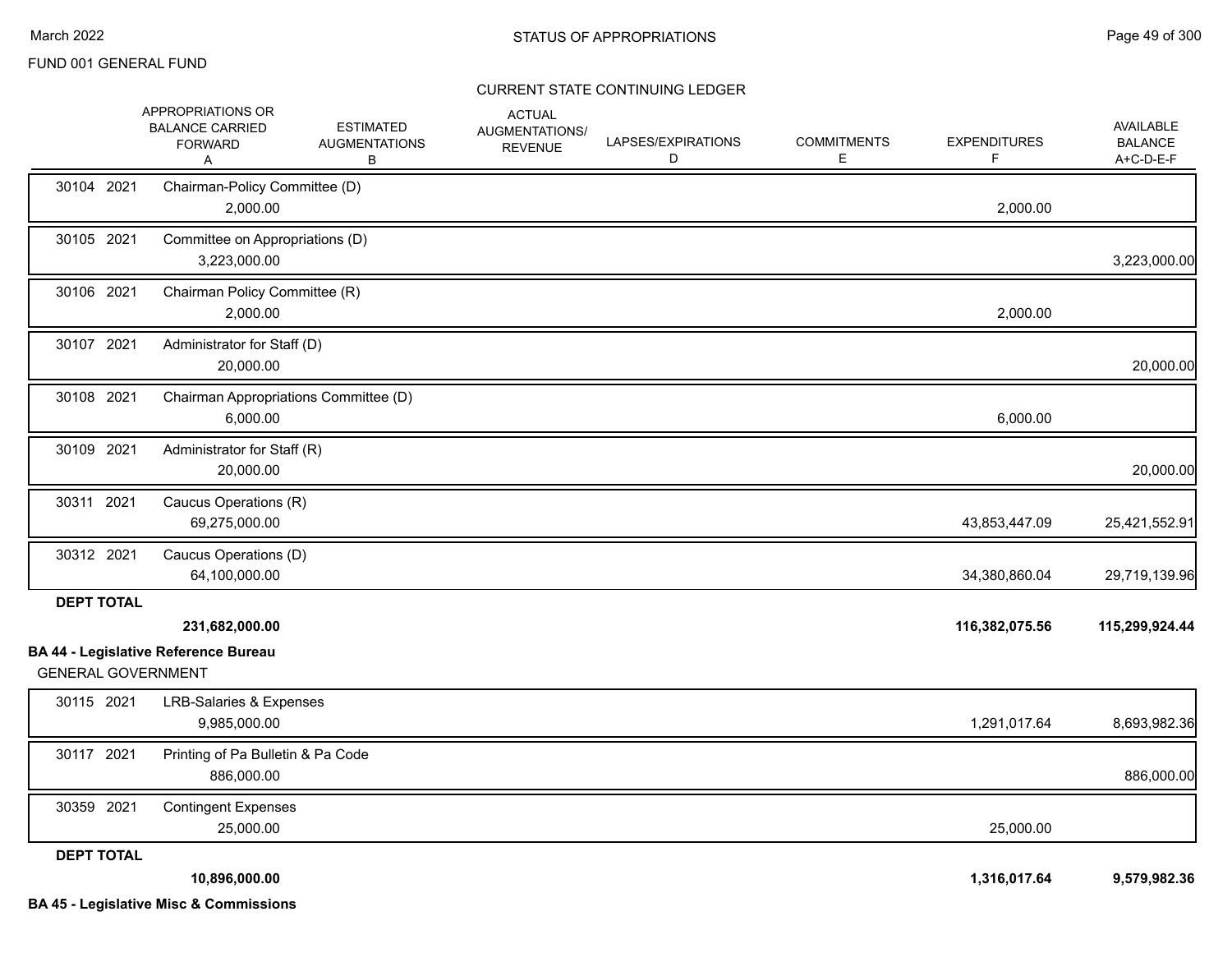|                           | APPROPRIATIONS OR<br><b>BALANCE CARRIED</b><br><b>FORWARD</b><br>Α | <b>ESTIMATED</b><br><b>AUGMENTATIONS</b><br>В | <b>ACTUAL</b><br>AUGMENTATIONS/<br><b>REVENUE</b> | LAPSES/EXPIRATIONS<br>D | <b>COMMITMENTS</b><br>Е | <b>EXPENDITURES</b><br>F | AVAILABLE<br><b>BALANCE</b><br>A+C-D-E-F |
|---------------------------|--------------------------------------------------------------------|-----------------------------------------------|---------------------------------------------------|-------------------------|-------------------------|--------------------------|------------------------------------------|
| <b>GENERAL GOVERNMENT</b> |                                                                    |                                               |                                                   |                         |                         |                          |                                          |
| 30118 2021                | <b>Local Government Commission</b><br>1,283,000.00                 |                                               |                                                   |                         |                         | 260,604.95               | 1,022,395.05                             |
| 30119 2021                | Legislative Audit Advisory Commission<br>285,000.00                |                                               |                                                   |                         |                         |                          | 285,000.00                               |
| 30121 2021                | <b>Local Government Codes</b><br>24,000.00                         |                                               | 19.80                                             |                         |                         | 180.00                   | 23,839.80                                |
| 30122 2021                | <b>Capitol Preservation Committee</b><br>827,000.00                |                                               |                                                   |                         |                         | 248,288.08               | 578,711.92                               |
| 30123 2021                | <b>Capitol Restoration</b><br>3,157,000.00                         |                                               |                                                   |                         |                         |                          | 3,157,000.00                             |
| 30127 2021                | Commission on Sentencing<br>2,553,000.00                           |                                               |                                                   |                         |                         | 1,691,518.75             | 861,481.25                               |
| 30129 2021                | Center for Rural Pennsylvania<br>1,128,000.00                      |                                               |                                                   |                         |                         | 112,127.50               | 1,015,872.50                             |
| 30131 2021                | 1,053,000.00                                                       | Legislative Reapportionment Commissions       |                                                   |                         |                         |                          | 1,053,000.00                             |
| 30308 2021                | Independent Fiscal Office<br>2,343,000.00                          |                                               |                                                   |                         |                         |                          | 2,343,000.00                             |
| 30721 2021                | <b>Commonwealth Mail Processing Center</b><br>3,583,000.00         |                                               |                                                   |                         |                         | 118,273.48               | 3,464,726.52                             |
| <b>DEPT TOTAL</b>         |                                                                    |                                               |                                                   |                         |                         |                          |                                          |
|                           | 16,236,000.00                                                      |                                               | 19.80                                             |                         |                         | 2,430,992.76             | 13,805,027.04                            |
| <b>GENERAL GOVERNMENT</b> | <b>BA 46 - Joint State Government Comm.</b>                        |                                               |                                                   |                         |                         |                          |                                          |
| 30133 2021                | Joint State Government Commission<br>1,701,000.00                  |                                               |                                                   |                         |                         | 578,499.40               | 1,122,500.60                             |
| <b>DEPT TOTAL</b>         | 1,701,000.00                                                       |                                               |                                                   |                         |                         | 578,499.40               | 1,122,500.60                             |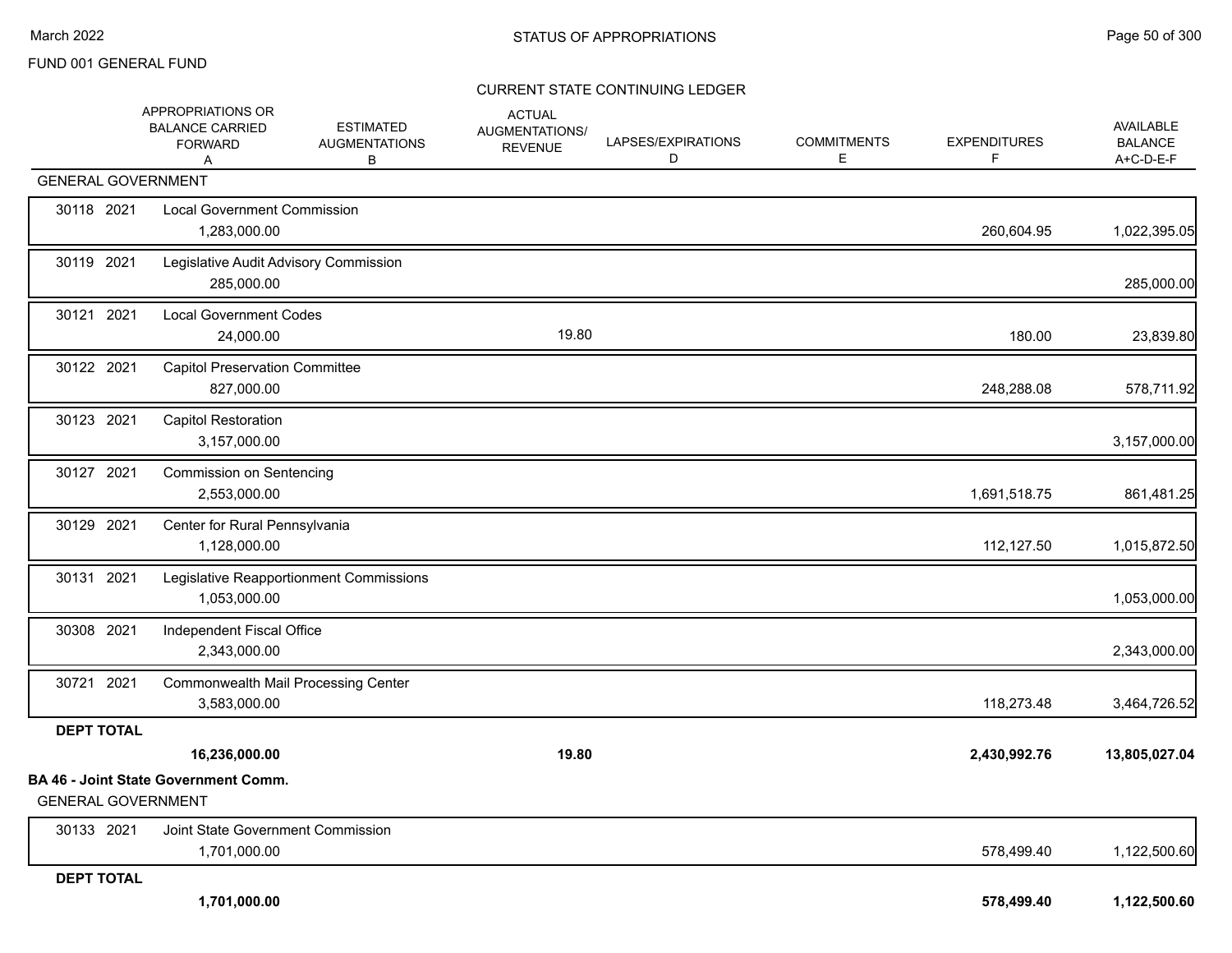|                              | APPROPRIATIONS OR<br><b>BALANCE CARRIED</b><br><b>FORWARD</b><br>Α | <b>ESTIMATED</b><br><b>AUGMENTATIONS</b><br>В | <b>ACTUAL</b><br>AUGMENTATIONS/<br><b>REVENUE</b> | LAPSES/EXPIRATIONS<br>D | <b>COMMITMENTS</b><br>Е | <b>EXPENDITURES</b><br>F | <b>AVAILABLE</b><br><b>BALANCE</b><br>A+C-D-E-F |
|------------------------------|--------------------------------------------------------------------|-----------------------------------------------|---------------------------------------------------|-------------------------|-------------------------|--------------------------|-------------------------------------------------|
|                              | <b>BA 47 - Legislative Budget and Finance</b>                      |                                               |                                                   |                         |                         |                          |                                                 |
| <b>GENERAL GOVERNMENT</b>    |                                                                    |                                               |                                                   |                         |                         |                          |                                                 |
| 30134 2021                   | Legislative Budget & Finance Committee                             |                                               |                                                   |                         |                         |                          |                                                 |
|                              | 2,020,000.00                                                       |                                               |                                                   |                         |                         | 595,661.34               | 1,424,338.66                                    |
| <b>DEPT TOTAL</b>            |                                                                    |                                               |                                                   |                         |                         |                          |                                                 |
|                              | 2,020,000.00                                                       |                                               |                                                   |                         |                         | 595,661.34               | 1,424,338.66                                    |
|                              | <b>BA 48 - Legislative Data Processing</b>                         |                                               |                                                   |                         |                         |                          |                                                 |
| <b>GENERAL GOVERNMENT</b>    |                                                                    |                                               |                                                   |                         |                         |                          |                                                 |
| 30135 2021                   | Legislative Data Processing Center                                 |                                               |                                                   |                         |                         |                          |                                                 |
|                              | 32,255,000.00                                                      |                                               |                                                   |                         |                         | 8,691,872.19             | 23,563,127.81                                   |
| 30360 2021                   | LDP-Information Technology Modernization                           |                                               |                                                   |                         |                         |                          |                                                 |
|                              | 2,500,000.00                                                       |                                               |                                                   |                         |                         |                          | 2,500,000.00                                    |
| <b>DEPT TOTAL</b>            |                                                                    |                                               |                                                   |                         |                         |                          |                                                 |
|                              | 34,755,000.00                                                      |                                               |                                                   |                         |                         | 8,691,872.19             | 26,063,127.81                                   |
|                              | <b>BA 63 - Regulatory Review Commission</b>                        |                                               |                                                   |                         |                         |                          |                                                 |
| <b>GENERAL GOVERNMENT</b>    |                                                                    |                                               |                                                   |                         |                         |                          |                                                 |
| 30138 2021                   |                                                                    | Independent Regulatory Review Commission      |                                                   |                         |                         |                          |                                                 |
|                              | 2,155,000.00                                                       |                                               |                                                   |                         |                         |                          | 2,155,000.00                                    |
| <b>DEPT TOTAL</b>            |                                                                    |                                               |                                                   |                         |                         |                          |                                                 |
|                              | 2,155,000.00                                                       |                                               |                                                   |                         |                         |                          | 2,155,000.00                                    |
| <b>BA 51 - Supreme Court</b> |                                                                    |                                               |                                                   |                         |                         |                          |                                                 |
| <b>GENERAL GOVERNMENT</b>    |                                                                    |                                               |                                                   |                         |                         |                          |                                                 |
| 30249 2021                   | Unified Judicial System Security                                   |                                               |                                                   |                         |                         |                          |                                                 |
|                              | 2,002,000.00                                                       |                                               | 477.85                                            |                         |                         | 462,839.37               | 1,539,638.48                                    |
| <b>DEPT TOTAL</b>            |                                                                    |                                               |                                                   |                         |                         |                          |                                                 |
|                              | 2,002,000.00                                                       |                                               | 477.85                                            |                         |                         | 462,839.37               | 1,539,638.48                                    |
| <b>LEDGER TOTAL</b>          |                                                                    |                                               |                                                   |                         |                         |                          |                                                 |
|                              | 431,720,610.16                                                     |                                               | 497.65                                            |                         |                         | 191,789,507.10           | 239,931,600.71                                  |
|                              | TOTAL TOTAL ALL CURRENT STATE LEDGERS                              |                                               |                                                   |                         |                         |                          |                                                 |
|                              | 39,792,029,610.16                                                  | 5,711,585,997.76                              | 3,310,362,872.85                                  |                         | 1,166,040,050.32        | 31,451,079,049.40        | 10,485,273,383.29                               |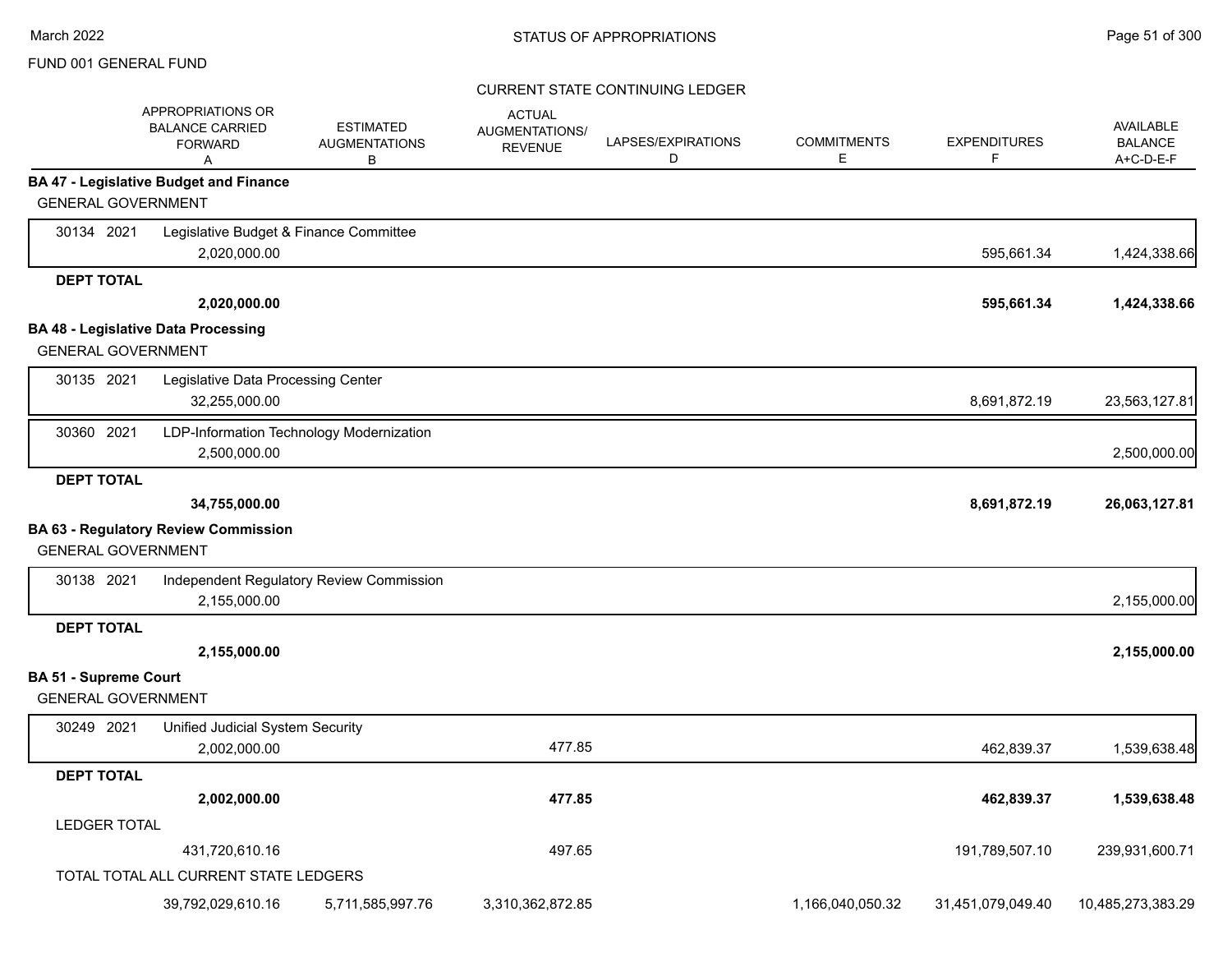|                                  | APPROPRIATIONS OR<br><b>BALANCE CARRIED</b><br><b>FORWARD</b><br>A | <b>ESTIMATED</b><br><b>AUGMENTATIONS</b><br>В | <b>ACTUAL</b><br>AUGMENTATIONS/<br><b>REVENUE</b> | LAPSES/EXPIRATIONS<br>D | <b>COMMITMENTS</b><br>Е | <b>EXPENDITURES</b><br>F | AVAILABLE<br><b>BALANCE</b><br>A+C-D-E-F |
|----------------------------------|--------------------------------------------------------------------|-----------------------------------------------|---------------------------------------------------|-------------------------|-------------------------|--------------------------|------------------------------------------|
| <b>BA 99 - Governor's Office</b> |                                                                    |                                               |                                                   |                         |                         |                          |                                          |
| <b>GENERAL GOVERNMENT</b>        |                                                                    |                                               |                                                   |                         |                         |                          |                                          |
| 10648 2017                       | Governor's Office<br>1,824.00                                      |                                               |                                                   |                         |                         | 1,824.00                 |                                          |
| 10648 2018                       | Governor's Office<br>121,232.61                                    |                                               |                                                   |                         | 121,232.61              |                          |                                          |
| 10648 2019                       | Governor's Office<br>1,595,308.23                                  |                                               |                                                   |                         | 61,259.43               | 557,676.04               | 976,372.76                               |
| 10648 2020                       | Governor's Office<br>1,925,374.02                                  |                                               | $-200,000.00$                                     |                         | 150,466.06              | 477,668.97               | 1,097,238.99                             |
| <b>DEPT TOTAL</b>                |                                                                    |                                               |                                                   |                         |                         |                          |                                          |
|                                  | 3,643,738.86                                                       |                                               | $-200,000.00$                                     |                         | 332,958.10              | 1,037,169.01             | 2,073,611.75                             |
| <b>BA 81 - Executive Offices</b> | <b>GENERAL GOVERNMENT</b>                                          |                                               |                                                   |                         |                         |                          |                                          |
| 10595 2017                       | Office of State Inspector General<br>163,055.60                    |                                               |                                                   |                         |                         | 158,220.70               | 4,834.90                                 |
| 10595 2018                       | Office of State Inspector General<br>4.21                          |                                               |                                                   |                         |                         |                          | 4.21                                     |
| 10595 2019                       | Office of State Inspector General<br>385,940.96                    |                                               |                                                   |                         | 20,066.43               | 233,854.38               | 132,020.15                               |
| 10595 2020                       | Office of State Inspector General<br>1,132,591.34                  |                                               |                                                   |                         | 39,399.14               | 155,398.69               | 937,793.51                               |
| 10596 2019                       | Juvenile Court Judges Commission<br>346,386.71                     |                                               |                                                   |                         |                         | 116.49                   | 346,270.22                               |
| 10596 2020                       | Juvenile Court Judges Commission<br>457,279.44                     |                                               |                                                   |                         |                         | 82,355.98                | 374,923.46                               |
| 10599 2019                       | Office of General Counsel<br>56,351.23                             |                                               |                                                   |                         |                         |                          | 56,351.23                                |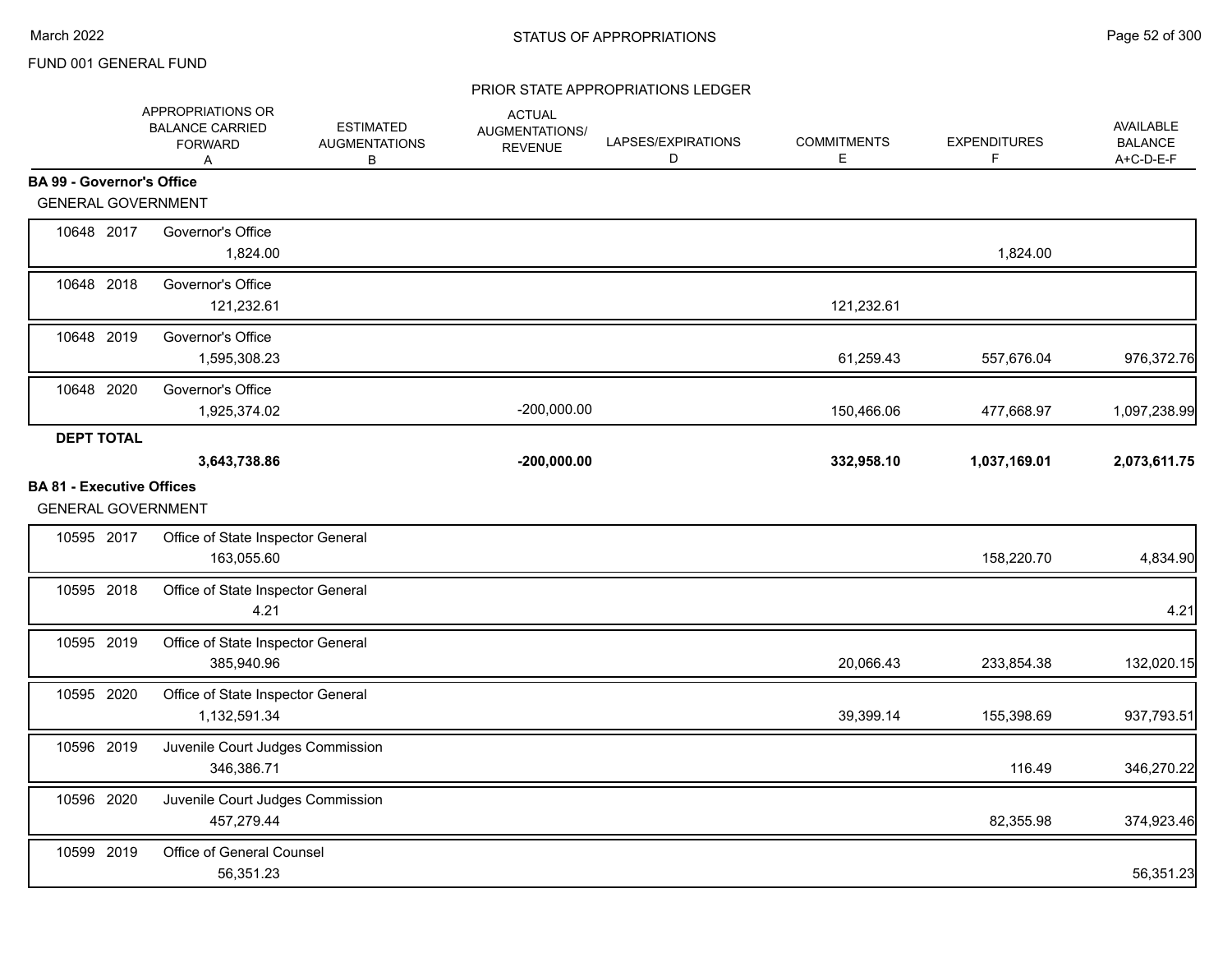|            | APPROPRIATIONS OR<br><b>BALANCE CARRIED</b><br><b>FORWARD</b><br>A | <b>ESTIMATED</b><br><b>AUGMENTATIONS</b><br>В | <b>ACTUAL</b><br>AUGMENTATIONS/<br><b>REVENUE</b> | LAPSES/EXPIRATIONS<br>D | <b>COMMITMENTS</b><br>Е | <b>EXPENDITURES</b><br>F. | AVAILABLE<br><b>BALANCE</b><br>A+C-D-E-F |
|------------|--------------------------------------------------------------------|-----------------------------------------------|---------------------------------------------------|-------------------------|-------------------------|---------------------------|------------------------------------------|
| 10599 2020 | Office of General Counsel<br>622,279.58                            |                                               | 20.00                                             |                         |                         | 243,578.42                | 378,721.16                               |
| 10600 2017 | Inspector General - Welfare Fraud<br>1,640,649.83                  |                                               |                                                   |                         | 185.00                  | $-64.00$                  | 1,640,528.83                             |
| 10600 2018 | Inspector General - Welfare Fraud<br>330,934.58                    |                                               |                                                   |                         | 3,152.90                | 327,698.73                | 82.95                                    |
| 10600 2019 | Inspector General - Welfare Fraud<br>2,781,696.52                  |                                               |                                                   |                         | 102,300.42              | 82.12                     | 2,679,313.98                             |
| 10600 2020 | Inspector General - Welfare Fraud<br>6,227,011.83                  |                                               |                                                   |                         | 94,225.88               | 317,611.76                | 5,815,174.19                             |
| 10605 2015 | <b>Commonwealth Technology Services</b><br>2,921.24                |                                               |                                                   |                         |                         |                           | 2,921.24                                 |
| 10620 2018 | Office of Administration<br>388.05                                 |                                               |                                                   |                         |                         |                           | 388.05                                   |
| 10620 2019 | Office of Administration<br>836,299.06                             |                                               | $-17,736.08$                                      |                         | 512,904.19              | 81,305.88                 | 224,352.91                               |
| 10620 2020 | Office of Administration<br>42,584,667.28                          |                                               | -12,798,847.32                                    |                         | 1,399,316.41            | 24,868,212.63             | 3,518,290.92                             |
| 10621 2019 | Pennsylvania Council on the Arts<br>68,554.60                      |                                               |                                                   |                         |                         |                           | 68,554.60                                |
| 10621 2020 | Pennsylvania Council on the Arts<br>123,217.70                     |                                               |                                                   |                         |                         | 70,682.65                 | 52,535.05                                |
| 10622 2016 | Office of the Budget<br>6,608.85                                   |                                               |                                                   |                         |                         |                           | 6,608.85                                 |
| 10622 2019 | Office of the Budget<br>5,897,312.94                               |                                               |                                                   |                         | 3,297.30                | $-11,402.44$              | 5,905,418.08                             |
| 10622 2020 | Office of the Budget<br>13,285,143.89                              |                                               | $-6,493,910.92$                                   |                         | 93,369.96               | 3,234,605.19              | 3,463,257.82                             |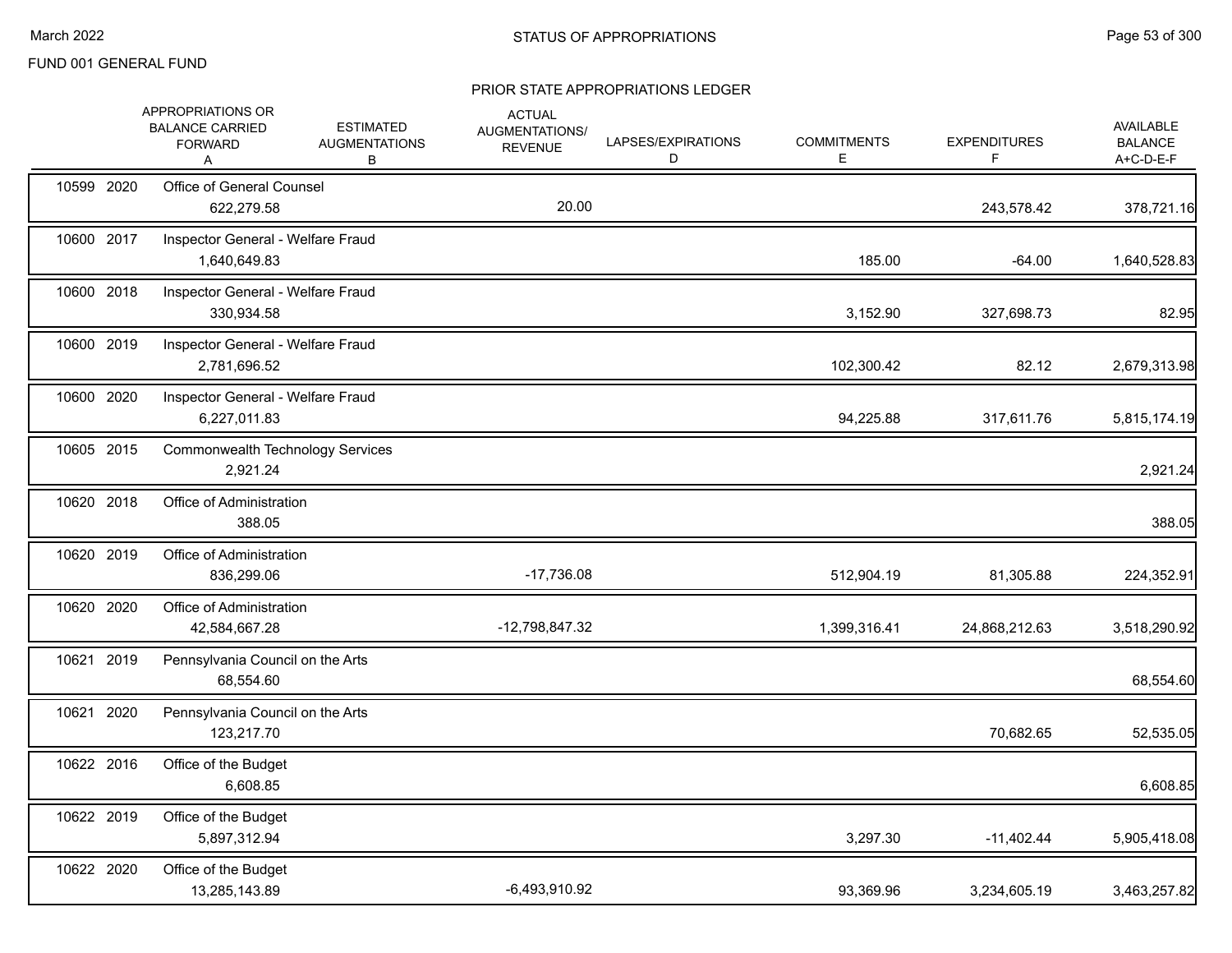|            | APPROPRIATIONS OR<br><b>BALANCE CARRIED</b><br><b>FORWARD</b><br>Α | <b>ESTIMATED</b><br><b>AUGMENTATIONS</b><br>в | <b>ACTUAL</b><br>AUGMENTATIONS/<br><b>REVENUE</b> | LAPSES/EXPIRATIONS<br>D | <b>COMMITMENTS</b><br>Е | <b>EXPENDITURES</b><br>F | AVAILABLE<br><b>BALANCE</b><br>A+C-D-E-F |
|------------|--------------------------------------------------------------------|-----------------------------------------------|---------------------------------------------------|-------------------------|-------------------------|--------------------------|------------------------------------------|
| 10624 2017 | 342,493.25                                                         | Commission on Crime and Delinquency           |                                                   |                         | 224.93                  | 0.05                     | 342,268.27                               |
| 10624 2018 | Commission on Crime and Delinquency<br>379,988.92                  |                                               |                                                   |                         |                         | 379,779.13               | 209.79                                   |
| 10624 2019 | Commission on Crime and Delinquency<br>1,082,578.67                |                                               |                                                   |                         | 827,012.26              | 252,854.15               | 2,712.26                                 |
| 10624 2020 | 11,707,633.29                                                      | Commission on Crime and Delinquency           | $-8,191,734.06$                                   |                         | 1,309,313.64            | 2,047,782.24             | 158,803.35                               |
| 10624 2013 | 500,000.00                                                         | Commission on Crime and Delinquency           |                                                   |                         |                         | 500,000.00               |                                          |
| 10633 2017 | <b>Human Relations Commission</b><br>0.01                          |                                               |                                                   |                         |                         |                          | 0.01                                     |
| 10633 2018 | Human Relations Commission<br>550,000.22                           |                                               |                                                   |                         |                         | 0.22                     | 550,000.00                               |
| 10633 2019 | <b>Human Relations Commission</b><br>1,060.00                      |                                               | $-250.00$                                         |                         | 810.00                  |                          |                                          |
| 10633 2020 | <b>Human Relations Commission</b><br>6,399,034.94                  |                                               |                                                   |                         | 6,840.00                | 467,895.92               | 5,924,299.02                             |
| 10711 2020 | Audit of the Auditor General<br>99,000.00                          |                                               |                                                   |                         | 89,750.00               |                          | 9,250.00                                 |
| 11003 2017 | 0.02                                                               | Violence & Delinquency Prevention Prgms       |                                                   |                         |                         | 0.02                     |                                          |
| 11003 2018 | 163,506.69                                                         | Violence & Delinquency Prevention Prgms       |                                                   |                         |                         | 163,506.69               |                                          |
| 11003 2019 | 444,000.58                                                         | Violence & Delinquency Prevention Prgms       |                                                   |                         |                         | 376,586.83               | 67,413.75                                |
| 11003 2020 | 5,712,632.38                                                       | Violence & Delinquency Prevention Prgms       | $-3,164,928.39$                                   |                         | 1,898,486.68            | 566,248.56               | 82,968.75                                |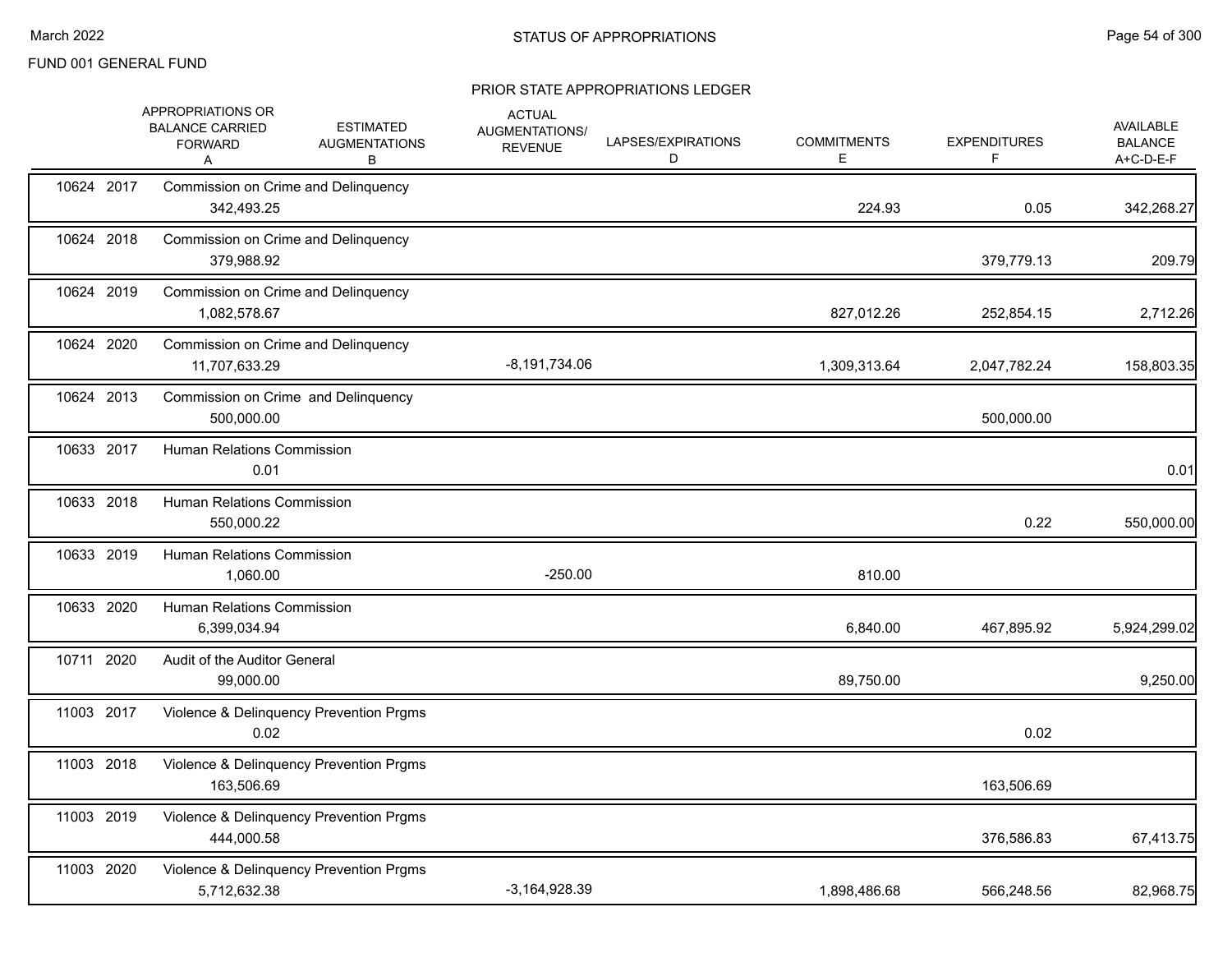|                             | APPROPRIATIONS OR<br><b>BALANCE CARRIED</b><br><b>FORWARD</b><br>A | <b>ESTIMATED</b><br><b>AUGMENTATIONS</b><br>в | <b>ACTUAL</b><br>AUGMENTATIONS/<br><b>REVENUE</b> | LAPSES/EXPIRATIONS<br>D | <b>COMMITMENTS</b><br>E | <b>EXPENDITURES</b><br>F | AVAILABLE<br><b>BALANCE</b><br>A+C-D-E-F |
|-----------------------------|--------------------------------------------------------------------|-----------------------------------------------|---------------------------------------------------|-------------------------|-------------------------|--------------------------|------------------------------------------|
| 11015 2020                  | Office for Safe Schools Advocate<br>188,386.18                     |                                               |                                                   |                         | 1,000.00                | 21,105.22                | 166,280.96                               |
| 11168 2020                  | Transfer to Nonprofit Security Grant Fnd<br>5,000,000.00           |                                               |                                                   |                         |                         | 5,000,000.00             |                                          |
| <b>GRANTS AND SUBSIDIES</b> |                                                                    |                                               |                                                   |                         |                         |                          |                                          |
| 10619 2015                  | Grants to the Arts<br>10,082.39                                    |                                               |                                                   |                         |                         |                          | 10,082.39                                |
| 10619 2017                  | Grants to the Arts<br>1,042.00                                     |                                               |                                                   |                         |                         |                          | 1,042.00                                 |
| 10619 2018                  | Grants to the Arts<br>1,744.00                                     |                                               |                                                   |                         |                         | $-5,851.16$              | 7,595.16                                 |
| 10619 2019                  | Grants to the Arts<br>50,201.00                                    |                                               |                                                   |                         |                         | 50,201.00                |                                          |
| 10619 2020                  | Grants to the Arts<br>2,042,894.96                                 |                                               |                                                   |                         | 49,000.00               | 1,801,436.96             | 192,458.00                               |
| 11004 2017                  | 0.03                                                               | Intermed Punishment Treatment Programs        |                                                   |                         |                         | 0.03                     |                                          |
| 11004 2019                  | 3,996,109.18                                                       | Intermed Punishment Treatment Programs        |                                                   |                         |                         |                          | 3,996,109.18                             |
| 11004 2020                  | 8,394,807.24                                                       | Intermed Punishment Treatment Programs        |                                                   |                         | 162,622.52              | 4,181,179.90             | 4,051,004.82                             |
| 11005 2020                  | <b>Juvenile Probation Services</b><br>57,375.00                    |                                               |                                                   |                         |                         | 57,375.00                |                                          |
| 11045 2019                  | Victims of Juvenile Offenders<br>138,289.71                        |                                               |                                                   |                         |                         |                          | 138,289.71                               |
| 11045 2020                  | Victims of Juvenile Offenders<br>368,374.76                        |                                               |                                                   |                         | 12,265.00               | 302,148.86               | 53,960.90                                |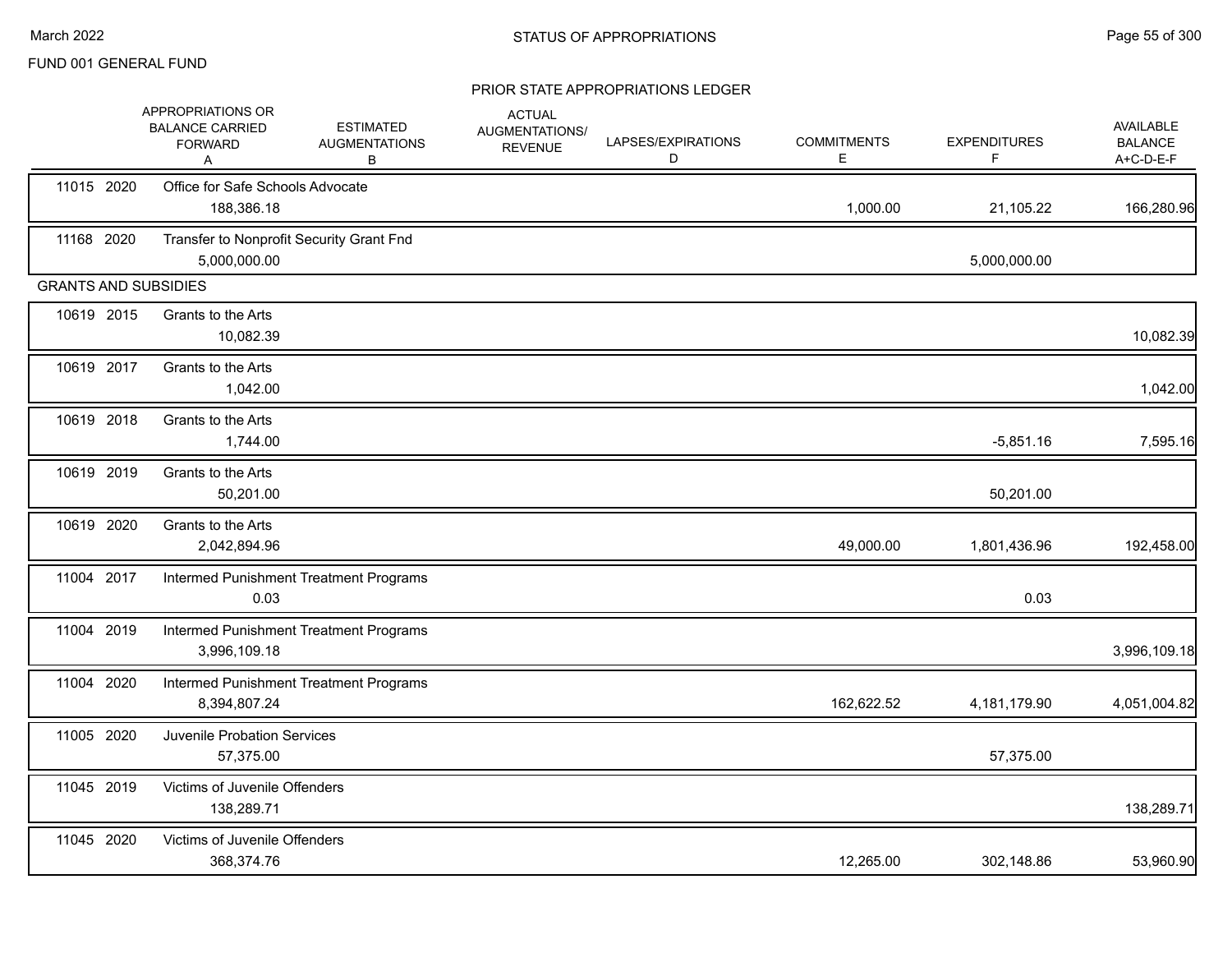|                                    | APPROPRIATIONS OR<br><b>BALANCE CARRIED</b><br><b>FORWARD</b><br>Α | <b>ESTIMATED</b><br><b>AUGMENTATIONS</b><br>В | <b>ACTUAL</b><br>AUGMENTATIONS/<br><b>REVENUE</b> | LAPSES/EXPIRATIONS<br>D | <b>COMMITMENTS</b><br>E. | <b>EXPENDITURES</b><br>F. | <b>AVAILABLE</b><br><b>BALANCE</b><br>A+C-D-E-F |
|------------------------------------|--------------------------------------------------------------------|-----------------------------------------------|---------------------------------------------------|-------------------------|--------------------------|---------------------------|-------------------------------------------------|
| 11171 2020                         | Improvement of Adult Probation Services                            |                                               |                                                   |                         |                          |                           |                                                 |
|                                    | 6,923,780.84                                                       |                                               |                                                   |                         | 38,054.20                | 6,812,158.23              | 73,568.41                                       |
| <b>DEPT TOTAL</b>                  |                                                                    |                                               |                                                   |                         |                          |                           |                                                 |
|                                    | 131,504,311.70                                                     |                                               | -30,667,386.77                                    |                         | 6,663,596.86             | 52,736,665.03             | 41,436,663.04                                   |
| <b>BA 28 - Lieutenant Governor</b> |                                                                    |                                               |                                                   |                         |                          |                           |                                                 |
| <b>GENERAL GOVERNMENT</b>          |                                                                    |                                               |                                                   |                         |                          |                           |                                                 |
| 10666 2019                         | Board Of Pardons                                                   |                                               |                                                   |                         |                          |                           |                                                 |
|                                    | 517,018.54                                                         |                                               |                                                   |                         |                          | 517,018.54                |                                                 |
| 10666 2020                         | Board Of Pardons                                                   |                                               |                                                   |                         |                          |                           |                                                 |
|                                    | 195,020.97                                                         |                                               |                                                   |                         | 6,533.66                 | 187,566.69                | 920.62                                          |
| 10667 2018                         | Lieutenant Governor's Office                                       |                                               |                                                   |                         |                          |                           |                                                 |
|                                    | 80.00                                                              |                                               |                                                   |                         | 80.00                    |                           |                                                 |
| 10667 2019                         | Lieutenant Governor's Office                                       |                                               |                                                   |                         |                          |                           |                                                 |
|                                    | 372,454.03                                                         |                                               |                                                   |                         |                          | 244,700.33                | 127,753.70                                      |
| 10667 2020                         | Lieutenant Governor's Office                                       |                                               |                                                   |                         |                          |                           |                                                 |
|                                    | 527,057.29                                                         |                                               |                                                   |                         |                          | 48,929.58                 | 478,127.71                                      |
| <b>DEPT TOTAL</b>                  |                                                                    |                                               |                                                   |                         |                          |                           |                                                 |
|                                    | 1,611,630.83                                                       |                                               |                                                   |                         | 6,613.66                 | 998,215.14                | 606,802.03                                      |
| <b>BA 14 - Attorney General</b>    |                                                                    |                                               |                                                   |                         |                          |                           |                                                 |
| <b>GENERAL GOVERNMENT</b>          |                                                                    |                                               |                                                   |                         |                          |                           |                                                 |
| 10057 2020                         | <b>Tobacco Law Enforcement</b>                                     |                                               |                                                   |                         |                          |                           |                                                 |
|                                    | 707,889.28                                                         |                                               |                                                   |                         |                          | 707,889.28                |                                                 |
| 10059 2020                         | Drug Law Enforcement                                               |                                               |                                                   |                         |                          |                           |                                                 |
|                                    | 2,465,329.86                                                       |                                               |                                                   |                         |                          | 2,465,329.86              |                                                 |
| 10063 2020                         | <b>General Government Operations</b>                               |                                               |                                                   |                         |                          |                           |                                                 |
|                                    | 4,294,798.63                                                       |                                               | 2,561.53                                          |                         |                          | 4,295,770.76              | 1,589.40                                        |
| 10731 2020                         | Child Predator Interception                                        |                                               |                                                   |                         |                          |                           |                                                 |
|                                    | 374,524.84                                                         |                                               |                                                   |                         |                          | 374,524.84                |                                                 |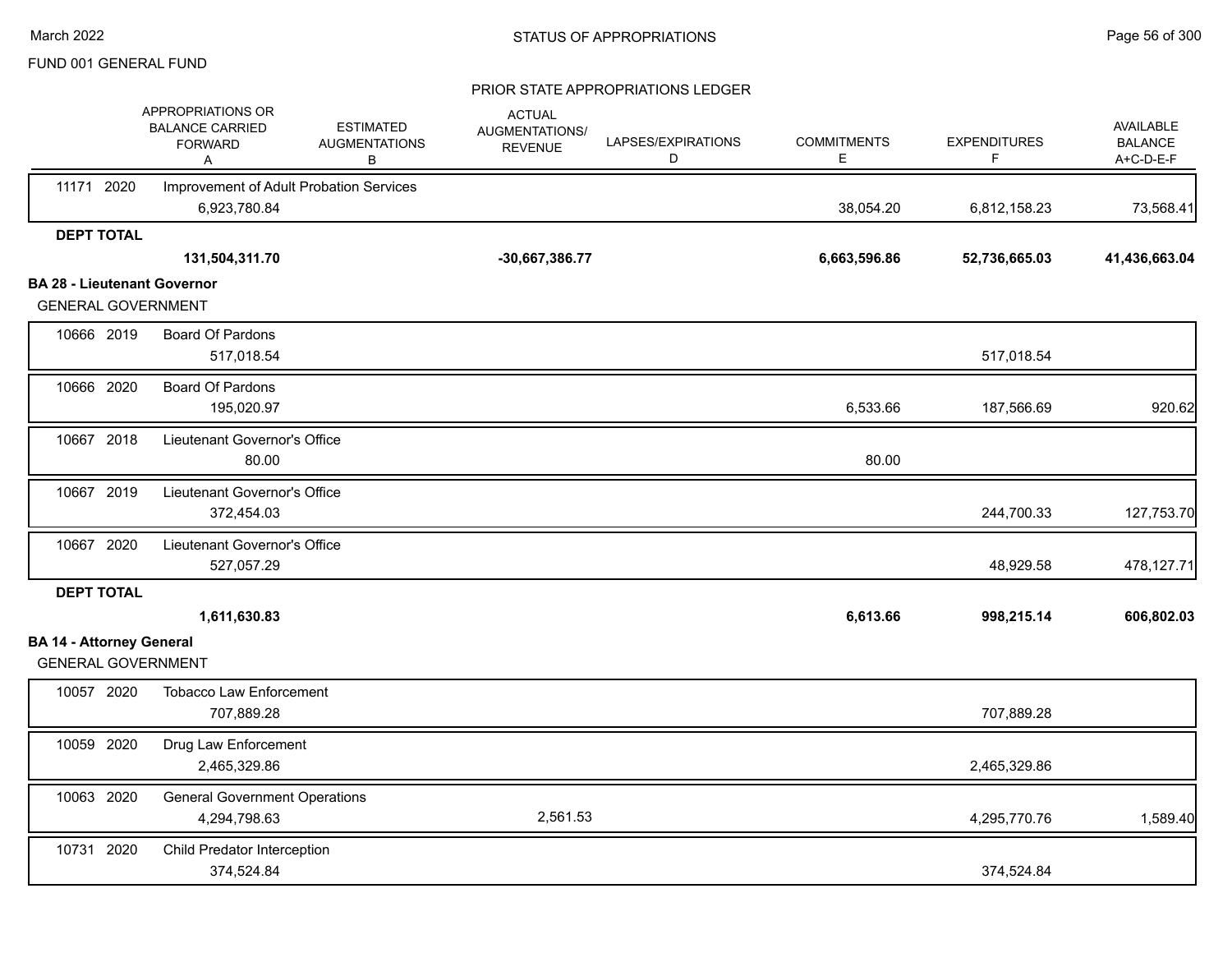|                                                             | APPROPRIATIONS OR<br><b>BALANCE CARRIED</b><br><b>FORWARD</b><br>A | <b>ESTIMATED</b><br><b>AUGMENTATIONS</b><br>В | <b>ACTUAL</b><br>AUGMENTATIONS/<br><b>REVENUE</b> | LAPSES/EXPIRATIONS<br>D | <b>COMMITMENTS</b><br>Е | <b>EXPENDITURES</b><br>F | <b>AVAILABLE</b><br><b>BALANCE</b><br>A+C-D-E-F |
|-------------------------------------------------------------|--------------------------------------------------------------------|-----------------------------------------------|---------------------------------------------------|-------------------------|-------------------------|--------------------------|-------------------------------------------------|
| 10732 2020                                                  | Witness Relocation Program<br>501,213.99                           |                                               |                                                   |                         |                         | 497,670.91               | 3,543.08                                        |
| 10796 2020                                                  | Joint Local - State FirearmTask Force<br>2,380,728.89              |                                               |                                                   |                         | 179,931.40              | 2,200,797.49             |                                                 |
| 11124 2020                                                  | <b>School Safety</b><br>390,829.26                                 |                                               |                                                   |                         | 5,866.00                | 383,029.69               | 1,933.57                                        |
| <b>GRANTS AND SUBSIDIES</b>                                 |                                                                    |                                               |                                                   |                         |                         |                          |                                                 |
| 10058 2020                                                  | <b>County Trial Reimbursement</b><br>200,000.00                    |                                               |                                                   |                         |                         |                          | 200,000.00                                      |
| <b>DEPT TOTAL</b>                                           |                                                                    |                                               |                                                   |                         |                         |                          |                                                 |
|                                                             | 11,315,314.75                                                      |                                               | 2,561.53                                          |                         | 185,797.40              | 10,925,012.83            | 207,066.05                                      |
| <b>BA 92 - Auditor General</b><br><b>GENERAL GOVERNMENT</b> |                                                                    |                                               |                                                   |                         |                         |                          |                                                 |
| 10640 2019                                                  | Board of Claims<br>164,456.16                                      |                                               |                                                   |                         |                         |                          | 164,456.16                                      |
| 10640 2020                                                  | <b>Board of Claims</b><br>273,944.02                               |                                               |                                                   |                         |                         | 40,568.83                | 233,375.19                                      |
| 10642 2014                                                  | <b>Auditor General's Office</b><br>101.66                          |                                               |                                                   |                         |                         |                          | 101.66                                          |
| 10642 2015                                                  | <b>Auditor General's Office</b><br>177.78                          |                                               |                                                   |                         |                         |                          | 177.78                                          |
| 10642 2019                                                  | <b>Auditor General's Office</b><br>5,847.71                        |                                               |                                                   |                         |                         |                          | 5,847.71                                        |
| 10642 2020                                                  | <b>Auditor General's Office</b><br>2,569,046.20                    |                                               | $-1,041,884.13$                                   |                         |                         | 1,527,162.07             |                                                 |
| 11125 2020                                                  | <b>Special Financial Audits</b><br>82,002.49                       |                                               |                                                   |                         |                         |                          | 82,002.49                                       |
| <b>DEPT TOTAL</b>                                           |                                                                    |                                               |                                                   |                         |                         |                          |                                                 |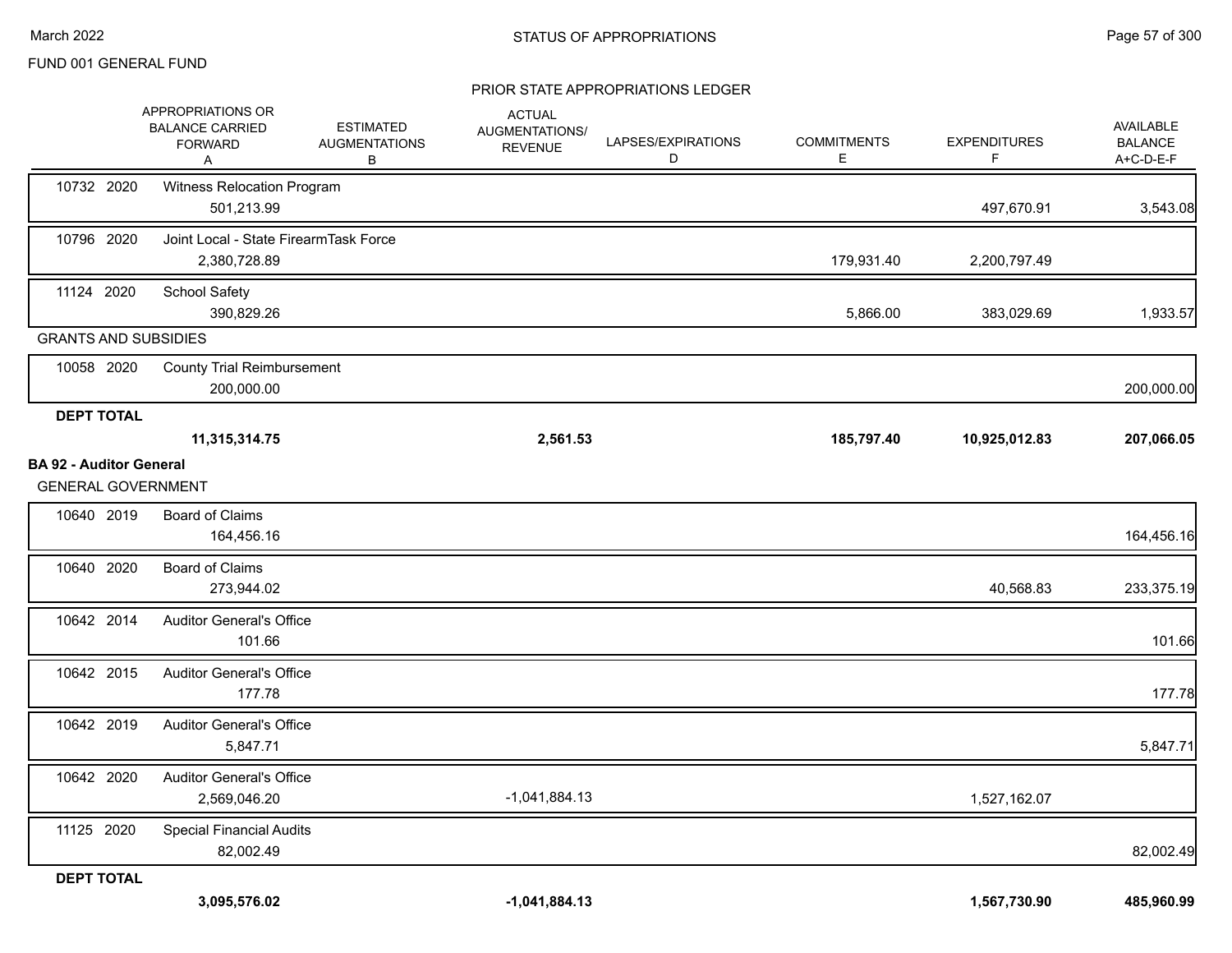|                  |            | APPROPRIATIONS OR<br><b>BALANCE CARRIED</b><br><b>FORWARD</b><br>A | <b>ESTIMATED</b><br><b>AUGMENTATIONS</b><br>В | <b>ACTUAL</b><br>AUGMENTATIONS/<br><b>REVENUE</b> | LAPSES/EXPIRATIONS<br>D | <b>COMMITMENTS</b><br>Е | <b>EXPENDITURES</b><br>F | <b>AVAILABLE</b><br><b>BALANCE</b><br>A+C-D-E-F |
|------------------|------------|--------------------------------------------------------------------|-----------------------------------------------|---------------------------------------------------|-------------------------|-------------------------|--------------------------|-------------------------------------------------|
| BA 73 - Treasury |            | <b>GENERAL GOVERNMENT</b>                                          |                                               |                                                   |                         |                         |                          |                                                 |
|                  | 10537 2018 | Board of Finanace and Revenue<br>30,733.49                         |                                               |                                                   |                         |                         |                          | 30,733.49                                       |
|                  | 10537 2019 | Board of Finanace and Revenue<br>28,619.07                         |                                               |                                                   |                         |                         |                          | 28,619.07                                       |
|                  | 10537 2020 | Board of Finanace and Revenue<br>147,089.91                        |                                               |                                                   |                         |                         | 124,748.94               | 22,340.97                                       |
|                  | 10538 2018 | <b>Publishing Monthly Statements</b><br>15,000.00                  |                                               |                                                   |                         |                         |                          | 15,000.00                                       |
|                  | 10538 2019 | <b>Publishing Monthly Statements</b><br>10,000.00                  |                                               |                                                   |                         |                         |                          | 10,000.00                                       |
|                  | 10538 2020 | <b>Publishing Monthly Statements</b><br>5,000.00                   |                                               |                                                   |                         |                         |                          | 5,000.00                                        |
|                  | 10544 2018 | <b>General Government Operations</b><br>513,771.75                 |                                               |                                                   |                         |                         | 331,441.93               | 182,329.82                                      |
|                  | 10544 2019 | <b>General Government Operations</b><br>192,256.41                 |                                               |                                                   |                         |                         | 164,195.90               | 28,060.51                                       |
|                  | 10544 2020 | <b>General Government Operations</b><br>2,805,107.98               |                                               |                                                   |                         |                         | 2,780,004.30             | 25,103.68                                       |
|                  | 10553 2019 | Intergovernmental Organizations<br>38,247.00                       |                                               |                                                   |                         |                         |                          | 38,247.00                                       |
|                  | 10553 2020 | Intergovernmental Organizations<br>40,360.00                       |                                               |                                                   |                         |                         |                          | 40,360.00                                       |
| 11139 2019       |            | Information Technology Cyber Security<br>56,207.62                 |                                               |                                                   |                         |                         |                          | 56,207.62                                       |
| 11139 2020       |            | Information Technology Cyber Security<br>32,803.90                 |                                               |                                                   |                         |                         | 29,093.54                | 3,710.36                                        |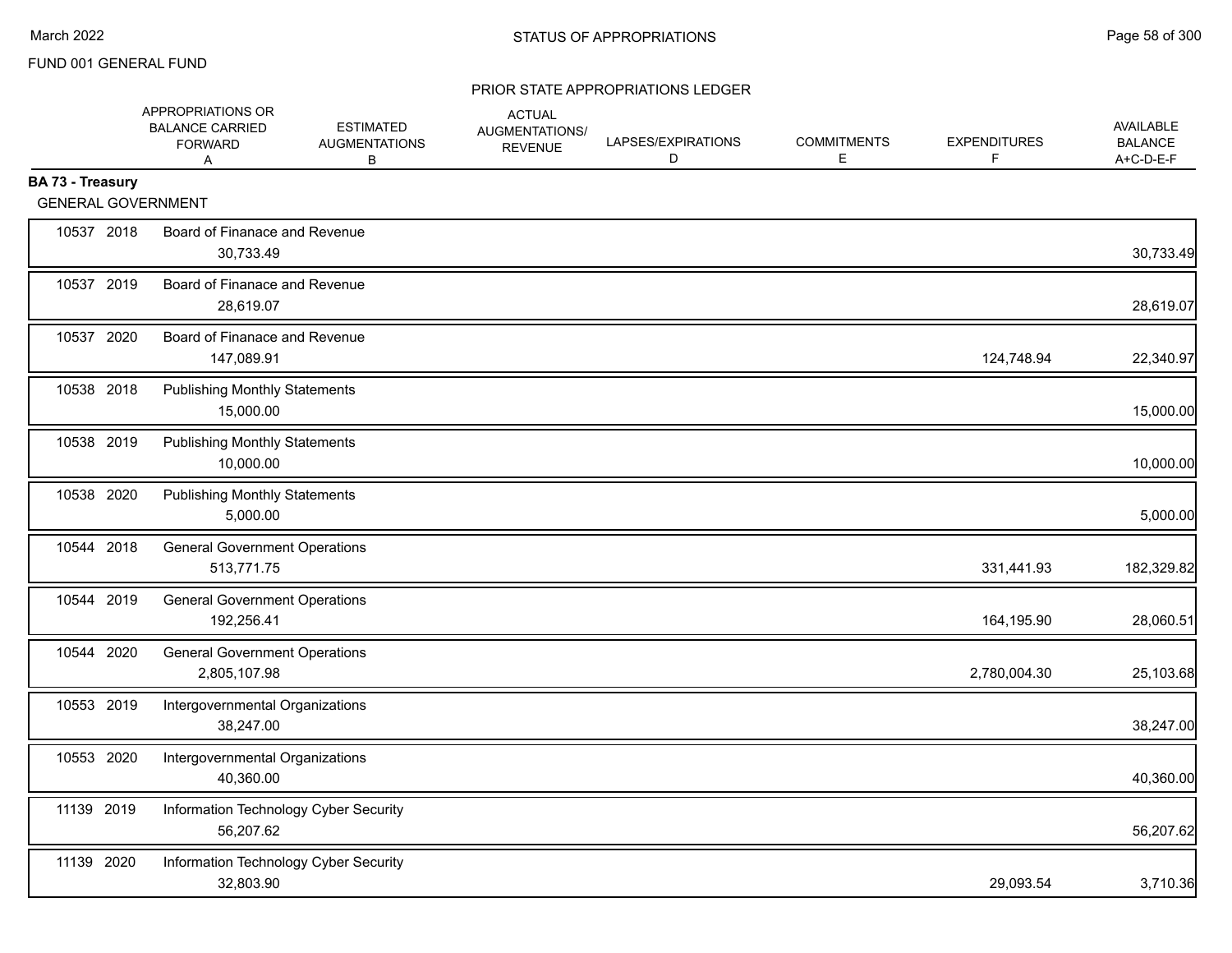|                             | APPROPRIATIONS OR<br><b>BALANCE CARRIED</b><br><b>FORWARD</b><br>A | <b>ESTIMATED</b><br><b>AUGMENTATIONS</b><br>B | <b>ACTUAL</b><br>AUGMENTATIONS/<br><b>REVENUE</b> | LAPSES/EXPIRATIONS<br>D | <b>COMMITMENTS</b><br>E | <b>EXPENDITURES</b><br>F | <b>AVAILABLE</b><br><b>BALANCE</b><br>A+C-D-E-F |
|-----------------------------|--------------------------------------------------------------------|-----------------------------------------------|---------------------------------------------------|-------------------------|-------------------------|--------------------------|-------------------------------------------------|
| <b>GRANTS AND SUBSIDIES</b> |                                                                    |                                               |                                                   |                         |                         |                          |                                                 |
| 10540 2018                  | Law Enforcement Officers Death Benefits<br>464,353.46              |                                               |                                                   |                         |                         | 238,671.49               | 225,681.97                                      |
| 10540 2019                  | Law Enforcement Officers Death Benefits<br>1,433,015.86            |                                               |                                                   |                         |                         | 316,017.06               | 1,116,998.80                                    |
| 10540 2020                  | Law Enforcement Officers Death Benefits<br>1,812,627.97            |                                               |                                                   |                         |                         | 1,275,929.76             | 536,698.21                                      |
| <b>DEBT SERVICE</b>         |                                                                    |                                               |                                                   |                         |                         |                          |                                                 |
| 10539 2018                  | Loan & Transfer Agents<br>30,500.00                                |                                               |                                                   |                         |                         |                          | 30,500.00                                       |
| 10539 2019                  | Loan & Transfer Agents<br>32,000.00                                |                                               |                                                   |                         |                         |                          | 32,000.00                                       |
| 10539 2020                  | Loan & Transfer Agents<br>29,500.00                                |                                               |                                                   |                         |                         |                          | 29,500.00                                       |
| <b>DEPT TOTAL</b>           | 7,717,194.42                                                       |                                               |                                                   |                         |                         | 5,260,102.92             | 2,457,091.50                                    |
| <b>BA 68 - Agriculture</b>  |                                                                    |                                               |                                                   |                         |                         |                          |                                                 |
| <b>GENERAL GOVERNMENT</b>   |                                                                    |                                               |                                                   |                         |                         |                          |                                                 |
| 10508 2019                  | Agri Promo Edctn & Exprt<br>253,145.65                             |                                               |                                                   |                         | 7,415.29                | 150,415.00               | 95,315.36                                       |
| 10508 2020                  | Agri Promo Edctn & Exprt<br>553,000.00                             |                                               |                                                   |                         | 144,537.75              | 155,462.25               | 253,000.00                                      |
| 10516 2019                  | Agricultural Research<br>593,207.25                                |                                               |                                                   |                         | 128,400.11              | 464,803.19               | 3.95                                            |
| 10516 2020                  | <b>Agricultural Research</b><br>1,520,055.46                       |                                               |                                                   |                         | 826,801.28              | 691,573.18               | 1,681.00                                        |
| 10525 2019                  | Farmers' Market Food Coupons<br>179,662.74                         |                                               |                                                   |                         |                         |                          | 179,662.74                                      |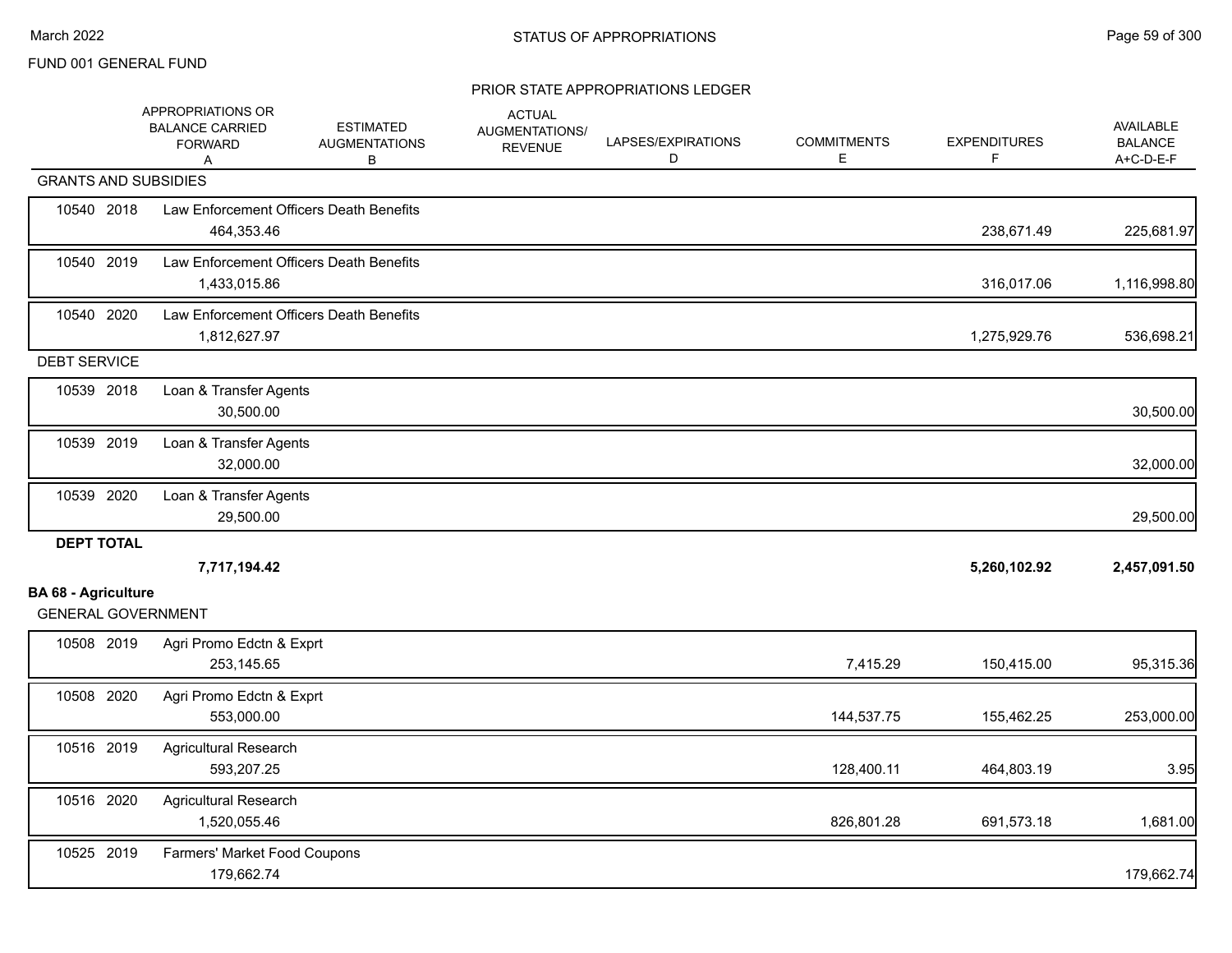|                             | APPROPRIATIONS OR<br><b>BALANCE CARRIED</b><br><b>FORWARD</b><br>A | <b>ESTIMATED</b><br><b>AUGMENTATIONS</b><br>В | <b>ACTUAL</b><br>AUGMENTATIONS/<br><b>REVENUE</b> | LAPSES/EXPIRATIONS<br>D | <b>COMMITMENTS</b><br>Е | <b>EXPENDITURES</b><br>F | <b>AVAILABLE</b><br><b>BALANCE</b><br>A+C-D-E-F |
|-----------------------------|--------------------------------------------------------------------|-----------------------------------------------|---------------------------------------------------|-------------------------|-------------------------|--------------------------|-------------------------------------------------|
| 10525 2020                  | Farmers' Market Food Coupons<br>1,846,127.08                       |                                               |                                                   |                         | 135,691.16              | 1,141,976.97             | 568,458.95                                      |
| 10527 2020                  | Hardwoods Research and Promotion<br>131,956.51                     |                                               |                                                   |                         |                         | 131,956.51               |                                                 |
| 10528 2018                  | <b>General Government Operations</b>                               |                                               |                                                   |                         |                         | $-560.82$                | 560.82                                          |
| 10528 2019                  | <b>General Government Operations</b><br>460,642.38                 |                                               |                                                   |                         | 92,970.00               | 351,682.70               | 15,989.68                                       |
| 10528 2020                  | <b>General Government Operations</b><br>12,257,285.53              |                                               | $-5,058.50$                                       |                         | 2,712,963.56            | 7,072,241.66             | 2,467,021.81                                    |
| 10784 2019                  | <b>Agricultural Excellence</b><br>276.35                           |                                               |                                                   |                         |                         |                          | 276.35                                          |
| 10784 2020                  | <b>Agricultural Excellence</b><br>677,017.62                       |                                               |                                                   |                         | 236.03                  | 676,781.59               |                                                 |
| 11103 2016                  | AvianFlu Preparedness&Response<br>2,000,000.00                     |                                               |                                                   |                         |                         |                          | 2,000,000.00                                    |
| 11142 2019                  | 1,127,336.63                                                       | Agric Business and Workforce Investment       |                                                   |                         | 369,026.92              | 509,913.65               | 248,396.06                                      |
| 11142 2020                  | 1,985,294.00                                                       | Agric Business and Workforce Investment       |                                                   |                         | 851,215.86              | 435,330.08               | 698,748.06                                      |
| 11145 2019                  | Agricultural Preparedness and Response<br>585.12                   |                                               |                                                   |                         |                         |                          | 585.12                                          |
| <b>GRANTS AND SUBSIDIES</b> |                                                                    |                                               |                                                   |                         |                         |                          |                                                 |
| 10511 2020                  | Livestock Show<br>201,708.40                                       |                                               |                                                   |                         |                         | 26,708.40                | 175,000.00                                      |
| 10515 2020                  | Open Dairy Show<br>166,083.91                                      |                                               |                                                   |                         |                         | 26,083.91                | 140,000.00                                      |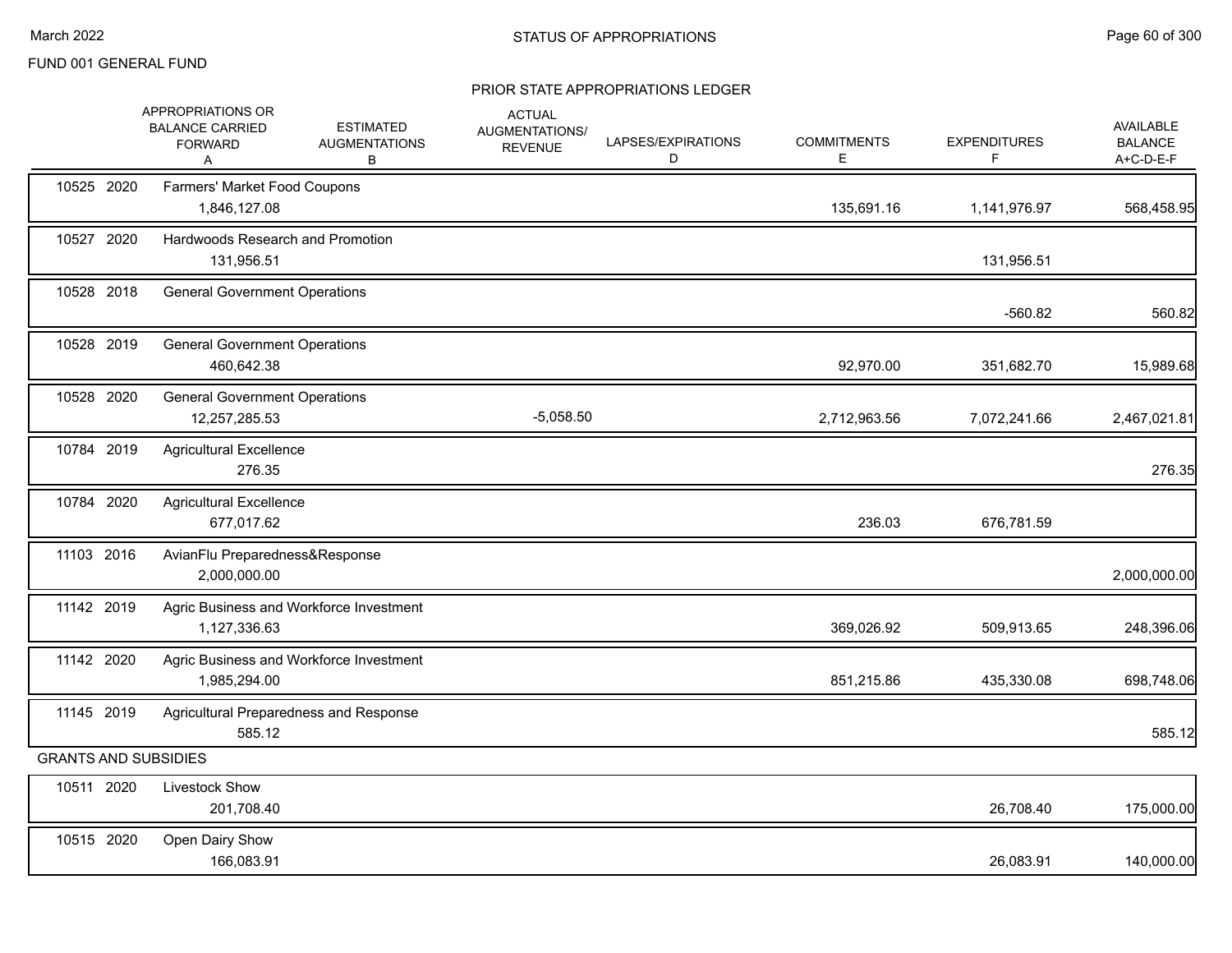|                   | APPROPRIATIONS OR<br><b>BALANCE CARRIED</b><br><b>FORWARD</b><br>Α           | <b>ESTIMATED</b><br><b>AUGMENTATIONS</b><br>В | <b>ACTUAL</b><br>AUGMENTATIONS/<br><b>REVENUE</b> | LAPSES/EXPIRATIONS<br>D | <b>COMMITMENTS</b><br>Е | <b>EXPENDITURES</b><br>F | <b>AVAILABLE</b><br><b>BALANCE</b><br>A+C-D-E-F |
|-------------------|------------------------------------------------------------------------------|-----------------------------------------------|---------------------------------------------------|-------------------------|-------------------------|--------------------------|-------------------------------------------------|
| 10864 2020        | Food Marketing and Research<br>494,000.00                                    |                                               |                                                   |                         |                         | 494,000.00               |                                                 |
| 11006 2020        | Youth Shows<br>56,333.34                                                     |                                               |                                                   |                         | 56,333.33               |                          | 0.01                                            |
| 11143 2019        | Livestock and Consumer Health Protection<br>38,779.34                        |                                               |                                                   |                         |                         | 38,779.34                |                                                 |
| 11143 2020        | Livestock and Consumer Health Protection<br>25,114.70                        |                                               |                                                   |                         |                         |                          | 25,114.70                                       |
| 11144 2019        | Animal Health and Diagnostic Commission<br>37,982.99                         |                                               |                                                   |                         |                         | 19,189.50                | 18,793.49                                       |
| 11144 2020        | Animal Health and Diagnostic Commission<br>1,716,964.30                      |                                               |                                                   |                         | 558,163.27              | 1,135,890.89             | 22,910.14                                       |
| <b>DEPT TOTAL</b> | 26,322,559.30                                                                |                                               | $-5,058.50$                                       |                         | 5,883,754.56            | 13,522,228.00            | 6,911,518.24                                    |
|                   |                                                                              |                                               |                                                   |                         |                         |                          |                                                 |
|                   | <b>BA 24 - Community &amp; Economic Develop</b><br><b>GENERAL GOVERNMENT</b> |                                               |                                                   |                         |                         |                          |                                                 |
| 10274 2017        | <b>Base Realignment and Closure</b><br>19,585.54                             |                                               |                                                   |                         |                         | 19,585.54                |                                                 |
| 10274 2018        | <b>Base Realignment and Closure</b><br>152,599.98                            |                                               |                                                   |                         | 17,089.98               | 135,510.00               |                                                 |
| 10274 2019        | <b>Base Realignment and Closure</b><br>293,436.10                            |                                               |                                                   |                         | 143,000.00              | 126,991.12               | 23,444.98                                       |
| 10274 2020        | <b>Base Realignment and Closure</b><br>275,465.55                            |                                               |                                                   |                         | 260,000.00              | 15,465.55                |                                                 |
| 10294 2017        | Marketing to Attract Tourists<br>47,306.75                                   |                                               |                                                   |                         |                         | 3,500.00                 | 43,806.75                                       |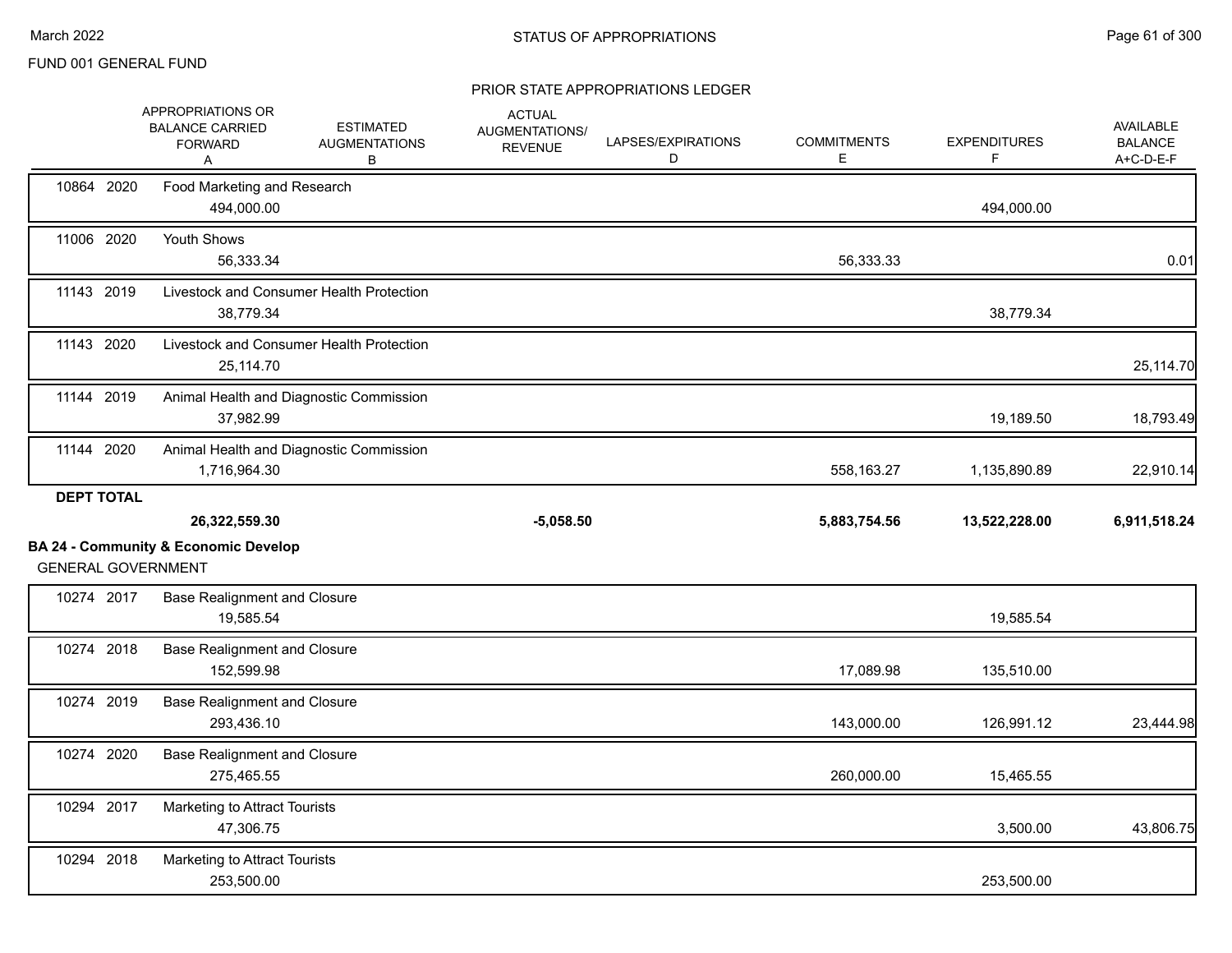|            | APPROPRIATIONS OR<br><b>BALANCE CARRIED</b><br><b>FORWARD</b><br>Α | <b>ESTIMATED</b><br><b>AUGMENTATIONS</b><br>В | <b>ACTUAL</b><br>AUGMENTATIONS/<br><b>REVENUE</b> | LAPSES/EXPIRATIONS<br>D | <b>COMMITMENTS</b><br>Е | <b>EXPENDITURES</b> | <b>AVAILABLE</b><br><b>BALANCE</b><br>A+C-D-E-F |
|------------|--------------------------------------------------------------------|-----------------------------------------------|---------------------------------------------------|-------------------------|-------------------------|---------------------|-------------------------------------------------|
| 10294 2019 | Marketing to Attract Tourists<br>542,423.83                        |                                               |                                                   |                         | 183,467.48              | 301,851.35          | 57,105.00                                       |
| 10294 2020 | Marketing to Attract Tourists<br>6,487,113.01                      |                                               |                                                   |                         | 682,583.87              | 5,212,529.06        | 592,000.08                                      |
| 10302 2018 | 40,697.52                                                          | Office of InternationalBusinessDevelopmt      |                                                   |                         |                         | 40,697.52           |                                                 |
| 10302 2019 | 298,957.10                                                         | Office of InternationalBusinessDevelopmt      |                                                   |                         | 71,127.92               | 34,049.13           | 193,780.05                                      |
| 10302 2020 | 1,667,380.51                                                       | Office of InternationalBusinessDevelopmt      |                                                   |                         | 279,472.26              | 1,387,908.25        |                                                 |
| 10303 2019 | <b>Marketing to Attract Business</b><br>165,321.33                 |                                               |                                                   |                         | 38,153.33               |                     | 127,168.00                                      |
| 10303 2020 | <b>Marketing to Attract Business</b><br>505,477.18                 |                                               |                                                   |                         | 142,344.24              | 363,132.94          |                                                 |
| 10313 2018 | <b>General Government Operations</b><br>1,223.60                   |                                               |                                                   |                         |                         | 1,223.60            |                                                 |
| 10313 2019 | <b>General Government Operations</b><br>317,828.90                 |                                               |                                                   |                         |                         | 126,869.63          | 190,959.27                                      |
| 10313 2020 | <b>General Government Operations</b><br>3,293,098.40               |                                               |                                                   |                         | 147,883.85              | 3,145,213.71        | 0.84                                            |
| 10949 2018 | Office of Open Records<br>70,548.84                                |                                               |                                                   |                         | 1,249.35                | 69,299.49           |                                                 |
| 10949 2019 | Office of Open Records<br>306,676.50                               |                                               |                                                   |                         |                         | 51,014.94           | 255,661.56                                      |
| 10949 2020 | Office of Open Records<br>607,387.51                               |                                               |                                                   |                         |                         | 217,009.45          | 390,378.06                                      |
| 11052 2016 | 19,339.80                                                          | <b>Center For Local Government Services</b>   |                                                   |                         | 19,339.80               |                     |                                                 |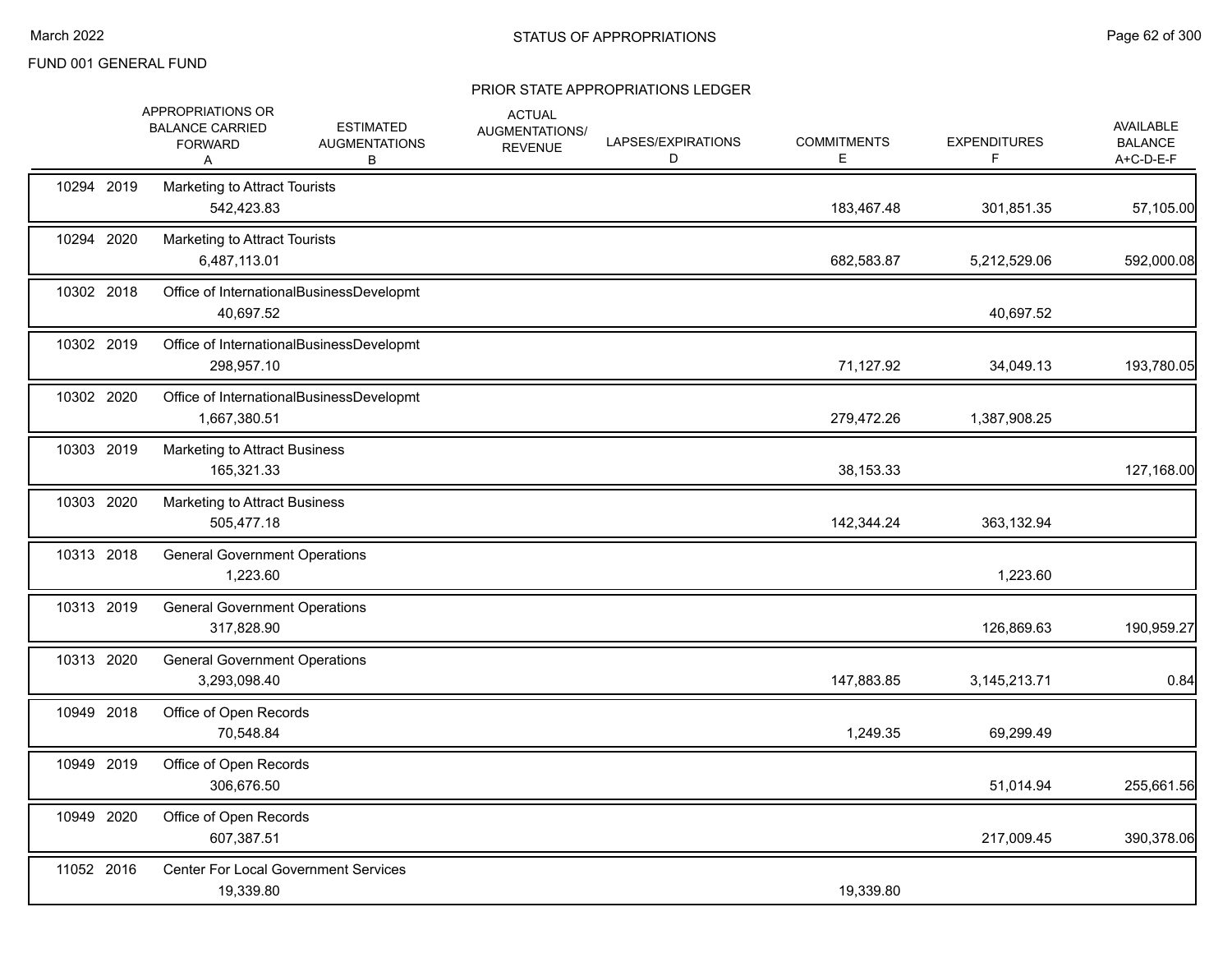|                             | APPROPRIATIONS OR<br><b>BALANCE CARRIED</b><br><b>FORWARD</b><br>Α | <b>ESTIMATED</b><br><b>AUGMENTATIONS</b><br>В | <b>ACTUAL</b><br>AUGMENTATIONS/<br><b>REVENUE</b> | LAPSES/EXPIRATIONS<br>D | <b>COMMITMENTS</b><br>Е | <b>EXPENDITURES</b><br>F | <b>AVAILABLE</b><br><b>BALANCE</b><br>A+C-D-E-F |
|-----------------------------|--------------------------------------------------------------------|-----------------------------------------------|---------------------------------------------------|-------------------------|-------------------------|--------------------------|-------------------------------------------------|
| 11052 2017                  | <b>Center For Local Government Services</b><br>9,612.86            |                                               |                                                   |                         | 9,612.86                |                          |                                                 |
| 11052 2018                  | <b>Center For Local Government Services</b><br>40,649.97           |                                               |                                                   |                         | 38,098.15               | 2,551.82                 |                                                 |
| 11052 2019                  | <b>Center For Local Government Services</b><br>5,292.83            |                                               |                                                   |                         | 4,242.23                | 1,050.60                 |                                                 |
| 11052 2020                  | <b>Center For Local Government Services</b><br>655,521.20          |                                               |                                                   |                         | 82,384.21               | 573,136.99               |                                                 |
| <b>GRANTS AND SUBSIDIES</b> |                                                                    |                                               |                                                   |                         |                         |                          |                                                 |
| 10283 2020                  | Rural Leadership Training<br>100,000.00                            |                                               |                                                   |                         |                         | 99,939.00                | 61.00                                           |
| 10285 2020                  | <b>Super Computer Center</b><br>198,368.00                         |                                               |                                                   |                         |                         | 187,788.00               | 10,580.00                                       |
| 10290 2019                  | <b>Powdered Metals</b><br>87,068.32                                |                                               |                                                   |                         | 57,950.39               | 29,117.93                |                                                 |
| 10290 2020                  | <b>Powdered Metals</b><br>100,000.00                               |                                               |                                                   |                         | 100,000.00              |                          |                                                 |
| 10305 2004                  | <b>Opportunity Grants Program</b><br>6,500.00                      |                                               |                                                   |                         |                         | 6,500.00                 |                                                 |
| 10305 2005                  | <b>Opportunity Grants Program</b><br>45,000.00                     |                                               |                                                   |                         | 2,000.00                | 41,000.00                | 2,000.00                                        |
| 10305 2007                  | <b>Opportunity Grants Program</b><br>25,866.60                     |                                               |                                                   |                         |                         | 25,866.60                |                                                 |
| 10305 2009                  | <b>Opportunity Grants Program</b><br>207,184.05                    |                                               |                                                   |                         | 192,660.30              | 12,270.00                | 2,253.75                                        |
| 10305 2010                  | <b>Opportunity Grants Program</b><br>68,976.25                     |                                               |                                                   |                         |                         | $-405,226.45$            | 474,202.70                                      |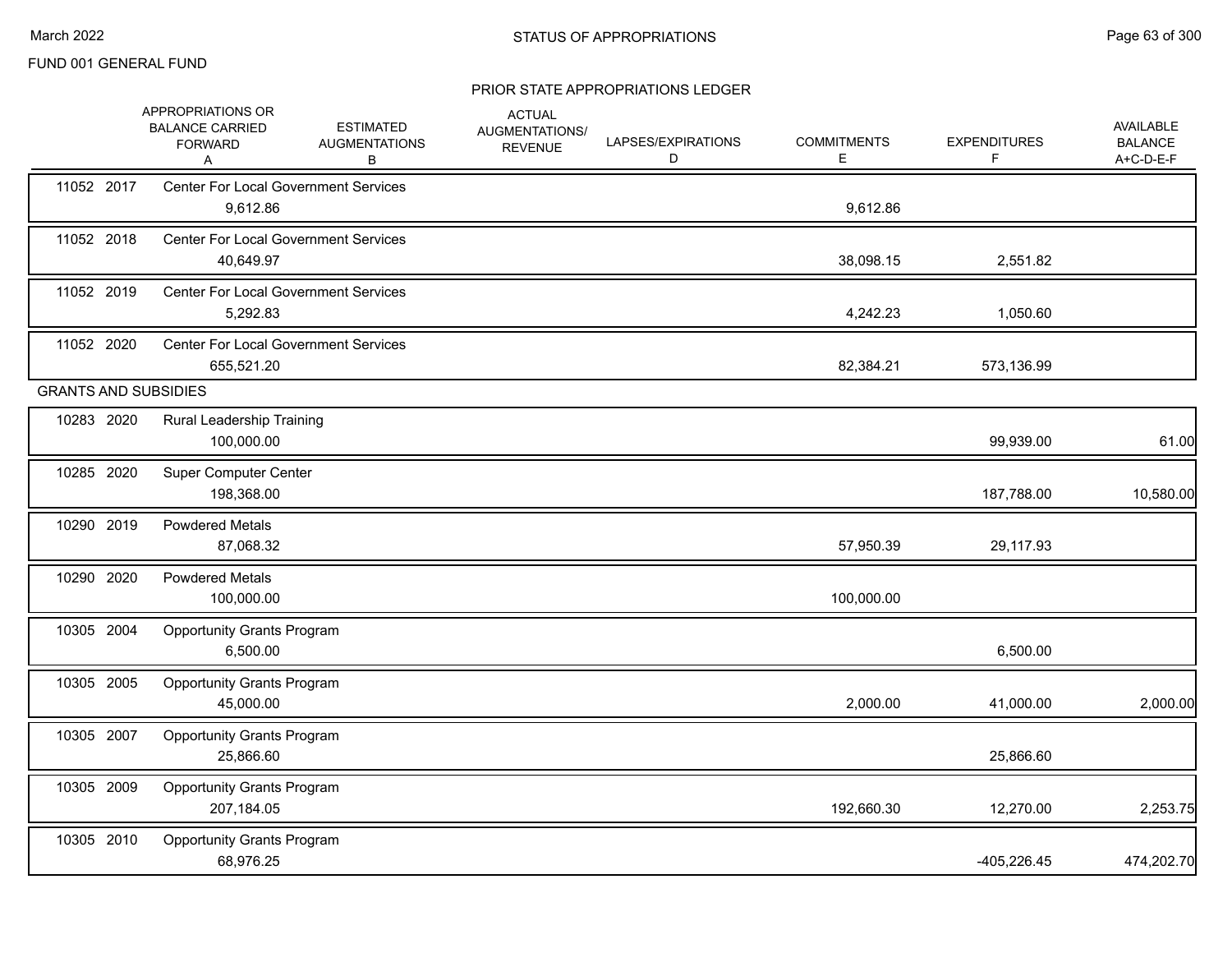|            | APPROPRIATIONS OR<br><b>BALANCE CARRIED</b><br><b>FORWARD</b><br>A | <b>ESTIMATED</b><br><b>AUGMENTATIONS</b><br>В | <b>ACTUAL</b><br>AUGMENTATIONS/<br><b>REVENUE</b> | LAPSES/EXPIRATIONS<br>D | <b>COMMITMENTS</b><br>Е | <b>EXPENDITURES</b><br>F. | <b>AVAILABLE</b><br><b>BALANCE</b><br>A+C-D-E-F |
|------------|--------------------------------------------------------------------|-----------------------------------------------|---------------------------------------------------|-------------------------|-------------------------|---------------------------|-------------------------------------------------|
| 10306 2009 | 500,000.00                                                         | HOUSING AND REDEVELOPMENT ASSIST              |                                                   |                         | 500,000.00              |                           |                                                 |
| 10308 2010 | <b>Customized Job Training</b>                                     |                                               |                                                   |                         |                         | $-48,368.00$              | 48,368.00                                       |
| 10309 2005 | Infrastructure Development<br>300.00                               |                                               |                                                   |                         |                         | $-300.00$                 | 600.00                                          |
| 10309 2008 | Infrastructure Development<br>52,670.00                            |                                               |                                                   |                         |                         |                           | 52,670.00                                       |
| 10321 2008 | <b>Community Revitalization</b><br>30,780.26                       |                                               |                                                   |                         |                         | 23,423.50                 | 7,356.76                                        |
| 10326 2017 | 165,191.15                                                         | PA Infrastructure Tech Assistance Prgram      |                                                   |                         |                         | 165,191.15                |                                                 |
| 10326 2018 | 746,591.93                                                         | PA Infrastructure Tech Assistance Prgram      |                                                   |                         | 48,846.66               | 697,745.27                |                                                 |
| 10326 2019 | 1,321,923.60                                                       | PA Infrastructure Tech Assistance Prgram      |                                                   |                         | 442,011.48              | 879,912.12                |                                                 |
| 10326 2020 | 1,977,137.77                                                       | PA Infrastructure Tech Assistance Prgram      |                                                   |                         | 1,398,295.06            | 578,842.71                |                                                 |
| 10826 2006 | 652.00                                                             | Local Government Resources & Development      |                                                   |                         |                         | $-3,346.47$               | 3,998.47                                        |
| 10844 2015 | 941.00                                                             | Strategic Management Planning Program         |                                                   |                         |                         | 941.00                    |                                                 |
| 10844 2016 | 276,000.88                                                         | Strategic Management Planning Program         |                                                   |                         | 128,238.54              | 147,762.34                |                                                 |
| 10844 2017 | 445,557.08                                                         | Strategic Management Planning Program         |                                                   |                         | 335,031.13              | 110,525.95                |                                                 |
| 10844 2018 | 516,981.89                                                         | Strategic Management Planning Program         |                                                   |                         | 432,517.21              | 84,464.68                 |                                                 |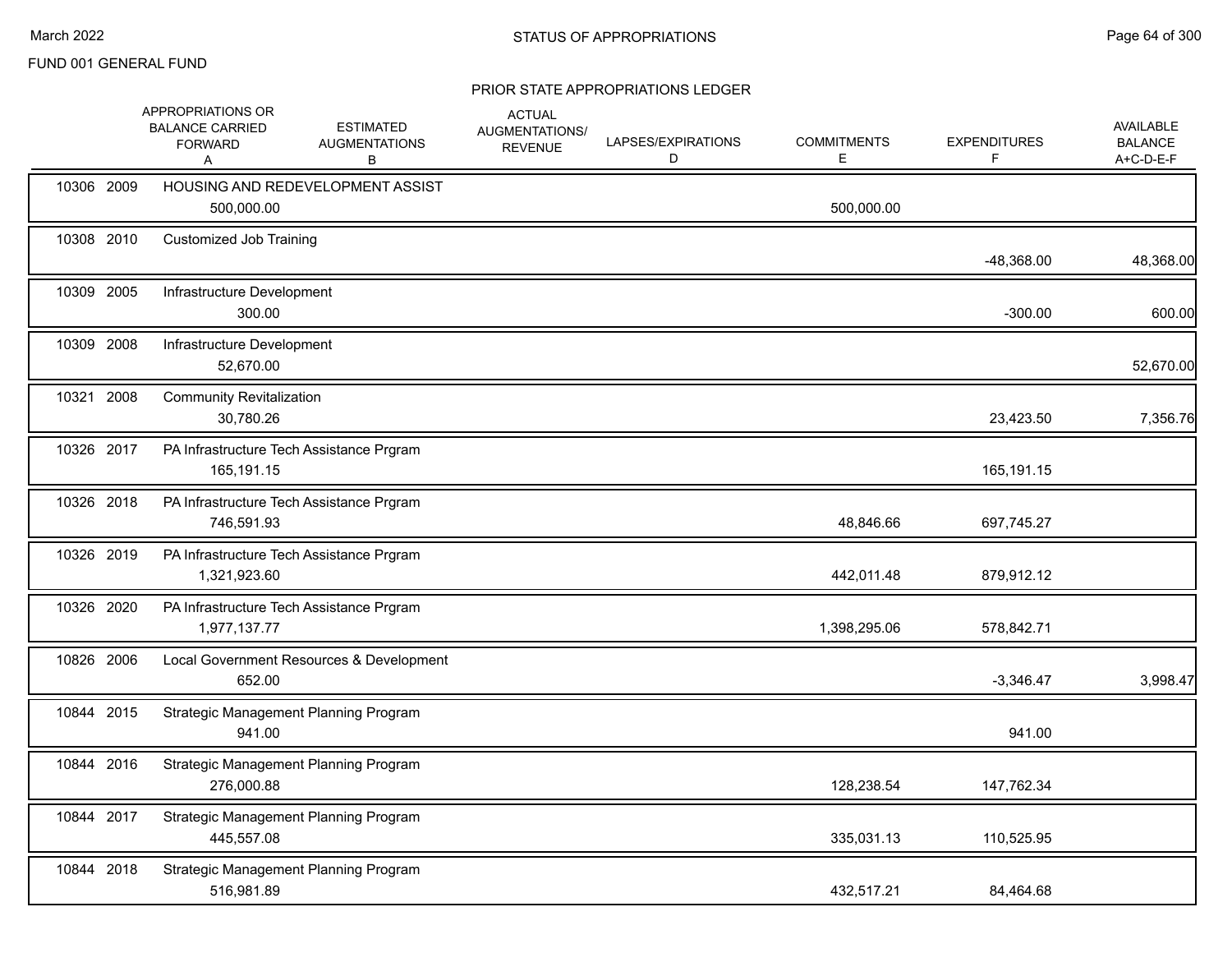|            | APPROPRIATIONS OR<br><b>BALANCE CARRIED</b><br><b>FORWARD</b><br>Α | <b>ESTIMATED</b><br><b>AUGMENTATIONS</b><br>В | <b>ACTUAL</b><br>AUGMENTATIONS/<br><b>REVENUE</b> | LAPSES/EXPIRATIONS<br>D | <b>COMMITMENTS</b><br>Е | <b>EXPENDITURES</b><br>F | AVAILABLE<br><b>BALANCE</b><br>A+C-D-E-F |
|------------|--------------------------------------------------------------------|-----------------------------------------------|---------------------------------------------------|-------------------------|-------------------------|--------------------------|------------------------------------------|
| 10844 2019 | 719,572.63                                                         | Strategic Management Planning Program         |                                                   |                         | 281,563.01              | 438,009.62               |                                          |
| 10844 2020 | 2,111,806.10                                                       | Strategic Management Planning Program         |                                                   |                         | 1,537,486.37            | 574,319.73               |                                          |
| 10856 2018 | Infrastructure & Facilities Improvement<br>4,256,889.00            |                                               |                                                   |                         | 613,538.00              | 3,643,351.00             |                                          |
| 10856 2019 | Infrastructure & Facilities Improvement<br>9,835,546.00            |                                               |                                                   |                         | 634,757.00              |                          | 9,200,789.00                             |
| 10856 2020 | Infrastructure & Facilities Improvement<br>9,600,000.00            |                                               |                                                   |                         | 8,676,496.00            | 923,504.00               |                                          |
| 11007 2014 | Pennsylvania First<br>195,085.53                                   |                                               |                                                   |                         | 26,521.40               | 161,908.00               | 6,656.13                                 |
| 11007 2015 | Pennsylvania First<br>810,488.63                                   |                                               |                                                   |                         | 811,387.93              | $-899.30$                |                                          |
| 11007 2016 | Pennsylvania First<br>405,983.89                                   |                                               |                                                   |                         | 417,396.22              | $-11,412.33$             |                                          |
| 11007 2017 | Pennsylvania First<br>553,673.41                                   |                                               |                                                   |                         | 518,673.41              | 35,000.00                |                                          |
| 11007 2018 | Pennsylvania First<br>4,525,761.42                                 |                                               |                                                   |                         | 4,126,190.08            | 359,286.34               | 40,285.00                                |
| 11007 2019 | Pennsylvania First<br>13,556,755.22                                |                                               |                                                   |                         | 2,869,234.93            | 1,479,100.29             | 9,208,420.00                             |
| 11007 2020 | Pennsylvania First<br>16,093,783.71                                |                                               |                                                   |                         | 7,266,527.99            | 7,680,332.04             | 1,146,923.68                             |
| 11007 2011 | Pennsylvania First<br>309,424.38                                   |                                               |                                                   |                         | 293,181.54              | $-11,570.96$             | 27,813.80                                |
| 11007 2012 | Pennsylvania First<br>336,280.03                                   |                                               |                                                   |                         | 346,079.82              | $-35,180.46$             | 25,380.67                                |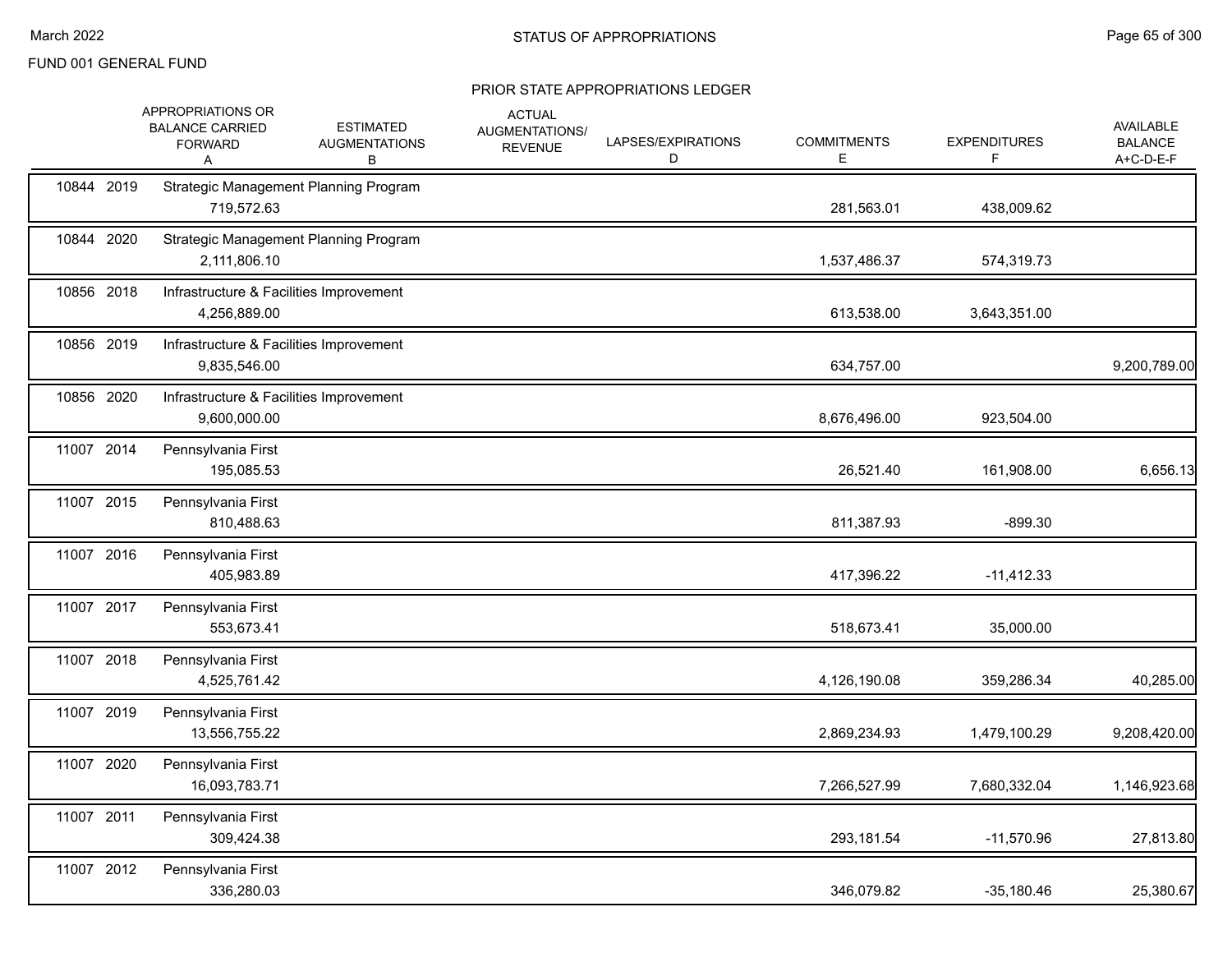|            | APPROPRIATIONS OR<br><b>BALANCE CARRIED</b><br><b>FORWARD</b><br>Α | <b>ESTIMATED</b><br><b>AUGMENTATIONS</b><br>В | <b>ACTUAL</b><br>AUGMENTATIONS/<br><b>REVENUE</b> | LAPSES/EXPIRATIONS<br>D | <b>COMMITMENTS</b><br>Е | <b>EXPENDITURES</b><br>F. | <b>AVAILABLE</b><br><b>BALANCE</b><br>$A+C-D-E-F$ |
|------------|--------------------------------------------------------------------|-----------------------------------------------|---------------------------------------------------|-------------------------|-------------------------|---------------------------|---------------------------------------------------|
| 11007 2013 | Pennsylvania First<br>881,875.52                                   |                                               |                                                   |                         | 874,945.52              |                           | 6,930.00                                          |
| 11008 2016 | Municipal Assistance Program<br>32,375.00                          |                                               |                                                   |                         | 32,375.00               |                           |                                                   |
| 11008 2017 | Municipal Assistance Program<br>24,214.01                          |                                               |                                                   |                         | 1,955.97                | 22,258.04                 |                                                   |
| 11008 2018 | Municipal Assistance Program<br>301,225.16                         |                                               |                                                   |                         | 160,772.92              | 140,452.24                |                                                   |
| 11008 2019 | Municipal Assistance Program<br>416,523.35                         |                                               |                                                   |                         | 263,186.00              | 153,337.35                |                                                   |
| 11008 2020 | Municipal Assistance Program<br>494,476.00                         |                                               |                                                   |                         | 289,639.35              | 204,836.65                |                                                   |
| 11009 2014 | Keystone Communities<br>22,293.73                                  |                                               |                                                   |                         | 4,754.68                | 17,255.20                 | 283.85                                            |
| 11009 2015 | <b>Keystone Communities</b><br>1,881,872.64                        |                                               |                                                   |                         | 911,892.22              | 581,658.58                | 388,321.84                                        |
| 11009 2016 | <b>Keystone Communities</b><br>1,457,149.31                        |                                               |                                                   |                         | 579,319.84              | 824,939.99                | 52,889.48                                         |
| 11009 2017 | Keystone Communities<br>4,884,696.46                               |                                               |                                                   |                         | 2,526,109.51            | 1,079,865.27              | 1,278,721.68                                      |
| 11009 2018 | Keystone Communities<br>8,242,855.79                               |                                               |                                                   |                         | 4, 162, 544. 42         | 2,474,088.55              | 1,606,222.82                                      |
| 11009 2019 | Keystone Communities<br>16,516,150.45                              |                                               |                                                   |                         | 9,680,815.57            | 4,421,652.88              | 2,413,682.00                                      |
| 11009 2020 | Keystone Communities<br>23,150,621.71                              |                                               |                                                   |                         | 15,375,718.92           | 3,858,488.66              | 3,916,414.13                                      |
| 11009 2013 | Keystone Communities<br>18,438.00                                  |                                               |                                                   |                         |                         |                           | 18,438.00                                         |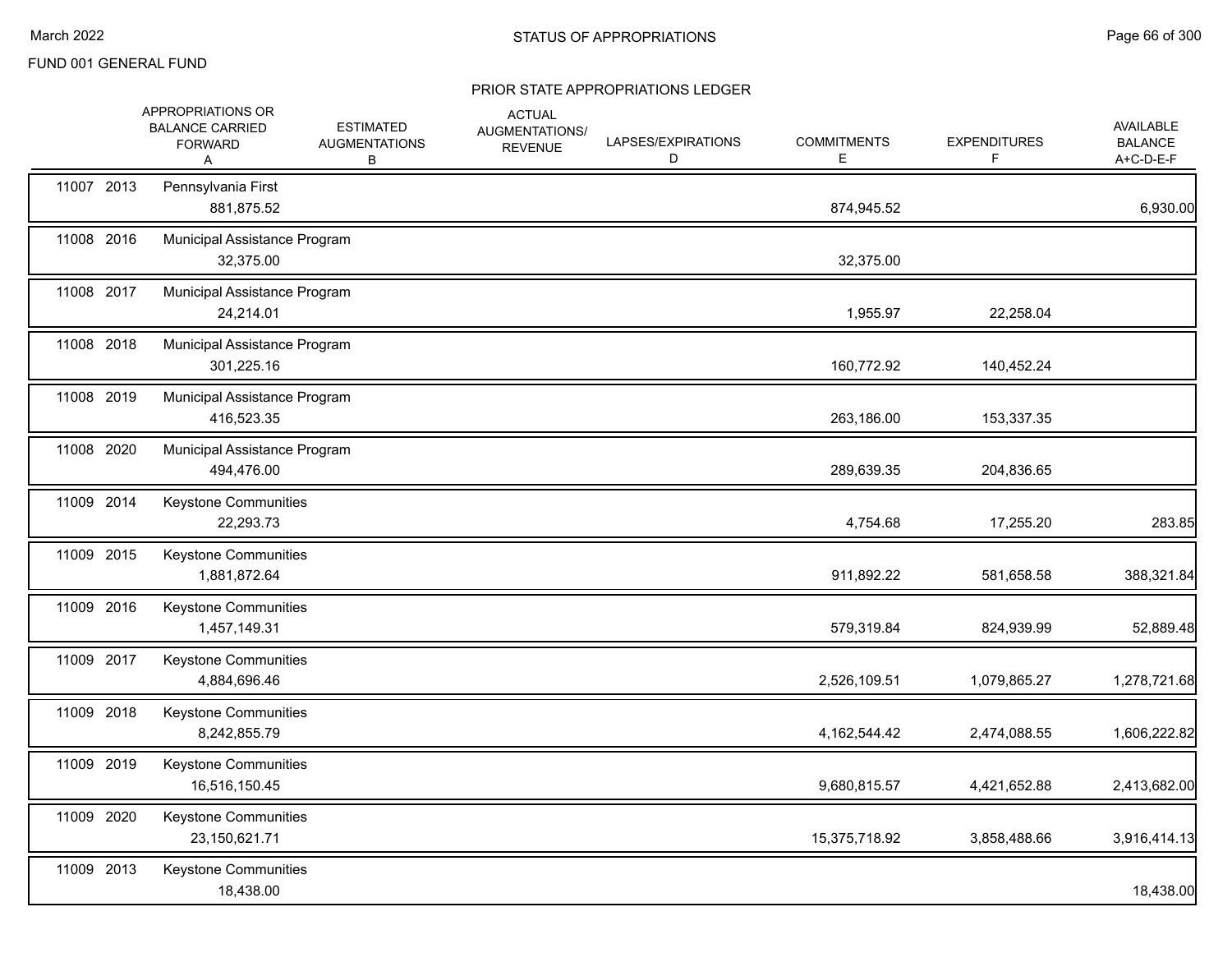|            | APPROPRIATIONS OR<br><b>BALANCE CARRIED</b><br><b>FORWARD</b><br>A | <b>ESTIMATED</b><br><b>AUGMENTATIONS</b><br>B | <b>ACTUAL</b><br>AUGMENTATIONS/<br><b>REVENUE</b> | LAPSES/EXPIRATIONS<br>D | <b>COMMITMENTS</b><br>Е | <b>EXPENDITURES</b><br>F. | <b>AVAILABLE</b><br><b>BALANCE</b><br>A+C-D-E-F |
|------------|--------------------------------------------------------------------|-----------------------------------------------|---------------------------------------------------|-------------------------|-------------------------|---------------------------|-------------------------------------------------|
| 11010 2018 | 750.00                                                             | Partnerships/Regional Econom Performance      |                                                   |                         |                         | 750.00                    |                                                 |
| 11010 2019 | 491,169.90                                                         | Partnerships/Regional Econom Performance      |                                                   |                         | 300,000.00              | 135,126.56                | 56,043.34                                       |
| 11010 2020 | 7,512,659.63                                                       | Partnerships/Regional Econom Performance      |                                                   |                         | 3,232,722.55            | 4,279,937.08              |                                                 |
| 11023 2011 | Discovered in PA, Developed in PA                                  |                                               |                                                   |                         |                         | -70,933.30                | 70,933.30                                       |
| 11077 2017 | Manufacturing PA<br>370,132.62                                     |                                               |                                                   |                         | 286,229.40              | 83,903.22                 |                                                 |
| 11077 2018 | Manufacturing PA<br>3,848,378.83                                   |                                               |                                                   |                         | 1,847,989.39            | 2,000,389.44              |                                                 |
| 11077 2019 | Manufacturing PA<br>5,342,767.57                                   |                                               |                                                   |                         | 2,222,301.15            | 1,249,356.46              | 1,871,109.96                                    |
| 11077 2020 | Manufacturing PA<br>7,708,377.98                                   |                                               |                                                   |                         | 5,624,358.31            | 1,854,559.67              | 229,460.00                                      |
| 11104 2016 | <b>Local Municipal Emergcy Relief</b>                              |                                               |                                                   |                         | 145,457.00              | $-145,457.00$             |                                                 |
| 11104 2017 | Local Municipal Emergcy Relief<br>98,574.00                        |                                               |                                                   |                         |                         |                           | 98,574.00                                       |
| 11104 2018 | <b>Local Municipal Emergcy Relief</b><br>427,951.84                |                                               |                                                   |                         |                         | 57,000.00                 | 370,951.84                                      |
| 11104 2019 | <b>Local Municipal Emergcy Relief</b><br>2,495,983.76              |                                               |                                                   |                         | 804,247.66              | 1,050,617.45              | 641,118.65                                      |
| 11104 2020 | Local Municipal Emergcy Relief<br>10,235,100.00                    |                                               |                                                   |                         | 605,750.00              | 8,863,281.00              | 766,069.00                                      |
| 11127 2020 | <b>Food Access Initiative</b><br>1,000,000.00                      |                                               |                                                   |                         |                         | 1,000,000.00              |                                                 |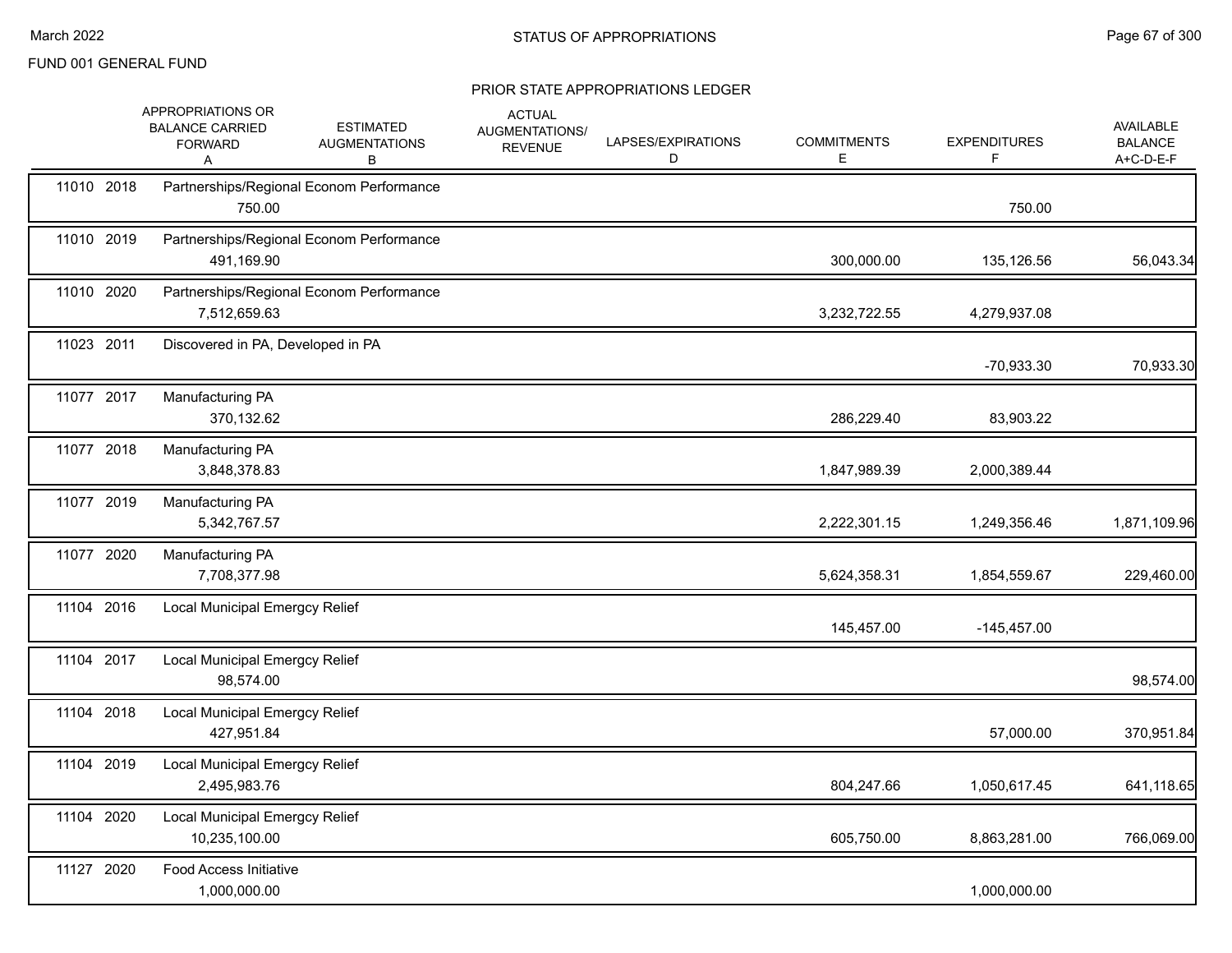|                           | APPROPRIATIONS OR<br><b>BALANCE CARRIED</b><br><b>FORWARD</b><br>Α | <b>ESTIMATED</b><br><b>AUGMENTATIONS</b><br>В | <b>ACTUAL</b><br>AUGMENTATIONS/<br><b>REVENUE</b> | LAPSES/EXPIRATIONS<br>D | <b>COMMITMENTS</b><br>E. | <b>EXPENDITURES</b> | <b>AVAILABLE</b><br><b>BALANCE</b><br>A+C-D-E-F |
|---------------------------|--------------------------------------------------------------------|-----------------------------------------------|---------------------------------------------------|-------------------------|--------------------------|---------------------|-------------------------------------------------|
| 11169 2020                | <b>State Facility Closure TransitionProgram</b><br>2,386,363.63    |                                               |                                                   |                         |                          | 2,386,363.63        |                                                 |
| <b>DEPT TOTAL</b>         |                                                                    |                                               |                                                   |                         |                          |                     |                                                 |
|                           | 186,504,162.43                                                     |                                               |                                                   |                         | 84,109,719.38            | 66,475,615.61       | 35,918,827.44                                   |
|                           | <b>BA 38 - Conservation &amp; Natural Resourc</b>                  |                                               |                                                   |                         |                          |                     |                                                 |
| <b>GENERAL GOVERNMENT</b> |                                                                    |                                               |                                                   |                         |                          |                     |                                                 |
| 10394 2016                | <b>State Forest Operations</b>                                     |                                               |                                                   |                         |                          | $-4,823.00$         | 4,823.00                                        |
| 10394 2018                | <b>State Forest Operations</b>                                     |                                               |                                                   |                         |                          | $-2,375.00$         | 2,375.00                                        |
| 10394 2019                | <b>State Forest Operations</b><br>2,375,491.25                     |                                               |                                                   |                         | 266,438.37               | 234,672.34          | 1,874,380.54                                    |
| 10394 2020                | <b>State Forest Operations</b><br>4,226,542.75                     |                                               | $-360.00$                                         |                         | 305,546.20               | 3,335,682.20        | 584,954.35                                      |
| 10395 2016                | <b>State Park Operations</b>                                       |                                               |                                                   |                         |                          | $-5,824.00$         | 5,824.00                                        |
| 10395 2018                | <b>State Park Operations</b><br>138.75                             |                                               |                                                   |                         |                          |                     | 138.75                                          |
| 10395 2019                | <b>State Park Operations</b><br>5,612,055.90                       |                                               |                                                   |                         | 4,784,423.44             | $-39,441.12$        | 867,073.58                                      |
| 10395 2020                | <b>State Park Operations</b><br>11,677,241.27                      |                                               | -5,376,395.23                                     |                         | 177,684.04               | 5,899,458.90        | 223,703.10                                      |
| 10399 2018                | <b>General Government Operations</b><br>3,632.36                   |                                               |                                                   |                         |                          |                     | 3,632.36                                        |
| 10399 2019                | <b>General Government Operations</b><br>2,139,567.42               |                                               |                                                   |                         | 247,056.09               | 26,303.94           | 1,866,207.39                                    |
| 10399 2020                | <b>General Government Operations</b><br>1,690,325.95               |                                               | $-151.10$                                         |                         | 110,998.23               | 1,019,494.60        | 559,682.02                                      |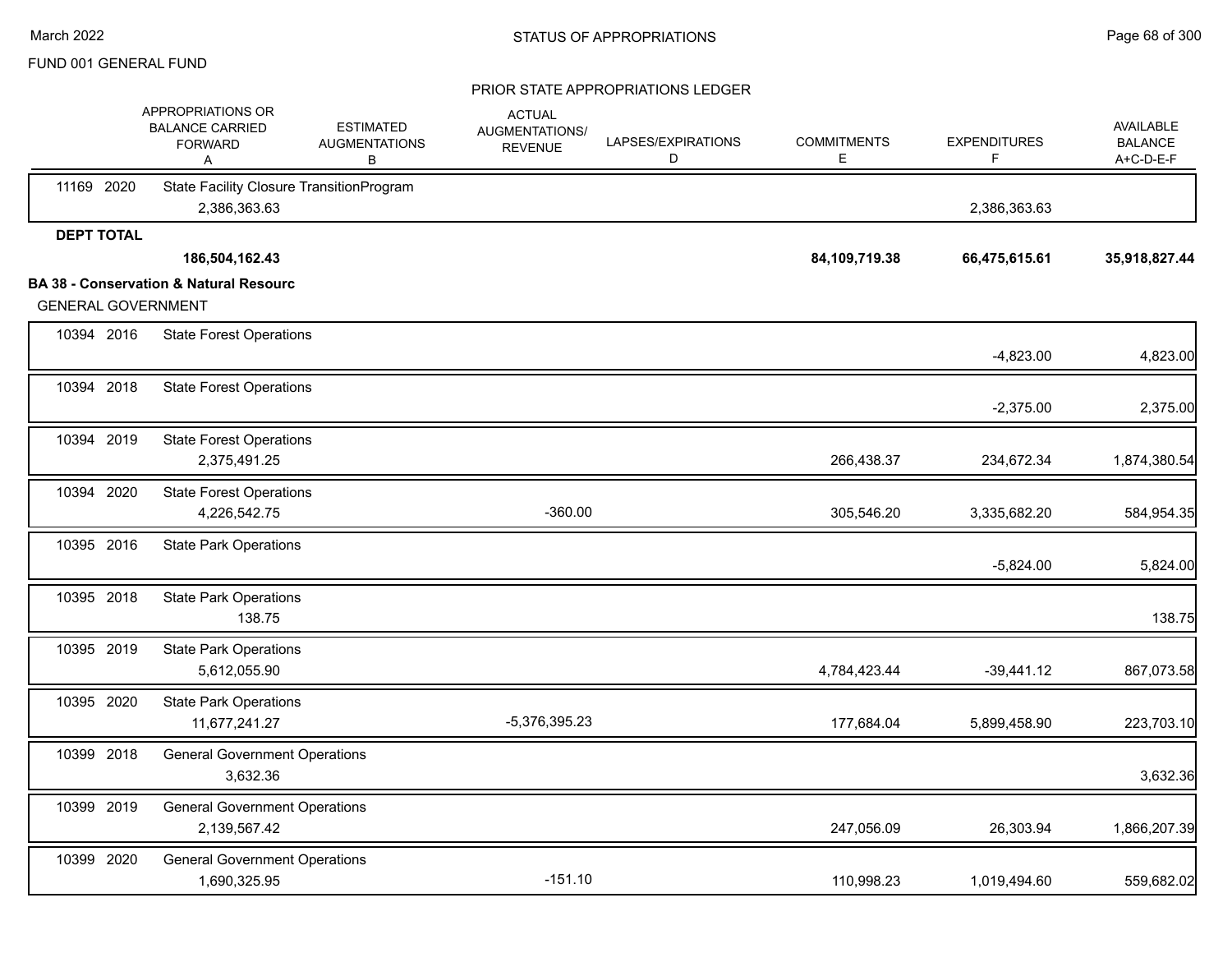|                             | APPROPRIATIONS OR<br><b>BALANCE CARRIED</b><br><b>FORWARD</b><br>A | <b>ESTIMATED</b><br><b>AUGMENTATIONS</b><br>в | <b>ACTUAL</b><br>AUGMENTATIONS/<br><b>REVENUE</b> | LAPSES/EXPIRATIONS<br>D | <b>COMMITMENTS</b><br>Е | <b>EXPENDITURES</b><br>F | AVAILABLE<br><b>BALANCE</b><br>A+C-D-E-F |
|-----------------------------|--------------------------------------------------------------------|-----------------------------------------------|---------------------------------------------------|-------------------------|-------------------------|--------------------------|------------------------------------------|
| 11128 2018                  | Parks & Forests Infrastructure Projects<br>165.80                  |                                               |                                                   |                         |                         |                          | 165.80                                   |
| 11128 2019                  | Parks & Forests Infrastructure Projects<br>810,000.00              |                                               |                                                   |                         | 810,000.00              |                          |                                          |
| 11128 2020                  | Parks & Forests Infrastructure Projects<br>900,000.00              |                                               |                                                   |                         |                         |                          | 900,000.00                               |
| <b>GRANTS AND SUBSIDIES</b> |                                                                    |                                               |                                                   |                         |                         |                          |                                          |
| 10396 2015                  | Heritage and Other Parks<br>150,000.00                             |                                               |                                                   |                         | 150,000.00              |                          |                                          |
| 10396 2016                  | Heritage and Other Parks<br>30,100.00                              |                                               |                                                   |                         | 8,100.00                | 22,000.00                |                                          |
| 10396 2017                  | Heritage and Other Parks<br>376,705.00                             |                                               |                                                   |                         | 294,000.00              | 79,150.00                | 3,555.00                                 |
| 10396 2018                  | Heritage and Other Parks<br>872,656.00                             |                                               |                                                   |                         | 194,750.00              | 117,000.00               | 560,906.00                               |
| 10396 2019                  | Heritage and Other Parks<br>1,823,600.00                           |                                               |                                                   |                         | 243,600.00              |                          | 1,580,000.00                             |
| 10396 2020                  | Heritage and Other Parks<br>2,421,375.00                           |                                               |                                                   |                         | 190,750.00              | 878,625.00               | 1,352,000.00                             |
| 10673 2020                  | Annual Fixed Charges - Project 70<br>3.05                          |                                               |                                                   |                         |                         |                          | 3.05                                     |
| 10674 2020                  | Annual Fixed Charges - Park Lands<br>106,407.89                    |                                               |                                                   |                         |                         |                          | 106,407.89                               |
| 10675 2020                  | Annual Fixed Charges - Flood Lands<br>20,090.91                    |                                               |                                                   |                         |                         | 10,277.35                | 9,813.56                                 |
| 10676 2020                  | Annual Fixed Charges - Forest Lands<br>57,764.04                   |                                               |                                                   |                         |                         |                          | 57,764.04                                |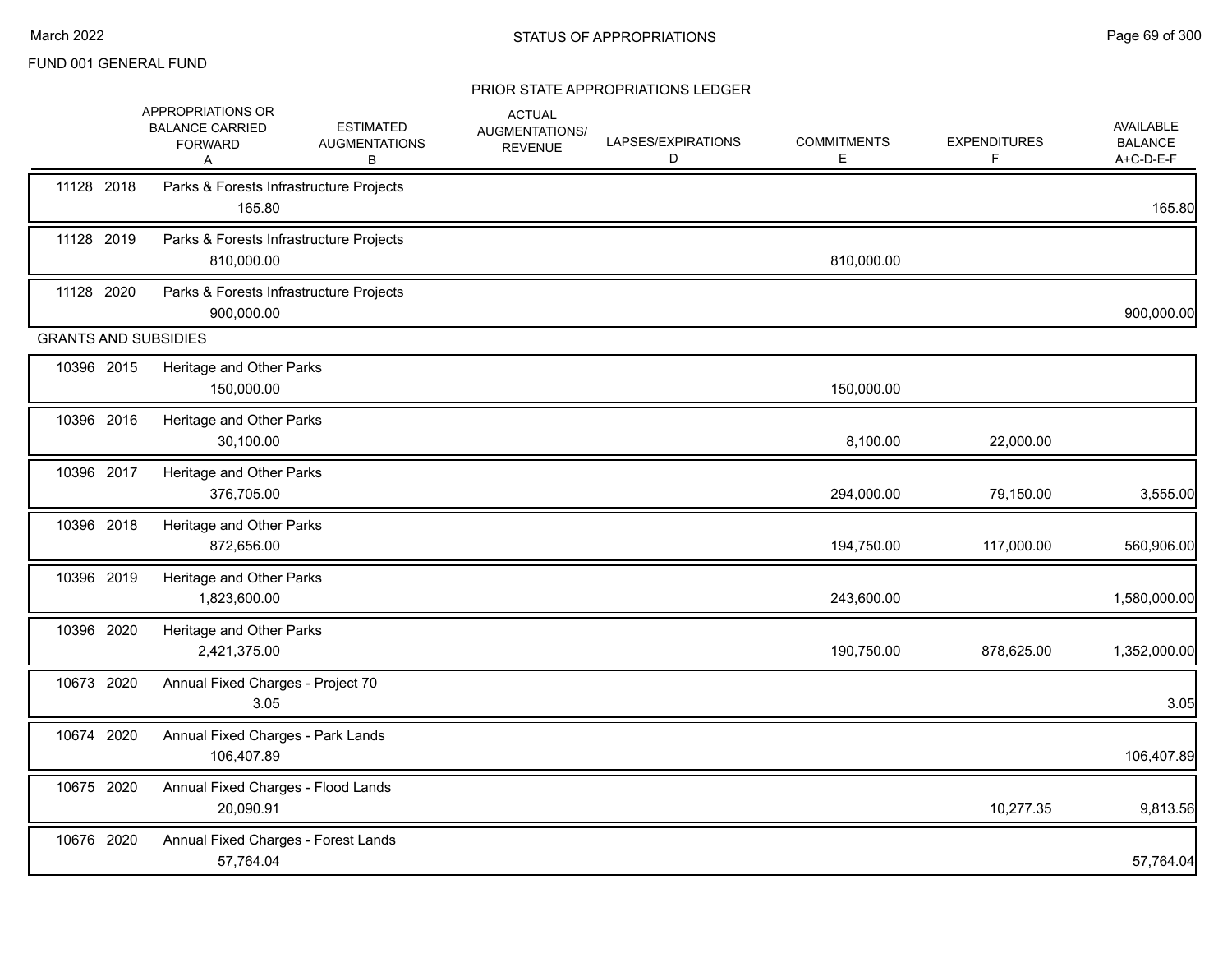|                                                         | APPROPRIATIONS OR<br><b>BALANCE CARRIED</b><br><b>FORWARD</b><br>Α | <b>ESTIMATED</b><br><b>AUGMENTATIONS</b><br>В | <b>ACTUAL</b><br>AUGMENTATIONS/<br><b>REVENUE</b> | LAPSES/EXPIRATIONS<br>D | <b>COMMITMENTS</b><br>E | <b>EXPENDITURES</b><br>F | AVAILABLE<br><b>BALANCE</b><br>A+C-D-E-F |
|---------------------------------------------------------|--------------------------------------------------------------------|-----------------------------------------------|---------------------------------------------------|-------------------------|-------------------------|--------------------------|------------------------------------------|
| <b>DEPT TOTAL</b>                                       |                                                                    |                                               |                                                   |                         |                         |                          |                                          |
|                                                         | 35,293,863.34                                                      |                                               | $-5,376,906.33$                                   |                         | 7,783,346.37            | 11,570,201.21            | 10,563,409.43                            |
| <b>BA 11 - Corrections</b><br><b>GENERAL GOVERNMENT</b> |                                                                    |                                               |                                                   |                         |                         |                          |                                          |
| 10014 2018                                              | <b>General Government Operations</b><br>1.00                       |                                               |                                                   |                         |                         |                          | 1.00                                     |
| 10014 2019                                              | <b>General Government Operations</b><br>28,520.45                  |                                               |                                                   |                         |                         | 22,382.95                | 6,137.50                                 |
| 10014 2020                                              | <b>General Government Operations</b><br>6,112,865.04               |                                               |                                                   |                         | 307,386.50              | 3,576,764.21             | 2,228,714.33                             |
| 11116 2018                                              | <b>State Field Supervision</b><br>181.90                           |                                               |                                                   |                         |                         |                          | 181.90                                   |
| 11116 2019                                              | <b>State Field Supervision</b>                                     |                                               |                                                   |                         |                         | $-5,111.17$              | 5,111.17                                 |
| 11116 2020                                              | <b>State Field Supervision</b><br>4,133,264.04                     |                                               |                                                   |                         | 460,767.74              | 3,452,723.31             | 219,772.99                               |
| 11117 2020                                              | Pennsylvania Parole Board<br>1,240,574.90                          |                                               |                                                   |                         |                         | 352,959.36               | 887,615.54                               |
| 11119 2020                                              | Sexual Offenders Assessment Board<br>965,558.84                    |                                               |                                                   |                         |                         | 205,539.00               | 760,019.84                               |
| INSTITUTIONAL                                           |                                                                    |                                               |                                                   |                         |                         |                          |                                          |
| 10011 2018                                              | <b>Medical Care</b><br>190.48                                      |                                               |                                                   |                         |                         | $-4,736.32$              | 4,926.80                                 |
| 10011 2019                                              | <b>Medical Care</b><br>642,879.16                                  |                                               |                                                   |                         |                         | $-17,186.63$             | 660,065.79                               |
| 10011 2020                                              | <b>Medical Care</b><br>34,156,024.06                               |                                               | 65.00                                             |                         | 1,481,140.33            | 23,388,682.32            | 9,286,266.41                             |
| 10012 2018                                              | Inmate Education and Training<br>9,106.00                          |                                               |                                                   |                         |                         | 9,106.00                 |                                          |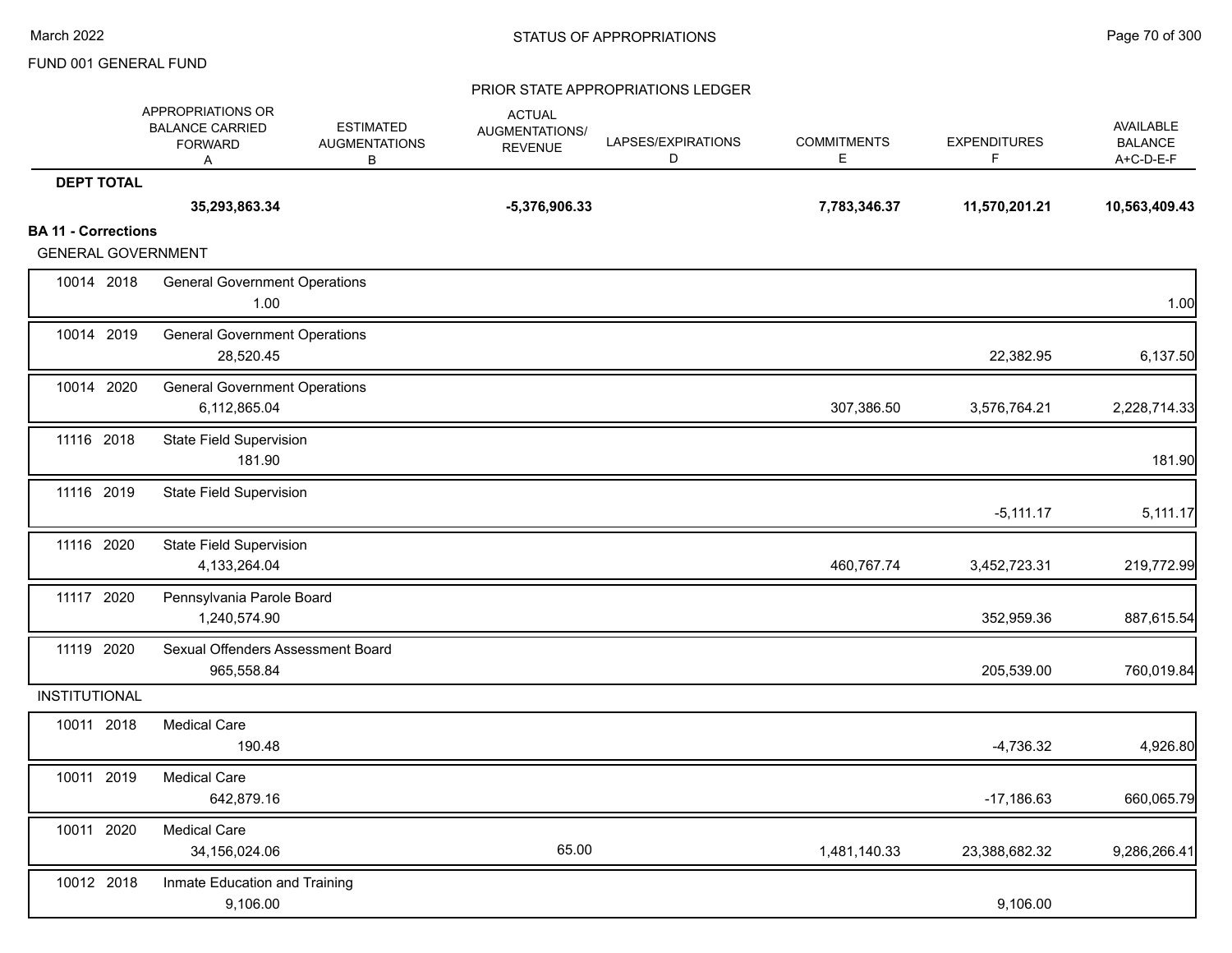|                             | <b>BA 74 - Drug and Alcohol Programs</b>                           |                                               |                                                   |                         |                         |                          |                                                 |
|-----------------------------|--------------------------------------------------------------------|-----------------------------------------------|---------------------------------------------------|-------------------------|-------------------------|--------------------------|-------------------------------------------------|
|                             | 145,234,394.02                                                     |                                               | 64.45                                             |                         | 19,409,887.15           | 80,181,595.30            | 45,642,976.02                                   |
| <b>DEPT TOTAL</b>           |                                                                    |                                               |                                                   |                         |                         |                          |                                                 |
| 11120 2019                  | Improvement of Adult Probation Services<br>32,703.73               |                                               |                                                   |                         |                         |                          | 32,703.73                                       |
| <b>GRANTS AND SUBSIDIES</b> |                                                                    |                                               |                                                   |                         |                         |                          |                                                 |
| 10013 2012                  | <b>State Correctional Institutions</b><br>765.77                   |                                               |                                                   |                         |                         |                          | 765.77                                          |
| 10013 2010                  | <b>State Correctional Institutions</b>                             |                                               |                                                   |                         |                         | $-3,060.32$              | 3,060.32                                        |
| 10013 2020                  | <b>State Correctional Institutions</b><br>93,849,592.84            |                                               | $-0.55$                                           |                         | 17,115,448.95           | 46,394,782.25            | 30,339,361.09                                   |
| 10013 2019                  | <b>State Correctional Institutions</b><br>601,775.03               |                                               |                                                   |                         | 19,167.97               | 528,499.98               | 54,107.08                                       |
| 10013 2018                  | <b>State Correctional Institutions</b>                             |                                               |                                                   |                         | 1,782.00                | $-12,040.20$             | 10,258.20                                       |
| 10013 2017                  | <b>State Correctional Institutions</b><br>5,280.07                 |                                               |                                                   |                         |                         | $-9,066.40$              | 14,346.47                                       |
| 10013 2015                  | <b>State Correctional Institutions</b><br>56.50                    |                                               |                                                   |                         |                         |                          | 56.50                                           |
| 10013 2014                  | <b>State Correctional Institutions</b><br>985.72                   |                                               |                                                   |                         |                         |                          | 985.72                                          |
| 10012 2010                  | Inmate Education and Training                                      |                                               |                                                   |                         |                         | $-136.00$                | 136.00                                          |
| 10012 2020                  | Inmate Education and Training<br>3,349,822.38                      |                                               |                                                   |                         | 24,193.66               | 2,203,948.54             | 1,121,680.18                                    |
| 10012 2019                  | Inmate Education and Training<br>104,246.11                        |                                               |                                                   |                         |                         | 97,544.42                | 6,701.69                                        |
|                             | APPROPRIATIONS OR<br><b>BALANCE CARRIED</b><br><b>FORWARD</b><br>A | <b>ESTIMATED</b><br><b>AUGMENTATIONS</b><br>В | <b>ACTUAL</b><br>AUGMENTATIONS/<br><b>REVENUE</b> | LAPSES/EXPIRATIONS<br>D | <b>COMMITMENTS</b><br>Е | <b>EXPENDITURES</b><br>F | <b>AVAILABLE</b><br><b>BALANCE</b><br>A+C-D-E-F |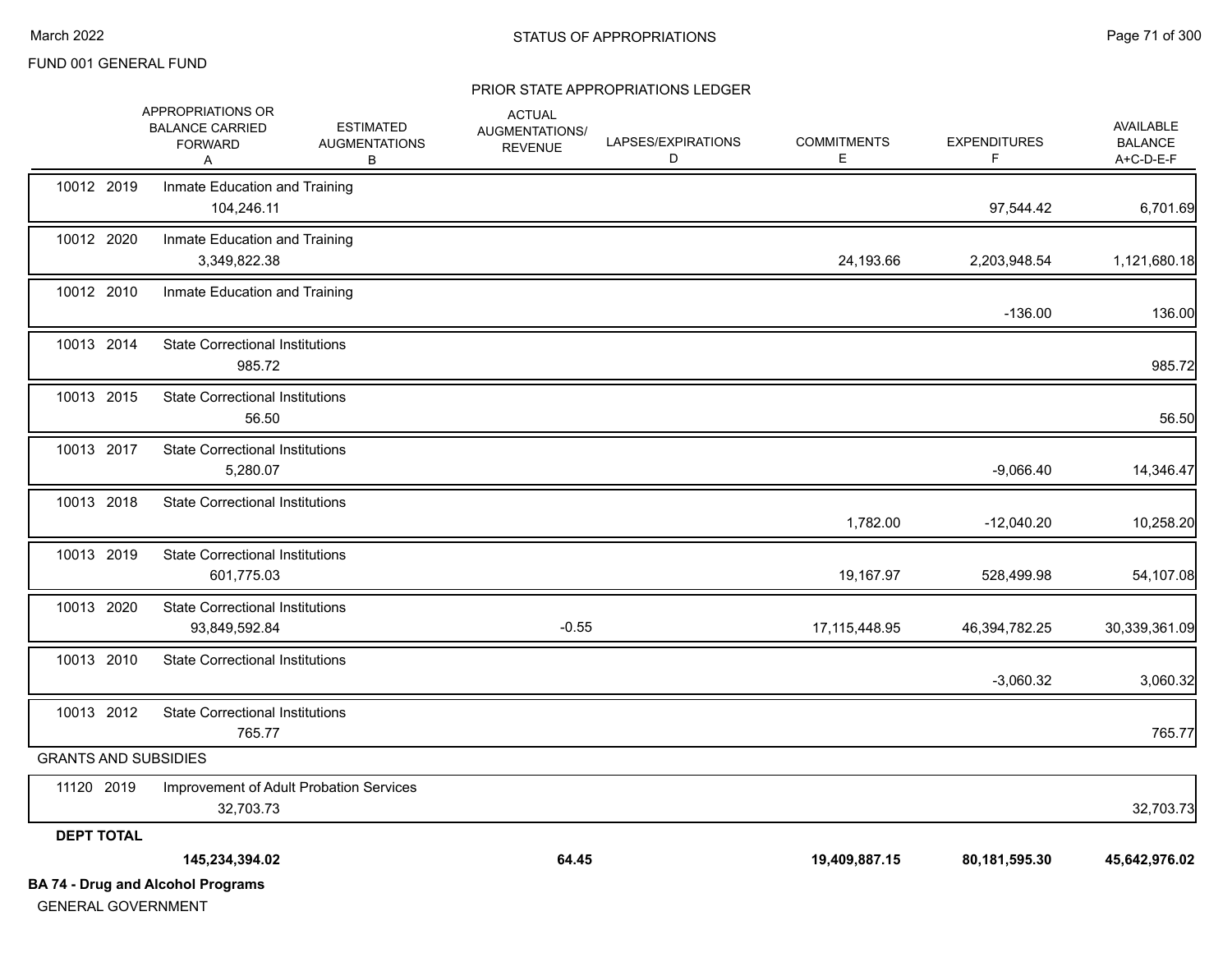|                             | APPROPRIATIONS OR<br><b>BALANCE CARRIED</b><br><b>FORWARD</b><br>Α | <b>ESTIMATED</b><br><b>AUGMENTATIONS</b><br>В | <b>ACTUAL</b><br>AUGMENTATIONS/<br><b>REVENUE</b> | LAPSES/EXPIRATIONS<br>D | <b>COMMITMENTS</b><br>Ε | <b>EXPENDITURES</b><br>F | AVAILABLE<br><b>BALANCE</b><br>A+C-D-E-F |
|-----------------------------|--------------------------------------------------------------------|-----------------------------------------------|---------------------------------------------------|-------------------------|-------------------------|--------------------------|------------------------------------------|
| 11028 2020                  | <b>General Government Operations</b><br>200,789.22                 |                                               |                                                   |                         |                         | 200,789.22               |                                          |
| <b>GRANTS AND SUBSIDIES</b> |                                                                    |                                               |                                                   |                         |                         |                          |                                          |
| 11029 2018                  | 67,548.06                                                          | Assistance to Drug and Alcohol Programs       |                                                   |                         |                         |                          | 67,548.06                                |
| 11029 2020                  | 8,080,313.91                                                       | Assistance to Drug and Alcohol Programs       |                                                   |                         |                         | 8,012,877.90             | 67,436.01                                |
| <b>DEPT TOTAL</b>           |                                                                    |                                               |                                                   |                         |                         |                          |                                          |
|                             | 8,348,651.19                                                       |                                               |                                                   |                         |                         | 8,213,667.12             | 134,984.07                               |
| <b>BA 16 - Education</b>    | <b>GENERAL GOVERNMENT</b>                                          |                                               |                                                   |                         |                         |                          |                                          |
|                             | PA Assessments                                                     |                                               |                                                   |                         |                         |                          |                                          |
| 10094 2018                  | 1,311,368.13                                                       |                                               |                                                   |                         |                         | 1,311,368.13             |                                          |
| 10094 2019                  | PA Assessments<br>6,192,841.32                                     |                                               |                                                   |                         |                         | 3,790,751.16             | 2,402,090.16                             |
| 10094 2020                  | PA Assessments<br>6,619,865.06                                     |                                               |                                                   |                         | 229,068.13              | 5,879,682.83             | 511,114.10                               |
| 10141 2019                  | <b>General Government Operations</b><br>10,802.08                  |                                               |                                                   |                         |                         | 6,428.63                 | 4,373.45                                 |
| 10141 2020                  | <b>General Government Operations</b><br>3,478,375.90               |                                               |                                                   |                         | 36,810.78               | 2,852,897.31             | 588,667.81                               |
| 10142 2019                  | <b>State Library</b><br>329,523.51                                 |                                               |                                                   |                         | 284.00                  |                          | 329,239.51                               |
| 10142 2020                  | State Library<br>285,875.99                                        |                                               |                                                   |                         | 784.00                  | 67,392.17                | 217,699.82                               |
| 10149 2018                  | 1,940.25                                                           | Information & Technology Improvement          |                                                   |                         |                         |                          | 1,940.25                                 |
| 10149 2020                  | 957,247.19                                                         | Information & Technology Improvement          |                                                   |                         |                         | 957,247.19               |                                          |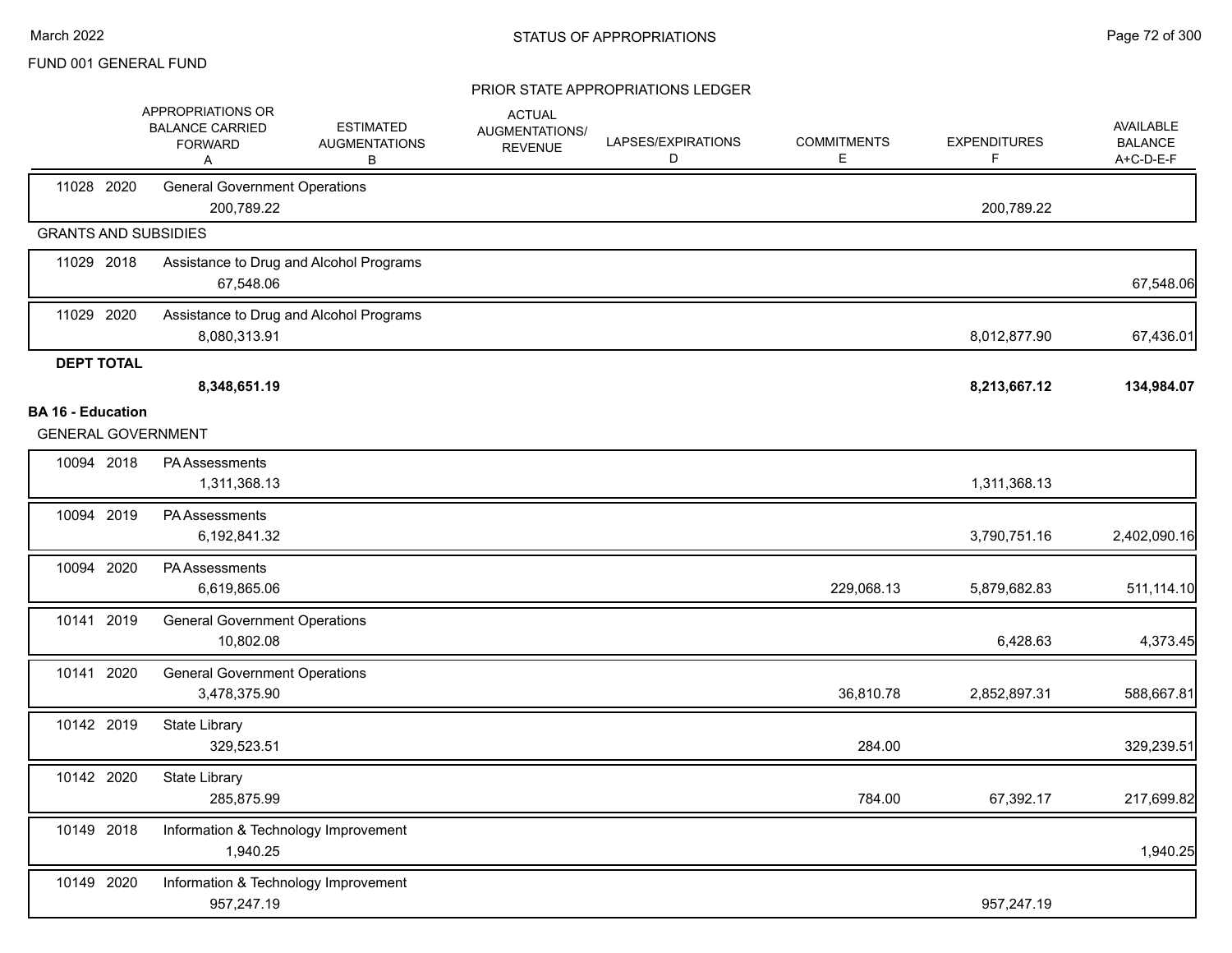|                      | APPROPRIATIONS OR<br><b>BALANCE CARRIED</b><br><b>FORWARD</b><br>Α | <b>ESTIMATED</b><br><b>AUGMENTATIONS</b><br>В | <b>ACTUAL</b><br><b>AUGMENTATIONS/</b><br><b>REVENUE</b> | LAPSES/EXPIRATIONS<br>D | <b>COMMITMENTS</b><br>Е | <b>EXPENDITURES</b><br>F. | AVAILABLE<br><b>BALANCE</b><br>A+C-D-E-F |
|----------------------|--------------------------------------------------------------------|-----------------------------------------------|----------------------------------------------------------|-------------------------|-------------------------|---------------------------|------------------------------------------|
| 11206 2017           | Recovery Schools<br>174,600.00                                     |                                               |                                                          |                         |                         |                           | 174,600.00                               |
| 11206 2018           | Recovery Schools<br>149,200.00                                     |                                               |                                                          |                         | 137,184.00              | 2,016.00                  | 10,000.00                                |
| 11206 2019           | Recovery Schools<br>122,800.00                                     |                                               |                                                          |                         | 107,076.00              | 5,724.00                  | 10,000.00                                |
| 11206 2020           | Recovery Schools<br>172,800.00                                     |                                               |                                                          |                         | 87,378.00               | 85,422.00                 |                                          |
| <b>INSTITUTIONAL</b> |                                                                    |                                               |                                                          |                         |                         |                           |                                          |
| 10093 2019           | Youth Development Centers<br>56,663.82                             |                                               |                                                          |                         |                         |                           | 56,663.82                                |
| 10093 2020           | Youth Development Centers<br>56,164.84                             |                                               |                                                          |                         |                         | 3,440.92                  | 52,723.92                                |
|                      | <b>GRANTS AND SUBSIDIES</b>                                        |                                               |                                                          |                         |                         |                           |                                          |
| 10085 2019           | Libr Srvs - Visually Impaired & Disabled<br>140,665.90             |                                               |                                                          |                         |                         |                           | 140,665.90                               |
| 10085 2020           | Libr Srvs - Visually Impaired & Disabled<br>1,153,109.98           |                                               |                                                          |                         | 165,522.15              | 987,587.83                |                                          |
| 10086 2019           | Improvement of Library Services<br>67,688.27                       |                                               |                                                          |                         |                         |                           | 67,688.27                                |
| 10086 2020           | Improvement of Library Services<br>67,442.61                       |                                               |                                                          |                         |                         |                           | 67,442.61                                |
| 10087 2016           | <b>School Food Services</b><br>748,814.41                          |                                               |                                                          |                         |                         |                           | 748,814.41                               |
| 10087 2017           | <b>School Food Services</b><br>951,055.85                          |                                               |                                                          |                         |                         |                           | 951,055.85                               |
| 10087 2018           | <b>School Food Services</b><br>1,200,861.12                        |                                               |                                                          |                         |                         |                           | 1,200,861.12                             |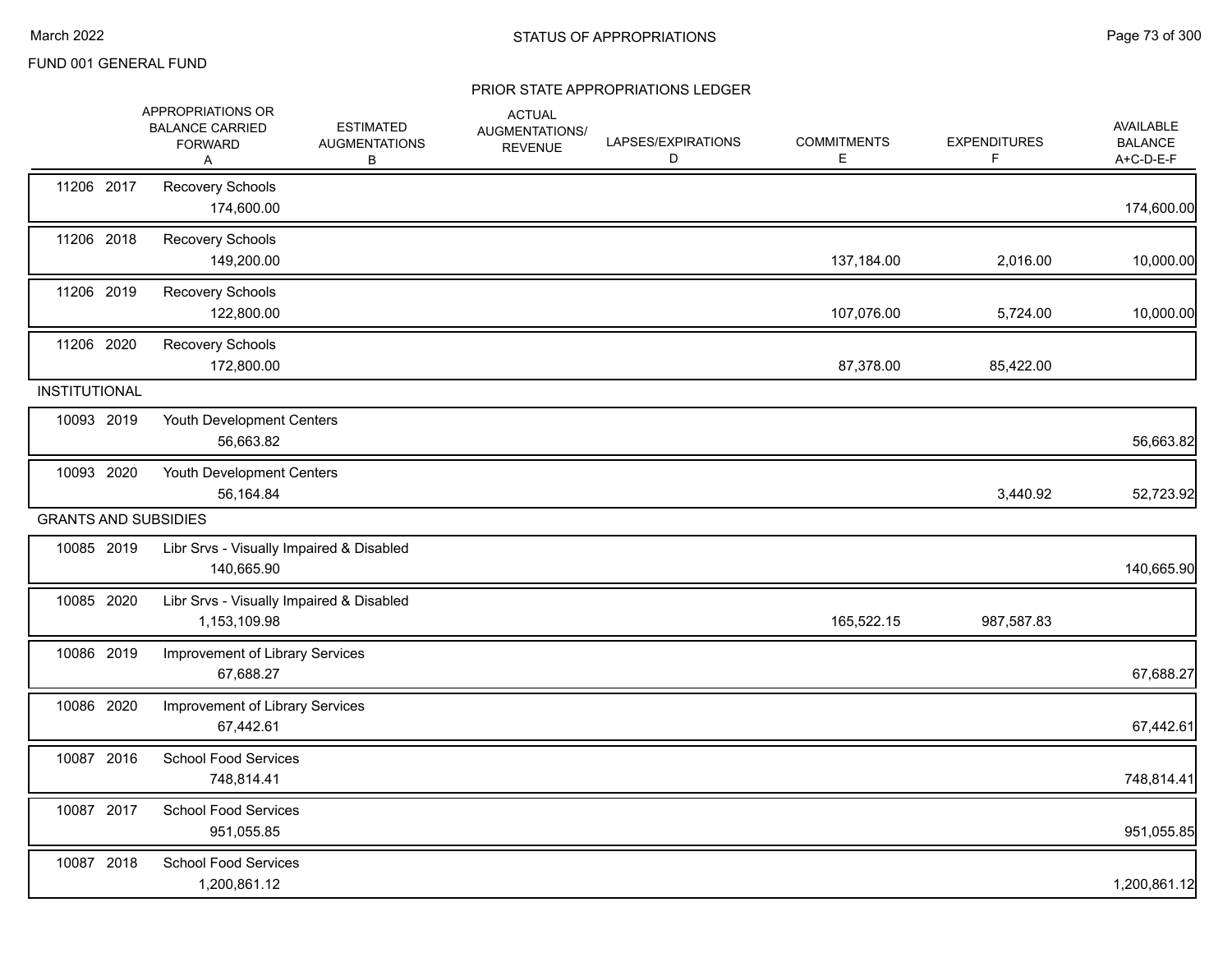|            | APPROPRIATIONS OR<br><b>BALANCE CARRIED</b><br><b>FORWARD</b><br>A |              | <b>ESTIMATED</b><br><b>AUGMENTATIONS</b><br>В | <b>ACTUAL</b><br>AUGMENTATIONS/<br><b>REVENUE</b> | LAPSES/EXPIRATIONS<br>D | <b>COMMITMENTS</b><br>Е | <b>EXPENDITURES</b><br>F. | AVAILABLE<br><b>BALANCE</b><br>A+C-D-E-F |
|------------|--------------------------------------------------------------------|--------------|-----------------------------------------------|---------------------------------------------------|-------------------------|-------------------------|---------------------------|------------------------------------------|
| 10087 2019 | <b>School Food Services</b><br>6,490,595.06                        |              |                                               |                                                   |                         |                         | $-4,991.94$               | 6,495,587.00                             |
| 10087 2020 | <b>School Food Services</b><br>16,669,428.72                       |              |                                               |                                                   |                         |                         | 986,957.16                | 15,682,471.56                            |
| 10090 2016 | <b>Basic Education Funding</b>                                     | 741,679.69   |                                               |                                                   |                         |                         | 741,679.69                |                                          |
| 10090 2017 | <b>Basic Education Funding</b><br>1,872,987.71                     |              |                                               |                                                   |                         |                         | 1,872,987.71              |                                          |
| 10090 2018 | <b>Basic Education Funding</b>                                     | 1,601,716.09 |                                               |                                                   |                         |                         |                           | 1,601,716.09                             |
| 10090 2019 | <b>Basic Education Funding</b>                                     | 1,552,148.28 |                                               |                                                   |                         |                         | 99,512.59                 | 1,452,635.69                             |
| 10090 2020 | <b>Basic Education Funding</b>                                     | 192,881.66   |                                               |                                                   |                         |                         | -392,552.63               | 585,434.29                               |
| 10097 2020 | 4,045,338.07                                                       |              | Pa Charter Schools for the Deaf & Blind       |                                                   |                         |                         | 4,045,338.07              |                                          |
| 10098 2016 | <b>Community Education Councils</b>                                | 77,201.00    |                                               |                                                   |                         |                         |                           | 77,201.00                                |
| 10098 2019 | <b>Community Education Councils</b>                                | 39,832.54    |                                               |                                                   |                         |                         |                           | 39,832.54                                |
| 10098 2020 | <b>Community Education Councils</b>                                | 239,299.99   |                                               |                                                   |                         | 90,979.67               | 148,320.32                |                                          |
| 10103 2015 | Services to Nonpublic Schools                                      | 4,398.38     |                                               |                                                   |                         |                         |                           | 4,398.38                                 |
| 10103 2016 | Services to Nonpublic Schools                                      | 296,317.05   |                                               |                                                   |                         |                         |                           | 296,317.05                               |
| 10103 2017 | Services to Nonpublic Schools                                      | 413,169.52   |                                               |                                                   |                         |                         |                           | 413,169.52                               |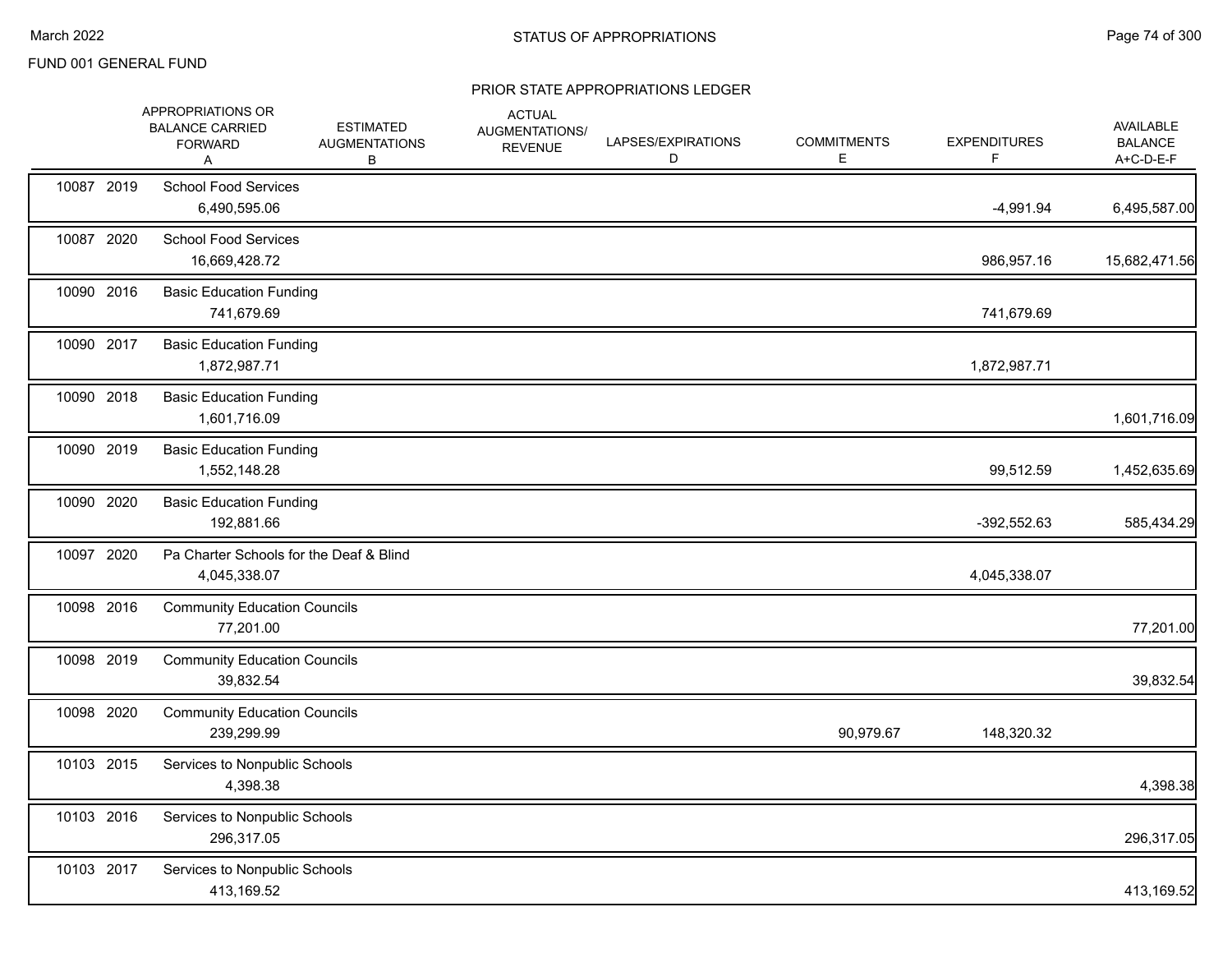|            | APPROPRIATIONS OR<br><b>BALANCE CARRIED</b><br><b>FORWARD</b><br>Α | <b>ESTIMATED</b><br><b>AUGMENTATIONS</b><br>B | <b>ACTUAL</b><br>AUGMENTATIONS/<br><b>REVENUE</b> | LAPSES/EXPIRATIONS<br>D | <b>COMMITMENTS</b><br>E. | <b>EXPENDITURES</b> | <b>AVAILABLE</b><br><b>BALANCE</b><br>A+C-D-E-F |
|------------|--------------------------------------------------------------------|-----------------------------------------------|---------------------------------------------------|-------------------------|--------------------------|---------------------|-------------------------------------------------|
| 10103 2018 | Services to Nonpublic Schools<br>584,739.79                        |                                               |                                                   |                         |                          |                     | 584,739.79                                      |
| 10103 2020 | Services to Nonpublic Schools<br>0.01                              |                                               |                                                   |                         |                          |                     | 0.01                                            |
| 10104 2016 | 148,351.00                                                         | Textbooks/Instruct Mat for Nonpublic Sch      |                                                   |                         |                          |                     | 148,351.00                                      |
| 10104 2017 | 156,493.62                                                         | Textbooks/Instruct Mat for Nonpublic Sch      |                                                   |                         |                          |                     | 156,493.62                                      |
| 10104 2018 |                                                                    | Textbooks/Instruct Mat for Nonpublic Sch      |                                                   |                         |                          | $-843.00$           | 843.00                                          |
| 10104 2019 | 105,455.80                                                         | Textbooks/Instruct Mat for Nonpublic Sch      |                                                   |                         |                          | 301.85              | 105,153.95                                      |
| 10104 2020 | 1,123,182.54                                                       | Textbooks/Instruct Mat for Nonpublic Sch      |                                                   |                         |                          | 383,247.75          | 739,934.79                                      |
| 10106 2014 | 2,891,755.22                                                       | Auth Rental & Sinking Fund Requirements       |                                                   |                         |                          |                     | 2,891,755.22                                    |
| 10106 2017 | 2,249,004.64                                                       | Auth Rental & Sinking Fund Requirements       |                                                   |                         |                          |                     | 2,249,004.64                                    |
| 10106 2018 | 2,317,754.20                                                       | Auth Rental & Sinking Fund Requirements       |                                                   |                         |                          |                     | 2,317,754.20                                    |
| 10106 2019 | 2,282,557.53                                                       | Auth Rental & Sinking Fund Requirements       |                                                   |                         |                          | 90,772.73           | 2,191,784.80                                    |
| 10106 2020 | 2,201,095.23                                                       | Auth Rental & Sinking Fund Requirements       |                                                   |                         |                          | 210,248.33          | 1,990,846.90                                    |
| 10107 2020 | <b>Pupil Transportation</b><br>4,752,116.38                        |                                               |                                                   |                         |                          | $-2,710,097.96$     | 7,462,214.34                                    |
| 10109 2016 | <b>Special Education</b><br>262,633.47                             |                                               |                                                   |                         |                          | 262,633.47          |                                                 |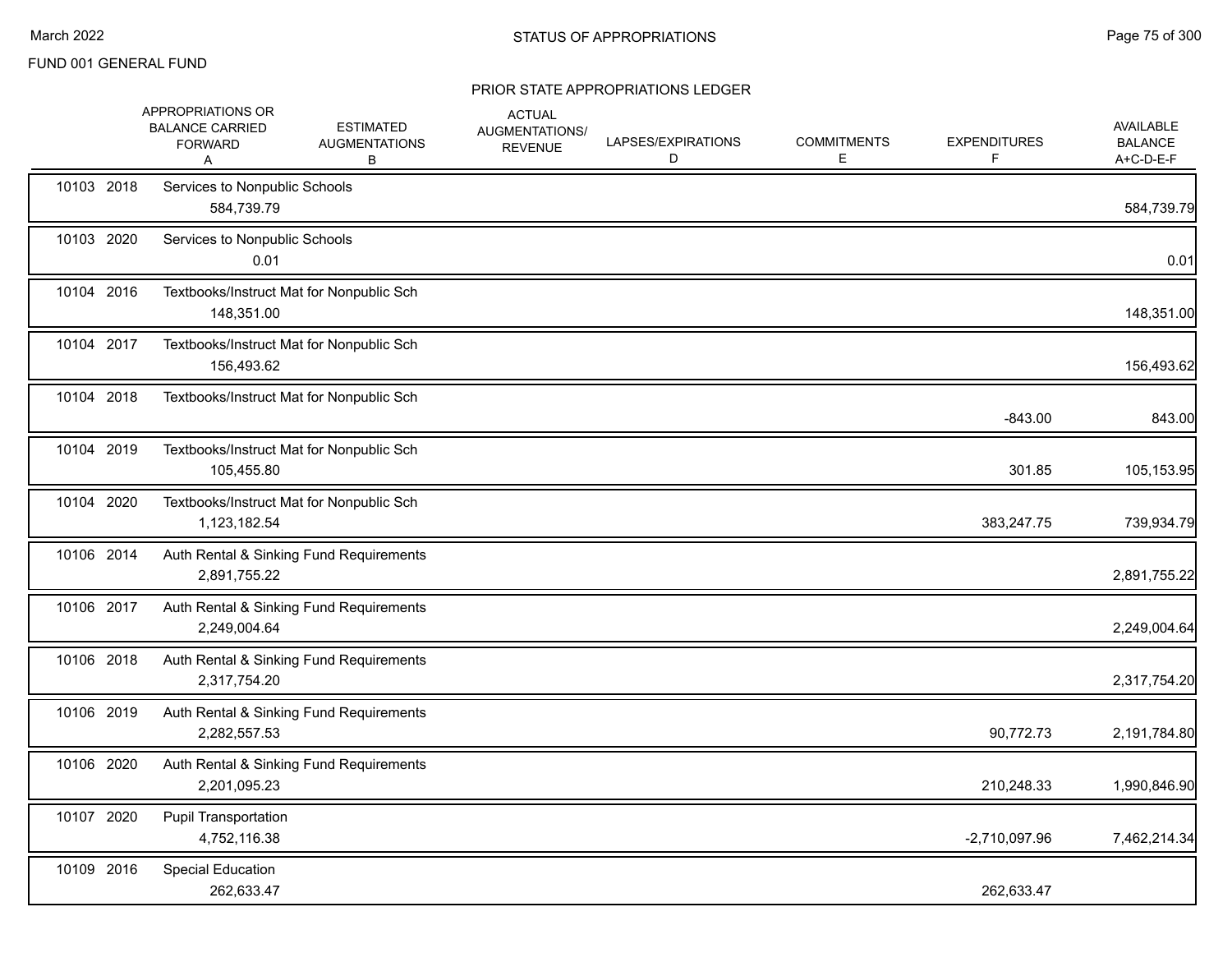|            | APPROPRIATIONS OR<br><b>BALANCE CARRIED</b><br><b>FORWARD</b><br>A | <b>ESTIMATED</b><br><b>AUGMENTATIONS</b><br>В | <b>ACTUAL</b><br><b>AUGMENTATIONS/</b><br><b>REVENUE</b> | LAPSES/EXPIRATIONS<br>D | <b>COMMITMENTS</b><br>E | <b>EXPENDITURES</b><br>F. | AVAILABLE<br><b>BALANCE</b><br>A+C-D-E-F |
|------------|--------------------------------------------------------------------|-----------------------------------------------|----------------------------------------------------------|-------------------------|-------------------------|---------------------------|------------------------------------------|
| 10109 2017 | Special Education<br>1,217,565.62                                  |                                               |                                                          |                         |                         | 1,217,565.62              |                                          |
| 10109 2018 | <b>Special Education</b><br>2,878,936.36                           |                                               |                                                          |                         |                         | 451,834.59                | 2,427,101.77                             |
| 10109 2019 | <b>Special Education</b><br>5,186,329.06                           |                                               |                                                          |                         |                         | $-22,454.08$              | 5,208,783.14                             |
| 10109 2020 | <b>Special Education</b><br>9,894,266.07                           |                                               |                                                          |                         |                         | 673,702.11                | 9,220,563.96                             |
| 10110 2015 | Special Educ Approved Private Schools<br>207,659.00                |                                               |                                                          |                         |                         |                           | 207,659.00                               |
| 10110 2016 | Special Educ Approved Private Schools<br>2,274,845.00              |                                               |                                                          |                         |                         |                           | 2,274,845.00                             |
| 10110 2017 | Special Educ Approved Private Schools<br>743,682.16                |                                               |                                                          |                         |                         |                           | 743,682.16                               |
| 10110 2018 | Special Educ Approved Private Schools<br>1,421,662.25              |                                               |                                                          |                         |                         |                           | 1,421,662.25                             |
| 10110 2019 | Special Educ Approved Private Schools<br>198,125.87                |                                               |                                                          |                         |                         |                           | 198,125.87                               |
| 10110 2020 | Special Educ Approved Private Schools<br>923,888.19                |                                               |                                                          |                         |                         |                           | 923,888.19                               |
| 10114 2016 | Tuition for Orphans & Children<br>388,531.48                       |                                               |                                                          |                         |                         | 388,531.48                |                                          |
| 10114 2017 | Tuition for Orphans & Children<br>682,897.87                       |                                               |                                                          |                         |                         | 682,897.87                |                                          |
| 10114 2018 | Tuition for Orphans & Children<br>175,132.89                       |                                               |                                                          |                         |                         | 175,132.89                |                                          |
| 10114 2019 | Tuition for Orphans & Children<br>628,398.19                       |                                               |                                                          |                         |                         | 181,545.00                | 446,853.19                               |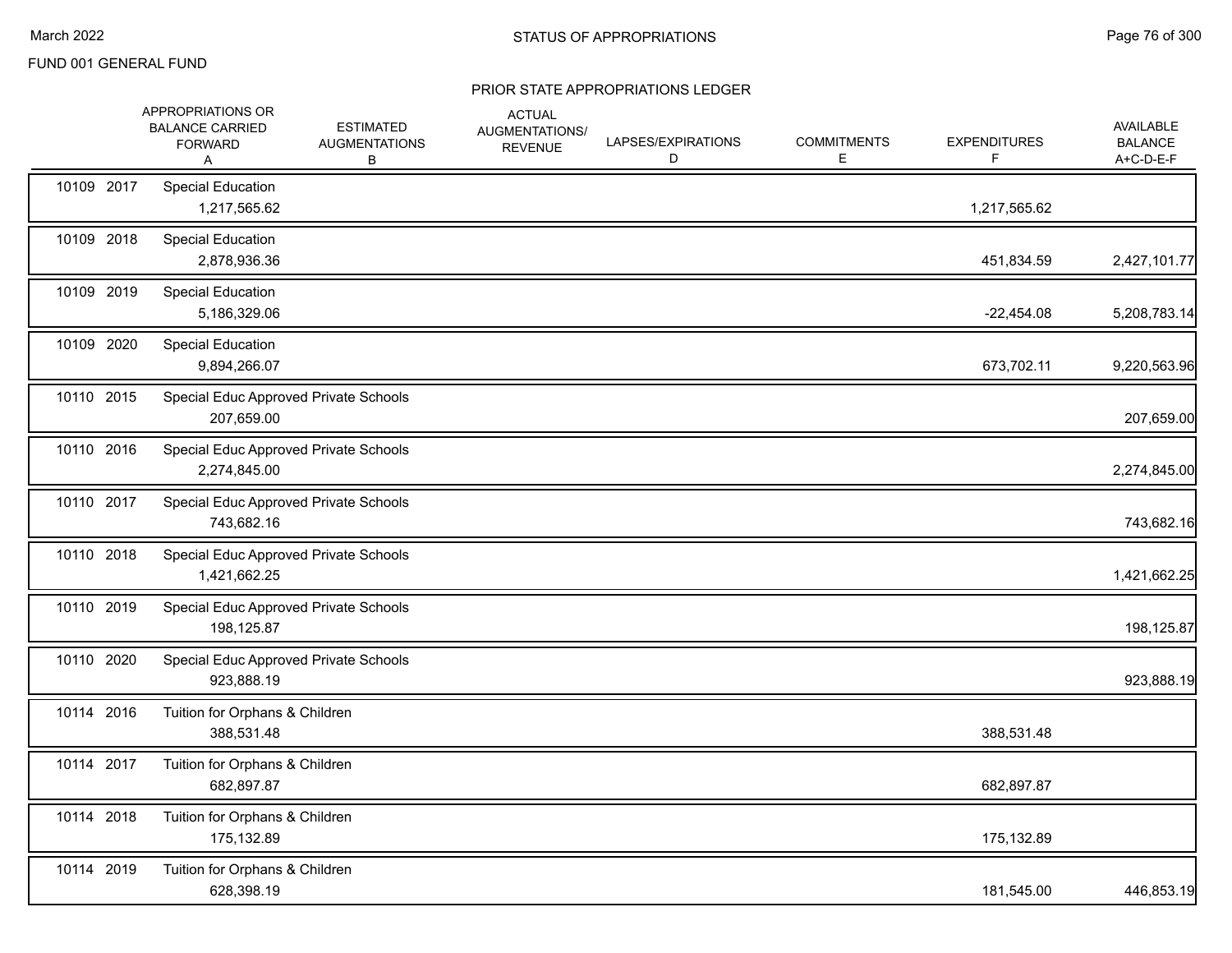|            | APPROPRIATIONS OR<br><b>BALANCE CARRIED</b><br><b>FORWARD</b><br>Α | <b>ESTIMATED</b><br><b>AUGMENTATIONS</b><br>В | <b>ACTUAL</b><br>AUGMENTATIONS/<br><b>REVENUE</b> | LAPSES/EXPIRATIONS<br>D | <b>COMMITMENTS</b><br>Е | <b>EXPENDITURES</b><br>F | <b>AVAILABLE</b><br><b>BALANCE</b><br>A+C-D-E-F |
|------------|--------------------------------------------------------------------|-----------------------------------------------|---------------------------------------------------|-------------------------|-------------------------|--------------------------|-------------------------------------------------|
| 10114 2020 | Tuition for Orphans & Children<br>1,928,592.39                     |                                               |                                                   |                         |                         |                          | 1,928,592.39                                    |
| 10115 2019 | Payments in Lieu of Taxes<br>2,686.98                              |                                               |                                                   |                         |                         | 2,686.98                 |                                                 |
| 10115 2020 | Payments in Lieu of Taxes<br>5,197.51                              |                                               |                                                   |                         |                         | 5,197.51                 |                                                 |
| 10116 2020 | Education of Migrant Laborers Children<br>551,503.96               |                                               |                                                   |                         |                         | 551,460.96               | 43.00                                           |
| 10121 2020 | Teacher Professional Development<br>4,818,450.30                   |                                               |                                                   |                         | 181,891.22              | 2,449,921.37             | 2,186,637.71                                    |
| 10123 2019 | Early Intervention<br>1,286,023.61                                 |                                               |                                                   |                         | 952,461.18              | $-160,360.57$            | 493,923.00                                      |
| 10123 2020 | Early Intervention<br>9,029,207.05                                 |                                               |                                                   |                         | 3,400,964.67            | 5,343,116.38             | 285,126.00                                      |
| 10125 2017 | 425,809.98                                                         | Nonpub & Charter School Pupil Transport       |                                                   |                         |                         | 123,969.94               | 301,840.04                                      |
| 10125 2018 | 2,525,183.33                                                       | Nonpub & Charter School Pupil Transport       |                                                   |                         |                         | 165,671.76               | 2,359,511.57                                    |
| 10125 2019 | 2,037,108.33                                                       | Nonpub & Charter School Pupil Transport       |                                                   |                         |                         |                          | 2,037,108.33                                    |
| 10125 2020 | 5,238,255.00                                                       | Nonpub & Charter School Pupil Transport       |                                                   |                         |                         |                          | 5,238,255.00                                    |
| 10133 2020 | <b>School Employes Retirement</b><br>68,851,660.75                 |                                               |                                                   |                         |                         | 68,851,660.75            |                                                 |
| 10134 2014 | <b>Regional Community Colleges Servces</b><br>70,161.00            |                                               |                                                   |                         |                         | 59,778.69                | 10,382.31                                       |
| 10134 2015 | <b>Regional Community Colleges Servces</b><br>22,888.00            |                                               |                                                   |                         |                         |                          | 22,888.00                                       |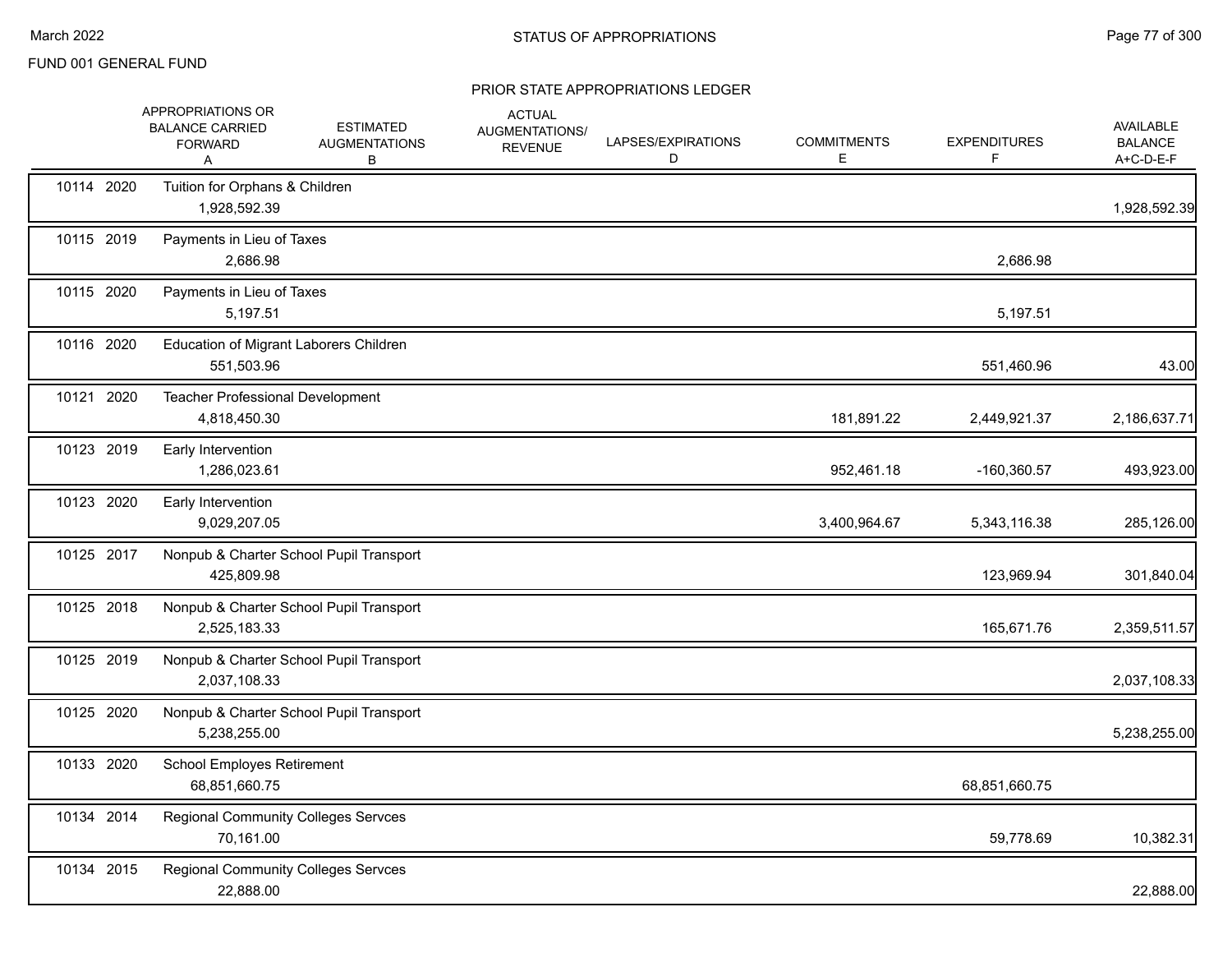|            | APPROPRIATIONS OR<br><b>BALANCE CARRIED</b><br><b>FORWARD</b><br>A | <b>ESTIMATED</b><br><b>AUGMENTATIONS</b><br>в | <b>ACTUAL</b><br>AUGMENTATIONS/<br><b>REVENUE</b> | LAPSES/EXPIRATIONS<br>D | <b>COMMITMENTS</b><br>E | <b>EXPENDITURES</b><br>F. | AVAILABLE<br><b>BALANCE</b><br>A+C-D-E-F |
|------------|--------------------------------------------------------------------|-----------------------------------------------|---------------------------------------------------|-------------------------|-------------------------|---------------------------|------------------------------------------|
| 10134 2017 | <b>Regional Community Colleges Servces</b><br>77,386.76            |                                               |                                                   |                         |                         | 77,386.76                 |                                          |
| 10134 2020 | <b>Regional Community Colleges Servces</b><br>368,200.00           |                                               |                                                   |                         |                         | 368,200.00                |                                          |
| 10135 2016 | 100,000.00                                                         | Mobile Science & Math Education Programs      |                                                   |                         |                         |                           | 100,000.00                               |
| 10135 2018 | 330,000.00                                                         | Mobile Science & Math Education Programs      |                                                   |                         | 50,000.00               |                           | 280,000.00                               |
| 10135 2019 | 239,000.00                                                         | Mobile Science & Math Education Programs      |                                                   |                         |                         |                           | 239,000.00                               |
| 10135 2020 | 3,721,317.08                                                       | Mobile Science & Math Education Programs      |                                                   |                         |                         | 2,332,281.08              | 1,389,036.00                             |
| 10136 2019 | <b>School Employes Social Security</b><br>0.01                     |                                               |                                                   |                         |                         | 0.01                      |                                          |
| 10136 2020 | <b>School Employes Social Security</b><br>136.57                   |                                               |                                                   |                         |                         | 136.57                    |                                          |
| 10138 2017 | Adult and Family Literacy<br>692,391.58                            |                                               |                                                   |                         |                         |                           | 692,391.58                               |
| 10138 2018 | <b>Adult and Family Literacy</b><br>402,310.61                     |                                               |                                                   |                         |                         |                           | 402,310.61                               |
| 10138 2019 | Adult and Family Literacy<br>349,910.22                            |                                               |                                                   |                         |                         |                           | 349,910.22                               |
| 10138 2020 | Adult and Family Literacy<br>2,160,767.03                          |                                               |                                                   |                         | 89,202.90               | 1,100,412.46              | 971,151.67                               |
| 10139 2015 | <b>Library Access</b><br>249,916.00                                |                                               |                                                   |                         |                         |                           | 249,916.00                               |
| 10139 2017 | <b>Library Access</b><br>77,000.00                                 |                                               |                                                   |                         |                         |                           | 77,000.00                                |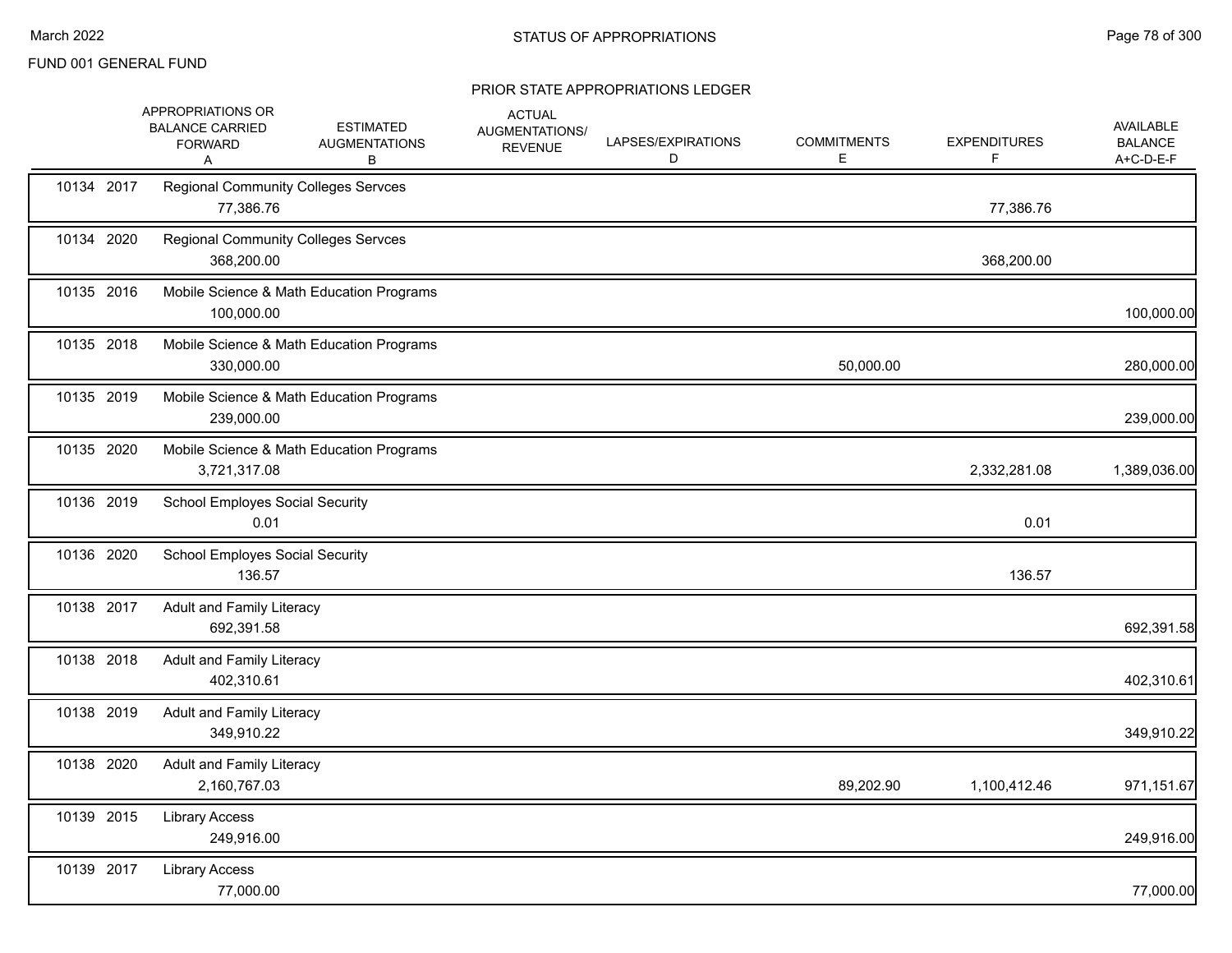|            | APPROPRIATIONS OR<br><b>BALANCE CARRIED</b><br><b>FORWARD</b><br>A | <b>ESTIMATED</b><br><b>AUGMENTATIONS</b><br>В | <b>ACTUAL</b><br><b>AUGMENTATIONS/</b><br><b>REVENUE</b> | LAPSES/EXPIRATIONS<br>D | <b>COMMITMENTS</b><br>E. | <b>EXPENDITURES</b><br>F | <b>AVAILABLE</b><br><b>BALANCE</b><br>A+C-D-E-F |
|------------|--------------------------------------------------------------------|-----------------------------------------------|----------------------------------------------------------|-------------------------|--------------------------|--------------------------|-------------------------------------------------|
| 10139 2018 | <b>Library Access</b><br>138,699.62                                |                                               |                                                          |                         | 56.00                    |                          | 138,643.62                                      |
| 10139 2019 | <b>Library Access</b><br>513,574.73                                |                                               |                                                          |                         |                          | 218,221.73               | 295,353.00                                      |
| 10139 2020 | <b>Library Access</b><br>540,651.68                                |                                               |                                                          |                         |                          | 463,651.68               | 77,000.00                                       |
| 10146 2019 | <b>Vocational Education</b><br>9,692,939.74                        |                                               |                                                          |                         | 4,980,387.45             | 3,830,622.63             | 881,929.66                                      |
| 10146 2020 | <b>Vocational Education</b><br>20,634,837.82                       |                                               |                                                          |                         | 1,000,329.28             | 1,554,890.15             | 18,079,618.39                                   |
| 10148 2015 | Job Training & Education Programs<br>30,000.00                     |                                               |                                                          |                         |                          |                          | 30,000.00                                       |
| 10148 2016 | Job Training & Education Programs<br>777,439.00                    |                                               |                                                          |                         |                          |                          | 777,439.00                                      |
| 10148 2017 | Job Training & Education Programs<br>111,281.39                    |                                               |                                                          |                         | 6,907.48                 |                          | 104,373.91                                      |
| 10148 2018 | Job Training & Education Programs<br>4,168,000.00                  |                                               |                                                          |                         | 25,000.00                | 692,500.00               | 3,450,500.00                                    |
| 10148 2019 | Job Training & Education Programs<br>10,462,393.89                 |                                               |                                                          |                         |                          | 6,199,845.00             | 4,262,548.89                                    |
| 10148 2020 | Job Training & Education Programs<br>30,277,500.00                 |                                               |                                                          |                         |                          | 11,415,500.00            | 18,862,000.00                                   |
| 10829 2016 | <b>Higher Education Assistance</b><br>111,929.06                   |                                               |                                                          |                         |                          |                          | 111,929.06                                      |
| 10829 2017 | <b>Higher Education Assistance</b><br>77,305.95                    |                                               |                                                          |                         |                          |                          | 77,305.95                                       |
| 10829 2018 | <b>Higher Education Assistance</b><br>54,582.40                    |                                               |                                                          |                         | 8,530.60                 | 46,051.80                |                                                 |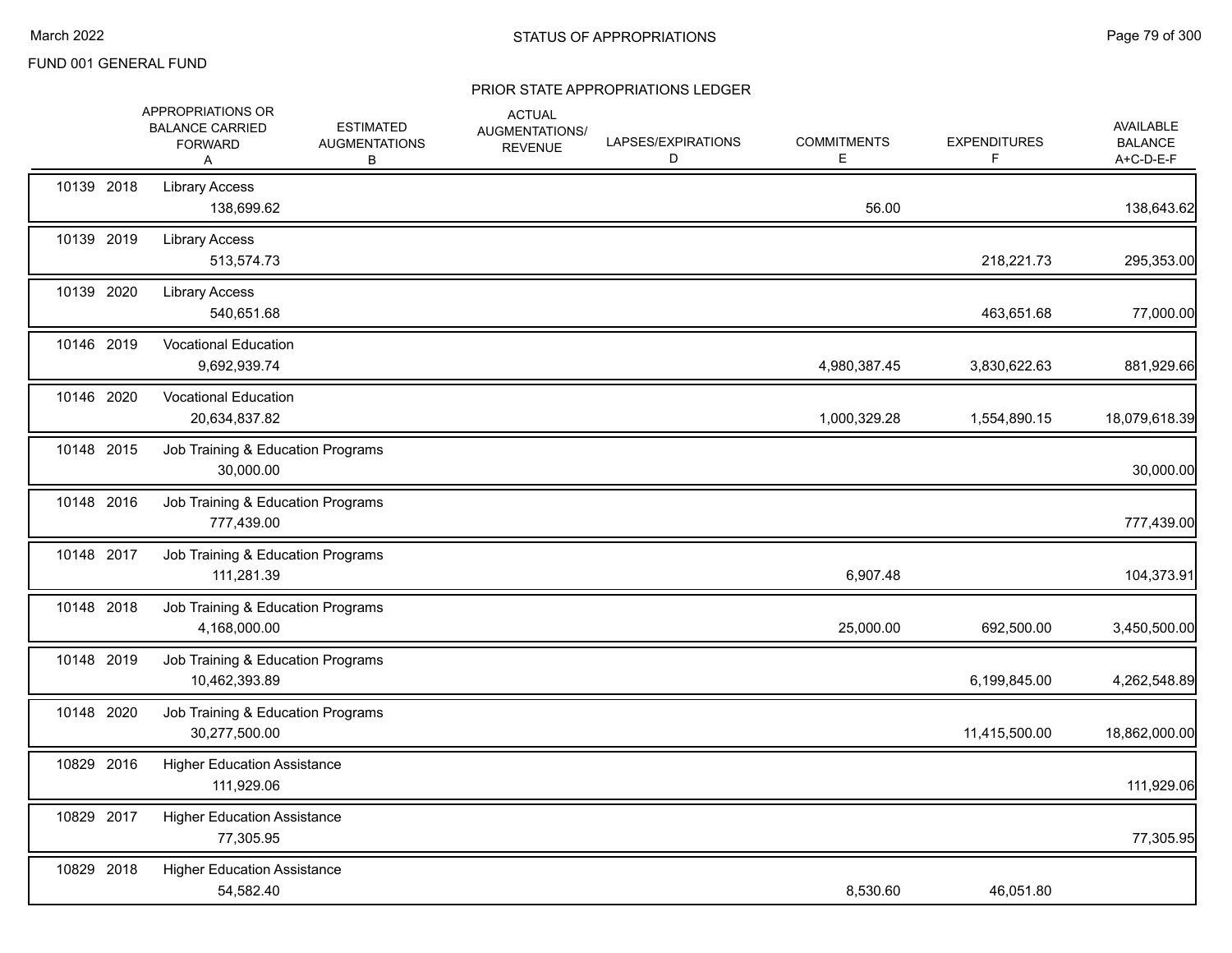|            | APPROPRIATIONS OR<br><b>BALANCE CARRIED</b><br><b>FORWARD</b><br>A | <b>ESTIMATED</b><br><b>AUGMENTATIONS</b><br>В | <b>ACTUAL</b><br>AUGMENTATIONS/<br><b>REVENUE</b> | LAPSES/EXPIRATIONS<br>D | <b>COMMITMENTS</b><br>Е | <b>EXPENDITURES</b><br>F. | AVAILABLE<br><b>BALANCE</b><br>A+C-D-E-F |
|------------|--------------------------------------------------------------------|-----------------------------------------------|---------------------------------------------------|-------------------------|-------------------------|---------------------------|------------------------------------------|
| 10829 2019 | <b>Higher Education Assistance</b><br>63,599.07                    |                                               |                                                   |                         | 41,033.00               | $-75,131.58$              | 97,697.65                                |
| 10829 2020 | <b>Higher Education Assistance</b><br>541,216.30                   |                                               |                                                   |                         | 60,000.00               | 481,216.30                |                                          |
| 10838 2017 | Head Start Supplemental Assistance<br>259,619.85                   |                                               |                                                   |                         |                         | 259,619.85                |                                          |
| 10838 2018 | Head Start Supplemental Assistance<br>30,836.90                    |                                               |                                                   |                         |                         | 30,836.90                 |                                          |
| 10838 2019 | Head Start Supplemental Assistance<br>206,409.98                   |                                               |                                                   |                         |                         |                           | 206,409.98                               |
| 10838 2020 | Head Start Supplemental Assistance<br>3,692,755.89                 |                                               |                                                   |                         |                         | 3,667,577.23              | 25,178.66                                |
| 10924 2015 | Pre-K Counts<br>215,602.00                                         |                                               |                                                   |                         |                         | 215,602.00                |                                          |
| 10924 2016 | Pre-K Counts<br>54,101.00                                          |                                               |                                                   |                         |                         | 54,101.00                 |                                          |
| 10924 2017 | Pre-K Counts<br>557,989.68                                         |                                               |                                                   |                         |                         | 557,989.68                |                                          |
| 10924 2018 | Pre-K Counts<br>241,055.61                                         |                                               |                                                   |                         |                         | 241,055.61                |                                          |
| 10924 2019 | Pre-K Counts<br>563,427.65                                         |                                               |                                                   |                         |                         | 42,634.14                 | 520,793.51                               |
| 10924 2020 | Pre-K Counts<br>12,301,925.19                                      |                                               |                                                   |                         |                         | 11,659,307.45             | 642,617.74                               |
| 10984 2020 | General Support - Pitt<br>73,123,000.00                            |                                               |                                                   |                         |                         |                           | 73,123,000.00                            |
| 10985 2020 | General Support - Temple<br>79,103,000.00                          |                                               |                                                   |                         |                         |                           | 79,103,000.00                            |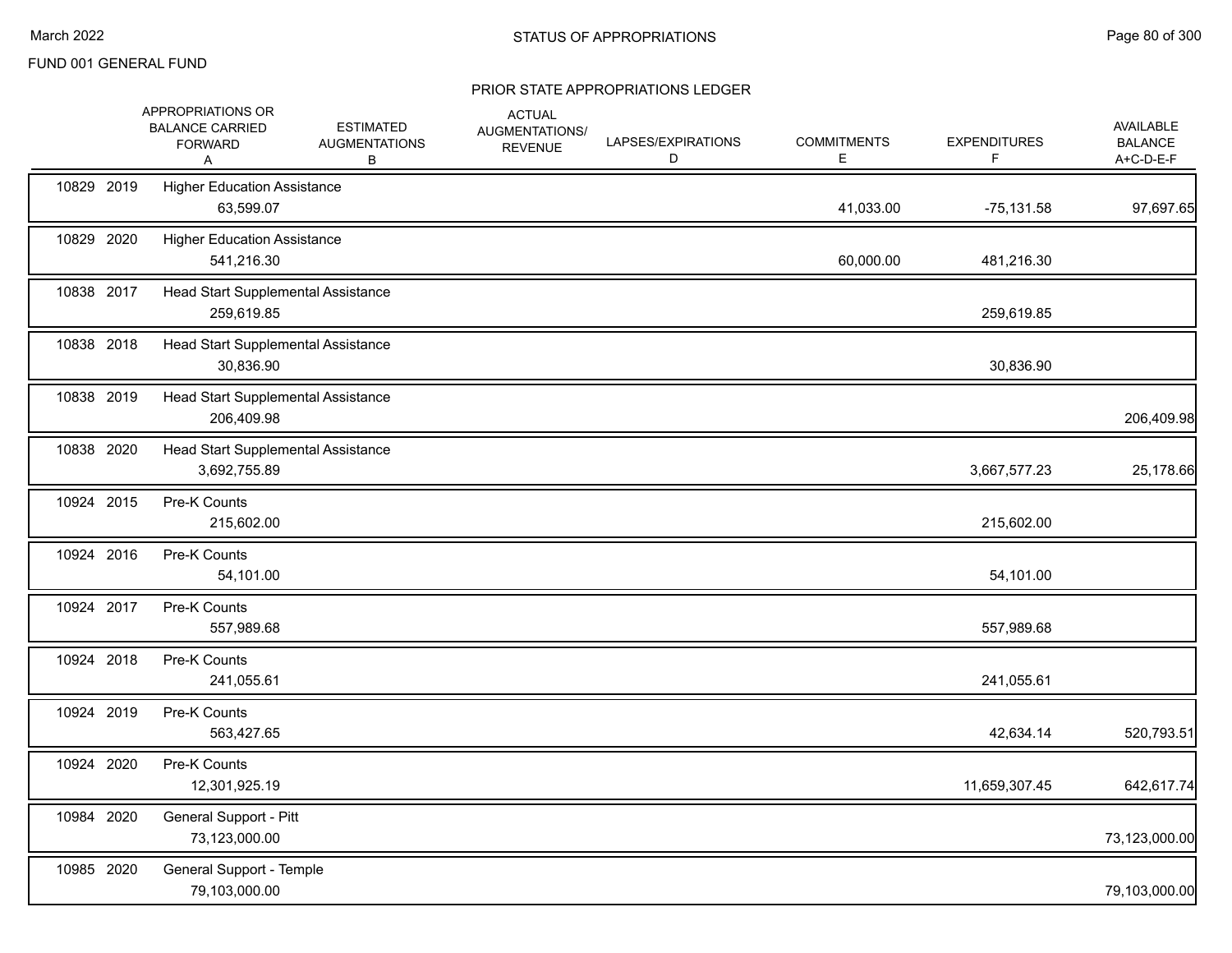|            | APPROPRIATIONS OR<br><b>BALANCE CARRIED</b><br><b>FORWARD</b><br>Α | <b>ESTIMATED</b><br><b>AUGMENTATIONS</b><br>В | <b>ACTUAL</b><br>AUGMENTATIONS/<br><b>REVENUE</b> | LAPSES/EXPIRATIONS<br>D | <b>COMMITMENTS</b><br>E | <b>EXPENDITURES</b><br>F | <b>AVAILABLE</b><br><b>BALANCE</b><br>A+C-D-E-F |
|------------|--------------------------------------------------------------------|-----------------------------------------------|---------------------------------------------------|-------------------------|-------------------------|--------------------------|-------------------------------------------------|
| 11011 2015 | Safe School Initiative<br>1,850.56                                 |                                               |                                                   |                         |                         |                          | 1,850.56                                        |
| 11011 2016 | Safe School Initiative<br>26,865.78                                |                                               |                                                   |                         |                         |                          | 26,865.78                                       |
| 11011 2017 | Safe School Initiative<br>1,004,763.86                             |                                               |                                                   |                         |                         | 434,232.42               | 570,531.44                                      |
| 11011 2018 | Safe School Initiative<br>2,337,528.97                             |                                               |                                                   |                         | 80,000.00               | 1,200,006.78             | 1,057,522.19                                    |
| 11011 2019 | Safe School Initiative<br>4,046,941.41                             |                                               |                                                   |                         | 1,566,049.75            | 1,702,384.23             | 778,507.43                                      |
| 11011 2020 | Safe School Initiative<br>10,029,057.20                            |                                               |                                                   |                         | 2,235,365.74            | 6,331,879.36             | 1,461,812.10                                    |
| 11067 2018 | Ready To Learn Block Grant<br>385,534.00                           |                                               |                                                   |                         |                         |                          | 385,534.00                                      |
| 11067 2020 | Ready To Learn Block Grant<br>653,484.00                           |                                               |                                                   |                         |                         | $-25,746.00$             | 679,230.00                                      |
| 11205 2015 | <b>Educational Access Programs</b><br>133,644.00                   |                                               |                                                   |                         |                         |                          | 133,644.00                                      |
| 11205 2016 | <b>Educational Access Programs</b><br>149,941.48                   |                                               |                                                   |                         |                         | 20,475.20                | 129,466.28                                      |
| 11205 2017 | <b>Educational Access Programs</b><br>51,869.52                    |                                               |                                                   |                         |                         |                          | 51,869.52                                       |
| 11207 2020 | Trauma-Informed Education<br>750,000.00                            |                                               |                                                   |                         |                         |                          | 750,000.00                                      |
| 11208 2019 | Northern PA Regional College<br>7,000,000.00                       |                                               |                                                   |                         |                         | 7,000,000.00             |                                                 |
| 11208 2020 | Northern PA Regional College<br>7,000,000.00                       |                                               |                                                   |                         |                         | 7,000,000.00             |                                                 |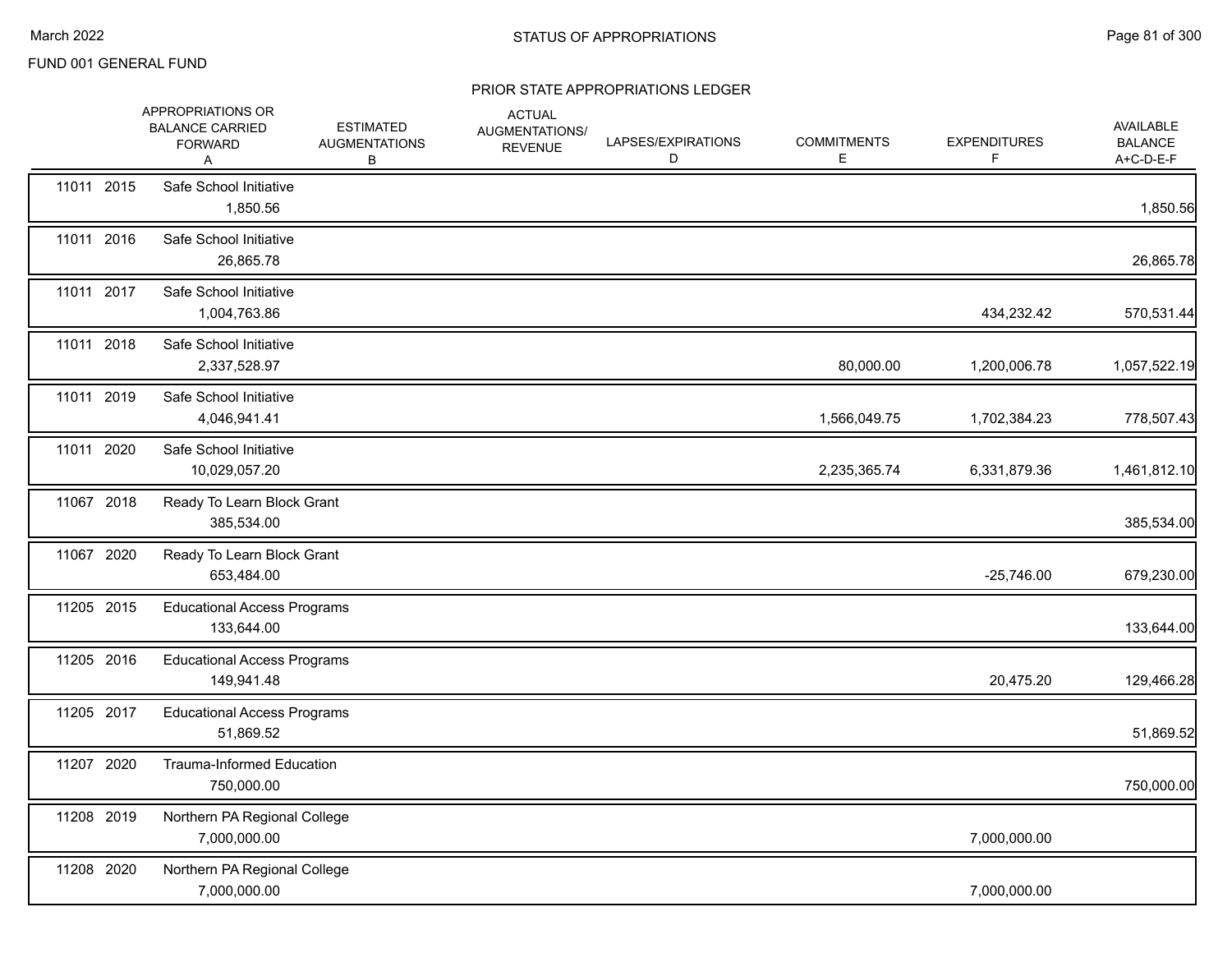|                             | APPROPRIATIONS OR<br><b>BALANCE CARRIED</b><br><b>FORWARD</b><br>Α | <b>ESTIMATED</b><br><b>AUGMENTATIONS</b><br>в | <b>ACTUAL</b><br>AUGMENTATIONS/<br><b>REVENUE</b> | LAPSES/EXPIRATIONS<br>D | <b>COMMITMENTS</b><br>E. | <b>EXPENDITURES</b><br>F. | <b>AVAILABLE</b><br><b>BALANCE</b><br>A+C-D-E-F |
|-----------------------------|--------------------------------------------------------------------|-----------------------------------------------|---------------------------------------------------|-------------------------|--------------------------|---------------------------|-------------------------------------------------|
| <b>DEPT TOTAL</b>           |                                                                    |                                               |                                                   |                         |                          |                           |                                                 |
|                             | 492,061,978.66                                                     |                                               |                                                   |                         | 15,533,266.00            | 171,923,072.00            | 304,605,640.66                                  |
|                             | <b>BA 31 - PA Emergency Management Agency</b>                      |                                               |                                                   |                         |                          |                           |                                                 |
| <b>GENERAL GOVERNMENT</b>   |                                                                    |                                               |                                                   |                         |                          |                           |                                                 |
| 10354 2019                  | <b>State Fire Commissioners Office</b><br>606,320.95               |                                               |                                                   |                         | 583.08                   | 112,108.05                | 493,629.82                                      |
| 10354 2020                  | <b>State Fire Commissioners Office</b><br>1,380,748.13             |                                               |                                                   |                         | 131,159.38               | 190,847.03                | 1,058,741.72                                    |
| 10355 2018                  | <b>General Government Operations</b><br>10,148.32                  |                                               |                                                   |                         |                          | 10,148.32                 |                                                 |
| 10355 2019                  | <b>General Government Operations</b><br>539,055.29                 |                                               |                                                   |                         | 23,750.49                | 446,577.57                | 68,727.23                                       |
| 10355 2020                  | <b>General Government Operations</b><br>4,782,808.75               |                                               |                                                   |                         | 768,379.21               | 2,016,009.44              | 1,998,420.10                                    |
| <b>GRANTS AND SUBSIDIES</b> |                                                                    |                                               |                                                   |                         |                          |                           |                                                 |
| 10352 2019                  | Firefighters' Memorial Flag<br>975.32                              |                                               |                                                   |                         |                          |                           | 975.32                                          |
| 10352 2020                  | Firefighters' Memorial Flag<br>4,904.02                            |                                               |                                                   |                         |                          | 1,059.39                  | 3,844.63                                        |
| <b>DEPT TOTAL</b>           |                                                                    |                                               |                                                   |                         |                          |                           |                                                 |
|                             | 7,324,960.78                                                       |                                               |                                                   |                         | 923,872.16               | 2,776,749.80              | 3,624,338.82                                    |
| <b>GENERAL GOVERNMENT</b>   | <b>BA 37 - Environmental Hearing Board</b>                         |                                               |                                                   |                         |                          |                           |                                                 |
| 10393 2020                  | <b>Environmental Hearing Board</b><br>974,441.88                   |                                               |                                                   |                         | 5,803.15                 | 87,695.56                 | 880,943.17                                      |
| <b>DEPT TOTAL</b>           |                                                                    |                                               |                                                   |                         |                          |                           |                                                 |
|                             | 974,441.88                                                         |                                               |                                                   |                         | 5,803.15                 | 87,695.56                 | 880,943.17                                      |
| <b>GENERAL GOVERNMENT</b>   | <b>BA 35 - Environmental Protection</b>                            |                                               |                                                   |                         |                          |                           |                                                 |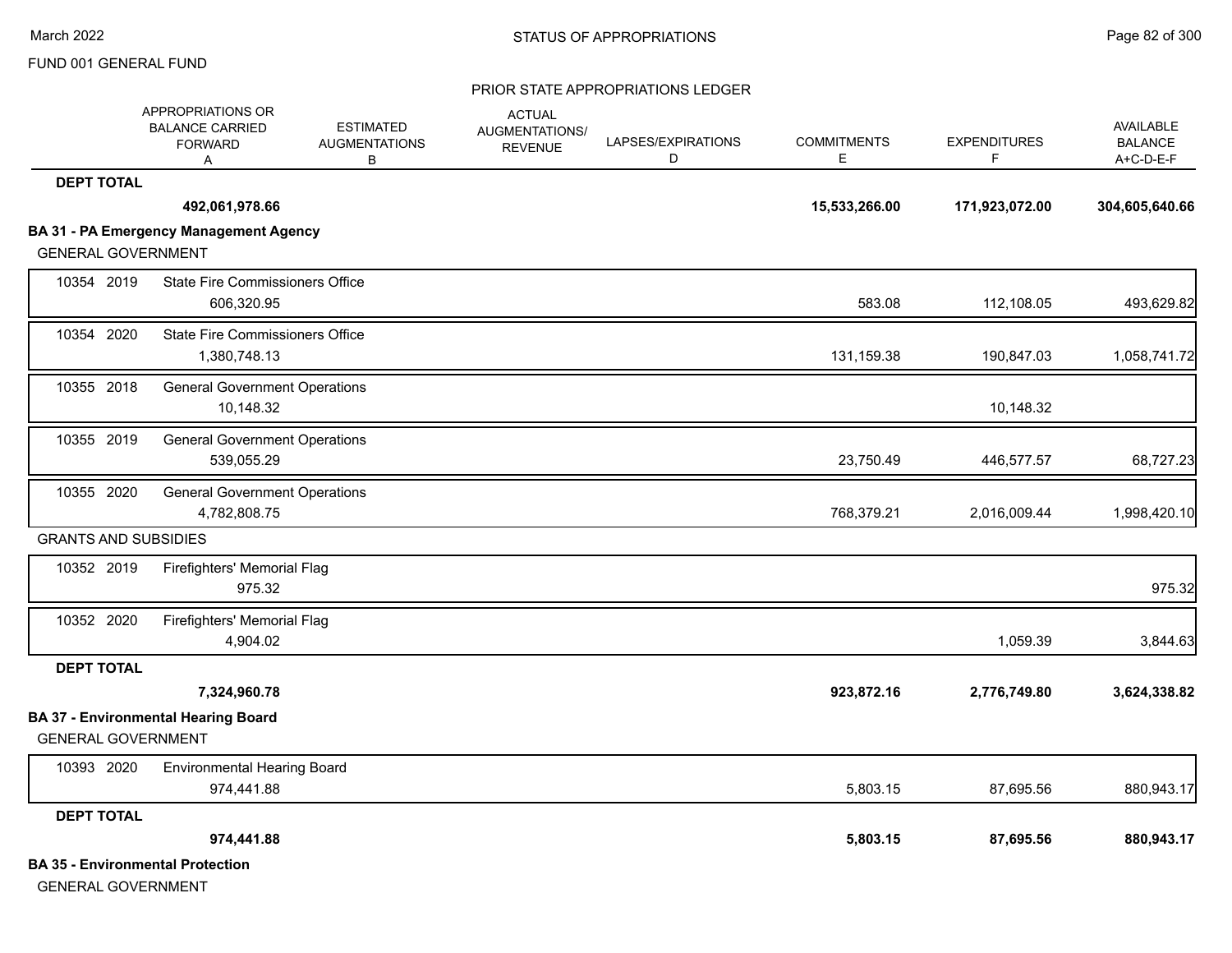|            | APPROPRIATIONS OR<br><b>BALANCE CARRIED</b><br><b>FORWARD</b><br>Α | <b>ESTIMATED</b><br><b>AUGMENTATIONS</b><br>в | <b>ACTUAL</b><br>AUGMENTATIONS/<br><b>REVENUE</b> | LAPSES/EXPIRATIONS<br>D | <b>COMMITMENTS</b><br>Е | <b>EXPENDITURES</b><br>F | <b>AVAILABLE</b><br><b>BALANCE</b><br>A+C-D-E-F |
|------------|--------------------------------------------------------------------|-----------------------------------------------|---------------------------------------------------|-------------------------|-------------------------|--------------------------|-------------------------------------------------|
| 10381 2015 | <b>Environmental Protection Operations</b><br>2,959.89             |                                               |                                                   |                         |                         |                          | 2,959.89                                        |
| 10381 2019 | <b>Environmental Protection Operations</b><br>170,514.50           |                                               |                                                   |                         | 57,782.51               | 112,713.77               | 18.22                                           |
| 10381 2020 | <b>Environmental Protection Operations</b><br>4,360,209.36         |                                               | 81,822.01                                         |                         | 192,099.93              | 4,193,129.56             | 56,801.88                                       |
| 10382 2014 | Environmental Program Management<br>0.16                           |                                               |                                                   |                         |                         |                          | 0.16                                            |
| 10382 2019 | Environmental Program Management<br>974,255.14                     |                                               |                                                   |                         |                         | 248,548.80               | 725,706.34                                      |
| 10382 2020 | Environmental Program Management<br>2,146,068.72                   |                                               |                                                   |                         | 6,452.25                | 2,123,089.66             | 16,526.81                                       |
| 10382 2011 | Environmental Program Management                                   |                                               | 1,957.00                                          |                         |                         |                          | 1,957.00                                        |
| 10385 2020 | 1,117,152.88                                                       | Chesapeake Bay Agr Source Abatement           |                                                   |                         | 111,469.35              | 469,932.10               | 535,751.43                                      |
| 10386 2020 | <b>Blackfly Control and Research</b><br>1,473,088.05               |                                               |                                                   |                         | 350.90                  | 1,472,737.15             |                                                 |
| 10389 2018 | West Nile Virus Control<br>296.30                                  |                                               |                                                   |                         |                         |                          | 296.30                                          |
| 10389 2019 | West Nile Virus Control<br>27,353.22                               |                                               |                                                   |                         | 4,722.50                | 22,630.72                |                                                 |
| 10389 2020 | West Nile Virus Control<br>2,704,334.97                            |                                               |                                                   |                         | 363,473.59              | 1,368,732.76             | 972,128.62                                      |
| 10390 2015 | <b>General Government Operations</b><br>401,280.00                 |                                               |                                                   |                         |                         |                          | 401,280.00                                      |
| 10390 2018 | <b>General Government Operations</b><br>7,460.07                   |                                               |                                                   |                         | 7,460.07                |                          |                                                 |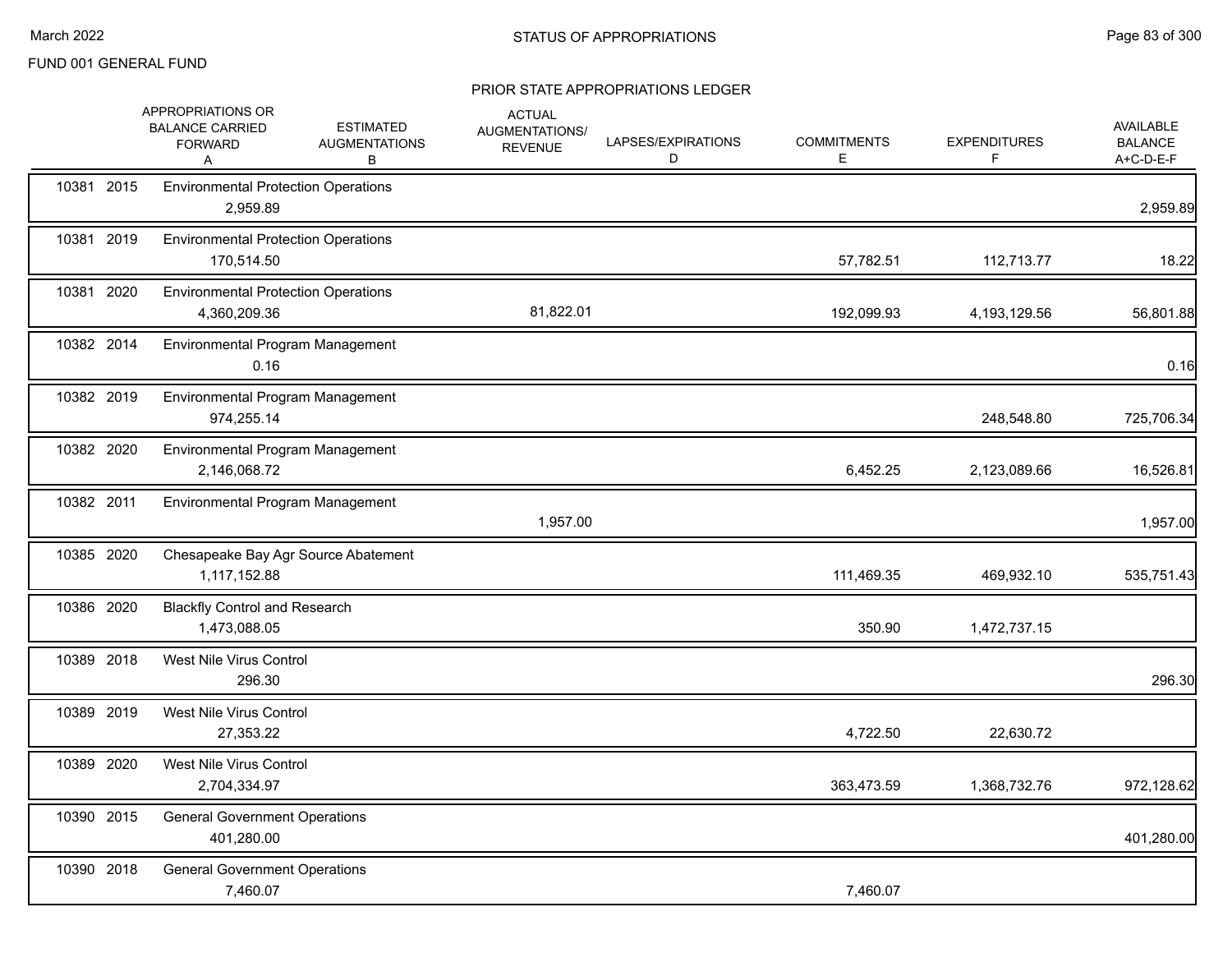|                                 | APPROPRIATIONS OR<br><b>BALANCE CARRIED</b><br><b>FORWARD</b><br>Α | <b>ESTIMATED</b><br><b>AUGMENTATIONS</b><br>В | <b>ACTUAL</b><br>AUGMENTATIONS/<br><b>REVENUE</b> | LAPSES/EXPIRATIONS<br>D | <b>COMMITMENTS</b><br>Е | <b>EXPENDITURES</b><br>F | <b>AVAILABLE</b><br><b>BALANCE</b><br>A+C-D-E-F |
|---------------------------------|--------------------------------------------------------------------|-----------------------------------------------|---------------------------------------------------|-------------------------|-------------------------|--------------------------|-------------------------------------------------|
| 10390 2019                      | <b>General Government Operations</b><br>5,209,276.34               |                                               |                                                   |                         | 488,084.84              | 1,476,746.75             | 3,244,444.75                                    |
| 10390 2020                      | <b>General Government Operations</b><br>5,132,455.01               |                                               |                                                   |                         | 1,803,236.42            | 2,527,205.68             | 802,012.91                                      |
| <b>DEPT TOTAL</b>               | 23,726,704.61                                                      |                                               | 83,779.01                                         |                         | 3,035,132.36            | 14,015,466.95            | 6,759,884.31                                    |
| <b>BA 15 - General Services</b> |                                                                    |                                               |                                                   |                         |                         |                          |                                                 |
|                                 | <b>GENERAL GOVERNMENT</b>                                          |                                               |                                                   |                         |                         |                          |                                                 |
| 10067 2019                      | <b>Capitol Police Operations</b>                                   |                                               | 4,255.00                                          |                         |                         |                          | 4,255.00                                        |
| 10067 2020                      | <b>Capitol Police Operations</b><br>692,752.14                     |                                               | 12,627.25                                         |                         | 7,149.54                | 677,659.67               | 20,570.18                                       |
| 10070 2018                      | Rental and Municipal Charges<br>328,674.42                         |                                               |                                                   |                         |                         |                          | 328,674.42                                      |
| 10070 2019                      | Rental and Municipal Charges<br>594,531.28                         |                                               |                                                   |                         | 11,316.00               | 299,340.09               | 283,875.19                                      |
| 10070 2020                      | Rental and Municipal Charges<br>3,238,156.19                       |                                               | 8,055.60                                          |                         |                         | 115,075.50               | 3,131,136.29                                    |
| 10070 2013                      | Rental and Municipal Charges                                       |                                               | 2,500.00                                          |                         |                         |                          | 2,500.00                                        |
| 10073 2020                      | <b>Excess Insurance Coverage</b><br>198.00                         |                                               |                                                   |                         |                         |                          | 198.00                                          |
| 10074 2017                      | <b>General Government Operations</b><br>250.00                     |                                               | $-250.00$                                         |                         |                         |                          |                                                 |
| 10074 2018                      | <b>General Government Operations</b><br>81,532.99                  |                                               | $-26,264.05$                                      |                         | 51,721.25               | $-2,965,186.87$          | 2,968,734.56                                    |
| 10074 2019                      | <b>General Government Operations</b><br>1,714,423.23               |                                               | $-11,658.96$                                      |                         | 446,629.16              | $-354,293.31$            | 1,610,428.42                                    |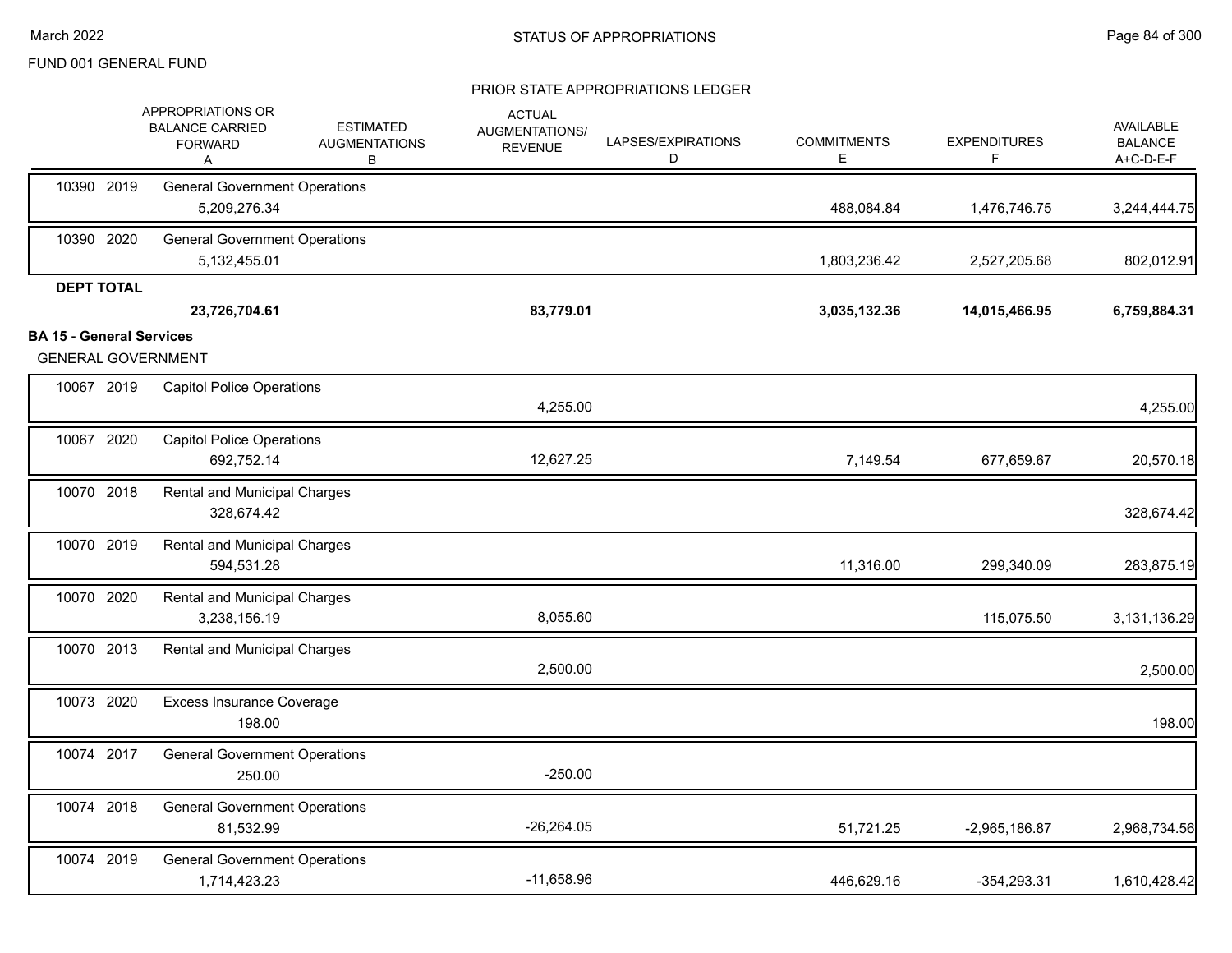|                                             | APPROPRIATIONS OR<br><b>BALANCE CARRIED</b><br><b>FORWARD</b><br>Α | <b>ESTIMATED</b><br><b>AUGMENTATIONS</b><br>в | <b>ACTUAL</b><br>AUGMENTATIONS/<br><b>REVENUE</b> | LAPSES/EXPIRATIONS<br>D | <b>COMMITMENTS</b><br>Е | <b>EXPENDITURES</b><br>F | <b>AVAILABLE</b><br><b>BALANCE</b><br>A+C-D-E-F |
|---------------------------------------------|--------------------------------------------------------------------|-----------------------------------------------|---------------------------------------------------|-------------------------|-------------------------|--------------------------|-------------------------------------------------|
| 10074 2020                                  | <b>General Government Operations</b><br>14,104,681.76              |                                               | 23,641.76                                         |                         | 898,576.44              | 6,539,364.47             | 6,690,382.61                                    |
| 10075 2017                                  | <b>Utility Costs</b><br>24,443.04                                  |                                               |                                                   |                         | 24,443.04               |                          |                                                 |
| 10075 2018                                  | <b>Utility Costs</b><br>187,071.45                                 |                                               |                                                   |                         | 3,031.00                |                          | 184,040.45                                      |
| 10075 2019                                  | <b>Utility Costs</b><br>164,790.97                                 |                                               |                                                   |                         |                         |                          | 164,790.97                                      |
| 10075 2020                                  | <b>Utility Costs</b><br>1,548,164.15                               |                                               | 35,599.46                                         |                         |                         | 1,445,382.60             | 138,381.01                                      |
| <b>DEPT TOTAL</b>                           | 22,679,669.62                                                      |                                               | 48,506.06                                         |                         | 1,442,866.43            | 5,757,342.15             | 15,527,967.10                                   |
| BA 67 - Health<br><b>GENERAL GOVERNMENT</b> |                                                                    |                                               |                                                   |                         |                         |                          |                                                 |
| 10467 2017                                  | <b>Quality Assurance</b>                                           |                                               |                                                   |                         |                         |                          |                                                 |
|                                             | 362,079.21                                                         |                                               |                                                   |                         |                         |                          | 362,079.21                                      |
| 10467 2019                                  | <b>Quality Assurance</b><br>3,131,352.88                           |                                               |                                                   |                         | 160,433.00              | 1,280,000.00             | 1,690,919.88                                    |
| 10467 2020                                  | <b>Quality Assurance</b><br>4,413,322.27                           |                                               |                                                   |                         | 635,324.19              | 1,902,180.47             | 1,875,817.61                                    |
| 10469 2020                                  | <b>Vital Statistics</b><br>26,738.67                               |                                               |                                                   |                         |                         | 26,738.67                |                                                 |
| 10470 2019                                  | State Laboratory<br>3,479.96                                       |                                               |                                                   |                         | 300.00                  |                          | 3,179.96                                        |
| 10470 2020                                  | State Laboratory<br>948,165.99                                     |                                               | 47,017.00                                         |                         | 35,799.26               | 339,964.94               | 619,418.79                                      |
| 10471 2018                                  | <b>State Health Care Centers</b><br>71,557.73                      |                                               |                                                   |                         |                         |                          | 71,557.73                                       |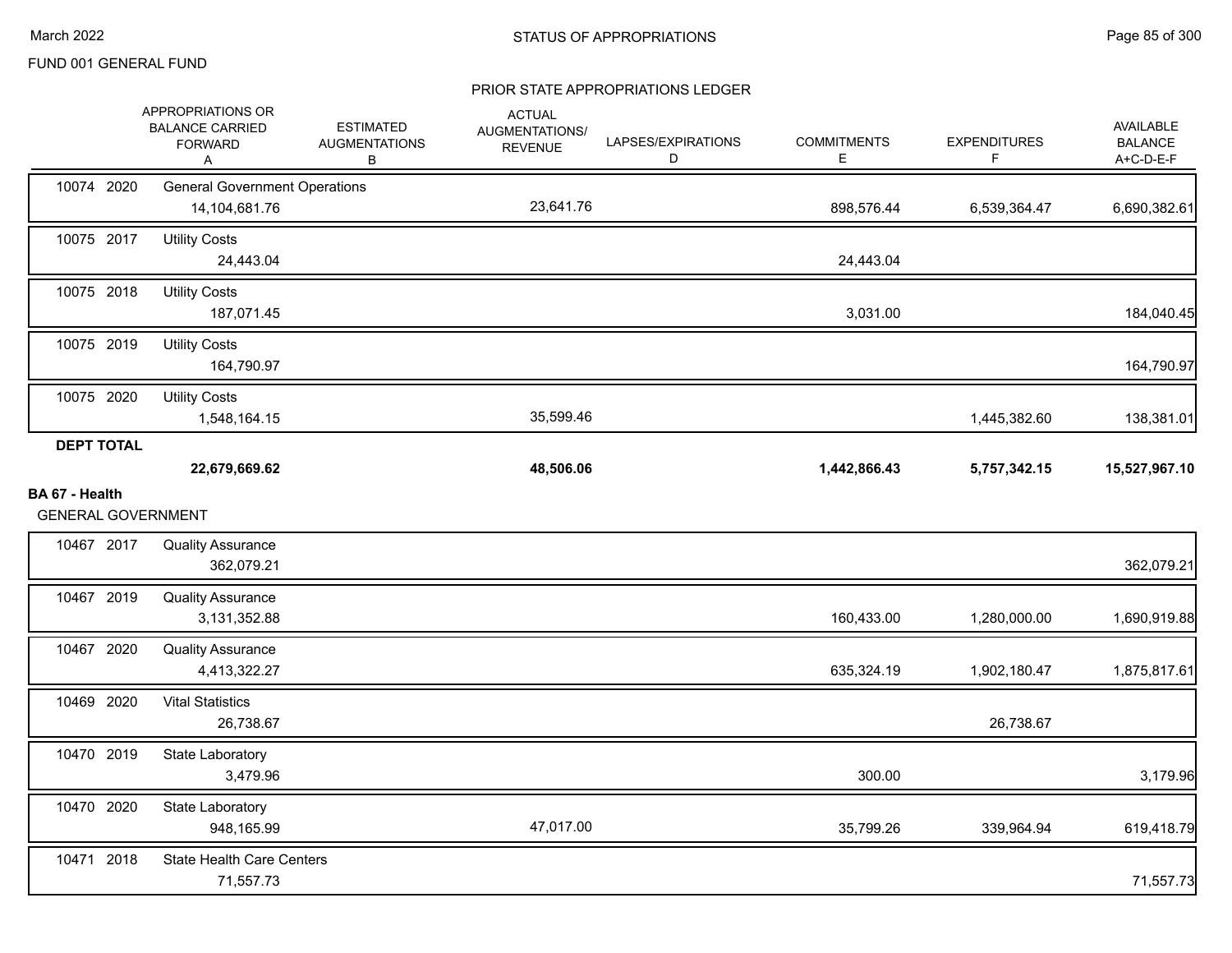#### PRIOR STATE APPROPRIATIONS LEDGER

|                      | APPROPRIATIONS OR<br><b>BALANCE CARRIED</b><br><b>FORWARD</b><br>A | <b>ESTIMATED</b><br><b>AUGMENTATIONS</b><br>В | <b>ACTUAL</b><br>AUGMENTATIONS/<br><b>REVENUE</b> | LAPSES/EXPIRATIONS<br>D | <b>COMMITMENTS</b><br>Е | <b>EXPENDITURES</b><br>F | <b>AVAILABLE</b><br><b>BALANCE</b><br>A+C-D-E-F |
|----------------------|--------------------------------------------------------------------|-----------------------------------------------|---------------------------------------------------|-------------------------|-------------------------|--------------------------|-------------------------------------------------|
| 10471 2019           | <b>State Health Care Centers</b><br>1,640,936.17                   |                                               |                                                   |                         |                         | 18.00                    | 1,640,918.17                                    |
| 10471 2020           | <b>State Health Care Centers</b><br>1,655,849.39                   |                                               |                                                   |                         | 36,224.20               | 778,372.60               | 841,252.59                                      |
| 10497 2018           | <b>General Government Operations</b><br>585,079.14                 |                                               |                                                   |                         |                         | 198,025.16               | 387,053.98                                      |
| 10497 2019           | <b>General Government Operations</b><br>5,098,171.20               |                                               |                                                   |                         | 2,861,485.85            | 1,740,372.83             | 496,312.52                                      |
| 10497 2020           | <b>General Government Operations</b><br>5,651,380.61               |                                               | $-48,562.50$                                      |                         | 2,751,072.69            | $-544,085.25$            | 3,395,830.67                                    |
| 10658 2018           | STD - Screening And Treatment                                      |                                               |                                                   |                         |                         | $-4,733.40$              | 4,733.40                                        |
| 10658 2019           | STD - Screening And Treatment<br>212,025.16                        |                                               |                                                   |                         |                         |                          | 212,025.16                                      |
| 10658 2020           | STD - Screening And Treatment<br>487,468.46                        |                                               |                                                   |                         |                         | 130,452.27               | 357,016.19                                      |
| 11012 2018           | <b>Health Innovation</b><br>107,926.57                             |                                               |                                                   |                         |                         | $-19,838.71$             | 127,765.28                                      |
| 11012 2019           | <b>Health Innovation</b><br>227,054.66                             |                                               |                                                   |                         |                         | 25,550.87                | 201,503.79                                      |
| 11012 2020           | Health Innovation<br>153,140.55                                    |                                               |                                                   |                         |                         | 74,164.69                | 78,975.86                                       |
| 11080 2019           | Achieve Better Care-MAP Admin<br>595,631.54                        |                                               |                                                   |                         |                         |                          | 595,631.54                                      |
| 11080 2020           | Achieve Better Care-MAP Admin<br>1,338,360.17                      |                                               |                                                   |                         |                         | 958,326.05               | 380,034.12                                      |
| COANTO AND OUDCIDIED |                                                                    |                                               |                                                   |                         |                         |                          |                                                 |

GRANTS AND SUBSIDIES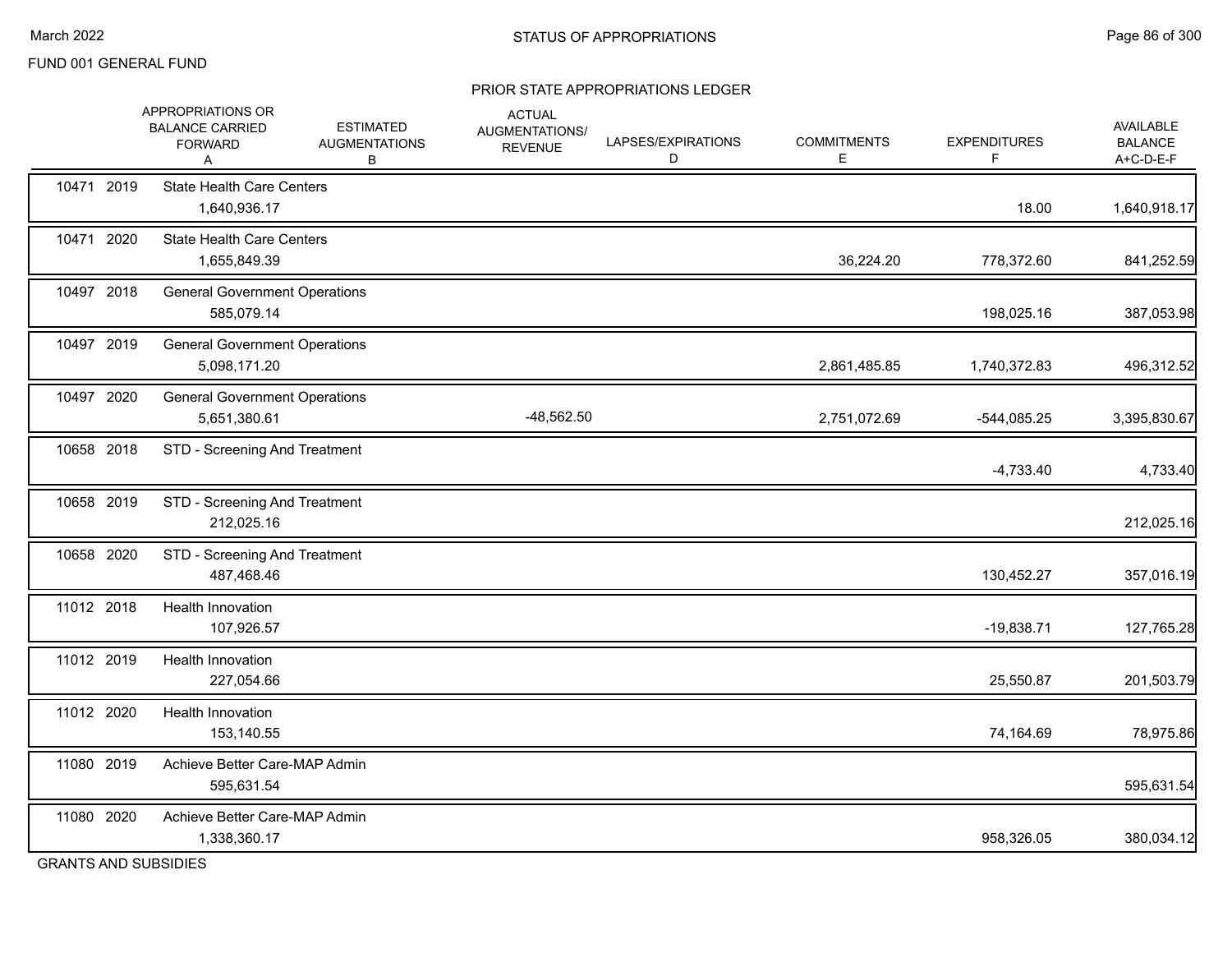|            | APPROPRIATIONS OR<br><b>BALANCE CARRIED</b><br><b>FORWARD</b><br>Α | <b>ESTIMATED</b><br><b>AUGMENTATIONS</b><br>В | <b>ACTUAL</b><br>AUGMENTATIONS/<br><b>REVENUE</b> | LAPSES/EXPIRATIONS<br>D | <b>COMMITMENTS</b><br>E. | <b>EXPENDITURES</b><br>F | AVAILABLE<br><b>BALANCE</b><br>A+C-D-E-F |
|------------|--------------------------------------------------------------------|-----------------------------------------------|---------------------------------------------------|-------------------------|--------------------------|--------------------------|------------------------------------------|
| 10461 2019 | TB Screening & Treatment<br>87,725.09                              |                                               |                                                   |                         |                          |                          | 87,725.09                                |
| 10461 2020 | TB Screening & Treatment<br>449,741.28                             |                                               |                                                   |                         |                          | 240,734.41               | 209,006.87                               |
| 10462 2019 | Sickle Cell<br>18,275.00                                           |                                               |                                                   |                         | 2,239.76                 | $-2,239.76$              | 18,275.00                                |
| 10462 2020 | Sickle Cell<br>246,217.04                                          |                                               |                                                   |                         |                          | 205,579.83               | 40,637.21                                |
| 10463 2019 | 47,052.27                                                          | AdultCysticFibros&OthrChroncResprtryllIn      |                                                   |                         | 98,657.97                | -98,657.97               | 47,052.27                                |
| 10463 2020 | 235,965.34                                                         | AdultCysticFibros&OthrChroncResprtryIlln      |                                                   |                         |                          | 150,089.34               | 85,876.00                                |
| 10464 2019 | Hemophilia<br>57,189.76                                            |                                               |                                                   |                         |                          |                          | 57,189.76                                |
| 10464 2020 | Hemophilia<br>153,981.04                                           |                                               |                                                   |                         |                          | 133,725.22               | 20,255.82                                |
| 10465 2020 | Local Health-Environmental<br>0.01                                 |                                               |                                                   |                         |                          |                          | 0.01                                     |
| 10466 2019 | Cooley's Anemia<br>6,789.42                                        |                                               |                                                   |                         |                          |                          | 6,789.42                                 |
| 10466 2020 | Cooley's Anemia<br>2,882.79                                        |                                               |                                                   |                         |                          | 2,882.55                 | 0.24                                     |
| 10472 2020 | Tourette Syndrome<br>30,031.01                                     |                                               |                                                   |                         |                          | 30,031.01                |                                          |
| 10473 2020 | <b>Trauma Prevention</b><br>99,835.25                              |                                               |                                                   |                         |                          | 99,835.25                |                                          |
| 10474 2020 | Lupus<br>35,981.70                                                 |                                               |                                                   |                         |                          | 35,981.70                |                                          |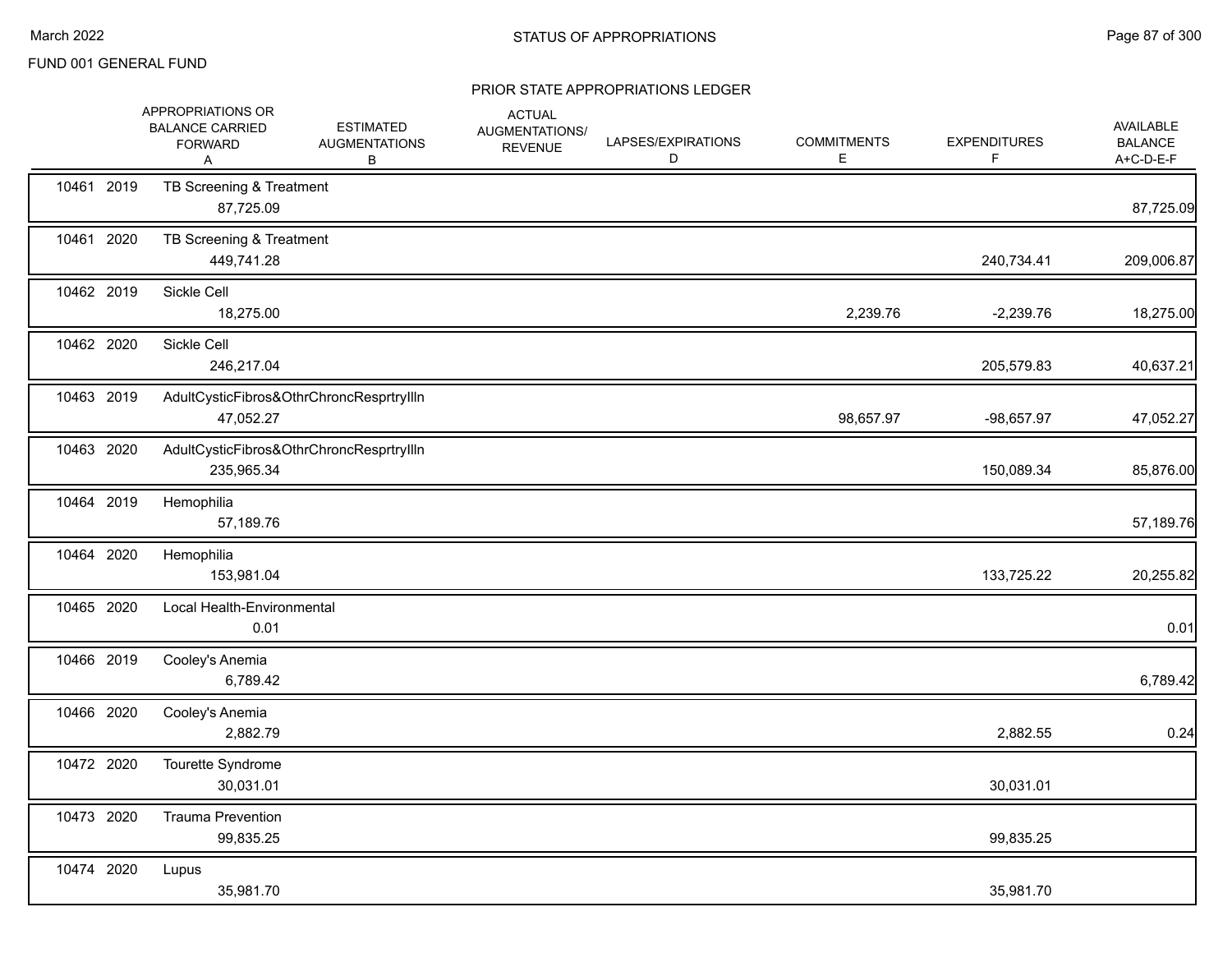|            | APPROPRIATIONS OR<br><b>BALANCE CARRIED</b><br><b>FORWARD</b><br>Α | <b>ESTIMATED</b><br><b>AUGMENTATIONS</b><br>В | <b>ACTUAL</b><br>AUGMENTATIONS/<br><b>REVENUE</b> | LAPSES/EXPIRATIONS<br>D | <b>COMMITMENTS</b><br>E | <b>EXPENDITURES</b><br>F. | <b>AVAILABLE</b><br><b>BALANCE</b><br>A+C-D-E-F |
|------------|--------------------------------------------------------------------|-----------------------------------------------|---------------------------------------------------|-------------------------|-------------------------|---------------------------|-------------------------------------------------|
| 10475 2020 | <b>Regional Poison Control Centers</b><br>350,000.00               |                                               |                                                   |                         |                         | 350,000.00                |                                                 |
| 10477 2019 | Primary Health Care Practitioner<br>362,718.28                     |                                               |                                                   |                         |                         |                           | 362,718.28                                      |
| 10477 2020 | Primary Health Care Practitioner<br>1,156,718.49                   |                                               |                                                   |                         |                         | 791,732.33                | 364,986.16                                      |
| 10479 2019 | Servs for Children with Special Needs<br>132,085.17                |                                               |                                                   |                         |                         |                           | 132,085.17                                      |
| 10479 2020 | Servs for Children with Special Needs<br>487,452.96                |                                               |                                                   |                         |                         | 276,098.40                | 211,354.56                                      |
| 10491 2020 | <b>Epilepsy Support Services</b><br>74,843.52                      |                                               |                                                   |                         |                         | 74,843.52                 |                                                 |
| 10493 2016 | <b>Regional Cancer Institutes</b><br>150,000.00                    |                                               |                                                   |                         | 150,000.00              |                           |                                                 |
| 10493 2019 | <b>Regional Cancer Institutes</b><br>154,372.07                    |                                               |                                                   |                         |                         |                           | 154,372.07                                      |
| 10493 2020 | <b>Regional Cancer Institutes</b><br>278,246.08                    |                                               |                                                   |                         |                         | 171,082.03                | 107,164.05                                      |
| 10495 2015 | Bio-Technology Research<br>44,517.43                               |                                               |                                                   |                         | 44,517.43               |                           |                                                 |
| 10495 2018 | Bio-Technology Research<br>201,670.78                              |                                               |                                                   |                         | 19,712.05               | 31,958.73                 | 150,000.00                                      |
| 10502 2019 | Newborn Screening<br>789,199.69                                    |                                               |                                                   |                         |                         |                           | 789,199.69                                      |
| 10502 2020 | Newborn Screening<br>1,591,982.28                                  |                                               |                                                   |                         |                         | 949,542.62                | 642,439.66                                      |
| 10651 2019 | Maternal And Child Health<br>257,075.30                            |                                               |                                                   |                         |                         |                           | 257,075.30                                      |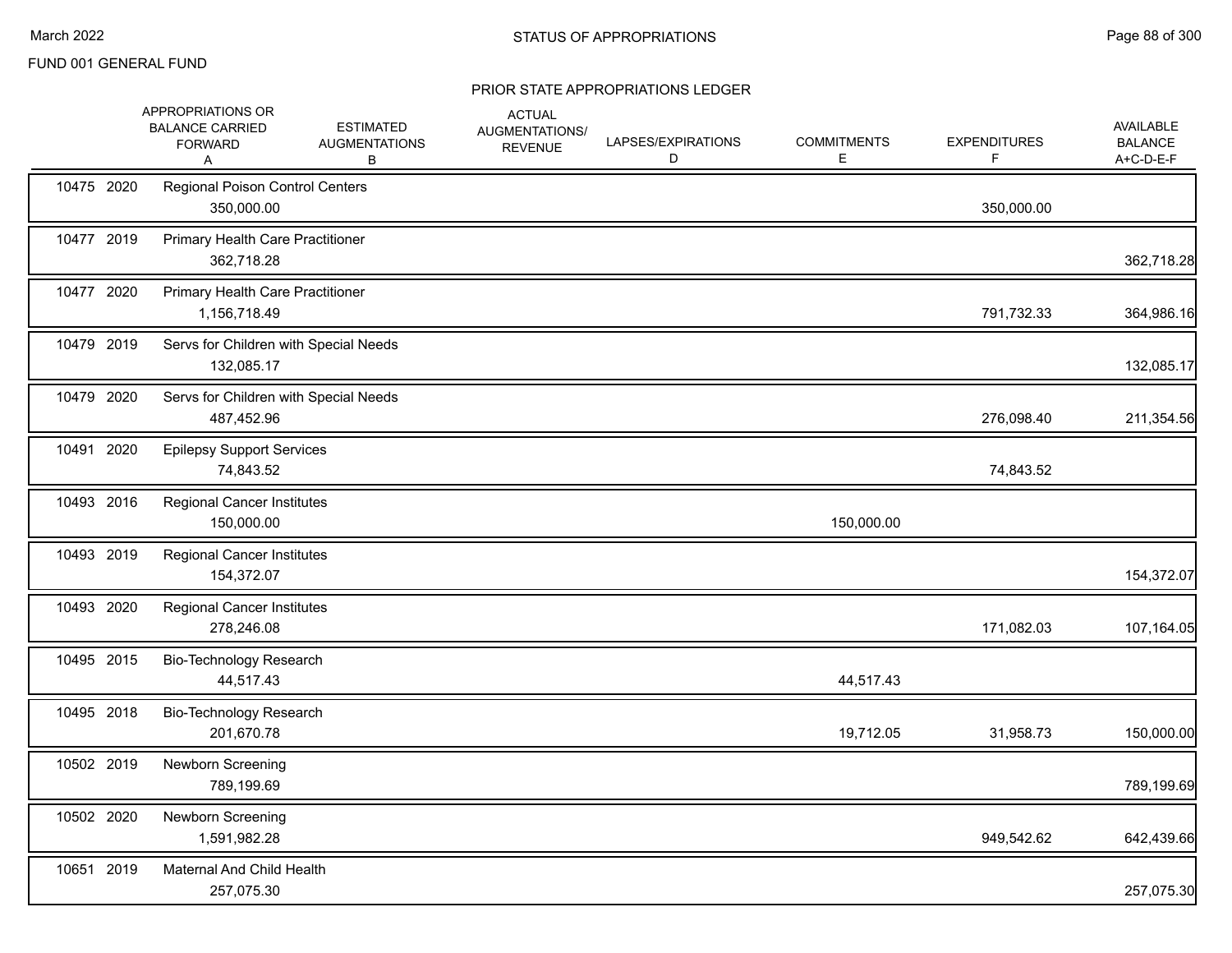|            | APPROPRIATIONS OR<br><b>BALANCE CARRIED</b><br><b>FORWARD</b><br>Α | <b>ESTIMATED</b><br><b>AUGMENTATIONS</b><br>B | <b>ACTUAL</b><br>AUGMENTATIONS/<br><b>REVENUE</b> | LAPSES/EXPIRATIONS<br>D | <b>COMMITMENTS</b><br>E | <b>EXPENDITURES</b><br>F. | AVAILABLE<br><b>BALANCE</b><br>A+C-D-E-F |
|------------|--------------------------------------------------------------------|-----------------------------------------------|---------------------------------------------------|-------------------------|-------------------------|---------------------------|------------------------------------------|
| 10651 2020 | Maternal And Child Health<br>317,812.11                            |                                               |                                                   |                         |                         | 136,099.97                | 181,712.14                               |
| 10654 2019 | <b>School District Health Services</b><br>617,520.89               |                                               |                                                   |                         |                         | 833.60                    | 616,687.29                               |
| 10654 2020 | <b>School District Health Services</b><br>616,217.38               |                                               |                                                   |                         |                         |                           | 616,217.38                               |
| 10655 2018 | <b>Renal Dialysis</b><br>52.16                                     |                                               |                                                   |                         |                         |                           | 52.16                                    |
| 10655 2019 | <b>Renal Dialysis</b><br>895,544.69                                |                                               |                                                   |                         |                         | $-16,751.26$              | 912,295.95                               |
| 10655 2020 | <b>Renal Dialysis</b><br>3,696,041.53                              |                                               |                                                   |                         |                         | 2,020,811.07              | 1,675,230.46                             |
| 10657 2019 | Diabetes Programs<br>35,019.35                                     |                                               |                                                   |                         |                         |                           | 35,019.35                                |
| 10657 2020 | Diabetes Programs<br>59,456.77                                     |                                               |                                                   |                         | 2,497.00                | 23,252.90                 | 33,706.87                                |
| 11014 2019 | <b>Cancer Screening Services</b><br>1,235,109.40                   |                                               |                                                   |                         |                         |                           | 1,235,109.40                             |
| 11014 2020 | <b>Cancer Screening Services</b><br>1,684,754.23                   |                                               |                                                   |                         |                         | 366,080.90                | 1,318,673.33                             |
| 11043 2020 | Amyotrophic Lateral Sclerosis Supp Serv<br>276,165.14              |                                               |                                                   |                         |                         | 273,038.36                | 3,126.78                                 |
| 11055 2018 | Community-Based Health Care Subsidy<br>11,009.06                   |                                               |                                                   |                         |                         |                           | 11,009.06                                |
| 11055 2019 | Community-Based Health Care Subsidy<br>309,472.44                  |                                               |                                                   |                         |                         |                           | 309,472.44                               |
| 11055 2020 | Community-Based Health Care Subsidy<br>853,722.55                  |                                               |                                                   |                         |                         | 411,495.95                | 442,226.60                               |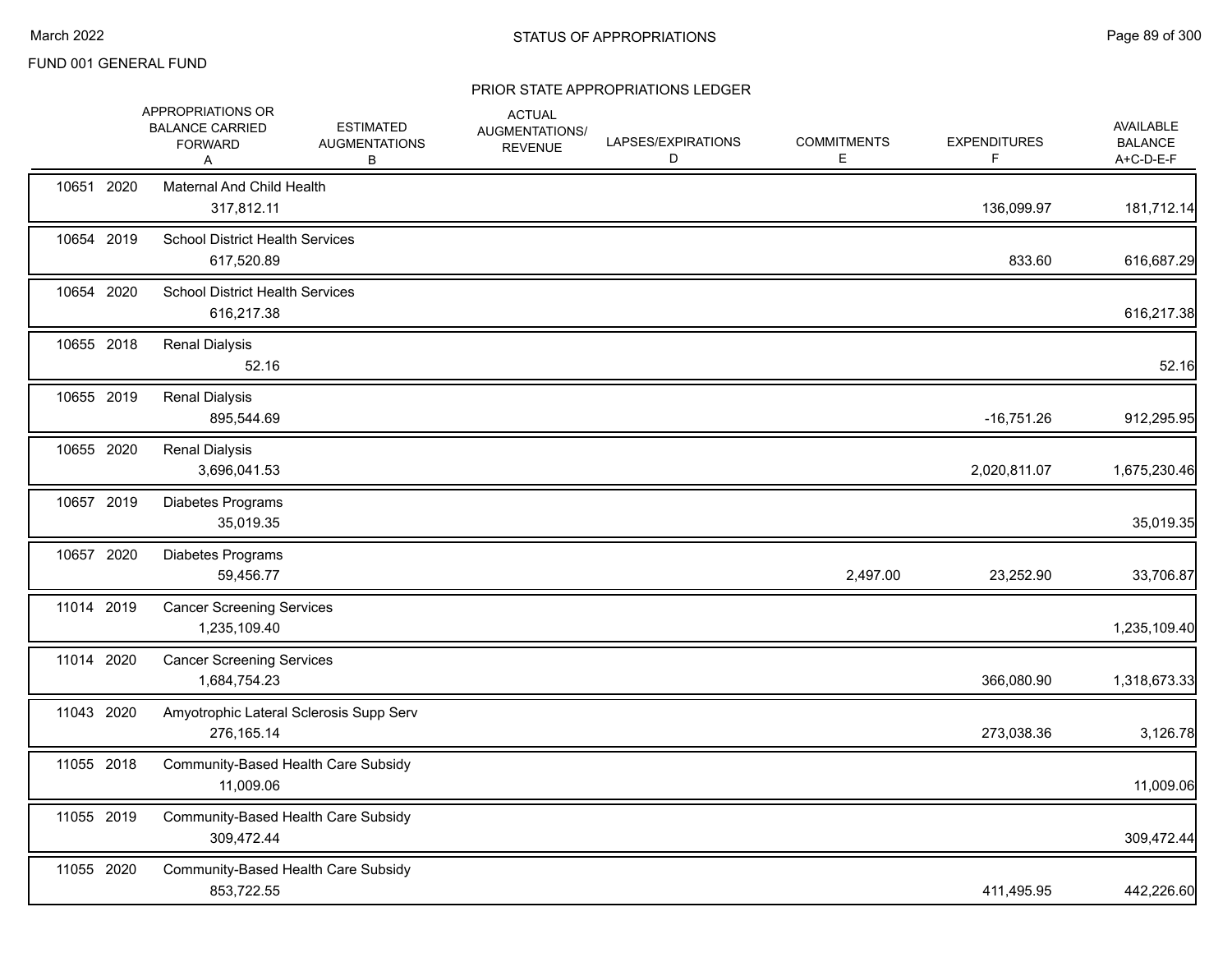|                                                         | APPROPRIATIONS OR<br><b>BALANCE CARRIED</b><br><b>FORWARD</b><br>Α | <b>ESTIMATED</b><br><b>AUGMENTATIONS</b><br>В | <b>ACTUAL</b><br>AUGMENTATIONS/<br><b>REVENUE</b> | LAPSES/EXPIRATIONS<br>D | <b>COMMITMENTS</b><br>E | <b>EXPENDITURES</b><br>F | <b>AVAILABLE</b><br><b>BALANCE</b><br>A+C-D-E-F |
|---------------------------------------------------------|--------------------------------------------------------------------|-----------------------------------------------|---------------------------------------------------|-------------------------|-------------------------|--------------------------|-------------------------------------------------|
| 11068 2018                                              |                                                                    | AIDS Programs & Special Pharm Services        |                                                   |                         |                         | $-3,713.60$              | 3,713.60                                        |
| 11068 2019                                              | 3,014,960.72                                                       | AIDS Programs & Special Pharm Services        |                                                   |                         |                         | 52,027.50                | 2,962,933.22                                    |
| 11068 2020                                              | 4,576,280.75                                                       | AIDS Programs & Special Pharm Services        |                                                   |                         |                         | 2,897,596.89             | 1,678,683.86                                    |
| 11129 2019                                              | Lyme Disease<br>671,059.08                                         |                                               |                                                   |                         | 156,738.70              |                          | 514,320.38                                      |
| 11129 2020                                              | Lyme Disease<br>2,054,604.55                                       |                                               |                                                   |                         | 511,792.85              | 130,639.60               | 1,412,172.10                                    |
| <b>DEPT TOTAL</b>                                       |                                                                    |                                               |                                                   |                         |                         |                          |                                                 |
|                                                         | 55, 137, 072. 18                                                   |                                               | $-1,545.50$                                       |                         | 7,466,794.95            | 16,620,140.28            | 31,048,591.45                                   |
| <b>GENERAL GOVERNMENT</b>                               | <b>BA 30 - Historical &amp; Museum Commission</b>                  |                                               |                                                   |                         |                         |                          |                                                 |
| 10347 2019                                              | <b>General Government Operations</b><br>3,498,752.23               |                                               |                                                   |                         | 1,679,800.07            | 304,196.71               | 1,514,755.45                                    |
| 10347 2020                                              | <b>General Government Operations</b><br>2,984,095.98               |                                               | $-87,458.37$                                      |                         | 639,565.14              | 930,058.19               | 1,327,014.28                                    |
| <b>GRANTS AND SUBSIDIES</b>                             |                                                                    |                                               |                                                   |                         |                         |                          |                                                 |
| 11057 2020                                              | <b>Cultural And Historical Support</b><br>83,443.00                |                                               |                                                   |                         |                         | 76,379.00                | 7,064.00                                        |
| <b>DEPT TOTAL</b>                                       |                                                                    |                                               |                                                   |                         |                         |                          |                                                 |
|                                                         | 6,566,291.21                                                       |                                               | $-87,458.37$                                      |                         | 2,319,365.21            | 1,310,633.90             | 2,848,833.73                                    |
| <b>BA 79 - Insurance</b><br><b>GRANTS AND SUBSIDIES</b> |                                                                    |                                               |                                                   |                         |                         |                          |                                                 |
| 10824 2020                                              | <b>USTIF Loan Payment</b><br>4,074.32                              |                                               |                                                   |                         |                         |                          | 4,074.32                                        |
| <b>DEPT TOTAL</b>                                       |                                                                    |                                               |                                                   |                         |                         |                          |                                                 |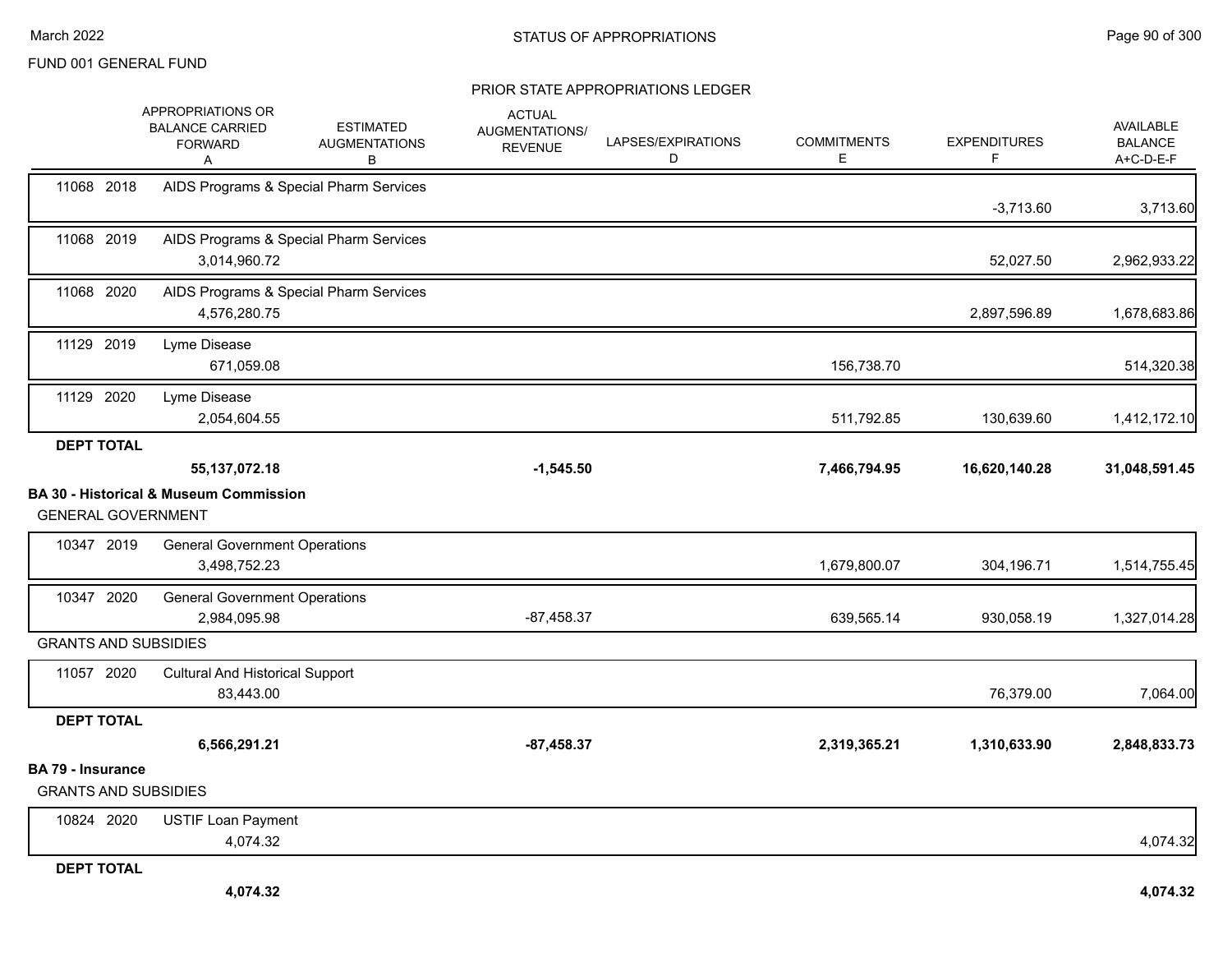|                             | APPROPRIATIONS OR<br><b>BALANCE CARRIED</b><br><b>FORWARD</b><br>Α | <b>ESTIMATED</b><br><b>AUGMENTATIONS</b><br>в | <b>ACTUAL</b><br>AUGMENTATIONS/<br><b>REVENUE</b> | LAPSES/EXPIRATIONS<br>D | <b>COMMITMENTS</b><br>Ε | <b>EXPENDITURES</b><br>F | <b>AVAILABLE</b><br><b>BALANCE</b><br>A+C-D-E-F |
|-----------------------------|--------------------------------------------------------------------|-----------------------------------------------|---------------------------------------------------|-------------------------|-------------------------|--------------------------|-------------------------------------------------|
| BA 12 - Labor & Industry    |                                                                    |                                               |                                                   |                         |                         |                          |                                                 |
| <b>GENERAL GOVERNMENT</b>   |                                                                    |                                               |                                                   |                         |                         |                          |                                                 |
| 10028 2018                  | Occupational & Industrial Safety<br>1,240.14                       |                                               |                                                   |                         |                         |                          | 1,240.14                                        |
| 10028 2019                  | Occupational & Industrial Safety<br>699,474.16                     |                                               |                                                   |                         |                         |                          | 699,474.16                                      |
| 10028 2020                  | Occupational & Industrial Safety<br>2,389,670.47                   |                                               |                                                   |                         | 242,916.77              | 485,280.43               | 1,661,473.27                                    |
| 10031 2018                  | <b>General Government Operations</b><br>1,246,449.57               |                                               |                                                   |                         | 168,696.75              | 1,044,307.69             | 33,445.13                                       |
| 10031 2019                  | <b>General Government Operations</b><br>1,891,215.75               |                                               |                                                   |                         | 143,559.98              | 7,547.37                 | 1,740,108.40                                    |
| 10031 2020                  | <b>General Government Operations</b><br>5,325,137.98               |                                               | 18.75                                             |                         | 345,270.75              | 1,029,670.87             | 3,950,215.11                                    |
| <b>GRANTS AND SUBSIDIES</b> |                                                                    |                                               |                                                   |                         |                         |                          |                                                 |
| 10017 2019                  | <b>Workers Compensation Payments</b><br>117,476.66                 |                                               |                                                   |                         |                         |                          | 117,476.66                                      |
| 10017 2020                  | <b>Workers Compensation Payments</b><br>128,247.54                 |                                               |                                                   |                         |                         | 7,024.34                 | 121,223.20                                      |
| 10018 2019                  | Occupational Disease Payments<br>93,622.51                         |                                               |                                                   |                         |                         |                          | 93,622.51                                       |
| 10018 2020                  | <b>Occupational Disease Payments</b><br>38,644.68                  |                                               |                                                   |                         |                         | 16,794.40                | 21,850.28                                       |
| 10020 2020                  | <b>Supported Employment</b><br>283,676.05                          |                                               |                                                   |                         | 308.05                  | 283,368.00               |                                                 |
| 10030 2020                  | Center for Independent Living<br>369,482.44                        |                                               |                                                   |                         |                         | 348,770.42               | 20,712.02                                       |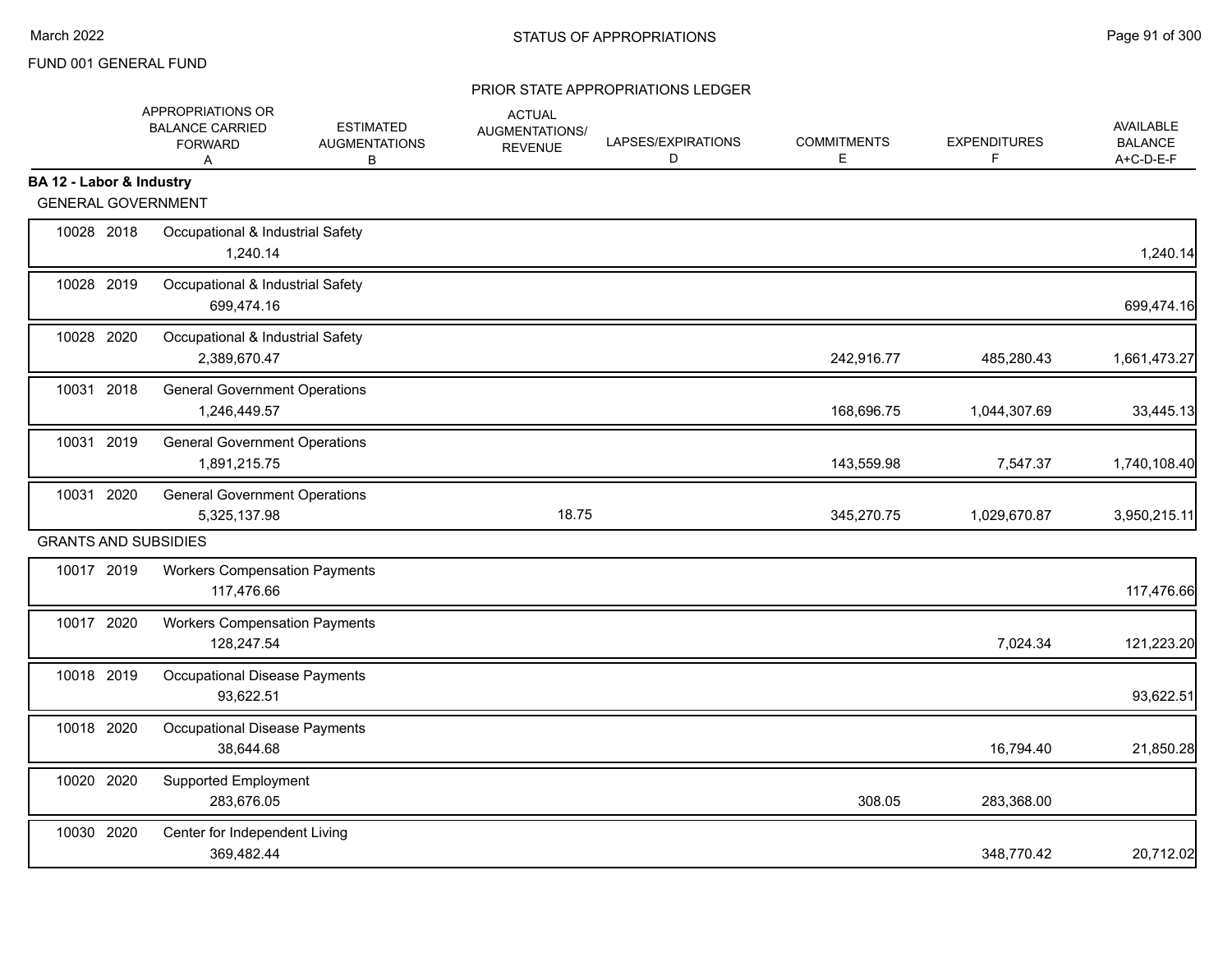|                           | APPROPRIATIONS OR<br><b>BALANCE CARRIED</b><br><b>FORWARD</b><br>Α | <b>ESTIMATED</b><br><b>AUGMENTATIONS</b><br>В | <b>ACTUAL</b><br>AUGMENTATIONS/<br><b>REVENUE</b> | LAPSES/EXPIRATIONS<br>D | <b>COMMITMENTS</b><br>Е | <b>EXPENDITURES</b><br>F | AVAILABLE<br><b>BALANCE</b><br>A+C-D-E-F |
|---------------------------|--------------------------------------------------------------------|-----------------------------------------------|---------------------------------------------------|-------------------------|-------------------------|--------------------------|------------------------------------------|
| 10707 2017                | <b>Industry Partnership</b><br>489,206.28                          |                                               |                                                   |                         | 300,893.40              | 188,312.88               |                                          |
| 10707 2018                | <b>Industry Partnership</b><br>1,926,260.30                        |                                               |                                                   |                         | 1,511,645.52            | 414,614.78               |                                          |
| 10707 2019                | Industry Partnership<br>4,559,611.73                               |                                               |                                                   |                         | 3,652,706.13            | 906,905.60               |                                          |
| 10707 2020                | Industry Partnership<br>2,726,296.92                               |                                               |                                                   |                         | 2,208,759.29            | 53,863.36                | 463,674.27                               |
| 10967 2020                | New Choices / New Options<br>226,377.29                            |                                               |                                                   |                         |                         | 226,377.29               |                                          |
| 11035 2020                | Assistive Technology Devices<br>111,380.07                         |                                               |                                                   |                         |                         | 102,560.21               | 8,819.86                                 |
| 11036 2020                | Assistive Technology Demo&Training<br>427,576.06                   |                                               |                                                   |                         |                         | 376,585.01               | 50,991.05                                |
| 11136 2018                | Apprenticeship Training<br>1,737,395.68                            |                                               |                                                   |                         | 522,836.95              | 937,174.86               | 277,383.87                               |
| 11136 2019                | Apprenticeship Training<br>5,760,738.83                            |                                               |                                                   |                         | 3,829,802.04            | 1,530,898.55             | 400,038.24                               |
| 11136 2020                | Apprenticeship Training<br>6,999,998.83                            |                                               |                                                   |                         |                         | $-1.17$                  | 7,000,000.00                             |
| <b>DEPT TOTAL</b>         |                                                                    |                                               |                                                   |                         |                         |                          |                                          |
|                           | 37,549,179.94                                                      |                                               | 18.75                                             |                         | 12,927,395.63           | 7,960,054.89             | 16,661,748.17                            |
| <b>GENERAL GOVERNMENT</b> | <b>BA 13 - Military &amp; Veterans Affairs</b>                     |                                               |                                                   |                         |                         |                          |                                          |
| 10041 2020                | American Battle Monuments<br>50,000.00                             |                                               |                                                   |                         |                         |                          | 50,000.00                                |
| 10043 2020                | Armory Maintenance and Repair<br>807,792.07                        |                                               |                                                   |                         | 119,464.41              | 674,229.94               | 14,097.72                                |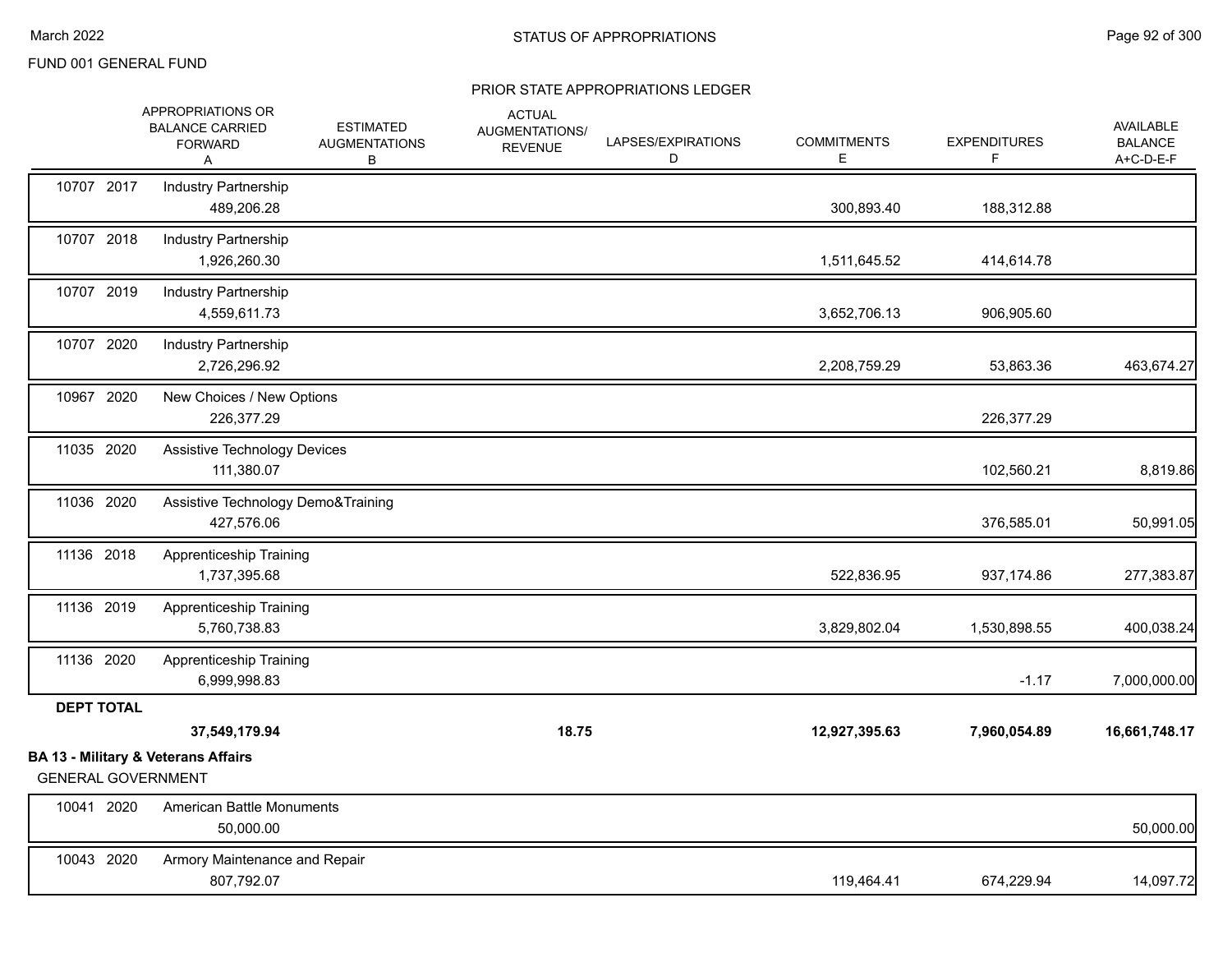#### PRIOR STATE APPROPRIATIONS LEDGER

|               | APPROPRIATIONS OR<br><b>BALANCE CARRIED</b><br><b>FORWARD</b><br>Α | <b>ESTIMATED</b><br><b>AUGMENTATIONS</b><br>B | <b>ACTUAL</b><br>AUGMENTATIONS/<br><b>REVENUE</b> | LAPSES/EXPIRATIONS<br>D | <b>COMMITMENTS</b><br>Е | <b>EXPENDITURES</b><br>F | <b>AVAILABLE</b><br><b>BALANCE</b><br>A+C-D-E-F |
|---------------|--------------------------------------------------------------------|-----------------------------------------------|---------------------------------------------------|-------------------------|-------------------------|--------------------------|-------------------------------------------------|
| 10048 2019    | <b>Special State Duty</b><br>14,984.21                             |                                               |                                                   |                         |                         |                          | 14,984.21                                       |
| 10048 2020    | <b>Special State Duty</b><br>28,485.13                             |                                               |                                                   |                         |                         |                          | 28,485.13                                       |
| 10051 2018    | <b>Burial Detail Honor Guard</b><br>5,730.12                       |                                               |                                                   |                         |                         |                          | 5,730.12                                        |
| 10051 2020    | <b>Burial Detail Honor Guard</b><br>47,450.00                      |                                               |                                                   |                         |                         | 1,200.00                 | 46,250.00                                       |
| 10053 2019    | <b>General Government Operations</b><br>1,881,957.20               |                                               |                                                   |                         | 320,164.40              | 130,078.75               | 1,431,714.05                                    |
| 10053 2020    | <b>General Government Operations</b><br>4,396,737.72               |                                               | 4.56                                              |                         | 898,242.19              | 3,279,090.73             | 219,409.36                                      |
| 11147 2019    | 729,280.92                                                         | National Guard Youth Challenge Program        |                                                   |                         | 113,315.91              | 615,520.00               | 445.01                                          |
| 11147 2020    | 1,179,601.10                                                       | National Guard Youth Challenge Program        |                                                   |                         | 294,146.33              | 838,713.37               | 46,741.40                                       |
| INSTITUTIONAL |                                                                    |                                               |                                                   |                         |                         |                          |                                                 |
| 10702 2015    | <b>Veterans Homes</b>                                              |                                               | 144.00                                            |                         |                         |                          | 144.00                                          |
| 10702 2016    | <b>Veterans Homes</b>                                              |                                               | 776.00                                            |                         |                         |                          | 776.00                                          |
| 10702 2018    | Veterans Homes<br>256.16                                           |                                               |                                                   |                         |                         | 152.00                   | 104.16                                          |
| 10702 2019    | Veterans Homes<br>389,739.90                                       |                                               |                                                   |                         | 6,649.65                | -1,636,668.75            | 2,019,759.00                                    |
| 10702 2020    | <b>Veterans Homes</b><br>17,682,991.25                             |                                               |                                                   |                         | 4,012,427.29            | 10,204,526.16            | 3,466,037.80                                    |

GRANTS AND SUBSIDIES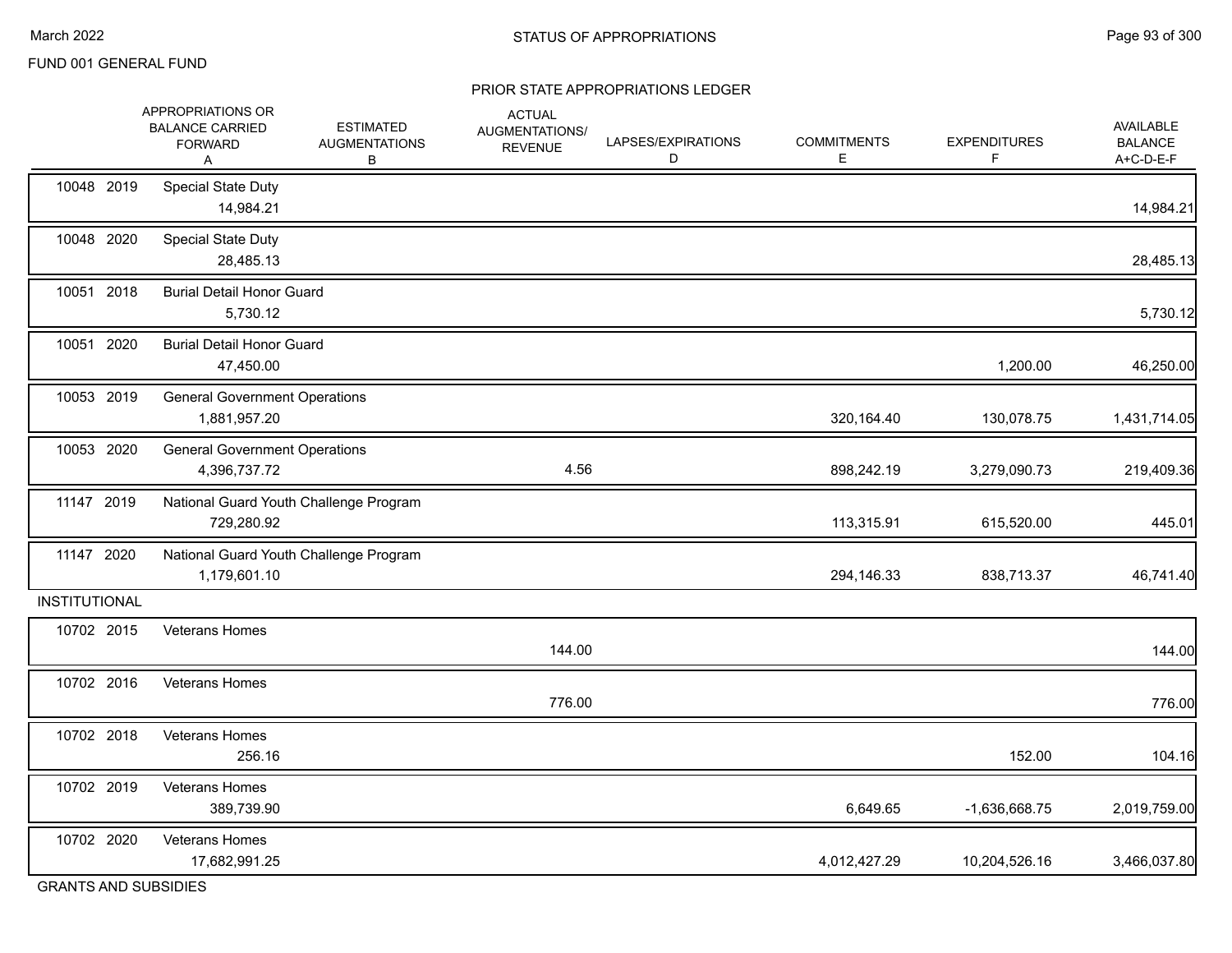|                                                          | APPROPRIATIONS OR<br><b>BALANCE CARRIED</b><br><b>FORWARD</b><br>A | <b>ESTIMATED</b><br><b>AUGMENTATIONS</b><br>В | <b>ACTUAL</b><br>AUGMENTATIONS/<br><b>REVENUE</b> | LAPSES/EXPIRATIONS<br>D | <b>COMMITMENTS</b><br>E | <b>EXPENDITURES</b><br>F | <b>AVAILABLE</b><br><b>BALANCE</b><br>A+C-D-E-F |
|----------------------------------------------------------|--------------------------------------------------------------------|-----------------------------------------------|---------------------------------------------------|-------------------------|-------------------------|--------------------------|-------------------------------------------------|
| 10034 2020                                               | <b>Education of Veterans Children</b><br>11,797.40                 |                                               |                                                   |                         |                         |                          | 11,797.40                                       |
| 10035 2020                                               | <b>National Guard Pension</b><br>5,000.00                          |                                               |                                                   |                         |                         |                          | 5,000.00                                        |
| 10036 2020                                               | <b>Blind Veterans Pension</b><br>75,750.00                         |                                               |                                                   |                         |                         |                          | 75,750.00                                       |
| 10045 2019                                               |                                                                    | Amputee and Paralyzed Veterans Pension        |                                                   |                         |                         | $-1,800.00$              | 1,800.00                                        |
| 10045 2020                                               | 145,950.00                                                         | Amputee and Paralyzed Veterans Pension        |                                                   |                         |                         | $-6,900.00$              | 152,850.00                                      |
| 10785 2019                                               | 146,509.00                                                         | Supplemental Life Insurance Premiums          |                                                   |                         |                         | 3,597.50                 | 142,911.50                                      |
| 10785 2020                                               | 154,956.00                                                         | Supplemental Life Insurance Premiums          |                                                   |                         |                         |                          | 154,956.00                                      |
| <b>DEPT TOTAL</b>                                        | 27,754,968.18                                                      |                                               | 924.56                                            |                         | 5,764,410.18            | 14,101,739.70            | 7,889,742.86                                    |
| <b>BA 25 - Parole Board</b><br><b>GENERAL GOVERNMENT</b> |                                                                    |                                               |                                                   |                         |                         |                          |                                                 |
| 10331 2016                                               | <b>General Government Operations</b><br>182.71                     |                                               |                                                   |                         |                         |                          | 182.71                                          |
| <b>DEPT TOTAL</b>                                        |                                                                    |                                               |                                                   |                         |                         |                          |                                                 |
|                                                          | 182.71                                                             |                                               |                                                   |                         |                         |                          | 182.71                                          |
| <b>BA 21 - Human Services</b>                            | <b>GENERAL GOVERNMENT</b>                                          |                                               |                                                   |                         |                         |                          |                                                 |
| 10233 2017                                               | <b>County Administration-Statewide</b><br>167.81                   |                                               |                                                   |                         |                         |                          | 167.81                                          |
| 10233 2018                                               | <b>County Administration-Statewide</b><br>5,948.25                 |                                               |                                                   |                         | 3,283.82                |                          | 2,664.43                                        |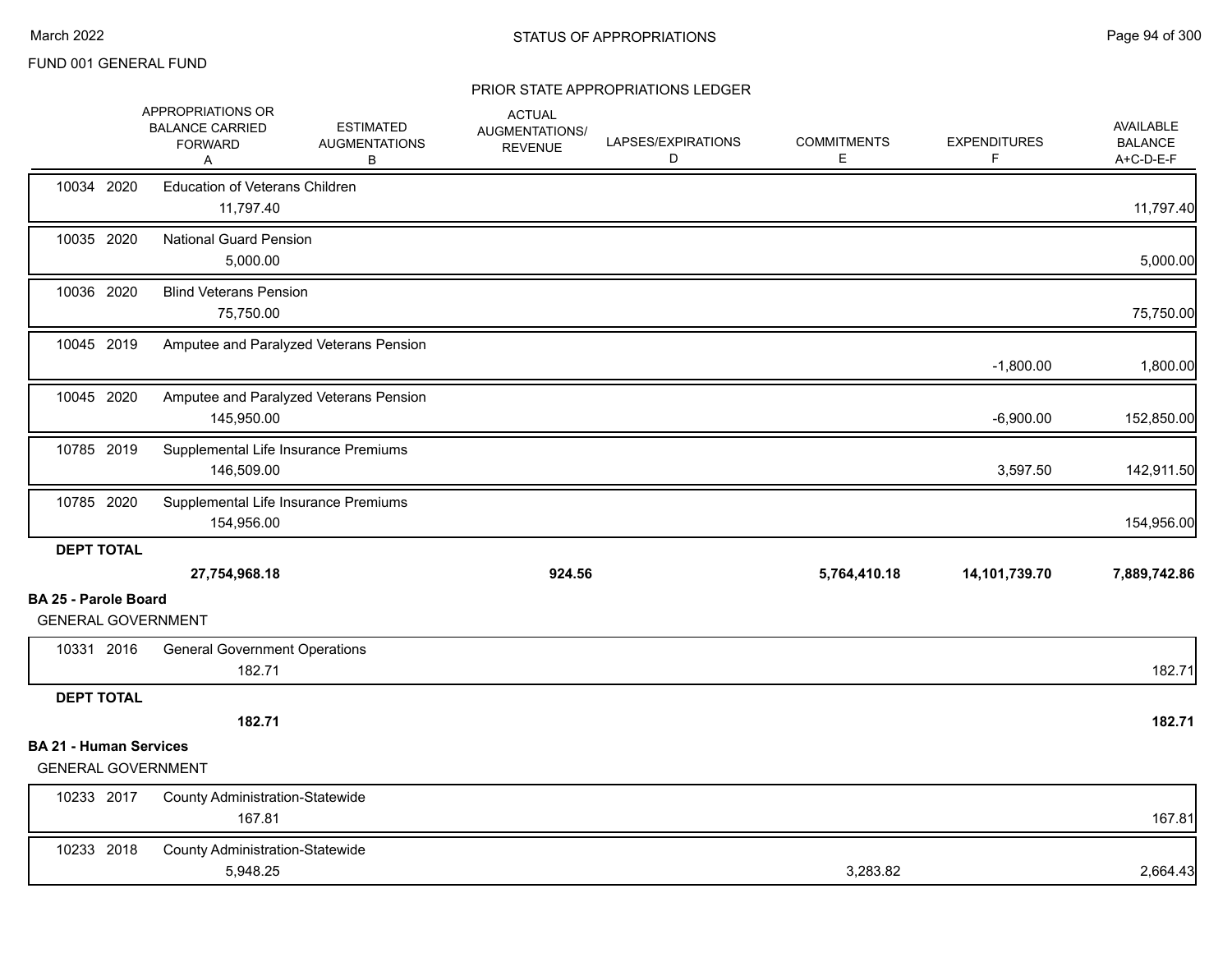|            | APPROPRIATIONS OR<br><b>BALANCE CARRIED</b><br><b>FORWARD</b><br>Α | <b>ESTIMATED</b><br><b>AUGMENTATIONS</b><br>В | <b>ACTUAL</b><br>AUGMENTATIONS/<br><b>REVENUE</b> | LAPSES/EXPIRATIONS<br>D | <b>COMMITMENTS</b><br>Е | <b>EXPENDITURES</b><br>F | AVAILABLE<br><b>BALANCE</b><br>A+C-D-E-F |
|------------|--------------------------------------------------------------------|-----------------------------------------------|---------------------------------------------------|-------------------------|-------------------------|--------------------------|------------------------------------------|
| 10233 2019 | <b>County Administration-Statewide</b><br>341,362.46               |                                               |                                                   |                         | 96,404.18               | 341.68                   | 244,616.60                               |
| 10233 2020 | <b>County Administration-Statewide</b><br>8,001,160.62             |                                               |                                                   |                         | 427,736.42              | 6,847,105.47             | 726,318.73                               |
| 10233 2010 | <b>County Administration-Statewide</b>                             |                                               |                                                   |                         |                         | $-2,640.00$              | 2,640.00                                 |
| 10238 2019 | <b>Child Support Enforcement</b>                                   |                                               |                                                   |                         | 152,672.83              | -152,672.83              |                                          |
| 10238 2020 | <b>Child Support Enforcement</b><br>4,899,754.29                   |                                               |                                                   |                         | 481,996.46              | 3,378,414.14             | 1,039,343.69                             |
| 10244 2018 | <b>New Directions</b><br>272.06                                    |                                               |                                                   |                         |                         |                          | 272.06                                   |
| 10244 2019 | <b>New Directions</b><br>90,739.65                                 |                                               |                                                   |                         |                         |                          | 90,739.65                                |
| 10244 2020 | <b>New Directions</b><br>2,024,084.82                              |                                               |                                                   |                         | 33,826.56               | 1,604,063.71             | 386,194.55                               |
| 10257 2016 | <b>Information Systems</b><br>284.51                               |                                               |                                                   |                         |                         |                          | 284.51                                   |
| 10257 2018 | <b>Information Systems</b><br>513,281.25                           |                                               |                                                   |                         | 239.94                  |                          | 513,041.31                               |
| 10257 2019 | <b>Information Systems</b><br>9,191,261.62                         |                                               |                                                   |                         | 1,419,770.99            | 237,804.06               | 7,533,686.57                             |
| 10257 2020 | <b>Information Systems</b><br>41,789,618.21                        |                                               |                                                   |                         | 18,271,160.69           | 21,257,970.89            | 2,260,486.63                             |
| 10263 2016 | <b>General Government Operations</b><br>10,696.50                  |                                               |                                                   |                         | 10,330.00               |                          | 366.50                                   |
| 10263 2017 | <b>General Government Operations</b><br>3,491,481.89               |                                               |                                                   |                         |                         |                          | 3,491,481.89                             |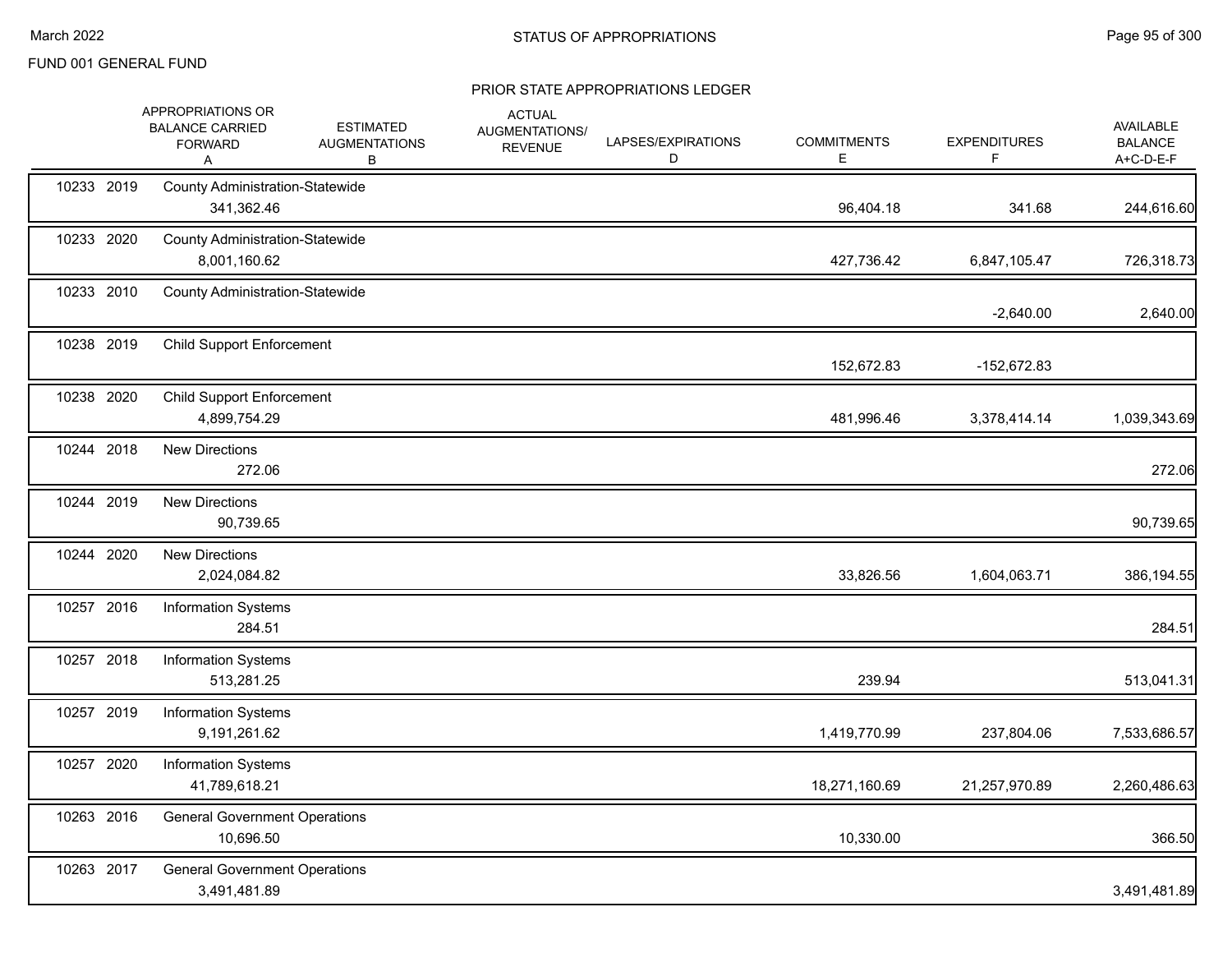|                      | APPROPRIATIONS OR<br><b>BALANCE CARRIED</b><br><b>FORWARD</b><br>A | <b>ESTIMATED</b><br><b>AUGMENTATIONS</b><br>В | <b>ACTUAL</b><br>AUGMENTATIONS/<br><b>REVENUE</b> | LAPSES/EXPIRATIONS<br>D | <b>COMMITMENTS</b><br>E. | <b>EXPENDITURES</b><br>F | AVAILABLE<br><b>BALANCE</b><br>A+C-D-E-F |
|----------------------|--------------------------------------------------------------------|-----------------------------------------------|---------------------------------------------------|-------------------------|--------------------------|--------------------------|------------------------------------------|
| 10263 2018           | <b>General Government Operations</b><br>420,712.57                 |                                               |                                                   |                         | 29,888.01                |                          | 390,824.56                               |
| 10263 2019           | <b>General Government Operations</b><br>7,181,366.33               |                                               |                                                   |                         | 405,519.30               | 74,526.81                | 6,701,320.22                             |
| 10263 2020           | <b>General Government Operations</b><br>16,902,109.77              |                                               | -30,981.99                                        |                         | 5,788,112.03             | 10,471,734.89            | 611,280.86                               |
| 10264 2018           | <b>County Assistance Offices</b><br>1,174,336.85                   |                                               |                                                   |                         | 184.96                   |                          | 1,174,151.89                             |
| 10264 2019           | <b>County Assistance Offices</b><br>1,956,932.02                   |                                               |                                                   |                         | 332,699.51               | 49,079.01                | 1,575,153.50                             |
| 10264 2020           | <b>County Assistance Offices</b><br>22,627,602.48                  |                                               |                                                   |                         | 916,699.05               | 21,416,958.13            | 293,945.30                               |
| 11096 2018           | Children's Health Insurance Admin<br>1,741.00                      |                                               |                                                   |                         |                          |                          | 1,741.00                                 |
| 11096 2020           | Children's Health Insurance Admin<br>1,152,635.03                  |                                               |                                                   |                         |                          | 29,004.95                | 1,123,630.08                             |
| <b>INSTITUTIONAL</b> |                                                                    |                                               |                                                   |                         |                          |                          |                                          |
| 10248 2017           | <b>Mental Health Services</b><br>1,386,782.95                      |                                               |                                                   |                         | 311,228.51               | 12,095.23                | 1,063,459.21                             |
| 10248 2019           | <b>Mental Health Services</b><br>10,811,361.98                     |                                               |                                                   |                         | 110,547.15               | 852,351.20               | 9,848,463.63                             |
| 10248 2020           | <b>Mental Health Services</b><br>62,825,814.95                     |                                               |                                                   |                         | 13,621,172.32            | 30,391,002.26            | 18,813,640.37                            |
| 10249 2019           | <b>State Centers Intellectual Disabilities</b><br>7,392,815.47     |                                               |                                                   |                         | 6,088,000.00             | 1,219,746.34             | 85,069.13                                |
| 10249 2020           | <b>State Centers Intellectual Disabilities</b><br>16,593,335.66    |                                               |                                                   |                         | 3,794,542.18             | 11,348,912.57            | 1,449,880.91                             |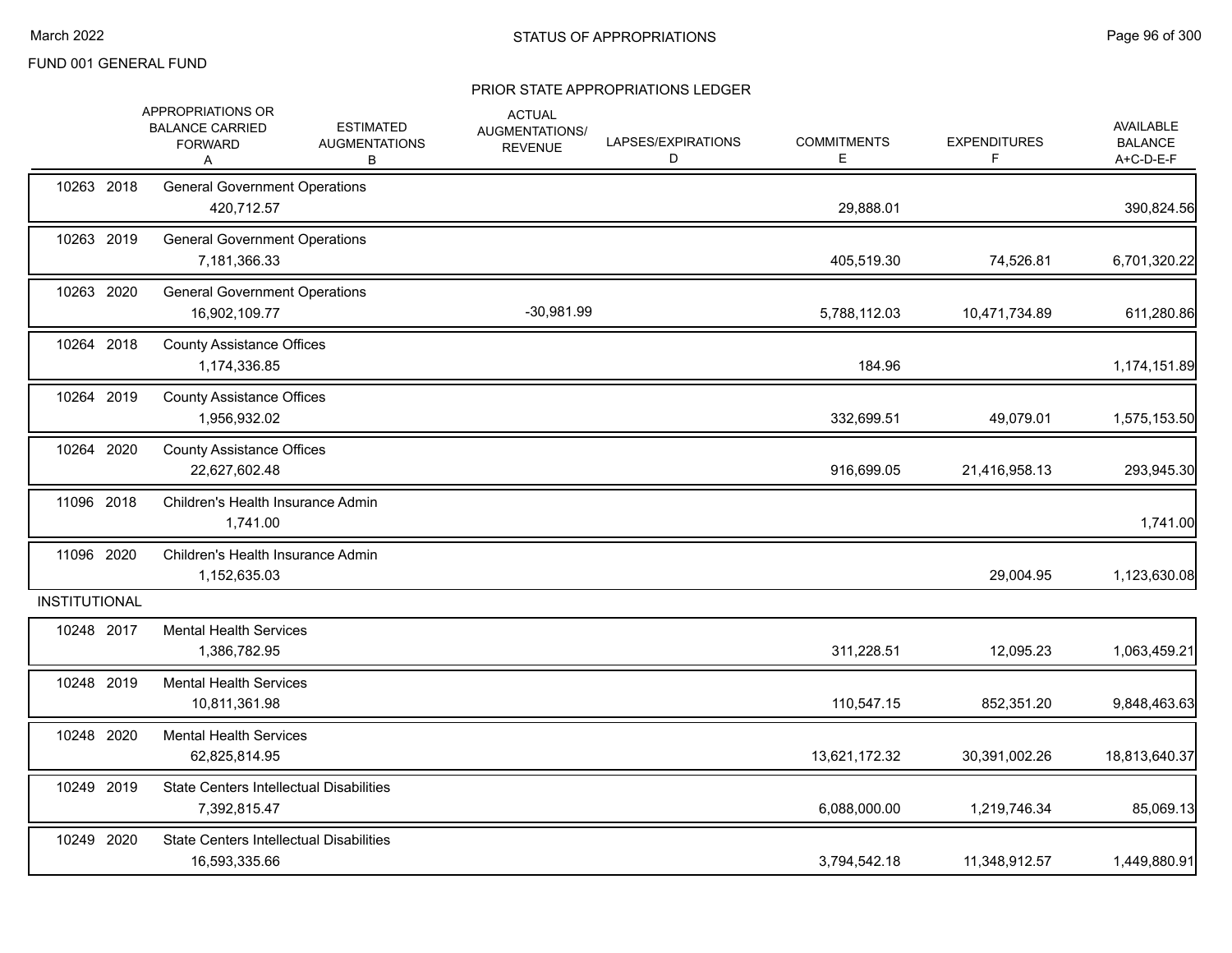|            | APPROPRIATIONS OR<br><b>BALANCE CARRIED</b><br><b>FORWARD</b><br>A | <b>ESTIMATED</b><br><b>AUGMENTATIONS</b><br>В | <b>ACTUAL</b><br>AUGMENTATIONS/<br><b>REVENUE</b> | LAPSES/EXPIRATIONS<br>D | <b>COMMITMENTS</b><br>Е | <b>EXPENDITURES</b><br>F. | AVAILABLE<br><b>BALANCE</b><br>A+C-D-E-F |
|------------|--------------------------------------------------------------------|-----------------------------------------------|---------------------------------------------------|-------------------------|-------------------------|---------------------------|------------------------------------------|
| 10261 2018 | 413,500.00                                                         | Youth Development Center-Forestry Camps       |                                                   |                         |                         | 413,500.00                |                                          |
| 10261 2019 | 658,035.77                                                         | Youth Development Center-Forestry Camps       |                                                   |                         |                         | 292,824.32                | 365,211.45                               |
| 10261 2020 | 12,661,394.06                                                      | Youth Development Center-Forestry Camps       |                                                   |                         | 3,852,834.12            | 5,750,304.03              | 3,058,255.91                             |
|            | <b>GRANTS AND SUBSIDIES</b>                                        |                                               |                                                   |                         |                         |                           |                                          |
| 10226 2018 | Medical Assistance-Capitation<br>189,096.53                        |                                               |                                                   |                         | 86,905.96               | 102,190.57                |                                          |
| 10226 2019 | <b>Medical Assistance-Capitation</b><br>284,904.88                 |                                               |                                                   |                         | 230,494.18              | 54,410.70                 |                                          |
| 10226 2020 | Medical Assistance-Capitation<br>10,342,300.51                     |                                               |                                                   |                         | 876,269.32              | 9,459,672.63              | 6,358.56                                 |
| 10227 2019 | <b>Special Pharmaceutical Services</b><br>372,334.41               |                                               |                                                   |                         |                         |                           | 372,334.41                               |
| 10227 2020 | <b>Special Pharmaceutical Services</b><br>263,191.73               |                                               |                                                   |                         |                         | 65,754.01                 | 197,437.72                               |
| 10229 2019 | Domestic Violence<br>211,323.96                                    |                                               |                                                   |                         |                         |                           | 211,323.96                               |
| 10229 2020 | Domestic Violence<br>3,553,113.06                                  |                                               |                                                   |                         |                         | 2,987,905.14              | 565,207.92                               |
| 10230 2020 | Human Services Development Fund                                    |                                               |                                                   |                         |                         | $-1,958.00$               | 1,958.00                                 |
| 10232 2019 | Medical Assistance - Transportation<br>322,468.42                  |                                               |                                                   |                         |                         | 322,468.42                |                                          |
| 10232 2020 | Medical Assistance - Transportation<br>11, 135, 937. 27            |                                               |                                                   |                         |                         | 11,135,937.27             |                                          |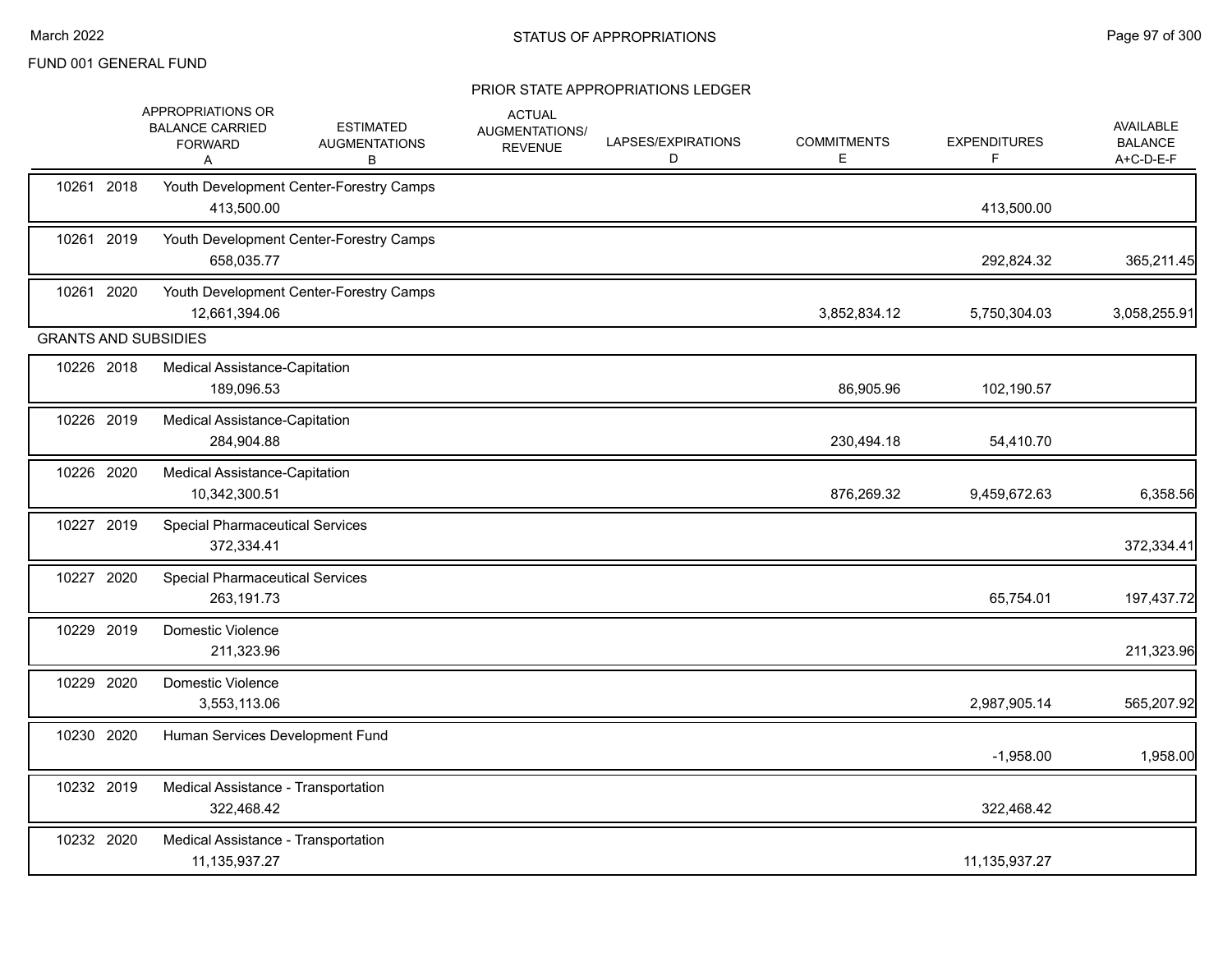|            | APPROPRIATIONS OR<br><b>BALANCE CARRIED</b><br><b>FORWARD</b><br>Α | <b>ESTIMATED</b><br><b>AUGMENTATIONS</b><br>В | <b>ACTUAL</b><br>AUGMENTATIONS/<br><b>REVENUE</b> | LAPSES/EXPIRATIONS<br>D | <b>COMMITMENTS</b><br>E | <b>EXPENDITURES</b><br>F | AVAILABLE<br><b>BALANCE</b><br>A+C-D-E-F |
|------------|--------------------------------------------------------------------|-----------------------------------------------|---------------------------------------------------|-------------------------|-------------------------|--------------------------|------------------------------------------|
| 10234 2018 | <b>Attendant Care</b><br>6,874.78                                  |                                               |                                                   |                         |                         |                          | 6,874.78                                 |
| 10234 2019 | <b>Attendant Care</b><br>319.74                                    |                                               |                                                   |                         |                         |                          | 319.74                                   |
| 10235 2019 | Early Intervention<br>409.83                                       |                                               |                                                   |                         |                         | $-8,681.24$              | 9,091.07                                 |
| 10235 2020 | Early Intervention<br>895,723.95                                   |                                               |                                                   |                         |                         | 779,410.94               | 116,313.01                               |
| 10236 2019 | ID Residential Services-Lansdowne<br>122,712.00                    |                                               |                                                   |                         |                         |                          | 122,712.00                               |
| 10236 2020 | <b>ID Residential Services-Lansdowne</b><br>100,000.00             |                                               |                                                   |                         |                         | $-62,559.00$             | 162,559.00                               |
| 10243 2018 | Services to Persons with Disabilities<br>21,921.86                 |                                               |                                                   |                         |                         |                          | 21,921.86                                |
| 10243 2019 | Services to Persons with Disabilities<br>8,262.56                  |                                               |                                                   |                         |                         |                          | 8,262.56                                 |
| 10245 2020 | <b>Breast Cancer Screening</b><br>810,706.00                       |                                               |                                                   |                         | 405,006.00              | 405,700.00               |                                          |
| 10247 2020 | <b>Legal Services</b><br>333,681.26                                |                                               |                                                   |                         |                         | 333,681.26               |                                          |
| 10250 2019 | Rape Crisis<br>433.00                                              |                                               |                                                   |                         |                         |                          | 433.00                                   |
| 10250 2020 | Rape Crisis                                                        |                                               |                                                   |                         |                         | $-60,441.93$             | 60,441.93                                |
| 10251 2020 | Intermediate Care Facilities-ID<br>12,209,144.67                   |                                               |                                                   |                         |                         | -439,720.27              | 12,648,864.94                            |
| 10252 2019 |                                                                    | Supplemental Grants-Aged, Blind & Disabl      |                                                   |                         |                         | $-243.10$                | 243.10                                   |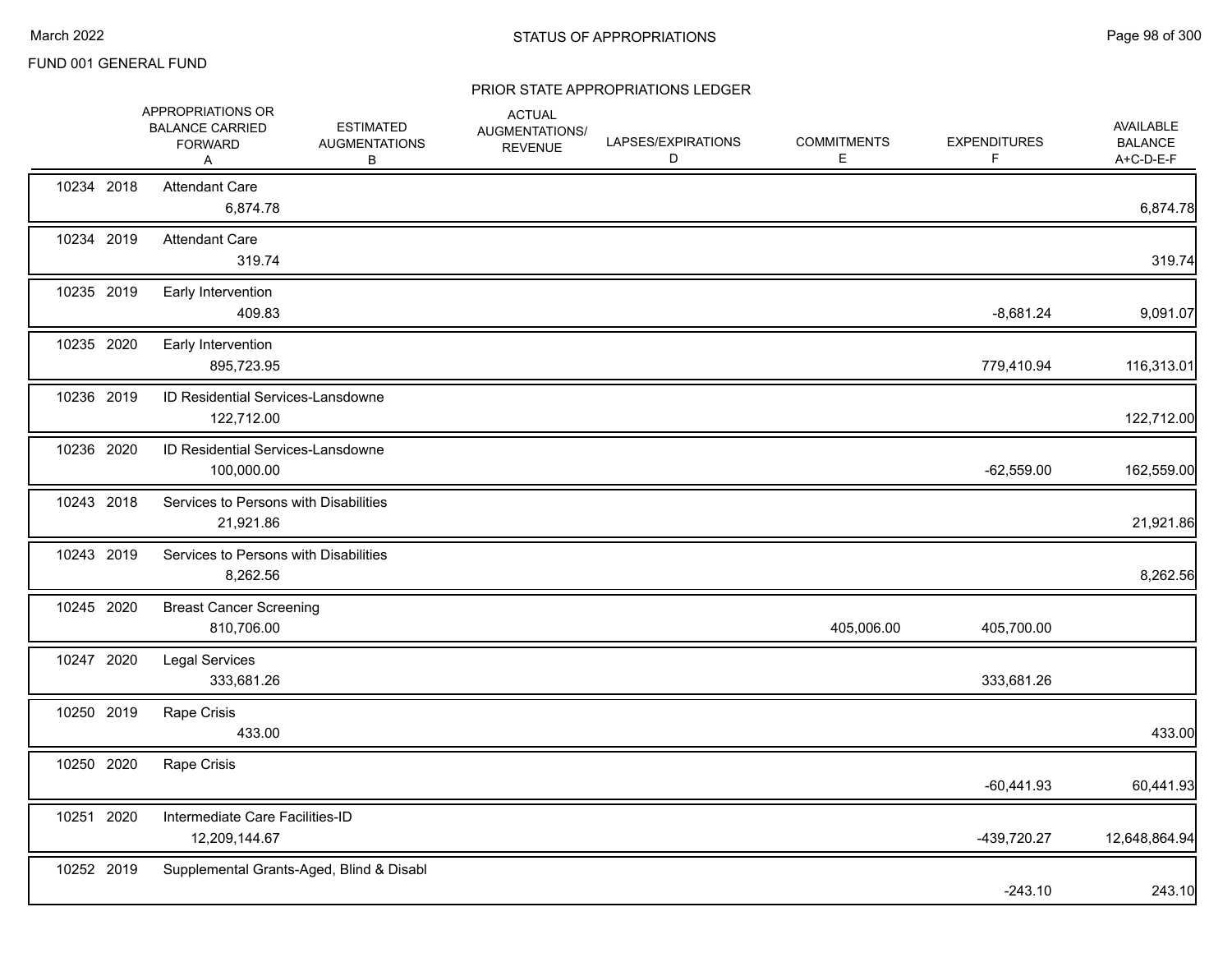|            | APPROPRIATIONS OR<br><b>BALANCE CARRIED</b><br><b>FORWARD</b><br>Α | <b>ESTIMATED</b><br><b>AUGMENTATIONS</b><br>В | <b>ACTUAL</b><br>AUGMENTATIONS/<br><b>REVENUE</b> | LAPSES/EXPIRATIONS<br>D | <b>COMMITMENTS</b><br>E | <b>EXPENDITURES</b><br>F | AVAILABLE<br><b>BALANCE</b><br>A+C-D-E-F |
|------------|--------------------------------------------------------------------|-----------------------------------------------|---------------------------------------------------|-------------------------|-------------------------|--------------------------|------------------------------------------|
| 10252 2020 | 3,674,254.38                                                       | Supplemental Grants-Aged, Blind & Disabl      |                                                   |                         |                         | 1,081,088.81             | 2,593,165.57                             |
| 10253 2020 | <b>Child Care Services</b><br>152,527.79                           |                                               |                                                   |                         |                         | 36,897.29                | 115,630.50                               |
| 10254 2017 | Expanded Medical Serv. For Women<br>63.22                          |                                               |                                                   |                         |                         |                          | 63.22                                    |
| 10254 2018 | Expanded Medical Serv. For Women<br>1,222.98                       |                                               |                                                   |                         |                         |                          | 1,222.98                                 |
| 10254 2020 | Expanded Medical Serv. For Women                                   |                                               |                                                   |                         |                         | $-1,810,337.62$          | 1,810,337.62                             |
| 10255 2015 | ID Community Base Program<br>474,984.72                            |                                               |                                                   |                         | 21,520.11               |                          | 453,464.61                               |
| 10255 2016 | ID Community Base Program<br>179,615.67                            |                                               |                                                   |                         |                         |                          | 179,615.67                               |
| 10255 2017 | ID Community Base Program<br>1,321,166.23                          |                                               |                                                   |                         |                         | 22,567.21                | 1,298,599.02                             |
| 10255 2018 | ID Community Base Program<br>2,174,471.48                          |                                               |                                                   |                         | 0.45                    | 23,336.11                | 2,151,134.92                             |
| 10255 2019 | ID Community Base Program<br>1,226,602.16                          |                                               |                                                   |                         |                         | 7,242.14                 | 1,219,360.02                             |
| 10255 2020 | ID Community Base Program<br>5,530,125.22                          |                                               |                                                   |                         |                         | 2,757,443.78             | 2,772,681.44                             |
| 10256 2020 | <b>Community-Based Family Centers</b><br>2,760,470.18              |                                               |                                                   |                         |                         | 2,205,764.29             | 554,705.89                               |
| 10262 2018 | <b>Behavioral Health Services</b>                                  |                                               |                                                   |                         |                         | $-224,712.52$            | 224,712.52                               |
| 10262 2020 | <b>Behavioral Health Services</b><br>225,376.00                    |                                               |                                                   |                         |                         | $-92,632.32$             | 318,008.32                               |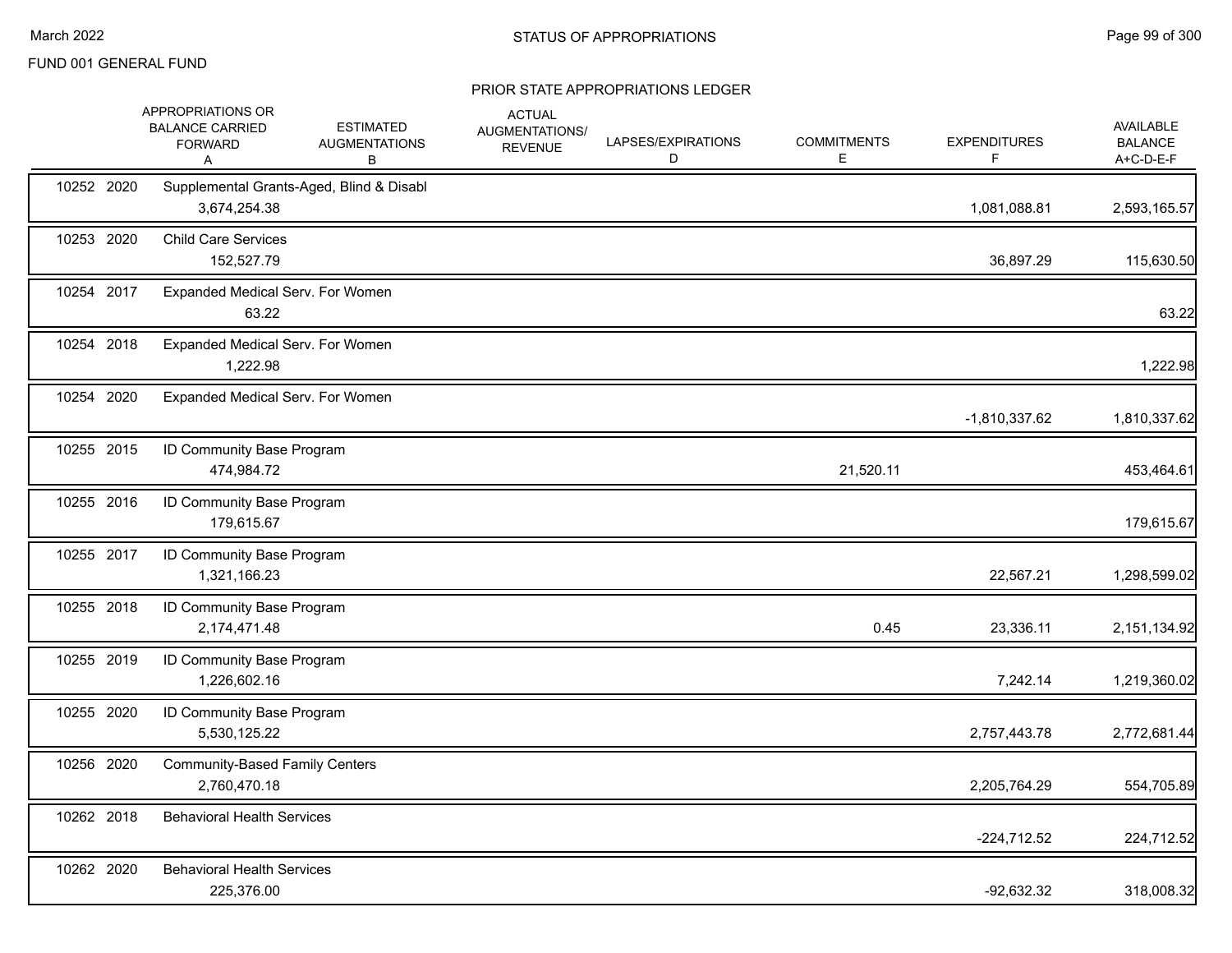|            | APPROPRIATIONS OR<br><b>BALANCE CARRIED</b><br><b>FORWARD</b><br>A | <b>ESTIMATED</b><br><b>AUGMENTATIONS</b><br>В | <b>ACTUAL</b><br>AUGMENTATIONS/<br><b>REVENUE</b> | LAPSES/EXPIRATIONS<br>D | <b>COMMITMENTS</b><br>E | <b>EXPENDITURES</b><br>F | <b>AVAILABLE</b><br><b>BALANCE</b><br>A+C-D-E-F |
|------------|--------------------------------------------------------------------|-----------------------------------------------|---------------------------------------------------|-------------------------|-------------------------|--------------------------|-------------------------------------------------|
| 10265 2019 | <b>Cash Grants</b><br>547.33                                       |                                               |                                                   |                         |                         |                          | 547.33                                          |
| 10265 2020 | <b>Cash Grants</b><br>6,691,684.98                                 |                                               |                                                   |                         |                         | 6,424,137.34             | 267,547.64                                      |
| 10266 2018 | <b>County Child Welfare</b>                                        |                                               |                                                   |                         |                         | $-15,164.61$             | 15,164.61                                       |
| 10266 2019 | <b>County Child Welfare</b><br>88,479,381.59                       |                                               |                                                   |                         | 830,406.39              | 28,156,868.40            | 59,492,106.80                                   |
| 10266 2020 | <b>County Child Welfare</b><br>172,650,068.32                      |                                               |                                                   |                         | 9,940,959.95            | 161,567,273.38           | 1,141,834.99                                    |
| 10267 2017 | MA-Long-Term Living<br>73,761.44                                   |                                               |                                                   |                         | 73,761.44               |                          |                                                 |
| 10267 2018 | MA-Long-Term Living<br>271,447.03                                  |                                               |                                                   |                         | 139,275.30              |                          | 132, 171.73                                     |
| 10267 2019 | MA-Long-Term Living<br>6,334,231.98                                |                                               |                                                   |                         | 4,445,986.59            | 2,916.93                 | 1,885,328.46                                    |
| 10267 2020 | MA-Long-Term Living<br>9,651,001.00                                |                                               |                                                   |                         | 20,001.00               | 9,598,303.66             | 32,696.34                                       |
| 10741 2018 | Autism Intervention and Services<br>730,122.02                     |                                               |                                                   |                         |                         | 241,113.44               | 489,008.58                                      |
| 10741 2019 | Autism Intervention and Services<br>1,257,824.96                   |                                               |                                                   |                         |                         | 1,047,323.71             | 210,501.25                                      |
| 10741 2020 | Autism Intervention and Services<br>4,926,029.22                   |                                               |                                                   |                         | 451,346.68              | 2,682,950.71             | 1,791,731.83                                    |
| 10760 2020 | Nurse Family Partnership<br>1,900,197.25                           |                                               |                                                   |                         |                         | 1,438,325.24             | 461,872.01                                      |
| 10763 2020 | Paymnt to Fed Govt -Medicare Drug Progrm<br>7,026,000.00           |                                               |                                                   |                         |                         | 7,026,000.00             |                                                 |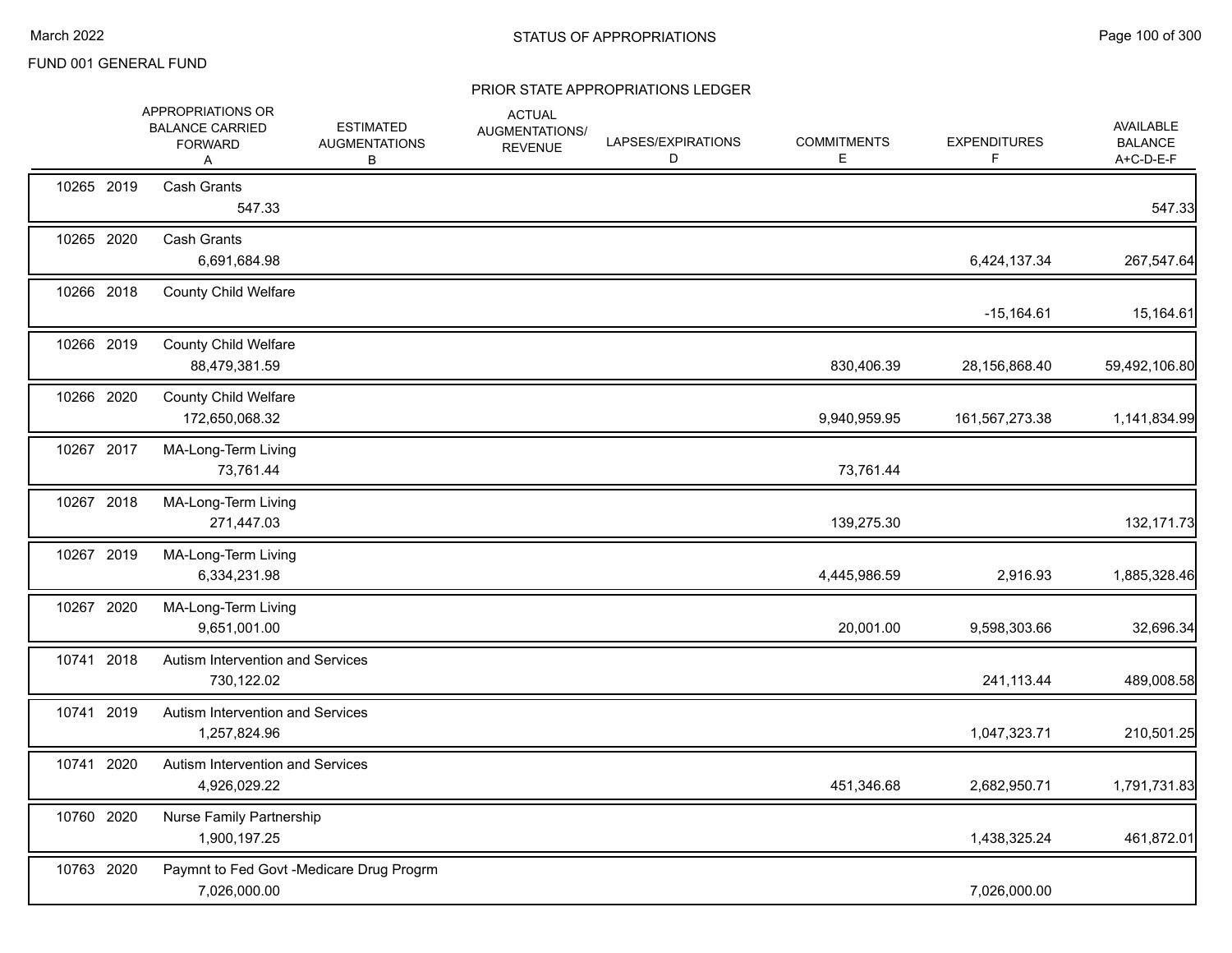|            | APPROPRIATIONS OR<br><b>BALANCE CARRIED</b><br><b>FORWARD</b><br>Α | <b>ESTIMATED</b><br><b>AUGMENTATIONS</b><br>В | <b>ACTUAL</b><br>AUGMENTATIONS/<br><b>REVENUE</b> | LAPSES/EXPIRATIONS<br>D | <b>COMMITMENTS</b><br>E | <b>EXPENDITURES</b><br>F | AVAILABLE<br><b>BALANCE</b><br>A+C-D-E-F |
|------------|--------------------------------------------------------------------|-----------------------------------------------|---------------------------------------------------|-------------------------|-------------------------|--------------------------|------------------------------------------|
| 10789 2020 | Hospital Based Burn Center<br>510.46                               |                                               |                                                   |                         |                         |                          | 510.46                                   |
| 10830 2020 | <b>MA-Trauma Centers</b><br>744.77                                 |                                               |                                                   |                         |                         |                          | 744.77                                   |
| 10912 2019 | <b>Child Care Assistance</b><br>15,329,742.67                      |                                               |                                                   |                         |                         |                          | 15,329,742.67                            |
| 10912 2020 | <b>Child Care Assistance</b><br>7,352,910.86                       |                                               |                                                   |                         |                         | 177,293.66               | 7,175,617.20                             |
| 10946 2019 | MA-Obstetric & Neonatal Services<br>650,109.47                     |                                               |                                                   |                         |                         |                          | 650,109.47                               |
| 10946 2020 | MA-Obstetric & Neonatal Services<br>325,861.61                     |                                               |                                                   |                         |                         | $-343,910.71$            | 669,772.32                               |
| 10952 2020 | Med Assist- Physician Practice Plans<br>2,159,439.33               |                                               |                                                   |                         |                         | 2,159,439.33             |                                          |
| 10958 2020 | Med Assist - Critical Access Hospitals<br>1,114,956.98             |                                               |                                                   |                         |                         | 243,785.22               | 871,171.76                               |
| 10975 2018 | 8,820.02                                                           | Community Intellectual Disab Waiver Prgm      |                                                   |                         |                         |                          | 8,820.02                                 |
| 10975 2019 |                                                                    | Community Intellectual Disab Waiver Prgm      |                                                   |                         |                         | $-61,402.34$             | 61,402.34                                |
| 10975 2020 | 46,991,572.53                                                      | Community Intellectual Disab Waiver Prgm      |                                                   |                         |                         | 46,991,572.53            |                                          |
| 10996 2020 | MA- Workers with Disabilities<br>28,501,440.06                     |                                               |                                                   |                         |                         | 28,453,286.13            | 48,153.93                                |
| 11016 2018 | Home and Community - Based Services<br>23,949.69                   |                                               |                                                   |                         |                         |                          | 23,949.69                                |
| 11016 2019 | Home and Community - Based Services<br>341.16                      |                                               |                                                   |                         |                         |                          | 341.16                                   |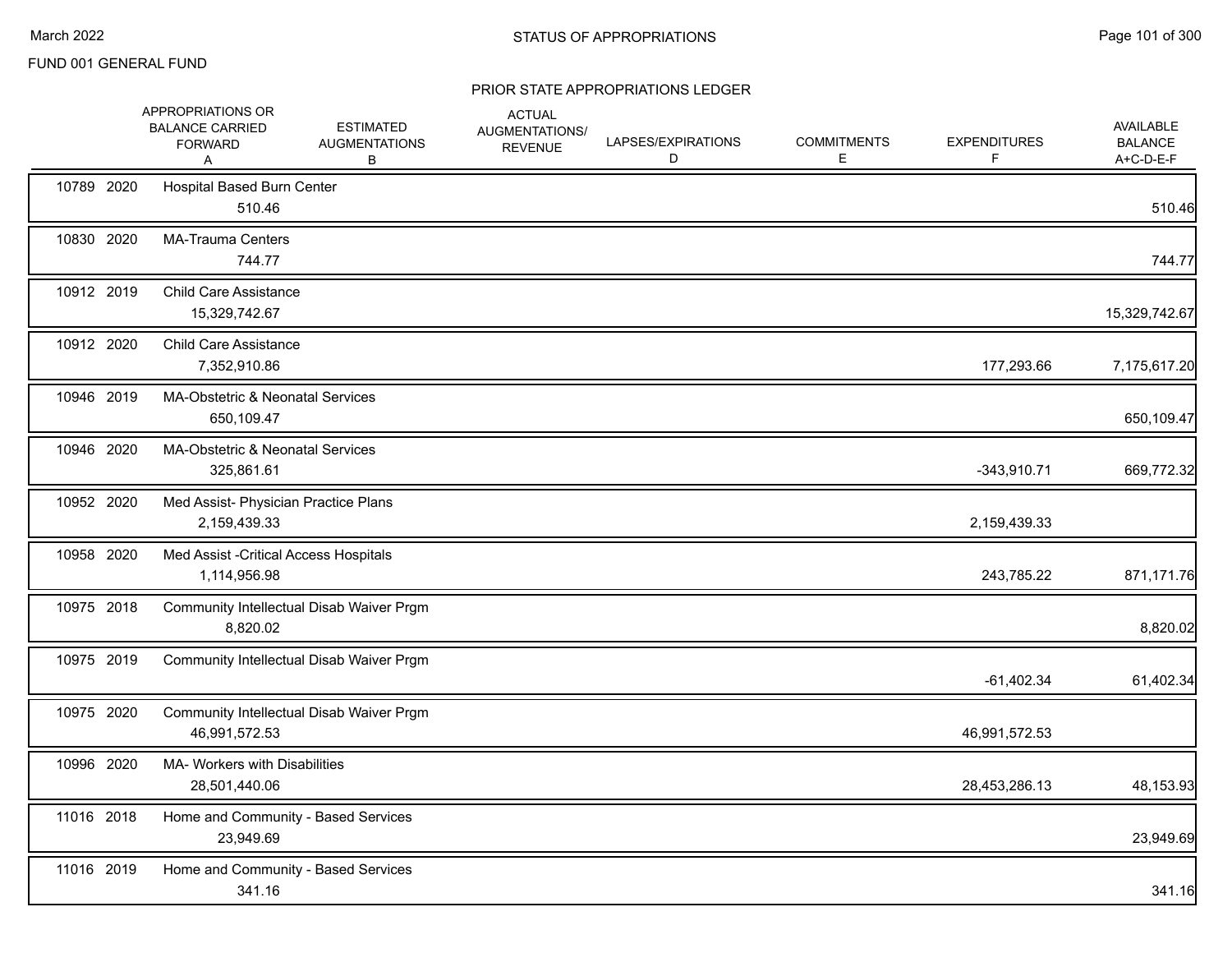|            | APPROPRIATIONS OR<br><b>BALANCE CARRIED</b><br><b>FORWARD</b><br>Α | <b>ESTIMATED</b><br><b>AUGMENTATIONS</b><br>В | <b>ACTUAL</b><br>AUGMENTATIONS/<br><b>REVENUE</b> | LAPSES/EXPIRATIONS<br>D | <b>COMMITMENTS</b><br>E | <b>EXPENDITURES</b><br>F | AVAILABLE<br><b>BALANCE</b><br>A+C-D-E-F |
|------------|--------------------------------------------------------------------|-----------------------------------------------|---------------------------------------------------|-------------------------|-------------------------|--------------------------|------------------------------------------|
| 11025 2019 | Long-Term Care Managed Care<br>1,985,417.03                        |                                               |                                                   |                         |                         |                          | 1,985,417.03                             |
| 11076 2017 | <b>Medical Assistance-Fee for Service</b><br>1,069,750.65          |                                               |                                                   |                         |                         |                          | 1,069,750.65                             |
| 11076 2018 | Medical Assistance-Fee for Service<br>348,325.60                   |                                               |                                                   |                         |                         |                          | 348,325.60                               |
| 11076 2019 | Medical Assistance-Fee for Service<br>29,013.52                    |                                               |                                                   |                         |                         | $-5,341.15$              | 34,354.67                                |
| 11076 2020 | Medical Assistance-Fee for Service<br>22,880,548.31                |                                               |                                                   |                         | 392.65                  | 22,349,343.14            | 530,812.52                               |
| 11095 2020 | Children's Health Insurance Program<br>9,203,093.62                |                                               |                                                   |                         |                         | 8,561,240.55             | 641,853.07                               |
| 11121 2017 | Services for the Visually Impaired<br>318.05                       |                                               |                                                   |                         |                         |                          | 318.05                                   |
| 11121 2019 | Services for the Visually Impaired                                 |                                               |                                                   |                         |                         | $-1,043.04$              | 1,043.04                                 |
| 11121 2020 | Services for the Visually Impaired<br>518,000.04                   |                                               |                                                   |                         |                         | 518,000.00               | 0.04                                     |
| 11122 2017 | 542,488.62                                                         | Health Program Assistance and Services        |                                                   |                         |                         | 186,966.24               | 355,522.38                               |
| 11122 2018 | 425,204.57                                                         | Health Program Assistance and Services        |                                                   |                         | 10,513.15               | 411,691.42               | 3,000.00                                 |
| 11122 2019 | 1,381,284.00                                                       | Health Program Assistance and Services        |                                                   |                         | 11,084.10               | 998,985.64               | 371,214.26                               |
| 11122 2020 | 13,320,157.38                                                      | Health Program Assistance and Services        |                                                   |                         |                         | 11,910,500.00            | 1,409,657.38                             |
| 11132 2020 | 211 Communications<br>750,000.00                                   |                                               |                                                   |                         |                         | 750,000.00               |                                          |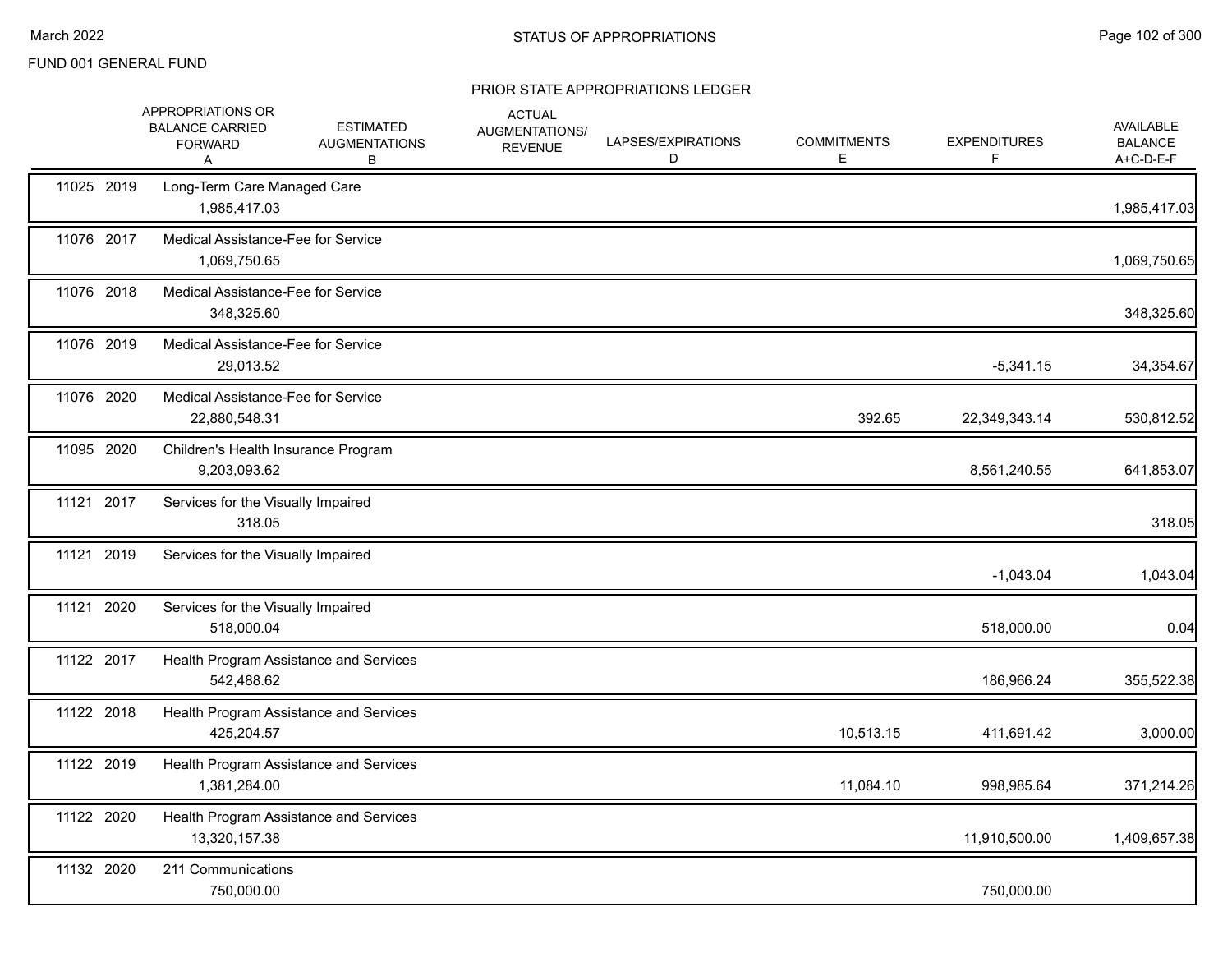|                                                              | APPROPRIATIONS OR<br><b>BALANCE CARRIED</b><br><b>FORWARD</b><br>A | <b>ESTIMATED</b><br><b>AUGMENTATIONS</b><br>в | <b>ACTUAL</b><br>AUGMENTATIONS/<br><b>REVENUE</b> | LAPSES/EXPIRATIONS<br>D | <b>COMMITMENTS</b><br>E | <b>EXPENDITURES</b><br>F. | AVAILABLE<br><b>BALANCE</b><br>A+C-D-E-F |
|--------------------------------------------------------------|--------------------------------------------------------------------|-----------------------------------------------|---------------------------------------------------|-------------------------|-------------------------|---------------------------|------------------------------------------|
| 11133 2019                                                   | Medical Assist - Community Healthchoices<br>510,000.00             |                                               |                                                   |                         | 510,000.00              |                           |                                          |
| 11133 2020                                                   | Medical Assist - Community Healthchoices<br>14,551,765.28          |                                               |                                                   |                         | 3,780,490.16            | 5,275,910.32              | 5,495,364.80                             |
| <b>DEPT TOTAL</b>                                            |                                                                    |                                               |                                                   |                         |                         |                           |                                          |
|                                                              | 763,394,394.68                                                     |                                               | $-30,981.99$                                      |                         | 77,983,262.46           | 491,318,976.57            | 194,061,173.66                           |
| <b>BA 18 - Revenue</b>                                       |                                                                    |                                               |                                                   |                         |                         |                           |                                          |
| <b>GENERAL GOVERNMENT</b>                                    |                                                                    |                                               |                                                   |                         |                         |                           |                                          |
| 10208 2018                                                   | <b>General Government Operations</b><br>14,612,379.52              |                                               |                                                   |                         |                         | 14,612,330.04             | 49.48                                    |
| 10208 2019                                                   | <b>General Government Operations</b><br>28,587,503.22              |                                               |                                                   |                         | 37,860.88               | 1,125,265.49              | 27,424,376.85                            |
| 10208 2020                                                   | <b>General Government Operations</b><br>45,110,756.11              |                                               |                                                   |                         | 1,616,358.76            | 9,088,568.99              | 34,405,828.36                            |
| 10953 2019                                                   | Technology and Process Modernization<br>2,335,420.35               |                                               |                                                   |                         | 6,830.02                | 187,933.33                | 2,140,657.00                             |
| 10953 2020                                                   | Technology and Process Modernization<br>4,564,302.27               |                                               |                                                   |                         |                         | 96,459.43                 | 4,467,842.84                             |
| <b>GRANTS AND SUBSIDIES</b>                                  |                                                                    |                                               |                                                   |                         |                         |                           |                                          |
| 10209 2020                                                   | Distribution of Pub Utility Realty Tax<br>927.55                   |                                               |                                                   |                         |                         |                           | 927.55                                   |
| <b>DEPT TOTAL</b>                                            |                                                                    |                                               |                                                   |                         |                         |                           |                                          |
|                                                              | 95,211,289.02                                                      |                                               |                                                   |                         | 1,661,049.66            | 25, 110, 557. 28          | 68,439,682.08                            |
| <b>BA 19 - State Department</b><br><b>GENERAL GOVERNMENT</b> |                                                                    |                                               |                                                   |                         |                         |                           |                                          |
| 10211 2020                                                   | <b>Electoral College</b><br>5,867.35                               |                                               |                                                   |                         |                         |                           | 5,867.35                                 |
| 10212 2017                                                   | Voter Registration<br>9,628.69                                     |                                               |                                                   |                         |                         |                           | 9,628.69                                 |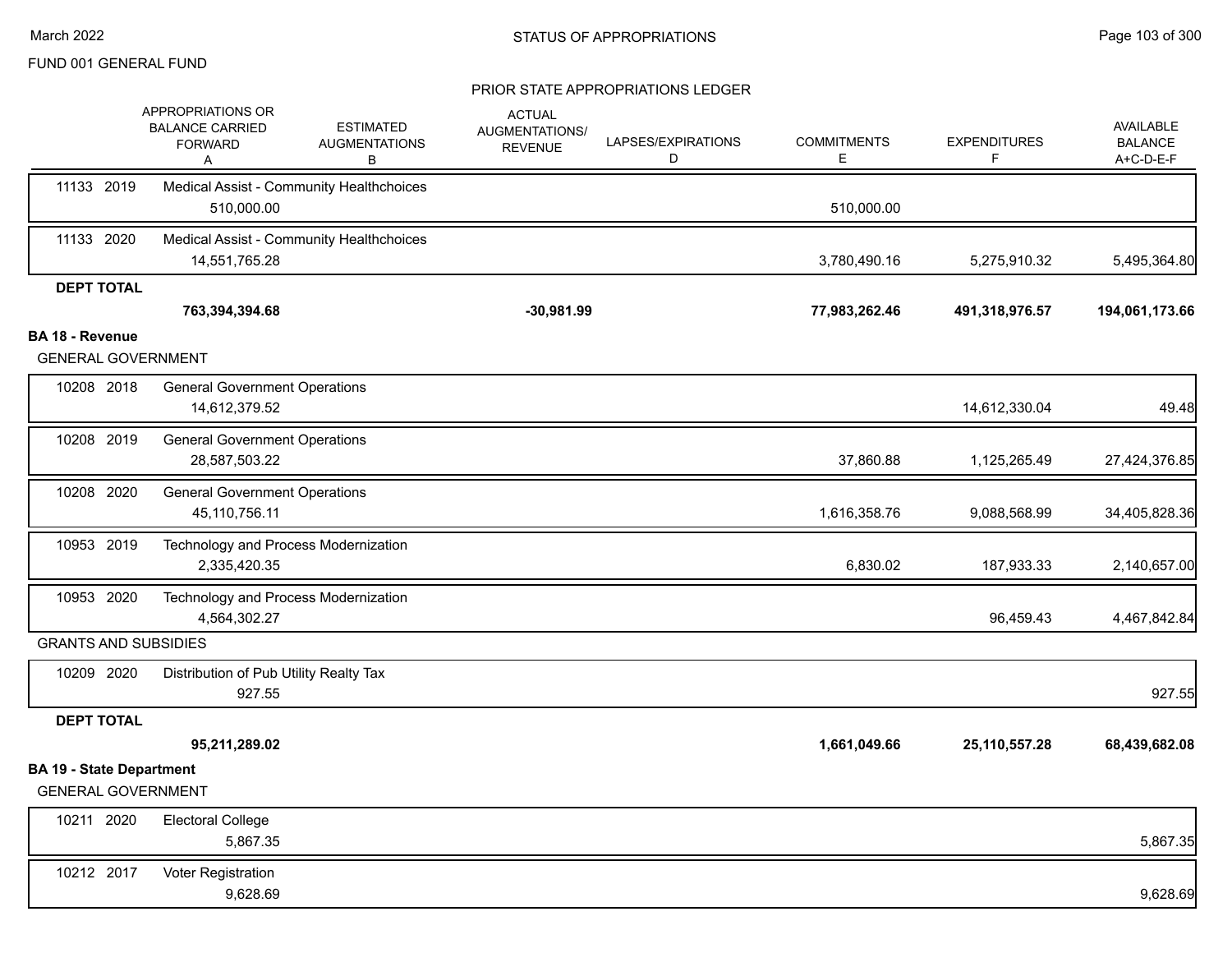|                                                          | APPROPRIATIONS OR<br><b>BALANCE CARRIED</b><br><b>FORWARD</b><br>Α | <b>ESTIMATED</b><br><b>AUGMENTATIONS</b><br>В | <b>ACTUAL</b><br>AUGMENTATIONS/<br><b>REVENUE</b> | LAPSES/EXPIRATIONS<br>D | <b>COMMITMENTS</b><br>Е | <b>EXPENDITURES</b><br>F | AVAILABLE<br><b>BALANCE</b><br>A+C-D-E-F |
|----------------------------------------------------------|--------------------------------------------------------------------|-----------------------------------------------|---------------------------------------------------|-------------------------|-------------------------|--------------------------|------------------------------------------|
| 10212 2019                                               | Voter Registration<br>1,029.58                                     |                                               |                                                   |                         |                         |                          | 1,029.58                                 |
| 10212 2020                                               | Voter Registration<br>122,378.23                                   |                                               |                                                   |                         | 2.55                    | 122,375.68               |                                          |
| 10213 2018                                               | <b>General Government Operations</b><br>83,107.77                  |                                               |                                                   |                         |                         |                          | 83,107.77                                |
| 10213 2020                                               | <b>General Government Operations</b><br>1,949,553.31               |                                               | -427,231.78                                       |                         | 73,841.65               | 692,974.95               | 755,504.93                               |
| 10759 2019                                               | Statewide Uniform Registry of Electors<br>490,749.73               |                                               |                                                   |                         | 146,700.00              | 344,049.73               |                                          |
| 10759 2020                                               | Statewide Uniform Registry of Electors<br>1,028,971.32             |                                               |                                                   |                         | 4,386.30                | 1,024,058.95             | 526.07                                   |
| 10903 2019                                               | Lobbying Disclosure<br>83,526.63                                   |                                               |                                                   |                         |                         |                          | 83,526.63                                |
| 10903 2020                                               | Lobbying Disclosure<br>42,743.83                                   |                                               |                                                   |                         |                         | 25,942.16                | 16,801.67                                |
| <b>GRANTS AND SUBSIDIES</b>                              |                                                                    |                                               |                                                   |                         |                         |                          |                                          |
| 10210 2019                                               | Voting of Citizens in Military Service<br>18,674.00                |                                               |                                                   |                         |                         |                          | 18,674.00                                |
| 10210 2020                                               | Voting of Citizens in Military Service<br>12,464.00                |                                               |                                                   |                         |                         |                          | 12,464.00                                |
| 11170 2020                                               | <b>Election Code Debt Service</b><br>650.00                        |                                               |                                                   |                         |                         |                          | 650.00                                   |
| <b>DEPT TOTAL</b>                                        |                                                                    |                                               |                                                   |                         |                         |                          |                                          |
|                                                          | 3,849,344.44                                                       |                                               | $-427,231.78$                                     |                         | 224,930.50              | 2,209,401.47             | 987,780.69                               |
| <b>BA 20 - State Police</b><br><b>GENERAL GOVERNMENT</b> |                                                                    |                                               |                                                   |                         |                         |                          |                                          |
| 10214 2019                                               | <b>Municipal Police Training</b><br>537,536.35                     |                                               |                                                   |                         |                         |                          | 537,536.35                               |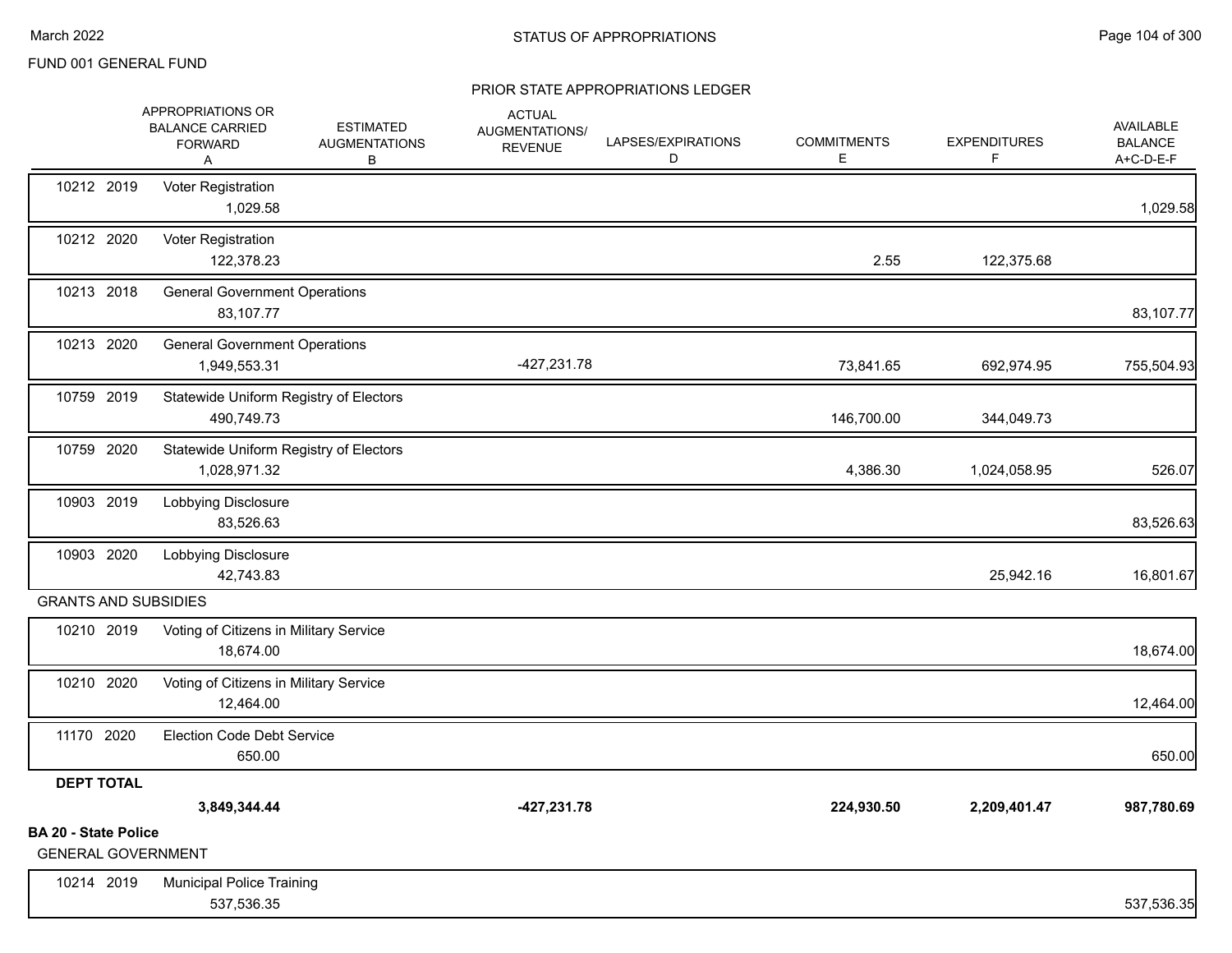| 11040 2018 | Public Safety Radio System<br>0.01                                 |                                               |                                                   |                         | 0.01                    |                          |                                          |
|------------|--------------------------------------------------------------------|-----------------------------------------------|---------------------------------------------------|-------------------------|-------------------------|--------------------------|------------------------------------------|
| 10220 2011 | <b>General Government Operations</b><br>196.16                     |                                               |                                                   |                         |                         | $-683.09$                | 879.25                                   |
| 10220 2010 | <b>General Government Operations</b><br>20,381.39                  |                                               | 29,185.65                                         |                         |                         |                          | 49,567.04                                |
| 10220 2001 |                                                                    | <b>GENERAL GOVERNMENT OPERATIONS</b>          |                                                   |                         |                         | $-1,910.00$              | 1,910.00                                 |
| 10220 2020 | <b>General Government Operations</b><br>92,723,537.73              |                                               | 5,310.00                                          |                         | 22,000,198.78           | 70,713,996.55            | 14,652.40                                |
| 10220 2019 | <b>General Government Operations</b><br>15,625,445.99              |                                               |                                                   |                         | 14,649,351.06           | 974,334.92               | 1,760.01                                 |
| 10220 2018 | <b>General Government Operations</b><br>1,484,054.37               |                                               |                                                   |                         | 115,249.00              | 1,402,574.47             | $-33,769.10$                             |
| 10220 2016 | <b>General Government Operations</b><br>15,282.79                  |                                               |                                                   |                         |                         |                          | 15,282.79                                |
| 10216 2020 | 4,086,712.69                                                       | Law Enforcement Information Technology        |                                                   |                         | 99,107.00               | 3,602,168.70             | 385,436.99                               |
| 10216 2019 | 106,347.00                                                         | Law Enforcement Information Technology        |                                                   |                         |                         |                          | 106,347.00                               |
| 10214 2020 | <b>Municipal Police Training</b><br>1,227,647.02                   |                                               |                                                   |                         |                         | 136,283.43               | 1,091,363.59                             |
|            | APPROPRIATIONS OR<br><b>BALANCE CARRIED</b><br><b>FORWARD</b><br>A | <b>ESTIMATED</b><br><b>AUGMENTATIONS</b><br>В | <b>ACTUAL</b><br>AUGMENTATIONS/<br><b>REVENUE</b> | LAPSES/EXPIRATIONS<br>D | <b>COMMITMENTS</b><br>Е | <b>EXPENDITURES</b><br>F | AVAILABLE<br><b>BALANCE</b><br>A+C-D-E-F |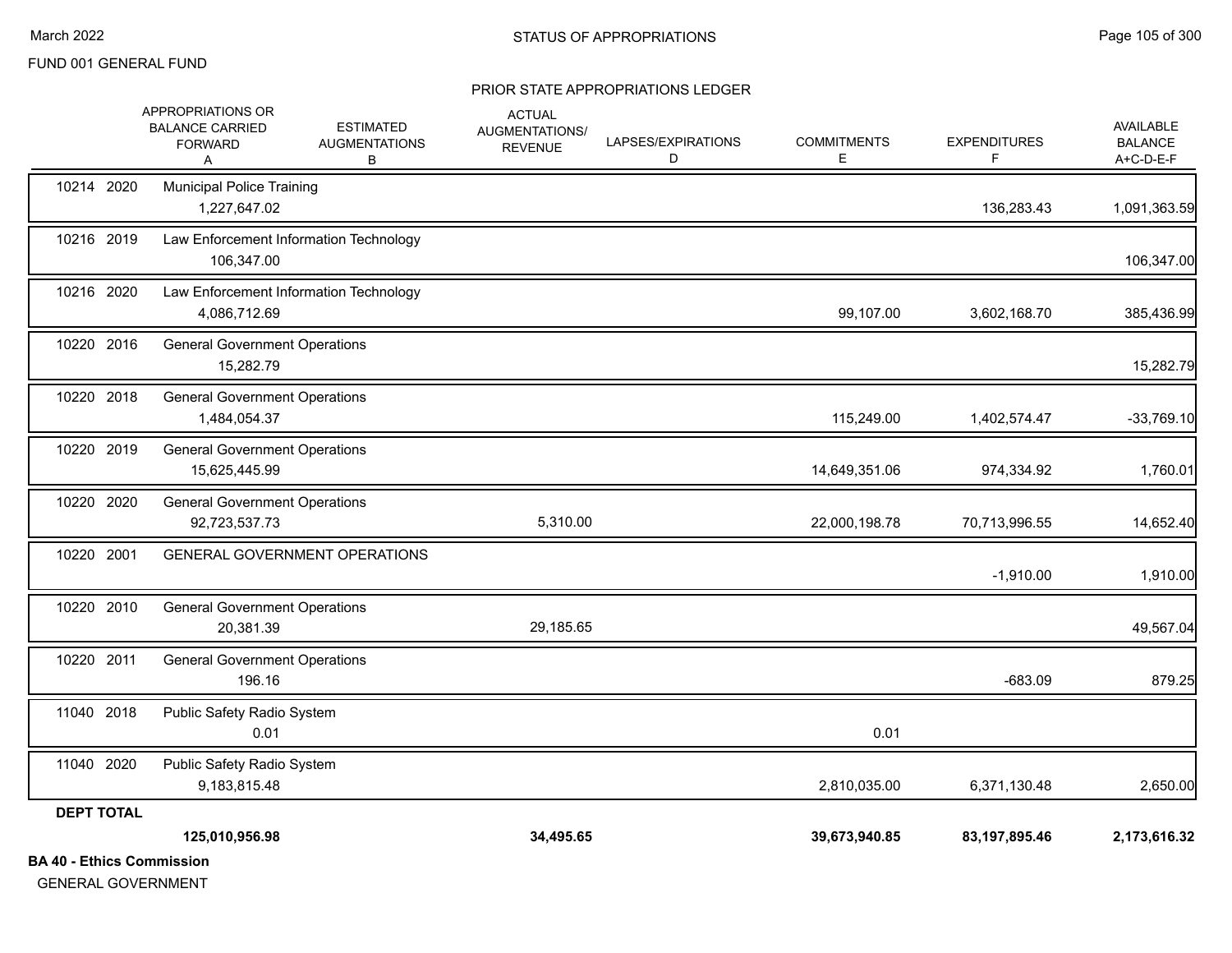|                                                           | APPROPRIATIONS OR<br><b>BALANCE CARRIED</b><br><b>FORWARD</b><br>Α | <b>ESTIMATED</b><br><b>AUGMENTATIONS</b><br>В | <b>ACTUAL</b><br>AUGMENTATIONS/<br><b>REVENUE</b> | LAPSES/EXPIRATIONS<br>D | <b>COMMITMENTS</b><br>E. | <b>EXPENDITURES</b><br>F | AVAILABLE<br><b>BALANCE</b><br>A+C-D-E-F |
|-----------------------------------------------------------|--------------------------------------------------------------------|-----------------------------------------------|---------------------------------------------------|-------------------------|--------------------------|--------------------------|------------------------------------------|
| 10677 2020                                                | <b>State Ethics Commission</b><br>245,433.30                       |                                               |                                                   |                         | 2,763.43                 | 240,206.22               | 2,463.65                                 |
| <b>DEPT TOTAL</b>                                         | 245,433.30                                                         |                                               |                                                   |                         | 2,763.43                 | 240,206.22               | 2,463.65                                 |
| <b>BA 51 - Supreme Court</b><br><b>GENERAL GOVERNMENT</b> |                                                                    |                                               |                                                   |                         |                          |                          |                                          |
| 10414 2019                                                | <b>Court Administrator</b><br>482,962.04                           |                                               | -482,962.04                                       |                         |                          |                          |                                          |
| 10414 2020                                                | <b>Court Administrator</b><br>4,300,091.36                         |                                               | 390,699.34                                        |                         |                          | 600,532.49               | 4,090,258.21                             |
| 10417 2019                                                | Supreme Court<br>1,161,360.36                                      |                                               | $-1,161,360.36$                                   |                         |                          |                          |                                          |
| 10417 2020                                                | Supreme Court<br>3,758,792.26                                      |                                               |                                                   |                         |                          | 660,766.75               | 3,098,025.51                             |
| 10420 2020                                                | Justice Expenses<br>395.74                                         |                                               |                                                   |                         |                          | 395.74                   |                                          |
| 10423 2016                                                | <b>Judicial Conduct Board</b><br>44,550.92                         |                                               |                                                   |                         |                          | 5,541.48                 | 39,009.44                                |
| 10423 2017                                                | <b>Judicial Conduct Board</b><br>37,292.21                         |                                               |                                                   |                         |                          | 18,833.61                | 18,458.60                                |
| 10423 2019                                                | Judicial Conduct Board<br>270,561.68                               |                                               |                                                   |                         |                          | 65,106.31                | 205,455.37                               |
| 10423 2020                                                | <b>Judicial Conduct Board</b><br>381,604.71                        |                                               |                                                   |                         |                          | 53,965.12                | 327,639.59                               |
| 10424 2014                                                | Court of Judicial Discipline<br>23,250.27                          |                                               |                                                   |                         |                          | 7,959.14                 | 15,291.13                                |
| 10424 2015                                                | Court of Judicial Discipline<br>1,571.47                           |                                               |                                                   |                         |                          | 348.88                   | 1,222.59                                 |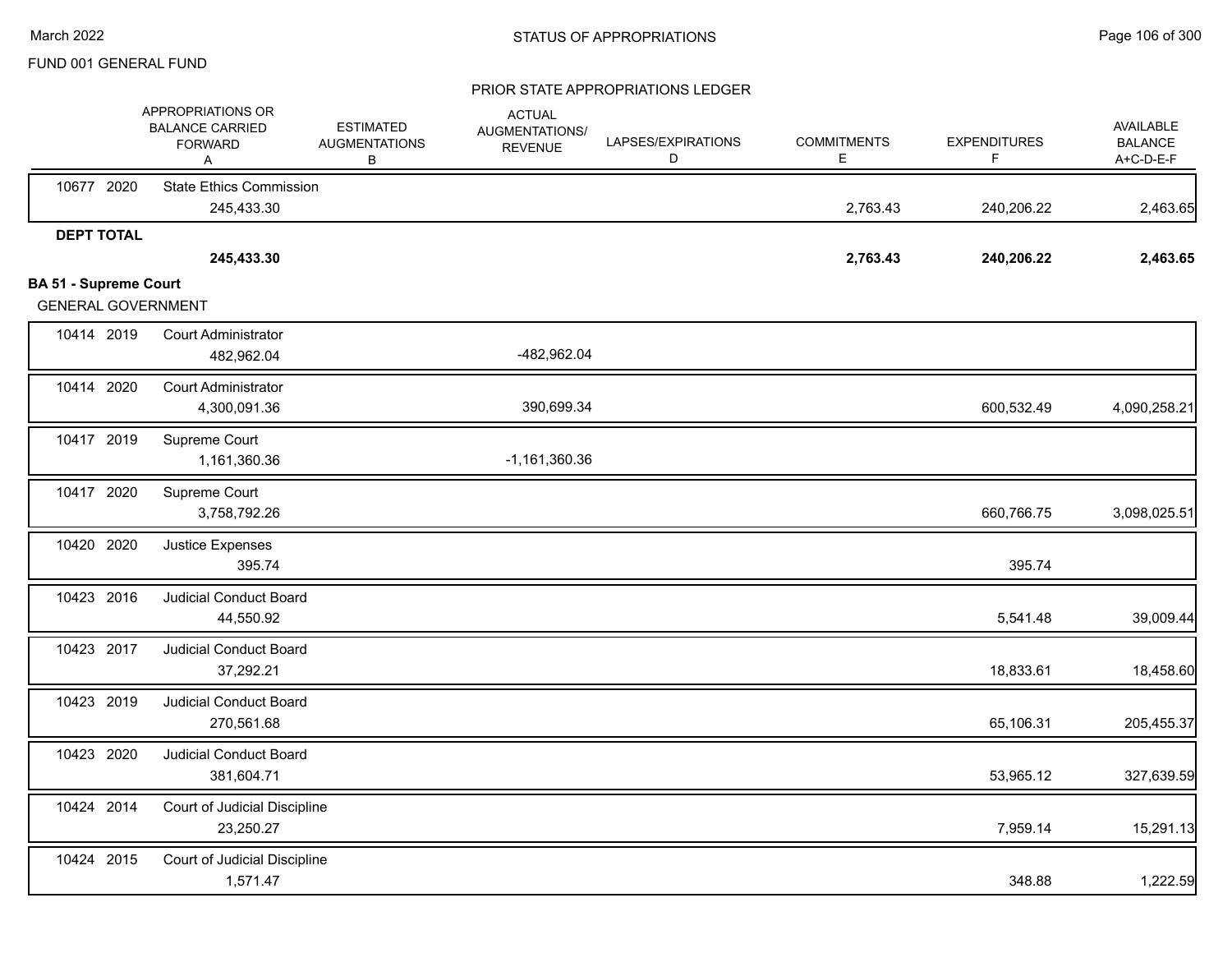|            | APPROPRIATIONS OR<br><b>BALANCE CARRIED</b><br><b>FORWARD</b><br>Α | <b>ESTIMATED</b><br><b>AUGMENTATIONS</b><br>В | <b>ACTUAL</b><br>AUGMENTATIONS/<br><b>REVENUE</b> | LAPSES/EXPIRATIONS<br>D | <b>COMMITMENTS</b><br>Е | <b>EXPENDITURES</b><br>F | AVAILABLE<br><b>BALANCE</b><br>A+C-D-E-F |
|------------|--------------------------------------------------------------------|-----------------------------------------------|---------------------------------------------------|-------------------------|-------------------------|--------------------------|------------------------------------------|
| 10424 2016 | Court of Judicial Discipline<br>10,449.90                          |                                               |                                                   |                         |                         | 2,670.22                 | 7,779.68                                 |
| 10424 2017 | Court of Judicial Discipline<br>6,286.12                           |                                               |                                                   |                         |                         | 458.44                   | 5,827.68                                 |
| 10424 2018 | Court of Judicial Discipline<br>8,944.59                           |                                               |                                                   |                         |                         | 4,329.81                 | 4,614.78                                 |
| 10424 2020 | Court of Judicial Discipline<br>37,155.93                          |                                               |                                                   |                         |                         | 15,881.53                | 21,274.40                                |
| 10426 2020 | Integrated Criminal Justice System<br>680,805.34                   |                                               |                                                   |                         |                         | 584,656.96               | 96,148.38                                |
| 10429 2018 | Statewide Funding-Court Management Ed<br>1,899.90                  |                                               |                                                   |                         |                         | 1,899.90                 |                                          |
| 10430 2019 | <b>District Court Administrators</b><br>369,434.09                 |                                               | -369,434.09                                       |                         |                         |                          |                                          |
| 10430 2020 | <b>District Court Administrators</b><br>1,581,395.38               |                                               |                                                   |                         |                         | 695,899.53               | 885,495.85                               |
| 10431 2019 | Statewide Funding-Judicial Council<br>953.44                       |                                               |                                                   |                         |                         |                          | 953.44                                   |
| 10913 2016 | Interbranch Commission<br>145.96                                   |                                               |                                                   |                         |                         | 145.96                   |                                          |
| 10913 2017 | Interbranch Commission<br>8,044.94                                 |                                               |                                                   |                         |                         | 1,990.50                 | 6,054.44                                 |
| 10913 2018 | Interbranch Commission<br>6,835.39                                 |                                               |                                                   |                         |                         | 994.93                   | 5,840.46                                 |
| 10913 2019 | Interbranch Commission<br>41,312.51                                |                                               |                                                   |                         |                         | 15,519.43                | 25,793.08                                |
| 10913 2020 | Interbranch Commission<br>51,408.02                                |                                               |                                                   |                         |                         | 7,279.97                 | 44,128.05                                |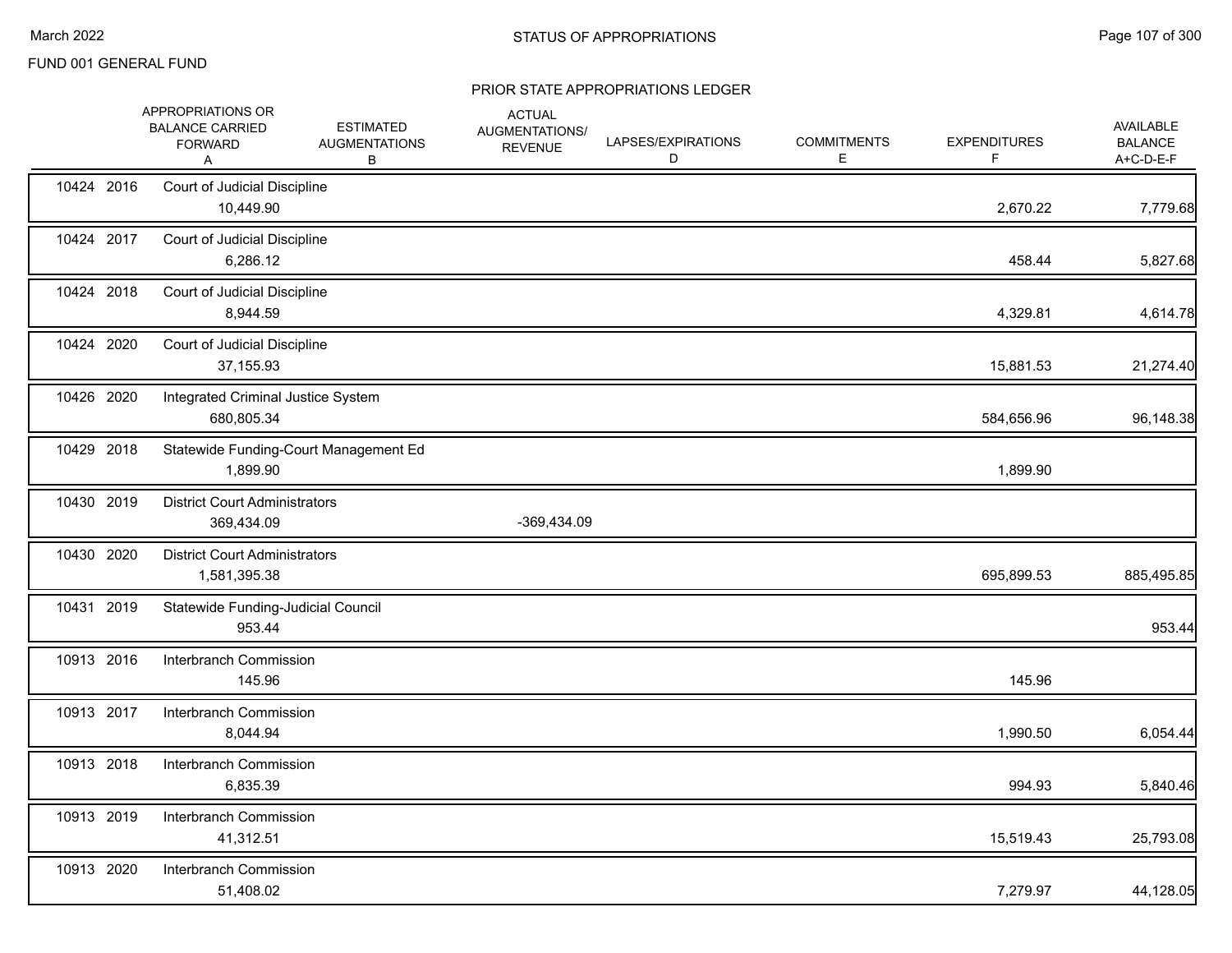|                                                    | APPROPRIATIONS OR<br><b>BALANCE CARRIED</b><br><b>FORWARD</b><br>A | <b>ESTIMATED</b><br><b>AUGMENTATIONS</b><br>В | <b>ACTUAL</b><br>AUGMENTATIONS/<br><b>REVENUE</b> | LAPSES/EXPIRATIONS<br>D | <b>COMMITMENTS</b><br>Е | <b>EXPENDITURES</b><br>F | AVAILABLE<br><b>BALANCE</b><br>A+C-D-E-F |
|----------------------------------------------------|--------------------------------------------------------------------|-----------------------------------------------|---------------------------------------------------|-------------------------|-------------------------|--------------------------|------------------------------------------|
| 10956 2018                                         | <b>Judicial Center Operations</b><br>549,766.00                    |                                               |                                                   |                         |                         |                          | 549,766.00                               |
| 10956 2019                                         | <b>Judicial Center Operations</b><br>100,000.00                    |                                               | $-100,000.00$                                     |                         |                         |                          |                                          |
| 10956 2020                                         | <b>Judicial Center Operations</b><br>909,395.48                    |                                               |                                                   |                         |                         | 102,595.72               | 806,799.76                               |
| 11019 2018                                         | <b>Rules Committees</b><br>58,986.68                               |                                               |                                                   |                         |                         | 10,433.88                | 48,552.80                                |
| 11019 2019                                         | <b>Rules Committees</b><br>110,076.31                              |                                               |                                                   |                         |                         | 24,073.91                | 86,002.40                                |
| 11019 2020                                         | <b>Rules Committees</b><br>130,850.12                              |                                               |                                                   |                         |                         | 37,468.97                | 93,381.15                                |
| 11110 2016                                         | Office Of Elder Justice<br>51,940.12                               |                                               |                                                   |                         |                         | 1,986.32                 | 49,953.80                                |
| 11110 2017                                         | Office Of Elder Justice<br>31,623.20                               |                                               |                                                   |                         |                         | 5,406.25                 | 26,216.95                                |
| 11110 2020                                         | Office Of Elder Justice<br>10,473.90                               |                                               |                                                   |                         |                         | 10,473.90                |                                          |
| <b>DEPT TOTAL</b><br><b>BA 52 - Superior Court</b> | 15,220,616.34                                                      |                                               | $-1,723,057.15$                                   |                         |                         | 2,937,615.65             | 10,559,943.54                            |
| <b>GENERAL GOVERNMENT</b>                          |                                                                    |                                               |                                                   |                         |                         |                          |                                          |
| 10432 2019                                         | <b>Superior Court</b><br>2,029,699.55                              |                                               | $-2,029,699.55$                                   |                         |                         |                          |                                          |
| 10432 2020                                         | <b>Superior Court</b><br>6,143,544.84                              |                                               |                                                   |                         |                         | 1,047,514.89             | 5,096,029.95                             |
| 10433 2020                                         | Judges Expenses<br>289.50                                          |                                               |                                                   |                         |                         | 289.50                   |                                          |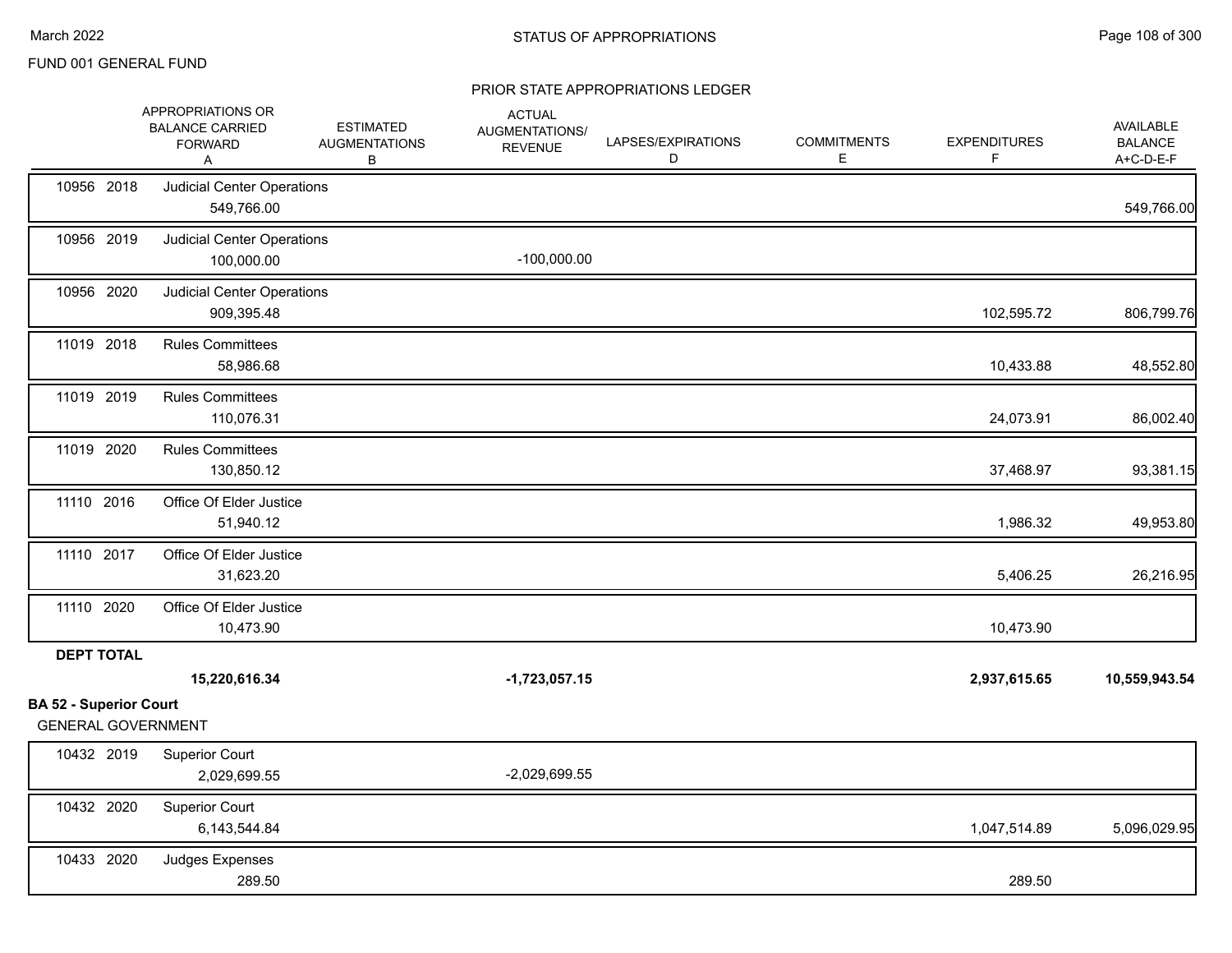#### PRIOR STATE APPROPRIATIONS LEDGER

|                                   | APPROPRIATIONS OR<br><b>BALANCE CARRIED</b><br><b>FORWARD</b><br>Α | <b>ESTIMATED</b><br><b>AUGMENTATIONS</b><br>В | <b>ACTUAL</b><br>AUGMENTATIONS/<br><b>REVENUE</b> | LAPSES/EXPIRATIONS<br>D | <b>COMMITMENTS</b><br>Е | <b>EXPENDITURES</b><br>F | <b>AVAILABLE</b><br><b>BALANCE</b><br>A+C-D-E-F |
|-----------------------------------|--------------------------------------------------------------------|-----------------------------------------------|---------------------------------------------------|-------------------------|-------------------------|--------------------------|-------------------------------------------------|
| <b>DEPT TOTAL</b>                 |                                                                    |                                               |                                                   |                         |                         |                          |                                                 |
|                                   | 8,173,533.89                                                       |                                               | $-2,029,699.55$                                   |                         |                         | 1,047,804.39             | 5,096,029.95                                    |
|                                   | <b>BA 53 - Courts of Common Pleas</b>                              |                                               |                                                   |                         |                         |                          |                                                 |
| <b>GENERAL GOVERNMENT</b>         |                                                                    |                                               |                                                   |                         |                         |                          |                                                 |
| 10435 2019                        | Court of Common Pleas                                              |                                               |                                                   |                         |                         |                          |                                                 |
|                                   | 4,486,357.46                                                       |                                               | -4,486,357.46                                     |                         |                         |                          |                                                 |
| 10435 2020                        | Court of Common Pleas                                              |                                               |                                                   |                         |                         |                          |                                                 |
|                                   | 8,053,822.15                                                       |                                               |                                                   |                         |                         | $-52,358.62$             | 8,106,180.77                                    |
| 10436 2020                        | Senior Judges                                                      |                                               |                                                   |                         |                         |                          |                                                 |
|                                   | 126,527.31                                                         |                                               |                                                   |                         |                         | 126,527.31               |                                                 |
| 10437 2019                        | Judicial Education                                                 |                                               |                                                   |                         |                         |                          |                                                 |
|                                   | 199,438.67                                                         |                                               | -199,438.67                                       |                         |                         |                          |                                                 |
| 10437 2020                        | <b>Judicial Education</b>                                          |                                               |                                                   |                         |                         |                          |                                                 |
|                                   | 1,589,402.15                                                       |                                               |                                                   |                         |                         | 376,050.22               | 1,213,351.93                                    |
| 10438 2020                        | <b>Ethics Committee</b>                                            |                                               |                                                   |                         |                         |                          |                                                 |
|                                   | 57,326.51                                                          |                                               |                                                   |                         |                         | 32,175.00                | 25,151.51                                       |
| 11044 2016                        | Problem-Solving Courts                                             |                                               |                                                   |                         |                         |                          |                                                 |
|                                   | 61,655.29                                                          |                                               |                                                   |                         |                         | 61,655.29                |                                                 |
| 11044 2018                        | Problem-Solving Courts                                             |                                               |                                                   |                         |                         |                          |                                                 |
|                                   | 18,883.20                                                          |                                               |                                                   |                         |                         | 18,883.20                |                                                 |
| 11044 2019                        | Problem-Solving Courts                                             |                                               |                                                   |                         |                         |                          |                                                 |
|                                   | 338,512.65                                                         |                                               |                                                   |                         |                         | 268,946.42               | 69,566.23                                       |
| 11044 2020                        | Problem-Solving Courts                                             |                                               |                                                   |                         |                         |                          |                                                 |
|                                   | 894,678.43                                                         |                                               |                                                   |                         |                         | 382,327.35               | 512,351.08                                      |
| <b>DEPT TOTAL</b>                 |                                                                    |                                               |                                                   |                         |                         |                          |                                                 |
|                                   | 15,826,603.82                                                      |                                               | -4,685,796.13                                     |                         |                         | 1,214,206.17             | 9,926,601.52                                    |
| <b>BA 58 - Commonwealth Court</b> |                                                                    |                                               |                                                   |                         |                         |                          |                                                 |

GENERAL GOVERNMENT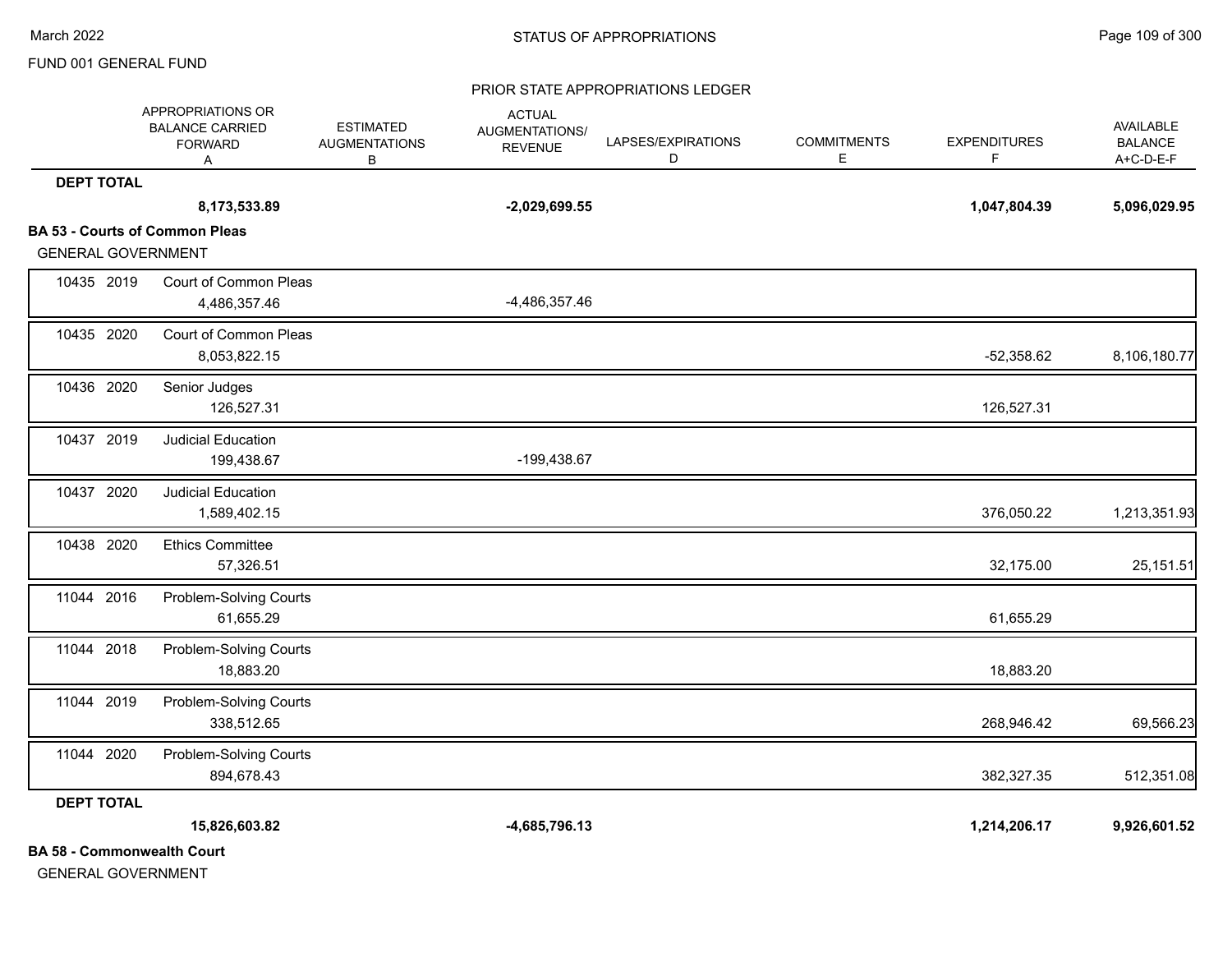#### PRIOR STATE APPROPRIATIONS LEDGER

|                           | APPROPRIATIONS OR<br><b>BALANCE CARRIED</b><br><b>FORWARD</b><br>Α | <b>ESTIMATED</b><br><b>AUGMENTATIONS</b><br>В | <b>ACTUAL</b><br>AUGMENTATIONS/<br><b>REVENUE</b> | LAPSES/EXPIRATIONS<br>D | <b>COMMITMENTS</b><br>E. | <b>EXPENDITURES</b><br>F | <b>AVAILABLE</b><br><b>BALANCE</b><br>$A+C-D-E-F$ |
|---------------------------|--------------------------------------------------------------------|-----------------------------------------------|---------------------------------------------------|-------------------------|--------------------------|--------------------------|---------------------------------------------------|
| 10447 2016                | Commonwealth Court<br>247,168.48                                   |                                               |                                                   |                         |                          | 194,020.84               | 53,147.64                                         |
| 10447 2017                | <b>Commonwealth Court</b><br>951,284.19                            |                                               |                                                   |                         |                          | 8,422.54                 | 942,861.65                                        |
| 10447 2018                | <b>Commonwealth Court</b><br>97,307.33                             |                                               |                                                   |                         |                          | 59,529.15                | 37,778.18                                         |
| 10447 2019                | <b>Commonwealth Court</b><br>662,551.98                            |                                               |                                                   |                         |                          | 3,179.54                 | 659,372.44                                        |
| 10447 2020                | Commonwealth Court<br>516,644.89                                   |                                               |                                                   |                         |                          | 441,277.27               | 75,367.62                                         |
| 10447 2008                | <b>Commonwealth Court</b><br>92,658.50                             |                                               |                                                   |                         |                          | 92,658.50                |                                                   |
| 10448 2020                | Judges Expenses<br>682.99                                          |                                               |                                                   |                         |                          | 682.99                   |                                                   |
| <b>DEPT TOTAL</b>         | 2,568,298.36<br><b>BA 59 - Magisterial District Judges</b>         |                                               |                                                   |                         |                          | 799,770.83               | 1,768,527.53                                      |
| <b>GENERAL GOVERNMENT</b> |                                                                    |                                               |                                                   |                         |                          |                          |                                                   |
| 10451 2019                | <b>Magisterial District Justices</b><br>2,811,368.10               |                                               | $-2,811,368.10$                                   |                         |                          |                          |                                                   |
| 10451 2020                | <b>Magisterial District Justices</b><br>3,587,522.63               |                                               |                                                   |                         |                          | 172,167.40               | 3,415,355.23                                      |
| 10452 2019                | Magisterial District Justices Education<br>319,000.00              |                                               | $-319,000.00$                                     |                         |                          |                          |                                                   |
| 10452 2020                | Magisterial District Justices Education<br>316,544.28              |                                               |                                                   |                         |                          | 171,642.18               | 144,902.10                                        |
| <b>DEPT TOTAL</b>         | 7,034,435.01                                                       |                                               | $-3,130,368.10$                                   |                         |                          | 343,809.58               | 3,560,257.33                                      |

**BA 62 - Philadelphia Municipal Court**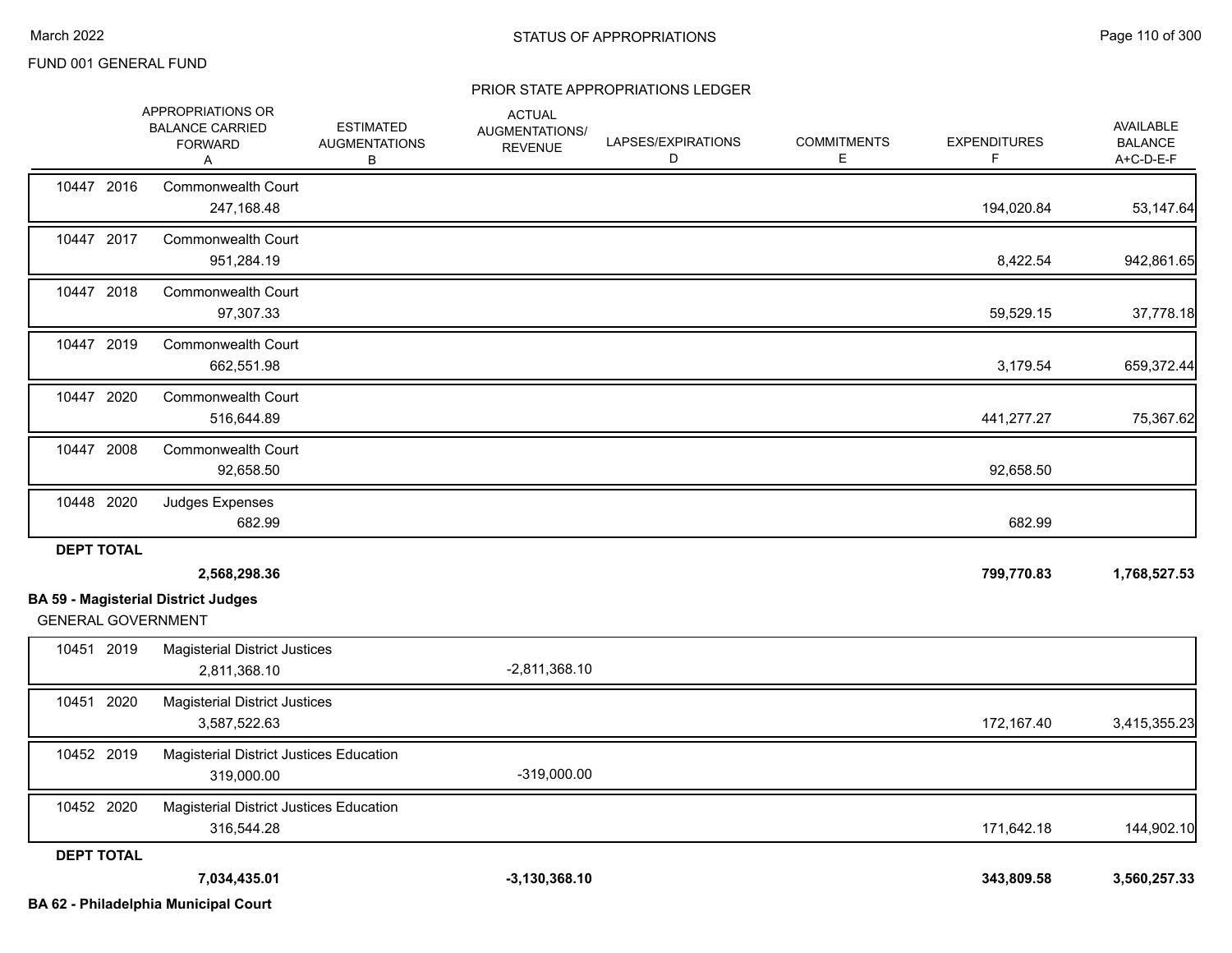#### PRIOR STATE APPROPRIATIONS LEDGER

|                           | <b>APPROPRIATIONS OR</b><br><b>BALANCE CARRIED</b><br><b>FORWARD</b><br>A | <b>ESTIMATED</b><br><b>AUGMENTATIONS</b><br>В | <b>ACTUAL</b><br>AUGMENTATIONS/<br><b>REVENUE</b> | LAPSES/EXPIRATIONS<br>D | <b>COMMITMENTS</b><br>Ε | <b>EXPENDITURES</b> | AVAILABLE<br><b>BALANCE</b><br>A+C-D-E-F |
|---------------------------|---------------------------------------------------------------------------|-----------------------------------------------|---------------------------------------------------|-------------------------|-------------------------|---------------------|------------------------------------------|
| <b>GENERAL GOVERNMENT</b> |                                                                           |                                               |                                                   |                         |                         |                     |                                          |
| 10456 2019                | <b>Municipal Court</b><br>563,551.52                                      |                                               | -563,551.52                                       |                         |                         |                     |                                          |
| 10456 2020                | <b>Municipal Court</b><br>1,010,500.61                                    |                                               |                                                   |                         |                         | 52,509.48           | 957,991.13                               |
| <b>DEPT TOTAL</b>         |                                                                           |                                               |                                                   |                         |                         |                     |                                          |
|                           | 1,574,052.13                                                              |                                               | -563,551.52                                       |                         |                         | 52,509.48           | 957,991.13                               |
| <b>LEDGER TOTAL</b>       |                                                                           |                                               |                                                   |                         |                         |                     |                                          |
|                           | 2,272,479,878.92                                                          |                                               | -49,800,575.81                                    |                         | 293,340,526.45          | 1,095,513,851.40    | 833,824,925.26                           |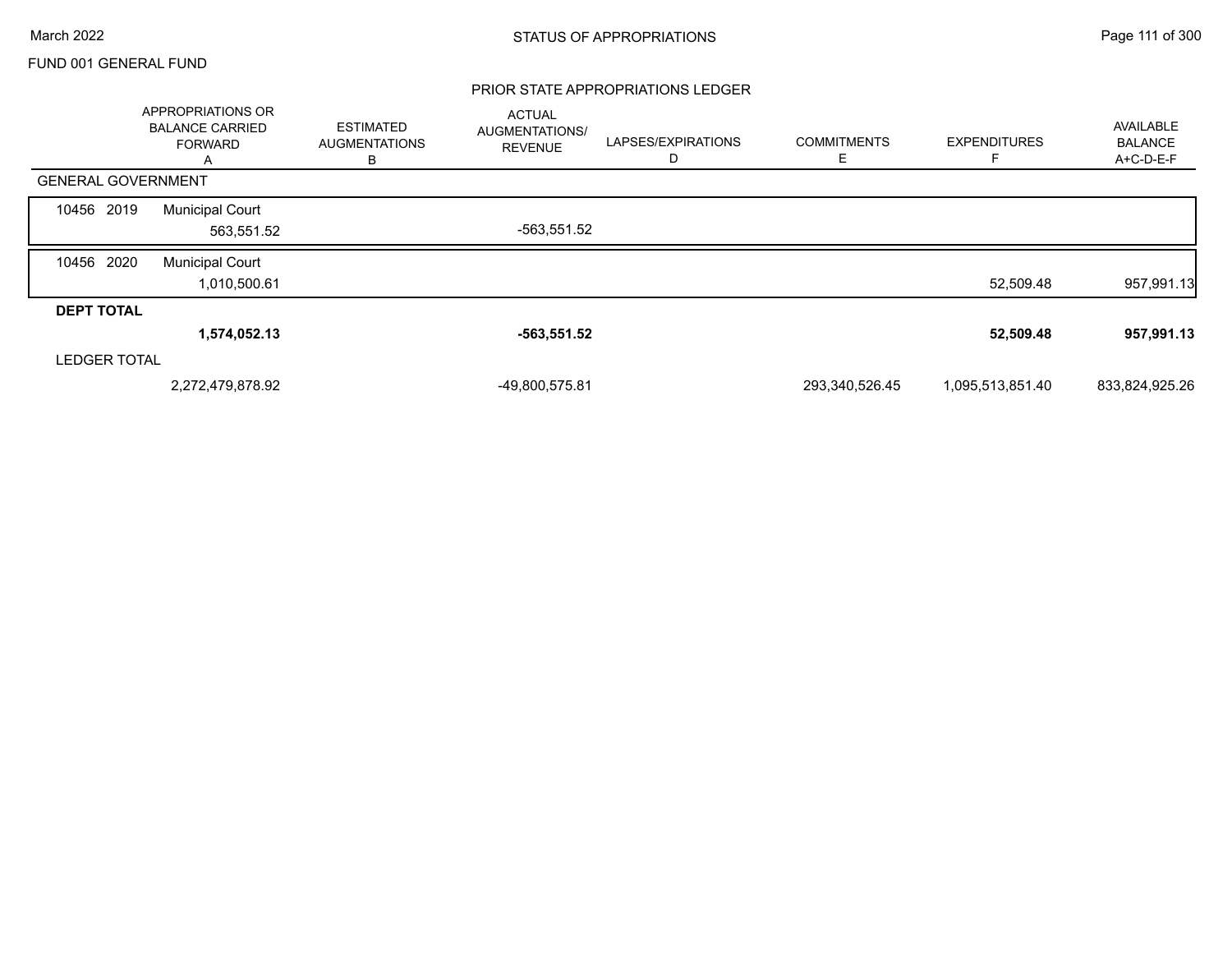#### PRIOR STATE RESTRICTED APPROPRIATIONS LEDGER

|                                  | APPROPRIATIONS OR<br><b>BALANCE CARRIED</b><br><b>FORWARD</b><br>Α | <b>ESTIMATED</b><br><b>AUGMENTATIONS</b><br>В | <b>ACTUAL</b><br>AUGMENTATIONS/<br><b>REVENUE</b> | LAPSES/EXPIRATIONS<br>D | <b>COMMITMENTS</b><br>E | <b>EXPENDITURES</b><br>F. | AVAILABLE<br><b>BALANCE</b><br>A+C-D-E-F |
|----------------------------------|--------------------------------------------------------------------|-----------------------------------------------|---------------------------------------------------|-------------------------|-------------------------|---------------------------|------------------------------------------|
| <b>BA 81 - Executive Offices</b> |                                                                    |                                               |                                                   |                         |                         |                           |                                          |
| <b>GENERAL GOVERNMENT</b>        |                                                                    |                                               |                                                   |                         |                         |                           |                                          |
| 16857 2013                       | <b>Children's Advocacy Centers</b>                                 |                                               |                                                   |                         |                         |                           |                                          |
|                                  | 0.85                                                               |                                               |                                                   |                         |                         |                           | 0.85                                     |
| <b>DEPT TOTAL</b>                |                                                                    |                                               |                                                   |                         |                         |                           |                                          |
|                                  | 0.85                                                               |                                               |                                                   |                         |                         |                           | 0.85                                     |
| <b>BA 14 - Attorney General</b>  |                                                                    |                                               |                                                   |                         |                         |                           |                                          |
| <b>GENERAL GOVERNMENT</b>        |                                                                    |                                               |                                                   |                         |                         |                           |                                          |
| 16054 2020                       | Office of Consumer Advocate<br>1,279,883.27                        |                                               |                                                   |                         |                         | 480,452.53                | 799,430.74                               |
| 16819 2020                       | Home Improvement Consumer Protection<br>674,909.94                 |                                               | -575,622.97                                       |                         |                         | 99,286.97                 |                                          |
| <b>DEPT TOTAL</b>                |                                                                    |                                               |                                                   |                         |                         |                           |                                          |
|                                  | 1,954,793.21                                                       |                                               | $-575,622.97$                                     |                         |                         | 579,739.50                | 799,430.74                               |
|                                  | <b>BA 24 - Community &amp; Economic Develop</b>                    |                                               |                                                   |                         |                         |                           |                                          |
| <b>GENERAL GOVERNMENT</b>        |                                                                    |                                               |                                                   |                         |                         |                           |                                          |
| 16297 2020                       | <b>Small Business Advocate</b><br>377,590.04                       |                                               | -289,953.94                                       |                         |                         | 87,636.10                 |                                          |
| 16902 2019                       | Marketing to Attract Tourists                                      |                                               |                                                   |                         |                         |                           |                                          |
|                                  | 94,960.59                                                          |                                               |                                                   |                         |                         |                           | 94,960.59                                |
| 16902 2020                       | Marketing to Attract Tourists                                      |                                               |                                                   |                         |                         |                           |                                          |
|                                  | 1,970,479.14                                                       |                                               |                                                   |                         |                         |                           | 1,970,479.14                             |
| <b>DEPT TOTAL</b>                |                                                                    |                                               |                                                   |                         |                         |                           |                                          |
|                                  | 2,443,029.77                                                       |                                               | -289,953.94                                       |                         |                         | 87,636.10                 | 2,065,439.73                             |
| BA 12 - Labor & Industry         |                                                                    |                                               |                                                   |                         |                         |                           |                                          |
| <b>GENERAL GOVERNMENT</b>        |                                                                    |                                               |                                                   |                         |                         |                           |                                          |
| 14845 2013                       | Asbestos Abatement<br>100,000.00                                   |                                               |                                                   |                         |                         |                           | 100,000.00                               |
| <b>DEPT TOTAL</b>                |                                                                    |                                               |                                                   |                         |                         |                           |                                          |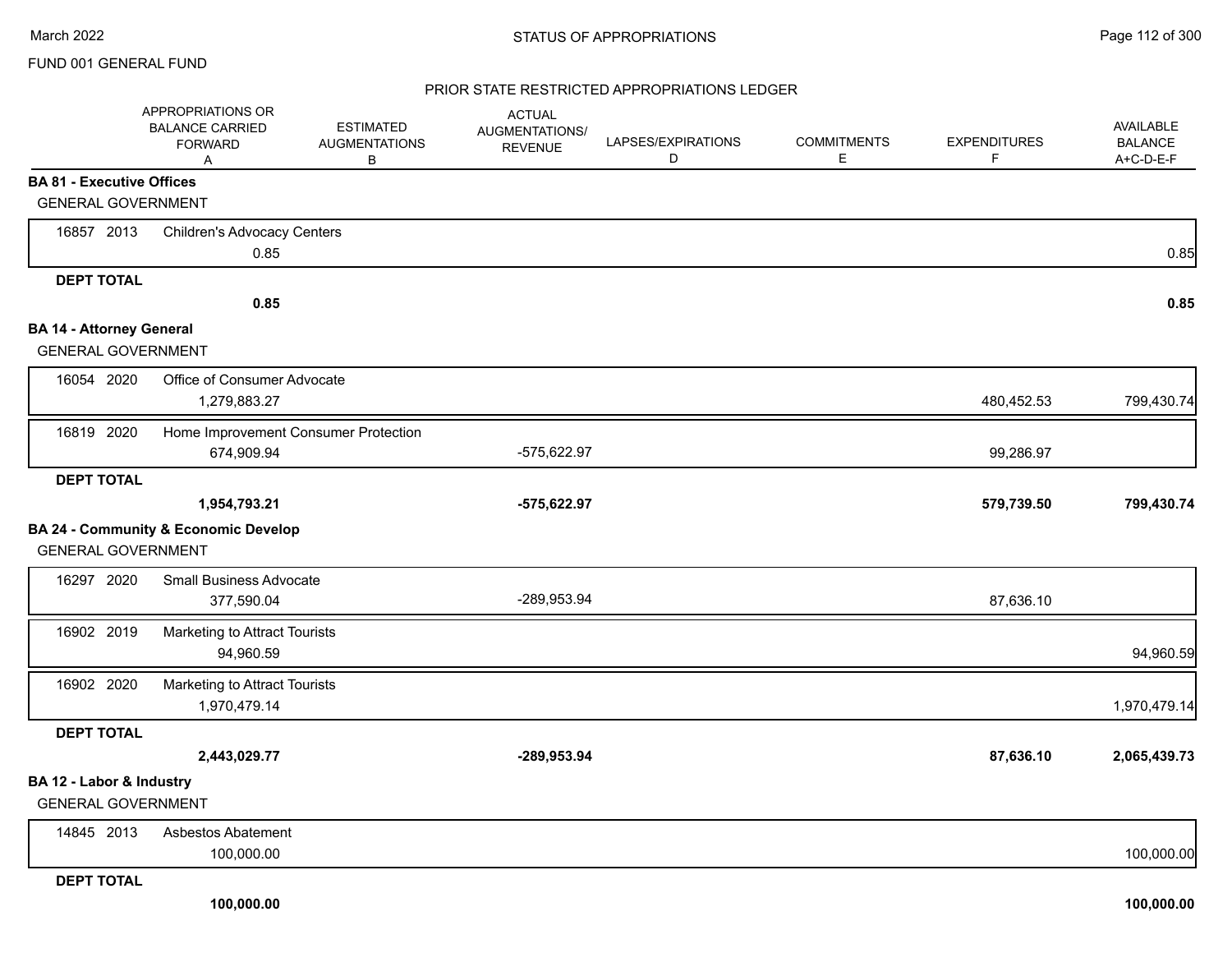# PRIOR STATE RESTRICTED APPROPRIATIONS LEDGER

|                                                              | APPROPRIATIONS OR<br><b>BALANCE CARRIED</b><br><b>FORWARD</b><br>Α | <b>ESTIMATED</b><br><b>AUGMENTATIONS</b><br>в | <b>ACTUAL</b><br>AUGMENTATIONS/<br><b>REVENUE</b> | LAPSES/EXPIRATIONS<br>D | <b>COMMITMENTS</b><br>E | <b>EXPENDITURES</b><br>F | <b>AVAILABLE</b><br><b>BALANCE</b><br>A+C-D-E-F |
|--------------------------------------------------------------|--------------------------------------------------------------------|-----------------------------------------------|---------------------------------------------------|-------------------------|-------------------------|--------------------------|-------------------------------------------------|
|                                                              | <b>BA 17 - Public Utility Commission</b>                           |                                               |                                                   |                         |                         |                          |                                                 |
| <b>GENERAL GOVERNMENT</b>                                    |                                                                    |                                               |                                                   |                         |                         |                          |                                                 |
| 16205 2018                                                   | <b>General Government Operations</b><br>228.74                     |                                               | $-228.74$                                         |                         |                         |                          |                                                 |
| 16205 2019                                                   | <b>General Government Operations</b>                               |                                               |                                                   |                         | 237.25                  |                          | $-237.25$                                       |
| 16205 2020                                                   | <b>General Government Operations</b><br>14,047,740.30              |                                               | $-11,000,000.00$                                  |                         |                         | 465,325.88               | 2,582,414.42                                    |
| <b>DEPT TOTAL</b>                                            | 14,047,969.04                                                      |                                               | $-11,000,228.74$                                  |                         | 237.25                  | 465,325.88               | 2,582,177.17                                    |
| <b>BA 19 - State Department</b><br><b>GENERAL GOVERNMENT</b> |                                                                    |                                               |                                                   |                         |                         |                          |                                                 |
| 16239 2020                                                   | Professional and Occupational Affairs<br>9,859,491.38              |                                               |                                                   |                         | 62,139.72               | 1,450,230.75             | 8,347,120.91                                    |
| 16240 2020                                                   | State Board of Podiatry<br>82,956.11                               |                                               |                                                   |                         |                         | 39,511.35                | 43,444.76                                       |
| 16646 2020                                                   | State Board of Medicine<br>2,684,804.58                            |                                               |                                                   |                         |                         | 947,226.89               | 1,737,577.69                                    |
| 16647 2020                                                   | State Board of Osteopathic Medicine<br>1,118,285.69                |                                               |                                                   |                         |                         | 190,478.74               | 927,806.95                                      |
| 16663 2020                                                   | <b>State Athletic Commission</b><br>315,706.50                     |                                               |                                                   |                         |                         | 24,830.30                | 290,876.20                                      |
| <b>DEPT TOTAL</b>                                            |                                                                    |                                               |                                                   |                         |                         |                          |                                                 |
|                                                              | 14,061,244.26                                                      |                                               |                                                   |                         | 62,139.72               | 2,652,278.03             | 11,346,826.51                                   |
| <b>BA 20 - State Police</b><br><b>GENERAL GOVERNMENT</b>     |                                                                    |                                               |                                                   |                         |                         |                          |                                                 |
| 16218 2015                                                   | <b>Firearms Records Check</b><br>242.71                            |                                               |                                                   |                         |                         |                          | 242.71                                          |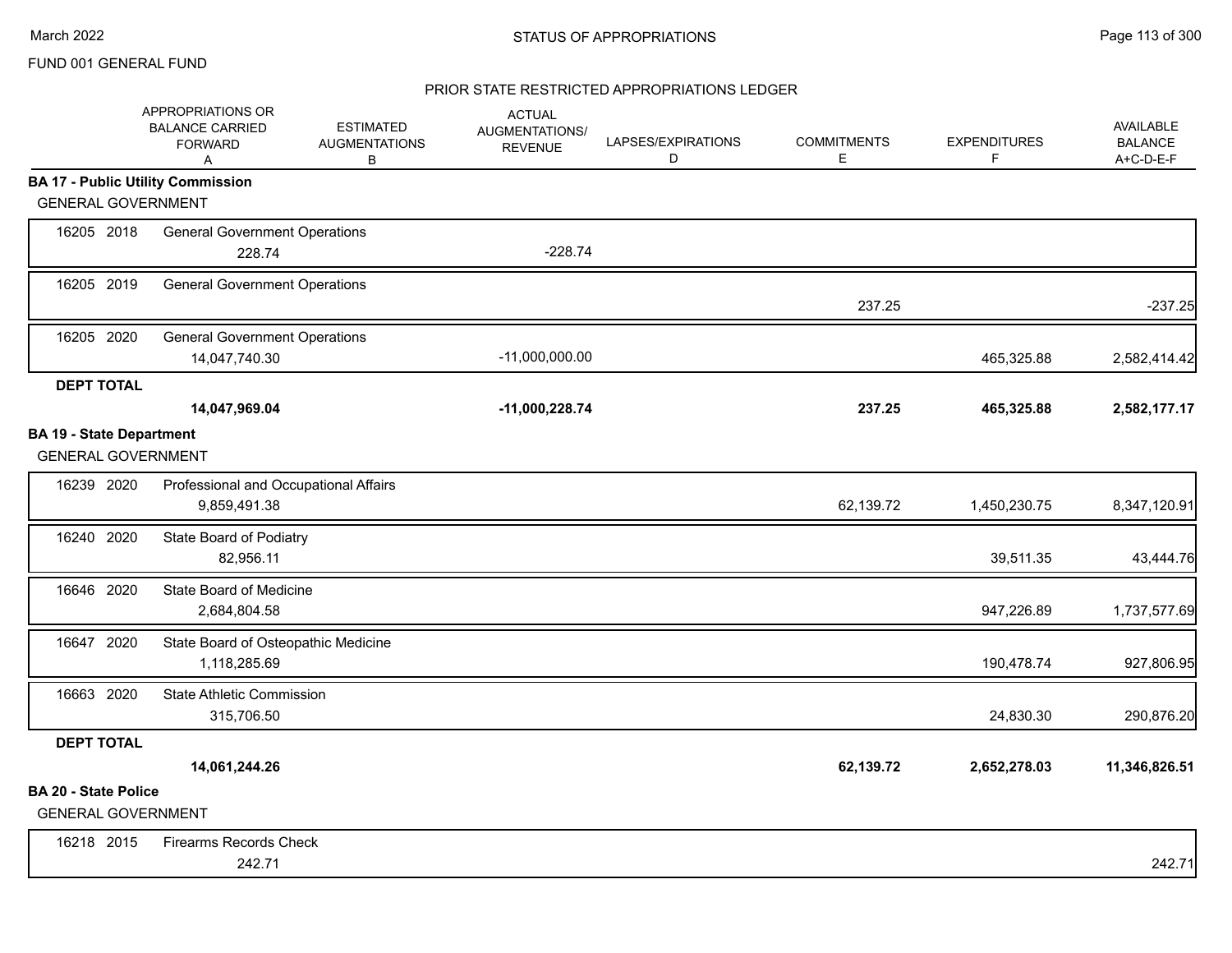### PRIOR STATE RESTRICTED APPROPRIATIONS LEDGER

|                                                           | APPROPRIATIONS OR<br><b>BALANCE CARRIED</b><br><b>FORWARD</b><br>A | <b>ESTIMATED</b><br><b>AUGMENTATIONS</b><br>В | <b>ACTUAL</b><br>AUGMENTATIONS/<br><b>REVENUE</b> | LAPSES/EXPIRATIONS<br>D | <b>COMMITMENTS</b><br>Е | <b>EXPENDITURES</b><br>F | AVAILABLE<br><b>BALANCE</b><br>A+C-D-E-F |
|-----------------------------------------------------------|--------------------------------------------------------------------|-----------------------------------------------|---------------------------------------------------|-------------------------|-------------------------|--------------------------|------------------------------------------|
| 16218 2017                                                | <b>Firearms Records Check</b><br>34,196.60                         |                                               |                                                   |                         |                         |                          | 34,196.60                                |
| 16218 2018                                                | <b>Firearms Records Check</b><br>6.18                              |                                               |                                                   |                         |                         |                          | 6.18                                     |
| 16218 2020                                                | <b>Firearms Records Check</b><br>$-1,239.30$                       |                                               | 43,489.39                                         |                         |                         | 41,010.70                | 1,239.39                                 |
| <b>DEPT TOTAL</b>                                         | 33,206.19                                                          |                                               | 43,489.39                                         |                         |                         | 41,010.70                | 35,684.88                                |
| <b>BA 51 - Supreme Court</b><br><b>GENERAL GOVERNMENT</b> |                                                                    |                                               |                                                   |                         |                         |                          |                                          |
| 2018<br>14421                                             | Statewide Judicial Computer System<br>237, 167.65                  |                                               |                                                   |                         |                         |                          | 237, 167.65                              |
| 2019<br>14421                                             | Statewide Judicial Computer System<br>315,000.00                   |                                               |                                                   |                         |                         | 233,264.88               | 81,735.12                                |
| 2020<br>14421                                             | Statewide Judicial Computer System<br>9,458,641.79                 |                                               |                                                   |                         |                         | 5,082,640.40             | 4,376,001.39                             |
| <b>DEPT TOTAL</b>                                         |                                                                    |                                               |                                                   |                         |                         |                          |                                          |
|                                                           | 10,010,809.44                                                      |                                               |                                                   |                         |                         | 5,315,905.28             | 4,694,904.16                             |
| <b>LEDGER TOTAL</b>                                       |                                                                    |                                               |                                                   |                         |                         |                          |                                          |
|                                                           | 42,651,052.76                                                      |                                               | -11,822,316.26                                    |                         | 62,376.97               | 9,141,895.49             | 21,624,464.04                            |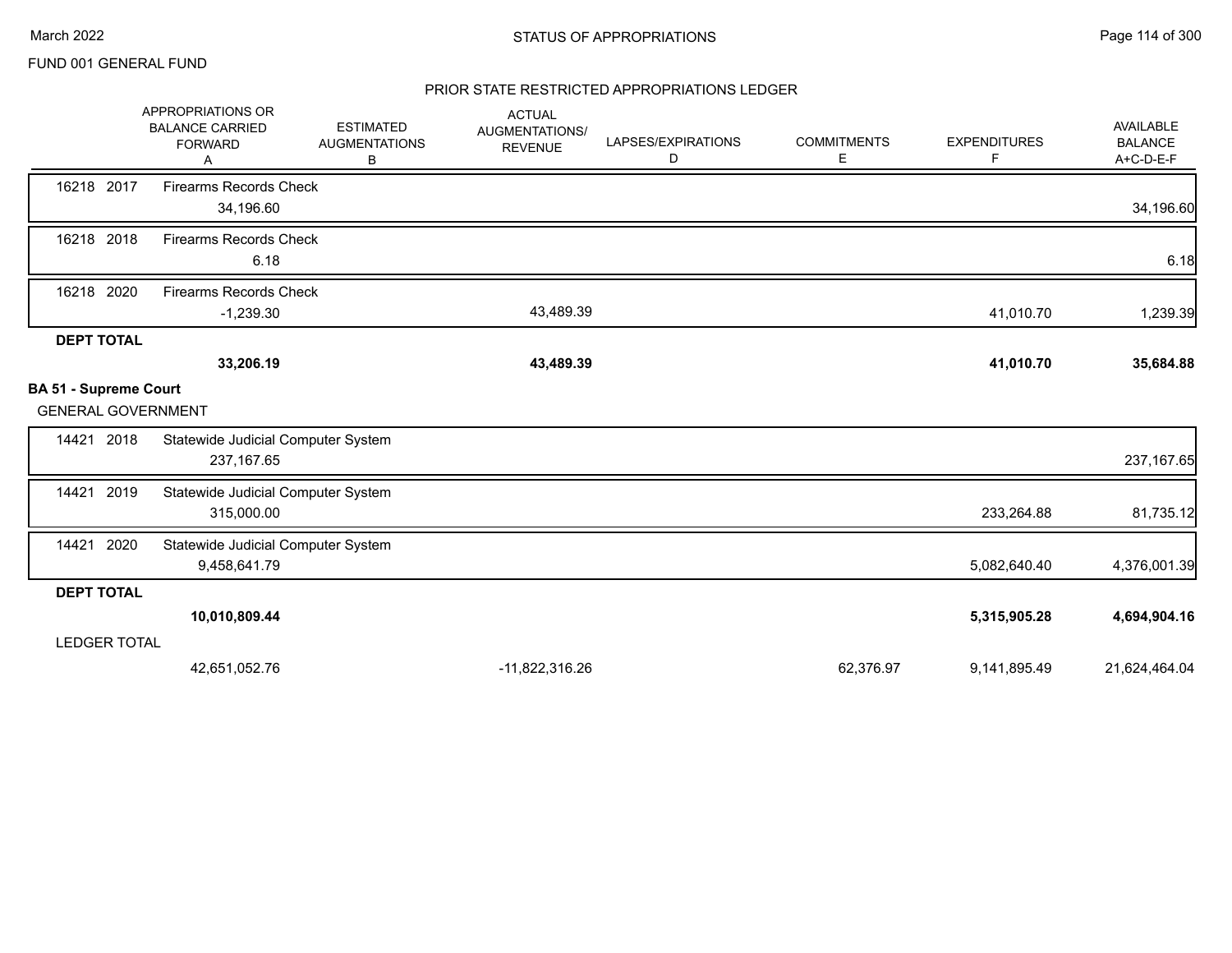### PRIOR STATE EXECUTIVE AUTHORIZATIONS LEDGER

|                                  | APPROPRIATIONS OR<br><b>BALANCE CARRIED</b><br><b>FORWARD</b><br>Α | <b>ESTIMATED</b><br><b>AUGMENTATIONS</b><br>В | <b>ACTUAL</b><br>AUGMENTATIONS/<br><b>REVENUE</b> | LAPSES/EXPIRATIONS<br>D | <b>COMMITMENTS</b><br>E | <b>EXPENDITURES</b><br>F | <b>AVAILABLE</b><br><b>BALANCE</b><br>A+C-D-E-F |
|----------------------------------|--------------------------------------------------------------------|-----------------------------------------------|---------------------------------------------------|-------------------------|-------------------------|--------------------------|-------------------------------------------------|
| <b>BA 81 - Executive Offices</b> |                                                                    |                                               |                                                   |                         |                         |                          |                                                 |
| <b>GENERAL GOVERNMENT</b>        |                                                                    |                                               |                                                   |                         |                         |                          |                                                 |
| 20517 2020                       |                                                                    | Transfer to Crime Victim's Reimbursement      |                                                   |                         |                         |                          |                                                 |
|                                  | 83,486.11                                                          |                                               |                                                   |                         |                         | 83,486.11                |                                                 |
| <b>GRANTS AND SUBSIDIES</b>      |                                                                    |                                               |                                                   |                         |                         |                          |                                                 |
| 20304 2020                       |                                                                    | Tfr to Budget Stabilization Reserve Fund      |                                                   |                         |                         |                          |                                                 |
|                                  | 2,621,516,423.69                                                   |                                               |                                                   |                         |                         | 2,621,516,423.69         |                                                 |
| <b>DEPT TOTAL</b>                |                                                                    |                                               |                                                   |                         |                         |                          |                                                 |
|                                  | 2,621,599,909.80                                                   |                                               |                                                   |                         |                         | 2,621,599,909.80         |                                                 |
| <b>BA 18 - Revenue</b>           |                                                                    |                                               |                                                   |                         |                         |                          |                                                 |
| <b>GENERAL GOVERNMENT</b>        |                                                                    |                                               |                                                   |                         |                         |                          |                                                 |
| 20019 2020                       | Comm-Inherit & Realty Transfer Tax Col                             |                                               |                                                   |                         |                         |                          |                                                 |
|                                  | 591,502.18                                                         |                                               |                                                   |                         |                         |                          | 591,502.18                                      |
| <b>REFUNDS</b>                   |                                                                    |                                               |                                                   |                         |                         |                          |                                                 |
| 20018 2018                       | <b>Refunding Tax Collections</b>                                   |                                               |                                                   |                         |                         |                          |                                                 |
|                                  | 262.16                                                             |                                               |                                                   |                         |                         |                          | 262.16                                          |
| 20018 2019                       | <b>Refunding Tax Collections</b>                                   |                                               |                                                   |                         |                         |                          |                                                 |
|                                  | 1,170,028.29                                                       |                                               |                                                   |                         |                         | $-5,015,226.29$          | 6,185,254.58                                    |
| 20018 2020                       | <b>Refunding Tax Collections</b>                                   |                                               |                                                   |                         |                         |                          |                                                 |
|                                  | 104,180,244.97                                                     |                                               |                                                   |                         |                         | -4,938,395.54            | 109,118,640.51                                  |
| <b>DEPT TOTAL</b>                |                                                                    |                                               |                                                   |                         |                         |                          |                                                 |
|                                  | 105,942,037.60                                                     |                                               |                                                   |                         |                         | $-9,953,621.83$          | 115,895,659.43                                  |
| <b>BA 19 - State Department</b>  |                                                                    |                                               |                                                   |                         |                         |                          |                                                 |
| <b>GENERAL GOVERNMENT</b>        |                                                                    |                                               |                                                   |                         |                         |                          |                                                 |
| 20027 2020                       | <b>Publishing Constitutional Amendments</b>                        |                                               |                                                   |                         |                         |                          |                                                 |
|                                  | 728.39                                                             |                                               |                                                   |                         |                         |                          | 728.39                                          |
| <b>GRANTS AND SUBSIDIES</b>      |                                                                    |                                               |                                                   |                         |                         |                          |                                                 |
| 20028 2019                       | <b>County Election Expenses</b>                                    |                                               |                                                   |                         |                         |                          |                                                 |
|                                  | 60,730.91                                                          |                                               |                                                   |                         |                         |                          | 60,730.91                                       |
|                                  |                                                                    |                                               |                                                   |                         |                         |                          |                                                 |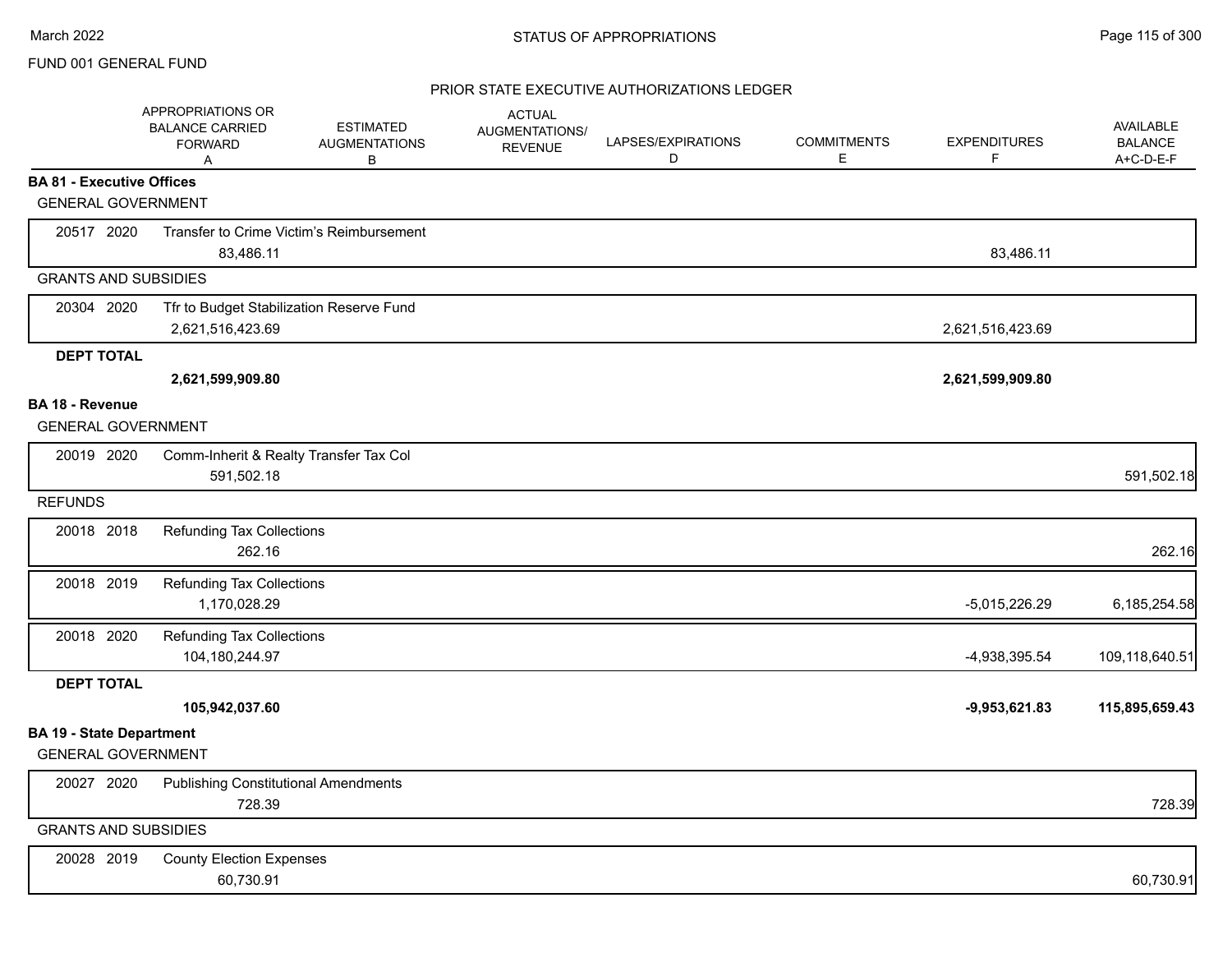### PRIOR STATE EXECUTIVE AUTHORIZATIONS LEDGER

|                     | APPROPRIATIONS OR<br><b>BALANCE CARRIED</b><br><b>FORWARD</b><br>$\overline{A}$ | <b>ESTIMATED</b><br><b>AUGMENTATIONS</b><br>в | <b>ACTUAL</b><br>AUGMENTATIONS/<br><b>REVENUE</b> | LAPSES/EXPIRATIONS | <b>COMMITMENTS</b> | <b>EXPENDITURES</b> | AVAILABLE<br><b>BALANCE</b><br>A+C-D-E-F |
|---------------------|---------------------------------------------------------------------------------|-----------------------------------------------|---------------------------------------------------|--------------------|--------------------|---------------------|------------------------------------------|
| 20028 2020          | <b>County Election Expenses</b>                                                 |                                               |                                                   |                    |                    |                     |                                          |
|                     | 356,871.28                                                                      |                                               |                                                   |                    |                    |                     | 356,871.28                               |
| <b>DEPT TOTAL</b>   |                                                                                 |                                               |                                                   |                    |                    |                     |                                          |
|                     | 418,330.58                                                                      |                                               |                                                   |                    |                    |                     | 418,330.58                               |
| <b>LEDGER TOTAL</b> |                                                                                 |                                               |                                                   |                    |                    |                     |                                          |
|                     | 2,727,960,277.98                                                                |                                               |                                                   |                    |                    | 2,611,646,287.97    | 116,313,990.01                           |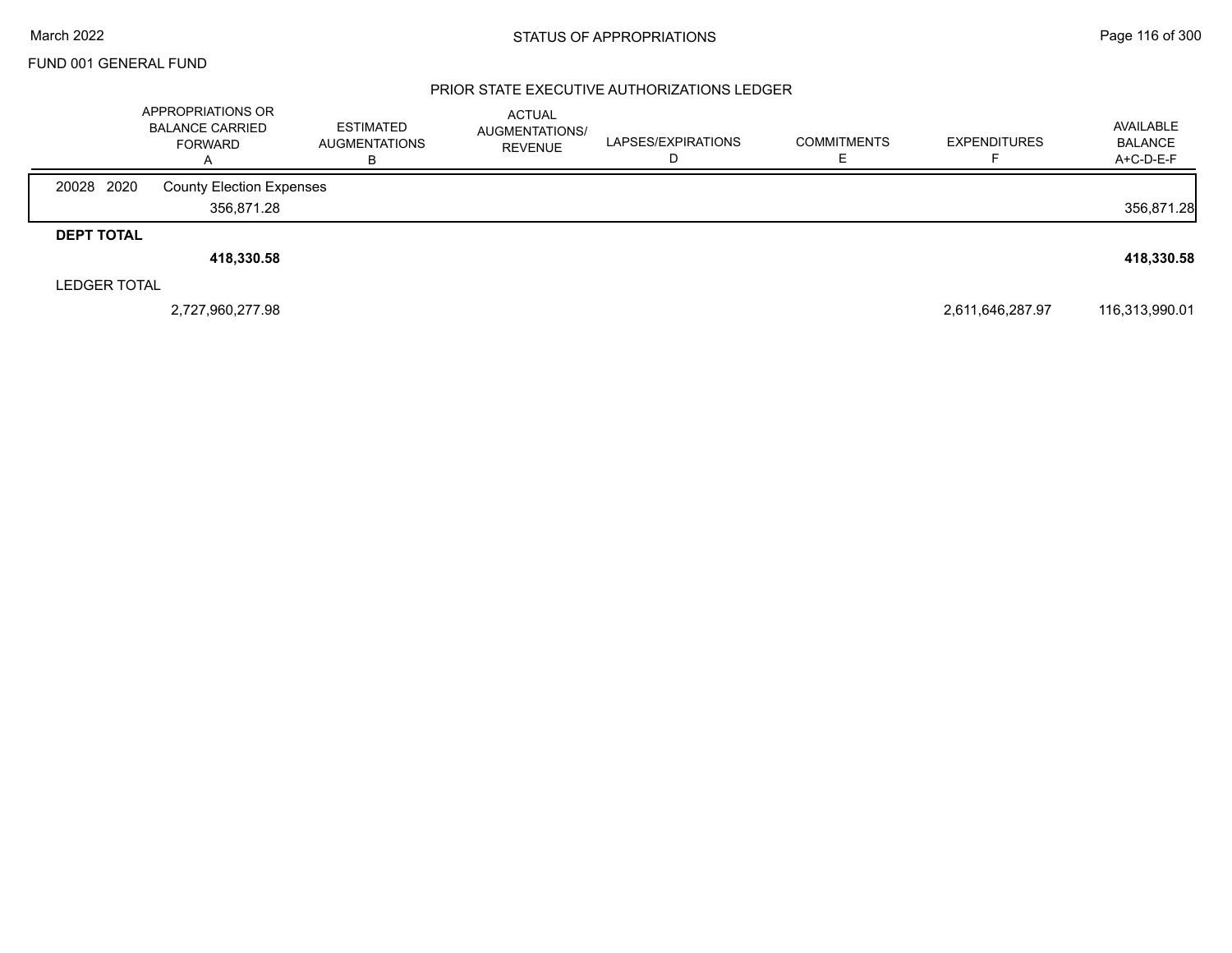### PRIOR STATE EXECUTIVE AUTHORIZATIONS - RESTRICTED LEDGER

|                                         | APPROPRIATIONS OR<br><b>BALANCE CARRIED</b><br><b>FORWARD</b><br>Α | <b>ESTIMATED</b><br><b>AUGMENTATIONS</b><br>В | <b>ACTUAL</b><br>AUGMENTATIONS/<br><b>REVENUE</b> | LAPSES/EXPIRATIONS<br>D | <b>COMMITMENTS</b><br>E. | <b>EXPENDITURES</b><br>F | <b>AVAILABLE</b><br><b>BALANCE</b><br>A+C-D-E-F |
|-----------------------------------------|--------------------------------------------------------------------|-----------------------------------------------|---------------------------------------------------|-------------------------|--------------------------|--------------------------|-------------------------------------------------|
| <b>BA 81 - Executive Offices</b>        |                                                                    |                                               |                                                   |                         |                          |                          |                                                 |
| <b>GENERAL GOVERNMENT</b>               |                                                                    |                                               |                                                   |                         |                          |                          |                                                 |
| 26434 2019                              | Agency IT Projects<br>940,433.09                                   |                                               | -860,044.08                                       |                         |                          | 80,389.01                |                                                 |
|                                         |                                                                    |                                               |                                                   |                         |                          |                          |                                                 |
| 26434 2020                              | <b>Agency IT Projects</b><br>9,786,876.00                          |                                               | $-9,042,308.85$                                   |                         |                          | 744,567.15               |                                                 |
| <b>DEPT TOTAL</b>                       |                                                                    |                                               |                                                   |                         |                          |                          |                                                 |
|                                         | 10,727,309.09                                                      |                                               | $-9,902,352.93$                                   |                         |                          | 824,956.16               |                                                 |
| <b>BA 75 - Banking &amp; Securities</b> |                                                                    |                                               |                                                   |                         |                          |                          |                                                 |
| <b>GENERAL GOVERNMENT</b>               |                                                                    |                                               |                                                   |                         |                          |                          |                                                 |
| 26385 2018                              | Securities Operation<br>3.61                                       |                                               |                                                   |                         |                          |                          | 3.61                                            |
| 26385 2019                              | Securities Operation<br>150,990.07                                 |                                               |                                                   |                         |                          |                          | 150,990.07                                      |
| 26385 2020                              | Securities Operation                                               |                                               |                                                   |                         |                          |                          |                                                 |
|                                         | 1,946,394.78                                                       |                                               | $-1,753,857.70$                                   |                         |                          | 192,537.08               |                                                 |
| 26385 2013                              | Securities Operation<br>122.48                                     |                                               |                                                   |                         |                          |                          | 122.48                                          |
| <b>DEPT TOTAL</b>                       |                                                                    |                                               |                                                   |                         |                          |                          |                                                 |
|                                         | 2,097,510.94                                                       |                                               | $-1,753,857.70$                                   |                         |                          | 192,537.08               | 151,116.16                                      |
| <b>GENERAL GOVERNMENT</b>               | <b>BA 32 - Civil Service Commission</b>                            |                                               |                                                   |                         |                          |                          |                                                 |
| 26469 2020                              | <b>Civil Service Commission</b>                                    |                                               |                                                   |                         |                          |                          |                                                 |
|                                         | 1,423,825.04                                                       |                                               | $-1,338,104.28$                                   |                         |                          | 85,720.76                |                                                 |
| <b>DEPT TOTAL</b>                       |                                                                    |                                               |                                                   |                         |                          |                          |                                                 |
|                                         | 1,423,825.04                                                       |                                               | $-1,338,104.28$                                   |                         |                          | 85,720.76                |                                                 |
|                                         | <b>BA 24 - Community &amp; Economic Develop</b>                    |                                               |                                                   |                         |                          |                          |                                                 |
| <b>GRANTS AND SUBSIDIES</b>             |                                                                    |                                               |                                                   |                         |                          |                          |                                                 |
| 26508 2020                              | COVID-HospitalityIndustryRecvry CBG Prgm                           |                                               |                                                   |                         |                          |                          |                                                 |
|                                         |                                                                    |                                               | $-242,216.60$                                     |                         |                          | $-242,216.60$            |                                                 |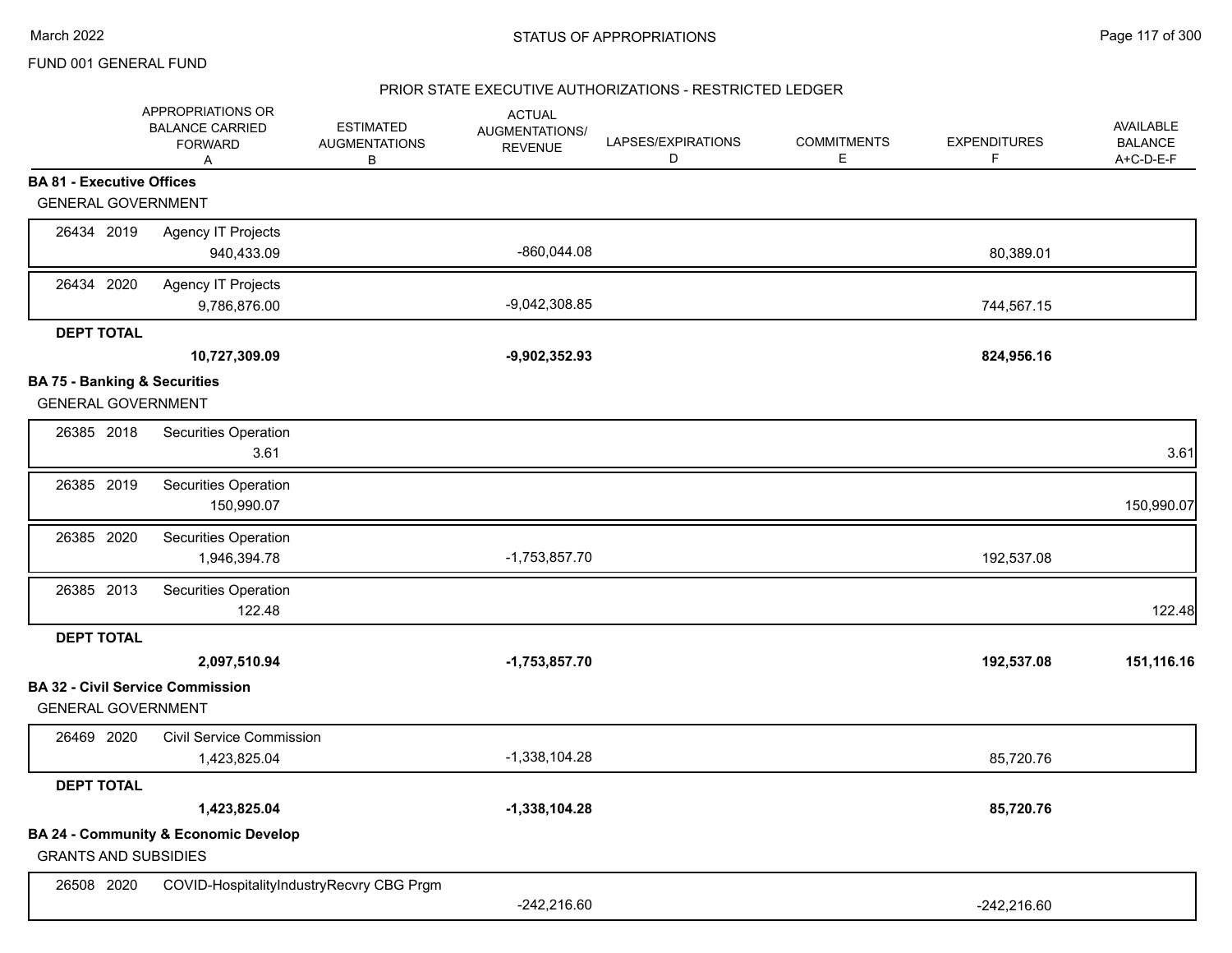#### PRIOR STATE EXECUTIVE AUTHORIZATIONS - RESTRICTED LEDGER

|                            | APPROPRIATIONS OR<br><b>BALANCE CARRIED</b><br><b>FORWARD</b><br>Α | <b>ESTIMATED</b><br><b>AUGMENTATIONS</b><br>В | <b>ACTUAL</b><br>AUGMENTATIONS/<br><b>REVENUE</b> | LAPSES/EXPIRATIONS<br>D | <b>COMMITMENTS</b><br>E | <b>EXPENDITURES</b><br>F. | <b>AVAILABLE</b><br><b>BALANCE</b><br>A+C-D-E-F |
|----------------------------|--------------------------------------------------------------------|-----------------------------------------------|---------------------------------------------------|-------------------------|-------------------------|---------------------------|-------------------------------------------------|
| <b>DEPT TOTAL</b>          |                                                                    |                                               |                                                   |                         |                         |                           |                                                 |
|                            |                                                                    |                                               | $-242,216.60$                                     |                         |                         | $-242,216.60$             |                                                 |
|                            | <b>BA 38 - Conservation &amp; Natural Resourc</b>                  |                                               |                                                   |                         |                         |                           |                                                 |
| <b>GENERAL GOVERNMENT</b>  |                                                                    |                                               |                                                   |                         |                         |                           |                                                 |
| 26452 2018                 | <b>ATV Management</b>                                              |                                               |                                                   |                         |                         |                           |                                                 |
|                            | 152,060.00                                                         |                                               |                                                   |                         | 62,360.00               | 89,700.00                 |                                                 |
| 26452 2019                 | <b>ATV Management</b>                                              |                                               |                                                   |                         |                         |                           |                                                 |
|                            | 559,432.70                                                         |                                               |                                                   |                         | 279,208.00              | 280,224.66                | 0.04                                            |
| 26452 2020                 | <b>ATV Management</b>                                              |                                               |                                                   |                         |                         |                           |                                                 |
|                            | 2,076,183.86                                                       |                                               | -691,398.69                                       |                         | 860,228.23              | 524,556.94                |                                                 |
| 26453 2019                 | Snowmobile Management                                              |                                               |                                                   |                         |                         |                           |                                                 |
|                            | 13,290.65                                                          |                                               | $-24.59$                                          |                         | 9,500.00                | 3,709.62                  | 56.44                                           |
| 26453 2020                 | Snowmobile Management                                              |                                               |                                                   |                         |                         |                           |                                                 |
|                            | 180,220.79                                                         |                                               | $-88,175.49$                                      |                         | 22,634.71               | 69,410.59                 |                                                 |
| 26464 2019                 | <b>Forest Regeneration</b>                                         |                                               |                                                   |                         |                         |                           |                                                 |
|                            | 169,220.84                                                         |                                               |                                                   |                         |                         | 169,217.74                | 3.10                                            |
| 26464 2020                 | <b>Forest Regeneration</b>                                         |                                               |                                                   |                         |                         |                           |                                                 |
|                            | 1,494,928.90                                                       |                                               |                                                   |                         | 34,487.07               | 842,816.95                | 617,624.88                                      |
| <b>DEPT TOTAL</b>          |                                                                    |                                               |                                                   |                         |                         |                           |                                                 |
|                            | 4,645,337.74                                                       |                                               | -779,598.77                                       |                         | 1,268,418.01            | 1,979,636.50              | 617,684.46                                      |
| <b>BA 11 - Corrections</b> |                                                                    |                                               |                                                   |                         |                         |                           |                                                 |
| <b>GENERAL GOVERNMENT</b>  |                                                                    |                                               |                                                   |                         |                         |                           |                                                 |
| 26450 2020                 | Rockview Farm Program                                              |                                               |                                                   |                         |                         |                           |                                                 |
|                            | 43,029.88                                                          |                                               | $-7,399.18$                                       |                         |                         | 35,630.70                 |                                                 |
| <b>DEPT TOTAL</b>          |                                                                    |                                               |                                                   |                         |                         |                           |                                                 |
|                            | 43,029.88                                                          |                                               | $-7,399.18$                                       |                         |                         | 35,630.70                 |                                                 |
|                            | <b>BA 35 - Environmental Protection</b>                            |                                               |                                                   |                         |                         |                           |                                                 |
| <b>GENERAL GOVERNMENT</b>  |                                                                    |                                               |                                                   |                         |                         |                           |                                                 |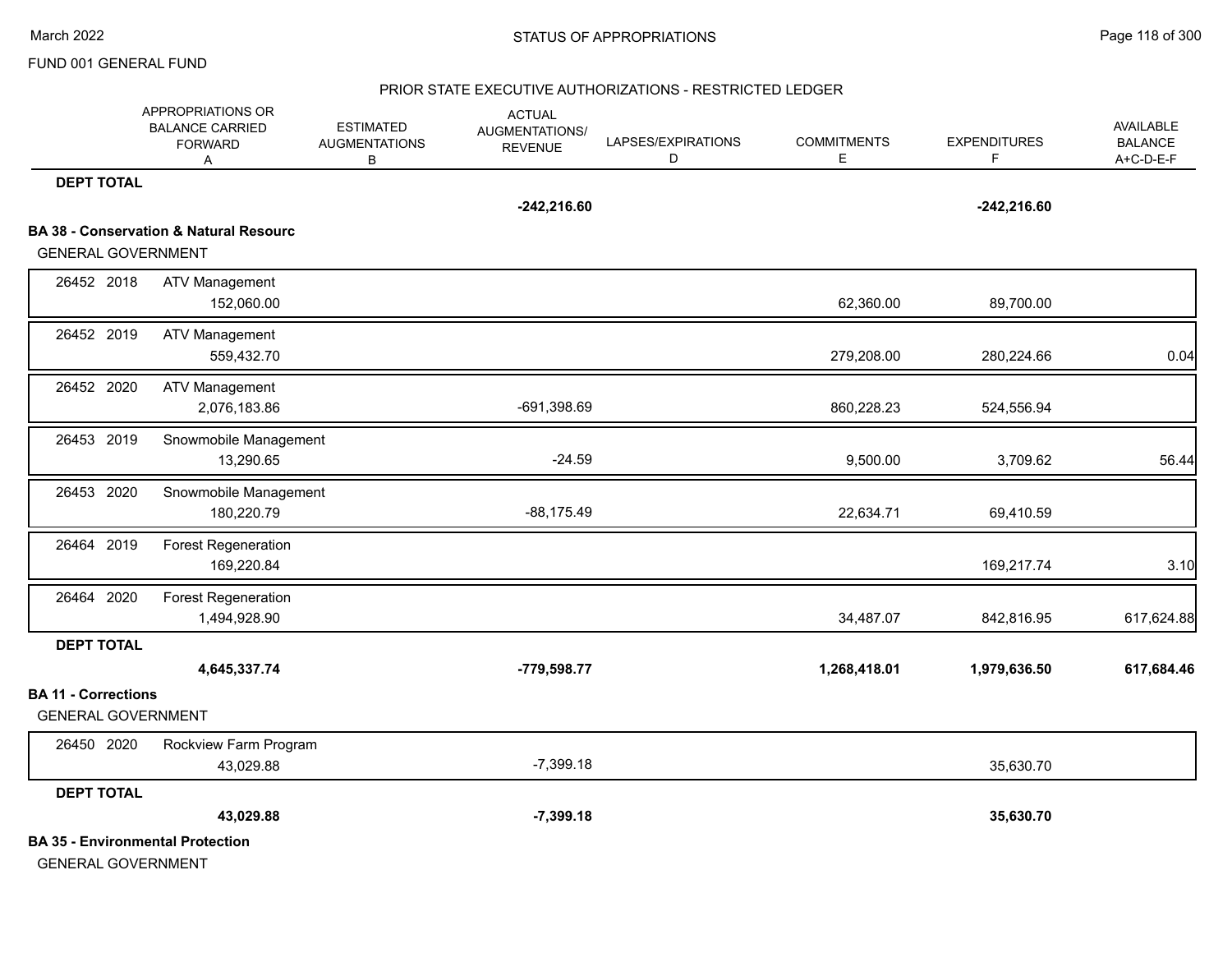#### PRIOR STATE EXECUTIVE AUTHORIZATIONS - RESTRICTED LEDGER

|                                 | APPROPRIATIONS OR<br><b>BALANCE CARRIED</b><br><b>FORWARD</b><br>Α | <b>ESTIMATED</b><br><b>AUGMENTATIONS</b><br>В | <b>ACTUAL</b><br>AUGMENTATIONS/<br><b>REVENUE</b> | LAPSES/EXPIRATIONS<br>D | <b>COMMITMENTS</b><br>E | <b>EXPENDITURES</b><br>F | <b>AVAILABLE</b><br><b>BALANCE</b><br>A+C-D-E-F |
|---------------------------------|--------------------------------------------------------------------|-----------------------------------------------|---------------------------------------------------|-------------------------|-------------------------|--------------------------|-------------------------------------------------|
| 2020<br>26251                   | Sewage Facilities Program Administration                           |                                               |                                                   |                         |                         |                          |                                                 |
|                                 | 10,431.81                                                          |                                               | $-10,431.81$                                      |                         |                         |                          |                                                 |
| <b>DEPT TOTAL</b>               |                                                                    |                                               |                                                   |                         |                         |                          |                                                 |
|                                 | 10,431.81                                                          |                                               | $-10,431.81$                                      |                         |                         |                          |                                                 |
| BA 67 - Health                  |                                                                    |                                               |                                                   |                         |                         |                          |                                                 |
| <b>GENERAL GOVERNMENT</b>       |                                                                    |                                               |                                                   |                         |                         |                          |                                                 |
| 26322 2020                      | Vital Statistics Improvement Admin                                 |                                               |                                                   |                         |                         |                          |                                                 |
|                                 | 2,783,898.39                                                       |                                               |                                                   |                         | 631,648.89              | 1,565,917.32             | 586,332.18                                      |
| <b>DEPT TOTAL</b>               |                                                                    |                                               |                                                   |                         |                         |                          |                                                 |
|                                 | 2,783,898.39                                                       |                                               |                                                   |                         | 631,648.89              | 1,565,917.32             | 586,332.18                                      |
| BA 12 - Labor & Industry        |                                                                    |                                               |                                                   |                         |                         |                          |                                                 |
| <b>GENERAL GOVERNMENT</b>       |                                                                    |                                               |                                                   |                         |                         |                          |                                                 |
| 26235 2020                      | Asbestos and Lead Certification                                    |                                               |                                                   |                         |                         |                          |                                                 |
|                                 | 917,154.92                                                         |                                               |                                                   |                         | 88,200.00               | 85,619.34                | 743,335.58                                      |
| <b>DEPT TOTAL</b>               |                                                                    |                                               |                                                   |                         |                         |                          |                                                 |
|                                 | 917,154.92                                                         |                                               |                                                   |                         | 88,200.00               | 85,619.34                | 743,335.58                                      |
| <b>BA 19 - State Department</b> |                                                                    |                                               |                                                   |                         |                         |                          |                                                 |
| <b>GENERAL GOVERNMENT</b>       |                                                                    |                                               |                                                   |                         |                         |                          |                                                 |
| 26239 2020                      |                                                                    | Bureau ofCorporatns&CharitableOrganizatn      |                                                   |                         |                         |                          |                                                 |
|                                 | 1,174,264.27                                                       |                                               |                                                   |                         | 203.77                  | 460,047.29               | 714,013.21                                      |
| <b>DEPT TOTAL</b>               |                                                                    |                                               |                                                   |                         |                         |                          |                                                 |
|                                 | 1,174,264.27                                                       |                                               |                                                   |                         | 203.77                  | 460,047.29               | 714,013.21                                      |
| <b>LEDGER TOTAL</b>             |                                                                    |                                               |                                                   |                         |                         |                          |                                                 |
|                                 | 23,822,762.08                                                      |                                               | -14,033,961.27                                    |                         | 1,988,470.67            | 4,987,848.55             | 2,812,481.59                                    |
|                                 |                                                                    |                                               |                                                   |                         |                         |                          |                                                 |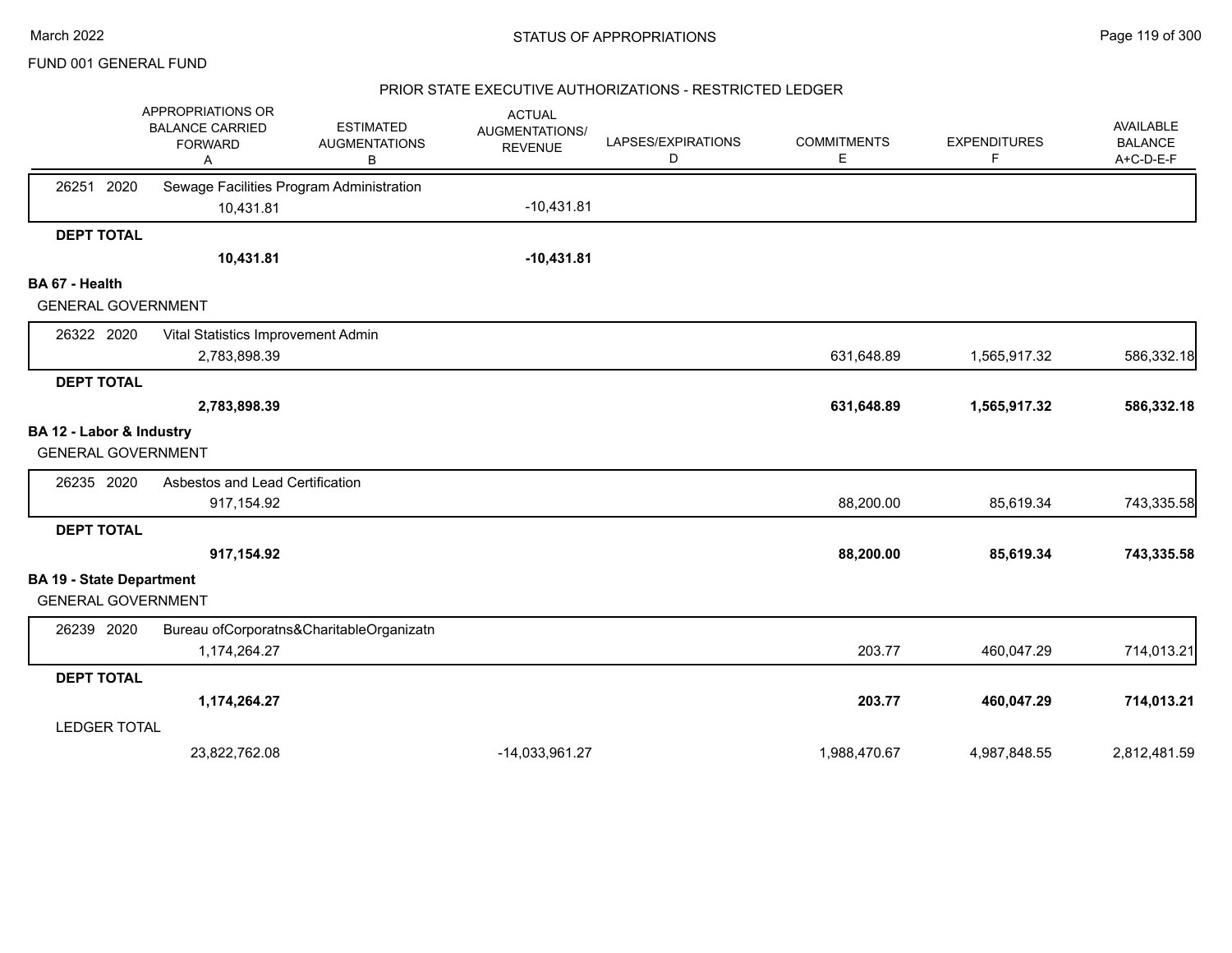|                                                               | APPROPRIATIONS OR<br><b>BALANCE CARRIED</b><br><b>FORWARD</b><br>A | <b>ESTIMATED</b><br><b>AUGMENTATIONS</b><br>B | <b>ACTUAL</b><br>AUGMENTATIONS/<br><b>REVENUE</b> | LAPSES/EXPIRATIONS<br>D | <b>COMMITMENTS</b><br>Е | <b>EXPENDITURES</b><br>F | AVAILABLE<br><b>BALANCE</b><br>A+C-D-E-F |
|---------------------------------------------------------------|--------------------------------------------------------------------|-----------------------------------------------|---------------------------------------------------|-------------------------|-------------------------|--------------------------|------------------------------------------|
|                                                               | <b>BA 31 - PA Emergency Management Agency</b>                      |                                               |                                                   |                         |                         |                          |                                          |
| <b>GRANTS AND SUBSIDIES</b>                                   |                                                                    |                                               |                                                   |                         |                         |                          |                                          |
| 30328 2018                                                    | <b>Hazard Mitigation</b><br>1,000,000.00                           |                                               |                                                   |                         |                         |                          | 1,000,000.00                             |
| 30328 2012                                                    | <b>Hazard Mitigation</b><br>1,292,236.46                           |                                               |                                                   |                         | 622,462.53              | 567,520.69               | 102,253.24                               |
| 30328 2013                                                    | <b>Hazard Mitigation</b><br>1,916,696.93                           |                                               |                                                   |                         | 1,171,509.75            | 560,617.25               | 184,569.93                               |
| 30355 2014                                                    | 616,450.80                                                         | Emergency Management Assistance Compact       |                                                   |                         |                         | $-7,103.52$              | 623,554.32                               |
| 30355 2017                                                    | 3,069,913.02                                                       | Emergency Management Assistance Compact       |                                                   |                         |                         |                          | 3,069,913.02                             |
| 30357 2016                                                    | <b>Disaster Relief</b>                                             |                                               |                                                   |                         | 15,307.24               | $-15,307.24$             |                                          |
| 30357 2018                                                    | <b>Disaster Relief</b><br>2,852,632.78                             |                                               |                                                   |                         | 1,881,854.98            | 520,599.62               | 450,178.18                               |
| 30357 2019                                                    | <b>Disaster Relief</b><br>3,723,827.77                             |                                               |                                                   |                         | 1,861,558.22            | 67,438.16                | 1,794,831.39                             |
| 30357 2020                                                    | <b>Disaster Relief</b><br>26,848,040.97                            |                                               |                                                   |                         | 5,689,188.87            | 8,578,201.30             | 12,580,650.80                            |
| <b>DEPT TOTAL</b>                                             |                                                                    |                                               |                                                   |                         |                         |                          |                                          |
|                                                               | 41,319,798.73                                                      |                                               |                                                   |                         | 11,241,881.59           | 10,271,966.26            | 19,805,950.88                            |
| <b>BA 40 - Ethics Commission</b><br><b>GENERAL GOVERNMENT</b> |                                                                    |                                               |                                                   |                         |                         |                          |                                          |
| 30310 2011                                                    | <b>State Ethics Commission</b><br>83.50                            |                                               |                                                   |                         |                         |                          | 83.50                                    |
| 30310 2012                                                    | <b>State Ethics Commission</b><br>172,991.45                       |                                               |                                                   |                         |                         |                          | 172,991.45                               |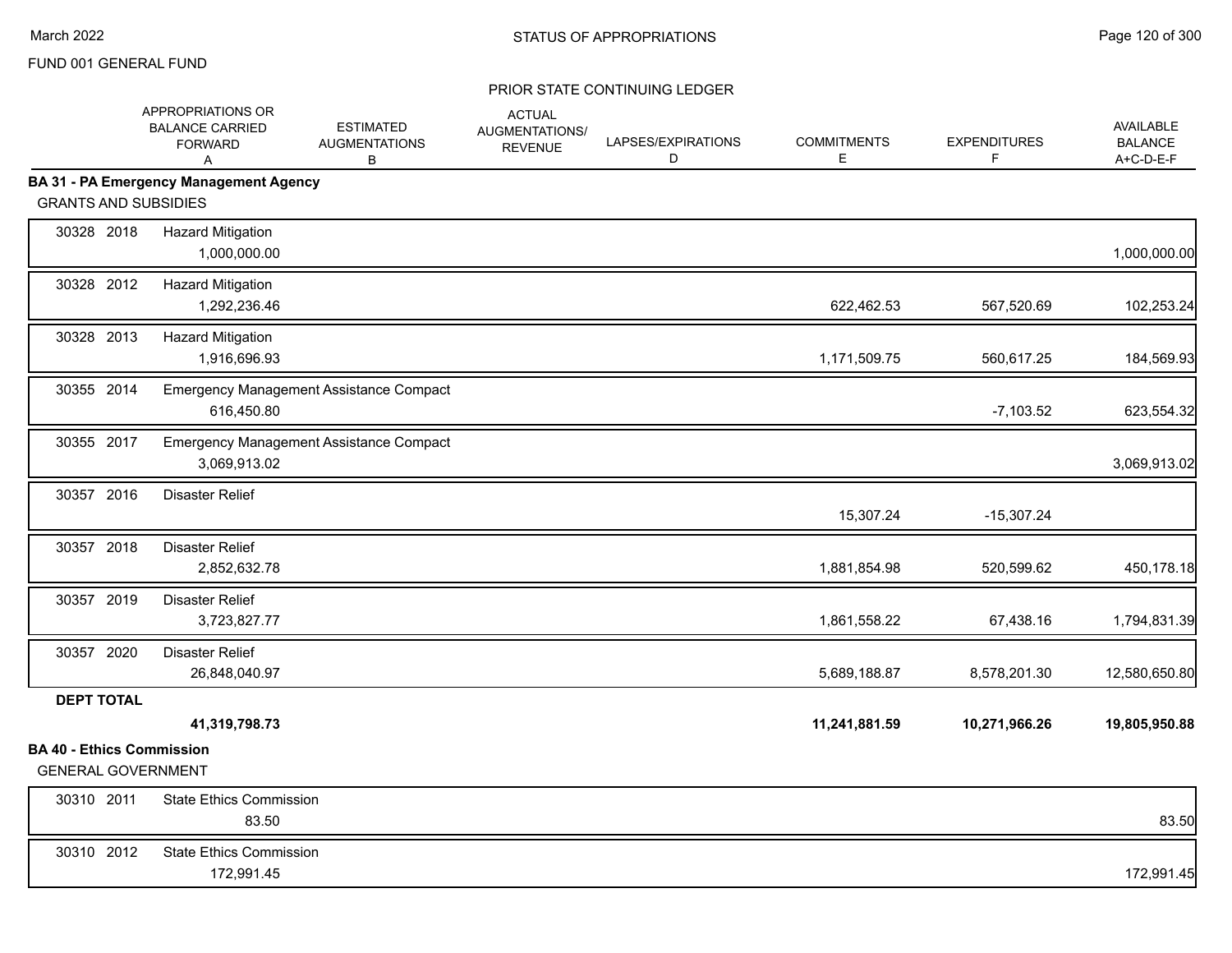|                           | APPROPRIATIONS OR<br><b>BALANCE CARRIED</b><br><b>FORWARD</b><br>Α | <b>ESTIMATED</b><br><b>AUGMENTATIONS</b><br>В | <b>ACTUAL</b><br>AUGMENTATIONS/<br><b>REVENUE</b> | LAPSES/EXPIRATIONS<br>D | <b>COMMITMENTS</b><br>E | <b>EXPENDITURES</b><br>F. | <b>AVAILABLE</b><br><b>BALANCE</b><br>A+C-D-E-F |
|---------------------------|--------------------------------------------------------------------|-----------------------------------------------|---------------------------------------------------|-------------------------|-------------------------|---------------------------|-------------------------------------------------|
| <b>DEPT TOTAL</b>         |                                                                    |                                               |                                                   |                         |                         |                           |                                                 |
|                           | 173,074.95                                                         |                                               |                                                   |                         |                         |                           | 173,074.95                                      |
|                           | <b>BA 43 - Health Care Cost Containment</b>                        |                                               |                                                   |                         |                         |                           |                                                 |
| <b>GENERAL GOVERNMENT</b> |                                                                    |                                               |                                                   |                         |                         |                           |                                                 |
| 30309 2019                | Health Care Cost Containment Council                               |                                               |                                                   |                         |                         | -131,950.28               | 131,950.28                                      |
| <b>DEPT TOTAL</b>         |                                                                    |                                               |                                                   |                         |                         |                           |                                                 |
| BA 41 - Senate            |                                                                    |                                               |                                                   |                         |                         | $-131,950.28$             | 131,950.28                                      |
| <b>GENERAL GOVERNMENT</b> |                                                                    |                                               |                                                   |                         |                         |                           |                                                 |
| 30037 2020                | Senators' Salaries                                                 |                                               |                                                   |                         |                         |                           |                                                 |
|                           | 2,231,347.87                                                       |                                               |                                                   |                         |                         | 2,231,347.87              |                                                 |
|                           |                                                                    |                                               |                                                   |                         |                         |                           |                                                 |
| 30039 2019                | <b>Employes of Chief Clerk</b><br>1,025,824.22                     |                                               |                                                   |                         |                         | 1,025,824.22              |                                                 |
|                           |                                                                    |                                               |                                                   |                         |                         |                           |                                                 |
| 30039 2020                | <b>Employes of Chief Clerk</b><br>3,085,000.00                     |                                               |                                                   |                         |                         | 932,489.09                | 2,152,510.91                                    |
|                           |                                                                    |                                               |                                                   |                         |                         |                           |                                                 |
| 30040 2020                | Salaried Officers & Employes                                       |                                               |                                                   |                         |                         |                           |                                                 |
|                           | 1,731,377.24                                                       |                                               |                                                   |                         |                         | 1,731,377.24              |                                                 |
| 30047 2019                | Committee on Appropriations (R)                                    |                                               |                                                   |                         |                         |                           |                                                 |
|                           | 652,179.95                                                         |                                               |                                                   |                         |                         | 652,179.95                |                                                 |
| 30047 2020                | Committee on Appropriations (R)                                    |                                               |                                                   |                         |                         |                           |                                                 |
|                           | 1,507,500.00                                                       |                                               |                                                   |                         |                         | 316,561.97                | 1,190,938.03                                    |
| 30060 2017                | <b>Incidental Expenses</b>                                         |                                               |                                                   |                         |                         |                           |                                                 |
|                           | 698,359.33                                                         |                                               |                                                   |                         |                         | 698,359.33                |                                                 |
| 30060 2018                | Incidental Expenses                                                |                                               |                                                   |                         |                         |                           |                                                 |
|                           | 2,947,424.63                                                       |                                               |                                                   |                         |                         | 131,361.82                | 2,816,062.81                                    |
| 30060 2019                | <b>Incidental Expenses</b>                                         |                                               |                                                   |                         |                         |                           |                                                 |
|                           | 3,593,476.80                                                       |                                               |                                                   |                         |                         | $-611.56$                 | 3,594,088.36                                    |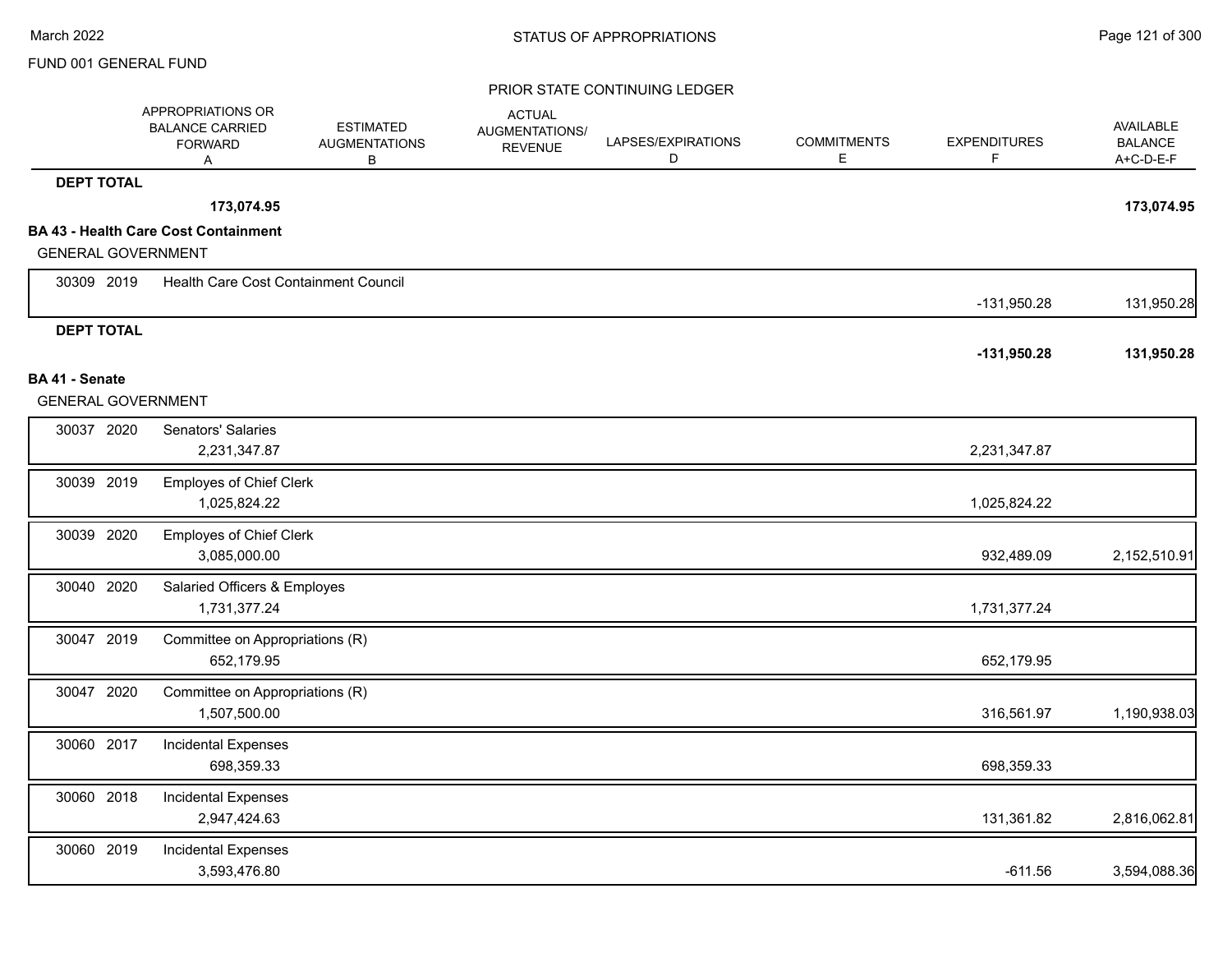|                           | APPROPRIATIONS OR<br><b>BALANCE CARRIED</b><br><b>FORWARD</b><br>Α | <b>ESTIMATED</b><br><b>AUGMENTATIONS</b><br>В | <b>ACTUAL</b><br>AUGMENTATIONS/<br><b>REVENUE</b> | LAPSES/EXPIRATIONS<br>D | <b>COMMITMENTS</b><br>Е | <b>EXPENDITURES</b><br>F. | <b>AVAILABLE</b><br><b>BALANCE</b><br>A+C-D-E-F |
|---------------------------|--------------------------------------------------------------------|-----------------------------------------------|---------------------------------------------------|-------------------------|-------------------------|---------------------------|-------------------------------------------------|
| 30060 2020                | Incidental Expenses<br>3,585,542.77                                |                                               |                                                   |                         |                         | $-4,896.91$               | 3,590,439.68                                    |
| 30061 2019                | Committee on Appropriations (D)<br>528,820.02                      |                                               |                                                   |                         |                         | 528,820.02                |                                                 |
| 30061 2020                | Committee on Appropriations (D)<br>1,458,779.71                    |                                               |                                                   |                         |                         | $-34,621.19$              | 1,493,400.90                                    |
| 30062 2019                | Expenses-Senators<br>7,869.02                                      |                                               |                                                   |                         |                         | 7,869.02                  |                                                 |
| 30062 2020                | Expenses-Senators<br>1,404,455.91                                  |                                               |                                                   |                         |                         | 577,333.72                | 827,122.19                                      |
| 30063 2018                | Legislative Printing & Expenses<br>3,532,245.80                    |                                               |                                                   |                         |                         | 3,532,245.80              |                                                 |
| 30063 2019                | Legislative Printing & Expenses<br>8,048,000.00                    |                                               |                                                   |                         |                         | 4,134,728.96              | 3,913,271.04                                    |
| 30063 2020                | Legislative Printing & Expenses<br>6,174,174.57                    |                                               |                                                   |                         |                         | $-1,818,605.70$           | 7,992,780.27                                    |
| 30218 2020                | Caucus Operations (D)<br>6,319,845.58                              |                                               |                                                   |                         |                         | 6,319,845.58              |                                                 |
| 30219 2020                | Caucus Operations (R)<br>12,968,835.36                             |                                               |                                                   |                         |                         | 12,968,835.36             |                                                 |
| <b>DEPT TOTAL</b>         | 61,501,058.78                                                      |                                               |                                                   |                         |                         | 33,930,444.59             | 27,570,614.19                                   |
| <b>GENERAL GOVERNMENT</b> | <b>BA 42 - House of Representatives</b>                            |                                               |                                                   |                         |                         |                           |                                                 |
| 30073 2020                | Members' Salaries, Speaker's Extra Comp<br>3,239,649.52            |                                               |                                                   |                         |                         | 2,385,180.10              | 854,469.42                                      |
| 30075 2016                | National Legislative Conference Expenses<br>18,446.48              |                                               |                                                   |                         |                         | 13,410.37                 | 5,036.11                                        |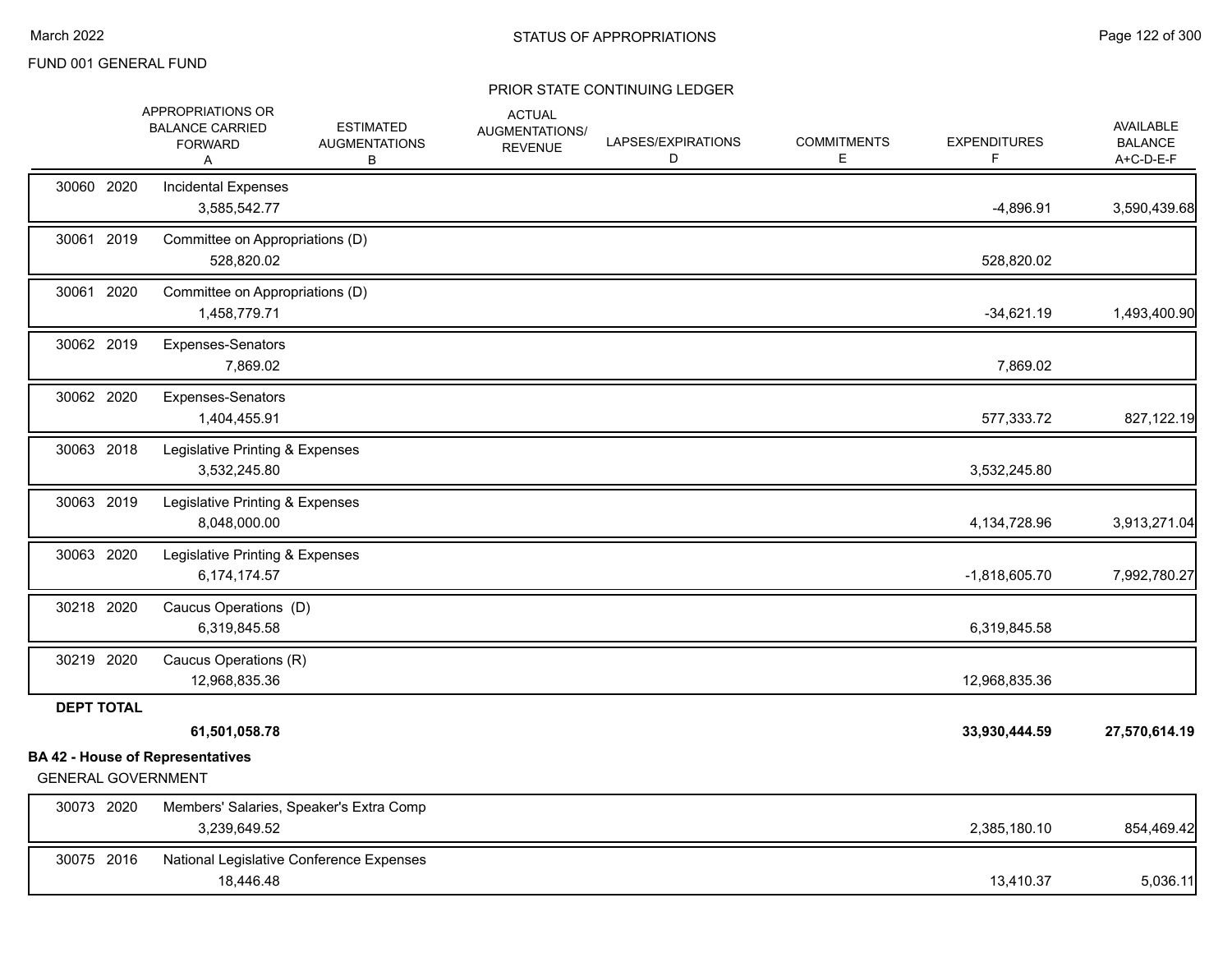|            | APPROPRIATIONS OR<br><b>BALANCE CARRIED</b><br><b>FORWARD</b><br>A | <b>ESTIMATED</b><br><b>AUGMENTATIONS</b><br>В | <b>ACTUAL</b><br>AUGMENTATIONS/<br><b>REVENUE</b> | LAPSES/EXPIRATIONS<br>D | <b>COMMITMENTS</b><br>Е | <b>EXPENDITURES</b><br>F. | AVAILABLE<br><b>BALANCE</b><br>A+C-D-E-F |
|------------|--------------------------------------------------------------------|-----------------------------------------------|---------------------------------------------------|-------------------------|-------------------------|---------------------------|------------------------------------------|
| 30075 2017 | 11,000.00                                                          | National Legislative Conference Expenses      |                                                   |                         |                         | 3,284.75                  | 7,715.25                                 |
| 30077 2014 | Speaker's Office<br>553,781.96                                     |                                               |                                                   |                         |                         | 553,781.96                |                                          |
| 30077 2015 | Speaker's Office<br>1,757,000.00                                   |                                               |                                                   |                         |                         | 1,757,000.00              |                                          |
| 30077 2016 | Speaker's Office<br>1,810,000.00                                   |                                               |                                                   |                         |                         | 25,517.21                 | 1,784,482.79                             |
| 30077 2017 | Speaker's Office<br>1,810,000.00                                   |                                               |                                                   |                         |                         |                           | 1,810,000.00                             |
| 30077 2018 | Speaker's Office<br>1,810,000.00                                   |                                               |                                                   |                         |                         |                           | 1,810,000.00                             |
| 30077 2019 | Speaker's Office<br>1,810,000.00                                   |                                               |                                                   |                         |                         |                           | 1,810,000.00                             |
| 30077 2020 | Speaker's Office<br>1,810,000.00                                   |                                               |                                                   |                         |                         |                           | 1,810,000.00                             |
| 30078 2020 | 4,766,611.25                                                       | Bi-Partisan Committee, Chief Clerk & Com      |                                                   |                         |                         | 4,471,609.53              | 295,001.72                               |
| 30080 2019 | Mileage: Reps, Officers, & Employees<br>30,896.01                  |                                               |                                                   |                         |                         | 23,298.08                 | 7,597.93                                 |
| 30080 2020 | Mileage: Reps, Officers, & Employees<br>393,093.55                 |                                               |                                                   |                         |                         | 87,890.04                 | 305,203.51                               |
| 30082 2019 | Chief Clerk & Legislative Journal<br>1,362,656.87                  |                                               |                                                   |                         |                         | 772,331.74                | 590,325.13                               |
| 30082 2020 | Chief Clerk & Legislative Journal<br>2,619,720.76                  |                                               |                                                   |                         |                         | 257,523.54                | 2,362,197.22                             |
| 30083 2016 | Speaker<br>16,000.00                                               |                                               |                                                   |                         |                         | 16,000.00                 |                                          |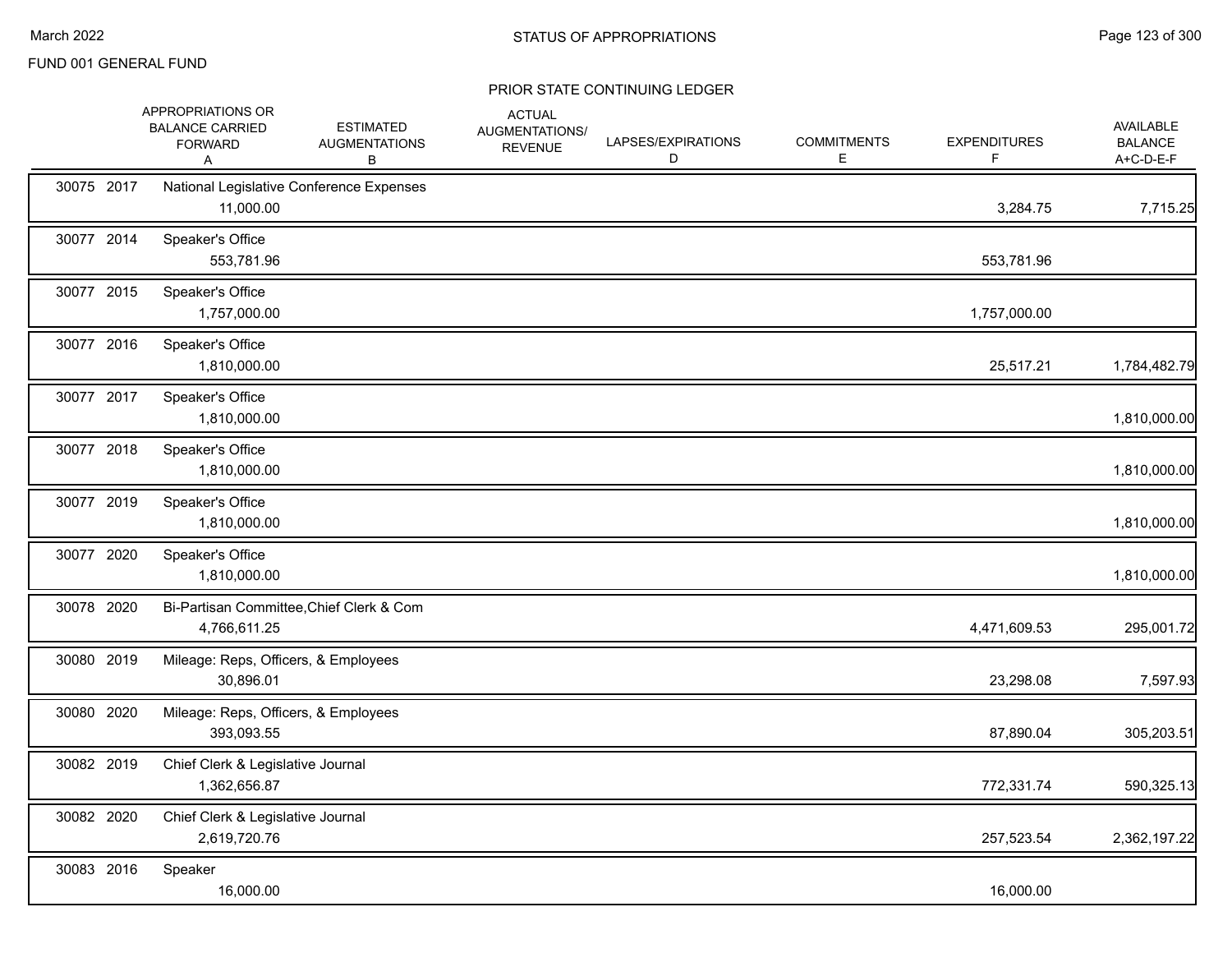|            | APPROPRIATIONS OR<br><b>BALANCE CARRIED</b><br><b>FORWARD</b><br>Α | <b>ESTIMATED</b><br><b>AUGMENTATIONS</b><br>B | <b>ACTUAL</b><br>AUGMENTATIONS/<br><b>REVENUE</b> | LAPSES/EXPIRATIONS<br>D | <b>COMMITMENTS</b><br>E. | <b>EXPENDITURES</b><br>F | AVAILABLE<br><b>BALANCE</b><br>A+C-D-E-F |
|------------|--------------------------------------------------------------------|-----------------------------------------------|---------------------------------------------------|-------------------------|--------------------------|--------------------------|------------------------------------------|
| 30083 2017 | Speaker<br>20,000.00                                               |                                               |                                                   |                         |                          |                          | 20,000.00                                |
| 30083 2018 | Speaker<br>20,000.00                                               |                                               |                                                   |                         |                          |                          | 20,000.00                                |
| 30083 2019 | Speaker<br>20,000.00                                               |                                               |                                                   |                         |                          |                          | 20,000.00                                |
| 30083 2020 | Speaker<br>20,000.00                                               |                                               |                                                   |                         |                          |                          | 20,000.00                                |
| 30084 2020 | <b>Chief Clerk</b><br>468,368.37                                   |                                               |                                                   |                         |                          | 371,771.11               | 96,597.26                                |
| 30085 2015 | Floor Leader (R)<br>5,000.00                                       |                                               |                                                   |                         |                          | 5,000.00                 |                                          |
| 30085 2016 | Floor Leader (R)<br>7,000.00                                       |                                               |                                                   |                         |                          |                          | 7,000.00                                 |
| 30085 2017 | Floor Leader (R)<br>7,000.00                                       |                                               |                                                   |                         |                          |                          | 7,000.00                                 |
| 30085 2018 | Floor Leader (R)<br>7,000.00                                       |                                               |                                                   |                         |                          |                          | 7,000.00                                 |
| 30085 2019 | Floor Leader (R)<br>7,000.00                                       |                                               |                                                   |                         |                          |                          | 7,000.00                                 |
| 30085 2020 | Floor Leader (R)<br>7,000.00                                       |                                               |                                                   |                         |                          |                          | 7,000.00                                 |
| 30086 2020 | Floor Leader (D)<br>4,760.26                                       |                                               |                                                   |                         |                          | 1,640.32                 | 3,119.94                                 |
| 30091 2019 | Chairman-Appropriations Committee (R)<br>6,000.00                  |                                               |                                                   |                         |                          |                          | 6,000.00                                 |
| 30091 2020 | Chairman-Appropriations Committee (R)<br>6,000.00                  |                                               |                                                   |                         |                          |                          | 6,000.00                                 |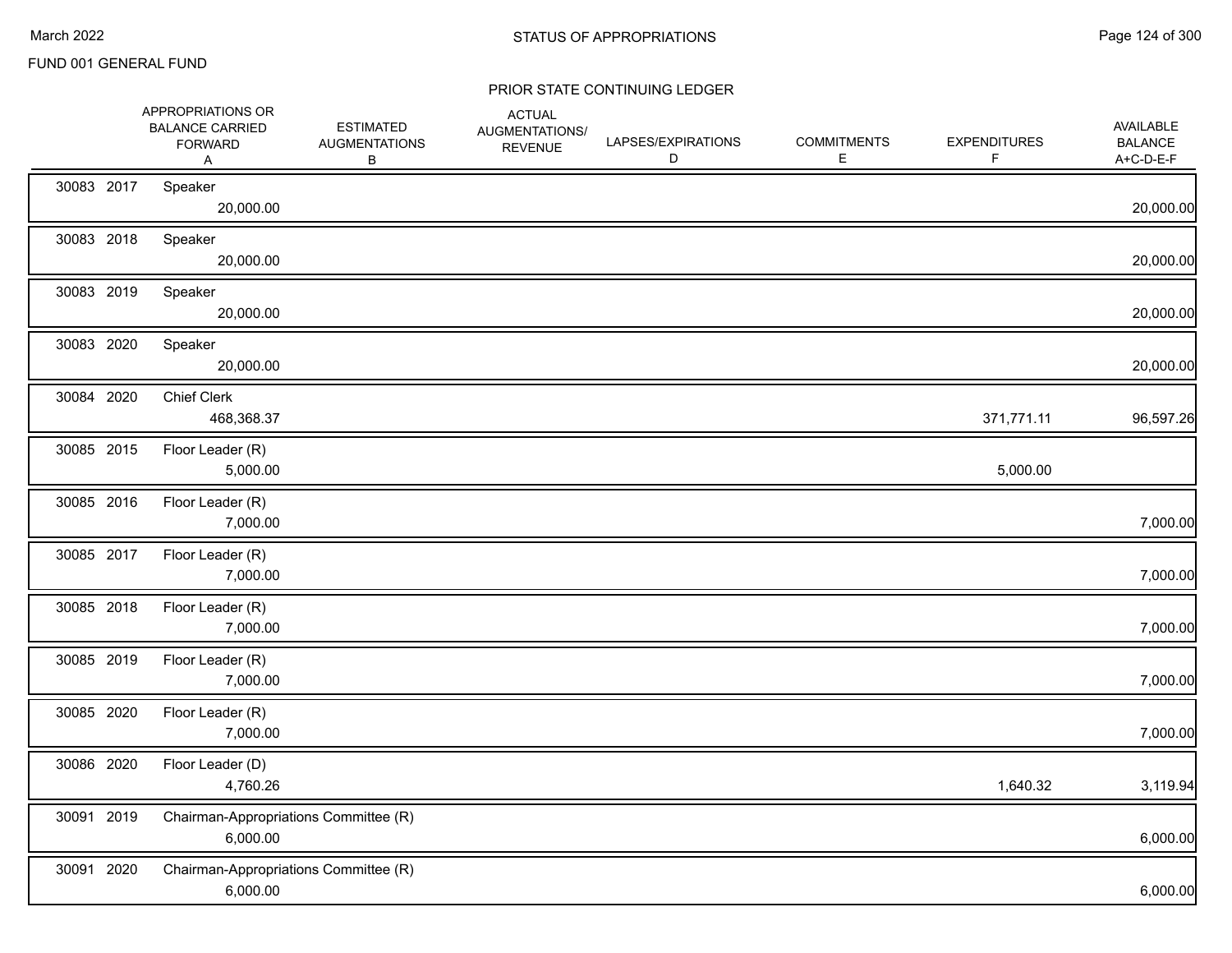|            | APPROPRIATIONS OR<br><b>BALANCE CARRIED</b><br><b>FORWARD</b><br>A | <b>ESTIMATED</b><br><b>AUGMENTATIONS</b><br>В | <b>ACTUAL</b><br>AUGMENTATIONS/<br><b>REVENUE</b> | LAPSES/EXPIRATIONS<br>D | <b>COMMITMENTS</b><br>Е | <b>EXPENDITURES</b><br>F. | AVAILABLE<br><b>BALANCE</b><br>A+C-D-E-F |
|------------|--------------------------------------------------------------------|-----------------------------------------------|---------------------------------------------------|-------------------------|-------------------------|---------------------------|------------------------------------------|
| 30095 2018 | <b>Incidental Expenses</b><br>163,249.25                           |                                               |                                                   |                         |                         |                           | 163,249.25                               |
| 30095 2019 | Incidental Expenses<br>46,700.05                                   |                                               |                                                   |                         |                         |                           | 46,700.05                                |
| 30095 2020 | <b>Incidental Expenses</b><br>3,528,551.15                         |                                               |                                                   |                         |                         | 2,397,897.99              | 1,130,653.16                             |
| 30097 2019 | Committee on Appropriations (R)<br>2,781,977.50                    |                                               |                                                   |                         |                         | 2,781,977.50              |                                          |
| 30097 2020 | Committee on Appropriations (R)<br>3,223,000.00                    |                                               |                                                   |                         |                         | 170,421.17                | 3,052,578.83                             |
| 30099 2018 | Expenses-Representative<br>1,012,391.44                            |                                               |                                                   |                         |                         | 1,012,391.44              |                                          |
| 30099 2019 | Expenses-Representative<br>1,205,649.20                            |                                               |                                                   |                         |                         | 1,205,564.20              | 85.00                                    |
| 30099 2020 | Expenses-Representative<br>3,113,127.18                            |                                               |                                                   |                         |                         | 1,118,950.19              | 1,994,176.99                             |
| 30100 2019 | Legislative Printing & Expenses<br>111,331.78                      |                                               |                                                   |                         |                         | 111,331.78                |                                          |
| 30100 2020 | Legislative Printing & Expenses<br>4,825,649.25                    |                                               |                                                   |                         |                         | 3,915,877.66              | 909,771.59                               |
| 30102 2014 | Special Leadership Account (R)                                     |                                               |                                                   |                         |                         | $-44,200.00$              | 44,200.00                                |
| 30102 2015 | Special Leadership Account (R)<br>3,497,013.06                     |                                               |                                                   |                         |                         | $-933, 198.04$            | 4,430,211.10                             |
| 30102 2016 | Special Leadership Account (R)<br>6,045,000.00                     |                                               |                                                   |                         |                         |                           | 6,045,000.00                             |
| 30102 2017 | Special Leadership Account (R)<br>6,045,000.00                     |                                               |                                                   |                         |                         |                           | 6,045,000.00                             |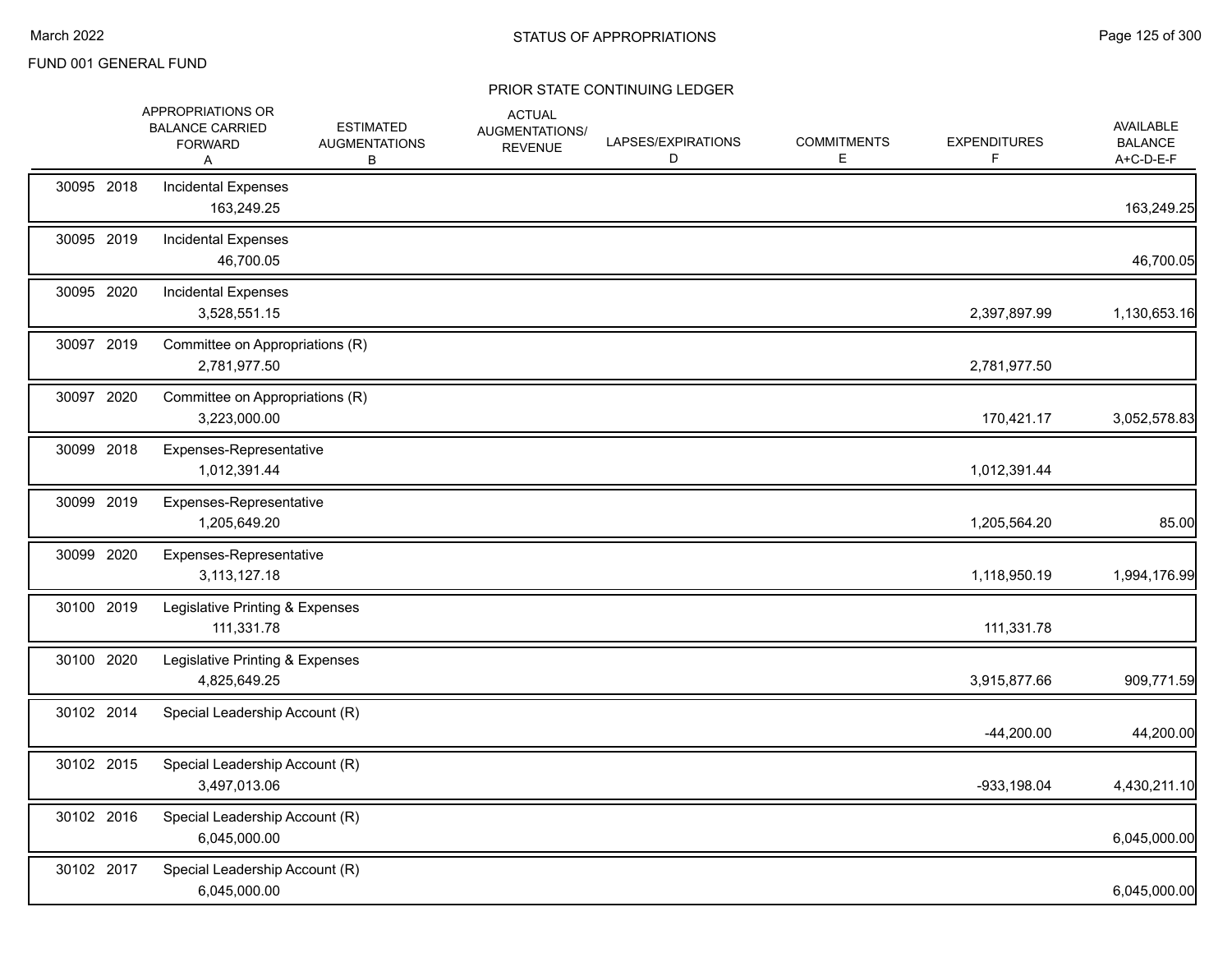|            | APPROPRIATIONS OR<br><b>BALANCE CARRIED</b><br><b>FORWARD</b><br>Α | <b>ESTIMATED</b><br><b>AUGMENTATIONS</b><br>В | <b>ACTUAL</b><br>AUGMENTATIONS/<br><b>REVENUE</b> | LAPSES/EXPIRATIONS<br>D | <b>COMMITMENTS</b><br>E. | <b>EXPENDITURES</b> | <b>AVAILABLE</b><br><b>BALANCE</b><br>A+C-D-E-F |
|------------|--------------------------------------------------------------------|-----------------------------------------------|---------------------------------------------------|-------------------------|--------------------------|---------------------|-------------------------------------------------|
| 30102 2018 | Special Leadership Account (R)<br>6,045,000.00                     |                                               |                                                   |                         |                          |                     | 6,045,000.00                                    |
| 30102 2019 | Special Leadership Account (R)<br>6,045,000.00                     |                                               |                                                   |                         |                          |                     | 6,045,000.00                                    |
| 30102 2020 | Special Leadership Account (R)<br>6,045,000.00                     |                                               |                                                   |                         |                          |                     | 6,045,000.00                                    |
| 30103 2015 | Special Leadership Account (D)<br>452,138.77                       |                                               |                                                   |                         |                          | -4,229,529.95       | 4,681,668.72                                    |
| 30103 2016 | Special Leadership Account (D)<br>6,018,646.40                     |                                               |                                                   |                         |                          | 36.58               | 6,018,609.82                                    |
| 30103 2017 | Special Leadership Account (D)<br>6,045,000.00                     |                                               |                                                   |                         |                          |                     | 6,045,000.00                                    |
| 30103 2018 | Special Leadership Account (D)<br>6,045,000.00                     |                                               |                                                   |                         |                          |                     | 6,045,000.00                                    |
| 30103 2019 | Special Leadership Account (D)<br>6,045,000.00                     |                                               |                                                   |                         |                          |                     | 6,045,000.00                                    |
| 30103 2020 | Special Leadership Account (D)<br>6,045,000.00                     |                                               |                                                   |                         |                          |                     | 6,045,000.00                                    |
| 30105 2018 | Committee on Appropriations (D)<br>625,427.26                      |                                               |                                                   |                         |                          | 625,427.26          |                                                 |
| 30105 2019 | Committee on Appropriations (D)<br>3,223,000.00                    |                                               |                                                   |                         |                          | 1,774,572.74        | 1,448,427.26                                    |
| 30105 2020 | Committee on Appropriations (D)<br>3,223,000.00                    |                                               |                                                   |                         |                          |                     | 3,223,000.00                                    |
| 30107 2016 | Administrator for Staff (D)<br>12,636.00                           |                                               |                                                   |                         |                          | 9.00                | 12,627.00                                       |
| 30107 2017 | Administrator for Staff (D)<br>20,000.00                           |                                               |                                                   |                         |                          |                     | 20,000.00                                       |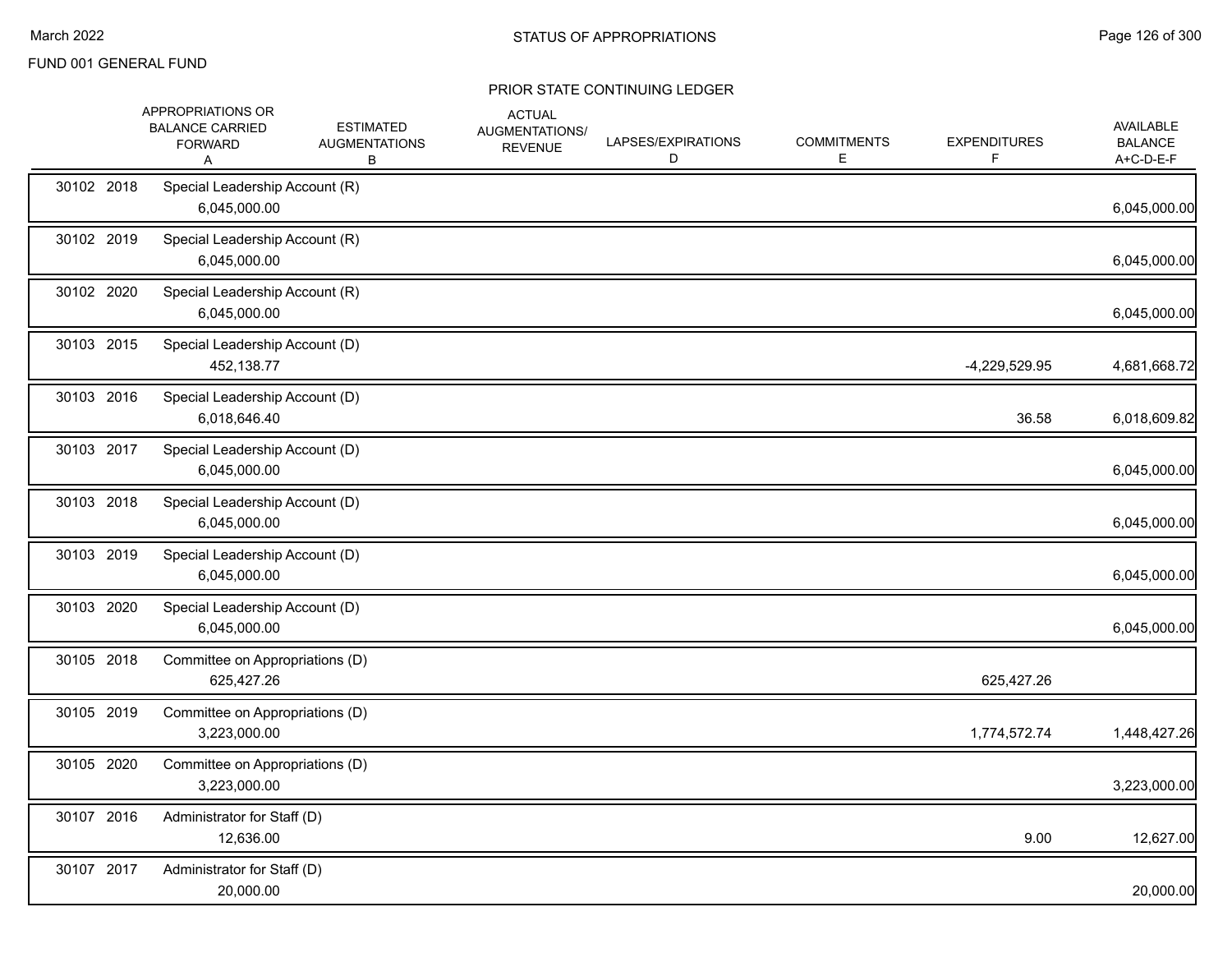|            | APPROPRIATIONS OR<br><b>BALANCE CARRIED</b><br><b>FORWARD</b><br>A | <b>ESTIMATED</b><br><b>AUGMENTATIONS</b><br>В | <b>ACTUAL</b><br>AUGMENTATIONS/<br><b>REVENUE</b> | LAPSES/EXPIRATIONS<br>D | <b>COMMITMENTS</b><br>E. | <b>EXPENDITURES</b><br>F. | <b>AVAILABLE</b><br><b>BALANCE</b><br>A+C-D-E-F |
|------------|--------------------------------------------------------------------|-----------------------------------------------|---------------------------------------------------|-------------------------|--------------------------|---------------------------|-------------------------------------------------|
| 30107 2018 | Administrator for Staff (D)<br>20,000.00                           |                                               |                                                   |                         |                          |                           | 20,000.00                                       |
| 30107 2019 | Administrator for Staff (D)<br>20,000.00                           |                                               |                                                   |                         |                          |                           | 20,000.00                                       |
| 30107 2020 | Administrator for Staff (D)<br>20,000.00                           |                                               |                                                   |                         |                          |                           | 20,000.00                                       |
| 30108 2019 | Chairman Appropriations Committee (D)<br>6,000.00                  |                                               |                                                   |                         |                          | 6,000.00                  |                                                 |
| 30108 2020 | Chairman Appropriations Committee (D)<br>6,000.00                  |                                               |                                                   |                         |                          | 6,000.00                  |                                                 |
| 30109 2014 | Administrator for Staff (R)<br>20,000.00                           |                                               |                                                   |                         |                          |                           | 20,000.00                                       |
| 30109 2015 | Administrator for Staff (R)<br>20,000.00                           |                                               |                                                   |                         |                          |                           | 20,000.00                                       |
| 30109 2016 | Administrator for Staff (R)<br>20,000.00                           |                                               |                                                   |                         |                          |                           | 20,000.00                                       |
| 30109 2017 | Administrator for Staff (R)<br>20,000.00                           |                                               |                                                   |                         |                          |                           | 20,000.00                                       |
| 30109 2018 | Administrator for Staff (R)<br>20,000.00                           |                                               |                                                   |                         |                          |                           | 20,000.00                                       |
| 30109 2019 | Administrator for Staff (R)<br>20,000.00                           |                                               |                                                   |                         |                          |                           | 20,000.00                                       |
| 30109 2020 | Administrator for Staff (R)<br>20,000.00                           |                                               |                                                   |                         |                          |                           | 20,000.00                                       |
| 30109 2012 | Administrator for Staff (R)<br>20,000.00                           |                                               |                                                   |                         |                          | 20,000.00                 |                                                 |
| 30109 2013 | Administrator for Staff (R)<br>20,000.00                           |                                               |                                                   |                         |                          |                           | 20,000.00                                       |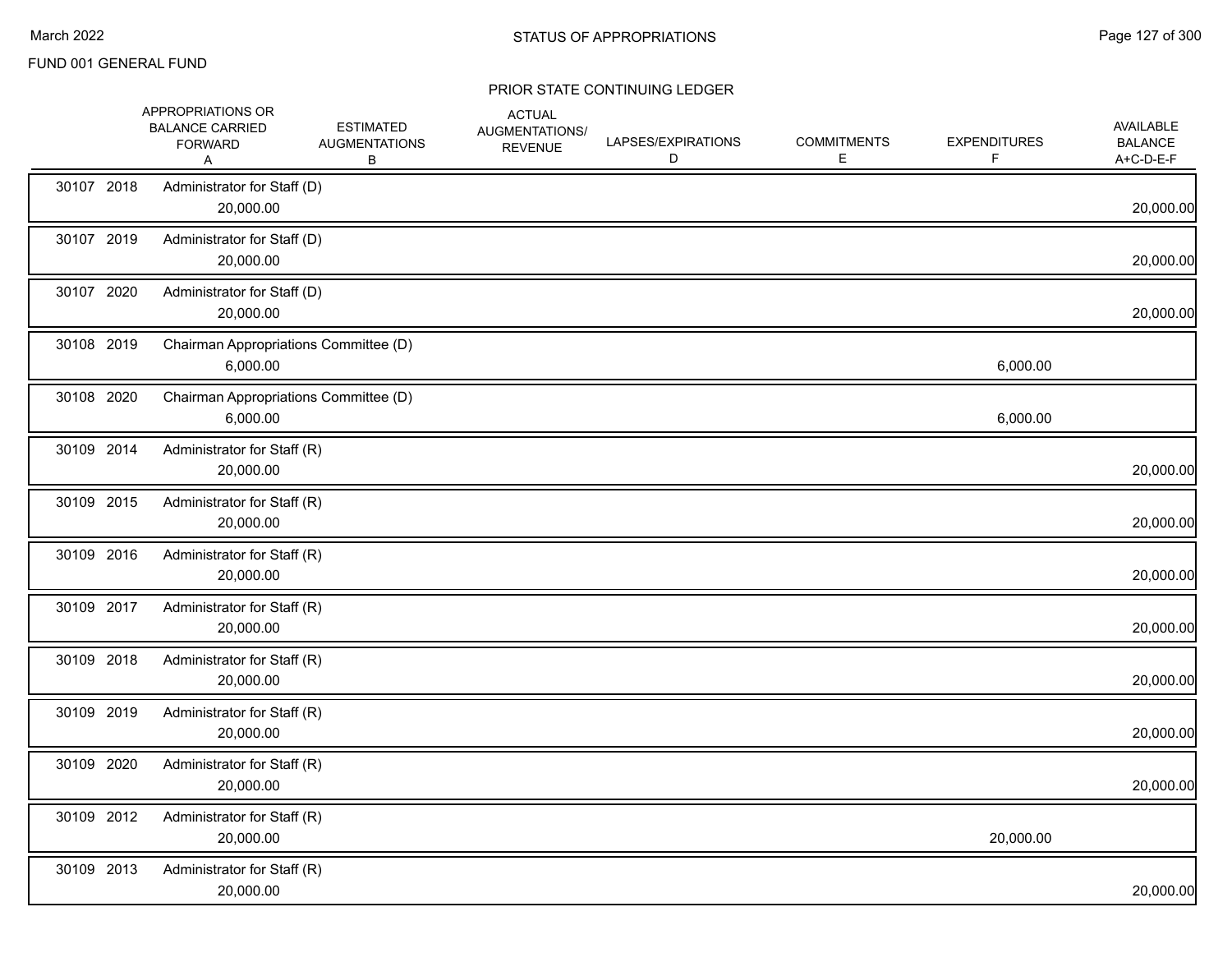|                           | APPROPRIATIONS OR<br><b>BALANCE CARRIED</b><br><b>FORWARD</b><br>A | <b>ESTIMATED</b><br><b>AUGMENTATIONS</b><br>В | <b>ACTUAL</b><br>AUGMENTATIONS/<br><b>REVENUE</b> | LAPSES/EXPIRATIONS<br>D | <b>COMMITMENTS</b><br>E. | <b>EXPENDITURES</b><br>F | <b>AVAILABLE</b><br><b>BALANCE</b><br>A+C-D-E-F |
|---------------------------|--------------------------------------------------------------------|-----------------------------------------------|---------------------------------------------------|-------------------------|--------------------------|--------------------------|-------------------------------------------------|
| 30311 2020                | Caucus Operations (R)<br>7,926,490.64                              |                                               |                                                   |                         |                          | 6,063,381.72             | 1,863,108.92                                    |
| 30312 2020                | Caucus Operations (D)<br>17,304,458.71                             |                                               |                                                   |                         |                          | 17,304,458.71            |                                                 |
| <b>DEPT TOTAL</b>         | 141,395,422.67<br><b>BA 44 - Legislative Reference Bureau</b>      |                                               |                                                   |                         |                          | 44,052,608.70            | 97,342,813.97                                   |
| <b>GENERAL GOVERNMENT</b> |                                                                    |                                               |                                                   |                         |                          |                          |                                                 |
| 30115 2019                | <b>LRB-Salaries &amp; Expenses</b><br>62,552.03                    |                                               |                                                   |                         |                          | 62,552.03                |                                                 |
| 30115 2020                | <b>LRB-Salaries &amp; Expenses</b><br>6,881,047.98                 |                                               |                                                   |                         |                          | 6,236,924.06             | 644,123.92                                      |
| 30117 2019                | Printing of Pa Bulletin & Pa Code<br>149,520.34                    |                                               |                                                   |                         |                          | 149,520.34               |                                                 |
| 30117 2020                | Printing of Pa Bulletin & Pa Code<br>886,000.00                    |                                               |                                                   |                         |                          | 641,738.41               | 244,261.59                                      |
| 30286 2006                | Legislative Drafting System<br>66,053.10                           |                                               |                                                   |                         |                          |                          | 66,053.10                                       |
| <b>DEPT TOTAL</b>         |                                                                    |                                               |                                                   |                         |                          |                          |                                                 |
|                           | 8,045,173.45                                                       |                                               |                                                   |                         |                          | 7,090,734.84             | 954,438.61                                      |
| <b>GENERAL GOVERNMENT</b> | <b>BA 45 - Legislative Misc &amp; Commissions</b>                  |                                               |                                                   |                         |                          |                          |                                                 |
| 30118 2019                | <b>Local Government Commission</b><br>375,146.48                   |                                               |                                                   |                         |                          | 375,146.48               |                                                 |
| 30118 2020                | <b>Local Government Commission</b><br>1,081,980.72                 |                                               |                                                   |                         |                          | 112,176.79               | 969,803.93                                      |
| 30119 2017                | Legislative Audit Advisory Commission<br>6,242.00                  |                                               |                                                   |                         |                          |                          | 6,242.00                                        |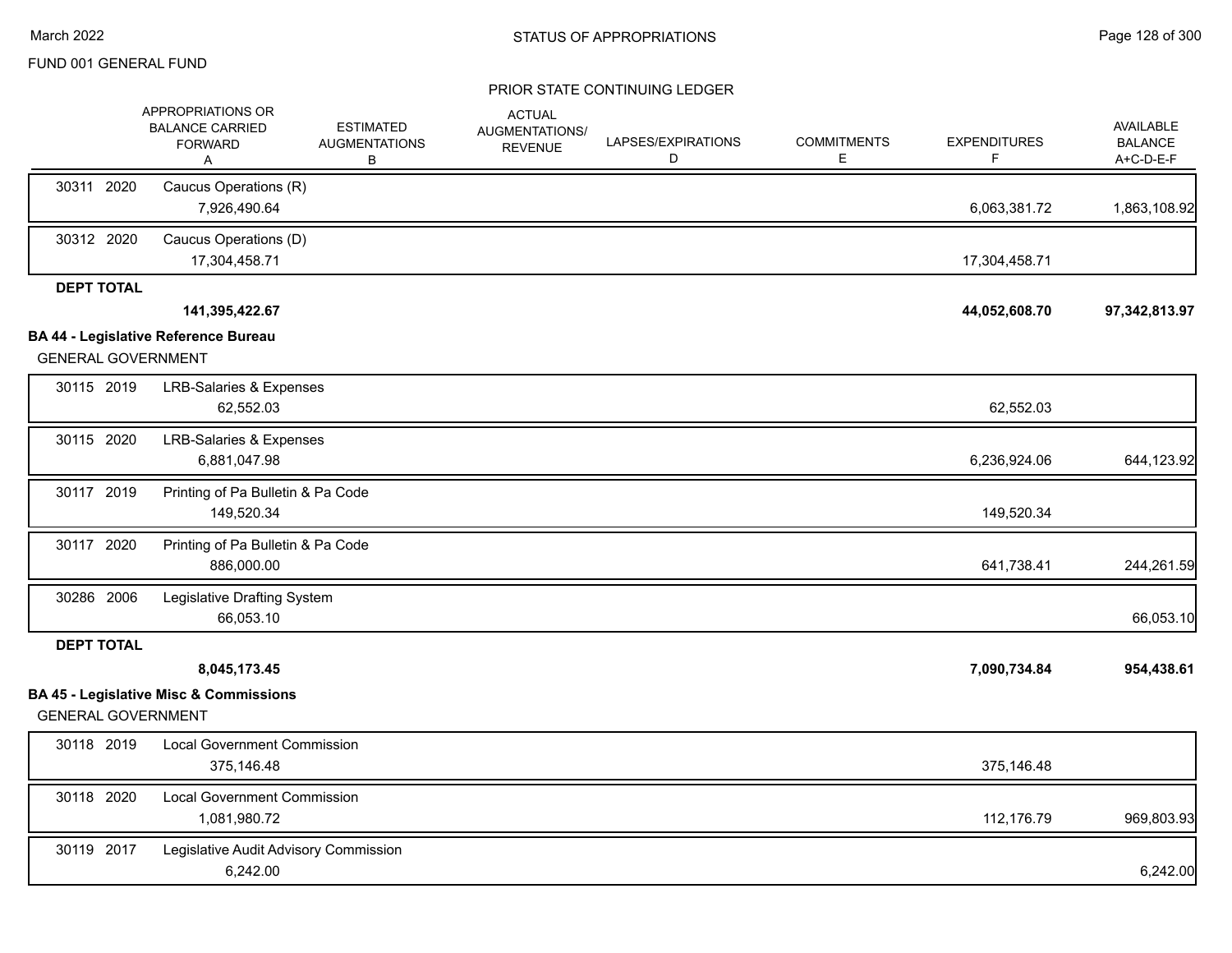|            | APPROPRIATIONS OR<br><b>BALANCE CARRIED</b><br><b>FORWARD</b><br>A | <b>ESTIMATED</b><br><b>AUGMENTATIONS</b><br>В | <b>ACTUAL</b><br>AUGMENTATIONS/<br><b>REVENUE</b> | LAPSES/EXPIRATIONS<br>D | <b>COMMITMENTS</b><br>E. | <b>EXPENDITURES</b><br>F | <b>AVAILABLE</b><br><b>BALANCE</b><br>A+C-D-E-F |
|------------|--------------------------------------------------------------------|-----------------------------------------------|---------------------------------------------------|-------------------------|--------------------------|--------------------------|-------------------------------------------------|
| 30119 2018 | Legislative Audit Advisory Commission<br>244,000.00                |                                               |                                                   |                         |                          | 167,500.00               | 76,500.00                                       |
| 30119 2019 | Legislative Audit Advisory Commission<br>285,000.00                |                                               |                                                   |                         |                          |                          | 285,000.00                                      |
| 30119 2020 | Legislative Audit Advisory Commission<br>285,000.00                |                                               |                                                   |                         |                          |                          | 285,000.00                                      |
| 30121 2017 | <b>Local Government Codes</b><br>117,355.54                        |                                               |                                                   |                         |                          |                          | 117,355.54                                      |
| 30121 2018 | <b>Local Government Codes</b><br>23,065.40                         |                                               |                                                   |                         |                          |                          | 23,065.40                                       |
| 30121 2019 | <b>Local Government Codes</b><br>24,063.00                         |                                               |                                                   |                         |                          |                          | 24,063.00                                       |
| 30121 2020 | <b>Local Government Codes</b><br>24,000.00                         |                                               |                                                   |                         |                          |                          | 24,000.00                                       |
| 30122 2020 | <b>Capitol Preservation Committee</b><br>381,319.90                |                                               |                                                   |                         |                          | 381,319.90               |                                                 |
| 30123 2019 | <b>Capitol Restoration</b><br>485,469.37                           |                                               |                                                   |                         |                          | 485,469.37               |                                                 |
| 30123 2020 | <b>Capitol Restoration</b><br>3,157,000.00                         |                                               |                                                   |                         |                          | 1,688,405.24             | 1,468,594.76                                    |
| 30127 2015 | <b>Commission on Sentencing</b><br>615,100.00                      |                                               |                                                   |                         |                          | $-132,000.00$            | 747,100.00                                      |
| 30127 2019 | Commission on Sentencing<br>244,000.00                             |                                               |                                                   |                         |                          | 33,127.63                | 210,872.37                                      |
| 30127 2020 | <b>Commission on Sentencing</b><br>603,306.20                      |                                               |                                                   |                         |                          | 249,507.00               | 353,799.20                                      |
| 30128 1989 | Health Care Cost Containment<br>1,927,492.95                       |                                               | 395,057.17                                        |                         |                          | 151,387.72               | 2,171,162.40                                    |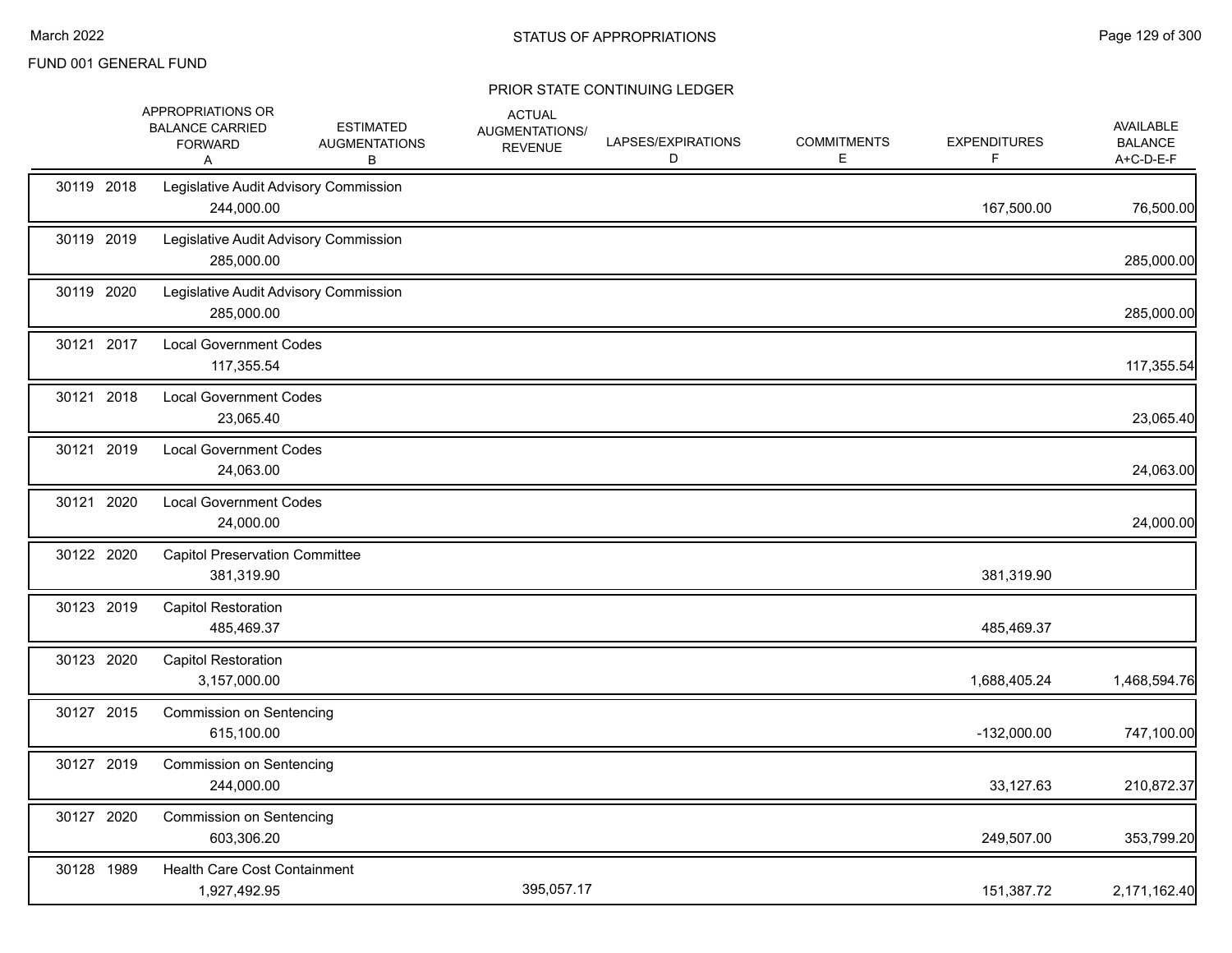|            | APPROPRIATIONS OR<br><b>BALANCE CARRIED</b><br><b>FORWARD</b><br>Α |                                             | <b>ESTIMATED</b><br><b>AUGMENTATIONS</b><br>В | <b>ACTUAL</b><br>AUGMENTATIONS/<br><b>REVENUE</b> | LAPSES/EXPIRATIONS<br>D | <b>COMMITMENTS</b><br>Е | <b>EXPENDITURES</b><br>F. | AVAILABLE<br><b>BALANCE</b><br>A+C-D-E-F |
|------------|--------------------------------------------------------------------|---------------------------------------------|-----------------------------------------------|---------------------------------------------------|-------------------------|-------------------------|---------------------------|------------------------------------------|
| 30129 2019 |                                                                    | Center for Rural Pennsylvania<br>194,132.85 |                                               |                                                   |                         |                         | 73,436.83                 | 120,696.02                               |
| 30129 2020 |                                                                    | Center for Rural Pennsylvania<br>785,766.47 |                                               |                                                   |                         |                         | 687,891.13                | 97,875.34                                |
| 30131 2014 |                                                                    | 177,000.00                                  | Legislative Reapportionment Commissions       |                                                   |                         |                         | 177,000.00                |                                          |
| 30131 2015 |                                                                    | 707,000.00                                  | Legislative Reapportionment Commissions       |                                                   |                         |                         | 707,000.00                |                                          |
| 30131 2016 |                                                                    | 756,000.00                                  | Legislative Reapportionment Commissions       |                                                   |                         |                         | 11,818.28                 | 744,181.72                               |
| 30131 2017 |                                                                    | 1,000,000.00                                | Legislative Reapportionment Commissions       |                                                   |                         |                         |                           | 1,000,000.00                             |
| 30131 2018 |                                                                    | 1,030,000.00                                | Legislative Reapportionment Commissions       |                                                   |                         |                         |                           | 1,030,000.00                             |
| 30131 2019 |                                                                    | 1,053,000.00                                | Legislative Reapportionment Commissions       |                                                   |                         |                         |                           | 1,053,000.00                             |
| 30131 2020 |                                                                    | 1,053,000.00                                | Legislative Reapportionment Commissions       |                                                   |                         |                         |                           | 1,053,000.00                             |
| 30131 2012 |                                                                    | 14,999.53                                   | Legislative Reapportionment Commissions       |                                                   |                         |                         | 14,999.53                 |                                          |
| 30131 2013 |                                                                    | 105,000.00                                  | Legislative Reapportionment Commissions       |                                                   |                         |                         | 105,000.00                |                                          |
| 30308 2017 |                                                                    | Independent Fiscal Office<br>7.75           |                                               |                                                   |                         |                         | 7.75                      |                                          |
| 30308 2018 |                                                                    | Independent Fiscal Office<br>1,728,592.54   |                                               |                                                   |                         |                         | 1,728,592.54              |                                          |
| 30308 2019 |                                                                    | Independent Fiscal Office<br>98,532.30      |                                               |                                                   |                         |                         | -1,039,808.98             | 1,138,341.28                             |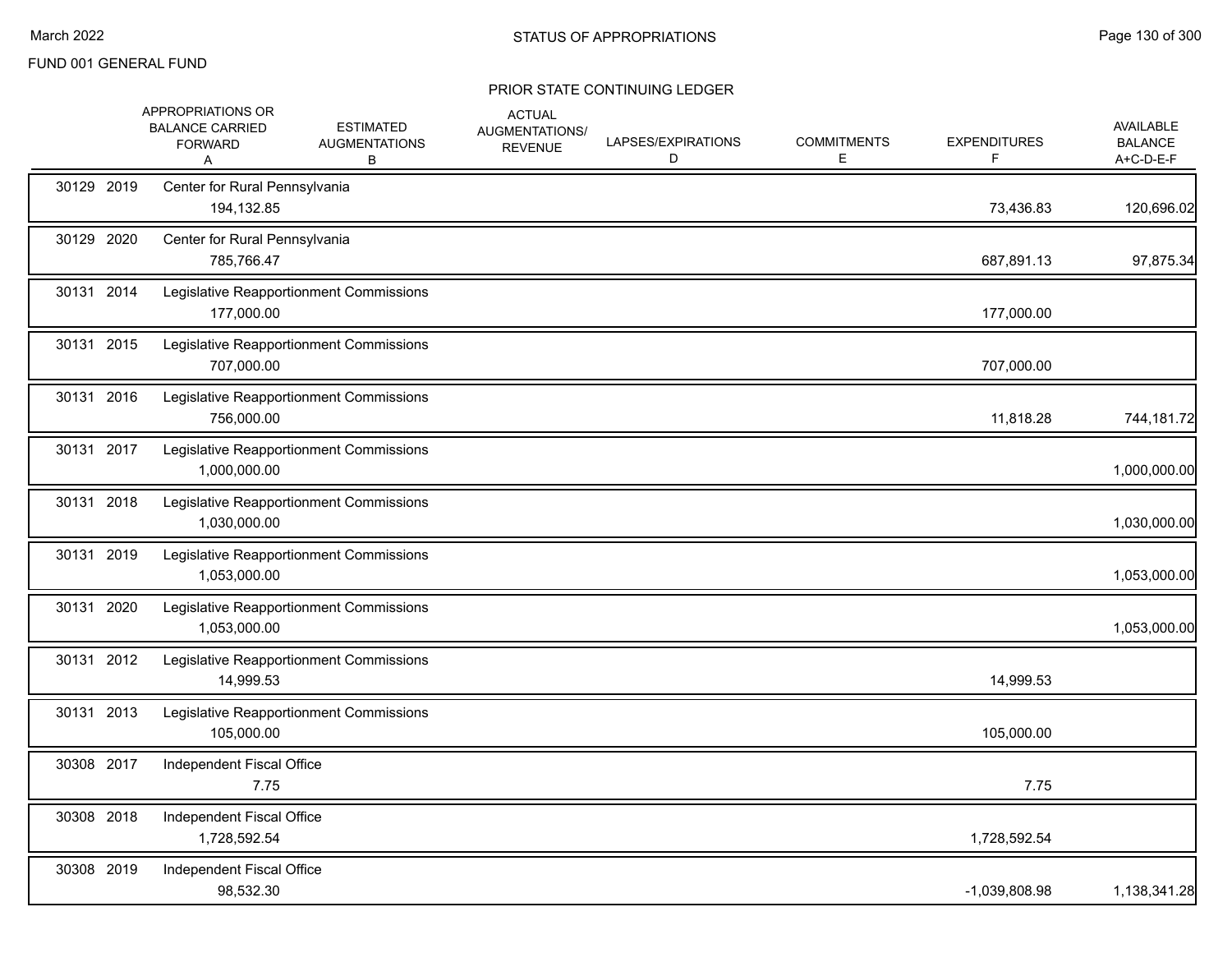|                   | APPROPRIATIONS OR<br><b>BALANCE CARRIED</b><br><b>FORWARD</b><br>Α                         | <b>ESTIMATED</b><br><b>AUGMENTATIONS</b><br>В | <b>ACTUAL</b><br>AUGMENTATIONS/<br><b>REVENUE</b> | LAPSES/EXPIRATIONS<br>D | <b>COMMITMENTS</b><br>Е | <b>EXPENDITURES</b> | <b>AVAILABLE</b><br><b>BALANCE</b><br>A+C-D-E-F |
|-------------------|--------------------------------------------------------------------------------------------|-----------------------------------------------|---------------------------------------------------|-------------------------|-------------------------|---------------------|-------------------------------------------------|
| 30308 2020        | Independent Fiscal Office<br>2,272,369.57                                                  |                                               |                                                   |                         |                         | 1,309,104.99        | 963,264.58                                      |
| 30721 2018        | Commonwealth Mail Processing Center<br>198,475.18                                          |                                               |                                                   |                         |                         | 198,475.18          |                                                 |
| 30721 2019        | <b>Commonwealth Mail Processing Center</b><br>2,207,784.60                                 |                                               |                                                   |                         |                         | 1,378,402.35        | 829,382.25                                      |
| 30721 2020        | <b>Commonwealth Mail Processing Center</b><br>3,396,335.94                                 |                                               |                                                   |                         |                         | 21,239.52           | 3,375,096.42                                    |
| <b>DEPT TOTAL</b> | 26,657,538.29                                                                              |                                               | 395,057.17                                        |                         |                         | 8,885,199.25        | 18, 167, 396. 21                                |
|                   | <b>BA 46 - Joint State Government Comm.</b><br><b>GENERAL GOVERNMENT</b>                   |                                               |                                                   |                         |                         |                     |                                                 |
| 30133 2019        | Joint State Government Commission<br>937,448.49                                            |                                               |                                                   |                         |                         | 727,016.41          | 210,432.08                                      |
| 30133 2020        | Joint State Government Commission<br>551,139.43                                            |                                               |                                                   |                         |                         |                     | 551,139.43                                      |
| <b>DEPT TOTAL</b> |                                                                                            |                                               |                                                   |                         |                         |                     |                                                 |
|                   | 1,488,587.92<br><b>BA 47 - Legislative Budget and Finance</b><br><b>GENERAL GOVERNMENT</b> |                                               |                                                   |                         |                         | 727,016.41          | 761,571.51                                      |
| 30134 2015        | Legislative Budget & Finance Committee<br>336.88                                           |                                               |                                                   |                         |                         | 285.00              | 51.88                                           |
| 30134 2018        | Legislative Budget & Finance Committee<br>593,258.92                                       |                                               |                                                   |                         |                         | 97,200.28           | 496,058.64                                      |
| 30134 2019        | Legislative Budget & Finance Committee<br>1,689,191.11                                     |                                               |                                                   |                         |                         | 232,363.70          | 1,456,827.41                                    |
| 30134 2020        | Legislative Budget & Finance Committee<br>629,283.30                                       |                                               |                                                   |                         |                         | 509,476.21          | 119,807.09                                      |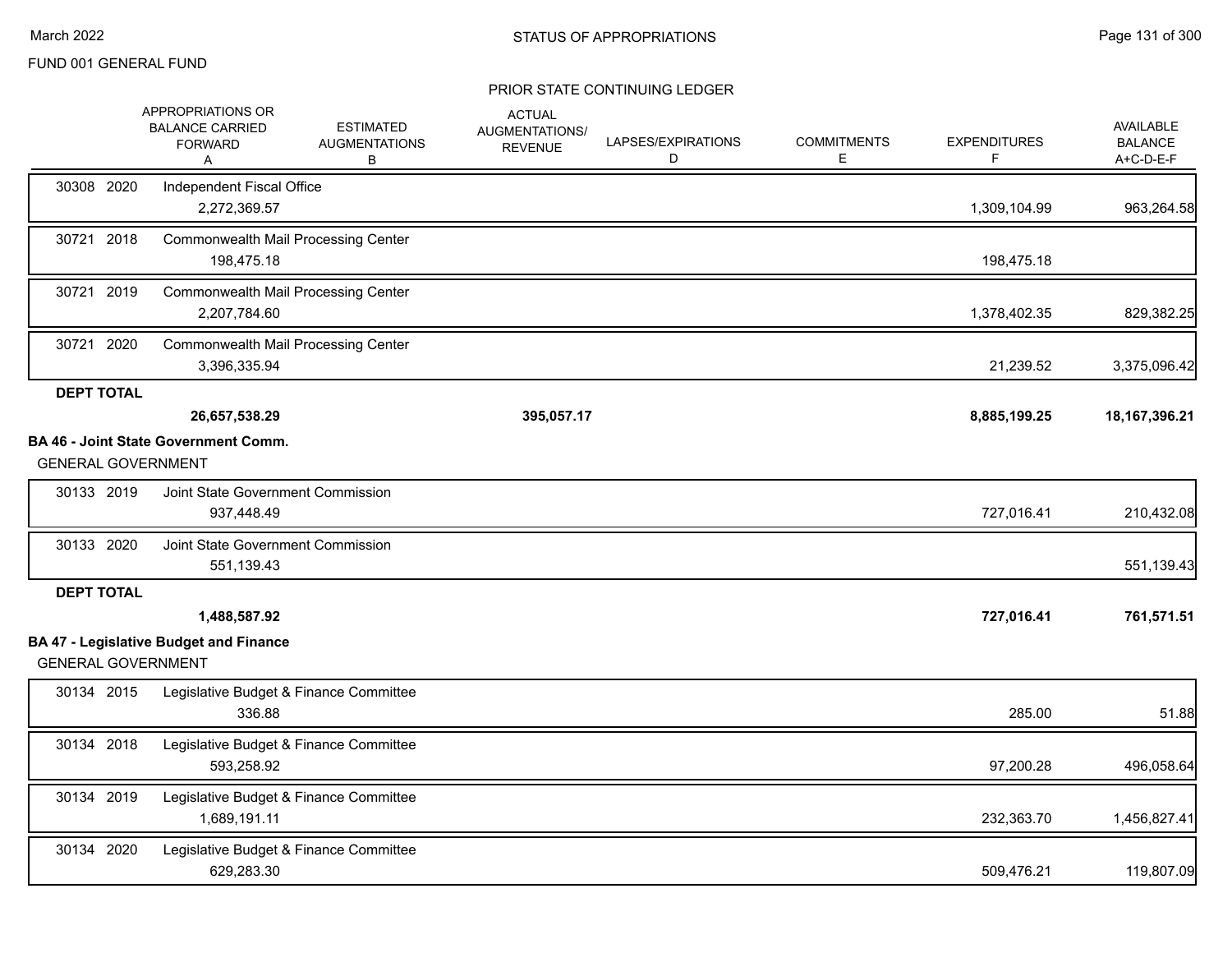|                           | APPROPRIATIONS OR<br><b>BALANCE CARRIED</b><br><b>FORWARD</b><br>Α | <b>ESTIMATED</b><br><b>AUGMENTATIONS</b><br>в | <b>ACTUAL</b><br>AUGMENTATIONS/<br><b>REVENUE</b> | LAPSES/EXPIRATIONS<br>D | <b>COMMITMENTS</b><br>E. | <b>EXPENDITURES</b><br>F. | <b>AVAILABLE</b><br><b>BALANCE</b><br>A+C-D-E-F |
|---------------------------|--------------------------------------------------------------------|-----------------------------------------------|---------------------------------------------------|-------------------------|--------------------------|---------------------------|-------------------------------------------------|
| <b>DEPT TOTAL</b>         |                                                                    |                                               |                                                   |                         |                          |                           |                                                 |
|                           | 2,912,070.21                                                       |                                               |                                                   |                         |                          | 839,325.19                | 2,072,745.02                                    |
|                           | <b>BA 48 - Legislative Data Processing</b>                         |                                               |                                                   |                         |                          |                           |                                                 |
| <b>GENERAL GOVERNMENT</b> |                                                                    |                                               |                                                   |                         |                          |                           |                                                 |
| 30135 2015                | Legislative Data Processing Center<br>400,000.00                   |                                               |                                                   |                         |                          |                           | 400,000.00                                      |
| 30135 2016                | Legislative Data Processing Center<br>400,000.00                   |                                               |                                                   |                         |                          |                           | 400,000.00                                      |
| 30135 2017                | Legislative Data Processing Center<br>2,109,536.83                 |                                               |                                                   |                         |                          | 149,094.02                | 1,960,442.81                                    |
| 30135 2018                | Legislative Data Processing Center<br>9,286,976.85                 |                                               |                                                   |                         |                          | 3,010,850.46              | 6,276,126.39                                    |
| 30135 2019                | Legislative Data Processing Center<br>13,209,372.51                |                                               |                                                   |                         |                          | 2,145,372.51              | 11,064,000.00                                   |
| 30135 2020                | Legislative Data Processing Center<br>24,212,749.12                |                                               |                                                   |                         |                          | 4,096,411.05              | 20,116,338.07                                   |
| 30360 2019                | 2,420,543.76                                                       | LDP-Information Technology Modernization      |                                                   |                         |                          | 18,945.00                 | 2,401,598.76                                    |
| 30360 2020                | 2,500,000.00                                                       | LDP-Information Technology Modernization      |                                                   |                         |                          |                           | 2,500,000.00                                    |
| <b>DEPT TOTAL</b>         |                                                                    |                                               |                                                   |                         |                          |                           |                                                 |
|                           | 54,539,179.07                                                      |                                               |                                                   |                         |                          | 9,420,673.04              | 45,118,506.03                                   |
| <b>GENERAL GOVERNMENT</b> | <b>BA 49 - Air &amp; Water Pollution Control</b>                   |                                               |                                                   |                         |                          |                           |                                                 |
| 30136 2019                | Joint Leg Air & Water Poll Cont Committ<br>112,300.23              |                                               |                                                   |                         |                          | 112,300.23                |                                                 |
| <b>DEPT TOTAL</b>         |                                                                    |                                               |                                                   |                         |                          |                           |                                                 |
|                           | 112,300.23                                                         |                                               |                                                   |                         |                          | 112,300.23                |                                                 |
|                           | <b>BA 63 - Regulatory Review Commission</b>                        |                                               |                                                   |                         |                          |                           |                                                 |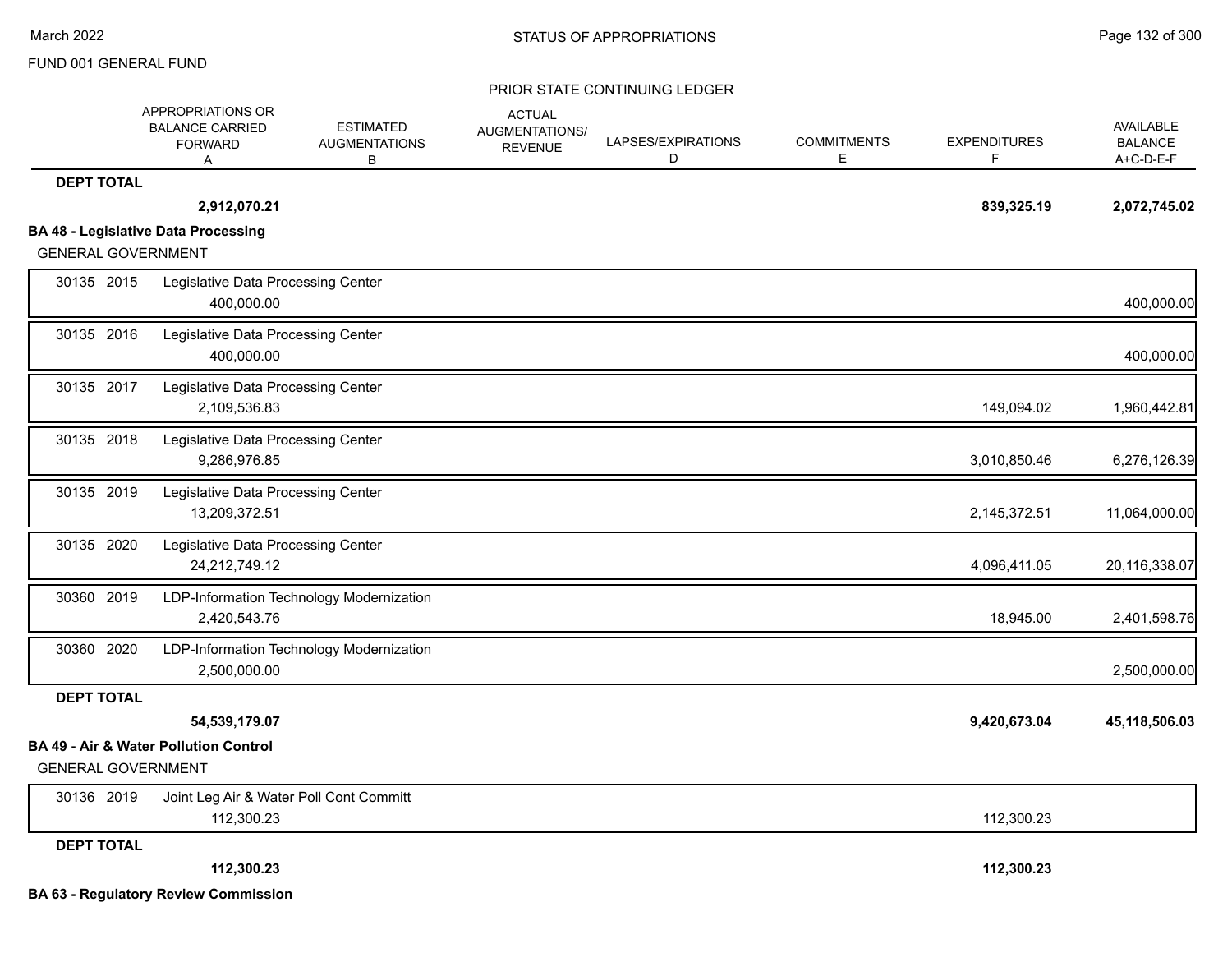|                                                                | APPROPRIATIONS OR<br><b>BALANCE CARRIED</b><br><b>FORWARD</b><br>Α | <b>ESTIMATED</b><br><b>AUGMENTATIONS</b><br>В | <b>ACTUAL</b><br><b>AUGMENTATIONS/</b><br><b>REVENUE</b> | LAPSES/EXPIRATIONS<br>D | <b>COMMITMENTS</b><br>Е | <b>EXPENDITURES</b><br>F | <b>AVAILABLE</b><br><b>BALANCE</b><br>A+C-D-E-F |
|----------------------------------------------------------------|--------------------------------------------------------------------|-----------------------------------------------|----------------------------------------------------------|-------------------------|-------------------------|--------------------------|-------------------------------------------------|
| <b>GENERAL GOVERNMENT</b>                                      |                                                                    |                                               |                                                          |                         |                         |                          |                                                 |
| 30138 2019                                                     | 400,419.38                                                         | Independent Regulatory Review Commission      |                                                          |                         |                         | 400,419.38               |                                                 |
| 30138 2020                                                     | 2,155,000.00                                                       | Independent Regulatory Review Commission      |                                                          |                         |                         | 1,133,434.35             | 1,021,565.65                                    |
| <b>DEPT TOTAL</b>                                              |                                                                    |                                               |                                                          |                         |                         |                          |                                                 |
|                                                                | 2,555,419.38                                                       |                                               |                                                          |                         |                         | 1,533,853.73             | 1,021,565.65                                    |
| <b>BA 51 - Supreme Court</b><br><b>GENERAL GOVERNMENT</b>      |                                                                    |                                               |                                                          |                         |                         |                          |                                                 |
| 30249 2018                                                     | Unified Judicial System Security<br>620,414.56                     |                                               |                                                          |                         |                         | 506,399.37               | 114,015.19                                      |
| 30249 2019                                                     | Unified Judicial System Security<br>1,434,550.80                   |                                               |                                                          |                         |                         |                          | 1,434,550.80                                    |
| 30249 2020                                                     | Unified Judicial System Security<br>1,473,232.36                   |                                               |                                                          |                         |                         | 12,613.89                | 1,460,618.47                                    |
| <b>DEPT TOTAL</b>                                              |                                                                    |                                               |                                                          |                         |                         |                          |                                                 |
|                                                                | 3,528,197.72                                                       |                                               |                                                          |                         |                         | 519,013.26               | 3,009,184.46                                    |
| <b>BA 58 - Commonwealth Court</b><br><b>GENERAL GOVERNMENT</b> |                                                                    |                                               |                                                          |                         |                         |                          |                                                 |
| 30300 2007                                                     | Commonwealth Court<br>2,184,726.47                                 |                                               |                                                          |                         |                         |                          | 2,184,726.47                                    |
| <b>DEPT TOTAL</b>                                              |                                                                    |                                               |                                                          |                         |                         |                          |                                                 |
|                                                                | 2,184,726.47                                                       |                                               |                                                          |                         |                         |                          | 2,184,726.47                                    |
| <b>LEDGER TOTAL</b>                                            |                                                                    |                                               |                                                          |                         |                         |                          |                                                 |
|                                                                | 346,412,547.87                                                     |                                               | 395,057.17                                               |                         | 11,241,881.59           | 117,251,185.22           | 218,314,538.23                                  |
|                                                                | TOTAL TOTAL ALL PRIOR STATE LEDGERS                                |                                               |                                                          |                         |                         |                          |                                                 |
|                                                                | 5,413,326,519.61                                                   |                                               | -75,261,796.17                                           |                         | 306,633,255.68          | 3,838,541,068.63         | 1,192,890,399.13                                |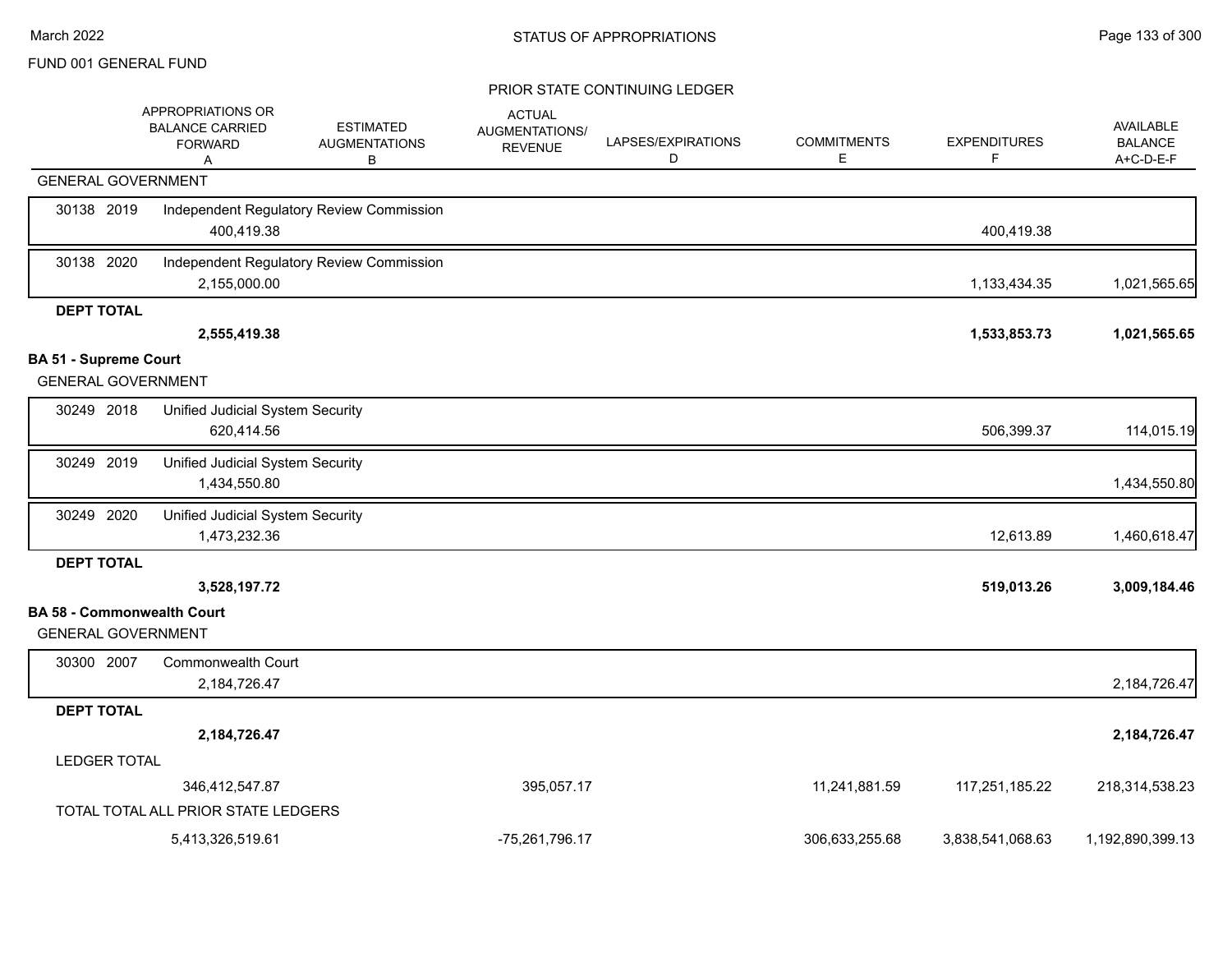|                                               | APPROPRIATIONS OR<br><b>BALANCE CARRIED</b><br><b>FORWARD</b><br>A | <b>ESTIMATED</b><br><b>AUGMENTATIONS</b><br>B | <b>ACTUAL</b><br><b>AUGMENTATIONS/</b><br><b>REVENUE</b> | LAPSES/EXPIRATIONS<br>D | <b>COMMITMENTS</b><br>Е | <b>EXPENDITURES</b><br>F | AVAILABLE<br><b>BALANCE</b><br>A+C-D-E-F |
|-----------------------------------------------|--------------------------------------------------------------------|-----------------------------------------------|----------------------------------------------------------|-------------------------|-------------------------|--------------------------|------------------------------------------|
| <b>BA 81 - Executive Offices</b>              |                                                                    |                                               |                                                          |                         |                         |                          |                                          |
| <b>GENERAL GOVERNMENT</b>                     |                                                                    |                                               |                                                          |                         |                         |                          |                                          |
| 40092 2021                                    | 3,884,324.72                                                       | State Workmen's Comp Third Party Admin        |                                                          |                         | 17,614,597.30           |                          | -13,730,272.58                           |
| 40123 2021                                    | <b>Payroll Deductions</b><br>900,919,111.38                        |                                               | 4,043,714,350.43                                         |                         | 12,740,514.08           | 4,211,855,299.19         | 720,037,648.54                           |
| 40161 2021                                    | State Employees Combined Appeal<br>698.040.65                      |                                               | 1,784,026.86                                             |                         | 45,000.00               | 1,497,041.22             | 940,026.29                               |
| 40245 2021                                    |                                                                    | PPA-Assess of Fares of Prearranged Rides      | 5,713,026.00                                             |                         |                         | 5,713,026.00             |                                          |
| <b>DEPT TOTAL</b>                             |                                                                    |                                               |                                                          |                         |                         |                          |                                          |
|                                               | 905,501,476.75                                                     |                                               | 4,051,211,403.29                                         |                         | 30,400,111.38           | 4,219,065,366.41         | 707,247,402.25                           |
| <b>BA 14 - Attorney General</b>               |                                                                    |                                               |                                                          |                         |                         |                          |                                          |
| <b>GENERAL GOVERNMENT</b>                     |                                                                    |                                               |                                                          |                         |                         |                          |                                          |
| 40010 2021                                    | 571,097.98                                                         | Fee Duction System - Collect of Bad Debt      | 1,411,637.77                                             |                         | 604,718.24              | 1,126,478.15             | 251,539.36                               |
| <b>DEPT TOTAL</b>                             |                                                                    |                                               |                                                          |                         |                         |                          |                                          |
|                                               | 571,097.98                                                         |                                               | 1,411,637.77                                             |                         | 604,718.24              | 1,126,478.15             | 251,539.36                               |
| BA 73 - Treasury<br><b>GENERAL GOVERNMENT</b> |                                                                    |                                               |                                                          |                         |                         |                          |                                          |
| 40064 2021                                    | Claim Payment for Unclaimed Property<br>1,049,154.95               |                                               | 105,000,000.00                                           |                         |                         | 100,976,805.03           | 5,072,349.92                             |
| 40066 2021                                    | US Savings Bond Deductions<br>1,480.00                             |                                               |                                                          |                         |                         |                          | 1,480.00                                 |
| 40069 2021                                    | Payroll Deduction<br>1,341,601.15                                  |                                               | 4,977,492.55                                             |                         |                         | 5,171,811.20             | 1,147,282.50                             |
| 40072 2021                                    | Purchase of Saving Bonds-Series I<br>950.00                        |                                               |                                                          |                         |                         |                          | 950.00                                   |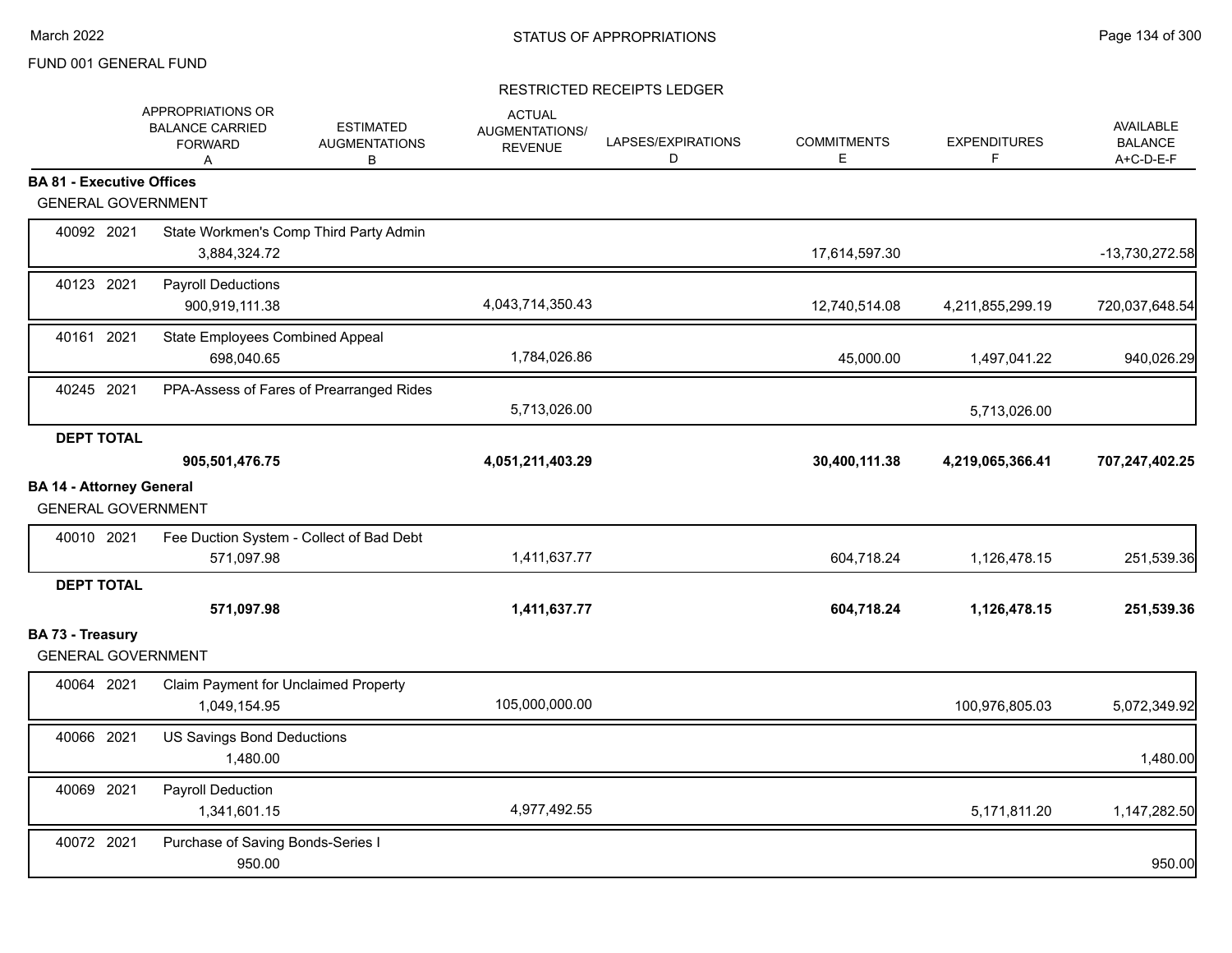### RESTRICTED RECEIPTS LEDGER

|                            | APPROPRIATIONS OR<br><b>BALANCE CARRIED</b><br><b>FORWARD</b><br>Α | <b>ESTIMATED</b><br><b>AUGMENTATIONS</b><br>в | <b>ACTUAL</b><br><b>AUGMENTATIONS/</b><br><b>REVENUE</b> | LAPSES/EXPIRATIONS<br>D | <b>COMMITMENTS</b><br>Е | <b>EXPENDITURES</b><br>F | <b>AVAILABLE</b><br><b>BALANCE</b><br>A+C-D-E-F |
|----------------------------|--------------------------------------------------------------------|-----------------------------------------------|----------------------------------------------------------|-------------------------|-------------------------|--------------------------|-------------------------------------------------|
| 40359 2021                 | Unclaimed Property- Restitution Transfer<br>594,737.41             |                                               | 655,820.73                                               |                         |                         | 486,184.43               | 764,373.71                                      |
| <b>DEPT TOTAL</b>          |                                                                    |                                               |                                                          |                         |                         |                          |                                                 |
|                            | 2,987,923.51                                                       |                                               | 110,633,313.28                                           |                         |                         | 106,634,800.66           | 6,986,436.13                                    |
|                            | <b>BA 24 - Community &amp; Economic Develop</b>                    |                                               |                                                          |                         |                         |                          |                                                 |
| <b>GENERAL GOVERNMENT</b>  |                                                                    |                                               |                                                          |                         |                         |                          |                                                 |
| 40037 2021                 | 1989 Trade Shows                                                   |                                               |                                                          |                         |                         |                          |                                                 |
|                            | 73,009.02                                                          |                                               | 10,700.00                                                |                         |                         |                          | 83,709.02                                       |
| 40166 2021                 | CDBG Section 108 Loan Guarantee                                    |                                               |                                                          |                         |                         |                          |                                                 |
|                            | 2,655,677.84                                                       |                                               |                                                          |                         |                         | 1,264,360.00             | 1,391,317.84                                    |
| <b>DEPT TOTAL</b>          |                                                                    |                                               |                                                          |                         |                         |                          |                                                 |
|                            | 2,728,686.86                                                       |                                               | 10,700.00                                                |                         |                         | 1,264,360.00             | 1,475,026.86                                    |
|                            | <b>BA 38 - Conservation &amp; Natural Resourc</b>                  |                                               |                                                          |                         |                         |                          |                                                 |
| <b>GENERAL GOVERNMENT</b>  |                                                                    |                                               |                                                          |                         |                         |                          |                                                 |
| 40099 2021                 | <b>State Parks User Fees</b>                                       |                                               |                                                          |                         |                         |                          |                                                 |
|                            | 10,700,128.87                                                      |                                               | 25,250,175.96                                            |                         |                         | 18,000,333.83            | 17,949,971.00                                   |
| 40100 2021                 | <b>Forestry Stumpage Sales</b>                                     |                                               |                                                          |                         |                         |                          |                                                 |
|                            | 7,695,173.79                                                       |                                               | 12,231,864.04                                            |                         |                         | 9,712,746.00             | 10,214,291.83                                   |
| 40102 2021                 | <b>Security Deposit Receipts</b>                                   |                                               |                                                          |                         |                         |                          |                                                 |
|                            | 2,312,986.20                                                       |                                               | 845,668.73                                               |                         |                         | 197,427.00               | 2,961,227.93                                    |
| 40272 2021                 | Military Installation Forest Products                              |                                               |                                                          |                         |                         |                          |                                                 |
|                            |                                                                    |                                               | 2,638.53                                                 |                         |                         | 2,638.53                 |                                                 |
| <b>DEPT TOTAL</b>          |                                                                    |                                               |                                                          |                         |                         |                          |                                                 |
|                            | 20,708,288.86                                                      |                                               | 38,330,347.26                                            |                         |                         | 27,913,145.36            | 31,125,490.76                                   |
| <b>BA 11 - Corrections</b> |                                                                    |                                               |                                                          |                         |                         |                          |                                                 |
| <b>GENERAL GOVERNMENT</b>  |                                                                    |                                               |                                                          |                         |                         |                          |                                                 |
| 42041 2021                 | <b>State Supervision Fees</b>                                      |                                               |                                                          |                         |                         |                          |                                                 |
|                            | 142,235.24                                                         |                                               | 2,615,615.25                                             |                         |                         | $-500.00$                | 2,758,350.49                                    |

**INSTITUTIONAL**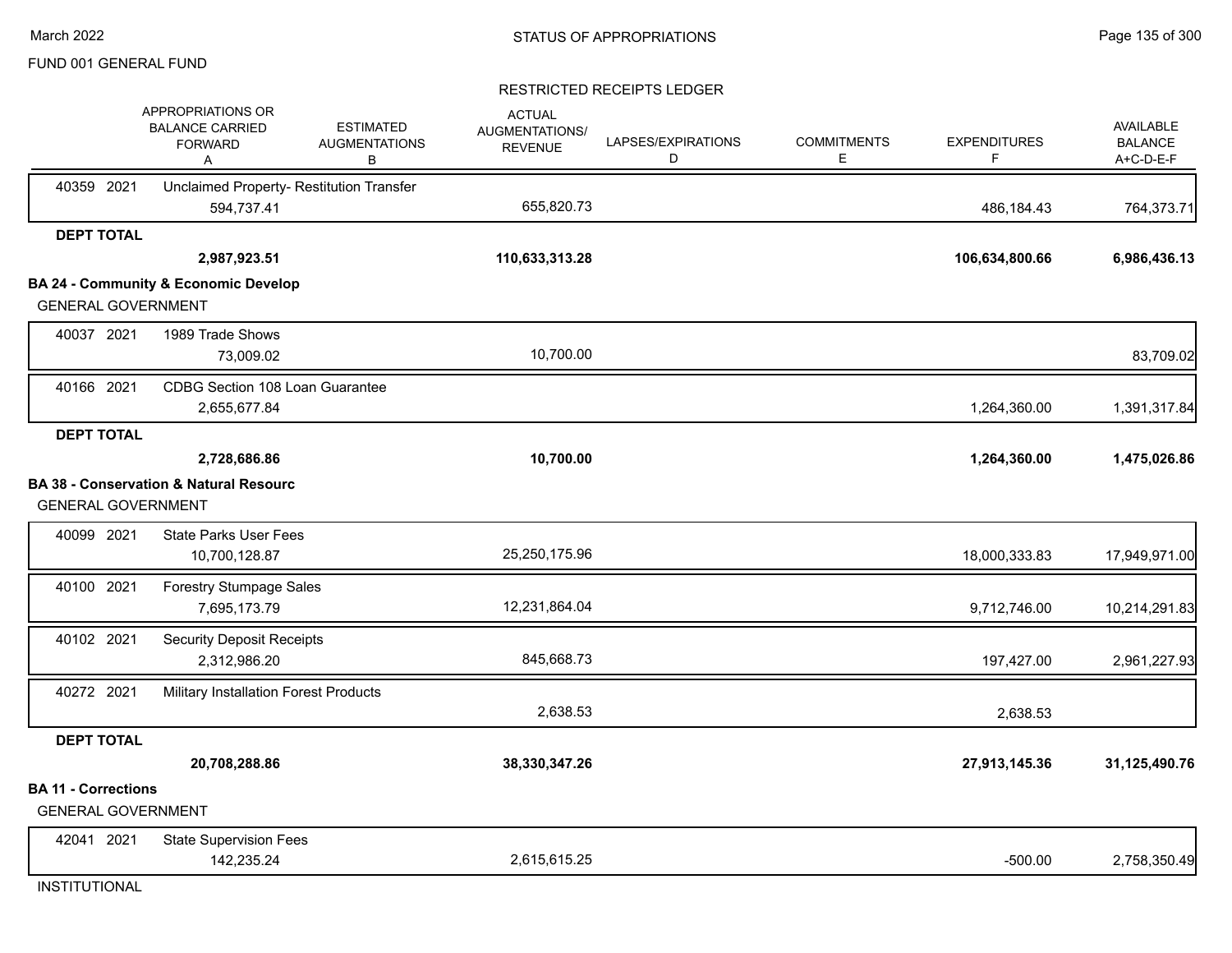|                                                         | APPROPRIATIONS OR<br><b>BALANCE CARRIED</b><br><b>FORWARD</b><br>A | <b>ESTIMATED</b><br><b>AUGMENTATIONS</b><br>B | <b>ACTUAL</b><br>AUGMENTATIONS/<br><b>REVENUE</b> | LAPSES/EXPIRATIONS<br>D | <b>COMMITMENTS</b><br>E. | <b>EXPENDITURES</b><br>F | AVAILABLE<br><b>BALANCE</b><br>A+C-D-E-F |
|---------------------------------------------------------|--------------------------------------------------------------------|-----------------------------------------------|---------------------------------------------------|-------------------------|--------------------------|--------------------------|------------------------------------------|
| 40109 2021                                              | Fines-Correction Officers-SCI Pittsburgh<br>91,376.27              |                                               |                                                   |                         |                          |                          | 91,376.27                                |
| <b>GRANTS AND SUBSIDIES</b>                             |                                                                    |                                               |                                                   |                         |                          |                          |                                          |
| 42042 2021                                              | <b>County Supervision Fees</b>                                     |                                               |                                                   |                         |                          |                          |                                          |
|                                                         | 1,977,204.42                                                       |                                               | 11,937,360.98                                     |                         | 25,468.78                | 1,914,782.27             | 11,974,314.35                            |
| <b>DEPT TOTAL</b>                                       |                                                                    |                                               |                                                   |                         |                          |                          |                                          |
|                                                         | 2,210,815.93                                                       |                                               | 14,552,976.23                                     |                         | 25,468.78                | 1,914,282.27             | 14,824,041.11                            |
| <b>BA 16 - Education</b><br><b>GRANTS AND SUBSIDIES</b> |                                                                    |                                               |                                                   |                         |                          |                          |                                          |
| 40018 2021                                              | 510.20                                                             | Sur Bond Proceeds-Bankrupt Private Schls      |                                                   |                         |                          |                          | 510.20                                   |
| 40114 2021                                              | 24,198.34                                                          | LEA-Interest Earned On Federal Funds (F)      |                                                   |                         |                          |                          | 24,198.34                                |
| 40132 2021                                              | <b>Empowerment School Districts</b><br>3,267,350.65                |                                               | 7,000,000.00                                      |                         | 1,516,057.80             | 4,829,717.91             | 3,921,574.94                             |
| <b>DEPT TOTAL</b>                                       |                                                                    |                                               |                                                   |                         |                          |                          |                                          |
|                                                         | 3,292,059.19                                                       |                                               | 7,000,000.00                                      |                         | 1,516,057.80             | 4,829,717.91             | 3,946,283.48                             |
| <b>GRANTS AND SUBSIDIES</b>                             | <b>BA 31 - PA Emergency Management Agency</b>                      |                                               |                                                   |                         |                          |                          |                                          |
| 40357 2021                                              | Aloca Foundation Grant<br>49.69                                    |                                               |                                                   |                         |                          |                          | 49.69                                    |
| <b>DEPT TOTAL</b>                                       |                                                                    |                                               |                                                   |                         |                          |                          |                                          |
|                                                         | 49.69                                                              |                                               |                                                   |                         |                          |                          | 49.69                                    |
| <b>GENERAL GOVERNMENT</b>                               | <b>BA 37 - Environmental Hearing Board</b>                         |                                               |                                                   |                         |                          |                          |                                          |
| 40229 2021                                              | <b>EHB - Appellant Escrow</b>                                      |                                               |                                                   |                         |                          |                          |                                          |
|                                                         | 1,582.59                                                           |                                               | 0.12                                              |                         |                          |                          | 1,582.71                                 |
| <b>DEPT TOTAL</b>                                       |                                                                    |                                               |                                                   |                         |                          |                          |                                          |
|                                                         | 1,582.59                                                           |                                               | 0.12                                              |                         |                          |                          | 1,582.71                                 |
|                                                         | <b>BA 35 - Environmental Protection</b>                            |                                               |                                                   |                         |                          |                          |                                          |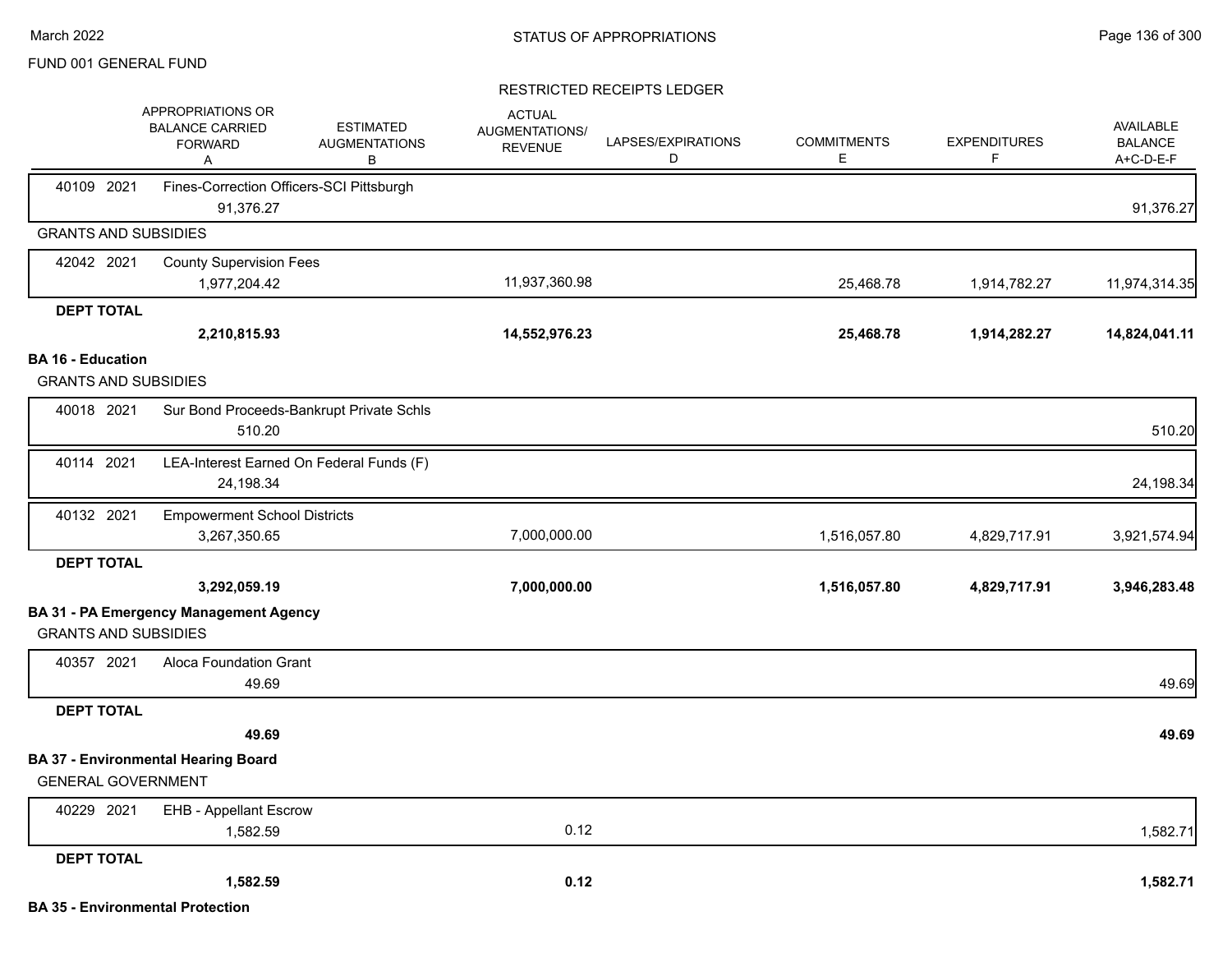|                                 | APPROPRIATIONS OR<br><b>BALANCE CARRIED</b><br><b>FORWARD</b><br>Α | <b>ESTIMATED</b><br><b>AUGMENTATIONS</b><br>В | <b>ACTUAL</b><br>AUGMENTATIONS/<br><b>REVENUE</b> | LAPSES/EXPIRATIONS<br>D | <b>COMMITMENTS</b><br>Е | <b>EXPENDITURES</b><br>F. | <b>AVAILABLE</b><br><b>BALANCE</b><br>A+C-D-E-F |
|---------------------------------|--------------------------------------------------------------------|-----------------------------------------------|---------------------------------------------------|-------------------------|-------------------------|---------------------------|-------------------------------------------------|
|                                 | <b>GENERAL GOVERNMENT</b>                                          |                                               |                                                   |                         |                         |                           |                                                 |
| 40047 2021                      | <b>Security Deposit Receipts</b><br>99,385,084.18                  |                                               | 2,870,000.45                                      |                         |                         | -569,926.00               | 102,825,010.63                                  |
| 40049 2021                      | Depositis for Susidence Claims<br>117,400.00                       |                                               |                                                   |                         |                         |                           | 117,400.00                                      |
| <b>DEPT TOTAL</b>               | 99,502,484.18                                                      |                                               | 2,870,000.45                                      |                         |                         | $-569,926.00$             | 102,942,410.63                                  |
| <b>BA 15 - General Services</b> | <b>GENERAL GOVERNMENT</b>                                          |                                               |                                                   |                         |                         |                           |                                                 |
| 40011 2021                      | 33,175.00                                                          | <b>Rmbrsmnt Bd-Prfrmnc Scurity Payment</b>    |                                                   |                         |                         |                           | 33,175.00                                       |
| 40012 2021                      | <b>Tort Claims</b><br>24,829.51                                    |                                               | 575,000.03                                        |                         |                         | 310,584.13                | 289,245.41                                      |
| 40013 2021                      | Emplye Lblty SIf Insrnc Prgrm<br>102,814.76                        |                                               | 6,499,999.99                                      |                         | 68,741.25               | 6,590,734.95              | $-56,661.45$                                    |
| 40014 2021                      | Auto Lblty Slf-Insrnc Program<br>3,367,300.86                      |                                               | 2,500,134.99                                      |                         |                         | 1,045,467.31              | 4,821,968.54                                    |
| 40015 2021                      | <b>Agency Construction Projects</b><br>8,740,926.31                |                                               | 295,104.70                                        |                         | 1,257,332.54            | 205,692.73                | 7,573,005.74                                    |
| <b>DEPT TOTAL</b>               | 12,269,046.44                                                      |                                               | 9,870,239.71                                      |                         | 1,326,073.79            | 8, 152, 479. 12           | 12,660,733.24                                   |
| BA 67 - Health                  | <b>GENERAL GOVERNMENT</b>                                          |                                               |                                                   |                         |                         |                           |                                                 |
| 40350 2021                      | 1,330,597.29                                                       | Med Facility Lic Fee Surcharge Asmt Acct      | $-1,104,185.11$                                   |                         |                         |                           | 226,412.18                                      |
| <b>DEPT TOTAL</b>               |                                                                    |                                               |                                                   |                         |                         |                           |                                                 |
|                                 | 1,330,597.29                                                       |                                               | $-1,104,185.11$                                   |                         |                         |                           | 226,412.18                                      |
| <b>BA 79 - Insurance</b>        | <b>GENERAL GOVERNMENT</b>                                          |                                               |                                                   |                         |                         |                           |                                                 |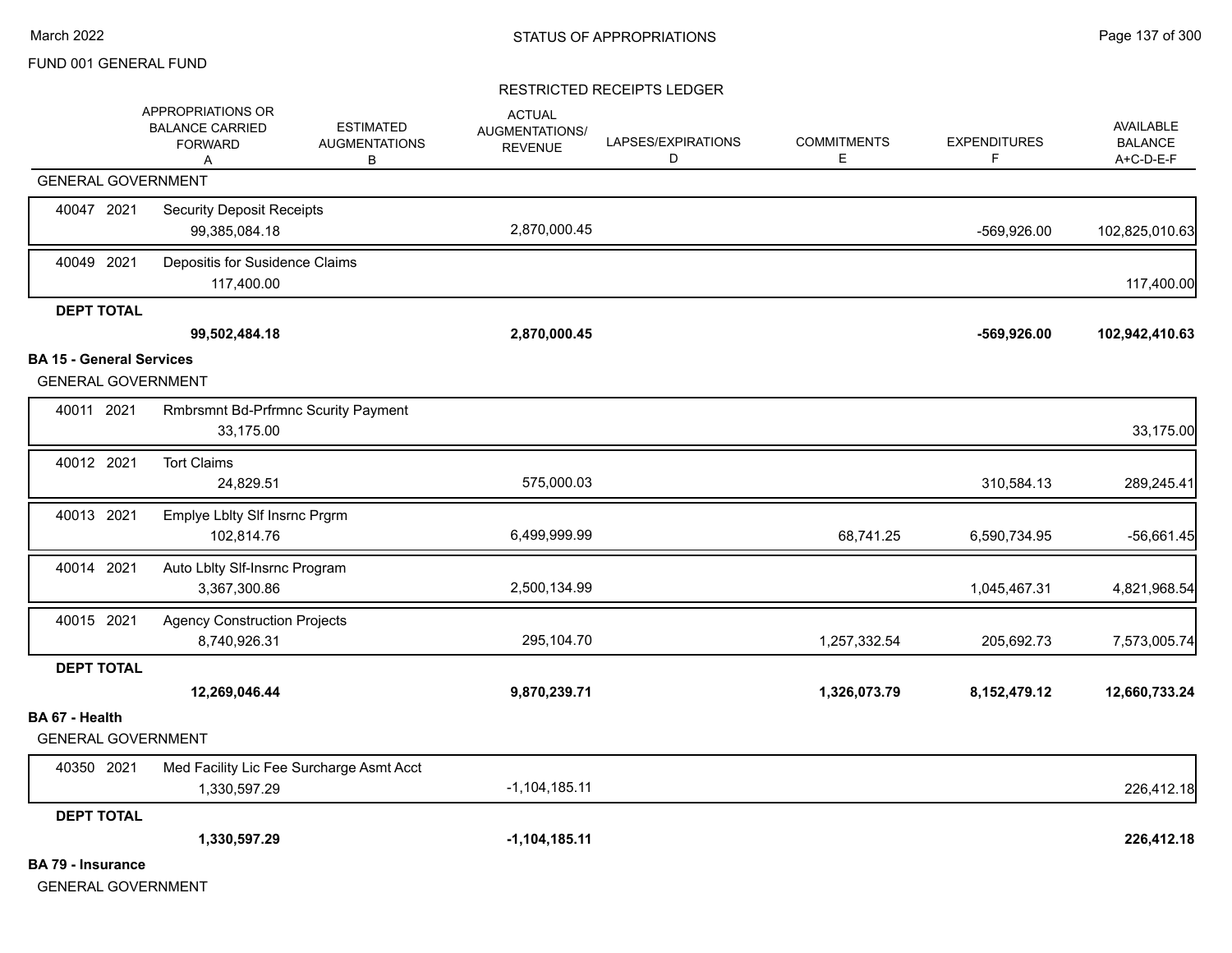|                               | APPROPRIATIONS OR<br><b>BALANCE CARRIED</b><br><b>FORWARD</b><br>Α | <b>ESTIMATED</b><br><b>AUGMENTATIONS</b><br>В | <b>ACTUAL</b><br>AUGMENTATIONS/<br><b>REVENUE</b> | LAPSES/EXPIRATIONS<br>D | <b>COMMITMENTS</b><br>Ε | <b>EXPENDITURES</b><br>F | <b>AVAILABLE</b><br><b>BALANCE</b><br>A+C-D-E-F |
|-------------------------------|--------------------------------------------------------------------|-----------------------------------------------|---------------------------------------------------|-------------------------|-------------------------|--------------------------|-------------------------------------------------|
| 40107 2021                    | <b>Statutory Liquidator Unclaimed Funds</b><br>13,108,127.17       |                                               |                                                   |                         |                         |                          | 13,108,127.17                                   |
| <b>DEPT TOTAL</b>             |                                                                    |                                               |                                                   |                         |                         |                          |                                                 |
|                               | 13,108,127.17                                                      |                                               |                                                   |                         |                         |                          | 13,108,127.17                                   |
| BA 12 - Labor & Industry      |                                                                    |                                               |                                                   |                         |                         |                          |                                                 |
| <b>GENERAL GOVERNMENT</b>     |                                                                    |                                               |                                                   |                         |                         |                          |                                                 |
| 40001 2021                    | Subsequent Injury Account                                          |                                               |                                                   |                         |                         |                          |                                                 |
|                               | 304,841.25                                                         |                                               | 147,873.00                                        |                         |                         | 102,824.40               | 349,889.85                                      |
| 40131 2021                    | Labor Law Settlements                                              |                                               |                                                   |                         |                         |                          |                                                 |
|                               | 371,855.46                                                         |                                               | 22,470.21                                         |                         |                         | 26,105.21                | 368,220.46                                      |
| <b>DEPT TOTAL</b>             |                                                                    |                                               |                                                   |                         |                         |                          |                                                 |
|                               | 676,696.71                                                         |                                               | 170,343.21                                        |                         |                         | 128,929.61               | 718,110.31                                      |
|                               | <b>BA 13 - Military &amp; Veterans Affairs</b>                     |                                               |                                                   |                         |                         |                          |                                                 |
| <b>INSTITUTIONAL</b>          |                                                                    |                                               |                                                   |                         |                         |                          |                                                 |
| 40226 2021                    | Holding Account-Member Funds                                       |                                               |                                                   |                         |                         |                          |                                                 |
|                               | 1,554,872.90                                                       |                                               | 486,244.68                                        |                         |                         | 825,383.61               | 1,215,733.97                                    |
| <b>DEPT TOTAL</b>             |                                                                    |                                               |                                                   |                         |                         |                          |                                                 |
|                               | 1,554,872.90                                                       |                                               | 486,244.68                                        |                         |                         | 825,383.61               | 1,215,733.97                                    |
| <b>BA 21 - Human Services</b> |                                                                    |                                               |                                                   |                         |                         |                          |                                                 |
| <b>GENERAL GOVERNMENT</b>     |                                                                    |                                               |                                                   |                         |                         |                          |                                                 |
| 40030 2021                    | Non-Welfare Child Support Collections                              |                                               |                                                   |                         |                         |                          |                                                 |
|                               | 528,096.64                                                         |                                               | 173,521.04                                        |                         |                         | 169,796.56               | 531,821.12                                      |
| 40032 2021                    | Unemployment Compensation Intercept Fund                           |                                               |                                                   |                         |                         |                          |                                                 |
|                               | 33,359.00                                                          |                                               | 29,571,595.26                                     |                         |                         | 29,571,391.26            | 33,563.00                                       |
| 40034 2021                    | Gift to State Owned Institutions                                   |                                               |                                                   |                         |                         |                          |                                                 |
|                               | 20,392.28                                                          |                                               |                                                   |                         |                         | 2,640.60                 | 17,751.68                                       |
| 40035 2021                    | Stwd Child Support Collections & Disb                              |                                               |                                                   |                         |                         |                          |                                                 |
|                               | 66,587.45                                                          |                                               | 16,265.96                                         |                         |                         |                          | 82,853.41                                       |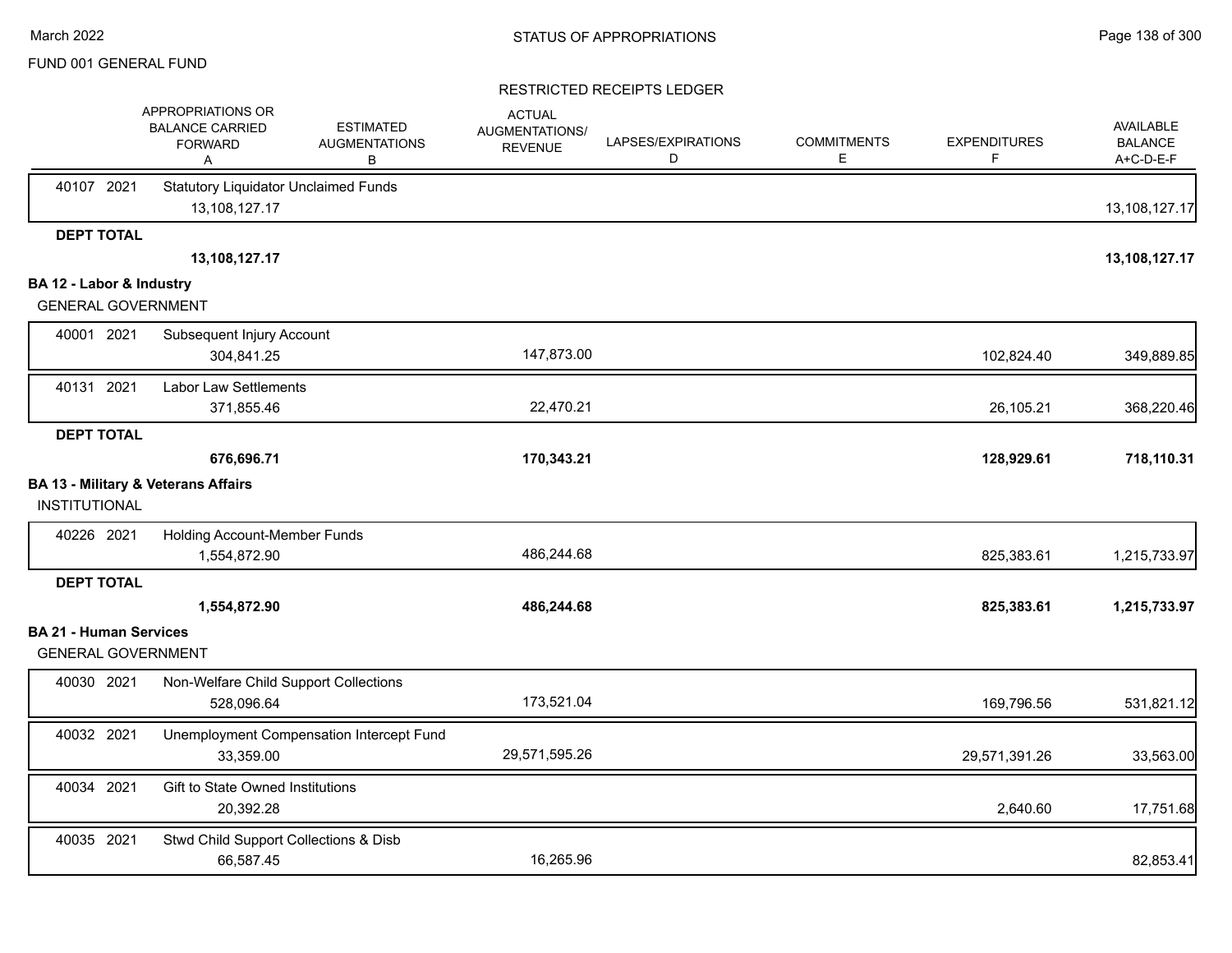|                                                                | APPROPRIATIONS OR<br><b>BALANCE CARRIED</b><br><b>FORWARD</b><br>A | <b>ESTIMATED</b><br><b>AUGMENTATIONS</b><br>В | <b>ACTUAL</b><br>AUGMENTATIONS/<br><b>REVENUE</b> | LAPSES/EXPIRATIONS<br>D | <b>COMMITMENTS</b><br>E. | <b>EXPENDITURES</b><br>F | <b>AVAILABLE</b><br><b>BALANCE</b><br>A+C-D-E-F |
|----------------------------------------------------------------|--------------------------------------------------------------------|-----------------------------------------------|---------------------------------------------------|-------------------------|--------------------------|--------------------------|-------------------------------------------------|
| 40151 2021                                                     | 199,522.28                                                         | Act 66-Protection From Abuse Fee Account      | 31,759.01                                         |                         |                          |                          | 231,281.29                                      |
| <b>GRANTS AND SUBSIDIES</b>                                    |                                                                    |                                               |                                                   |                         |                          |                          |                                                 |
| 40028 2021                                                     | Act 222 Domestic Violence Programs<br>80,509.85                    |                                               | 544,283.25                                        |                         |                          |                          | 624,793.10                                      |
| 40029 2021                                                     | State Tax Refund Intercept Program<br>10,768.52                    |                                               | 607,442.61                                        |                         |                          | 613,485.51               | 4,725.62                                        |
| 40031 2021                                                     | Act 170-94 Attendant Care Program<br>60,071.20                     |                                               | 35,293.27                                         |                         |                          |                          | 95,364.47                                       |
| <b>DEPT TOTAL</b>                                              | 999,307.22                                                         |                                               | 30,980,160.40                                     |                         |                          | 30, 357, 313. 93         | 1,622,153.69                                    |
| <b>BA 18 - Revenue</b><br><b>GENERAL GOVERNMENT</b>            |                                                                    |                                               |                                                   |                         |                          |                          |                                                 |
| 40019 2021                                                     | Offer in Compromice Program<br>756,391.01                          |                                               | 238.00                                            |                         |                          |                          | 756,629.01                                      |
| 40022 2021                                                     | <b>Transient Vendor's Bond</b><br>28,000.00                        |                                               |                                                   |                         |                          |                          | 28,000.00                                       |
| 40024 2021                                                     | Cigarette Tax Enforcement<br>373,286.54                            |                                               |                                                   |                         |                          | 199,000.00               | 174,286.54                                      |
| 40025 2021                                                     | Auto Rental Tax<br>10,658,807.06                                   |                                               | 18,609,140.22                                     |                         |                          |                          | 29,267,947.28                                   |
| 40230 2021                                                     | 40,357.14                                                          | HostMunicipalityTavernGamesLocalShareAcc      | 69,027.32                                         |                         |                          | 96,665.20                | 12,719.26                                       |
| <b>DEPT TOTAL</b>                                              |                                                                    |                                               |                                                   |                         |                          |                          |                                                 |
|                                                                | 11,856,841.75                                                      |                                               | 18,678,405.54                                     |                         |                          | 295,665.20               | 30,239,582.09                                   |
| <b>BA 19 - State Department</b><br><b>GRANTS AND SUBSIDIES</b> |                                                                    |                                               |                                                   |                         |                          |                          |                                                 |
| 40027 2021                                                     | 78,497.30                                                          | App Fees-National Registry of Real Est        | 20,180.00                                         |                         |                          | 79,740.00                | 18,937.30                                       |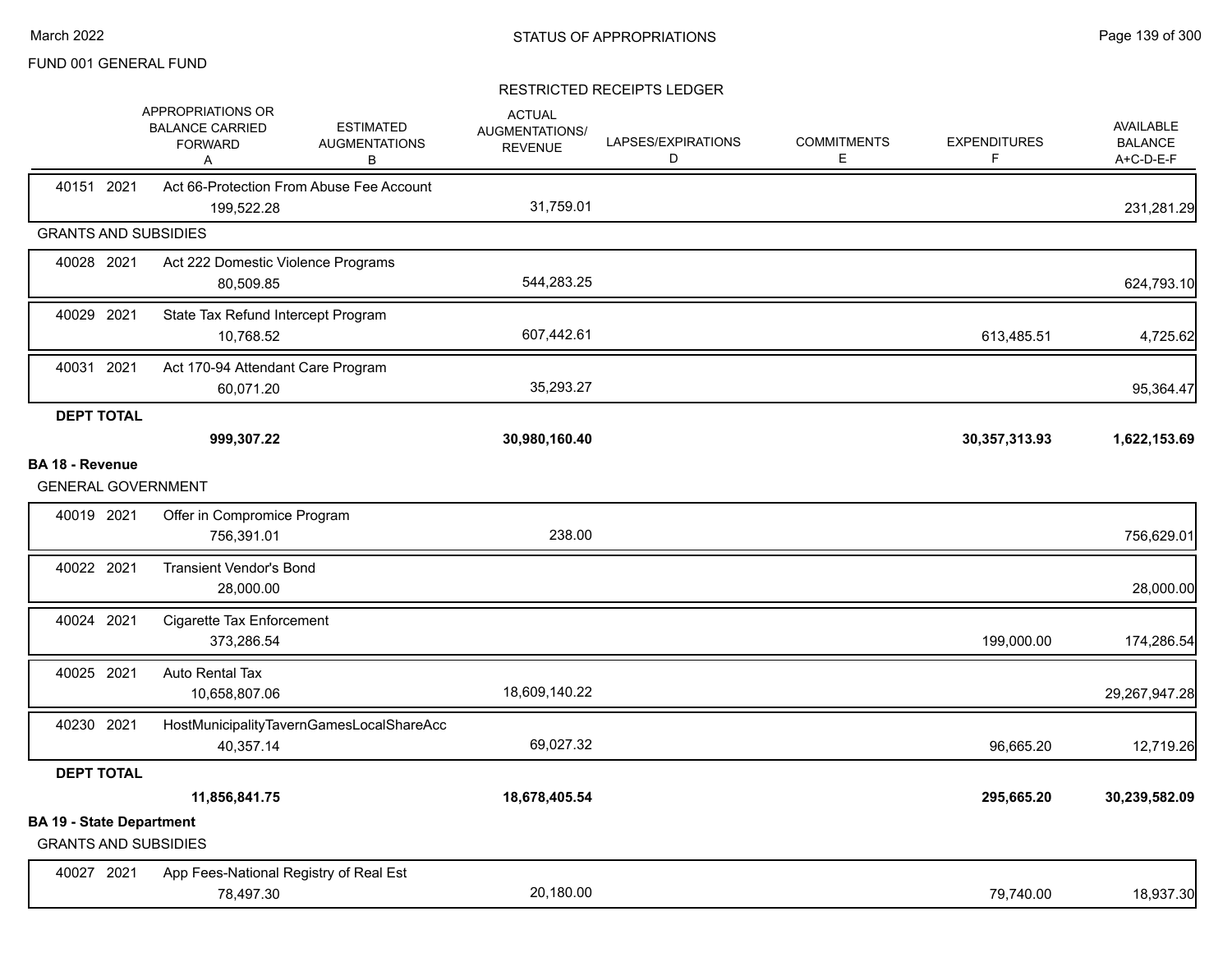#### RESTRICTED RECEIPTS LEDGER

|                               | APPROPRIATIONS OR<br><b>BALANCE CARRIED</b><br><b>FORWARD</b><br>Α | <b>ESTIMATED</b><br><b>AUGMENTATIONS</b><br>B | <b>ACTUAL</b><br><b>AUGMENTATIONS/</b><br><b>REVENUE</b> | LAPSES/EXPIRATIONS<br>D | <b>COMMITMENTS</b><br>Е | <b>EXPENDITURES</b><br>F | <b>AVAILABLE</b><br><b>BALANCE</b><br>A+C-D-E-F |
|-------------------------------|--------------------------------------------------------------------|-----------------------------------------------|----------------------------------------------------------|-------------------------|-------------------------|--------------------------|-------------------------------------------------|
| <b>DEPT TOTAL</b>             |                                                                    |                                               |                                                          |                         |                         |                          |                                                 |
|                               | 78,497.30                                                          |                                               | 20,180.00                                                |                         |                         | 79,740.00                | 18,937.30                                       |
| <b>BA 78 - Transportation</b> |                                                                    |                                               |                                                          |                         |                         |                          |                                                 |
| <b>GRANTS AND SUBSIDIES</b>   |                                                                    |                                               |                                                          |                         |                         |                          |                                                 |
| 40228 2021                    | ReimburseMuncipalitiesVehicleCodeFines<br>1,521,881.26             |                                               | 4,360,357.63                                             |                         |                         | 2,939,429.81             | 2,942,809.08                                    |
| <b>DEPT TOTAL</b>             |                                                                    |                                               |                                                          |                         |                         |                          |                                                 |
|                               | 1,521,881.26                                                       |                                               | 4,360,357.63                                             |                         |                         | 2,939,429.81             | 2,942,809.08                                    |
| BA 41 - Senate                |                                                                    |                                               |                                                          |                         |                         |                          |                                                 |
| <b>GENERAL GOVERNMENT</b>     |                                                                    |                                               |                                                          |                         |                         |                          |                                                 |
| 40170 2021                    | Local Services Tax - Senate<br>21,787.36                           |                                               | 61,318.70                                                |                         |                         | 61,479.30                | 21,626.76                                       |
| 40203 2021                    | Earned Income Tax-Senate (EIT)<br>89,635.17                        |                                               | 588,839.39                                               |                         |                         | 587,647.20               | 90,827.36                                       |
| 40246 2021                    | PA Unemployment Compensation - Senate<br>8,093.74                  |                                               | 25,255.72                                                |                         |                         | 24,606.14                | 8,743.32                                        |
| <b>DEPT TOTAL</b>             |                                                                    |                                               |                                                          |                         |                         |                          |                                                 |
|                               | 119,516.27                                                         |                                               | 675,413.81                                               |                         |                         | 673,732.64               | 121,197.44                                      |
| <b>GENERAL GOVERNMENT</b>     | <b>BA 42 - House of Representatives</b>                            |                                               |                                                          |                         |                         |                          |                                                 |
| 40171 2021                    | Local Services Tax - House<br>42,259.48                            |                                               | 118,907.03                                               |                         |                         | 118,440.12               | 42,726.39                                       |
| 40204 2021                    | Earned Income Tax-House (EIT)<br>142,062.68                        |                                               | 890,189.37                                               |                         |                         | 887,614.26               | 144,637.79                                      |
| 40247 2021                    | PA Unemployment Compensation - House<br>11,503.93                  |                                               | 33,330.77                                                |                         |                         | 33,122.48                | 11,712.22                                       |
| <b>DEPT TOTAL</b>             |                                                                    |                                               |                                                          |                         |                         |                          |                                                 |
|                               | 195,826.09                                                         |                                               | 1,042,427.17                                             |                         |                         | 1,039,176.86             | 199,076.40                                      |
|                               | <b>BA 44 - Legislative Reference Bureau</b>                        |                                               |                                                          |                         |                         |                          |                                                 |

GENERAL GOVERNMENT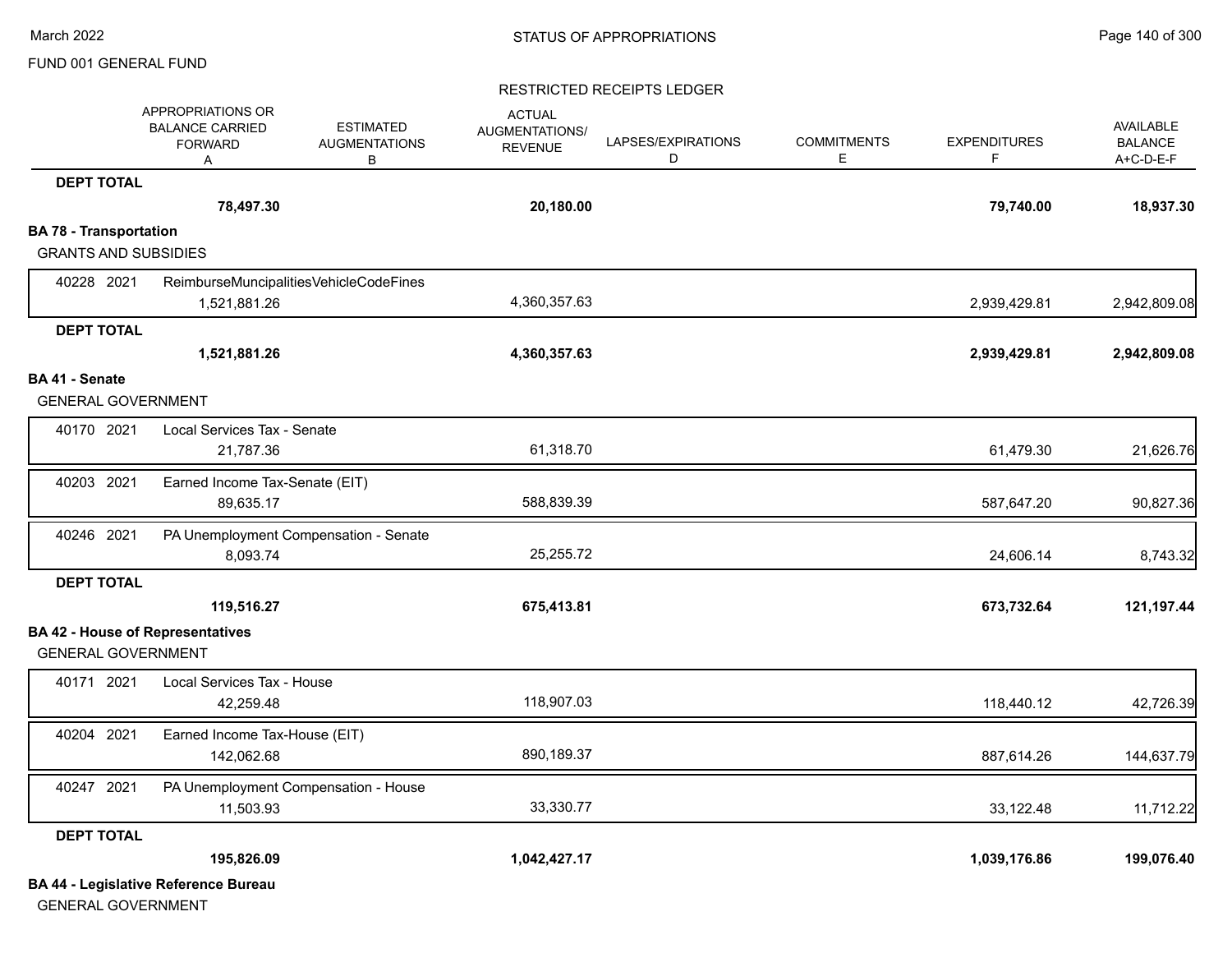|                             | APPROPRIATIONS OR<br><b>BALANCE CARRIED</b><br><b>FORWARD</b><br>Α | <b>ESTIMATED</b><br><b>AUGMENTATIONS</b><br>В | <b>ACTUAL</b><br>AUGMENTATIONS/<br><b>REVENUE</b> | LAPSES/EXPIRATIONS<br>D | <b>COMMITMENTS</b><br>Е | <b>EXPENDITURES</b><br>F. | <b>AVAILABLE</b><br><b>BALANCE</b><br>A+C-D-E-F |
|-----------------------------|--------------------------------------------------------------------|-----------------------------------------------|---------------------------------------------------|-------------------------|-------------------------|---------------------------|-------------------------------------------------|
| 40208 2021                  | 16,805.00                                                          | EarnedIncomeTaxLegislativeReferencBureau      | 59,588.47                                         |                         |                         | 52,953.90                 | 23,439.57                                       |
| <b>GRANTS AND SUBSIDIES</b> |                                                                    |                                               |                                                   |                         |                         |                           |                                                 |
| 40056 2021                  | Pa Consolidated Statues                                            |                                               |                                                   |                         |                         |                           |                                                 |
|                             | 218,202.04                                                         |                                               | 9,145.50                                          |                         |                         | 68,634.64                 | 158,712.90                                      |
| <b>DEPT TOTAL</b>           |                                                                    |                                               |                                                   |                         |                         |                           |                                                 |
|                             | 235,007.04                                                         |                                               | 68,733.97                                         |                         |                         | 121,588.54                | 182, 152. 47                                    |
|                             | <b>BA 45 - Legislative Misc &amp; Commissions</b>                  |                                               |                                                   |                         |                         |                           |                                                 |
| <b>GENERAL GOVERNMENT</b>   |                                                                    |                                               |                                                   |                         |                         |                           |                                                 |
| 40209 2021                  |                                                                    | EarnedIncomeTaxLocalGovernmentCommission      |                                                   |                         |                         |                           |                                                 |
|                             | 2.054.82                                                           |                                               | 6,942.80                                          |                         |                         | 6,567.98                  | 2,429.64                                        |
| 40210 2021                  |                                                                    | EarnedIncomeTaxCapitolPreservationCommit      |                                                   |                         |                         |                           |                                                 |
|                             | 1,751.20                                                           |                                               | 4,436.08                                          |                         |                         | 4,389.68                  | 1,797.60                                        |
| 40216 2021                  |                                                                    | EarnedIncomeTax IndependentFiscalOffice       |                                                   |                         |                         |                           |                                                 |
|                             | 4,932.07                                                           |                                               | 11,421.32                                         |                         |                         | 12,366.12                 | 3,987.27                                        |
| 40217 2021                  | EarnedIncomeTaxCenterForRuralPA                                    |                                               |                                                   |                         |                         |                           |                                                 |
|                             | 1,502.21                                                           |                                               | 4,001.94                                          |                         |                         | 3,967.38                  | 1,536.77                                        |
| 40224 2021                  | Leave Payout Expense                                               |                                               |                                                   |                         |                         |                           |                                                 |
|                             | 717,233.31                                                         |                                               |                                                   |                         |                         | 204,518.71                | 512,714.60                                      |
| <b>DEPT TOTAL</b>           |                                                                    |                                               |                                                   |                         |                         |                           |                                                 |
|                             | 727,473.61                                                         |                                               | 26,802.14                                         |                         |                         | 231,809.87                | 522,465.88                                      |
| <b>GENERAL GOVERNMENT</b>   | <b>BA 46 - Joint State Government Comm.</b>                        |                                               |                                                   |                         |                         |                           |                                                 |
| 40211 2021                  |                                                                    | EarnedIncomeTaxJointStateGovtCommission       |                                                   |                         |                         |                           |                                                 |
|                             | 2,590.92                                                           |                                               | 8,127.33                                          |                         |                         | 7,707.69                  | 3,010.56                                        |
| <b>DEPT TOTAL</b>           |                                                                    |                                               |                                                   |                         |                         |                           |                                                 |
|                             | 2,590.92                                                           |                                               | 8,127.33                                          |                         |                         | 7,707.69                  | 3,010.56                                        |
| <b>GENERAL GOVERNMENT</b>   | <b>BA 47 - Legislative Budget and Finance</b>                      |                                               |                                                   |                         |                         |                           |                                                 |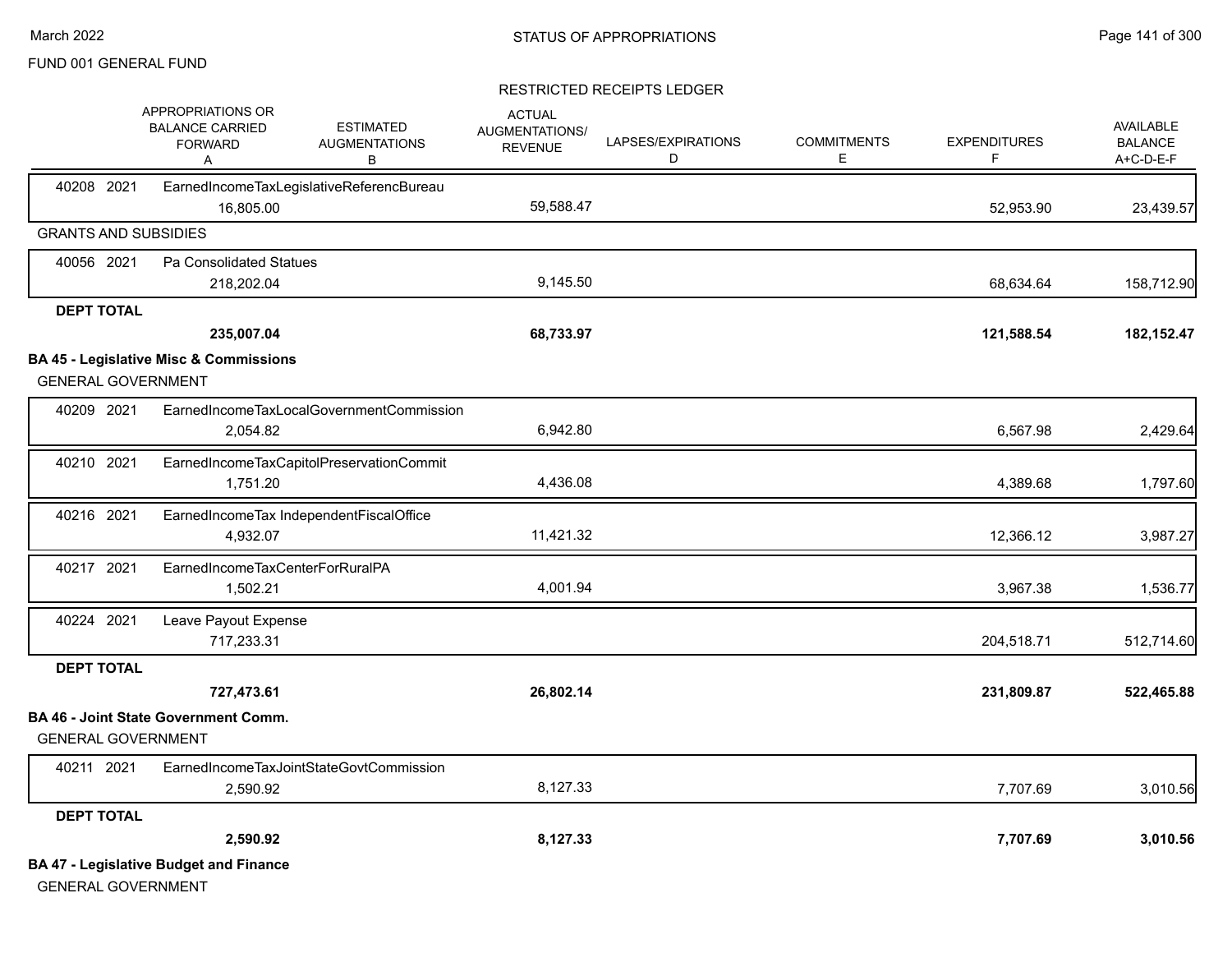|                              | APPROPRIATIONS OR<br><b>BALANCE CARRIED</b><br><b>FORWARD</b><br>A | <b>ESTIMATED</b><br><b>AUGMENTATIONS</b><br>В | <b>ACTUAL</b><br><b>AUGMENTATIONS/</b><br><b>REVENUE</b> | LAPSES/EXPIRATIONS<br>D | <b>COMMITMENTS</b><br>E. | <b>EXPENDITURES</b><br>F | <b>AVAILABLE</b><br><b>BALANCE</b><br>A+C-D-E-F |
|------------------------------|--------------------------------------------------------------------|-----------------------------------------------|----------------------------------------------------------|-------------------------|--------------------------|--------------------------|-------------------------------------------------|
| 40212 2021                   | 3,066.31                                                           | EarnedIncomeTaxLegisItvBdgtFinanceComm        | 9,501.67                                                 |                         |                          | 9,245.43                 | 3,322.55                                        |
| <b>DEPT TOTAL</b>            |                                                                    |                                               |                                                          |                         |                          |                          |                                                 |
|                              | 3,066.31                                                           |                                               | 9,501.67                                                 |                         |                          | 9,245.43                 | 3,322.55                                        |
|                              | <b>BA 48 - Legislative Data Processing</b>                         |                                               |                                                          |                         |                          |                          |                                                 |
| <b>GENERAL GOVERNMENT</b>    |                                                                    |                                               |                                                          |                         |                          |                          |                                                 |
| 40213 2021                   |                                                                    | EarnedIncomeTaxLegislaDataProcessingCntr      |                                                          |                         |                          |                          |                                                 |
|                              | 8,082.81                                                           |                                               | 27,064.19                                                |                         |                          | 25,369.01                | 9,777.99                                        |
| <b>DEPT TOTAL</b>            |                                                                    |                                               |                                                          |                         |                          |                          |                                                 |
|                              | 8,082.81                                                           |                                               | 27,064.19                                                |                         |                          | 25,369.01                | 9,777.99                                        |
| <b>GENERAL GOVERNMENT</b>    | <b>BA 49 - Air &amp; Water Pollution Control</b>                   |                                               |                                                          |                         |                          |                          |                                                 |
| 40214 2021                   |                                                                    | EarnedIncomeTaxJointLegislAirWaterComm        |                                                          |                         |                          |                          |                                                 |
|                              | 2,335.15                                                           |                                               |                                                          |                         |                          | 2,335.15                 |                                                 |
| <b>DEPT TOTAL</b>            |                                                                    |                                               |                                                          |                         |                          |                          |                                                 |
|                              | 2,335.15                                                           |                                               |                                                          |                         |                          | 2,335.15                 |                                                 |
|                              | <b>BA 63 - Regulatory Review Commission</b>                        |                                               |                                                          |                         |                          |                          |                                                 |
| <b>GENERAL GOVERNMENT</b>    |                                                                    |                                               |                                                          |                         |                          |                          |                                                 |
| 40215 2021                   |                                                                    | EarnedIncomeTaxIndepndtRegulatoryRvwComm      |                                                          |                         |                          |                          |                                                 |
|                              | 4,972.08                                                           |                                               | 13,857.72                                                |                         |                          | 12,784.32                | 6,045.48                                        |
| <b>DEPT TOTAL</b>            |                                                                    |                                               |                                                          |                         |                          |                          |                                                 |
|                              | 4,972.08                                                           |                                               | 13,857.72                                                |                         |                          | 12,784.32                | 6,045.48                                        |
| <b>BA 51 - Supreme Court</b> |                                                                    |                                               |                                                          |                         |                          |                          |                                                 |
| <b>GENERAL GOVERNMENT</b>    |                                                                    |                                               |                                                          |                         |                          |                          |                                                 |
| 40057 2021                   | <b>Payroll Deduction Account</b><br>-200,040.02                    |                                               | 138,752,967.74                                           |                         |                          | 136,631,678.67           | 1,921,249.05                                    |
| 40058 2021                   | <b>Benefits</b><br>17,853.79                                       |                                               | 70,707,931.04                                            |                         |                          | 70,313,164.03            | 412,620.80                                      |
| 40059 2021                   | Judicial Computer System<br>38,028,349.02                          |                                               | -24,884,096.14                                           |                         |                          |                          | 13, 144, 252.88                                 |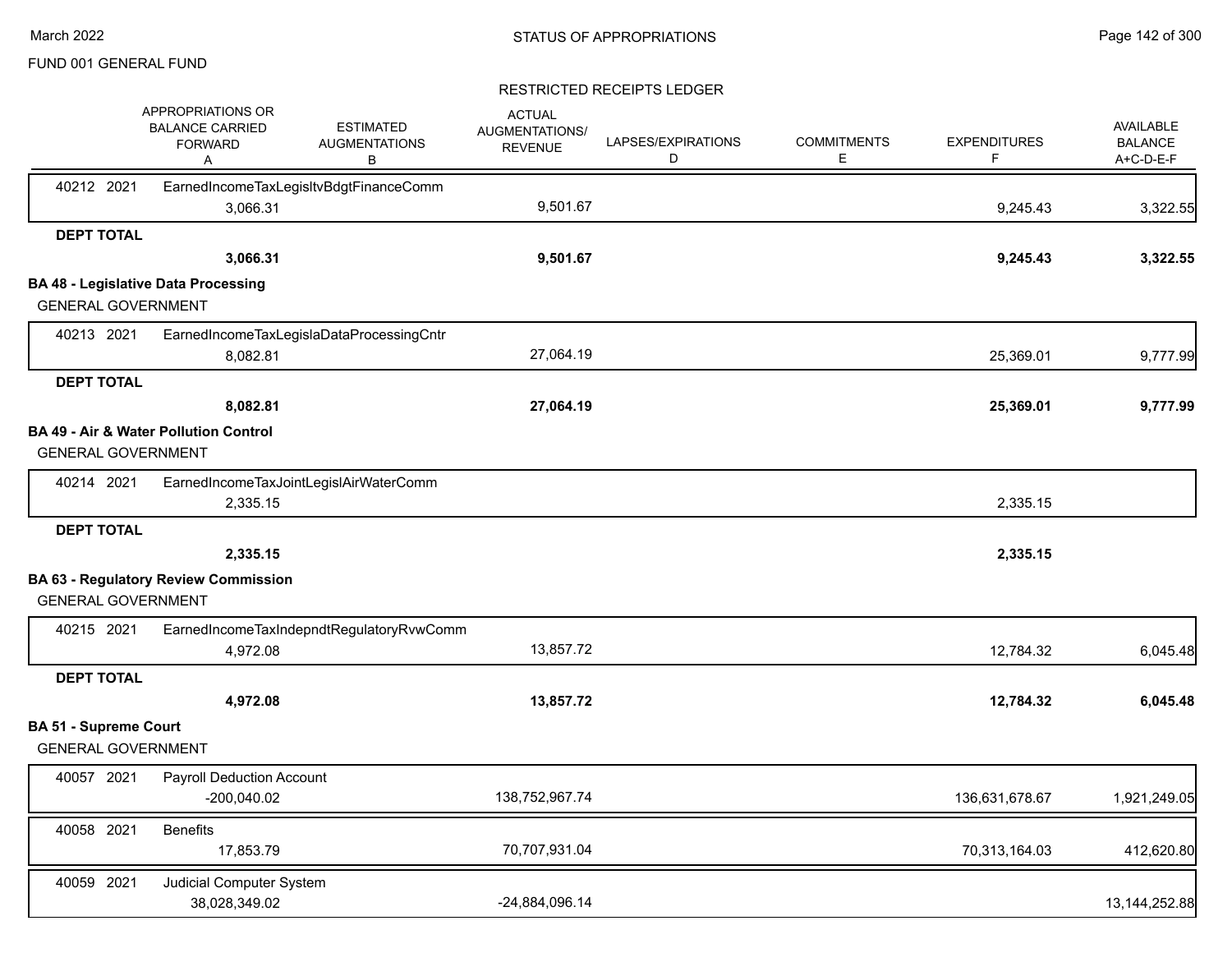|                                                                | <b>APPROPRIATIONS OR</b><br><b>BALANCE CARRIED</b><br><b>FORWARD</b><br>A | <b>ESTIMATED</b><br><b>AUGMENTATIONS</b><br>В | <b>ACTUAL</b><br>AUGMENTATIONS/<br><b>REVENUE</b> | LAPSES/EXPIRATIONS<br>D | <b>COMMITMENTS</b><br>E | <b>EXPENDITURES</b><br>F. | <b>AVAILABLE</b><br><b>BALANCE</b><br>A+C-D-E-F |
|----------------------------------------------------------------|---------------------------------------------------------------------------|-----------------------------------------------|---------------------------------------------------|-------------------------|-------------------------|---------------------------|-------------------------------------------------|
| 40060 2021                                                     | Jen and Dave's Law<br>50,000.00                                           |                                               | 97,467.80                                         |                         |                         |                           | 147,467.80                                      |
| 40140 2021                                                     | Access to Justice Account<br>1,353,407.34                                 |                                               | 13,681,452.62                                     |                         |                         | 13,792,650.38             | 1,242,209.58                                    |
| 40354 2021                                                     | <b>Health Benefits Reserve Account</b><br>253,955.31                      |                                               | 1,858,058.68                                      |                         |                         | 1,887,034.57              | 224,979.42                                      |
| <b>DEPT TOTAL</b>                                              | 39,503,525.44                                                             |                                               | 200,213,781.74                                    |                         |                         | 222,624,527.65            | 17,092,779.53                                   |
| <b>BA 58 - Commonwealth Court</b><br><b>GENERAL GOVERNMENT</b> |                                                                           |                                               |                                                   |                         |                         |                           |                                                 |
| 40242 2021                                                     | <b>Commonwealth Court Escrow Account</b><br>4,612,105.22                  |                                               | 4,721.09                                          |                         |                         |                           | 4,616,826.31                                    |
| <b>DEPT TOTAL</b>                                              |                                                                           |                                               |                                                   |                         |                         |                           |                                                 |
|                                                                | 4,612,105.22                                                              |                                               | 4,721.09                                          |                         |                         |                           | 4,616,826.31                                    |
| <b>LEDGER TOTAL</b>                                            |                                                                           |                                               |                                                   |                         |                         |                           |                                                 |
|                                                                | 1,126,314,834.52                                                          |                                               | 4,491,572,555.29                                  |                         | 33,872,429.99           | 4,629,705,443.20          | 954,309,516.62                                  |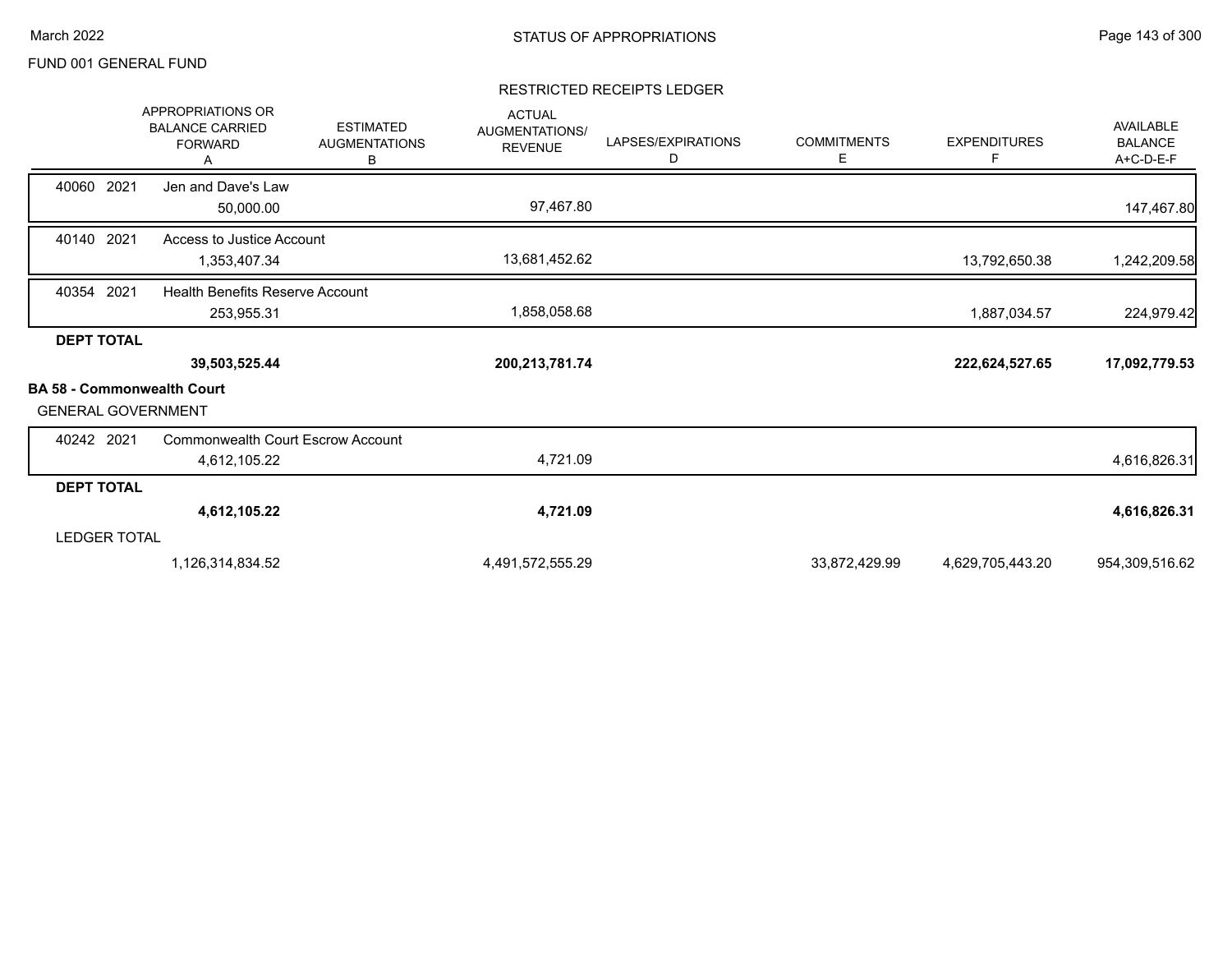### NON-BUDGETED LEDGER

|                               | APPROPRIATIONS OR<br><b>BALANCE CARRIED</b><br><b>FORWARD</b><br>А | <b>ESTIMATED</b><br><b>AUGMENTATIONS</b><br>В | <b>ACTUAL</b><br>AUGMENTATIONS/<br><b>REVENUE</b> | LAPSES/EXPIRATIONS<br>D | <b>COMMITMENTS</b><br>E | <b>EXPENDITURES</b> | AVAILABLE<br><b>BALANCE</b><br>A+C-D-E-F |
|-------------------------------|--------------------------------------------------------------------|-----------------------------------------------|---------------------------------------------------|-------------------------|-------------------------|---------------------|------------------------------------------|
| <b>BA 21 - Human Services</b> |                                                                    |                                               |                                                   |                         |                         |                     |                                          |
| <b>GENERAL GOVERNMENT</b>     |                                                                    |                                               |                                                   |                         |                         |                     |                                          |
| 50150 2021                    | <b>Mandatory Programs</b>                                          |                                               |                                                   |                         |                         |                     |                                          |
|                               |                                                                    |                                               |                                                   |                         |                         | -4,879,348,546.72   | 4,879,348,546.72                         |
| 54226 2021                    | MP-Medical Assistance-Capitation                                   |                                               |                                                   |                         |                         |                     |                                          |
|                               |                                                                    |                                               |                                                   |                         |                         | 1,779,214,503.58    | $-1,779,214,503.58$                      |
| <b>DEPT TOTAL</b>             |                                                                    |                                               |                                                   |                         |                         |                     |                                          |
|                               |                                                                    |                                               |                                                   |                         |                         | $-3,100,134,043.14$ | 3,100,134,043.14                         |
| <b>LEDGER TOTAL</b>           |                                                                    |                                               |                                                   |                         |                         |                     |                                          |
|                               |                                                                    |                                               |                                                   |                         |                         | $-3,100,134,043.14$ | 3,100,134,043.14                         |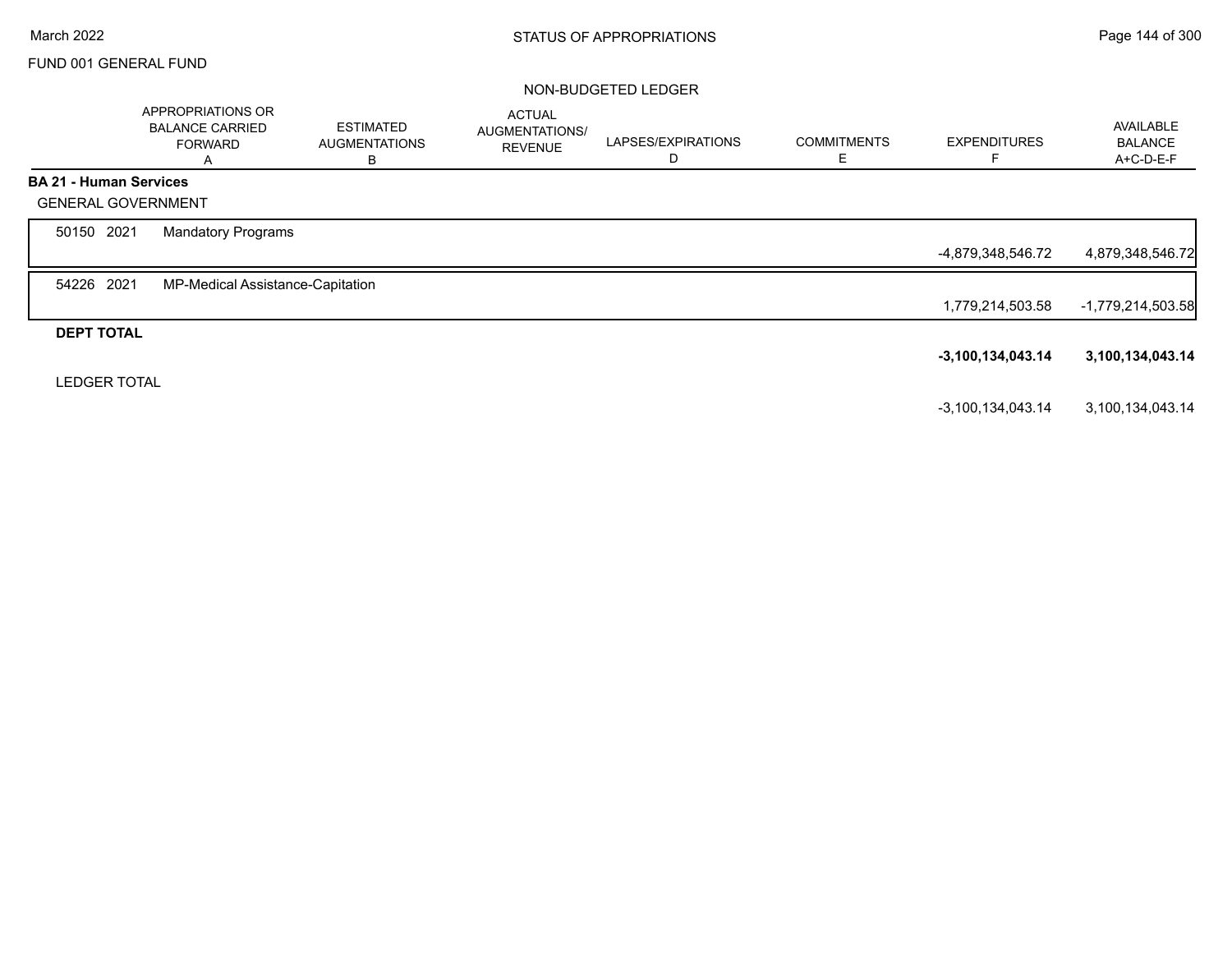#### RESTRICTED REVENUE LEDGER

|                                  | APPROPRIATIONS OR<br><b>ESTIMATED</b><br><b>BALANCE CARRIED</b><br><b>AUGMENTATIONS</b><br><b>FORWARD</b><br>В<br>Α | <b>ACTUAL</b><br>AUGMENTATIONS/<br><b>REVENUE</b> | LAPSES/EXPIRATIONS<br>D | <b>COMMITMENTS</b><br>E | <b>EXPENDITURES</b><br>F | <b>AVAILABLE</b><br><b>BALANCE</b><br>A+C-D-E-F |
|----------------------------------|---------------------------------------------------------------------------------------------------------------------|---------------------------------------------------|-------------------------|-------------------------|--------------------------|-------------------------------------------------|
| <b>BA 81 - Executive Offices</b> |                                                                                                                     |                                                   |                         |                         |                          |                                                 |
| <b>GENERAL GOVERNMENT</b>        |                                                                                                                     |                                                   |                         |                         |                          |                                                 |
| 60135 2021                       | Victim/Witness Services<br>4,120,425.56                                                                             | 3,791,321.76                                      |                         | 5,993,250.15            | 4,030,706.96             | $-2,112,209.79$                                 |
| 60136 2021                       | <b>Crime Victims Payments</b><br>5,261,298.96                                                                       | 5,803,181.66                                      |                         | 244,204.33              | 6,232,536.53             | 4,587,739.76                                    |
| 60137 2021                       | <b>Constables Education &amp; Training Account</b><br>2,478,756.38                                                  | 921,195.07                                        |                         | 2,801,216.94            | 429,424.89               | 169,309.62                                      |
| 60184 2021                       | <b>CULTURAL PROGRAMS</b><br>1,578.49                                                                                |                                                   |                         |                         |                          | 1,578.49                                        |
| 60185 2021                       | <b>AUDIT SETTLEMENTS</b><br>146,336.56                                                                              |                                                   |                         |                         | 57,975.00                | 88,361.56                                       |
| 60221 2021                       | Firearms License to Carry Modernization<br>2,840.00                                                                 |                                                   |                         |                         |                          | 2,840.00                                        |
| 60291 2021                       | Sheriff & Deputy Sheriff's Educ&Trng Acc<br>4,439,405.55                                                            | 4,008,740.51                                      |                         | 6,958,511.05            | 4,982,013.57             | $-3,492,378.56$                                 |
| 60308 2021                       | Agency IT Projects<br>2,757,453.01                                                                                  | 22,185,884.17                                     |                         |                         | 16,655,183.53            | 8,288,153.65                                    |
| 60326 2021                       | Luzerne County Youth Settlement<br>72.35                                                                            |                                                   |                         |                         |                          | 72.35                                           |
| 60380 2021                       | <b>Child Advocacy Centers</b><br>3,029,891.47                                                                       | 1,596,639.24                                      |                         | 2,235,822.91            | 1,911,748.33             | 478,959.47                                      |
| 60484 2021                       | Nonprofit Security Grant Fund<br>2,345,224.18                                                                       | 9,501,548.40                                      |                         | 3,776,314.06            | 2,140,824.52             | 5,929,634.00                                    |
| 63054 2021                       | Firearms Education & Training Commission<br>929,553.89                                                              | 252,104.42                                        |                         | 306,097.60              | 282,151.40               | 593,409.31                                      |

GRANTS AND SUBSIDIES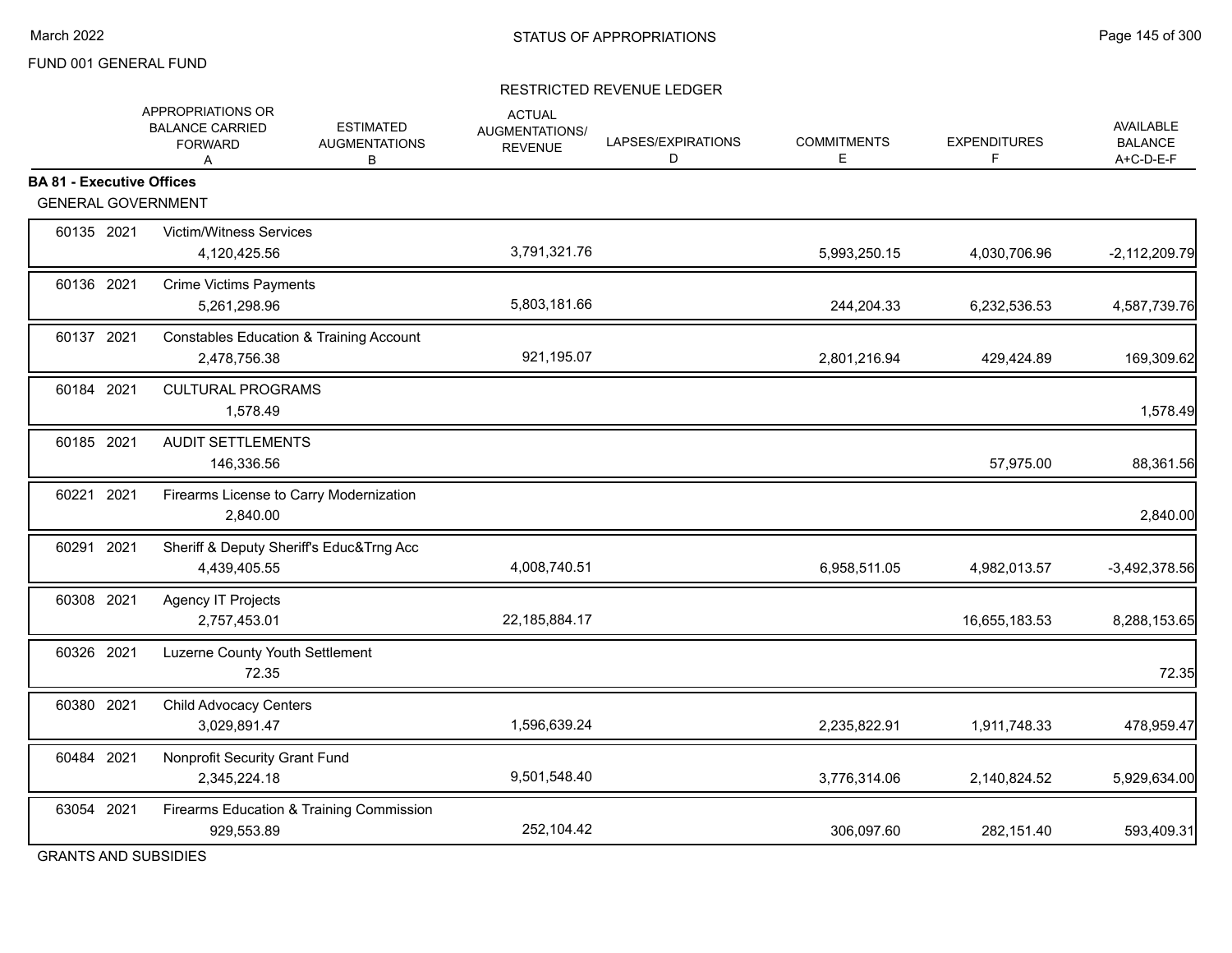|                                 |                   | APPROPRIATIONS OR<br><b>BALANCE CARRIED</b><br><b>FORWARD</b><br>Α | <b>ESTIMATED</b><br><b>AUGMENTATIONS</b><br>В | <b>ACTUAL</b><br>AUGMENTATIONS/<br><b>REVENUE</b> | LAPSES/EXPIRATIONS<br>D | <b>COMMITMENTS</b><br>Е | <b>EXPENDITURES</b><br>F | AVAILABLE<br><b>BALANCE</b><br>A+C-D-E-F |
|---------------------------------|-------------------|--------------------------------------------------------------------|-----------------------------------------------|---------------------------------------------------|-------------------------|-------------------------|--------------------------|------------------------------------------|
|                                 | 60503 2021        | Angel Investment Venture Capital                                   |                                               | 5,000,000.00                                      |                         |                         |                          | 5,000,000.00                             |
|                                 | <b>DEPT TOTAL</b> | 25,512,836.40                                                      |                                               | 53,060,615.23                                     |                         | 22,315,417.04           | 36,722,564.73            | 19,535,469.86                            |
| <b>BA 14 - Attorney General</b> |                   | <b>GENERAL GOVERNMENT</b>                                          |                                               |                                                   |                         |                         |                          |                                          |
|                                 | 60009 2021        | Seized/Forfeit Prop-State Court Awarded<br>18,388,141.14           |                                               | 11,244,385.22                                     |                         | 665,478.30              | 13,160,494.87            | 15,806,553.19                            |
|                                 | 60010 2021        | Seized/Forfeit Prop-U.S.Depart Justice<br>3,470,513.67             |                                               | 31,289.18                                         |                         | 217,642.46              | 1,610,700.54             | 1,673,459.85                             |
|                                 | 60012 2021        | OAG Investigative Funds-Outside Sources<br>1,506,988.82            |                                               | 6,607,845.03                                      |                         | 49,865.60               | 6,057,500.45             | 2,007,467.80                             |
|                                 | 60013 2021        | Seized/Forfeit Prop-US Treasury Depart<br>443,729.79               |                                               | 153.53                                            |                         | 9,155.46                | 119,414.87               | 315,312.99                               |
|                                 | 60014 2021        | <b>Public Protection Law Enforcement</b><br>46,234,204.02          |                                               | 10,577,131.52                                     |                         | 3,551,093.84            | 4,789,469.78             | 48,470,771.92                            |
|                                 | 60015 2021        | <b>Coroners Education Board</b><br>24,955.57                       |                                               | 59,725.00                                         |                         |                         |                          | 84,680.57                                |
|                                 | 60215 2021        | Seized/Forfeited Prpty-Dpt-HomeInd Scrty<br>2,685,697.17           |                                               | 587,134.30                                        |                         |                         | 491,290.72               | 2,781,540.75                             |
|                                 | 60238 2021        | <b>Criminal Justice Enhancement Account</b><br>3,534,149.05        |                                               | 6,430,942.84                                      |                         |                         | 7,723,664.00             | 2,241,427.89                             |
|                                 | 60298 2021        | Community Drug Abuse Prevention Grant Pr<br>2,186,525.24           |                                               | 341,160.00                                        |                         | 29,911.80               | 270,405.55               | 2,227,367.89                             |
|                                 | 60316 2021        | Home Improvement Account<br>3,218,481.27                           |                                               | 1,563,526.96                                      |                         |                         | 2,317,377.03             | 2,464,631.20                             |
|                                 | 60431 2021        | Judicial Fee Account<br>421,447.71                                 |                                               | 4,556,413.56                                      |                         |                         | 4,629,707.86             | 348,153.41                               |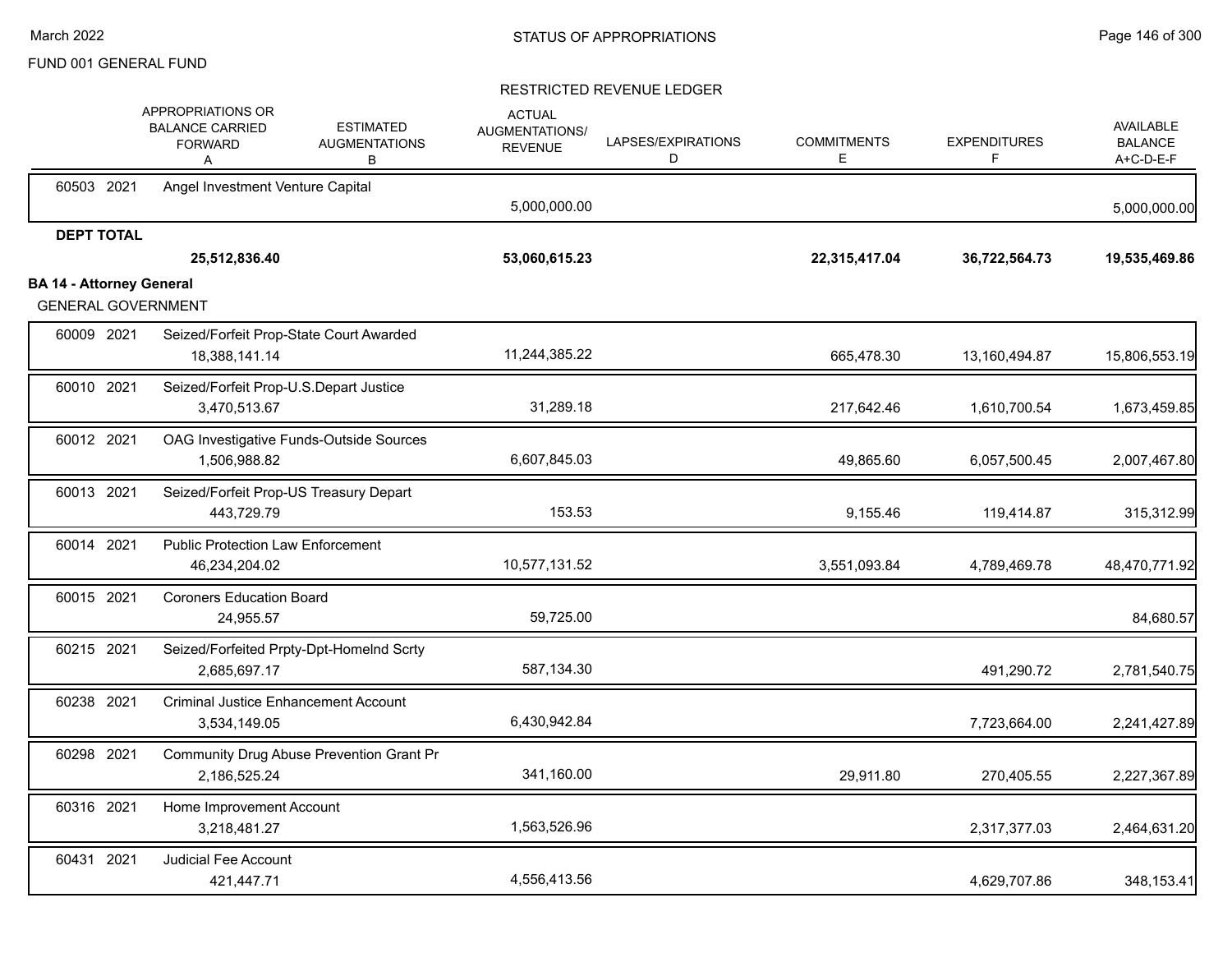|                                                         | APPROPRIATIONS OR<br><b>ESTIMATED</b><br><b>BALANCE CARRIED</b><br><b>AUGMENTATIONS</b><br><b>FORWARD</b><br>В<br>Α | <b>ACTUAL</b><br>AUGMENTATIONS/<br><b>REVENUE</b> | LAPSES/EXPIRATIONS<br>D | <b>COMMITMENTS</b><br>E | <b>EXPENDITURES</b><br>F | <b>AVAILABLE</b><br><b>BALANCE</b><br>A+C-D-E-F |
|---------------------------------------------------------|---------------------------------------------------------------------------------------------------------------------|---------------------------------------------------|-------------------------|-------------------------|--------------------------|-------------------------------------------------|
| 60437 2021                                              | <b>Collection Adminstration Account</b>                                                                             | 2,610,761.66                                      |                         |                         | 2,610,761.66             |                                                 |
| 60449 2021                                              | <b>Criminal Enforcement Account</b><br>15,400,000.00                                                                |                                                   |                         | 1,669,089.19            |                          | 13,730,910.81                                   |
| <b>DEPT TOTAL</b>                                       | 97,514,833.45                                                                                                       | 44,610,468.80                                     |                         | 6,192,236.65            | 43,780,787.33            | 92, 152, 278. 27                                |
| <b>BA 68 - Agriculture</b><br><b>GENERAL GOVERNMENT</b> |                                                                                                                     |                                                   |                         |                         |                          |                                                 |
| 60118 2021                                              | Dog Law<br>1,421,436.68                                                                                             | 4,682,592.05                                      |                         | 88,378.53               | 4,490,851.03             | 1,524,799.17                                    |
| 60119 2021                                              | PA Rural Rehabilitation Program<br>32,316.17                                                                        |                                                   |                         |                         |                          | 32,316.17                                       |
| 60120 2021                                              | Farm Operations<br>595,044.91                                                                                       | 346,518.72                                        |                         | 127,958.28              | 266,337.03               | 547,268.32                                      |
| 60121 2021                                              | Pesticide Regulatory Account<br>14,407,307.56                                                                       | 4,955,691.50                                      |                         | 4,732,980.98            | 2,585,135.91             | 12,044,882.17                                   |
| 60123 2021                                              | <b>Plant Pest Management</b><br>376,087.75                                                                          | 372,245.26                                        |                         |                         | 397,306.51               | 351,026.50                                      |
| 60124 2021                                              | <b>Federal State Option Contract</b><br>1,695,314.60                                                                |                                                   |                         | 36,368.56               | $-55,303.62$             | 1,714,249.66                                    |
| 60152 2021                                              | AGRONOMIC REGULATORY ACCOUNT<br>1,621,170.93                                                                        | 423,922.84                                        |                         | 6,196.03                | 249,362.90               | 1,789,534.84                                    |
| 60268 2021                                              | Fruit & Vegetable Inspection & Grading<br>349,519.84                                                                | 149,016.77                                        |                         |                         | 158,302.12               | 340,234.49                                      |
| 60310 2021                                              | Cervidae Livestock Operations<br>430,009.11                                                                         | 8,100.00                                          |                         |                         | 25,007.46                | 413,101.65                                      |
| 60327 2021                                              | PA Preferred Trademark Licensing Fund<br>4,156,635.21                                                               | 3,237,095.58                                      |                         | 816,403.92              | 1,939,495.90             | 4,637,830.97                                    |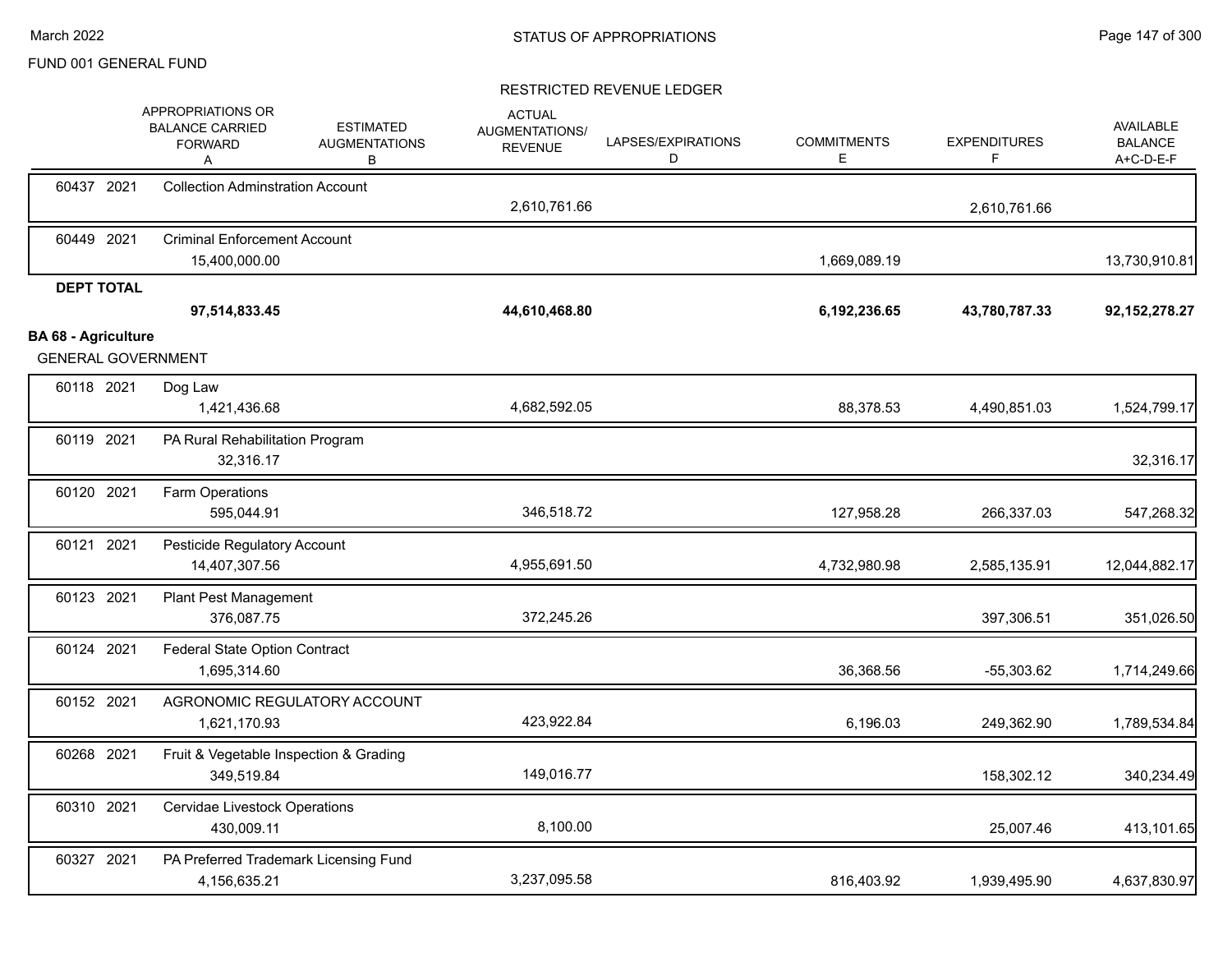|                                                                      | APPROPRIATIONS OR<br><b>BALANCE CARRIED</b><br><b>FORWARD</b><br>Α | <b>ESTIMATED</b><br><b>AUGMENTATIONS</b><br>В | <b>ACTUAL</b><br>AUGMENTATIONS/<br><b>REVENUE</b> | LAPSES/EXPIRATIONS<br>D | <b>COMMITMENTS</b><br>E. | <b>EXPENDITURES</b><br>F | <b>AVAILABLE</b><br><b>BALANCE</b><br>A+C-D-E-F |
|----------------------------------------------------------------------|--------------------------------------------------------------------|-----------------------------------------------|---------------------------------------------------|-------------------------|--------------------------|--------------------------|-------------------------------------------------|
| 60477 2021                                                           | Rapid Response Disaster Readiness<br>3,074,753.71                  |                                               | 3,001,290.43                                      |                         | 1,234,890.72             | 3,535,415.04             | 1,305,738.38                                    |
| 60478 2021                                                           | 2,462,347.83                                                       | AgriculturalBusinessDevelopmentCenterFnd      | 2,001,139.22                                      |                         | 1,341,739.30             | 975,547.68               | 2,146,200.07                                    |
| 60479 2021                                                           | Specialty Crop Block Grant Fund<br>972,460.65                      |                                               | 500,318.33                                        |                         | 848,854.98               | 328,857.79               | 295,066.21                                      |
| <b>GRANTS AND SUBSIDIES</b>                                          |                                                                    |                                               |                                                   |                         |                          |                          |                                                 |
| 60114 2021                                                           | Animal Health and Diagnostic Program<br>916,123.91                 |                                               | 5,351,640.29                                      |                         | 2,961,952.09             | 3,076,850.50             | 228,961.61                                      |
| 60116 2021                                                           | Aquaculture Development Account<br>57.670.55                       |                                               | 6,900.00                                          |                         |                          | 10,000.00                | 54,570.55                                       |
| <b>DEPT TOTAL</b>                                                    | 32,568,199.41                                                      |                                               | 25,036,470.99                                     |                         | 12,195,723.39            | 17,983,166.25            | 27,425,780.76                                   |
| <b>BA 75 - Banking &amp; Securities</b><br><b>GENERAL GOVERNMENT</b> |                                                                    |                                               |                                                   |                         |                          |                          |                                                 |
| 60339 2021                                                           | Securities Operation<br>22,011,505.18                              |                                               | 14,234,412.97                                     |                         |                          | 9,477,000.00             | 26,768,918.15                                   |
| 60372 2021                                                           | <b>Securities Regulation Account</b><br>8,662,055.69               |                                               |                                                   |                         |                          |                          | 8,662,055.69                                    |
| <b>DEPT TOTAL</b>                                                    |                                                                    |                                               |                                                   |                         |                          |                          |                                                 |
|                                                                      | 30,673,560.87                                                      |                                               | 14,234,412.97                                     |                         |                          | 9,477,000.00             | 35,430,973.84                                   |
| <b>GENERAL GOVERNMENT</b>                                            | <b>BA 24 - Community &amp; Economic Develop</b>                    |                                               |                                                   |                         |                          |                          |                                                 |
| 60199 2021                                                           | Municipal Code Official Training account<br>722,472.50             |                                               | 974,591.04                                        |                         | 423,703.83               | 616,598.35               | 656,761.36                                      |
| 60414 2021                                                           | Comm Finance Auth Debt Service                                     |                                               | 144,983,500.00                                    |                         |                          | 49,030,034.95            | 95,953,465.05                                   |
| 60455 2021                                                           | Private Dam Financial Assurance Program                            |                                               |                                                   |                         |                          |                          |                                                 |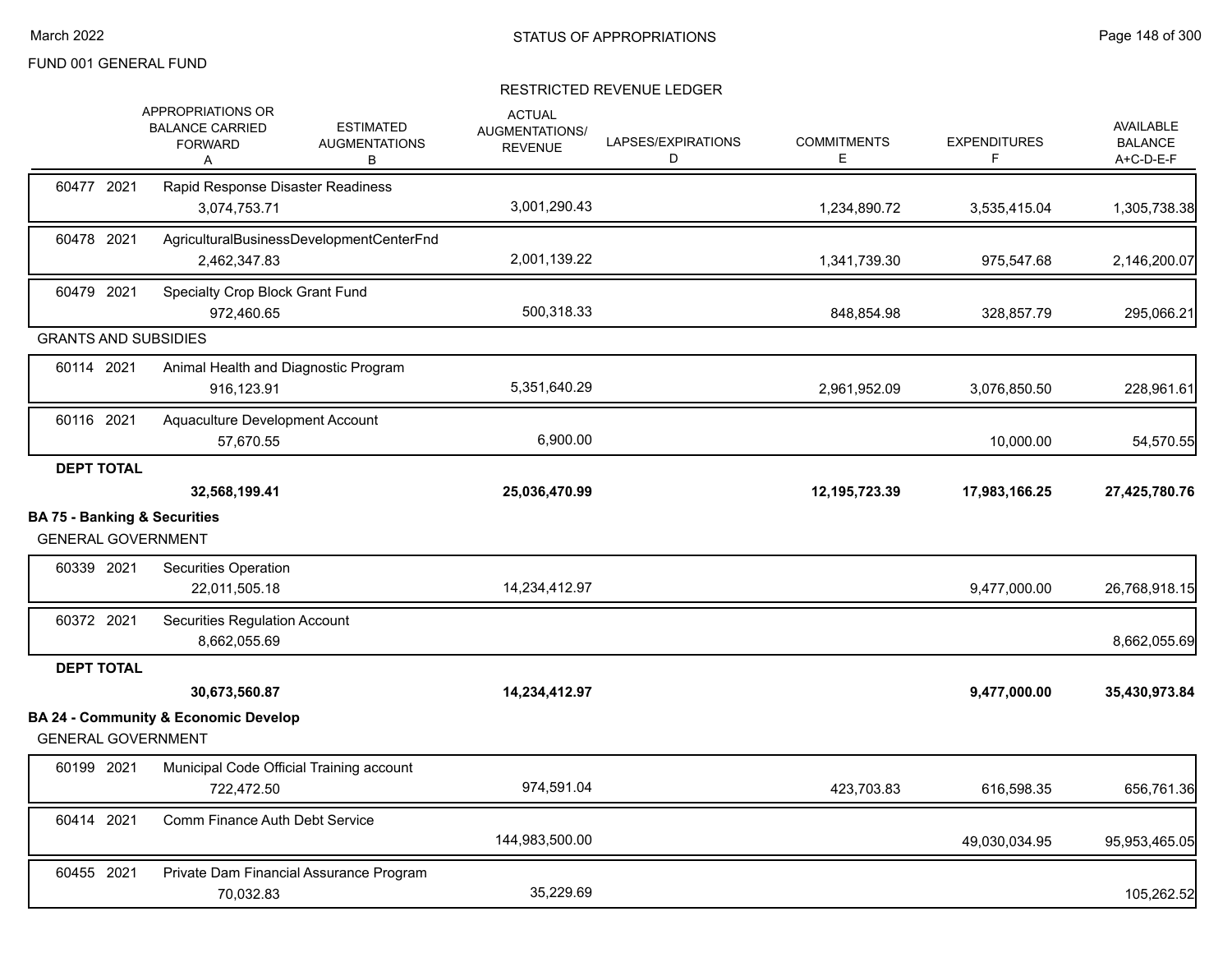|                   | APPROPRIATIONS OR<br><b>BALANCE CARRIED</b><br><b>ESTIMATED</b><br><b>FORWARD</b><br><b>AUGMENTATIONS</b><br>В<br>Α | <b>ACTUAL</b><br>AUGMENTATIONS/<br><b>REVENUE</b> | LAPSES/EXPIRATIONS<br>D | <b>COMMITMENTS</b><br>E. | <b>EXPENDITURES</b><br>F | <b>AVAILABLE</b><br><b>BALANCE</b><br>A+C-D-E-F |
|-------------------|---------------------------------------------------------------------------------------------------------------------|---------------------------------------------------|-------------------------|--------------------------|--------------------------|-------------------------------------------------|
| 60456 2021        | <b>Tourism Promotion Fund</b><br>4,508,807.84                                                                       | 4,760,214.56                                      |                         |                          | 5,000,000.00             | 4,269,022.40                                    |
|                   | <b>GRANTS AND SUBSIDIES</b>                                                                                         |                                                   |                         |                          |                          |                                                 |
| 60051 2021        | Indust. Sites Environmental Assmt. Fund<br>9,080,434.82                                                             |                                                   |                         | 2,092,444.00             | 800,074.00               | 6,187,916.82                                    |
| 60052 2021        | Zoological Enhancement Fund<br>116,624.95                                                                           | 2,403.32                                          |                         |                          |                          | 119,028.27                                      |
| 60368 2021        | Industrialized Housing<br>253,623.83                                                                                | 250,556.00                                        |                         | 6,195.69                 | 238,483.43               | 259,500.71                                      |
| 60399 2021        | <b>CDBG Program Income</b><br>847,845.24                                                                            | 17,255.63                                         |                         | 276,885.16               | $-38,155.95$             | 626,371.66                                      |
| 60424 2021        | <b>TransitRevitalizationInvestmentDistricts</b><br>0.04                                                             | 25.07                                             |                         |                          |                          | 25.11                                           |
| <b>DEPT TOTAL</b> |                                                                                                                     |                                                   |                         |                          |                          |                                                 |
|                   | 15,599,842.05                                                                                                       | 151,023,775.31                                    |                         | 2,799,228.68             | 55,647,034.78            | 108,177,353.90                                  |
|                   |                                                                                                                     |                                                   |                         |                          |                          |                                                 |
|                   | <b>BA 38 - Conservation &amp; Natural Resourc</b><br><b>GENERAL GOVERNMENT</b>                                      |                                                   |                         |                          |                          |                                                 |
| 60145 2021        | <b>Forest Regeneration</b><br>143,295.13                                                                            | 4,500,000.00                                      |                         |                          | 4,448,835.46             | 194,459.67                                      |
| 60146 2021        | <b>Forest Lands Beautification</b><br>307.37                                                                        |                                                   |                         |                          |                          | 307.37                                          |
| 60147 2021        | Quehanna Fund-Act 275<br>41,009.44                                                                                  | 22,500.00                                         |                         |                          | 400.00                   | 63,109.44                                       |
| 60149 2021        | Snowmobile/All Terrain Vehicle (ATV) Prg                                                                            | 37,110.74                                         |                         |                          |                          | 37,110.74                                       |
| 60150 2021        | Quehanna Fund-Act 55<br>39.86                                                                                       |                                                   |                         |                          |                          | 39.86                                           |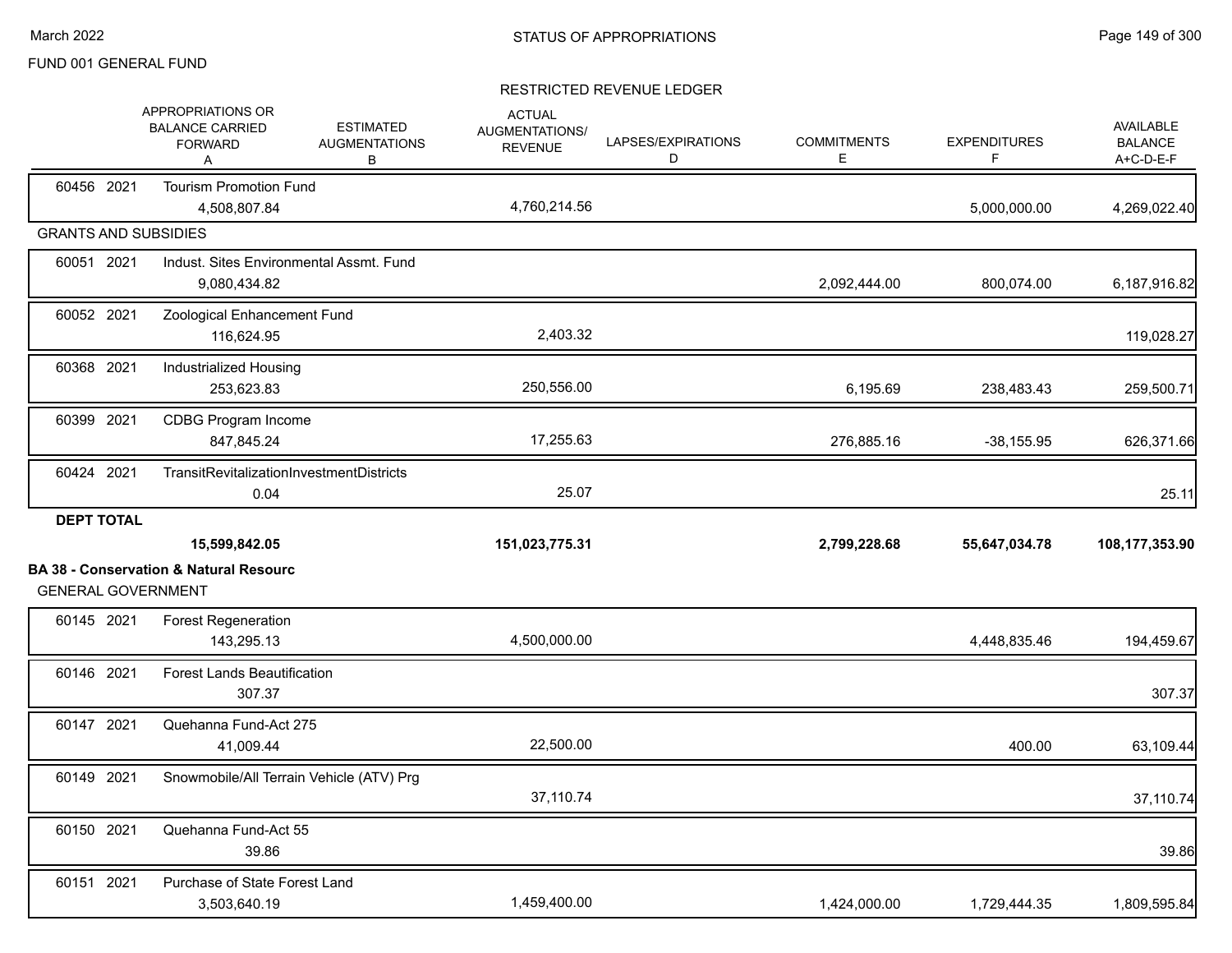#### RESTRICTED REVENUE LEDGER

|                                                 | APPROPRIATIONS OR<br><b>BALANCE CARRIED</b><br><b>FORWARD</b><br>A | <b>ESTIMATED</b><br><b>AUGMENTATIONS</b><br>В | <b>ACTUAL</b><br>AUGMENTATIONS/<br><b>REVENUE</b> | LAPSES/EXPIRATIONS<br>D | <b>COMMITMENTS</b><br>E. | <b>EXPENDITURES</b><br>F | <b>AVAILABLE</b><br><b>BALANCE</b><br>A+C-D-E-F |
|-------------------------------------------------|--------------------------------------------------------------------|-----------------------------------------------|---------------------------------------------------|-------------------------|--------------------------|--------------------------|-------------------------------------------------|
| 60290 2021                                      | Forestry Rearch Account<br>105,245.79                              |                                               | 250,000.00                                        |                         | 86.81                    | 24,786.81                | 330, 372.17                                     |
| 60362 2021                                      | <b>Foundation Grants</b><br>10,832.80                              |                                               | 17,712.69                                         |                         |                          | 10,302.09                | 18,243.40                                       |
| 60419 2021                                      | <b>ATV Management</b><br>7,684,006.67                              |                                               | $-1,171,252.44$                                   |                         | 3,500,000.00             | 57,137.36                | 2,955,616.87                                    |
| 60420 2021                                      | Snowmobile Management<br>654,153.98                                |                                               | $-161,829.30$                                     |                         | 91,448.67                | 76,702.07                | 324,173.94                                      |
| 60425 2021                                      | PENNVEST Riparian Buffer<br>741,276.50                             |                                               | 59.35                                             |                         | 284,826.00               | 432,794.00               | 23,715.85                                       |
| 60429 2021                                      | <b>State Park Resource Restoration</b><br>458,703.24               |                                               | 4,087,521.59                                      |                         | 4,000,807.17             | 23,872.75                | 521,544.91                                      |
| <b>GRANTS AND SUBSIDIES</b>                     |                                                                    |                                               |                                                   |                         |                          |                          |                                                 |
| 60481 2021                                      | Keystone Tree Account<br>184,920.52                                |                                               | 205,053.00                                        |                         |                          | 110,952.00               | 279,021.52                                      |
| <b>DEPT TOTAL</b><br><b>BA 11 - Corrections</b> | 13,527,431.49                                                      |                                               | 9,246,275.63                                      |                         | 9,301,168.65             | 6,915,226.89             | 6,557,311.58                                    |
| <b>GENERAL GOVERNMENT</b>                       |                                                                    |                                               |                                                   |                         |                          |                          |                                                 |
| 60440 2021                                      | Rockview Farm Program<br>65,698.17                                 |                                               | 283,298.71                                        |                         |                          | 249,600.82               | 99,396.06                                       |
| 62054 2021                                      | 61,768.00                                                          | County Firearms Trng & Education Comm         |                                                   |                         |                          | 61,768.00                |                                                 |
| 62359 2021                                      | Seized/Forfeiture Property-OAG<br>56,333.89                        |                                               | 31,302.29                                         |                         |                          | 5,210.25                 | 82,425.93                                       |
| 62408 2021                                      | Delegated Agency Construction Projects<br>12,807.05                |                                               |                                                   |                         |                          |                          | 12,807.05                                       |

INSTITUTIONAL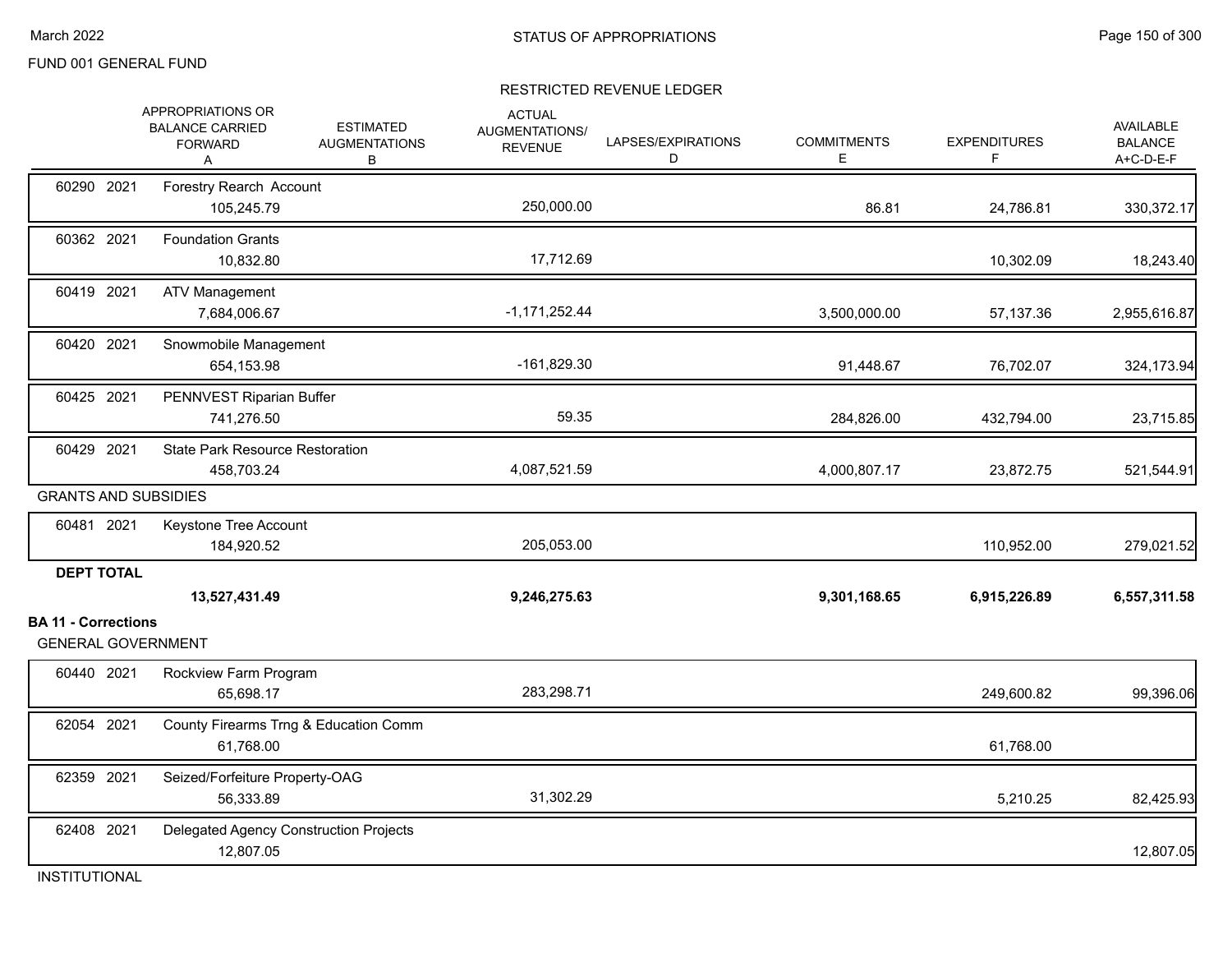|                                                       | APPROPRIATIONS OR<br><b>BALANCE CARRIED</b><br><b>FORWARD</b><br>A | <b>ESTIMATED</b><br><b>AUGMENTATIONS</b><br>В | <b>ACTUAL</b><br>AUGMENTATIONS/<br><b>REVENUE</b> | LAPSES/EXPIRATIONS<br>D | <b>COMMITMENTS</b><br>E. | <b>EXPENDITURES</b><br>F | <b>AVAILABLE</b><br><b>BALANCE</b><br>A+C-D-E-F |
|-------------------------------------------------------|--------------------------------------------------------------------|-----------------------------------------------|---------------------------------------------------|-------------------------|--------------------------|--------------------------|-------------------------------------------------|
| 60337 2021                                            | PSCOA Scholarship Fund<br>28,506.09                                |                                               | 10.00                                             |                         |                          |                          | 28,516.09                                       |
| <b>DEPT TOTAL</b>                                     |                                                                    |                                               |                                                   |                         |                          |                          |                                                 |
|                                                       | 225,113.20                                                         |                                               | 314,611.00                                        |                         |                          | 316,579.07               | 223, 145. 13                                    |
|                                                       | <b>BA 74 - Drug and Alcohol Programs</b>                           |                                               |                                                   |                         |                          |                          |                                                 |
| <b>GENERAL GOVERNMENT</b>                             |                                                                    |                                               |                                                   |                         |                          |                          |                                                 |
| 60441 2021                                            | Drug & Alcohol Recovery House Fund                                 |                                               |                                                   |                         |                          |                          |                                                 |
|                                                       |                                                                    |                                               | 890.76                                            |                         |                          |                          | 890.76                                          |
| <b>GRANTS AND SUBSIDIES</b>                           |                                                                    |                                               |                                                   |                         |                          |                          |                                                 |
| 60497 2021                                            | <b>Opioid Settlements</b>                                          |                                               |                                                   |                         |                          |                          |                                                 |
|                                                       | 21,347,602.00                                                      |                                               | 6,682.70                                          |                         |                          |                          | 21,354,284.70                                   |
| <b>DEPT TOTAL</b>                                     |                                                                    |                                               |                                                   |                         |                          |                          |                                                 |
|                                                       | 21,347,602.00                                                      |                                               | 7,573.46                                          |                         |                          |                          | 21,355,175.46                                   |
| <b>BA 16 - Education</b><br><b>GENERAL GOVERNMENT</b> |                                                                    |                                               |                                                   |                         |                          |                          |                                                 |
| 60018 2021                                            | <b>Private Licensed Schools</b><br>1,078,042.50                    |                                               | 741,560.00                                        |                         | 3,286.28                 | 385,349.36               | 1,430,966.86                                    |
| 60022 2021                                            | Telcommunications Education Fund Grant<br>0.90                     |                                               |                                                   |                         |                          |                          | 0.90                                            |
| 60194 2021                                            | Dormitary Sprinklers - Interest Subsidy<br>832,024.00              |                                               |                                                   |                         |                          | 82,563.00                | 749,461.00                                      |
| 60212 2021                                            | 2.32                                                               | Community College Nonmandated Capital Pr      |                                                   |                         |                          |                          | 2.32                                            |
| 60351 2021                                            | Cross State Learning Collaborative(CSLC)<br>228.41                 |                                               | 0.08                                              |                         |                          |                          | 228.49                                          |
| 60353 2021                                            | ProfessionIEducatrDisciplineAcctFees<br>4,285,696.62               |                                               | 1,335,107.73                                      |                         |                          | 1,130,921.37             | 4,489,882.98                                    |
| 60371 2021                                            | Alternative Education Program Account<br>263,911.47                |                                               | 25,000.00                                         |                         | 24,968.90                | 68,657.09                | 195,285.48                                      |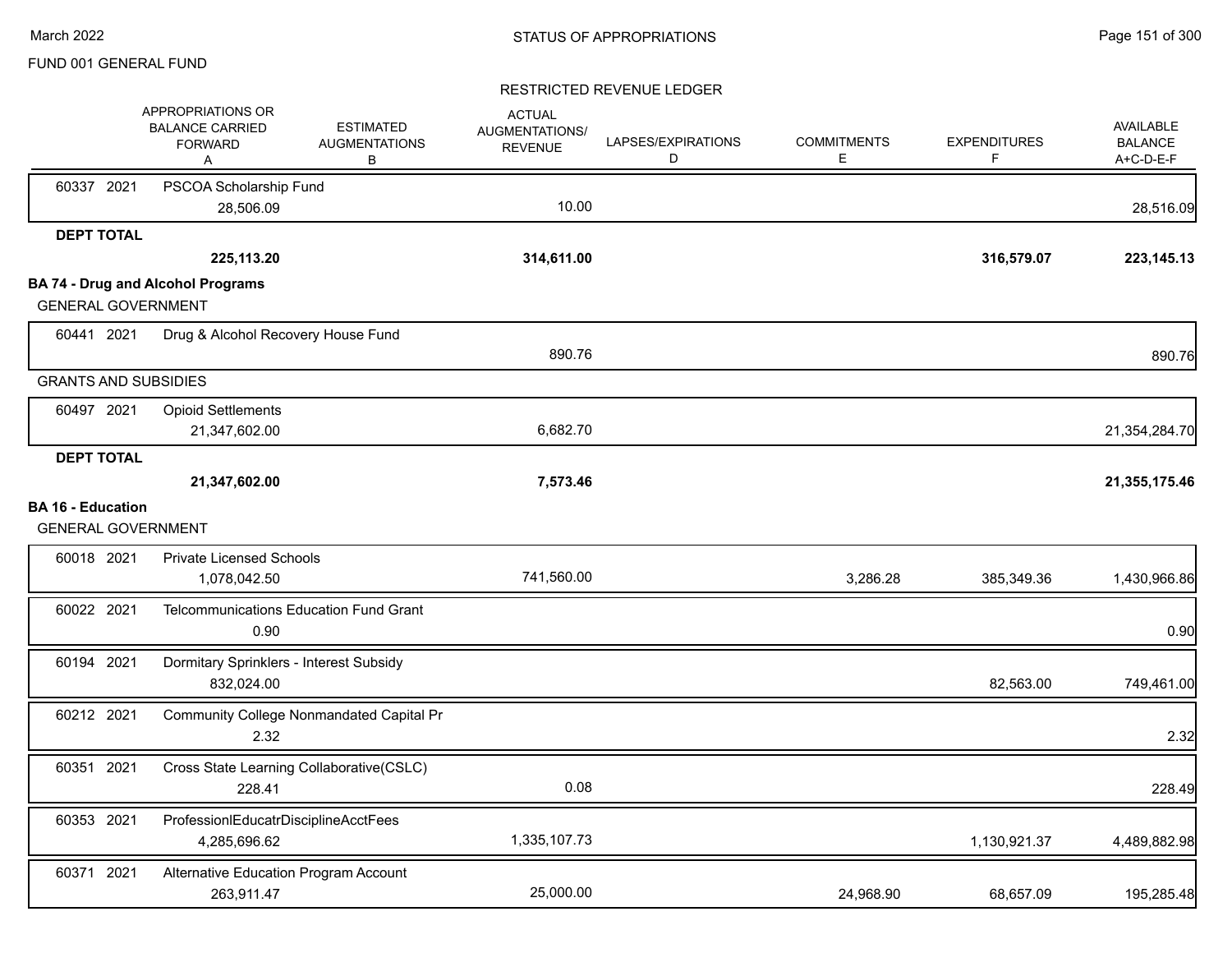|                             | APPROPRIATIONS OR<br><b>BALANCE CARRIED</b><br><b>FORWARD</b><br>A | <b>ESTIMATED</b><br><b>AUGMENTATIONS</b><br>В | <b>ACTUAL</b><br>AUGMENTATIONS/<br><b>REVENUE</b> | LAPSES/EXPIRATIONS<br>D | <b>COMMITMENTS</b><br>Е | <b>EXPENDITURES</b><br>F | <b>AVAILABLE</b><br><b>BALANCE</b><br>A+C-D-E-F |
|-----------------------------|--------------------------------------------------------------------|-----------------------------------------------|---------------------------------------------------|-------------------------|-------------------------|--------------------------|-------------------------------------------------|
| 60402 2021                  | New Skills For Youth Grant<br>10,379.38                            |                                               |                                                   |                         |                         |                          | 10,379.38                                       |
| 60416 2021                  | PDE Interstate Reciprocity Agreement<br>1,274,381.14               |                                               |                                                   |                         |                         | 106,830.61               | 1,167,550.53                                    |
| 60439 2021                  | <b>Higher Education Regulatory Account</b><br>553,072.86           |                                               | 206,800.00                                        |                         |                         | 82,894.17                | 676,978.69                                      |
| <b>GRANTS AND SUBSIDIES</b> |                                                                    |                                               |                                                   |                         |                         |                          |                                                 |
| 60020 2021                  | Panet-Local Education Agencies<br>59,221.84                        |                                               |                                                   |                         |                         |                          | 59,221.84                                       |
| 60159 2021                  | TEMPORARY SPECIAL AID<br>693.00                                    |                                               |                                                   |                         |                         |                          | 693.00                                          |
| 60332 2021                  | FinanclRecovrySchoolDistrctTransLoanAcct<br>2,535,000.00           |                                               | 60,000.00                                         |                         |                         |                          | 2,595,000.00                                    |
| 60476 2021                  | KeystoneTelepresenceEducationGrant Prgrm<br>314,922.56             |                                               | 300,000.00                                        |                         |                         | 162,277.62               | 452,644.94                                      |
| <b>DEPT TOTAL</b>           | 11,207,577.00                                                      |                                               | 2,668,467.81                                      |                         | 28,255.18               | 2,019,493.22             | 11,828,296.41                                   |
| <b>GENERAL GOVERNMENT</b>   | <b>BA 31 - PA Emergency Management Agency</b>                      |                                               |                                                   |                         |                         |                          |                                                 |
| 60060 2021                  | Act147-RERF<br>78,592.86                                           |                                               | 750,000.00                                        |                         | 102,696.79              | 614,649.92               | 111,246.15                                      |
| 60061 2021                  | Act147-RTERF<br>817,933.83                                         |                                               | 35,000.00                                         |                         |                         | $-5,221.01$              | 858,154.84                                      |
| 60063 2021                  | Act85-RERP<br>755,798.33                                           |                                               | 1,411,697.50                                      |                         | 526,737.06              | 1,047,168.57             | 593,590.20                                      |
| 60249 2021                  | VoIP 911 Emergency Servies Fund<br>1.14                            |                                               |                                                   |                         |                         |                          | 1.14                                            |
| 60410 2021                  | DelegatedAgencyConstructionProjects-PEMA<br>25,417.58              |                                               |                                                   |                         | 5,853.45                | 25,417.58                | $-5,853.45$                                     |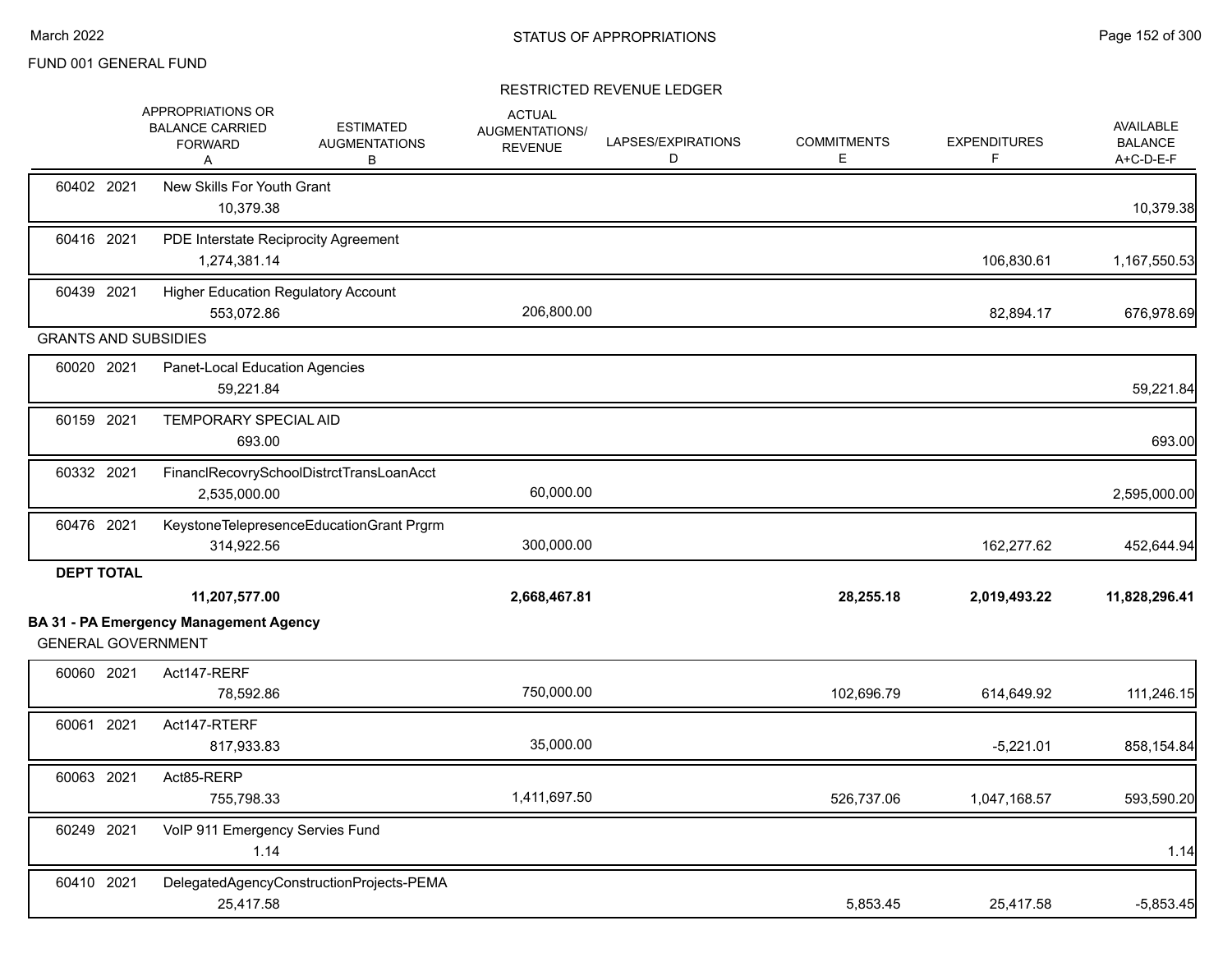|                             | APPROPRIATIONS OR<br><b>BALANCE CARRIED</b><br><b>FORWARD</b><br>A | <b>ESTIMATED</b><br><b>AUGMENTATIONS</b><br>В | <b>ACTUAL</b><br><b>AUGMENTATIONS/</b><br><b>REVENUE</b> | LAPSES/EXPIRATIONS<br>D | <b>COMMITMENTS</b><br>Е | <b>EXPENDITURES</b><br>F | AVAILABLE<br><b>BALANCE</b><br>A+C-D-E-F |
|-----------------------------|--------------------------------------------------------------------|-----------------------------------------------|----------------------------------------------------------|-------------------------|-------------------------|--------------------------|------------------------------------------|
| 60436 2021                  | 621,058.65                                                         | OnlineTraingEducatr&TrngReimbursementAcc      | 500,000.00                                               |                         | 664,480.15              | 12,818.95                | 443,759.55                               |
| <b>GRANTS AND SUBSIDIES</b> |                                                                    |                                               |                                                          |                         |                         |                          |                                          |
| 60062 2021                  | <b>Satellite Truck</b><br>685.41                                   |                                               |                                                          |                         |                         |                          | 685.41                                   |
| 60227 2021                  | Volunteer Company Grants Program<br>12,917,224.26                  |                                               | 31,500,324.65                                            |                         | 6,313.46                | 25,216,905.56            | 19, 194, 329.89                          |
| <b>DEPT TOTAL</b>           | 15,216,712.06<br><b>BA 35 - Environmental Protection</b>           |                                               | 34, 197, 022. 15                                         |                         | 1,306,080.91            | 26,911,739.57            | 21,195,913.73                            |
| <b>GENERAL GOVERNMENT</b>   |                                                                    |                                               |                                                          |                         |                         |                          |                                          |
| 60065 2021                  | Safe Drinking Water Account<br>19,111,012.05                       |                                               | 7,848,030.53                                             |                         | 518,435.77              | 6,924,427.86             | 19,516,178.95                            |
| 60066 2021                  | Used Tire Pile Remediation<br>1,285,631.20                         |                                               | 24,100.00                                                |                         |                         |                          | 1,309,731.20                             |
| 60067 2021                  | 4,686,154.99                                                       | Coal Refuse Disposal Control Fd Act-154       | 70,433.35                                                |                         | 39,410.00               | 143,785.56               | 4,573,392.78                             |
| 60069 2021                  | 453,448.42                                                         | Bituminous Mine Sub&Land Cons Fd Act-156      | 74,612.65                                                |                         |                         | 205.49                   | 527,855.58                               |
| 60070 2021                  | <b>Radiation Protection Fund</b><br>12,371,016.29                  |                                               | 10,078,485.52                                            |                         | 972,033.49              | 8,562,186.64             | 12,915,281.68                            |
| 60072 2021                  | Clean Water Fund<br>16,774,871.07                                  |                                               | 12,836,494.24                                            |                         | 7,899,425.48            | 14,037,416.69            | 7,674,523.14                             |
| 60073 2021                  | Sewage Facilities Program Admin<br>765,989.30                      |                                               | 500,255.10                                               |                         |                         | 641,568.19               | 624,676.21                               |
| 60074 2021                  | Solid Waste Abatement Fund<br>6,508,873.98                         |                                               | 1,018,807.30                                             |                         | 1,739,659.61            | 2,648,733.36             | 3,139,288.31                             |
| 60075 2021                  | Abandoned Well Plugging Fund<br>771,626.99                         |                                               | 1,040,706.51                                             |                         | 164,700.00              | 6,145.99                 | 1,641,487.51                             |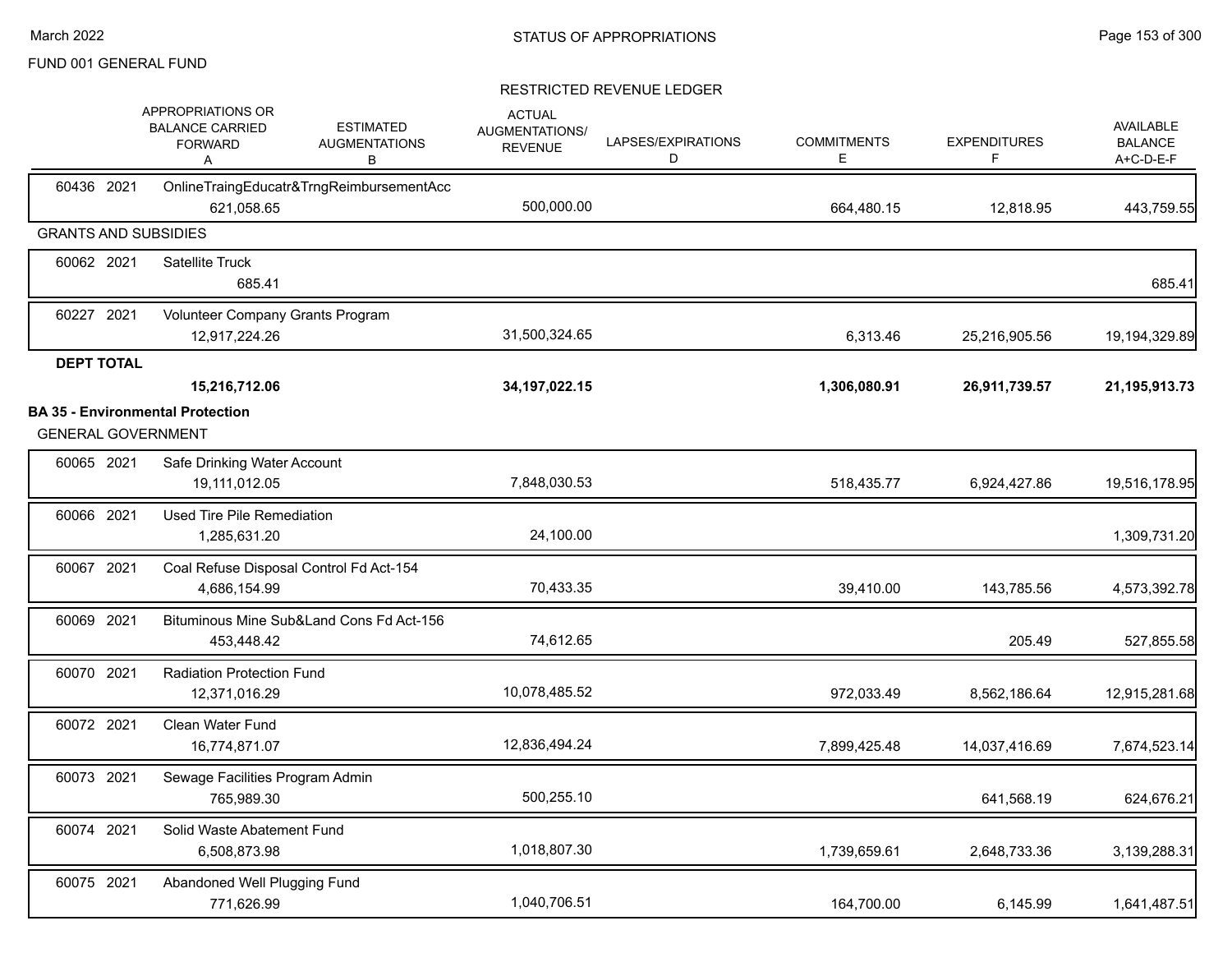|                                 | APPROPRIATIONS OR<br><b>BALANCE CARRIED</b><br><b>FORWARD</b><br>Α | <b>ESTIMATED</b><br><b>AUGMENTATIONS</b><br>В | <b>ACTUAL</b><br>AUGMENTATIONS/<br><b>REVENUE</b> | LAPSES/EXPIRATIONS<br>D | <b>COMMITMENTS</b><br>E | <b>EXPENDITURES</b> | <b>AVAILABLE</b><br><b>BALANCE</b><br>A+C-D-E-F |
|---------------------------------|--------------------------------------------------------------------|-----------------------------------------------|---------------------------------------------------|-------------------------|-------------------------|---------------------|-------------------------------------------------|
| 60076 2021                      | Orphan Well Plugging Fund<br>1,378,355.64                          |                                               | 248,123.60                                        |                         | 14,310.33               | 214,023.05          | 1,398,145.86                                    |
| 60077 2021                      | Dams and Encroachment Fund<br>2,677,673.58                         |                                               | 298,279.87                                        |                         | 925,485.68              | 69,260.41           | 1,981,207.36                                    |
| 60078 2021                      | Municipalities Sewage Facilities Compl<br>48,750.00                |                                               |                                                   |                         |                         |                     | 48,750.00                                       |
| 60079 2021                      | Alter Fuels Inc. Grants<br>16,948,096.90                           |                                               |                                                   |                         | 6,758,498.45            | 4,010,072.58        | 6,179,525.87                                    |
| 60080 2021                      | Industrial Land Recycling Fund<br>1,844,201.57                     |                                               | 188,450.00                                        |                         | 5,955.15                | 257,381.13          | 1,769,315.29                                    |
| 60083 2021                      | Well Plugging Account<br>21,971,727.06                             |                                               | 7,989,582.55                                      |                         | 2,258,407.71            | 17,072,525.24       | 10,630,376.66                                   |
| 60202 2021                      | Waste Transportation Safety Account<br>18,124,414.19               |                                               | 2,546,731.49                                      |                         | 3,656,947.95            | 2,045,061.47        | 14,969,136.26                                   |
| 60314 2021                      | <b>Electronic Materials Recycling</b><br>1,357,169.12              |                                               | 318,067.54                                        |                         |                         | 333,022.96          | 1,342,213.70                                    |
|                                 | <b>GRANTS AND SUBSIDIES</b>                                        |                                               |                                                   |                         |                         |                     |                                                 |
| 60487 2021                      | 1,149,665.02                                                       | EnvironmentalMitigationTrustAgreementAc       | 5,750,298.70                                      |                         | 19,489,113.11           | 2,848,775.98        | -15,437,925.37                                  |
| <b>DEPT TOTAL</b>               |                                                                    |                                               |                                                   |                         |                         |                     |                                                 |
| <b>BA 15 - General Services</b> | 128,228,677.37<br><b>GENERAL GOVERNMENT</b>                        |                                               | 50,831,458.95                                     |                         | 44,442,382.73           | 59,814,592.60       | 74,803,160.99                                   |
| 60017 2021                      | <b>Temporary Fleet Vehicles</b><br>755,222.55                      |                                               | 54,500.09                                         |                         |                         | $-6,134.03$         | 815,856.67                                      |
| 60395 2021                      | Act 147 Lease Payments<br>47,355.83                                |                                               | 54,091.57                                         |                         |                         | 885.61              | 100,561.79                                      |
| 60415 2021                      | Delegated Agency Construction Projects<br>251,229.68               |                                               |                                                   |                         | 251,301.87              | 50.10               | $-122.29$                                       |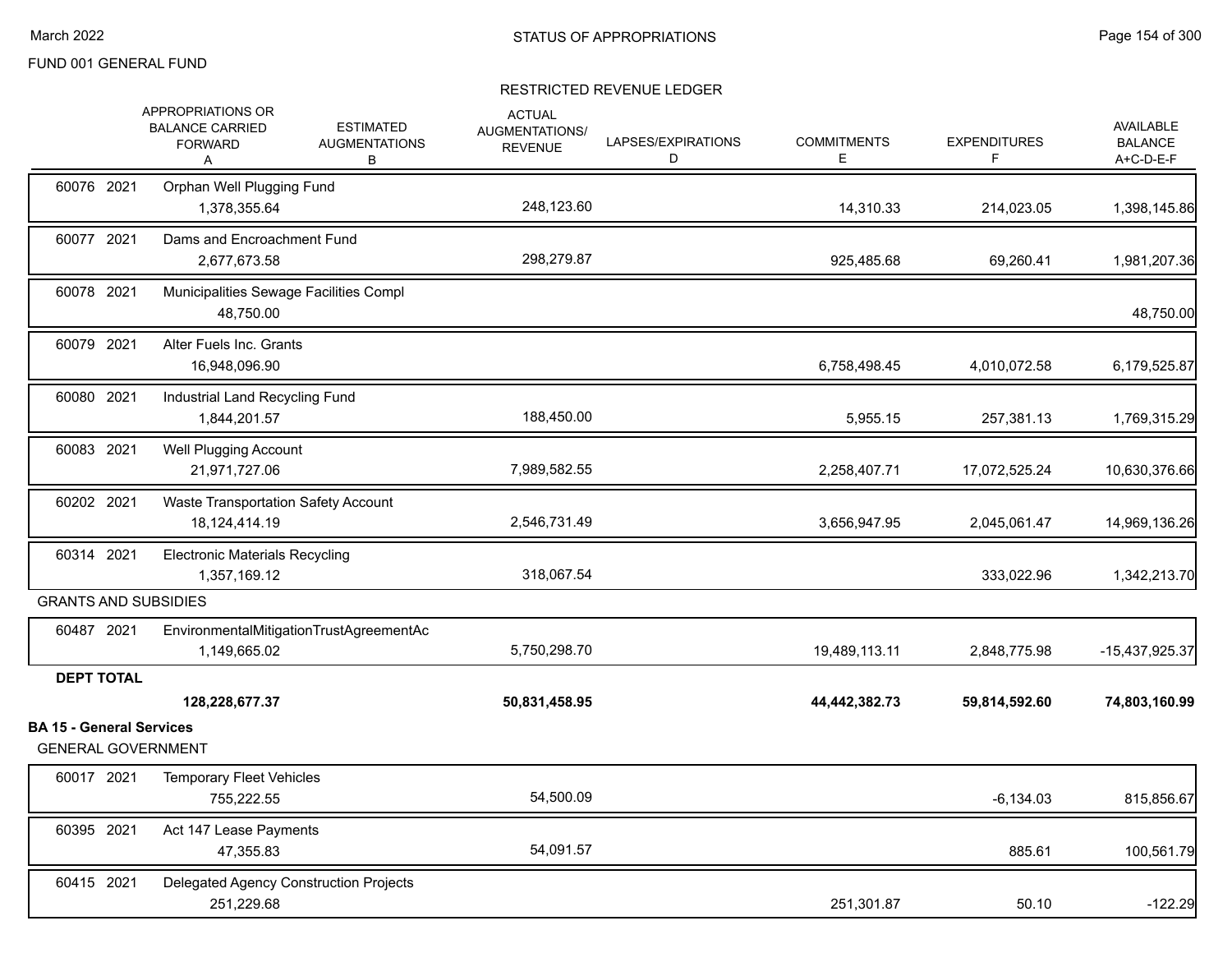|                             | APPROPRIATIONS OR<br><b>BALANCE CARRIED</b><br><b>FORWARD</b><br>Α | <b>ESTIMATED</b><br><b>AUGMENTATIONS</b><br>В | <b>ACTUAL</b><br><b>AUGMENTATIONS/</b><br><b>REVENUE</b> | LAPSES/EXPIRATIONS<br>D | <b>COMMITMENTS</b><br>E. | <b>EXPENDITURES</b><br>F | <b>AVAILABLE</b><br><b>BALANCE</b><br>A+C-D-E-F |
|-----------------------------|--------------------------------------------------------------------|-----------------------------------------------|----------------------------------------------------------|-------------------------|--------------------------|--------------------------|-------------------------------------------------|
| 60475 2021                  | Farm Show Complex Account                                          |                                               | 4,567,118.75                                             |                         |                          | 4,567,118.68             | 0.07                                            |
| <b>DEPT TOTAL</b>           | 1,053,808.06                                                       |                                               | 4,675,710.41                                             |                         | 251,301.87               | 4,561,920.36             | 916,296.24                                      |
| BA 67 - Health              |                                                                    |                                               |                                                          |                         |                          |                          |                                                 |
| <b>GENERAL GOVERNMENT</b>   |                                                                    |                                               |                                                          |                         |                          |                          |                                                 |
| 60108 2021                  | Hodge Trust Fund - Butler County                                   |                                               |                                                          |                         |                          |                          |                                                 |
|                             | 130,510.16                                                         |                                               | 45.75                                                    |                         |                          |                          | 130,555.91                                      |
| 60109 2021                  | <b>Health Care Facilities - Civil Penalties</b><br>7,006,094.54    |                                               | 2,115,250.00                                             |                         | 1,403,047.84             | 1,632,176.99             | 6,086,119.71                                    |
| 60110 2021                  | <b>Reimold Trust Funds</b><br>191,214.72                           |                                               | 14,250.00                                                |                         |                          | 7,954.74                 | 197,509.98                                      |
| 60220 2021                  | Juvenile Diebetes Cure Research<br>202,731.67                      |                                               | 10,399.25                                                |                         | 5.15                     | 33.40                    | 213,092.37                                      |
| 60222 2021                  | Vital Statistics Improvement Account<br>25,298,394.50              |                                               | 13,702,200.21                                            |                         |                          | 9,655,000.00             | 29,345,594.71                                   |
| 60369 2021                  | Indoor Tanning Regulation Fund<br>343,542.68                       |                                               | 111,930.00                                               |                         |                          |                          | 455,472.68                                      |
| 60423 2021                  | <b>Nursing Home Oversight</b><br>634,194.99                        |                                               |                                                          |                         |                          |                          | 634,194.99                                      |
| 60443 2021                  | PA Opioid Dashboard<br>179,443.43                                  |                                               | 74.53                                                    |                         |                          | 93,812.62                | 85,705.34                                       |
| <b>GRANTS AND SUBSIDIES</b> |                                                                    |                                               |                                                          |                         |                          |                          |                                                 |
| 60341 2021                  | SPBP Manufacturer Drug Rebates<br>2,500,000.00                     |                                               |                                                          |                         | 121,618.00               | 2,305,956.00             | 72,426.00                                       |
| 60427 2021                  | <b>RWHAP Rebates</b><br>77,940,927.07                              |                                               | 87,213,371.73                                            |                         | 52,276,521.29            | 53,977,731.60            | 58,900,045.91                                   |
| 60452 2021                  | Pediatric Cancer Research Fund<br>1,828,328.15                     |                                               | 605,149.22                                               |                         |                          |                          | 2,433,477.37                                    |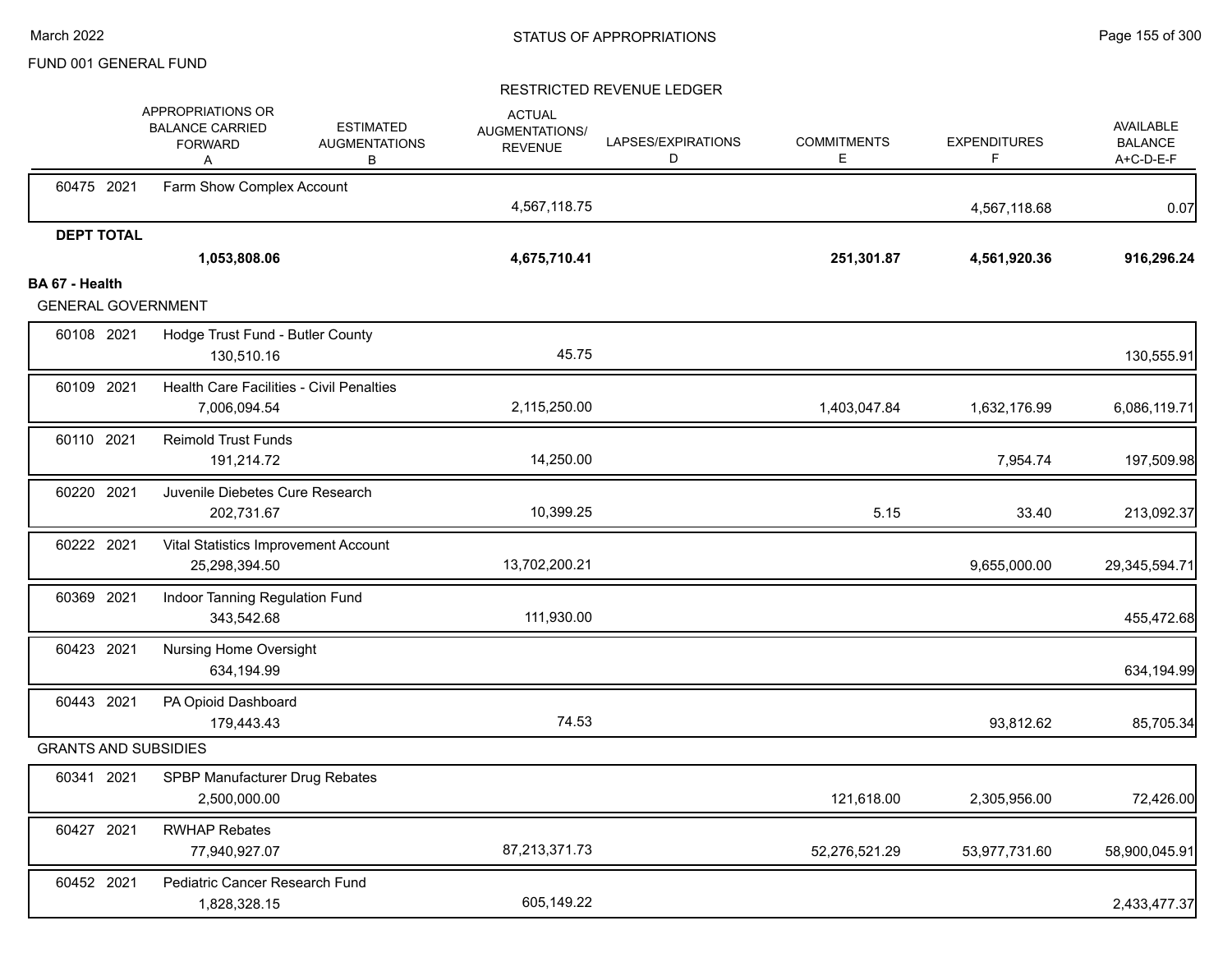|                                                       | <b>APPROPRIATIONS OR</b><br><b>BALANCE CARRIED</b><br><b>FORWARD</b><br>Α | <b>ESTIMATED</b><br><b>AUGMENTATIONS</b><br>B | <b>ACTUAL</b><br>AUGMENTATIONS/<br><b>REVENUE</b> | LAPSES/EXPIRATIONS<br>D | <b>COMMITMENTS</b><br>Е | <b>EXPENDITURES</b><br>F | AVAILABLE<br><b>BALANCE</b><br>A+C-D-E-F |
|-------------------------------------------------------|---------------------------------------------------------------------------|-----------------------------------------------|---------------------------------------------------|-------------------------|-------------------------|--------------------------|------------------------------------------|
| <b>DEPT TOTAL</b>                                     |                                                                           |                                               |                                                   |                         |                         |                          |                                          |
|                                                       | 116,255,381.91                                                            |                                               | 103,772,670.69                                    |                         | 53,801,192.28           | 67,672,665.35            | 98,554,194.97                            |
|                                                       | <b>BA 30 - Historical &amp; Museum Commission</b>                         |                                               |                                                   |                         |                         |                          |                                          |
| <b>GENERAL GOVERNMENT</b>                             |                                                                           |                                               |                                                   |                         |                         |                          |                                          |
| 60056 2021                                            | 433,508.07                                                                | Rent/Other Income Hist Sites and Mseum        | 34,000.00                                         |                         | 25,300.73               | 154,427.60               | 287,779.74                               |
| 60058 2021                                            | 194.00                                                                    | Sarah Mellon Scaife Found Grant WP Mseum      |                                                   |                         |                         |                          | 194.00                                   |
| 60059 2021                                            | Pur And Item-Donation-A Atwater Kent Jr<br>17,189.75                      |                                               |                                                   |                         |                         |                          | 17,189.75                                |
| 60409 2021                                            | Delegated Agency Construction Projects<br>8,339.74                        |                                               |                                                   |                         | 421.39                  | 6,108.60                 | 1,809.75                                 |
| <b>DEPT TOTAL</b>                                     |                                                                           |                                               |                                                   |                         |                         |                          |                                          |
|                                                       | 459,231.56                                                                |                                               | 34,000.00                                         |                         | 25,722.12               | 160,536.20               | 306,973.24                               |
| <b>BA 79 - Insurance</b><br><b>GENERAL GOVERNMENT</b> |                                                                           |                                               |                                                   |                         |                         |                          |                                          |
|                                                       |                                                                           |                                               |                                                   |                         |                         |                          |                                          |
| 60154 2021                                            | Single Licensing Conversion<br>55,393.05                                  |                                               |                                                   |                         |                         |                          | 55,393.05                                |
| <b>GRANTS AND SUBSIDIES</b>                           |                                                                           |                                               |                                                   |                         |                         |                          |                                          |
| 60376 2021                                            | 366,606.84                                                                | WestPAConsumerResrchMarktg&OutreachFund       |                                                   |                         |                         |                          | 366,606.84                               |
| <b>DEPT TOTAL</b>                                     |                                                                           |                                               |                                                   |                         |                         |                          |                                          |
|                                                       | 421,999.89                                                                |                                               |                                                   |                         |                         |                          | 421,999.89                               |
| BA 12 - Labor & Industry<br><b>GENERAL GOVERNMENT</b> |                                                                           |                                               |                                                   |                         |                         |                          |                                          |
|                                                       |                                                                           |                                               |                                                   |                         |                         |                          |                                          |
| 60004 2021                                            | Vending Machine Proceeds<br>674,324.45                                    |                                               | 173,718.67                                        |                         |                         | 51,631.20                | 796,411.92                               |
| 60005 2021                                            | Asbestos Occ Accreditation & Cert<br>5,857,149.78                         |                                               | 1,081,389.97                                      |                         |                         | 2,025,608.27             | 4,912,931.48                             |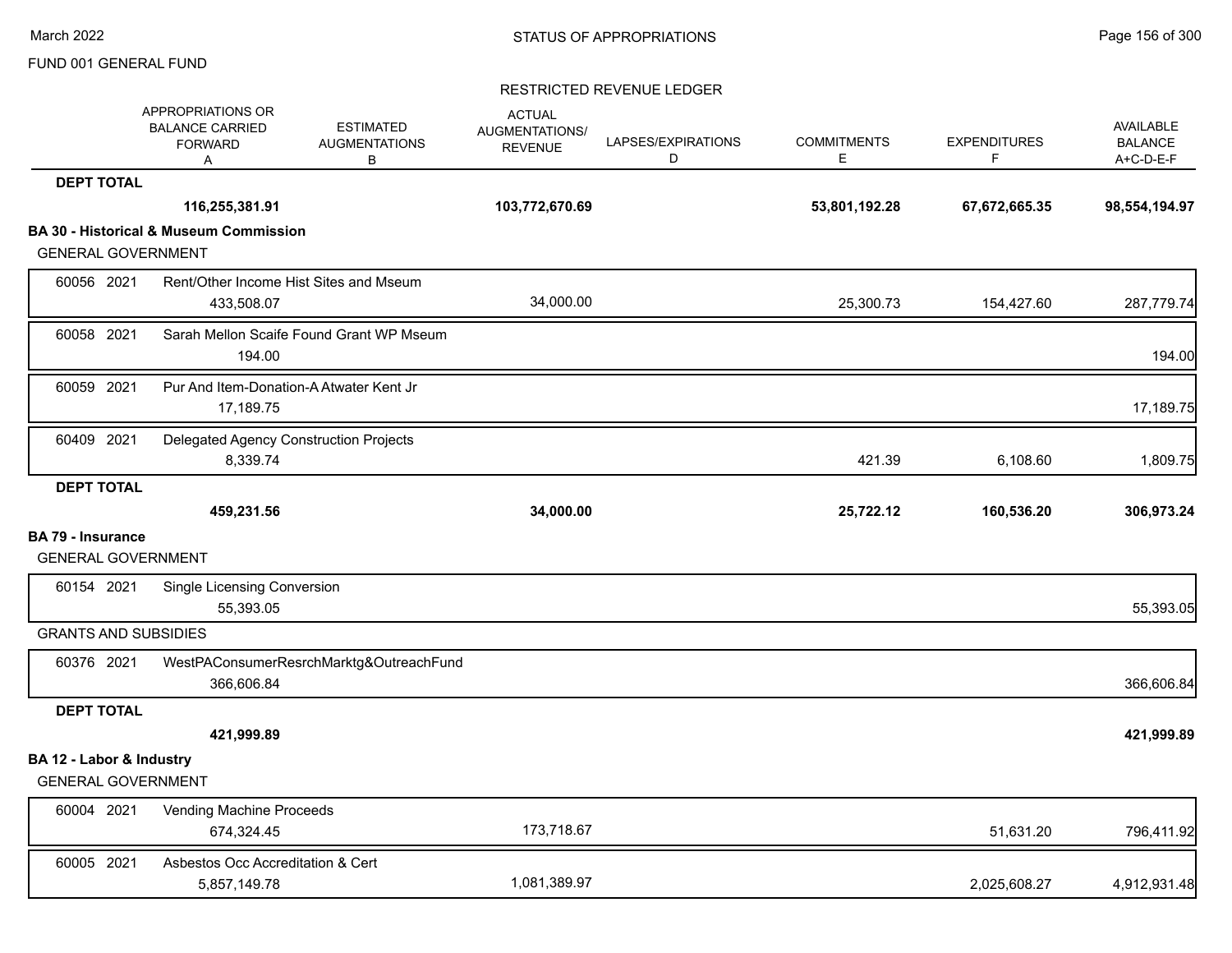|                                                            | APPROPRIATIONS OR<br><b>BALANCE CARRIED</b><br><b>FORWARD</b><br>A | <b>ESTIMATED</b><br><b>AUGMENTATIONS</b><br>В | <b>ACTUAL</b><br>AUGMENTATIONS/<br><b>REVENUE</b> | LAPSES/EXPIRATIONS<br>D | <b>COMMITMENTS</b><br>E. | <b>EXPENDITURES</b><br>F. | <b>AVAILABLE</b><br><b>BALANCE</b><br>A+C-D-E-F |
|------------------------------------------------------------|--------------------------------------------------------------------|-----------------------------------------------|---------------------------------------------------|-------------------------|--------------------------|---------------------------|-------------------------------------------------|
| 60404 2021                                                 | Delegated Agency Construction Projects<br>50,729.23                |                                               |                                                   |                         | 60,537.54                | 7,881.12                  | $-17,689.43$                                    |
| 60432 2021                                                 | 485,214.40                                                         | Review & Advisory Council Administration      | 126,804.05                                        |                         |                          | 105.00                    | 611,913.45                                      |
| <b>DEPT TOTAL</b>                                          |                                                                    |                                               |                                                   |                         |                          |                           |                                                 |
|                                                            | 7,067,417.86                                                       |                                               | 1,381,912.69                                      |                         | 60,537.54                | 2,085,225.59              | 6,303,567.42                                    |
|                                                            | <b>BA 13 - Military &amp; Veterans Affairs</b>                     |                                               |                                                   |                         |                          |                           |                                                 |
| <b>GENERAL GOVERNMENT</b>                                  |                                                                    |                                               |                                                   |                         |                          |                           |                                                 |
| 60157 2021                                                 | Distance Learning Project- Civilian Use<br>1,719.23                |                                               |                                                   |                         |                          |                           | 1,719.23                                        |
| 60158 2021                                                 | Seized/Forfeited Property - Federal<br>63,009.18                   |                                               | 13,140.38                                         |                         | 5,999.00                 | 44,807.00                 | 25,343.56                                       |
| 60216 2021                                                 | Military Family Relief Assistance<br>1,045,783.46                  |                                               | 39,404.37                                         |                         |                          | 11,500.00                 | 1,073,687.83                                    |
| 60356 2021                                                 | State Military Justice Fund<br>17,557.53                           |                                               | 850.00                                            |                         |                          |                           | 18,407.53                                       |
| <b>DEPT TOTAL</b>                                          |                                                                    |                                               |                                                   |                         |                          |                           |                                                 |
|                                                            | 1,128,069.40                                                       |                                               | 53,394.75                                         |                         | 5,999.00                 | 56,307.00                 | 1,119,158.15                                    |
|                                                            | <b>BA 17 - Public Utility Commission</b>                           |                                               |                                                   |                         |                          |                           |                                                 |
| <b>GENERAL GOVERNMENT</b>                                  |                                                                    |                                               |                                                   |                         |                          |                           |                                                 |
| 60024 2021                                                 | <b>General Government Operations</b>                               |                                               |                                                   |                         |                          |                           |                                                 |
|                                                            | 38,674,989.03                                                      |                                               | 75,407,583.86                                     |                         |                          | 75,215,321.32             | 38,867,251.57                                   |
| <b>DEPT TOTAL</b>                                          |                                                                    |                                               |                                                   |                         |                          |                           |                                                 |
|                                                            | 38,674,989.03                                                      |                                               | 75,407,583.86                                     |                         |                          | 75,215,321.32             | 38,867,251.57                                   |
| <b>BA 21 - Human Services</b><br><b>GENERAL GOVERNMENT</b> |                                                                    |                                               |                                                   |                         |                          |                           |                                                 |
| 60033 2021                                                 | Act 185 Personal Care Homes<br>1,306,643.68                        |                                               | 181.446.00                                        |                         |                          | 49,805.27                 | 1,438,284.41                                    |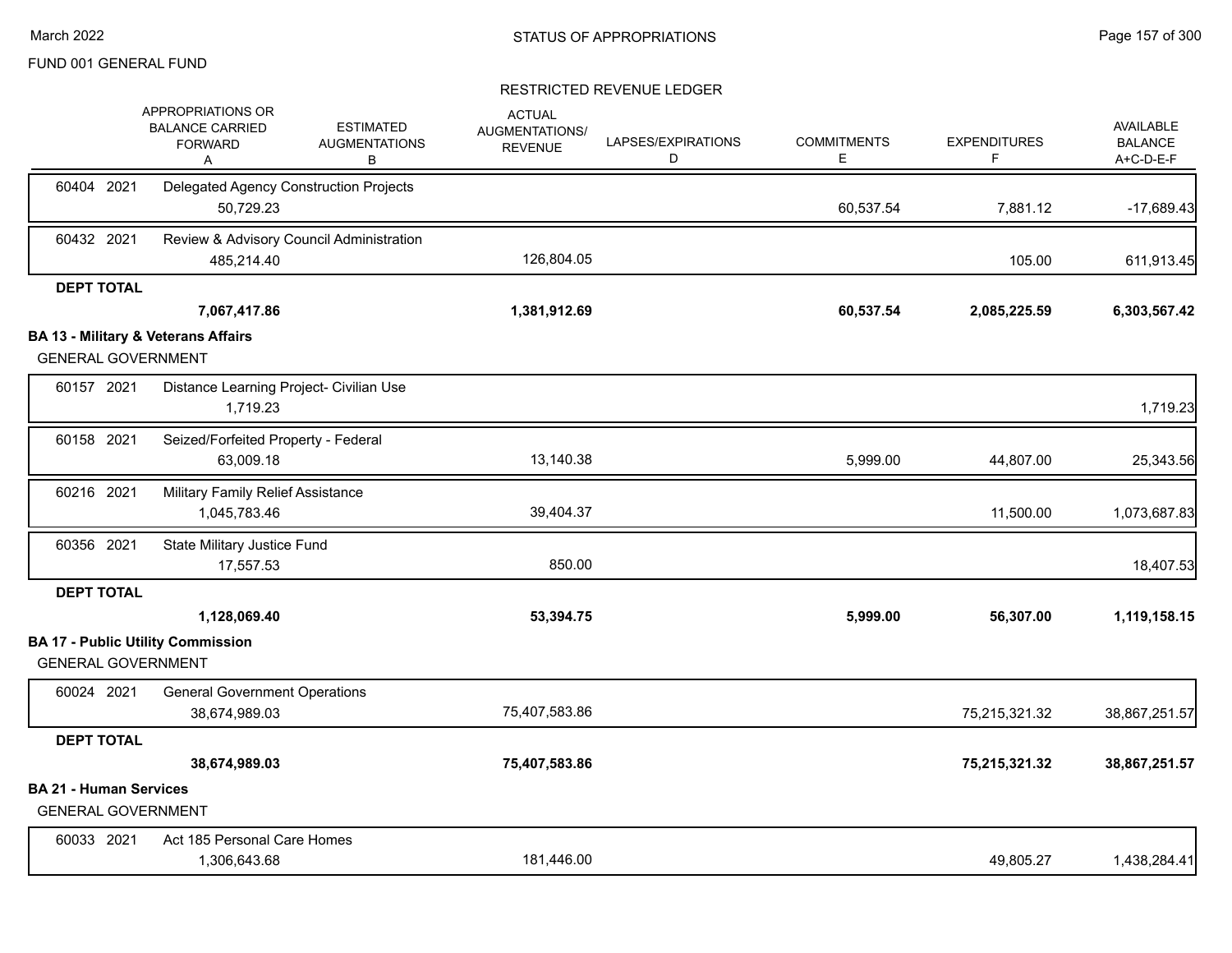|                             | APPROPRIATIONS OR<br><b>BALANCE CARRIED</b><br><b>FORWARD</b><br>Α | <b>ESTIMATED</b><br><b>AUGMENTATIONS</b><br>В | <b>ACTUAL</b><br>AUGMENTATIONS/<br><b>REVENUE</b> | LAPSES/EXPIRATIONS<br>D | <b>COMMITMENTS</b><br>Е | <b>EXPENDITURES</b><br>F | AVAILABLE<br><b>BALANCE</b><br>A+C-D-E-F |
|-----------------------------|--------------------------------------------------------------------|-----------------------------------------------|---------------------------------------------------|-------------------------|-------------------------|--------------------------|------------------------------------------|
| 60034 2021                  | <b>OBRA 87-Civil Monetary Penalties</b><br>16,907,830.39           |                                               | 550,144.96                                        |                         | 305,163.88              | 1,011,344.00             | 16, 141, 467. 47                         |
| 60035 2021                  | Title IV-D Child Support Incentive Funds<br>5,330,722.99           |                                               | 14,081,260.00                                     |                         |                         | 10,363,645.95            | 9,048,337.04                             |
| 60243 2021                  | 16,070,982.25                                                      | Food Stamp Quality Control Enhanced Fndg      |                                                   |                         |                         |                          | 16,070,982.25                            |
| 60289 2021                  | <b>Nursing Facility Assessments</b>                                |                                               | 69,077,383.69                                     |                         |                         |                          | 69,077,383.69                            |
| 60370 2021                  | Act 28 Training<br>1,173,817.83                                    |                                               | 532,213.08                                        |                         |                         |                          | 1,706,030.91                             |
| 60462 2021                  | 307.84                                                             | SafeHarborForSexuallyExploitedChildrenFd      | 374.26                                            |                         |                         |                          | 682.10                                   |
| <b>GRANTS AND SUBSIDIES</b> |                                                                    |                                               |                                                   |                         |                         |                          |                                          |
| 60260 2021                  | Hospital Assessment Program<br>11,309,661.12                       |                                               | $-11,309,661.12$                                  |                         |                         |                          |                                          |
| 60262 2021                  |                                                                    | Medicaid Managed Care Gross Receipt Tax       | 109,672.42                                        |                         |                         |                          | 109,672.42                               |
| 60309 2021                  | <b>Quality Care Assessment Account</b><br>202,569,691.68           |                                               | $-9,482,649.87$                                   |                         |                         |                          | 193,087,041.81                           |
| 60396 2021                  | Children's Health Insurance Program<br>7,952,597.94                |                                               | 30,730,000.00                                     |                         | 14,446,406.64           | 17,921,223.31            | 6,314,967.99                             |
| 60397 2021                  | <b>Medical Assistance Enrollment</b><br>602,241.00                 |                                               | 88,945.00                                         |                         |                         |                          | 691,186.00                               |
| 60398 2021                  | MA - MCO Assessment                                                |                                               | 13,231.72                                         |                         |                         |                          | 13,231.72                                |
| <b>DEPT TOTAL</b>           |                                                                    |                                               |                                                   |                         |                         |                          |                                          |
|                             | 263,224,496.72                                                     |                                               | 94,572,360.14                                     |                         | 14,751,570.52           | 29,346,018.53            | 313,699,267.81                           |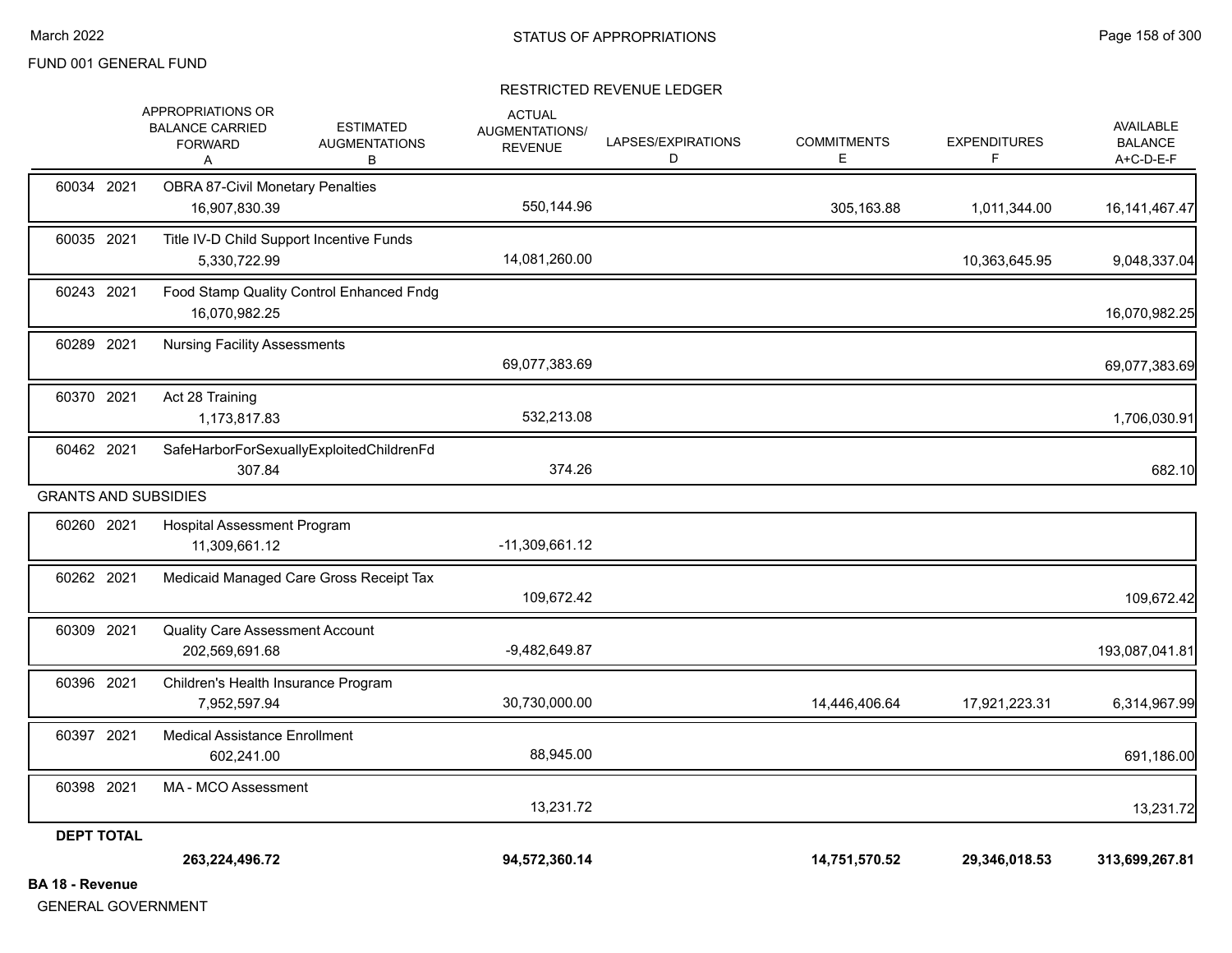#### RESTRICTED REVENUE LEDGER

|                                                              | APPROPRIATIONS OR<br><b>BALANCE CARRIED</b><br><b>FORWARD</b><br>A | <b>ESTIMATED</b><br><b>AUGMENTATIONS</b><br>В | <b>ACTUAL</b><br><b>AUGMENTATIONS/</b><br><b>REVENUE</b> | LAPSES/EXPIRATIONS<br>D | <b>COMMITMENTS</b><br>Е | <b>EXPENDITURES</b><br>F | AVAILABLE<br><b>BALANCE</b><br>A+C-D-E-F |
|--------------------------------------------------------------|--------------------------------------------------------------------|-----------------------------------------------|----------------------------------------------------------|-------------------------|-------------------------|--------------------------|------------------------------------------|
| 60277 2021                                                   | <b>Enhanced Revenue Collection</b>                                 |                                               | 516, 102, 166. 74                                        |                         |                         | 516, 102, 166.74         |                                          |
| 60342 2021                                                   | <b>Contingent Fee Contract Collections</b><br>97,084.61            |                                               | 446,756.29                                               |                         |                         | 446,756.29               | 97,084.61                                |
| <b>GRANTS AND SUBSIDIES</b>                                  |                                                                    |                                               |                                                          |                         |                         |                          |                                          |
| 60473 2021                                                   | Certified Service Provider Fees Act 43<br>167,728.43               |                                               | 1,832,010.12                                             |                         | 4,499,470.40            | 1,881,234.15             | $-4,380,966.00$                          |
| <b>DEPT TOTAL</b>                                            | 264,813.04                                                         |                                               | 518,380,933.15                                           |                         | 4,499,470.40            | 518,430,157.18           | -4,283,881.39                            |
| <b>BA 19 - State Department</b><br><b>GENERAL GOVERNMENT</b> |                                                                    |                                               |                                                          |                         |                         |                          |                                          |
| 60027 2021                                                   | <b>Corporation Bureau</b><br>10,910,485.38                         |                                               | 8,740,896.82                                             |                         |                         | 11,000,000.00            | 8,651,382.20                             |
| 60028 2021                                                   | 23,752,396.72                                                      | Professional Licensure Augmentation Acct      | 36,545,510.61                                            |                         |                         | 44,411,000.00            | 15,886,907.33                            |
| 60029 2021                                                   | State Board of Podiatry<br>2,227,950.50                            |                                               | 16,516.27                                                |                         |                         | 393,000.00               | 1,851,466.77                             |
| 60030 2021                                                   | State Board of Medicine Account<br>26,260,223.39                   |                                               | 715,907.66                                               |                         |                         | 8,849,000.00             | 18,127,131.05                            |
| 60031 2021                                                   | State Board of Osteopathic Medicine<br>2,991,795.84                |                                               | 312,276.36                                               |                         |                         | 2,490,000.00             | 814,072.20                               |
| 60032 2021                                                   | 1,131,219.77                                                       | Athletic Commission Augmentation Account      | 412,603.32                                               |                         |                         | 868,000.00               | 675,823.09                               |
| 60226 2021                                                   | Lobbying Disclosure Fund<br>751,520.20                             |                                               | 104,929.77                                               |                         |                         | 516,000.00               | 340,449.97                               |
| 60483 2021                                                   | Census Outreach - Complete Count<br>180,186.79                     |                                               | 1,036.61                                                 |                         |                         |                          | 181,223.40                               |

GRANTS AND SUBSIDIES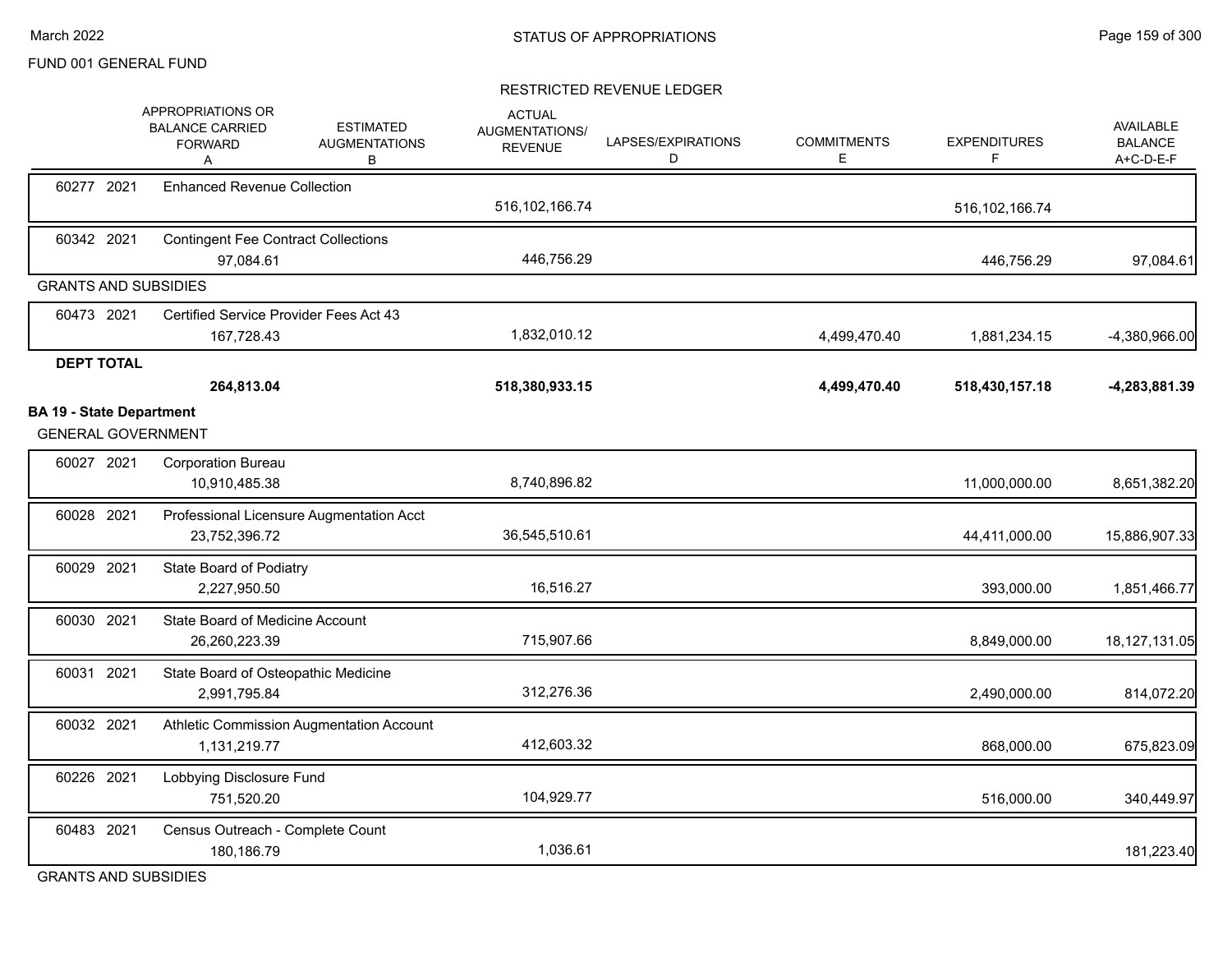|                             |                   | APPROPRIATIONS OR<br><b>BALANCE CARRIED</b><br><b>FORWARD</b><br>Α | <b>ESTIMATED</b><br><b>AUGMENTATIONS</b><br>В | <b>ACTUAL</b><br>AUGMENTATIONS/<br><b>REVENUE</b> | LAPSES/EXPIRATIONS<br>D | <b>COMMITMENTS</b><br>Е | <b>EXPENDITURES</b><br>F. | <b>AVAILABLE</b><br><b>BALANCE</b><br>A+C-D-E-F |
|-----------------------------|-------------------|--------------------------------------------------------------------|-----------------------------------------------|---------------------------------------------------|-------------------------|-------------------------|---------------------------|-------------------------------------------------|
|                             | 60201 2021        | Help America Vote Act<br>14,309,507.27                             |                                               | -5,029,746.35                                     |                         |                         |                           | 9,279,760.92                                    |
|                             | <b>DEPT TOTAL</b> | 82,515,285.86                                                      |                                               | 41,819,931.07                                     |                         |                         | 68,527,000.00             | 55,808,216.93                                   |
| <b>BA 20 - State Police</b> |                   | <b>GENERAL GOVERNMENT</b>                                          |                                               |                                                   |                         |                         |                           |                                                 |
|                             | 60160 2021        | Auto Theft & Insurance Fraud Investigati<br>1,885,143.68           |                                               | 2,341,166.94                                      |                         | 1,772,110.90            | 1,842,139.63              | 612,060.09                                      |
|                             | 60161 2021        | 7,567,337.73                                                       | CRIMINAL LABORATORY USER FEE FUND             | 1,259,400.81                                      |                         | 992,902.19              | 755,674.98                | 7,078,161.37                                    |
|                             | 60163 2021        | Firearm Records Check Fund<br>3,594,361.26                         |                                               | 1,607,814.79                                      |                         |                         | 243,449.39                | 4,958,726.66                                    |
|                             | 60164 2021        | State Criminal Enforcement/Forfeiture<br>119,222.19                |                                               | 750,000.00                                        |                         |                         |                           | 869,222.19                                      |
|                             | 60165 2021        | State Drug Act-Forfeiture-Attg<br>11,080,849.29                    |                                               | 4,789,123.22                                      |                         | 7,926,543.71            | 1,106,116.80              | 6,837,312.00                                    |
|                             | 60166 2021        | State Drug Act-Forfeiture-Municipal<br>360,362.91                  |                                               | 69,289.15                                         |                         |                         |                           | 429,652.06                                      |
|                             | 60167 2021        | 9,102,600.62                                                       | SEIZED/FORFEITED PROP-FED COURT AWARDED       | 2,441,124.36                                      |                         | 5,674,824.95            | 1,079,039.09              | 4,789,860.94                                    |
|                             | 60223 2021        | Firearms License Validation System Acct.<br>975,940.53             |                                               |                                                   |                         |                         |                           | 975,940.53                                      |
|                             | 60333 2021        | Radio Systems Development Project<br>1,306,437.77                  |                                               |                                                   |                         |                         | 1,025,227.00              | 281,210.77                                      |
|                             | 60334 2021        | <b>Tower Management</b><br>2,742,189.04                            |                                               | 762,414.26                                        |                         | 171,827.92              | 222,412.00                | 3,110,363.38                                    |
|                             | 60335 2021        | <b>ARRA Broadband Middle Mile</b><br>33,318.64                     |                                               | 17,466.02                                         |                         |                         |                           | 50,784.66                                       |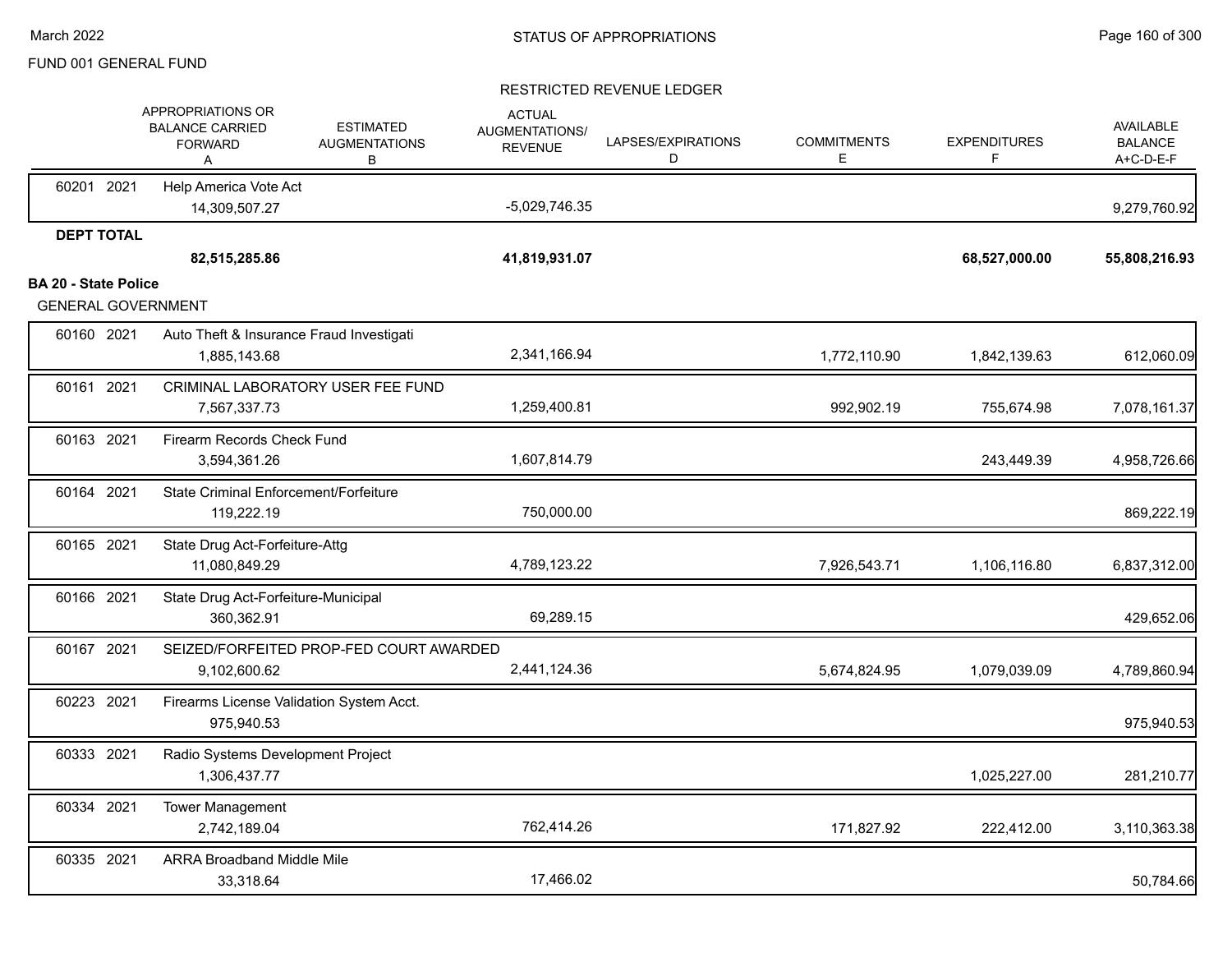|                                                           | APPROPRIATIONS OR<br><b>ESTIMATED</b><br><b>BALANCE CARRIED</b><br><b>AUGMENTATIONS</b><br><b>FORWARD</b><br>B<br>A | <b>ACTUAL</b><br><b>AUGMENTATIONS/</b><br><b>REVENUE</b> | LAPSES/EXPIRATIONS<br>D | <b>COMMITMENTS</b><br>Е | <b>EXPENDITURES</b><br>F | AVAILABLE<br><b>BALANCE</b><br>A+C-D-E-F |
|-----------------------------------------------------------|---------------------------------------------------------------------------------------------------------------------|----------------------------------------------------------|-------------------------|-------------------------|--------------------------|------------------------------------------|
| 60360 2021                                                | Vehicle Code Fines<br>2,345,583.90                                                                                  | 440,028.59                                               |                         |                         |                          | 2,785,612.49                             |
| 60406 2021                                                | Delegated Agency Construction Projects<br>646.82                                                                    |                                                          |                         |                         | 646.82                   |                                          |
| <b>GRANTS AND SUBSIDIES</b>                               |                                                                                                                     |                                                          |                         |                         |                          |                                          |
| 60336 2021                                                | PSTA Scholarship Fund<br>370,485.14                                                                                 | 129.88                                                   |                         |                         |                          | 370,615.02                               |
| <b>DEPT TOTAL</b>                                         | 41,484,479.52                                                                                                       | 14,477,958.02                                            |                         | 16,538,209.67           | 6,274,705.71             | 33, 149, 522. 16                         |
| <b>BA 78 - Transportation</b>                             |                                                                                                                     |                                                          |                         |                         |                          |                                          |
| <b>GENERAL GOVERNMENT</b>                                 |                                                                                                                     |                                                          |                         |                         |                          |                                          |
| 60129 2021                                                | Child Passenger Restraint Fund<br>537,770.95                                                                        | 114,923.63                                               |                         | 299,717.76              | 5,676.46                 | 347,300.36                               |
| 60461 2021                                                | School Bus Safety Grant Program<br>19,296.60                                                                        | 9,083.24                                                 |                         |                         |                          | 28,379.84                                |
| <b>DEPT TOTAL</b>                                         |                                                                                                                     |                                                          |                         |                         |                          |                                          |
|                                                           | 557,067.55                                                                                                          | 124,006.87                                               |                         | 299,717.76              | 5,676.46                 | 375,680.20                               |
| <b>BA 51 - Supreme Court</b><br><b>GENERAL GOVERNMENT</b> |                                                                                                                     |                                                          |                         |                         |                          |                                          |
| 60106 2021                                                | State Board of Law Examiners<br>348,267.79                                                                          | 1,995,391.41                                             |                         |                         | 1,767,178.65             | 576,480.55                               |
| 60428 2021                                                | Administrv Office Of Pennsylvania Courts<br>34,061,684.05                                                           | -12,502,995.86                                           |                         |                         |                          | 21,558,688.19                            |
| <b>DEPT TOTAL</b>                                         |                                                                                                                     |                                                          |                         |                         |                          |                                          |
|                                                           | 34,409,951.84                                                                                                       | $-10,507,604.45$                                         |                         |                         | 1,767,178.65             | 22, 135, 168. 74                         |
| <b>LEDGER TOTAL</b>                                       |                                                                                                                     |                                                          |                         |                         |                          |                                          |
|                                                           | 979,139,377.54                                                                                                      | 1,229,424,009.50                                         |                         | 188,814,214.39          | 1,033,690,896.79         | 986,058,275.86                           |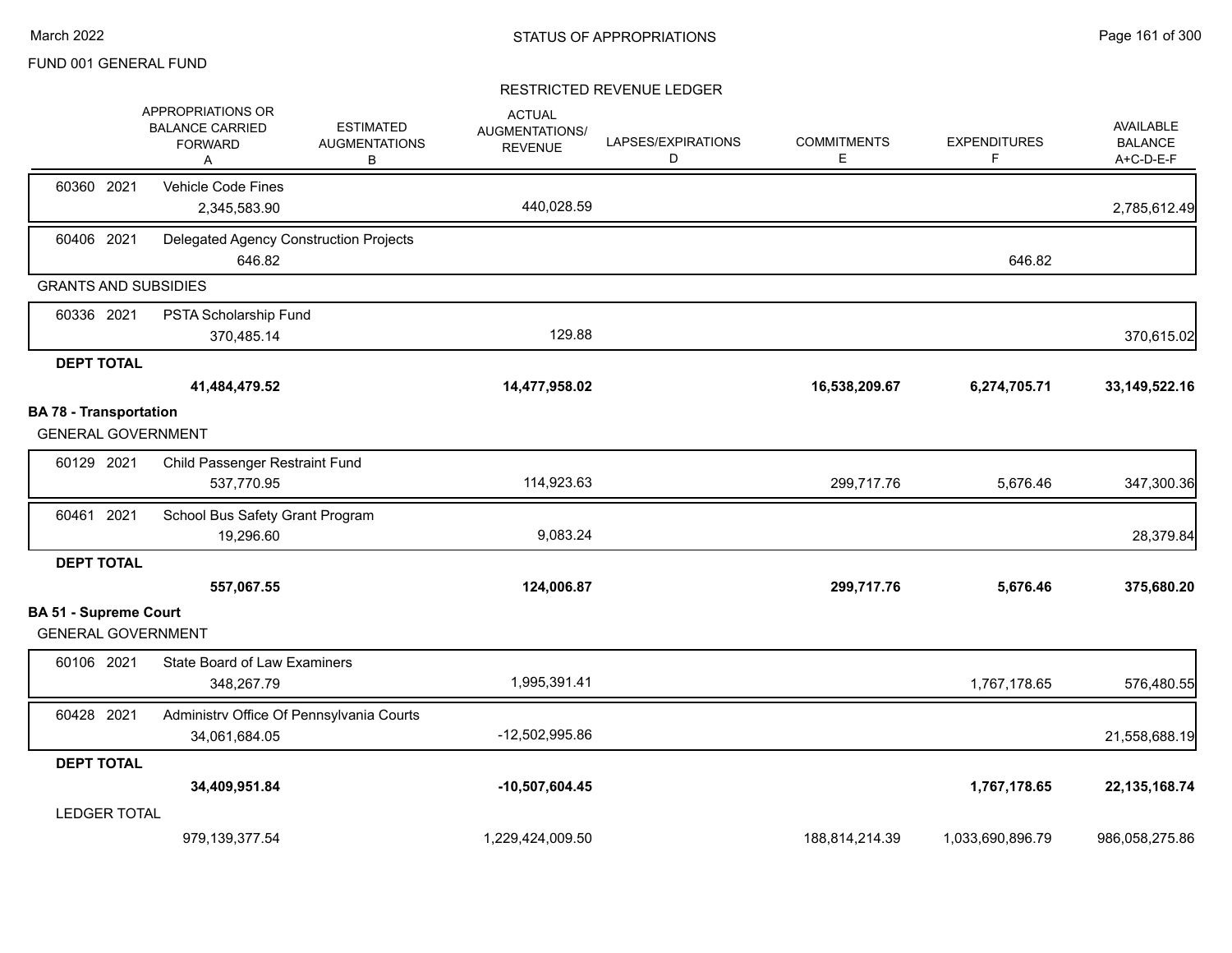#### FUND SUMMARY OF FEDERAL LEDGERS BY TYPE

| <b>APPROPRIATIONS OR</b><br><b>BALANCE CARRIED</b><br><b>FORWARD</b><br>А | <b>ESTIMATED</b><br><b>AUGMENTATIONS</b><br>B | <b>ACTUAL</b><br>AUGMENTATIONS/<br><b>REVENUE</b> | LAPSES/EXPIRATIONS<br>D | <b>COMMITMENTS</b><br>E. | <b>EXPENDITURES</b><br>F | <b>AVAILABLE</b><br><b>BALANCE</b><br>A+C-D-E-F |
|---------------------------------------------------------------------------|-----------------------------------------------|---------------------------------------------------|-------------------------|--------------------------|--------------------------|-------------------------------------------------|
| ICURRENT FEDERAL APPROPRIATIONS LEDGER                                    |                                               |                                                   |                         |                          |                          |                                                 |
| 33,585,374,000.00                                                         |                                               | 23, 177, 364, 209. 87                             |                         | 1,890,086,813.33         | 23,469,839,530.95        | 8,225,447,655.72                                |
| CURRENT FEDERAL EXECUTIVE AUTHORIZATIONS LEDGER                           |                                               |                                                   |                         |                          |                          |                                                 |
| 16,677,578,138.00                                                         |                                               | 7,713,918,253.99                                  |                         | 2,921,621,698.73         | 7,331,039,813.63         | 6,424,916,625.64                                |
| TOTAL ALL CURRENT FEDERAL LEDGERS                                         |                                               |                                                   |                         |                          |                          |                                                 |
| 50,262,952,138.00                                                         |                                               | 30,891,282,463.86                                 |                         | 4,811,708,512.06         | 30,800,879,344.58        | 14,650,364,281.36                               |
| <b>IPRIOR FEDERAL APPROPRIATIONS LEDGER</b>                               |                                               |                                                   |                         |                          |                          |                                                 |
| 5,095,824,138.30                                                          |                                               | 931, 192, 111.67                                  |                         | 87,655,714.84            | 641,878,890.25           | 4,366,289,533.21                                |
| <b>PRIOR FEDERAL EXECUTIVE AUTHORIZATIONS LEDGER</b>                      |                                               |                                                   |                         |                          |                          |                                                 |
| 9,123,976,163.69                                                          |                                               | $-3,157,285,513.25$                               |                         | 2,261,303,843.80         | 2,046,761,131.29         | 4,815,911,188.60                                |
| TOTAL ALL PRIOR FEDERAL LEDGERS                                           |                                               |                                                   |                         |                          |                          |                                                 |
| 14.219.800.301.99                                                         |                                               | $-2,226,093,401.58$                               |                         | 2,348,959,558.64         | 2,688,640,021.54         | 9,182,200,721.81                                |
| <b>FEDERAL RESTRICTED RECEIPTS LEDGER</b>                                 |                                               |                                                   |                         |                          |                          |                                                 |
| 232,025,841.36                                                            |                                               | 145, 157, 828. 26                                 |                         | 259,979,591.41           | 89,733,794.90            | 27,470,283.31                                   |
| <b>GRAND TOTAL</b>                                                        |                                               |                                                   |                         |                          |                          |                                                 |
| 64,714,778,281.35                                                         |                                               | 28,810,346,890.54                                 |                         | 7,420,647,662.11         | 33,579,253,161.02        | 23,860,035,286.48                               |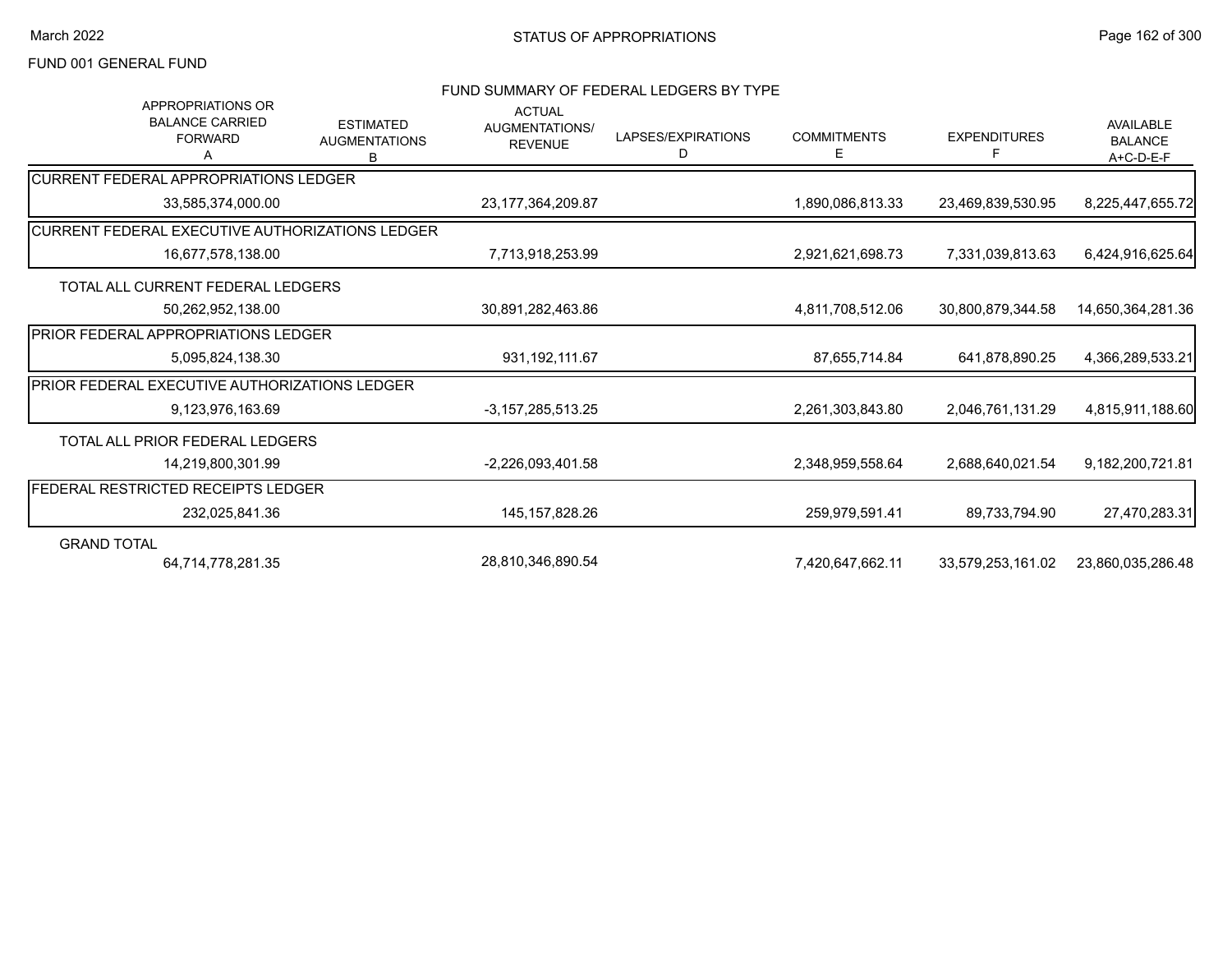#### SUMMARY OF ALL CURRENT FEDERAL LEDGERS BY DEPARTMENT

| APPROPRIATIONS OR<br><b>BALANCE CARRIED</b><br><b>FORWARD</b><br>A | <b>ESTIMATED</b><br><b>AUGMENTATIONS</b><br>B | <b>ACTUAL</b><br><b>AUGMENTATIONS/</b><br><b>REVENUE</b> | LAPSES/EXPIRATIONS<br>D | <b>COMMITMENTS</b><br>E | <b>EXPENDITURES</b><br>F | <b>AVAILABLE</b><br><b>BALANCE</b><br>$A + C - D - F - F$ |
|--------------------------------------------------------------------|-----------------------------------------------|----------------------------------------------------------|-------------------------|-------------------------|--------------------------|-----------------------------------------------------------|
| <b>EXECUTIVE BRANCH</b>                                            |                                               |                                                          |                         |                         |                          |                                                           |
| BA 81 - Executive Offices                                          |                                               |                                                          |                         |                         |                          |                                                           |
| 4,293,181,655.00                                                   |                                               | 4,145,065,479.42                                         |                         | 69,745,531.92           | 3,926,029,776.89         | 297,406,346.19                                            |
| BA 14 - Attorney General                                           |                                               |                                                          |                         |                         |                          |                                                           |
| 17,539,000.00                                                      |                                               | 7,806,367.26                                             |                         | 107,202.16              | 8,980,871.56             | 8,450,926.28                                              |
| BA 10 - Aging                                                      |                                               |                                                          |                         |                         |                          |                                                           |
| 113,866,052.00                                                     |                                               | 43,368,989.78                                            |                         | 21,611,273.76           | 56,323,077.83            | 35,931,700.41                                             |
| BA 68 - Agriculture                                                |                                               |                                                          |                         |                         |                          |                                                           |
| 108,124,249.00                                                     |                                               | 19,636,598.49                                            |                         | 3,967,873.85            | 21,832,772.33            | 82,323,602.82                                             |
| BA 24 - Community & Economic Develop                               |                                               |                                                          |                         |                         |                          |                                                           |
| 701,999,396.00                                                     |                                               | 144,810,569.96                                           |                         | 50,090,336.62           | 88,586,436.67            | 563,322,622.71                                            |
| BA 38 - Conservation & Natural Resourc                             |                                               |                                                          |                         |                         |                          |                                                           |
| 67,290,000.00                                                      |                                               | 478,185.18                                               |                         | 3,326,744.84            | 1,648,689.85             | 62,314,565.31                                             |
| <b>BA 11 - Corrections</b>                                         |                                               |                                                          |                         |                         |                          |                                                           |
| 19,610,000.00                                                      |                                               | 6,266,830.04                                             |                         | 1,459,256.13            | 6,358,383.26             | 11,792,360.61                                             |
| BA 74 - Drug and Alcohol Programs                                  |                                               |                                                          |                         |                         |                          |                                                           |
| 303,650,000.00                                                     |                                               | 53,656,321.19                                            |                         | 61,133,010.74           | 60,997,236.03            | 181,519,753.23                                            |
| BA 16 - Education                                                  |                                               |                                                          |                         |                         |                          |                                                           |
| 7,892,738,000.00                                                   |                                               | 1,613,878,246.12                                         |                         | 3,288,037,000.13        | 1,641,116,927.47         | 2,963,584,072.40                                          |
| BA 31 - PA Emergency Management Agency                             |                                               |                                                          |                         |                         |                          |                                                           |
| 481,257,000.00                                                     |                                               | 145, 198, 173.99                                         |                         | 93,576,959.59           | 137,938,462.10           | 249,741,578.31                                            |
| BA 35 - Environmental Protection                                   |                                               |                                                          |                         |                         |                          |                                                           |
| 256,157,000.00                                                     |                                               | 67,736,448.86                                            |                         | 43,900,638.09           | 55,505,116.67            | 156,751,245.24                                            |
| BA 67 - Health                                                     |                                               |                                                          |                         |                         |                          |                                                           |
| 827,342,000.00                                                     |                                               | 181,573,510.97                                           |                         | 181,479,280.64          | 198,290,053.83           | 447,572,665.53                                            |
| BA 39 - PA Higher Education Assistance                             |                                               |                                                          |                         |                         |                          |                                                           |
| 20,000,000.00                                                      |                                               | 20,000,000.00                                            |                         |                         | 20,000,000.00            |                                                           |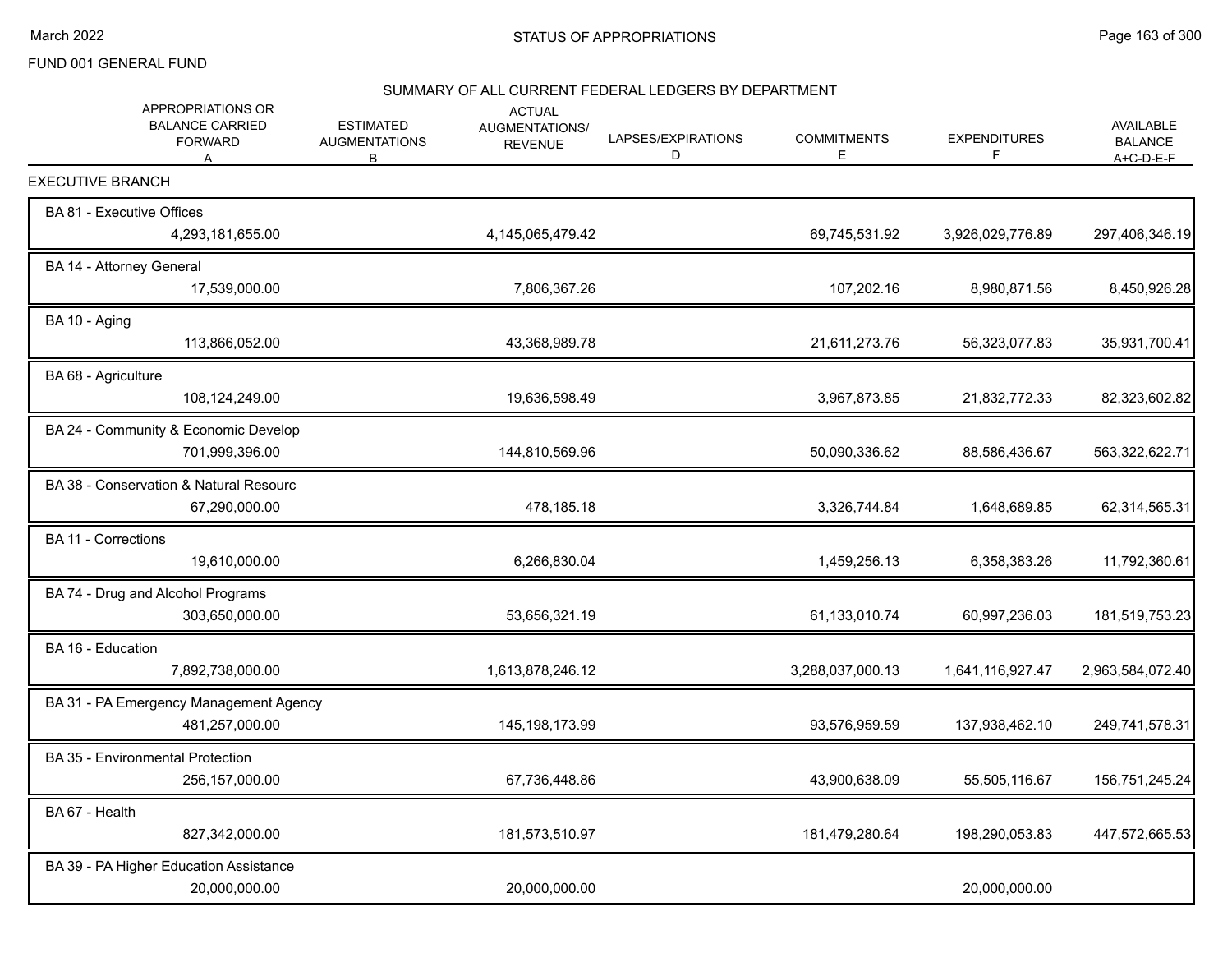#### SUMMARY OF ALL CURRENT FEDERAL LEDGERS BY DEPARTMENT

| APPROPRIATIONS OR<br><b>BALANCE CARRIED</b><br><b>FORWARD</b><br>A | <b>ESTIMATED</b><br><b>AUGMENTATIONS</b><br>B. | <b>ACTUAL</b><br><b>AUGMENTATIONS/</b><br><b>REVENUE</b> | LAPSES/EXPIRATIONS<br>D | <b>COMMITMENTS</b><br>Ε | <b>EXPENDITURES</b><br>F | <b>AVAILABLE</b><br><b>BALANCE</b><br>$A + C - D - F - F$ |
|--------------------------------------------------------------------|------------------------------------------------|----------------------------------------------------------|-------------------------|-------------------------|--------------------------|-----------------------------------------------------------|
| BA 30 - Historical & Museum Commission<br>12,375,000.00            |                                                | 405,969.03                                               |                         | 50,205.45               | 1,069,668.51             | 11,255,126.04                                             |
| BA 79 - Insurance<br>5,000,000.00                                  |                                                |                                                          |                         | 160,775.00              |                          | 4,839,225.00                                              |
| BA 12 - Labor & Industry<br>538,220,831.00                         |                                                | 180,616,014.19                                           |                         | 169,541,076.24          | 184,826,892.20           | 183,852,862.56                                            |
| BA 13 - Military & Veterans Affairs<br>222,901,000.00              |                                                | 85,560,189.98                                            |                         | 27,564,049.36           | 116, 132, 407.87         | 79,204,542.77                                             |
| BA 17 - Public Utility Commission<br>5,128,000.00                  |                                                | 461,075.42                                               |                         |                         | 461,075.41               | 4,666,924.59                                              |
| BA 21 - Human Services<br>33,659,910,955.00                        |                                                | 24,031,956,093.48                                        |                         | 698,795,792.86          | 24,115,084,047.72        | 8,846,031,114.42                                          |
| BA 19 - State Department<br>18,199,000.00                          |                                                | 824,016.03                                               |                         | 6,931,415.52            | 828,145.03               | 10,439,439.45                                             |
| BA 20 - State Police<br>40,609,000.00                              |                                                | 6,104,653.61                                             |                         | 2,063,121.15            | 9,317,718.13             | 29,228,160.72                                             |
| BA 90 - System of Higher Education<br>50,000,000.00                |                                                | 50,000,000.00                                            |                         |                         | 26,000,000.00            | 24,000,000.00                                             |
| BA 78 - Transportation<br>205,750,000.00                           |                                                | 35, 135, 607. 35                                         |                         | 88,166,968.01           | 38, 185, 754.03          | 79,397,277.96                                             |
| BA 94 - PA Housing Finance Agency<br>400,362,000.00                |                                                | 50,000,000.00                                            |                         |                         | 85,036,165.50            | 315,325,834.50                                            |
| TOTAL EXECUTIVE BRANCH<br>50,261,210,138.00                        |                                                | 30,890,539,340.35                                        |                         | 4,811,708,512.06        | 30,800,549,678.89        | 14,648,951,947.05                                         |
| <b>JUDICIAL BRANCH</b>                                             |                                                |                                                          |                         |                         |                          |                                                           |
| BA 51 - Supreme Court<br>1,742,000.00                              |                                                | 743,123.51                                               |                         |                         | 329,665.69               | 1,412,334.31                                              |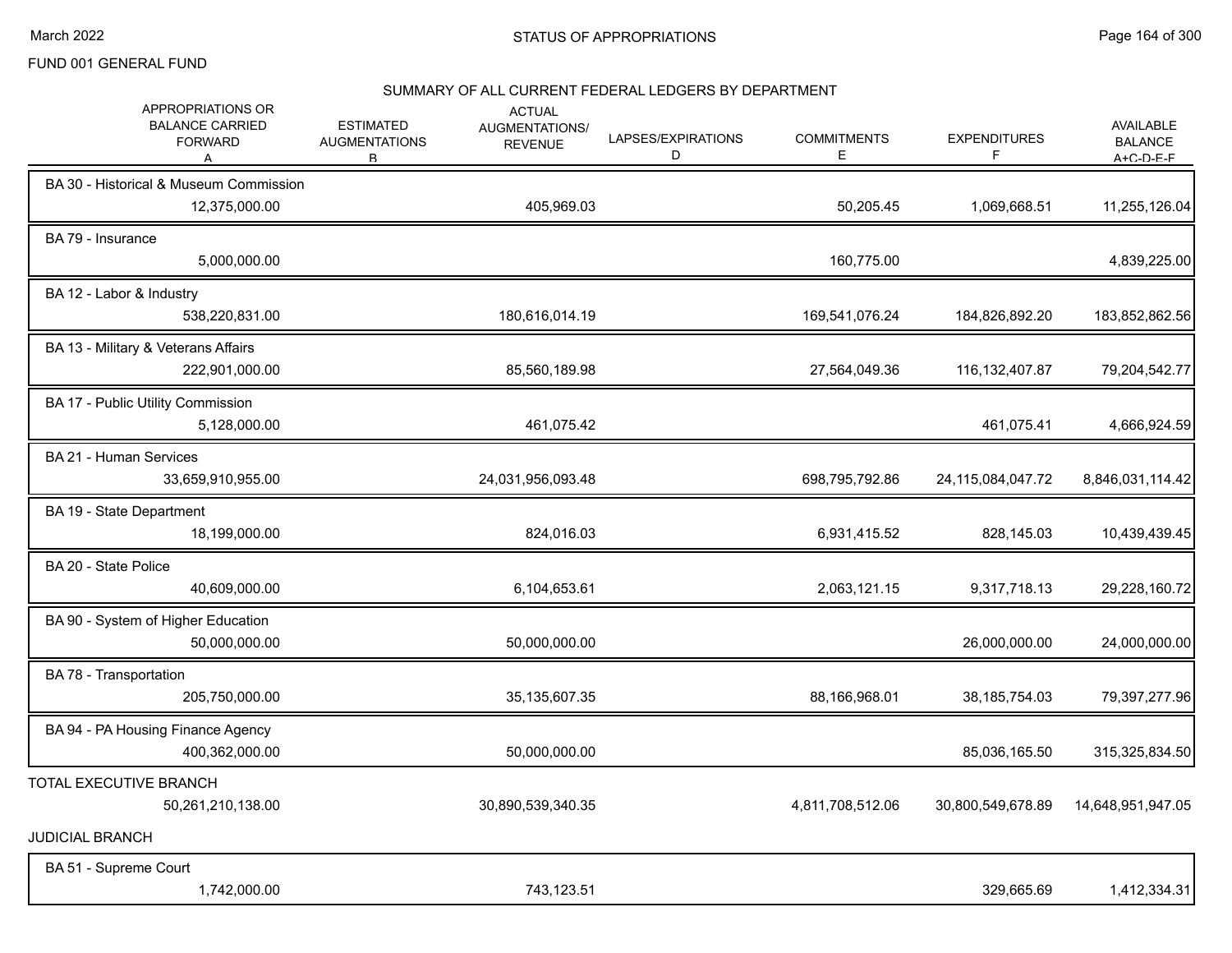# March 2022 **STATUS OF APPROPRIATIONS** STATUS OF APPROPRIATIONS

FUND 001 GENERAL FUND

#### SUMMARY OF ALL CURRENT FEDERAL LEDGERS BY DEPARTMENT

|                              | APPROPRIATIONS OR<br><b>BALANCE CARRIED</b><br><b>FORWARD</b> | <b>ESTIMATED</b><br><b>AUGMENTATIONS</b><br>R. | <b>ACTUAL</b><br>AUGMENTATIONS/<br><b>REVENUE</b> | LAPSES/EXPIRATIONS | <b>COMMITMENTS</b> | <b>EXPENDITURES</b> | AVAILABLE<br><b>BALANCE</b><br>$A + C - D - F - F$ |
|------------------------------|---------------------------------------------------------------|------------------------------------------------|---------------------------------------------------|--------------------|--------------------|---------------------|----------------------------------------------------|
| <b>TOTAL JUDICIAL BRANCH</b> |                                                               |                                                |                                                   |                    |                    |                     |                                                    |
|                              | 1,742,000.00                                                  |                                                | 743.123.51                                        |                    |                    | 329.665.69          | 1,412,334.31                                       |
| <b>GRAND TOTAL</b>           | 50,262,952,138.00                                             |                                                | 30,891,282,463.86                                 |                    | 4,811,708,512.06   | 30,800,879,344.58   | 14,650,364,281.36                                  |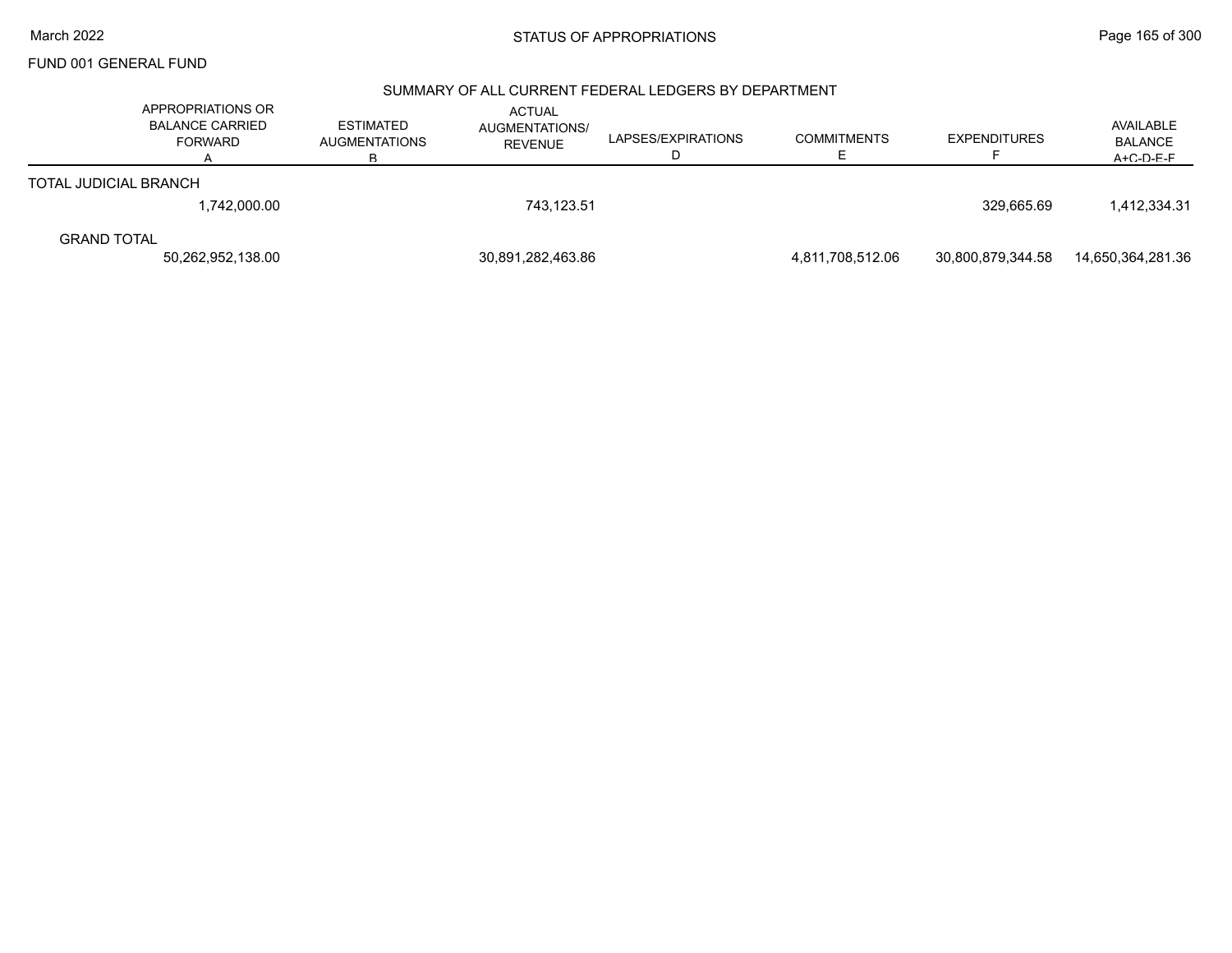#### March 2022 **STATUS OF APPROPRIATIONS** STATUS OF APPROPRIATIONS

## FUND 001 GENERAL FUND

#### SUMMARY OF ALL CURRENT FEDERAL LEDGERS BY CHARACTER OF EXPENDITURE

|                             | APPROPRIATIONS OR<br><b>BALANCE CARRIED</b><br><b>FORWARD</b> | <b>ESTIMATED</b><br><b>AUGMENTATIONS</b><br>в | <b>ACTUAL</b><br><b>AUGMENTATIONS/</b><br><b>REVENUE</b> | LAPSES/EXPIRATIONS | <b>COMMITMENTS</b> | <b>EXPENDITURES</b> | AVAILABLE<br><b>BALANCE</b><br>A+C-D-E-F |
|-----------------------------|---------------------------------------------------------------|-----------------------------------------------|----------------------------------------------------------|--------------------|--------------------|---------------------|------------------------------------------|
| <b>GENERAL GOVERNMENT</b>   |                                                               |                                               |                                                          |                    |                    |                     |                                          |
|                             | 7,107,081,126.00                                              |                                               | 5,127,302,383.41                                         |                    | 456,859,911.55     | 4,966,790,028.66    | 1,683,431,185.79                         |
| <b>INSTITUTIONAL</b>        |                                                               |                                               |                                                          |                    |                    |                     |                                          |
|                             | 587,151,000.00                                                |                                               | 487,705,216.13                                           |                    | 3,958,060.14       | 380,710,085.58      | 202,482,854.28                           |
| <b>GRANTS AND SUBSIDIES</b> |                                                               |                                               |                                                          |                    |                    |                     |                                          |
|                             | 42,568,720,012.00                                             |                                               | 25,276,274,864.32                                        |                    | 4,350,890,540.37   | 25,453,379,230.34   | 12,764,450,241.29                        |
| <b>GRAND TOTAL</b>          |                                                               |                                               |                                                          |                    |                    |                     |                                          |
|                             | 50,262,952,138.00                                             |                                               | 30,891,282,463.86                                        |                    | 4,811,708,512.06   | 30,800,879,344.58   | 14,650,364,281.36                        |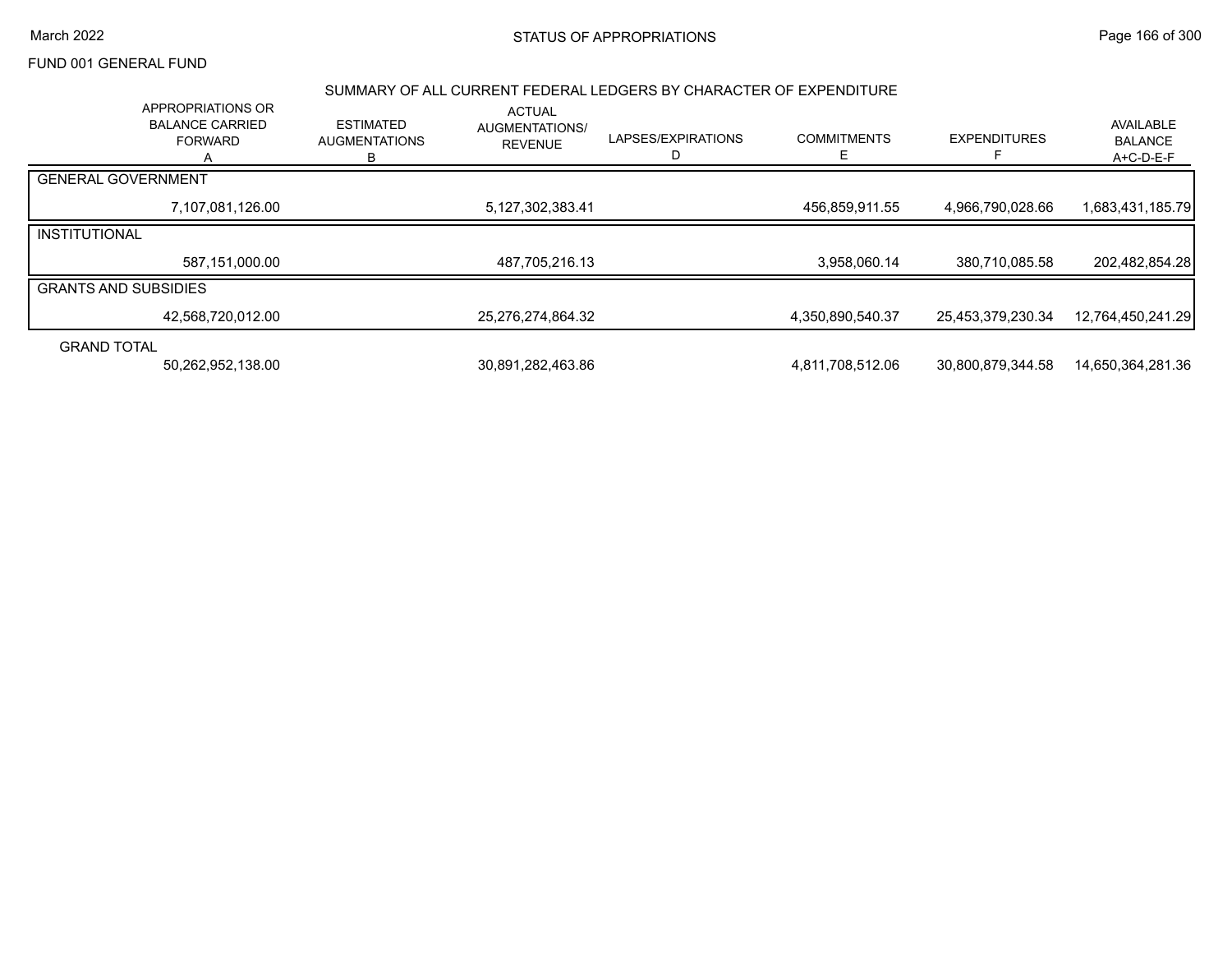| APPROPRIATIONS OR<br><b>BALANCE CARRIED</b><br><b>FORWARD</b>  | <b>ESTIMATED</b><br><b>AUGMENTATIONS</b><br>В                    | <b>ACTUAL</b><br>AUGMENTATIONS/<br><b>REVENUE</b> | LAPSES/EXPIRATIONS<br>D | <b>COMMITMENTS</b><br>Е | <b>EXPENDITURES</b><br>F | AVAILABLE<br><b>BALANCE</b><br>$A+C-D-E-F$ |
|----------------------------------------------------------------|------------------------------------------------------------------|---------------------------------------------------|-------------------------|-------------------------|--------------------------|--------------------------------------------|
| <b>BA 81 - Executive Offices</b><br><b>GENERAL GOVERNMENT</b>  |                                                                  |                                                   |                         |                         |                          |                                            |
| 1,031,000.00                                                   | 70366 2021 Natl Endowment for the Arts - Admin                   |                                                   |                         |                         | 625,855.82               | 405,144.18                                 |
| 70369 2021 SNAP - Program Accountability<br>7,000,000.00       |                                                                  | 3,211,520.60                                      |                         |                         | 3,211,520.60             | 3,788,479.40                               |
| 5,500,000.00                                                   | 70370 2021 Medical Assistance - Prog Accountability              | 2,980,018.13                                      |                         |                         | 2,980,018.13             | 2,519,981.87                               |
| 70372 2021 TANFBG - Program Accountability<br>1,500,000.00     |                                                                  | 518,099.09                                        |                         |                         | 518,099.09               | 981,900.91                                 |
| 70373 2021 Subsidized Day Care Fraud                           | 905,000.00                                                       | 113,175.75                                        |                         |                         | 113, 175. 75             | 791,824.25                                 |
| 8,500,000.00                                                   | 70376 2021 Crime Victims Compensation Services                   | 4,858,818.25                                      |                         | 1,480.28                | 4,864,886.88             | 3,633,632.84                               |
| 1,700,000.00                                                   | 70382 2021 Rsdntl Sbstnc Abse Treatment Program                  | 57,231.69                                         |                         | 649,340.36              | 91,471.10                | 959,188.54                                 |
| 70383 2021 Victims of Crime Act<br>5,000,000.00                |                                                                  | 2,130,512.91                                      |                         | 134,077.78              | 2,141,404.69             | 2,724,517.53                               |
| 70385 2021 Violence Against Women<br>7,000,000.00              |                                                                  | 2,143,710.94                                      |                         | 2,760,987.95            | 2,302,471.83             | 1,936,540.22                               |
|                                                                | 70386 2021 Violence Against Women - Administration<br>600,000.00 | 234,378.92                                        |                         | 4,483.37                | 235,403.67               | 360,112.96                                 |
| 70389 2021 Plan for Juvenile Justice                           | 150,000.00                                                       | 126,548.42                                        |                         | 320.77                  | 126,597.24               | 23,081.99                                  |
| 70390 2021 Statistical Analysis Center                         | 400,000.00                                                       | 117,025.22                                        |                         | 179,993.81              | 117,025.22               | 102,980.97                                 |
| 70391 2021 Criminal Identification Technology<br>10,500,000.00 |                                                                  | 282,255.27                                        |                         | 257,766.43              | 282,255.27               | 9,959,978.30                               |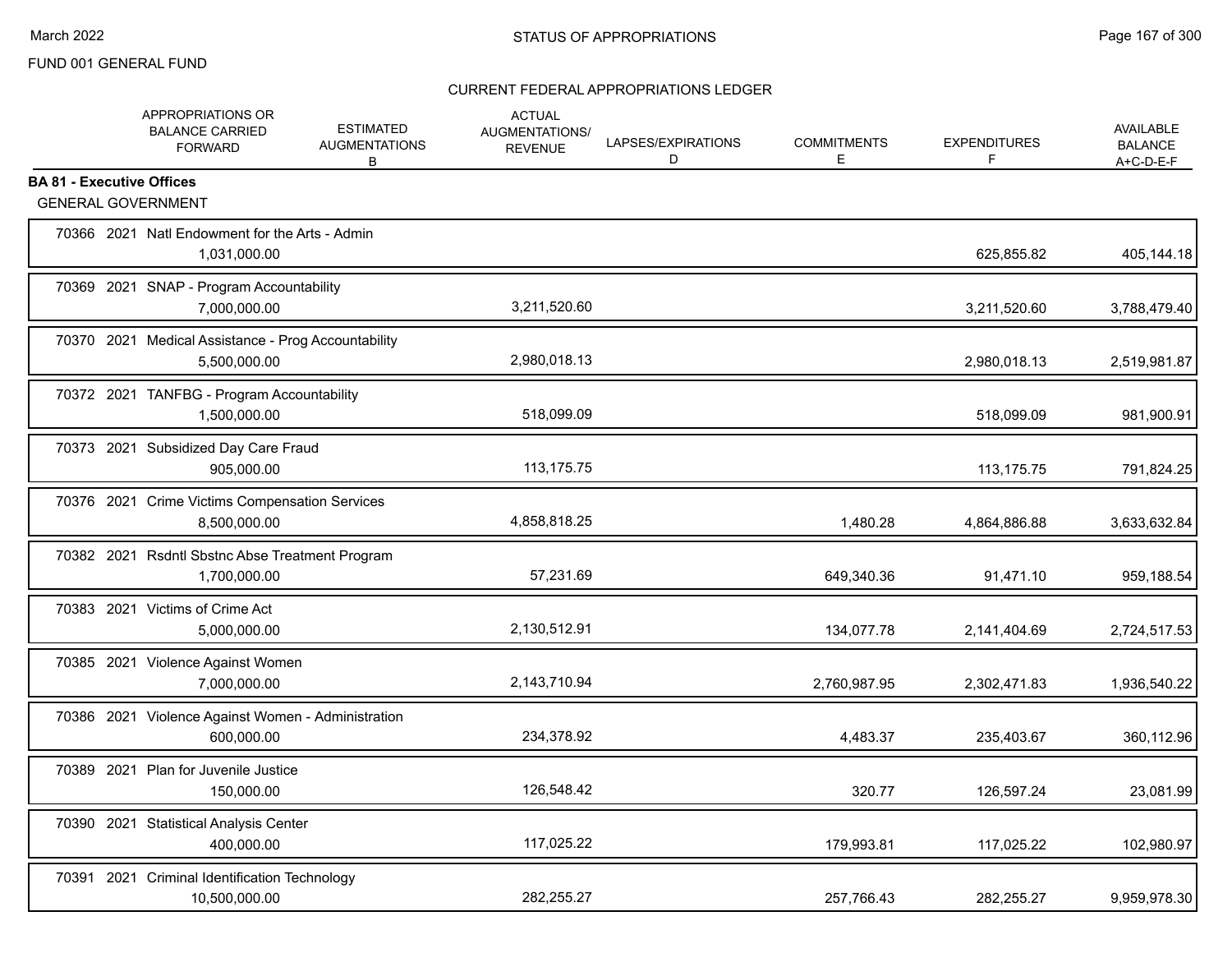|  | APPROPRIATIONS OR<br><b>BALANCE CARRIED</b><br><b>FORWARD</b>       | <b>ESTIMATED</b><br><b>AUGMENTATIONS</b><br>B | <b>ACTUAL</b><br>AUGMENTATIONS/<br><b>REVENUE</b> | LAPSES/EXPIRATIONS<br>D | <b>COMMITMENTS</b><br>Е | <b>EXPENDITURES</b><br>F. | <b>AVAILABLE</b><br><b>BALANCE</b><br>A+C-D-E-F |
|--|---------------------------------------------------------------------|-----------------------------------------------|---------------------------------------------------|-------------------------|-------------------------|---------------------------|-------------------------------------------------|
|  | 70400 2021 Juvenile Justice& Delinquency Prevention<br>3,000,000.00 |                                               | 592,115.02                                        |                         | 894,609.68              | 631,861.04                | 1,473,529.28                                    |
|  | 70401 2021 Crime Victims Assistance<br>120,000,000.00               |                                               | 42,265,741.63                                     |                         | 45,981,630.45           | 44,996,027.50             | 29,022,342.05                                   |
|  | 70403 2021 HUD - Special Project Grant<br>500,000.00                |                                               | 111,232.61                                        |                         |                         |                           | 500,000.00                                      |
|  | 70404 2021 EEOC - Special Project Grants<br>900,000.00              |                                               | 642,360.00                                        |                         |                         | 642,360.00                | 257,640.00                                      |
|  | 70452 2021 Project Safe Neighborhoods (F)<br>1,000,000.00           |                                               | 174,428.96                                        |                         | 346,125.76              | 210,058.41                | 443,815.83                                      |
|  | 70530 2021 Assault Services Program<br>700,000.00                   |                                               | 287,538.47                                        |                         | 406,538.52              | 287,538.47                | 5,923.01                                        |
|  | 70550 2021 Forence Science Program (F)<br>1,500,000.00              |                                               | 112,646.36                                        |                         | 459,549.78              | 112,646.36                | 927,803.86                                      |
|  | 70657 2021 Justice Assistance Grant<br>11,500,000.00                |                                               | 2,128,710.68                                      |                         | 4,434,973.15            | 2,277,517.03              | 4,787,509.82                                    |
|  | 70727 2021 Justice Assistance Grant-Administration<br>1,000,000.00  |                                               | 280,494.85                                        |                         | 6,601.46                | 291,906.16                | 701,492.38                                      |
|  | 70778 2021 Prosecutor and Defender Incentives<br>180,000.00         |                                               |                                                   |                         |                         |                           | 180,000.00                                      |
|  | 71001 2021 Adam Walsh Implementation (F)<br>1,000,000.00            |                                               |                                                   |                         |                         |                           | 1,000,000.00                                    |
|  | 71002 2021 Byrne Competitive Program (F)<br>450,000.00              |                                               |                                                   |                         |                         |                           | 450,000.00                                      |
|  | 71058 2021 VOCA Training<br>600,000.00                              |                                               |                                                   |                         |                         |                           | 600,000.00                                      |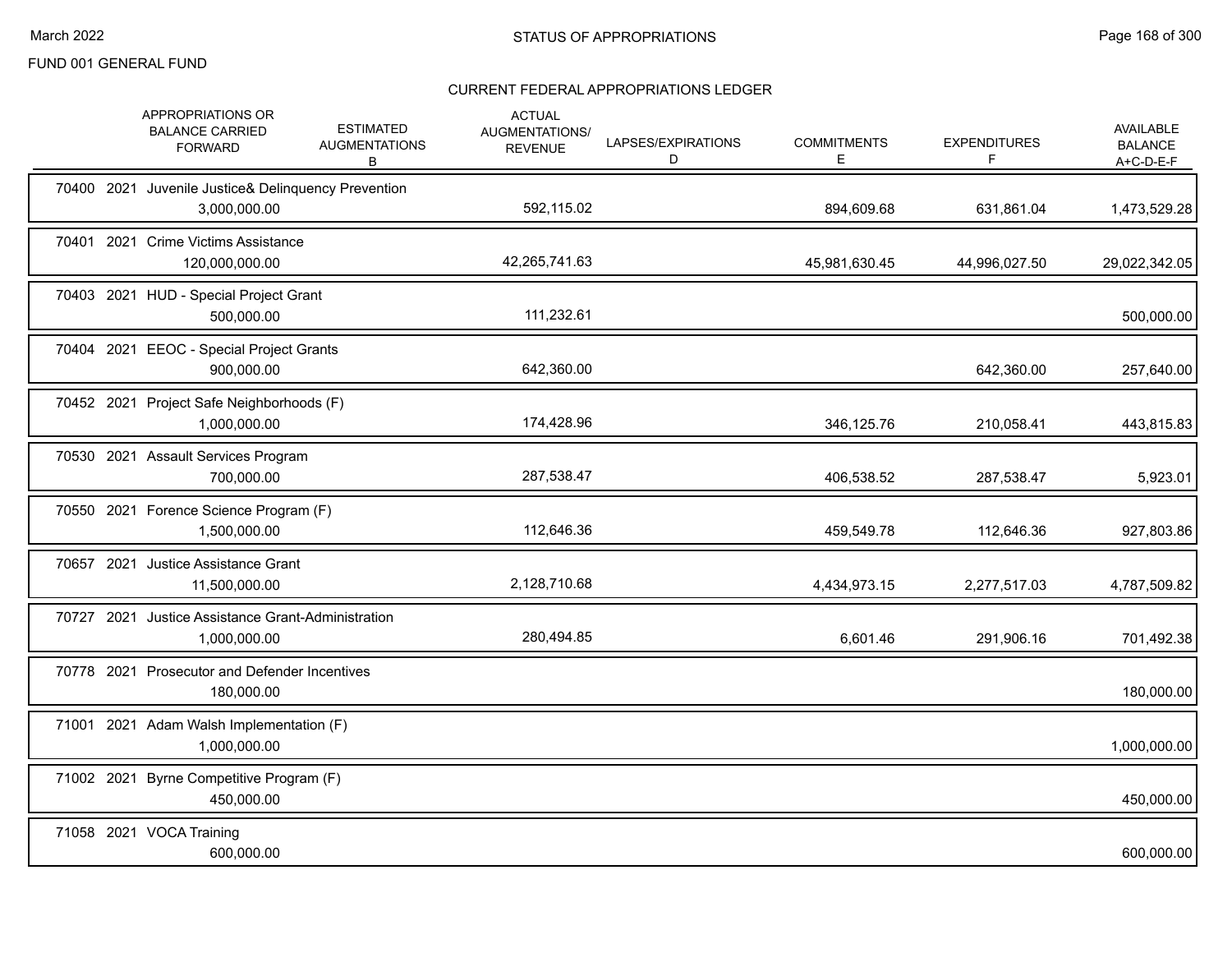#### CURRENT FEDERAL APPROPRIATIONS LEDGER

|                                                              | APPROPRIATIONS OR<br><b>BALANCE CARRIED</b><br><b>FORWARD</b>      | <b>ESTIMATED</b><br><b>AUGMENTATIONS</b><br>В | <b>ACTUAL</b><br>AUGMENTATIONS/<br><b>REVENUE</b> | LAPSES/EXPIRATIONS<br>D | <b>COMMITMENTS</b><br>E. | <b>EXPENDITURES</b><br>F | AVAILABLE<br><b>BALANCE</b><br>$A+C-D-E-F$ |
|--------------------------------------------------------------|--------------------------------------------------------------------|-----------------------------------------------|---------------------------------------------------|-------------------------|--------------------------|--------------------------|--------------------------------------------|
|                                                              | 71092 2021 Comprehens Opioid Abuse Site-Based Prog<br>5,000,000.00 |                                               | 179,345.15                                        |                         | 3,766,582.16             | 179,345.15               | 1,054,072.69                               |
|                                                              | 71093 2021 Pennsylvania NCS-X Implementation<br>550,000.00         |                                               | 186,643.48                                        |                         |                          | 186,643.48               | 363,356.52                                 |
|                                                              | 71094 2021 Body Worn Camera Policy and Implementat<br>2,000,000.00 |                                               | 445,924.10                                        |                         | 173,278.69               | 501,886.10               | 1,324,835.21                               |
|                                                              | 71101 2021 State Deliquency Prevention Programs<br>200,000.00      |                                               |                                                   |                         |                          |                          | 200,000.00                                 |
|                                                              | 71115 2021 STOP School Violence<br>777,000.00                      |                                               | 66,793.29                                         |                         | 337,248.44               | 138,504.01               | 301,247.55                                 |
|                                                              | 71116 2021 Prosecuting Cold Cases Using DNA<br>446,000.00          |                                               |                                                   |                         |                          |                          | 446,000.00                                 |
|                                                              | 71117 2021 Targeted Violence & Terrorism Prevention<br>525,000.00  |                                               |                                                   |                         | 419,800.00               |                          | 105,200.00                                 |
| <b>DEPT TOTAL</b>                                            | 201,614,000.00                                                     |                                               | 64,247,269.79                                     |                         | 61,215,388.84            | 68,066,479.00            | 72,332,132.16                              |
| <b>BA 14 - Attorney General</b><br><b>GENERAL GOVERNMENT</b> |                                                                    |                                               |                                                   |                         |                          |                          |                                            |
|                                                              | 70046 2021 Medicaid Fraud<br>9,375,000.00                          |                                               | 4,998,176.16                                      |                         |                          | 5,641,420.39             | 3,733,579.61                               |
|                                                              | 70047 2021 High Intensity Drug Trafficking Areas<br>5,308,000.00   |                                               | 1,731,671.74                                      |                         | 107,202.16               | 2,161,111.85             | 3,039,685.99                               |
|                                                              | 71126 2021 Innovative Prosecution Program<br>142,000.00            |                                               | 76,451.39                                         |                         |                          | 81,757.06                | 60,242.94                                  |
| <b>DEPT TOTAL</b><br>BA 10 - Aging                           | 14,825,000.00                                                      |                                               | 6,806,299.29                                      |                         | 107,202.16               | 7,884,289.30             | 6,833,508.54                               |

GENERAL GOVERNMENT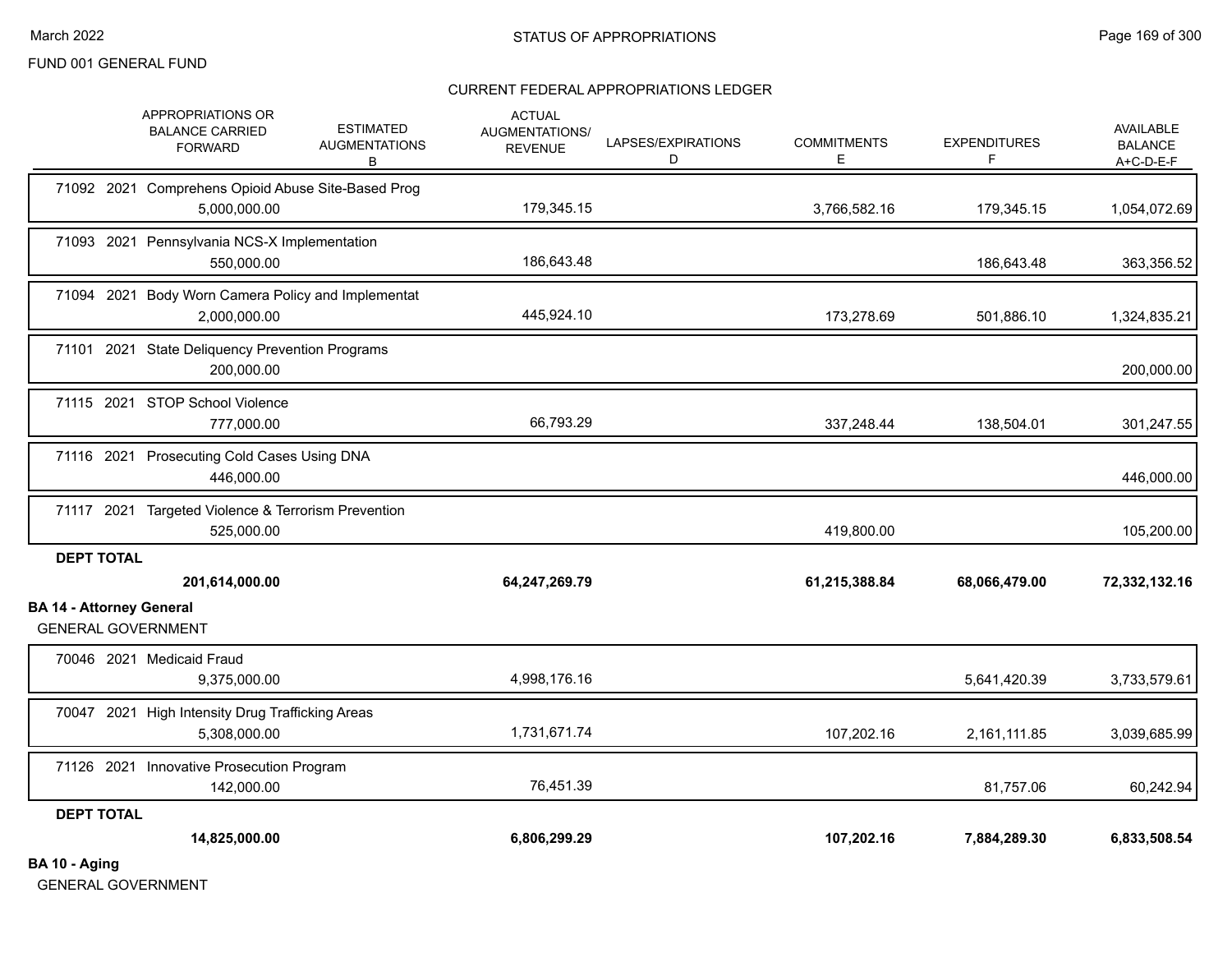|  | APPROPRIATIONS OR<br><b>ESTIMATED</b><br><b>BALANCE CARRIED</b><br><b>AUGMENTATIONS</b><br><b>FORWARD</b><br>В | <b>ACTUAL</b><br>AUGMENTATIONS/<br><b>REVENUE</b> | LAPSES/EXPIRATIONS<br>D | <b>COMMITMENTS</b><br>E | <b>EXPENDITURES</b><br>F | AVAILABLE<br><b>BALANCE</b><br>A+C-D-E-F |
|--|----------------------------------------------------------------------------------------------------------------|---------------------------------------------------|-------------------------|-------------------------|--------------------------|------------------------------------------|
|  | 70007 2021 Programs for the Aging-Title III-Admin<br>1,781,000.00                                              |                                                   |                         |                         | 1,719,000.00             | 62,000.00                                |
|  | 70008 2021 Programs for the Aging-Title V-Admin<br>127,000.00                                                  | 113,819.08                                        |                         |                         | 113,819.08               | 13,180.92                                |
|  | 70009 2021 Medical Assistance - Administration<br>888,000.00                                                   |                                                   |                         |                         | 54,270.25                | 833,729.75                               |
|  | 71048 2021 Programs for the Aging-Title VII-Admin<br>352,000.00                                                |                                                   |                         |                         | 305,812.04               | 46,187.96                                |
|  | <b>GRANTS AND SUBSIDIES</b>                                                                                    |                                                   |                         |                         |                          |                                          |
|  | 70006 2021 Pre-Admission Assessments<br>4,000,000.00                                                           |                                                   |                         |                         |                          | 4,000,000.00                             |
|  | 70011 2021 Prog for the Aging - Title 111 - Fam Car<br>10,000,000.00                                           | 4,414,995.00                                      |                         | 1,655,694.00            | 4,966,880.00             | 3,377,426.00                             |
|  | 70425 2021 Medical Assistance Support<br>9,000,000.00                                                          | 2,488,370.85                                      |                         | 2,784,040.20            | 2,780,349.28             | 3,435,610.52                             |
|  | 71049 2021 Programs for the Aging-Title III<br>52,000,000.00                                                   | 28,261,852.03                                     |                         | 11,849,535.23           | 37,011,245.20            | 3,139,219.57                             |
|  | 71050 2021 Programs for the Aging-Nutrition<br>10,000,000.00                                                   | 3,807,915.00                                      |                         | 1,586,431.00            | 4,413,569.00             | 4,000,000.00                             |
|  | 71051 2021 Programs/Aging-Title V-Employment<br>8,000,000.00                                                   | 1,914,657.89                                      |                         | 1,975,267.11            | 2,199,550.89             | 3,825,182.00                             |
|  | 71052 2021 P/Aging-TitleVII-Elder Rights Protection<br>7,800,000.00                                            | 2,049,149.70                                      |                         | 1,353,217.78            | 2,387,418.81             | 4,059,363.41                             |
|  | 71053 2021 MA Nursing Home Transition Admin<br>700.000.00                                                      |                                                   |                         |                         |                          | 700,000.00                               |
|  | 71120 2021 Chronic Disease Self-ManagementEducation<br>271,000.00                                              | 27,797.05                                         |                         | 26.660.00               | 33,022.05                | 211,317.95                               |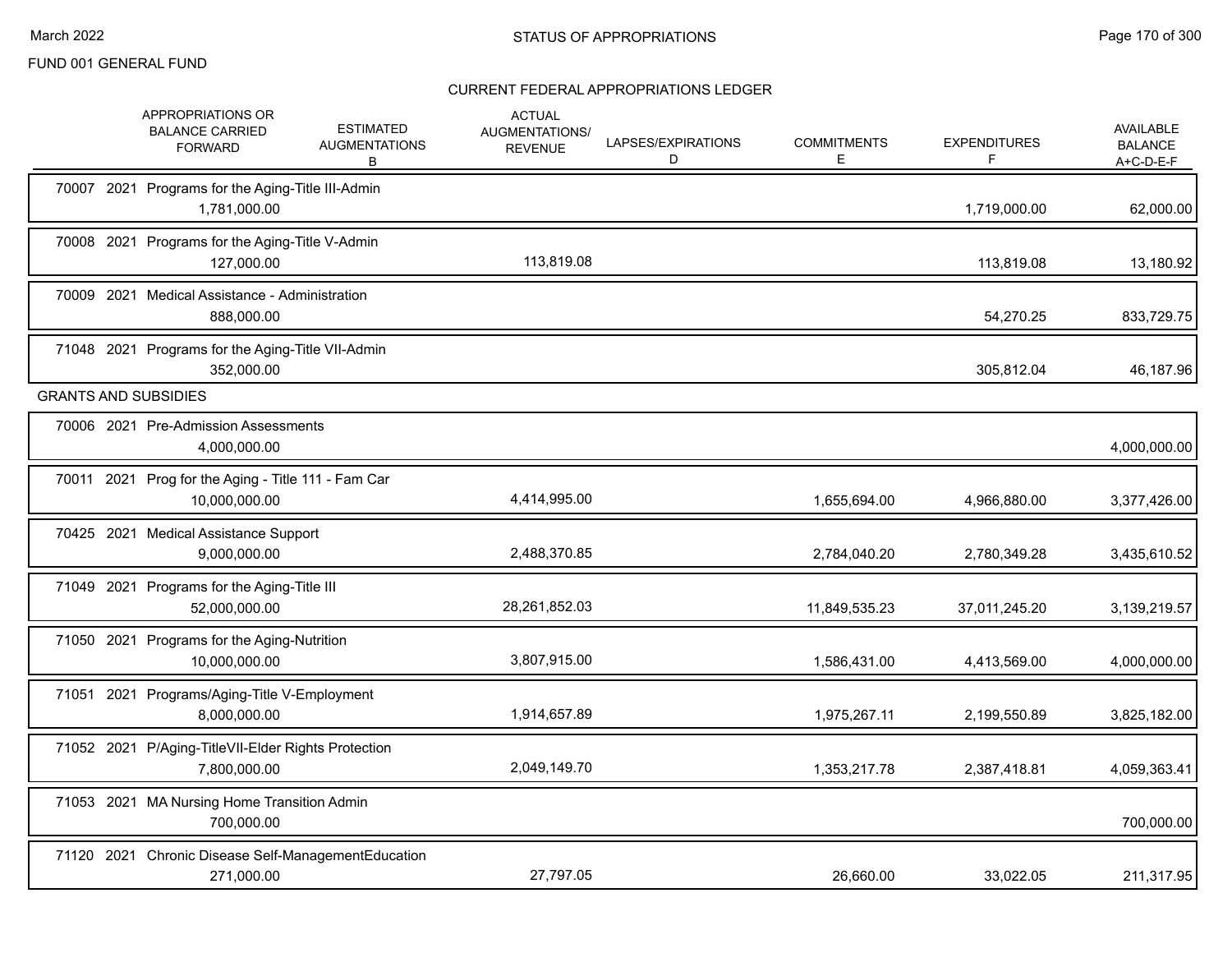|                            | APPROPRIATIONS OR<br><b>BALANCE CARRIED</b><br><b>FORWARD</b> | <b>ESTIMATED</b><br><b>AUGMENTATIONS</b><br>B | <b>ACTUAL</b><br>AUGMENTATIONS/<br><b>REVENUE</b> | LAPSES/EXPIRATIONS<br>D | <b>COMMITMENTS</b><br>Е | <b>EXPENDITURES</b><br>F | <b>AVAILABLE</b><br><b>BALANCE</b><br>$A+C-D-E-F$ |
|----------------------------|---------------------------------------------------------------|-----------------------------------------------|---------------------------------------------------|-------------------------|-------------------------|--------------------------|---------------------------------------------------|
| <b>DEPT TOTAL</b>          | 104,919,000.00                                                |                                               | 43,078,556.60                                     |                         | 21,230,845.32           | 55,984,936.60            | 27,703,218.08                                     |
| <b>BA 68 - Agriculture</b> | <b>GENERAL GOVERNMENT</b>                                     |                                               |                                                   |                         |                         |                          |                                                   |
|                            | 70341 2021 Farmers' Market Food Coupons<br>3,500,000.00       |                                               | 1,038,585.96                                      |                         |                         | 1,038,585.96             | 2,461,414.04                                      |
|                            | 70342 2021 Emergency Food Assistance Program<br>11,500,000.00 |                                               | 7,417,552.29                                      |                         | 33,500.00               | 7,590,516.08             | 3,875,983.92                                      |
|                            | 70344 2021 Farmland Protection<br>6,000,000.00                |                                               | 148,430.00                                        |                         |                         | 148,430.00               | 5,851,570.00                                      |
|                            | 70345 2021 Agricultural Risk Protection<br>1,000,000.00       |                                               |                                                   |                         |                         |                          | 1,000,000.00                                      |
|                            | 70346 2021 Medicated Feed Mill Inspection<br>200,000.00       |                                               | 27,592.43                                         |                         |                         | 30,485.43                | 169,514.57                                        |
|                            | 70347 2021 Poultry Grading Service<br>100,000.00              |                                               |                                                   |                         |                         |                          | 100,000.00                                        |
|                            | 70348 2021 National School Lunch<br>1,700,000.00              |                                               | 842,788.30                                        |                         | 140,054.18              | 873,121.42               | 686,824.40                                        |
|                            | 70349 2021 Pesticide Control<br>1,000,000.00                  |                                               | 418,133.98                                        |                         |                         | 418,133.98               | 581,866.02                                        |
|                            | 70350 2021 Plant Pest Detection System<br>1,300,000.00        |                                               | 208,369.67                                        |                         |                         | 349,092.04               | 950,907.96                                        |
| 70455 2021                 | <b>Commodity Supplemental Food</b><br>3,500,000.00            |                                               | 1,116,101.00                                      |                         |                         | 1,116,101.00             | 2,383,899.00                                      |
| 70457 2021                 | <b>Organic Cost Distribution</b><br>650,000.00                |                                               |                                                   |                         |                         |                          | 650,000.00                                        |
|                            | 70458 2021 Animal Disease Control<br>4,000,000.00             |                                               | 295,650.77                                        |                         | 459,117.35              | 228,501.83               | 3,312,380.82                                      |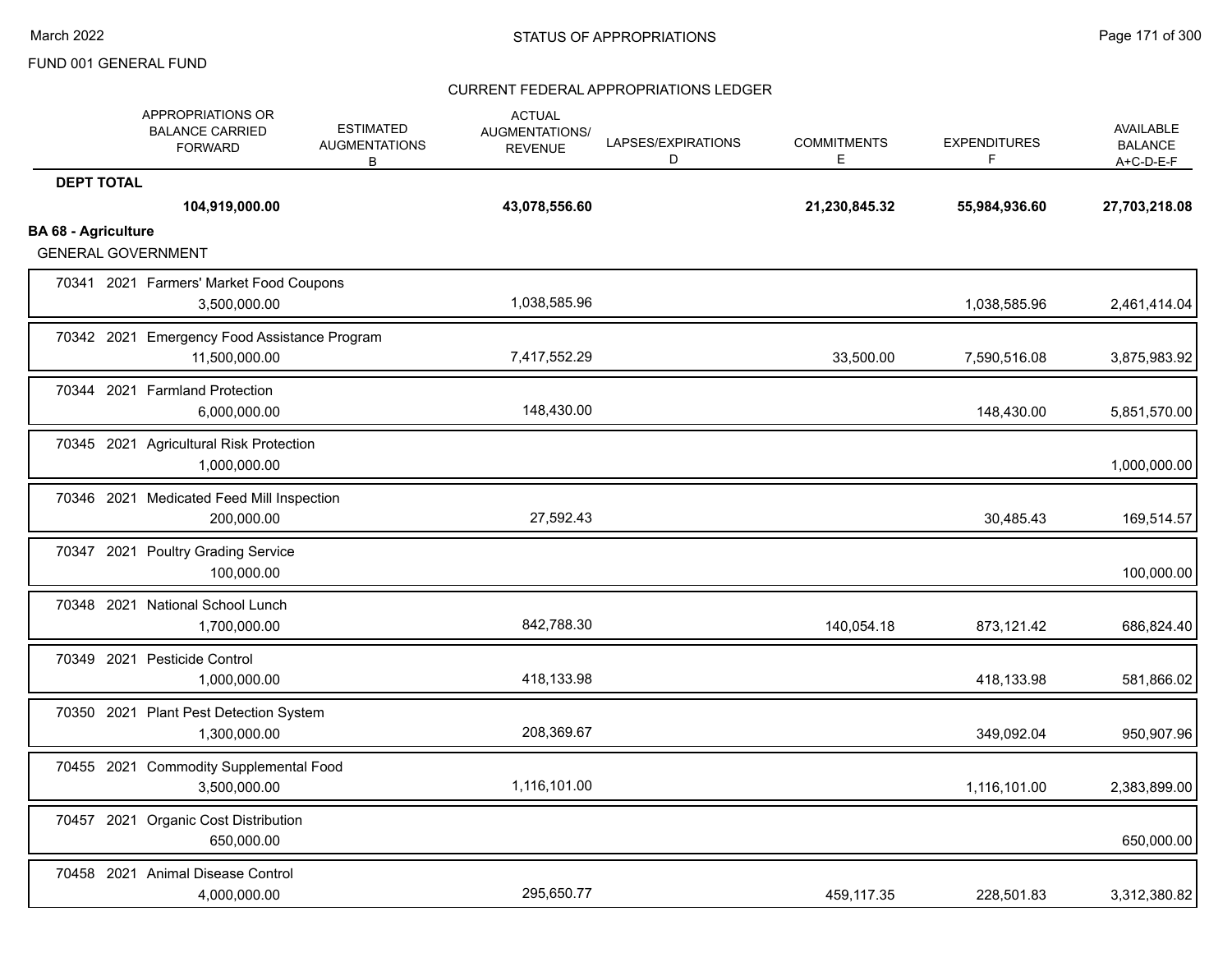|  | APPROPRIATIONS OR<br><b>BALANCE CARRIED</b><br><b>FORWARD</b>  | <b>ESTIMATED</b><br><b>AUGMENTATIONS</b><br>В | <b>ACTUAL</b><br>AUGMENTATIONS/<br><b>REVENUE</b> | LAPSES/EXPIRATIONS<br>D | <b>COMMITMENTS</b><br>Е | <b>EXPENDITURES</b><br>F. | AVAILABLE<br><b>BALANCE</b><br>$A+C-D-E-F$ |
|--|----------------------------------------------------------------|-----------------------------------------------|---------------------------------------------------|-------------------------|-------------------------|---------------------------|--------------------------------------------|
|  | 70459 2021 Food Establishment Inspections<br>5,000,000.00      |                                               | 1,375,874.50                                      |                         | 2,812.05                | 1,379,403.29              | 3,617,784.66                               |
|  | 70461 2021 Senior Farmers' Market Nutrition<br>2,200,000.00    |                                               | 1,632,450.44                                      |                         |                         | 1,632,450.44              | 567,549.56                                 |
|  | 70554 2021 Integrated Pest Management (F)<br>250,000.00        |                                               |                                                   |                         |                         |                           | 250,000.00                                 |
|  | 70555 2021 Johnes Disease Herd Project (F)<br>2,000,000.00     |                                               |                                                   |                         |                         |                           | 2,000,000.00                               |
|  | 70565 2021 Avian Influenza Surveillance (F)<br>25,000,000.00   |                                               |                                                   |                         | 274,174.00              | 515.00                    | 24,725,311.00                              |
|  | 70567 2021 Scrapie Disease Control (F)<br>60,000.00            |                                               |                                                   |                         |                         |                           | 60,000.00                                  |
|  | 70568 2021 Crop Insurance (F)<br>2,000,000.00                  |                                               |                                                   |                         |                         |                           | 2,000,000.00                               |
|  | 70573 2021 Foot and Mouth Disease Monitoring (F)<br>150,000.00 |                                               |                                                   |                         |                         |                           | 150,000.00                                 |
|  | 70586 2021 Animal Identification<br>2,000,000.00               |                                               | 7,800.00                                          |                         |                         | 7,800.00                  | 1,992,200.00                               |
|  | 70700 2021 Speciality Crops<br>3,500,000.00                    |                                               | 14,469.26                                         |                         | 1,265,211.31            | 692,061.45                | 1,542,727.24                               |
|  | 70728 2021 Emerald Ash Borer Mitigation<br>800.000.00          |                                               | 88.33                                             |                         |                         | 13,634.42                 | 786,365.58                                 |
|  | 71041 2021 Spotted Lanternfly<br>12,000,000.00                 |                                               | 3,392,184.10                                      |                         | 310,938.49              | 4,585,776.92              | 7,103,284.59                               |
|  | 71059 2021 Innov Nutrient&Sediment Reduct<br>750,000.00        |                                               |                                                   |                         |                         |                           | 750,000.00                                 |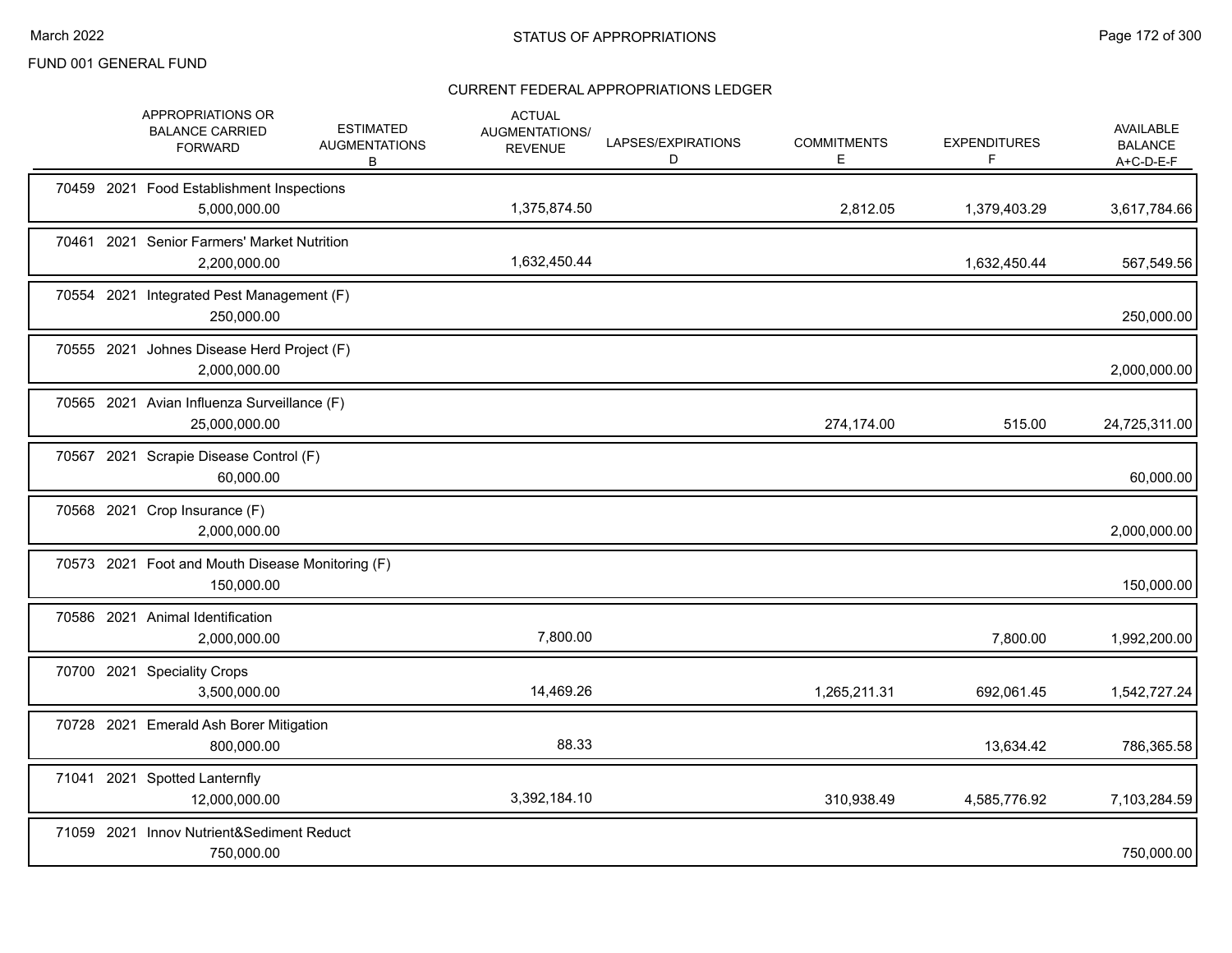| APPROPRIATIONS OR<br><b>BALANCE CARRIED</b><br><b>FORWARD</b>                | <b>ESTIMATED</b><br><b>AUGMENTATIONS</b><br>B | <b>ACTUAL</b><br>AUGMENTATIONS/<br><b>REVENUE</b> | LAPSES/EXPIRATIONS<br>D | <b>COMMITMENTS</b><br>Е. | <b>EXPENDITURES</b><br>F | <b>AVAILABLE</b><br><b>BALANCE</b><br>$A+C-D-E-F$ |
|------------------------------------------------------------------------------|-----------------------------------------------|---------------------------------------------------|-------------------------|--------------------------|--------------------------|---------------------------------------------------|
| 71060 2021 Animal Feed Regulatory Prgram<br>2,000,000.00                     |                                               | 86,178.33                                         |                         |                          | 104,292.06               | 1,895,707.94                                      |
| 71080 2021 Conservation Partnrship Farmland Preserv<br>6,500,000.00          |                                               |                                                   |                         |                          | 7,617.51                 | 6,492,382.49                                      |
| <b>GRANTS AND SUBSIDIES</b>                                                  |                                               |                                                   |                         |                          |                          |                                                   |
| 70343 2021 Market Improvement<br>250,000.00                                  |                                               |                                                   |                         |                          |                          | 250,000.00                                        |
| <b>DEPT TOTAL</b>                                                            |                                               |                                                   |                         |                          |                          |                                                   |
| 98,910,000.00                                                                |                                               | 18,022,249.36                                     |                         | 2,485,807.38             | 20,216,518.83            | 76,207,673.79                                     |
| <b>BA 24 - Community &amp; Economic Develop</b><br><b>GENERAL GOVERNMENT</b> |                                               |                                                   |                         |                          |                          |                                                   |
| 70140 2021 SCDBG Neighborhood Stabilizati<br>800,000.00                      |                                               | 24,982.71                                         |                         |                          | 51,164.97                | 748,835.03                                        |
| 70212 2021 LIHEABG Admin<br>1,500,000.00                                     |                                               | 652,670.23                                        |                         | 33,847.86                | 652,670.23               | 813,481.91                                        |
| 70215 2021 CoC Planning Grant<br>2,000,000.00                                |                                               | 159,683.72                                        |                         | 462,909.48               | 390,066.15               | 1,147,024.37                                      |
| 70216 2021 DOE Admin<br>6,000,000.00                                         |                                               | 2,076,402.13                                      |                         | 1,094,974.15             | 2,284,421.28             | 2,620,604.57                                      |
| 70224 2021 SCDBG Admin<br>4,000,000.00                                       |                                               | 689,519.94                                        |                         |                          | 635,063.21               | 3,364,936.79                                      |
| 70225 2021 CSBG Admin<br>1,607,000.00                                        |                                               | 660,563.38                                        |                         | 80,733.21                | 669,916.64               | 856,350.15                                        |
| 70229 2021 ARC Technical Assistance<br>1,000,000.00                          |                                               | 59,543.42                                         |                         |                          | 158,032.49               | 841,967.51                                        |
| 70448 2021 SBAState Trade & Export Promotion-STEP<br>1,500,000.00            |                                               | 183,169.19                                        |                         | 2,957.50                 | 264,452.16               | 1,232,590.34                                      |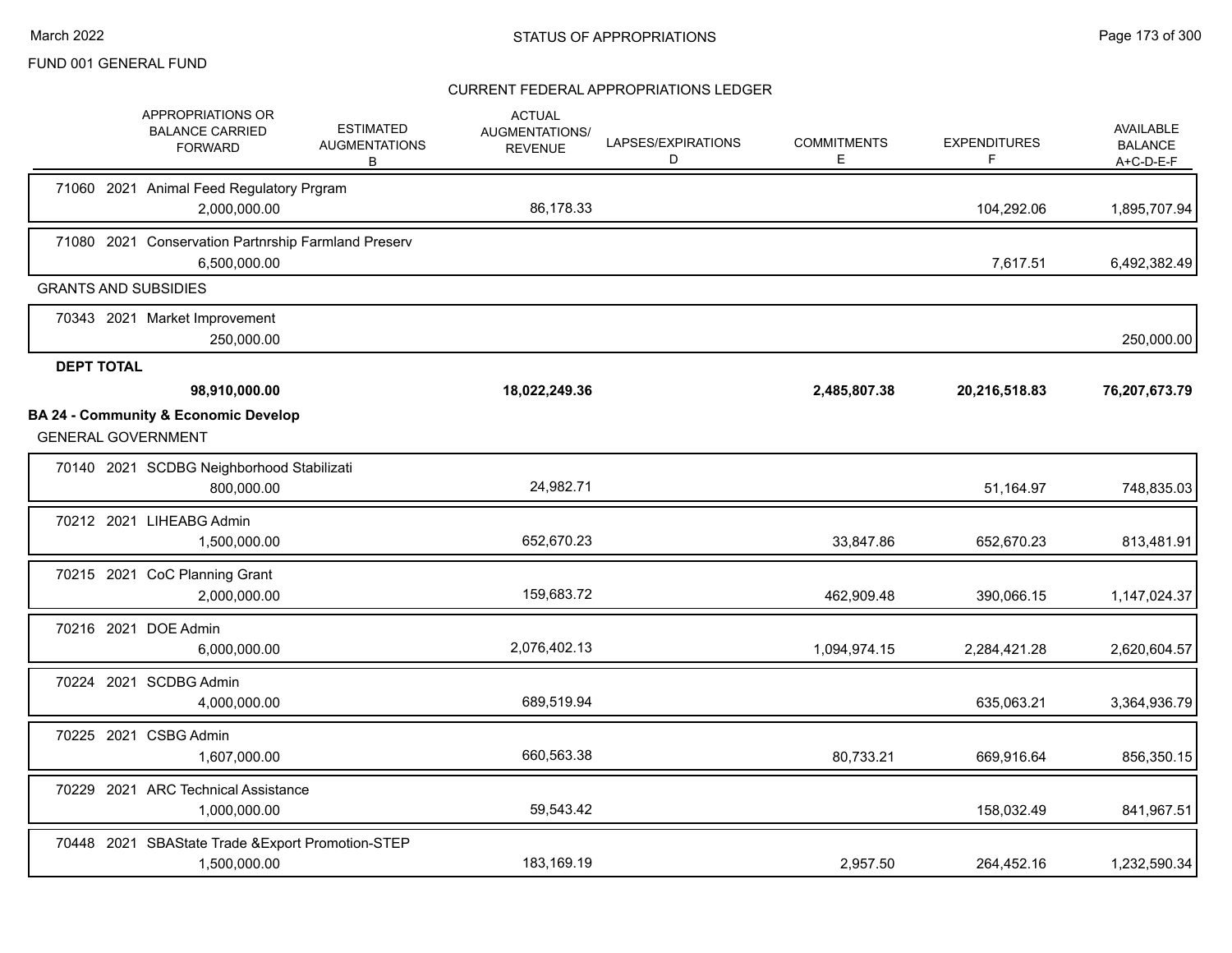|  | APPROPRIATIONS OR<br><b>BALANCE CARRIED</b><br><b>FORWARD</b>      | <b>ESTIMATED</b><br><b>AUGMENTATIONS</b><br>В | <b>ACTUAL</b><br><b>AUGMENTATIONS/</b><br><b>REVENUE</b> | LAPSES/EXPIRATIONS<br>D | <b>COMMITMENTS</b><br>Ε | <b>EXPENDITURES</b><br>F | <b>AVAILABLE</b><br><b>BALANCE</b><br>A+C-D-E-F |
|--|--------------------------------------------------------------------|-----------------------------------------------|----------------------------------------------------------|-------------------------|-------------------------|--------------------------|-------------------------------------------------|
|  | 70512 2021 SCDBG/HUD Special Projects<br>2,000,000.00              |                                               | 229,524.24                                               |                         | 3,862.68                | 249,388.38               | 1,746,748.94                                    |
|  | 70967 2021 SCDBG-Disaster Recovery Administration<br>1,500,000.00  |                                               |                                                          |                         |                         | 56,893.91                | 1,443,106.09                                    |
|  | 70970 2021 ESG Program Admin<br>1,000,000.00                       |                                               | 200,502.20                                               |                         |                         | 202,002.20               | 797,997.80                                      |
|  | 71012 2021 Economic Adjustment Assistance<br>5,000,000.00          |                                               | 38,503.83                                                |                         | 23,222.26               | 121,324.96               | 4,855,452.78                                    |
|  | 71070 2021 Federal Grant Initiatives<br>10,000,000.00              |                                               |                                                          |                         |                         | 16,467.80                | 9,983,532.20                                    |
|  | 71129 2021 Recovery Housing Admin<br>1,000,000.00                  |                                               |                                                          |                         |                         | 4,083.06                 | 995,916.94                                      |
|  | 71130 2021 ARC Area Development<br>6,000,000.00                    |                                               |                                                          |                         | 46,395.00               |                          | 5,953,605.00                                    |
|  | <b>GRANTS AND SUBSIDIES</b>                                        |                                               |                                                          |                         |                         |                          |                                                 |
|  | 70139 2021 SCDBG Neighborhood Stabilization<br>5,000,000.00        |                                               | 417,779.02                                               |                         | 574,820.57              | 417,779.02               | 4,007,400.41                                    |
|  | 70213 2021 LIHEABG Weatherization<br>48,000,000.00                 |                                               | 7,667,930.26                                             |                         | 534,648.00              | 8,559,097.26             | 38,906,254.74                                   |
|  | 70214 2021 FEMA - Technical Assistance<br>450,000.00               |                                               |                                                          |                         |                         |                          | 450,000.00                                      |
|  | 70222 2021 DOE Weatherization<br>26,000,000.00                     |                                               | 7,115,884.00                                             |                         | 9,035,905.36            | 8,380,301.00             | 8,583,793.64                                    |
|  | 70228 2021 Community Services Block Grant Program<br>50.000.000.00 |                                               | 13,602,381.00                                            |                         | 9,267,973.00            | 13,872,238.00            | 26,859,789.00                                   |
|  | 70968 2021 SCDBG-Disaster Recovery Grant<br>56,000,000.00          |                                               |                                                          |                         | 9,692,274.84            |                          | 46,307,725.16                                   |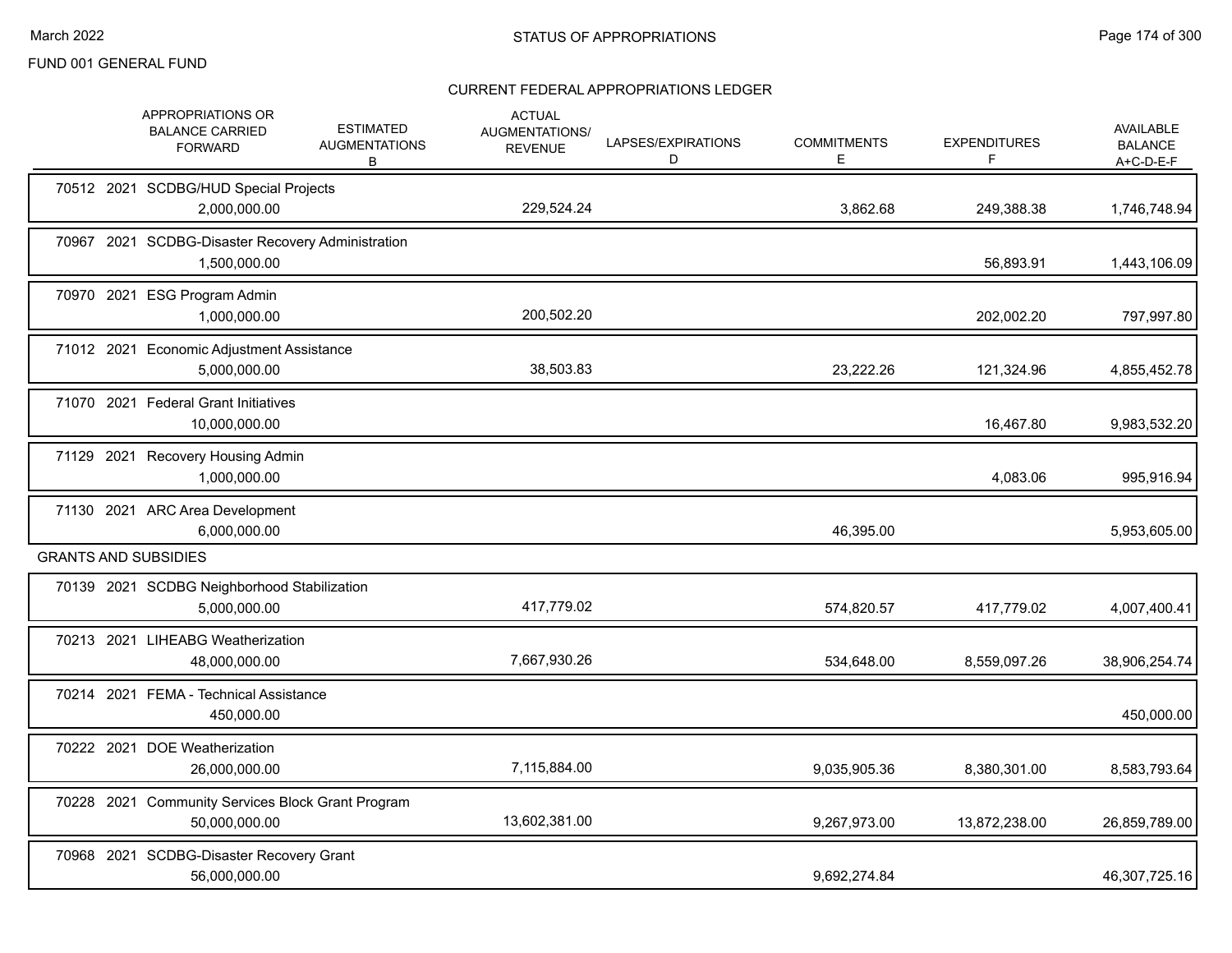|                   | APPROPRIATIONS OR<br><b>BALANCE CARRIED</b><br><b>FORWARD</b>                                    | <b>ESTIMATED</b><br><b>AUGMENTATIONS</b><br>B | <b>ACTUAL</b><br>AUGMENTATIONS/<br><b>REVENUE</b> | LAPSES/EXPIRATIONS<br>D | <b>COMMITMENTS</b><br>E. | <b>EXPENDITURES</b><br>F | <b>AVAILABLE</b><br><b>BALANCE</b><br>$A+C-D-E-F$ |
|-------------------|--------------------------------------------------------------------------------------------------|-----------------------------------------------|---------------------------------------------------|-------------------------|--------------------------|--------------------------|---------------------------------------------------|
|                   | 70972 2021 EMG Solutions Program<br>12,000,000.00                                                |                                               | 1,659,049.90                                      |                         | 7,312,793.02             | 1,671,897.79             | 3,015,309.19                                      |
|                   | 71081 2021 EDA Power Grant<br>3,000,000.00                                                       |                                               | 11,417.58                                         |                         | 118,354.28               | 11,417.58                | 2,870,228.14                                      |
|                   | 71095 2021 SCDBG Program<br>6,000,000.00                                                         |                                               | 17,698.97                                         |                         | 321,997.39               | 17,698.97                | 5,660,303.64                                      |
|                   | 71102 2021 ARC Construction-RSBA Program<br>20,000,000.00                                        |                                               | $-25,655.89$                                      |                         | 8,500,000.00             | $-25,655.89$             | 11,525,655.89                                     |
|                   | 71127 2021 Broadband Infrastructure Program<br>20,000,000.00                                     |                                               |                                                   |                         |                          |                          | 20,000,000.00                                     |
|                   | 71128 2021 Recovery Housing Program<br>5,000,000.00                                              |                                               |                                                   |                         |                          |                          | 5,000,000.00                                      |
|                   |                                                                                                  |                                               |                                                   |                         |                          |                          |                                                   |
| <b>DEPT TOTAL</b> |                                                                                                  |                                               |                                                   |                         |                          |                          |                                                   |
|                   | 296,357,000.00<br><b>BA 38 - Conservation &amp; Natural Resourc</b><br><b>GENERAL GOVERNMENT</b> |                                               | 35,441,549.83                                     |                         | 47,107,668.60            | 38,660,721.17            | 210,588,610.23                                    |
|                   | 70278 2021 Forest Fire Protect & Control<br>2,750,000.00                                         |                                               | 96,895.66                                         |                         | 175,175.00               | 521,347.86               | 2,053,477.14                                      |
|                   | 70279 2021 Forestry Incent & Ag Control<br>50,000.00                                             |                                               |                                                   |                         |                          |                          | 50,000.00                                         |
|                   | 70281 2021 Forest Management & Process<br>4,000,000.00                                           |                                               | 5,297.94                                          |                         | 301,425.49               | 9,893.09                 | 3,688,681.42                                      |
|                   | 70285 2021 Forest Insect & Disease Contr<br>3,000,000.00                                         |                                               | 91,075.36                                         |                         | 601,631.11               | 128,161.96               | 2,270,206.93                                      |
|                   | 70286 2021 Topo and Geo Survey Grants<br>1,000,000.00                                            |                                               | 70,557.28                                         |                         | 12,027.00                | 89,860.15                | 898,112.85                                        |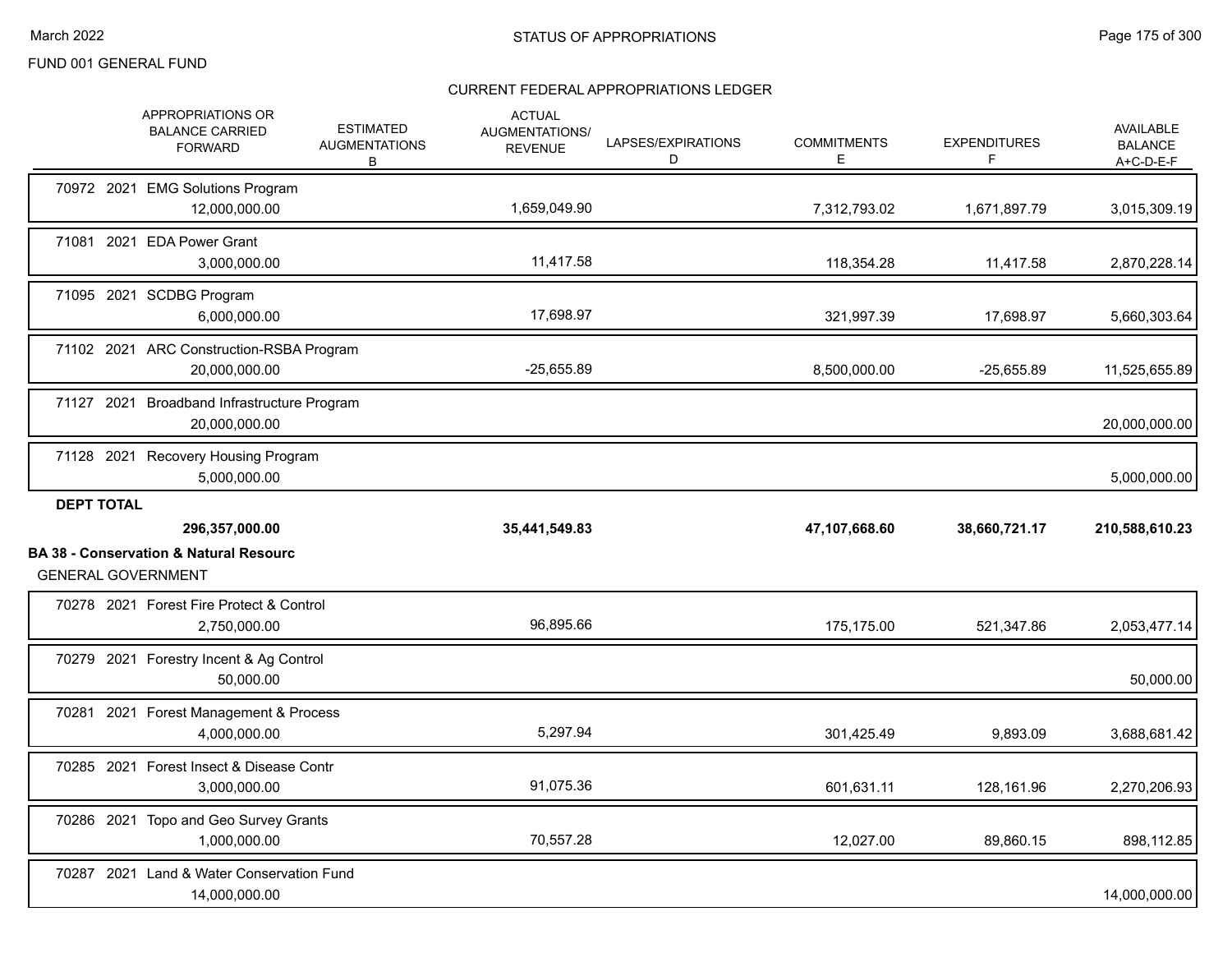|            | APPROPRIATIONS OR<br><b>BALANCE CARRIED</b><br><b>FORWARD</b>        | <b>ESTIMATED</b><br><b>AUGMENTATIONS</b><br>B | <b>ACTUAL</b><br><b>AUGMENTATIONS/</b><br><b>REVENUE</b> | LAPSES/EXPIRATIONS<br>D | <b>COMMITMENTS</b><br>Е | <b>EXPENDITURES</b><br>F | <b>AVAILABLE</b><br><b>BALANCE</b><br>$A+C-D-E-F$ |
|------------|----------------------------------------------------------------------|-----------------------------------------------|----------------------------------------------------------|-------------------------|-------------------------|--------------------------|---------------------------------------------------|
|            | 70464 2021 Aid to volunteer Fire Companies<br>1,500,000.00           |                                               | 73,438.77                                                |                         | 127,389.75              | 605,598.37               | 767,011.88                                        |
|            | 70465 2021 Wetland Protection Fund<br>400,000.00                     |                                               | 30,518.41                                                |                         | 107,826.73              | 42,846.97                | 249,326.30                                        |
|            | 70736 2021 Highlands Conservation Program<br>7,500,000.00            |                                               | 44,430.00                                                |                         |                         | 44,430.00                | 7,455,570.00                                      |
|            | 70796 2021 Cooperative Endangered Species<br>40,000.00               |                                               | 1,456.73                                                 |                         | 18,974.38               | 2,220.95                 | 18,804.67                                         |
|            | 71031 2021 Natural Resource Conservation Service<br>200,000.00       |                                               |                                                          |                         |                         |                          | 200,000.00                                        |
|            | 71071 2021 National Fish and Wildlife Foundation<br>1,000,000.00     |                                               | 49,773.65                                                |                         |                         |                          | 1,000,000.00                                      |
|            | 71072 2021 US Endowment-Healthy Watershed<br>200,000.00              |                                               | 10,248.11                                                |                         |                         | 10,248.11                | 189,751.89                                        |
|            | 71096 2021 Chesapeake Bay Gateway Network<br>600,000.00              |                                               |                                                          |                         | 7,950.00                |                          | 592,050.00                                        |
|            | 71097 2021 Port Security Grant Program<br>1,200,000.00               |                                               |                                                          |                         |                         |                          | 1,200,000.00                                      |
|            | 71104 2021 EPA Chesapeake Bay Grant<br>1,500,000.00                  |                                               |                                                          |                         |                         |                          | 1,500,000.00                                      |
| 71111 2021 | <b>USDA Good Neighbor Agreement</b><br>500,000.00                    |                                               | 1,074.94                                                 |                         | 19,335.38               | 51,343.76                | 429,320.86                                        |
|            | 71139 2021 Mental Health Training<br>150,000.00                      |                                               |                                                          |                         |                         |                          | 150,000.00                                        |
|            | 71140 2021 BuildResilient Infrastructur&Communities<br>10,000,000.00 |                                               |                                                          |                         |                         |                          | 10,000,000.00                                     |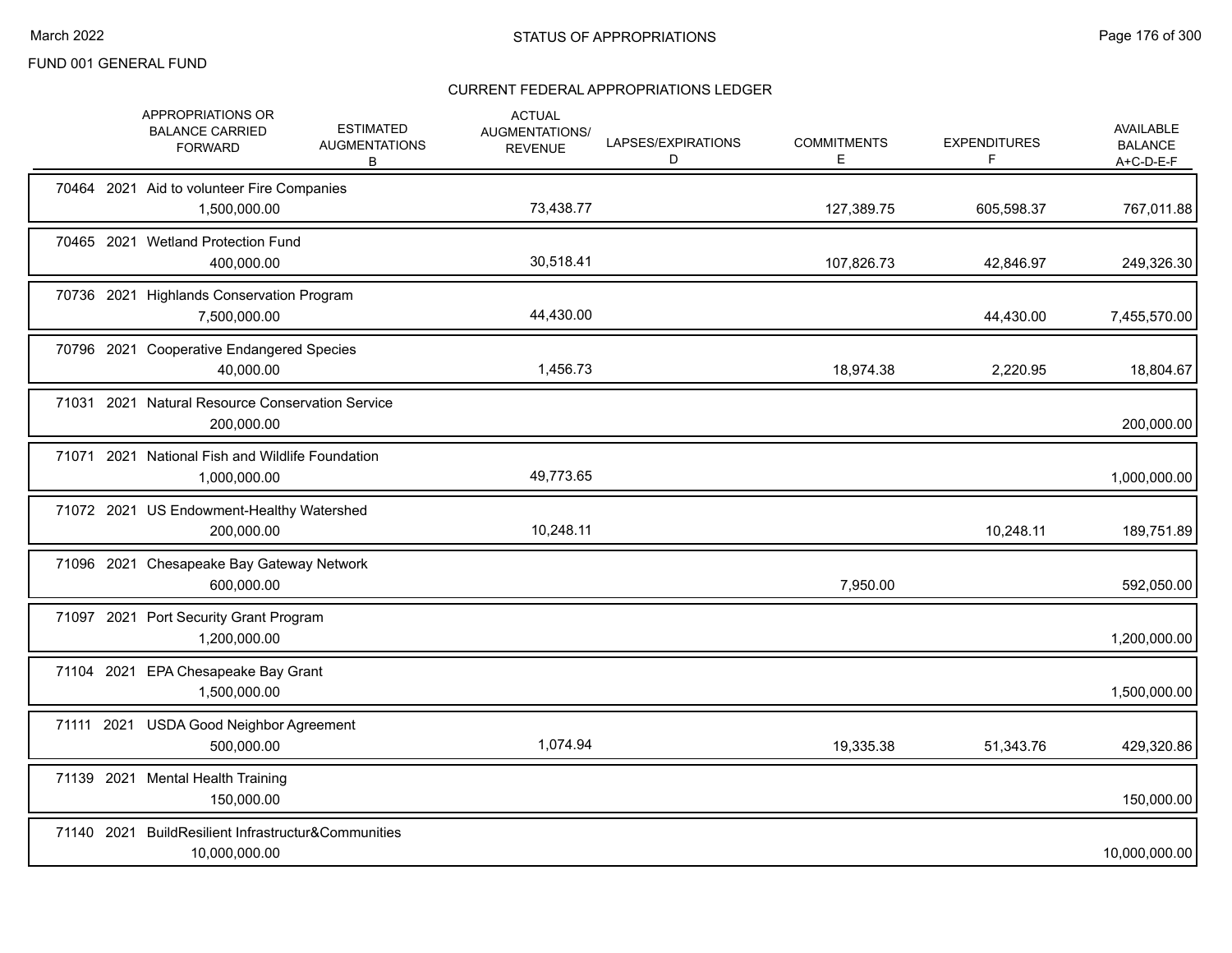|                            | APPROPRIATIONS OR<br><b>BALANCE CARRIED</b><br><b>FORWARD</b>     | <b>ESTIMATED</b><br><b>AUGMENTATIONS</b><br>B | <b>ACTUAL</b><br>AUGMENTATIONS/<br><b>REVENUE</b> | LAPSES/EXPIRATIONS<br>D | <b>COMMITMENTS</b><br>Е | <b>EXPENDITURES</b><br>F | AVAILABLE<br><b>BALANCE</b><br>$A+C-D-E-F$ |
|----------------------------|-------------------------------------------------------------------|-----------------------------------------------|---------------------------------------------------|-------------------------|-------------------------|--------------------------|--------------------------------------------|
|                            | 71141 2021 Agriculture and Food Research<br>100,000.00            |                                               |                                                   |                         |                         |                          | 100,000.00                                 |
| <b>DEPT TOTAL</b>          |                                                                   |                                               |                                                   |                         |                         |                          |                                            |
|                            | 49,690,000.00                                                     |                                               | 474,766.85                                        |                         | 1,371,734.84            | 1,505,951.22             | 46,812,313.94                              |
| <b>BA 11 - Corrections</b> | <b>GENERAL GOVERNMENT</b>                                         |                                               |                                                   |                         |                         |                          |                                            |
|                            | 71082 2021 Swift Fair And Certain<br>384,000.00                   |                                               | 120.00                                            |                         | 63,176.00               | 15,960.00                | 304,864.00                                 |
|                            | 71083 2021 Smart Supervision<br>225,000.00                        |                                               | 130,125.96                                        |                         | 30,004.00               | 140,075.96               | 54,920.04                                  |
|                            | 71121 2021 PREA Prgm Strategic Supp for PREA Implem<br>250,000.00 |                                               |                                                   |                         |                         |                          | 250,000.00                                 |
|                            | 71122 2021 Smart Probation<br>715,000.00                          |                                               |                                                   |                         |                         |                          | 715,000.00                                 |
|                            | 71123 2021 Innovations in Reentry Initiative<br>1,000,000.00      |                                               |                                                   |                         |                         |                          | 1,000,000.00                               |
|                            | 71124 2021 Pay for Success<br>1,100,000.00                        |                                               |                                                   |                         |                         |                          | 1,100,000.00                               |
|                            | 71125 2021 Adult Reentry Education Employ&Treatment<br>900,000.00 |                                               |                                                   |                         |                         |                          | 900,000.00                                 |
| <b>INSTITUTIONAL</b>       |                                                                   |                                               |                                                   |                         |                         |                          |                                            |
|                            | 70013 2021 Reimbursement for Alien Inmates<br>5,000,000.00        |                                               |                                                   |                         |                         |                          | 5,000,000.00                               |
|                            | 70017 2021 Correctional Education<br>850,000.00                   |                                               | 562,493.33                                        |                         |                         | 571,929.78               | 278,070.22                                 |
|                            | 70713 2021 Changing Offender Behavior<br>33,000.00                |                                               |                                                   |                         |                         |                          | 33,000.00                                  |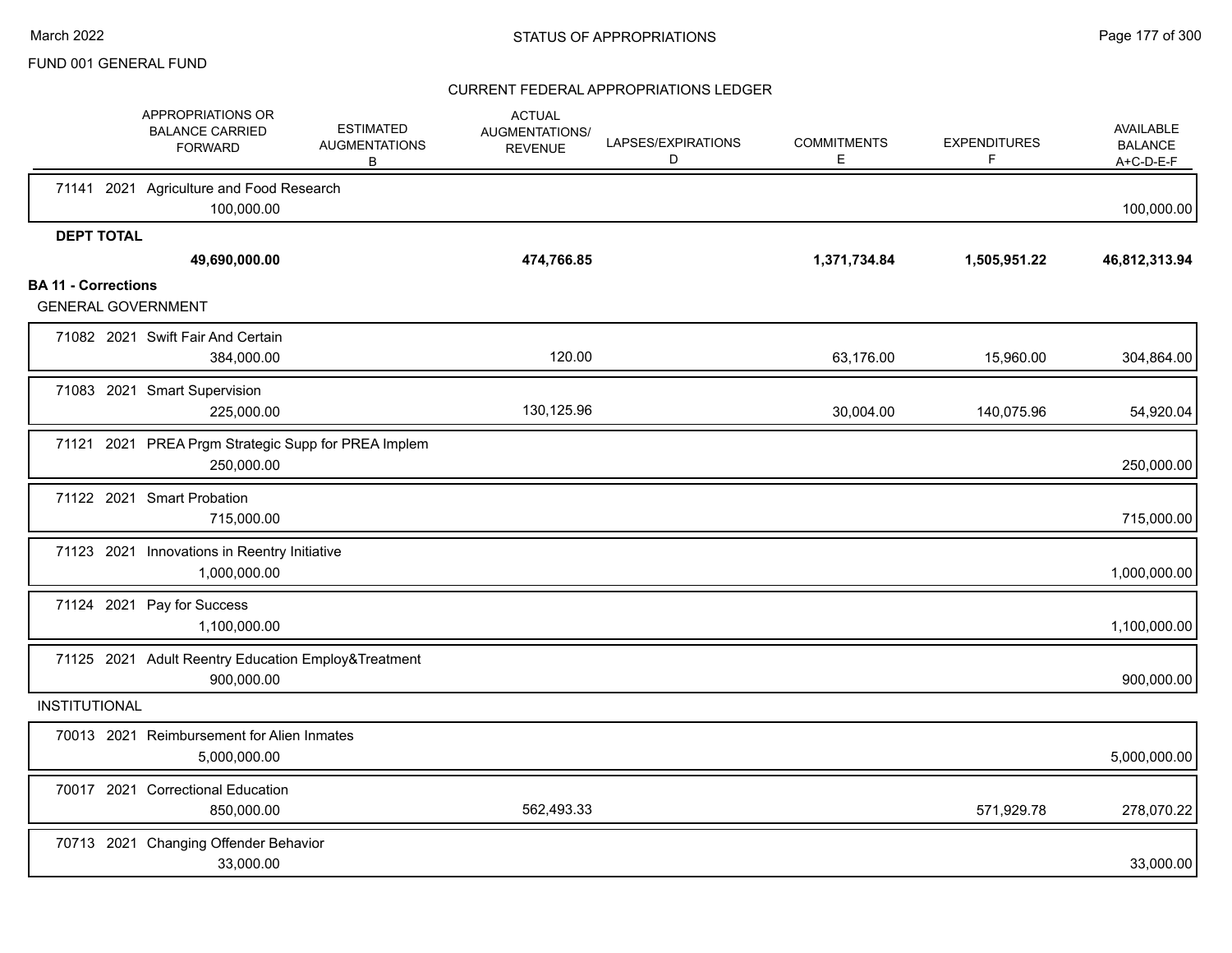|                          | APPROPRIATIONS OR<br><b>ESTIMATED</b><br><b>BALANCE CARRIED</b><br><b>AUGMENTATIONS</b><br><b>FORWARD</b><br>B | <b>ACTUAL</b><br>AUGMENTATIONS/<br><b>REVENUE</b> | LAPSES/EXPIRATIONS<br>D | <b>COMMITMENTS</b><br>Е | <b>EXPENDITURES</b><br>F | AVAILABLE<br><b>BALANCE</b><br>$A+C-D-E-F$ |
|--------------------------|----------------------------------------------------------------------------------------------------------------|---------------------------------------------------|-------------------------|-------------------------|--------------------------|--------------------------------------------|
|                          | 71098 2021 Naloxone Reentry Tracking Program                                                                   | 43,173.00                                         |                         |                         |                          |                                            |
|                          | 915,000.00                                                                                                     |                                                   |                         |                         | 43,173.00                | 871,827.00                                 |
|                          | 71119 2021 Second Chance Act<br>681,000.00                                                                     | 45,877.10                                         |                         | 255,544.00              | 45,877.10                | 379,578.90                                 |
| <b>DEPT TOTAL</b>        |                                                                                                                |                                                   |                         |                         |                          |                                            |
|                          | 12,053,000.00                                                                                                  | 781,789.39                                        |                         | 348,724.00              | 817,015.84               | 10,887,260.16                              |
|                          | <b>BA 74 - Drug and Alcohol Programs</b><br><b>GENERAL GOVERNMENT</b>                                          |                                                   |                         |                         |                          |                                            |
|                          | 70961 2021 SABG Administration and Operations<br>8,785,000.00                                                  | 5,033,271.64                                      |                         | 315,451.69              | 5,056,628.73             | 3,412,919.58                               |
|                          | 70962 2021 SASP Administration and Operations<br>4,617,000.00                                                  | 93,471.01                                         |                         | 355,347.79              | 220,576.55               | 4,041,075.66                               |
|                          | 71099 2021 State Opioid Response Administration<br>6,058,000.00                                                | 625,919.38                                        |                         | 338.56                  | 626,435.30               | 5,431,226.14                               |
|                          | <b>GRANTS AND SUBSIDIES</b>                                                                                    |                                                   |                         |                         |                          |                                            |
|                          | 70963 2021 SABG Drug and Alcohol Services<br>79,870,000.00                                                     | 27,806,824.04                                     |                         | 26,940,163.74           | 31,070,951.72            | 21,858,884.54                              |
|                          | 70964 2021 SASP Grants<br>25,413,000.00                                                                        | 1,121,682.00                                      |                         |                         | 1,121,682.00             | 24,291,318.00                              |
|                          | 71084 2021 State Opioid Response<br>178,261,000.00                                                             | 18,975,153.12                                     |                         | 33,521,708.96           | 22,900,961.73            | 121,838,329.31                             |
| <b>DEPT TOTAL</b>        | 303,004,000.00                                                                                                 | 53,656,321.19                                     |                         | 61,133,010.74           | 60,997,236.03            | 180,873,753.23                             |
| <b>BA 16 - Education</b> | <b>GENERAL GOVERNMENT</b>                                                                                      |                                                   |                         |                         |                          |                                            |
|                          | 70054 2021 Special Education Improvement<br>2,500,000.00                                                       | 759,675.97                                        |                         | 834,645.32              | 819,452.15               | 845,902.53                                 |
|                          | 70057 2021 ImprovingTeachrQuality-TitleII-AdmnState<br>7,400,000.00                                            | 1,603,876.56                                      |                         | 410,800.78              | 1,971,799.18             | 5,017,400.04                               |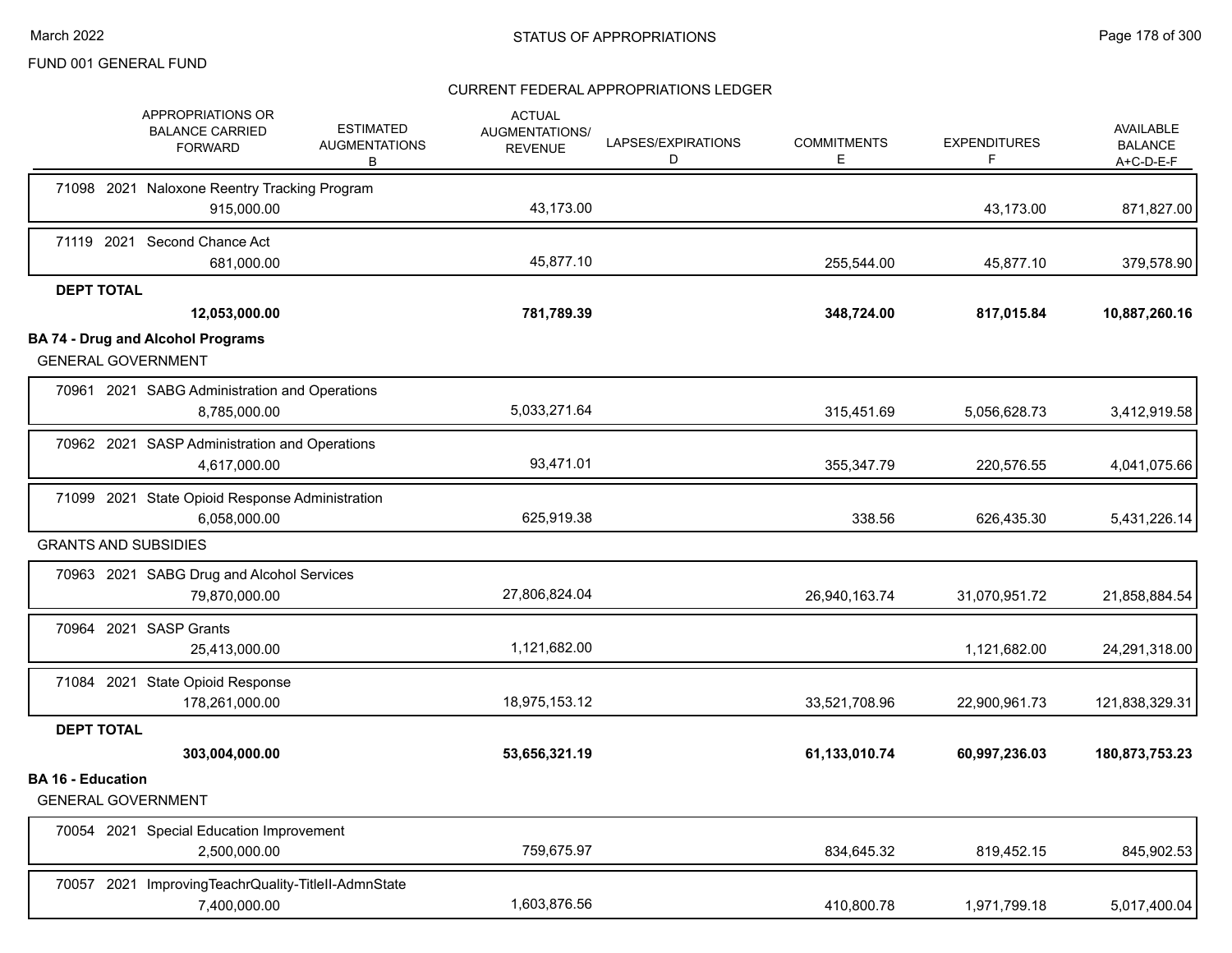|            | APPROPRIATIONS OR<br><b>BALANCE CARRIED</b><br><b>FORWARD</b>     | <b>ESTIMATED</b><br><b>AUGMENTATIONS</b><br>В | <b>ACTUAL</b><br>AUGMENTATIONS/<br><b>REVENUE</b> | LAPSES/EXPIRATIONS<br>D | <b>COMMITMENTS</b><br>E | <b>EXPENDITURES</b><br>F | <b>AVAILABLE</b><br><b>BALANCE</b><br>$A+C-D-E-F$ |
|------------|-------------------------------------------------------------------|-----------------------------------------------|---------------------------------------------------|-------------------------|-------------------------|--------------------------|---------------------------------------------------|
|            | 70059 2021 LSTA - Library Development<br>8,500,000.00             |                                               | 4,055,220.43                                      |                         | 578,397.78              | 4,846,847.29             | 3,074,754.93                                      |
|            | 70061 2021 Food and Nutrition Services<br>21,000,000.00           |                                               | 6,032,906.84                                      |                         | 1,389,974.25            | 6,397,145.76             | 13,212,879.99                                     |
|            | 70067 2021 Medical Assist - Nurse's Aide Program<br>670,000.00    |                                               | 155,038.98                                        |                         |                         | 168,482.34               | 501,517.66                                        |
|            | 70070 2021 Adult Basic Education Admin<br>2,000,000.00            |                                               | 505,106.30                                        |                         | 1,084.78                | 511,788.33               | 1,487,126.89                                      |
|            | 70077 2021 Education of Exceptional Children<br>13,000,000.00     |                                               | 6,978,804.05                                      |                         | 759,677.19              | 7,108,445.08             | 5, 131, 877. 73                                   |
|            | 70078 2021 ESEA Title I-Administration<br>12,333,000.00           |                                               | 2,190,264.70                                      |                         | 2,172,697.40            | 2,225,126.97             | 7,935,175.63                                      |
| 70079 2021 | <b>Migrant Education Administration</b><br>700,000.00             |                                               | 300,422.86                                        |                         | 747.04                  | 310,792.21               | 388,460.75                                        |
|            | 70080 2021 Homeless Assistance<br>4,870,000.00                    |                                               | 2,608,418.43                                      |                         | 1,859,839.89            | 2,612,821.12             | 397,338.99                                        |
|            | 70081 2021 Preschool Grant<br>960.000.00                          |                                               | 427,192.68                                        |                         |                         | 440,496.73               | 519,503.27                                        |
|            | 70083 2021 Vocational Education Administration<br>3,910,000.00    |                                               | 1,322,063.80                                      |                         | 24,842.91               | 1,326,163.16             | 2,558,993.93                                      |
|            | 70085 2021 State Approving Agency (VA)<br>1,800,000.00            |                                               | 1,362,868.29                                      |                         | 2,482.80                | 919,906.32               | 877,610.88                                        |
|            | 70090 2021 School Health Education Programs<br>100,000.00         |                                               | 43,963.81                                         |                         |                         | 44,042.20                | 55,957.80                                         |
|            | 70471 2021 Title IV-21st Cent Com Learn Cent-Admn<br>4,000,000.00 |                                               | 1,536,067.30                                      |                         | 626,428.25              | 1,689,537.26             | 1,684,034.49                                      |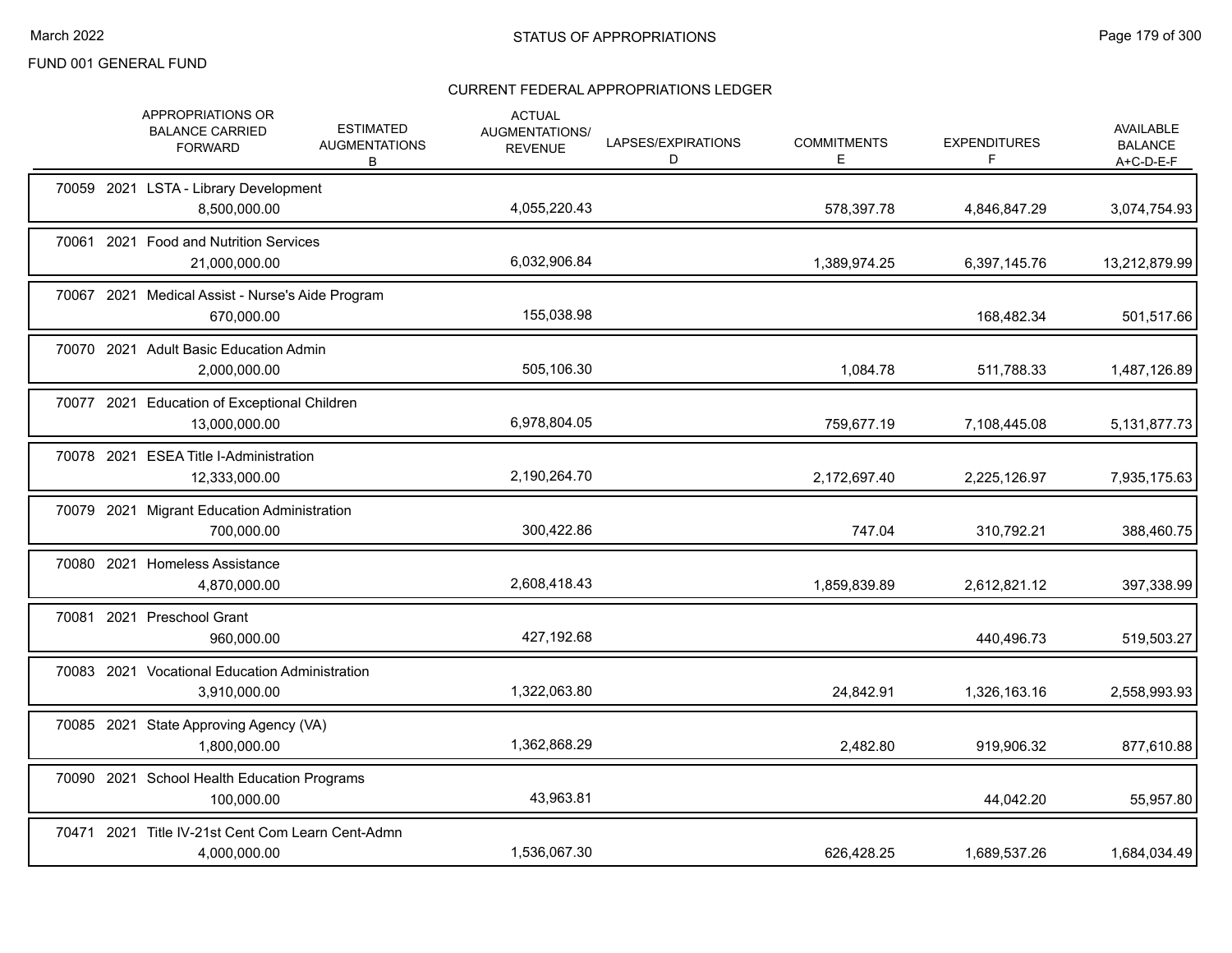|  | APPROPRIATIONS OR<br><b>BALANCE CARRIED</b><br><b>FORWARD</b>       | <b>ESTIMATED</b><br><b>AUGMENTATIONS</b><br>В | <b>ACTUAL</b><br>AUGMENTATIONS/<br><b>REVENUE</b> | LAPSES/EXPIRATIONS<br>D | <b>COMMITMENTS</b><br>E | <b>EXPENDITURES</b><br>F | <b>AVAILABLE</b><br><b>BALANCE</b><br>$A+C-D-E-F$ |
|--|---------------------------------------------------------------------|-----------------------------------------------|---------------------------------------------------|-------------------------|-------------------------|--------------------------|---------------------------------------------------|
|  | 70514 2021 Title VI - Part A State Assessments<br>15,000,000.00     |                                               | 5,237,009.41                                      |                         | 2,281,870.19            | 7,360,008.29             | 5,358,121.52                                      |
|  | 70558 2021 National Assessment of Education Progres<br>165,000.00   |                                               | 289,698.50                                        |                         | 74.94                   | 105.517.00               | 59,408.06                                         |
|  | 70624 2021 St & Community Higway Safety<br>1,500,000.00             |                                               | 184,947.70                                        |                         | 18,874.55               | 527,256.99               | 953,868.46                                        |
|  | 70693 2021 Migrant Education Coordination Prgm (F)<br>130,000.00    |                                               |                                                   |                         | 10,000.00               | 49,242.00                | 70,758.00                                         |
|  | 70715 2021 School Improvement Grants<br>12,000,000.00               |                                               | 2,154,209.94                                      |                         | 1,862,020.85            | 2,154,209.94             | 7,983,769.21                                      |
|  | 71014 2021 Pennsylvania Project Aware<br>1,800,000.00               |                                               |                                                   |                         |                         |                          | 1,800,000.00                                      |
|  | 71033 2021 Statewide Longitudinal Data Systems<br>5,110,000.00      |                                               | 544,689.09                                        |                         | 447,474.93              | 613,692.51               | 4,048,832.56                                      |
|  | 71105 2021 StudentSupport&Academic Enrichment-Admin<br>2,200,000.00 |                                               | 446,982.33                                        |                         | 383,016.46              | 506,305.20               | 1,310,678.34                                      |
|  | 71106 2021 Troops to Teachers<br>400,000.00                         |                                               | 4.488.00                                          |                         | 11,968.00               | 28,832.00                | 359,200.00                                        |
|  | 71109 2021 Emergency Impact Aid Program<br>2,000,000.00             |                                               | 1,074,099.23                                      |                         | 237,500.00              | 1,136,395.07             | 626,104.93                                        |
|  | <b>GRANTS AND SUBSIDIES</b>                                         |                                               |                                                   |                         |                         |                          |                                                   |
|  | 70071 2021 Food and Nutrition - Local<br>795,869,000.00             |                                               | 615,743,737.26                                    |                         | 1,685,510.02            | 642,630,706.38           | 151,552,783.60                                    |
|  | 70075 2021 ESEA-Title 1 Local<br>875,000,000.00                     |                                               | 353,706,420.97                                    |                         | 288,711,861.17          | 353,642,687.58           | 232,645,451.25                                    |
|  | 70086 2021 Vocational Education Act - Local<br>49,000,000.00        |                                               | 26,203,197.92                                     |                         | 17,416,856.06           | 26,212,395.26            | 5,370,748.68                                      |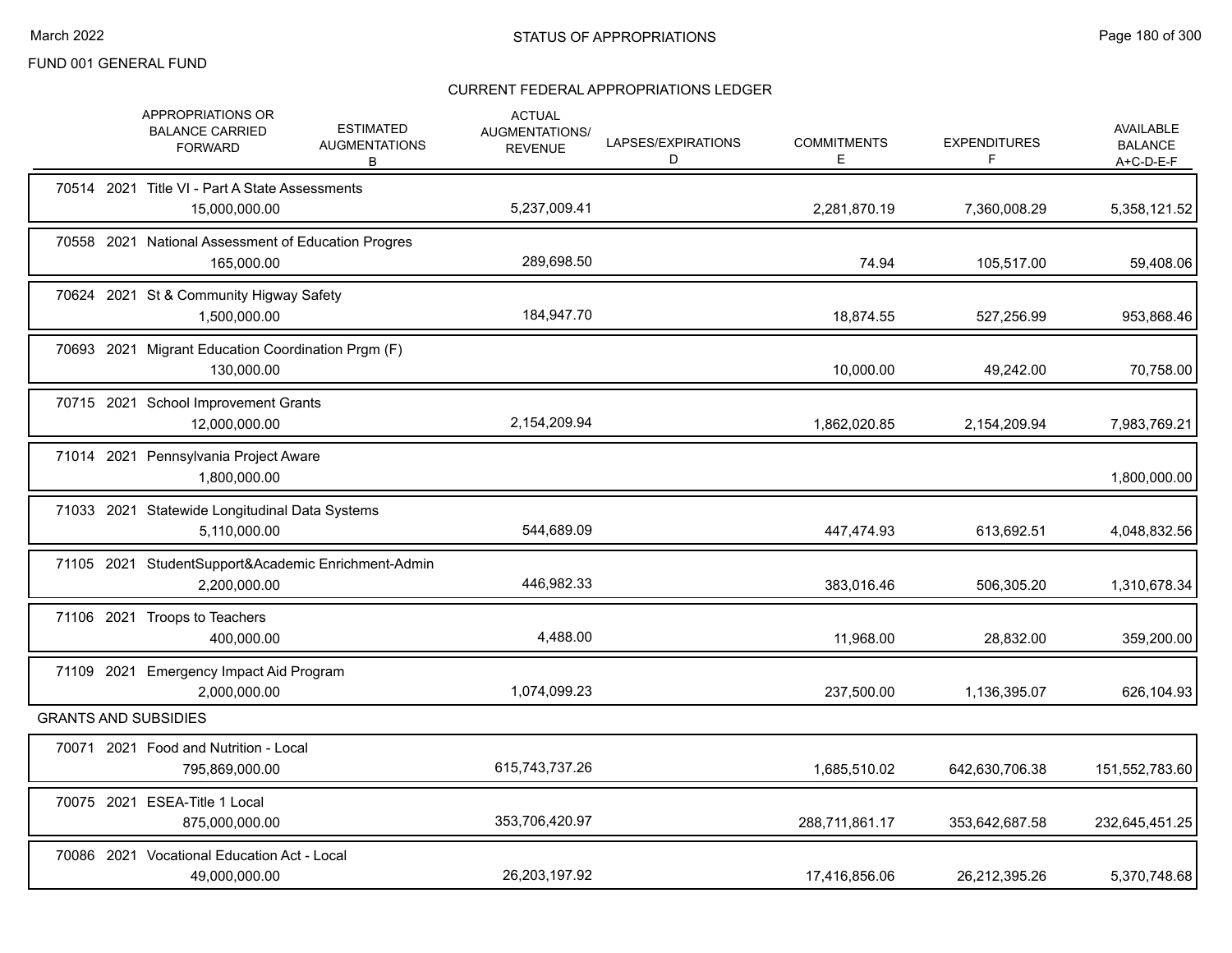|                   | <b>APPROPRIATIONS OR</b><br><b>ESTIMATED</b><br><b>BALANCE CARRIED</b><br><b>AUGMENTATIONS</b><br><b>FORWARD</b><br>B | <b>ACTUAL</b><br>AUGMENTATIONS/<br><b>REVENUE</b> | LAPSES/EXPIRATIONS<br>D | <b>COMMITMENTS</b><br>Е | <b>EXPENDITURES</b><br>F | AVAILABLE<br><b>BALANCE</b><br>$A+C-D-E-F$ |
|-------------------|-----------------------------------------------------------------------------------------------------------------------|---------------------------------------------------|-------------------------|-------------------------|--------------------------|--------------------------------------------|
|                   | 70087 2021 Prof Development - Title II Local<br>105,000,000.00                                                        | 37, 121, 154. 47                                  |                         | 33,339,610.23           | 37,121,154.47            | 34,539,235.30                              |
|                   | 70088 2021 Individuals w/Disabilities Educ - Local<br>470,000,000.00                                                  | 238,259,756.15                                    |                         | 196,631,495.86          | 250,094,696.53           | 23,273,807.61                              |
|                   | 70093 2021 Adult Basic Education - Local<br>23,000,000.00                                                             | 10,175,249.18                                     |                         | 7,767,193.82            | 10,175,249.18            | 5,057,557.00                               |
|                   | 70516 2021 Title IV - 21st Cent. Comm Learn - Local<br>90,000,000.00                                                  | 19,967,083.69                                     |                         | 20,093,327.06           | 22,536,654.94            | 47,370,018.00                              |
|                   | 70517 2021 Title III - Lan Inst Lep & Immig Student<br>24,000,000.00                                                  | 7,460,599.07                                      |                         | 8,410,058.20            | 7,503,179.21             | 8,086,762.59                               |
|                   | 70518 2021 Title VI Rural & Low Income School-Local<br>1,830,000.00                                                   | 228,073.27                                        |                         | 517,262.71              | 228,073.27               | 1,084,664.02                               |
|                   | 70714 2021 Individuals With Disabilities-Education<br>16,000,000.00                                                   | 7,609,637.81                                      |                         | 5,353,148.19            | 7,609,637.81             | 3,037,214.00                               |
|                   | 71107 2021 StudentSupport&Academic Enrichment-Local<br>60,000,000.00                                                  | 23,857,531.17                                     |                         | 20,342,683.75           | 23,857,531.17            | 15,799,785.08                              |
| <b>DEPT TOTAL</b> | 2,633,747,000.00<br><b>BA 31 - PA Emergency Management Agency</b>                                                     | 1,380,150,456.16                                  |                         | 614, 183, 425. 38       | 1,425,486,270.90         | 594,077,303.72                             |
|                   | <b>GENERAL GOVERNMENT</b>                                                                                             |                                                   |                         |                         |                          |                                            |
|                   | 70238 2021 Fire Prevention<br>20,000.00                                                                               | 15,641.06                                         |                         |                         | 16,257.20                | 3,742.80                                   |
|                   | 70239 2021 Civil Preparedness<br>35,000,000.00                                                                        | 15,888,740.83                                     |                         | 7,231,203.41            | 18,904,092.31            | 8,864,704.28                               |
|                   | 70241 2021 Hazardous Materials Planning & Training<br>1,500,000.00                                                    | 63,850.58                                         |                         | 5,600.00                | 358,157.15               | 1,136,242.85                               |
| <b>DEPT TOTAL</b> | 36,520,000.00                                                                                                         | 15,968,232.47                                     |                         | 7,236,803.41            | 19,278,506.66            | 10,004,689.93                              |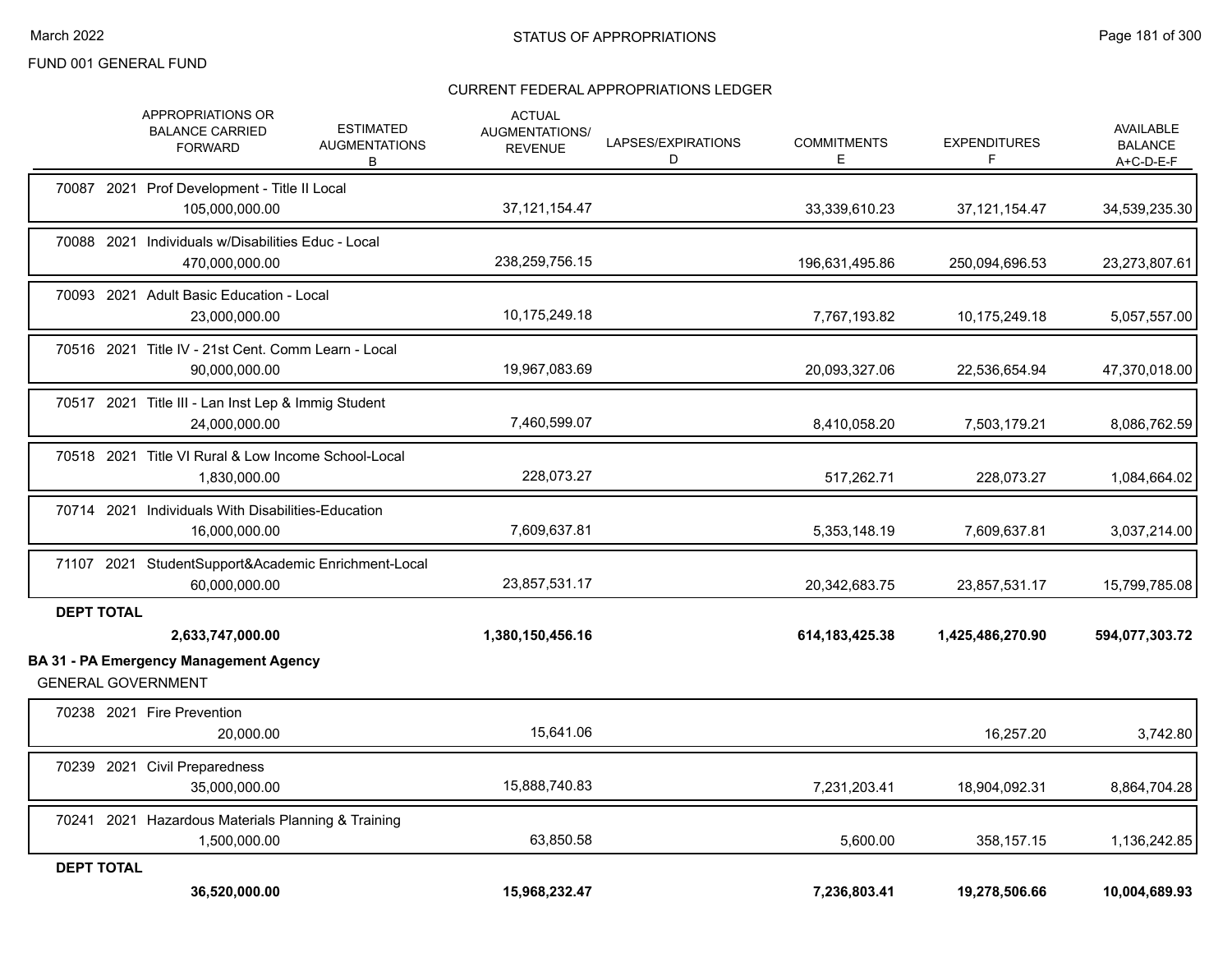|  | APPROPRIATIONS OR<br><b>BALANCE CARRIED</b><br><b>FORWARD</b>        | <b>ESTIMATED</b><br><b>AUGMENTATIONS</b><br>В | <b>ACTUAL</b><br><b>AUGMENTATIONS/</b><br><b>REVENUE</b> | LAPSES/EXPIRATIONS<br>D | <b>COMMITMENTS</b><br>E | <b>EXPENDITURES</b><br>F | <b>AVAILABLE</b><br><b>BALANCE</b><br>$A+C-D-E-F$ |
|--|----------------------------------------------------------------------|-----------------------------------------------|----------------------------------------------------------|-------------------------|-------------------------|--------------------------|---------------------------------------------------|
|  | <b>BA 35 - Environmental Protection</b><br><b>GENERAL GOVERNMENT</b> |                                               |                                                          |                         |                         |                          |                                                   |
|  | 70242 2021 Coastal Zone Management<br>4,700,000.00                   |                                               | 1,931,684.45                                             |                         | 813,405.68              | 1,142,635.49             | 2,743,958.83                                      |
|  | 70243 2021 Surf. Mine Cons. A & E-Title V-Mgmt.<br>6,500,000.00      |                                               | 1,852,948.29                                             |                         | 10,106.99               | 1,018,870.43             | 5,471,022.58                                      |
|  | 70244 2021 State Energy Program (SEP)<br>15,000,000.00               |                                               | 1,027,338.18                                             |                         | 1,023,350.73            | 578,638.35               | 13,398,010.92                                     |
|  | 70245 2021 Surf. Mine Cons. A & E-Title V-Legal<br>680,000.00        |                                               | 418,077.54                                               |                         | 12,911.85               | 176,700.68               | 490,387.47                                        |
|  | 70246 2021 Trg & Educ of Underground Miners-MSHA<br>1.700.000.00     |                                               | 101,829.56                                               |                         | 143,554.25              | 189,947.40               | 1,366,498.35                                      |
|  | 70247 2021 Diagonstic X-Ray Equipment Testing<br>550.000.00          |                                               | 335,090.00                                               |                         |                         | 335,090.00               | 214,910.00                                        |
|  | 70249 2021 Water Quality Outreach Training<br>200,000.00             |                                               |                                                          |                         |                         |                          | 200,000.00                                        |
|  | 70250 2021 Surf. Mine Cons. A & E-Title V-Oper.<br>12,344,000.00     |                                               | 8,172,592.45                                             |                         | 379,607.80              | 5,165,941.38             | 6,798,450.82                                      |
|  | 70251 2021 Miscellaneous Survey Studies<br>6,000,000.00              |                                               | 861,466.38                                               |                         | 458,742.00              | 512,208.84               | 5,029,049.16                                      |
|  | 70252 2021 Indoor Radon Abatement - SIRG<br>700,000.00               |                                               | 443,903.87                                               |                         | 26,522.75               | 261,472.51               | 412,004.74                                        |
|  | 70253 2021 EPA Planning Grant - Admin. - RCRA<br>8,400,000.00        |                                               | 4,077,376.77                                             |                         | 136,165.51              | 3,562,199.19             | 4,701,635.30                                      |
|  | 70254 2021 Hydroelectric Power Construction Fund<br>51,000.00        |                                               | 7,410.05                                                 |                         |                         |                          | 51,000.00                                         |
|  | 70255 2021 Wetland Protection Fund<br>840,000.00                     |                                               | 58,205.52                                                |                         |                         | 306.95                   | 839,693.05                                        |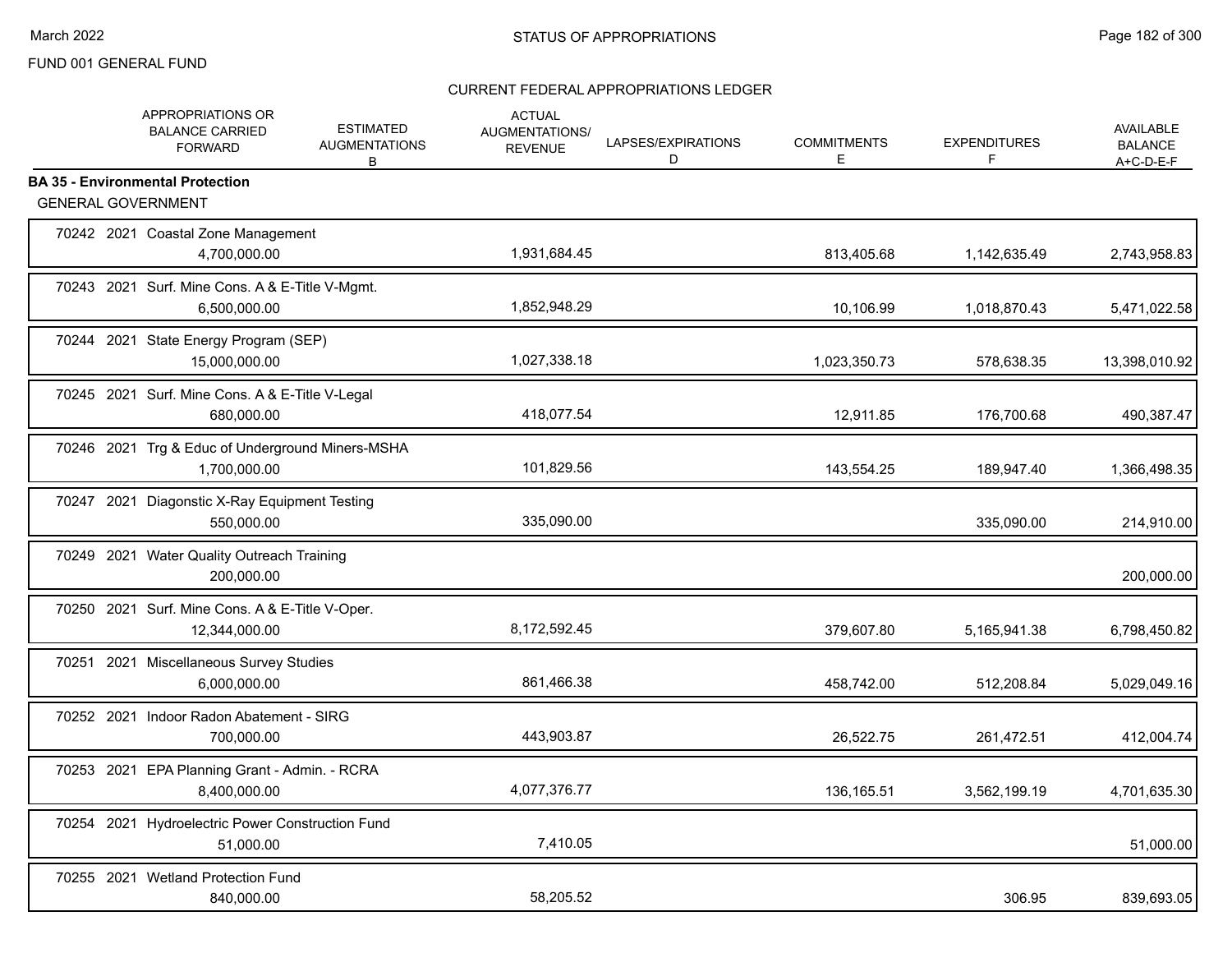|            | APPROPRIATIONS OR<br><b>BALANCE CARRIED</b><br><b>FORWARD</b>        | <b>ESTIMATED</b><br><b>AUGMENTATIONS</b><br>B | <b>ACTUAL</b><br>AUGMENTATIONS/<br><b>REVENUE</b> | LAPSES/EXPIRATIONS<br>D | <b>COMMITMENTS</b><br>Е | <b>EXPENDITURES</b><br>F | AVAILABLE<br><b>BALANCE</b><br>A+C-D-E-F |
|------------|----------------------------------------------------------------------|-----------------------------------------------|---------------------------------------------------|-------------------------|-------------------------|--------------------------|------------------------------------------|
|            | 70256 2021 Wellhead Protection Fund<br>250,000.00                    |                                               |                                                   |                         |                         |                          | 250,000.00                               |
|            | 70257 2021 National Dam Safety Program<br>1,500,000.00               |                                               | 163,014.48                                        |                         |                         | 128,237.26               | 1,371,762.74                             |
|            | 70258 2021 Chesapeake Bay Pollution Abatement<br>15.000.000.00       |                                               | 4,127,554.90                                      |                         | 4,092,767.82            | 4,132,284.87             | 6,774,947.31                             |
|            | 70259 2021 Safe Water Drinking Act - PWSSP - Oper.<br>5,700,000.00   |                                               | 2,944,209.91                                      |                         |                         | 2,505,136.55             | 3,194,863.45                             |
|            | 70260 2021 Non-Point Source Implementation - 319(H)<br>14,800,000.00 |                                               | 2,158,896.51                                      |                         | 10,623,926.58           | 1,689,562.85             | 2,486,510.57                             |
|            | 70261 2021 Water Pollution Control 106 Grant-Oper.<br>8,900,000.00   |                                               | 2,633,303.54                                      |                         |                         | 4,034,459.66             | 4,865,540.34                             |
|            | 70262 2021 Air Pollution Control 105 Grant-Oper.<br>5,500,000.00     |                                               | 458,045.25                                        |                         |                         | 1,112,402.08             | 4,387,597.92                             |
|            | 70264 2021 Stormwtr Permit Initiative-NPDES 104(b)3<br>2,300,000.00  |                                               | 103,371.72                                        |                         | 178,119.12              | 54,851.85                | 2,067,029.03                             |
|            | 70265 2021 Energy & Environmental Opportunities<br>1,200,000.00      |                                               |                                                   |                         |                         |                          | 1,200,000.00                             |
|            | 70266 2021 Construction Mgmt Assistance Grant-Oper<br>350,000.00     |                                               |                                                   |                         |                         |                          | 350,000.00                               |
|            | 70267 2021 Wtr Quality Mgmt Plan Gr 205(j)(1)-604b<br>1,150,000.00   |                                               | 694,165.70                                        |                         |                         | 477,920.81               | 672,079.19                               |
|            | 70268 2021 Construction Mgmt Assistance Grant-Mgmt<br>1,400,000.00   |                                               | 7,859.29                                          |                         |                         |                          | 1,400,000.00                             |
| 70269 2021 | <b>Pollution Prevention</b><br>800,000.00                            |                                               |                                                   |                         |                         |                          | 800,000.00                               |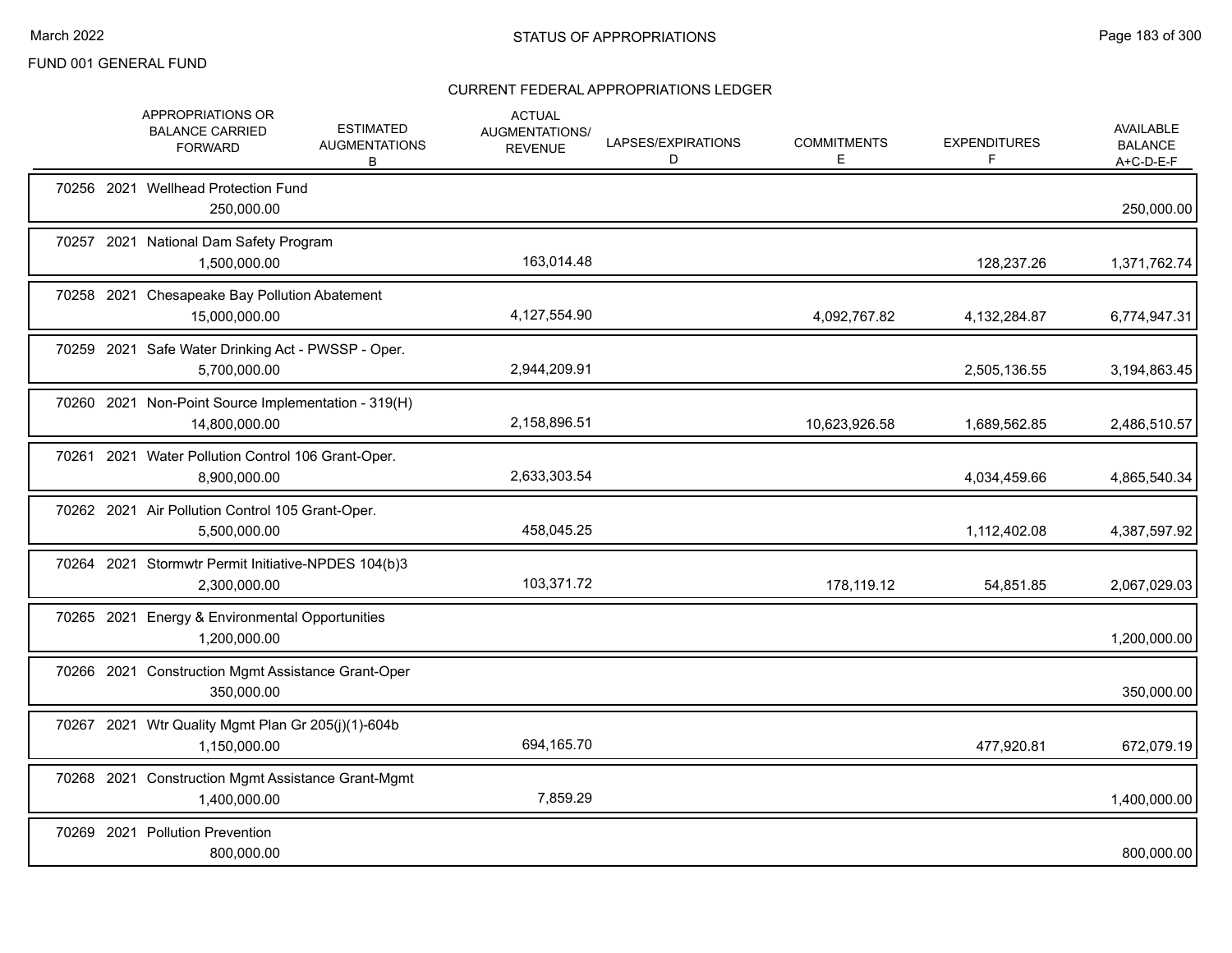|                   | APPROPRIATIONS OR<br><b>BALANCE CARRIED</b><br><b>FORWARD</b>       | <b>ESTIMATED</b><br><b>AUGMENTATIONS</b><br>B | <b>ACTUAL</b><br><b>AUGMENTATIONS/</b><br><b>REVENUE</b> | LAPSES/EXPIRATIONS<br>D | <b>COMMITMENTS</b><br>Е | <b>EXPENDITURES</b><br>F | AVAILABLE<br><b>BALANCE</b><br>$A+C-D-E-F$ |
|-------------------|---------------------------------------------------------------------|-----------------------------------------------|----------------------------------------------------------|-------------------------|-------------------------|--------------------------|--------------------------------------------|
|                   | 70270 2021 Small Operators Assistance - SOAP<br>300,000.00          |                                               |                                                          |                         |                         |                          | 300,000.00                                 |
|                   | 70271 2021 Safe Water Drinking Act - PWSSP - Mgmt<br>7,000,000.00   |                                               | 1,207,288.26                                             |                         |                         | 564,060.89               | 6,435,939.11                               |
|                   | 70272 2021 Water Pollution Control 106 Grants-MGMT<br>5,500,000.00  |                                               | 686,082.98                                               |                         | 236,182.65              | 1,037,837.68             | 4,225,979.67                               |
|                   | 70273 2021 Air Polution Control 105 Grant - MGMT<br>3,200,000.00    |                                               | 1,020,350.35                                             |                         | 116,960.00              | 866,930.29               | 2,216,109.71                               |
|                   | 70274 2021 Oil Pollution Spills Removal<br>1,000,000.00             |                                               |                                                          |                         |                         |                          | 1,000,000.00                               |
|                   | 70523 2021 Training Reimbursement for Small Systems<br>3,500,000.00 |                                               |                                                          |                         |                         |                          | 3,500,000.00                               |
|                   | 71062 2021 Multipurp Grants-States&Tribes<br>600,000.00             |                                               | 94,475.62                                                |                         | 30,000.00               | 83,397.48                | 486,602.52                                 |
|                   | 71138 2021 USDA Good Neighbor Authority<br>200.000.00               |                                               |                                                          |                         |                         |                          | 200,000.00                                 |
| <b>DEPT TOTAL</b> | 137,815,000.00                                                      |                                               | 35,586,541.57                                            |                         | 18,282,323.73           | 29,631,093.49            | 89,901,582.78                              |
| BA 67 - Health    | <b>GENERAL GOVERNMENT</b>                                           |                                               |                                                          |                         |                         |                          |                                            |
|                   | 70295 2021 Clinical Laboratory Improvement<br>674,000.00            |                                               | $-7,070.87$                                              |                         |                         | 138,885.13               | 535,114.87                                 |
|                   | 70296 2021 Health Assessment<br>613,000.00                          |                                               | 298,345.50                                               |                         | 3,132.20                | 298,345.50               | 311,522.30                                 |
|                   | 70297 2021 Primary Care Co-operative Agreement<br>463,000.00        |                                               | 158,400.62                                               |                         | 64,884.59               | 174,322.36               | 223,793.05                                 |
|                   | 70298 2021 TB - Administration and Operation<br>1,328,000.00        |                                               | 532,175.73                                               |                         | 48,640.76               | 537,479.70               | 741,879.54                                 |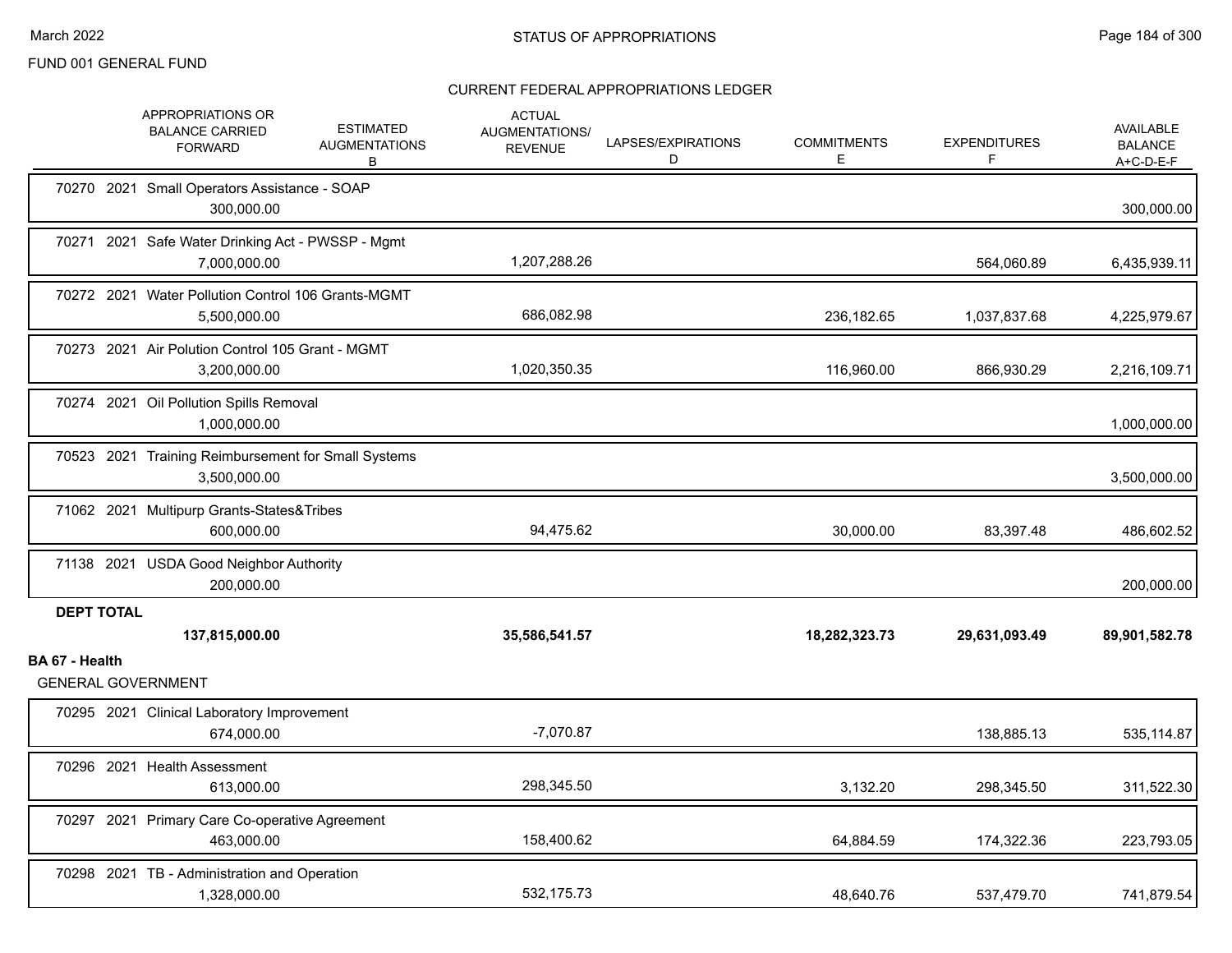|  | <b>APPROPRIATIONS OR</b><br><b>BALANCE CARRIED</b><br><b>FORWARD</b> | <b>ESTIMATED</b><br><b>AUGMENTATIONS</b><br>В | <b>ACTUAL</b><br>AUGMENTATIONS/<br><b>REVENUE</b> | LAPSES/EXPIRATIONS<br>D | <b>COMMITMENTS</b><br>E. | <b>EXPENDITURES</b><br>F | <b>AVAILABLE</b><br><b>BALANCE</b><br>$A+C-D-E-F$ |
|--|----------------------------------------------------------------------|-----------------------------------------------|---------------------------------------------------|-------------------------|--------------------------|--------------------------|---------------------------------------------------|
|  | 70300 2021 PHHSBG - Block Program Services<br>7,108,000.00           |                                               | 2,207,769.00                                      |                         | 3,002,555.86             | 2,615,945.90             | 1,489,498.24                                      |
|  | 70301 2021 Health Statistics<br>90,000.00                            |                                               | $-28,599.93$                                      |                         |                          | 53,927.33                | 36,072.67                                         |
|  | 70304 2021 Disease Control Immunization<br>14,269,000.00             |                                               | 5,752,206.93                                      |                         | 1,467,383.80             | 5,899,406.39             | 6,902,209.81                                      |
|  | 70305 2021 Survey & Follow-up STD<br>3,295,000.00                    |                                               | 1,281,051.27                                      |                         | 524,083.78               | 1,312,894.42             | 1,458,021.80                                      |
|  | 70307 2021 Epidemiology & Lab Surveillance & Resp<br>6,450,000.00    |                                               | 1,448,840.33                                      |                         | 869,827.92               | 1,552,614.69             | 4,027,557.39                                      |
|  | 70310 2021 Medicare Hlth Serv. Agency Certification<br>14,100,000.00 |                                               | 8,219,160.38                                      |                         |                          | 8,280,304.00             | 5,819,696.00                                      |
|  | 70313 2021 Cooperative Health Statistics<br>2,275,000.00             |                                               | 3,890,346.57                                      |                         | 80,573.86                | 1,352,034.36             | 842,391.78                                        |
|  | 70314 2021 Lead - Administration and Operation<br>1,001,000.00       |                                               | 78,587.83                                         |                         | 1,596.67                 | 147,064.50               | 852,338.83                                        |
|  | 70315 2021 Medicaid Certification<br>11,300,000.00                   |                                               | 6,247,041.59                                      |                         |                          | 6,247,041.59             | 5,052,958.41                                      |
|  | 70316 2021 AIDS HIth Ed. - Admin and Oper<br>8,511,000.00            |                                               | 1,873,950.77                                      |                         | 1,342,784.32             | 2,148,607.40             | 5,019,608.28                                      |
|  | 70317 2021 MCHSBG - Administration and Operation<br>16,659,000.00    |                                               | 5,268,629.88                                      |                         | 1,219,828.30             | 5,346,446.52             | 10,092,725.18                                     |
|  | 70318 2021 PHHSBG - Administration and Operation<br>4,693,000.00     |                                               | 510,445.66                                        |                         | 467,420.95               | 1,163,759.64             | 3,061,819.41                                      |
|  | 70319 2021 WIC Administration and Operation<br>42,959,000.00         |                                               | 7,581,156.65                                      |                         | 2,619,086.05             | 8,428,686.65             | 31,911,227.30                                     |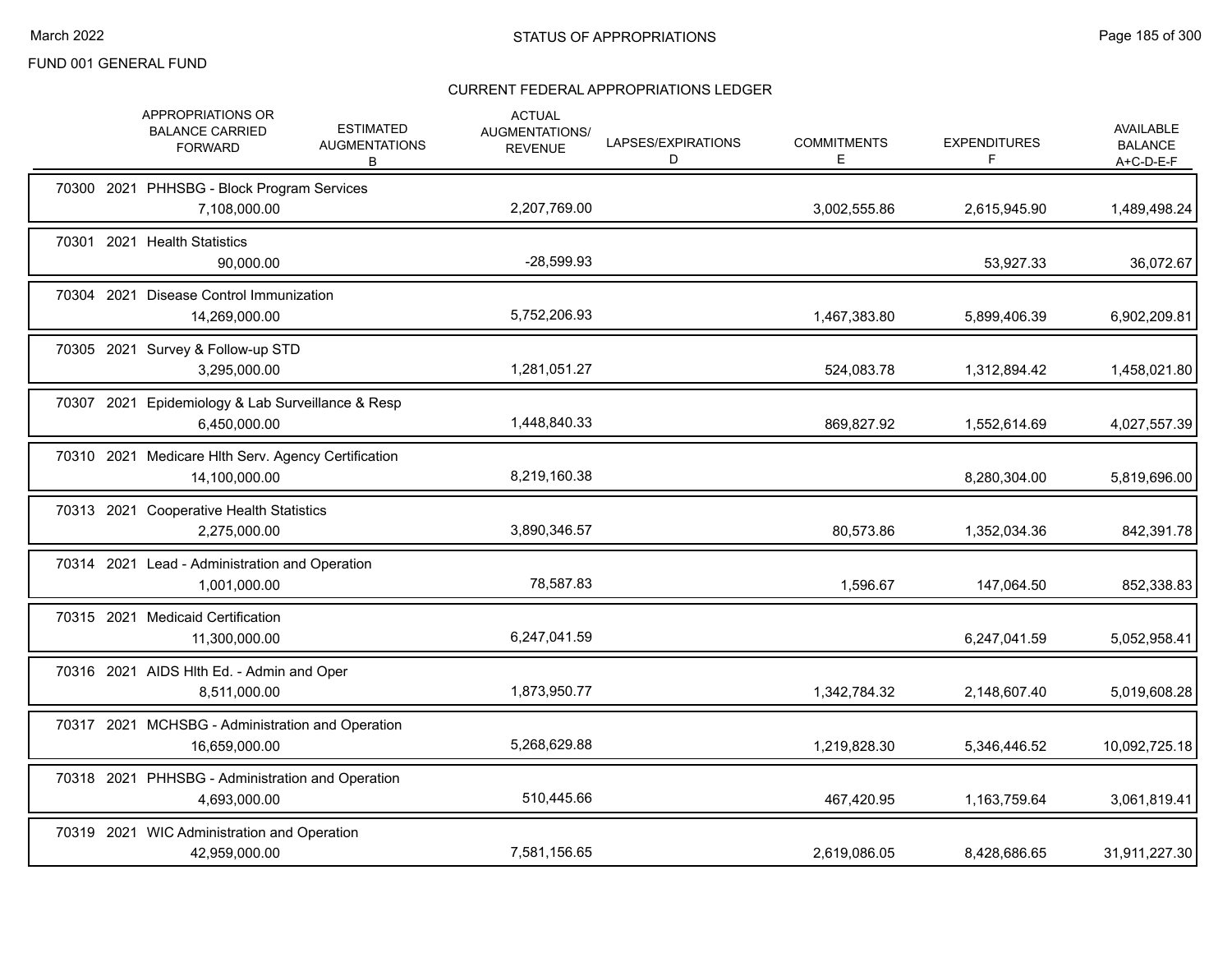|  | APPROPRIATIONS OR<br><b>BALANCE CARRIED</b><br><b>FORWARD</b>      | <b>ESTIMATED</b><br><b>AUGMENTATIONS</b><br>В | <b>ACTUAL</b><br>AUGMENTATIONS/<br><b>REVENUE</b> | LAPSES/EXPIRATIONS<br>D | <b>COMMITMENTS</b><br>E. | <b>EXPENDITURES</b><br>F | <b>AVAILABLE</b><br><b>BALANCE</b><br>$A+C-D-E-F$ |
|--|--------------------------------------------------------------------|-----------------------------------------------|---------------------------------------------------|-------------------------|--------------------------|--------------------------|---------------------------------------------------|
|  | 70323 2021 HIV Care - Administration and Operation<br>4,136,000.00 |                                               | 124,355.36                                        |                         | 53.05                    | 124,355.36               | 4,011,591.59                                      |
|  | 70329 2021 EMS for Children (F)<br>304,000.00                      |                                               | 65,682.00                                         |                         | 1,114.50                 | 95,190.15                | 207,695.35                                        |
|  | 70331 2021 HIV / AIDS Surveillance<br>506,000.00                   |                                               | 205,391.42                                        |                         | 6,818.48                 | 208,725.02               | 290,456.50                                        |
|  | 70339 2021 Preventive Health Special Projects (F)<br>3,221,000.00  |                                               | 991,307.81                                        |                         | 590,764.30               | 1,014,791.30             | 1,615,444.40                                      |
|  | 70340 2021 Adult Blood Lead Epidemiology<br>26,000.00              |                                               |                                                   |                         |                          | 6,698.35                 | 19,301.65                                         |
|  | 70528 2021 Environmental Public Health Tracking<br>244,000.00      |                                               | 96.55                                             |                         | 151,290.88               | 4,382.98                 | 88,326.14                                         |
|  | 70529 2021 Cancer Prevention & Control<br>8,308,000.00             |                                               | 2,981,197.92                                      |                         | 1,161,846.71             | 3,134,299.10             | 4,011,854.19                                      |
|  | 70685 2021 Sexual Violence Prevention & Education<br>1,655,000.00  |                                               | 734,745.76                                        |                         | 465,634.57               | 827,888.71               | 361,476.72                                        |
|  | 70952 2021 Behavorial Risk Factor Surveilance Syste<br>742,000.00  |                                               | 80,482.71                                         |                         | 22,907.00                | 80,482.71                | 638,610.29                                        |
|  | 70953 2021 Collaborative Chronic Disease Programs<br>4,630,000.00  |                                               | 1,308,932.66                                      |                         | 997,347.62               | 1,732,787.94             | 1,899,864.44                                      |
|  | 71005 2021 Special Preparedness Initiatives<br>500,000.00          |                                               |                                                   |                         |                          |                          | 500,000.00                                        |
|  | 71036 2021 Live Healthy<br>4,703,000.00                            |                                               | 1,489,818.28                                      |                         | 1,127,382.29             | 1,606,933.60             | 1,968,684.11                                      |
|  | 71037 2021 Prescription Drug Monitoring<br>18,124,000.00           |                                               | 3,332,255.71                                      |                         | 4,894,240.98             | 3,878,428.83             | 9,351,330.19                                      |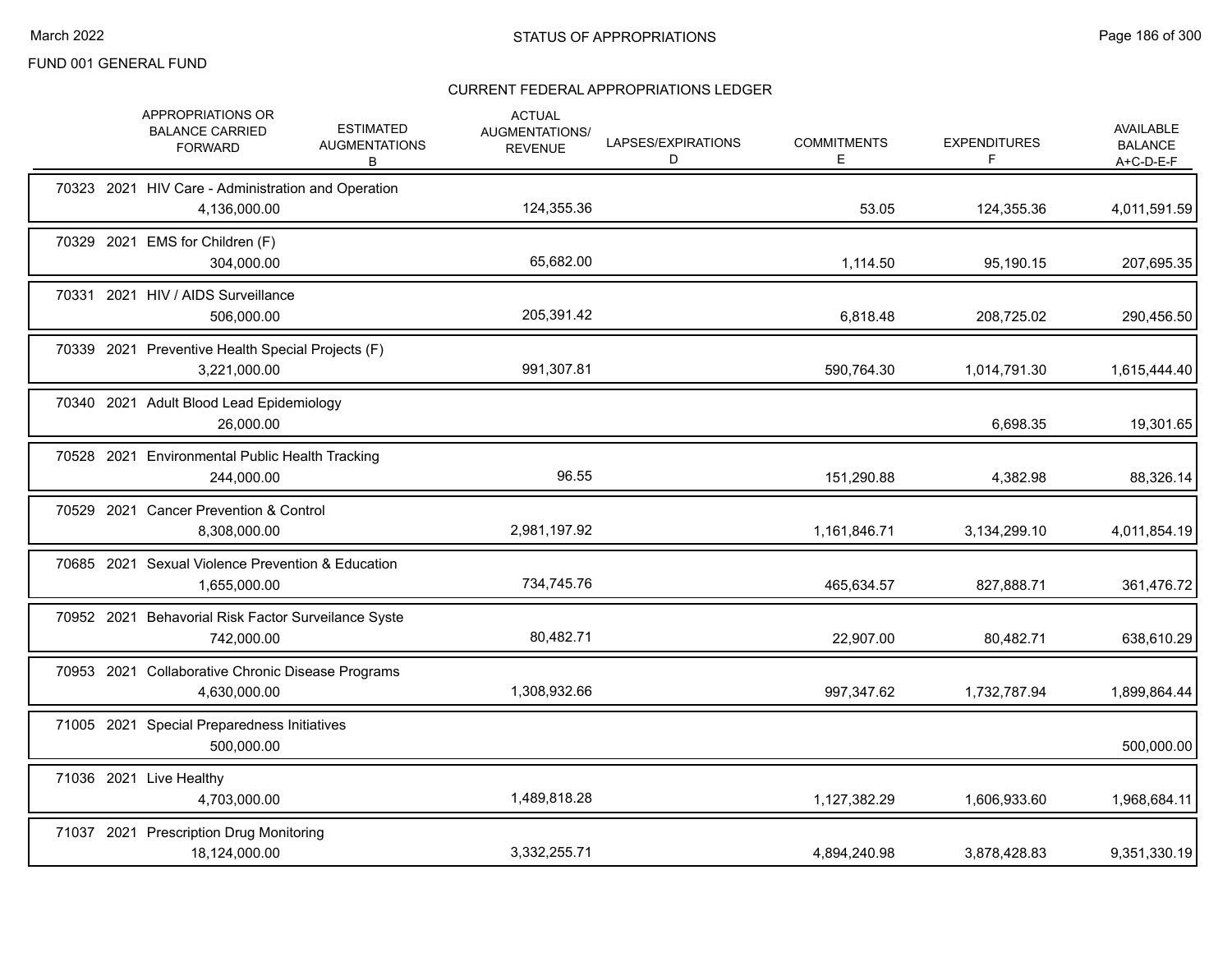|  | APPROPRIATIONS OR<br><b>BALANCE CARRIED</b><br><b>FORWARD</b>     | <b>ESTIMATED</b><br><b>AUGMENTATIONS</b><br>В | <b>ACTUAL</b><br><b>AUGMENTATIONS/</b><br><b>REVENUE</b> | LAPSES/EXPIRATIONS<br>D | <b>COMMITMENTS</b><br>Е | <b>EXPENDITURES</b><br>F | <b>AVAILABLE</b><br><b>BALANCE</b><br>$A+C-D-E-F$ |
|--|-------------------------------------------------------------------|-----------------------------------------------|----------------------------------------------------------|-------------------------|-------------------------|--------------------------|---------------------------------------------------|
|  | 71064 2021 Rural Health<br>4,967,000.00                           |                                               | 1,556.75                                                 |                         |                         | 1,556.75                 | 4,965,443.25                                      |
|  | 71085 2021 State Loan Repayment Program<br>1.500.000.00           |                                               |                                                          |                         | 934,282.50              |                          | 565,717.50                                        |
|  | <b>GRANTS AND SUBSIDIES</b>                                       |                                               |                                                          |                         |                         |                          |                                                   |
|  | 70293 2021 MCH Lead Poisoning Prevent.& Abatement<br>2,705,000.00 |                                               | 72,244.47                                                |                         | 993,068.71              | 213,612.96               | 1,498,318.33                                      |
|  | 70294 2021 Tuberculosis Control Program<br>47,000.00              |                                               | 155.08                                                   |                         | 31,856.71               | 287.29                   | 14,856.00                                         |
|  | 70306 2021 WIC-Women Infants and Children<br>278,219,000.00       |                                               | 81,775,066.33                                            |                         | 26, 136, 774. 76        | 88,337,379.41            | 163,744,845.83                                    |
|  | 70320 2021 MCHSBG-Program Services<br>19,855,000.00               |                                               | 5,438,295.99                                             |                         | 7,133,570.82            | 8,190,148.04             | 4,531,281.14                                      |
|  | 70324 2021 Family Health Special Projects<br>2,545,000.00         |                                               | 465,655.26                                               |                         | 192, 157. 75            | 471,460.51               | 1,881,381.74                                      |
|  | 70334 2021 Traumatic Brain Injury<br>627,000.00                   |                                               | 35,563.61                                                |                         | 161,916.44              | 43,494.87                | 421,588.69                                        |
|  | 70335 2021 Abstinence Education<br>4,609,000.00                   |                                               | 567,129.11                                               |                         | 704,363.99              | 734,317.59               | 3,170,318.42                                      |
|  | 70336 2021 Screening Newborns<br>1,680,000.00                     |                                               | 663,274.35                                               |                         | 595,518.21              | 760,590.54               | 323,891.25                                        |
|  | 70338 2021 Newborn Hearing Screening & Intervention<br>528,000.00 |                                               | 60,556.43                                                |                         | 148,444.87              | 121,201.67               | 258,353.46                                        |
|  | 70776 2021 Teen Pregnancy Prevention<br>5,383,000.00              |                                               | 452,178.52                                               |                         | 935,096.28              | 495,659.61               | 3,952,244.11                                      |
|  | 71015 2021 AIDS Health Education Program<br>2,613,000.00          |                                               | 488,319.81                                               |                         | 619,884.57              | 520,864.13               | 1,472,251.30                                      |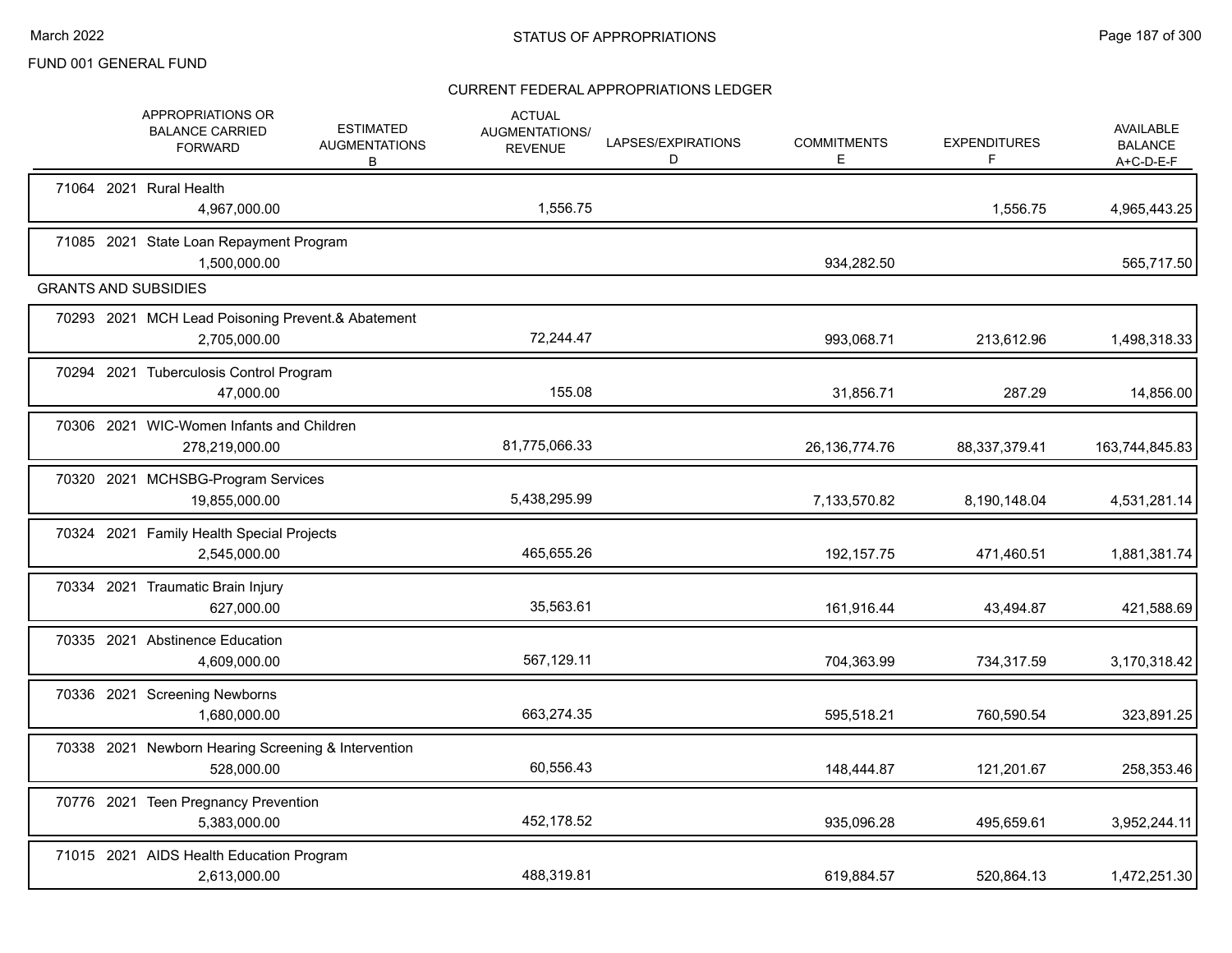|                                                         | APPROPRIATIONS OR<br><b>BALANCE CARRIED</b><br><b>FORWARD</b>      | <b>ESTIMATED</b><br><b>AUGMENTATIONS</b><br>В | <b>ACTUAL</b><br>AUGMENTATIONS/<br><b>REVENUE</b> | LAPSES/EXPIRATIONS<br>D | <b>COMMITMENTS</b><br>E. | <b>EXPENDITURES</b><br>F | AVAILABLE<br><b>BALANCE</b><br>$A+C-D-E-F$ |
|---------------------------------------------------------|--------------------------------------------------------------------|-----------------------------------------------|---------------------------------------------------|-------------------------|--------------------------|--------------------------|--------------------------------------------|
|                                                         | 71016 2021 AIDS Ryan White And HIV Care                            |                                               |                                                   |                         |                          |                          |                                            |
|                                                         | 61,864,000.00                                                      |                                               | 10,974,421.16                                     |                         | 27,294,945.01            | 10,974,421.16            | 23,594,633.83                              |
|                                                         | 71017 2021 Housing For Persons With Aids<br>4,079,000.00           |                                               | 1,022,397.77                                      |                         | 1,578,458.77             | 1,753,794.53             | 746,746.70                                 |
| <b>DEPT TOTAL</b>                                       |                                                                    |                                               |                                                   |                         |                          |                          |                                            |
|                                                         | 574,108,000.00                                                     |                                               | 158,643,518.73                                    |                         | 88,591,538.83            | 171,031,519.19           | 314,484,941.98                             |
|                                                         | <b>BA 30 - Historical &amp; Museum Commission</b>                  |                                               |                                                   |                         |                          |                          |                                            |
| <b>GENERAL GOVERNMENT</b>                               |                                                                    |                                               |                                                   |                         |                          |                          |                                            |
|                                                         | 70235 2021 Historic Preservation<br>4,237,000.00                   |                                               | 291,610.01                                        |                         | 2,156.27                 | 789,808.31               | 3,445,035.42                               |
|                                                         | 70507 2021 Surface Mining Review<br>155,000.00                     |                                               | 77,189.16                                         |                         | 610.50                   | 77,390.79                | 76,998.71                                  |
|                                                         | 70509 2021 Environmental Review<br>358,000.00                      |                                               | 37,169.86                                         |                         |                          | 135,060.37               | 222,939.63                                 |
|                                                         | 71028 2021 American Battlefield Protection Program<br>7,000,000.00 |                                               |                                                   |                         | 47,438.68                | 67,409.04                | 6,885,152.28                               |
|                                                         | 71038 2021 Maritime Heritage<br>525,000.00                         |                                               |                                                   |                         |                          |                          | 525,000.00                                 |
|                                                         | 71090 2021 Appalacian Development<br>100,000.00                    |                                               |                                                   |                         |                          |                          | 100,000.00                                 |
| <b>DEPT TOTAL</b>                                       |                                                                    |                                               |                                                   |                         |                          |                          |                                            |
|                                                         | 12,375,000.00                                                      |                                               | 405,969.03                                        |                         | 50,205.45                | 1,069,668.51             | 11,255,126.04                              |
| <b>BA 79 - Insurance</b><br><b>GRANTS AND SUBSIDIES</b> |                                                                    |                                               |                                                   |                         |                          |                          |                                            |
|                                                         | 71077 2021 Insurance Market Reform                                 |                                               |                                                   |                         |                          |                          |                                            |
|                                                         | 5,000,000.00                                                       |                                               |                                                   |                         | 160,775.00               |                          | 4,839,225.00                               |
| <b>DEPT TOTAL</b>                                       |                                                                    |                                               |                                                   |                         |                          |                          |                                            |
|                                                         | 5,000,000.00                                                       |                                               |                                                   |                         | 160,775.00               |                          | 4,839,225.00                               |
| BA 12 - Labor & Industry                                |                                                                    |                                               |                                                   |                         |                          |                          |                                            |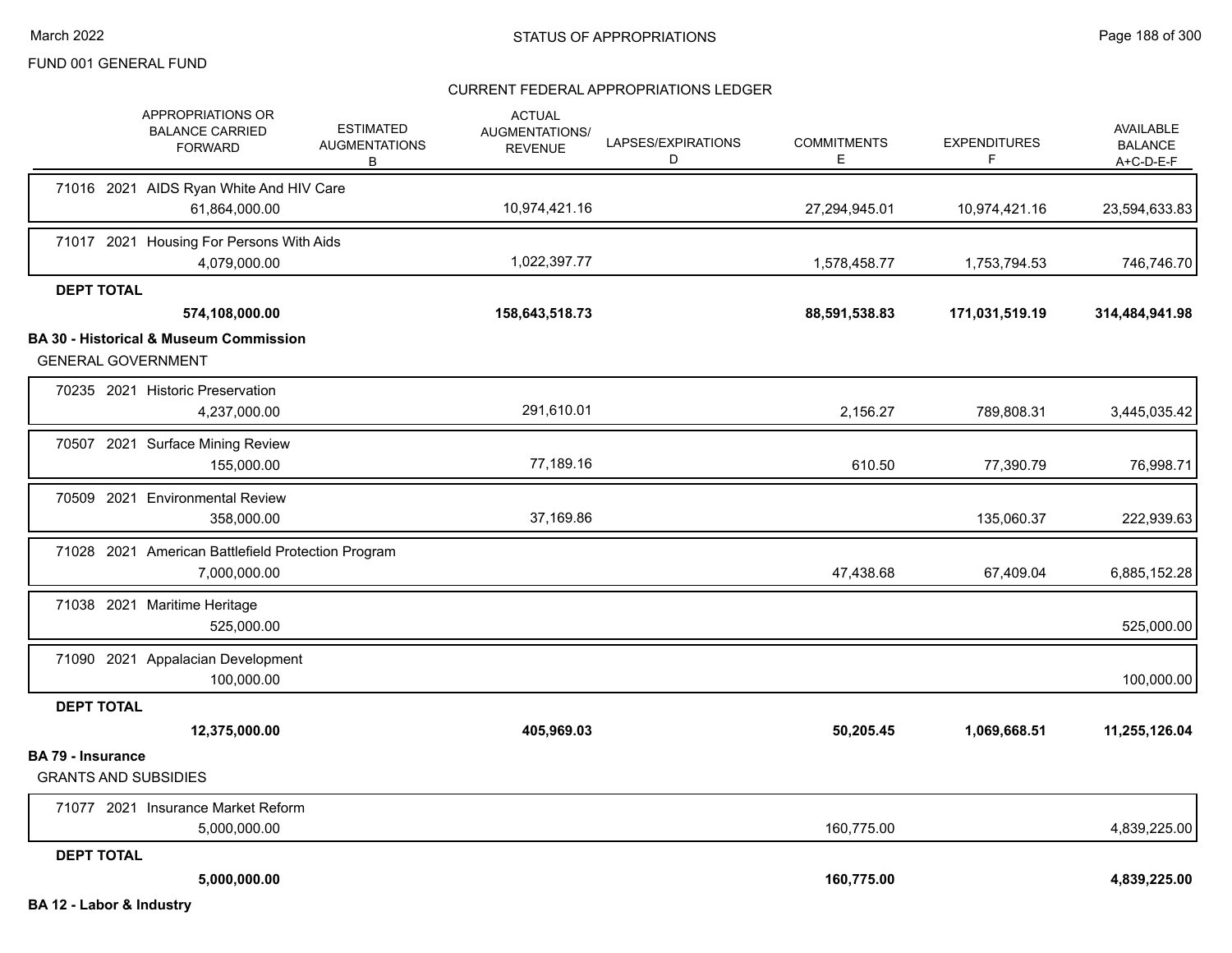|                   | APPROPRIATIONS OR<br><b>BALANCE CARRIED</b><br><b>FORWARD</b>    | <b>ESTIMATED</b><br><b>AUGMENTATIONS</b><br>В | <b>ACTUAL</b><br>AUGMENTATIONS/<br><b>REVENUE</b> | LAPSES/EXPIRATIONS<br>D | <b>COMMITMENTS</b><br>E | <b>EXPENDITURES</b><br>F | AVAILABLE<br><b>BALANCE</b><br>$A+C-D-E-F$ |
|-------------------|------------------------------------------------------------------|-----------------------------------------------|---------------------------------------------------|-------------------------|-------------------------|--------------------------|--------------------------------------------|
|                   | <b>GENERAL GOVERNMENT</b>                                        |                                               |                                                   |                         |                         |                          |                                            |
|                   | 70023 2021 WIA-Administration<br>11,000,000.00                   |                                               | 5,049,050.75                                      |                         | 715,458.69              | 5,046,727.97             | 5,237,813.34                               |
|                   | 70024 2021 New Hires<br>1,701,000.00                             |                                               | 488,381.93                                        |                         | 125,290.22              | 521,547.66               | 1,054,162.12                               |
|                   | 70027 2021 Community Service and Corps<br>13,415,000.00          |                                               | 4,729,288.55                                      |                         | 6,005,195.21            | 5,634,911.30             | 1,774,893.49                               |
|                   | 70029 2021 Disability Determination<br>155,439,000.00            |                                               | 87,537,246.12                                     |                         | 25,627,444.77           | 90,874,525.47            | 38,937,029.76                              |
|                   | 71078 2021 Lead Certification and Accreditation<br>494,000.00    |                                               | 93,580.98                                         |                         |                         | 93,580.98                | 400,419.02                                 |
|                   | <b>GRANTS AND SUBSIDIES</b>                                      |                                               |                                                   |                         |                         |                          |                                            |
|                   | 70018 2021 Reed Act-Uemployment Insurance<br>5,000,000.00        |                                               |                                                   |                         |                         |                          | 5,000,000.00                               |
|                   | 70019 2021 WIOA-Dislocated Workers<br>109,000,000.00             |                                               | 27,866,954.27                                     |                         | 40,085,851.58           | 28,406,026.27            | 40,508,122.15                              |
|                   | 70020 2021 WIA-Adult Employment and Training<br>50,000,000.00    |                                               | 18,023,201.09                                     |                         | 27,005,782.55           | 18, 182, 842. 58         | 4,811,374.87                               |
|                   | 70021 2021 WIA-Youth Employment and Training<br>52,000,000.00    |                                               | 21,413,743.77                                     |                         | 31,114,596.62           | 21,584,982.64            | -699,579.26                                |
|                   | 70022 2021 WIOA-Statewide Activities<br>30,000,000.00            |                                               | 4,859,830.43                                      |                         | 19,319,914.91           | 5,133,837.65             | 5,546,247.44                               |
|                   | 70026 2021 TANFBG-Youth Employment and Training<br>25,000,000.00 |                                               | 6,866,786.63                                      |                         | 17,751,293.24           | 6,880,989.73             | 367,717.03                                 |
|                   | 70480 2021 Reed Act - Employment Services<br>72,000,000.00       |                                               |                                                   |                         |                         |                          | 72,000,000.00                              |
| <b>DEPT TOTAL</b> |                                                                  |                                               |                                                   |                         |                         |                          |                                            |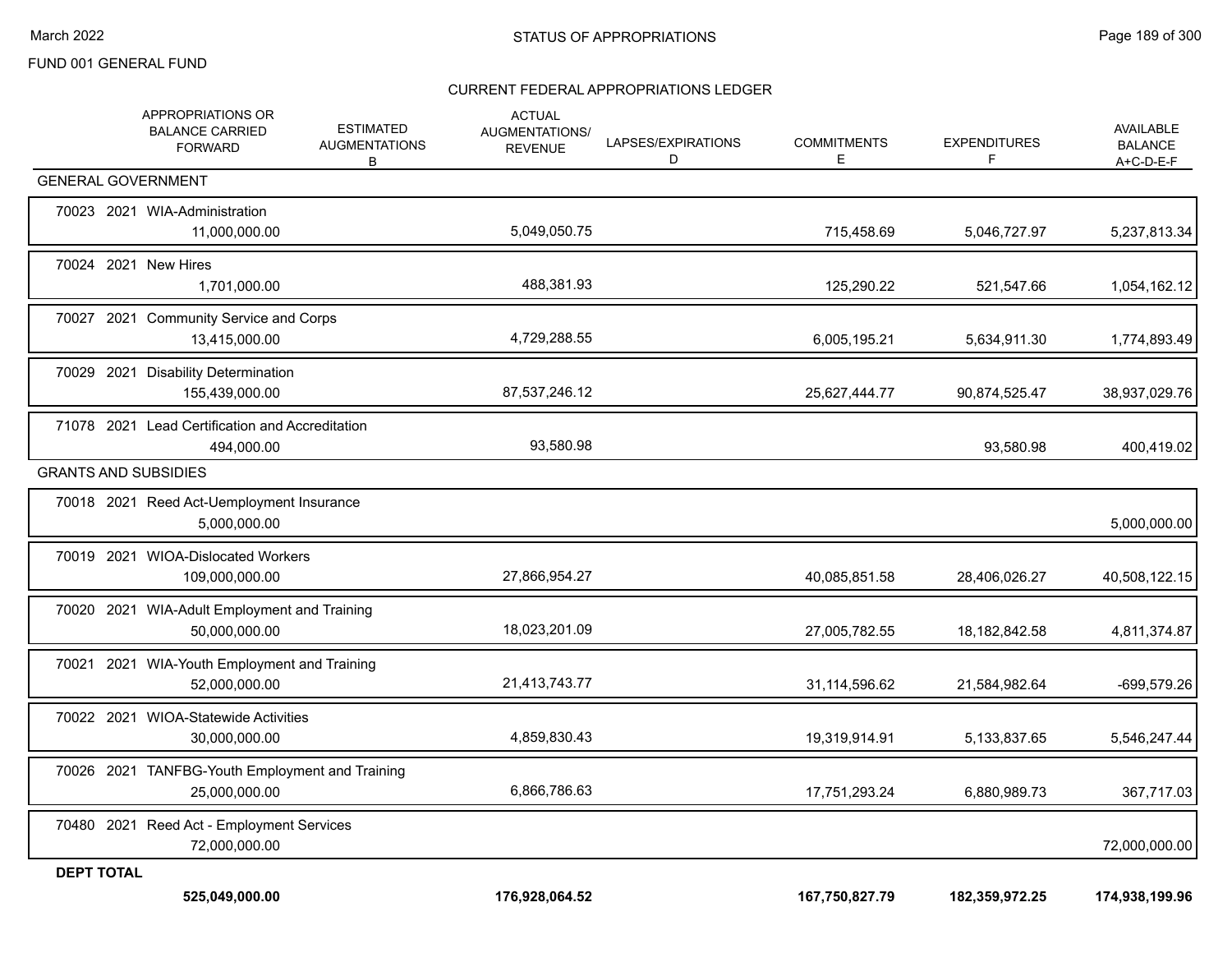|                                                            | <b>APPROPRIATIONS OR</b><br><b>BALANCE CARRIED</b><br><b>FORWARD</b> | <b>ESTIMATED</b><br><b>AUGMENTATIONS</b><br>В | <b>ACTUAL</b><br>AUGMENTATIONS/<br><b>REVENUE</b> | LAPSES/EXPIRATIONS<br>D | <b>COMMITMENTS</b><br>E | <b>EXPENDITURES</b><br>F. | AVAILABLE<br><b>BALANCE</b><br>$A+C-D-E-F$ |
|------------------------------------------------------------|----------------------------------------------------------------------|-----------------------------------------------|---------------------------------------------------|-------------------------|-------------------------|---------------------------|--------------------------------------------|
| <b>GENERAL GOVERNMENT</b>                                  | <b>BA 13 - Military &amp; Veterans Affairs</b>                       |                                               |                                                   |                         |                         |                           |                                            |
|                                                            | 70035 2021 Facilities Maintenance<br>84,000,000.00                   |                                               | 26,988,233.39                                     |                         | 20,466,529.40           | 46,772,850.95             | 16,760,619.65                              |
|                                                            | 70481 2021 Federal Construction Grants<br>40,000,000.00              |                                               |                                                   |                         | 7,096,355.80            | 22,193.26                 | 32,881,450.94                              |
| <b>INSTITUTIONAL</b>                                       |                                                                      |                                               |                                                   |                         |                         |                           |                                            |
|                                                            | 70602 2021 Operations and Maintenance<br>53,156,000.00               |                                               | 25,801,748.87                                     |                         |                         | 25,853,449.92             | 27,302,550.08                              |
|                                                            | 70603 2021 Medical Reimbursements (F)<br>159,000.00                  |                                               | 82,985.22                                         |                         |                         | 78,907.40                 | 80,092.60                                  |
|                                                            | 70746 2021 Enhanced Veterans Reimbursement<br>34,791,000.00          |                                               | 23,786,710.51                                     |                         |                         | 34,575,384.56             | 215,615.44                                 |
| <b>DEPT TOTAL</b>                                          |                                                                      |                                               |                                                   |                         |                         |                           |                                            |
|                                                            | 212,106,000.00                                                       |                                               | 76,659,677.99                                     |                         | 27,562,885.20           | 107,302,786.09            | 77,240,328.71                              |
| <b>GENERAL GOVERNMENT</b>                                  | <b>BA 17 - Public Utility Commission</b>                             |                                               |                                                   |                         |                         |                           |                                            |
|                                                            | 70102 2021 Natural Gas Pipeline Safety<br>3,995,000.00               |                                               |                                                   |                         |                         |                           | 3,995,000.00                               |
|                                                            | 70525 2021 Motor Carrier Safety(F)<br>1,133,000.00                   |                                               | 461,075.42                                        |                         |                         | 461.075.41                | 671,924.59                                 |
| <b>DEPT TOTAL</b>                                          |                                                                      |                                               |                                                   |                         |                         |                           |                                            |
|                                                            | 5,128,000.00                                                         |                                               | 461,075.42                                        |                         |                         | 461,075.41                | 4,666,924.59                               |
| <b>BA 21 - Human Services</b><br><b>GENERAL GOVERNMENT</b> |                                                                      |                                               |                                                   |                         |                         |                           |                                            |
|                                                            | 70119 2021 Child Welfare Services - Administration<br>867,000.00     |                                               |                                                   |                         |                         |                           | 867,000.00                                 |
|                                                            | 70120 2021 Medical Assistance - Administration<br>36,779,000.00      |                                               | 18,016,394.03                                     |                         | 520,244.40              | 16,212,148.91             | 20,046,606.69                              |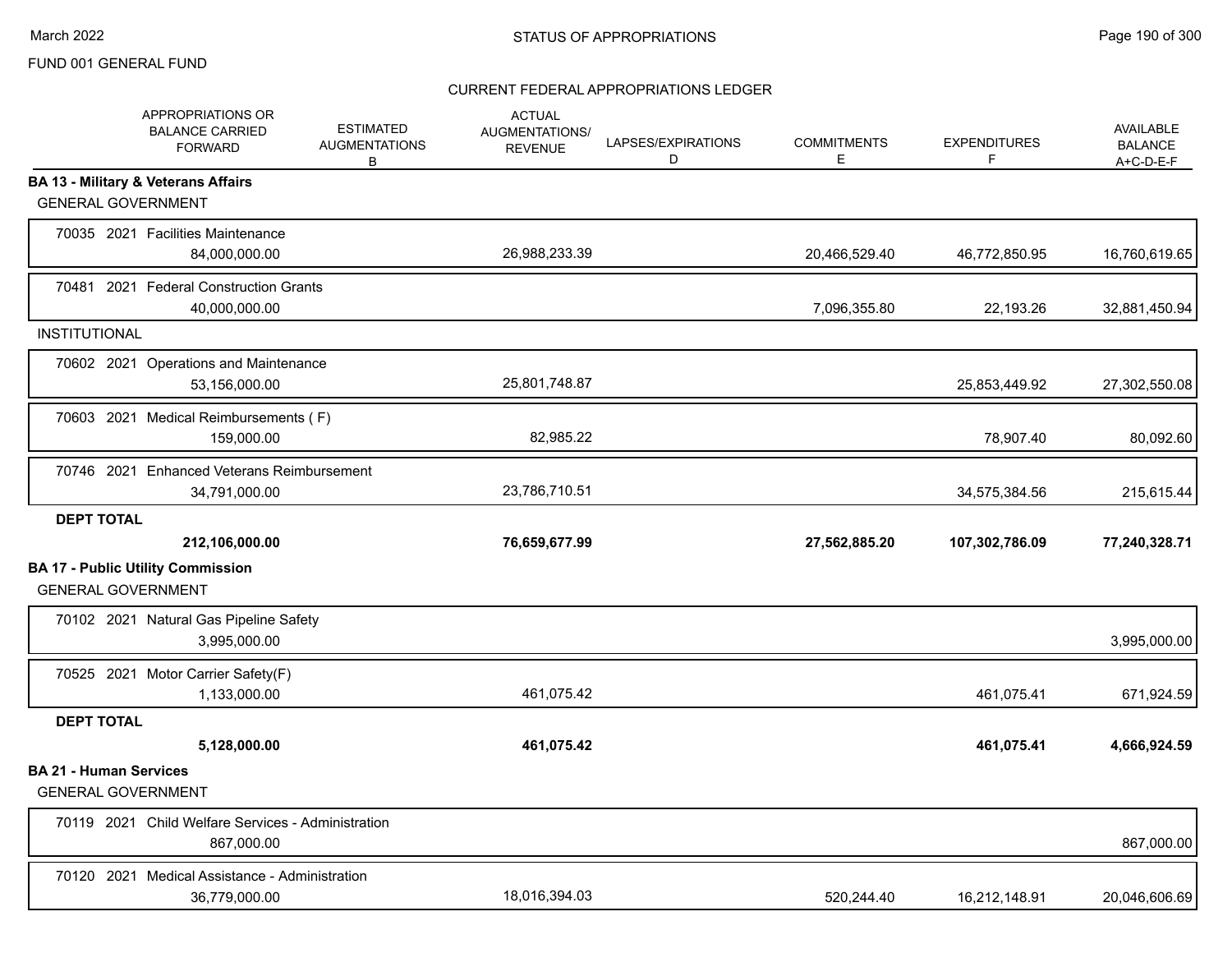|  | APPROPRIATIONS OR<br><b>BALANCE CARRIED</b><br><b>FORWARD</b>       | <b>ESTIMATED</b><br><b>AUGMENTATIONS</b><br>B | <b>ACTUAL</b><br>AUGMENTATIONS/<br><b>REVENUE</b> | LAPSES/EXPIRATIONS<br>D | <b>COMMITMENTS</b><br>E. | <b>EXPENDITURES</b><br>F | AVAILABLE<br><b>BALANCE</b><br>$A+C-D-E-F$ |
|--|---------------------------------------------------------------------|-----------------------------------------------|---------------------------------------------------|-------------------------|--------------------------|--------------------------|--------------------------------------------|
|  | 70121 2021 TANFBG - New Directions<br>126,197,000.00                |                                               | 40,340,641.71                                     |                         | 54,911,249.73            | 45,461,949.41            | 25,823,800.86                              |
|  | 70122 2021 SSBG - Administration<br>358,000.00                      |                                               | 319.000.00                                        |                         |                          | 319,000.00               | 39,000.00                                  |
|  | 70123 2021 Child Welfare - Title IV-E<br>8,329,000.00               |                                               | 7,096,074.85                                      |                         |                          | 7,827,948.71             | 501,051.29                                 |
|  | 70130 2021 SNAP-New Directions<br>17,817,000.00                     |                                               | 6,557,684.58                                      |                         | 5,459,360.97             | 7,007,887.88             | 5,349,751.15                               |
|  | 70131 2021 SSBG - County Assistance Offices<br>3,000,000.00         |                                               | 3,000,000.00                                      |                         |                          | 3,000,000.00             |                                            |
|  | 70132 2021 Medical Assistance-Information Systems<br>99,693,000.00  |                                               | 29,705,207.43                                     |                         | 7,663,183.63             | 40,985,661.25            | 51,044,155.12                              |
|  | 70133 2021 SNAP-Administration<br>5,747,000.00                      |                                               | 2,538,512.52                                      |                         |                          | 2,738,512.52             | 3,008,487.48                               |
|  | 70136 2021 SNAP-Information Systems<br>27,949,000.00                |                                               | 17,360,461.52                                     |                         |                          | 16,074,634.86            | 11,874,365.14                              |
|  | 70142 2021 Refugees/Persons Seeking Asylum - Adm<br>2,303,000.00    |                                               | 877,263.18                                        |                         | 79,939.48                | 882,084.05               | 1,340,976.47                               |
|  | 70144 2021 Disabled Education - Administration<br>392,000.00        |                                               | 1,172,283.32                                      |                         |                          | 356,000.00               | 36,000.00                                  |
|  | 70146 2021 Development Disabilities - Basic Support<br>4.299.000.00 |                                               | 1,679,532.65                                      |                         | 1,724,830.89             | 1,883,255.42             | 690,913.69                                 |
|  | 70147 2021 MHSBG - Administration<br>890.000.00                     |                                               | 538,004.08                                        |                         | 96,885.15                | 551,490.11               | 241,624.74                                 |
|  | 70148 2021 LIHEABG-Administration<br>27,000,000.00                  |                                               | 11,863,578.51                                     |                         | 4,474,292.13             | 12,036,418.22            | 10,489,289.65                              |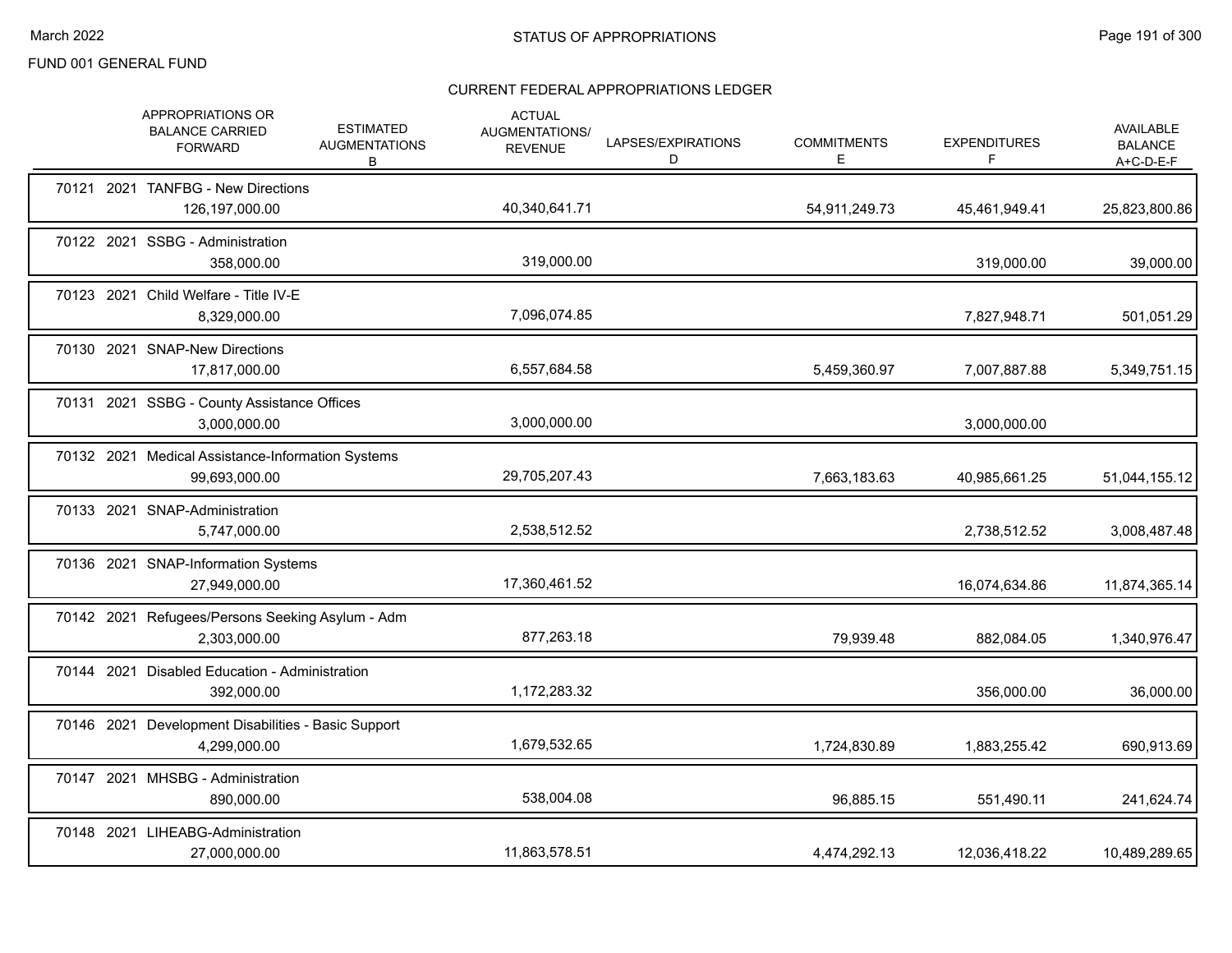|  | <b>APPROPRIATIONS OR</b><br><b>BALANCE CARRIED</b><br><b>FORWARD</b> | <b>ESTIMATED</b><br><b>AUGMENTATIONS</b><br>В | <b>ACTUAL</b><br><b>AUGMENTATIONS/</b><br><b>REVENUE</b> | LAPSES/EXPIRATIONS<br>D | <b>COMMITMENTS</b><br>Е. | <b>EXPENDITURES</b><br>F | AVAILABLE<br><b>BALANCE</b><br>A+C-D-E-F |
|--|----------------------------------------------------------------------|-----------------------------------------------|----------------------------------------------------------|-------------------------|--------------------------|--------------------------|------------------------------------------|
|  | 70149 2021 TANFBG - County Assistance Offices<br>42,543,000.00       |                                               | 20,839,985.48                                            |                         |                          | 23,000,360.70            | 19,542,639.30                            |
|  | 70150 2021 Medical Asst-County Assistance Offices<br>204,296,000.00  |                                               | 139,942,559.91                                           |                         |                          | 131,223,590.99           | 73,072,409.01                            |
|  | 70151 2021 Title IV-D<br>159,467,000.00                              |                                               | 85,454,613.38                                            |                         | 13,760,376.40            | 88,078,109.53            | 57,628,514.07                            |
|  | 70163 2021 Child Support Enf - Information Systems<br>6,712,000.00   |                                               | 4,234,263.66                                             |                         |                          | 4,697,045.03             | 2,014,954.97                             |
|  | 70164 2021 SNAP-County Assistance Offices<br>124,362,000.00          |                                               | 80,379,153.14                                            |                         |                          | 73,789,100.29            | 50,572,899.71                            |
|  | 70166 2021 Child Welfare Title IV-E<br>11,422,000.00                 |                                               | 3,999,553.25                                             |                         | 2,426.33                 | 4,689,171.08             | 6,730,402.59                             |
|  | 70174 2021 CCDFBG - Administration<br>32,091,000.00                  |                                               | 14,656,401.68                                            |                         | 6,107,697.21             | 15,185,904.38            | 10,797,398.41                            |
|  | 70179 2021 TANFBG-Statewide<br>1,072,000.00                          |                                               | 1,084,576.31                                             |                         |                          | 1,072,000.00             |                                          |
|  | 70182 2021 Medical Assistance<br>67,797,000.00                       |                                               | 36,528,028.78                                            |                         | 833,038.87               | 40,247,927.55            | 26,716,033.58                            |
|  | 70183 2021 SNAP-Statewide<br>37,574,000.00                           |                                               | 26,001,113.69                                            |                         | 15,777,461.92            | 17,930,308.91            | 3,866,229.17                             |
|  | 70193 2021 TANFBG - Administration<br>15,208,000.00                  |                                               | 6,100,320.48                                             |                         |                          | 6,698,424.60             | 8,509,575.40                             |
|  | 70194 2021 TANFBG - Information Systems<br>13,424,000.00             |                                               | 3,551,604.60                                             |                         | 1,869,507.09             | 4,406,572.21             | 7,147,920.70                             |
|  | 70205 2021 Comm Based Family Res & Support-Admin<br>689,000.00       |                                               | 460,257.57                                               |                         | 228,742.43               | 460,257.57               |                                          |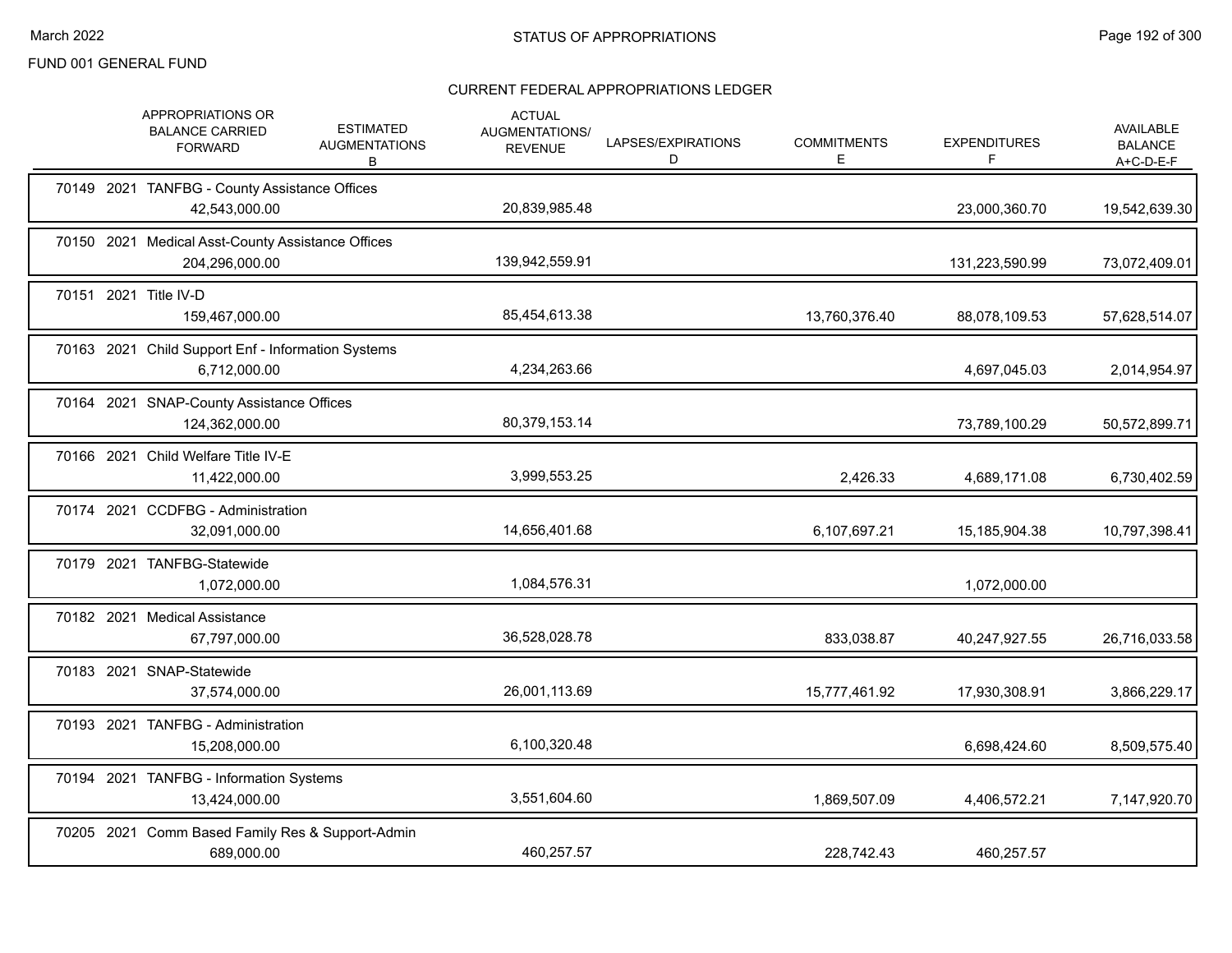|                      | APPROPRIATIONS OR<br><b>BALANCE CARRIED</b><br><b>FORWARD</b>        | <b>ESTIMATED</b><br><b>AUGMENTATIONS</b><br>В | <b>ACTUAL</b><br><b>AUGMENTATIONS/</b><br><b>REVENUE</b> | LAPSES/EXPIRATIONS<br>D | <b>COMMITMENTS</b><br>E. | <b>EXPENDITURES</b> | <b>AVAILABLE</b><br><b>BALANCE</b><br>$A+C-D-E-F$ |
|----------------------|----------------------------------------------------------------------|-----------------------------------------------|----------------------------------------------------------|-------------------------|--------------------------|---------------------|---------------------------------------------------|
|                      | 70206 2021 Medical Assistance - New Directions<br>8,448,000.00       |                                               | 8,510,158.81                                             |                         |                          | 6,932,619.13        | 1,515,380.87                                      |
|                      | 70955 2021 MCHSBG - Administration<br>236,000.00                     |                                               | 107,956.47                                               |                         |                          | 107,956.47          | 128,043.53                                        |
|                      | 70975 2021 Early Head Start Expansion Program<br>14,950,000.00       |                                               | 5,599,266.58                                             |                         | 2,334,863.76             | 5,679,787.85        | 6,935,348.39                                      |
|                      | 71056 2021 Children's Health Insurance Admin<br>6,366,000.00         |                                               | 1,403,165.45                                             |                         | 147,665.37               | 1,950,062.15        | 4,268,272.48                                      |
|                      | 71074 2021 CHIP-Information Systems<br>12,887,000.00                 |                                               | 2,590,187.65                                             |                         | 2,431,578.67             | 3,086,684.85        | 7,368,736.48                                      |
|                      | 77917 2021 ARRA-Health Information Technology<br>12,394,000.00       |                                               | 3,838,619.30                                             |                         | 433,644.55               | 3,876,023.06        | 8,084,332.39                                      |
| <b>INSTITUTIONAL</b> |                                                                      |                                               |                                                          |                         |                          |                     |                                                   |
|                      | 70127 2021 Medical Assistance - Mental Health<br>189,590,000.00      |                                               | 193, 137, 677.69                                         |                         |                          | 127,634,920.21      | 61,955,079.79                                     |
|                      | 70134 2021 Medicare Services - State Centers<br>463,000.00           |                                               | 694,456.60                                               |                         |                          | 347,249.99          | 115,750.01                                        |
|                      | 70135 2021 SSBG - Community Mental Health Services<br>10,366,000.00  |                                               | 7,774,485.00                                             |                         |                          | 10,330,624.00       | 35,376.00                                         |
|                      | 70145 2021 Medicare Services-State Mental Hospitals<br>17,900,000.00 |                                               | 18,832,136.10                                            |                         |                          | 13,425,000.01       | 4,474,999.99                                      |
|                      | 70154 2021 Homeless Mentally III<br>2,496,000.00                     |                                               | 1,581,446.00                                             |                         |                          | 2,284,882.00        | 211,118.00                                        |
|                      | 70160 2021 SSBG - Basic Institutional Program<br>10,000,000.00       |                                               | 5,000,000.00                                             |                         |                          | 5,000,000.00        | 5,000,000.00                                      |
|                      | 70167 2021 MHSBG - Community Mental Health Service<br>38,000,000.00  |                                               | 18,609,104.43                                            |                         | 634.201.94               | 23,894,282.51       | 13,471,515.55                                     |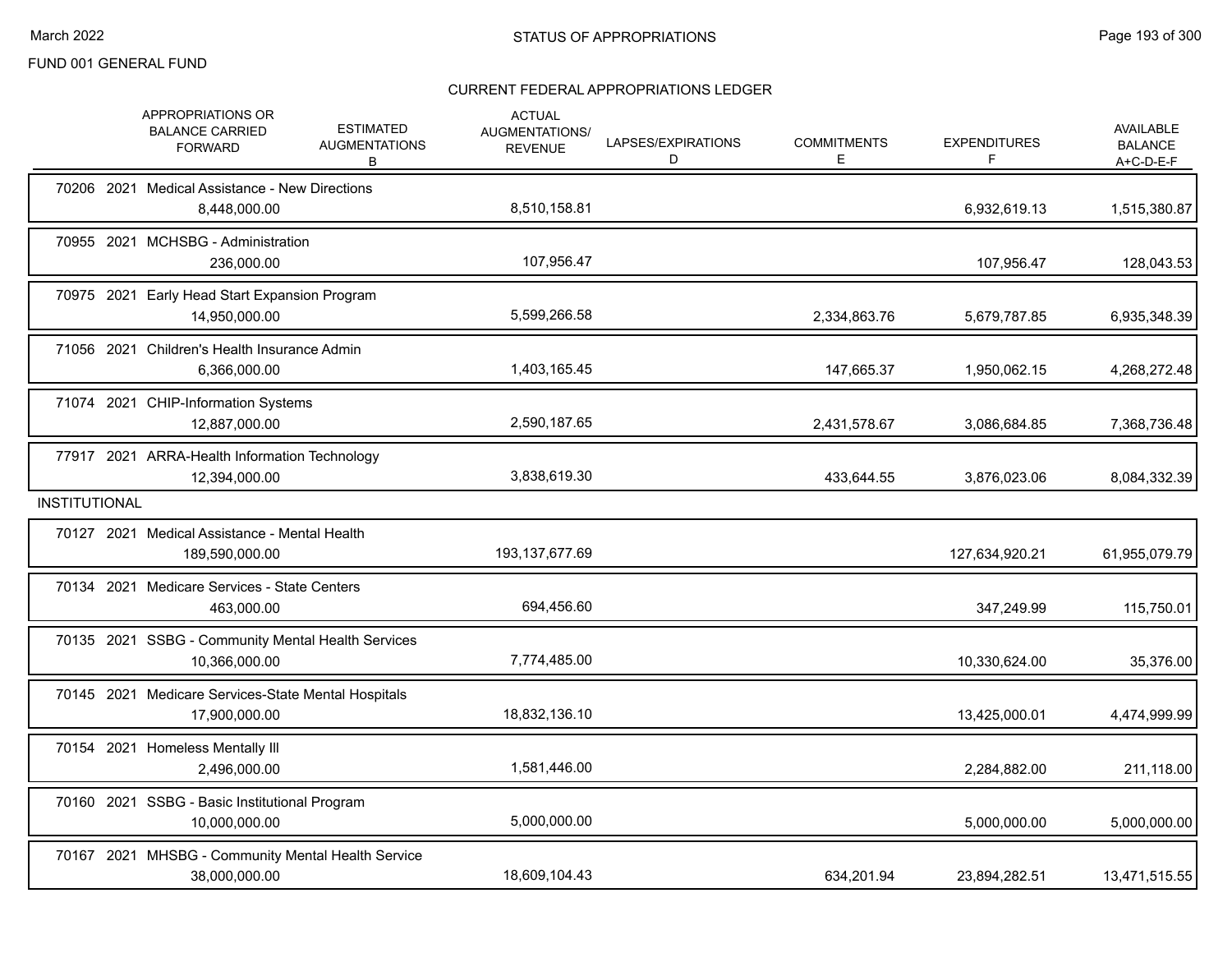|  | APPROPRIATIONS OR<br><b>BALANCE CARRIED</b><br><b>FORWARD</b>      | <b>ESTIMATED</b><br><b>AUGMENTATIONS</b><br>B | <b>ACTUAL</b><br><b>AUGMENTATIONS/</b><br><b>REVENUE</b> | LAPSES/EXPIRATIONS<br>D | <b>COMMITMENTS</b><br>Е | <b>EXPENDITURES</b><br>F | <b>AVAILABLE</b><br><b>BALANCE</b><br>A+C-D-E-F |
|--|--------------------------------------------------------------------|-----------------------------------------------|----------------------------------------------------------|-------------------------|-------------------------|--------------------------|-------------------------------------------------|
|  | 70172 2021 Food Nutrition Services<br>650,000.00                   |                                               | 247,302.00                                               |                         |                         | 247,302.00               | 402,698.00                                      |
|  | 70409 2021 Medical Assistance-State Centers (F)<br>154,030,000.00  |                                               | 162,742,133.37                                           |                         |                         | 105,322,500.00           | 48,707,500.00                                   |
|  | 70522 2021 Mental Health Data Infrastructure<br>145,000.00         |                                               |                                                          |                         | 64,637.30               | 72,624.40                | 7,738.30                                        |
|  | 70651 2021 Suicide Prevention<br>2,236,000.00                      |                                               | 396,000.00                                               |                         | 180,000.00              | 421,000.00               | 1,635,000.00                                    |
|  | 70976 2021 Syst of Care Expansion Implementation<br>7,000,000.00   |                                               | 2,343,474.06                                             |                         | 250,221.16              | 2,647,683.20             | 4,102,095.64                                    |
|  | 71022 2021 Youth Suicide Prevention<br>736,000.00                  |                                               | 731,110.88                                               |                         |                         | 731,110.88               | 4,889.12                                        |
|  | 71076 2021 Promoting Integration of Health Care<br>3,500,000.00    |                                               | 929,157.85                                               |                         | 786,336.33              | 1,049,154.28             | 1,664,509.39                                    |
|  | 71087 2021 TreatmntForIndividExperiencHomelessness<br>1,000,000.00 |                                               |                                                          |                         |                         |                          | 1,000,000.00                                    |
|  | 71088 2021 Adolesc&YoungAdultAtHighRiskForPsychosis<br>400.000.00  |                                               | 399,476.00                                               |                         |                         | 399.476.00               | 524.00                                          |
|  | <b>GRANTS AND SUBSIDIES</b>                                        |                                               |                                                          |                         |                         |                          |                                                 |
|  | 70118 2021 Family Resource & Support - Family Ctrs<br>480,000.00   |                                               | 56,000.00                                                |                         | 24,000.00               | 56,000.00                | 400,000.00                                      |
|  | 70124 2021 SSBG - Domestic Violence<br>5,705,000.00                |                                               | 3,475,854.24                                             |                         | 817,777.85              | 4,887,222.15             |                                                 |
|  | 70125 2021 SSBG - Homeless Services<br>4,183,000.00                |                                               | 3,137,250.00                                             |                         |                         | 4,183,000.00             |                                                 |
|  | 70128 2021 Other Federal Supports - Cash Grants<br>6.428.000.00    |                                               | 2,810,085.74                                             |                         | 274,641.26              | 2,805,044.05             | 3,348,314.69                                    |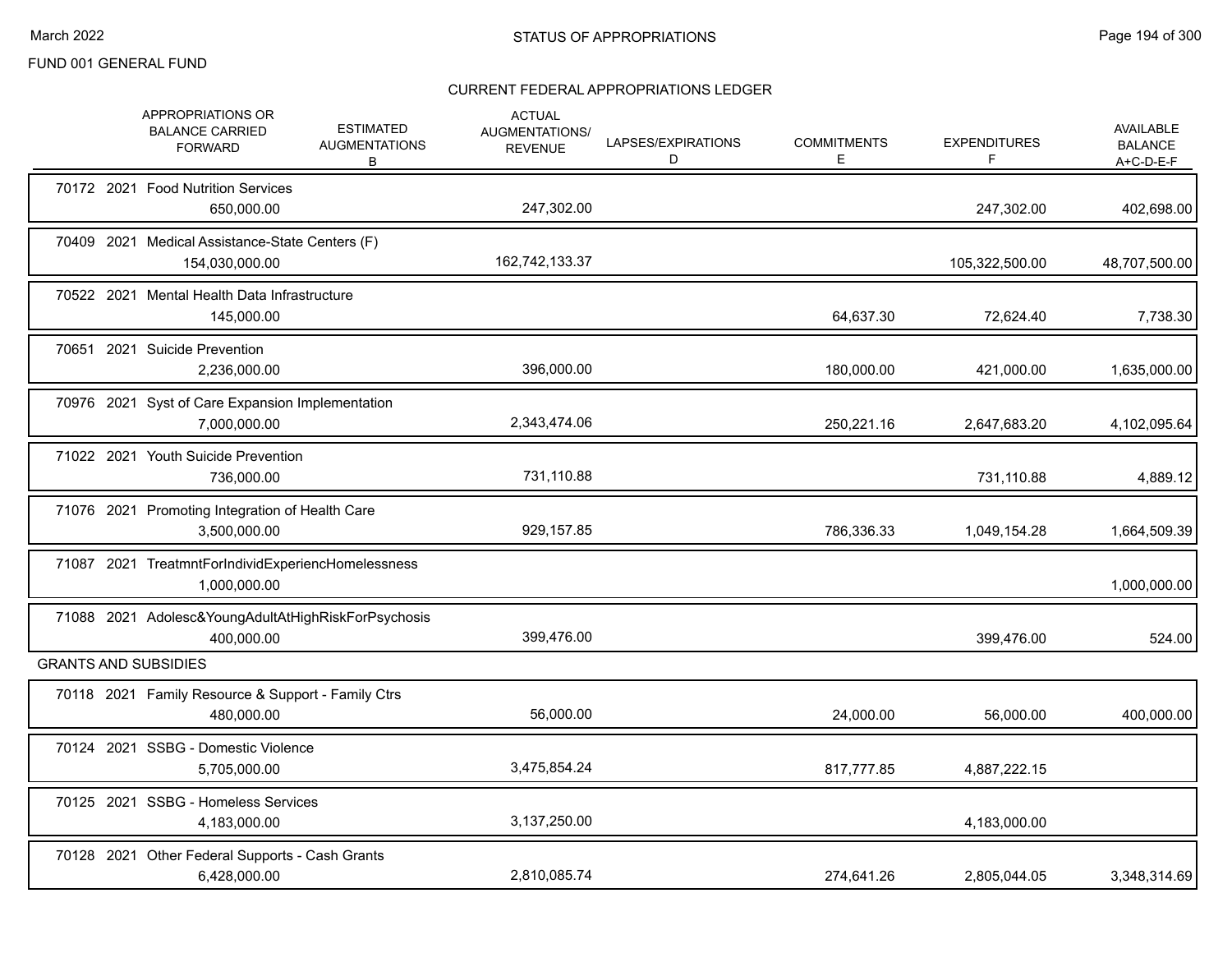|  | <b>APPROPRIATIONS OR</b><br><b>BALANCE CARRIED</b><br><b>FORWARD</b>  | <b>ESTIMATED</b><br><b>AUGMENTATIONS</b><br>B | <b>ACTUAL</b><br><b>AUGMENTATIONS/</b><br><b>REVENUE</b> | LAPSES/EXPIRATIONS<br>D | <b>COMMITMENTS</b><br>Е. | <b>EXPENDITURES</b><br>F | <b>AVAILABLE</b><br><b>BALANCE</b><br>A+C-D-E-F |
|--|-----------------------------------------------------------------------|-----------------------------------------------|----------------------------------------------------------|-------------------------|--------------------------|--------------------------|-------------------------------------------------|
|  | 70129 2021 Medical Assistance-ID/ICF (F)<br>211,607,000.00            |                                               | 168,642,772.52                                           |                         |                          | 169,396,520.25           | 42,210,479.75                                   |
|  | 70137 2021 CCDFBG - School Age<br>1,260,000.00                        |                                               |                                                          |                         |                          |                          | 1,260,000.00                                    |
|  | 70155 2021 Child Welfare Services<br>34,174,000.00                    |                                               | 7,294,550.94                                             |                         | 1,617,952.00             | 11,561,161.07            | 20,994,886.93                                   |
|  | 70157 2021 Child Welfare - Title IV-E<br>405,460,000.00               |                                               | 94,411,893.03                                            |                         | 13,835,601.76            | 113,867,931.90           | 277,756,466.34                                  |
|  | 70158 2021 SSBG - Child Care<br>30,977,000.00                         |                                               | 9,616,486.28                                             |                         | 21,360,513.72            | 9,616,486.28             |                                                 |
|  | 70159 2021 SSBG - Child Welfare<br>12,021,000.00                      |                                               | 9,015,774.00                                             |                         |                          | 12,021,000.00            |                                                 |
|  | 70161 2021 Medical Assistance-Long-Term Living<br>107,898,000.00      |                                               | 61,867,458.70                                            |                         | 9,060,580.00             | 59,089,549.18            | 39,747,870.82                                   |
|  | 70165 2021 SSBG - Family Planning<br>2,000,000.00                     |                                               | 1,100,800.00                                             |                         | 566,800.00               | 1,433,200.00             |                                                 |
|  | 70168 2021 LIEABG-Low Income Families & Individuals<br>188,563,000.00 |                                               | 11,036,293.47                                            |                         |                          | 13,313,141.28            | 175,249,858.72                                  |
|  | 70169 2021 Medical Assistance - Child Welfare<br>1,477,000.00         |                                               | 14,784.98                                                |                         |                          | 29,627.45                | 1,447,372.55                                    |
|  | 70170 2021 Education for Children with Disabilities<br>15,026,000.00  |                                               | 11,110,999.46                                            |                         | 471,759.54               | 14,554,240.46            |                                                 |
|  | 70171 2021 Child Welfare Training & Certification<br>20,000,000.00    |                                               | 4,015,866.64                                             |                         | 12, 171, 187. 75         | 4,904,437.62             | 2,924,374.63                                    |
|  | 70175 2021 Med Assist-Community ID Services<br>57,133,000.00          |                                               | 13,706,545.89                                            |                         | 5,963,064.93             | 21,529,522.66            | 29,640,412.41                                   |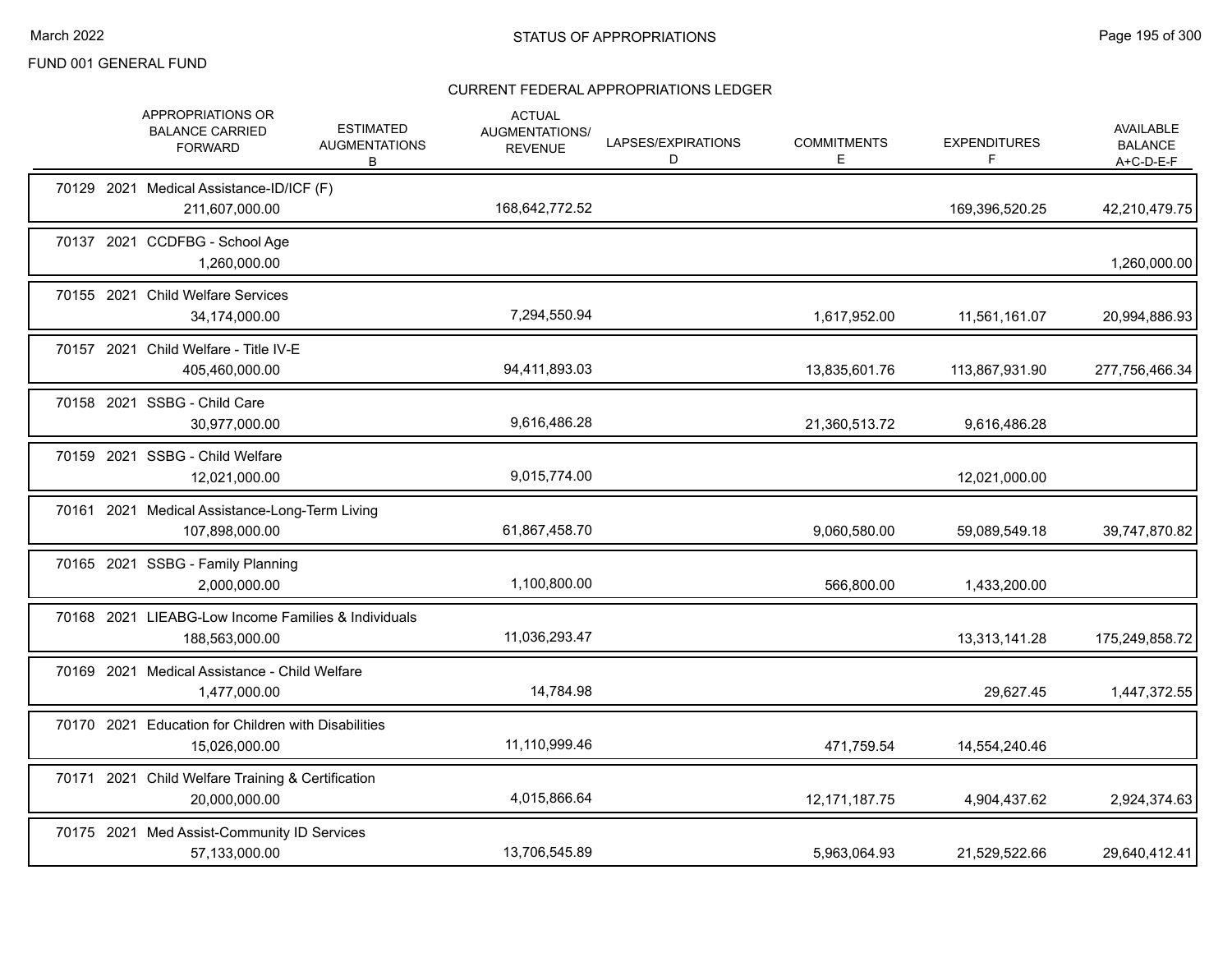|  | APPROPRIATIONS OR<br><b>BALANCE CARRIED</b><br><b>FORWARD</b>     | <b>ESTIMATED</b><br><b>AUGMENTATIONS</b><br>B | <b>ACTUAL</b><br>AUGMENTATIONS/<br><b>REVENUE</b> | LAPSES/EXPIRATIONS<br>D | <b>COMMITMENTS</b><br>Е | <b>EXPENDITURES</b><br>F | AVAILABLE<br><b>BALANCE</b><br>$A+C-D-E-F$ |
|--|-------------------------------------------------------------------|-----------------------------------------------|---------------------------------------------------|-------------------------|-------------------------|--------------------------|--------------------------------------------|
|  | 70176 2021 SSBG - Rape Crisis<br>1,721,000.00                     |                                               | 1,195,821.00                                      |                         | 382,788.32              | 1,338,211.68             |                                            |
|  | 70177 2021 SSBG-Community ID Services<br>7,451,000.00             |                                               | 5,588,236.00                                      |                         |                         | 7,419,291.00             | 31,709.00                                  |
|  | 70184 2021 Medical Assistance-Early Intervention<br>72,400,000.00 |                                               | 39,256,919.28                                     |                         |                         | 38, 153, 482. 67         | 34,246,517.33                              |
|  | 70185 2021 Medical Assistance - Transportation<br>80,755,000.00   |                                               | 7,783,096.92                                      |                         | 11,736,090.46           | 50,255,039.40            | 18,763,870.14                              |
|  | 70186 2021 Medical Assistance-Capitation<br>13,280,662,000.00     |                                               | 11,376,248,911.88                                 |                         | 35,318,877.73           | 11,332,799,283.73        | 1,912,543,838.54                           |
|  | 70187 2021 SSBG - Legal Services<br>5,049,000.00                  |                                               | 1,655,464.92                                      |                         | 3,038,637.81            | 2,010,362.19             |                                            |
|  | 70189 2021 Family Violence Prevention Services<br>4,355,000.00    |                                               | 1,721,676.29                                      |                         | 1,482,929.35            | 2,327,408.65             | 544,662.00                                 |
|  | 70191 2021 Family Preservation - Family Centers<br>2,691,000.00   |                                               | 674,848.48                                        |                         | 1,010,340.57            | 955,659.43               | 725,000.00                                 |
|  | 70192 2021 Head Start Collaboration Project<br>225,000.00         |                                               | 112,559.78                                        |                         | 86,503.83               | 138,496.17               |                                            |
|  | 70195 2021 TANFBG - Cash Grants<br>207,093,000.00                 |                                               | 83,879,827.68                                     |                         | 790,832.97              | 85,232,223.45            | 121,069,943.58                             |
|  | 70197 2021 TANFBG - Child Welfare<br>58,508,000.00                |                                               | 360,209.01                                        |                         |                         | 360,209.01               | 58,147,790.99                              |
|  | 70199 2021 CCDFBG - Child Care<br>422,961,000.00                  |                                               | 181,915,102.97                                    |                         | 157,853,690.28          | 192,028,170.94           | 73,079,138.78                              |
|  | 70204 2021 Comm. Based Family Resource & Support<br>143,000.00    |                                               | 98,168.50                                         |                         | 44,831.50               | 98,168.50                |                                            |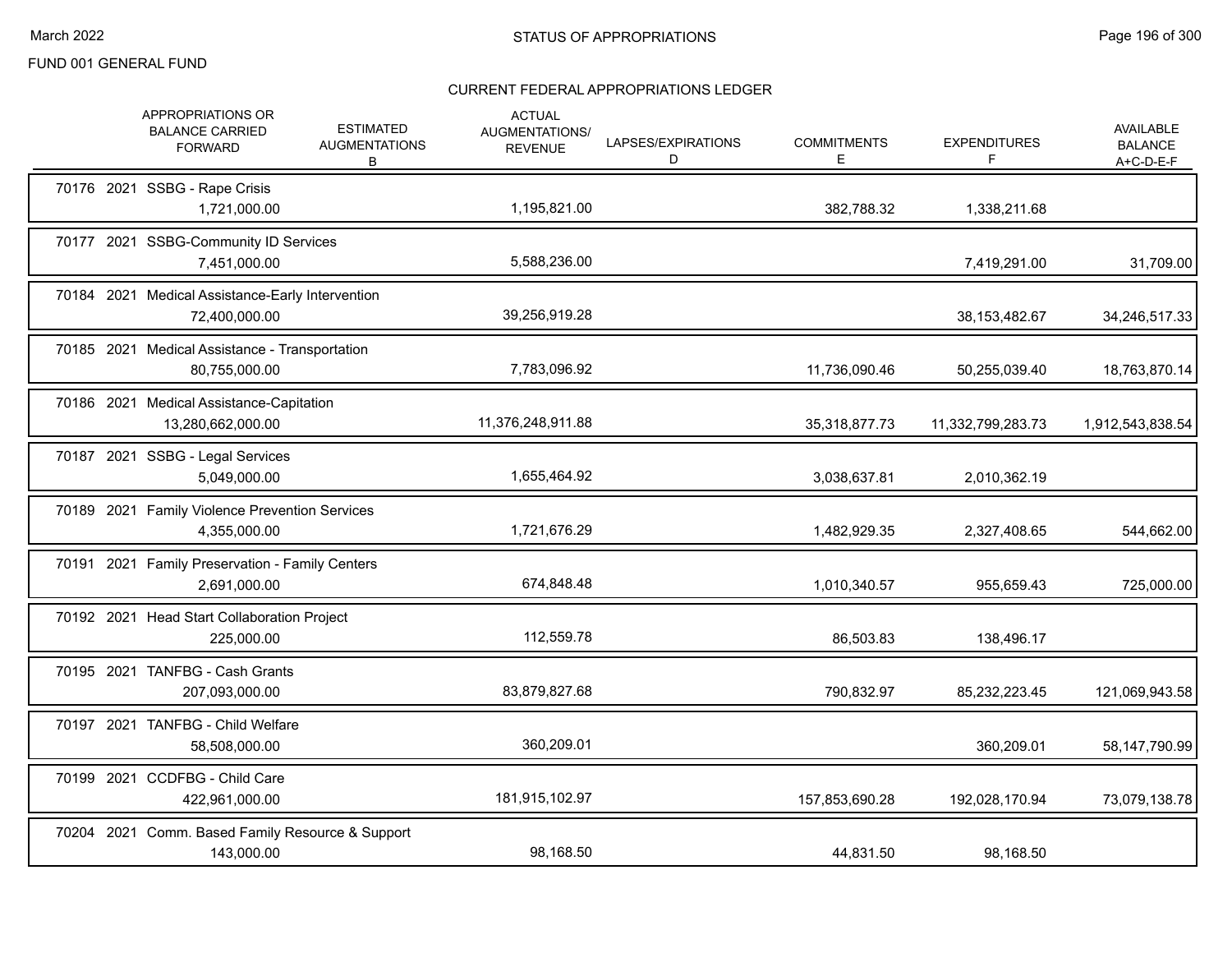|       | APPROPRIATIONS OR<br><b>BALANCE CARRIED</b><br><b>FORWARD</b>         | <b>ESTIMATED</b><br><b>AUGMENTATIONS</b><br>B | <b>ACTUAL</b><br>AUGMENTATIONS/<br><b>REVENUE</b> | LAPSES/EXPIRATIONS<br>D | <b>COMMITMENTS</b><br>E. | <b>EXPENDITURES</b><br>F | <b>AVAILABLE</b><br><b>BALANCE</b><br>$A+C-D-E-F$ |
|-------|-----------------------------------------------------------------------|-----------------------------------------------|---------------------------------------------------|-------------------------|--------------------------|--------------------------|---------------------------------------------------|
|       | 70527 2021 TANF - Alternatives to Abortion<br>1,000,000.00            |                                               | 750,058.00                                        |                         | 249,942.00               | 750,058.00               |                                                   |
|       | 70578 2021 Medical Assistance - Trauma Centers (F)<br>9,637,000.00    |                                               |                                                   |                         |                          |                          | 9,637,000.00                                      |
|       | 70600 2021 Medical Assistance Community ID Waiver<br>1,963,561,000.00 |                                               | 1,381,534,037.07                                  |                         |                          | 1,419,734,518.68         | 543,826,481.32                                    |
|       | 70649 2021 Medical Assistance-Academic Medical Cntr<br>27,350,000.00  |                                               |                                                   |                         |                          |                          | 27,350,000.00                                     |
|       | 70661 2021 Title IV-B Family Centers<br>5,871,000.00                  |                                               | 1,351,383.68                                      |                         | 822,734.70               | 1,351,383.68             | 3,696,881.62                                      |
|       | 70669 2021 Medical Astnc-Nurse Family Prtnrshp (F)<br>2,544,000.00    |                                               | 390,751.92                                        |                         |                          | 402,960.48               | 2,141,039.52                                      |
|       | 70707 2021 Child Abuse Prevention and Treatment Act<br>12,500,000.00  |                                               | 739,965.70                                        |                         | 2,095,727.55             | 860,762.99               | 9,543,509.46                                      |
|       | 70711 2021 MA-Autism Intervention and Services<br>28,953,000.00       |                                               | 20,122,015.92                                     |                         |                          | 20,650,271.31            | 8,302,728.69                                      |
|       | 70718 2021 TITLE IV B Caseworker Visits<br>1,000,000.00               |                                               |                                                   |                         |                          |                          | 1,000,000.00                                      |
|       | 70719 2021 TANF-Child Care Assistance<br>220,820,000.00               |                                               | 25,621,319.43                                     |                         | 130,760,396.70           | 37,232,473.60            | 52,827,129.70                                     |
|       | 70720 2021 CCDFBG-Child Care Assistance<br>47,614,000.00              |                                               | 2,487,838.86                                      |                         |                          | 2,525,000.00             | 45,089,000.00                                     |
| 70721 | 2021 SNAP-Child Care Assistance<br>3,093,000.00                       |                                               | 701,277.44                                        |                         | 170,850.03               | 792,126.97               | 2,130,023.00                                      |
|       | 70729 2021 MA-Obstetric and Neonatal Services<br>7,438,000.00         |                                               | 176,822.61                                        |                         |                          |                          | 7,438,000.00                                      |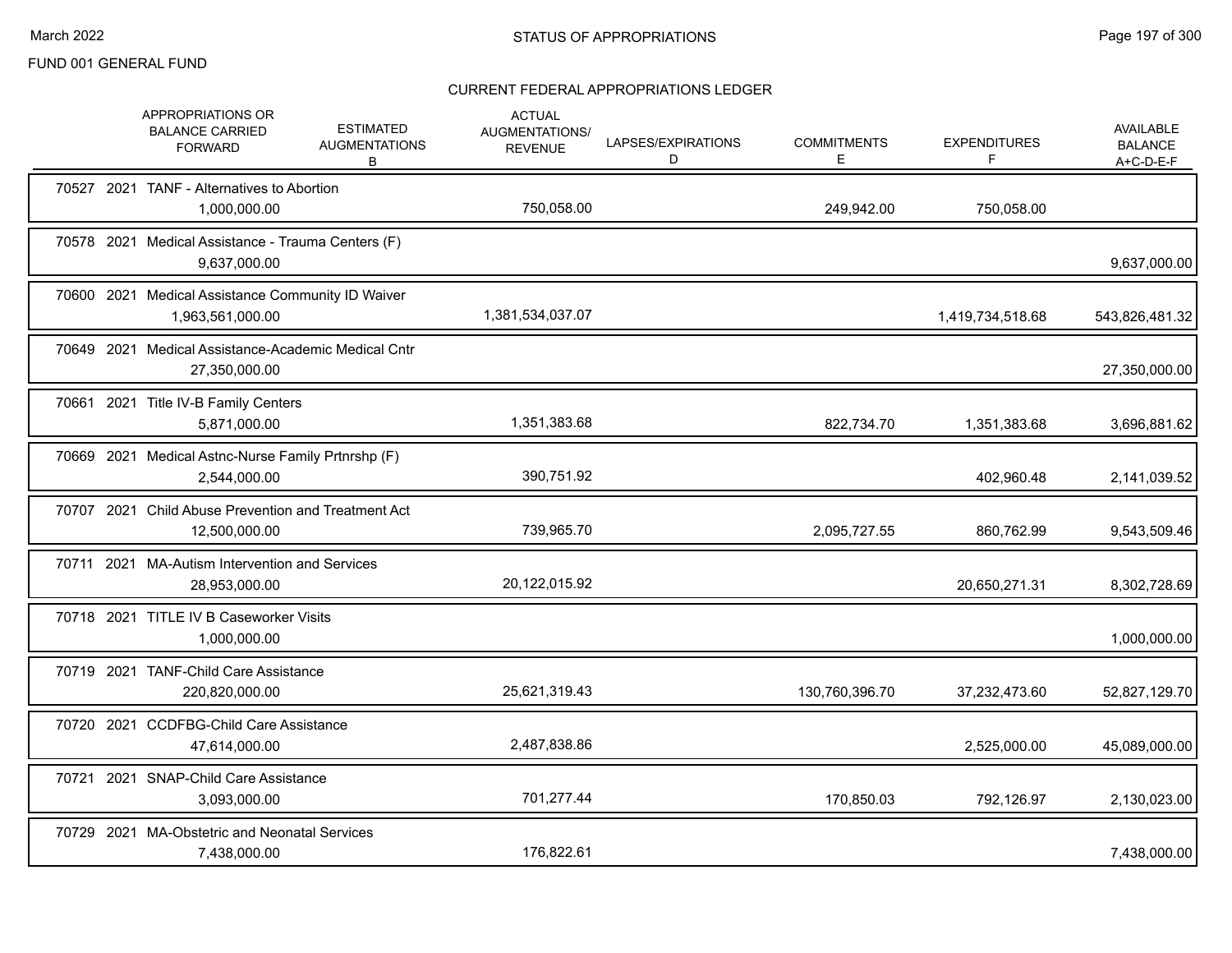#### CURRENT FEDERAL APPROPRIATIONS LEDGER

| 40 Otata Damantonaut | 28,120,832,000.00                                                                                              | 21,072,200,305.42                                 |                         | 675,514,300.99          | 21,237,578,108.31        | 6,207,739,590.70                         |
|----------------------|----------------------------------------------------------------------------------------------------------------|---------------------------------------------------|-------------------------|-------------------------|--------------------------|------------------------------------------|
| <b>DEPT TOTAL</b>    |                                                                                                                |                                                   |                         |                         |                          |                                          |
|                      | 77933 2021 ARRA - MA Health Information Technology<br>10,000,000.00                                            | 2,997,411.00                                      |                         |                         | 2,997,411.00             | 7,002,589.00                             |
|                      | 71089 2021 Medical Assist - Community Healthchoices<br>6,481,347,000.00                                        | 5,042,219,829.32                                  |                         | 24,715,904.02           | 5,046,764,748.48         | 1,409,866,347.50                         |
|                      | 71055 2021 Children's Health Insurance Program<br>237,906,000.00                                               | 157,732,693.40                                    |                         | 80,050,685.58           | 157,750,027.20           | 105,287.22                               |
|                      | 71030 2021 Medical Assistance-Fee for Service<br>1,912,769,000.00                                              | 1,253,860,329.72                                  |                         | 25,592,392.35           | 1,351,561,439.62         | 535,615,168.03                           |
|                      | 70977 2021 Childrens Justice Act<br>1.200.000.00                                                               | 11,988.97                                         |                         | 22,133.58               | 13,880.42                | 1,163,986.00                             |
|                      | 70960 2021 MA - Long-Term Care Managed Care<br>193,815,000.00                                                  | 137,605,879.66                                    |                         |                         | 137,605,879.66           | 56,209,120.34                            |
|                      | 70958 2021 Refugees/Persons Seeking Asylum-Soc Serv<br>14,758,000.00                                           | 3,981,336.54                                      |                         | 9,628,460.78            | 4,561,296.45             | 568,242.77                               |
|                      | 70798 2021 MA- Workers with Disabilities<br>66.683.000.00                                                      | $-15,278,622.12$                                  |                         |                         |                          | 66,683,000.00                            |
|                      | 70791 2021 MCHSBG - Early Childhood Home Visiting<br>16,300,000.00                                             | 7,871,996.97                                      |                         | 2,723,286.36            | 7,876,462.12             | 5,700,251.52                             |
|                      | 70750 2021 Med Assist- Physician Practice Plans<br>11,159,000.00                                               | $-54,246,651.82$                                  |                         |                         | 5,526,609.31             | 5,632,390.69                             |
|                      | 70748 2021 Med Assist - Critical Access Hospitals<br>18,098,000.00                                             |                                                   |                         |                         |                          | 18,098,000.00                            |
|                      | 70730 2021 MA-Hospital Based Burn Centers<br>4,940,000.00                                                      |                                                   |                         |                         |                          | 4,940,000.00                             |
|                      | APPROPRIATIONS OR<br><b>ESTIMATED</b><br><b>BALANCE CARRIED</b><br><b>AUGMENTATIONS</b><br><b>FORWARD</b><br>В | <b>ACTUAL</b><br>AUGMENTATIONS/<br><b>REVENUE</b> | LAPSES/EXPIRATIONS<br>D | <b>COMMITMENTS</b><br>Е | <b>EXPENDITURES</b><br>F | AVAILABLE<br><b>BALANCE</b><br>A+C-D-E-F |

**BA 19 - State Department**

GENERAL GOVERNMENT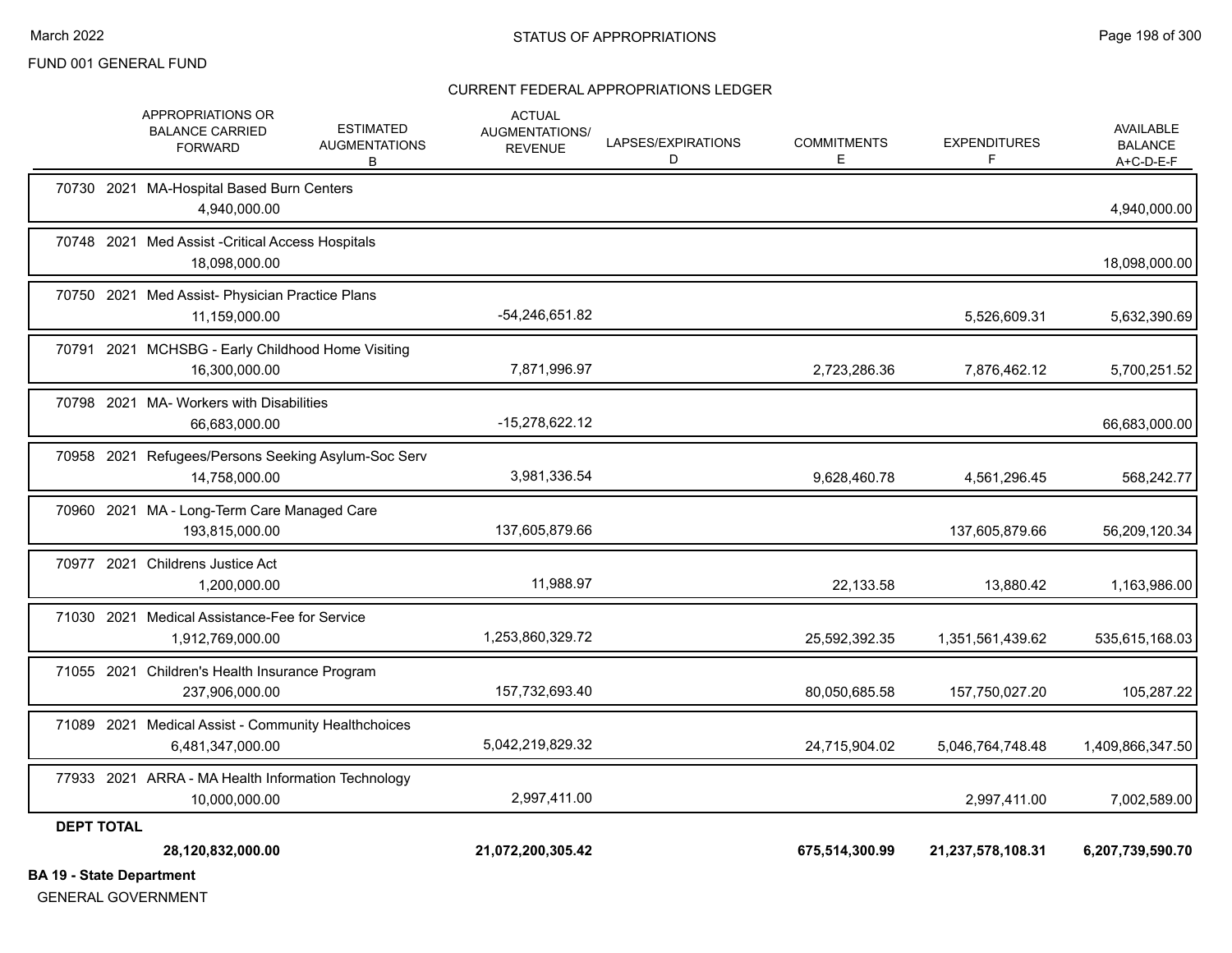|                               |                   | APPROPRIATIONS OR<br><b>BALANCE CARRIED</b><br><b>FORWARD</b>       | <b>ESTIMATED</b><br><b>AUGMENTATIONS</b><br>В | <b>ACTUAL</b><br><b>AUGMENTATIONS/</b><br><b>REVENUE</b> | LAPSES/EXPIRATIONS<br>D | <b>COMMITMENTS</b><br>E | <b>EXPENDITURES</b><br>F | AVAILABLE<br><b>BALANCE</b><br>A+C-D-E-F |
|-------------------------------|-------------------|---------------------------------------------------------------------|-----------------------------------------------|----------------------------------------------------------|-------------------------|-------------------------|--------------------------|------------------------------------------|
|                               |                   | 70490 2021 Federal Election Reform                                  |                                               |                                                          |                         |                         |                          |                                          |
|                               | <b>DEPT TOTAL</b> | 18,122,000.00                                                       |                                               | 774,053.71                                               |                         | 6,931,415.52            | 797,105.10               | 10,393,479.38                            |
|                               |                   | 18,122,000.00                                                       |                                               | 774,053.71                                               |                         | 6,931,415.52            | 797,105.10               | 10,393,479.38                            |
| <b>BA 20 - State Police</b>   |                   |                                                                     |                                               |                                                          |                         |                         |                          |                                          |
|                               |                   | <b>GENERAL GOVERNMENT</b>                                           |                                               |                                                          |                         |                         |                          |                                          |
|                               |                   | 70541 2021 Area Computer Crime<br>12,095,000.00                     |                                               | 1,306,447.03                                             |                         | 654,962.14              | 2,219,747.04             | 9,220,290.82                             |
|                               |                   | 71007 2021 Broadband Network Planning (F)<br>4,050,000.00           |                                               |                                                          |                         |                         |                          | 4,050,000.00                             |
|                               | <b>DEPT TOTAL</b> |                                                                     |                                               |                                                          |                         |                         |                          |                                          |
|                               |                   | 16,145,000.00                                                       |                                               | 1,306,447.03                                             |                         | 654,962.14              | 2,219,747.04             | 13,270,290.82                            |
| <b>BA 78 - Transportation</b> |                   | <b>GRANTS AND SUBSIDIES</b>                                         |                                               |                                                          |                         |                         |                          |                                          |
|                               |                   | 70356 2021 Surface Transportation Assist-Operating<br>15,000,000.00 |                                               | 3,022,235.00                                             |                         | 644,604.00              | 3,703,606.00             | 10,651,790.00                            |
|                               |                   | 70357 2021 Surface Transportation Assist -Capital<br>40,000,000.00  |                                               | 13,945,231.00                                            |                         | 22,099,648.00           | 15,616,978.00            | 2,283,374.00                             |
|                               |                   | 70358 2021 Sur Transp Assist-Operations & Planning<br>750,000.00    |                                               | 125,573.00                                               |                         | 569,190.00              | 140,063.00               | 40,747.00                                |
|                               |                   | 70360 2021 TEA 21 - Access to Jobs<br>2,000,000.00                  |                                               | 451,813.00                                               |                         | 1,012,949.00            | 451,813.00               | 535,238.00                               |
|                               |                   | 70361 2021 FTA-Capital Improvements<br>70,000,000.00                |                                               | 7,864,411.00                                             |                         | 46,014,417.37           | 7,890,066.00             | 16,095,516.63                            |
|                               |                   | 70362 2021 FTA Capital Improvement Grants<br>30,000,000.00          |                                               | 8,527,316.69                                             |                         | 13,769,889.20           | 9,172,316.69             | 7,057,794.11                             |
|                               |                   | 70752 2021 FTA-Hybrid MassTransit Vehicles<br>30,000,000.00         |                                               | 386.362.00                                               |                         | 3,677,967.08            | 392,655.60               | 25,929,377.32                            |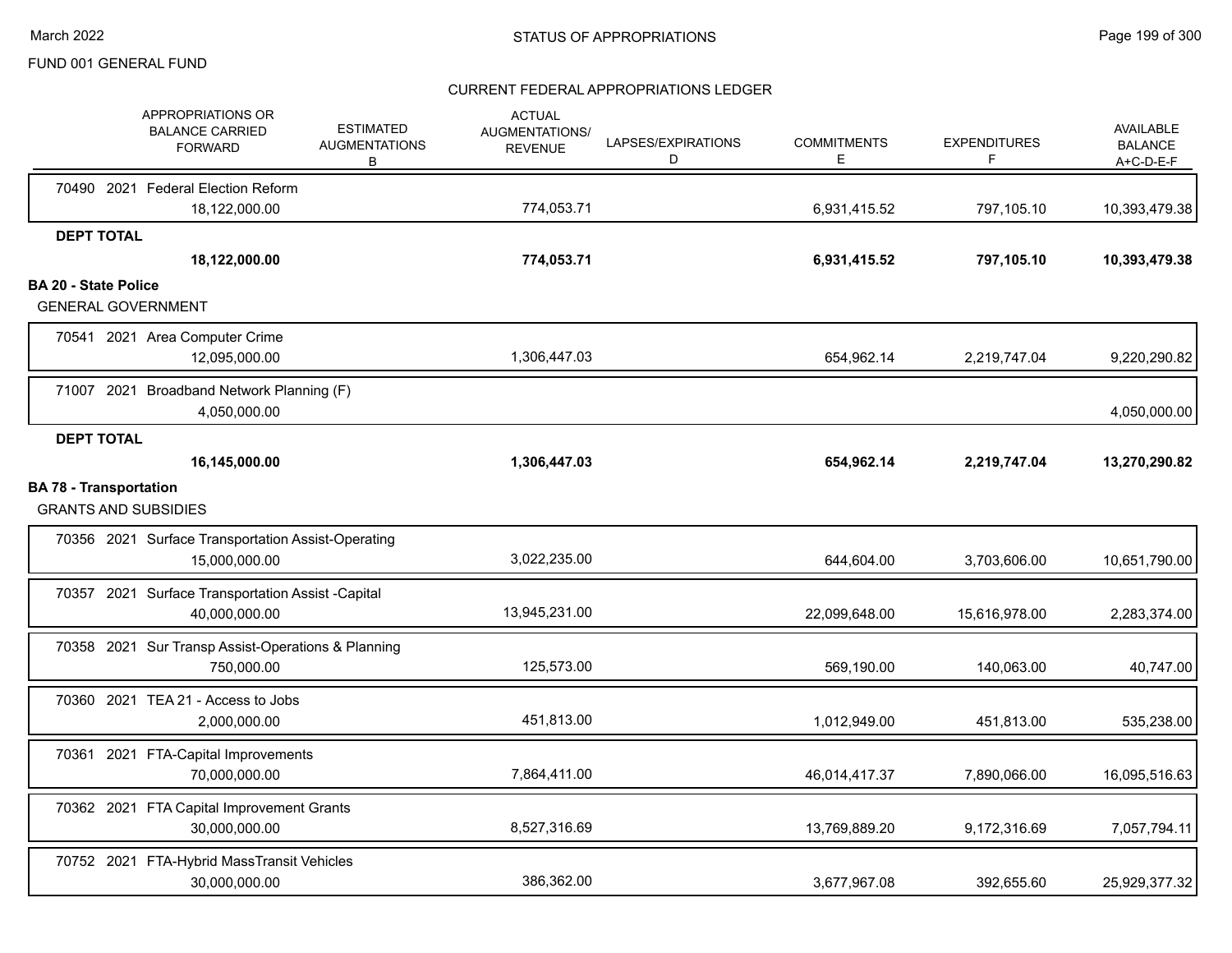|                                                           | <b>APPROPRIATIONS OR</b><br><b>BALANCE CARRIED</b><br><b>FORWARD</b> | <b>ESTIMATED</b><br><b>AUGMENTATIONS</b><br>В | <b>ACTUAL</b><br>AUGMENTATIONS/<br><b>REVENUE</b> | LAPSES/EXPIRATIONS<br>D | <b>COMMITMENTS</b><br>Е | <b>EXPENDITURES</b><br>F | AVAILABLE<br><b>BALANCE</b><br>A+C-D-E-F |
|-----------------------------------------------------------|----------------------------------------------------------------------|-----------------------------------------------|---------------------------------------------------|-------------------------|-------------------------|--------------------------|------------------------------------------|
| 71027<br>2021                                             | FTA-Safety Oversight                                                 |                                               |                                                   |                         |                         |                          |                                          |
|                                                           | 3,000,000.00                                                         |                                               | 812,665.66                                        |                         | 378,303.36              | 818,255.74               | 1,803,440.90                             |
| 71112 2021                                                | FRA-State of Good Repair<br>15,000,000.00                            |                                               |                                                   |                         |                         |                          | 15,000,000.00                            |
| <b>DEPT TOTAL</b>                                         |                                                                      |                                               |                                                   |                         |                         |                          |                                          |
|                                                           | 205,750,000.00                                                       |                                               | 35, 135, 607. 35                                  |                         | 88,166,968.01           | 38, 185, 754.03          | 79,397,277.96                            |
| <b>BA 51 - Supreme Court</b><br><b>GENERAL GOVERNMENT</b> |                                                                      |                                               |                                                   |                         |                         |                          |                                          |
|                                                           | 70654 2021 Court Improvement Project                                 |                                               |                                                   |                         |                         |                          |                                          |
|                                                           | 1,130,000.00                                                         |                                               | 460,458.17                                        |                         |                         | 304,775.98               | 825,224.02                               |
| 71068 2021                                                | Adult Drug Court Outcome Eval                                        |                                               |                                                   |                         |                         |                          |                                          |
|                                                           | 175,000.00                                                           |                                               | 175,000.00                                        |                         |                         |                          | 175,000.00                               |
| <b>DEPT TOTAL</b>                                         |                                                                      |                                               |                                                   |                         |                         |                          |                                          |
|                                                           | 1,305,000.00                                                         |                                               | 635,458.17                                        |                         |                         | 304,775.98               | 1,000,224.02                             |
| <b>LEDGER TOTAL</b>                                       |                                                                      |                                               |                                                   |                         |                         |                          |                                          |
|                                                           | 33,585,374,000.00                                                    |                                               | 23, 177, 364, 209. 87                             |                         | 1,890,086,813.33        | 23,469,839,530.95        | 8,225,447,655.72                         |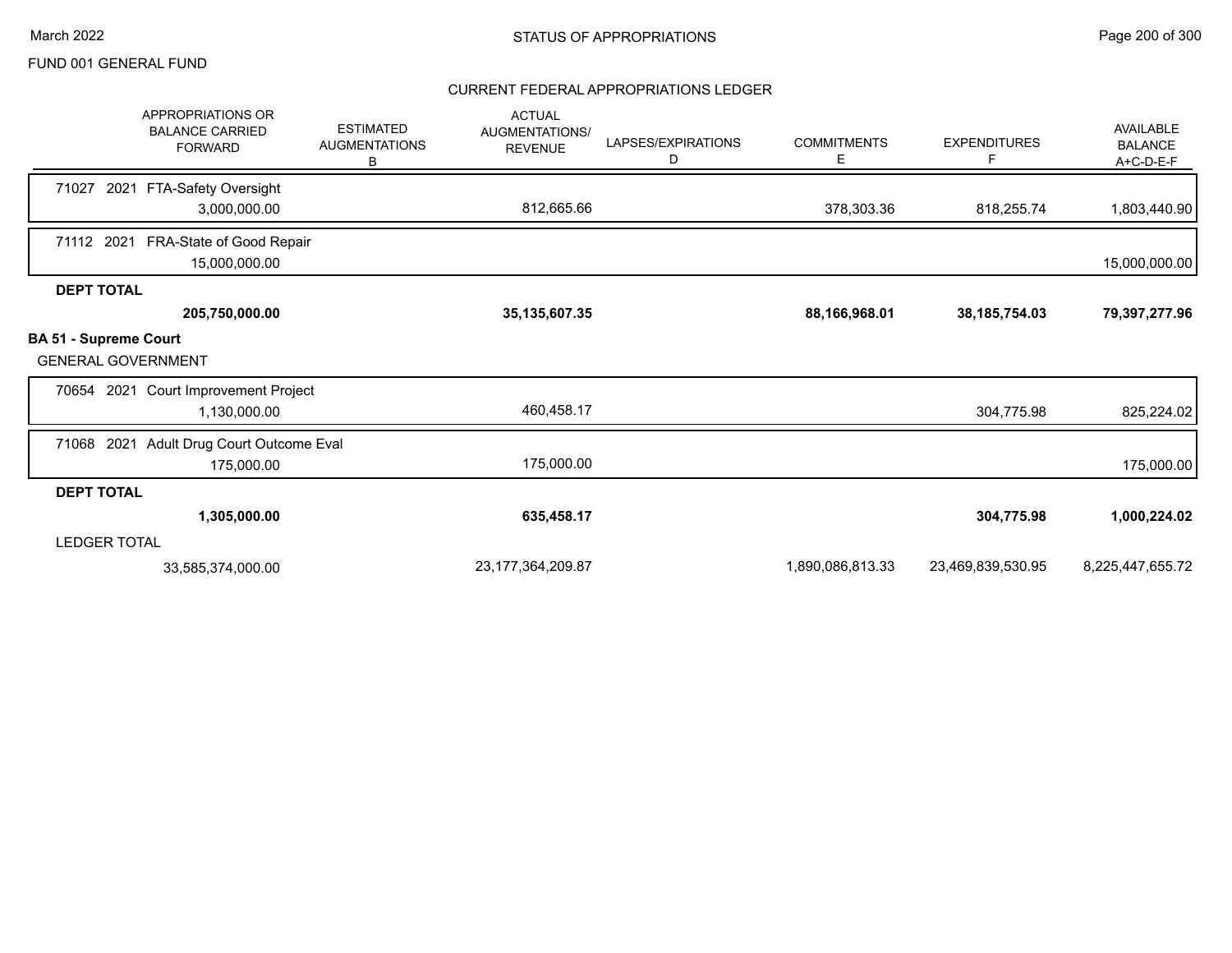|                                  | APPROPRIATIONS OR<br><b>BALANCE CARRIED</b><br><b>FORWARD</b>      | <b>ESTIMATED</b><br><b>AUGMENTATIONS</b><br>В | <b>ACTUAL</b><br>AUGMENTATIONS/<br><b>REVENUE</b> | LAPSES/EXPIRATIONS<br>D | <b>COMMITMENTS</b><br>Е | <b>EXPENDITURES</b><br>F | <b>AVAILABLE</b><br><b>BALANCE</b><br>$A+C-D-E-F$ |
|----------------------------------|--------------------------------------------------------------------|-----------------------------------------------|---------------------------------------------------|-------------------------|-------------------------|--------------------------|---------------------------------------------------|
| <b>BA 81 - Executive Offices</b> |                                                                    |                                               |                                                   |                         |                         |                          |                                                   |
|                                  | <b>GENERAL GOVERNMENT</b>                                          |                                               |                                                   |                         |                         |                          |                                                   |
|                                  | 80492 2021 Children's Justice Act<br>400,000.00                    |                                               | 57,229.90                                         |                         | 228,076.80              | 59,761.64                | 112,161.56                                        |
|                                  | 80569 2021 PA State Opioid Response (SOR)<br>16,555,000.00         |                                               | 6,686,324.73                                      |                         | 7,665,908.91            | 7,353,590.62             | 1,535,500.47                                      |
|                                  | 80876 2021 PA Youth Survey-DDAP<br>75,000.00                       |                                               |                                                   |                         | 75,000.00               |                          |                                                   |
|                                  | 80888 2021 Substance Abuse Prevention DDAP<br>290,000.00           |                                               |                                                   |                         | 240,054.37              | 49,945.63                |                                                   |
|                                  | 87301 2021 COVID-SFR Transfer to General Fund<br>3,841,000,000.00  |                                               | 3,841,000,000.00                                  |                         |                         | 3,841,000,000.00         |                                                   |
|                                  | 87302 2021 COVID-Trsfr EmergencyMedicalSrvcsOpFund<br>5,000,000.00 |                                               | 5,000,000.00                                      |                         |                         | 5,000,000.00             |                                                   |
|                                  | 87306 2021 COVID-SFR Pandemic Response<br>208,574,655.00           |                                               | 208,574,655.00                                    |                         |                         |                          | 208,574,655.00                                    |
|                                  | 87452 2021 COVID-SubstanceAbusePrevention&Treatment<br>173,000.00  |                                               |                                                   |                         | 172,063.00              |                          | 937.00                                            |
|                                  | <b>GRANTS AND SUBSIDIES</b>                                        |                                               |                                                   |                         |                         |                          |                                                   |
|                                  | 87312 2021 COVID-SFR Pandemic Response PCCD<br>19,500,000.00       |                                               | 19,500,000.00                                     |                         | 149,040.00              | 4,500,000.00             | 14,850,960.00                                     |
| <b>DEPT TOTAL</b>                |                                                                    |                                               |                                                   |                         |                         |                          |                                                   |
|                                  | 4,091,567,655.00                                                   |                                               | 4,080,818,209.63                                  |                         | 8,530,143.08            | 3,857,963,297.89         | 225,074,214.03                                    |
| <b>BA 14 - Attorney General</b>  | <b>GENERAL GOVERNMENT</b>                                          |                                               |                                                   |                         |                         |                          |                                                   |
|                                  | 80587 2021 Project Safe Neighborhoods (F)<br>280,000.00            |                                               | 163.306.05                                        |                         |                         | 163,306.05               | 116,693.95                                        |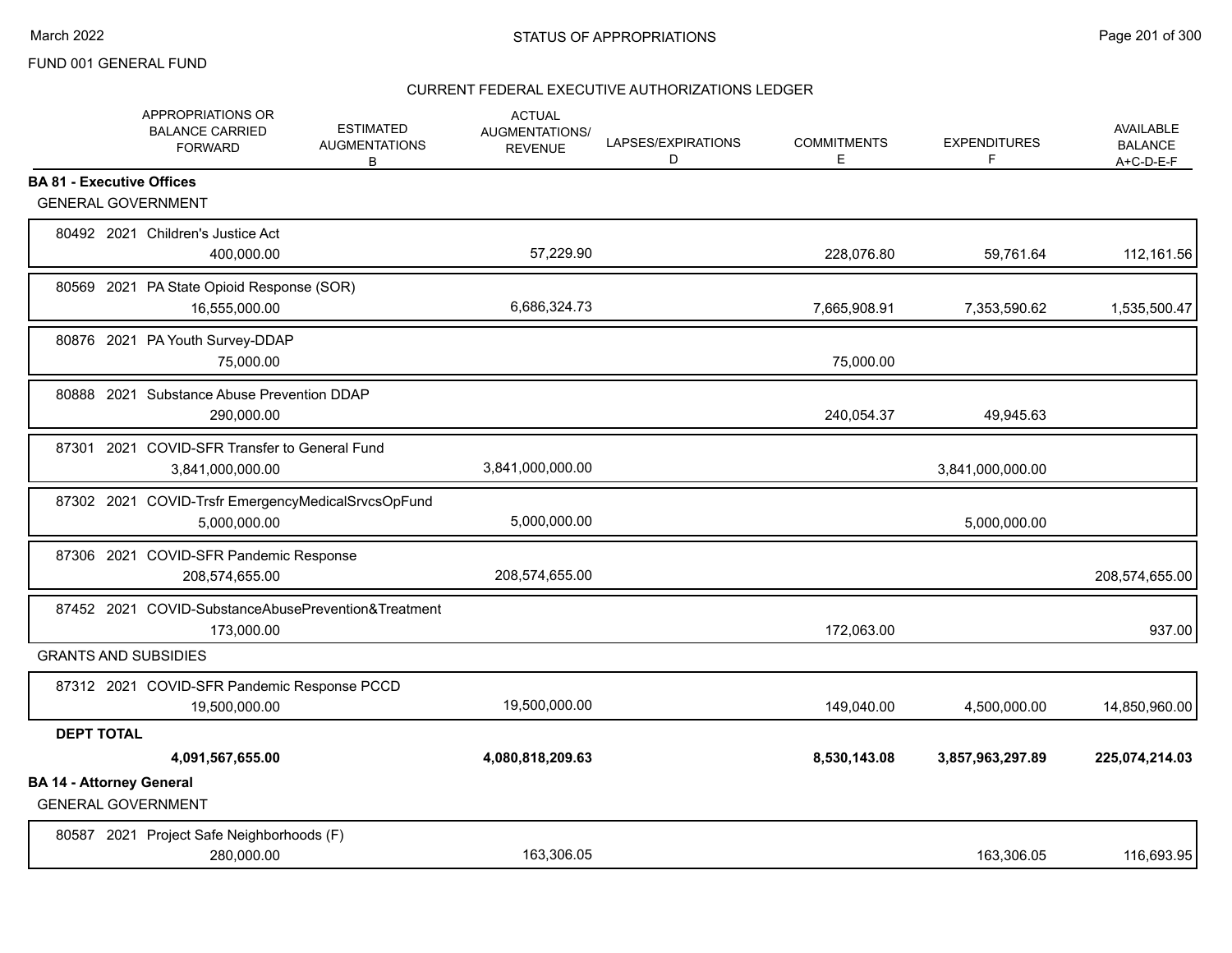|                            | APPROPRIATIONS OR<br><b>BALANCE CARRIED</b><br><b>FORWARD</b>       | <b>ESTIMATED</b><br><b>AUGMENTATIONS</b><br>В | <b>ACTUAL</b><br>AUGMENTATIONS/<br><b>REVENUE</b> | LAPSES/EXPIRATIONS<br>D | <b>COMMITMENTS</b><br>Е | <b>EXPENDITURES</b><br>F | <b>AVAILABLE</b><br><b>BALANCE</b><br>A+C-D-E-F |
|----------------------------|---------------------------------------------------------------------|-----------------------------------------------|---------------------------------------------------|-------------------------|-------------------------|--------------------------|-------------------------------------------------|
| 80599 2021                 | ProjectSafeNeighborhoods-SW Philadelphia<br>134,000.00              |                                               | 87,360.87                                         |                         |                         | 92,395.30                | 41,604.70                                       |
|                            | 82589 2021 COPS Anti-Heroin Task Force<br>1,500,000.00              |                                               | 512,579.43                                        |                         |                         | 530,978.97               | 969,021.03                                      |
|                            | 82590 2021 COPS Anti-Methamphetamine Program<br>800,000.00          |                                               | 236,821.62                                        |                         |                         | 309,901.94               | 490,098.06                                      |
| <b>DEPT TOTAL</b>          |                                                                     |                                               |                                                   |                         |                         |                          |                                                 |
|                            | 2,714,000.00                                                        |                                               | 1,000,067.97                                      |                         |                         | 1,096,582.26             | 1,617,417.74                                    |
| BA 10 - Aging              | <b>GRANTS AND SUBSIDIES</b>                                         |                                               |                                                   |                         |                         |                          |                                                 |
|                            | 80594 2021 Overdose Data to Action (F)<br>1,032,000.00              |                                               | 284,168.00                                        |                         | 348,695.00              | 331,603.00               | 351,702.00                                      |
|                            | 80910 2021 State Opioid Response<br>57,000.00                       |                                               | 6,265.18                                          |                         |                         | 6,538.23                 | 50,461.77                                       |
|                            | 87445 2021 COVID-CommunityVaccineEducation&Outreach<br>250,000.00   |                                               |                                                   |                         |                         |                          | 250,000.00                                      |
|                            | 87453 2021 COVID-PublicHealthWorkforceExpansnAging<br>4,088,000.00  |                                               |                                                   |                         |                         |                          | 4,088,000.00                                    |
|                            | 87650 2021 COVID-PFTA-Title III-Supportive Services<br>3,520,052.00 |                                               |                                                   |                         | 31,733.44               |                          | 3,488,318.56                                    |
| <b>DEPT TOTAL</b>          |                                                                     |                                               |                                                   |                         |                         |                          |                                                 |
|                            | 8,947,052.00                                                        |                                               | 290,433.18                                        |                         | 380,428.44              | 338,141.23               | 8,228,482.33                                    |
| <b>BA 68 - Agriculture</b> | <b>GENERAL GOVERNMENT</b>                                           |                                               |                                                   |                         |                         |                          |                                                 |
|                            | 80889 2021 Invasive Plant Suppression<br>56,000.00                  |                                               |                                                   |                         |                         | 1,904.37                 | 54,095.63                                       |
|                            | 80992 2021 Chesapeake Bay Pollution Abatement<br>3,118,000.00       |                                               | 973,493.38                                        |                         | 1,187,080.62            | 973,493.38               | 957,426.00                                      |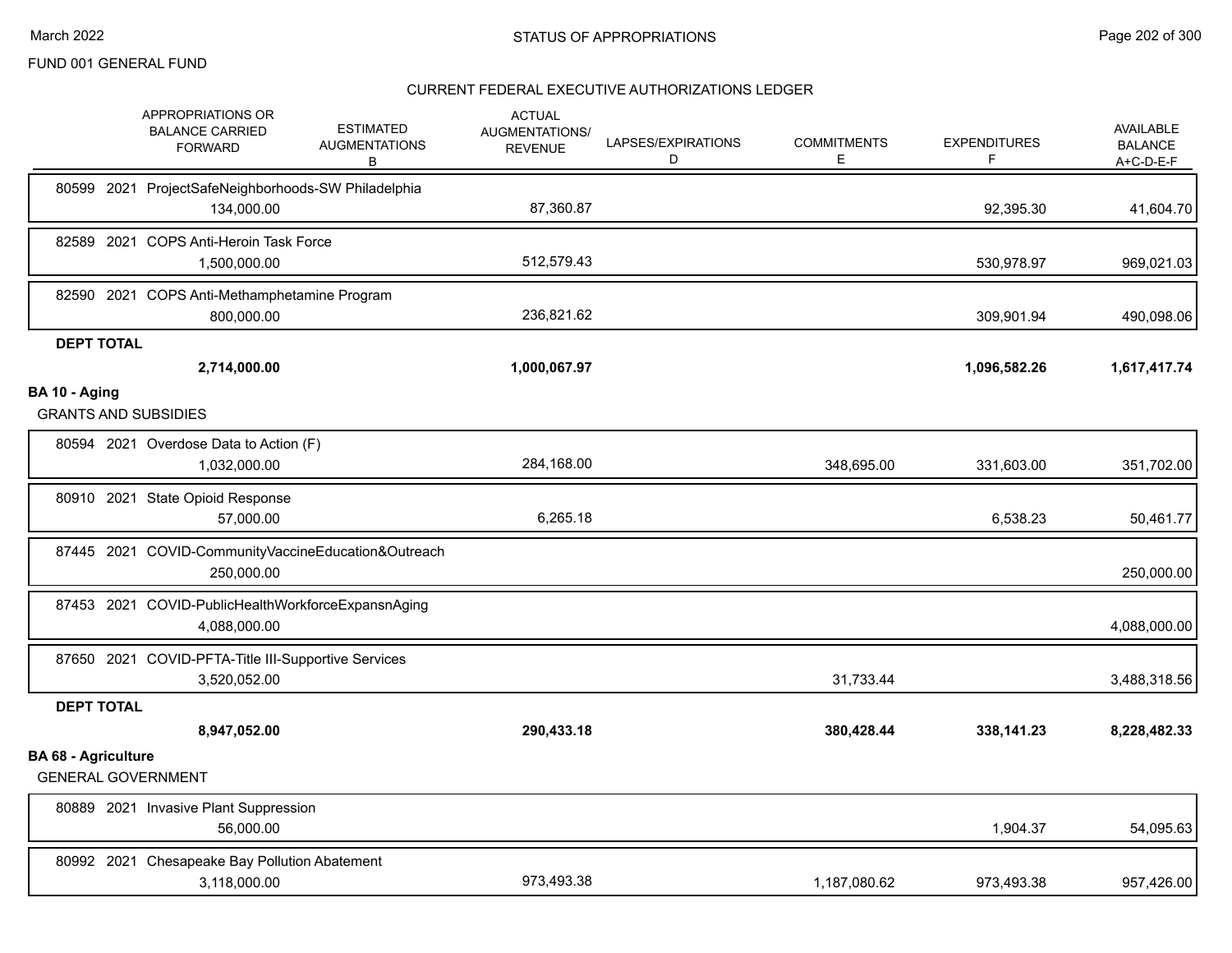#### CURRENT FEDERAL EXECUTIVE AUTHORIZATIONS LEDGER

|                   | APPROPRIATIONS OR<br><b>BALANCE CARRIED</b><br><b>FORWARD</b>                | <b>ESTIMATED</b><br><b>AUGMENTATIONS</b><br>В       | <b>ACTUAL</b><br>AUGMENTATIONS/<br><b>REVENUE</b> | LAPSES/EXPIRATIONS<br>D | <b>COMMITMENTS</b><br>Е | <b>EXPENDITURES</b><br>F | <b>AVAILABLE</b><br><b>BALANCE</b><br>A+C-D-E-F |
|-------------------|------------------------------------------------------------------------------|-----------------------------------------------------|---------------------------------------------------|-------------------------|-------------------------|--------------------------|-------------------------------------------------|
|                   | 87440 2021 COVID-Epidemiology&LabSurveillance&Rspns<br>1,972,000.00          |                                                     | 640,855.75                                        |                         | 294,985.85              | 640,855.75               | 1,036,158.40                                    |
|                   | 87646 2021 COVID-Emergency Food Assistance<br>4,068,249.00                   |                                                     |                                                   |                         |                         |                          | 4,068,249.00                                    |
| <b>DEPT TOTAL</b> |                                                                              |                                                     |                                                   |                         |                         |                          |                                                 |
|                   | 9,214,249.00                                                                 |                                                     | 1,614,349.13                                      |                         | 1,482,066.47            | 1,616,253.50             | 6,115,929.03                                    |
|                   | <b>BA 24 - Community &amp; Economic Develop</b><br><b>GENERAL GOVERNMENT</b> |                                                     |                                                   |                         |                         |                          |                                                 |
|                   | 600,000.00                                                                   | 87656 2021 COVID-CommunityDevelopmntBlockGrantAdmin | 268,047.40                                        |                         | 88,400.39               | 279,971.79               | 231,627.82                                      |
|                   | 87658 2021 COVID-Emergency Solutions Grant Admin<br>600,000.00               |                                                     | 324,551.23                                        |                         | 78,080.81               | 337,273.63               | 184,645.56                                      |
|                   | 87674 2021 COVID-CommunityServicesBlockGrantAdmin<br>300,000.00              |                                                     | 102,603.74                                        |                         |                         | 108,000.40               | 191,999.60                                      |
|                   | 1.650.722.00                                                                 | 87678 2021 COVID-LowIncomeHomeEnergyAssistPrgmAdmin | 140,706.50                                        |                         | 169.171.45              | 164,142.50               | 1,317,408.05                                    |
|                   | <b>GRANTS AND SUBSIDIES</b>                                                  |                                                     |                                                   |                         |                         |                          |                                                 |
|                   | 87307 2021 COVID-SFR Pandemic Response<br>106,567,345.00                     |                                                     | 106,567,345.00                                    |                         | 250,000.00              | 46, 192, 345.00          | 60,125,000.00                                   |
|                   | 87441 2021 COVID-CARES Vaccine Outreach<br>11.000.000.00                     |                                                     | 1,965,766.26                                      |                         | 2,397,015.37            | 2,843,982.18             | 5,759,002.45                                    |
|                   | 87450 2021 COVID-Tourism Non-Comp<br>17,086,197.00                           |                                                     |                                                   |                         |                         |                          | 17,086,197.00                                   |
|                   | 87486 2021 COVID-StateSmallBusinessCreditInitiative<br>267,838,132.00        |                                                     |                                                   |                         |                         |                          | 267,838,132.00                                  |
| <b>DEPT TOTAL</b> |                                                                              |                                                     |                                                   |                         |                         |                          |                                                 |
|                   | 405,642,396.00                                                               |                                                     | 109,369,020.13                                    |                         | 2,982,668.02            | 49,925,715.50            | 352,734,012.48                                  |
|                   | <b>BA 38 - Conservation &amp; Natural Resourc</b>                            |                                                     |                                                   |                         |                         |                          |                                                 |

GENERAL GOVERNMENT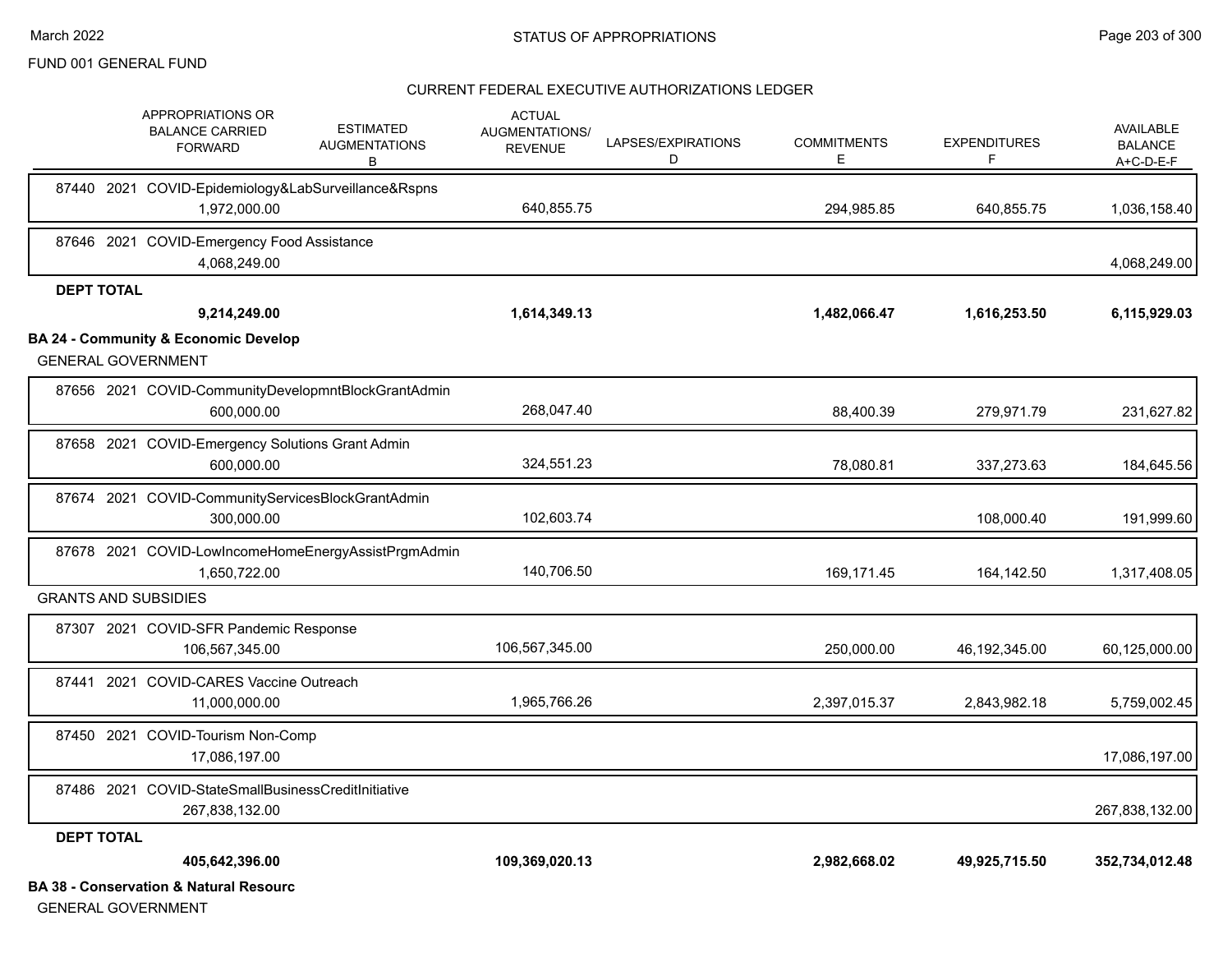|                                                         | APPROPRIATIONS OR<br><b>ESTIMATED</b><br><b>BALANCE CARRIED</b><br><b>AUGMENTATIONS</b><br><b>FORWARD</b><br>В | <b>ACTUAL</b><br>AUGMENTATIONS/<br><b>REVENUE</b> | LAPSES/EXPIRATIONS<br>D | <b>COMMITMENTS</b><br>E. | <b>EXPENDITURES</b> | AVAILABLE<br><b>BALANCE</b><br>A+C-D-E-F |
|---------------------------------------------------------|----------------------------------------------------------------------------------------------------------------|---------------------------------------------------|-------------------------|--------------------------|---------------------|------------------------------------------|
|                                                         | 80591 2021 Chesapeake Bay Program<br>700,000.00                                                                |                                                   |                         |                          |                     | 700,000.00                               |
|                                                         | 80848 2021 Wetlands Program Development<br>250,000.00                                                          | 2,337.50                                          |                         |                          | 2,337.50            | 247,662.50                               |
|                                                         | 80860 2021 PA Recreation Trails<br>8,500,000.00                                                                | 1,080.83                                          |                         | 1,955,010.00             | 140,401.13          | 6,404,588.87                             |
| 80861                                                   | 2021 Coastal Zone Management Special Projects<br>150,000.00                                                    |                                                   |                         |                          |                     | 150,000.00                               |
|                                                         | 82548 2021 Disaster Relief<br>8,000,000.00                                                                     |                                                   |                         |                          |                     | 8,000,000.00                             |
| <b>DEPT TOTAL</b>                                       | 17,600,000.00                                                                                                  | 3,418.33                                          |                         | 1,955,010.00             | 142,738.63          | 15,502,251.37                            |
| <b>BA 11 - Corrections</b><br><b>GENERAL GOVERNMENT</b> |                                                                                                                |                                                   |                         |                          |                     |                                          |
|                                                         |                                                                                                                |                                                   |                         |                          |                     |                                          |
|                                                         | 80556 2021 OVA Dialogue Program<br>27,000.00                                                                   |                                                   |                         |                          |                     | 27,000.00                                |
|                                                         | 80579 2021 OVA STOP GrantTraining&TechnicalAssistnc<br>51,000.00                                               | 9,346.88                                          |                         | 3,928.22                 | 9,346.88            | 37,724.90                                |
|                                                         | 80580 2021 OVA TechnologicalUpgrades&TrainingGrant<br>54,000.00                                                | 38,641.00                                         |                         |                          | 38,641.00           | 15,359.00                                |
|                                                         | 80584 2021 OVA TraumaInfrmdRetrofitng&JuvenilJustic<br>100,000.00                                              | 43,361.60                                         |                         |                          | 43,361.60           | 56,638.40                                |
|                                                         | 80595 2021 SORNA Notifications<br>99,000.00                                                                    | 59,399.65                                         |                         |                          | 59,399.65           | 39,600.35                                |
|                                                         | 80902 2021 OVA PostConvictionVictimsRights&Services<br>486,000.00                                              | 306,378.14                                        |                         |                          | 310,053.30          | 175,946.70                               |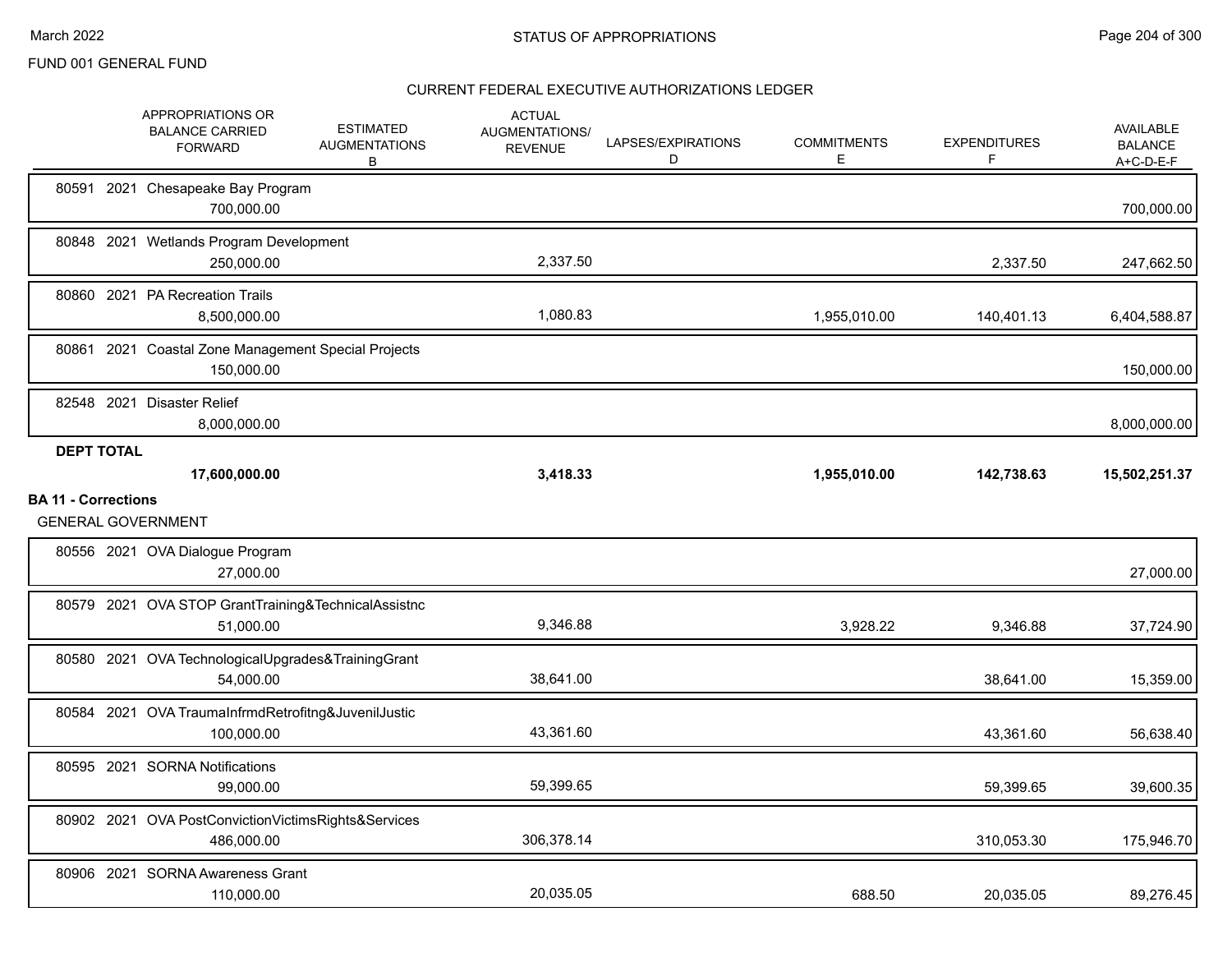|                          | APPROPRIATIONS OR<br><b>BALANCE CARRIED</b><br><b>FORWARD</b>         | <b>ESTIMATED</b><br><b>AUGMENTATIONS</b><br>B       | <b>ACTUAL</b><br>AUGMENTATIONS/<br><b>REVENUE</b> | LAPSES/EXPIRATIONS<br>D | <b>COMMITMENTS</b><br>Е | <b>EXPENDITURES</b><br>F | <b>AVAILABLE</b><br><b>BALANCE</b><br>$A+C-D-E-F$ |
|--------------------------|-----------------------------------------------------------------------|-----------------------------------------------------|---------------------------------------------------|-------------------------|-------------------------|--------------------------|---------------------------------------------------|
| INSTITUTIONAL            |                                                                       |                                                     |                                                   |                         |                         |                          |                                                   |
|                          | 80419 2021 RSAT-State Incarcerated Individuals<br>465,000.00          |                                                     | 234,148.02                                        |                         | 58,520.00               | 244,831.04               | 161,648.96                                        |
|                          | 80572 2021 PA State Opioid Response (SOR)<br>4,200,000.00             |                                                     | 2,808,730.31                                      |                         | 1,047,395.41            | 2,850,698.90             | 301,905.69                                        |
|                          | 80880 2021 SABG-Drug & Alcohol Programs<br>1,965,000.00               |                                                     | 1,965,000.00                                      |                         |                         | 1,965,000.00             |                                                   |
|                          | <b>DEPT TOTAL</b>                                                     |                                                     |                                                   |                         |                         |                          |                                                   |
|                          | 7,557,000.00                                                          |                                                     | 5,485,040.65                                      |                         | 1,110,532.13            | 5,541,367.42             | 905,100.45                                        |
|                          | <b>BA 74 - Drug and Alcohol Programs</b><br><b>GENERAL GOVERNMENT</b> |                                                     |                                                   |                         |                         |                          |                                                   |
|                          | 87406 2021 COVID-SABG Administration & Operation<br>646,000.00        |                                                     |                                                   |                         |                         |                          | 646,000.00                                        |
|                          | <b>DEPT TOTAL</b>                                                     |                                                     |                                                   |                         |                         |                          |                                                   |
|                          | 646,000.00                                                            |                                                     |                                                   |                         |                         |                          | 646,000.00                                        |
| <b>BA 16 - Education</b> | <b>GENERAL GOVERNMENT</b>                                             |                                                     |                                                   |                         |                         |                          |                                                   |
|                          | 80399 2021 Refugee School Impact Development (F)<br>850,000.00        |                                                     | 197,156.39                                        |                         | 71.69                   | 198,816.82               | 651,111.49                                        |
|                          | 87426 2021 COVID-Homeless Children & Youth<br>32,749,000.00           |                                                     |                                                   |                         |                         |                          | 32,749,000.00                                     |
|                          | 4,786,000.00                                                          | 87666 2021 COVID-LSTA-LibraryDevelpmntEmrgncyRelief | 180,923.27                                        |                         | 2,257,228.22            | 223,390.29               | 2,305,381.49                                      |
|                          | <b>GRANTS AND SUBSIDIES</b>                                           |                                                     |                                                   |                         |                         |                          |                                                   |
|                          | 80027 2021 TANFBG - Teen Parenting Education<br>13,784,000.00         |                                                     | 4,690,686.72                                      |                         | 8,839,286.08            | 4,885,943.89             | 58,770.03                                         |
|                          | <b>COVID-SFR Pandemic Response</b><br>87309 2021<br>18,375,000.00     |                                                     | 18,375,000.00                                     |                         |                         |                          | 18,375,000.00                                     |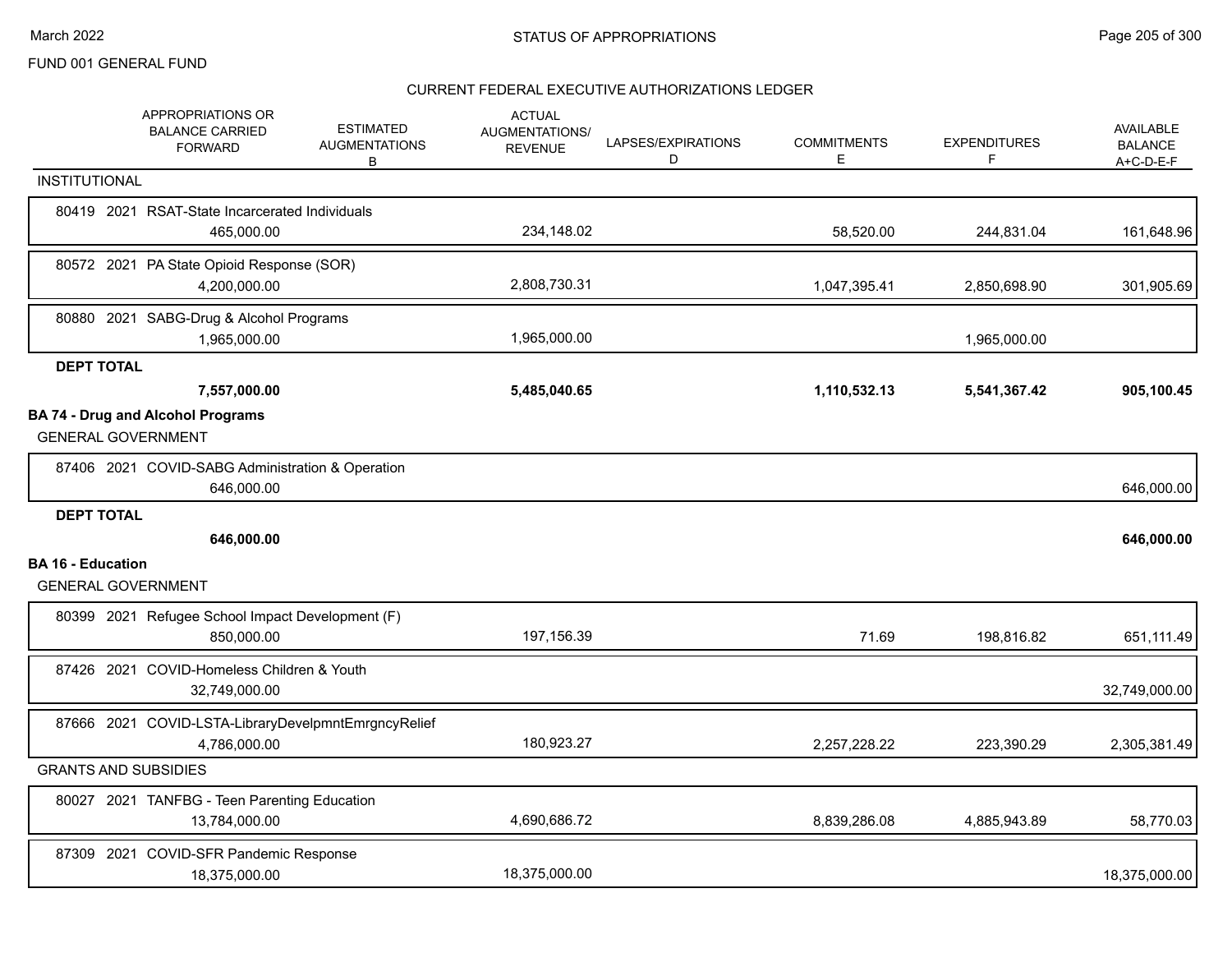|                   | APPROPRIATIONS OR<br><b>BALANCE CARRIED</b><br><b>FORWARD</b>              | <b>ESTIMATED</b><br><b>AUGMENTATIONS</b><br>В | <b>ACTUAL</b><br><b>AUGMENTATIONS/</b><br><b>REVENUE</b> | LAPSES/EXPIRATIONS<br>D | <b>COMMITMENTS</b><br>E | <b>EXPENDITURES</b><br>F | AVAILABLE<br><b>BALANCE</b><br>$A+C-D-E-F$ |
|-------------------|----------------------------------------------------------------------------|-----------------------------------------------|----------------------------------------------------------|-------------------------|-------------------------|--------------------------|--------------------------------------------|
|                   | 87444 2021 COVID-Food & Nutrition P-EBT Admin<br>1,156,000.00              |                                               | 1,154,312.96                                             |                         |                         | 1,154,926.96             | 1,073.04                                   |
|                   | 87492 2021 COVID-GovnrEmrgncyEducReliefNonPblcSchls<br>152,742,000.00      |                                               |                                                          |                         |                         |                          | 152,742,000.00                             |
|                   | 87667 2021 COVID-Food & Nutrition Emergency Relief<br>34,039,000.00        |                                               |                                                          |                         |                         |                          | 34,039,000.00                              |
|                   | 87669 2021 COVID-ESSER-SEA Administration<br>14,000,000.00                 |                                               | 461,118.38                                               |                         | 1,493,425.00            | 498,986.37               | 12,007,588.63                              |
|                   | 87670 2021 COVID-ESSER-SEA<br>485,696,000.00                               |                                               | 12,601,694.11                                            |                         | 323,452,696.89          | 12,601,694.11            | 149,641,609.00                             |
|                   | 87671 2021 COVID-ESSER-LEA<br>4,500,814,000.00                             |                                               | 196,066,898.13                                           |                         | 2,337,810,866.87        | 196,066,898.13           | 1,966,936,235.00                           |
| <b>DEPT TOTAL</b> |                                                                            |                                               |                                                          |                         |                         |                          |                                            |
|                   | 5,258,991,000.00                                                           |                                               | 233,727,789.96                                           |                         | 2,673,853,574.75        | 215,630,656.57           | 2,369,506,768.68                           |
|                   | <b>BA 31 - PA Emergency Management Agency</b><br><b>GENERAL GOVERNMENT</b> |                                               |                                                          |                         |                         |                          |                                            |
|                   | 82284 2021 Domestic Preparedness - First Responders<br>100,000,000.00      |                                               | 11,214,945.40                                            |                         | 4,115,592.90            | 12,419,301.20            | 83,465,105.90                              |
|                   | 82588 2021 Next Generation 911 (F)<br>4,000,000.00                         |                                               | 2,766,737.00                                             |                         |                         | 2,766,737.00             | 1,233,263.00                               |
|                   | 82873 2021 Firefighters Assistance Program                                 |                                               |                                                          |                         |                         |                          |                                            |
|                   | 500,000.00                                                                 |                                               |                                                          |                         | 232,400.00              | 34,237.18                | 233,362.82                                 |
|                   | <b>GRANTS AND SUBSIDIES</b>                                                |                                               |                                                          |                         |                         |                          |                                            |
|                   | 82545 2021 SCDBG - Disaster Recovery<br>4,450,000.00                       |                                               |                                                          |                         | 49,895.00               |                          | 4,400,105.00                               |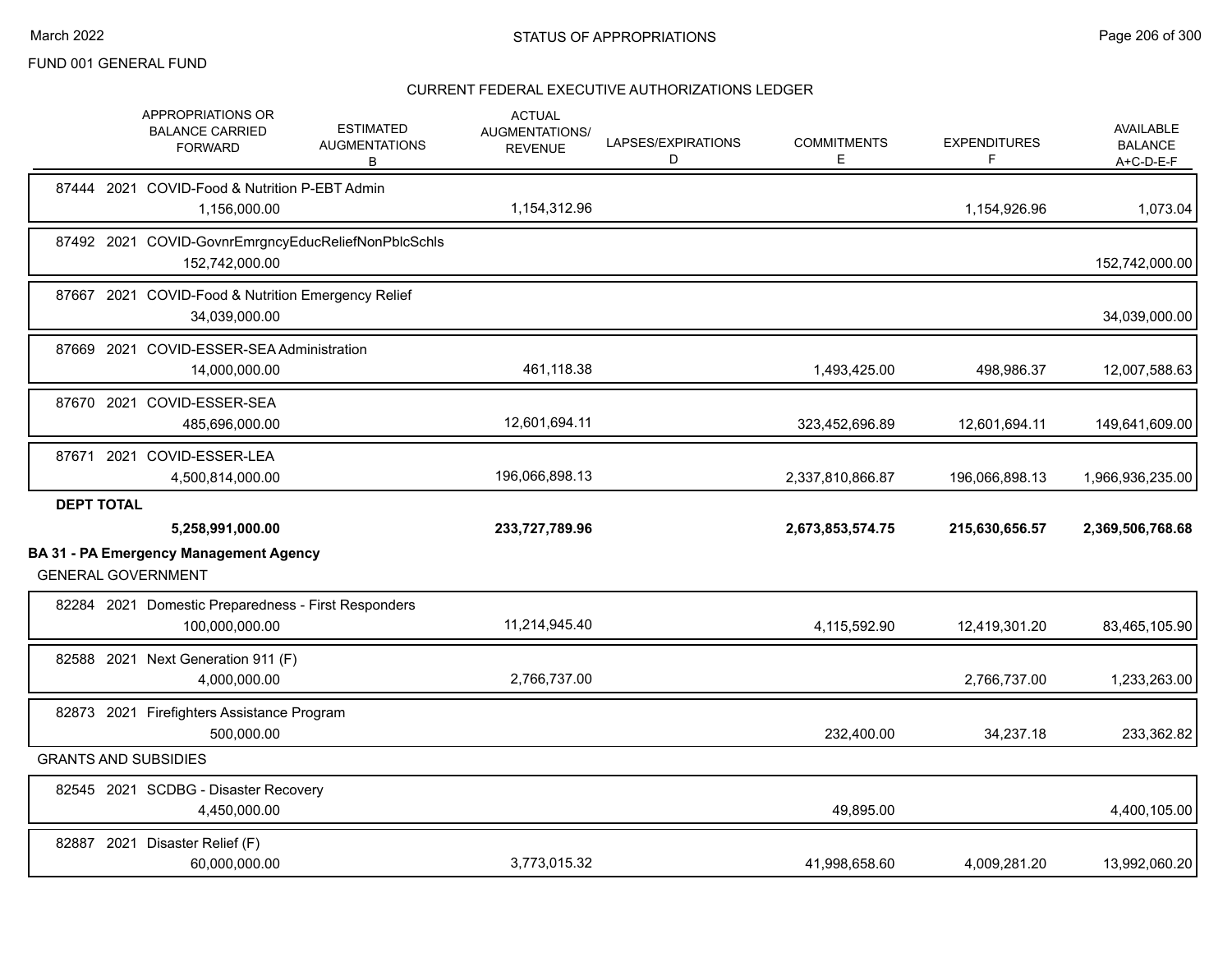|                           | APPROPRIATIONS OR<br><b>BALANCE CARRIED</b><br><b>FORWARD</b>       | <b>ESTIMATED</b><br><b>AUGMENTATIONS</b><br>В | <b>ACTUAL</b><br>AUGMENTATIONS/<br><b>REVENUE</b> | LAPSES/EXPIRATIONS<br>D | <b>COMMITMENTS</b><br>Е | <b>EXPENDITURES</b><br>F | <b>AVAILABLE</b><br><b>BALANCE</b><br>A+C-D-E-F |
|---------------------------|---------------------------------------------------------------------|-----------------------------------------------|---------------------------------------------------|-------------------------|-------------------------|--------------------------|-------------------------------------------------|
|                           | 82894 2021 EmergencyFederalLawEnforcementAssistance<br>3,547,000.00 |                                               | 3,544,470.22                                      |                         |                         | 3,539,285.05             | 7,714.95                                        |
|                           | 82899 2021 Hazard Mitigation<br>10,000,000.00                       |                                               | 3,155,609.00                                      |                         | 5,944,056.21            | 3,170,598.47             | 885,345.32                                      |
| 87374 2021                | COVID-SFR EMS Recovery Grant Program<br>25,000,000.00               |                                               | 25,000,000.00                                     |                         |                         |                          | 25,000,000.00                                   |
| 87602 2021                | COVID-PA Disaster Relief (F)<br>237,240,000.00                      |                                               | 79,775,164.58                                     |                         | 33,999,553.47           | 92,720,515.34            | 110,519,931.19                                  |
| <b>DEPT TOTAL</b>         |                                                                     |                                               |                                                   |                         |                         |                          |                                                 |
|                           | 444,737,000.00                                                      |                                               | 129,229,941.52                                    |                         | 86,340,156.18           | 118,659,955.44           | 239,736,888.38                                  |
| <b>GENERAL GOVERNMENT</b> | <b>BA 35 - Environmental Protection</b>                             |                                               |                                                   |                         |                         |                          |                                                 |
|                           | 80119 2021 Technical Assistance To Small Systems                    |                                               |                                                   |                         |                         |                          |                                                 |
|                           | 1,750,000.00                                                        |                                               | 91,842.14                                         |                         | 129,110.48              | 290,346.06               | 1,330,543.46                                    |
|                           | 80120 2021 Assistance to State Program<br>7,000,000.00              |                                               | 1,184,827.43                                      |                         | 17,574.99               | 1,816,460.54             | 5,165,964.47                                    |
|                           | 80121 2021 Local Assistance & Source Wtr Protection<br>8.500.000.00 |                                               | 1,195,059.08                                      |                         | 635,722.52              | 1,088,027.39             | 6,776,250.09                                    |
|                           | 80212 2021 Homeland Security Initiative<br>1,000,000.00             |                                               | 681,205.22                                        |                         | 640.00                  | 288,172.77               | 711,187.23                                      |
|                           | 80546 2021 Zika Vector Control Response<br>37,000.00                |                                               |                                                   |                         | 4,854.84                | 7,405.33                 | 24,739.83                                       |
|                           | 80995 2021 HazardousMaterialsEmergencyPreparedness<br>55,000.00     |                                               |                                                   |                         |                         |                          | 55,000.00                                       |
|                           | 82122 2021 Abandoned Mine Reclamation<br>100,000,000.00             |                                               | 28,996,973.42                                     |                         | 24,830,411.53           | 22,383,611.09            | 52,785,977.38                                   |
| <b>DEPT TOTAL</b>         | 118,342,000.00                                                      |                                               | 32,149,907.29                                     |                         | 25,618,314.36           | 25,874,023.18            | 66,849,662.46                                   |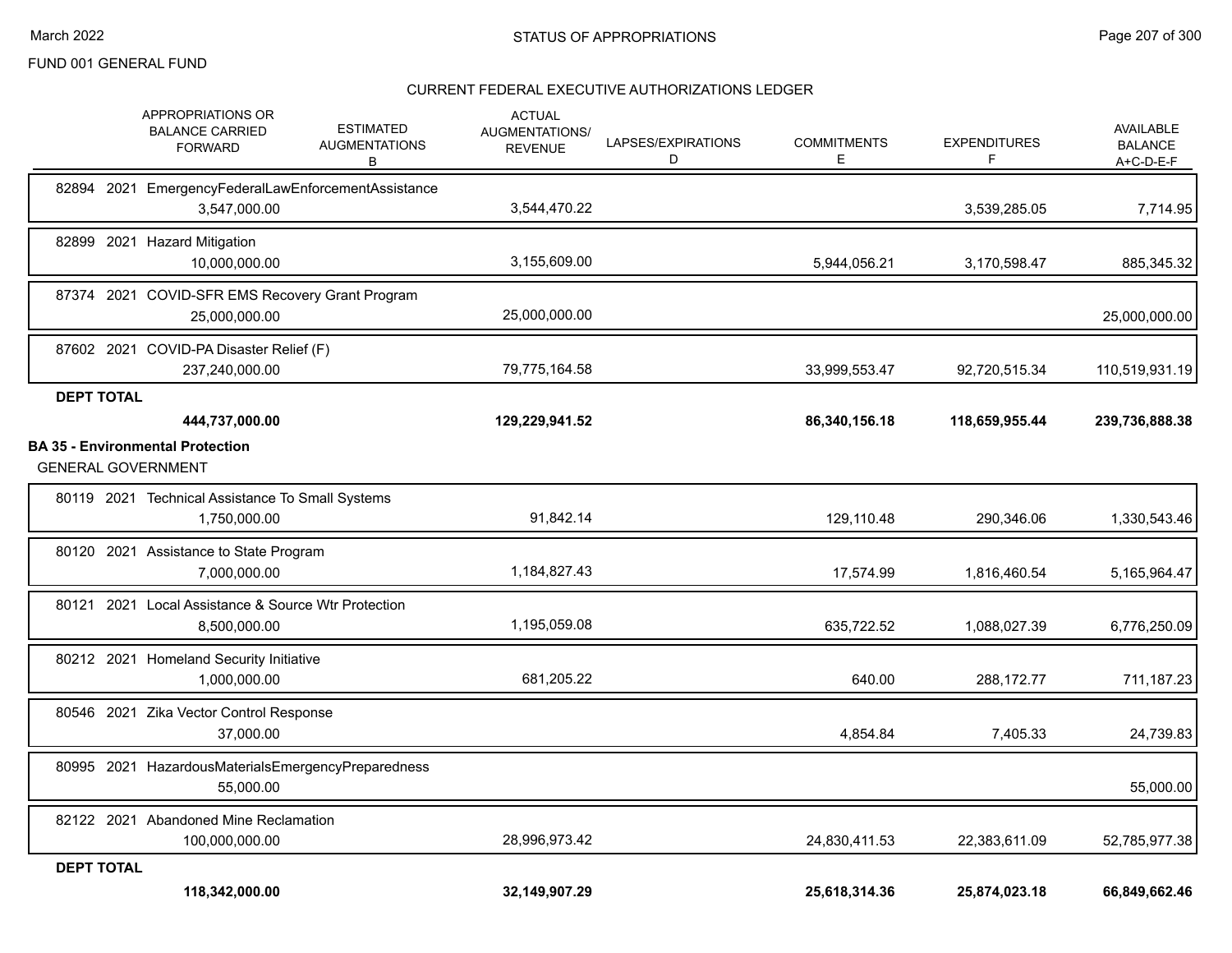|                | APPROPRIATIONS OR<br><b>BALANCE CARRIED</b><br><b>FORWARD</b>        | <b>ESTIMATED</b><br><b>AUGMENTATIONS</b><br>B | <b>ACTUAL</b><br><b>AUGMENTATIONS/</b><br><b>REVENUE</b> | LAPSES/EXPIRATIONS<br>D | <b>COMMITMENTS</b><br>E | <b>EXPENDITURES</b><br>F | <b>AVAILABLE</b><br><b>BALANCE</b><br>A+C-D-E-F |
|----------------|----------------------------------------------------------------------|-----------------------------------------------|----------------------------------------------------------|-------------------------|-------------------------|--------------------------|-------------------------------------------------|
| BA 67 - Health |                                                                      |                                               |                                                          |                         |                         |                          |                                                 |
|                | <b>GENERAL GOVERNMENT</b>                                            |                                               |                                                          |                         |                         |                          |                                                 |
|                | 80407 2021 Learning Management System (F)<br>42,000.00               |                                               |                                                          |                         |                         |                          | 42,000.00                                       |
|                | 80558 2021 State Opioid Response Programs<br>4.533.000.00            |                                               | 489,714.19                                               |                         | 45,701.00               | 499,113.77               | 3,988,185.23                                    |
|                | 80576 2021 VehicularSafetyAssessment&OutreachProgrm<br>165,000.00    |                                               | 46,257.68                                                |                         | 76,107.97               | 85,039.23                | 3,852.80                                        |
|                | 80837 2021 SABG-DDAP Support Services<br>98,000.00                   |                                               | 85,422.55                                                |                         |                         | 85,422.55                | 12,577.45                                       |
|                | 82155 2021 Public Hlth Emgcy Preparedness& Respnse<br>54,680,000.00  |                                               | 12,546,260.72                                            |                         | 7,248,431.71            | 13,540,407.34            | 33,891,160.95                                   |
|                | 87435 2021 COVID-Strengthening STD Prvntn & Control<br>4,186,000.00  |                                               |                                                          |                         | 32,267.50               |                          | 4, 153, 732.50                                  |
|                | 87446 2021 COVID-BehavorlRiskFactrSurveillanceSystm<br>313,000.00    |                                               |                                                          |                         |                         |                          | 313,000.00                                      |
|                | 87604 2021 COVID-PublicHealthEmergPrepare/Response<br>1,000,000.00   |                                               | 293,420.18                                               |                         |                         | 338,116.56               | 661,883.44                                      |
|                | 87645 2021 COVID-Public Assistance<br>106,500,000.00                 |                                               | 21,713.75                                                |                         | 85,473,506.13           | 3,021,352.48             | 18,005,141.39                                   |
|                | 87664 2021 COVID-EpidemIgyLaboratrySurveilInceRespn<br>76,341,000.00 |                                               | 8,240,896.45                                             |                         | 11,727.50               | 8,214,557.84             | 68,114,714.66                                   |
|                | 87689 2021 COVID-Medicare-HIthSrvcAgncyCertificaton<br>1,495,000.00  |                                               | 267,580.00                                               |                         |                         | 423,571.00               | 1,071,429.00                                    |
|                | 87690 2021 COVID-Medicaid Certification<br>1,641,000.00              |                                               | 194,028.03                                               |                         |                         | 306,073.40               | 1,334,926.60                                    |
|                | 87691 2021 COVID-Disease Control Immunization<br>2,000,000.00        |                                               | 716,859.64                                               |                         |                         | 717,041.42               | 1,282,958.58                                    |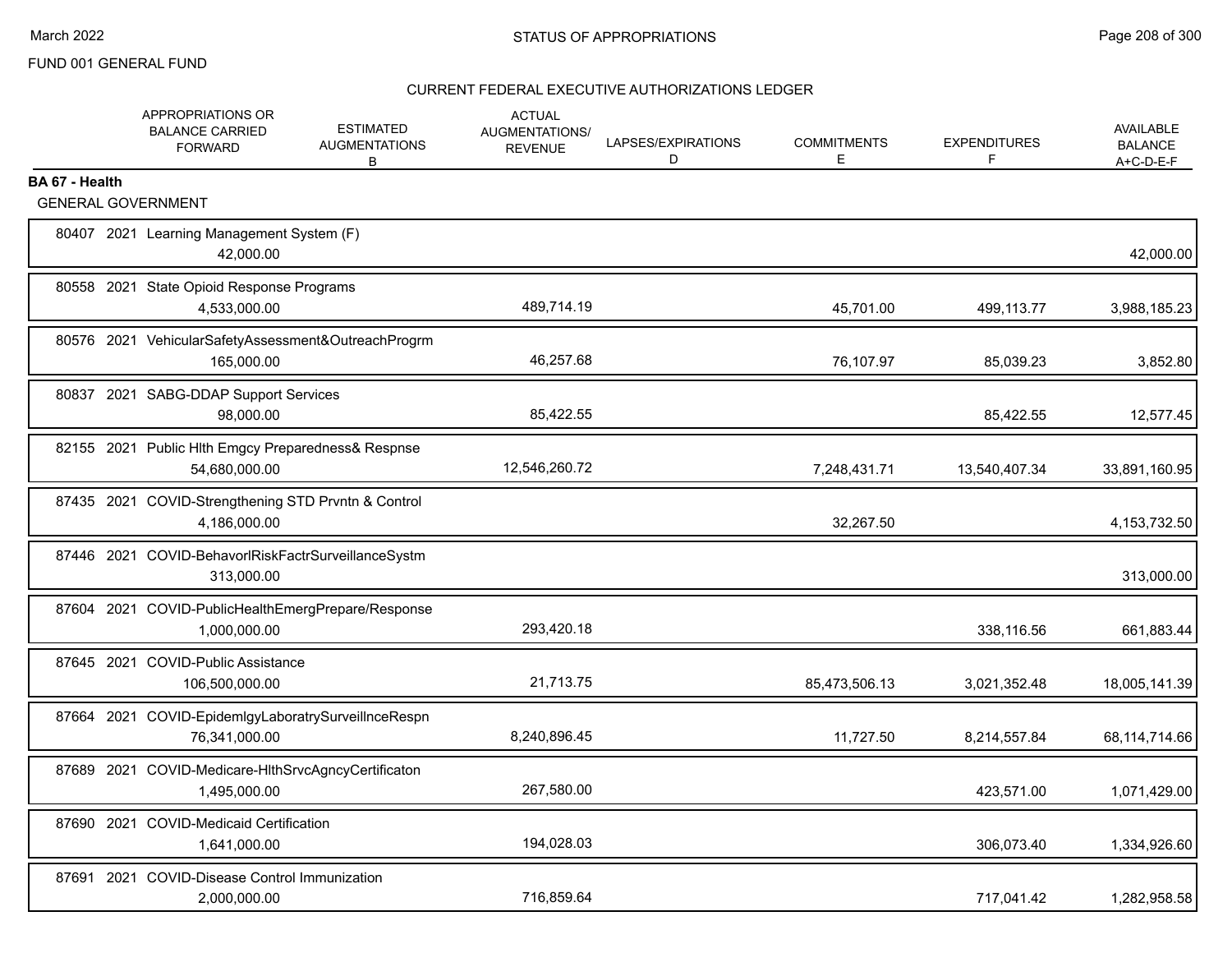|                             | APPROPRIATIONS OR<br><b>BALANCE CARRIED</b><br><b>FORWARD</b>        | <b>ESTIMATED</b><br><b>AUGMENTATIONS</b><br>В | <b>ACTUAL</b><br>AUGMENTATIONS/<br><b>REVENUE</b> | LAPSES/EXPIRATIONS<br>D | <b>COMMITMENTS</b><br>Е | <b>EXPENDITURES</b><br>F | <b>AVAILABLE</b><br><b>BALANCE</b><br>$A+C-D-E-F$ |
|-----------------------------|----------------------------------------------------------------------|-----------------------------------------------|---------------------------------------------------|-------------------------|-------------------------|--------------------------|---------------------------------------------------|
| <b>GRANTS AND SUBSIDIES</b> |                                                                      |                                               |                                                   |                         |                         |                          |                                                   |
|                             | 87653 2021 COVID-Screening Newborns<br>240,000.00                    |                                               | 27,839.05                                         |                         |                         | 27,839.05                | 212,160.95                                        |
| <b>DEPT TOTAL</b>           |                                                                      |                                               |                                                   |                         |                         |                          |                                                   |
|                             | 253,234,000.00                                                       |                                               | 22,929,992.24                                     |                         | 92,887,741.81           | 27,258,534.64            | 133,087,723.55                                    |
| <b>GRANTS AND SUBSIDIES</b> | <b>BA 39 - PA Higher Education Assistance</b>                        |                                               |                                                   |                         |                         |                          |                                                   |
|                             | 87308 2021 COVID-SFR Pandemic Response<br>5,000,000.00               |                                               | 5,000,000.00                                      |                         |                         | 5,000,000.00             |                                                   |
|                             | 87373 2021 COVID-SFR Student Loan Relief for Nurses<br>15,000,000.00 |                                               | 15,000,000.00                                     |                         |                         | 15,000,000.00            |                                                   |
| <b>DEPT TOTAL</b>           | 20,000,000.00                                                        |                                               | 20,000,000.00                                     |                         |                         | 20,000,000.00            |                                                   |
| BA 12 - Labor & Industry    | <b>GENERAL GOVERNMENT</b>                                            |                                               |                                                   |                         |                         |                          |                                                   |
|                             | 87405 2021 COVID-CommnwlthCivilianCoronavirusCorps<br>1,012,500.00   |                                               | 14,758.26                                         |                         | 934,770.26              | 22,228.74                | 55,501.00                                         |
|                             | 87489 2021 COVID-Community Service and Corps<br>8,262,000.00         |                                               | 832,631.38                                        |                         | 405,756.55              | 995,913.45               | 6,860,330.00                                      |
| <b>GRANTS AND SUBSIDIES</b> |                                                                      |                                               |                                                   |                         |                         |                          |                                                   |
|                             | 80388 2021 Comprehensive Workforce Development<br>2,065,000.00       |                                               | 1,207,147.39                                      |                         | 449,720.64              | 1,309,845.08             | 305,434.28                                        |
|                             | 82909 2021 DUA Administration Payments<br>111,250.00                 |                                               | 86,250.00                                         |                         |                         | 91,526.76                | 19,723.24                                         |
|                             | 87311 2021 COVID-SFR Pandemic Response<br>1,500,000.00               |                                               | 1,500,000.00                                      |                         |                         |                          | 1,500,000.00                                      |
|                             | 87454 2021 COVID-Public Health Workforce Expansion<br>121,081.00     |                                               |                                                   |                         |                         |                          | 121,081.00                                        |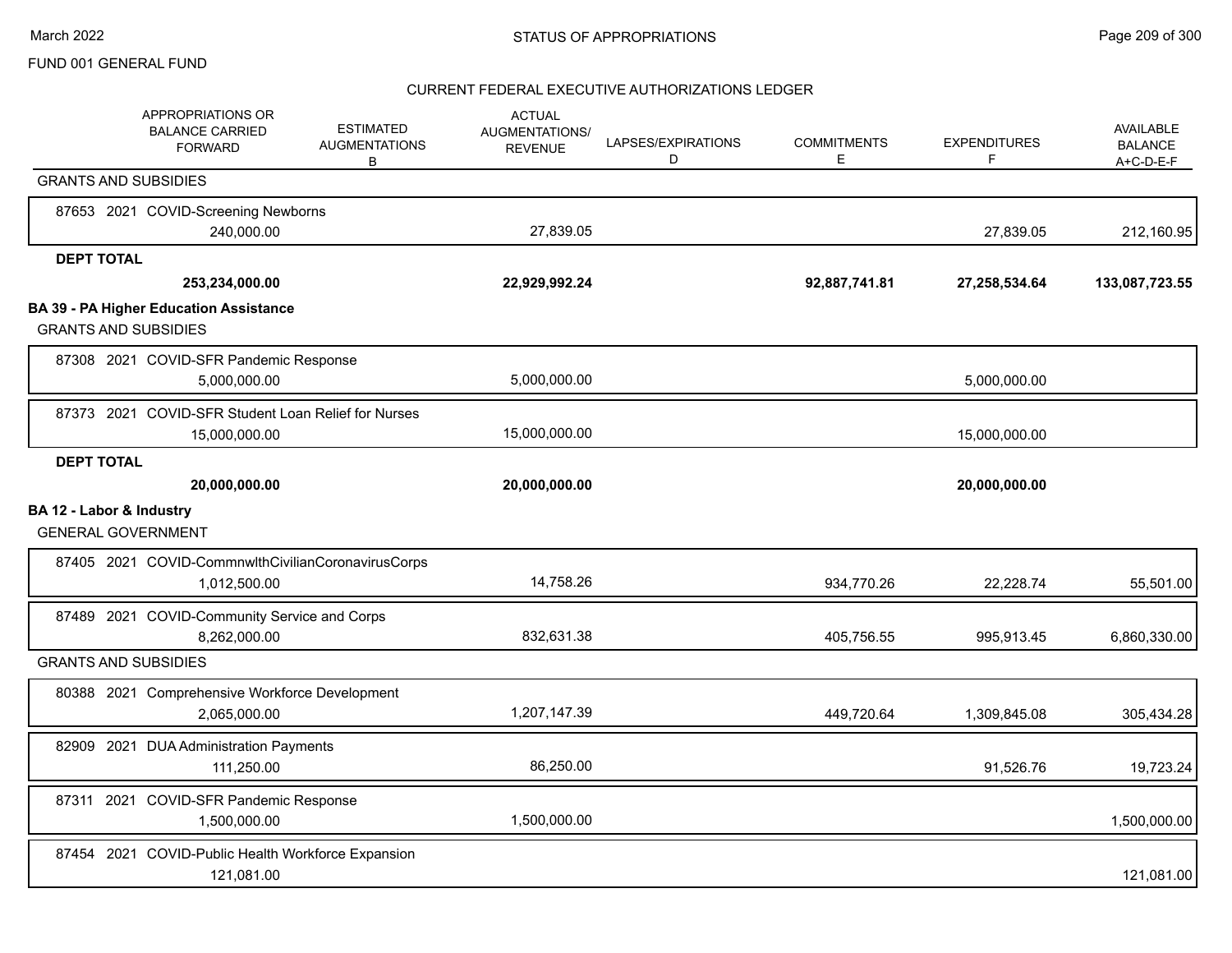|                               | APPROPRIATIONS OR<br><b>BALANCE CARRIED</b><br><b>FORWARD</b>               | <b>ESTIMATED</b><br><b>AUGMENTATIONS</b><br>В | <b>ACTUAL</b><br>AUGMENTATIONS/<br><b>REVENUE</b> | LAPSES/EXPIRATIONS<br>D | <b>COMMITMENTS</b><br>E | <b>EXPENDITURES</b><br>F | <b>AVAILABLE</b><br><b>BALANCE</b><br>$A+C-D-E-F$ |
|-------------------------------|-----------------------------------------------------------------------------|-----------------------------------------------|---------------------------------------------------|-------------------------|-------------------------|--------------------------|---------------------------------------------------|
|                               | 87668 2021 COVID-WIOA-National Dislocated Worker                            |                                               |                                                   |                         |                         |                          |                                                   |
|                               | 100,000.00                                                                  |                                               | 47,162.64                                         |                         | 1.00                    | 47,405.92                | 52,593.08                                         |
| <b>DEPT TOTAL</b>             |                                                                             |                                               |                                                   |                         |                         |                          |                                                   |
|                               | 13,171,831.00                                                               |                                               | 3,687,949.67                                      |                         | 1,790,248.45            | 2,466,919.95             | 8,914,662.60                                      |
|                               | <b>BA 13 - Military &amp; Veterans Affairs</b><br><b>GENERAL GOVERNMENT</b> |                                               |                                                   |                         |                         |                          |                                                   |
|                               | 80565 2021 Spotted Lanternfly<br>100,000.00                                 |                                               |                                                   |                         | 1,164.16                | 15,104.59                | 83,731.25                                         |
|                               | 80573 2021 PA State Opioid Response (SOR)<br>2,000,000.00                   |                                               | 2,000,000.00                                      |                         |                         | 2,000,000.00             |                                                   |
|                               | 87649 2021 COVID-Operations & Maintenance<br>5,482,000.00                   |                                               | 5,478,568.40                                      |                         |                         | 5,478,568.40             | 3,431.60                                          |
| <b>INSTITUTIONAL</b>          |                                                                             |                                               |                                                   |                         |                         |                          |                                                   |
|                               | 87600 2021 COVID-Veterans'HomesEnhancdVetsReimbrsmt<br>3,000,000.00         |                                               | 1,335,948.79                                      |                         |                         | 1,335,948.79             | 1,664,051.21                                      |
|                               | 87697 2021 COVID-DirectReliefProvidersVeteran'sHome<br>213,000.00           |                                               | 85,994.80                                         |                         |                         |                          | 213,000.00                                        |
| <b>DEPT TOTAL</b>             |                                                                             |                                               |                                                   |                         |                         |                          |                                                   |
|                               | 10,795,000.00                                                               |                                               | 8,900,511.99                                      |                         | 1,164.16                | 8,829,621.78             | 1,964,214.06                                      |
| <b>BA 21 - Human Services</b> | <b>GENERAL GOVERNMENT</b>                                                   |                                               |                                                   |                         |                         |                          |                                                   |
|                               | 80897 2021 Homeland Security<br>75.000.00                                   |                                               |                                                   |                         |                         |                          | 75,000.00                                         |
|                               | 87415 2021 COVID-SNAP P-EBT Administration                                  |                                               |                                                   |                         |                         |                          |                                                   |
|                               | 20,223,000.00                                                               |                                               | 12,971,911.14                                     |                         | 1,052,272.60            | 16,491,346.14            | 2,679,381.26                                      |
|                               | 87432 2021 COVID-DvlopmntIDisabilities-BasicSupport<br>96,000.00            |                                               |                                                   |                         |                         |                          | 96,000.00                                         |
|                               | 87488 2021 COVID-LIHWAP Admin<br>6,488,000.00                               |                                               | 2,625,630.55                                      |                         | 65,764.10               | 2,625,630.55             | 3,796,605.35                                      |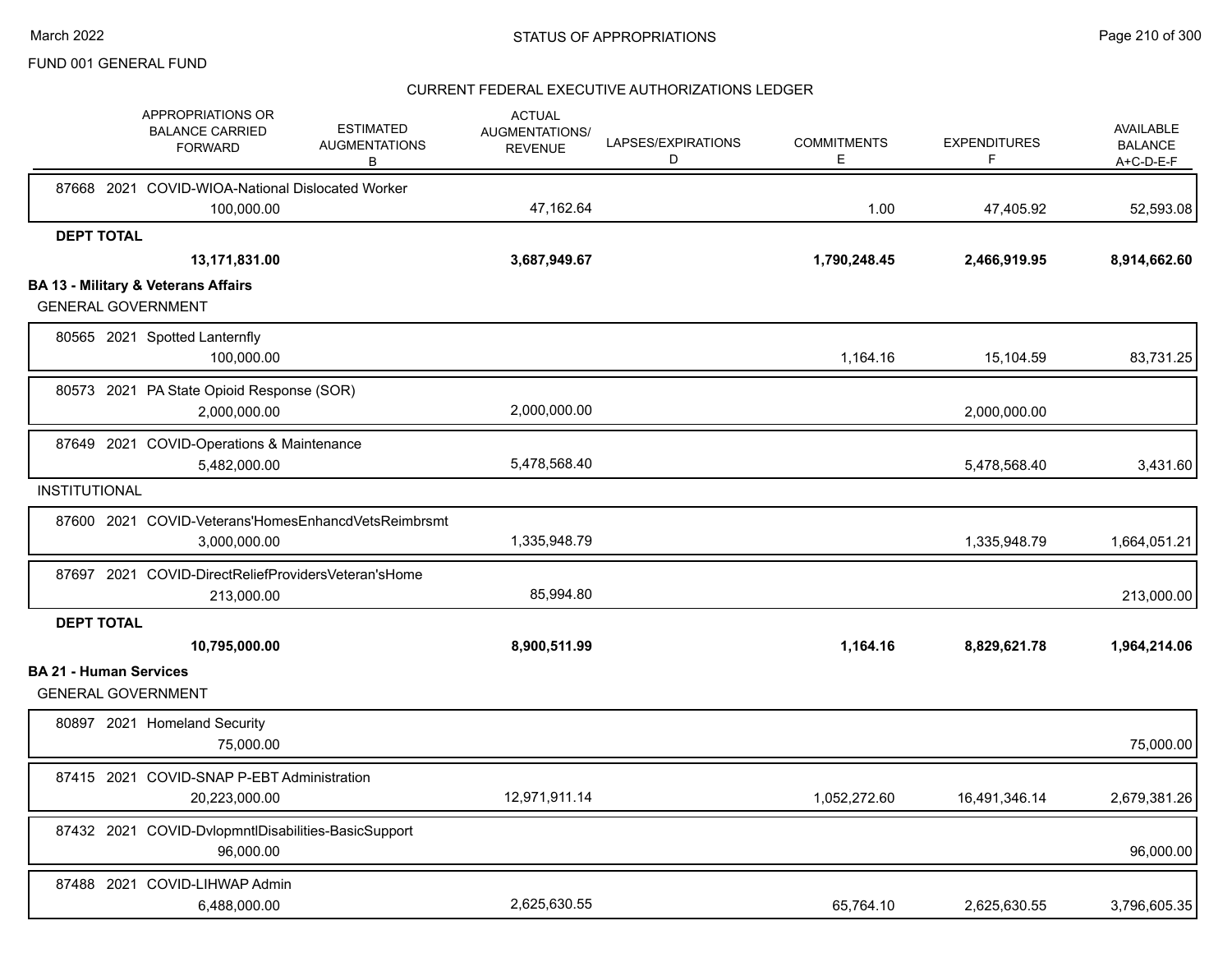|                      | APPROPRIATIONS OR<br><b>BALANCE CARRIED</b><br><b>FORWARD</b>       | <b>ESTIMATED</b><br><b>AUGMENTATIONS</b><br>в | <b>ACTUAL</b><br>AUGMENTATIONS/<br><b>REVENUE</b> | LAPSES/EXPIRATIONS<br>D | <b>COMMITMENTS</b><br>Е | <b>EXPENDITURES</b><br>F | <b>AVAILABLE</b><br><b>BALANCE</b><br>$A+C-D-E-F$ |
|----------------------|---------------------------------------------------------------------|-----------------------------------------------|---------------------------------------------------|-------------------------|-------------------------|--------------------------|---------------------------------------------------|
|                      | 87607 2021 COVID-Children's Health Insurance Admin<br>227,000.00    |                                               | 215,059.19                                        |                         |                         | 215,059.19               | 11,940.81                                         |
|                      | 87665 2021 COVID-CHIP-Information Systems<br>300,000.00             |                                               | 208,414.38                                        |                         |                         | 208,414.38               | 91,585.62                                         |
| <b>INSTITUTIONAL</b> |                                                                     |                                               |                                                   |                         |                         |                          |                                                   |
|                      | 80343 2021 Bioterrorism Hospital Preparedness<br>45.000.00          |                                               | 26,088.00                                         |                         | 11,604.00               | 26,088.00                | 7,308.00                                          |
|                      | 87410 2021 COVID-Mental Health Services Block Grant<br>1,613,000.00 |                                               | 174,361.03                                        |                         |                         | 174,361.03               | 1,438,638.97                                      |
|                      | 87448 2021 COVID-MobileCrisis Intervention Services<br>773,000.00   |                                               |                                                   |                         | 669,600.00              |                          | 103,400.00                                        |
|                      | 87608 2021 COVID-Medical Assistance-Mental Health<br>21,350,000.00  |                                               | 10,254,775.64                                     |                         |                         | 10,787,543.25            | 10,562,456.75                                     |
|                      | 87609 2021 COVID-Medical Assistance-StateCenters<br>16,384,000.00   |                                               | 4,034,142.88                                      |                         |                         | 8,349,083.33             | 8,034,916.67                                      |
|                      | 87698 2021 COVID-DirectReliefProviders/StateCenters<br>1,774,000.00 |                                               | 1,773,270.74                                      |                         |                         |                          | 1,774,000.00                                      |
|                      | 87699 2021 COVID-DirectReliefProvdrs/StateHospitals<br>1,272,000.00 |                                               | 1,271,807.91                                      |                         |                         |                          | 1,272,000.00                                      |
|                      | <b>GRANTS AND SUBSIDIES</b>                                         |                                               |                                                   |                         |                         |                          |                                                   |
|                      | 80866 2021 PHHSBG Domestic Violence<br>100,000.00                   |                                               | 17,904.68                                         |                         | 79,346.45               | 20,653.55                |                                                   |
|                      | 80908 2021 Early Chldhood Comprehensive Systems<br>256,000.00       |                                               | 191.35                                            |                         | 255,408.65              | 191.35                   | 400.00                                            |
|                      | 87303 2021 COVID-SFR Long-Term Living Programs<br>282,000,000.00    |                                               | 282,000,000.00                                    |                         | 993,116.86              | 271,953,224.94           | 9,053,658.20                                      |
|                      | 87310 2021 COVID-SFR Pandemic Response<br>12,483,000.00             |                                               | 12,483,000.00                                     |                         |                         |                          | 12,483,000.00                                     |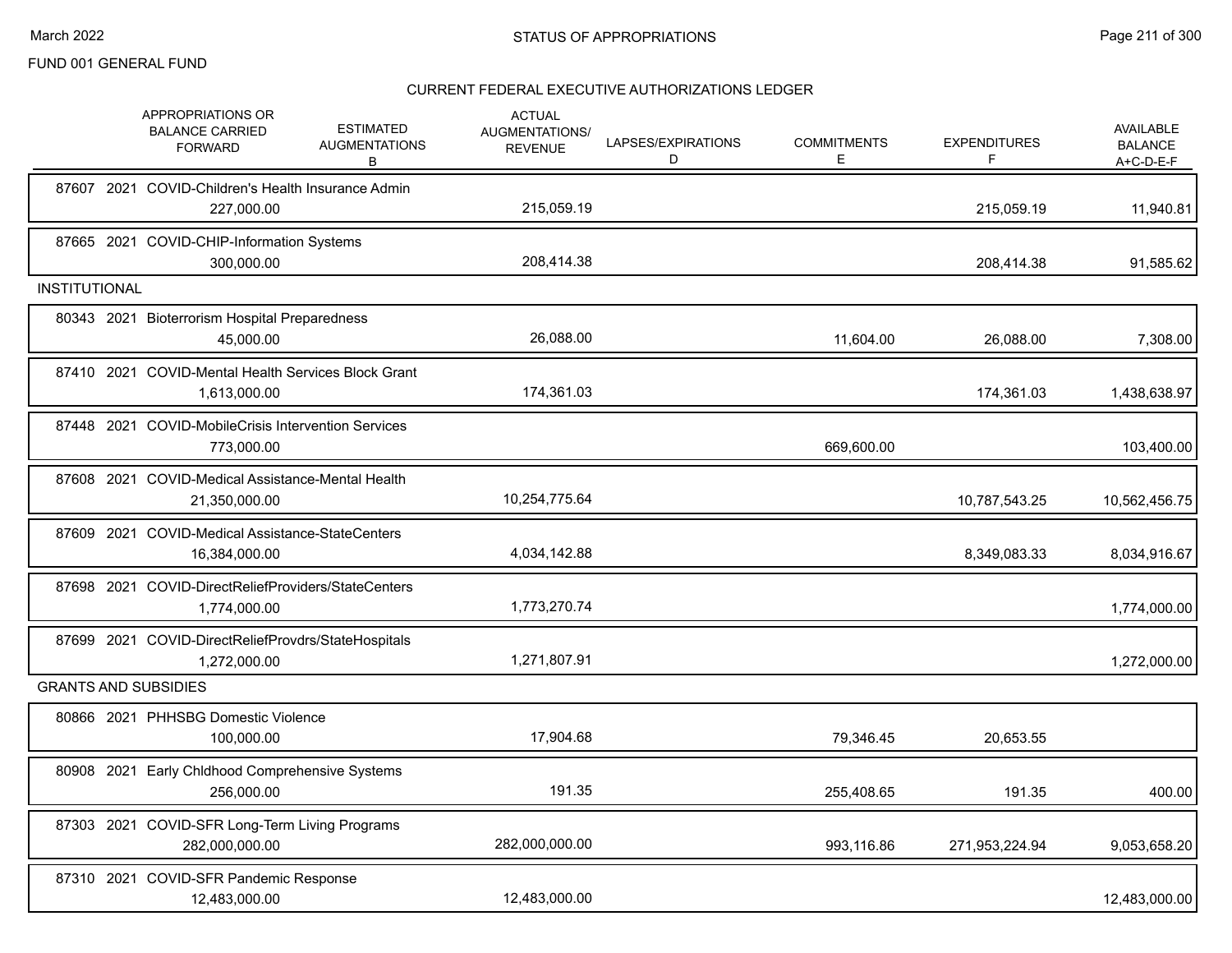|       | APPROPRIATIONS OR<br><b>BALANCE CARRIED</b><br><b>FORWARD</b>         | <b>ESTIMATED</b><br><b>AUGMENTATIONS</b><br>В | <b>ACTUAL</b><br><b>AUGMENTATIONS/</b><br><b>REVENUE</b> | LAPSES/EXPIRATIONS<br>D | <b>COMMITMENTS</b><br>E. | <b>EXPENDITURES</b><br>F | AVAILABLE<br><b>BALANCE</b><br>A+C-D-E-F |
|-------|-----------------------------------------------------------------------|-----------------------------------------------|----------------------------------------------------------|-------------------------|--------------------------|--------------------------|------------------------------------------|
|       | 87371 2021 COVID-SFR Hospital Workforce Assistance<br>100,000,000.00  |                                               | 100,000,000.00                                           |                         |                          |                          | 100,000,000.00                           |
|       | 87372 2021 COVID-SFR Healthcare WorkforceAssistance<br>110,000,000.00 |                                               | 110,000,000.00                                           |                         |                          |                          | 110,000,000.00                           |
|       | 87421 2021 COVID-MCH-Early Childhood Home Visiting<br>2,780,955.00    |                                               |                                                          |                         |                          |                          | 2,780,955.00                             |
|       | 87436 2021 COVID-RegnalCongrigateCareAssistancTeam<br>11,500,000.00   |                                               | 3,072,987.28                                             |                         | 2,437,778.09             | 3,460,209.19             | 5,602,012.72                             |
|       | 87442 2021 COVID-RiskScreeningToolAmongResidntlSttg<br>460,000.00     |                                               | 172,501.00                                               |                         |                          | 230,000.00               | 230,000.00                               |
|       | 87443 2021 COVID-HCBS Provider Testing Needs<br>2,000,000.00          |                                               |                                                          |                         |                          |                          | 2,000,000.00                             |
|       | 87451 2021 COVID-Rape Crisis<br>5,483,000.00                          |                                               |                                                          |                         | 5,482,654.00             |                          | 346.00                                   |
|       | 87487 2021 COVID-Low-IncomeHsholdWaterAssistancPrgm<br>36,763,000.00  |                                               | 8,093,536.55                                             |                         |                          | 10,591,640.63            | 26, 171, 359. 37                         |
| 87491 | 2021 COVID Rental & Utility Assistance<br>500,168,000.00              |                                               | 500,166,870.00                                           |                         | 59,990.12                | 473,935,455.89           | 26,172,553.99                            |
|       | 87611 2021 COVID-Medical Assistance-Capitation<br>1,268,223,000.00    |                                               | 598,946,419.22                                           |                         |                          | 680,055,055.98           | 588,167,944.02                           |
|       | 87612 2021 COVID-Medical Assistance-FeeForService<br>159.014.000.00   |                                               | 32,378,476.98                                            |                         |                          | 61,044,993.14            | 97,969,006.86                            |
|       | 87613 2021 COVID-MA-Workers with Disabilities<br>14,287,000.00        |                                               |                                                          |                         |                          |                          | 14,287,000.00                            |
|       | 87614 2021 COVID-MA-Physician Practice Plans<br>459,000.00            |                                               |                                                          |                         |                          |                          | 459,000.00                               |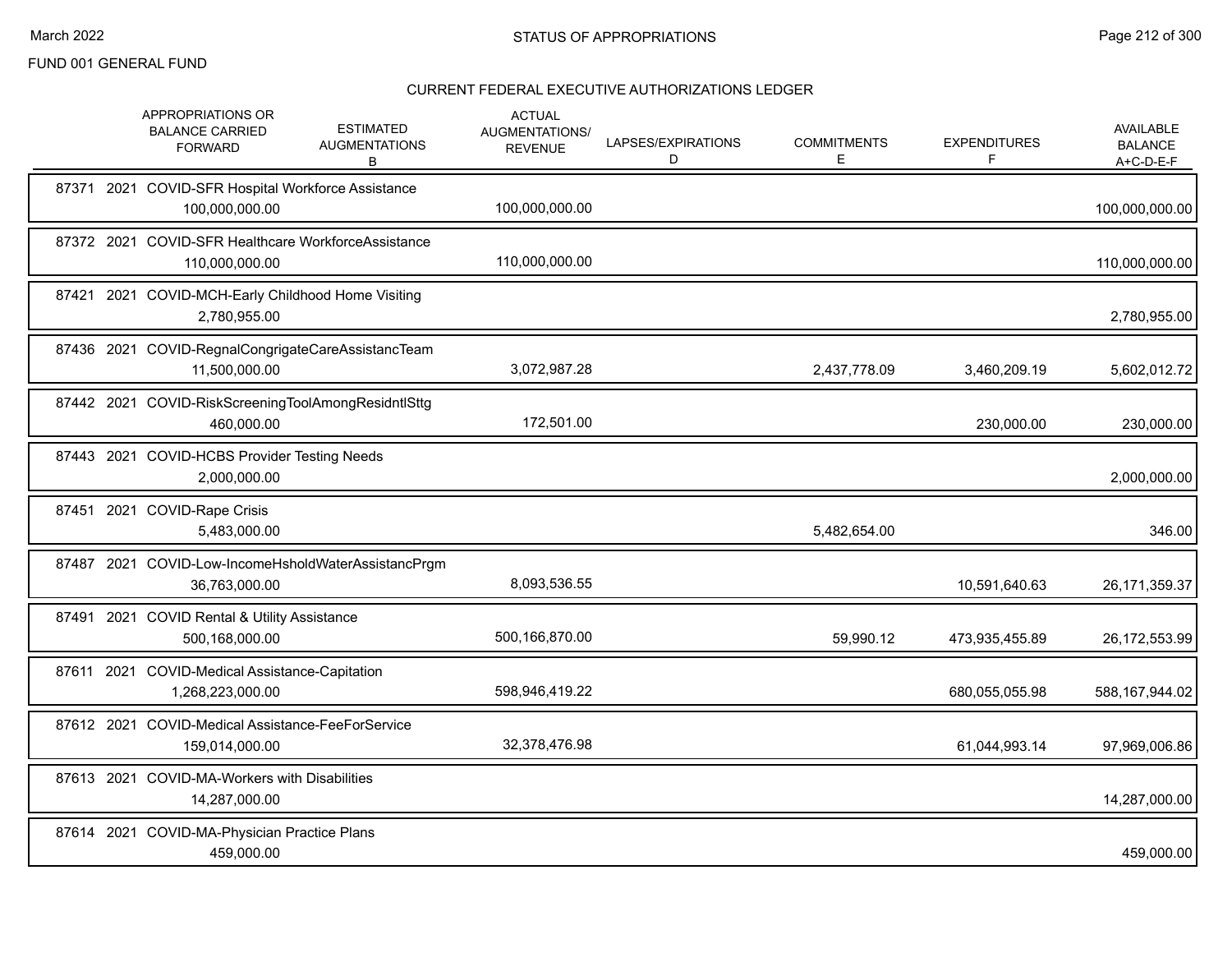|       | APPROPRIATIONS OR<br><b>BALANCE CARRIED</b><br><b>FORWARD</b>        | <b>ESTIMATED</b><br><b>AUGMENTATIONS</b><br>В | <b>ACTUAL</b><br>AUGMENTATIONS/<br><b>REVENUE</b> | LAPSES/EXPIRATIONS<br>D | <b>COMMITMENTS</b><br>Е | <b>EXPENDITURES</b><br>F | <b>AVAILABLE</b><br><b>BALANCE</b><br>A+C-D-E-F |
|-------|----------------------------------------------------------------------|-----------------------------------------------|---------------------------------------------------|-------------------------|-------------------------|--------------------------|-------------------------------------------------|
|       | 87615 2021 COVID-MA-Hospital-Based Burn Centers<br>582,000.00        |                                               |                                                   |                         |                         |                          | 582,000.00                                      |
|       | 87616 2021 COVID-MA-Critical Access Hospitals<br>2,131,000.00        |                                               |                                                   |                         |                         |                          | 2,131,000.00                                    |
|       | 87617 2021 COVID-MA-Obstetric & Neonatal Services<br>876,000.00      |                                               |                                                   |                         |                         |                          | 876,000.00                                      |
|       | 87618 2021 COVID-Medical Assistance-Trauma Center<br>1,135,000.00    |                                               |                                                   |                         |                         |                          | 1,135,000.00                                    |
|       | 87619 2021 COVID-MA-Academic Medical Centers<br>3,234,000.00         |                                               |                                                   |                         |                         |                          | 3,234,000.00                                    |
|       | 87620 2021 COVID-Medical Assistance-Transportation<br>2,091,000.00   |                                               | 309,051.57                                        |                         |                         | 309,051.57               | 1,781,948.43                                    |
| 87621 | 2021 COVID-Children's Health Insurance Prgrm<br>14,907,000.00        |                                               | 5,202,910.71                                      |                         |                         | 5,202,910.71             | 9,704,089.29                                    |
|       | 87622 2021 COVID-Medical Assistance-Long-TermLiving<br>60,239,000.00 |                                               | 3,751,913.36                                      |                         |                         | 6,242,421.64             | 53,996,578.36                                   |
|       | 87623 2021 COVID-MA-Community HealthChoices<br>1,463,887,000.00      |                                               | 527,025,831.46                                    |                         |                         | 581,817,682.87           | 882,069,317.13                                  |
|       | 87625 2021 COVID-MA-Long-Term Care Managed Care<br>45,224,000.00     |                                               | 16,188,967.43                                     |                         |                         | 16,188,967.43            | 29,035,032.57                                   |
|       | 87628 2021 COVID-MA-Community ID Services<br>3,355,000.00            |                                               | 281,765.45                                        |                         |                         | 281,765.45               | 3,073,234.55                                    |
|       | 87629 2021 COVID-Medical Assistance-ID/ICF<br>22,510,000.00          |                                               | 7,057,134.79                                      |                         |                         | 7,057,134.79             | 15,452,865.21                                   |
|       | 87630 2021 COVID-MA-Community ID Waiver Program<br>567,669,000.00    |                                               | 52,255,042.10                                     |                         |                         | 52,255,042.10            | 515,413,957.90                                  |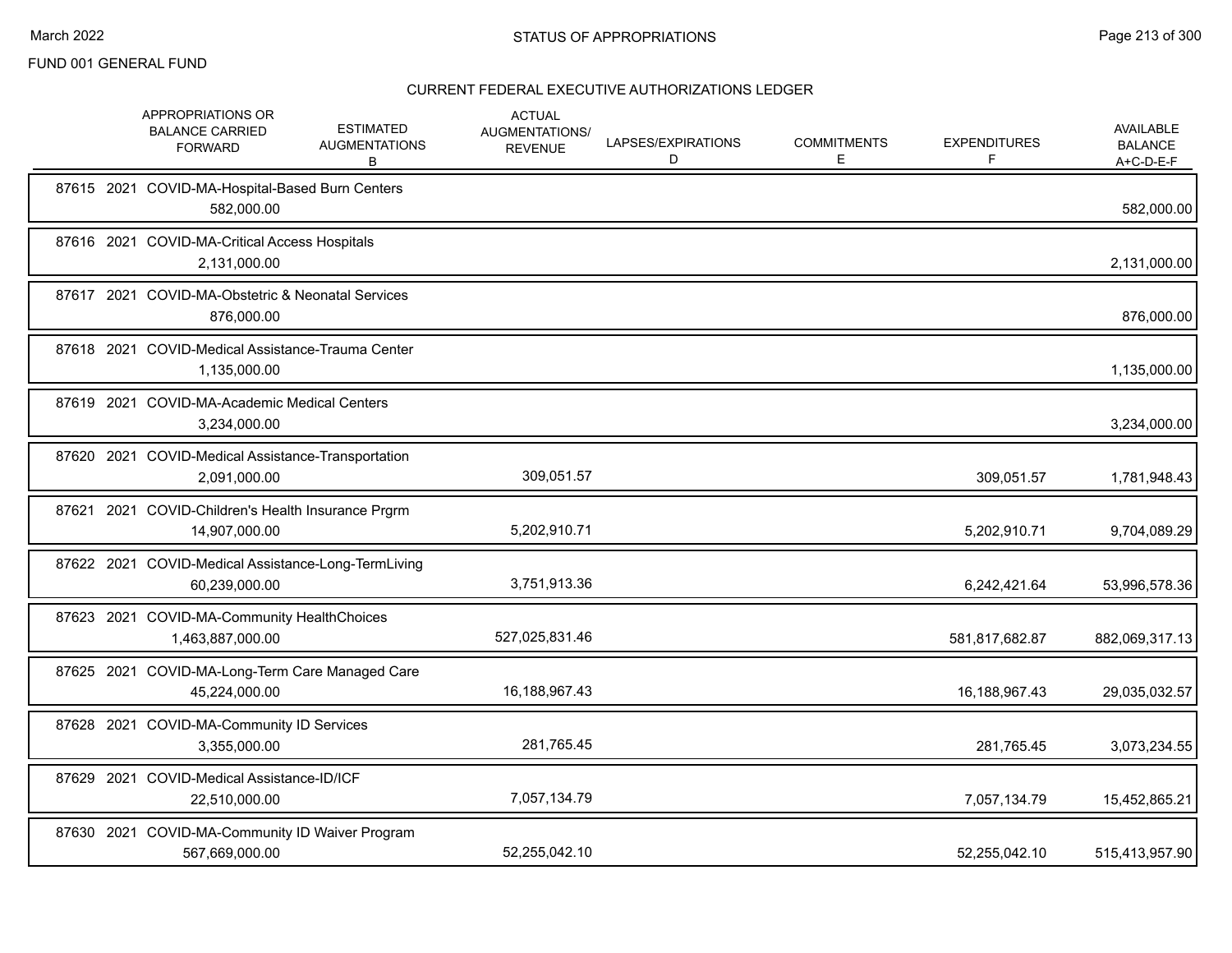|                                 | APPROPRIATIONS OR<br><b>BALANCE CARRIED</b><br><b>FORWARD</b>       | <b>ESTIMATED</b><br><b>AUGMENTATIONS</b><br>В | <b>ACTUAL</b><br>AUGMENTATIONS/<br><b>REVENUE</b> | LAPSES/EXPIRATIONS<br>D | <b>COMMITMENTS</b><br>Е | <b>EXPENDITURES</b><br>F | <b>AVAILABLE</b><br><b>BALANCE</b><br>$A+C-D-E-F$ |
|---------------------------------|---------------------------------------------------------------------|-----------------------------------------------|---------------------------------------------------|-------------------------|-------------------------|--------------------------|---------------------------------------------------|
|                                 | 87631 2021 COVID-MA-Autism Intervention Services<br>8,514,000.00    |                                               | 1,098,073.29                                      |                         |                         | 1,098,073.29             | 7,415,926.71                                      |
|                                 | 87633 2021 COVID-CCDFBG-Child Care Services<br>728,864,000.00       |                                               | 658,834,455.41                                    |                         | 114.00                  | 658,834,455.41           | 70,029,430.59                                     |
|                                 | 87636 2021 COVID-MA-Nurse Family Partnership<br>95.000.00           |                                               | 11,452.16                                         |                         |                         | 11,452.16                | 83,547.84                                         |
|                                 | 87637 2021 COVID-MA-Early Intervention<br>6,995,000.00              |                                               | 1,352,101.20                                      |                         |                         | 1,352,101.20             | 5,642,898.80                                      |
|                                 | 87638 2021 COVID-FamilyViolence PreventionServices<br>12,174,000.00 |                                               |                                                   |                         | 12,173,843.00           |                          | 157.00                                            |
|                                 | 87654 2021 COVID-Child Welfare-Title IV-E<br>18,000,000.00          |                                               | 5,499,740.61                                      |                         |                         | 6,685,930.25             | 11,314,069.75                                     |
| <b>DEPT TOTAL</b>               |                                                                     |                                               |                                                   |                         |                         |                          |                                                   |
|                                 | 5,539,078,955.00                                                    |                                               | 2,959,755,788.06                                  |                         | 23,281,491.87           | 2,877,505,939.41         | 2,638,291,523.72                                  |
| <b>BA 19 - State Department</b> | <b>GENERAL GOVERNMENT</b>                                           |                                               |                                                   |                         |                         |                          |                                                   |
|                                 | 80566 2021 Occupational Licensing Assessment<br>77,000.00           |                                               | 49,962.32                                         |                         |                         | 31,039.93                | 45,960.07                                         |
| <b>DEPT TOTAL</b>               |                                                                     |                                               |                                                   |                         |                         |                          |                                                   |
|                                 | 77,000.00                                                           |                                               | 49,962.32                                         |                         |                         | 31,039.93                | 45,960.07                                         |
| <b>BA 20 - State Police</b>     | <b>GENERAL GOVERNMENT</b>                                           |                                               |                                                   |                         |                         |                          |                                                   |
|                                 | 80463 2021 Law Enforcements Projects<br>8,778,000.00                |                                               | 970,143.30                                        |                         | 1,193,762.60            | 1,144,044.29             | 6,440,193.11                                      |
|                                 | 80574 2021 PA State Opioid Response (SOR)<br>1,250,000.00           |                                               | 695,205.18                                        |                         |                         | 695,205.18               | 554,794.82                                        |
|                                 | 82235 2021 Law Enforcement Preparedness<br>7,450,000.00             |                                               | 2,269,273.05                                      |                         |                         | 4,190,362.40             | 3,259,637.60                                      |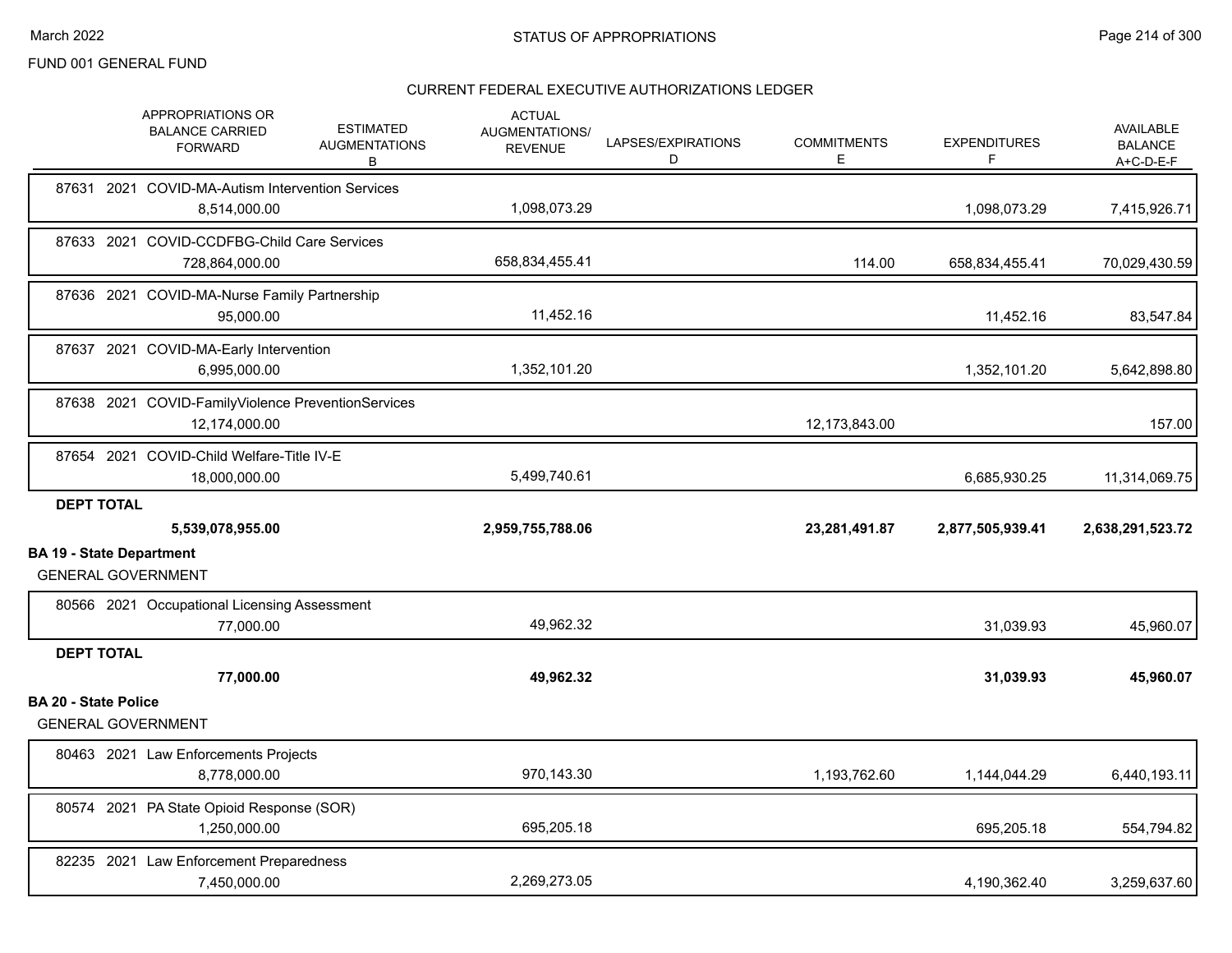|                                                           | <b>APPROPRIATIONS OR</b><br><b>BALANCE CARRIED</b><br><b>FORWARD</b>  | <b>ESTIMATED</b><br><b>AUGMENTATIONS</b><br>B | <b>ACTUAL</b><br><b>AUGMENTATIONS/</b><br><b>REVENUE</b> | LAPSES/EXPIRATIONS<br>D | <b>COMMITMENTS</b><br>Е | <b>EXPENDITURES</b><br>F. | AVAILABLE<br><b>BALANCE</b><br>A+C-D-E-F |
|-----------------------------------------------------------|-----------------------------------------------------------------------|-----------------------------------------------|----------------------------------------------------------|-------------------------|-------------------------|---------------------------|------------------------------------------|
|                                                           | 82340 2021 Homeland Security Grants<br>4,965,000.00                   |                                               | 279,112.90                                               |                         | 76,146.19               | 451,002.83                | 4,437,850.98                             |
|                                                           | 82825 2021 Office of Homeland Security<br>2,021,000.00                |                                               | 584,472.15                                               |                         | 138,250.22              | 617,356.39                | 1,265,393.39                             |
| <b>DEPT TOTAL</b>                                         | 24,464,000.00                                                         |                                               | 4,798,206.58                                             |                         | 1,408,159.01            | 7,097,971.09              | 15,957,869.90                            |
| <b>GRANTS AND SUBSIDIES</b>                               | <b>BA 90 - System of Higher Education</b>                             |                                               |                                                          |                         |                         |                           |                                          |
|                                                           | 87304 2021 COVID-SFR State System Higher Education<br>50,000,000.00   |                                               | 50,000,000.00                                            |                         |                         | 26,000,000.00             | 24,000,000.00                            |
| <b>DEPT TOTAL</b>                                         | 50,000,000.00                                                         |                                               | 50,000,000.00                                            |                         |                         | 26,000,000.00             | 24,000,000.00                            |
| <b>BA 51 - Supreme Court</b><br><b>GENERAL GOVERNMENT</b> |                                                                       |                                               |                                                          |                         |                         |                           |                                          |
|                                                           | 80400 2021 STOP Violence Against Women<br>237,000.00                  |                                               | 99,828.55                                                |                         |                         | 17,052.92                 | 219,947.08                               |
|                                                           | 82585 2021 Veteran's Treatment Court Strategic Planning<br>200,000.00 |                                               | 7,836.79                                                 |                         |                         | 7,836.79                  | 192,163.21                               |
| <b>DEPT TOTAL</b>                                         | 437,000.00                                                            |                                               | 107,665.34                                               |                         |                         | 24,889.71                 | 412,110.29                               |
| <b>GRANTS AND SUBSIDIES</b>                               | <b>BA 94 - PA Housing Finance Agency</b>                              |                                               |                                                          |                         |                         |                           |                                          |
|                                                           | 87305 2021 COVID-SFR Construction Cost Relief<br>50,000,000.00        |                                               | 50,000,000.00                                            |                         |                         | 50,000,000.00             |                                          |
|                                                           | 87483 2021 COVID-Homeowner Assistance<br>350,362,000.00               |                                               |                                                          |                         |                         | 35,036,165.50             | 315,325,834.50                           |
| <b>DEPT TOTAL</b>                                         | 400,362,000.00                                                        |                                               | 50,000,000.00                                            |                         |                         | 85,036,165.50             | 315,325,834.50                           |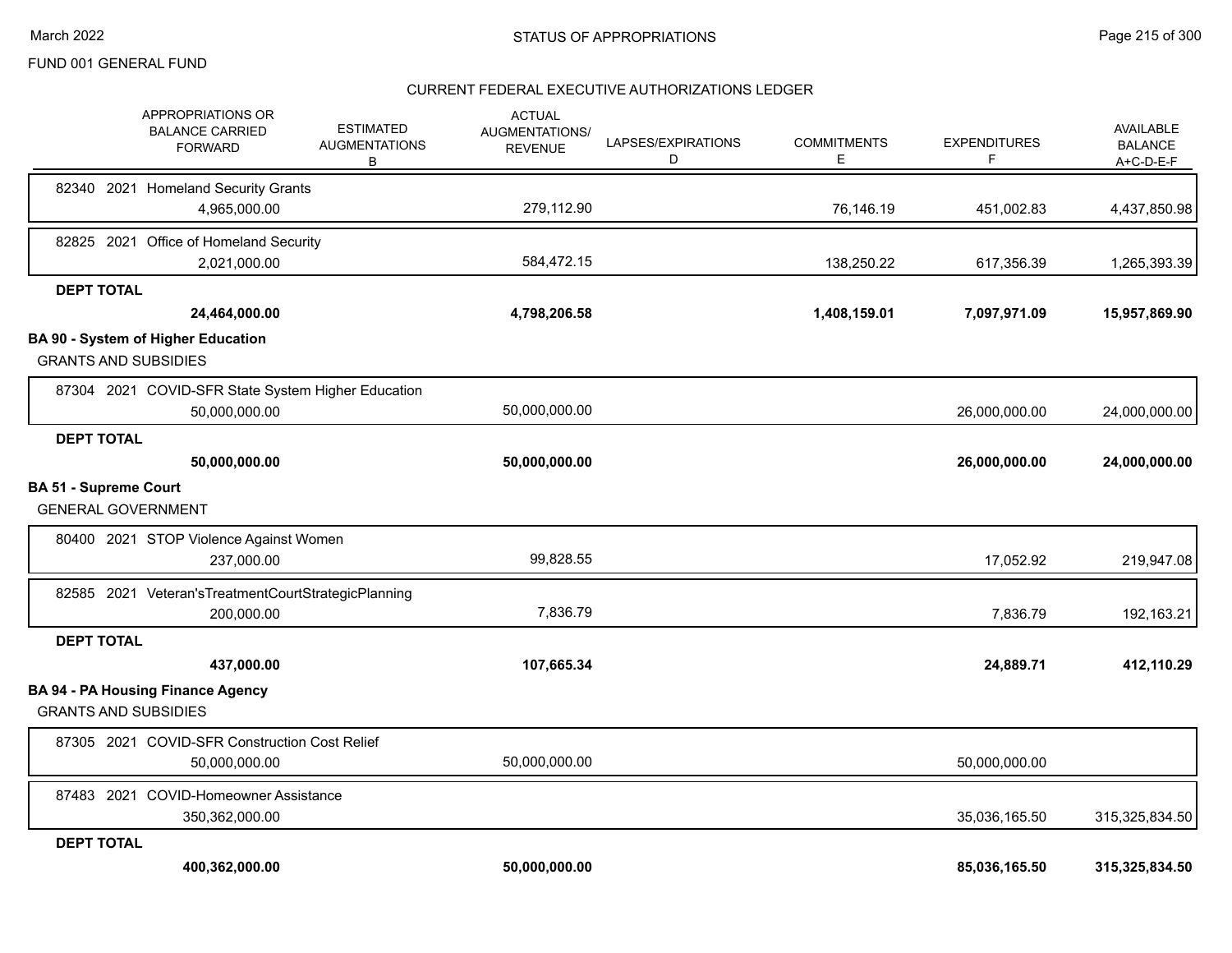LEDGER TOTAL

| LEDGER IVIAL                            |                   |                  |                   |                   |
|-----------------------------------------|-------------------|------------------|-------------------|-------------------|
| 16,677,578,138.00                       | 7,713,918,253.99  | 2.921.621.698.73 | 7.331.039.813.63  | 6.424.916.625.64  |
| TOTAL TOTAL ALL CURRENT FEDERAL LEDGERS |                   |                  |                   |                   |
| 50,262,952,138.00                       | 30,891,282,463.86 | 4.811.708.512.06 | 30.800.879.344.58 | 14.650.364.281.36 |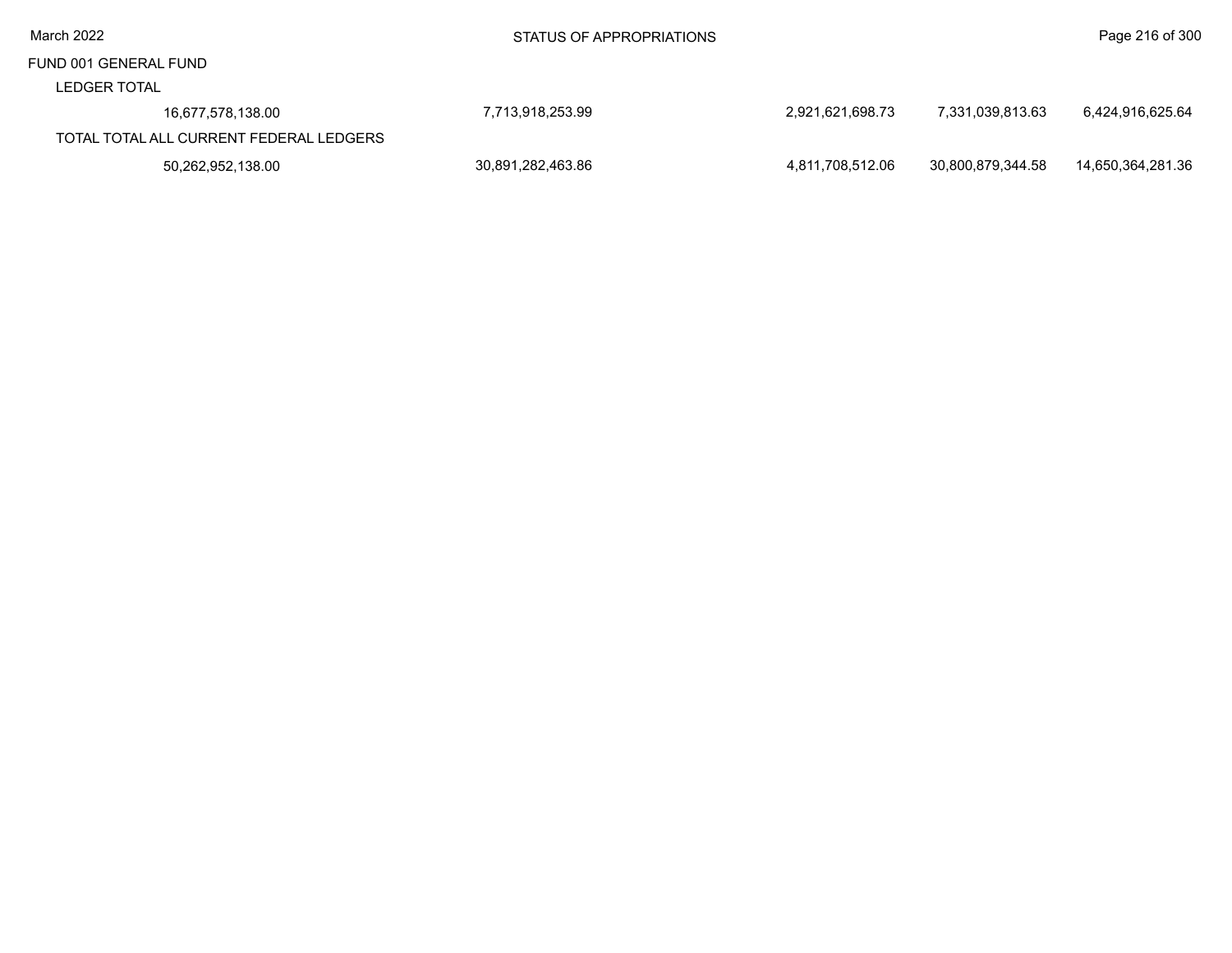|                                  | APPROPRIATIONS OR<br><b>BALANCE CARRIED</b><br><b>FORWARD</b>     | <b>ESTIMATED</b><br><b>AUGMENTATIONS</b><br>В | <b>ACTUAL</b><br>AUGMENTATIONS/<br><b>REVENUE</b> | LAPSES/EXPIRATIONS<br>D | <b>COMMITMENTS</b><br>Е | <b>EXPENDITURES</b><br>F | <b>AVAILABLE</b><br><b>BALANCE</b><br>A+C-D-E-F |
|----------------------------------|-------------------------------------------------------------------|-----------------------------------------------|---------------------------------------------------|-------------------------|-------------------------|--------------------------|-------------------------------------------------|
| <b>BA 81 - Executive Offices</b> |                                                                   |                                               |                                                   |                         |                         |                          |                                                 |
|                                  | <b>GENERAL GOVERNMENT</b>                                         |                                               |                                                   |                         |                         |                          |                                                 |
|                                  | 70366 2020 Natl Endowment for the Arts - Admin<br>179,991.28      |                                               | 311,645.68                                        |                         |                         |                          | 179,991.28                                      |
|                                  | 70369 2020 SNAP - Program Accountability<br>2,022,363.51          |                                               | 679,466.92                                        |                         |                         |                          | 2,022,363.51                                    |
|                                  | 70370 2020 Medical Assistance - Prog Accountability<br>104,228.23 |                                               |                                                   |                         |                         |                          | 104,228.23                                      |
|                                  | 70372 2020 TANFBG - Program Accountability<br>510,286.12          |                                               |                                                   |                         |                         |                          | 510,286.12                                      |
|                                  | 70373 2020 Subsidized Day Care Fraud<br>766.532.23                |                                               |                                                   |                         |                         |                          | 766,532.23                                      |
|                                  | 70376 2017 Crime Victims Compensation Services<br>0.01            |                                               |                                                   |                         |                         | 0.01                     |                                                 |
|                                  | 70376 2020 Crime Victims Compensation Services<br>4,334,029.68    |                                               | 9,412.71                                          |                         |                         | 4,183.42                 | 4,329,846.26                                    |
|                                  | 70382 2019 Rsdntl Sbstnc Abse Treatment Program                   |                                               | $-7,633.30$                                       |                         |                         |                          |                                                 |
|                                  | 70382 2020 Rsdntl Sbstnc Abse Treatment Program<br>1,307,757.93   |                                               | 29,548.69                                         |                         | 132,644.96              | 25,959.00                | 1,149,153.97                                    |
|                                  | 70383 2017 Victims of Crime Act<br>0.01                           |                                               |                                                   |                         |                         | 0.01                     |                                                 |
|                                  | 70383 2018 Victims of Crime Act                                   |                                               | $-2,737.50$                                       |                         |                         | $-2,737.50$              | 2,737.50                                        |
|                                  | 70383 2020 Victims of Crime Act<br>2,167,346.44                   |                                               | 142,286.92                                        |                         | 786.12                  | 84,266.28                | 2,082,294.04                                    |
|                                  | 70385 2020 Violence Against Women<br>3,183,320.20                 |                                               | 1,048,715.61                                      |                         |                         | 955,909.20               | 2,227,411.00                                    |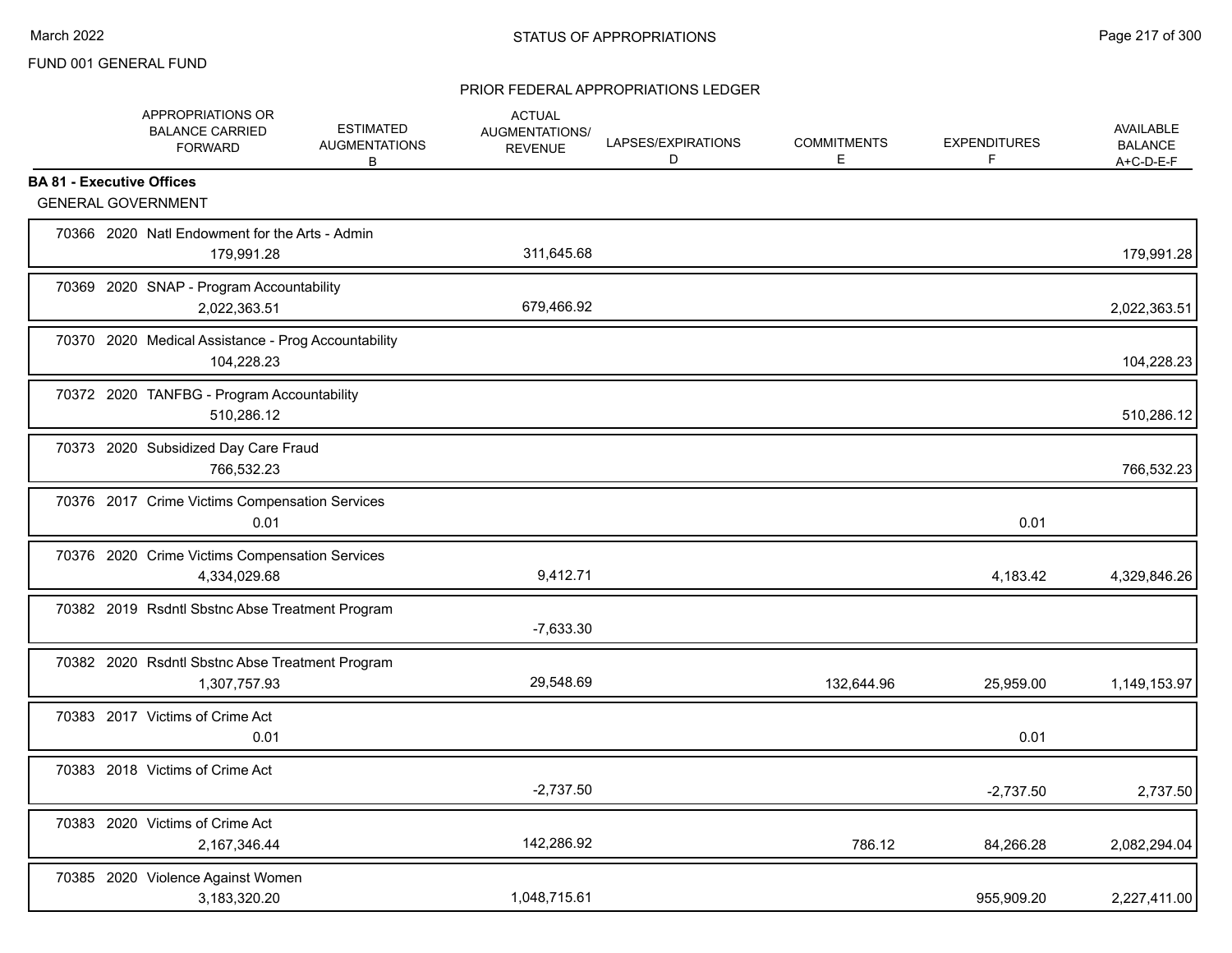|       | APPROPRIATIONS OR<br><b>BALANCE CARRIED</b><br><b>FORWARD</b>       | <b>ESTIMATED</b><br><b>AUGMENTATIONS</b><br>B | <b>ACTUAL</b><br>AUGMENTATIONS/<br><b>REVENUE</b> | LAPSES/EXPIRATIONS<br>D | <b>COMMITMENTS</b><br>E | <b>EXPENDITURES</b> | AVAILABLE<br><b>BALANCE</b><br>$A+C-D-E-F$ |
|-------|---------------------------------------------------------------------|-----------------------------------------------|---------------------------------------------------|-------------------------|-------------------------|---------------------|--------------------------------------------|
|       | 70386 2017 Violence Against Women - Administration                  |                                               |                                                   |                         |                         | $-0.16$             | 0.16                                       |
|       | 70386 2020 Violence Against Women - Administration<br>235,645.62    |                                               | 18,855.70                                         |                         |                         | 11,333.87           | 224,311.75                                 |
|       | 70389 2020 Plan for Juvenile Justice<br>17,283.78                   |                                               | 115.23                                            |                         |                         | 177.88              | 17,105.90                                  |
|       | 70390 2020 Statistical Analysis Center<br>226,741.62                |                                               | 77,657.07                                         |                         |                         | 77,657.07           | 149,084.55                                 |
| 70391 | 2020 Criminal Identification Technology<br>7,613,846.75             |                                               | 37,385.16                                         |                         |                         | 37,385.16           | 7,576,461.59                               |
|       | 70394 2014 Juvenile Accountability Incentive Prog                   |                                               | 40,703.35                                         |                         |                         |                     |                                            |
|       | 70394 2015 Juvenile Accountability Incentive Prog                   |                                               | $-40,703.35$                                      |                         |                         |                     |                                            |
|       | 70400 2020 Juvenile Justice& Delinquency Prevention<br>2,271,789.76 |                                               | 198,235.38                                        |                         |                         | 187,511.88          | 2,084,277.88                               |
|       | 70401 2019 Crime Victims Assistance                                 |                                               | $-98,170.77$                                      |                         |                         | $-98,170.77$        | 98,170.77                                  |
| 70401 | 2020 Crime Victims Assistance<br>66,250,880.34                      |                                               | 18,505,819.66                                     |                         | 261,010.00              | 16,250,516.06       | 49,739,354.28                              |
|       | 70403 2020 HUD - Special Project Grant<br>129,236.61                |                                               |                                                   |                         |                         |                     | 129,236.61                                 |
|       | 70404 2020 EEOC - Special Project Grants<br>351,200.00              |                                               | 240,000.00                                        |                         |                         |                     | 351,200.00                                 |
|       | 70452 2020 Project Safe Neighborhoods (F)<br>817,809.56             |                                               | 81,308.04                                         |                         |                         | 81,308.04           | 736,501.52                                 |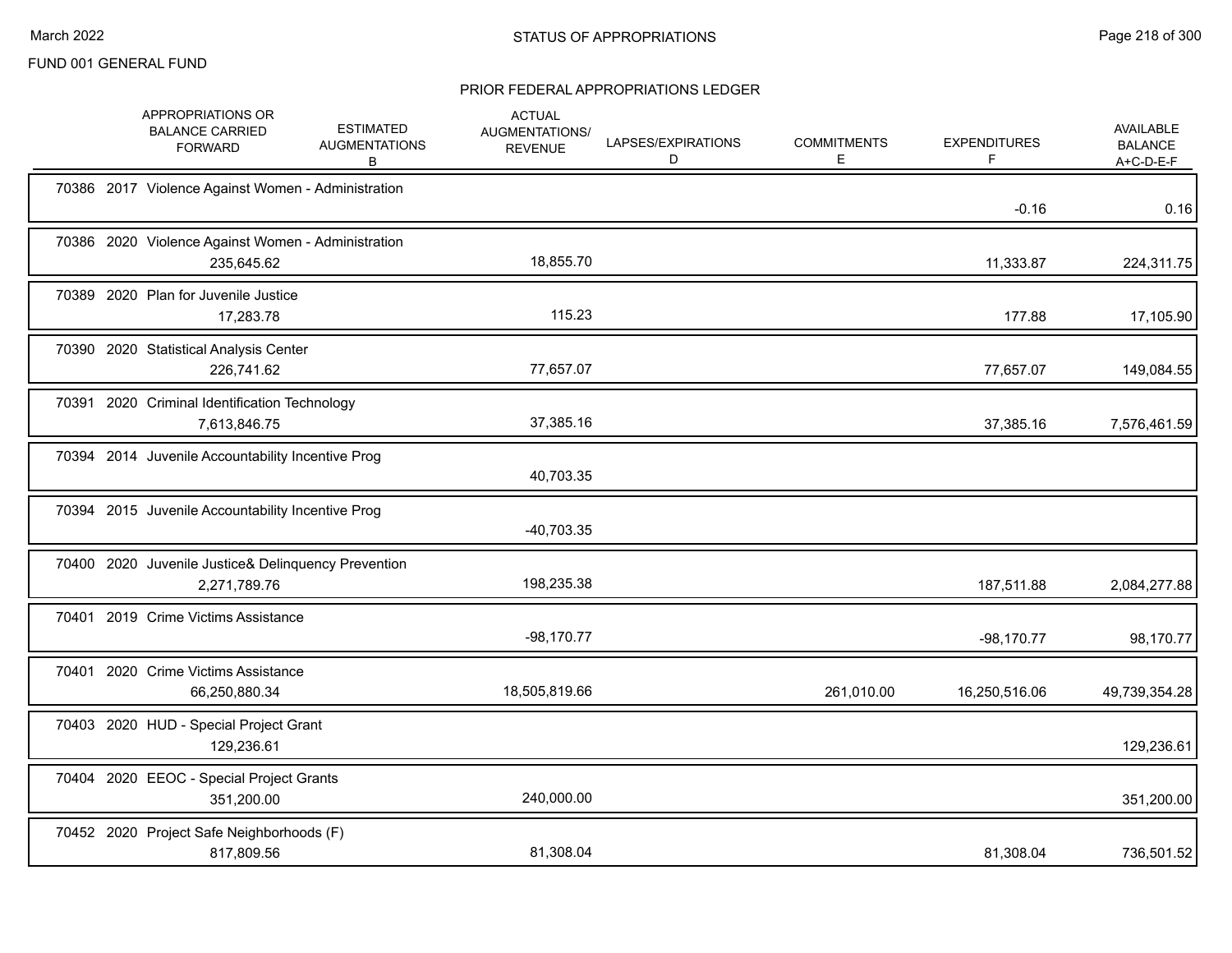| APPROPRIATIONS OR<br><b>BALANCE CARRIED</b><br><b>FORWARD</b>      | <b>ESTIMATED</b><br><b>AUGMENTATIONS</b><br>B | <b>ACTUAL</b><br>AUGMENTATIONS/<br><b>REVENUE</b> | LAPSES/EXPIRATIONS<br>D | <b>COMMITMENTS</b><br>Е | <b>EXPENDITURES</b><br>F | AVAILABLE<br><b>BALANCE</b><br>$A+C-D-E-F$ |
|--------------------------------------------------------------------|-----------------------------------------------|---------------------------------------------------|-------------------------|-------------------------|--------------------------|--------------------------------------------|
| 70530 2020 Assault Services Program<br>185,142.67                  |                                               | 167,411.98                                        |                         |                         | 167,411.98               | 17,730.69                                  |
| 70550 2020 Forence Science Program (F)<br>1,260,214.05             |                                               | 24,291.03                                         |                         |                         | 24,291.03                | 1,235,923.02                               |
| 70657 2019 Justice Assistance Grant                                |                                               | 50,000.00                                         |                         |                         |                          |                                            |
| 70657 2020 Justice Assistance Grant<br>6,542,564.93                |                                               | 1,024,673.69                                      |                         |                         | 1,023,508.48             | 5,519,056.45                               |
| 70727 2020 Justice Assistance Grant-Administration<br>450,841.25   |                                               | 5,736.02                                          |                         |                         | 5.736.02                 | 445,105.23                                 |
| 70777 2020 SecondChanceAct-JuvenileOffenderReentry<br>986,025.71   |                                               |                                                   |                         |                         |                          | 986,025.71                                 |
| 70778 2020 Prosecutor and Defender Incentives<br>160,000.00        |                                               | 56,915.00                                         |                         |                         | 56,915.00                | 103,085.00                                 |
| 71001 2020 Adam Walsh Implementation (F)<br>1,000,000.00           |                                               |                                                   |                         |                         |                          | 1,000,000.00                               |
| 71002 2020 Byrne Competitive Program (F)<br>450,000.00             |                                               |                                                   |                         |                         |                          | 450,000.00                                 |
| 71039 2019 Justice Reinvestment Initiative<br>1,972.60             |                                               |                                                   |                         |                         |                          | 1,972.60                                   |
| 71058 2020 VOCA Training<br>600.000.00                             |                                               |                                                   |                         |                         |                          | 600,000.00                                 |
| 71092 2019 Comprehens Opioid Abuse Site-Based Prog<br>56,938.00    |                                               |                                                   |                         |                         |                          | 56,938.00                                  |
| 71092 2020 Comprehens Opioid Abuse Site-Based Prog<br>1,688,871.79 |                                               | 126,546.30                                        |                         |                         | 126,546.30               | 1,562,325.49                               |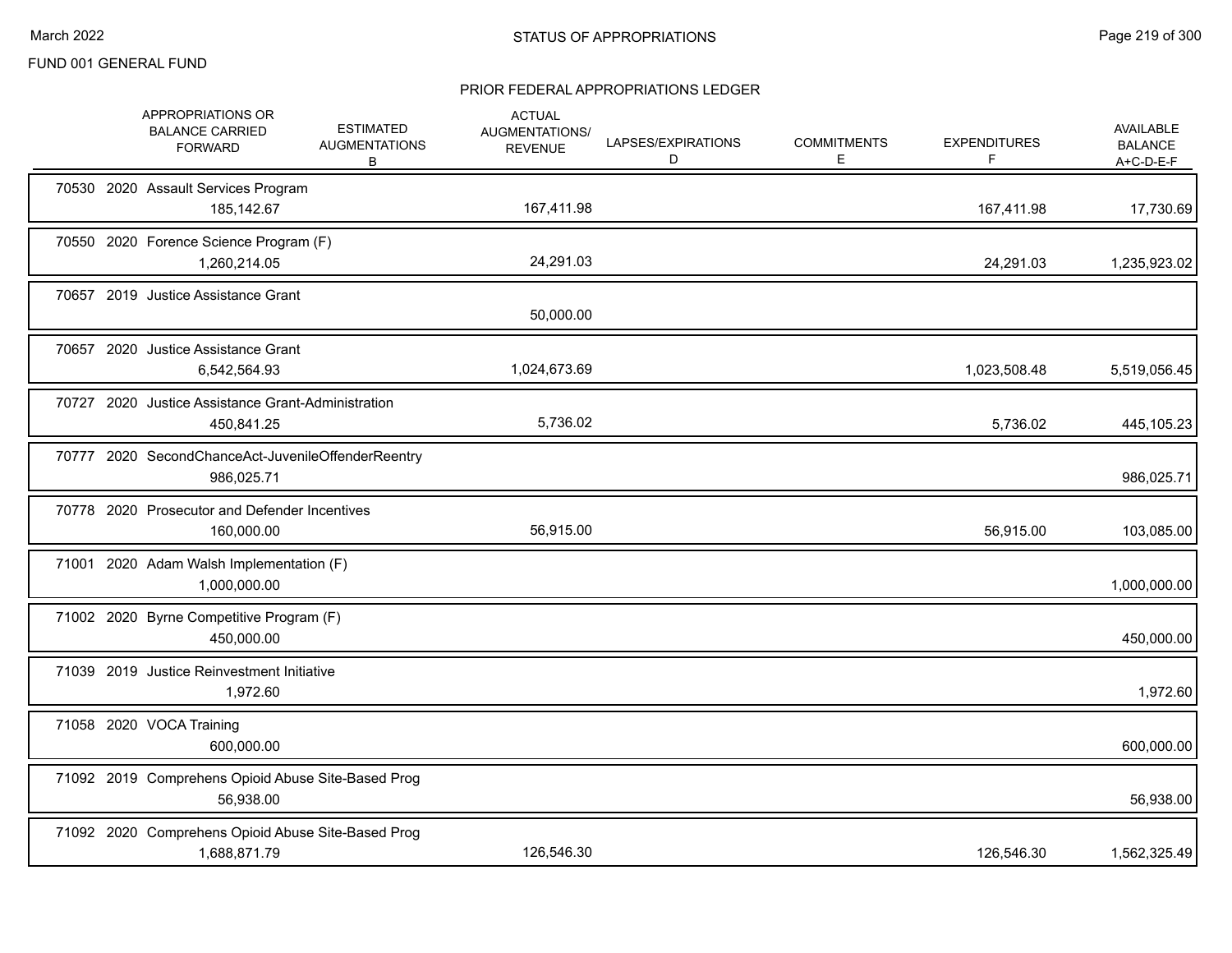#### PRIOR FEDERAL APPROPRIATIONS LEDGER

|                                 | APPROPRIATIONS OR<br><b>BALANCE CARRIED</b><br><b>FORWARD</b>     | <b>ESTIMATED</b><br><b>AUGMENTATIONS</b><br>В | <b>ACTUAL</b><br>AUGMENTATIONS/<br><b>REVENUE</b> | LAPSES/EXPIRATIONS<br>D | <b>COMMITMENTS</b><br>E | <b>EXPENDITURES</b><br>F | <b>AVAILABLE</b><br><b>BALANCE</b><br>$A+C-D-E-F$ |
|---------------------------------|-------------------------------------------------------------------|-----------------------------------------------|---------------------------------------------------|-------------------------|-------------------------|--------------------------|---------------------------------------------------|
|                                 | 71093 2020 Pennsylvania NCS-X Implementation<br>447,631.88        |                                               | 1,512.29                                          |                         |                         | 1,512.29                 | 446,119.59                                        |
|                                 | 71094 2019 Body Worn Camera Policy and Implementat                |                                               |                                                   |                         |                         | $-9,147.37$              | 9,147.37                                          |
|                                 | 71094 2020 Body Worn Camera Policy and Implementat<br>541,575.32  |                                               | 32,739.83                                         |                         |                         | 161,944.56               | 379,630.76                                        |
|                                 | 71101 2020 State Deliquency Prevention Programs<br>200,000.00     |                                               |                                                   |                         |                         |                          | 200,000.00                                        |
|                                 | 71115 2020 STOP School Violence<br>717,702.50                     |                                               | 113,538.05                                        |                         |                         | 113,538.05               | 604,164.45                                        |
|                                 | 71116 2020 Prosecuting Cold Cases Using DNA<br>446,000.00         |                                               |                                                   |                         |                         |                          | 446,000.00                                        |
|                                 | 71117 2020 Targeted Violence & Terrorism Prevention<br>525,000.00 |                                               |                                                   |                         |                         |                          | 525,000.00                                        |
|                                 | 71118 2020 NICS Act Record ImprovementProgram NARIP<br>245,000.00 |                                               |                                                   |                         |                         |                          | 245,000.00                                        |
| <b>DEPT TOTAL</b>               |                                                                   |                                               |                                                   |                         |                         |                          |                                                   |
| <b>BA 14 - Attorney General</b> | 108,995,770.38                                                    |                                               | 22,875,275.39                                     |                         | 394,441.08              | 19,287,555.79            | 89,313,773.51                                     |
|                                 | <b>GENERAL GOVERNMENT</b>                                         |                                               |                                                   |                         |                         |                          |                                                   |
|                                 | 70046 2020 Medicaid Fraud                                         |                                               |                                                   |                         |                         |                          |                                                   |
|                                 | 2,233,786.56                                                      |                                               | 1,004,545.34                                      |                         |                         | 371,519.33               | 1,862,267.23                                      |
|                                 | 70047 2020 High Intensity Drug Trafficking Areas<br>1,845,789.26  |                                               | 928,178.00                                        |                         |                         | 544,845.21               | 1,300,944.05                                      |
| <b>DEPT TOTAL</b>               |                                                                   |                                               |                                                   |                         |                         |                          |                                                   |
|                                 | 4,079,575.82                                                      |                                               | 1,932,723.34                                      |                         |                         | 916,364.54               | 3, 163, 211. 28                                   |
| BA 10 - Aging                   |                                                                   |                                               |                                                   |                         |                         |                          |                                                   |

GENERAL GOVERNMENT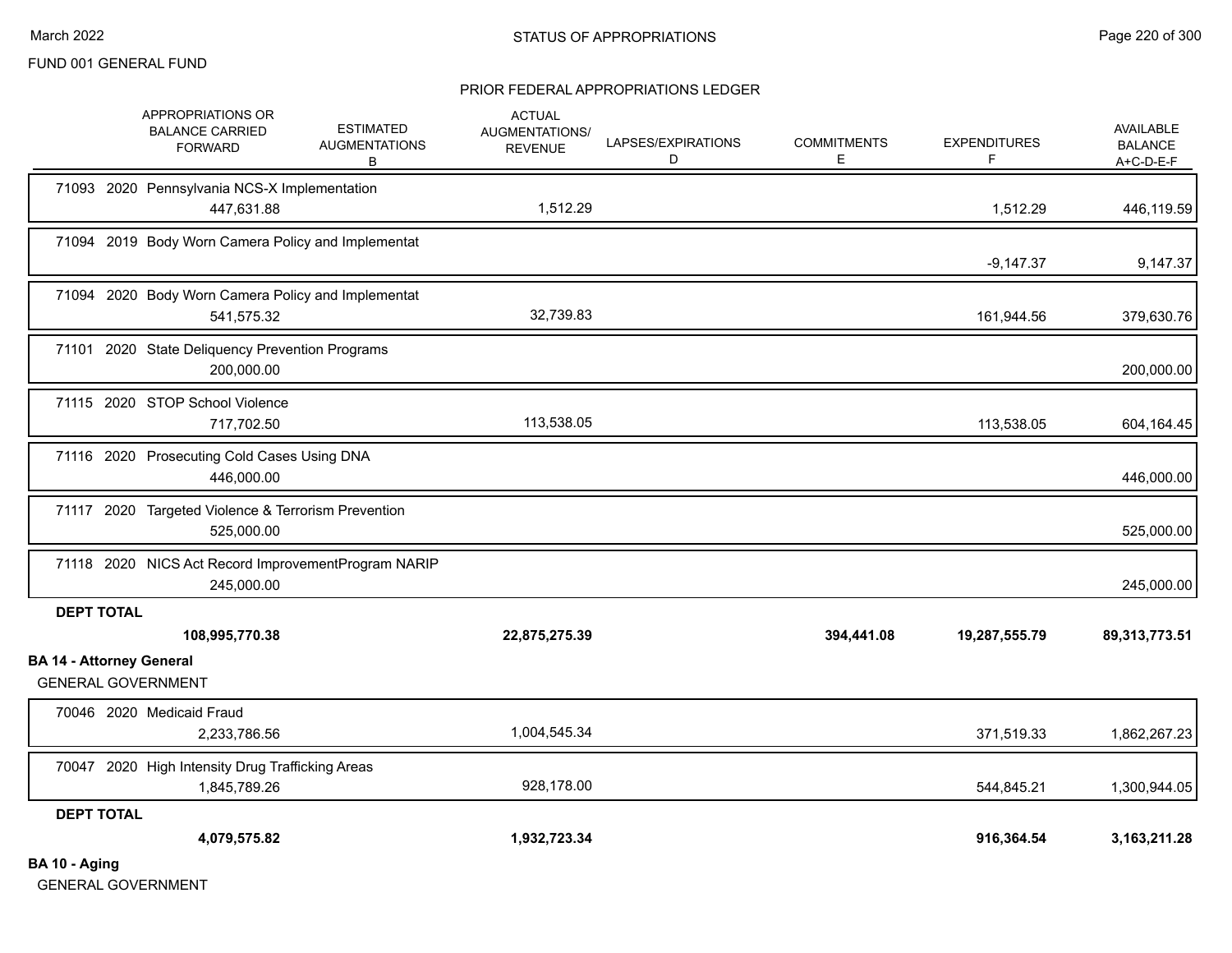|       | APPROPRIATIONS OR<br><b>BALANCE CARRIED</b><br><b>FORWARD</b>       | <b>ESTIMATED</b><br><b>AUGMENTATIONS</b><br>B | <b>ACTUAL</b><br>AUGMENTATIONS/<br><b>REVENUE</b> | LAPSES/EXPIRATIONS<br>D | <b>COMMITMENTS</b><br>E. | <b>EXPENDITURES</b><br>F | <b>AVAILABLE</b><br><b>BALANCE</b><br>$A+C-D-E-F$ |
|-------|---------------------------------------------------------------------|-----------------------------------------------|---------------------------------------------------|-------------------------|--------------------------|--------------------------|---------------------------------------------------|
|       | 70009 2020 Medical Assistance - Administration<br>166,000.00        |                                               |                                                   |                         |                          |                          | 166,000.00                                        |
|       | <b>GRANTS AND SUBSIDIES</b>                                         |                                               |                                                   |                         |                          |                          |                                                   |
|       | 70006 2020 Pre-Admission Assessments<br>4,000,000.00                |                                               |                                                   |                         |                          |                          | 4,000,000.00                                      |
|       | 70011 2019 Prog for the Aging - Title 111 - Fam Car                 |                                               | $-50.00$                                          |                         |                          | $-50.00$                 | 50.00                                             |
| 70011 | 2020 Prog for the Aging - Title 111 - Fam Car<br>3,427,423.00       |                                               | $-959,224.14$                                     |                         | 20,094.00                | $-959,224.14$            | 4,366,553.14                                      |
|       | 70141 2020 Medical Assistance-Attendant Care<br>54,167.78           |                                               | $-7,335.28$                                       |                         |                          | $-7,485.28$              | 61,653.06                                         |
|       | 70425 2019 Medical Assistance Support                               |                                               | $-7,509.95$                                       |                         |                          |                          |                                                   |
|       | 70425 2020 Medical Assistance Support<br>5,871,183.97               |                                               | 2,872,043.88                                      |                         | 55,389.97                | $-82,723.62$             | 5,898,517.62                                      |
|       | 71049 2020 Programs for the Aging-Title III<br>3,174,148.73         |                                               | 1,880,516.66                                      |                         | 7,877.00                 | $-216,235.77$            | 3,382,507.50                                      |
|       | 71050 2020 Programs for the Aging-Nutrition<br>4,066,528.00         |                                               | $-25,219.00$                                      |                         |                          | $-25,219.00$             | 4,091,747.00                                      |
|       | 71051 2020 Programs/Aging-Title V-Employment<br>4,852,590.74        |                                               | 934,061.43                                        |                         |                          | 651,548.71               | 4,201,042.03                                      |
|       | 71052 2017 P/Aging-TitleVII-Elder Rights Protection<br>8.05         |                                               |                                                   |                         | 8.05                     |                          |                                                   |
|       | 71052 2019 P/Aging-TitleVII-Elder Rights Protection<br>8.05         |                                               |                                                   |                         | 8.05                     |                          |                                                   |
|       | 71052 2020 P/Aging-TitleVII-Elder Rights Protection<br>4,278,600.07 |                                               | 59.616.57                                         |                         |                          | 39,859.25                | 4,238,740.82                                      |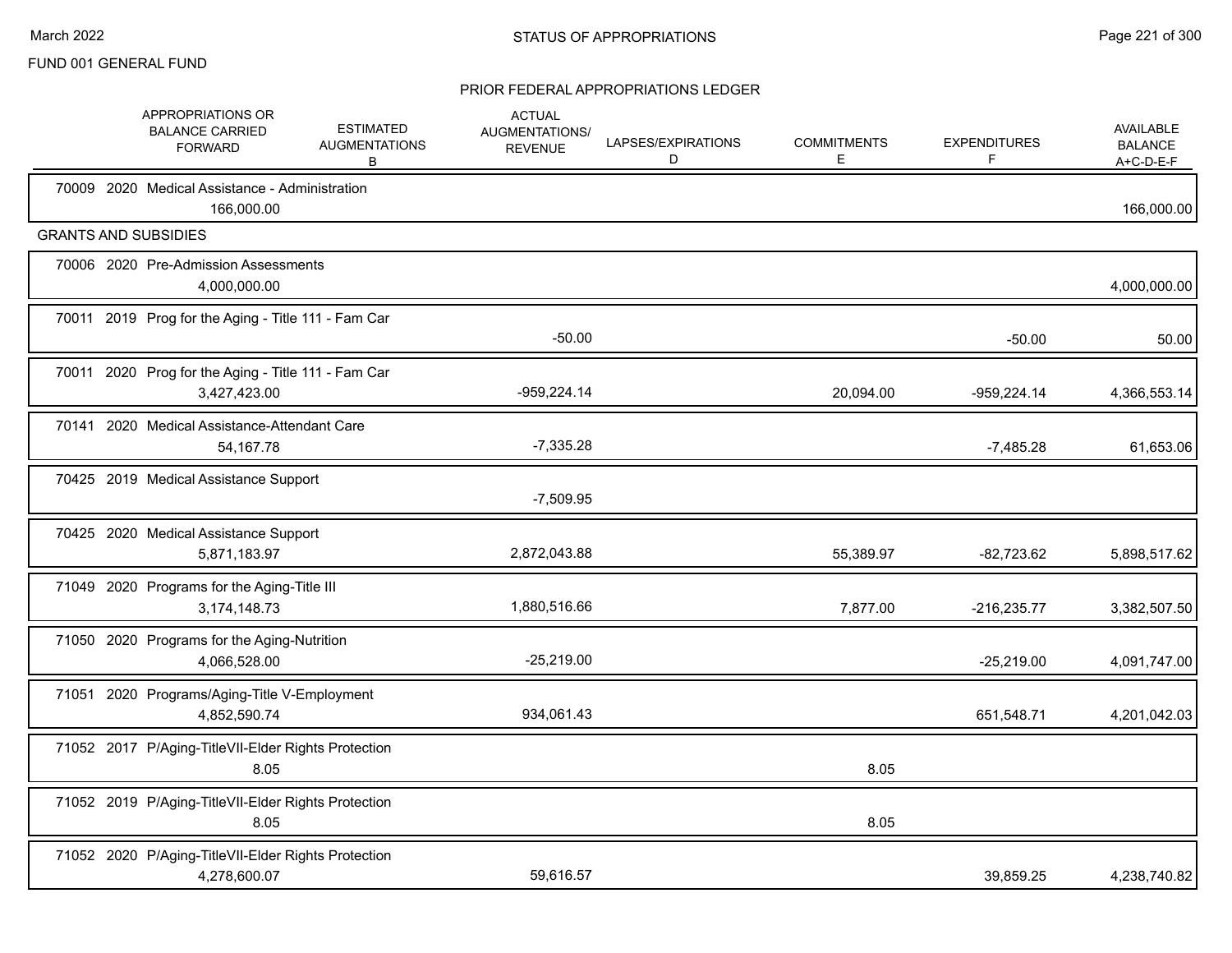|                            | APPROPRIATIONS OR<br><b>BALANCE CARRIED</b><br><b>FORWARD</b> | <b>ESTIMATED</b><br><b>AUGMENTATIONS</b><br>B                | <b>ACTUAL</b><br><b>AUGMENTATIONS/</b><br><b>REVENUE</b> | LAPSES/EXPIRATIONS<br>D | <b>COMMITMENTS</b><br>Е | <b>EXPENDITURES</b><br>F | AVAILABLE<br><b>BALANCE</b><br>$A+C-D-E-F$ |
|----------------------------|---------------------------------------------------------------|--------------------------------------------------------------|----------------------------------------------------------|-------------------------|-------------------------|--------------------------|--------------------------------------------|
|                            | 71053 2020 MA Nursing Home Transition Admin                   | 700,000.00                                                   |                                                          |                         |                         |                          | 700,000.00                                 |
|                            | <b>DEPT TOTAL</b><br>30,590,658.39                            |                                                              | 4,746,900.17                                             |                         | 83,377.07               | -599,529.85              | 31,106,811.17                              |
| <b>BA 68 - Agriculture</b> | <b>GENERAL GOVERNMENT</b>                                     |                                                              |                                                          |                         |                         |                          |                                            |
|                            | 70341 2020 Farmers' Market Food Coupons                       | 2,441,117.69                                                 | 67,923.80                                                |                         |                         | 67,923.80                | 2,373,193.89                               |
|                            |                                                               | 70342 2019 Emergency Food Assistance Program                 | -603,653.02                                              |                         |                         |                          |                                            |
|                            |                                                               | 70342 2020 Emergency Food Assistance Program<br>5,416,327.21 | 1,242,218.05                                             |                         |                         | 346,016.59               | 5,070,310.62                               |
|                            | 70344 2020 Farmland Protection                                | 5,743,162.00                                                 |                                                          |                         |                         |                          | 5,743,162.00                               |
|                            | 70345 2017 Agricultural Risk Protection                       |                                                              | $-9,847.14$                                              |                         |                         |                          |                                            |
|                            | 70345 2018 Agricultural Risk Protection                       |                                                              | 9,847.14                                                 |                         |                         |                          |                                            |
|                            | 70345 2020 Agricultural Risk Protection                       | 1,000,000.00                                                 |                                                          |                         |                         |                          | 1,000,000.00                               |
|                            | 70346 2020 Medicated Feed Mill Inspection                     | 70,856.09                                                    | 3,826.68                                                 |                         |                         |                          | 70,856.09                                  |
|                            | 70347 2020 Poultry Grading Service                            | 100,000.00                                                   |                                                          |                         |                         |                          | 100,000.00                                 |
|                            | 70348 2020 National School Lunch                              | 910,689.83                                                   | 80,861.85                                                |                         | 150,000.00              | 69,789.54                | 690,900.29                                 |
|                            | 70349 2020 Pesticide Control                                  | 362,790.97                                                   | 31,288.18                                                |                         |                         | 14,313.04                | 348,477.93                                 |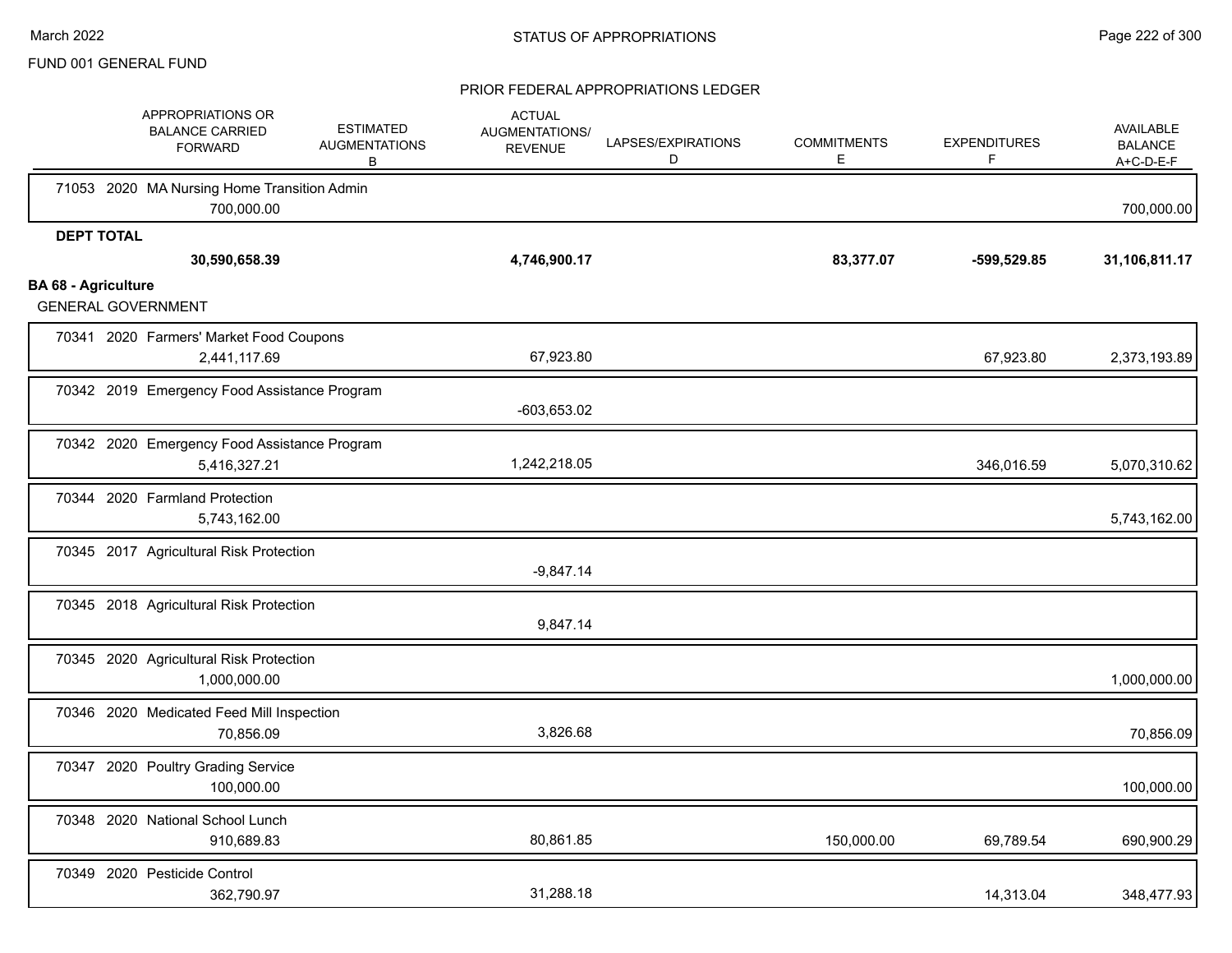|  | APPROPRIATIONS OR<br><b>BALANCE CARRIED</b><br><b>FORWARD</b> | <b>ESTIMATED</b><br><b>AUGMENTATIONS</b><br>В | <b>ACTUAL</b><br>AUGMENTATIONS/<br><b>REVENUE</b> | LAPSES/EXPIRATIONS<br>D | <b>COMMITMENTS</b><br>Е | <b>EXPENDITURES</b><br>F | <b>AVAILABLE</b><br><b>BALANCE</b><br>$A+C-D-E-F$ |
|--|---------------------------------------------------------------|-----------------------------------------------|---------------------------------------------------|-------------------------|-------------------------|--------------------------|---------------------------------------------------|
|  | 70350 2017 Plant Pest Detection System                        |                                               | 53,832.39                                         |                         |                         |                          |                                                   |
|  | 70350 2018 Plant Pest Detection System                        |                                               | -53,832.39                                        |                         |                         |                          |                                                   |
|  | 70350 2019 Plant Pest Detection System                        |                                               | 5,454.78                                          |                         |                         |                          |                                                   |
|  | 70350 2020 Plant Pest Detection System<br>870,865.09          |                                               | 323,798.77                                        |                         |                         | 44,826.72                | 826,038.37                                        |
|  | 70455 2020 Commodity Supplemental Food<br>364,578.75          |                                               | 745,366.00                                        |                         |                         |                          | 364,578.75                                        |
|  | 70457 2018 Organic Cost Distribution                          |                                               | $-1,115.75$                                       |                         |                         |                          |                                                   |
|  | 70457 2019 Organic Cost Distribution                          |                                               | 1,115.75                                          |                         |                         |                          |                                                   |
|  | 70457 2020 Organic Cost Distribution<br>474,473.64            |                                               |                                                   |                         |                         |                          | 474,473.64                                        |
|  | 70458 2020 Animal Disease Control<br>3,639,684.33             |                                               | 131,422.97                                        |                         |                         | 23,016.72                | 3,616,667.61                                      |
|  | 70459 2016 Food Establishment Inspections                     |                                               | 14,580.26                                         |                         |                         |                          |                                                   |
|  | 70459 2017 Food Establishment Inspections                     |                                               | 1,847.68                                          |                         |                         |                          |                                                   |
|  | 70459 2018 Food Establishment Inspections                     |                                               | $-16,427.94$                                      |                         |                         | $-523.03$                | 523.03                                            |
|  | 70459 2019 Food Establishment Inspections                     |                                               |                                                   |                         |                         | $-3.51$                  | 3.51                                              |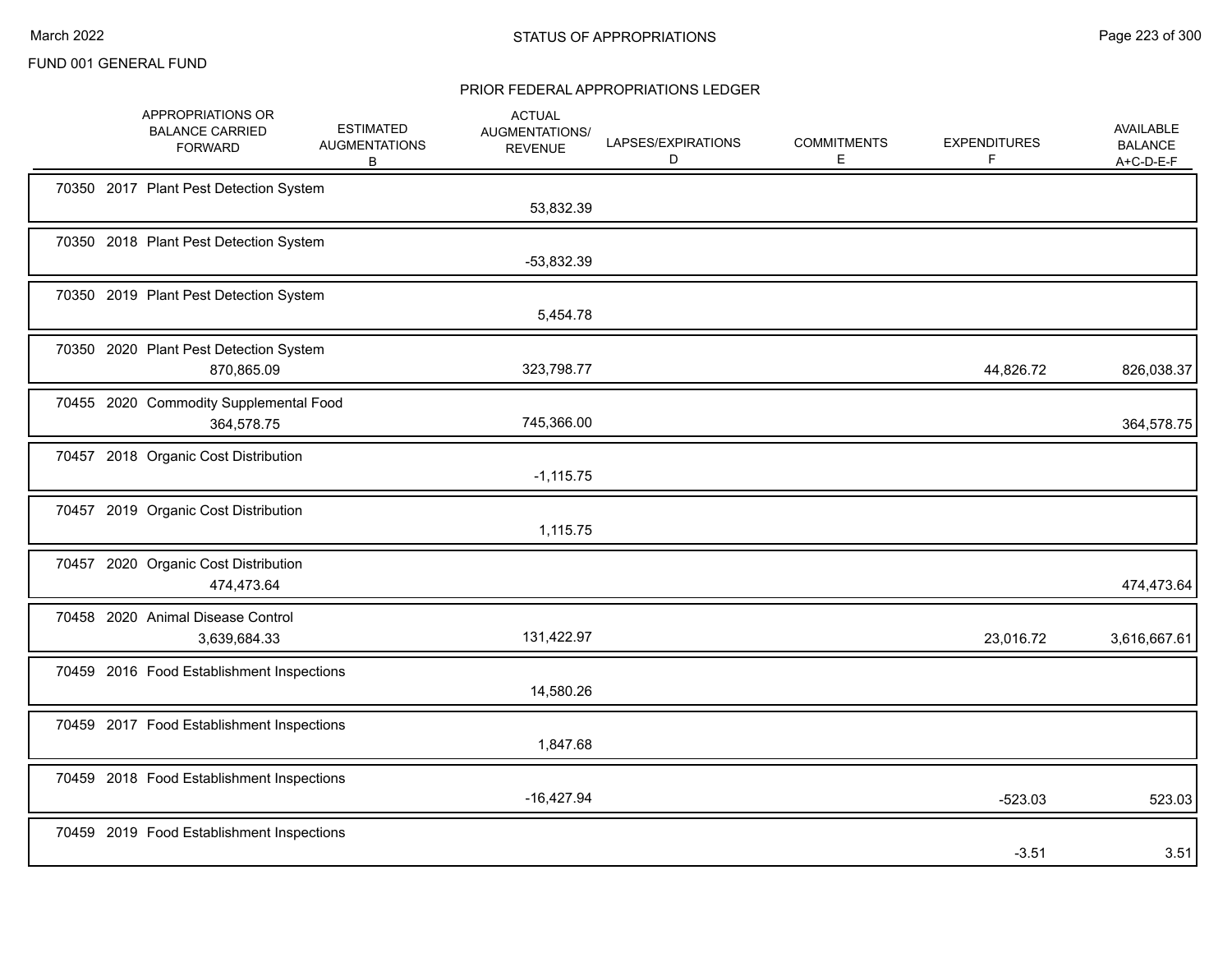|  | APPROPRIATIONS OR<br><b>BALANCE CARRIED</b><br><b>FORWARD</b>  | <b>ESTIMATED</b><br><b>AUGMENTATIONS</b><br>В | <b>ACTUAL</b><br><b>AUGMENTATIONS/</b><br><b>REVENUE</b> | LAPSES/EXPIRATIONS<br>D | <b>COMMITMENTS</b><br>E. | <b>EXPENDITURES</b><br>F. | AVAILABLE<br><b>BALANCE</b><br>A+C-D-E-F |
|--|----------------------------------------------------------------|-----------------------------------------------|----------------------------------------------------------|-------------------------|--------------------------|---------------------------|------------------------------------------|
|  | 70459 2020 Food Establishment Inspections<br>2,145,758.54      |                                               | 165,340.33                                               |                         |                          | 111,521.37                | 2,034,237.17                             |
|  | 70461 2020 Senior Farmers' Market Nutrition<br>1,172,412.00    |                                               | 36,789.34                                                |                         |                          | 36,789.34                 | 1,135,622.66                             |
|  | 70554 2020 Integrated Pest Management (F)<br>250,000.00        |                                               |                                                          |                         |                          |                           | 250,000.00                               |
|  | 70555 2020 Johnes Disease Herd Project (F)<br>2,000,000.00     |                                               |                                                          |                         |                          |                           | 2,000,000.00                             |
|  | 70565 2020 Avian Influenza Surveillance (F)<br>24,505,792.04   |                                               | 339,242.02                                               |                         |                          |                           | 24,505,792.04                            |
|  | 70567 2020 Scrapie Disease Control (F)<br>60,000.00            |                                               |                                                          |                         |                          |                           | 60,000.00                                |
|  | 70568 2020 Crop Insurance (F)<br>2,000,000.00                  |                                               |                                                          |                         |                          |                           | 2,000,000.00                             |
|  | 70573 2020 Foot and Mouth Disease Monitoring (F)<br>150,000.00 |                                               |                                                          |                         |                          |                           | 150,000.00                               |
|  | 70586 2020 Animal Identification<br>1,878,129.00               |                                               | 27,712.58                                                |                         |                          |                           | 1,878,129.00                             |
|  | 70700 2016 Speciality Crops                                    |                                               | $-72,272.77$                                             |                         |                          |                           |                                          |
|  | 70700 2017 Speciality Crops                                    |                                               | 72,272.77                                                |                         |                          |                           |                                          |
|  | 70700 2018 Speciality Crops<br>46,688.16                       |                                               |                                                          |                         |                          |                           | 46,688.16                                |
|  | 70700 2019 Speciality Crops<br>488,131.99                      |                                               | 384,959.67                                               |                         | 123,250.33               | 30,207.66                 | 334,674.00                               |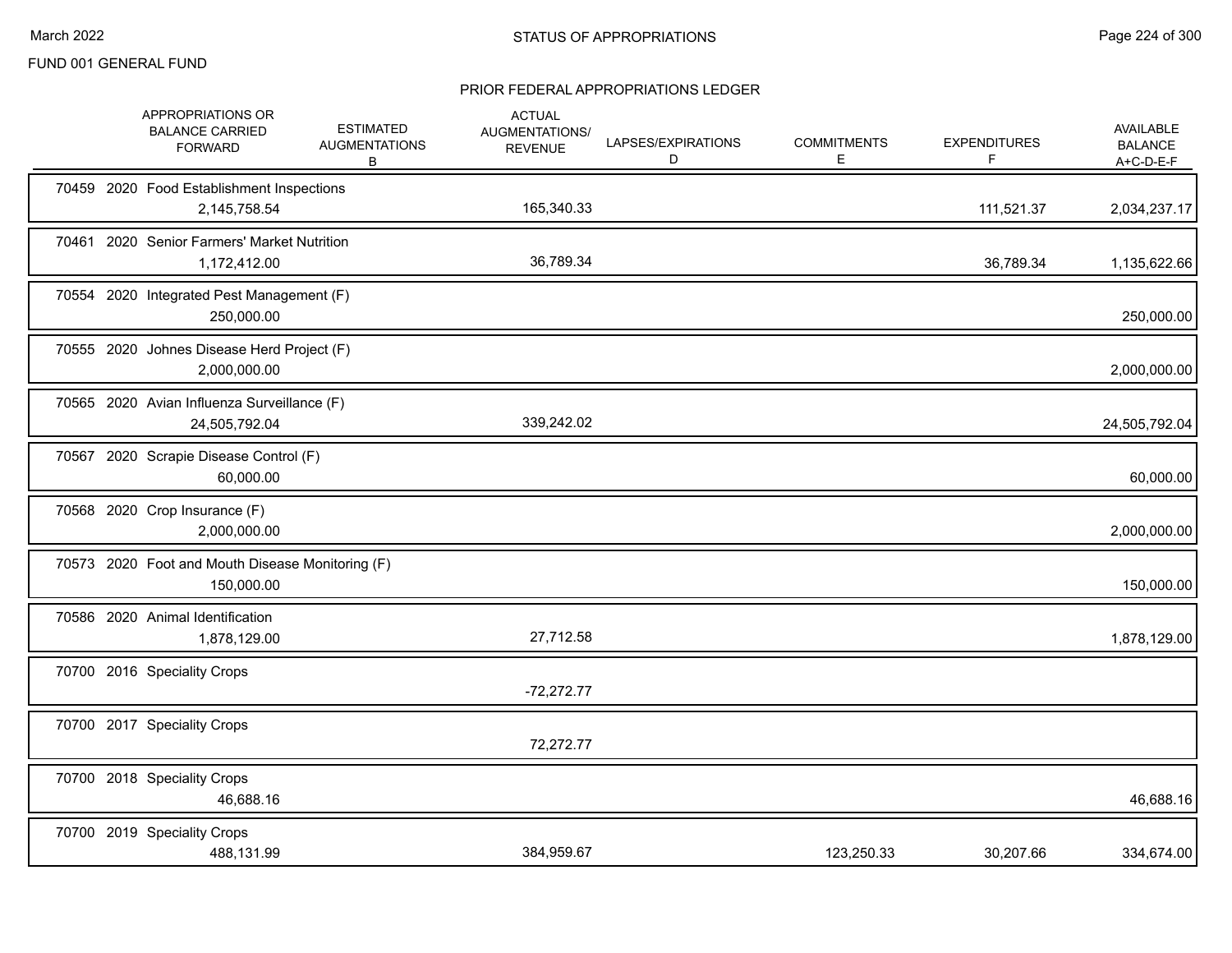#### PRIOR FEDERAL APPROPRIATIONS LEDGER

|                   | <b>BA 24 - Community &amp; Economic Develop</b>                     |                                               |                                                   |                         |                         |                          |                                                   |
|-------------------|---------------------------------------------------------------------|-----------------------------------------------|---------------------------------------------------|-------------------------|-------------------------|--------------------------|---------------------------------------------------|
|                   | 76,575,916.87                                                       |                                               | 4,990,116.10                                      |                         | 928,041.67              | 1,831,056.68             | 73,816,818.52                                     |
| <b>DEPT TOTAL</b> |                                                                     |                                               |                                                   |                         |                         |                          |                                                   |
|                   | 70343 2020 Market Improvement<br>250,000.00                         |                                               |                                                   |                         |                         |                          | 250,000.00                                        |
|                   | <b>GRANTS AND SUBSIDIES</b>                                         |                                               |                                                   |                         |                         |                          |                                                   |
|                   | 71080 2020 Conservation Partnrship Farmland Preserv<br>6,500,000.00 |                                               |                                                   |                         |                         |                          | 6,500,000.00                                      |
|                   | 71060 2020 Animal Feed Regulatory Prgram<br>1,859,935.63            |                                               | 719.08                                            |                         |                         | 719.08                   | 1,859,216.55                                      |
|                   | 71060 2019 Animal Feed Regulatory Prgram<br>13,500.00               |                                               |                                                   |                         |                         |                          | 13,500.00                                         |
|                   | 71059 2020 Innov Nutrient&Sediment Reduct<br>632,232.86             |                                               | 115,266.79                                        |                         |                         | $-1,946.01$              | 634,178.87                                        |
|                   | 71041 2020 Spotted Lanternfly<br>7,388,094.58                       |                                               | 1,988,908.09                                      |                         |                         | 86,423.72                | 7,301,670.86                                      |
|                   | 71041 2019 Spotted Lanternfly                                       |                                               | -761,994.42                                       |                         |                         |                          |                                                   |
|                   |                                                                     |                                               | -635,516.09                                       |                         |                         |                          |                                                   |
|                   | 71041 2018 Spotted Lanternfly                                       |                                               |                                                   |                         |                         |                          |                                                   |
|                   | 71041 2017 Spotted Lanternfly                                       |                                               | 635,516.09                                        |                         |                         |                          |                                                   |
|                   | 70728 2020 Emerald Ash Borer Mitigation<br>779,251.67               |                                               | 19,719.67                                         |                         |                         | 634.59                   | 778,617.08                                        |
|                   | 70700 2020 Speciality Crops<br>3,061,444.80                         |                                               | 644,944.89                                        |                         | 654,791.34              | 1,001,347.06             | 1,405,306.40                                      |
|                   | APPROPRIATIONS OR<br><b>BALANCE CARRIED</b><br><b>FORWARD</b>       | <b>ESTIMATED</b><br><b>AUGMENTATIONS</b><br>В | <b>ACTUAL</b><br>AUGMENTATIONS/<br><b>REVENUE</b> | LAPSES/EXPIRATIONS<br>D | <b>COMMITMENTS</b><br>Е | <b>EXPENDITURES</b><br>F | <b>AVAILABLE</b><br><b>BALANCE</b><br>$A+C-D-E-F$ |

GENERAL GOVERNMENT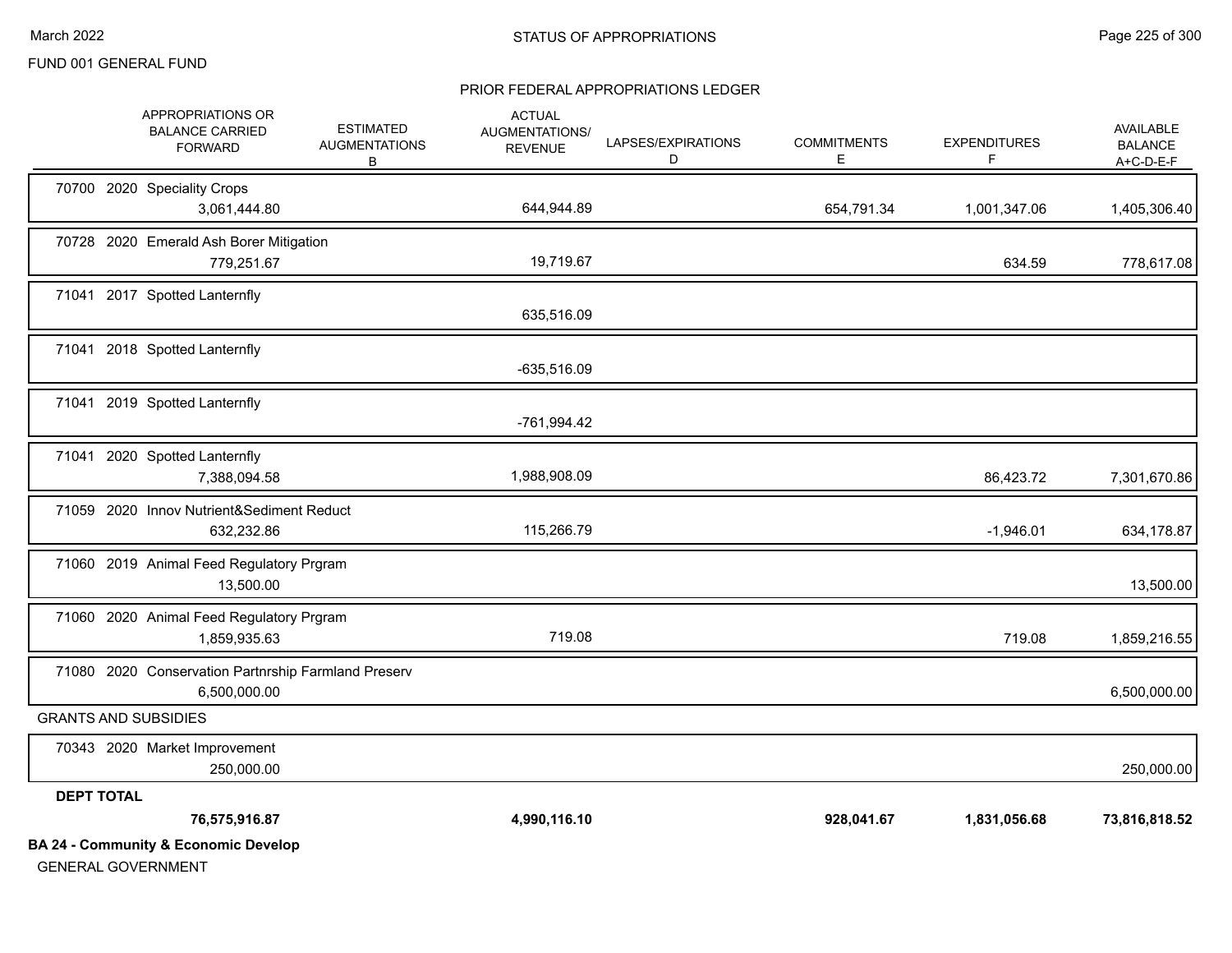|  | APPROPRIATIONS OR<br><b>BALANCE CARRIED</b><br><b>FORWARD</b>     | <b>ESTIMATED</b><br><b>AUGMENTATIONS</b><br>B | <b>ACTUAL</b><br>AUGMENTATIONS/<br><b>REVENUE</b> | LAPSES/EXPIRATIONS<br>D | <b>COMMITMENTS</b><br>Е | <b>EXPENDITURES</b><br>F | AVAILABLE<br><b>BALANCE</b><br>A+C-D-E-F |
|--|-------------------------------------------------------------------|-----------------------------------------------|---------------------------------------------------|-------------------------|-------------------------|--------------------------|------------------------------------------|
|  | 70140 2019 SCDBG Neighborhood Stabilizati                         |                                               | 15,212.59                                         |                         |                         |                          |                                          |
|  | 70140 2020 SCDBG Neighborhood Stabilizati<br>729,827.24           |                                               | 71,149.63                                         |                         |                         | 976.87                   | 728,850.37                               |
|  | 70212 2020 LIHEABG Admin<br>728,504.28                            |                                               | 69,001.48                                         |                         |                         | 69,001.48                | 659,502.80                               |
|  | 70215 2020 CoC Planning Grant<br>1,508,920.20                     |                                               | 154,508.52                                        |                         |                         | 142,508.52               | 1,366,411.68                             |
|  | 70216 2020 DOE Admin<br>3,375,959.10                              |                                               | 670,783.83                                        |                         |                         | 438,804.83               | 2,937,154.27                             |
|  | 70224 2020 SCDBG Admin<br>3,170,379.05                            |                                               | 57,297.65                                         |                         |                         | 57,248.38                | 3,113,130.67                             |
|  | 70225 2020 CSBG Admin<br>1,052,652.83                             |                                               | 61,099.35                                         |                         |                         | 61,099.35                | 991,553.48                               |
|  | 70229 2020 ARC Technical Assistance<br>773,385.82                 |                                               | 180,359.41                                        |                         |                         | 15,932.27                | 757,453.55                               |
|  | 70448 2020 SBAState Trade & Export Promotion-STEP<br>1,318,077.03 |                                               | 312,493.66                                        |                         |                         | 221,231.20               | 1,096,845.83                             |
|  | 70512 2020 SCDBG/HUD Special Projects<br>1,562,959.94             |                                               | -134,660.05                                       |                         |                         | $-143,300.05$            | 1,706,259.99                             |
|  | 70967 2020 SCDBG-Disaster Recovery Administration<br>1,372,965.96 |                                               |                                                   |                         |                         | 2,326.98                 | 1,370,638.98                             |
|  | 70970 2018 ESG Program Admin                                      |                                               | $-2.41$                                           |                         |                         |                          |                                          |
|  | 70970 2019 ESG Program Admin                                      |                                               | 2.41                                              |                         |                         |                          |                                          |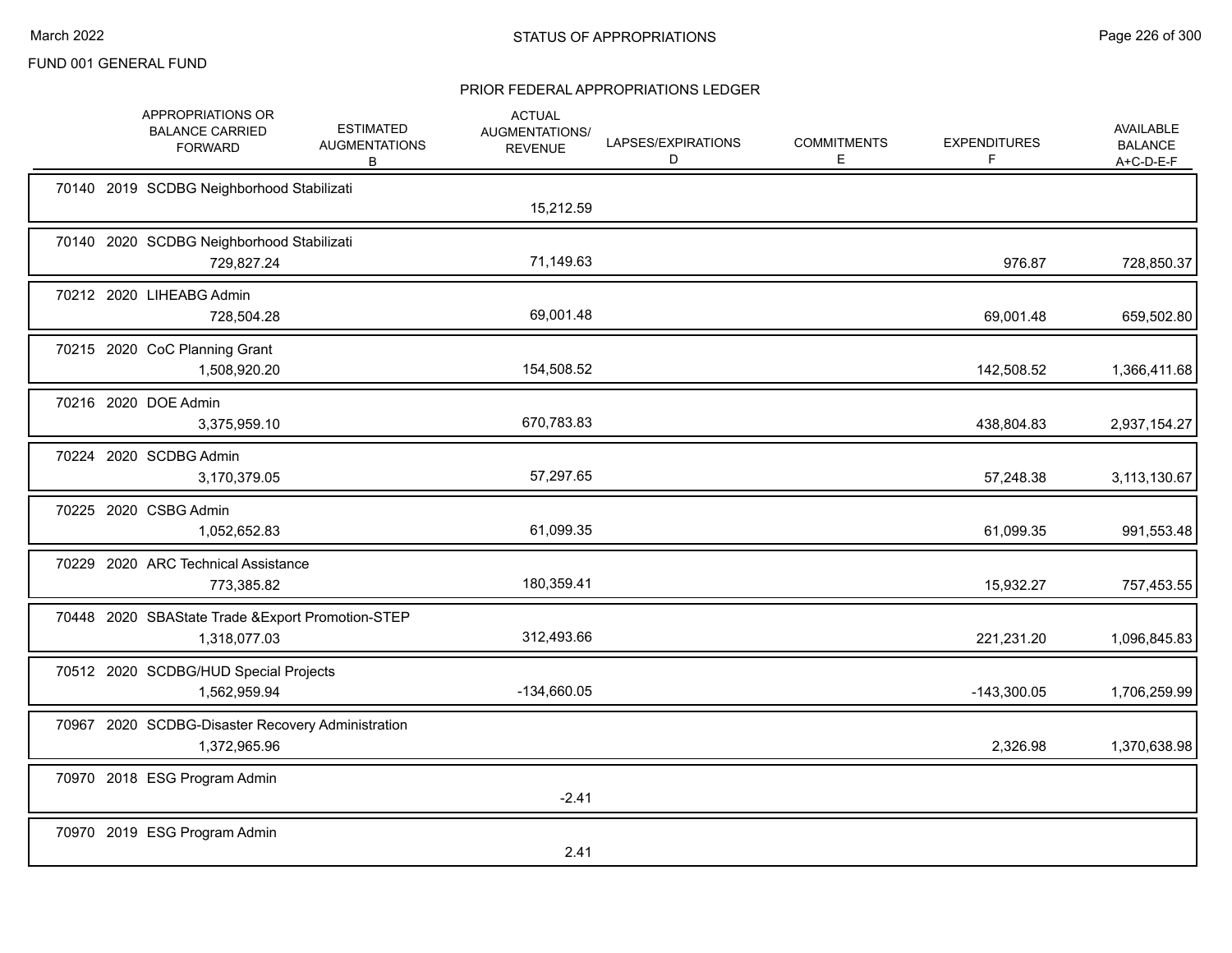|  | APPROPRIATIONS OR<br><b>BALANCE CARRIED</b><br><b>FORWARD</b>      | <b>ESTIMATED</b><br><b>AUGMENTATIONS</b><br>B | <b>ACTUAL</b><br><b>AUGMENTATIONS/</b><br><b>REVENUE</b> | LAPSES/EXPIRATIONS<br>D | <b>COMMITMENTS</b><br>Е | <b>EXPENDITURES</b><br>F | <b>AVAILABLE</b><br><b>BALANCE</b><br>$A+C-D-E-F$ |
|--|--------------------------------------------------------------------|-----------------------------------------------|----------------------------------------------------------|-------------------------|-------------------------|--------------------------|---------------------------------------------------|
|  | 70970 2020 ESG Program Admin<br>754,131.64                         |                                               | 22,190.41                                                |                         |                         | 22,190.41                | 731,941.23                                        |
|  | 71012 2018 Economic Adjustment Assistance                          |                                               | 0.44                                                     |                         |                         |                          |                                                   |
|  | 71012 2019 Economic Adjustment Assistance                          |                                               | 218,552.24                                               |                         |                         |                          |                                                   |
|  | 71012 2020 Economic Adjustment Assistance<br>4,187,130.98          |                                               | 645,896.88                                               |                         |                         | 26,435.70                | 4,160,695.28                                      |
|  | 71070 2020 Federal Grant Initiatives<br>4,000,000.00               |                                               |                                                          |                         |                         |                          | 4,000,000.00                                      |
|  | 71130 2020 ARC Area Development<br>6,000,000.00                    |                                               | 145,925.00                                               |                         |                         | 145,925.00               | 5,854,075.00                                      |
|  | <b>GRANTS AND SUBSIDIES</b>                                        |                                               |                                                          |                         |                         |                          |                                                   |
|  | 70139 2020 SCDBG Neighborhood Stabilization<br>4,403,346.83        |                                               | 168,257.95                                               |                         | 180,026.70              | 101,780.93               | 4,121,539.20                                      |
|  | 70213 2019 LIHEABG Weatherization                                  |                                               | -79,756.56                                               |                         |                         | -79,756.56               | 79,756.56                                         |
|  | 70213 2020 LIHEABG Weatherization<br>27,232,898.00                 |                                               | 6,203,280.12                                             |                         |                         | 6,767,216.12             | 20,465,681.88                                     |
|  | 70214 2020 FEMA - Technical Assistance<br>350,784.12               |                                               | 50,056.99                                                |                         |                         | 959.99                   | 349,824.13                                        |
|  | 70222 2020 DOE Weatherization<br>16,208,958.00                     |                                               | 3,476,673.00                                             |                         |                         | 2,758,168.00             | 13,450,790.00                                     |
|  | 70228 2020 Community Services Block Grant Program<br>33,537,788.00 |                                               | 8,368,266.00                                             |                         |                         | 7,199,082.00             | 26,338,706.00                                     |
|  | 70968 2020 SCDBG-Disaster Recovery Grant<br>54,250,869.50          |                                               |                                                          |                         |                         |                          | 54,250,869.50                                     |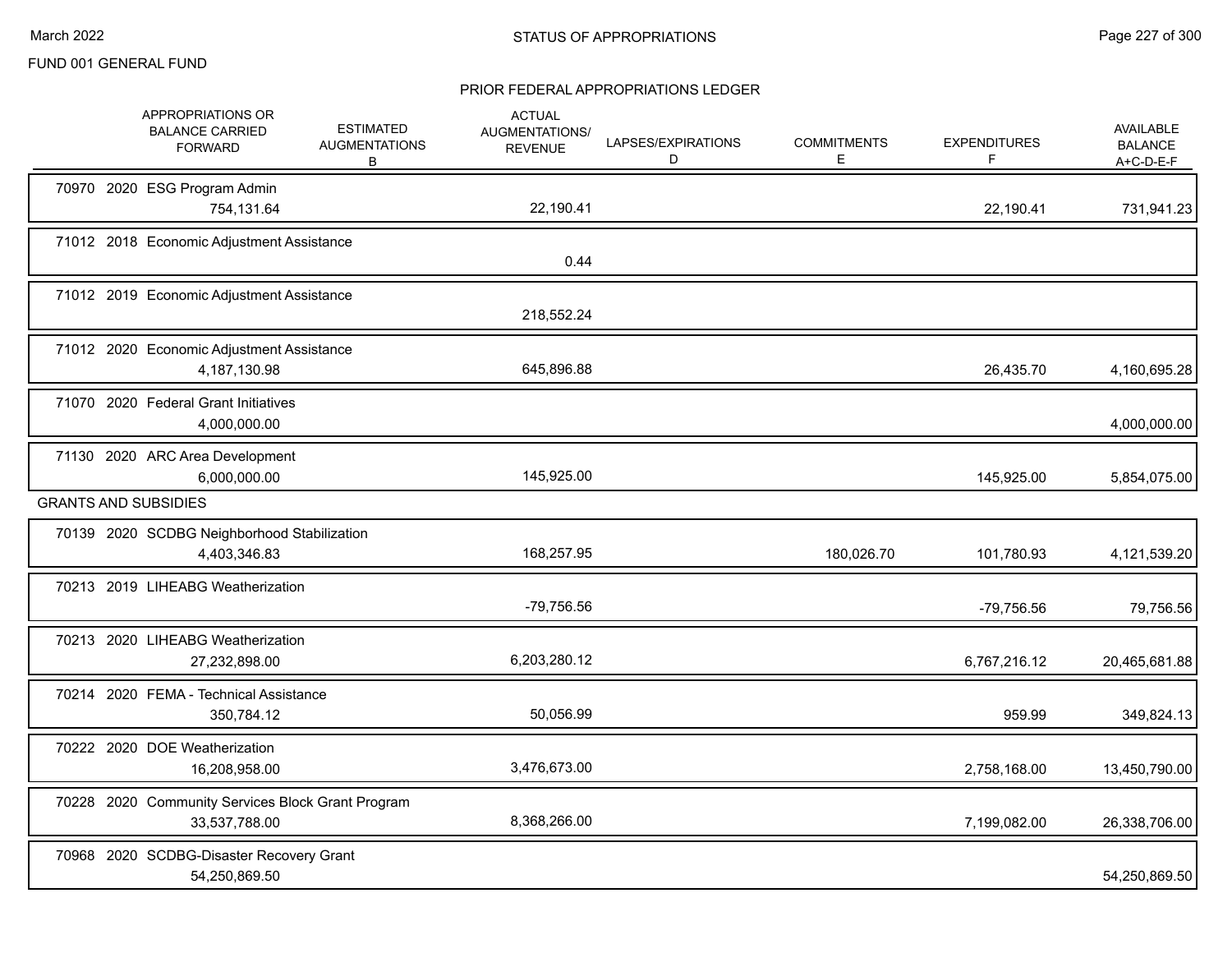|                   | APPROPRIATIONS OR<br><b>BALANCE CARRIED</b><br><b>FORWARD</b>                                    | <b>ESTIMATED</b><br><b>AUGMENTATIONS</b><br>В | <b>ACTUAL</b><br>AUGMENTATIONS/<br><b>REVENUE</b> | LAPSES/EXPIRATIONS<br>D | <b>COMMITMENTS</b><br>Е | <b>EXPENDITURES</b><br>F | <b>AVAILABLE</b><br><b>BALANCE</b><br>$A+C-D-E-F$ |
|-------------------|--------------------------------------------------------------------------------------------------|-----------------------------------------------|---------------------------------------------------|-------------------------|-------------------------|--------------------------|---------------------------------------------------|
|                   | 70972 2020 EMG Solutions Program<br>8,707,052.48                                                 |                                               | 1,888,174.68                                      |                         |                         | 1,606,756.47             | 7,100,296.01                                      |
| 71081             | 2020 EDA Power Grant<br>2,791,947.73                                                             |                                               | 236,498.71                                        |                         |                         | 28,446.44                | 2,763,501.29                                      |
|                   | 71095 2020 SCDBG Program<br>5,975,101.63                                                         |                                               | 205,963.97                                        |                         |                         | 205,963.97               | 5,769,137.66                                      |
|                   | 71102 2020 ARC Construction-RSBA Program<br>19,958,543.92                                        |                                               | 6,354.97                                          |                         |                         | 363.10                   | 19,958,180.82                                     |
| <b>DEPT TOTAL</b> | 203,952,184.28<br><b>BA 38 - Conservation &amp; Natural Resourc</b><br><b>GENERAL GOVERNMENT</b> |                                               | 23,013,580.87                                     |                         | 180,026.70              | 19,649,361.40            | 184, 122, 796. 18                                 |
|                   | 70278 2018 Forest Fire Protect & Control                                                         |                                               | 26.95                                             |                         |                         |                          |                                                   |
|                   | 70278 2019 Forest Fire Protect & Control<br>26,000.00                                            |                                               | $-542.49$                                         |                         |                         | 463.16                   | 25,536.84                                         |
|                   | 70278 2020 Forest Fire Protect & Control<br>1,888,593.64                                         |                                               | 478,705.22                                        |                         |                         | 7,288.93                 | 1,881,304.71                                      |
|                   | 70279 2020 Forestry Incent & Ag Control<br>50,000.00                                             |                                               |                                                   |                         |                         |                          | 50,000.00                                         |
|                   | 70281 2019 Forest Management & Process                                                           |                                               | $-40.67$                                          |                         |                         |                          |                                                   |
|                   | 70281 2020 Forest Management & Process<br>3,984,838.94                                           |                                               | 49,032.76                                         |                         |                         | 40,602.15                | 3,944,236.79                                      |
|                   | 70285 2018 Forest Insect & Disease Contr                                                         |                                               | $-42.04$                                          |                         |                         |                          |                                                   |
|                   | 70285 2019 Forest Insect & Disease Contr                                                         |                                               | $-9,856.51$                                       |                         |                         | $-0.89$                  | 0.89                                              |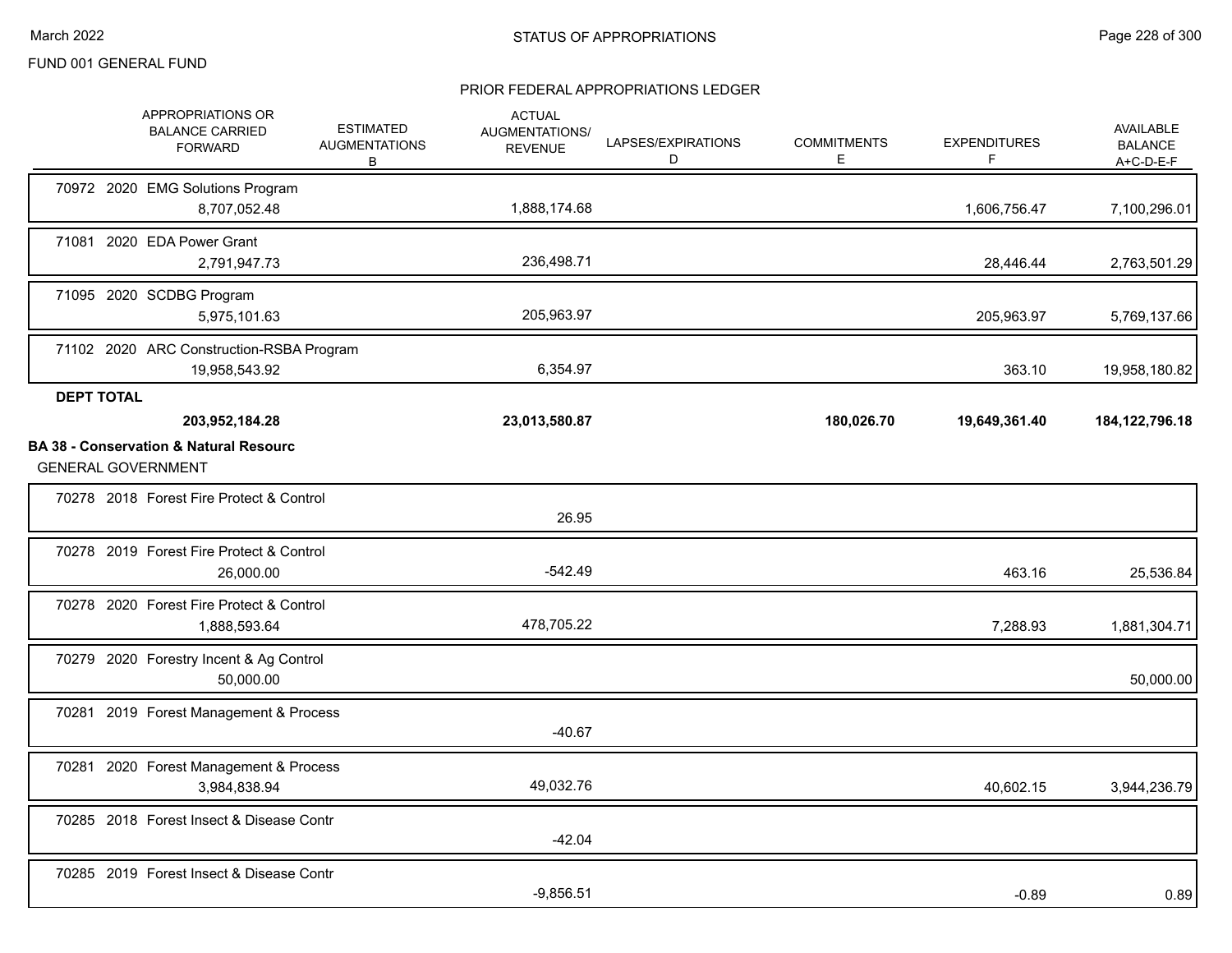| APPROPRIATIONS OR<br><b>BALANCE CARRIED</b><br><b>FORWARD</b> | <b>ESTIMATED</b><br><b>AUGMENTATIONS</b><br>В | <b>ACTUAL</b><br>AUGMENTATIONS/<br><b>REVENUE</b> | LAPSES/EXPIRATIONS<br>D | <b>COMMITMENTS</b><br>E. | <b>EXPENDITURES</b><br>F | <b>AVAILABLE</b><br><b>BALANCE</b><br>$A+C-D-E-F$ |
|---------------------------------------------------------------|-----------------------------------------------|---------------------------------------------------|-------------------------|--------------------------|--------------------------|---------------------------------------------------|
| 70285 2020 Forest Insect & Disease Contr<br>3,381,341.37      |                                               | 546,088.17                                        |                         |                          | 17,136.94                | 3,364,204.43                                      |
| 70286 2020 Topo and Geo Survey Grants<br>710,405.68           |                                               | 47,162.74                                         |                         |                          | 47,191.40                | 663,214.28                                        |
| 70287 2015 Land & Water Conservation Fund<br>250,000.00       |                                               | 250,000.00                                        |                         |                          | 250,000.00               |                                                   |
| 70287 2016 Land & Water Conservation Fund<br>1,247,000.00     |                                               |                                                   |                         | 903,500.00               | 93,500.00                | 250,000.00                                        |
| 70287 2017 Land & Water Conservation Fund<br>6,342,550.00     |                                               | 291,400.00                                        |                         | 2,278,700.00             | 591,400.00               | 3,472,450.00                                      |
| 70287 2018 Land & Water Conservation Fund<br>8,979,359.09     |                                               |                                                   |                         | 233,200.00               |                          | 8,746,159.09                                      |
| 70287 2019 Land & Water Conservation Fund<br>11,971,516.55    |                                               |                                                   |                         | 7,333,384.00             |                          | 4,638,132.55                                      |
| 70287 2020 Land & Water Conservation Fund<br>13,992,752.75    |                                               |                                                   |                         | 1,500,000.00             |                          | 12,492,752.75                                     |
| 70464 2018 Aid to volunteer Fire Companies                    |                                               | $-8.15$                                           |                         |                          |                          |                                                   |
| 70464 2019 Aid to volunteer Fire Companies                    |                                               | 17.06                                             |                         |                          |                          |                                                   |
| 70464 2020 Aid to volunteer Fire Companies<br>218.277.13      |                                               | 609,772.67                                        |                         |                          | $-1,364.26$              | 219,641.39                                        |
| 70465 2020 Wetland Protection Fund<br>272,637.09              |                                               | 32,973.88                                         |                         |                          | 32,973.88                | 239,663.21                                        |
| 70736 2020 Highlands Conservation Program<br>6,807,447.00     |                                               | 348,194.00                                        |                         |                          |                          | 6,807,447.00                                      |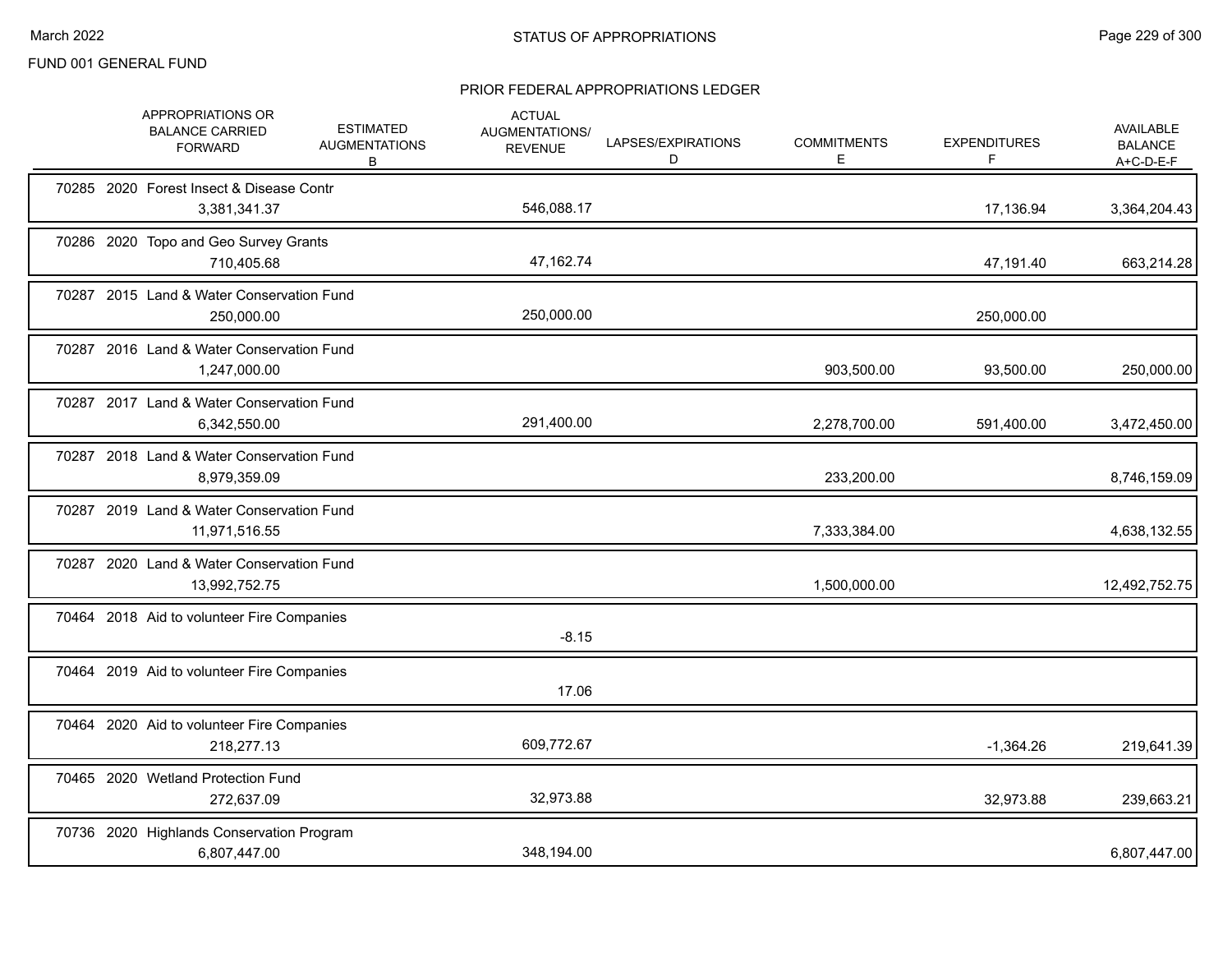#### PRIOR FEDERAL APPROPRIATIONS LEDGER

|                            | APPROPRIATIONS OR<br><b>BALANCE CARRIED</b><br><b>FORWARD</b>       | <b>ESTIMATED</b><br><b>AUGMENTATIONS</b><br>B | <b>ACTUAL</b><br>AUGMENTATIONS/<br><b>REVENUE</b> | LAPSES/EXPIRATIONS<br>D | <b>COMMITMENTS</b><br>E. | <b>EXPENDITURES</b><br>F. | <b>AVAILABLE</b><br><b>BALANCE</b><br>$A+C-D-E-F$ |
|----------------------------|---------------------------------------------------------------------|-----------------------------------------------|---------------------------------------------------|-------------------------|--------------------------|---------------------------|---------------------------------------------------|
|                            | 70796 2020 Cooperative Endangered Species<br>35,129.79              |                                               | 16,934.46                                         |                         |                          | 16,934.46                 | 18,195.33                                         |
|                            | 71031 2020 Natural Resource Conservation Service<br>200,000.00      |                                               |                                                   |                         |                          |                           | 200,000.00                                        |
| 71071                      | 2020 National Fish and Wildlife Foundation<br>552,226.35            |                                               | 98,000.00                                         |                         |                          |                           | 552,226.35                                        |
|                            | 71072 2020 US Endowment-Healthy Watershed<br>144,643.53             |                                               | 9,493.16                                          |                         |                          | 2,293.16                  | 142,350.37                                        |
|                            | 71096 2020 Chesapeake Bay Gateway Network<br>600,000.00             |                                               |                                                   |                         | 30,000.00                |                           | 570,000.00                                        |
|                            | 71097 2020 Port Security Grant Program<br>1,200,000.00              |                                               |                                                   |                         |                          |                           | 1,200,000.00                                      |
|                            | 71103 2020 Regional Conservation PartnershipProgram<br>1,500,000.00 |                                               |                                                   |                         |                          |                           | 1,500,000.00                                      |
|                            | 71104 2020 EPA Chesapeake Bay Grant<br>815,593.00                   |                                               | 301,253.00                                        |                         |                          |                           | 815,593.00                                        |
|                            | 71111 2020 USDA Good Neighbor Agreement<br>467,651.88               |                                               | 20,564.10                                         |                         |                          | 18,930.70                 | 448,721.18                                        |
| <b>DEPT TOTAL</b>          | 65,637,963.79                                                       |                                               | 3,089,128.31                                      |                         | 12,278,784.00            | 1,117,349.63              | 52,241,830.16                                     |
| <b>BA 11 - Corrections</b> | <b>GENERAL GOVERNMENT</b>                                           |                                               |                                                   |                         |                          |                           |                                                   |
|                            | 71082 2020 Swift Fair And Certain<br>486,560.00                     |                                               | 46,974.12                                         |                         |                          | 46,854.12                 | 439,705.88                                        |
|                            | 71083 2020 Smart Supervision<br>428,313.89                          |                                               | 121,269.07                                        |                         |                          | 99,599.89                 | 328,714.00                                        |

INSTITUTIONAL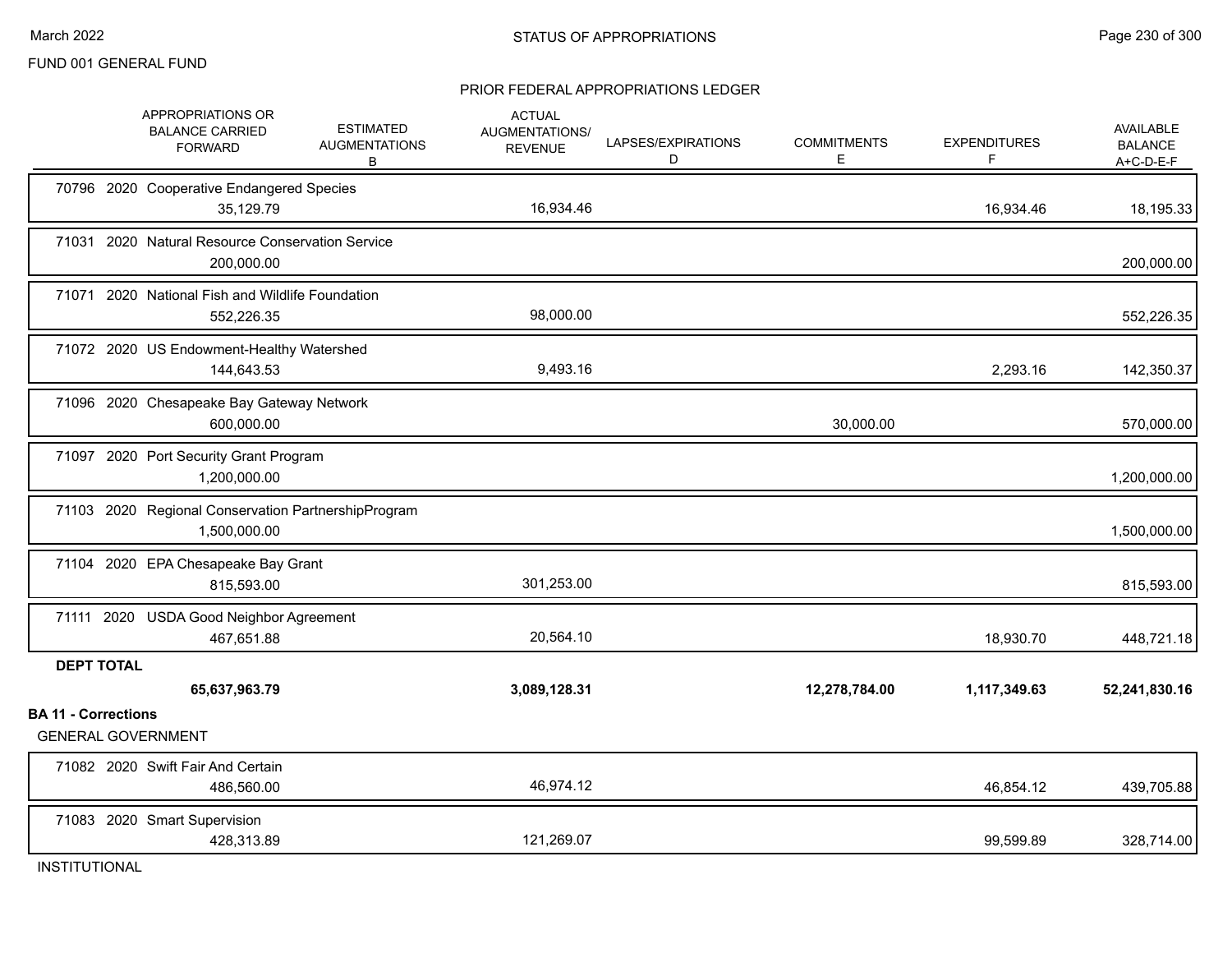|                   | APPROPRIATIONS OR<br><b>BALANCE CARRIED</b><br><b>FORWARD</b>   | <b>ESTIMATED</b><br><b>AUGMENTATIONS</b><br>В | <b>ACTUAL</b><br>AUGMENTATIONS/<br><b>REVENUE</b> | LAPSES/EXPIRATIONS<br>D | <b>COMMITMENTS</b><br>E. | <b>EXPENDITURES</b><br>F | AVAILABLE<br><b>BALANCE</b><br>$A+C-D-E-F$ |
|-------------------|-----------------------------------------------------------------|-----------------------------------------------|---------------------------------------------------|-------------------------|--------------------------|--------------------------|--------------------------------------------|
|                   | 70013 2019 Reimbursement for Alien Inmates                      |                                               | $-1,540,272.00$                                   |                         |                          |                          |                                            |
|                   | 70013 2020 Reimbursement for Alien Inmates<br>3,353,225.96      |                                               | 1,638,774.04                                      |                         |                          |                          | 3,353,225.96                               |
|                   | 70017 2020 Correctional Education<br>124,200.17                 |                                               | 42,043.01                                         |                         |                          | 42,043.01                | 82,157.16                                  |
|                   | 70713 2020 Changing Offender Behavior<br>37,890.71              |                                               |                                                   |                         |                          |                          | 37,890.71                                  |
|                   | 71098 2019 Naloxone Reentry Tracking Program<br>375,552.40      |                                               | 83,103.00                                         |                         | 140,056.00               | 83,103.00                | 152,393.40                                 |
|                   | 71098 2020 Naloxone Reentry Tracking Program<br>947,000.00      |                                               |                                                   |                         |                          |                          | 947,000.00                                 |
|                   | 71119 2020 Second Chance Act<br>681,000.00                      |                                               |                                                   |                         |                          |                          | 681,000.00                                 |
| <b>DEPT TOTAL</b> | 6,433,743.13                                                    |                                               | 391,891.24                                        |                         | 140,056.00               | 271,600.02               | 6,022,087.11                               |
|                   | <b>BA 74 - Drug and Alcohol Programs</b>                        |                                               |                                                   |                         |                          |                          |                                            |
|                   | <b>GENERAL GOVERNMENT</b>                                       |                                               |                                                   |                         |                          |                          |                                            |
|                   | 70961 2014 SABG Administration and Operations                   |                                               | 12,135.13                                         |                         |                          |                          |                                            |
|                   | 70961 2015 SABG Administration and Operations                   |                                               | $-12,135.13$                                      |                         |                          |                          |                                            |
|                   | 70961 2020 SABG Administration and Operations<br>2,763,443.48   |                                               | 669,075.09                                        |                         |                          | 118,033.31               | 2,645,410.17                               |
|                   | 70962 2020 SASP Administration and Operations<br>4,309,062.95   |                                               | 104,463.42                                        |                         |                          | 104,485.58               | 4,204,577.37                               |
|                   | 71099 2020 State Opioid Response Administration<br>6.088.860.07 |                                               | 178,730.87                                        |                         |                          | 149,897.51               | 5,938,962.56                               |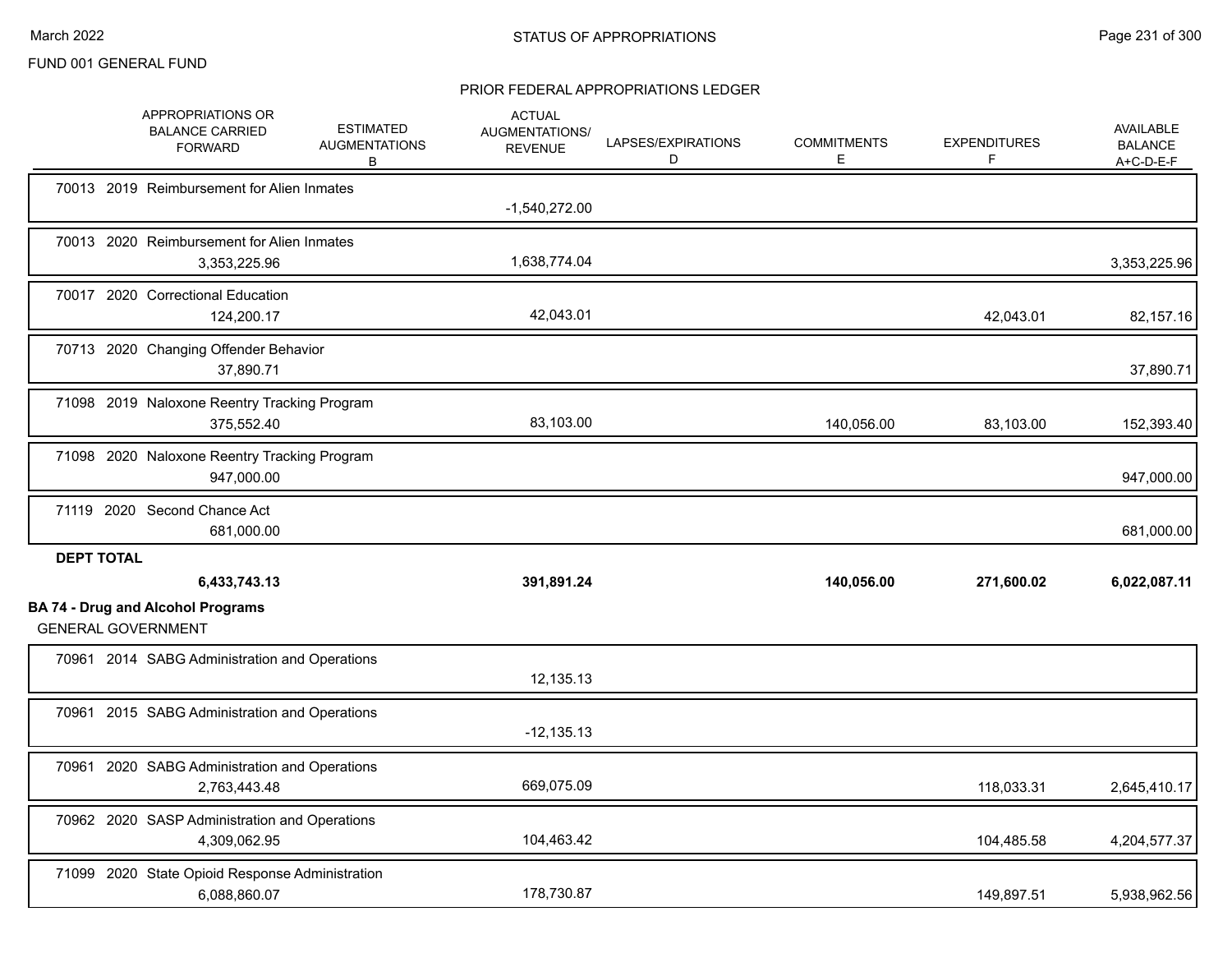|                          | APPROPRIATIONS OR<br><b>BALANCE CARRIED</b><br><b>FORWARD</b>       | <b>ESTIMATED</b><br><b>AUGMENTATIONS</b><br>B | <b>ACTUAL</b><br>AUGMENTATIONS/<br><b>REVENUE</b> | LAPSES/EXPIRATIONS<br>D | <b>COMMITMENTS</b><br>Е | <b>EXPENDITURES</b><br>F | <b>AVAILABLE</b><br><b>BALANCE</b><br>$A+C-D-E-F$ |
|--------------------------|---------------------------------------------------------------------|-----------------------------------------------|---------------------------------------------------|-------------------------|-------------------------|--------------------------|---------------------------------------------------|
|                          | <b>GRANTS AND SUBSIDIES</b>                                         |                                               |                                                   |                         |                         |                          |                                                   |
|                          | 70963 2019 SABG Drug and Alcohol Services<br>1,470,496.83           |                                               | $-1,470,496.83$                                   |                         |                         |                          | 1,470,496.83                                      |
|                          | 70963 2020 SABG Drug and Alcohol Services<br>35,544,604.08          |                                               | 5,385,879.63                                      |                         |                         | 2,991,497.67             | 32,553,106.41                                     |
|                          | 70964 2019 SASP Grants<br>351,046.22                                |                                               |                                                   |                         |                         |                          | 351,046.22                                        |
|                          | 70964 2020 SASP Grants<br>26,044,436.07                             |                                               | 1,047,782.48                                      |                         |                         | 731,428.48               | 25,313,007.59                                     |
|                          | 71084 2018 State Opioid Response<br>5,000.00                        |                                               |                                                   |                         |                         |                          | 5,000.00                                          |
|                          | 71084 2019 State Opioid Response<br>797.35                          |                                               |                                                   |                         |                         |                          | 797.35                                            |
|                          | 71084 2020 State Opioid Response<br>151,434,472.64                  |                                               | 10,216,268.86                                     |                         |                         | 7,349,811.62             | 144,084,661.02                                    |
| <b>DEPT TOTAL</b>        | 228,012,219.69                                                      |                                               | 16,131,703.52                                     |                         |                         | 11,445,154.17            | 216,567,065.52                                    |
| <b>BA 16 - Education</b> | <b>GENERAL GOVERNMENT</b>                                           |                                               |                                                   |                         |                         |                          |                                                   |
|                          | 70054 2020 Special Education Improvement<br>1,295,796.31            |                                               | 604,099.42                                        |                         |                         | 204,029.85               | 1,091,766.46                                      |
|                          | 70057 2018 ImprovingTeachrQuality-TitleII-AdmnState<br>0.75         |                                               |                                                   |                         | 0.75                    |                          |                                                   |
|                          | 70057 2019 ImprovingTeachrQuality-TitleII-AdmnState<br>70,415.93    |                                               | 11,921.93                                         |                         |                         | 11,921.93                | 58,494.00                                         |
|                          | 70057 2020 ImprovingTeachrQuality-TitleII-AdmnState<br>4,036,383.24 |                                               | 1,346,046.37                                      |                         | 224,651.56              | 884,406.72               | 2,927,324.96                                      |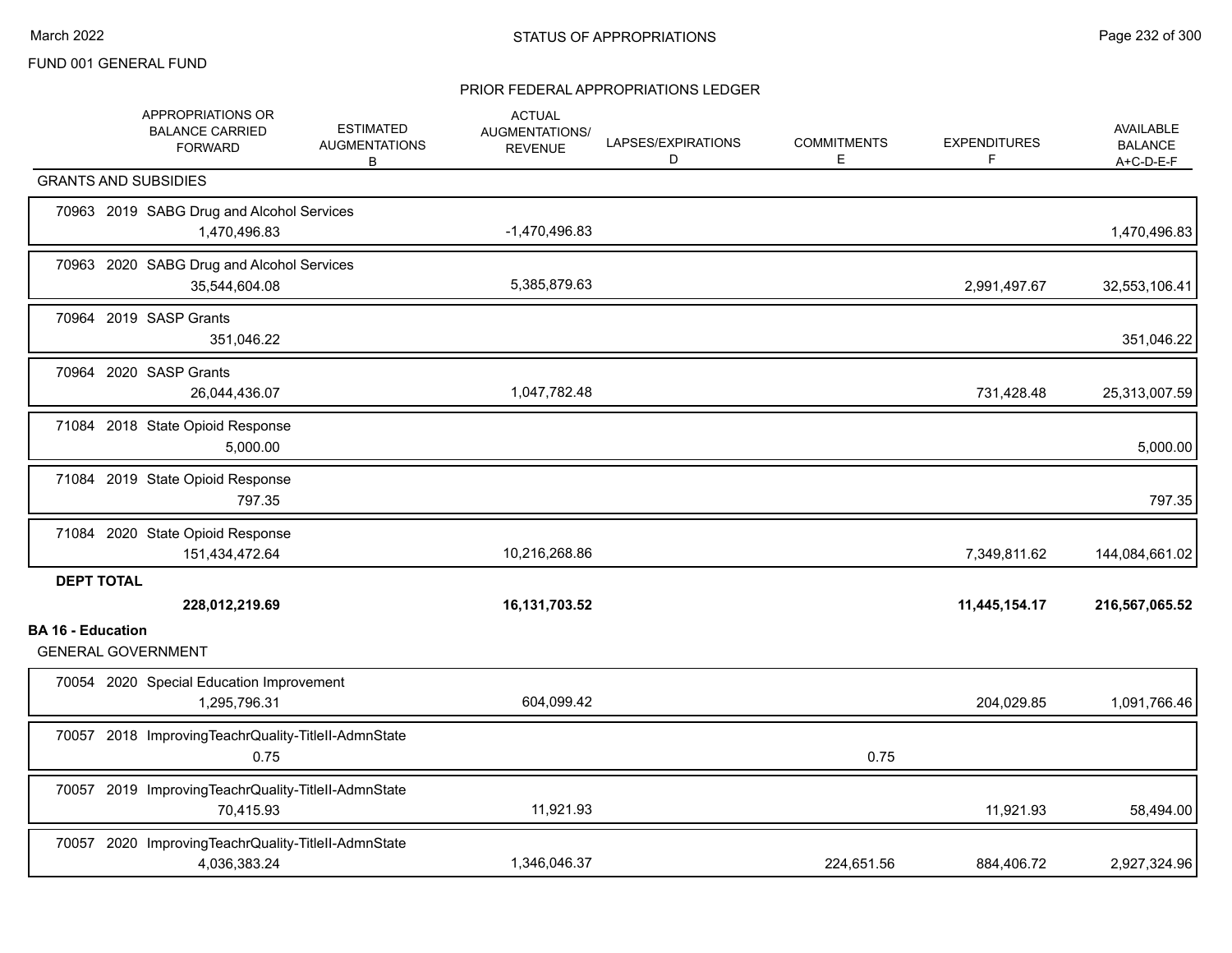|  | APPROPRIATIONS OR<br><b>BALANCE CARRIED</b><br><b>FORWARD</b>  | <b>ESTIMATED</b><br><b>AUGMENTATIONS</b><br>B | <b>ACTUAL</b><br>AUGMENTATIONS/<br><b>REVENUE</b> | LAPSES/EXPIRATIONS<br>D | <b>COMMITMENTS</b><br>E. | <b>EXPENDITURES</b><br>F | <b>AVAILABLE</b><br><b>BALANCE</b><br>A+C-D-E-F |
|--|----------------------------------------------------------------|-----------------------------------------------|---------------------------------------------------|-------------------------|--------------------------|--------------------------|-------------------------------------------------|
|  | 70059 2020 LSTA - Library Development<br>4,420,466.38          |                                               | 1,052,557.07                                      |                         | 2,270.12                 | 623,131.65               | 3,795,064.61                                    |
|  | 70061 2019 Food and Nutrition Services                         |                                               | 28,150.38                                         |                         |                          |                          |                                                 |
|  | 70061 2020 Food and Nutrition Services<br>11,705,678.42        |                                               | 981,251.91                                        |                         |                          | 641,491.75               | 11,064,186.67                                   |
|  | 70067 2020 Medical Assist - Nurse's Aide Program<br>457,633.59 |                                               | 31.25                                             |                         |                          | 31.25                    | 457,602.34                                      |
|  | 70070 2020 Adult Basic Education Admin<br>882,049.64           |                                               | 44,908.19                                         |                         |                          | 18,723.82                | 863,325.82                                      |
|  | 70077 2020 Education of Exceptional Children<br>2,636,100.77   |                                               | 604,763.97                                        |                         |                          | 261,106.95               | 2,374,993.82                                    |
|  | 70078 2018 ESEA Title I-Administration                         |                                               | 7,600.00                                          |                         |                          |                          |                                                 |
|  | 70078 2019 ESEA Title I-Administration<br>50,966.76            |                                               | 17,760.60                                         |                         | 5,342.99                 | 11,934.00                | 33,689.77                                       |
|  | 70078 2020 ESEA Title I-Administration<br>7,172,808.39         |                                               | 783,320.00                                        |                         | 791,165.22               | 553,150.83               | 5,828,492.34                                    |
|  | 70079 2020 Migrant Education Administration<br>287,196.59      |                                               | 29,823.42                                         |                         |                          | 13,258.76                | 273,937.83                                      |
|  | 70080 2020 Homeless Assistance<br>2,135,183.45                 |                                               | 526,438.25                                        |                         | 109,333.00               | 521,531.47               | 1,504,318.98                                    |
|  | 70081 2020 Preschool Grant<br>329,046.06                       |                                               | 48,501.84                                         |                         |                          | 21,556.39                | 307,489.67                                      |
|  | 70083 2020 Vocational Education Administration<br>2,196,312.30 |                                               | 71,496.64                                         |                         |                          | 29,518.21                | 2,166,794.09                                    |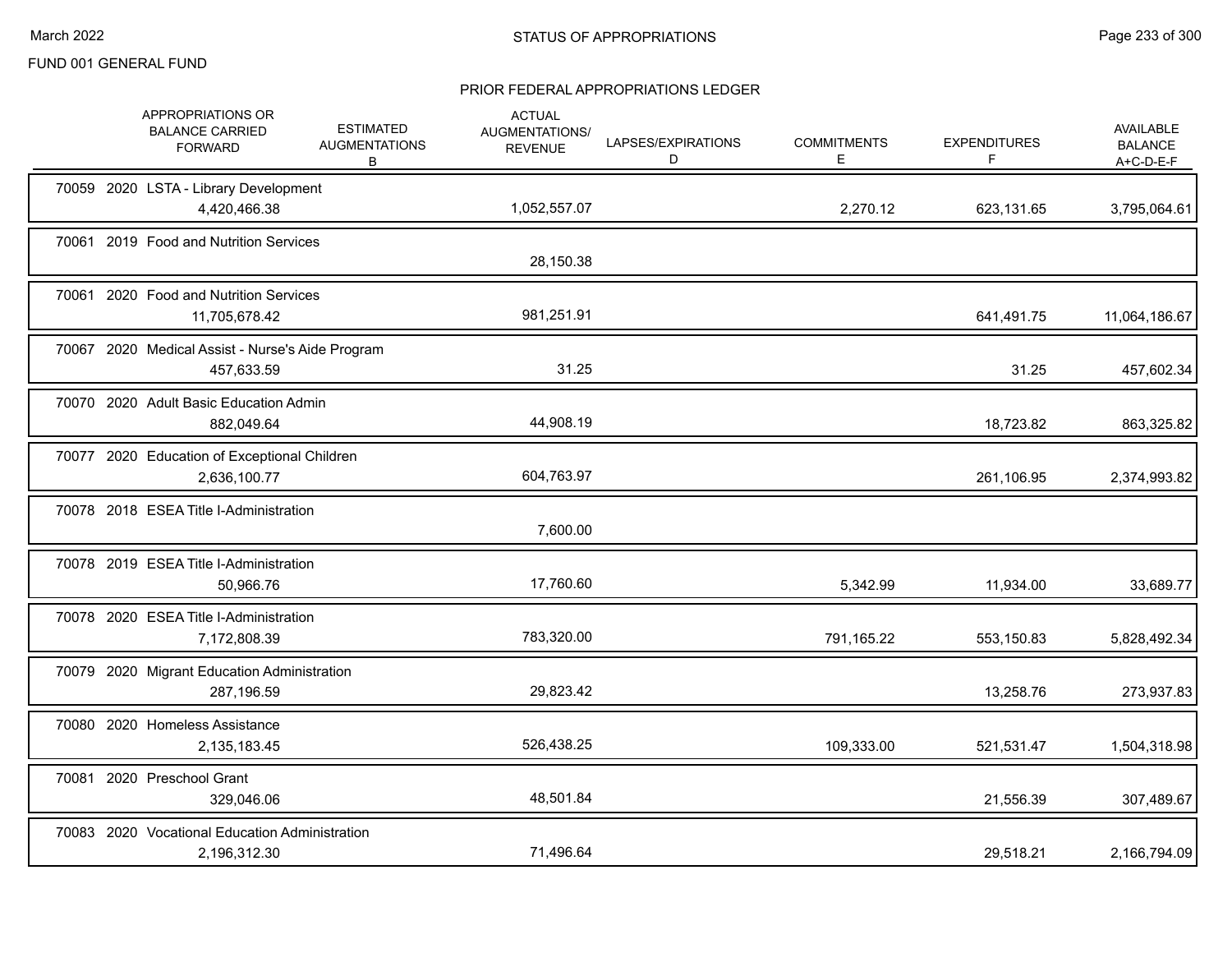|  | APPROPRIATIONS OR<br><b>BALANCE CARRIED</b><br><b>FORWARD</b>     | <b>ESTIMATED</b><br><b>AUGMENTATIONS</b><br>В | <b>ACTUAL</b><br><b>AUGMENTATIONS/</b><br><b>REVENUE</b> | LAPSES/EXPIRATIONS<br>D | <b>COMMITMENTS</b><br>E | <b>EXPENDITURES</b><br>F | <b>AVAILABLE</b><br><b>BALANCE</b><br>$A+C-D-E-F$ |
|--|-------------------------------------------------------------------|-----------------------------------------------|----------------------------------------------------------|-------------------------|-------------------------|--------------------------|---------------------------------------------------|
|  | 70085 2019 State Approving Agency (VA)                            |                                               | $-219,890.16$                                            |                         |                         |                          |                                                   |
|  | 70085 2020 State Approving Agency (VA)<br>614,326.65              |                                               | $-143,331.13$                                            |                         |                         | 37,983.83                | 576,342.82                                        |
|  | 70090 2020 School Health Education Programs<br>95,962.62          |                                               | 53.05                                                    |                         |                         |                          | 95,962.62                                         |
|  | 70471 2020 Title IV-21st Cent Com Learn Cent-Admn<br>2,162,044.09 |                                               | 229,231.30                                               |                         | 69,681.71               | 191,660.30               | 1,900,702.08                                      |
|  | 70514 2019 Title VI - Part A State Assessments<br>61,328.18       |                                               |                                                          |                         |                         |                          | 61,328.18                                         |
|  | 70514 2020 Title VI - Part A State Assessments<br>5,363,159.26    |                                               | 2,498,994.64                                             |                         |                         | 33,167.63                | 5,329,991.63                                      |
|  | 70558 2019 National Assessment of Education Progres               |                                               | -192,208.61                                              |                         |                         |                          |                                                   |
|  | 70558 2020 National Assessment of Education Progres<br>5,309.34   |                                               | $-85,930.89$                                             |                         |                         | 4,469.02                 | 840.32                                            |
|  | 70624 2019 St & Community Higway Safety                           |                                               | $-1,652.00$                                              |                         |                         |                          |                                                   |
|  | 70624 2020 St & Community Higway Safety<br>825,234.35             |                                               | 528,555.58                                               |                         |                         | 19,465.82                | 805,768.53                                        |
|  | 70693 2020 Migrant Education Coordination Prgm (F)<br>70,712.00   |                                               |                                                          |                         |                         |                          | 70,712.00                                         |
|  | 70715 2017 School Improvement Grants<br>290,043.48                |                                               |                                                          |                         |                         |                          | 290,043.48                                        |
|  | 70715 2018 School Improvement Grants<br>1,258,635.89              |                                               | 126,302.85                                               |                         |                         | 126,302.85               | 1,132,333.04                                      |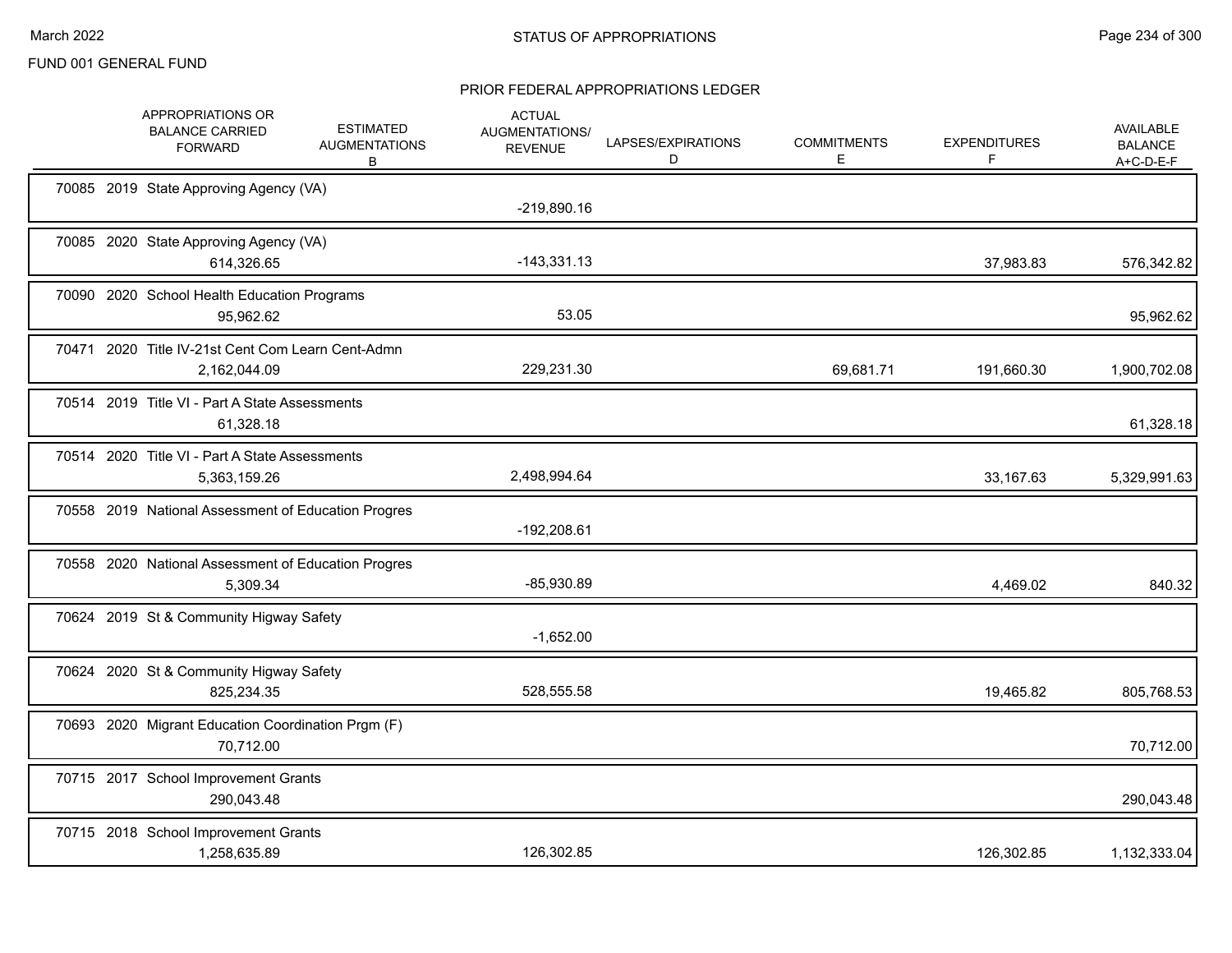| APPROPRIATIONS OR<br><b>BALANCE CARRIED</b><br><b>FORWARD</b>       | <b>ESTIMATED</b><br><b>AUGMENTATIONS</b><br>B | <b>ACTUAL</b><br>AUGMENTATIONS/<br><b>REVENUE</b> | LAPSES/EXPIRATIONS<br>D | <b>COMMITMENTS</b><br>Е | <b>EXPENDITURES</b><br>F | <b>AVAILABLE</b><br><b>BALANCE</b><br>$A+C-D-E-F$ |
|---------------------------------------------------------------------|-----------------------------------------------|---------------------------------------------------|-------------------------|-------------------------|--------------------------|---------------------------------------------------|
| 70715 2019 School Improvement Grants<br>1,643,709.28                |                                               | 816,324.64                                        |                         |                         | 816,324.64               | 827,384.64                                        |
| 70715 2020 School Improvement Grants<br>15,403,039.23               |                                               | 909,122.41                                        |                         |                         | 909,122.30               | 14,493,916.93                                     |
| 71014 2020 Pennsylvania Project Aware<br>1,800,000.00               |                                               |                                                   |                         |                         |                          | 1,800,000.00                                      |
| 71032 2020 Preschool Development Grants<br>30,000,000.00            |                                               |                                                   |                         |                         |                          | 30,000,000.00                                     |
| 71033 2019 Statewide Longitudinal Data Systems<br>23.50             |                                               | 4.99                                              |                         | 0.23                    | 4.99                     | 18.28                                             |
| 71033 2020 Statewide Longitudinal Data Systems<br>4,222,034.88      |                                               | 564,999.53                                        |                         | 59,893.83               | 331,918.41               | 3,830,222.64                                      |
| 71105 2018 StudentSupport&Academic Enrichment-Admin<br>3,995.00     |                                               |                                                   |                         |                         |                          | 3,995.00                                          |
| 71105 2020 StudentSupport&Academic Enrichment-Admin<br>1,641,811.77 |                                               | 470,023.86                                        |                         | 378,825.13              | 463,824.86               | 799,161.78                                        |
| 71106 2018 Troops to Teachers<br>19,692.81                          |                                               | 14,565.16                                         |                         | 19,692.81               |                          |                                                   |
| 71106 2019 Troops to Teachers<br>79,226.80                          |                                               | 9,645.00                                          |                         | 79,226.80               |                          |                                                   |
| 71106 2020 Troops to Teachers<br>283,878.34                         |                                               | 234,286.91                                        |                         | 63,000.24               | 118,165.25               | 102,712.85                                        |
| 71108 2020 Education Innovation & Research Program<br>4,000,000.00  |                                               |                                                   |                         |                         |                          | 4,000,000.00                                      |
| 71109 2019 Emergency Impact Aid Program                             |                                               | 229.87                                            |                         |                         |                          |                                                   |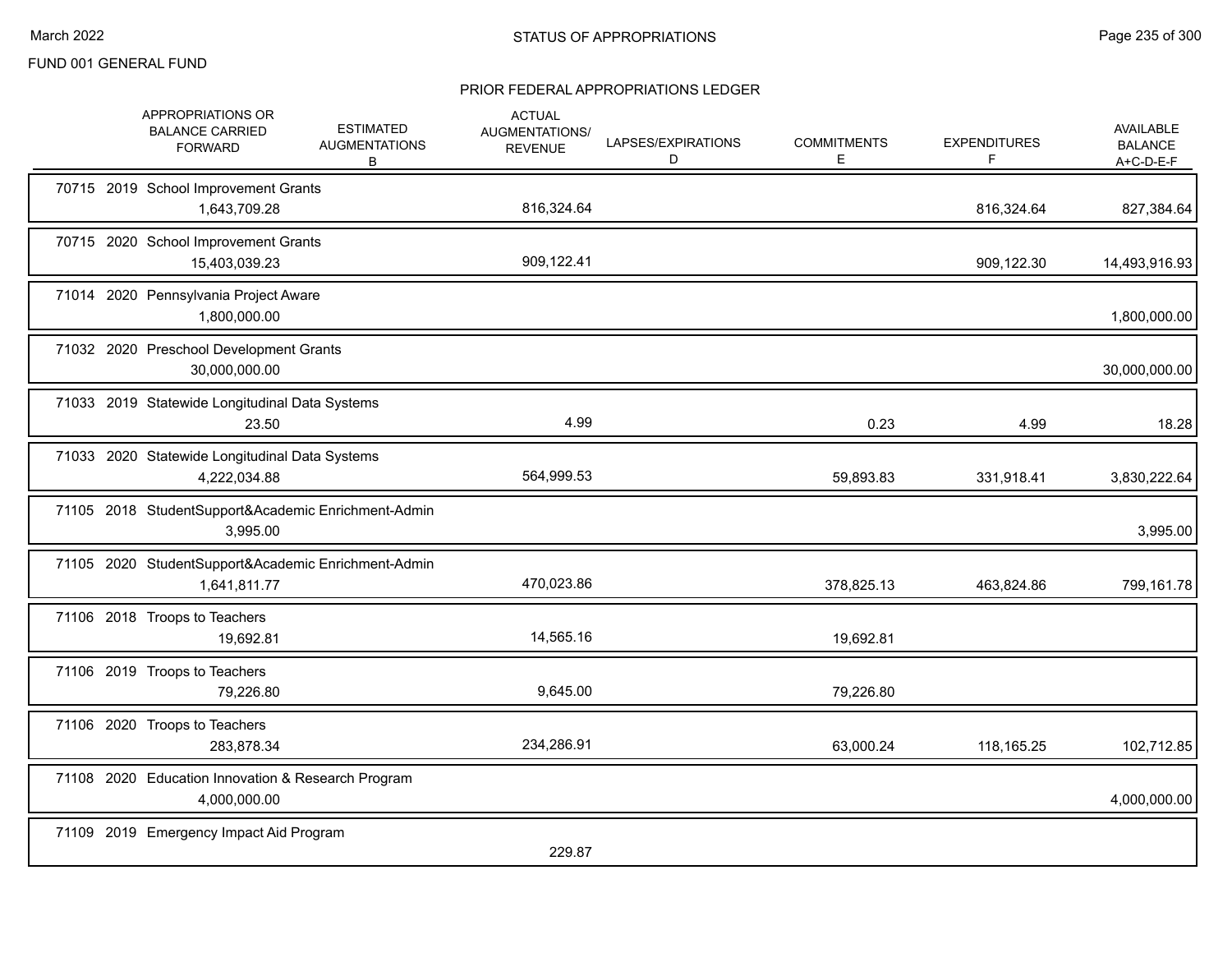|  | APPROPRIATIONS OR<br><b>BALANCE CARRIED</b><br><b>FORWARD</b>    | <b>ESTIMATED</b><br><b>AUGMENTATIONS</b><br>B | <b>ACTUAL</b><br>AUGMENTATIONS/<br><b>REVENUE</b> | LAPSES/EXPIRATIONS<br>D | <b>COMMITMENTS</b><br>E | <b>EXPENDITURES</b><br>F | AVAILABLE<br><b>BALANCE</b><br>A+C-D-E-F |
|--|------------------------------------------------------------------|-----------------------------------------------|---------------------------------------------------|-------------------------|-------------------------|--------------------------|------------------------------------------|
|  | 71109 2020 Emergency Impact Aid Program<br>1,999,735.91          |                                               | 264.09                                            |                         |                         |                          | 1,999,735.91                             |
|  | 71110 2020 Assistance For Homeless Children & Youth<br>20,833.41 |                                               |                                                   |                         |                         |                          | 20,833.41                                |
|  | <b>GRANTS AND SUBSIDIES</b>                                      |                                               |                                                   |                         |                         |                          |                                          |
|  | 70071 2015 Food and Nutrition - Local                            |                                               | $-0.27$                                           |                         |                         | $-0.27$                  | 0.27                                     |
|  | 70071 2016 Food and Nutrition - Local                            |                                               | $-3,724.61$                                       |                         |                         | $-3,724.61$              | 3,724.61                                 |
|  | 70071 2017 Food and Nutrition - Local                            |                                               | $-3,678.00$                                       |                         |                         | $-3,678.00$              | 3,678.00                                 |
|  | 70071 2018 Food and Nutrition - Local                            |                                               | $-29,489.38$                                      |                         |                         | $-29,489.38$             | 29,489.38                                |
|  | 70071 2019 Food and Nutrition - Local<br>157,519.53              |                                               | $-24,828.52$                                      |                         |                         | $-24,086.37$             | 181,605.90                               |
|  | 70071 2020 Food and Nutrition - Local<br>307,969,224.84          |                                               | 77,028,291.83                                     |                         |                         | 50,953,959.21            | 257,015,265.63                           |
|  | 70071 2012 Food and Nutrition Local                              |                                               | $-79,629.75$                                      |                         |                         | $-28,179.77$             | 28,179.77                                |
|  | 70075 2017 ESEA-Title 1 Local<br>72,447.23                       |                                               | $-74,067.26$                                      |                         | 72,447.23               |                          |                                          |
|  | 70075 2018 ESEA-Title 1 Local<br>91,978.83                       |                                               | $-11,770.37$                                      |                         |                         | $-11,770.37$             | 103,749.20                               |
|  | 70075 2019 ESEA-Title 1 Local<br>5,508,370.33                    |                                               | 1,523,509.18                                      |                         | 3,770.71                | 1,523,509.18             | 3,981,090.44                             |
|  | 70075 2020 ESEA-Title 1 Local<br>250,930,297.48                  |                                               | 40,239,858.93                                     |                         | 303,702.59              | 40,086,089.41            | 210,540,505.48                           |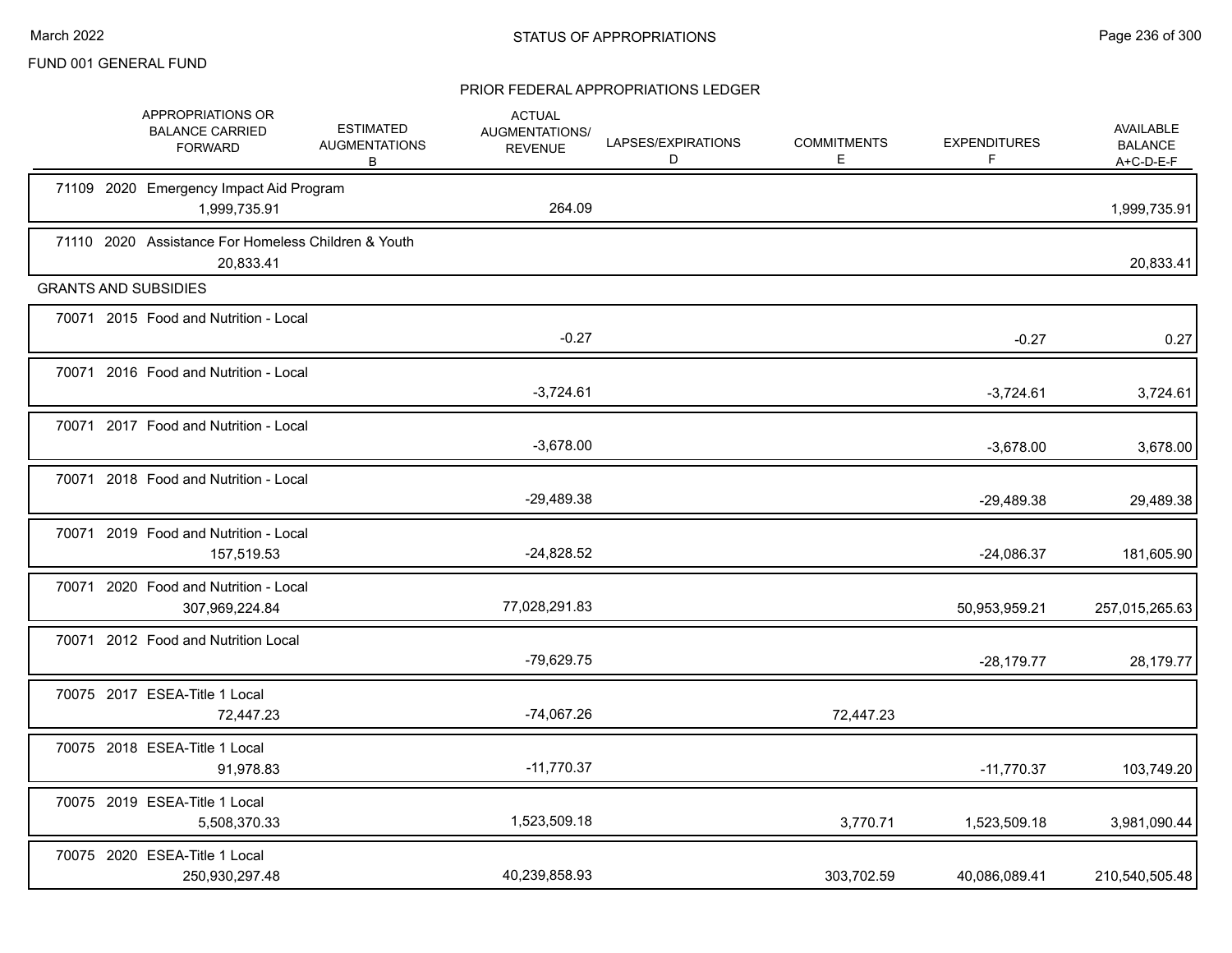|  | APPROPRIATIONS OR<br><b>BALANCE CARRIED</b><br><b>FORWARD</b>       | <b>ESTIMATED</b><br><b>AUGMENTATIONS</b><br>B | <b>ACTUAL</b><br>AUGMENTATIONS/<br><b>REVENUE</b> | LAPSES/EXPIRATIONS<br>D | <b>COMMITMENTS</b><br>Е | <b>EXPENDITURES</b><br>F | <b>AVAILABLE</b><br><b>BALANCE</b><br>$A+C-D-E-F$ |
|--|---------------------------------------------------------------------|-----------------------------------------------|---------------------------------------------------|-------------------------|-------------------------|--------------------------|---------------------------------------------------|
|  | 70075 2013 ESEA-TITLE 1-Local                                       |                                               | $-46,732.71$                                      |                         |                         | $-46,732.71$             | 46,732.71                                         |
|  | 70086 2020 Vocational Education Act - Local<br>12,984,979.52        |                                               | 5,184,183.11                                      |                         |                         | 5,159,696.19             | 7,825,283.33                                      |
|  | 70087 2014 Prof Development - Title II Local                        |                                               | $-24,868.92$                                      |                         |                         |                          |                                                   |
|  | 70087 2017 Prof Development - Title II Local<br>61,426.49           |                                               |                                                   |                         |                         |                          | 61,426.49                                         |
|  | 70087 2018 Prof Development - Title II Local<br>199,194.32          |                                               | $-964.00$                                         |                         | 514.80                  | $-1,478.80$              | 200,158.32                                        |
|  | 70087 2019 Prof Development - Title II Local<br>804,807.71          |                                               | 95,373.79                                         |                         | 7,036.54                | 95,373.79                | 702,397.38                                        |
|  | 70087 2020 Prof Development - Title II Local<br>45, 177, 914. 79    |                                               | 6,612,169.14                                      |                         | 26,866.00               | 6,600,627.05             | 38,550,421.74                                     |
|  | 70087 2006 Improve Teacher Quality - Title II - Local<br>1,334.49   |                                               |                                                   |                         |                         |                          | 1,334.49                                          |
|  | 70087 2013 Improve Teacher Quality - Title II- Local                |                                               | $-53,607.00$                                      |                         |                         |                          |                                                   |
|  | 70088 2019 Individuals w/Disabilities Educ - Local<br>1,140.17      |                                               | -162,667.32                                       |                         |                         | -162,667.32              | 163,807.49                                        |
|  | 70088 2020 Individuals w/Disabilities Educ - Local<br>61,807,891.43 |                                               | 40,663,695.92                                     |                         | 323,109.51              | 40,663,362.57            | 20,821,419.35                                     |
|  | 70093 2020 Adult Basic Education - Local<br>5,735,107.38            |                                               | $-318,452.57$                                     |                         |                         | -318,452.57              | 6,053,559.95                                      |
|  | 70516 2018 Title IV - 21st Cent. Comm Learn - Local<br>141,658.00   |                                               |                                                   |                         |                         |                          | 141,658.00                                        |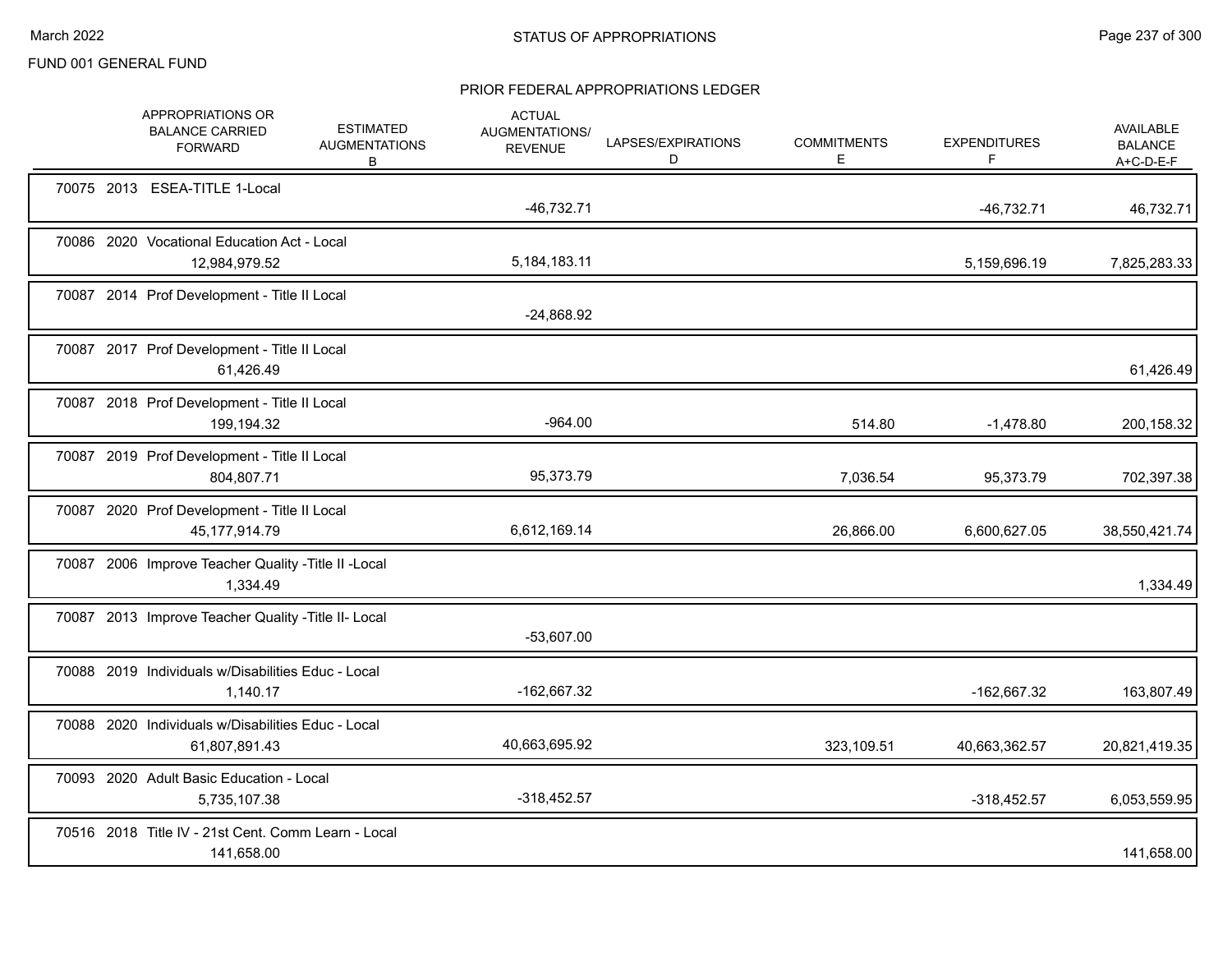|  | APPROPRIATIONS OR<br><b>ESTIMATED</b><br><b>BALANCE CARRIED</b><br><b>AUGMENTATIONS</b><br><b>FORWARD</b><br>в | <b>ACTUAL</b><br>AUGMENTATIONS/<br><b>REVENUE</b> | LAPSES/EXPIRATIONS<br>D | <b>COMMITMENTS</b><br>Е. | <b>EXPENDITURES</b> | AVAILABLE<br><b>BALANCE</b><br>$A+C-D-E-F$ |
|--|----------------------------------------------------------------------------------------------------------------|---------------------------------------------------|-------------------------|--------------------------|---------------------|--------------------------------------------|
|  | 70516 2019 Title IV - 21st Cent. Comm Learn - Local<br>957,282.88                                              | 12,255.34                                         |                         |                          |                     | 957,282.88                                 |
|  | 70516 2020 Title IV - 21st Cent. Comm Learn - Local<br>55, 134, 269. 57                                        | 14,333,203.26                                     |                         | 818,343.84               | 10,430,297.45       | 43,885,628.28                              |
|  | 70516 2012 Title IV - 21st Cent. Comm Learn - Local                                                            | $-77,865.58$                                      |                         |                          |                     |                                            |
|  | 70517 2016 Title III - Lan Inst Lep & Immig Student                                                            | $-8,499.76$                                       |                         |                          | $-8,499.76$         | 8,499.76                                   |
|  | 70517 2018 Title III - Lan Inst Lep & Immig Student<br>3,027.39                                                | $-1,123.74$                                       |                         |                          | $-1,123.74$         | 4,151.13                                   |
|  | 70517 2019 Title III - Lan Inst Lep & Immig Student<br>249,405.19                                              | 124,742.07                                        |                         | 218,274.87               | $-50,680.01$        | 81,810.33                                  |
|  | 70517 2020 Title III - Lan Inst Lep & Immig Student<br>10,481,550.29                                           | 1,751,497.89                                      |                         | 10,133.05                | 1,697,442.01        | 8,773,975.23                               |
|  | 70518 2019 Title VI Rural & Low Income School-Local<br>40,451.35                                               |                                                   |                         |                          |                     | 40,451.35                                  |
|  | 70518 2020 Title VI Rural & Low Income School-Local<br>784,080.04                                              | 173,646.27                                        |                         |                          | 173,646.27          | 610,433.77                                 |
|  | 70714 2020 Individuals With Disabilities-Education<br>3,121,878.00                                             | $-6,576.96$                                       |                         |                          | $-6,576.96$         | 3,128,454.96                               |
|  | 71107 2018 StudentSupport&Academic Enrichment-Local<br>17,055.36                                               | 7,965.58                                          |                         |                          | 7,965.58            | 9,089.78                                   |
|  | 71107 2019 StudentSupport&Academic Enrichment-Local<br>855,310.47                                              | 121,099.79                                        |                         | 16,000.00                | 121,099.79          | 718,210.68                                 |
|  | 71107 2020 StudentSupport&Academic Enrichment-Local<br>20,319,846.13                                           | 3,665,973.78                                      |                         | 3,399.37                 | 3,657,883.82        | 16,658,562.94                              |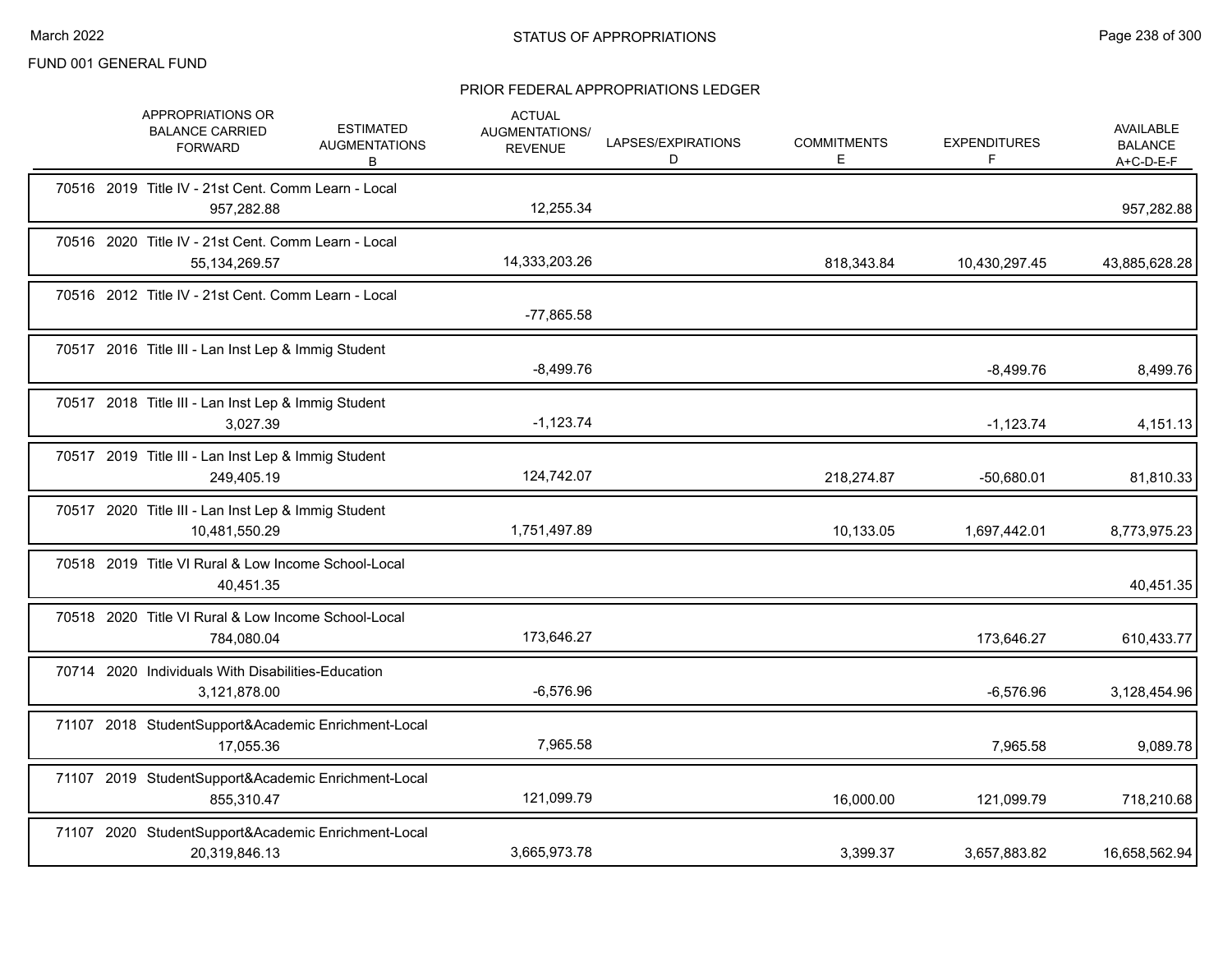|                           | APPROPRIATIONS OR<br><b>BALANCE CARRIED</b><br><b>FORWARD</b>      | <b>ESTIMATED</b><br><b>AUGMENTATIONS</b><br>B | <b>ACTUAL</b><br><b>AUGMENTATIONS/</b><br><b>REVENUE</b> | LAPSES/EXPIRATIONS<br>D | <b>COMMITMENTS</b><br>E | <b>EXPENDITURES</b><br>F | AVAILABLE<br><b>BALANCE</b><br>$A+C-D-E-F$ |
|---------------------------|--------------------------------------------------------------------|-----------------------------------------------|----------------------------------------------------------|-------------------------|-------------------------|--------------------------|--------------------------------------------|
|                           | 77826 2011 ARRA-ESEA-Title I-School Improvement<br>15,800.93       |                                               |                                                          |                         |                         |                          | 15,800.93                                  |
| <b>DEPT TOTAL</b>         |                                                                    |                                               |                                                          |                         |                         |                          |                                            |
|                           | 893,166,025.51                                                     |                                               | 202,527,181.49                                           |                         | 3,606,682.90            | 167,322,015.16           | 722,237,327.45                             |
| <b>GENERAL GOVERNMENT</b> | <b>BA 31 - PA Emergency Management Agency</b>                      |                                               |                                                          |                         |                         |                          |                                            |
|                           | 70238 2020 Fire Prevention<br>42,000.00                            |                                               |                                                          |                         |                         |                          | 42,000.00                                  |
|                           | 70239 2020 Civil Preparedness<br>10,028,318.22                     |                                               | 2,883,214.85                                             |                         |                         | 1,891,133.67             | 8,137,184.55                               |
|                           | 70241 2020 Hazardous Materials Planning & Training<br>1,203,188.42 |                                               | 64,655.36                                                |                         |                         | 17,689.76                | 1,185,498.66                               |
| <b>DEPT TOTAL</b>         |                                                                    |                                               |                                                          |                         |                         |                          |                                            |
|                           | 11,273,506.64                                                      |                                               | 2,947,870.21                                             |                         |                         | 1,908,823.43             | 9,364,683.21                               |
| <b>GENERAL GOVERNMENT</b> | <b>BA 35 - Environmental Protection</b>                            |                                               |                                                          |                         |                         |                          |                                            |
|                           | 70242 2018 Coastal Zone Management<br>25,335.57                    |                                               | 39,313.71                                                |                         |                         | 24,917.00                | 418.57                                     |
|                           | 70242 2019 Coastal Zone Management<br>42,523.11                    |                                               | 24,917.00                                                |                         | 17,606.11               | 24,917.00                |                                            |
|                           | 70242 2020 Coastal Zone Management<br>3,376,090.85                 |                                               | -454,544.64                                              |                         | 471,964.25              | 162,173.78               | 2,741,952.82                               |
|                           | 70243 2020 Surf. Mine Cons. A & E-Title V-Mgmt.<br>4,312,316.42    |                                               | -438,337.64                                              |                         |                         | 144,989.39               | 4, 167, 327.03                             |
|                           | 70244 2020 State Energy Program (SEP)<br>13,173,518.39             |                                               | 344,610.51                                               |                         |                         | 629,841.84               | 12,543,676.55                              |
|                           | 70245 2020 Surf. Mine Cons. A & E-Title V-Legal<br>478.715.58      |                                               | $-303,734.18$                                            |                         |                         | $-65.027.79$             | 543,743.37                                 |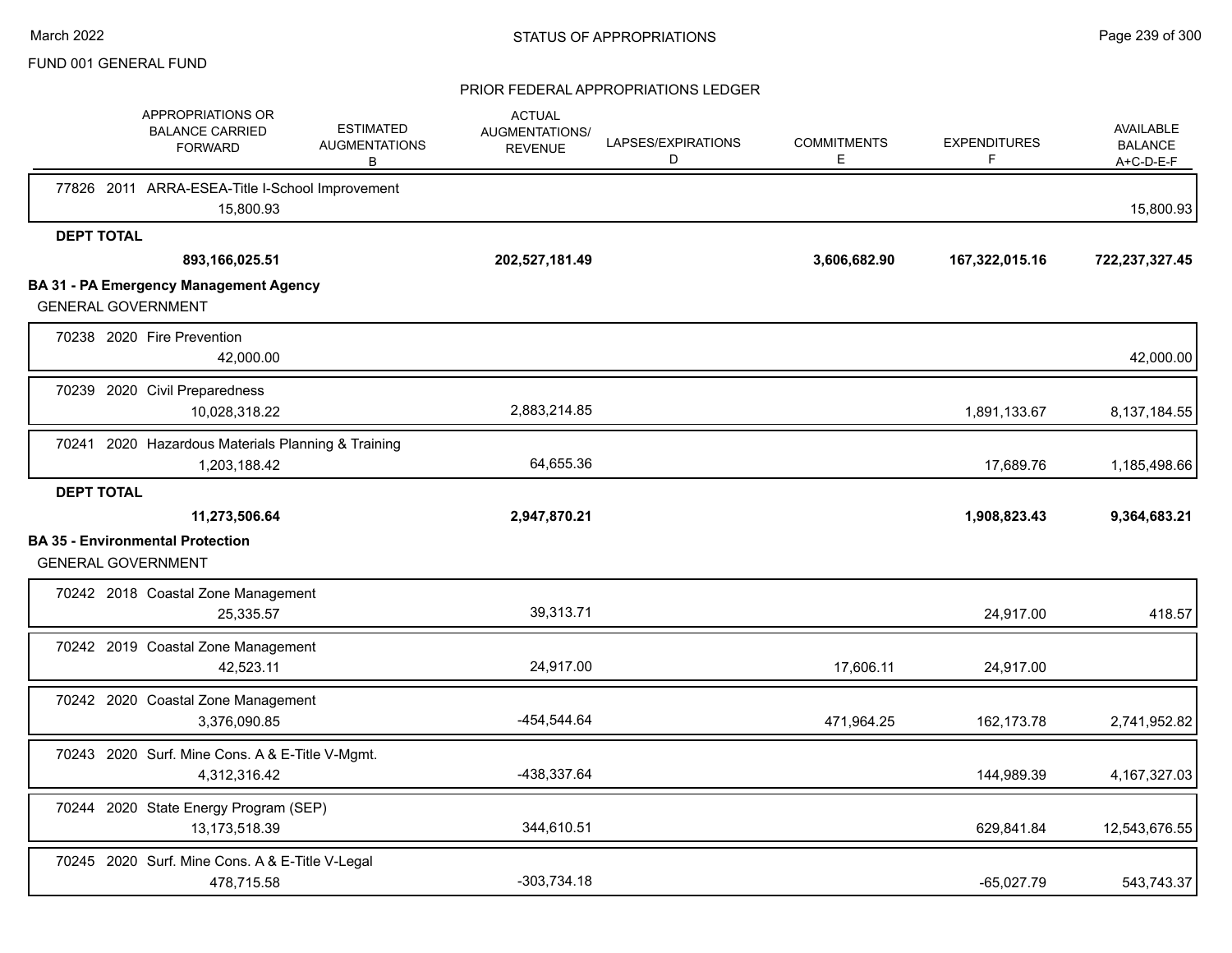| APPROPRIATIONS OR<br><b>BALANCE CARRIED</b><br><b>FORWARD</b>    | <b>ESTIMATED</b><br><b>AUGMENTATIONS</b><br>в | <b>ACTUAL</b><br>AUGMENTATIONS/<br><b>REVENUE</b> | LAPSES/EXPIRATIONS<br>D | <b>COMMITMENTS</b><br>E | <b>EXPENDITURES</b><br>F | AVAILABLE<br><b>BALANCE</b><br>$A+C-D-E-F$ |
|------------------------------------------------------------------|-----------------------------------------------|---------------------------------------------------|-------------------------|-------------------------|--------------------------|--------------------------------------------|
| 70246 2020 Trg & Educ of Underground Miners-MSHA<br>1,477,353.61 |                                               | 353,350.12                                        |                         |                         | 351,188.12               | 1,126,165.49                               |
| 70247 2020 Diagonstic X-Ray Equipment Testing<br>320,693.21      |                                               | 91,168.00                                         |                         |                         | 0.01                     | 320,693.20                                 |
| 70249 2020 Water Quality Outreach Training<br>200,000.00         |                                               |                                                   |                         |                         |                          | 200,000.00                                 |
| 70250 2020 Surf. Mine Cons. A & E-Title V-Oper.<br>5,325,879.97  |                                               | $-1,648,253.31$                                   |                         | 10,085.87               | 541,602.26               | 4,774,191.84                               |
| 70251 2018 Miscellaneous Survey Studies                          |                                               | $-23,745.00$                                      |                         |                         |                          |                                            |
| 70251 2019 Miscellaneous Survey Studies                          |                                               | 23,745.00                                         |                         |                         |                          |                                            |
| 70251 2020 Miscellaneous Survey Studies<br>5,312,544.22          |                                               | -369,046.80                                       |                         |                         | 92,764.88                | 5,219,779.34                               |
| 70252 2020 Indoor Radon Abatement - SIRG<br>235,361.51           |                                               | $-117,731.24$                                     |                         |                         | 24,220.04                | 211,141.47                                 |
| 70253 2020 EPA Planning Grant - Admin. - RCRA<br>3,846,548.32    |                                               | 301,230.71                                        |                         | 10,929.88               | 253,658.17               | 3,581,960.27                               |
| 70254 2020 Hydroelectric Power Construction Fund<br>51,000.00    |                                               |                                                   |                         |                         |                          | 51,000.00                                  |
| 70255 2020 Wetland Protection Fund<br>638,685.48                 |                                               | 105,150.17                                        |                         |                         | 159,833.48               | 478,852.00                                 |
| 70256 2020 Wellhead Protection Fund<br>250,000.00                |                                               |                                                   |                         |                         |                          | 250,000.00                                 |
| 70257 2020 National Dam Safety Program<br>1,261,495.79           |                                               | $-17,747.20$                                      |                         |                         | 3,480.41                 | 1,258,015.38                               |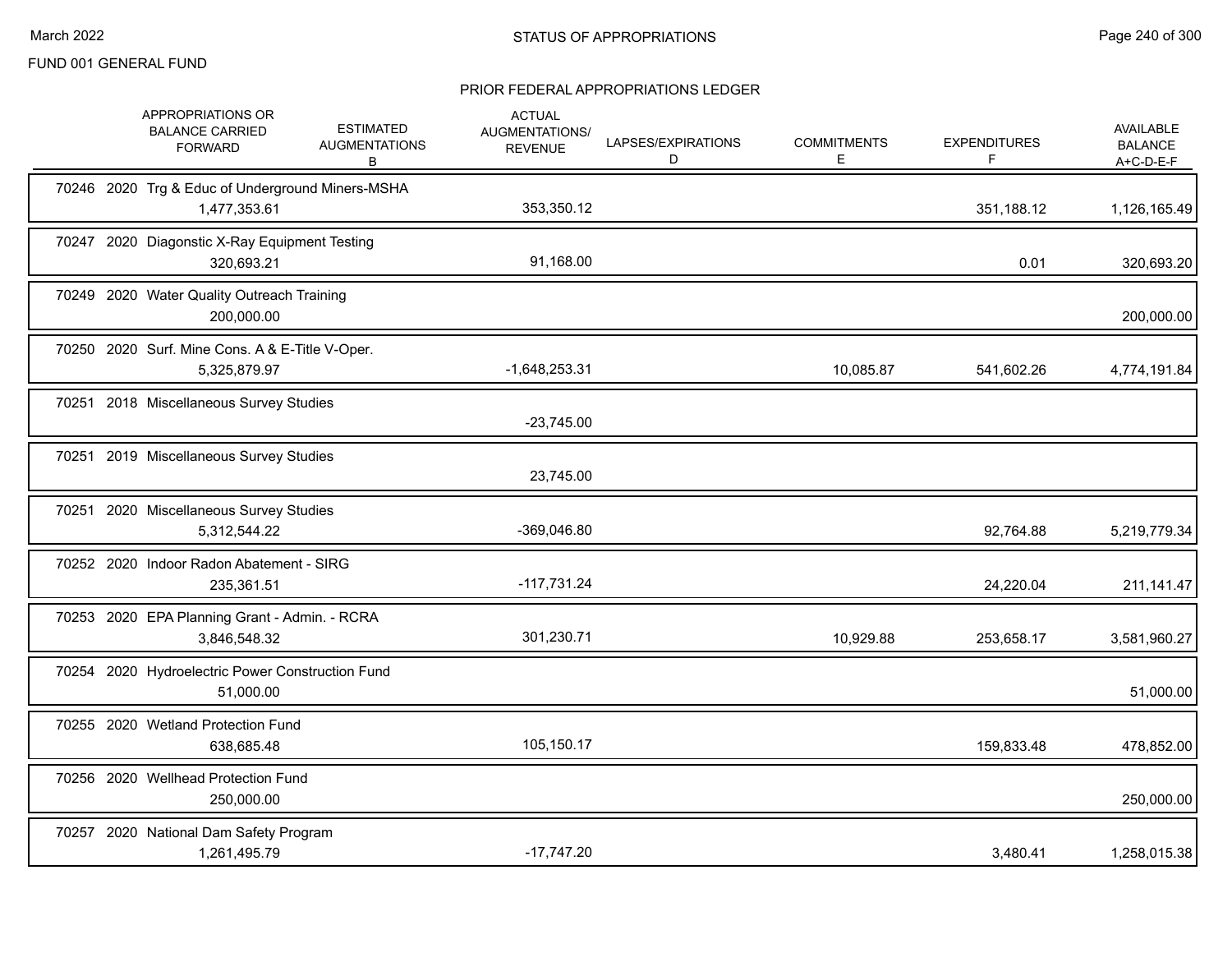|  | APPROPRIATIONS OR<br><b>BALANCE CARRIED</b><br><b>FORWARD</b>        | <b>ESTIMATED</b><br><b>AUGMENTATIONS</b><br>B | <b>ACTUAL</b><br>AUGMENTATIONS/<br><b>REVENUE</b> | LAPSES/EXPIRATIONS<br>D | <b>COMMITMENTS</b><br>Е | <b>EXPENDITURES</b><br>F | <b>AVAILABLE</b><br><b>BALANCE</b><br>A+C-D-E-F |
|--|----------------------------------------------------------------------|-----------------------------------------------|---------------------------------------------------|-------------------------|-------------------------|--------------------------|-------------------------------------------------|
|  | 70258 2020 Chesapeake Bay Pollution Abatement<br>10,666,457.83       |                                               | 625,283.37                                        |                         | 59,693.25               | 1,580,312.67             | 9,026,451.91                                    |
|  | 70259 2020 Safe Water Drinking Act - PWSSP - Oper.<br>2,805,254.95   |                                               | $-494, 179.11$                                    |                         |                         | 83,882.03                | 2,721,372.92                                    |
|  | 70260 2020 Non-Point Source Implementation - 319(H)<br>12,582,095.35 |                                               | 311,662.74                                        |                         | 10,949.26               | 578,092.84               | 11,993,053.25                                   |
|  | 70260 2009 Non_Point Source Implementation                           |                                               | 6,410.00                                          |                         |                         |                          |                                                 |
|  | 70261 2020 Water Pollution Control 106 Grant-Oper.<br>5,292,913.04   |                                               | $-329,193.62$                                     |                         |                         | $-83,593.85$             | 5,376,506.89                                    |
|  | 70262 2020 Air Pollution Control 105 Grant-Oper.<br>1,945,321.42     |                                               | -458,045.25                                       |                         |                         | 161,985.18               | 1,783,336.24                                    |
|  | 70264 2019 Stormwtr Permit Initiative-NPDES 104(b)3<br>96,630.29     |                                               | 61,514.70                                         |                         | 35,115.59               | 61,514.70                |                                                 |
|  | 70264 2020 Stormwtr Permit Initiative-NPDES 104(b)3<br>2,139,950.95  |                                               | 43,097.62                                         |                         | 110,910.62              | 75,015.77                | 1,954,024.56                                    |
|  | 70265 2020 Energy & Environmental Opportunities<br>1,200,000.00      |                                               |                                                   |                         |                         |                          | 1,200,000.00                                    |
|  | 70266 2020 Construction Mgmt Assistance Grant-Oper<br>350,000.00     |                                               |                                                   |                         |                         |                          | 350,000.00                                      |
|  | 70267 2020 Wtr Quality Mgmt Plan Gr 205(j)(1)-604b<br>686,333.04     |                                               | $-115,090.98$                                     |                         |                         | $-25,738.96$             | 712,072.00                                      |
|  | 70268 2020 Construction Mgmt Assistance Grant-Mgmt<br>1,375,000.00   |                                               | $-7,859.29$                                       |                         |                         |                          | 1,375,000.00                                    |
|  | 70269 2020 Pollution Prevention<br>800,000.00                        |                                               |                                                   |                         |                         |                          | 800,000.00                                      |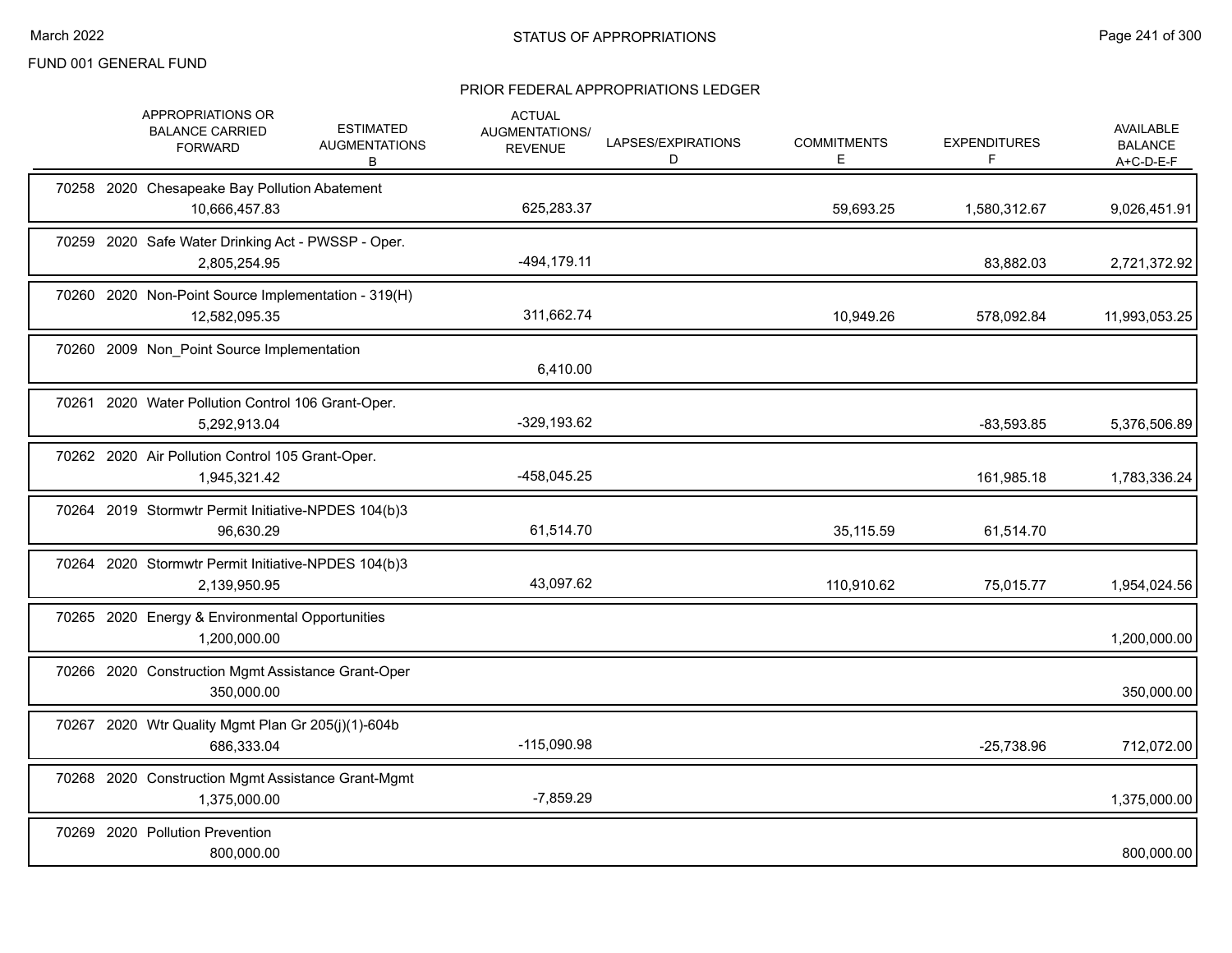|                   | APPROPRIATIONS OR<br><b>BALANCE CARRIED</b><br><b>FORWARD</b>       | <b>ESTIMATED</b><br><b>AUGMENTATIONS</b><br>В | <b>ACTUAL</b><br>AUGMENTATIONS/<br><b>REVENUE</b> | LAPSES/EXPIRATIONS<br>D | <b>COMMITMENTS</b><br>Ε | <b>EXPENDITURES</b><br>F | <b>AVAILABLE</b><br><b>BALANCE</b><br>A+C-D-E-F |
|-------------------|---------------------------------------------------------------------|-----------------------------------------------|---------------------------------------------------|-------------------------|-------------------------|--------------------------|-------------------------------------------------|
|                   | 70270 2020 Small Operators Assistance - SOAP<br>300,000.00          |                                               |                                                   |                         |                         |                          | 300,000.00                                      |
|                   | 70271 2020 Safe Water Drinking Act - PWSSP - Mgmt<br>5,033,565.43   |                                               | -461,230.42                                       |                         |                         | 10,965.18                | 5,022,600.25                                    |
|                   | 70272 2020 Water Pollution Control 106 Grants-MGMT<br>2,883,430.72  |                                               | 187,461.94                                        |                         | 14,039.29               | 22,802.34                | 2,846,589.09                                    |
|                   | 70273 2020 Air Polution Control 105 Grant - MGMT<br>992,945.07      |                                               | $-179,160.67$                                     |                         |                         | 128,074.82               | 864,870.25                                      |
|                   | 70274 2020 Oil Pollution Spills Removal<br>1,000,000.00             |                                               |                                                   |                         |                         |                          | 1,000,000.00                                    |
|                   | 70523 2020 Training Reimbursement for Small Systems<br>3,500,000.00 |                                               |                                                   |                         |                         |                          | 3,500,000.00                                    |
|                   | 71062 2020 Multipurp Grants-States&Tribes<br>576,025.18             |                                               | 28,926.38                                         |                         |                         | 30,945.74                | 545,079.44                                      |
| <b>DEPT TOTAL</b> | 94,553,985.30                                                       |                                               | $-2,870,057.38$                                   |                         | 741,294.12              | 4,972,817.05             | 88,839,874.13                                   |
| BA 67 - Health    | <b>GENERAL GOVERNMENT</b>                                           |                                               |                                                   |                         |                         |                          |                                                 |
|                   | 70295 2020 Clinical Laboratory Improvement<br>78,576.87             |                                               | 135,112.00                                        |                         |                         |                          | 78,576.87                                       |
|                   | 70296 2020 Health Assessment<br>422,994.28                          |                                               | 16,894.40                                         |                         | 1,550.90                | 8,772.51                 | 412,670.87                                      |
|                   | 70297 2020 Primary Care Co-operative Agreement<br>324,150.57        |                                               | 9,213.62                                          |                         |                         | 4,516.05                 | 319,634.52                                      |
|                   | 70298 2020 TB - Administration and Operation<br>532,519.56          |                                               | 61,614.66                                         |                         |                         | 38,163.63                | 494,355.93                                      |
|                   | 70300 2020 PHHSBG - Block Program Services<br>3,537,276.96          |                                               | 2,159,778.05                                      |                         | 1,224.41                | 1,509,329.73             | 2,026,722.82                                    |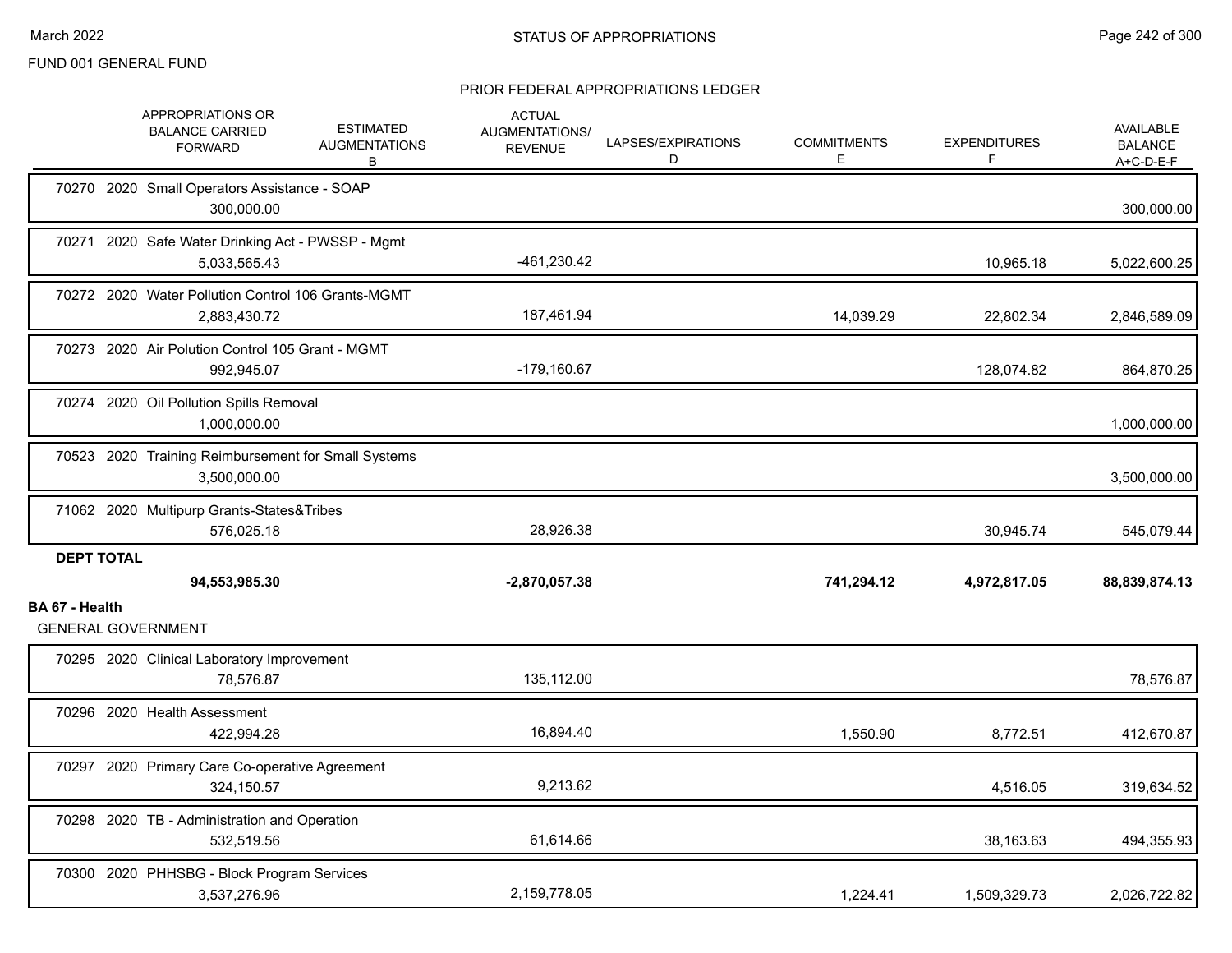|  | APPROPRIATIONS OR<br><b>BALANCE CARRIED</b><br><b>FORWARD</b>       | <b>ESTIMATED</b><br><b>AUGMENTATIONS</b><br>В | <b>ACTUAL</b><br>AUGMENTATIONS/<br><b>REVENUE</b> | LAPSES/EXPIRATIONS<br>D | <b>COMMITMENTS</b><br>E. | <b>EXPENDITURES</b><br>F | AVAILABLE<br><b>BALANCE</b><br>$A+C-D-E-F$ |
|--|---------------------------------------------------------------------|-----------------------------------------------|---------------------------------------------------|-------------------------|--------------------------|--------------------------|--------------------------------------------|
|  | 70301 2020 Health Statistics<br>29,477.70                           |                                               | 52,400.81                                         |                         |                          | 1,882.73                 | 27,594.97                                  |
|  | 70304 2020 Disease Control Immunization<br>6,145,785.27             |                                               | 1,415,462.46                                      |                         |                          | 964,776.71               | 5,181,008.56                               |
|  | 70305 2020 Survey & Follow-up STD<br>1,517,107.63                   |                                               | 170,208.51                                        |                         |                          | 137,698.77               | 1,379,408.86                               |
|  | 70307 2020 Epidemiology & Lab Surveillance & Resp<br>3,216,535.48   |                                               | 210,400.07                                        |                         | 286,573.00               | 87,291.69                | 2,842,670.79                               |
|  | 70310 2020 Medicare Hlth Serv. Agency Certification<br>5,146,496.62 |                                               | 26,646.88                                         |                         |                          | $-1,426,056.90$          | 6,572,553.52                               |
|  | 70313 2014 Cooperative Health Statistics                            |                                               | $-1,247,549.60$                                   |                         |                          |                          |                                            |
|  | 70313 2015 Cooperative Health Statistics                            |                                               | 298,597.70                                        |                         |                          |                          |                                            |
|  | 70313 2016 Cooperative Health Statistics                            |                                               | -238,791.24                                       |                         |                          |                          |                                            |
|  | 70313 2017 Cooperative Health Statistics                            |                                               | -449,064.20                                       |                         |                          |                          |                                            |
|  | 70313 2018 Cooperative Health Statistics                            |                                               | -176,337.32                                       |                         |                          |                          |                                            |
|  | 70313 2019 Cooperative Health Statistics                            |                                               | $-3,970.65$                                       |                         |                          |                          |                                            |
|  | 70313 2020 Cooperative Health Statistics<br>605,139.33              |                                               | 478,870.57                                        |                         |                          | 112,548.54               | 492,590.79                                 |
|  | 70313 2013 Cooperative Health Statistics                            |                                               | $-1,018,240.35$                                   |                         |                          |                          |                                            |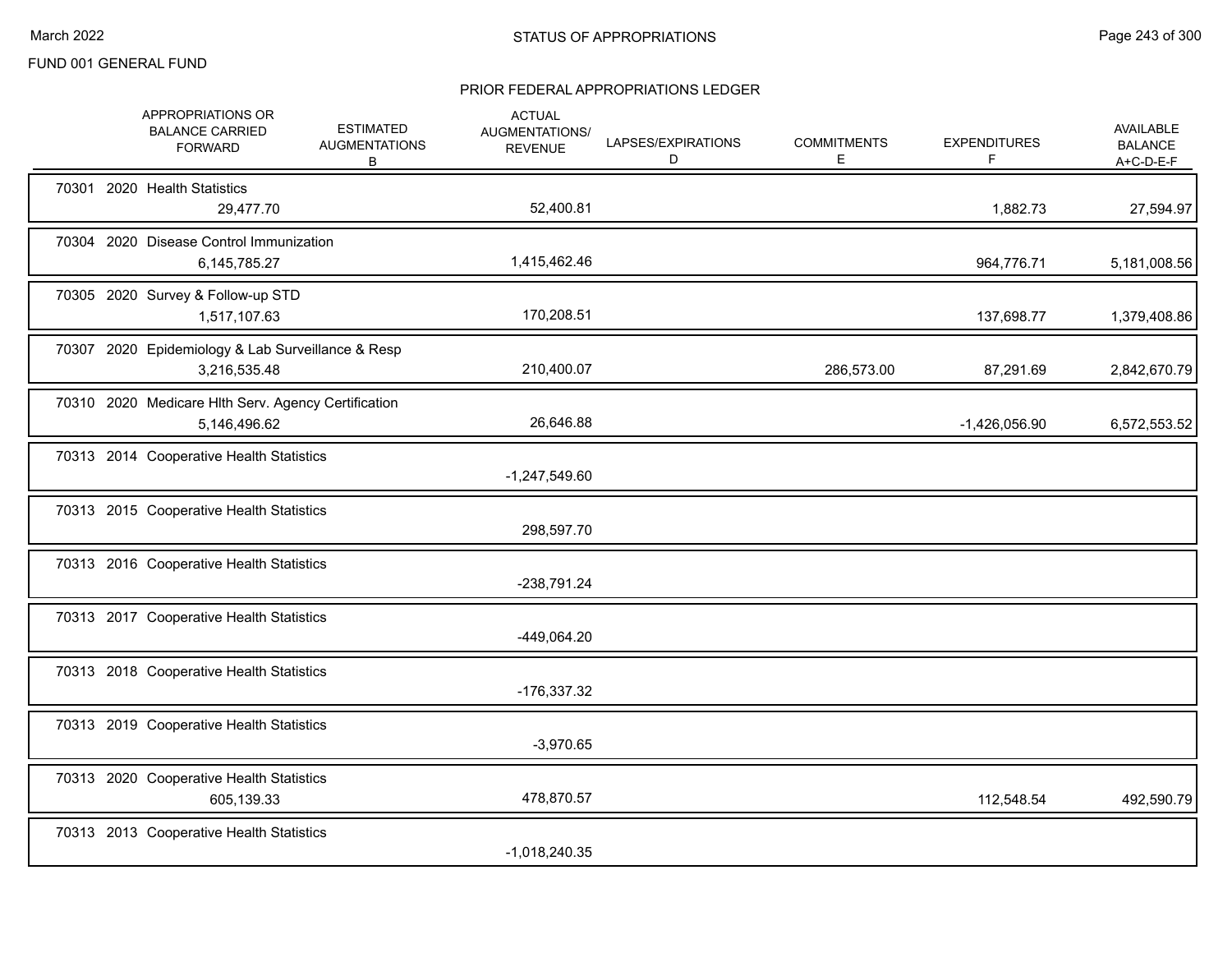|  | APPROPRIATIONS OR<br><b>BALANCE CARRIED</b><br><b>FORWARD</b>      | <b>ESTIMATED</b><br><b>AUGMENTATIONS</b><br>В | <b>ACTUAL</b><br>AUGMENTATIONS/<br><b>REVENUE</b> | LAPSES/EXPIRATIONS<br>D | <b>COMMITMENTS</b><br>E. | <b>EXPENDITURES</b><br>F | AVAILABLE<br><b>BALANCE</b><br>A+C-D-E-F |
|--|--------------------------------------------------------------------|-----------------------------------------------|---------------------------------------------------|-------------------------|--------------------------|--------------------------|------------------------------------------|
|  | 70314 2020 Lead - Administration and Operation<br>689,125.02       |                                               | 184,739.24                                        |                         |                          | 4,960.23                 | 684,164.79                               |
|  | 70315 2020 Medicaid Certification<br>4,537,632.35                  |                                               |                                                   |                         |                          | $-1,236,755.42$          | 5,774,387.77                             |
|  | 70316 2020 AIDS HIth Ed. - Admin and Oper<br>5,343,203.16          |                                               | 958,353.85                                        |                         |                          | 855,147.97               | 4,488,055.19                             |
|  | 70317 2020 MCHSBG - Administration and Operation<br>7,923,371.58   |                                               | 652,950.73                                        |                         | 56,346.60                | 430,354.28               | 7,436,670.70                             |
|  | 70318 2020 PHHSBG - Administration and Operation<br>2,627,855.08   |                                               | 1,276,582.41                                      |                         | 1,550.90                 | 163,129.35               | 2,463,174.83                             |
|  | 70319 2019 WIC Administration and Operation                        |                                               | 4,563.22                                          |                         |                          | $-1,536.99$              | 1,536.99                                 |
|  | 70319 2020 WIC Administration and Operation<br>31,466,237.91       |                                               | 987,317.52                                        |                         | 774,123.00               | 928,716.46               | 29,763,398.45                            |
|  | 70323 2019 HIV Care - Administration and Operation<br>684.91       |                                               |                                                   |                         |                          |                          | 684.91                                   |
|  | 70323 2020 HIV Care - Administration and Operation<br>3,990,235.77 |                                               | 8,143.76                                          |                         |                          | 3,860.71                 | 3,986,375.06                             |
|  | 70329 2020 EMS for Children (F)<br>154,156.57                      |                                               |                                                   |                         | 33,500.00                | $-8,597.46$              | 129,254.03                               |
|  | 70331 2020 HIV / AIDS Surveillance<br>167,995.60                   |                                               | 21,130.36                                         |                         |                          | 13,418.48                | 154,577.12                               |
|  | 70339 2020 Preventive Health Special Projects (F)<br>1,826,525.86  |                                               | 335,226.51                                        |                         |                          | 226,158.90               | 1,600,366.96                             |
|  | 70340 2020 Adult Blood Lead Epidemiology<br>166,115.80             |                                               |                                                   |                         |                          |                          | 166,115.80                               |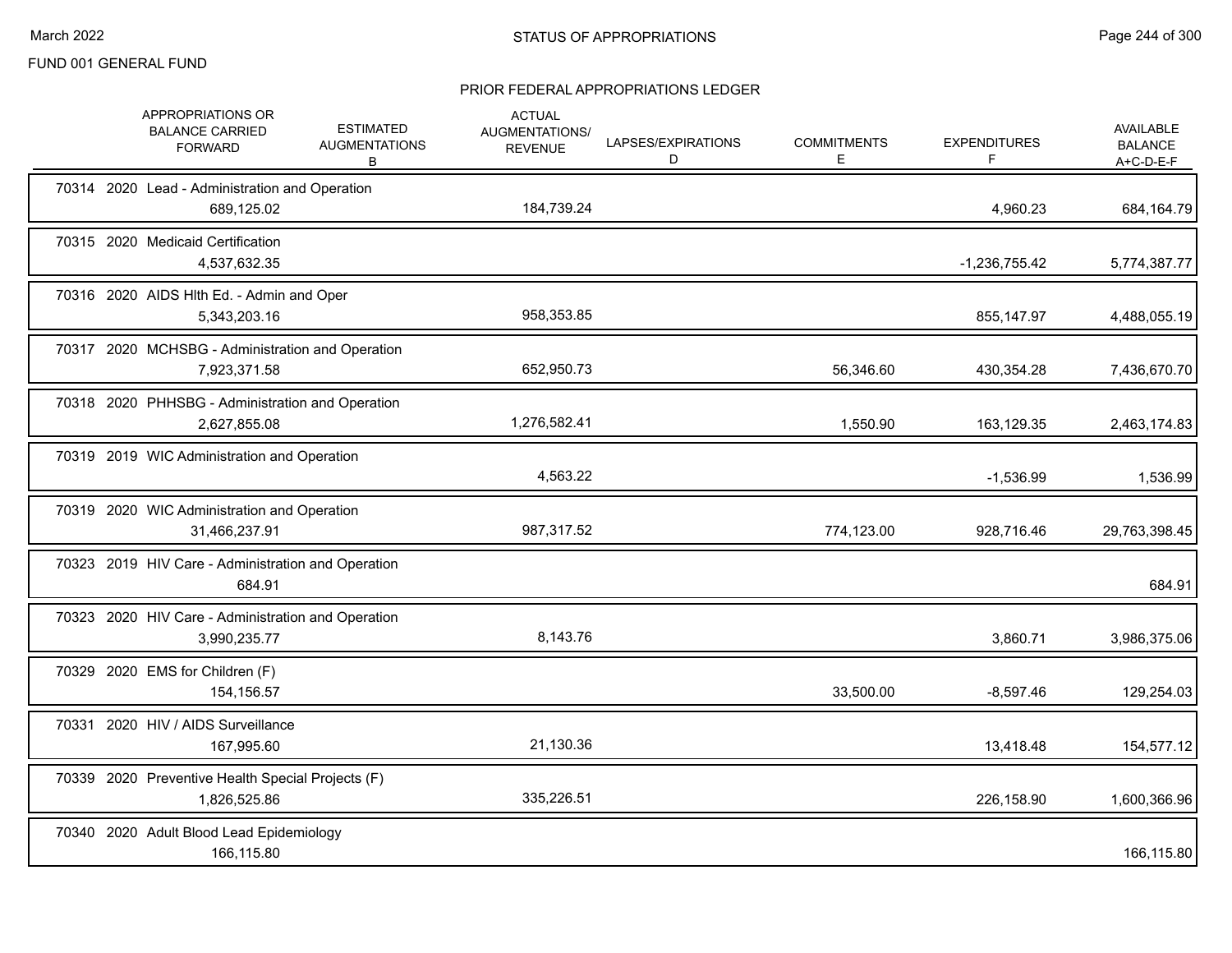|  | APPROPRIATIONS OR<br><b>BALANCE CARRIED</b><br><b>FORWARD</b>     | <b>ESTIMATED</b><br><b>AUGMENTATIONS</b><br>В | <b>ACTUAL</b><br>AUGMENTATIONS/<br><b>REVENUE</b> | LAPSES/EXPIRATIONS<br>D | <b>COMMITMENTS</b><br>E | <b>EXPENDITURES</b><br>F. | AVAILABLE<br><b>BALANCE</b><br>$A+C-D-E-F$ |
|--|-------------------------------------------------------------------|-----------------------------------------------|---------------------------------------------------|-------------------------|-------------------------|---------------------------|--------------------------------------------|
|  | 70528 2020 Environmental Public Health Tracking<br>177,328.11     |                                               | 65,348.79                                         |                         |                         | 65,348.79                 | 111,979.32                                 |
|  | 70529 2020 Cancer Prevention & Control<br>3,248,441.25            |                                               | 641,472.33                                        |                         | 3,101.80                | 479,411.86                | 2,765,927.59                               |
|  | 70685 2020 Sexual Violence Prevention & Education<br>515,073.46   |                                               | 213,614.87                                        |                         |                         | 116,753.62                | 398,319.84                                 |
|  | 70774 2020 Food Emergency Response<br>199,795.95                  |                                               |                                                   |                         |                         |                           | 199,795.95                                 |
|  | 70952 2020 Behavorial Risk Factor Surveilance Syste<br>385,424.90 |                                               | 127,148.98                                        |                         |                         | 136,876.62                | 248,548.28                                 |
|  | 70953 2020 Collaborative Chronic Disease Programs<br>3,575,161.84 |                                               | 237,685.60                                        |                         |                         | 173,439.09                | 3,401,722.75                               |
|  | 71005 2020 Special Preparedness Initiatives<br>500,000.00         |                                               |                                                   |                         |                         |                           | 500,000.00                                 |
|  | 71036 2020 Live Healthy<br>2,477,707.91                           |                                               | 808,933.07                                        |                         | 26,539.66               | 756,311.57                | 1,694,856.68                               |
|  | 71037 2020 Prescription Drug Monitoring<br>11,004,326.25          |                                               | 2,388,434.93                                      |                         | 29,747.34               | 1,855,532.77              | 9,119,046.14                               |
|  | 71064 2020 Rural Health<br>7,115,161.12                           |                                               | 4,551.00                                          |                         |                         | 4,551.00                  | 7,110,610.12                               |
|  | 71085 2020 State Loan Repayment Program<br>400,669.00             |                                               | 952,513.12                                        |                         |                         | 22,397.37                 | 378,271.63                                 |
|  | <b>GRANTS AND SUBSIDIES</b>                                       |                                               |                                                   |                         |                         |                           |                                            |
|  | 70293 2019 MCH Lead Poisoning Prevent.& Abatement<br>0.09         |                                               | 16,800.00                                         |                         |                         |                           | 0.09                                       |
|  | 70293 2020 MCH Lead Poisoning Prevent.& Abatement<br>2,002,424.76 |                                               | 253,772.45                                        |                         |                         | 107,061.24                | 1,895,363.52                               |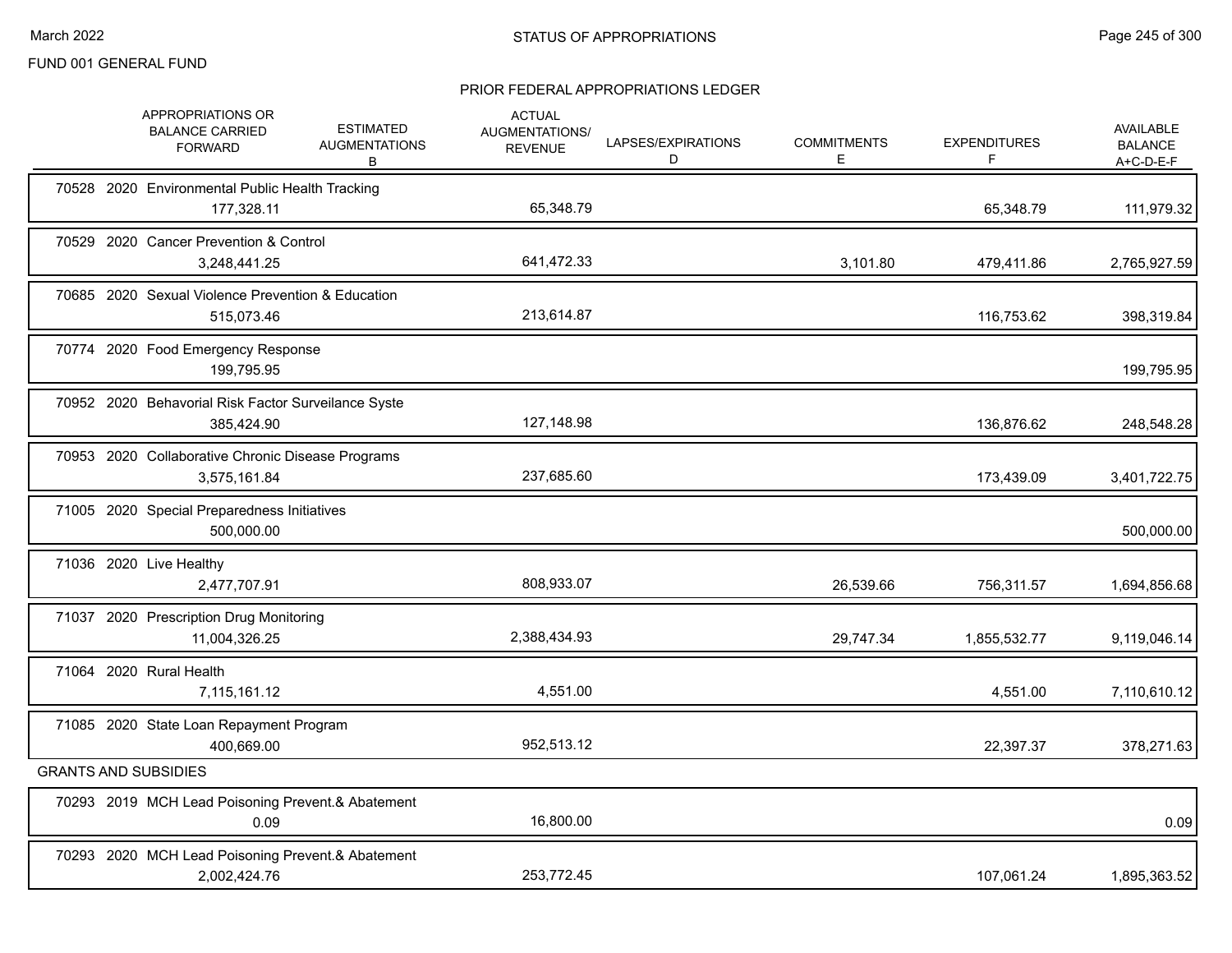|                   | APPROPRIATIONS OR<br><b>BALANCE CARRIED</b><br><b>FORWARD</b>     | <b>ESTIMATED</b><br><b>AUGMENTATIONS</b><br>В | <b>ACTUAL</b><br>AUGMENTATIONS/<br><b>REVENUE</b> | LAPSES/EXPIRATIONS<br>D | <b>COMMITMENTS</b><br>Е | <b>EXPENDITURES</b><br>F | AVAILABLE<br><b>BALANCE</b><br>A+C-D-E-F |
|-------------------|-------------------------------------------------------------------|-----------------------------------------------|---------------------------------------------------|-------------------------|-------------------------|--------------------------|------------------------------------------|
|                   | 70294 2020 Tuberculosis Control Program<br>326,000.00             |                                               |                                                   |                         |                         |                          | 326,000.00                               |
|                   | 70306 2020 WIC-Women Infants and Children<br>187, 156, 110.04     |                                               | 6,134,257.82                                      |                         |                         | 4,319,311.49             | 182,836,798.55                           |
|                   | 70320 2020 MCHSBG-Program Services<br>9,393,536.81                |                                               | 4,732,448.98                                      |                         |                         | 3,971,041.54             | 5,422,495.27                             |
|                   | 70324 2020 Family Health Special Projects<br>4,050,709.29         |                                               | 107,766.52                                        |                         |                         | 76,749.88                | 3,973,959.41                             |
|                   | 70334 2020 Traumatic Brain Injury<br>178,679.98                   |                                               | 68,861.69                                         |                         |                         | 42,766.52                | 135,913.46                               |
|                   | 70335 2020 Abstinence Education<br>3,659,508.54                   |                                               | 335,544.11                                        |                         |                         | 209,985.69               | 3,449,522.85                             |
|                   | 70336 2020 Screening Newborns<br>791,790.41                       |                                               | 340,327.11                                        |                         |                         | 329,812.01               | 461,978.40                               |
|                   | 70338 2019 Newborn Hearing Screening & Intervention<br>25,434.54  |                                               |                                                   |                         |                         |                          | 25,434.54                                |
|                   | 70338 2020 Newborn Hearing Screening & Intervention<br>355.257.90 |                                               | 114,345.20                                        |                         |                         | 24,655.86                | 330,602.04                               |
|                   | 70776 2020 Teen Pregnancy Prevention<br>4,645,732.19              |                                               | 238,643.44                                        |                         |                         | 204,909.56               | 4,440,822.63                             |
|                   | 71015 2020 AIDS Health Education Program<br>1,739,578.25          |                                               | 175,769.21                                        |                         |                         | 153,644.05               | 1,585,934.20                             |
|                   | 71016 2020 AIDS Ryan White And HIV Care<br>32,566,294.18          |                                               | 7,668,192.91                                      |                         |                         | 7,628,114.20             | 24,938,179.98                            |
|                   | 71017 2020 Housing For Persons With Aids<br>1,788,180.42          |                                               | 784,632.73                                        |                         |                         | 422,186.96               | 1,365,993.46                             |
| <b>DEPT TOTAL</b> | 358,727,527.07                                                    |                                               | 32,741,318.83                                     |                         | 1,214,257.61            | 23,918,641.66            | 333,594,627.80                           |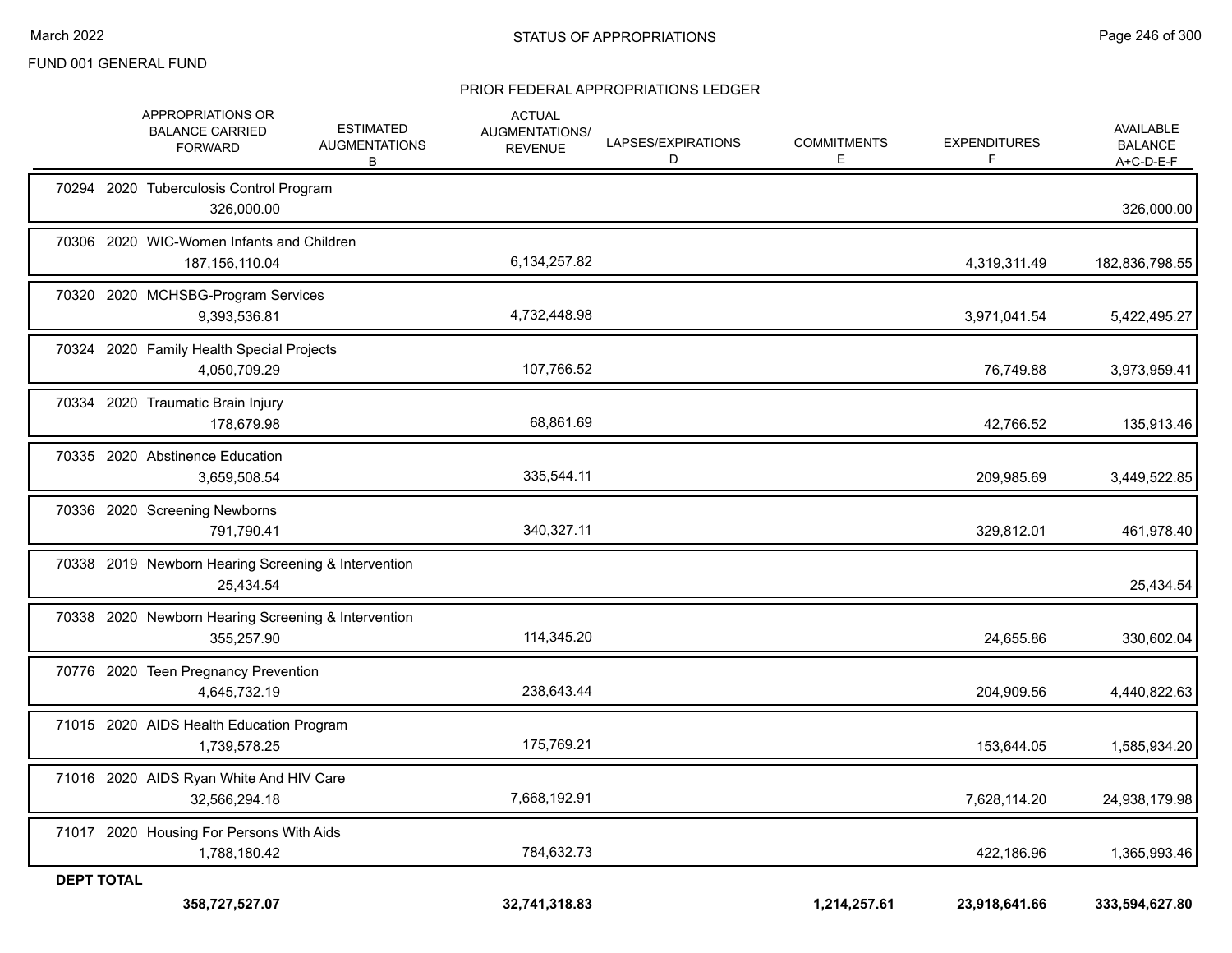#### PRIOR FEDERAL APPROPRIATIONS LEDGER

|                          | APPROPRIATIONS OR<br><b>BALANCE CARRIED</b><br><b>FORWARD</b>              |            | <b>ESTIMATED</b><br><b>AUGMENTATIONS</b><br>В | <b>ACTUAL</b><br><b>AUGMENTATIONS/</b><br><b>REVENUE</b> | LAPSES/EXPIRATIONS<br>D | <b>COMMITMENTS</b><br>E | <b>EXPENDITURES</b><br>F | AVAILABLE<br><b>BALANCE</b><br>$A+C-D-E-F$ |
|--------------------------|----------------------------------------------------------------------------|------------|-----------------------------------------------|----------------------------------------------------------|-------------------------|-------------------------|--------------------------|--------------------------------------------|
|                          | <b>BA 30 - Historical &amp; Museum Commission</b>                          |            |                                               |                                                          |                         |                         |                          |                                            |
|                          | <b>GENERAL GOVERNMENT</b>                                                  |            |                                               |                                                          |                         |                         |                          |                                            |
|                          | 70235 2019 Historic Preservation                                           | 124,989.27 |                                               |                                                          |                         |                         |                          | 124,989.27                                 |
|                          | 70235 2020 Historic Preservation                                           | 818,184.41 |                                               | 949,313.09                                               |                         |                         | 34,243.48                | 783,940.93                                 |
|                          | 70507 2020 Surface Mining Review                                           | 61,415.95  |                                               | 5,894.82                                                 |                         |                         | 2,612.07                 | 58,803.88                                  |
|                          | 70509 2020 Environmental Review                                            | 150,241.54 |                                               | 70,083.61                                                |                         |                         | 8,148.42                 | 142,093.12                                 |
|                          | 71028 2020 American Battlefield Protection Program<br>1,052,362.72         |            |                                               |                                                          |                         |                         |                          | 1,052,362.72                               |
|                          | 71090 2020 Appalacian Development                                          | 100,000.00 |                                               |                                                          |                         |                         |                          | 100,000.00                                 |
| <b>DEPT TOTAL</b>        |                                                                            |            |                                               |                                                          |                         |                         |                          |                                            |
|                          | 2,307,193.89                                                               |            |                                               | 1,025,291.52                                             |                         |                         | 45,003.97                | 2,262,189.92                               |
|                          | <b>BA 33 - PA Infrastructure Investment</b><br><b>GRANTS AND SUBSIDIES</b> |            |                                               |                                                          |                         |                         |                          |                                            |
|                          | 70411 2020 Drinking Water Revolving Loan Fund<br>66,982,000.00             |            |                                               |                                                          |                         |                         |                          | 66,982,000.00                              |
|                          | 70412 2020 Sewage Projects Revolving Loan Fund<br>127,200,000.00           |            |                                               |                                                          |                         |                         |                          | 127,200,000.00                             |
|                          | 71113 2020 Infrastructure Improvement Projects<br>1,589,344.66             |            |                                               |                                                          |                         | 1,524,874.66            | 64,470.00                |                                            |
| <b>DEPT TOTAL</b>        |                                                                            |            |                                               |                                                          |                         |                         |                          |                                            |
|                          | 195,771,344.66                                                             |            |                                               |                                                          |                         | 1,524,874.66            | 64,470.00                | 194,182,000.00                             |
| <b>BA 79 - Insurance</b> |                                                                            |            |                                               |                                                          |                         |                         |                          |                                            |

GRANTS AND SUBSIDIES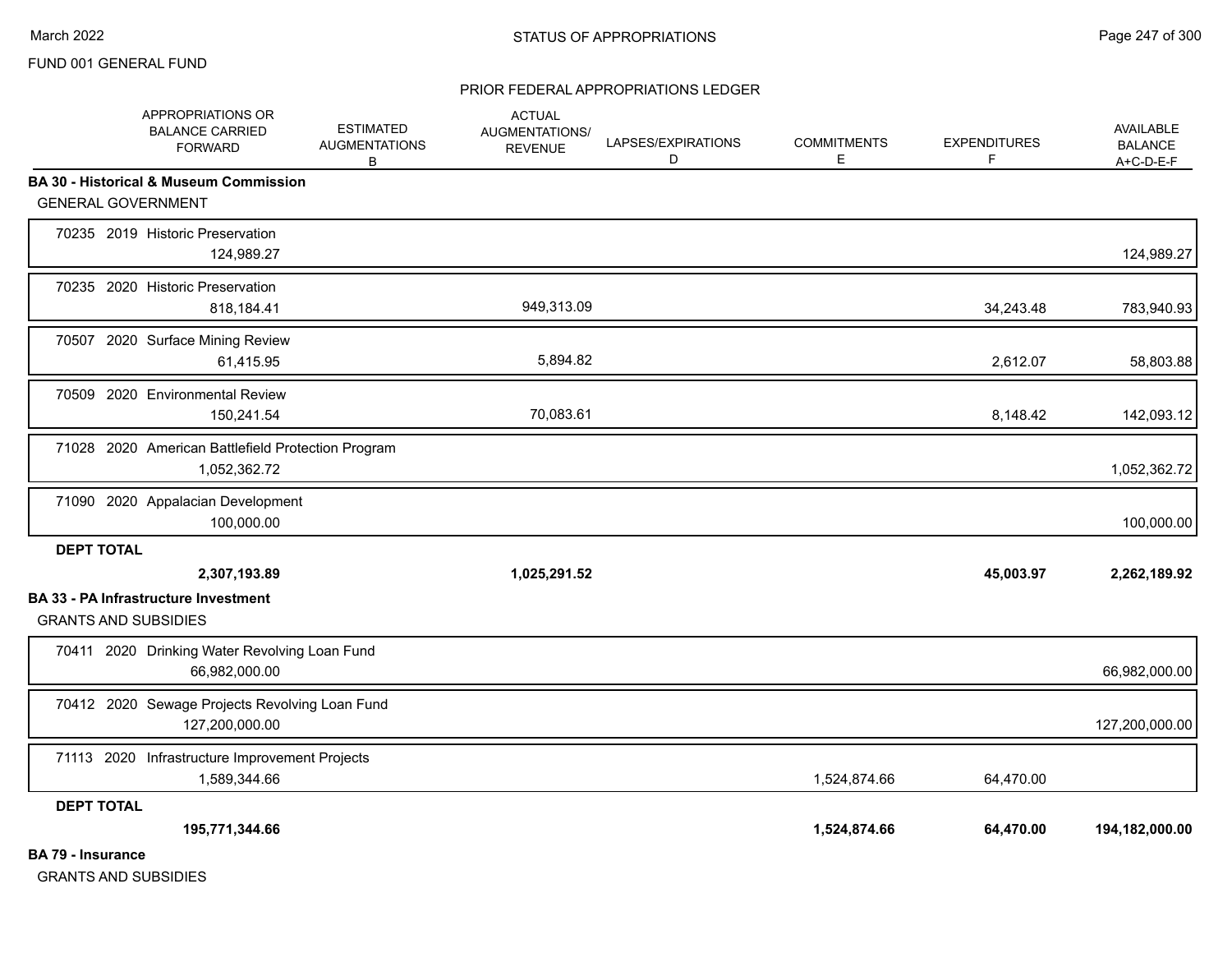|                          |                   | APPROPRIATIONS OR<br><b>BALANCE CARRIED</b><br><b>FORWARD</b> | <b>ESTIMATED</b><br><b>AUGMENTATIONS</b><br>В | <b>ACTUAL</b><br>AUGMENTATIONS/<br><b>REVENUE</b> | LAPSES/EXPIRATIONS<br>D | <b>COMMITMENTS</b><br>Е | <b>EXPENDITURES</b><br>F | AVAILABLE<br><b>BALANCE</b><br>$A+C-D-E-F$ |
|--------------------------|-------------------|---------------------------------------------------------------|-----------------------------------------------|---------------------------------------------------|-------------------------|-------------------------|--------------------------|--------------------------------------------|
|                          |                   | 71077 2020 Insurance Market Reform                            |                                               | 115,603.50                                        |                         |                         |                          |                                            |
|                          |                   | 4,901,582.72                                                  |                                               |                                                   |                         |                         | 115,603.50               | 4,785,979.22                               |
|                          | <b>DEPT TOTAL</b> | 4,901,582.72                                                  |                                               | 115,603.50                                        |                         |                         | 115,603.50               | 4,785,979.22                               |
| BA 12 - Labor & Industry |                   |                                                               |                                               |                                                   |                         |                         |                          |                                            |
|                          |                   | <b>GENERAL GOVERNMENT</b>                                     |                                               |                                                   |                         |                         |                          |                                            |
|                          |                   | 70023 2019 WIA-Administration                                 |                                               |                                                   |                         |                         |                          |                                            |
|                          |                   | 7,486,231.62                                                  |                                               | 65,922.67                                         |                         |                         | 65,922.67                | 7,420,308.95                               |
|                          |                   | 70023 2020 WIA-Administration                                 |                                               |                                                   |                         |                         |                          |                                            |
|                          |                   | 5,253,876.78                                                  |                                               | 415,693.93                                        |                         | 44,303.80               | 411,470.09               | 4,798,102.89                               |
|                          |                   | 70024 2019 New Hires                                          |                                               |                                                   |                         |                         |                          |                                            |
|                          |                   |                                                               |                                               | 203.25                                            |                         |                         |                          |                                            |
|                          |                   | 70024 2020 New Hires                                          |                                               |                                                   |                         |                         |                          |                                            |
|                          |                   | 1,121,453.37                                                  |                                               | 103,977.85                                        |                         | 145.18                  | 100,313.95               | 1,020,994.24                               |
|                          |                   | 70027 2020 Community Service and Corps                        |                                               |                                                   |                         |                         |                          |                                            |
|                          |                   | 3,165,884.47                                                  |                                               | 1,650,937.78                                      |                         | 479,573.73              | 1,112,370.01             | 1,573,940.73                               |
|                          |                   | 70029 2015 Disability Determination                           |                                               |                                                   |                         |                         |                          |                                            |
|                          |                   | 164.88                                                        |                                               | $-54.96$                                          |                         |                         | 164.88                   |                                            |
|                          |                   | 70029 2016 Disability Determination                           |                                               |                                                   |                         |                         |                          |                                            |
|                          |                   |                                                               |                                               | $-1,718.30$                                       |                         |                         |                          |                                            |
|                          |                   | 70029 2017 Disability Determination                           |                                               |                                                   |                         |                         |                          |                                            |
|                          |                   |                                                               |                                               |                                                   |                         |                         | $-908.55$                | 908.55                                     |
|                          |                   | 70029 2018 Disability Determination                           |                                               |                                                   |                         |                         |                          |                                            |
|                          |                   |                                                               |                                               |                                                   |                         |                         | $-71.50$                 | 71.50                                      |
|                          |                   | 70029 2019 Disability Determination                           |                                               |                                                   |                         |                         |                          |                                            |
|                          |                   | 68,505.65                                                     |                                               | 95.47                                             |                         |                         | $-1,105.44$              | 69,611.09                                  |
|                          |                   | 70029 2020 Disability Determination                           |                                               |                                                   |                         |                         |                          |                                            |
|                          |                   | 32,066,709.99                                                 |                                               | 8,998,849.73                                      |                         | 8,978,177.53            | 4,072,745.30             | 19,015,787.16                              |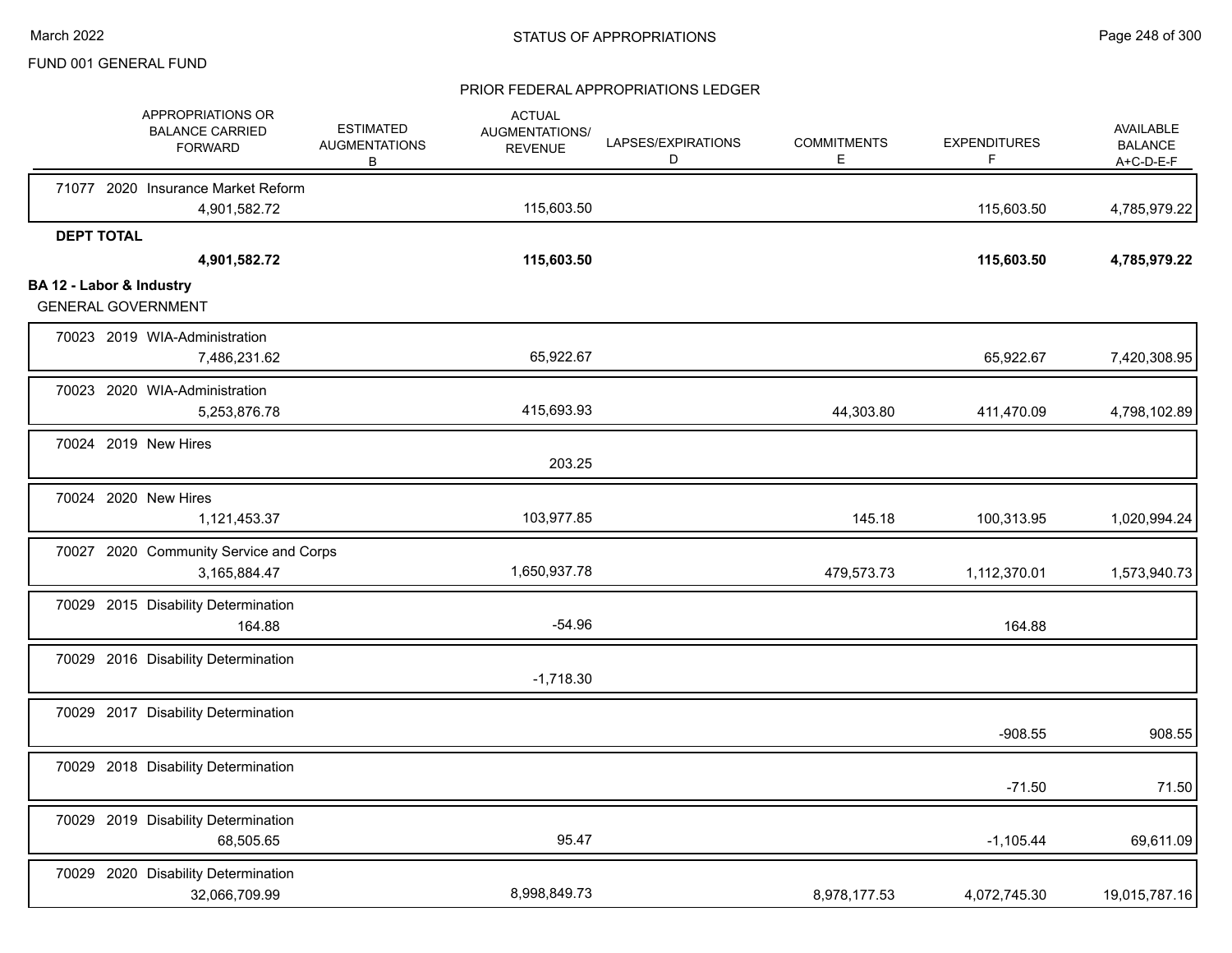|  | APPROPRIATIONS OR<br><b>BALANCE CARRIED</b><br><b>FORWARD</b> | <b>ESTIMATED</b><br><b>AUGMENTATIONS</b><br>В | <b>ACTUAL</b><br><b>AUGMENTATIONS/</b><br><b>REVENUE</b> | LAPSES/EXPIRATIONS<br>D | <b>COMMITMENTS</b><br>E. | <b>EXPENDITURES</b><br>F. | AVAILABLE<br><b>BALANCE</b><br>$A+C-D-E-F$ |
|--|---------------------------------------------------------------|-----------------------------------------------|----------------------------------------------------------|-------------------------|--------------------------|---------------------------|--------------------------------------------|
|  | 71078 2020 Lead Certification and Accreditation<br>167,466.06 |                                               | 42,624.06                                                |                         |                          | 41,278.95                 | 126,187.11                                 |
|  | <b>GRANTS AND SUBSIDIES</b>                                   |                                               |                                                          |                         |                          |                           |                                            |
|  | 70018 2020 Reed Act-Uemployment Insurance<br>5,000,000.00     |                                               |                                                          |                         |                          |                           | 5,000,000.00                               |
|  | 70019 2018 WIOA-Dislocated Workers                            |                                               | 26,685.00                                                |                         |                          | $-20,775.00$              | 20,775.00                                  |
|  | 70019 2019 WIOA-Dislocated Workers<br>65,809,049.88           |                                               | 156,342.05                                               |                         |                          | 226,921.54                | 65,582,128.34                              |
|  | 70019 2020 WIOA-Dislocated Workers<br>63,808,249.37           |                                               | 6,375,277.98                                             |                         | 2,760.12                 | 4,701,172.27              | 59,104,316.98                              |
|  | 70020 2019 WIA-Adult Employment and Training<br>22,486,830.52 |                                               |                                                          |                         |                          |                           | 22,486,830.52                              |
|  | 70020 2020 WIA-Adult Employment and Training<br>29,433,008.67 |                                               | 2,733,157.94                                             |                         |                          | 1,907,554.40              | 27,525,454.27                              |
|  | 70021 2019 WIA-Youth Employment and Training<br>23,944,186.46 |                                               |                                                          |                         |                          |                           | 23,944,186.46                              |
|  | 70021 2020 WIA-Youth Employment and Training<br>27,344,931.41 |                                               | 3,858,906.45                                             |                         |                          | 3,514,535.56              | 23,830,395.85                              |
|  | 70022 2017 WIOA-Statewide Activities                          |                                               | 67.03                                                    |                         |                          |                           |                                            |
|  | 70022 2018 WIOA-Statewide Activities                          |                                               | $-67.03$                                                 |                         |                          |                           |                                            |
|  | 70022 2019 WIOA-Statewide Activities<br>15,019,259.15         |                                               | 63,485.77                                                |                         | 3,744.15                 | 58,336.00                 | 14,957,179.00                              |
|  | 70022 2020 WIOA-Statewide Activities<br>14,574,623.04         |                                               | 3,205,651.87                                             |                         | 38,259.15                | 2,061,819.37              | 12,474,544.52                              |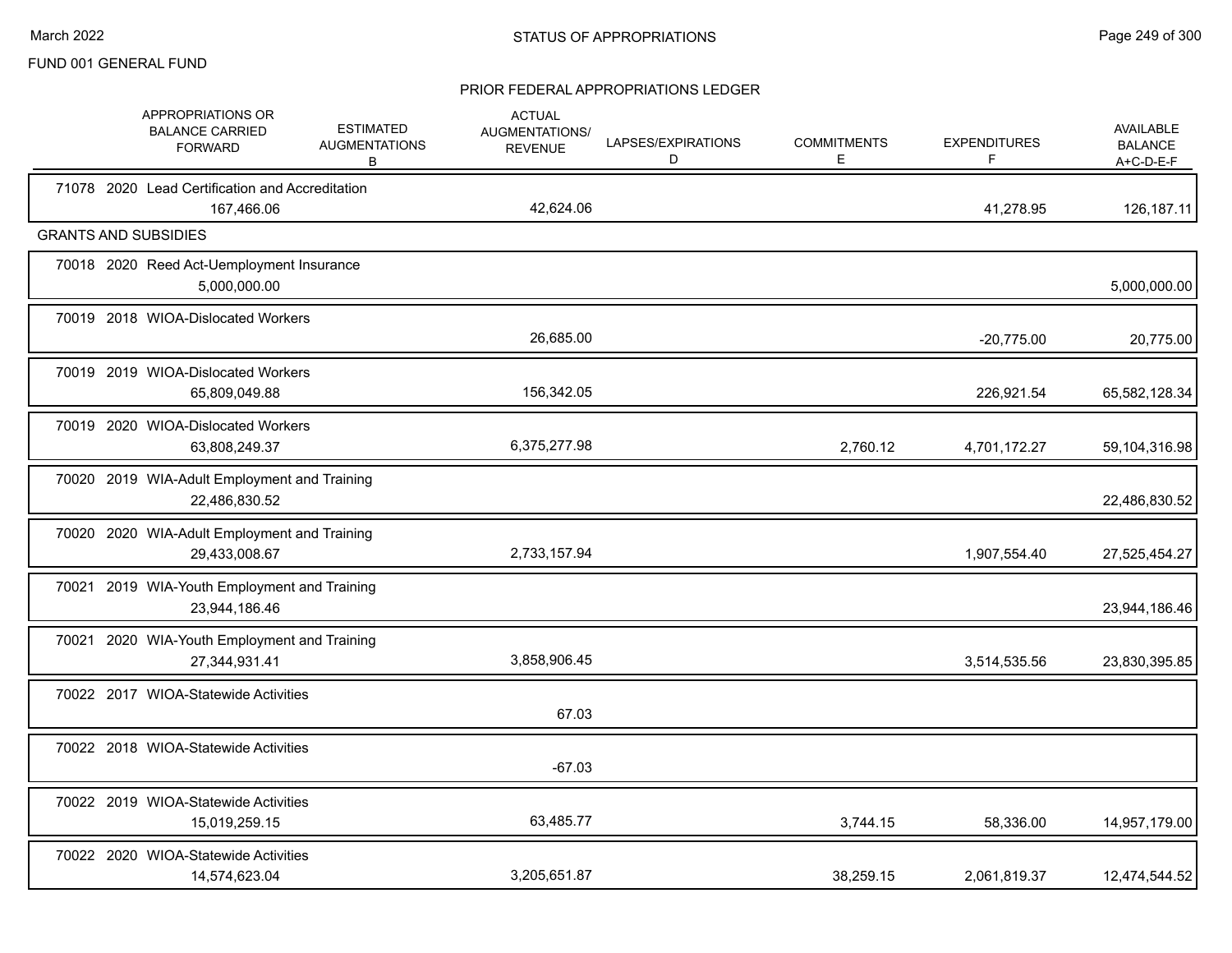|                      | APPROPRIATIONS OR<br><b>BALANCE CARRIED</b><br><b>FORWARD</b>                                 | <b>ESTIMATED</b><br><b>AUGMENTATIONS</b><br>В | <b>ACTUAL</b><br><b>AUGMENTATIONS/</b><br><b>REVENUE</b> | LAPSES/EXPIRATIONS<br>D | <b>COMMITMENTS</b><br>E | <b>EXPENDITURES</b><br>F | <b>AVAILABLE</b><br><b>BALANCE</b><br>$A+C-D-E-F$ |
|----------------------|-----------------------------------------------------------------------------------------------|-----------------------------------------------|----------------------------------------------------------|-------------------------|-------------------------|--------------------------|---------------------------------------------------|
|                      | 70026 2018 TANFBG-Youth Employment and Training                                               |                                               | $-84,625.19$                                             |                         |                         |                          |                                                   |
|                      | 70026 2019 TANFBG-Youth Employment and Training<br>1,080,378.01                               |                                               | 1,150,949.96                                             |                         | 16,494.50               | 1,057,496.12             | 6,387.39                                          |
|                      | 70026 2020 TANFBG-Youth Employment and Training<br>15,230,679.27                              |                                               | 13,186,335.83                                            |                         | 2,407,381.37            | 12,753,281.11            | 70,016.79                                         |
|                      | 70480 2020 Reed Act - Employment Services<br>72,000,000.00                                    |                                               |                                                          |                         |                         |                          | 72,000,000.00                                     |
| <b>DEPT TOTAL</b>    | 405,061,488.60<br><b>BA 13 - Military &amp; Veterans Affairs</b><br><b>GENERAL GOVERNMENT</b> |                                               | 41,948,699.14                                            |                         | 11,970,839.53           | 32,062,521.73            | 361,028,127.34                                    |
|                      | 70035 2017 Facilities Maintenance                                                             |                                               |                                                          |                         |                         | $-1,453.83$              | 1,453.83                                          |
|                      | 70035 2018 Facilities Maintenance<br>29,192.39                                                |                                               | 267,727.22                                               |                         |                         | 29,192.39                |                                                   |
|                      | 70035 2019 Facilities Maintenance<br>2,252,577.18                                             |                                               | 9,400,157.62                                             |                         | 418,528.67              | 1,713,843.30             | 120,205.21                                        |
|                      | 70035 2020 Facilities Maintenance<br>19,801,652.00                                            |                                               | 35,980,310.46                                            |                         | 2,207,015.50            | 14,344,958.40            | 3,249,678.10                                      |
|                      | 70481 2019 Federal Construction Grants<br>8,475,613.27                                        |                                               | 6,644,236.24                                             |                         | 7,171,857.17            | 1,290,418.10             | 13,338.00                                         |
|                      | 70481 2020 Federal Construction Grants<br>24,980,276.03                                       |                                               |                                                          |                         | 169,999.54              | 153,079.81               | 24,657,196.68                                     |
| <b>INSTITUTIONAL</b> |                                                                                               |                                               |                                                          |                         |                         |                          |                                                   |
|                      | 70602 2020 Operations and Maintenance<br>5,200,000.00                                         |                                               | 7,217,654.76                                             |                         |                         |                          | 5,200,000.00                                      |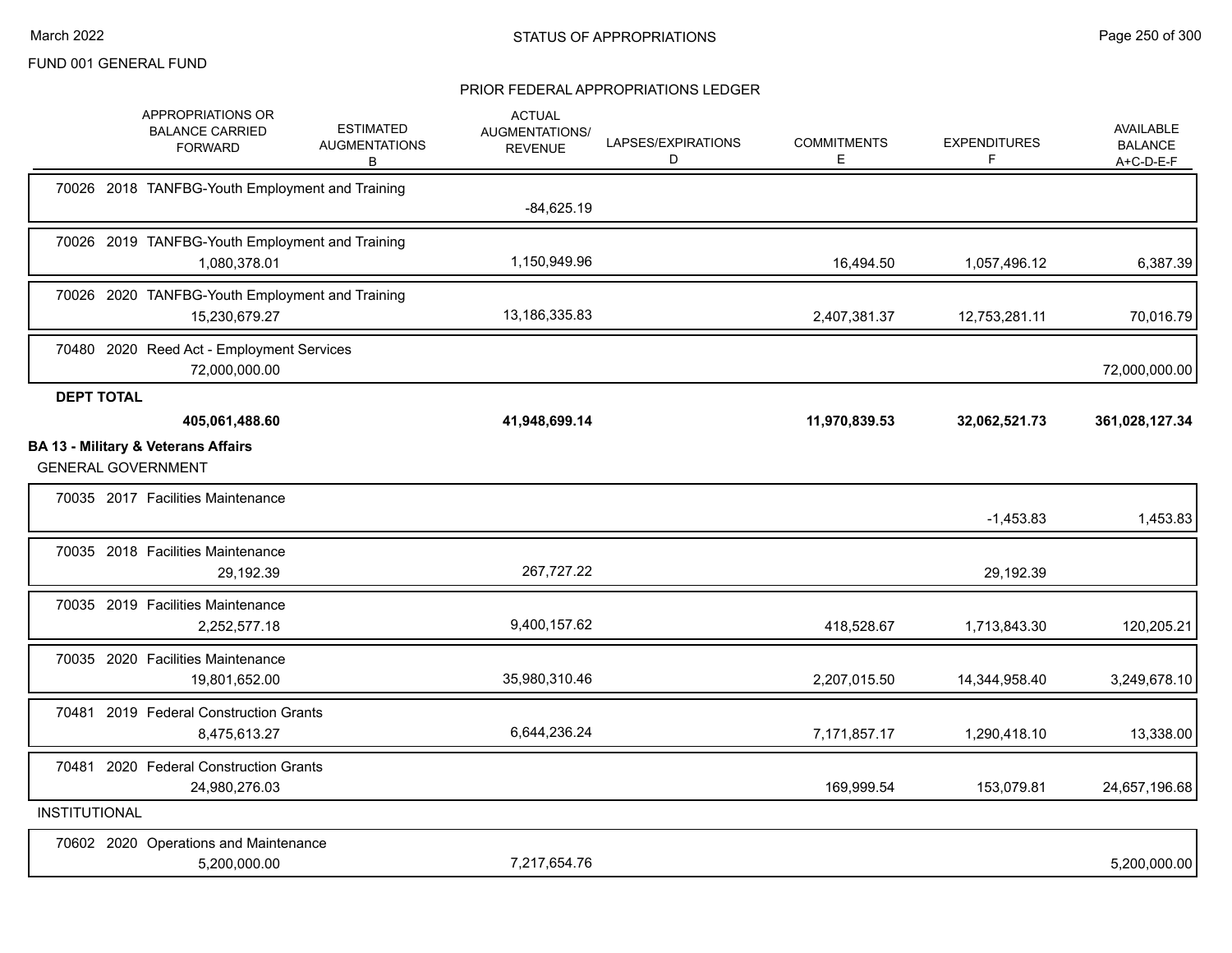|                               | APPROPRIATIONS OR<br><b>BALANCE CARRIED</b><br><b>FORWARD</b>         | <b>ESTIMATED</b><br><b>AUGMENTATIONS</b><br>В | <b>ACTUAL</b><br>AUGMENTATIONS/<br><b>REVENUE</b> | LAPSES/EXPIRATIONS<br>D | <b>COMMITMENTS</b><br>E. | <b>EXPENDITURES</b><br>F. | AVAILABLE<br><b>BALANCE</b><br>A+C-D-E-F |
|-------------------------------|-----------------------------------------------------------------------|-----------------------------------------------|---------------------------------------------------|-------------------------|--------------------------|---------------------------|------------------------------------------|
|                               | 70603 2020 Medical Reimbursements (F)<br>45,507.68                    |                                               |                                                   |                         |                          |                           | 45,507.68                                |
|                               | 70746 2020 Enhanced Veterans Reimbursement                            |                                               | 9,405.73                                          |                         |                          |                           |                                          |
| <b>DEPT TOTAL</b>             |                                                                       |                                               |                                                   |                         |                          |                           |                                          |
|                               | 60,784,818.55                                                         |                                               | 59,519,492.03                                     |                         | 9,967,400.88             | 17,530,038.17             | 33,287,379.50                            |
|                               | <b>BA 17 - Public Utility Commission</b><br><b>GENERAL GOVERNMENT</b> |                                               |                                                   |                         |                          |                           |                                          |
|                               | 70102 2019 Natural Gas Pipeline Safety                                |                                               | $-1,043.00$                                       |                         |                          |                           |                                          |
|                               | 70102 2020 Natural Gas Pipeline Safety<br>1,679,581.77                |                                               | 372,848.00                                        |                         |                          | 48,930.77                 | 1,630,651.00                             |
|                               | 70525 2020 Motor Carrier Safety(F)<br>440,111.01                      |                                               | 389,524.15                                        |                         |                          | 198,057.55                | 242,053.46                               |
| <b>DEPT TOTAL</b>             |                                                                       |                                               |                                                   |                         |                          |                           |                                          |
|                               | 2,119,692.78                                                          |                                               | 761,329.15                                        |                         |                          | 246,988.32                | 1,872,704.46                             |
| <b>BA 21 - Human Services</b> | <b>GENERAL GOVERNMENT</b>                                             |                                               |                                                   |                         |                          |                           |                                          |
|                               | 70119 2020 Child Welfare Services - Administration<br>15,000.00       |                                               |                                                   |                         |                          |                           | 15,000.00                                |
|                               | 70120 2017 Medical Assistance - Administration                        |                                               | $-57,502.20$                                      |                         |                          |                           |                                          |
|                               | 70120 2018 Medical Assistance - Administration                        |                                               | 57,502.20                                         |                         |                          |                           |                                          |
|                               | 70120 2020 Medical Assistance - Administration<br>569,833.34          |                                               | -515,674.38                                       |                         | 48,160.00                | 352,308.32                | 169,365.02                               |
|                               | 70121 2017 TANFBG - New Directions<br>151,189.85                      |                                               |                                                   |                         |                          |                           | 151,189.85                               |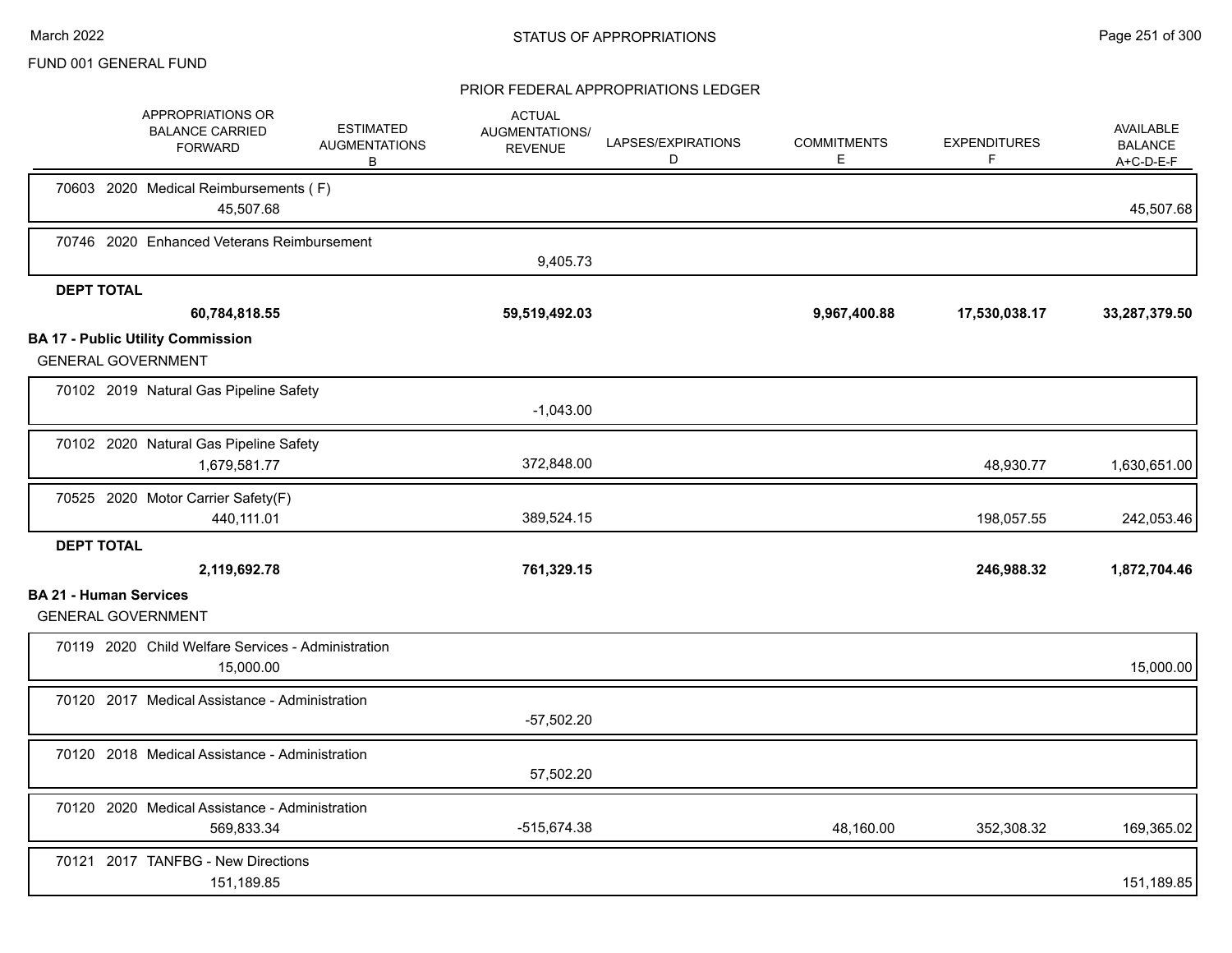|  | APPROPRIATIONS OR<br><b>BALANCE CARRIED</b><br><b>FORWARD</b>        | <b>ESTIMATED</b><br><b>AUGMENTATIONS</b><br>B | <b>ACTUAL</b><br>AUGMENTATIONS/<br><b>REVENUE</b> | LAPSES/EXPIRATIONS<br>D | <b>COMMITMENTS</b><br>Е | <b>EXPENDITURES</b><br>F. | AVAILABLE<br><b>BALANCE</b><br>A+C-D-E-F |
|--|----------------------------------------------------------------------|-----------------------------------------------|---------------------------------------------------|-------------------------|-------------------------|---------------------------|------------------------------------------|
|  | 70121 2018 TANFBG - New Directions<br>1,138,330.40                   |                                               | 1,171.22                                          |                         | 730,306.47              | 1,171.22                  | 406,852.71                               |
|  | 70121 2019 TANFBG - New Directions<br>3,839,454.31                   |                                               | 116,351.42                                        |                         | 3,408,516.54            | 116,351.42                | 314,586.35                               |
|  | 70121 2020 TANFBG - New Directions<br>64,385,977.88                  |                                               | 21,273,184.65                                     |                         | 10,339,810.66           | 16,134,831.08             | 37,911,336.14                            |
|  | 70122 2020 SSBG - Administration<br>16,000.00                        |                                               |                                                   |                         |                         |                           | 16,000.00                                |
|  | 70123 2020 Child Welfare - Title IV-E                                |                                               | 245,088.51                                        |                         |                         |                           |                                          |
|  | 70130 2017 SNAP-New Directions<br>46,276.26                          |                                               | 11,480.33                                         |                         |                         |                           | 46,276.26                                |
|  | 70130 2018 SNAP-New Directions<br>135,521.70                         |                                               | 121,493.94                                        |                         | 29,212.00               |                           | 106,309.70                               |
|  | 70130 2019 SNAP-New Directions<br>396,863.74                         |                                               | 518,696.73                                        |                         | 324,372.00              | 16,409.16                 | 56,082.58                                |
|  | 70130 2020 SNAP-New Directions<br>5,169,008.84                       |                                               | 1,302,651.19                                      |                         | 127,864.22              | 1,321,545.92              | 3,719,598.70                             |
|  | 70132 2017 Medical Assistance-Information Systems                    |                                               | $-5,415,745.08$                                   |                         |                         |                           |                                          |
|  | 70132 2018 Medical Assistance-Information Systems<br>77,563,718.21   |                                               | 5,415,745.08                                      |                         |                         |                           | 77,563,718.21                            |
|  | 70132 2019 Medical Assistance-Information Systems<br>36,289,006.00   |                                               | $-50,299.52$                                      |                         |                         |                           | 36,289,006.00                            |
|  | 70132 2020 Medical Assistance-Information Systems<br>37, 345, 471.59 |                                               | 12,253,401.31                                     |                         | 137,005.26              | 317,956.04                | 36,890,510.29                            |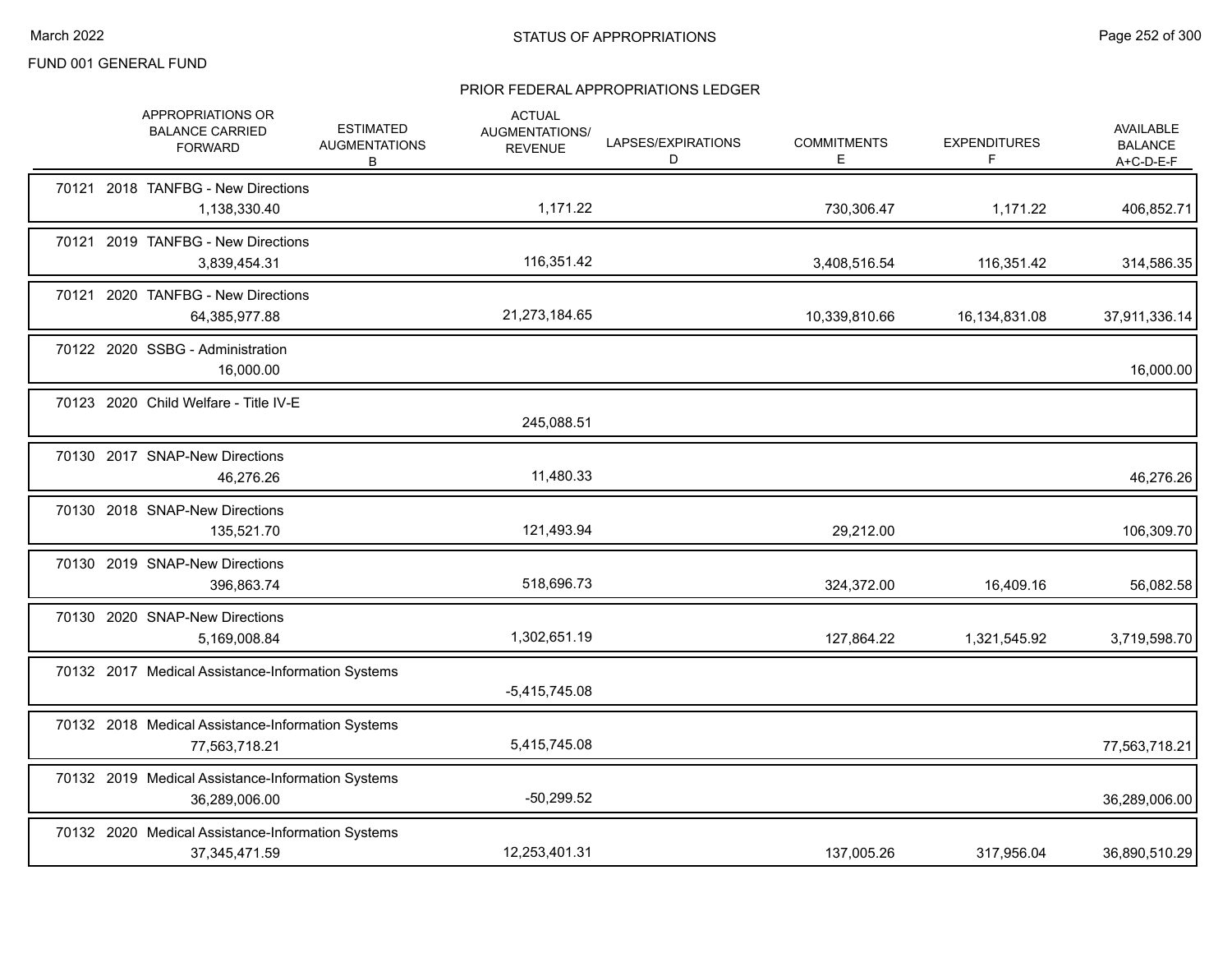|  | APPROPRIATIONS OR<br><b>BALANCE CARRIED</b><br><b>FORWARD</b>     | <b>ESTIMATED</b><br><b>AUGMENTATIONS</b><br>В | <b>ACTUAL</b><br><b>AUGMENTATIONS/</b><br><b>REVENUE</b> | LAPSES/EXPIRATIONS<br>D | <b>COMMITMENTS</b><br>Е | <b>EXPENDITURES</b><br>F | AVAILABLE<br><b>BALANCE</b><br>$A+C-D-E-F$ |
|--|-------------------------------------------------------------------|-----------------------------------------------|----------------------------------------------------------|-------------------------|-------------------------|--------------------------|--------------------------------------------|
|  | 70133 2018 SNAP-Administration                                    |                                               | 500.00                                                   |                         |                         |                          |                                            |
|  | 70133 2019 SNAP-Administration                                    |                                               | $-16,718.48$                                             |                         |                         |                          |                                            |
|  | 70133 2020 SNAP-Administration<br>1,188,538.55                    |                                               | 342,891.37                                               |                         |                         |                          | 1,188,538.55                               |
|  | 70136 2018 SNAP-Information Systems                               |                                               | 5,765.57                                                 |                         |                         |                          |                                            |
|  | 70136 2019 SNAP-Information Systems                               |                                               | 1,042,016.04                                             |                         |                         |                          |                                            |
|  | 70136 2020 SNAP-Information Systems<br>3,243,617.04               |                                               | -506,345.68                                              |                         |                         |                          | 3,243,617.04                               |
|  | 70142 2019 Refugees/Persons Seeking Asylum - Adm<br>64,167.59     |                                               |                                                          |                         | 64,167.59               |                          |                                            |
|  | 70142 2020 Refugees/Persons Seeking Asylum - Adm<br>480,622.88    |                                               | 111,533.68                                               |                         | 190,368.95              | 86,759.37                | 203,494.56                                 |
|  | 70144 2020 Disabled Education - Administration<br>7,000.00        |                                               | -663,046.58                                              |                         |                         |                          | 7,000.00                                   |
|  | 70146 2016 Development Disabilities - Basic Support<br>344.45     |                                               |                                                          |                         | 344.45                  |                          |                                            |
|  | 70146 2017 Development Disabilities - Basic Support<br>0.03       |                                               |                                                          |                         | 0.03                    |                          |                                            |
|  | 70146 2018 Development Disabilities - Basic Support<br>63,322.37  |                                               |                                                          |                         | 63,322.37               |                          |                                            |
|  | 70146 2019 Development Disabilities - Basic Support<br>238,406.84 |                                               | 3,528.74                                                 |                         | 52,950.43               |                          | 185,456.41                                 |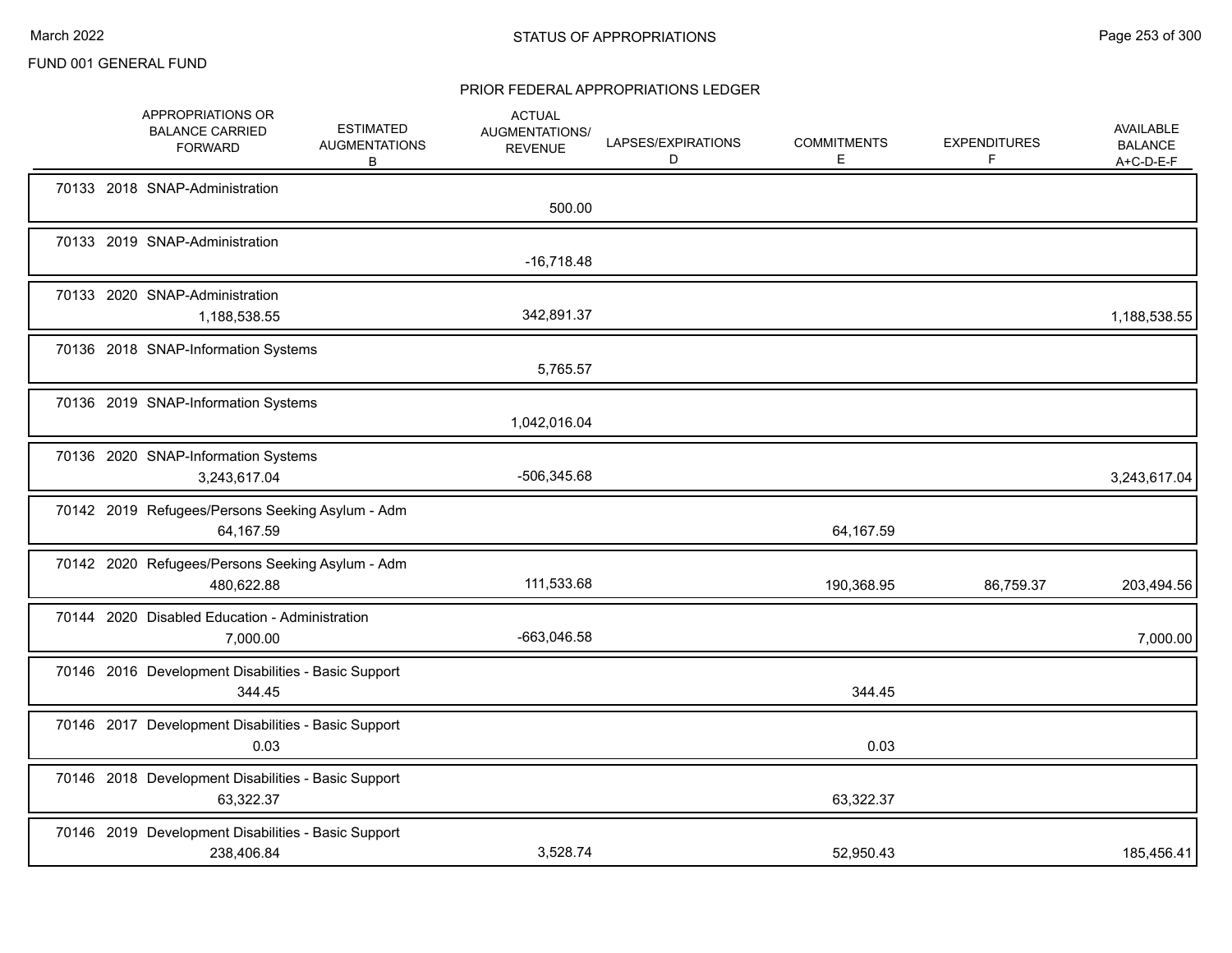|  | APPROPRIATIONS OR<br><b>BALANCE CARRIED</b><br><b>FORWARD</b>       | <b>ESTIMATED</b><br><b>AUGMENTATIONS</b><br>В | <b>ACTUAL</b><br>AUGMENTATIONS/<br><b>REVENUE</b> | LAPSES/EXPIRATIONS<br>D | <b>COMMITMENTS</b><br>E | <b>EXPENDITURES</b><br>F. | AVAILABLE<br><b>BALANCE</b><br>$A+C-D-E-F$ |
|--|---------------------------------------------------------------------|-----------------------------------------------|---------------------------------------------------|-------------------------|-------------------------|---------------------------|--------------------------------------------|
|  | 70146 2020 Development Disabilities - Basic Support<br>1,794,267.44 |                                               | 821,039.64                                        |                         | 405,615.81              | 575,967.22                | 812,684.41                                 |
|  | 70147 2020 MHSBG - Administration<br>360,044.61                     |                                               | 24,536.18                                         |                         |                         | $-3,976.78$               | 364,021.39                                 |
|  | 70148 2019 LIHEABG-Administration<br>10,604.00                      |                                               |                                                   |                         |                         |                           | 10,604.00                                  |
|  | 70148 2020 LIHEABG-Administration<br>6,453,350.64                   |                                               | -283,272.23                                       |                         | 14,707.15               | -431,387.61               | 6,870,031.10                               |
|  | 70149 2020 TANFBG - County Assistance Offices<br>8,370,091.48       |                                               |                                                   |                         |                         |                           | 8,370,091.48                               |
|  | 70150 2016 Medical Asst-County Assistance Offices                   |                                               | 1,416,465.52                                      |                         |                         |                           |                                            |
|  | 70150 2020 Medical Asst-County Assistance Offices<br>19,038,000.00  |                                               | -7,724,028.84                                     |                         |                         |                           | 19,038,000.00                              |
|  | 70151 2019 Title IV-D                                               |                                               | 116.93                                            |                         |                         |                           |                                            |
|  | 70151 2020 Title IV-D<br>41,136,698.94                              |                                               | 34,140,961.68                                     |                         | 965,698.35              | 29,420,768.48             | 10,750,232.11                              |
|  | 70163 2020 Child Support Enf - Information Systems<br>1,032,634.72  |                                               | 462,781.37                                        |                         |                         |                           | 1,032,634.72                               |
|  | 70164 2019 SNAP-County Assistance Offices                           |                                               | $-1,036,394.11$                                   |                         |                         |                           |                                            |
|  | 70164 2020 SNAP-County Assistance Offices<br>12,261,074.63          |                                               | $-6,488,846.54$                                   |                         |                         |                           | 12,261,074.63                              |
|  | 70166 2020 Child Welfare Title IV-E<br>1,903,344.67                 |                                               | 344,085.58                                        |                         |                         |                           | 1,903,344.67                               |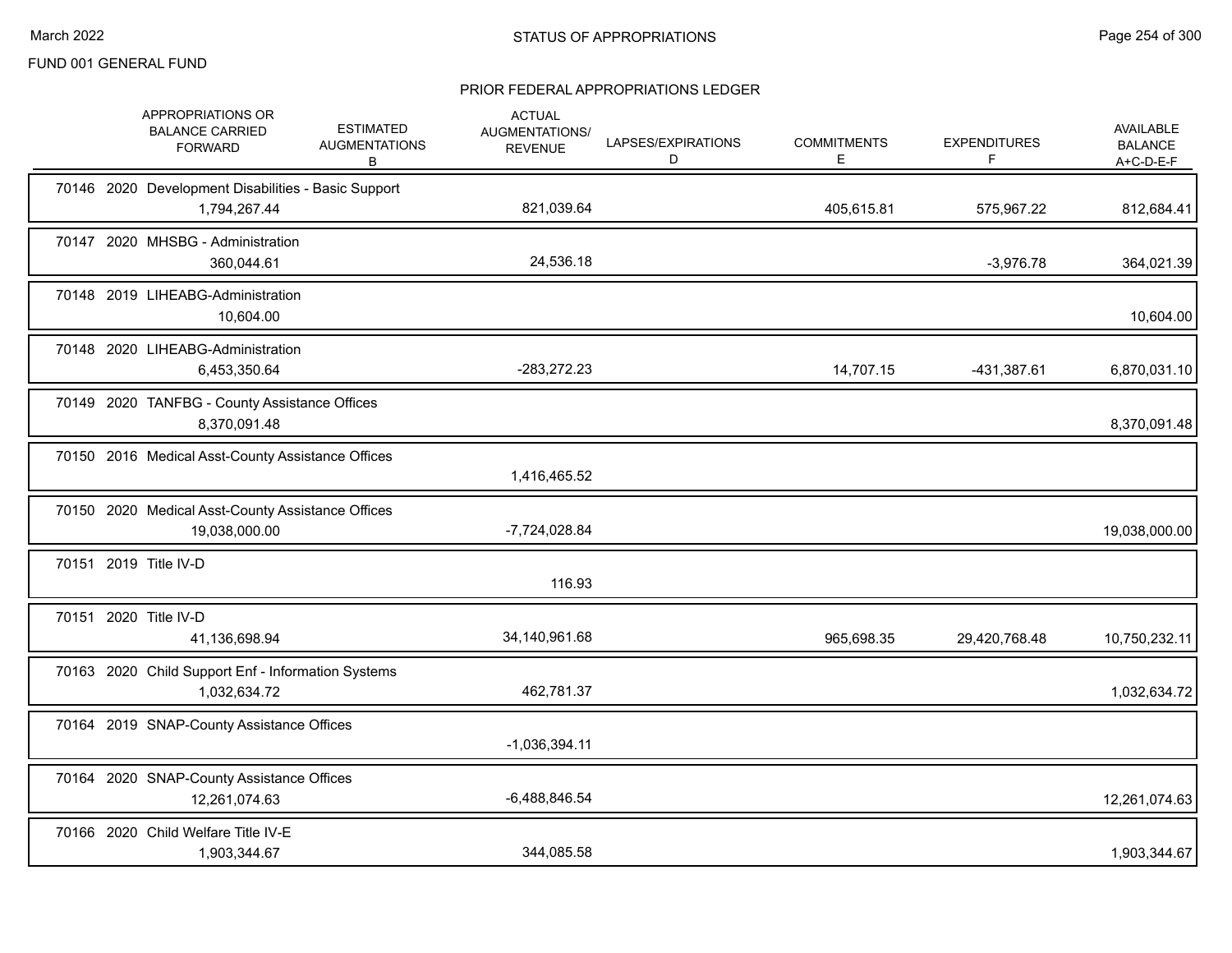|  | APPROPRIATIONS OR<br><b>BALANCE CARRIED</b><br><b>FORWARD</b> | <b>ESTIMATED</b><br><b>AUGMENTATIONS</b><br>B | <b>ACTUAL</b><br>AUGMENTATIONS/<br><b>REVENUE</b> | LAPSES/EXPIRATIONS<br>D | <b>COMMITMENTS</b><br>E. | <b>EXPENDITURES</b><br>F | AVAILABLE<br><b>BALANCE</b><br>$A+C-D-E-F$ |
|--|---------------------------------------------------------------|-----------------------------------------------|---------------------------------------------------|-------------------------|--------------------------|--------------------------|--------------------------------------------|
|  | 70174 2019 CCDFBG - Administration<br>44,114.25               |                                               |                                                   |                         |                          |                          | 44, 114. 25                                |
|  | 70174 2020 CCDFBG - Administration<br>7,759,564.23            |                                               | 2,277,645.94                                      |                         | 735,008.83               | 1,626,085.55             | 5,398,469.85                               |
|  | 70179 2020 TANFBG-Statewide                                   |                                               | $-12,576.31$                                      |                         |                          |                          |                                            |
|  | 70182 2017 Medical Assistance                                 |                                               | $-2,615,271.52$                                   |                         |                          |                          |                                            |
|  | 70182 2018 Medical Assistance                                 |                                               | 1,307,635.76                                      |                         |                          |                          |                                            |
|  | 70182 2019 Medical Assistance                                 |                                               | $-159.36$                                         |                         |                          |                          |                                            |
|  | 70182 2020 Medical Assistance<br>6,082,466.01                 |                                               | 4,604,608.86                                      |                         |                          | 489,829.30               | 5,592,636.71                               |
|  | 70183 2017 SNAP-Statewide                                     |                                               | 1,545.03                                          |                         |                          |                          |                                            |
|  | 70183 2018 SNAP-Statewide                                     |                                               | 19.00                                             |                         |                          | $-2,909.25$              | 2,909.25                                   |
|  | 70183 2019 SNAP-Statewide                                     |                                               | 21,758.82                                         |                         |                          |                          |                                            |
|  | 70183 2020 SNAP-Statewide<br>21,958,811.06                    |                                               | 1,034,520.19                                      |                         | 2,636,320.90             | 15,827,742.49            | 3,494,747.67                               |
|  | 70193 2020 TANFBG - Administration<br>4,646,661.45            |                                               |                                                   |                         |                          |                          | 4,646,661.45                               |
|  | 70194 2018 TANFBG - Information Systems<br>4,188,263.80       |                                               |                                                   |                         |                          |                          | 4,188,263.80                               |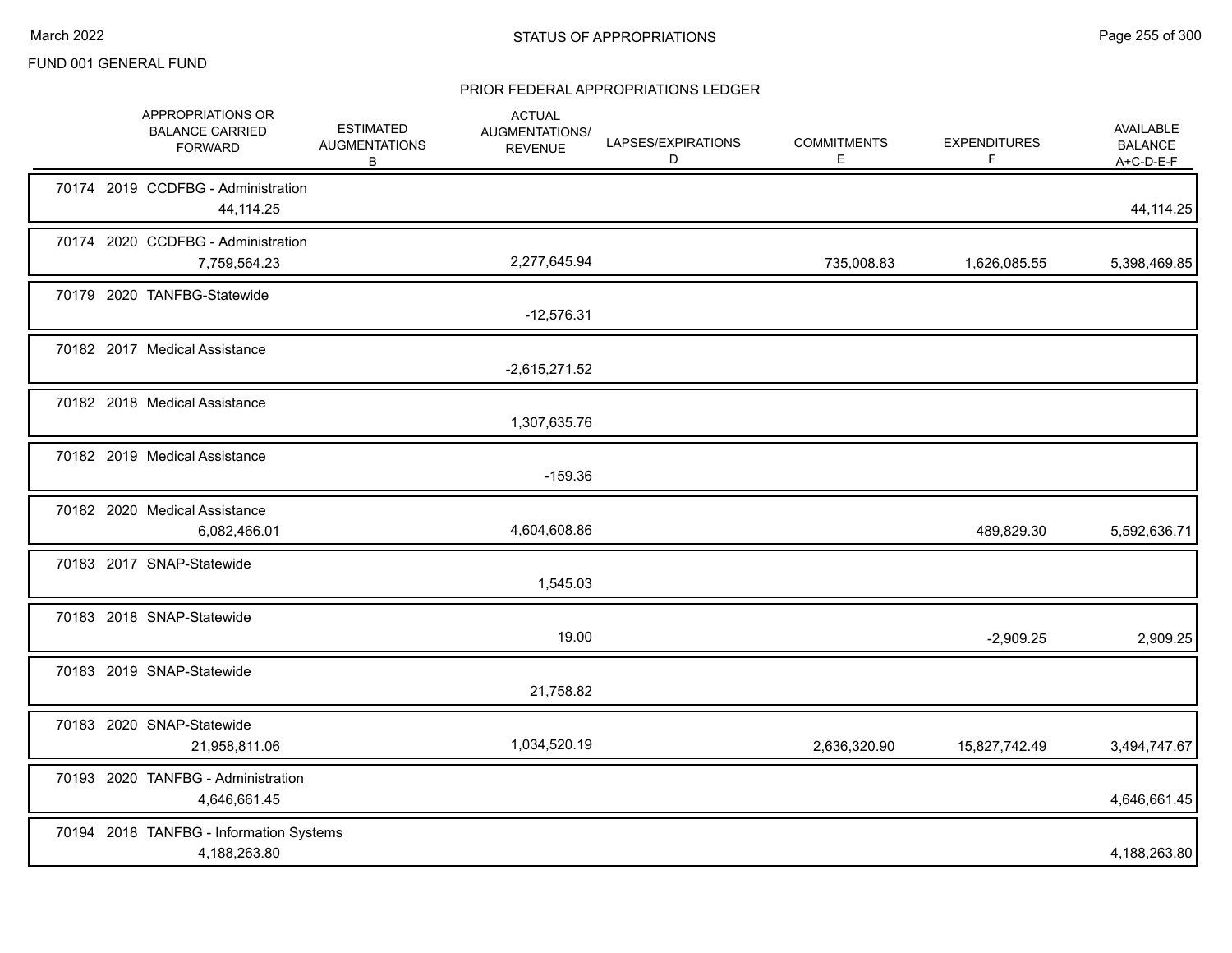|  | APPROPRIATIONS OR<br><b>BALANCE CARRIED</b><br><b>FORWARD</b>  | <b>ESTIMATED</b><br><b>AUGMENTATIONS</b><br>B | <b>ACTUAL</b><br>AUGMENTATIONS/<br><b>REVENUE</b> | LAPSES/EXPIRATIONS<br>D | <b>COMMITMENTS</b><br>Е | <b>EXPENDITURES</b><br>F. | AVAILABLE<br><b>BALANCE</b><br>A+C-D-E-F |
|--|----------------------------------------------------------------|-----------------------------------------------|---------------------------------------------------|-------------------------|-------------------------|---------------------------|------------------------------------------|
|  | 70194 2019 TANFBG - Information Systems<br>5,421,018.84        |                                               |                                                   |                         |                         |                           | 5,421,018.84                             |
|  | 70194 2020 TANFBG - Information Systems<br>4,296,353.94        |                                               | 1,272,653.26                                      |                         | 14,148.52               | 463,257.92                | 3,818,947.50                             |
|  | 70205 2020 Comm Based Family Res & Support-Admin<br>201,711.21 |                                               | 137,209.55                                        |                         |                         | 130,041.40                | 71,669.81                                |
|  | 70206 2020 Medical Assistance - New Directions<br>3,397,700.00 |                                               | $-1,575,752.12$                                   |                         |                         |                           | 3,397,700.00                             |
|  | 70955 2020 MCHSBG - Administration<br>36,952.33                |                                               | 9,094.09                                          |                         |                         | 9,094.09                  | 27,858.24                                |
|  | 70975 2020 Early Head Start Expansion Program<br>8,044,860.12  |                                               | 1,177,485.70                                      |                         |                         | 1,177,485.70              | 6,867,374.42                             |
|  | 71056 2018 Children's Health Insurance Admin<br>322.30         |                                               |                                                   |                         |                         |                           | 322.30                                   |
|  | 71056 2019 Children's Health Insurance Admin                   |                                               | 27.88                                             |                         |                         |                           |                                          |
|  | 71056 2020 Children's Health Insurance Admin<br>1,728,653.28   |                                               | 749,396.22                                        |                         | 752.44                  | 174,533.87                | 1,553,366.97                             |
|  | 71074 2018 CHIP-Information Systems<br>45,458.44               |                                               |                                                   |                         |                         |                           | 45,458.44                                |
|  | 71074 2019 CHIP-Information Systems<br>1,673,536.65            |                                               | 1,014,168.67                                      |                         | 18,917.39               | 473,655.60                | 1,180,963.66                             |
|  | 71074 2020 CHIP-Information Systems<br>10,476,643.07           |                                               | 1,717,874.85                                      |                         | 13,413.04               | 1,502,540.92              | 8,960,689.11                             |
|  | 71207 2020 CHIP-Statewide<br>1,341,596.17                      |                                               |                                                   |                         |                         |                           | 1,341,596.17                             |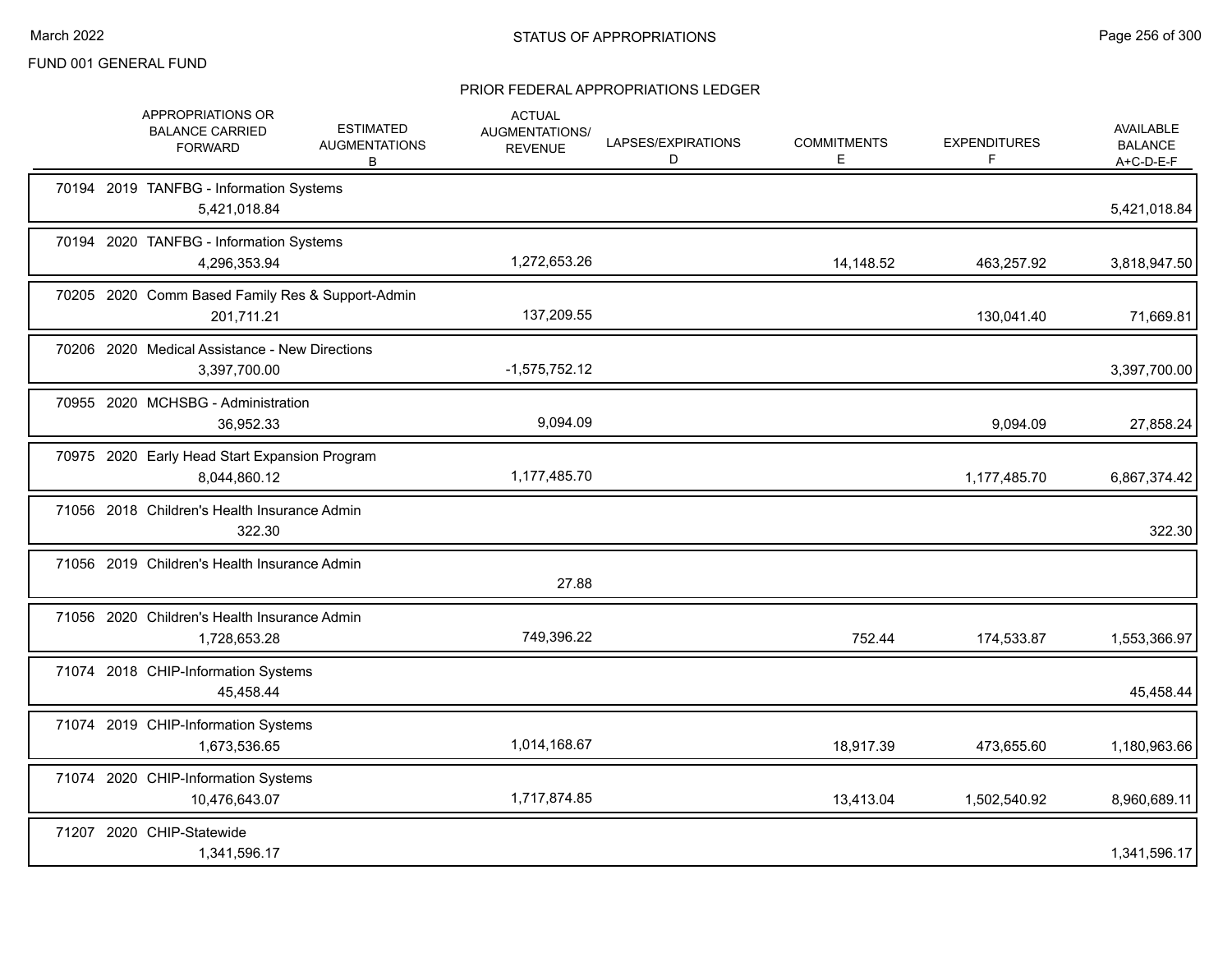|                      | APPROPRIATIONS OR<br><b>BALANCE CARRIED</b><br><b>FORWARD</b>      | <b>ESTIMATED</b><br><b>AUGMENTATIONS</b><br>В | <b>ACTUAL</b><br><b>AUGMENTATIONS/</b><br><b>REVENUE</b> | LAPSES/EXPIRATIONS<br>D | <b>COMMITMENTS</b><br>Е. | <b>EXPENDITURES</b><br>F | AVAILABLE<br><b>BALANCE</b><br>$A+C-D-E-F$ |
|----------------------|--------------------------------------------------------------------|-----------------------------------------------|----------------------------------------------------------|-------------------------|--------------------------|--------------------------|--------------------------------------------|
|                      | 77917 2019 ARRA-Health Information Technology<br>8,268,087.04      |                                               |                                                          |                         |                          |                          | 8,268,087.04                               |
|                      | 77917 2020 ARRA-Health Information Technology<br>8,362,997.73      |                                               | 1,035,301.83                                             |                         |                          | 926,810.24               | 7,436,187.49                               |
| <b>INSTITUTIONAL</b> |                                                                    |                                               |                                                          |                         |                          |                          |                                            |
|                      | 70127 2019 Medical Assistance - Mental Health                      |                                               | -35,389,686.17                                           |                         |                          | $-52.08$                 | 52.08                                      |
|                      | 70127 2020 Medical Assistance - Mental Health<br>7,034,899.44      |                                               | $-8,424,277.84$                                          |                         | 34,982.00                | 1,208,496.78             | 5,791,420.66                               |
|                      | 70134 2020 Medicare Services - State Centers<br>44,000.00          |                                               | -477,924.62                                              |                         |                          |                          | 44,000.00                                  |
|                      | 70145 2019 Medicare Services-State Mental Hospitals                |                                               | $-5,313,859.72$                                          |                         |                          |                          |                                            |
|                      | 70145 2020 Medicare Services-State Mental Hospitals                |                                               | $-3,558,753.80$                                          |                         |                          |                          |                                            |
|                      | 70154 2019 Homeless Mentally III                                   |                                               | $-94,000.00$                                             |                         |                          |                          |                                            |
|                      | 70154 2020 Homeless Mentally III<br>109,818.00                     |                                               | 282,000.00                                               |                         |                          |                          | 109,818.00                                 |
|                      | 70167 2019 MHSBG - Community Mental Health Service<br>22,029.00    |                                               |                                                          |                         |                          |                          | 22,029.00                                  |
|                      | 70167 2020 MHSBG - Community Mental Health Service<br>8,497,410.68 |                                               | 26,666.64                                                |                         |                          | 26,666.64                | 8,470,744.04                               |
|                      | 70172 2020 Food Nutrition Services<br>258,315.88                   |                                               |                                                          |                         |                          |                          | 258,315.88                                 |
|                      | 70409 2018 Medical Assistance-State Centers (F)<br>11,394,000.00   |                                               |                                                          |                         |                          |                          | 11,394,000.00                              |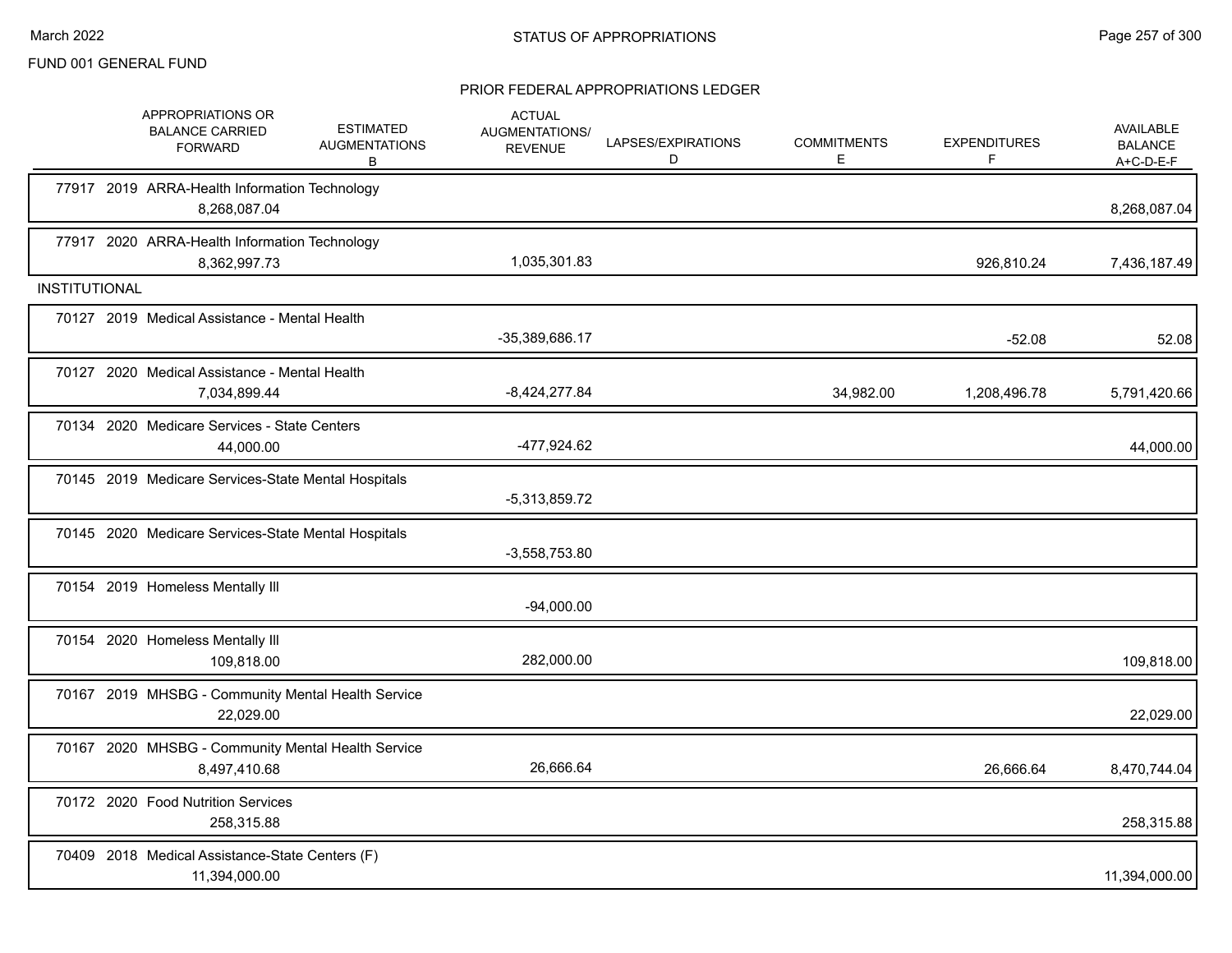#### PRIOR FEDERAL APPROPRIATIONS LEDGER

|       | APPROPRIATIONS OR<br><b>BALANCE CARRIED</b><br><b>FORWARD</b>      | <b>ESTIMATED</b><br><b>AUGMENTATIONS</b><br>B | <b>ACTUAL</b><br>AUGMENTATIONS/<br><b>REVENUE</b> | LAPSES/EXPIRATIONS<br>D | <b>COMMITMENTS</b><br>E | <b>EXPENDITURES</b><br>F. | AVAILABLE<br><b>BALANCE</b><br>$A+C-D-E-F$ |
|-------|--------------------------------------------------------------------|-----------------------------------------------|---------------------------------------------------|-------------------------|-------------------------|---------------------------|--------------------------------------------|
|       | 70409 2019 Medical Assistance-State Centers (F)<br>17,073,000.00   |                                               |                                                   |                         |                         |                           | 17,073,000.00                              |
|       | 70409 2020 Medical Assistance-State Centers (F)<br>19,675,000.00   |                                               | $-60, 156, 491.47$                                |                         |                         |                           | 19,675,000.00                              |
|       | 70522 2020 Mental Health Data Infrastructure<br>16,093.81          |                                               |                                                   |                         |                         | 65.00                     | 16,028.81                                  |
| 70651 | 2020 Suicide Prevention<br>1,376,000.00                            |                                               |                                                   |                         |                         | $-35,000.00$              | 1,411,000.00                               |
|       | 70976 2019 Syst of Care Expansion Implementation<br>19,970.00      |                                               |                                                   |                         | 19,970.00               |                           |                                            |
|       | 70976 2020 Syst of Care Expansion Implementation<br>4,888,741.51   |                                               | 601,632.00                                        |                         | 16,970.00               | 601,632.00                | 4,270,139.51                               |
|       | 71022 2020 Youth Suicide Prevention<br>5,000.00                    |                                               |                                                   |                         |                         |                           | 5,000.00                                   |
|       | 71024 2020 Transition Age Youth<br>1,500,000.00                    |                                               |                                                   |                         |                         |                           | 1,500,000.00                               |
|       | 71076 2019 Promoting Integration of Health Care<br>21,768.08       |                                               | 31,642.35                                         |                         |                         |                           | 21,768.08                                  |
|       | 71076 2020 Promoting Integration of Health Care<br>2,273,518.68    |                                               | 517,655.97                                        |                         |                         | 431,598.01                | 1,841,920.67                               |
|       | 71086 2020 Early Childhood Mental Health<br>500,000.00             |                                               |                                                   |                         |                         |                           | 500,000.00                                 |
|       | 71087 2020 TreatmntForIndividExperiencHomelessness<br>1,000,000.00 |                                               |                                                   |                         |                         |                           | 1,000,000.00                               |
|       | 71088 2020 Adolesc&YoungAdultAtHighRiskForPsychosis<br>524.00      |                                               |                                                   |                         |                         |                           | 524.00                                     |

GRANTS AND SUBSIDIES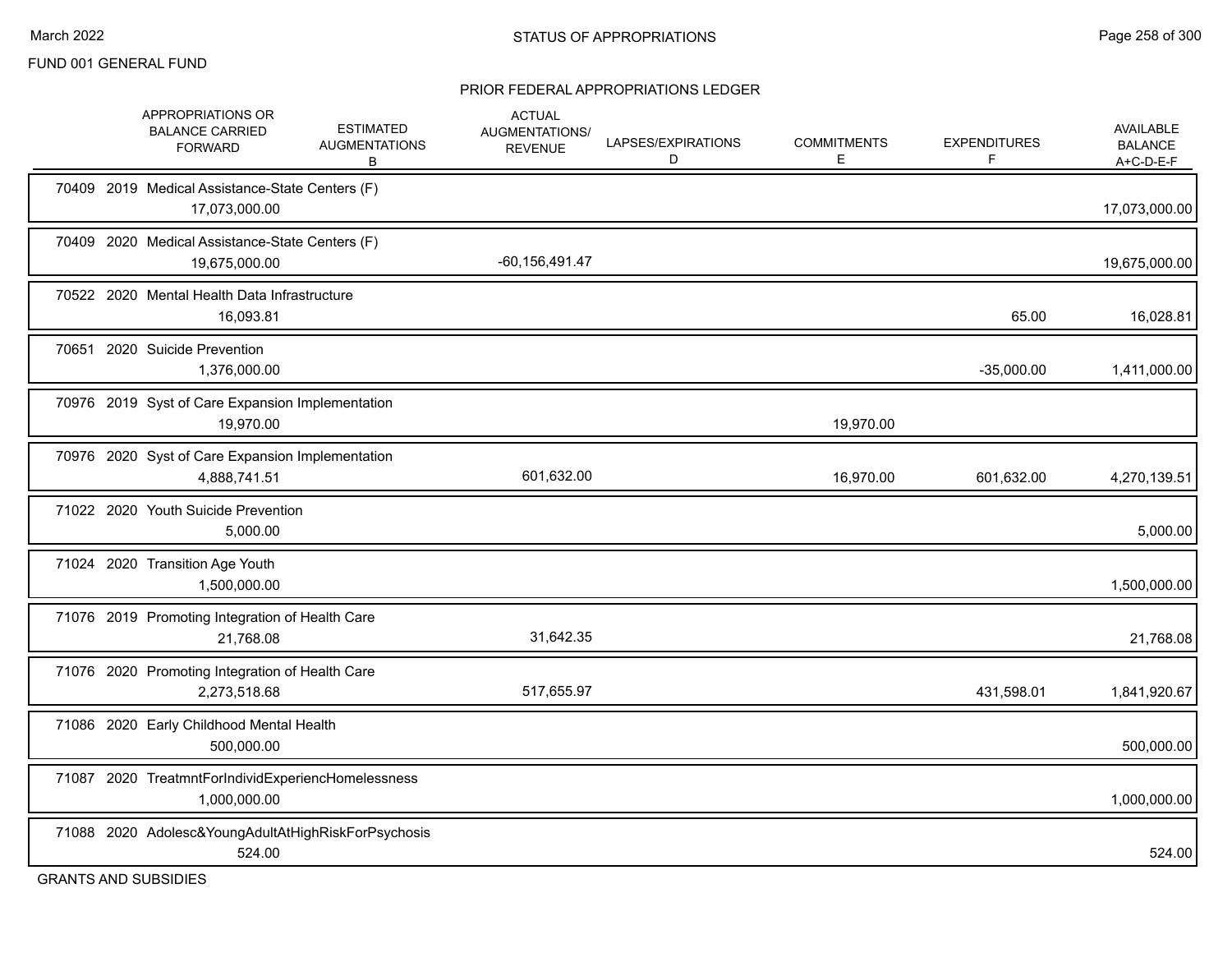| APPROPRIATIONS OR<br><b>BALANCE CARRIED</b><br><b>FORWARD</b>    | <b>ESTIMATED</b><br><b>AUGMENTATIONS</b><br>В | <b>ACTUAL</b><br>AUGMENTATIONS/<br><b>REVENUE</b> | LAPSES/EXPIRATIONS<br>D | <b>COMMITMENTS</b><br>E | <b>EXPENDITURES</b><br>F. | AVAILABLE<br><b>BALANCE</b><br>$A+C-D-E-F$ |
|------------------------------------------------------------------|-----------------------------------------------|---------------------------------------------------|-------------------------|-------------------------|---------------------------|--------------------------------------------|
| 70118 2020 Family Resource & Support - Family Ctrs<br>419,000.00 |                                               | 16,953.75                                         |                         |                         | 16,953.75                 | 402,046.25                                 |
| 70124 2019 SSBG - Domestic Violence<br>323,657.49                |                                               |                                                   |                         |                         |                           | 323,657.49                                 |
| 70124 2020 SSBG - Domestic Violence<br>1,143,075.86              |                                               | 1,302,426.27                                      |                         |                         | 828,663.27                | 314,412.59                                 |
| 70128 2017 Other Federal Supports - Cash Grants                  |                                               | $-214.93$                                         |                         |                         |                           |                                            |
| 70128 2018 Other Federal Supports - Cash Grants<br>232.75        |                                               | $-232.66$                                         |                         |                         |                           | 232.75                                     |
| 70128 2019 Other Federal Supports - Cash Grants<br>45,335.67     |                                               | 4,310.59                                          |                         | 45,335.67               |                           |                                            |
| 70128 2020 Other Federal Supports - Cash Grants<br>1,808,364.72  |                                               | 8,701.05                                          |                         |                         | 15,418.49                 | 1,792,946.23                               |
| 70129 2020 Medical Assistance-ID/ICF (F)                         |                                               | $-8,611,529.18$                                   |                         |                         |                           |                                            |
| 70137 2020 CCDFBG - School Age<br>1,260,000.00                   |                                               |                                                   |                         |                         |                           | 1,260,000.00                               |
| 70155 2019 Child Welfare Services<br>1,055,436.92                |                                               | 13,312.29                                         |                         |                         |                           | 1,055,436.92                               |
| 70155 2020 Child Welfare Services<br>22,561,904.56               |                                               | 967,594.94                                        |                         |                         | 933,423.08                | 21,628,481.48                              |
| 70157 2014 Child Welfare - Title IV-E                            |                                               |                                                   |                         |                         | $-3,174,745.39$           | 3,174,745.39                               |
| 70157 2015 Child Welfare - Title IV-E                            |                                               |                                                   |                         |                         | $-3,229,285.81$           | 3,229,285.81                               |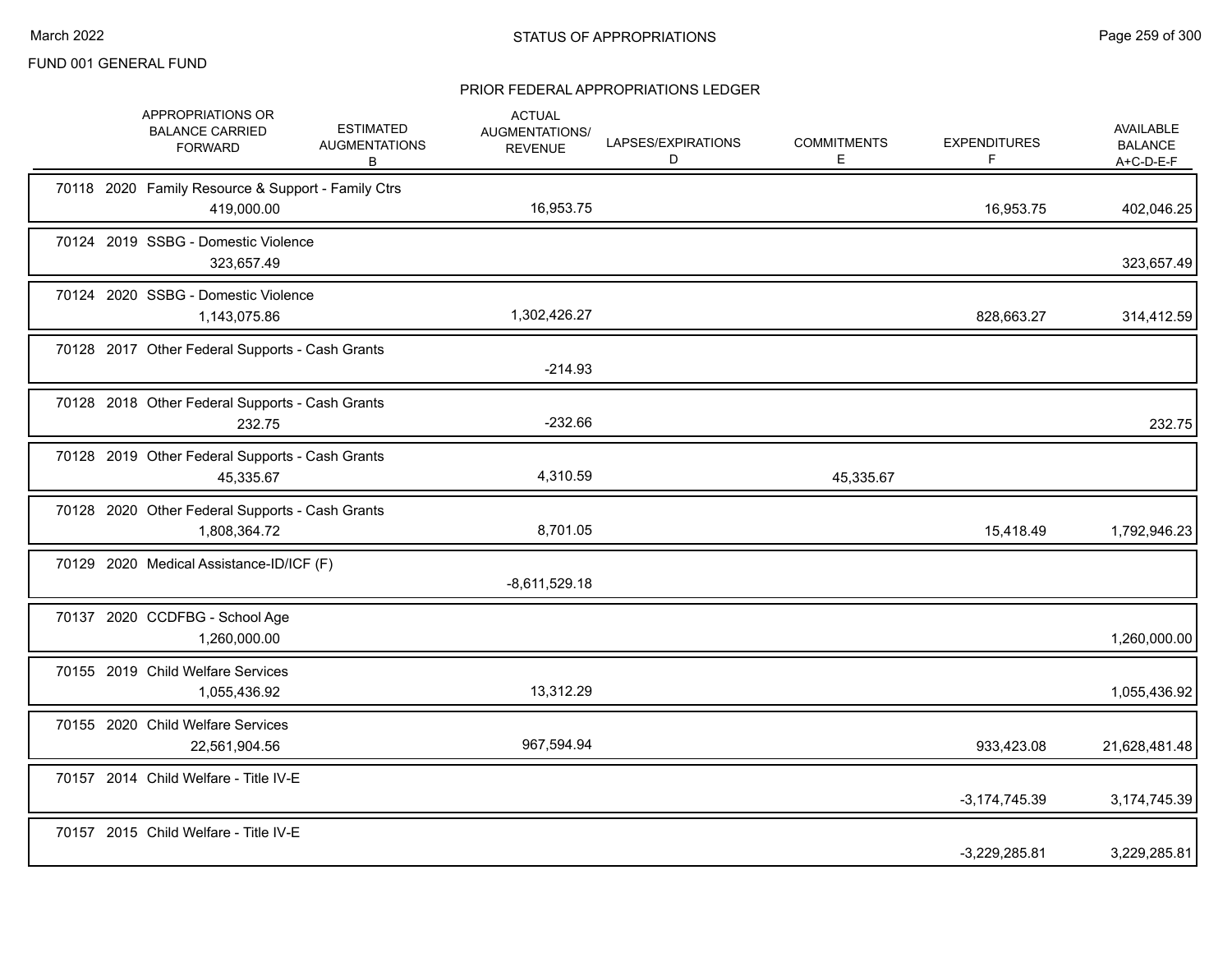|                              | APPROPRIATIONS OR<br><b>BALANCE CARRIED</b><br><b>FORWARD</b>  | <b>ESTIMATED</b><br><b>AUGMENTATIONS</b><br>В | <b>ACTUAL</b><br>AUGMENTATIONS/<br><b>REVENUE</b> | LAPSES/EXPIRATIONS<br>D | <b>COMMITMENTS</b><br>Е. | <b>EXPENDITURES</b><br>F | AVAILABLE<br><b>BALANCE</b><br>$A+C-D-E-F$ |
|------------------------------|----------------------------------------------------------------|-----------------------------------------------|---------------------------------------------------|-------------------------|--------------------------|--------------------------|--------------------------------------------|
|                              | 70157 2016 Child Welfare - Title IV-E                          |                                               |                                                   |                         |                          | $-3,289,835.51$          | 3,289,835.51                               |
|                              | 70157 2017 Child Welfare - Title IV-E<br>9,697,954.25          |                                               |                                                   |                         |                          | $-3,166,207.28$          | 12,864,161.53                              |
|                              | 70157 2018 Child Welfare - Title IV-E<br>14,423,030.80         |                                               |                                                   |                         |                          | $-3,674,300.74$          | 18,097,331.54                              |
|                              | 70157 2019 Child Welfare - Title IV-E<br>35,597,927.35         |                                               | 9,346,213.40                                      |                         |                          | 8,570,013.94             | 27,027,913.41                              |
|                              | 70157 2020 Child Welfare - Title IV-E<br>255,788,686.61        |                                               | 171,823,068.89                                    |                         | 4,963,855.74             | 148,901,213.98           | 101,923,616.89                             |
|                              | 70157 2012 Child Welfare - Title IV-E<br>1,294.44              |                                               |                                                   |                         |                          | 1,294.44                 |                                            |
| 70158 2020 SSBG - Child Care | 5,778,676.40                                                   |                                               | 205,674.32                                        |                         |                          | 205,674.32               | 5,573,002.08                               |
|                              | 70161 2017 Medical Assistance-Long-Term Living<br>1.17         |                                               |                                                   |                         | 1.17                     |                          |                                            |
|                              | 70161 2018 Medical Assistance-Long-Term Living<br>219,272.45   |                                               |                                                   |                         | 219,272.45               |                          |                                            |
|                              | 70161 2019 Medical Assistance-Long-Term Living<br>7,514,243.89 |                                               |                                                   |                         | 5,608,848.08             | 4,399.61                 | 1,900,996.20                               |
|                              | 70161 2020 Medical Assistance-Long-Term Living<br>3,800,780.29 |                                               | 25,622,491.57                                     |                         |                          | $-65,108.70$             | 3,865,888.99                               |
|                              | 70165 2017 SSBG - Family Planning                              |                                               | $-4,035.06$                                       |                         | 4,035.06                 | $-4,035.06$              |                                            |
|                              | 70165 2018 SSBG - Family Planning                              |                                               | $-6,470.01$                                       |                         | 6,470.01                 | $-6,470.01$              |                                            |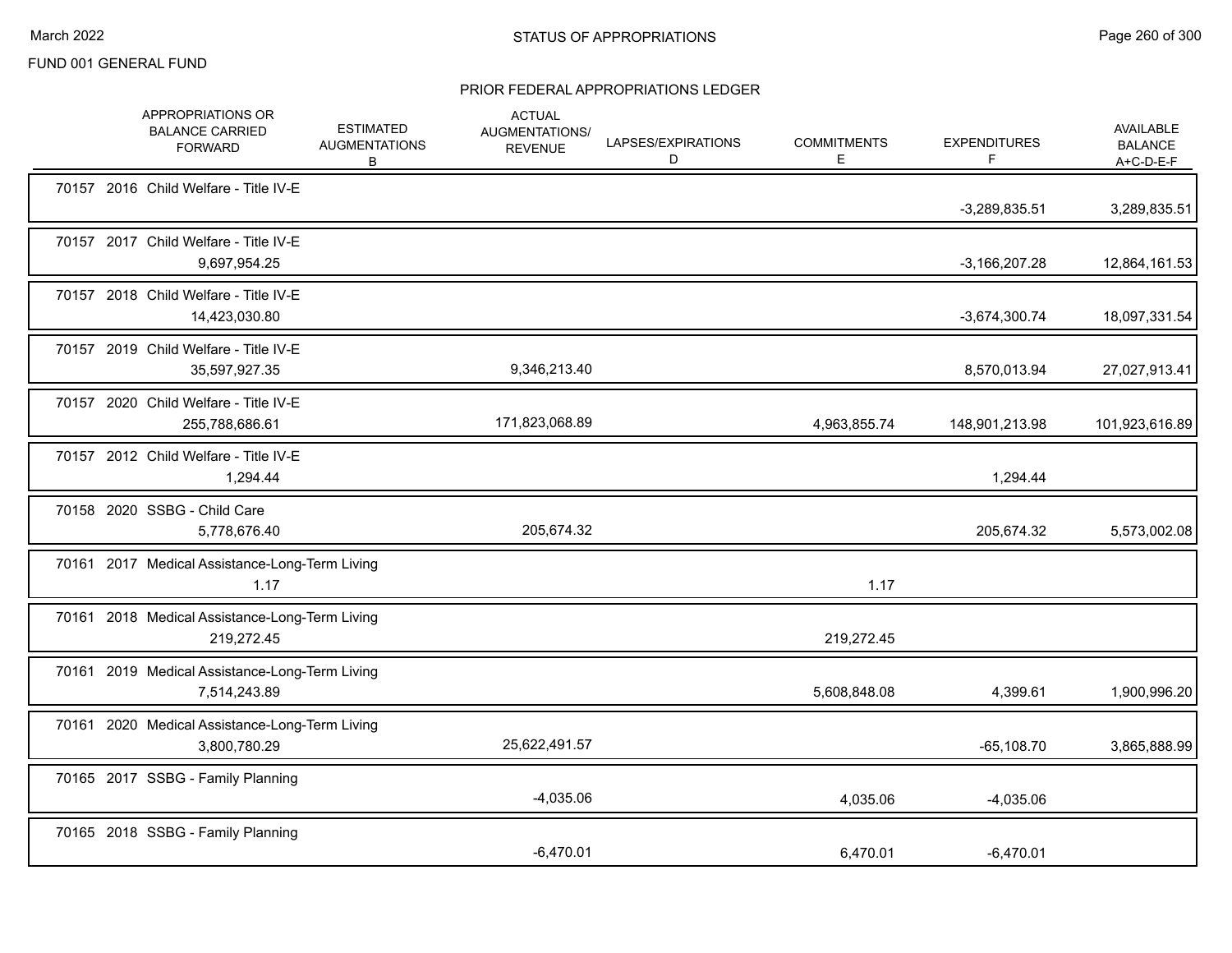|  | APPROPRIATIONS OR<br><b>BALANCE CARRIED</b><br><b>FORWARD</b>        | <b>ESTIMATED</b><br><b>AUGMENTATIONS</b><br>В | <b>ACTUAL</b><br><b>AUGMENTATIONS/</b><br><b>REVENUE</b> | LAPSES/EXPIRATIONS<br>D | <b>COMMITMENTS</b><br>E. | <b>EXPENDITURES</b><br>F. | AVAILABLE<br><b>BALANCE</b><br>A+C-D-E-F |
|--|----------------------------------------------------------------------|-----------------------------------------------|----------------------------------------------------------|-------------------------|--------------------------|---------------------------|------------------------------------------|
|  | 70165 2019 SSBG - Family Planning                                    |                                               | $-3,988.68$                                              |                         |                          | $-3,988.68$               | 3,988.68                                 |
|  | 70165 2020 SSBG - Family Planning<br>266,300.00                      |                                               | 505,866.52                                               |                         | 2,133.48                 | 264,166.52                |                                          |
|  | 70168 2019 LIEABG-Low Income Families & Individuals<br>1,234.42      |                                               | $-148.47$                                                |                         |                          | $-8,735.66$               | 9,970.08                                 |
|  | 70168 2020 LIEABG-Low Income Families & Individuals<br>62,573,989.11 |                                               | 39,000,957.85                                            |                         |                          | 39,259,696.27             | 23,314,292.84                            |
|  | 70169 2018 Medical Assistance - Child Welfare<br>1,010,164.42        |                                               | 132.74                                                   |                         |                          | 132.74                    | 1,010,031.68                             |
|  | 70169 2019 Medical Assistance - Child Welfare<br>852,609.23          |                                               | 11,963.11                                                |                         |                          | 11,963.11                 | 840,646.12                               |
|  | 70169 2020 Medical Assistance - Child Welfare<br>1,820,037.15        |                                               | 51,724.51                                                |                         |                          | 50,320.15                 | 1,769,717.00                             |
|  | 70170 2020 Education for Children with Disabilities<br>453,127.53    |                                               | 540,081.33                                               |                         |                          | 422,708.13                | 30,419.40                                |
|  | 70171 2020 Child Welfare Training & Certification<br>8,021,716.07    |                                               | 3,777,259.62                                             |                         | 4,235,464.00             | 2,615,477.07              | 1,170,775.00                             |
|  | 70175 2015 Med Assist-Community ID Services<br>435,681.99            |                                               |                                                          |                         |                          |                           | 435,681.99                               |
|  | 70175 2016 Med Assist-Community ID Services<br>309,587.84            |                                               | $-0.05$                                                  |                         | 0.03                     |                           | 309,587.81                               |
|  | 70175 2017 Med Assist-Community ID Services<br>1,564,146.92          |                                               |                                                          |                         |                          | $-0.09$                   | 1,564,147.01                             |
|  | 70175 2018 Med Assist-Community ID Services<br>4,148,029.70          |                                               | 72,890.40                                                |                         | 6.39                     | 3,498.19                  | 4, 144, 525. 12                          |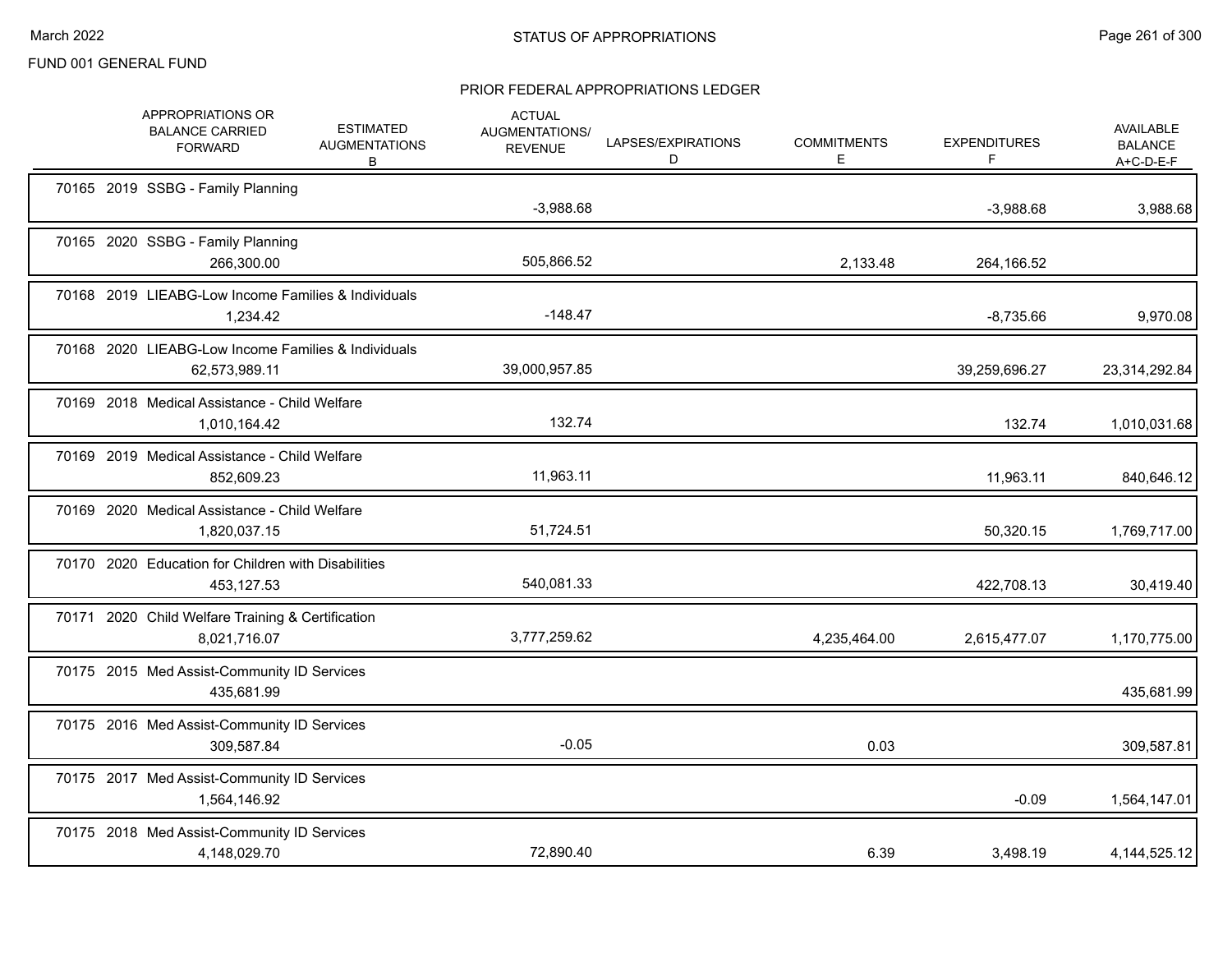|  | APPROPRIATIONS OR<br><b>BALANCE CARRIED</b><br><b>FORWARD</b>     | <b>ESTIMATED</b><br><b>AUGMENTATIONS</b><br>В | <b>ACTUAL</b><br>AUGMENTATIONS/<br><b>REVENUE</b> | LAPSES/EXPIRATIONS<br>D | <b>COMMITMENTS</b><br>E | <b>EXPENDITURES</b><br>F | <b>AVAILABLE</b><br><b>BALANCE</b><br>$A+C-D-E-F$ |
|--|-------------------------------------------------------------------|-----------------------------------------------|---------------------------------------------------|-------------------------|-------------------------|--------------------------|---------------------------------------------------|
|  | 70175 2019 Med Assist-Community ID Services<br>3,904,834.42       |                                               | 2,683,134.00                                      |                         | 0.35                    | $-147,966.00$            | 4,052,800.07                                      |
|  | 70175 2020 Med Assist-Community ID Services<br>19,582,288.07      |                                               | 20,276,600.23                                     |                         |                         | 12,655,651.22            | 6,926,636.85                                      |
|  | 70176 2019 SSBG - Rape Crisis<br>77.00                            |                                               |                                                   |                         |                         |                          | 77.00                                             |
|  | 70176 2020 SSBG - Rape Crisis                                     |                                               | $-4,105.22$                                       |                         | 728.00                  | $-4,105.22$              | 3,377.22                                          |
|  | 70184 2019 Medical Assistance-Early Intervention<br>536.33        |                                               | -276,401.80                                       |                         |                         | $-10,031.83$             | 10,568.16                                         |
|  | 70184 2020 Medical Assistance-Early Intervention<br>11,270,977.26 |                                               | 2,309,898.92                                      |                         |                         | 2,035,139.69             | 9,235,837.57                                      |
|  | 70184 2009 Medical Assistance-Early Intervention<br>197.58        |                                               |                                                   |                         |                         |                          | 197.58                                            |
|  | 70185 2017 Medical Assistance - Transportation<br>8,501,972.21    |                                               |                                                   |                         |                         |                          | 8,501,972.21                                      |
|  | 70185 2018 Medical Assistance - Transportation<br>8,056,664.86    |                                               |                                                   |                         |                         |                          | 8,056,664.86                                      |
|  | 70185 2019 Medical Assistance - Transportation<br>13,555,709.64   |                                               | 869,984.00                                        |                         |                         |                          | 13,555,709.64                                     |
|  | 70185 2020 Medical Assistance - Transportation<br>14,462,463.56   |                                               | 36,701,117.30                                     |                         |                         | 456,779.55               | 14,005,684.01                                     |
|  | 70185 2011 Medical Assistance - Transportation                    |                                               | -19,462,407.00                                    |                         |                         | -19,462,407.00           | 19,462,407.00                                     |
|  | 70185 2012 Medical Assistance - Transportation                    |                                               | 39,928,471.67                                     |                         |                         | -380,047.00              | 380,047.00                                        |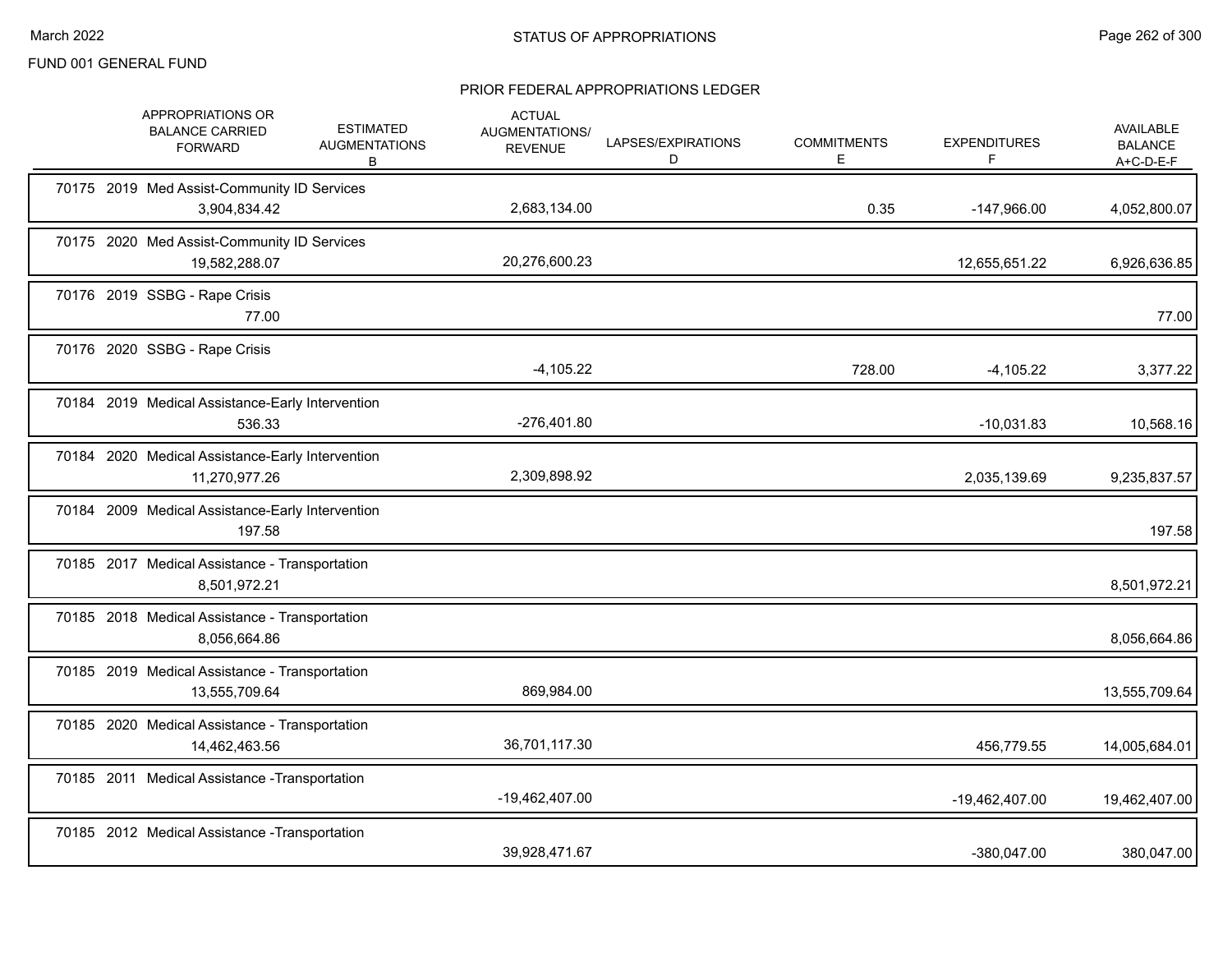|  | APPROPRIATIONS OR<br><b>BALANCE CARRIED</b><br><b>FORWARD</b>   | <b>ESTIMATED</b><br><b>AUGMENTATIONS</b><br>В | <b>ACTUAL</b><br>AUGMENTATIONS/<br><b>REVENUE</b> | LAPSES/EXPIRATIONS<br>D | <b>COMMITMENTS</b><br>Е | <b>EXPENDITURES</b><br>F. | <b>AVAILABLE</b><br><b>BALANCE</b><br>$A+C-D-E-F$ |
|--|-----------------------------------------------------------------|-----------------------------------------------|---------------------------------------------------|-------------------------|-------------------------|---------------------------|---------------------------------------------------|
|  | 70185 2013 Medical Assistance - Transportation                  |                                               | 1,593,566.05                                      |                         |                         |                           |                                                   |
|  | 70186 2019 Medical Assistance-Capitation                        |                                               | -472,936.95                                       |                         |                         |                           |                                                   |
|  | 70186 2020 Medical Assistance-Capitation<br>25,081,946.06       |                                               | -89,161,535.08                                    |                         | 28,968.75               | 5,253,225.84              | 19,799,751.47                                     |
|  | 70187 2020 SSBG - Legal Services<br>385,259.78                  |                                               | 385,259.78                                        |                         |                         | 385,259.78                |                                                   |
|  | 70189 2020 Family Violence Prevention Services<br>1,117,590.24  |                                               | 1,299,293.14                                      |                         |                         | 635,453.78                | 482,136.46                                        |
|  | 70191 2020 Family Preservation - Family Centers<br>1,147,852.61 |                                               | 531,279.57                                        |                         | 21,064.63               | 400,412.98                | 726,375.00                                        |
|  | 70192 2020 Head Start Collaboration Project<br>39,119.93        |                                               | 39,119.93                                         |                         |                         | 39,119.93                 |                                                   |
|  | 70195 2017 TANFBG - Cash Grants<br>142,630.86                   |                                               |                                                   |                         | 142,630.86              |                           |                                                   |
|  | 70195 2018 TANFBG - Cash Grants<br>277,897.54                   |                                               |                                                   |                         | 277,897.54              |                           |                                                   |
|  | 70195 2019 TANFBG - Cash Grants<br>222,158.82                   |                                               | 35,690.61                                         |                         | 184,294.12              | 37,864.70                 |                                                   |
|  | 70195 2020 TANFBG - Cash Grants<br>95,701,663.30                |                                               | 2,220,298.22                                      |                         | 324,891.92              | 1,269,535.91              | 94, 107, 235. 47                                  |
|  | 70197 2018 TANFBG - Child Welfare<br>88,700.77                  |                                               | 21,313.12                                         |                         |                         | 21,313.12                 | 67,387.65                                         |
|  | 70197 2019 TANFBG - Child Welfare<br>8,675,356.76               |                                               | 497,662.62                                        |                         |                         | 272,734.49                | 8,402,622.27                                      |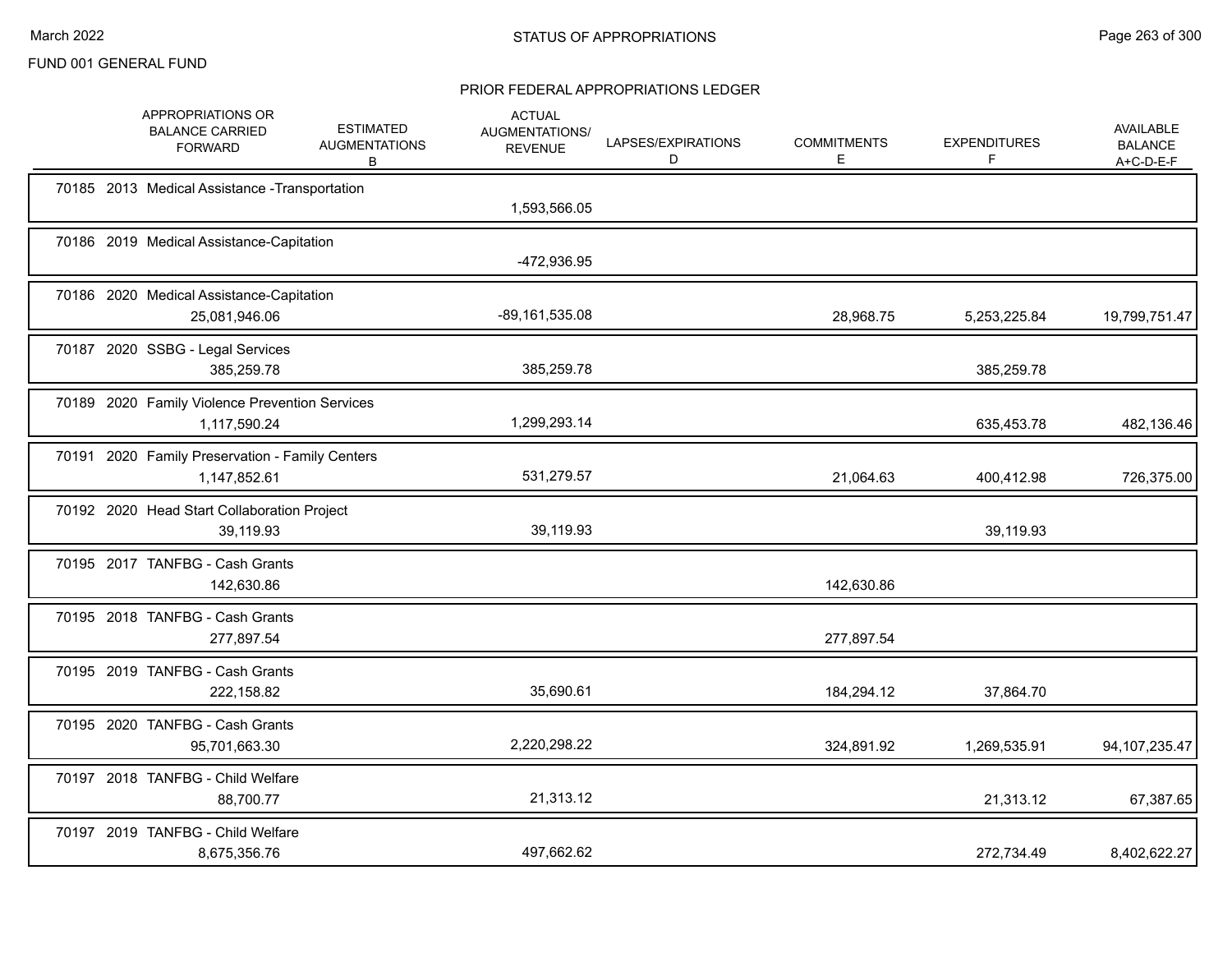|  | APPROPRIATIONS OR<br><b>BALANCE CARRIED</b><br><b>FORWARD</b>       | <b>ESTIMATED</b><br><b>AUGMENTATIONS</b><br>В | <b>ACTUAL</b><br>AUGMENTATIONS/<br><b>REVENUE</b> | LAPSES/EXPIRATIONS<br>D | <b>COMMITMENTS</b><br>Е | <b>EXPENDITURES</b><br>F | <b>AVAILABLE</b><br><b>BALANCE</b><br>$A+C-D-E-F$ |
|--|---------------------------------------------------------------------|-----------------------------------------------|---------------------------------------------------|-------------------------|-------------------------|--------------------------|---------------------------------------------------|
|  | 70197 2020 TANFBG - Child Welfare<br>44,261,459.28                  |                                               | 11,156,558.79                                     |                         |                         | 9,736,974.69             | 34,524,484.59                                     |
|  | 70199 2019 CCDFBG - Child Care<br>74,048.25                         |                                               |                                                   |                         |                         |                          | 74,048.25                                         |
|  | 70199 2020 CCDFBG - Child Care<br>139,350,432.51                    |                                               | 3,142,274.49                                      |                         | 1,287,076.99            | 2,158,153.45             | 135,905,202.07                                    |
|  | 70204 2020 Comm. Based Family Resource & Support                    |                                               | 3,688.48                                          |                         |                         |                          |                                                   |
|  | 70527 2019 TANF - Alternatives to Abortion<br>582.06                |                                               |                                                   |                         |                         |                          | 582.06                                            |
|  | 70527 2020 TANF - Alternatives to Abortion                          |                                               | $-19,076.57$                                      |                         |                         | $-19,076.57$             | 19,076.57                                         |
|  | 70578 2020 Medical Assistance - Trauma Centers (F)<br>213.39        |                                               | 9,452,786.61                                      |                         |                         |                          | 213.39                                            |
|  | 70600 2019 Medical Assistance Community ID Waiver<br>14,658.08      |                                               | $-3,339.54$                                       |                         |                         | $-57,200.65$             | 71,858.73                                         |
|  | 70600 2020 Medical Assistance Community ID Waiver<br>56,179,117.79  |                                               | 70,533,596.92                                     |                         |                         | $-36,829.95$             | 56,215,947.74                                     |
|  | 70649 2020 Medical Assistance-Academic Medical Cntr<br>421,108.79   |                                               | 25,860,841.00                                     |                         |                         |                          | 421,108.79                                        |
|  | 70661 2020 Title IV-B Family Centers<br>2,523,870.11                |                                               | 369,519.26                                        |                         |                         | 369,519.26               | 2,154,350.85                                      |
|  | 70669 2020 Medical Astnc-Nurse Family Prtnrshp (F)<br>1,841,458.88  |                                               | 95,687.28                                         |                         |                         | 79,410.33                | 1,762,048.55                                      |
|  | 70707 2020 Child Abuse Prevention and Treatment Act<br>3,832,231.18 |                                               | 335, 111.21                                       |                         | 270,485.01              | 335, 111.21              | 3,226,634.96                                      |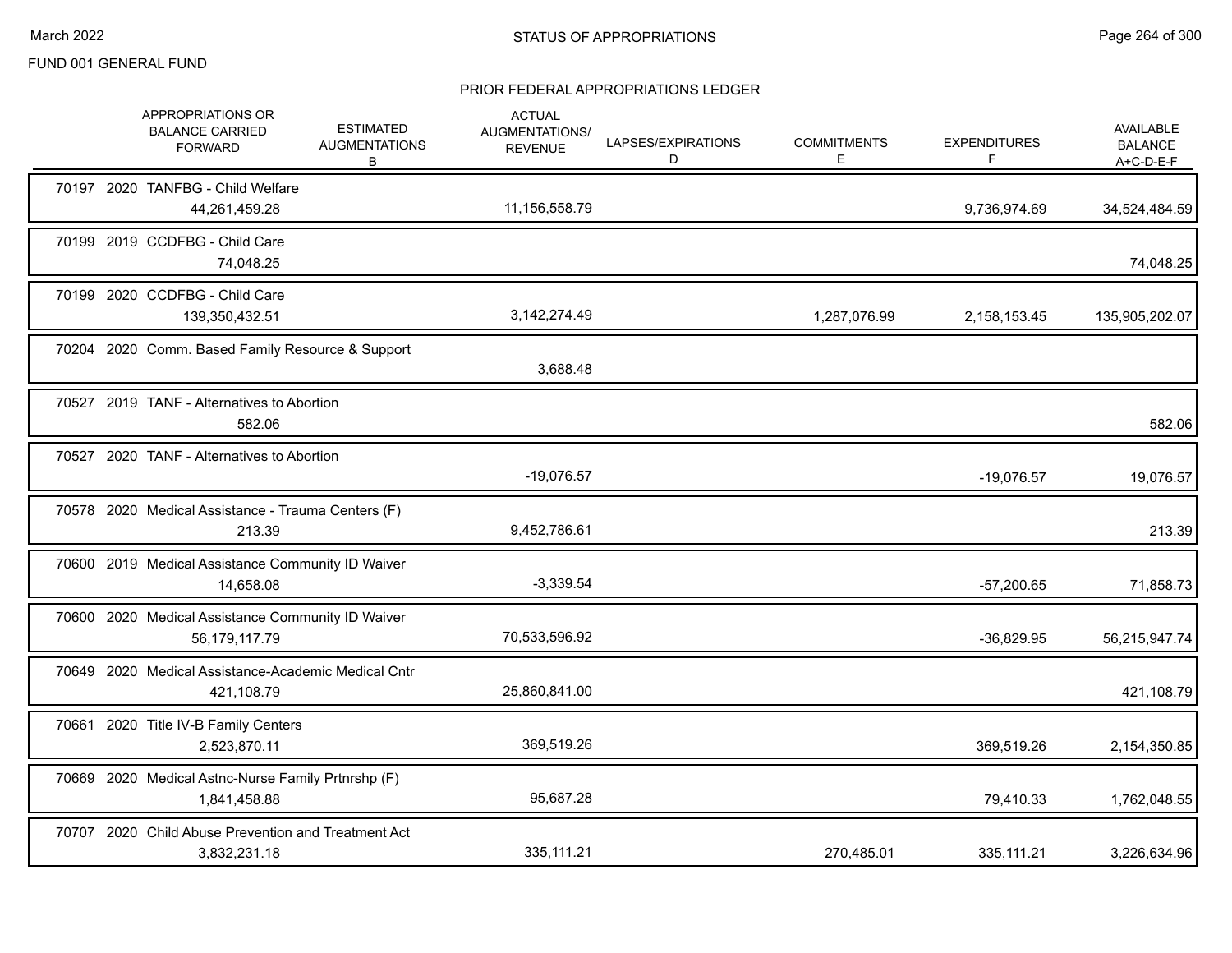|  | APPROPRIATIONS OR<br><b>BALANCE CARRIED</b><br><b>FORWARD</b>     | <b>ESTIMATED</b><br><b>AUGMENTATIONS</b><br>В | <b>ACTUAL</b><br><b>AUGMENTATIONS/</b><br><b>REVENUE</b> | LAPSES/EXPIRATIONS<br>D | <b>COMMITMENTS</b><br>E. | <b>EXPENDITURES</b><br>F | AVAILABLE<br><b>BALANCE</b><br>A+C-D-E-F |
|--|-------------------------------------------------------------------|-----------------------------------------------|----------------------------------------------------------|-------------------------|--------------------------|--------------------------|------------------------------------------|
|  | 70711 2018 MA-Autism Intervention and Services<br>1,193,332.18    |                                               | $-20,666.44$                                             |                         |                          | $-20,666.44$             | 1,213,998.62                             |
|  | 70711 2019 MA-Autism Intervention and Services<br>9,174,355.17    |                                               |                                                          |                         |                          |                          | 9,174,355.17                             |
|  | 70711 2020 MA-Autism Intervention and Services<br>1,662,848.24    |                                               | 1,824,760.72                                             |                         |                          | 571,075.10               | 1,091,773.14                             |
|  | 70718 2020 TITLE IV B Caseworker Visits<br>671,960.00             |                                               |                                                          |                         |                          |                          | 671,960.00                               |
|  | 70719 2020 TANF-Child Care Assistance<br>171,261,340.65           |                                               | 4,697.77                                                 |                         |                          | 4,697.77                 | 171,256,642.88                           |
|  | 70720 2020 CCDFBG-Child Care Assistance<br>916,039.00             |                                               | -389,528.61                                              |                         |                          | -389,528.61              | 1,305,567.61                             |
|  | 70721 2018 SNAP-Child Care Assistance                             |                                               | $-28,823.50$                                             |                         |                          |                          |                                          |
|  | 70721 2020 SNAP-Child Care Assistance<br>1,596,655.17             |                                               | 2,088.79                                                 |                         |                          | 2,088.79                 | 1,594,566.38                             |
|  | 70729 2019 MA-Obstetric and Neonatal Services<br>893,627.90       |                                               |                                                          |                         |                          |                          | 893,627.90                               |
|  | 70729 2020 MA-Obstetric and Neonatal Services<br>464,787.83       |                                               | -516,854.50                                              |                         |                          | -369,301.05              | 834,088.88                               |
|  | 70730 2020 MA-Hospital Based Burn Centers<br>573.22               |                                               | 4,845,426.78                                             |                         |                          |                          | 573.22                                   |
|  | 70748 2020 Med Assist - Critical Access Hospitals<br>1,408,417.19 |                                               | 266,225.68                                               |                         |                          | 266,225.68               | 1,142,191.51                             |
|  | 70750 2019 Med Assist- Physician Practice Plans                   |                                               | 472,936.95                                               |                         |                          |                          |                                          |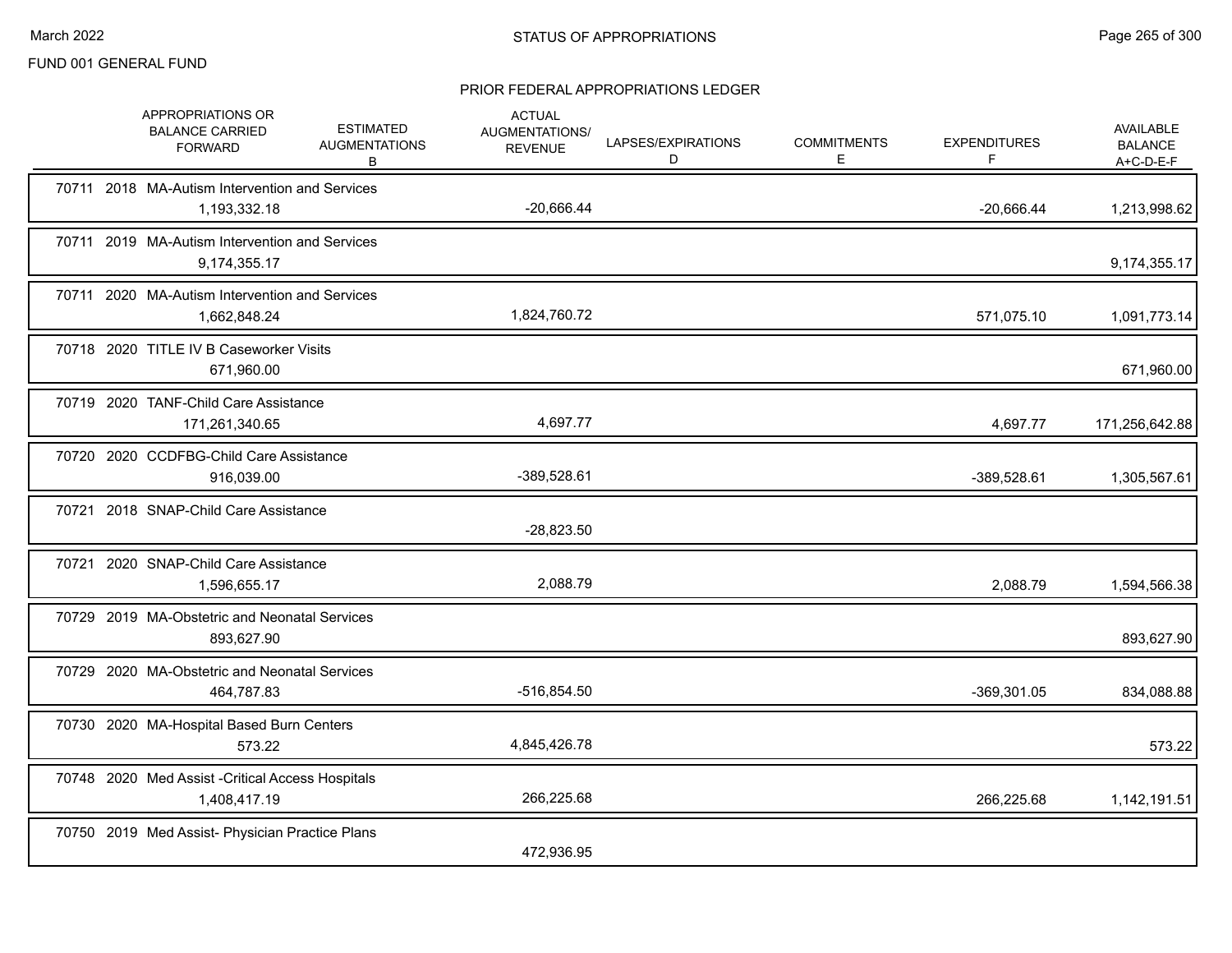|  | APPROPRIATIONS OR<br><b>BALANCE CARRIED</b><br><b>FORWARD</b>       | <b>ESTIMATED</b><br><b>AUGMENTATIONS</b><br>В | <b>ACTUAL</b><br>AUGMENTATIONS/<br><b>REVENUE</b> | LAPSES/EXPIRATIONS<br>D | <b>COMMITMENTS</b><br>Е | <b>EXPENDITURES</b><br>F | <b>AVAILABLE</b><br><b>BALANCE</b><br>$A+C-D-E-F$ |
|--|---------------------------------------------------------------------|-----------------------------------------------|---------------------------------------------------|-------------------------|-------------------------|--------------------------|---------------------------------------------------|
|  | 70750 2020 Med Assist- Physician Practice Plans<br>1,640,075.30     |                                               | 55,957,815.28                                     |                         |                         | 1,640,075.30             |                                                   |
|  | 70791 2020 MCHSBG - Early Childhood Home Visiting<br>7,011,827.52   |                                               | 795,696.80                                        |                         |                         | 795,696.80               | 6,216,130.72                                      |
|  | 70798 2020 MA- Workers with Disabilities<br>23,571,390.69           |                                               | 35,058,527.81                                     |                         |                         | 19,779,905.69            | 3,791,485.00                                      |
|  | 70958 2019 Refugees/Persons Seeking Asylum-Soc Serv<br>1,190,550.88 |                                               |                                                   |                         | 307,821.86              |                          | 882,729.02                                        |
|  | 70958 2020 Refugees/Persons Seeking Asylum-Soc Serv<br>8,825,299.96 |                                               | 2,105,035.60                                      |                         | 244,290.63              | 1,499,439.33             | 7,081,570.00                                      |
|  | 70960 2020 MA - Long-Term Care Managed Care                         |                                               | $-400,522.55$                                     |                         |                         |                          |                                                   |
|  | 70977 2019 Childrens Justice Act<br>769,046.44                      |                                               |                                                   |                         |                         |                          | 769,046.44                                        |
|  | 70977 2020 Childrens Justice Act<br>1,094,210.11                    |                                               | 6,328.32                                          |                         | 15,485.79               | 6,328.32                 | 1,072,396.00                                      |
|  | 71030 2019 Medical Assistance-Fee for Service<br>128,987,938.10     |                                               | $-6,931,219.38$                                   |                         |                         | $-14,287.95$             | 129,002,226.05                                    |
|  | 71030 2020 Medical Assistance-Fee for Service<br>133,928,748.75     |                                               | 66,064,146.77                                     |                         |                         | 16,571,265.68            | 117,357,483.07                                    |
|  | 71055 2019 Children's Health Insurance Program                      |                                               | $-39,929.32$                                      |                         |                         |                          |                                                   |
|  | 71055 2020 Children's Health Insurance Program<br>11, 193, 287. 13  |                                               | 9,504,955.13                                      |                         | 0.01                    | 8,763,705.45             | 2,429,581.67                                      |
|  | 71066 2020 Access to Medication-AssistedTreatment<br>1,963,354.00   |                                               |                                                   |                         |                         |                          | 1,963,354.00                                      |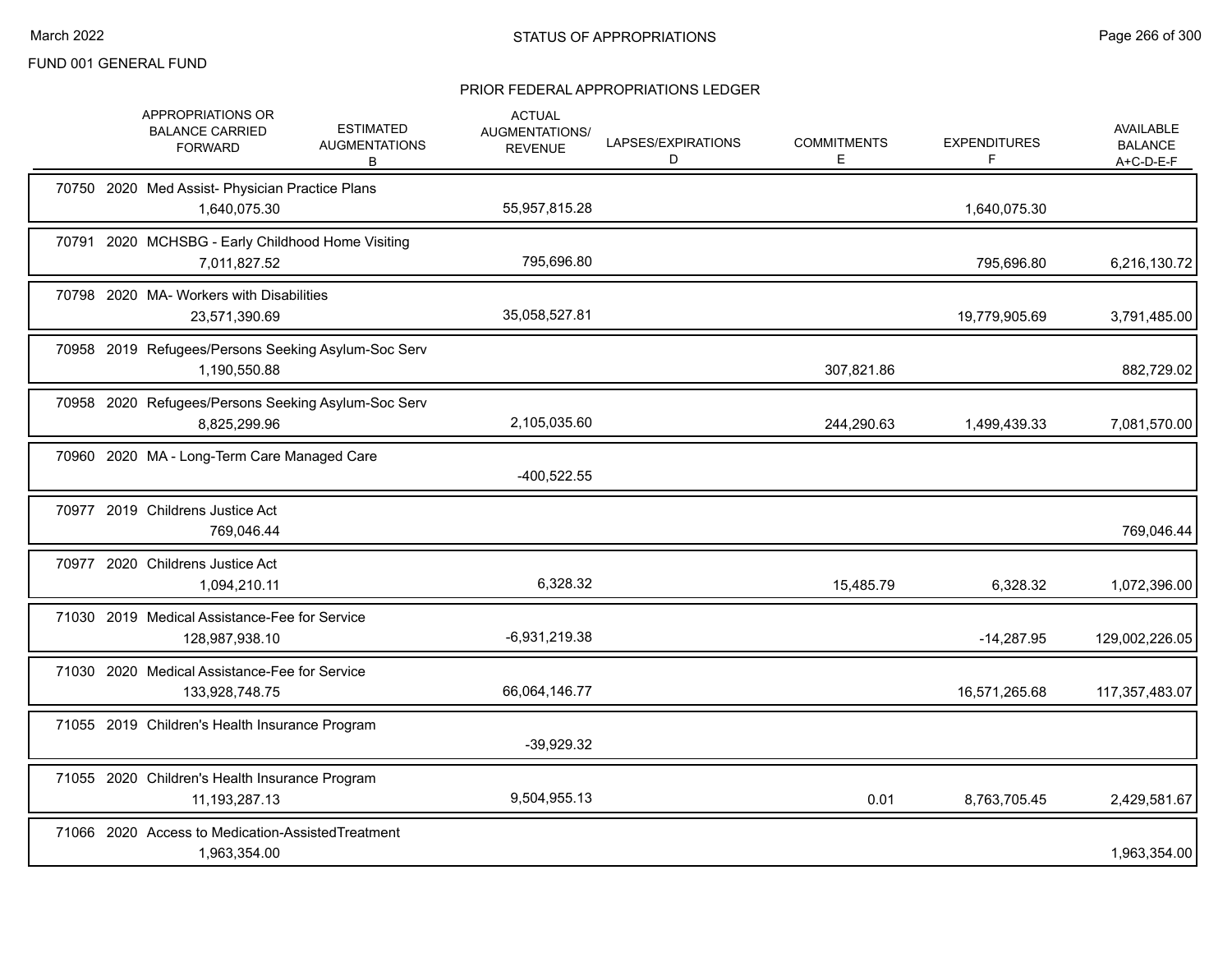|                             | APPROPRIATIONS OR<br><b>BALANCE CARRIED</b><br><b>FORWARD</b>        | <b>ESTIMATED</b><br><b>AUGMENTATIONS</b><br>B | <b>ACTUAL</b><br>AUGMENTATIONS/<br><b>REVENUE</b> | LAPSES/EXPIRATIONS<br>D | <b>COMMITMENTS</b><br>Е | <b>EXPENDITURES</b><br>F | AVAILABLE<br><b>BALANCE</b><br>$A+C-D-E-F$ |
|-----------------------------|----------------------------------------------------------------------|-----------------------------------------------|---------------------------------------------------|-------------------------|-------------------------|--------------------------|--------------------------------------------|
|                             | 71067 2018 Line And Track Improvement                                |                                               | 10,710.00                                         |                         |                         |                          |                                            |
|                             | 71089 2020 Medical Assist - Community Healthchoices<br>15,570,321.47 |                                               | 8,653,506.05                                      |                         | 5,078,763.94            | 4,280,668.22             | 6,210,889.31                               |
|                             | 77846 2010 ARRA-Child Welfare-Title IV-E<br>2,993.37                 |                                               |                                                   |                         |                         | 365.89                   | 2,627.48                                   |
|                             | 77933 2018 ARRA - MA Health Information Technology                   |                                               | 21,229.94                                         |                         |                         |                          |                                            |
|                             | 77933 2019 ARRA - MA Health Information Technology<br>34,818,371.53  |                                               |                                                   |                         |                         |                          | 34,818,371.53                              |
|                             | 77933 2020 ARRA - MA Health Information Technology<br>42,375,051.43  |                                               | 33,997.00                                         |                         |                         |                          | 42,375,051.43                              |
| <b>DEPT TOTAL</b>           |                                                                      |                                               |                                                   |                         |                         |                          |                                            |
|                             | 2,004,190,625.15                                                     |                                               | 500,365,401.16                                    |                         | 43,662,727.88           | 327,834,331.83           | 1,632,693,565.44                           |
|                             | <b>BA 19 - State Department</b><br><b>GENERAL GOVERNMENT</b>         |                                               |                                                   |                         |                         |                          |                                            |
|                             | 70490 2019 Federal Election Reform<br>7,001.99                       |                                               |                                                   |                         |                         |                          | 7,001.99                                   |
|                             | 70490 2020 Federal Election Reform<br>22,640,650.07                  |                                               | 2,435,727.13                                      |                         | 375,012.49              | 1,689,590.24             | 20,576,047.34                              |
| <b>DEPT TOTAL</b>           |                                                                      |                                               |                                                   |                         |                         |                          |                                            |
|                             | 22,647,652.06                                                        |                                               | 2,435,727.13                                      |                         | 375,012.49              | 1,689,590.24             | 20,583,049.33                              |
| <b>BA 20 - State Police</b> |                                                                      |                                               |                                                   |                         |                         |                          |                                            |
|                             | <b>GENERAL GOVERNMENT</b>                                            |                                               |                                                   |                         |                         |                          |                                            |
|                             | 70541 2015 Area Computer Crime                                       |                                               | 27,097.51                                         |                         |                         |                          |                                            |
|                             | 70541 2016 Area Computer Crime                                       |                                               | 69,617.66                                         |                         |                         |                          |                                            |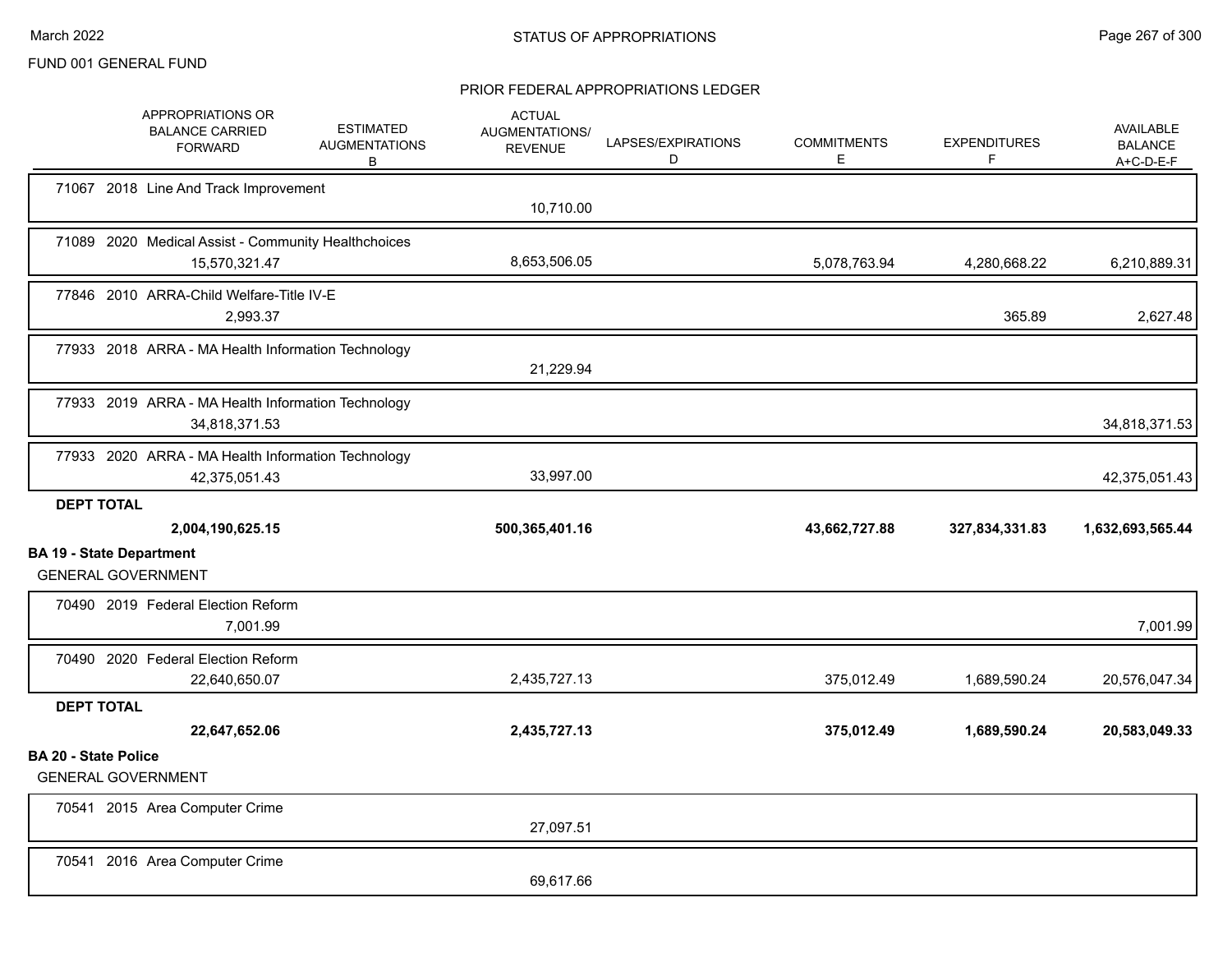|                               | APPROPRIATIONS OR<br><b>BALANCE CARRIED</b><br><b>FORWARD</b>       | <b>ESTIMATED</b><br><b>AUGMENTATIONS</b><br>B | <b>ACTUAL</b><br>AUGMENTATIONS/<br><b>REVENUE</b> | LAPSES/EXPIRATIONS<br>D | <b>COMMITMENTS</b><br>Е | <b>EXPENDITURES</b><br>F | <b>AVAILABLE</b><br><b>BALANCE</b><br>$A+C-D-E-F$ |
|-------------------------------|---------------------------------------------------------------------|-----------------------------------------------|---------------------------------------------------|-------------------------|-------------------------|--------------------------|---------------------------------------------------|
|                               | 70541 2017 Area Computer Crime                                      |                                               | 74,872.09                                         |                         |                         |                          |                                                   |
|                               | 70541 2018 Area Computer Crime                                      |                                               | 46,532.62                                         |                         |                         |                          |                                                   |
|                               | 70541 2019 Area Computer Crime                                      |                                               | 62,000.34                                         |                         |                         |                          |                                                   |
| 70541                         | 2020 Area Computer Crime<br>7,092,125.61                            |                                               | 184,987.08                                        |                         | 33,945.25               | 434,373.57               | 6,623,806.79                                      |
|                               | 71007 2020 Broadband Network Planning (F)<br>4,050,000.00           |                                               |                                                   |                         |                         |                          | 4,050,000.00                                      |
| <b>DEPT TOTAL</b>             | 11, 142, 125.61                                                     |                                               | 465,107.30                                        |                         | 33,945.25               | 434,373.57               | 10,673,806.79                                     |
| <b>BA 78 - Transportation</b> | <b>GRANTS AND SUBSIDIES</b>                                         |                                               |                                                   |                         |                         |                          |                                                   |
|                               | 70356 2019 Surface Transportation Assist-Operating<br>4,451,960.00  |                                               |                                                   |                         |                         |                          | 4,451,960.00                                      |
|                               | 70356 2020 Surface Transportation Assist-Operating<br>14,781,777.00 |                                               |                                                   |                         |                         |                          | 14,781,777.00                                     |
|                               | 70357 2019 Surface Transportation Assist -Capital<br>22,938,627.00  |                                               |                                                   |                         |                         |                          | 22,938,627.00                                     |
|                               | 70357 2020 Surface Transportation Assist -Capital<br>15,840,670.00  |                                               | 5,969,557.00                                      |                         |                         | 4,243,121.00             | 11,597,549.00                                     |
|                               | 70358 2019 Sur Transp Assist-Operations & Planning<br>225,241.00    |                                               | 51,858.00                                         |                         |                         | 23,854.00                | 201,387.00                                        |
|                               | 70358 2020 Sur Transp Assist-Operations & Planning<br>533,051.00    |                                               |                                                   |                         |                         |                          | 533,051.00                                        |
|                               | 70360 2019 TEA 21 - Access to Jobs<br>1,880,879.00                  |                                               |                                                   |                         |                         |                          | 1,880,879.00                                      |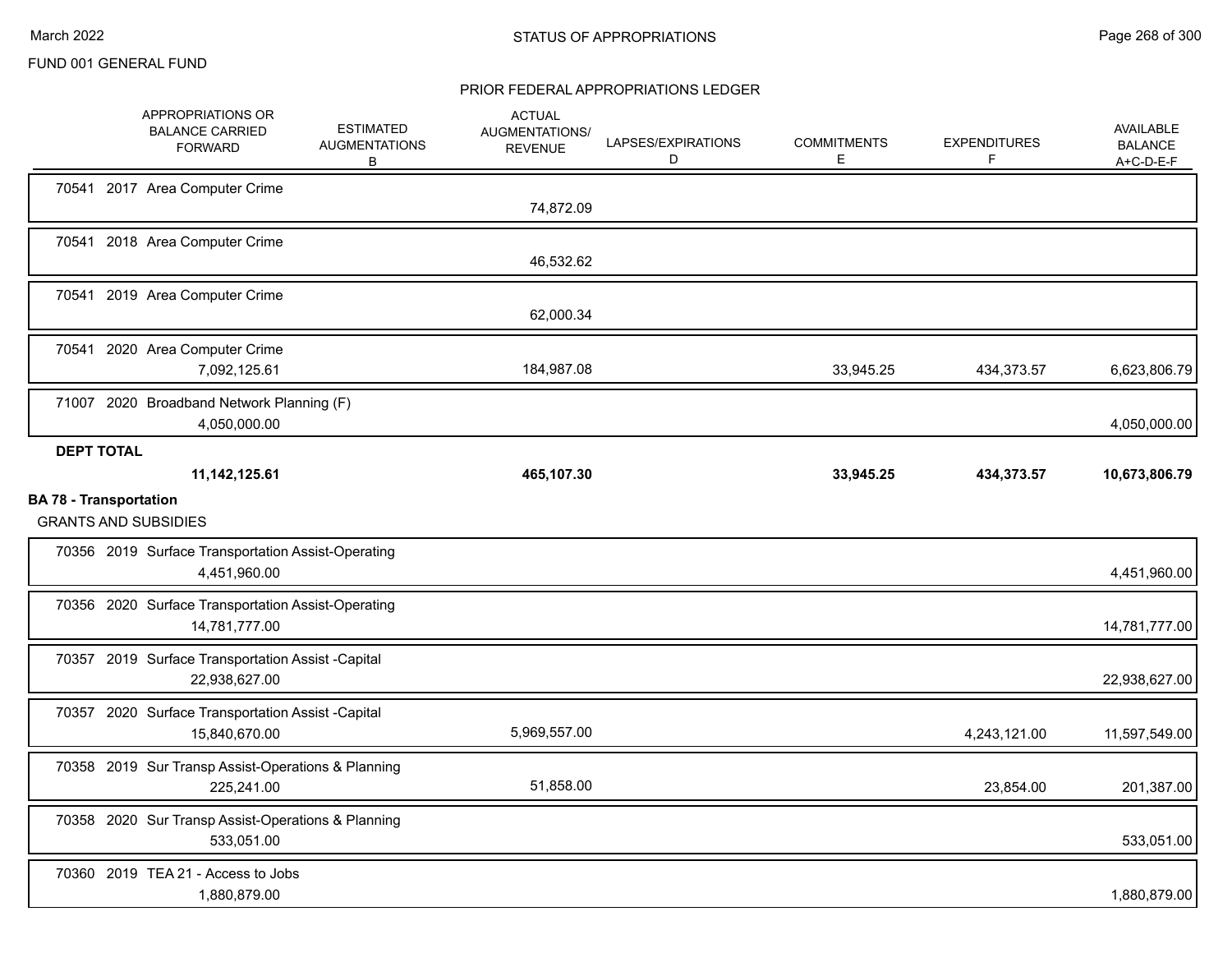|                   | APPROPRIATIONS OR<br><b>BALANCE CARRIED</b><br><b>FORWARD</b> | <b>ESTIMATED</b><br><b>AUGMENTATIONS</b><br>B | <b>ACTUAL</b><br>AUGMENTATIONS/<br><b>REVENUE</b> | LAPSES/EXPIRATIONS<br>D | <b>COMMITMENTS</b><br>Е | <b>EXPENDITURES</b><br>F | <b>AVAILABLE</b><br><b>BALANCE</b><br>A+C-D-E-F |
|-------------------|---------------------------------------------------------------|-----------------------------------------------|---------------------------------------------------|-------------------------|-------------------------|--------------------------|-------------------------------------------------|
|                   | 70360 2020 TEA 21 - Access to Jobs<br>2,000,000.00            |                                               | 73,437.00                                         |                         |                         | 73,437.00                | 1,926,563.00                                    |
|                   | 70361 2019 FTA-Capital Improvements<br>65,810,900.00          |                                               |                                                   |                         |                         |                          | 65,810,900.00                                   |
|                   | 70361 2020 FTA-Capital Improvements<br>52,444,243.00          |                                               | 3,960,391.00                                      |                         | 553,953.00              | 3,960,391.00             | 47,929,899.00                                   |
|                   | 70362 2019 FTA Capital Improvement Grants<br>16,993,992.00    |                                               |                                                   |                         |                         |                          | 16,993,992.00                                   |
|                   | 70362 2020 FTA Capital Improvement Grants<br>20,075,549.00    |                                               | 1,782,773.31                                      |                         |                         | 850,597.31               | 19,224,951.69                                   |
|                   | 70752 2019 FTA-Hybrid MassTransit Vehicles<br>28,925,784.00   |                                               |                                                   |                         |                         |                          | 28,925,784.00                                   |
|                   | 70752 2020 FTA-Hybrid MassTransit Vehicles<br>29,913,974.00   |                                               | 96,241.00                                         |                         |                         | 96,241.00                | 29,817,733.00                                   |
|                   | 71027 2018 FTA-Safety Oversight<br>1,972,556.00               |                                               | 92.00                                             |                         |                         | 92.00                    | 1,972,464.00                                    |
|                   | 71027 2019 FTA-Safety Oversight<br>1,936,084.63               |                                               | $-23.00$                                          |                         |                         |                          | 1,936,084.63                                    |
|                   | 71027 2020 FTA-Safety Oversight<br>2,259,978.37               |                                               | 103,502.34                                        |                         |                         | 8,177.34                 | 2,251,801.03                                    |
|                   | 71067 2019 Line And Track Improvement<br>3,000,000.00         |                                               |                                                   |                         |                         |                          | 3,000,000.00                                    |
|                   | 71067 2020 Line And Track Improvement<br>3,000,000.00         |                                               |                                                   |                         |                         |                          | 3,000,000.00                                    |
|                   | 71112 2020 FRA-State of Good Repair<br>15,000,000.00          |                                               |                                                   |                         |                         |                          | 15,000,000.00                                   |
| <b>DEPT TOTAL</b> | 303,985,266.00                                                |                                               | 12,037,828.65                                     |                         | 553,953.00              | 9,255,910.65             | 294, 175, 402. 35                               |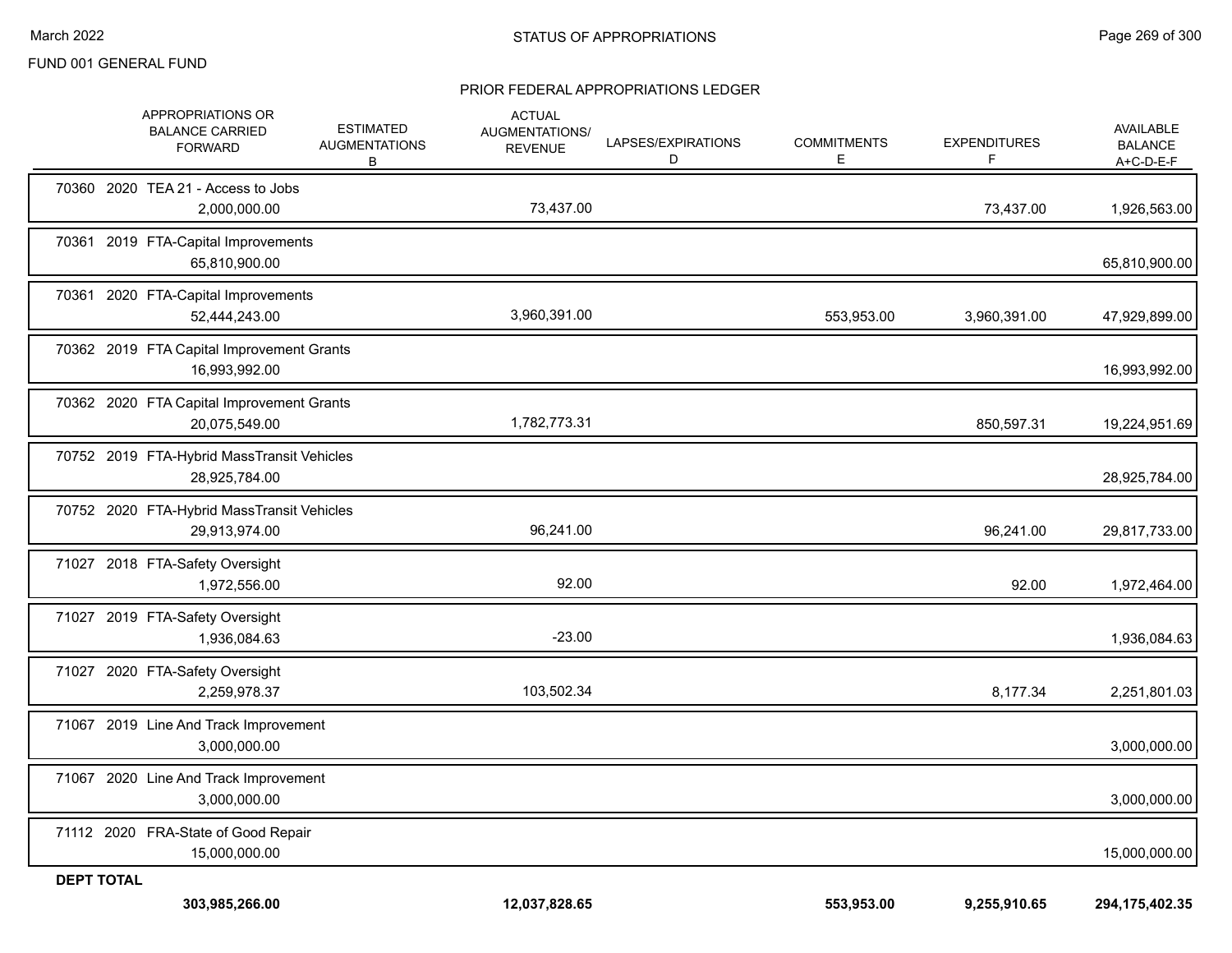|                              | APPROPRIATIONS OR<br><b>BALANCE CARRIED</b><br><b>FORWARD</b> | <b>ESTIMATED</b><br><b>AUGMENTATIONS</b><br>В | <b>ACTUAL</b><br>AUGMENTATIONS/<br><b>REVENUE</b> | LAPSES/EXPIRATIONS<br>D | <b>COMMITMENTS</b><br>E. | <b>EXPENDITURES</b> | <b>AVAILABLE</b><br><b>BALANCE</b><br>A+C-D-E-F |
|------------------------------|---------------------------------------------------------------|-----------------------------------------------|---------------------------------------------------|-------------------------|--------------------------|---------------------|-------------------------------------------------|
| <b>BA 51 - Supreme Court</b> |                                                               |                                               |                                                   |                         |                          |                     |                                                 |
| <b>GENERAL GOVERNMENT</b>    |                                                               |                                               |                                                   |                         |                          |                     |                                                 |
| 70654                        | 2020 Court Improvement Project<br>688,271.41                  |                                               |                                                   |                         |                          | 383,848.59          | 304,422.82                                      |
| 71068                        | 2020 Adult Drug Court Outcome Eval<br>225,000.00              |                                               |                                                   |                         |                          | 175,000.00          | 50,000.00                                       |
| <b>DEPT TOTAL</b>            |                                                               |                                               |                                                   |                         |                          |                     |                                                 |
|                              | 913,271.41                                                    |                                               |                                                   |                         |                          | 558,848.59          | 354,422.82                                      |
| <b>LEDGER TOTAL</b>          |                                                               |                                               |                                                   |                         |                          |                     |                                                 |
|                              | 5,095,824,138.30                                              |                                               | 931, 192, 111.67                                  |                         | 87,655,714.84            | 641,878,890.25      | 4,366,289,533.21                                |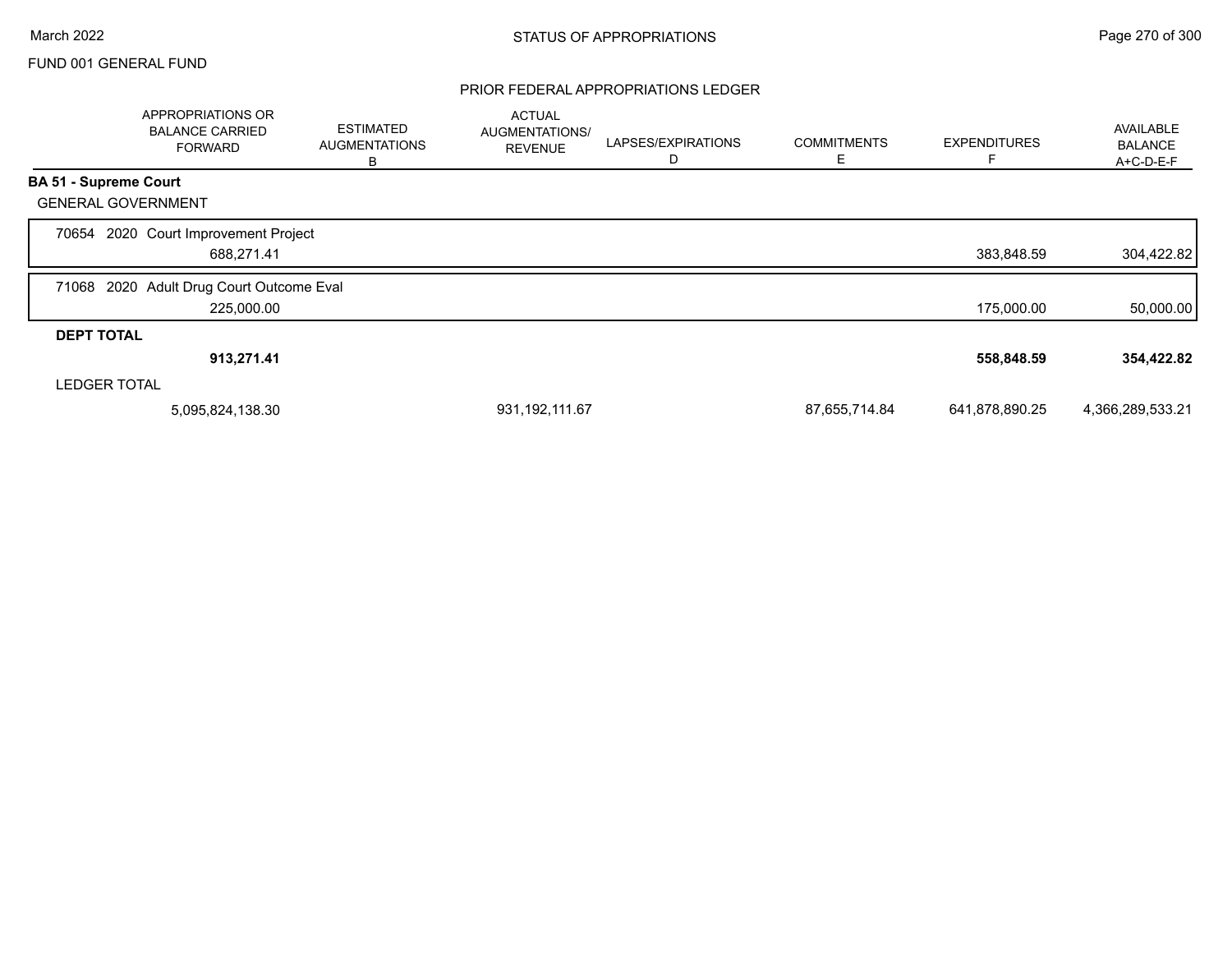|                                   | APPROPRIATIONS OR<br><b>BALANCE CARRIED</b><br><b>FORWARD</b> | <b>ESTIMATED</b><br><b>AUGMENTATIONS</b><br>В | <b>ACTUAL</b><br>AUGMENTATIONS/<br><b>REVENUE</b> | LAPSES/EXPIRATIONS<br>D | <b>COMMITMENTS</b><br>Е | <b>EXPENDITURES</b><br>F | AVAILABLE<br><b>BALANCE</b><br>$A+C-D-E-F$ |
|-----------------------------------|---------------------------------------------------------------|-----------------------------------------------|---------------------------------------------------|-------------------------|-------------------------|--------------------------|--------------------------------------------|
| <b>BA 81 - Executive Offices</b>  |                                                               |                                               |                                                   |                         |                         |                          |                                            |
| <b>GENERAL GOVERNMENT</b>         |                                                               |                                               |                                                   |                         |                         |                          |                                            |
| 80492 2019 Children's Justice Act | 79,626.01                                                     |                                               | 72,088.23                                         |                         |                         | 72,088.23                | 7,537.78                                   |
| 80492 2020 Children's Justice Act | 277,770.76                                                    |                                               | 2,588.82                                          |                         | 134,652.36              | 37,327.92                | 105,790.48                                 |
|                                   | 80550 2019 PA JCMS Assessment Evaluation<br>24,881.00         |                                               |                                                   |                         |                         |                          | 24,881.00                                  |
|                                   | 80550 2020 PA JCMS Assessment Evaluation<br>200,000.00        |                                               | 184,416.00                                        |                         |                         | 184,416.00               | 15,584.00                                  |
| 80559 2019 Drug Court Operations  | 834,302.71                                                    |                                               |                                                   |                         |                         |                          | 834,302.71                                 |
|                                   | 80568 2019 JNET AOPC E-Filing Rewrite<br>137,481.75           |                                               |                                                   |                         |                         |                          | 137,481.75                                 |
|                                   | 80569 2019 PA State Opioid Response (SOR)<br>1,189,049.37     |                                               | 675,274.65                                        |                         | 255,950.29              | 660,534.65               | 272,564.43                                 |
|                                   | 80569 2020 PA State Opioid Response (SOR)<br>7,360,023.65     |                                               | 5,098,265.34                                      |                         | 2,295,707.42            | 4,487,498.98             | 576,817.25                                 |
| 80592 2019 JNET NCHIP (F)         | 265,576.73                                                    |                                               | 13,885.67                                         |                         | 46,040.00               | 13,885.67                | 205,651.06                                 |
| 80593 2019 JNET Recidivator (F)   | 2,185.17                                                      |                                               |                                                   |                         |                         |                          | 2,185.17                                   |
|                                   | 80876 2019 PA Youth Survey-DDAP<br>50,000.00                  |                                               |                                                   |                         |                         |                          | 50,000.00                                  |
|                                   | 80888 2020 Substance Abuse Prevention DDAP<br>177,085.71      |                                               | 138,222.38                                        |                         |                         | 138,222.38               | 38,863.33                                  |
| 80905 2020 OIT PS DC NCHIP        | 1,333,000.00                                                  |                                               | 1,331,888.08                                      |                         |                         | 1,331,888.08             | 1,111.92                                   |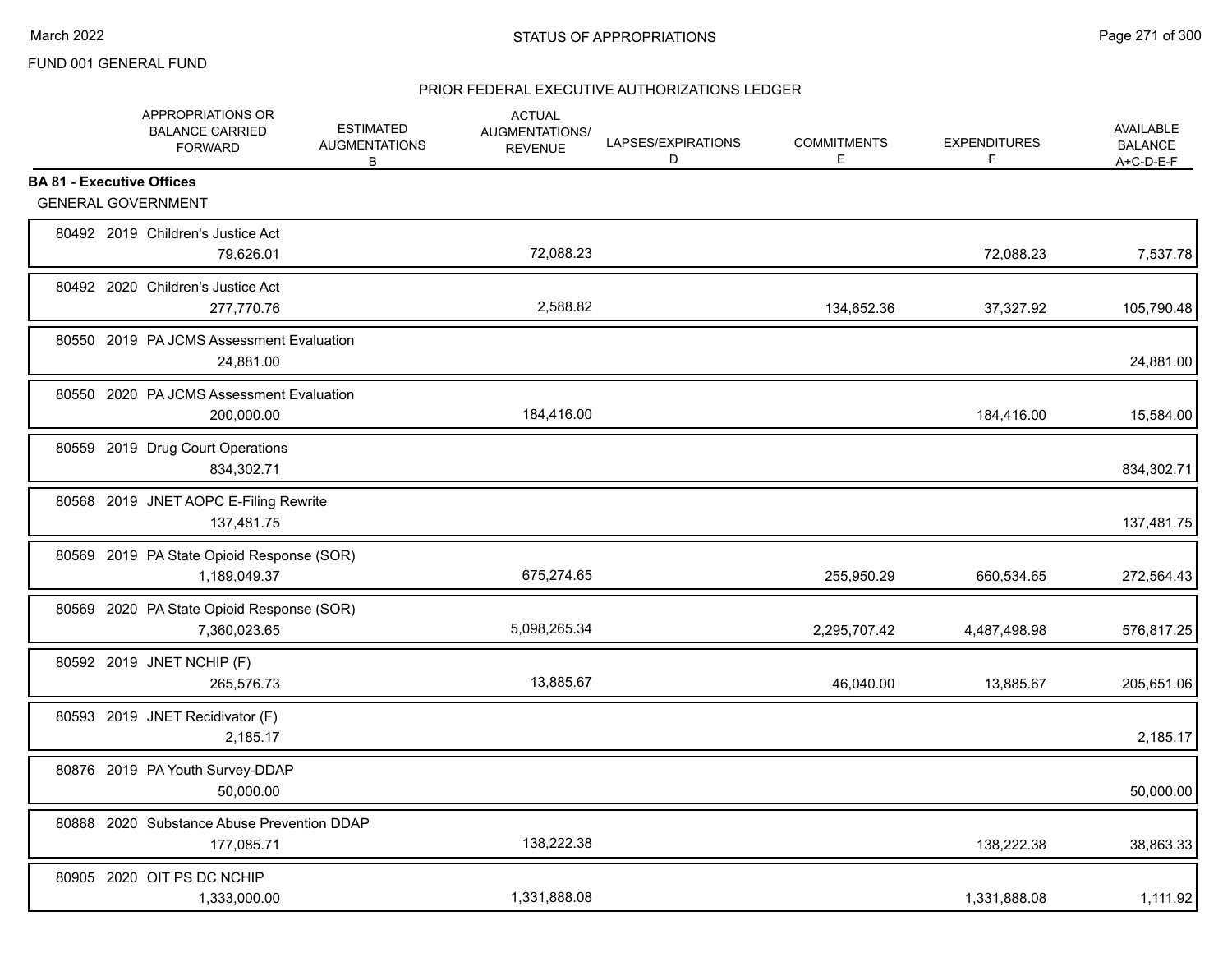|                                 | APPROPRIATIONS OR<br><b>BALANCE CARRIED</b><br><b>FORWARD</b>      | <b>ESTIMATED</b><br><b>AUGMENTATIONS</b><br>B | <b>ACTUAL</b><br>AUGMENTATIONS/<br><b>REVENUE</b> | LAPSES/EXPIRATIONS<br>D | <b>COMMITMENTS</b><br>Е | <b>EXPENDITURES</b><br>F | <b>AVAILABLE</b><br><b>BALANCE</b><br>A+C-D-E-F |
|---------------------------------|--------------------------------------------------------------------|-----------------------------------------------|---------------------------------------------------|-------------------------|-------------------------|--------------------------|-------------------------------------------------|
|                                 | 82596 2019 Antiterrorism and Emergency Assist Prgm<br>2,009,555.44 |                                               | 710,318.01                                        |                         | 1,242,822.07            | 605,561.37               | 161,172.00                                      |
|                                 | 82893 2020 Emergency Federal Law Enforcement<br>3.547.000.00       |                                               |                                                   |                         |                         |                          | 3,547,000.00                                    |
|                                 | 87300 2020 COVID-State Fiscal Recovery<br>2,162,328,098.40         |                                               | $-5,129,000,000.00$                               |                         |                         |                          | 2,162,328,098.40                                |
|                                 | 87490 2020 COVID-Emergency Rental Assistance                       |                                               | -200,066,748.00                                   |                         |                         |                          |                                                 |
|                                 | 87647 2019 COVID-NEA Grants to the Arts-Admin<br>5,792.00          |                                               |                                                   |                         |                         |                          | 5,792.00                                        |
|                                 | 87647 2020 COVID-NEA Grants to the Arts-Admin<br>937,000.00        |                                               |                                                   |                         | 44,056.44               | 859,100.58               | 33,842.98                                       |
|                                 | 87655 2019 COVID-Justice Assistance Grants<br>11,584,096.79        |                                               | 3,589,298.94                                      |                         | 2,000,060.77            | 3,617,660.52             | 5,966,375.50                                    |
| <b>DEPT TOTAL</b>               | 2,192,342,525.49                                                   |                                               | $-5,317,250,501.88$                               |                         | 6,019,289.35            | 12,008,184.38            | 2,174,315,051.76                                |
| <b>BA 14 - Attorney General</b> | <b>GENERAL GOVERNMENT</b>                                          |                                               |                                                   |                         |                         |                          |                                                 |
|                                 | 80586 2020 Innovative Prosecution Program<br>27,863.30             |                                               | 68,647.56                                         |                         |                         | 8,729.93                 | 19,133.37                                       |
|                                 | 80587 2020 Project Safe Neighborhoods (F)<br>35.585.98             |                                               | 13,573.63                                         |                         |                         | 13,768.72                | 21,817.26                                       |
|                                 | 80599 2020 ProjectSafeNeighborhoods-SW Philadelphia<br>52,453.02   |                                               | 11,149.45                                         |                         |                         | 6,378.85                 | 46,074.17                                       |
|                                 | 82589 2019 COPS Anti-Heroin Task Force                             |                                               | $-6,793.35$                                       |                         |                         |                          |                                                 |
|                                 | 82589 2020 COPS Anti-Heroin Task Force<br>243,512.78               |                                               | 420,110.65                                        |                         |                         | 70,716.08                | 172,796.70                                      |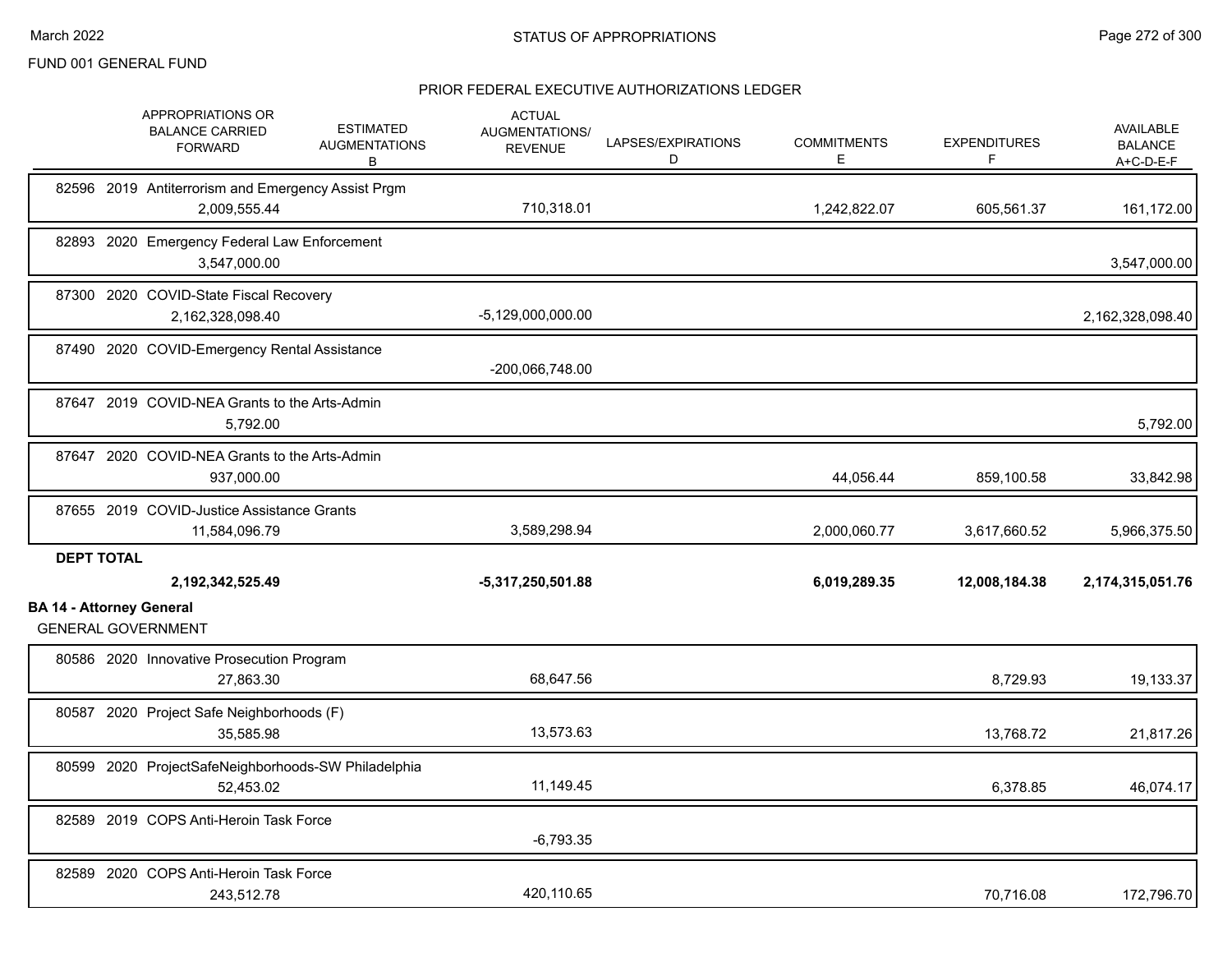|                   | APPROPRIATIONS OR<br><b>BALANCE CARRIED</b><br><b>FORWARD</b>       | <b>ESTIMATED</b><br><b>AUGMENTATIONS</b><br>B | <b>ACTUAL</b><br>AUGMENTATIONS/<br><b>REVENUE</b> | LAPSES/EXPIRATIONS<br>D | <b>COMMITMENTS</b><br>E | <b>EXPENDITURES</b><br>F. | <b>AVAILABLE</b><br><b>BALANCE</b><br>A+C-D-E-F |
|-------------------|---------------------------------------------------------------------|-----------------------------------------------|---------------------------------------------------|-------------------------|-------------------------|---------------------------|-------------------------------------------------|
|                   | 82590 2019 COPS Anti-Methamphetamine Program                        |                                               | $-537.99$                                         |                         |                         |                           |                                                 |
|                   | 82590 2020 COPS Anti-Methamphetamine Program<br>87,636.00           |                                               | 429,818.54                                        |                         |                         | 87.636.00                 |                                                 |
|                   | <b>GRANTS AND SUBSIDIES</b>                                         |                                               |                                                   |                         |                         |                           |                                                 |
|                   | 87401 2020 COVID-Emergency Supplemental Funding<br>0.70             |                                               |                                                   |                         |                         |                           | 0.70                                            |
| <b>DEPT TOTAL</b> |                                                                     |                                               |                                                   |                         |                         |                           |                                                 |
|                   | 447,051.78                                                          |                                               | 935,968.49                                        |                         |                         | 187,229.58                | 259,822.20                                      |
| BA 10 - Aging     | <b>GRANTS AND SUBSIDIES</b>                                         |                                               |                                                   |                         |                         |                           |                                                 |
|                   | 80594 2020 Overdose Data to Action (F)<br>372,693.86                |                                               | 301,724.27                                        |                         |                         | 301,724.27                | 70,969.59                                       |
|                   | 87429 2020 COVID-PrgmAgingTitleIII-SuprtvSrvc-ADMIN<br>1,031,000.00 |                                               |                                                   |                         |                         |                           | 1,031,000.00                                    |
|                   | 87430 2020 COVID-Programs for Aging-Title III-ADMIN<br>1,594,000.00 |                                               |                                                   |                         |                         |                           | 1,594,000.00                                    |
|                   | 87431 2020 COVID-PrgmAgingTitleIII-CaregvrSpp-ADMIN<br>311,000.00   |                                               |                                                   |                         |                         |                           | 311,000.00                                      |
|                   | 87601 2019 COVID-Programs for the Aging Title III<br>119,756.82     |                                               | $-8,954,405.01$                                   |                         | 173,674.00              | $-1,234,194.01$           | 1,180,276.83                                    |
|                   | 87601 2020 COVID-Programs for the Aging Title III<br>37,375,000.00  |                                               | 5,245,555.00                                      |                         | 1,967,257.00            | 5,901,281.00              | 29,506,462.00                                   |
|                   | 87603 2019 COVID-Medical Assistance-Attendant Care<br>84,240.07     |                                               |                                                   |                         |                         |                           | 84,240.07                                       |
|                   | 87603 2020 COVID-Medical Assistance-Attendant Care<br>8,170.48      |                                               |                                                   |                         |                         |                           | 8,170.48                                        |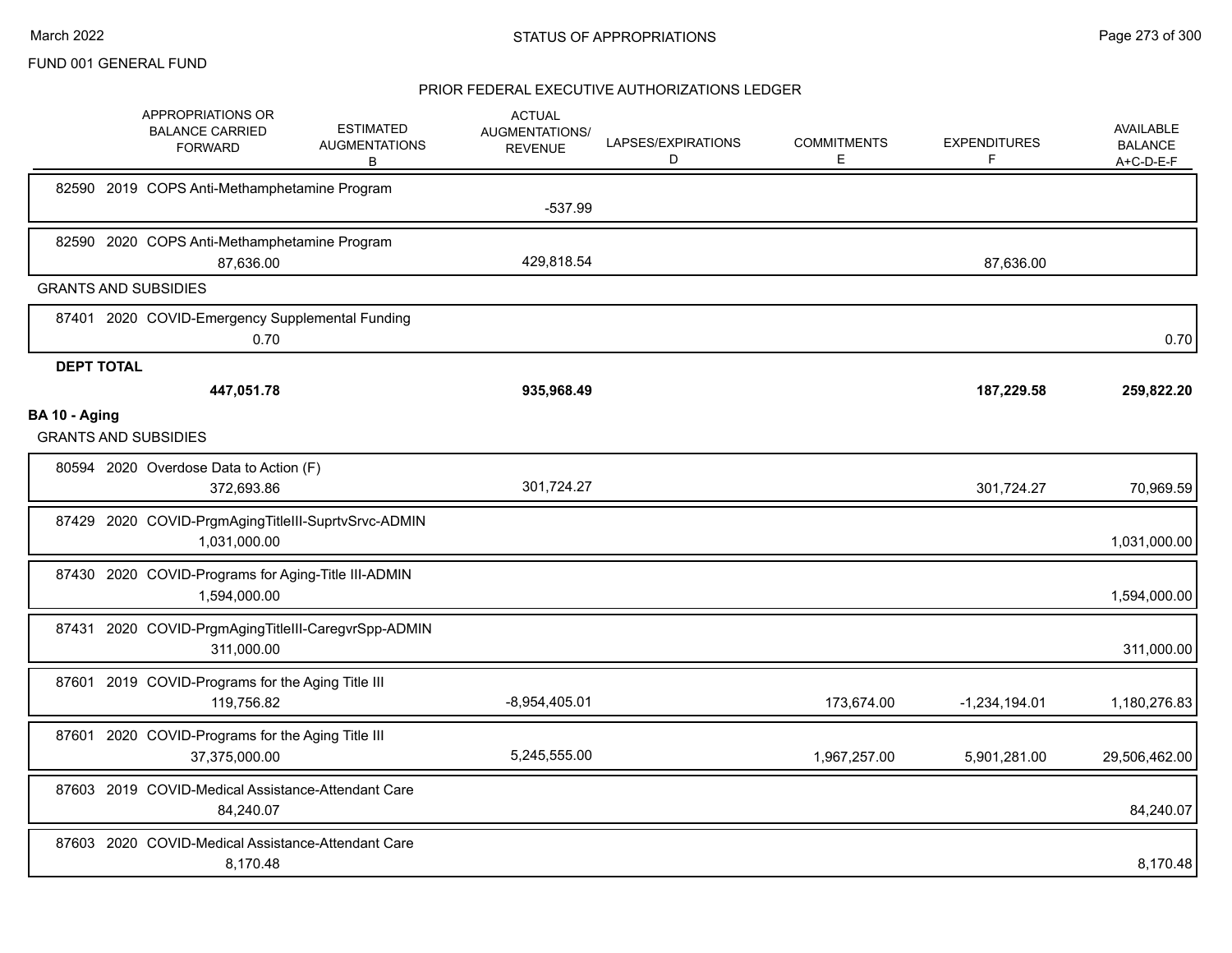|                            | APPROPRIATIONS OR<br><b>BALANCE CARRIED</b><br><b>FORWARD</b>        | <b>ESTIMATED</b><br><b>AUGMENTATIONS</b><br>В | <b>ACTUAL</b><br><b>AUGMENTATIONS/</b><br><b>REVENUE</b> | LAPSES/EXPIRATIONS<br>D | <b>COMMITMENTS</b><br>E | <b>EXPENDITURES</b><br>F | <b>AVAILABLE</b><br><b>BALANCE</b><br>$A+C-D-E-F$ |
|----------------------------|----------------------------------------------------------------------|-----------------------------------------------|----------------------------------------------------------|-------------------------|-------------------------|--------------------------|---------------------------------------------------|
|                            | 87650 2019 COVID-PFTA-Title III-Supportive Services<br>1,686,978.00  |                                               | $-3,142,038.79$                                          |                         | 540,635.50              | $-602,701.79$            | 1,749,044.29                                      |
|                            | 87650 2020 COVID-PFTA-Title III-Supportive Services<br>28,951,000.00 |                                               | 4,370,154.00                                             |                         | 4,630,046.52            | 4,989,569.56             | 19,331,383.92                                     |
|                            | 87651 2019 COVID-PFTA-Title VII-ElderRightsProtect<br>660,910.00     |                                               | $-8,373.97$                                              |                         |                         | 158,206.03               | 502,703.97                                        |
|                            | 87652 2019 COVID-PFTA-Title III-Caregiver Support<br>1,306.71        |                                               | $-1,247,221.25$                                          |                         |                         | $-172,989.25$            | 174,295.96                                        |
|                            | 87652 2020 COVID-PFTA-Title III-Caregiver Support<br>6,491,000.00    |                                               | 1,378,923.00                                             |                         | 517,181.00              | 1,551,303.00             | 4,422,516.00                                      |
| <b>DEPT TOTAL</b>          | 78,687,055.94                                                        |                                               | $-2,055,682.75$                                          |                         | 7,828,794.02            | 10,892,198.81            | 59,966,063.11                                     |
| <b>BA 68 - Agriculture</b> |                                                                      |                                               |                                                          |                         |                         |                          |                                                   |
|                            | <b>GENERAL GOVERNMENT</b>                                            |                                               |                                                          |                         |                         |                          |                                                   |
|                            | 80889 2019 Invasive Plant Suppression<br>56,000.95                   |                                               |                                                          |                         |                         |                          | 56,000.95                                         |
|                            | 80992 2020 Chesapeake Bay Pollution Abatement<br>3,120,974.50        |                                               | 109,052.33                                               |                         | 466,548.17              | 109,052.33               | 2,545,374.00                                      |
|                            | 87423 2020 COVID-Specialty Crops<br>1,399,000.00                     |                                               |                                                          |                         |                         |                          | 1,399,000.00                                      |
|                            | 87424 2020 COVID-Commodity Supplemental Food<br>122,493.00           |                                               | 122,493.00                                               |                         |                         | 122,493.00               |                                                   |
|                            | 87646 2019 COVID-Emergency Food Assistance<br>13,197.00              |                                               |                                                          |                         |                         |                          | 13,197.00                                         |
|                            | 87646 2020 COVID-Emergency Food Assistance<br>194,421.00             |                                               | 194,421.00                                               |                         |                         | 194,421.00               |                                                   |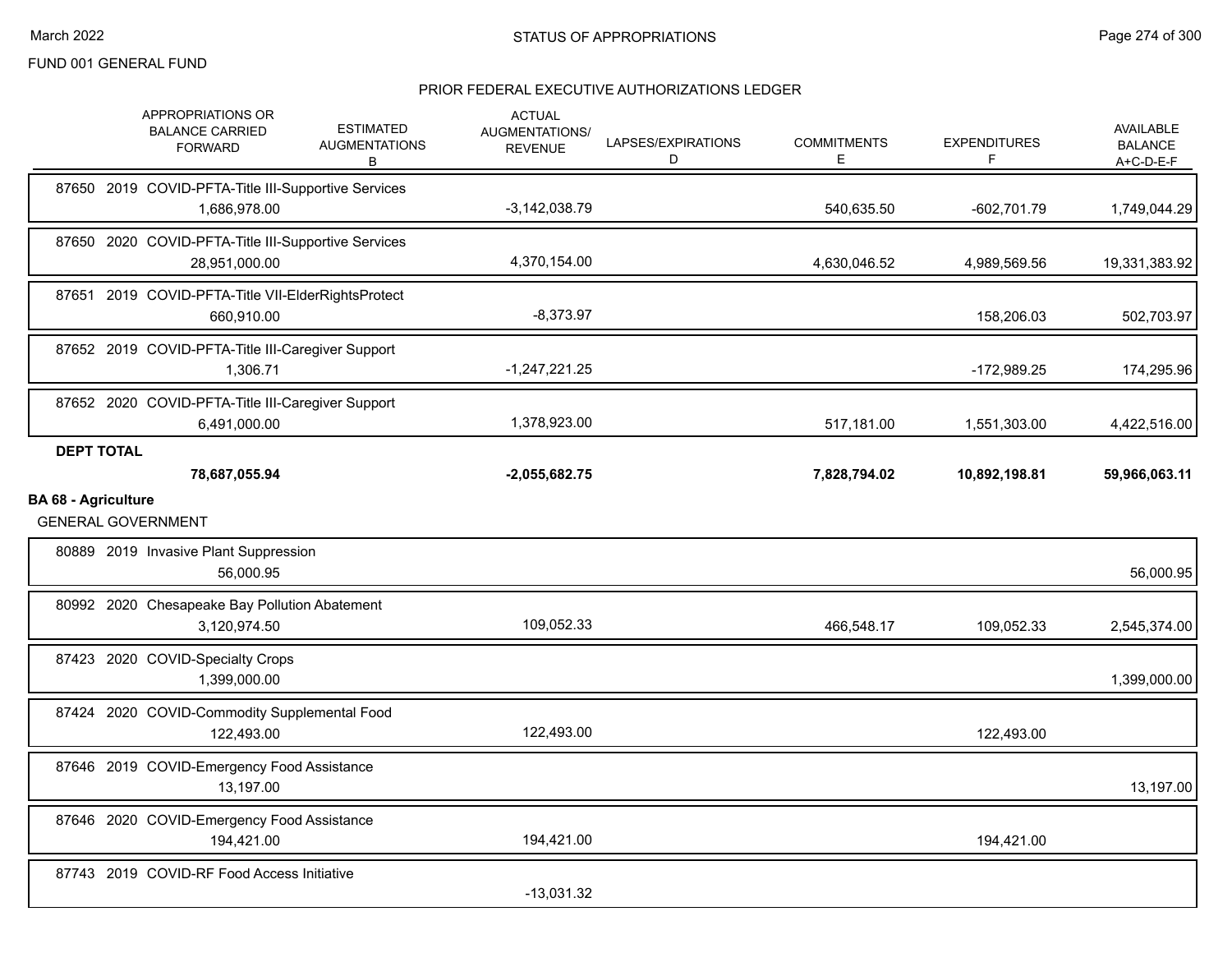|                   | APPROPRIATIONS OR<br><b>BALANCE CARRIED</b><br><b>FORWARD</b>        | <b>ESTIMATED</b><br><b>AUGMENTATIONS</b><br>В | <b>ACTUAL</b><br><b>AUGMENTATIONS/</b><br><b>REVENUE</b> | LAPSES/EXPIRATIONS<br>D | <b>COMMITMENTS</b><br>E. | <b>EXPENDITURES</b><br>F | AVAILABLE<br><b>BALANCE</b><br>A+C-D-E-F |
|-------------------|----------------------------------------------------------------------|-----------------------------------------------|----------------------------------------------------------|-------------------------|--------------------------|--------------------------|------------------------------------------|
| <b>DEPT TOTAL</b> |                                                                      |                                               |                                                          |                         |                          |                          |                                          |
|                   | 4,906,086.45                                                         |                                               | 412,935.01                                               |                         | 466,548.17               | 425,966.33               | 4,013,571.95                             |
|                   | <b>BA 24 - Community &amp; Economic Develop</b>                      |                                               |                                                          |                         |                          |                          |                                          |
|                   | <b>GENERAL GOVERNMENT</b>                                            |                                               |                                                          |                         |                          |                          |                                          |
|                   | 87481 2020 COVID-Local Fiscal Recovery<br>70,164,096.30              |                                               |                                                          |                         |                          | 68,374,645.39            | 1,789,450.91                             |
|                   | 87656 2019 COVID-CommunityDevelopmntBlockGrantAdmin<br>1,543,520.30  |                                               |                                                          |                         |                          |                          | 1,543,520.30                             |
|                   | 87656 2020 COVID-CommunityDevelopmntBlockGrantAdmin<br>3,246,845.17  |                                               | 13,571.67                                                |                         |                          | 13,571.67                | 3,233,273.50                             |
|                   | 87658 2019 COVID-Emergency Solutions Grant Admin<br>222.575.00       |                                               | 40,898.73                                                |                         | 118,704.47               | 64,195.53                | 39,675.00                                |
|                   | 87658 2020 COVID-Emergency Solutions Grant Admin<br>87,388.93        |                                               | 28,745.28                                                |                         |                          | 28,745.28                | 58,643.65                                |
|                   | 87674 2019 COVID-CommunityServicesBlockGrantAdmin<br>392.00          |                                               |                                                          |                         |                          |                          | 392.00                                   |
|                   | 87674 2020 COVID-CommunityServicesBlockGrantAdmin<br>14,545.21       |                                               | 7,015.66                                                 |                         |                          | 7.015.66                 | 7,529.55                                 |
|                   | <b>GRANTS AND SUBSIDIES</b>                                          |                                               |                                                          |                         |                          |                          |                                          |
|                   | 87413 2020 COVID-ELC Enhancing Detection                             |                                               | -368,725.00                                              |                         |                          | -368,725.00              | 368,725.00                               |
|                   | 87657 2019 COVID-CommunityDevelopmntBlockGrantPrgrm<br>90,440,000.00 |                                               |                                                          |                         | 5,942,000.00             |                          | 84,498,000.00                            |
|                   | 87659 2019 COVID-Emergency Solutions Grant Program<br>33,709,818.31  |                                               | 5,953,956.75                                             |                         | 27,274,488.30            | 6,064,766.01             | 370,564.00                               |
|                   | 87675 2019 COVID-CommunityServicesBlockGrantProgram<br>32,645,559.00 |                                               | 9,757,148.00                                             |                         | 22,292,947.00            | 9,317,792.00             | 1,034,820.00                             |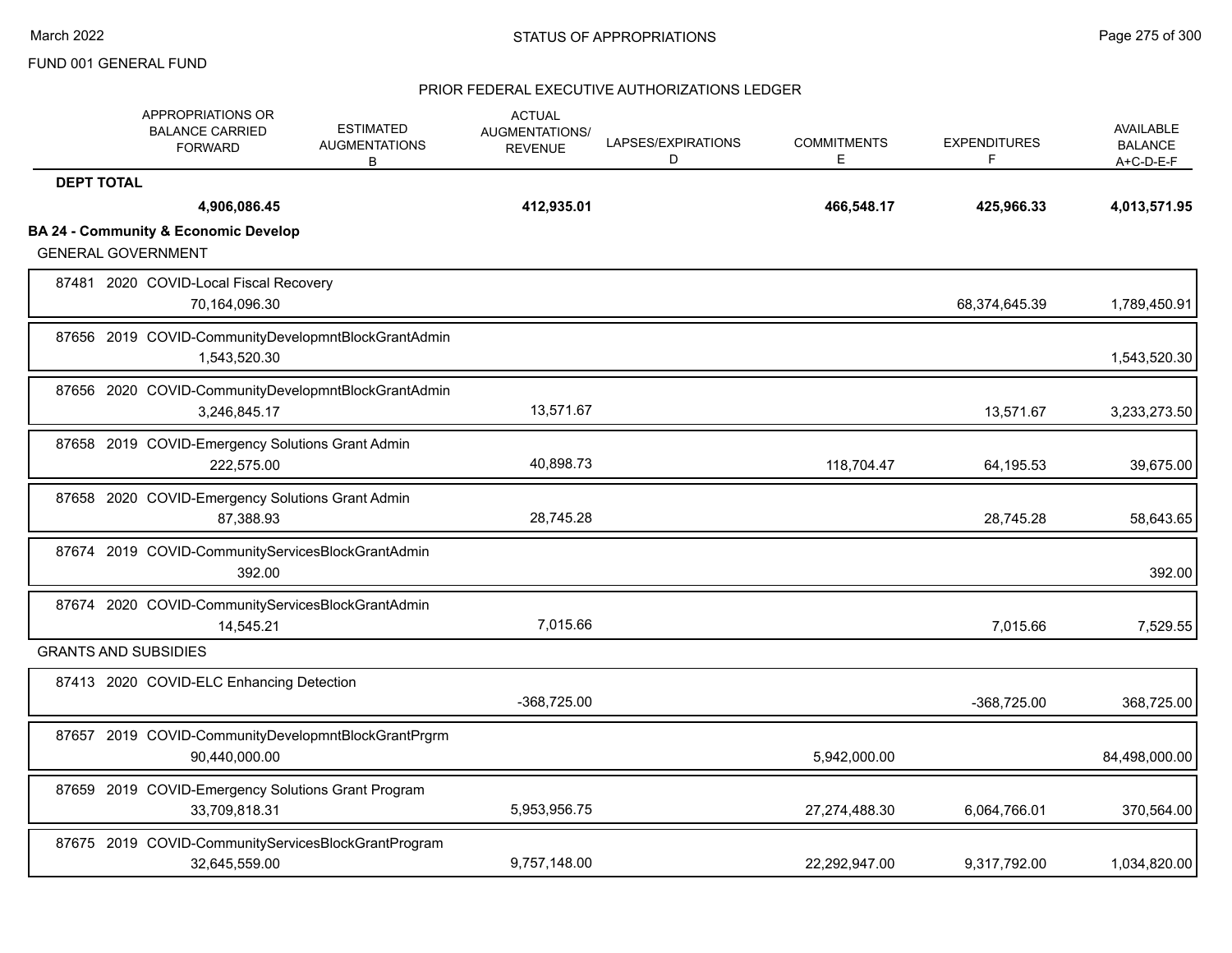|                   | APPROPRIATIONS OR<br><b>BALANCE CARRIED</b><br><b>FORWARD</b>                                    | <b>ESTIMATED</b><br><b>AUGMENTATIONS</b><br>в       | <b>ACTUAL</b><br>AUGMENTATIONS/<br><b>REVENUE</b> | LAPSES/EXPIRATIONS<br>D | <b>COMMITMENTS</b><br>E | <b>EXPENDITURES</b><br>F | <b>AVAILABLE</b><br><b>BALANCE</b><br>A+C-D-E-F |
|-------------------|--------------------------------------------------------------------------------------------------|-----------------------------------------------------|---------------------------------------------------|-------------------------|-------------------------|--------------------------|-------------------------------------------------|
|                   | 316,264.00                                                                                       | 87679 2019 COVID-LowIncomeHomeEnergyAssistanceProgm | 394,174.00                                        |                         |                         | 316,041.00               | 223.00                                          |
|                   | 43,000,000.00                                                                                    | 87679 2020 COVID-LowIncomeHomeEnergyAssistanceProgm | 10,408,949.00                                     |                         | 28,475,902.00           | 14,244,680.00            | 279,418.00                                      |
|                   | 87728 2019 COVID-RF Hazard Pay<br>$-47,366.14$                                                   |                                                     | $-47,366.14$                                      |                         |                         | -47,366.14               |                                                 |
|                   | 87742 2019 COVID-RF V, T&T Develop-Qualified Biotech<br>$-19.12$                                 |                                                     | $-19.12$                                          |                         |                         | $-19.12$                 |                                                 |
| <b>DEPT TOTAL</b> | 275,343,618.96<br><b>BA 38 - Conservation &amp; Natural Resourc</b><br><b>GENERAL GOVERNMENT</b> |                                                     | 26, 188, 348. 83                                  |                         | 84, 104, 041. 77        | 98,015,342.28            | 93,224,234.91                                   |
|                   | 80557 2019 PA Adoptive Toolbox Conservation Saturation<br>75,000.00                              |                                                     |                                                   |                         |                         |                          | 75,000.00                                       |
| 80557             | 2020 PA Adoptive Toolbox Conservation Saturation<br>75,000.00                                    |                                                     |                                                   |                         |                         |                          | 75,000.00                                       |
| 80591             | 2020 Chesapeake Bay Program<br>153,829.85                                                        |                                                     | 116,080.85                                        |                         |                         | 116,080.85               | 37,749.00                                       |
|                   | 80848 2019 Wetlands Program Development<br>205,297.36                                            |                                                     |                                                   |                         |                         |                          | 205,297.36                                      |
|                   | 80848 2020 Wetlands Program Development<br>243,252.55                                            |                                                     | 11,193.62                                         |                         |                         | 11,193.62                | 232,058.93                                      |
|                   | 80860 2015 PA Recreation Trails<br>8.00                                                          |                                                     | 106,100.00                                        |                         |                         |                          | 8.00                                            |
|                   | 80860 2016 PA Recreation Trails<br>15,458.00                                                     |                                                     |                                                   |                         |                         |                          | 15,458.00                                       |
|                   | 80860 2017 PA Recreation Trails<br>4,595,390.02                                                  |                                                     | 525,545.00                                        |                         | 471,012.00              | 128,700.00               | 3,995,678.02                                    |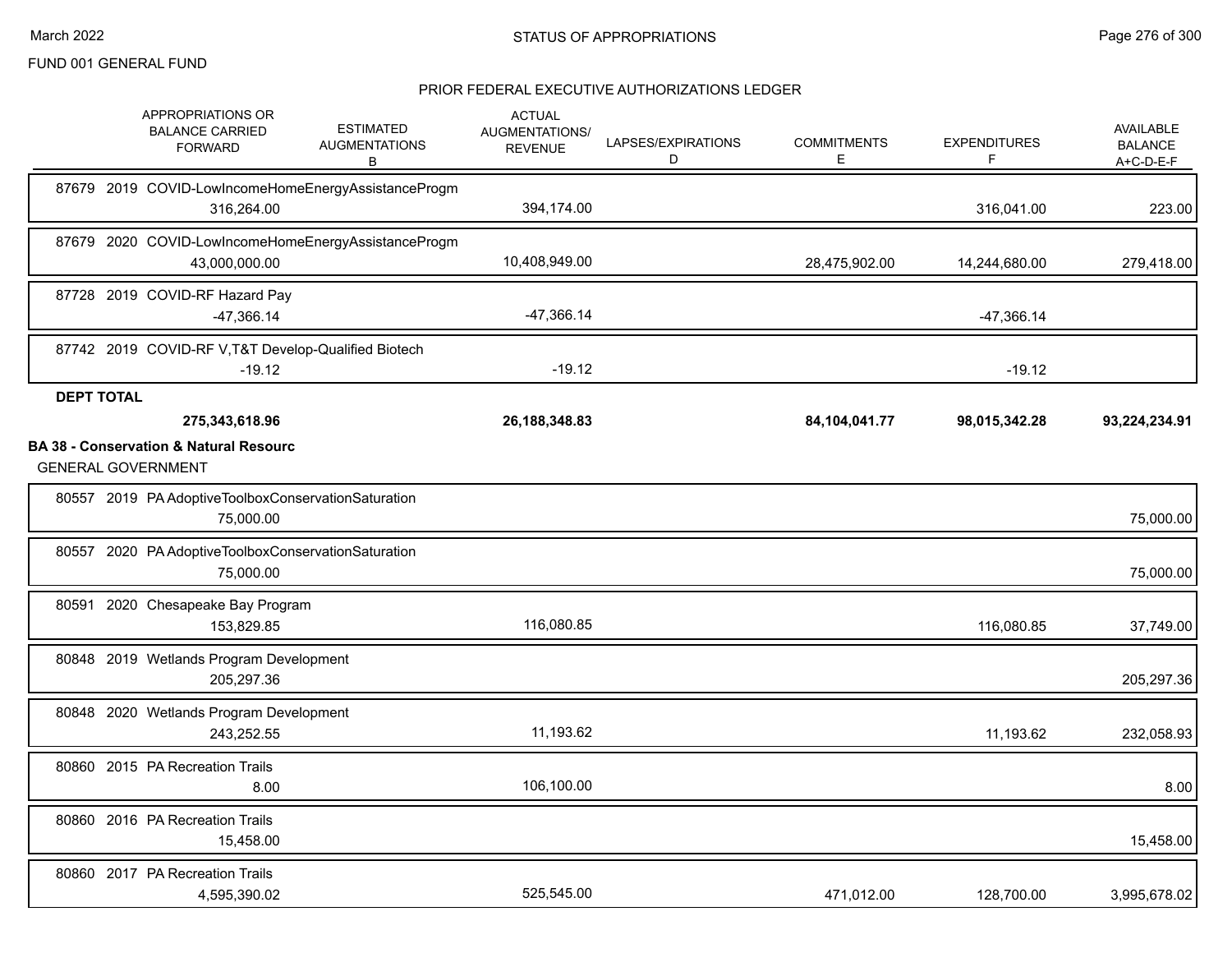|                            | APPROPRIATIONS OR<br><b>BALANCE CARRIED</b><br><b>FORWARD</b> | <b>ESTIMATED</b><br><b>AUGMENTATIONS</b><br>В | <b>ACTUAL</b><br>AUGMENTATIONS/<br><b>REVENUE</b> | LAPSES/EXPIRATIONS<br>D | <b>COMMITMENTS</b><br>Е | <b>EXPENDITURES</b><br>F | AVAILABLE<br><b>BALANCE</b><br>A+C-D-E-F |
|----------------------------|---------------------------------------------------------------|-----------------------------------------------|---------------------------------------------------|-------------------------|-------------------------|--------------------------|------------------------------------------|
|                            | 80860 2018 PA Recreation Trails<br>6,055,324.18               |                                               | 217,533.00                                        |                         | 929,048.00              | 258,364.00               | 4,867,912.18                             |
|                            | 80860 2019 PA Recreation Trails<br>6,355,147.44               |                                               | 19,363.37                                         |                         | 330,750.00              | 346,088.00               | 5,678,309.44                             |
|                            | 80860 2020 PA Recreation Trails<br>6,387,475.34               |                                               | 563,351.92                                        |                         | 685,270.00              | 303,298.55               | 5,398,906.79                             |
| 80861                      | 2019 Coastal Zone Management Special Projects<br>109,933.97   |                                               |                                                   |                         |                         |                          | 109,933.97                               |
| 80861                      | 2020 Coastal Zone Management Special Projects<br>150,000.00   |                                               |                                                   |                         |                         |                          | 150,000.00                               |
|                            | 82548 2019 Disaster Relief<br>760,892.90                      |                                               |                                                   |                         |                         | 760,892.90               |                                          |
|                            | 82548 2020 Disaster Relief<br>8,000,000.00                    |                                               |                                                   |                         |                         |                          | 8,000,000.00                             |
| <b>DEPT TOTAL</b>          | 33,182,009.61                                                 |                                               | 1,559,167.76                                      |                         | 2,416,080.00            | 1,924,617.92             | 28,841,311.69                            |
| <b>BA 11 - Corrections</b> | <b>GENERAL GOVERNMENT</b>                                     |                                               |                                                   |                         |                         |                          |                                          |
|                            | 80555 2019 OVA Sex Offender Regist & Notification<br>380.00   |                                               |                                                   |                         |                         |                          | 380.00                                   |
|                            | 80556 2019 OVA Dialogue Program<br>26,159.69                  |                                               |                                                   |                         |                         |                          | 26,159.69                                |
|                            | 80556 2020 OVA Dialogue Program<br>99,696.23                  |                                               |                                                   |                         |                         |                          | 99,696.23                                |
|                            | 80563 2019 Victim Voices Post Conviction<br>41,296.26         |                                               |                                                   |                         |                         |                          | 41,296.26                                |
|                            | 80563 2020 Victim Voices Post Conviction<br>305,382.20        |                                               |                                                   |                         |                         |                          | 305,382.20                               |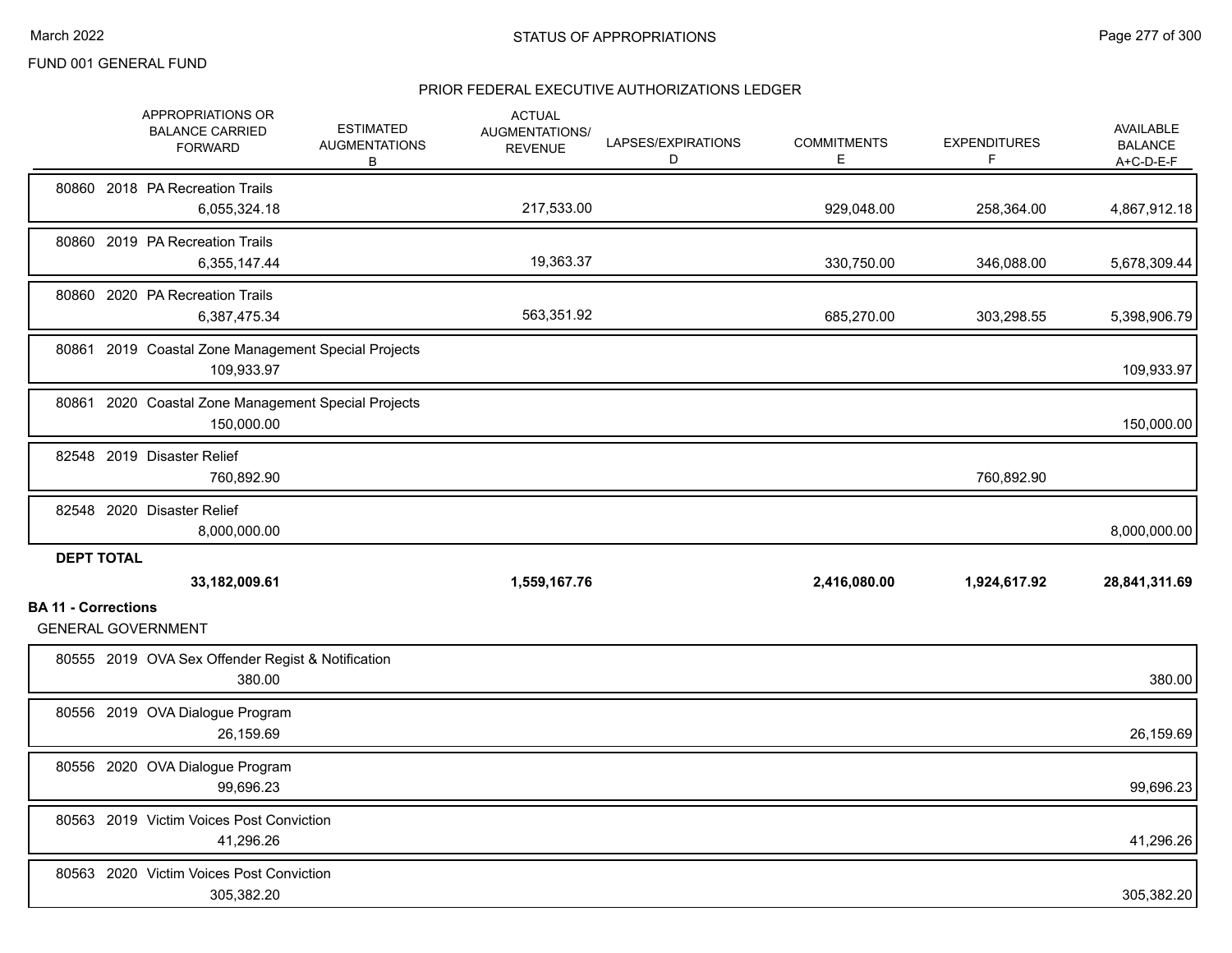|                      | APPROPRIATIONS OR<br><b>BALANCE CARRIED</b><br><b>FORWARD</b>     | <b>ESTIMATED</b><br><b>AUGMENTATIONS</b><br>B | <b>ACTUAL</b><br>AUGMENTATIONS/<br><b>REVENUE</b> | LAPSES/EXPIRATIONS<br>D | <b>COMMITMENTS</b><br>Е | <b>EXPENDITURES</b><br>F | <b>AVAILABLE</b><br><b>BALANCE</b><br>$A+C-D-E-F$ |
|----------------------|-------------------------------------------------------------------|-----------------------------------------------|---------------------------------------------------|-------------------------|-------------------------|--------------------------|---------------------------------------------------|
|                      | 80564 2019 Victim Notification<br>92,079.41                       |                                               |                                                   |                         |                         |                          | 92,079.41                                         |
|                      | 80579 2019 OVA STOP GrantTraining&TechnicalAssistnc<br>36,737.94  |                                               |                                                   |                         |                         |                          | 36,737.94                                         |
|                      | 80579 2020 OVA STOP GrantTraining&TechnicalAssistnc<br>70,000.00  |                                               |                                                   |                         |                         |                          | 70,000.00                                         |
|                      | 80580 2019 OVA TechnologicalUpgrades&TrainingGrant<br>101,890.82  |                                               |                                                   |                         |                         |                          | 101,890.82                                        |
|                      | 80580 2020 OVA TechnologicalUpgrades&TrainingGrant<br>86,473.47   |                                               | 65,293.60                                         |                         |                         | 64,980.95                | 21,492.52                                         |
|                      | 80584 2020 OVA TraumaInfrmdRetrofitng&JuvenilJustic<br>386,883.77 |                                               | 83,655.03                                         |                         |                         | 83,655.03                | 303,228.74                                        |
|                      | 80595 2020 SORNA Notifications<br>8,930.52                        |                                               |                                                   |                         |                         |                          | 8,930.52                                          |
|                      | 80902 2020 OVA PostConvictionVictimsRights&Services<br>32,335.18  |                                               | 33,768.07                                         |                         |                         | 15,870.68                | 16,464.50                                         |
|                      | 80906 2020 SORNA Awareness Grant<br>3,000.00                      |                                               |                                                   |                         |                         |                          | 3,000.00                                          |
| <b>INSTITUTIONAL</b> |                                                                   |                                               |                                                   |                         |                         |                          |                                                   |
|                      | 80419 2019 RSAT-State Incarcerated Individuals<br>277,032.50      |                                               |                                                   |                         |                         |                          | 277,032.50                                        |
|                      | 80419 2020 RSAT-State Incarcerated Individuals<br>106,687.87      |                                               | 39,112.80                                         |                         |                         | 24,686.97                | 82,000.90                                         |
|                      | 80572 2019 PA State Opioid Response (SOR)<br>2,869,987.26         |                                               | 623.87                                            |                         |                         | 623.87                   | 2,869,363.39                                      |
|                      | 80572 2020 PA State Opioid Response (SOR)<br>2,510,902.65         |                                               | 590,742.11                                        |                         |                         | 400,183.65               | 2,110,719.00                                      |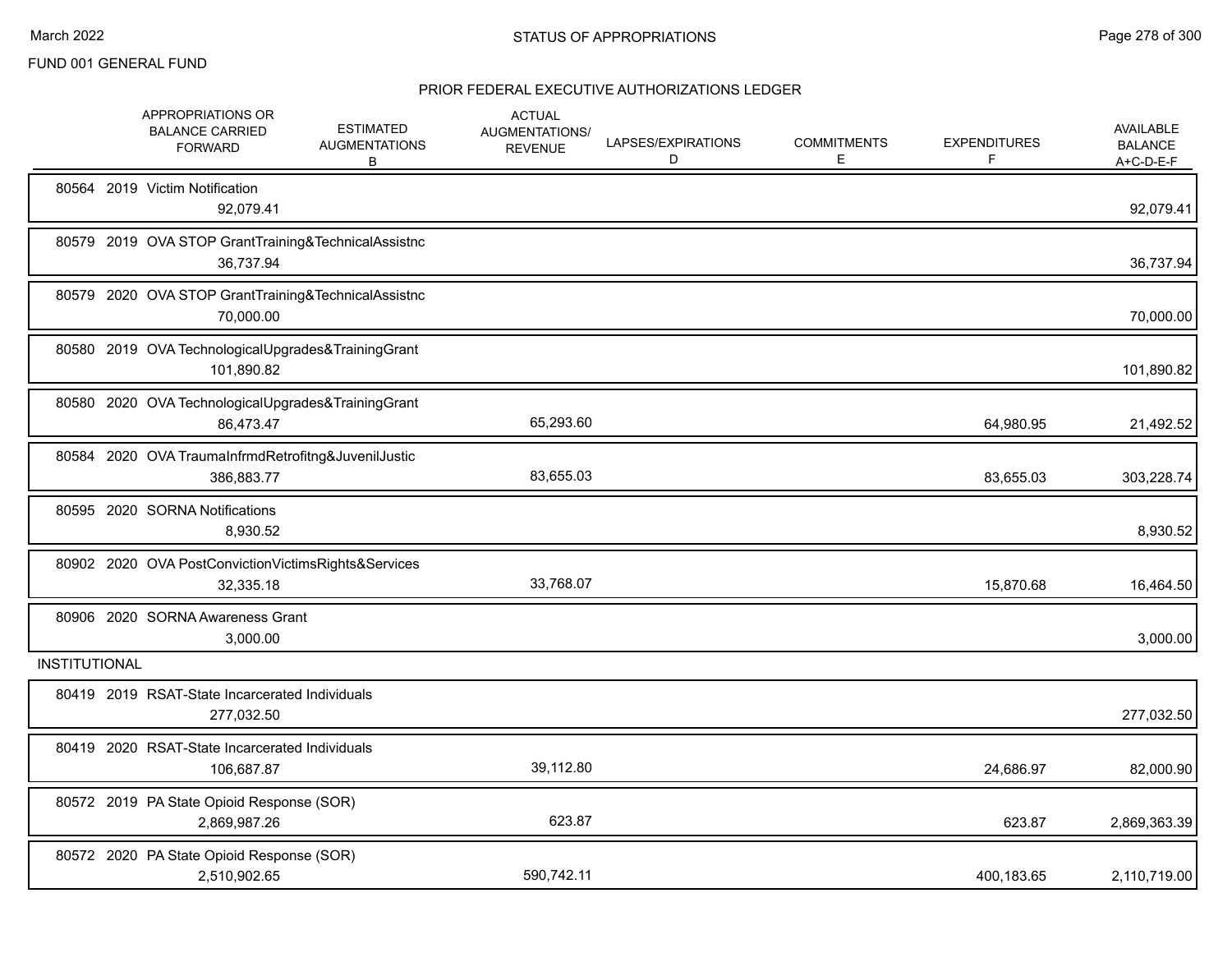|                          | APPROPRIATIONS OR<br><b>BALANCE CARRIED</b><br><b>FORWARD</b>         | <b>ESTIMATED</b><br><b>AUGMENTATIONS</b><br>В | <b>ACTUAL</b><br>AUGMENTATIONS/<br><b>REVENUE</b> | LAPSES/EXPIRATIONS<br>D | <b>COMMITMENTS</b><br>Е | <b>EXPENDITURES</b><br>F | <b>AVAILABLE</b><br><b>BALANCE</b><br>$A+C-D-E-F$ |
|--------------------------|-----------------------------------------------------------------------|-----------------------------------------------|---------------------------------------------------|-------------------------|-------------------------|--------------------------|---------------------------------------------------|
|                          | 87402 2020 COVID-Emergency Supplemental Funding<br>369,471.00         |                                               | 369,471.00                                        |                         |                         | 369,471.00               |                                                   |
|                          | 87437 2020 COVID-Enhanced Detection Expansion<br>13,600,000.00        |                                               | 7,980,046.45                                      |                         | 1,607,766.60            | 9,110,423.40             | 2,881,810.00                                      |
|                          | 87438 2020 COVID-DisasterReliefStateCorrectnalInst<br>74,468,000.00   |                                               | 71,494,311.84                                     |                         |                         | 74,468,000.00            |                                                   |
|                          | 87439 2020 COVID-Disaster Relief Medical Care<br>3,000,000.00         |                                               | 3,000,000.00                                      |                         |                         | 3,000,000.00             |                                                   |
|                          | 87746 2020 COVID-RF State Correctional Institutions<br>21,130,284.74  |                                               | 21,130,284.74                                     |                         |                         | 21,130,284.74            |                                                   |
| <b>DEPT TOTAL</b>        |                                                                       |                                               |                                                   |                         |                         |                          |                                                   |
|                          | 119,623,611.51                                                        |                                               | 104,787,309.51                                    |                         | 1,607,766.60            | 108,668,180.29           | 9,347,664.62                                      |
|                          | <b>BA 74 - Drug and Alcohol Programs</b><br><b>GENERAL GOVERNMENT</b> |                                               |                                                   |                         |                         |                          |                                                   |
|                          | 80895 2019 DUI Intervention Project<br>41,095.12                      |                                               |                                                   |                         |                         |                          | 41,095.12                                         |
|                          | 87406 2020 COVID-SABG Administration & Operation<br>4,516,000.00      |                                               | 103,768.51                                        |                         | 282,942.39              | 134,814.29               | 4,098,243.32                                      |
|                          | <b>GRANTS AND SUBSIDIES</b>                                           |                                               |                                                   |                         |                         |                          |                                                   |
|                          | 87407 2020 COVID-SABG-Drug & Alcohol Services<br>98,075,000.00        |                                               | 341.202.34                                        |                         | 43,535,654.73           | 1,833,884.78             | 52,705,460.49                                     |
| <b>DEPT TOTAL</b>        |                                                                       |                                               |                                                   |                         |                         |                          |                                                   |
|                          | 102,632,095.12                                                        |                                               | 444,970.85                                        |                         | 43,818,597.12           | 1,968,699.07             | 56,844,798.93                                     |
| <b>BA 16 - Education</b> | <b>GENERAL GOVERNMENT</b>                                             |                                               |                                                   |                         |                         |                          |                                                   |
|                          | 80399 2019 Refugee School Impact Development (F)<br>489,297.04        |                                               | 8,131.32                                          |                         |                         | 8,131.32                 | 481,165.72                                        |
|                          | 80399 2020 Refugee School Impact Development (F)<br>153.510.02        |                                               | 97,155.59                                         |                         |                         | 93,395.43                | 60,114.59                                         |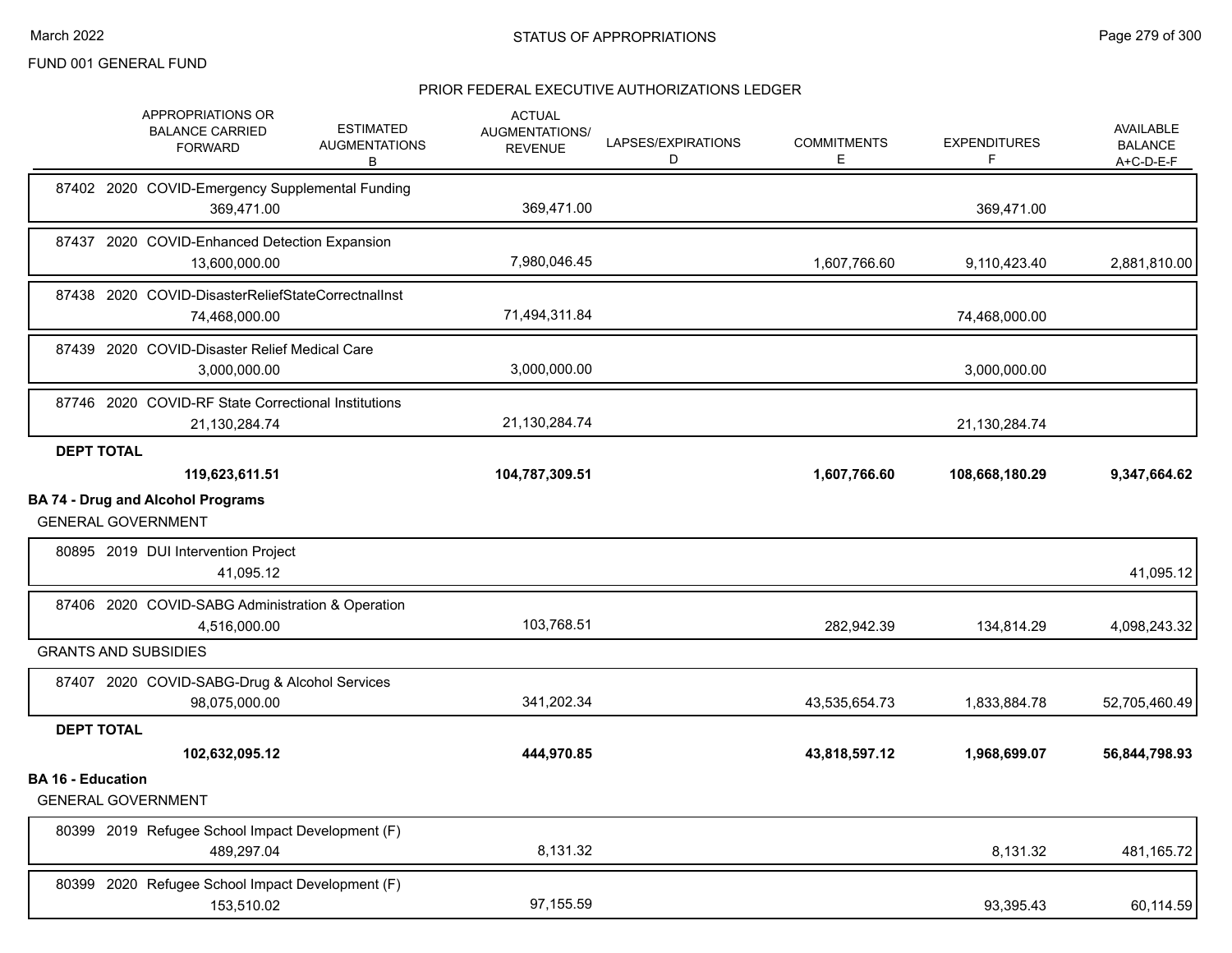|       | APPROPRIATIONS OR<br><b>BALANCE CARRIED</b><br><b>FORWARD</b>         | <b>ESTIMATED</b><br><b>AUGMENTATIONS</b><br>В | <b>ACTUAL</b><br>AUGMENTATIONS/<br><b>REVENUE</b> | LAPSES/EXPIRATIONS<br>D | <b>COMMITMENTS</b><br>E. | <b>EXPENDITURES</b><br>F | <b>AVAILABLE</b><br><b>BALANCE</b><br>A+C-D-E-F |
|-------|-----------------------------------------------------------------------|-----------------------------------------------|---------------------------------------------------|-------------------------|--------------------------|--------------------------|-------------------------------------------------|
|       | 87666 2019 COVID-LSTA-LibraryDevelpmntEmrgncyRelief<br>1,023,331.90   |                                               | 1,023,315.18                                      |                         |                          | 1,023,099.90             | 232.00                                          |
|       | 87695 2020 COVID-Training & Outreach<br>107.73                        |                                               |                                                   |                         |                          |                          | 107.73                                          |
|       | <b>GRANTS AND SUBSIDIES</b>                                           |                                               |                                                   |                         |                          |                          |                                                 |
|       | 80027 2019 TANFBG - Teen Parenting Education<br>1,036,474.55          |                                               |                                                   |                         |                          |                          | 1,036,474.55                                    |
|       | 80027 2020 TANFBG - Teen Parenting Education<br>5,075,720.00          |                                               | 4,415,672.18                                      |                         | 5,359.35                 | 4,403,418.52             | 666,942.13                                      |
| 87427 | 2020 COVID-IDEA-Grants to States<br>93,476,000.00                     |                                               | 38,080,490.83                                     |                         | 50,237,560.75            | 40,235,257.25            | 3,003,182.00                                    |
|       | 87428 2020 COVID-IDEA-Preschool<br>7,302,000.00                       |                                               | 2,712,414.50                                      |                         | 4,235,997.50             | 2,712,414.50             | 353,588.00                                      |
|       | 87492 2020 COVID-GovnrEmrgncyEducReliefNonPblcSchls<br>149,189,868.25 |                                               | 40,360,020.19                                     |                         | 106,931,779.06           | 40,360,020.19            | 1,898,069.00                                    |
|       | 87493 2020 COVID-GovnrEmergencyEducationReliefOther<br>46,983,601.02  |                                               | 26,582,358.32                                     |                         | 20,381,467.48            | 26,601,904.54            | 229.00                                          |
|       | 87667 2019 COVID-Food & Nutrition Emergency Relief<br>37,747,062.26   |                                               | $-102,967.95$                                     |                         |                          | -102,967.95              | 37,850,030.21                                   |
|       | 87667 2020 COVID-Food & Nutrition Emergency Relief<br>110,690,124.97  |                                               | 58,961,702.79                                     |                         |                          | 58,961,702.79            | 51,728,422.18                                   |
|       | 87669 2019 COVID-ESSER-SEA Administration<br>2,584,275.43             |                                               | 102,210.84                                        |                         | 409,830.82               | 96,371.68                | 2,078,072.93                                    |
|       | 87670 2019 COVID-ESSER-SEA<br>49,762,000.00                           |                                               |                                                   |                         |                          |                          | 49,762,000.00                                   |
|       | 87671 2019 COVID-ESSER-LEA<br>90.063.416.33                           |                                               | 79,294,864.96                                     |                         | 9,960,217.85             | 79,245,503.48            | 857,695.00                                      |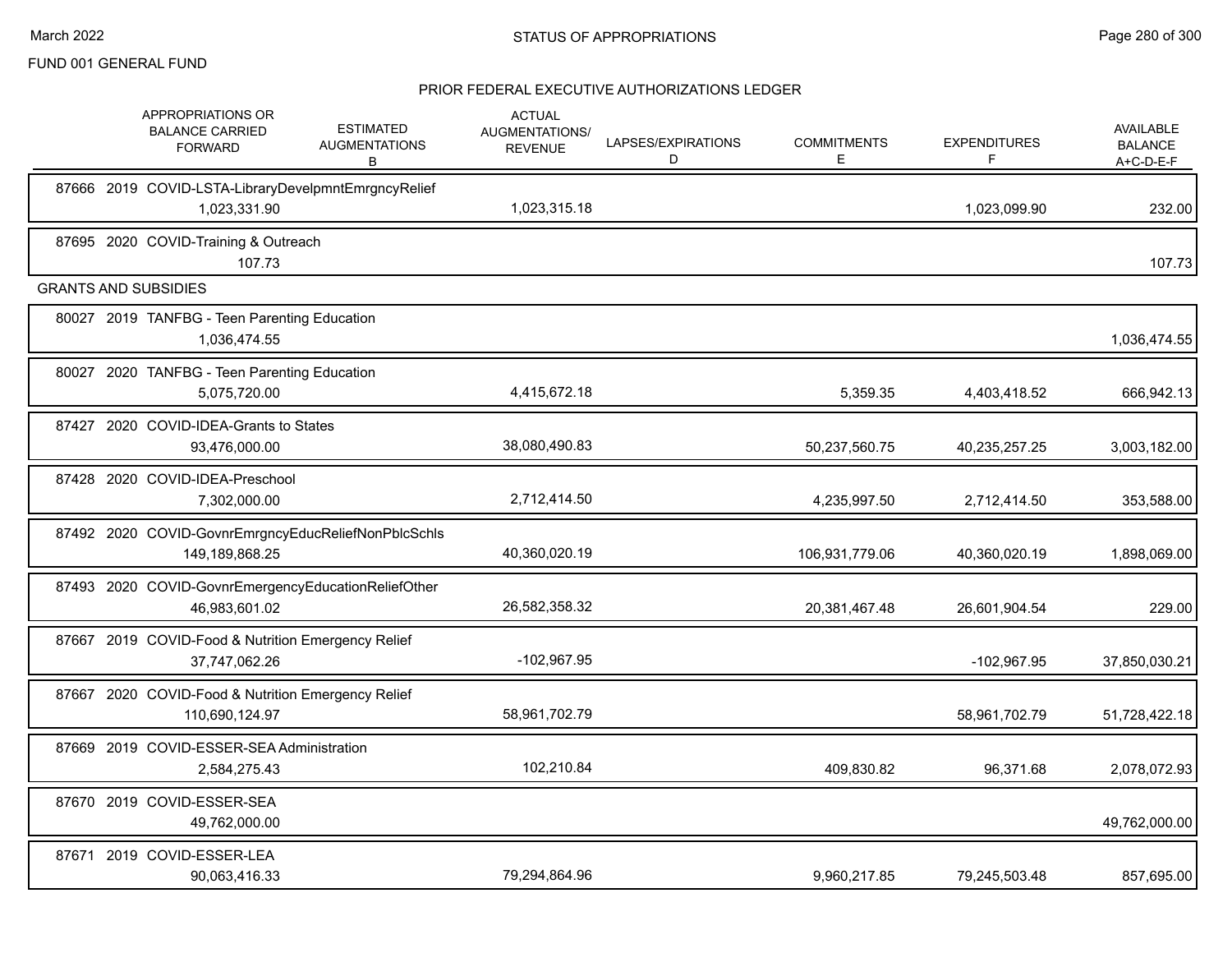|                   | APPROPRIATIONS OR<br><b>BALANCE CARRIED</b><br><b>FORWARD</b>              | <b>ESTIMATED</b><br><b>AUGMENTATIONS</b><br>В | <b>ACTUAL</b><br>AUGMENTATIONS/<br><b>REVENUE</b> | LAPSES/EXPIRATIONS<br>D | <b>COMMITMENTS</b><br>E | <b>EXPENDITURES</b><br>F | <b>AVAILABLE</b><br><b>BALANCE</b><br>A+C-D-E-F |
|-------------------|----------------------------------------------------------------------------|-----------------------------------------------|---------------------------------------------------|-------------------------|-------------------------|--------------------------|-------------------------------------------------|
|                   | 87671 2020 COVID-ESSER-LEA<br>2,143,313,534.33                             |                                               | 850,776,602.12                                    |                         | 1,278,053,221.39        | 850,768,194.96           | 14,492,117.98                                   |
|                   | 87680 2019 COVID-Governor'sEmrgncyEducationReliefFd<br>36,680,055.18       |                                               | 21,373,049.80                                     |                         | 13,453,267.91           | 21,363,971.09            | 1,862,816.18                                    |
|                   | 87723 2019 COVID-RF Pre-K Counts<br>$-5,720.00$                            |                                               | $-5,720.00$                                       |                         |                         | $-5,720.00$              |                                                 |
| <b>DEPT TOTAL</b> |                                                                            |                                               |                                                   |                         |                         |                          |                                                 |
|                   | 2,775,564,659.01                                                           |                                               | 1,123,679,300.67                                  |                         | 1,483,668,702.11        | 1,125,764,697.70         | 166, 131, 259. 20                               |
|                   | <b>BA 31 - PA Emergency Management Agency</b><br><b>GENERAL GOVERNMENT</b> |                                               |                                                   |                         |                         |                          |                                                 |
|                   | 82284 2017 Domestic Preparedness - First Responders<br>27,403.08           |                                               | 403,595.43                                        |                         |                         |                          | 27,403.08                                       |
|                   | 82284 2018 Domestic Preparedness - First Responders                        |                                               | 90,784.94                                         |                         |                         |                          |                                                 |
|                   | 82284 2019 Domestic Preparedness - First Responders                        |                                               | 575,869.65                                        |                         |                         |                          |                                                 |
|                   | 82284 2020 Domestic Preparedness - First Responders<br>75,068,457.42       |                                               | 4,408,869.87                                      |                         |                         | 1,095,900.65             | 73,972,556.77                                   |
|                   | 82588 2020 Next Generation 911 (F)<br>2,880,057.00                         |                                               | 2,119,943.00                                      |                         |                         |                          | 2,880,057.00                                    |
|                   | 82873 2019 Firefighters Assistance Program                                 |                                               | 26,573.91                                         |                         |                         |                          |                                                 |
|                   | 82873 2020 Firefighters Assistance Program<br>193,810.66                   |                                               | 151,849.55                                        |                         |                         | 81,607.20                | 112,203.46                                      |
|                   | <b>GRANTS AND SUBSIDIES</b>                                                |                                               |                                                   |                         |                         |                          |                                                 |
|                   | 82887 2020 Disaster Relief (F)<br>62,795,273.51                            |                                               | 4,240,928.90                                      |                         | 964.811.68              | 4,053,979.24             | 57,776,482.59                                   |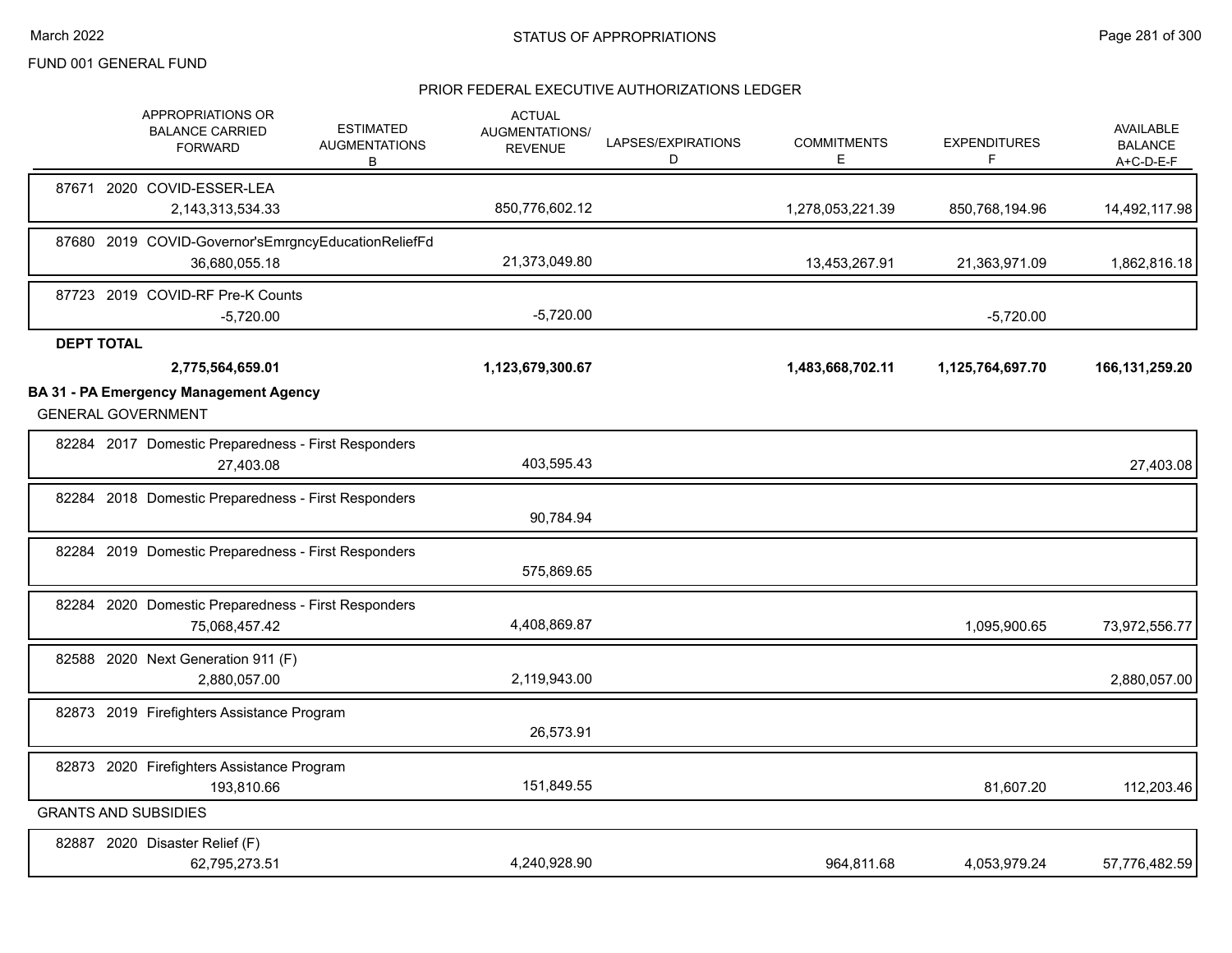|                   | APPROPRIATIONS OR<br><b>BALANCE CARRIED</b><br><b>FORWARD</b>                          | <b>ESTIMATED</b><br><b>AUGMENTATIONS</b><br>В       | <b>ACTUAL</b><br>AUGMENTATIONS/<br><b>REVENUE</b> | LAPSES/EXPIRATIONS<br>D | <b>COMMITMENTS</b><br>Е | <b>EXPENDITURES</b><br>E | AVAILABLE<br><b>BALANCE</b><br>$A+C-D-E-F$ |
|-------------------|----------------------------------------------------------------------------------------|-----------------------------------------------------|---------------------------------------------------|-------------------------|-------------------------|--------------------------|--------------------------------------------|
|                   | 82894 2020 EmergencyFederalLawEnforcementAssistance<br>3,547,000.00                    |                                                     |                                                   |                         |                         |                          | 3,547,000.00                               |
|                   | 82899 2019 Hazard Mitigation                                                           |                                                     | 122,770.20                                        |                         |                         |                          |                                            |
|                   | 82899 2020 Hazard Mitigation<br>9,355,091.77                                           |                                                     | 1,256,328.43                                      |                         |                         | 402,598.69               | 8,952,493.08                               |
|                   | 87602 2019 COVID-PA Disaster Relief (F)<br>38,646,021.91                               |                                                     | 11,004,822.06                                     |                         |                         | 8,296,021.91             | 30,350,000.00                              |
|                   | 87602 2020 COVID-PA Disaster Relief (F)<br>187,679,340.54                              |                                                     | 55,076,054.18                                     |                         | 40,334,392.28           | 53, 158, 274. 96         | 94,186,673.30                              |
|                   | 2,938,860.00                                                                           | 87681 2019 COVID-EmergncyPerfrmncManagmntGrantCARES | 144,795.95                                        |                         | 42,642.02               | 132,375.95               | 2,763,842.03                               |
|                   | 3,053,000.00                                                                           | 87681 2020 COVID-EmergncyPerfrmncManagmntGrantCARES |                                                   |                         |                         |                          | 3,053,000.00                               |
|                   | 87738 2019 COVID-RF FireCo & Emerg Medical Services<br>-719,308.80                     |                                                     | -719,308.80                                       |                         |                         | -719,308.80              |                                            |
| <b>DEPT TOTAL</b> |                                                                                        |                                                     |                                                   |                         |                         |                          |                                            |
|                   | 385,465,007.09<br><b>BA 35 - Environmental Protection</b><br><b>GENERAL GOVERNMENT</b> |                                                     | 78,903,877.27                                     |                         | 41,341,845.98           | 66,501,449.80            | 277,621,711.31                             |
|                   | 80119 2019 Technical Assistance To Small Systems<br>771,559.09                         |                                                     |                                                   |                         |                         |                          | 771,559.09                                 |
|                   | 80119 2020 Technical Assistance To Small Systems<br>1,017,401.86                       |                                                     | $-78,313.08$                                      |                         |                         | 23,809.67                | 993,592.19                                 |
|                   | 80120 2019 Assistance to State Program<br>3,291,880.88                                 |                                                     |                                                   |                         |                         |                          | 3,291,880.88                               |
|                   | 80120 2020 Assistance to State Program<br>3,716,994.69                                 |                                                     | $-262,056.61$                                     |                         |                         | -156,297.23              | 3,873,291.92                               |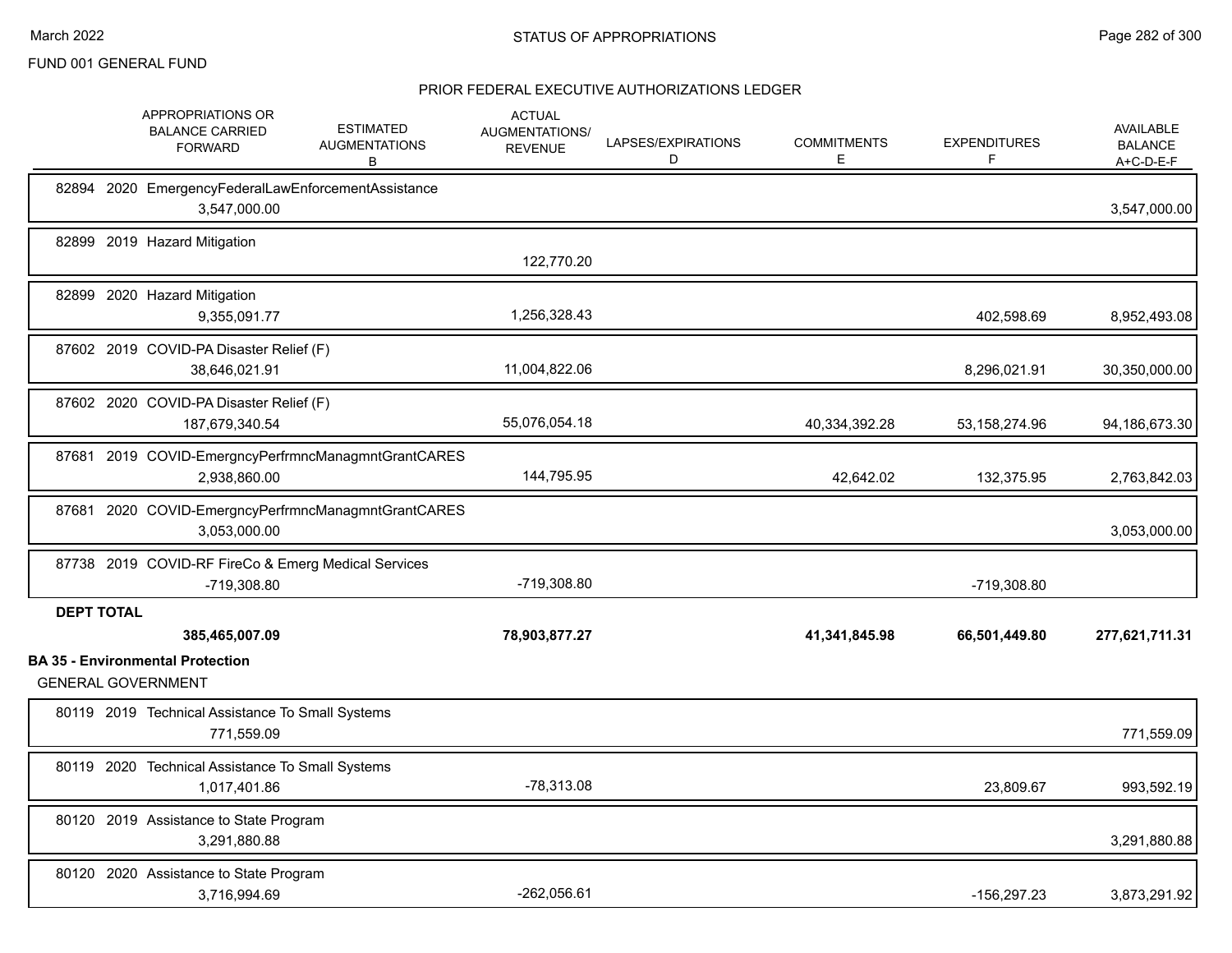|                                 |                   | APPROPRIATIONS OR<br><b>BALANCE CARRIED</b><br><b>FORWARD</b>          | <b>ESTIMATED</b><br><b>AUGMENTATIONS</b><br>В | <b>ACTUAL</b><br>AUGMENTATIONS/<br><b>REVENUE</b> | LAPSES/EXPIRATIONS<br>D | <b>COMMITMENTS</b><br>E | <b>EXPENDITURES</b><br>F | AVAILABLE<br><b>BALANCE</b><br>$A+C-D-E-F$ |
|---------------------------------|-------------------|------------------------------------------------------------------------|-----------------------------------------------|---------------------------------------------------|-------------------------|-------------------------|--------------------------|--------------------------------------------|
|                                 |                   | 80121 2019 Local Assistance & Source Wtr Protection<br>4,856,362.75    |                                               |                                                   |                         | 14,809.90               |                          | 4,841,552.85                               |
|                                 |                   | 80121 2020 Local Assistance & Source Wtr Protection<br>5, 167, 842. 33 |                                               | -883,837.52                                       |                         | 35,348.51               | 144,705.39               | 4,987,788.43                               |
|                                 |                   | 80212 2019 Homeland Security Initiative<br>440,731.60                  |                                               |                                                   |                         |                         |                          | 440,731.60                                 |
|                                 |                   | 80212 2020 Homeland Security Initiative<br>707,499.20                  |                                               | $-315,288.06$                                     |                         |                         | $-14,270.01$             | 721,769.21                                 |
|                                 |                   | 80546 2019 Zika Vector Control Response<br>15,384.04                   |                                               |                                                   |                         |                         |                          | 15,384.04                                  |
|                                 |                   | 80546 2020 Zika Vector Control Response<br>822.00                      |                                               |                                                   |                         |                         |                          | 822.00                                     |
|                                 |                   | 80896 2019 Great Lakes Restoration<br>202.91                           |                                               |                                                   |                         |                         |                          | 202.91                                     |
|                                 |                   | 80995 2020 HazardousMaterialsEmergencyPreparedness<br>55,000.00        |                                               |                                                   |                         |                         |                          | 55,000.00                                  |
|                                 |                   | 82122 2018 Abandoned Mine Reclamation<br>547,511.21                    |                                               | 162,586.03                                        |                         |                         | 10,097.24                | 537,413.97                                 |
|                                 |                   | 82122 2019 Abandoned Mine Reclamation<br>8,318,426.02                  |                                               | 3,239,037.53                                      |                         | 860,442.87              | 2,519,619.11             | 4,938,364.04                               |
|                                 |                   | 82122 2020 Abandoned Mine Reclamation<br>59,929,845.89                 |                                               | 8,730,199.00                                      |                         | 5,025,623.29            | 10,603,940.19            | 44,300,282.41                              |
|                                 | <b>DEPT TOTAL</b> | 88,837,464.47                                                          |                                               | 10,592,327.29                                     |                         | 5,936,224.57            | 13,131,604.36            | 69,769,635.54                              |
| <b>BA 15 - General Services</b> |                   | <b>GENERAL GOVERNMENT</b>                                              |                                               |                                                   |                         |                         |                          |                                            |
|                                 |                   | 87425 2020 COVID-Disaster Relief<br>7,000,000.00                       |                                               |                                                   |                         |                         | 1,711,586.78             | 5,288,413.22                               |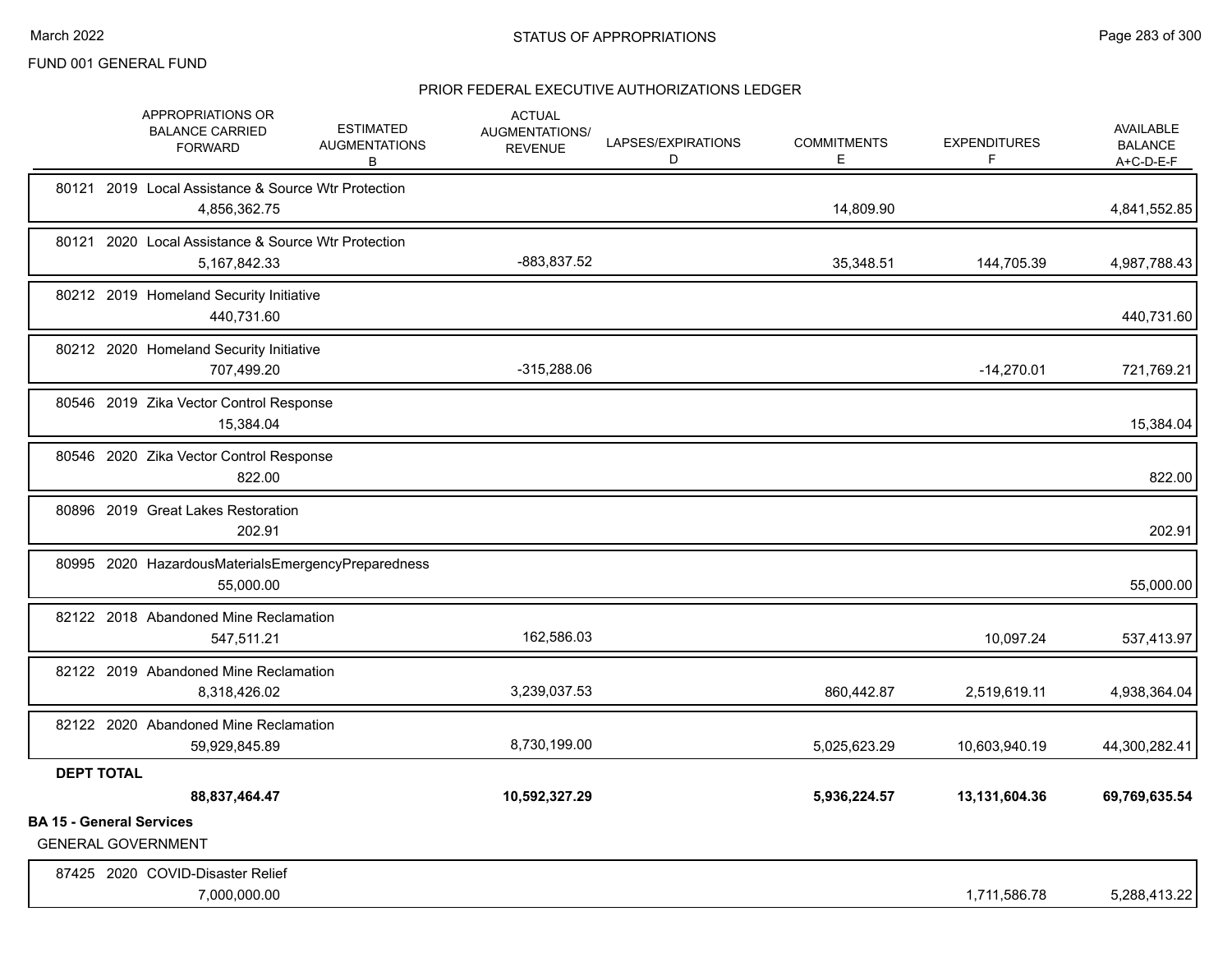|                   | APPROPRIATIONS OR<br><b>BALANCE CARRIED</b><br><b>FORWARD</b>    | <b>ESTIMATED</b><br><b>AUGMENTATIONS</b><br>В | <b>ACTUAL</b><br>AUGMENTATIONS/<br><b>REVENUE</b> | LAPSES/EXPIRATIONS<br>D | <b>COMMITMENTS</b><br>Е | <b>EXPENDITURES</b><br>F | <b>AVAILABLE</b><br><b>BALANCE</b><br>$A+C-D-E-F$ |
|-------------------|------------------------------------------------------------------|-----------------------------------------------|---------------------------------------------------|-------------------------|-------------------------|--------------------------|---------------------------------------------------|
| <b>DEPT TOTAL</b> | 7,000,000.00                                                     |                                               |                                                   |                         |                         | 1,711,586.78             | 5,288,413.22                                      |
| BA 67 - Health    | <b>GENERAL GOVERNMENT</b>                                        |                                               |                                                   |                         |                         |                          |                                                   |
|                   | 80407 2019 Learning Management System (F)<br>36,500.00           |                                               |                                                   |                         |                         |                          | 36,500.00                                         |
|                   | 80407 2020 Learning Management System (F)<br>18,500.00           |                                               |                                                   |                         |                         |                          | 18,500.00                                         |
|                   | 80558 2019 State Opioid Response Programs<br>8,046,835.78        |                                               |                                                   |                         |                         |                          | 8,046,835.78                                      |
|                   | 80558 2020 State Opioid Response Programs<br>15,574,076.51       |                                               | 1,327,051.00                                      |                         |                         | 829,409.27               | 14,744,667.24                                     |
|                   | 80570 2019 Educate Older Adults Program<br>186,000.00            |                                               |                                                   |                         |                         |                          | 186,000.00                                        |
|                   | 80570 2020 Educate Older Adults Program<br>454,489.09            |                                               |                                                   |                         |                         |                          | 454,489.09                                        |
|                   | 80576 2019 VehicularSafetyAssessment&OutreachProgrm<br>39,256.34 |                                               |                                                   |                         |                         |                          | 39,256.34                                         |
|                   | 80576 2020 VehicularSafetyAssessment&OutreachProgrm<br>51.942.88 |                                               | 85,114.42                                         |                         |                         | 15.078.38                | 36,864.50                                         |
|                   | 80837 2019 SABG-DDAP Support Services<br>1,106.79                |                                               |                                                   |                         |                         |                          | 1,106.79                                          |
|                   | 80837 2020 SABG-DDAP Support Services<br>34,866.64               |                                               | 10,237.91                                         |                         |                         | 2,966.07                 | 31,900.57                                         |
|                   | 82155 2017 Public Hlth Emgcy Preparedness& Respnse<br>28,313.16  |                                               |                                                   |                         |                         |                          | 28,313.16                                         |
|                   | 82155 2018 Public Hlth Emgcy Preparedness& Respnse<br>119,541.00 |                                               |                                                   |                         |                         |                          | 119,541.00                                        |
|                   |                                                                  |                                               |                                                   |                         |                         |                          |                                                   |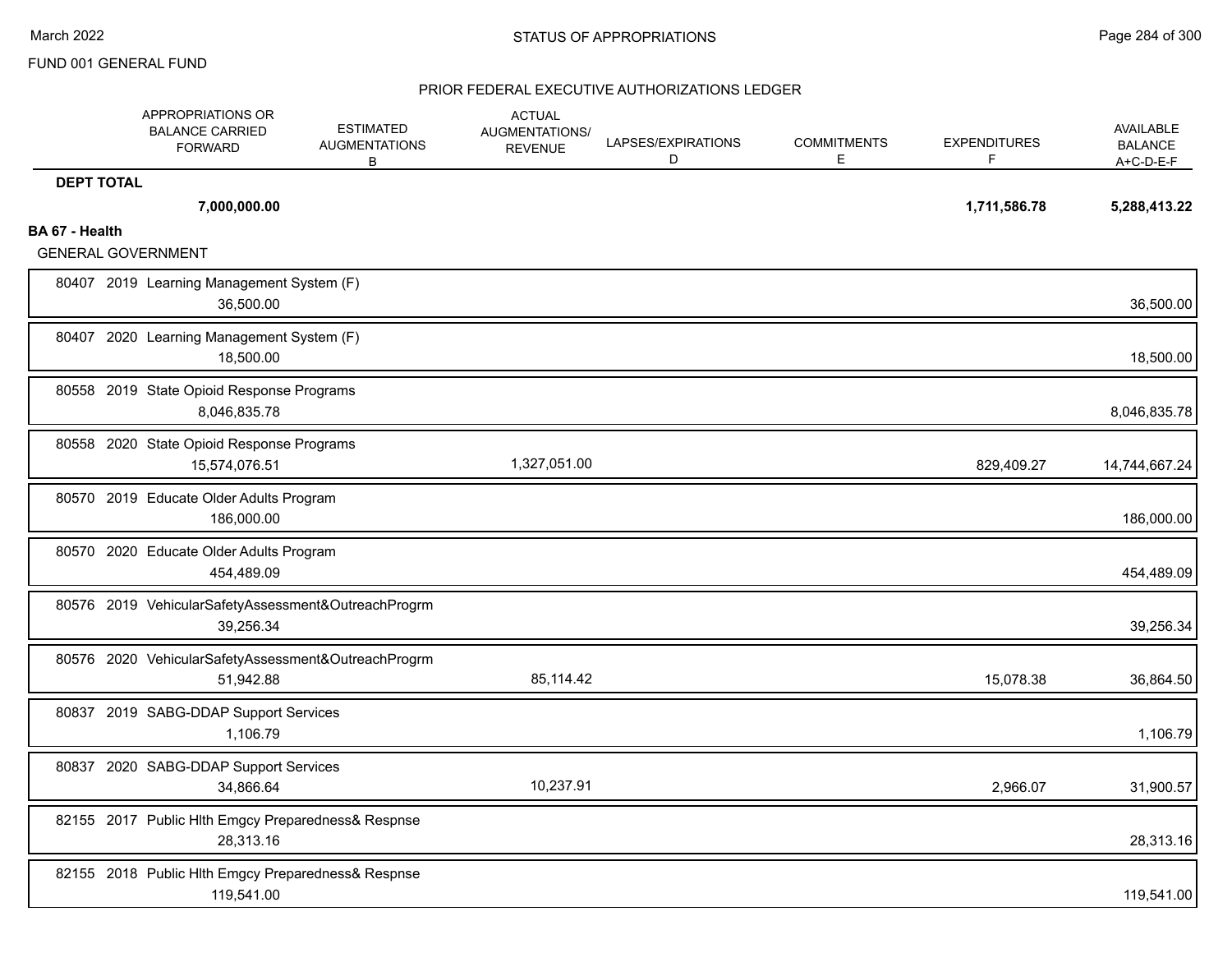|  | APPROPRIATIONS OR<br><b>BALANCE CARRIED</b><br><b>FORWARD</b>         | <b>ESTIMATED</b><br><b>AUGMENTATIONS</b><br>В | <b>ACTUAL</b><br><b>AUGMENTATIONS/</b><br><b>REVENUE</b> | LAPSES/EXPIRATIONS<br>D | <b>COMMITMENTS</b><br>Е | <b>EXPENDITURES</b><br>F | <b>AVAILABLE</b><br><b>BALANCE</b><br>A+C-D-E-F |
|--|-----------------------------------------------------------------------|-----------------------------------------------|----------------------------------------------------------|-------------------------|-------------------------|--------------------------|-------------------------------------------------|
|  | 82155 2019 Public Hlth Emgcy Preparedness& Respnse<br>340,039.11      |                                               | 97,673.35                                                |                         |                         | 267,167.95               | 72,871.16                                       |
|  | 82155 2020 Public Hlth Emgcy Preparedness& Respnse<br>37,528,961.00   |                                               | 12,419,054.57                                            |                         | 69,362.91               | 11,238,057.69            | 26,221,540.40                                   |
|  | 87422 2020 COVID-Health Equity<br>27,676,000.00                       |                                               | 894,417.18                                               |                         | 18,472,499.38           | 1,563,364.63             | 7,640,135.99                                    |
|  | 87538 2018 ARRA-Health Information ExchangeCapacity<br>277,645.62     |                                               |                                                          |                         |                         |                          | 277,645.62                                      |
|  | 87538 2019 ARRA-Health Information ExchangeCapacity<br>1,267,434.86   |                                               |                                                          |                         |                         |                          | 1,267,434.86                                    |
|  | 87538 2020 ARRA-Health Information ExchangeCapacity<br>1,305,000.00   |                                               |                                                          |                         |                         |                          | 1,305,000.00                                    |
|  | 87604 2019 COVID-PublicHealthEmergPrepare/Response<br>6,628,911.12    |                                               | -5,647,484.38                                            |                         | 1,745,891.98            | 1,171,920.93             | 3,711,098.21                                    |
|  | 87604 2020 COVID-PublicHealthEmergPrepare/Response<br>74,240,938.15   |                                               | 1,713,332.33                                             |                         | 20,729,455.62           | 5,160,794.19             | 48,350,688.34                                   |
|  | 87645 2019 COVID-Public Assistance<br>2,502,860.48                    |                                               |                                                          |                         |                         |                          | 2,502,860.48                                    |
|  | 87645 2020 COVID-Public Assistance<br>3,636,489.26                    |                                               | $-21,713.75$                                             |                         |                         | 5,667.22                 | 3,630,822.04                                    |
|  | 87664 2019 COVID-EpidemIgyLaboratrySurveilInceRespn<br>211,272,472.91 |                                               | 40,027,046.79                                            |                         | 140,216,540.18          | 42,062,309.79            | 28,993,622.94                                   |
|  | 87664 2020 COVID-EpidemIgyLaboratrySurveilInceRespn<br>996,479,934.89 |                                               | 35,042,571.07                                            |                         | 258, 175, 177. 21       | 57,093,436.52            | 681,211,321.16                                  |
|  | 87676 2019 COVID-SexualViolencePreventionActivities<br>13,183.68      |                                               |                                                          |                         |                         |                          | 13,183.68                                       |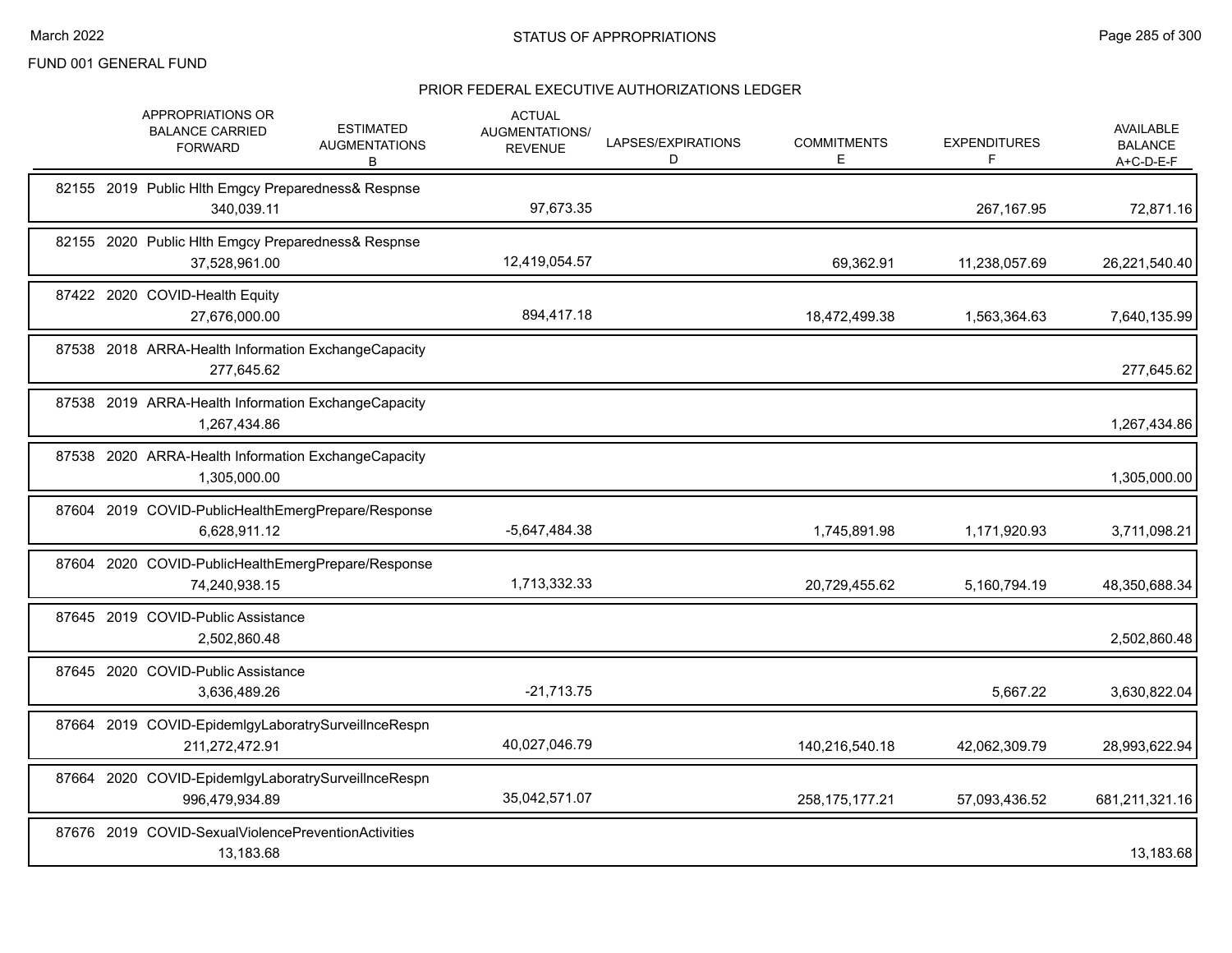|                             | APPROPRIATIONS OR<br><b>BALANCE CARRIED</b><br><b>FORWARD</b>        | <b>ESTIMATED</b><br><b>AUGMENTATIONS</b><br>В | <b>ACTUAL</b><br>AUGMENTATIONS/<br><b>REVENUE</b> | LAPSES/EXPIRATIONS<br>D | <b>COMMITMENTS</b><br>Е | <b>EXPENDITURES</b><br>F | AVAILABLE<br><b>BALANCE</b><br>A+C-D-E-F |
|-----------------------------|----------------------------------------------------------------------|-----------------------------------------------|---------------------------------------------------|-------------------------|-------------------------|--------------------------|------------------------------------------|
|                             | 87689 2019 COVID-Medicare-HIthSrvcAgncyCertificaton<br>10,304,000.00 |                                               |                                                   |                         |                         |                          | 10,304,000.00                            |
| 87689                       | 2020 COVID-Medicare-HIthSrvcAgncyCertificaton<br>1,690,167.00        |                                               |                                                   |                         |                         |                          | 1,690,167.00                             |
|                             | 87690 2019 COVID-Medicaid Certification<br>10,752,000.00             |                                               |                                                   |                         |                         |                          | 10,752,000.00                            |
|                             | 87690 2020 COVID-Medicaid Certification<br>809,332.15                |                                               |                                                   |                         |                         |                          | 809,332.15                               |
|                             | 87691 2019 COVID-Disease Control Immunization<br>766,679.38          |                                               | 704,551.45                                        |                         | 19,600.00               | 378,172.12               | 368,907.26                               |
|                             | 87691 2020 COVID-Disease Control Immunization<br>215,676,848.57      |                                               | 33,016,617.59                                     |                         | 83,075,856.92           | 44,005,862.67            | 88,595,128.98                            |
|                             | 87693 2020 COVID-Health Assessment<br>68,921.93                      |                                               |                                                   |                         |                         |                          | 68,921.93                                |
| <b>GRANTS AND SUBSIDIES</b> |                                                                      |                                               |                                                   |                         |                         |                          |                                          |
|                             | 87653 2019 COVID-Screening Newborns<br>57,475.00                     |                                               |                                                   |                         |                         |                          | 57,475.00                                |
|                             | 87653 2020 COVID-Screening Newborns<br>244,235.57                    |                                               | 20,284.13                                         |                         |                         | 20,284.13                | 223,951.44                               |
|                             | 87660 2019 COVID-RW HIV/AIDS Program Part B<br>704,748.00            |                                               | 420,992.00                                        |                         | 154,535.00              | 428,240.00               | 121,973.00                               |
|                             | 87661 2019 COVID-Women, Infants & Children (WIC)                     |                                               | 43.90                                             |                         |                         |                          |                                          |
|                             | 87661 2020 COVID-Women, Infants & Children (WIC)<br>14,861,255.43    |                                               | 3,302,950.52                                      |                         |                         | 4,557,462.88             | 10,303,792.55                            |
|                             | 87663 2019 COVID-Housing for Persons with AIDS<br>4,531.69           |                                               | 70,698.94                                         |                         |                         | 3,028.69                 | 1,503.00                                 |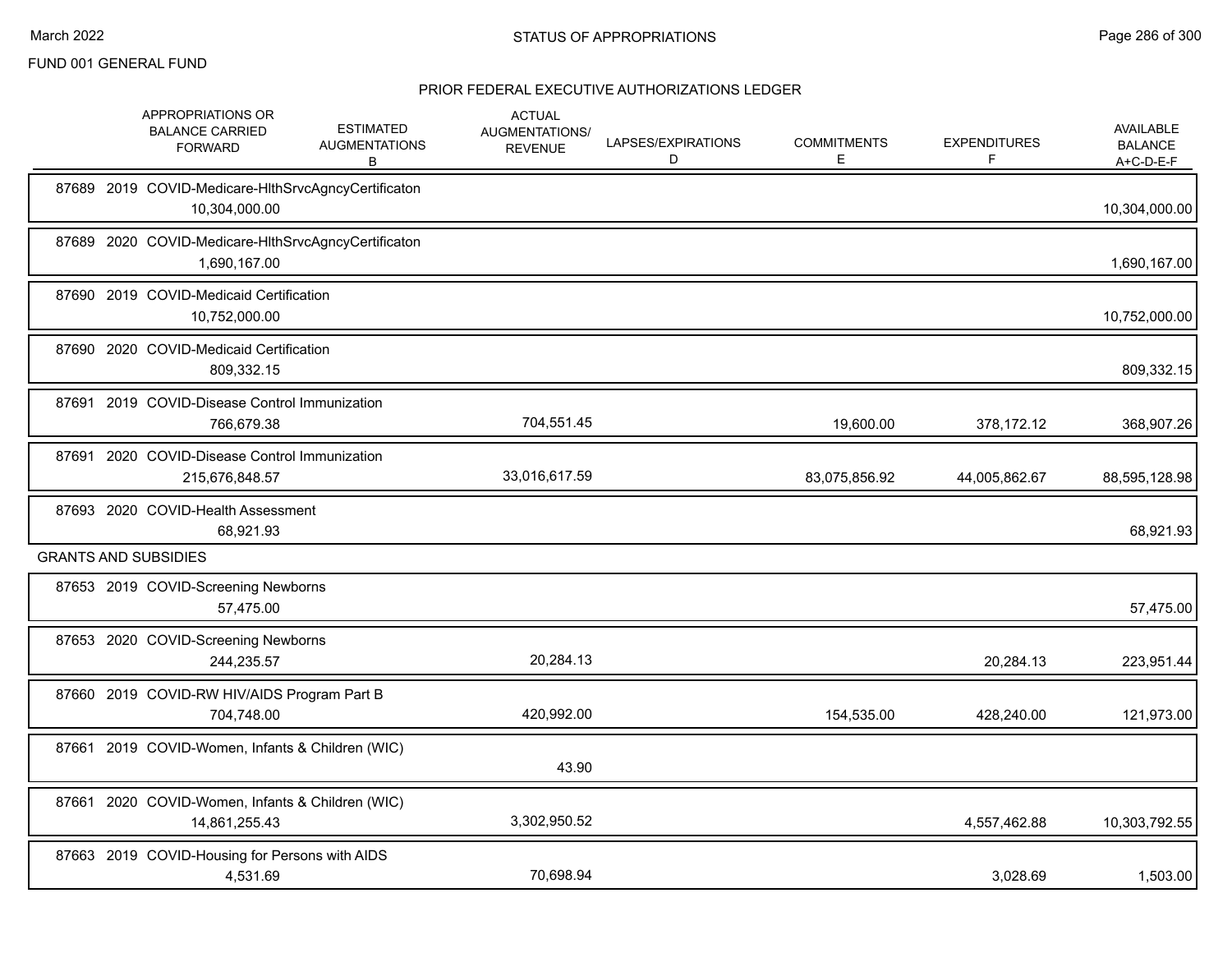#### PRIOR FEDERAL EXECUTIVE AUTHORIZATIONS LEDGER

|                          | APPROPRIATIONS OR<br><b>BALANCE CARRIED</b><br><b>FORWARD</b> | <b>ESTIMATED</b><br><b>AUGMENTATIONS</b><br>В | <b>ACTUAL</b><br>AUGMENTATIONS/<br><b>REVENUE</b> | LAPSES/EXPIRATIONS<br>D | <b>COMMITMENTS</b><br>E. | <b>EXPENDITURES</b><br>F | <b>AVAILABLE</b><br><b>BALANCE</b><br>A+C-D-E-F |
|--------------------------|---------------------------------------------------------------|-----------------------------------------------|---------------------------------------------------|-------------------------|--------------------------|--------------------------|-------------------------------------------------|
| <b>DEPT TOTAL</b>        |                                                               |                                               |                                                   |                         |                          |                          |                                                 |
|                          | 1,643,701,493.99                                              |                                               | 123,483,439.02                                    |                         | 522,658,919.20           | 168,803,223.13           | 952,239,351.66                                  |
|                          | <b>BA 30 - Historical &amp; Museum Commission</b>             |                                               |                                                   |                         |                          |                          |                                                 |
|                          | <b>GENERAL GOVERNMENT</b>                                     |                                               |                                                   |                         |                          |                          |                                                 |
|                          | 82853 2019 Hurricane Sandy Disaster Relief                    |                                               |                                                   |                         |                          |                          |                                                 |
|                          |                                                               |                                               | 2,695.87                                          |                         |                          |                          |                                                 |
|                          | 82853 2020 Hurricane Sandy Disaster Relief                    |                                               |                                                   |                         |                          |                          |                                                 |
|                          | 171,234.39                                                    |                                               | $-2,695.87$                                       |                         |                          |                          | 171,234.39                                      |
|                          | 87696 2020 COVID-PA History To-GO                             |                                               |                                                   |                         |                          |                          |                                                 |
|                          | 164,526.28                                                    |                                               | 165,031.72                                        |                         | 1,400.00                 | 162,626.28               | 500.00                                          |
| <b>DEPT TOTAL</b>        |                                                               |                                               |                                                   |                         |                          |                          |                                                 |
|                          | 335,760.67                                                    |                                               | 165,031.72                                        |                         | 1,400.00                 | 162,626.28               | 171,734.39                                      |
| BA 12 - Labor & Industry |                                                               |                                               |                                                   |                         |                          |                          |                                                 |
|                          | <b>GENERAL GOVERNMENT</b>                                     |                                               |                                                   |                         |                          |                          |                                                 |
|                          | 87405 2020 COVID-CommnwlthCivilianCoronavirusCorps            |                                               |                                                   |                         |                          |                          |                                                 |
|                          | 582,517.50                                                    |                                               | 287,423.75                                        |                         | 277,708.94               | 304,808.56               |                                                 |
|                          | <b>GRANTS AND SUBSIDIES</b>                                   |                                               |                                                   |                         |                          |                          |                                                 |
|                          | 80388 2019 Comprehensive Workforce Development                |                                               |                                                   |                         |                          |                          |                                                 |
|                          | 392,954.37                                                    |                                               | 2,744.17                                          |                         |                          |                          | 392,954.37                                      |
|                          | 80388 2020 Comprehensive Workforce Development                |                                               |                                                   |                         |                          |                          |                                                 |
|                          | 423,714.12                                                    |                                               | 201,410.38                                        |                         |                          | 201,410.38               | 222,303.74                                      |
|                          | 87668 2019 COVID-WIOA-National Dislocated Worker              |                                               |                                                   |                         |                          |                          |                                                 |
|                          | 5,254,714.19                                                  |                                               | 145,837.07                                        |                         | 289,277.63               | 147,202.07               | 4,818,234.49                                    |
|                          | 87668 2020 COVID-WIOA-National Dislocated Worker              |                                               |                                                   |                         |                          |                          |                                                 |
|                          | 1,140,449.80                                                  |                                               | 542,860.46                                        |                         | 450.824.36               | 538,696.74               | 150,928.70                                      |
| <b>DEPT TOTAL</b>        |                                                               |                                               |                                                   |                         |                          |                          |                                                 |
|                          | 7,794,349.98                                                  |                                               | 1,180,275.83                                      |                         | 1,017,810.93             | 1,192,117.75             | 5,584,421.30                                    |
|                          | <b>BA 13 - Military &amp; Veterans Affairs</b>                |                                               |                                                   |                         |                          |                          |                                                 |

GENERAL GOVERNMENT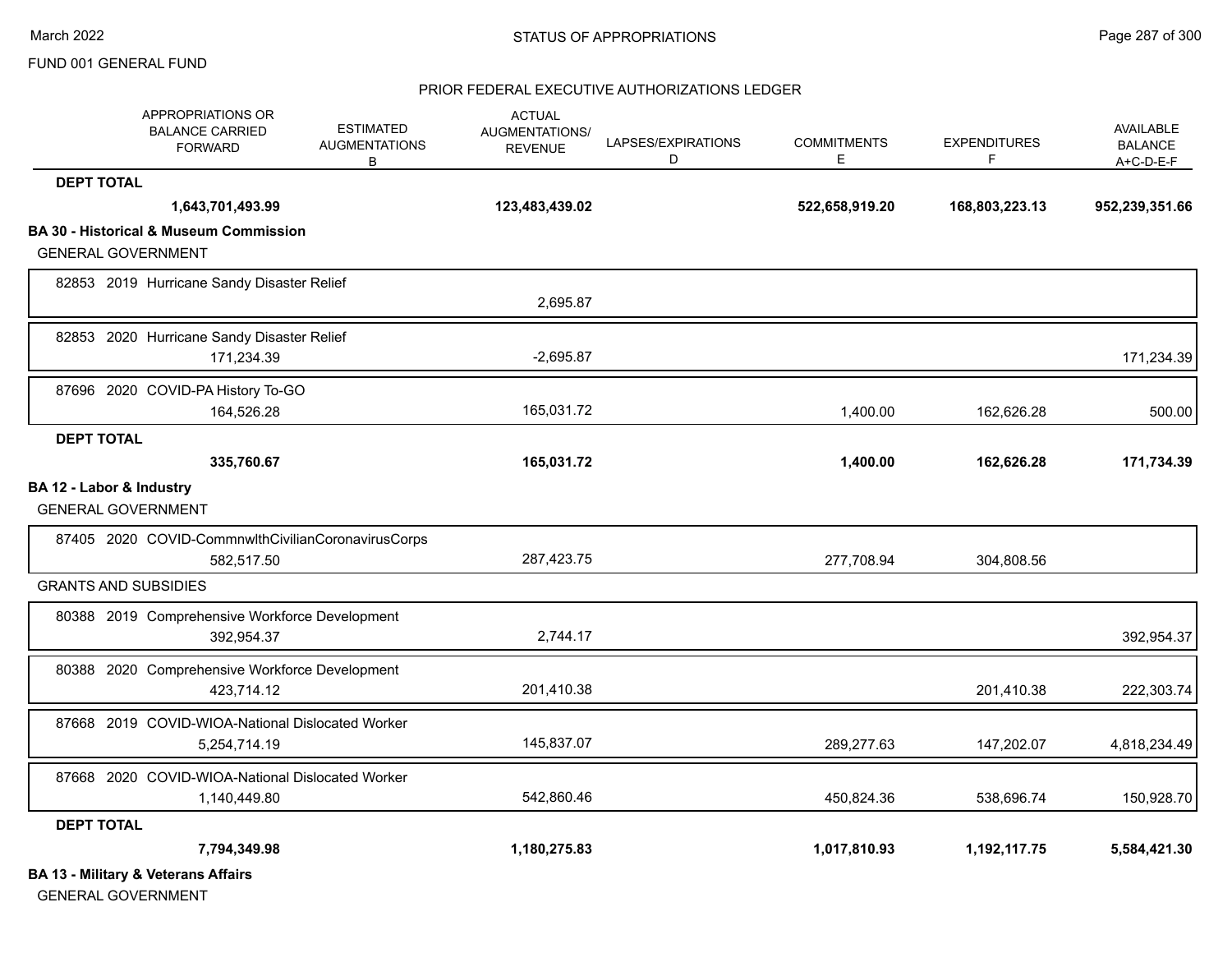|                      | APPROPRIATIONS OR<br><b>BALANCE CARRIED</b><br><b>FORWARD</b>     | <b>ESTIMATED</b><br><b>AUGMENTATIONS</b><br>В | <b>ACTUAL</b><br><b>AUGMENTATIONS/</b><br><b>REVENUE</b> | LAPSES/EXPIRATIONS<br>D | <b>COMMITMENTS</b><br>Е | <b>EXPENDITURES</b><br>F | AVAILABLE<br><b>BALANCE</b><br>$A+C-D-E-F$ |
|----------------------|-------------------------------------------------------------------|-----------------------------------------------|----------------------------------------------------------|-------------------------|-------------------------|--------------------------|--------------------------------------------|
|                      | 80565 2020 Spotted Lanternfly<br>85,824.17                        |                                               |                                                          |                         |                         |                          | 85,824.17                                  |
|                      | 80573 2019 PA State Opioid Response (SOR)<br>107,893.30           |                                               | 262,968.97                                               |                         |                         |                          | 107,893.30                                 |
|                      | 80573 2020 PA State Opioid Response (SOR)<br>795.50               |                                               | 877.00                                                   |                         |                         | $-49,123.00$             | 49,918.50                                  |
|                      | 87649 2019 COVID-Operations & Maintenance                         |                                               | 2,607.60                                                 |                         |                         |                          |                                            |
|                      | 87649 2020 COVID-Operations & Maintenance<br>3,191.01             |                                               | 1,330,693.00                                             |                         |                         |                          | 3,191.01                                   |
| <b>INSTITUTIONAL</b> |                                                                   |                                               |                                                          |                         |                         |                          |                                            |
|                      | 87411 2020 COVID-COVID Testing<br>11,336,560.77                   |                                               | 9,276,717.38                                             |                         | 3,495,891.23            | 7,635,808.91             | 204,860.63                                 |
|                      | 87600 2019 COVID-Veterans'HomesEnhancdVetsReimbrsmt<br>40,764.34  |                                               |                                                          |                         |                         |                          | 40,764.34                                  |
|                      | 87600 2020 COVID-Veterans'HomesEnhancdVetsReimbrsmt<br>533,901.18 |                                               |                                                          |                         |                         |                          | 533,901.18                                 |
|                      | 87683 2019 COVID-Facilities Maintenance Cares Act<br>210,918.24   |                                               |                                                          |                         |                         |                          | 210,918.24                                 |
|                      | 87683 2020 COVID-Facilities Maintenance Cares Act<br>29.686.27    |                                               |                                                          |                         |                         |                          | 29,686.27                                  |
|                      | 87697 2019 COVID-DirectReliefProvidersVeteran'sHome<br>129.89     |                                               |                                                          |                         |                         |                          | 129.89                                     |
|                      | 87697 2020 COVID-DirectReliefProvidersVeteran'sHome<br>873.42     |                                               |                                                          |                         |                         |                          | 873.42                                     |
| <b>DEPT TOTAL</b>    | 12,350,538.09                                                     |                                               | 10,873,863.95                                            |                         | 3,495,891.23            | 7,586,685.91             | 1,267,960.95                               |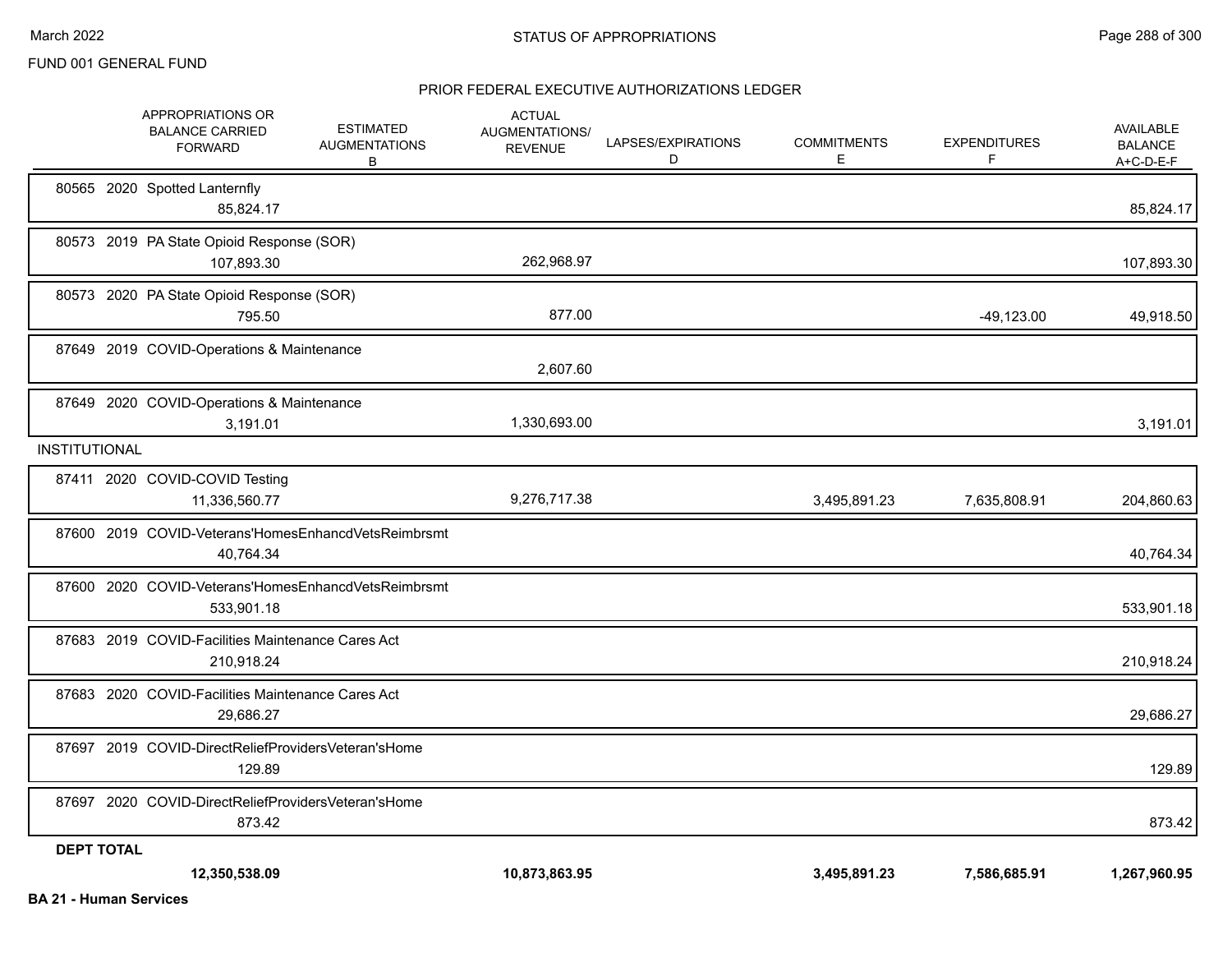|  | APPROPRIATIONS OR<br><b>BALANCE CARRIED</b><br><b>FORWARD</b>     | <b>ESTIMATED</b><br><b>AUGMENTATIONS</b><br>B | <b>ACTUAL</b><br><b>AUGMENTATIONS/</b><br><b>REVENUE</b> | LAPSES/EXPIRATIONS<br>D | <b>COMMITMENTS</b><br>E. | <b>EXPENDITURES</b><br>F | <b>AVAILABLE</b><br><b>BALANCE</b><br>A+C-D-E-F |
|--|-------------------------------------------------------------------|-----------------------------------------------|----------------------------------------------------------|-------------------------|--------------------------|--------------------------|-------------------------------------------------|
|  | <b>GENERAL GOVERNMENT</b>                                         |                                               |                                                          |                         |                          |                          |                                                 |
|  | 80577 2019 Preschool Development Grant (F)<br>5,132,906.91        |                                               |                                                          |                         |                          |                          | 5,132,906.91                                    |
|  | 80897 2019 Homeland Security<br>75,000.00                         |                                               |                                                          |                         |                          |                          | 75,000.00                                       |
|  | 80897 2020 Homeland Security<br>75,000.00                         |                                               |                                                          |                         |                          |                          | 75,000.00                                       |
|  | 87414 2020 COVID-EarlyHeadStartExpnsnChildCarePrtsp<br>782.951.87 |                                               | 742,745.00                                               |                         |                          | 742,745.00               | 40,206.87                                       |
|  | 87415 2020 COVID-SNAP P-EBT Administration<br>6,739,653.86        |                                               | 6,786,987.31                                             |                         | 93,835.75                | 6,640,057.31             | 5,760.80                                        |
|  | 87416 2020 COVID-SNAP-State Admin Expense Grants<br>48,173,000.00 |                                               | 12,186,626.82                                            |                         | 6,097,211.71             | 13,050,361.52            | 29,025,426.77                                   |
|  | 87432 2020 COVID-DvlopmntIDisabilities-BasicSupport<br>149,000.00 |                                               | 100,470.00                                               |                         |                          | 100,470.00               | 48,530.00                                       |
|  | 87606 2019 COVID-LIHEABG-Administration<br>760,950.97             |                                               | 760,950.97                                               |                         |                          | 760,950.97               |                                                 |
|  | 87606 2020 COVID-LIHEABG-Administration<br>29,768,000.00          |                                               |                                                          |                         |                          |                          | 29,768,000.00                                   |
|  | 87607 2019 COVID-Children's Health Insurance Admin<br>49,093.56   |                                               |                                                          |                         |                          |                          | 49,093.56                                       |
|  | 87607 2020 COVID-Children's Health Insurance Admin<br>155.258.34  |                                               | 45,461.03                                                |                         |                          | 33,298.86                | 121,959.48                                      |
|  | 87665 2019 COVID-CHIP-Information Systems<br>84,132.81            |                                               |                                                          |                         |                          |                          | 84,132.81                                       |
|  | 87665 2020 COVID-CHIP-Information Systems<br>58,126.61            |                                               | 57,739.20                                                |                         |                          | 57,739.20                | 387.41                                          |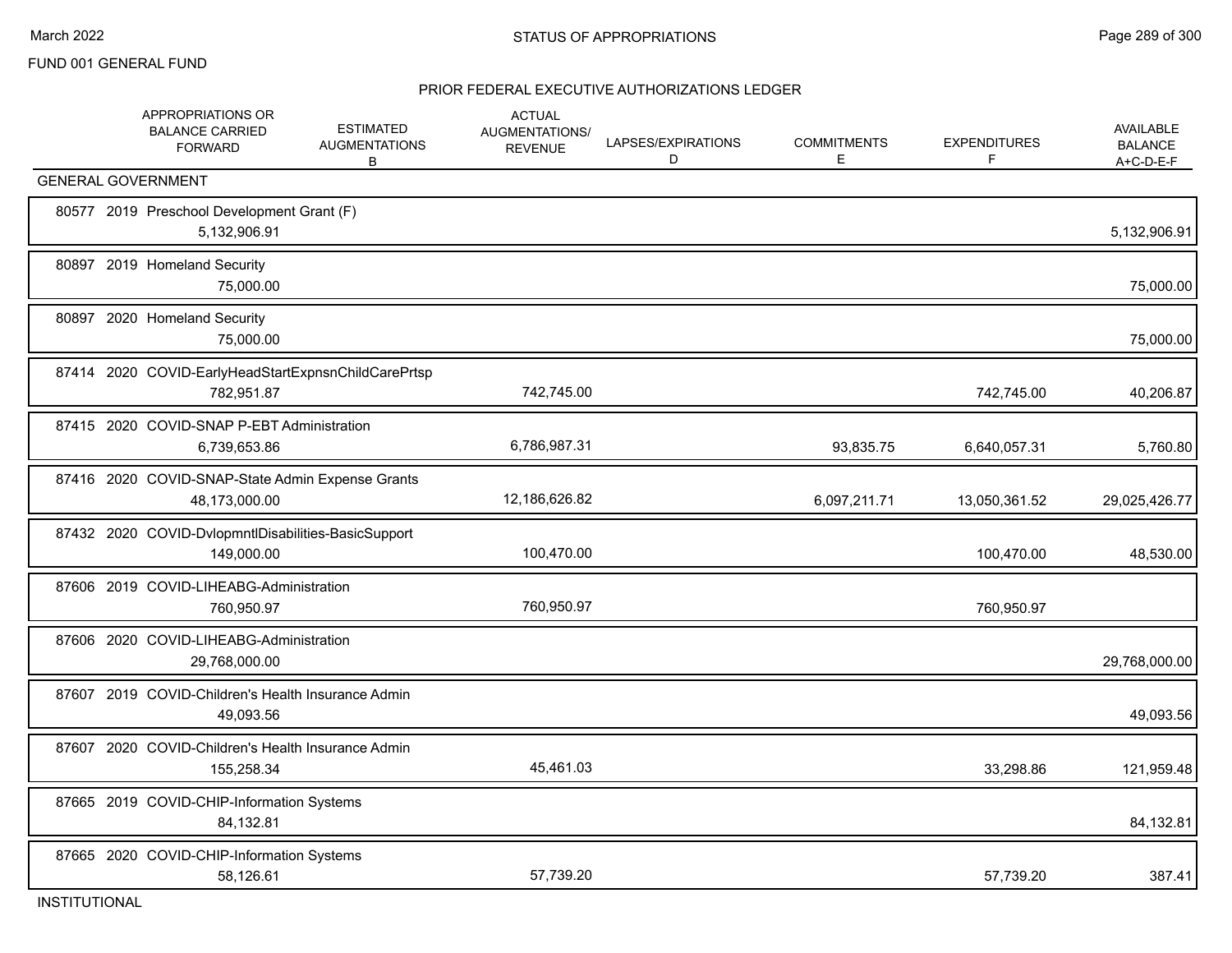|  | APPROPRIATIONS OR<br><b>BALANCE CARRIED</b><br><b>FORWARD</b>        | <b>ESTIMATED</b><br><b>AUGMENTATIONS</b><br>В | <b>ACTUAL</b><br>AUGMENTATIONS/<br><b>REVENUE</b> | LAPSES/EXPIRATIONS<br>D | <b>COMMITMENTS</b><br>E. | <b>EXPENDITURES</b><br>F | <b>AVAILABLE</b><br><b>BALANCE</b><br>$A+C-D-E-F$ |
|--|----------------------------------------------------------------------|-----------------------------------------------|---------------------------------------------------|-------------------------|--------------------------|--------------------------|---------------------------------------------------|
|  | 80343 2019 Bioterrorism Hospital Preparedness<br>5,000.00            |                                               |                                                   |                         |                          |                          | 5,000.00                                          |
|  | 80343 2020 Bioterrorism Hospital Preparedness<br>75,454.00           |                                               | 20,454.00                                         |                         |                          | 20,454.00                | 55,000.00                                         |
|  | 87410 2020 COVID-Mental Health Services Block Grant<br>73,963,000.00 |                                               | 21,762,011.00                                     |                         |                          | 21,762,011.00            | 52,200,989.00                                     |
|  | 87608 2019 COVID-Medical Assistance-Mental Health<br>404,608.72      |                                               |                                                   |                         |                          |                          | 404,608.72                                        |
|  | 87608 2020 COVID-Medical Assistance-Mental Health<br>10,775.53       |                                               | 1,185,635.26                                      |                         |                          | 2,550.71                 | 8,224.82                                          |
|  | 87609 2020 COVID-Medical Assistance-StateCenters                     |                                               | 4,294,425.94                                      |                         |                          |                          |                                                   |
|  | 87677 2019 COVID-Crisis Counseling<br>485,781.93                     |                                               |                                                   |                         |                          |                          | 485,781.93                                        |
|  | 87677 2020 COVID-Crisis Counseling<br>5,363,879.89                   |                                               | 766,314.97                                        |                         | 4,253,029.71             | 689,195.28               | 421,654.90                                        |
|  | 87698 2019 COVID-DirectReliefProviders/StateCenters<br>26,838.90     |                                               |                                                   |                         |                          | 26,038.20                | 800.70                                            |
|  | 87698 2020 COVID-DirectReliefProviders/StateCenters<br>75,041.93     |                                               |                                                   |                         | 106.00                   | 44,326.54                | 30,609.39                                         |
|  | 87699 2019 COVID-DirectReliefProvdrs/StateHospitals<br>1,626.66      |                                               |                                                   |                         |                          |                          | 1,626.66                                          |
|  | 87699 2020 COVID-DirectReliefProvdrs/StateHospitals<br>112,354.11    |                                               |                                                   |                         | 8,800.00                 | 102,688.25               | 865.86                                            |
|  | <b>GRANTS AND SUBSIDIES</b>                                          |                                               |                                                   |                         |                          |                          |                                                   |
|  | 80571 2019 State Opioid Response<br>1,522,581.90                     |                                               | 1,927,510.04                                      |                         |                          |                          | 1,522,581.90                                      |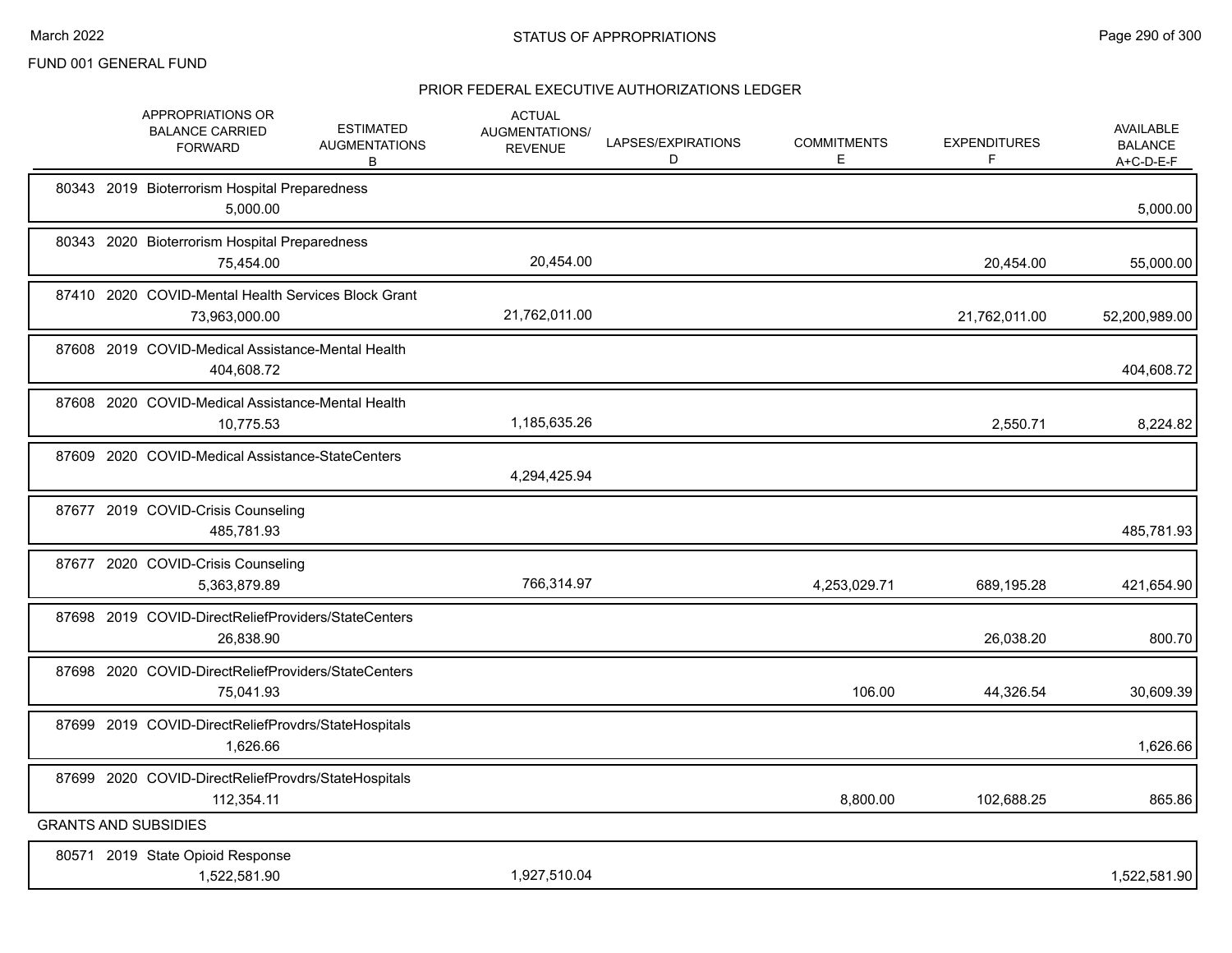|       | APPROPRIATIONS OR<br><b>BALANCE CARRIED</b><br><b>FORWARD</b>        | <b>ESTIMATED</b><br><b>AUGMENTATIONS</b><br>В | <b>ACTUAL</b><br><b>AUGMENTATIONS/</b><br><b>REVENUE</b> | LAPSES/EXPIRATIONS<br>D | <b>COMMITMENTS</b><br>Е | <b>EXPENDITURES</b><br>F | <b>AVAILABLE</b><br><b>BALANCE</b><br>$A+C-D-E-F$ |
|-------|----------------------------------------------------------------------|-----------------------------------------------|----------------------------------------------------------|-------------------------|-------------------------|--------------------------|---------------------------------------------------|
|       | 80571 2020 State Opioid Response<br>1,722,749.96                     |                                               | 1,528,747.24                                             |                         |                         | 209,348.95               | 1,513,401.01                                      |
|       | 80866 2019 PHHSBG Domestic Violence<br>100,000.00                    |                                               |                                                          |                         |                         |                          | 100,000.00                                        |
|       | 80866 2020 PHHSBG Domestic Violence<br>67,898.27                     |                                               | 62,574.27                                                |                         |                         | 62,574.27                | 5,324.00                                          |
|       | 87408 2020 COVID-Chafee Foster Care Prgm & ETV (EA)<br>12,510,686.00 |                                               | 5,699,999.37                                             |                         |                         | 5,996,255.37             | 6,514,430.63                                      |
|       | 87409 2020 COVID-Promoting Safe & Stable Families<br>2,739,000.00    |                                               | 687,422.50                                               |                         | 370,082.00              | 687,422.50               | 1,681,495.50                                      |
|       | 87417 2020 COVID-PandemicEmergencyAssistncFd<br>26,445,000.00        |                                               | 10,927,935.91                                            |                         |                         | 15,000,000.00            | 11,445,000.00                                     |
|       | 87418 2020 COVID-Child Abuse State Grants<br>3,574,000.00            |                                               |                                                          |                         | 123,461.00              |                          | 3,450,539.00                                      |
|       | 87419 2020 COVID-Community-BasedChild busePreventin<br>8,788,000.00  |                                               |                                                          |                         |                         |                          | 8,788,000.00                                      |
| 87420 | 2020 COVID-IDEA-Infants & Toddlers<br>7,180,000.00                   |                                               |                                                          |                         |                         |                          | 7,180,000.00                                      |
| 87421 | 2020 COVID-MCH-Early Childhood Home Visiting<br>1,369,000.00         |                                               | 648,296.22                                               |                         | 720,489.78              | 648,296.22               | 214.00                                            |
|       | 87491 2020 COVID Rental & Utility Assistance<br>5,272,608.60         |                                               |                                                          |                         | 4,792,803.08            | 479,805.52               |                                                   |
|       | 87610 2019 COVID-LIHEABG-Low-Income Family/Individ<br>8,486,025.27   |                                               | 3,916,432.48                                             |                         |                         | 3,245,624.27             | 5,240,401.00                                      |
|       | 87610 2020 COVID-LIHEABG-Low-Income Family/Individ<br>267,905,000.00 |                                               | 198,766,347.37                                           |                         |                         | 205,887,307.97           | 62,017,692.03                                     |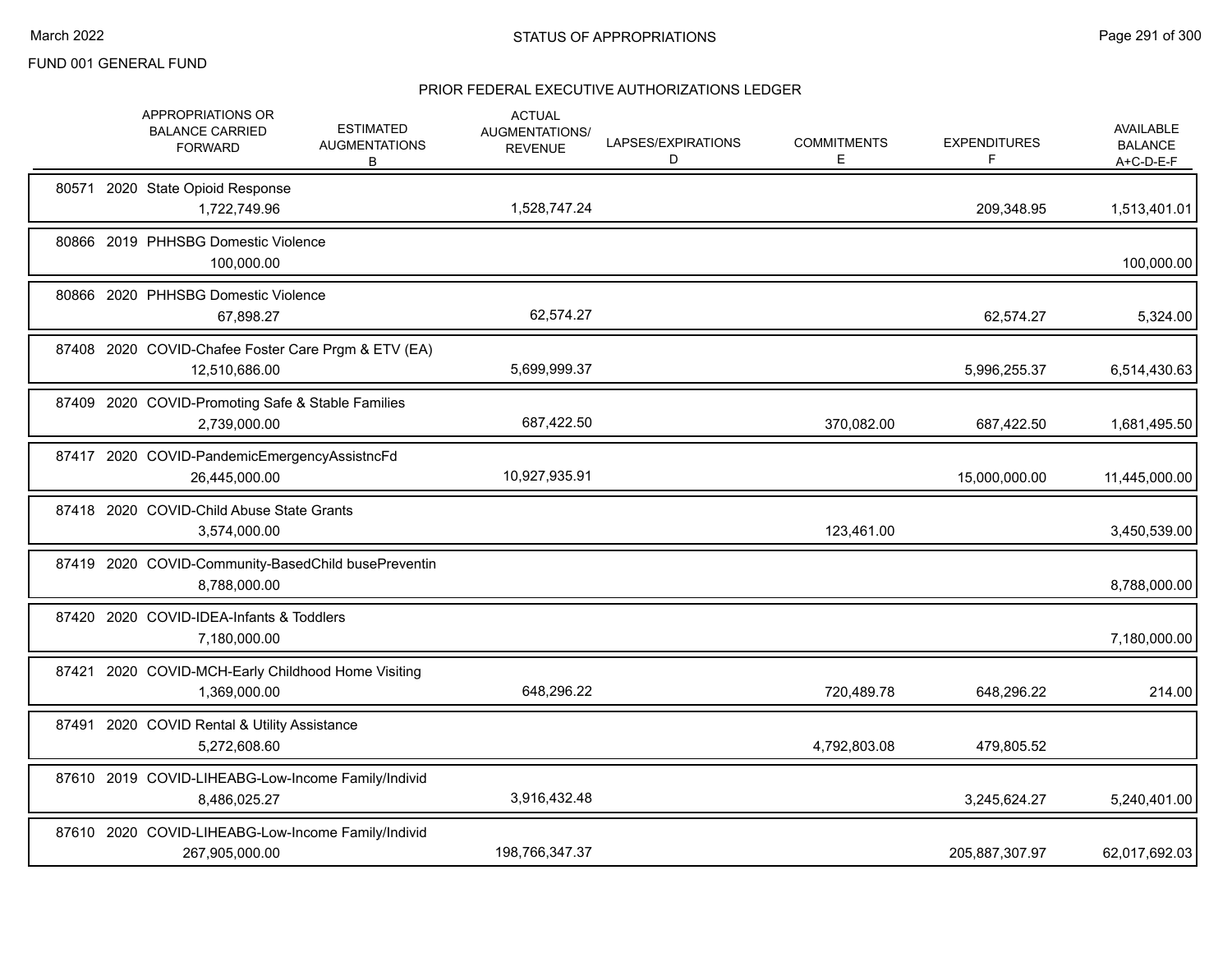|  | APPROPRIATIONS OR<br><b>BALANCE CARRIED</b><br><b>FORWARD</b>      | <b>ESTIMATED</b><br><b>AUGMENTATIONS</b><br>В | <b>ACTUAL</b><br>AUGMENTATIONS/<br><b>REVENUE</b> | LAPSES/EXPIRATIONS<br>D | <b>COMMITMENTS</b><br>E. | <b>EXPENDITURES</b><br>F | AVAILABLE<br><b>BALANCE</b><br>$A+C-D-E-F$ |
|--|--------------------------------------------------------------------|-----------------------------------------------|---------------------------------------------------|-------------------------|--------------------------|--------------------------|--------------------------------------------|
|  | 87611 2019 COVID-Medical Assistance-Capitation<br>5,725,024.79     |                                               |                                                   |                         |                          |                          | 5,725,024.79                               |
|  | 87611 2020 COVID-Medical Assistance-Capitation                     |                                               | 134,969,342.46                                    |                         |                          | $-5,478,901.49$          | 5,478,901.49                               |
|  | 87612 2019 COVID-Medical Assistance-FeeForService<br>29,122,053.64 |                                               | $-148.50$                                         |                         |                          | $-148.50$                | 29,122,202.14                              |
|  | 87612 2020 COVID-Medical Assistance-FeeForService                  |                                               | 33,191,581.92                                     |                         |                          | $-203,219.43$            | 203,219.43                                 |
|  | 87613 2020 COVID-MA-Workers with Disabilities<br>13,929,795.13     |                                               | 4,057,640.79                                      |                         |                          | 5,911,845.66             | 8,017,949.47                               |
|  | 87614 2019 COVID-MA-Physician Practice Plans<br>2,114,549.74       |                                               |                                                   |                         |                          |                          | 2,114,549.74                               |
|  | 87614 2020 COVID-MA-Physician Practice Plans<br>308,611.68         |                                               | 259,414.23                                        |                         |                          | 194,560.67               | 114,051.01                                 |
|  | 87615 2019 COVID-MA-Hospital-Based Burn Centers<br>68,886.91       |                                               |                                                   |                         |                          |                          | 68,886.91                                  |
|  | 87615 2020 COVID-MA-Hospital-Based Burn Centers<br>489.54          |                                               | 575,510.46                                        |                         |                          |                          | 489.54                                     |
|  | 87616 2019 COVID-MA-Critical Access Hospitals<br>222,602.98        |                                               |                                                   |                         |                          |                          | 222,602.98                                 |
|  | 87616 2020 COVID-MA-Critical Access Hospitals<br>167,099.36        |                                               | 31,620.65                                         |                         |                          | 31,620.66                | 135,478.70                                 |
|  | 87617 2019 COVID-MA-Obstetric & Neonatal Services<br>169,636.14    |                                               |                                                   |                         |                          |                          | 169,636.14                                 |
|  | 87617 2020 COVID-MA-Obstetric & Neonatal Services<br>96,074.36     |                                               |                                                   |                         |                          |                          | 96,074.36                                  |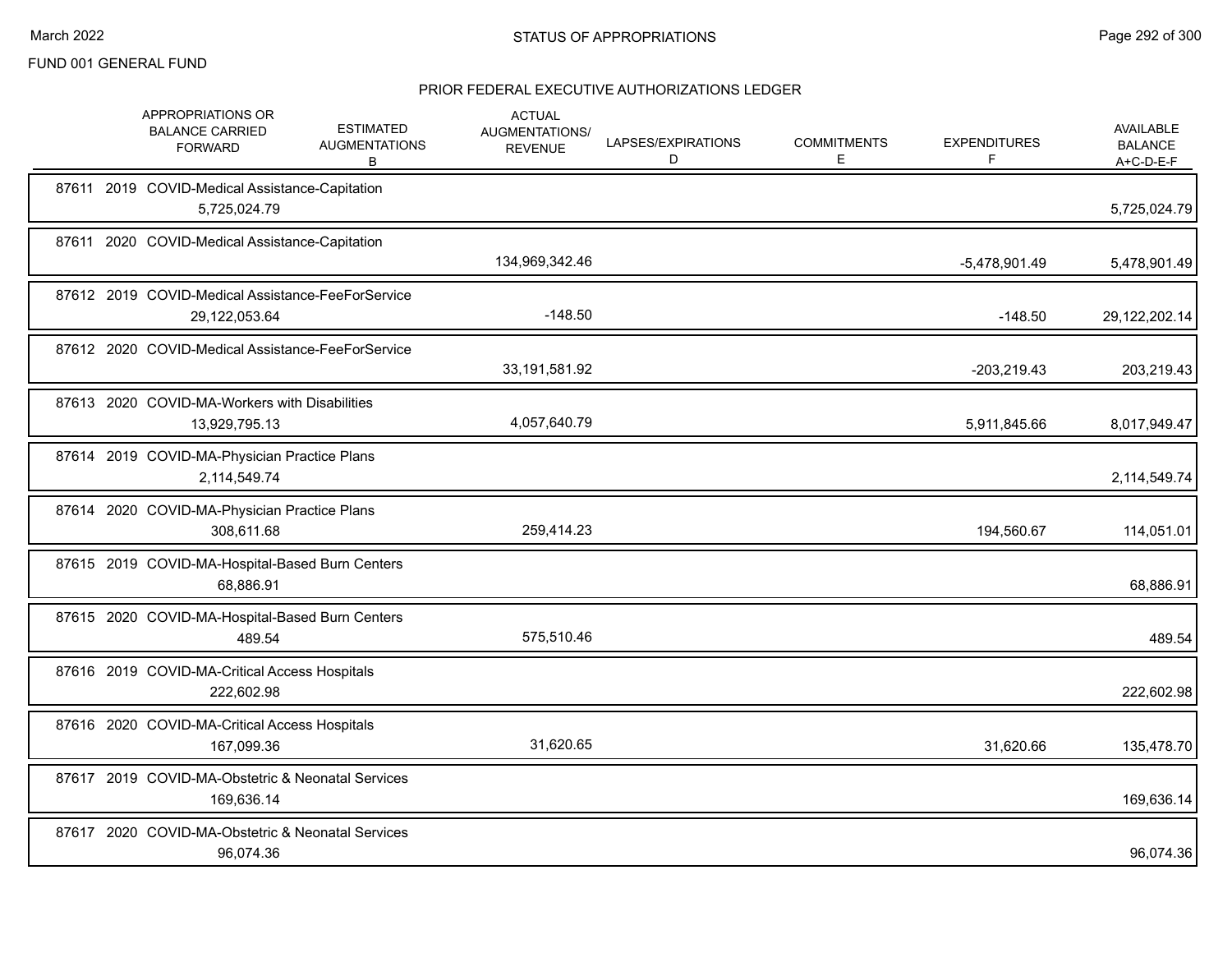|       | APPROPRIATIONS OR<br><b>BALANCE CARRIED</b><br><b>FORWARD</b>        | <b>ESTIMATED</b><br><b>AUGMENTATIONS</b><br>В | <b>ACTUAL</b><br>AUGMENTATIONS/<br><b>REVENUE</b> | LAPSES/EXPIRATIONS<br>D | <b>COMMITMENTS</b><br>Е | <b>EXPENDITURES</b><br>F | <b>AVAILABLE</b><br><b>BALANCE</b><br>A+C-D-E-F |
|-------|----------------------------------------------------------------------|-----------------------------------------------|---------------------------------------------------|-------------------------|-------------------------|--------------------------|-------------------------------------------------|
|       | 87618 2019 COVID-Medical Assistance-Trauma Center<br>135,079.58      |                                               |                                                   |                         |                         |                          | 135,079.58                                      |
|       | 87618 2020 COVID-Medical Assistance-Trauma Center<br>255.23          |                                               | 1,122,744.77                                      |                         |                         |                          | 255.23                                          |
|       | 87619 2019 COVID-MA-Academic Medical Centers<br>384,346.60           |                                               |                                                   |                         |                         |                          | 384,346.60                                      |
|       | 87619 2020 COVID-MA-Academic Medical Centers<br>698.75               |                                               | 3,071,594.14                                      |                         |                         |                          | 698.75                                          |
|       | 87620 2019 COVID-Medical Assistance-Transportation<br>1,138,440.96   |                                               |                                                   |                         |                         |                          | 1,138,440.96                                    |
|       | 87620 2020 COVID-Medical Assistance-Transportation<br>272,897.28     |                                               | 423,122.48                                        |                         |                         |                          | 272,897.28                                      |
|       | 87621 2019 COVID-Children's Health Insurance Prgrm<br>386,662.13     |                                               |                                                   |                         |                         |                          | 386,662.13                                      |
| 87621 | 2020 COVID-Children's Health Insurance Prgrm<br>3,456,873.69         |                                               | 2,779,007.53                                      |                         |                         | 2,779,007.53             | 677,866.16                                      |
|       | 87622 2019 COVID-Medical Assistance-Long-TermLiving<br>45,069,713.96 |                                               |                                                   |                         |                         |                          | 45,069,713.96                                   |
|       | 87622 2020 COVID-Medical Assistance-Long-TermLiving                  |                                               | 6,647,691.90                                      |                         |                         | $-3,492.27$              | 3,492.27                                        |
|       | 87623 2019 COVID-MA-Community HealthChoices<br>2,951,158.46          |                                               |                                                   |                         |                         |                          | 2,951,158.46                                    |
|       | 87623 2020 COVID-MA-Community HealthChoices                          |                                               | 13,251,702.18                                     |                         |                         | -281,781.03              | 281,781.03                                      |
|       | 87624 2019 COVID-MA-Home&Community-Based Services<br>5,810,655.68    |                                               |                                                   |                         |                         |                          | 5,810,655.68                                    |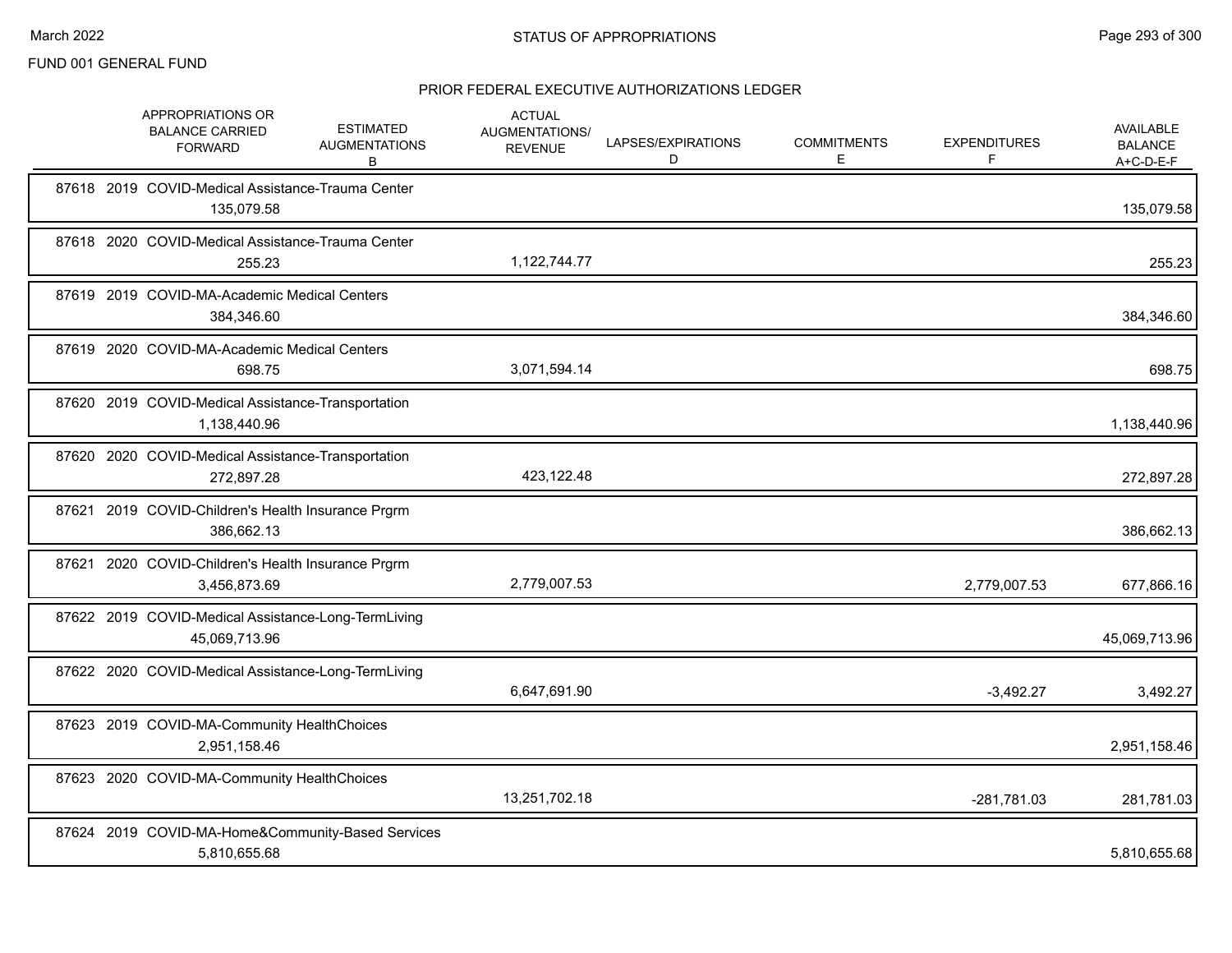|       | APPROPRIATIONS OR<br><b>BALANCE CARRIED</b><br><b>FORWARD</b>    | <b>ESTIMATED</b><br><b>AUGMENTATIONS</b><br>В | <b>ACTUAL</b><br>AUGMENTATIONS/<br><b>REVENUE</b> | LAPSES/EXPIRATIONS<br>D | <b>COMMITMENTS</b><br>Е | <b>EXPENDITURES</b><br>F | <b>AVAILABLE</b><br><b>BALANCE</b><br>A+C-D-E-F |
|-------|------------------------------------------------------------------|-----------------------------------------------|---------------------------------------------------|-------------------------|-------------------------|--------------------------|-------------------------------------------------|
|       | 87625 2020 COVID-MA-Long-Term Care Managed Care<br>134,174.60    |                                               | $-14,561.93$                                      |                         |                         |                          | 134,174.60                                      |
|       | 87626 2019 COVID-MA-Services to Persons w/Disab<br>3,516,018.33  |                                               |                                                   |                         |                         |                          | 3,516,018.33                                    |
|       | 87627 2019 COVID-Medical Assistance-Attendant Care<br>637,133.29 |                                               |                                                   |                         |                         |                          | 637,133.29                                      |
|       | 87628 2019 COVID-MA-Community ID Services<br>51,977.86           |                                               | $-38.11$                                          |                         |                         | $-38.11$                 | 52,015.97                                       |
|       | 87628 2020 COVID-MA-Community ID Services<br>562,460.00          |                                               | 471,982.26                                        |                         |                         | 137,232.03               | 425,227.97                                      |
|       | 87629 2019 COVID-Medical Assistance-ID/ICF<br>1,512,781.33       |                                               |                                                   |                         |                         |                          | 1,512,781.33                                    |
| 87629 | 2020 COVID-Medical Assistance-ID/ICF<br>1,593,563.81             |                                               | 6,082,628.25                                      |                         |                         | 439,720.27               | 1,153,843.54                                    |
|       | 87630 2020 COVID-MA-Community ID Waiver Program<br>5,724,061.85  |                                               | 52,128,725.11                                     |                         |                         | 3,561,329.74             | 2,162,732.11                                    |
|       | 87631 2019 COVID-MA-Autism Intervention Services<br>46,296.32    |                                               |                                                   |                         |                         |                          | 46,296.32                                       |
|       | 87631 2020 COVID-MA-Autism Intervention Services<br>134,275.28   |                                               | 739,312.79                                        |                         |                         | 134,275.28               |                                                 |
|       | 87632 2019 COVID-Child Welfare Services<br>389.00                |                                               |                                                   |                         |                         |                          | 389.00                                          |
|       | 87633 2019 COVID-CCDFBG-Child Care Services<br>3,609,400.00      |                                               | $-932, 134.80$                                    |                         | 2,810,851.98            | -995,851.98              | 1,794,400.00                                    |
|       | 87633 2020 COVID-CCDFBG-Child Care Services<br>550, 167, 177.00  |                                               | 142,676,436.93                                    |                         | 18,677,972.77           | 143,229,518.44           | 388,259,685.79                                  |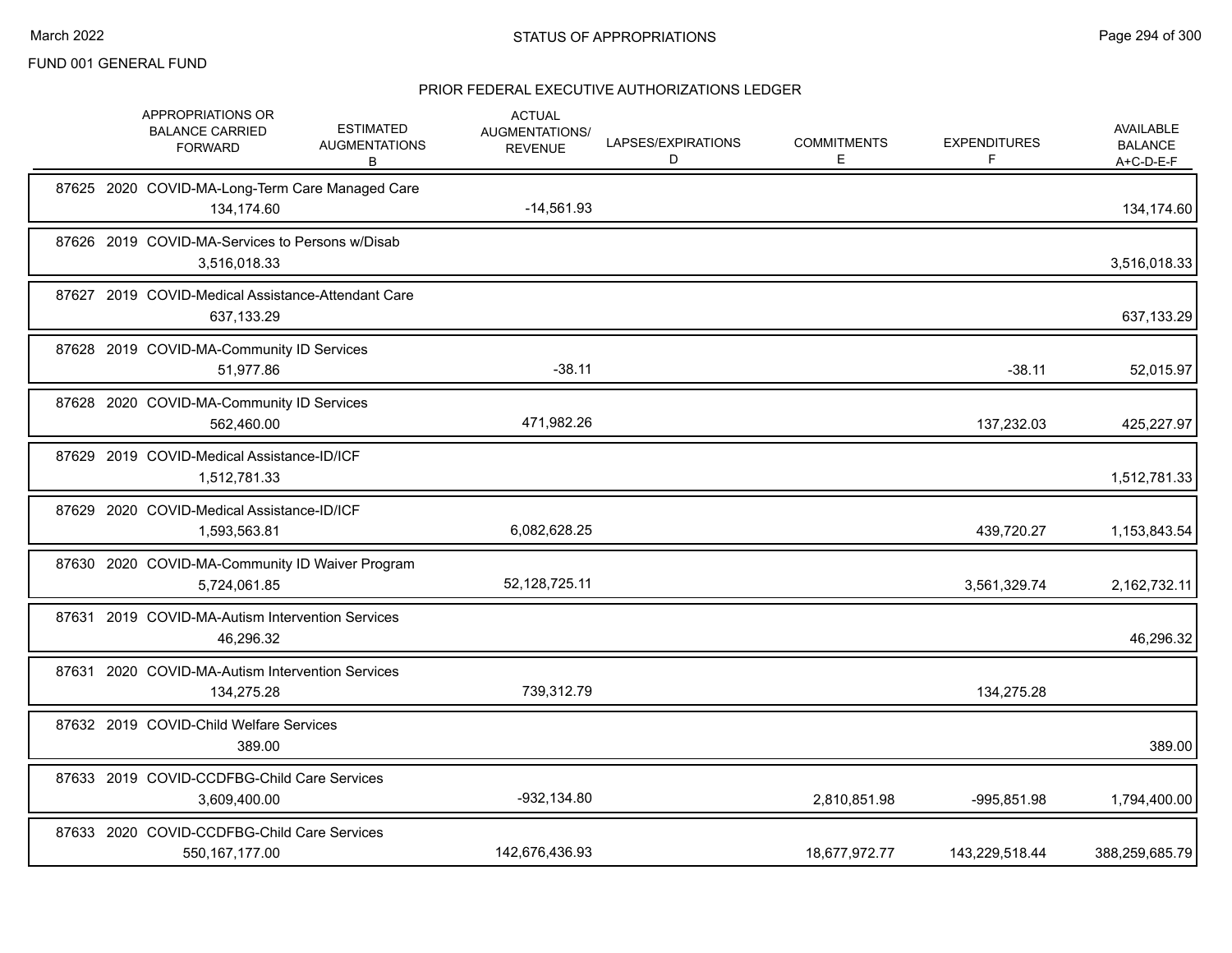|  | APPROPRIATIONS OR<br><b>BALANCE CARRIED</b><br><b>FORWARD</b>      | <b>ESTIMATED</b><br><b>AUGMENTATIONS</b><br>В | <b>ACTUAL</b><br>AUGMENTATIONS/<br><b>REVENUE</b> | LAPSES/EXPIRATIONS<br>D | <b>COMMITMENTS</b><br>Е | <b>EXPENDITURES</b><br>F | <b>AVAILABLE</b><br><b>BALANCE</b><br>A+C-D-E-F |
|--|--------------------------------------------------------------------|-----------------------------------------------|---------------------------------------------------|-------------------------|-------------------------|--------------------------|-------------------------------------------------|
|  | 87636 2019 COVID-MA-Nurse Family Partnership<br>20,506.00          |                                               |                                                   |                         |                         |                          | 20,506.00                                       |
|  | 87636 2020 COVID-MA-Nurse Family Partnership<br>7,070.24           |                                               | 25,877.92                                         |                         |                         | 7,070.24                 |                                                 |
|  | 87637 2019 COVID-MA-Early Intervention<br>199,637.04               |                                               | $-487.70$                                         |                         |                         | $-487.70$                | 200,124.74                                      |
|  | 87637 2020 COVID-MA-Early Intervention<br>267,574.51               |                                               | 1,469,414.45                                      |                         |                         | 169,968.60               | 97,605.91                                       |
|  | 87638 2019 COVID-FamilyViolence PreventionServices<br>599,885.94   |                                               | 599,113.25                                        |                         |                         | 599,113.25               | 772.69                                          |
|  | 87638 2020 COVID-FamilyViolence PreventionServices<br>4,507,000.00 |                                               | 387,308.00                                        |                         | 4,118,963.00            | 387,308.00               | 729.00                                          |
|  | 87654 2019 COVID-Child Welfare-Title IV-E<br>10,425,578.27         |                                               | 198,041.43                                        |                         |                         | 190,319.09               | 10,235,259.18                                   |
|  | 87654 2020 COVID-Child Welfare-Title IV-E<br>6,016,418.25          |                                               | 7,638,631.93                                      |                         |                         | 6,010,286.83             | 6,131.42                                        |
|  | 87672 2019 COVID-PA Disaster Relief (F)<br>22,076,849.09           |                                               |                                                   |                         |                         | 525,594.82               | 21,551,254.27                                   |
|  | 87688 2019 COVID-RefugeesPersonsSeekingAsylumSclSvc<br>421,000.00  |                                               |                                                   |                         |                         |                          | 421,000.00                                      |
|  | 87711 2019 COVID-RF Long Term Living<br>-18,934,365.42             |                                               | -19,087,865.74                                    |                         |                         | -19,431,851.50           | 497,486.08                                      |
|  | 87712 2019 COVID-RF Community HealthChoices<br>$-226,838.29$       |                                               | -226,838.29                                       |                         |                         | -226,838.29              |                                                 |
|  | 87713 2019 COVID-RF Long-Term Care Managed Care<br>$-64,764.34$    |                                               | $-64,764.34$                                      |                         |                         | $-64,764.34$             |                                                 |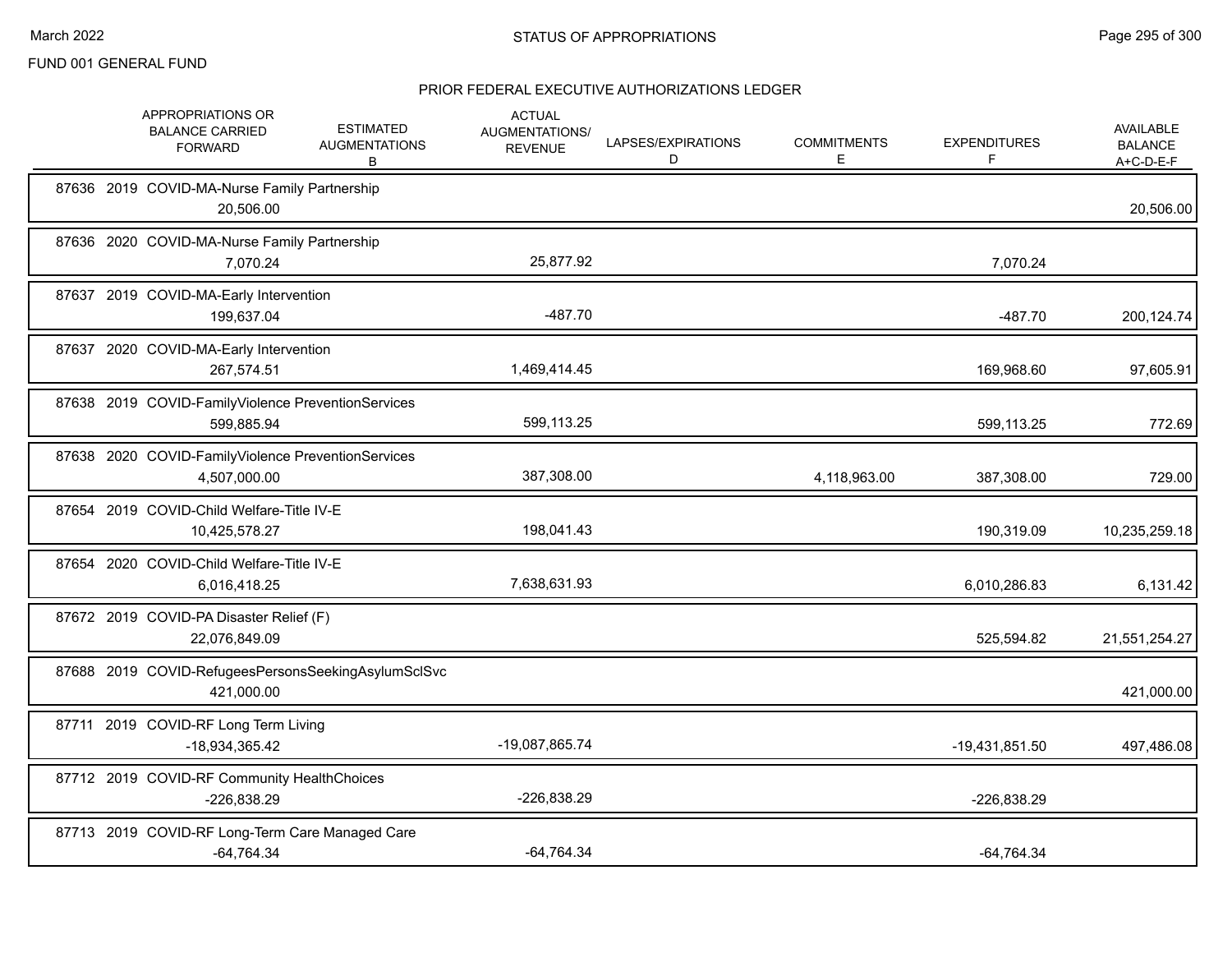|                                 | APPROPRIATIONS OR<br><b>BALANCE CARRIED</b><br><b>FORWARD</b>     | <b>ESTIMATED</b><br><b>AUGMENTATIONS</b><br>В | <b>ACTUAL</b><br>AUGMENTATIONS/<br><b>REVENUE</b> | LAPSES/EXPIRATIONS<br>D | <b>COMMITMENTS</b><br>E | <b>EXPENDITURES</b><br>F | <b>AVAILABLE</b><br><b>BALANCE</b><br>A+C-D-E-F |
|---------------------------------|-------------------------------------------------------------------|-----------------------------------------------|---------------------------------------------------|-------------------------|-------------------------|--------------------------|-------------------------------------------------|
|                                 | 87714 2019 COVID-RF ID Community Waiver Program<br>$-405, 110.05$ |                                               | -470,920.17                                       |                         |                         | $-411,204.78$            | 6,094.73                                        |
|                                 | 87717 2019 COVID-RF Domestic Violence Programs<br>$-15,000.00$    |                                               | $-15,000.00$                                      |                         |                         | $-15,000.00$             |                                                 |
|                                 | 87718 2019 COVID-RF Homeless Assistance Services<br>-422,519.00   |                                               | $-422,519.00$                                     |                         |                         | $-422,519.00$            |                                                 |
| <b>DEPT TOTAL</b>               |                                                                   |                                               |                                                   |                         |                         |                          |                                                 |
|                                 | 1,223,904,224.10                                                  |                                               | 664,438,254.15                                    |                         | 42,067,606.78           | 413,022,194.60           | 768,814,422.72                                  |
| <b>BA 19 - State Department</b> | <b>GENERAL GOVERNMENT</b>                                         |                                               |                                                   |                         |                         |                          |                                                 |
|                                 | 80566 2020 Occupational Licensing Assessment<br>193,948.87        |                                               | 6,020.28                                          |                         |                         | 6,020.28                 | 187,928.59                                      |
|                                 | 87641 2019 COVID-Election Security<br>2,366,054.42                |                                               |                                                   |                         |                         |                          | 2,366,054.42                                    |
| <b>DEPT TOTAL</b>               | 2,560,003.29                                                      |                                               | 6,020.28                                          |                         |                         | 6,020.28                 | 2,553,983.01                                    |
| <b>BA 20 - State Police</b>     | <b>GENERAL GOVERNMENT</b>                                         |                                               |                                                   |                         |                         |                          |                                                 |
|                                 | 80463 2019 Law Enforcements Projects<br>2,637,989.96              |                                               | 104,323.00                                        |                         |                         |                          | 2,637,989.96                                    |
|                                 | 80463 2020 Law Enforcements Projects<br>4,104,940.22              |                                               | 1,556,002.43                                      |                         | 428,000.00              | 672,007.18               | 3,004,933.04                                    |
|                                 | 80574 2019 PA State Opioid Response (SOR)<br>168,416.55           |                                               |                                                   |                         |                         |                          | 168,416.55                                      |
|                                 | 82235 2019 Law Enforcement Preparedness<br>227.17                 |                                               |                                                   |                         | 227.17                  |                          |                                                 |
|                                 | 82235 2020 Law Enforcement Preparedness<br>1,953,651.19           |                                               | 2,099,010.21                                      |                         |                         | 373,802.40               | 1,579,848.79                                    |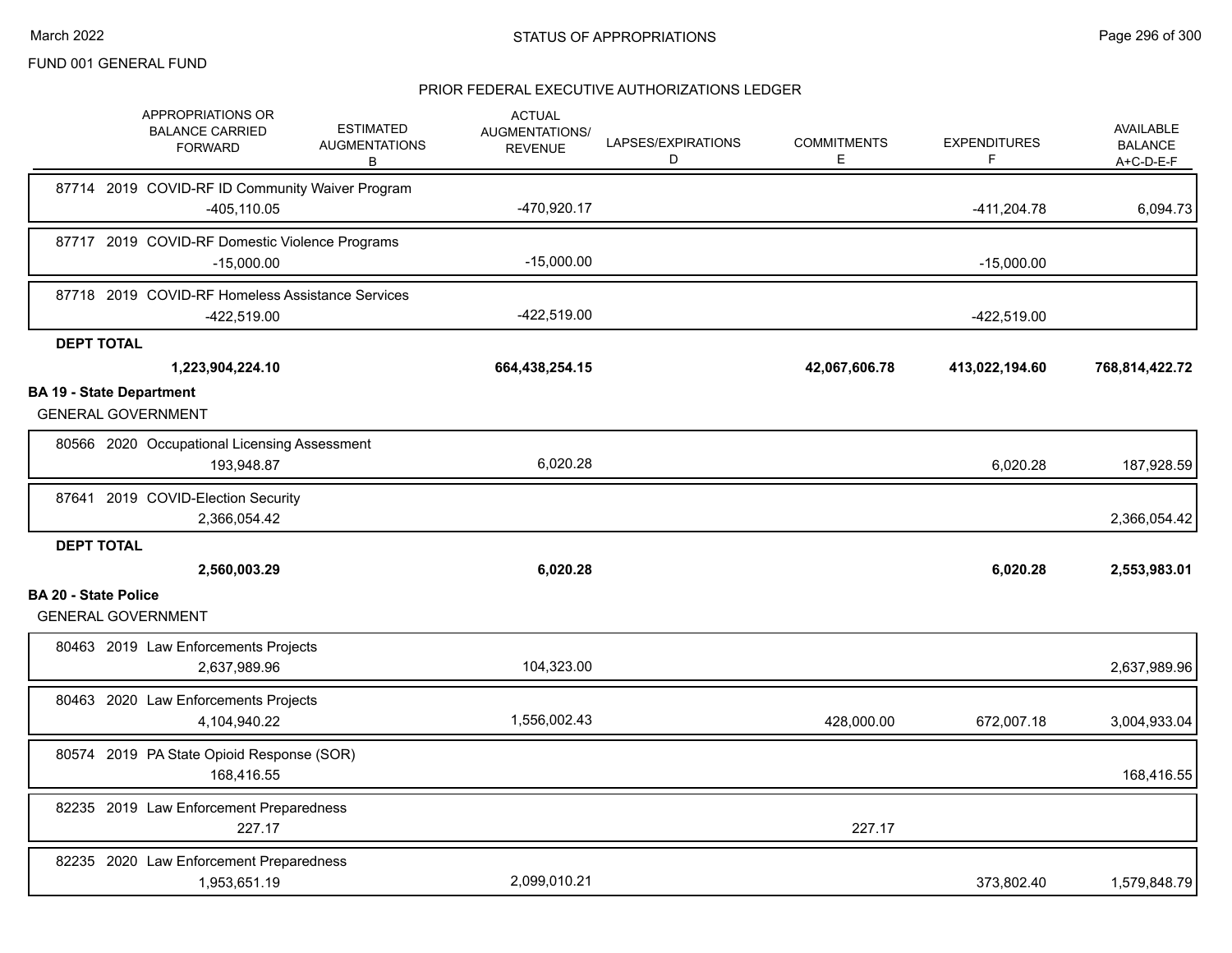|                               | APPROPRIATIONS OR<br><b>BALANCE CARRIED</b><br><b>FORWARD</b>                  | <b>ESTIMATED</b><br><b>AUGMENTATIONS</b><br>В | <b>ACTUAL</b><br>AUGMENTATIONS/<br><b>REVENUE</b> | LAPSES/EXPIRATIONS<br>D | <b>COMMITMENTS</b><br>Е | <b>EXPENDITURES</b><br>F | AVAILABLE<br><b>BALANCE</b><br>A+C-D-E-F |
|-------------------------------|--------------------------------------------------------------------------------|-----------------------------------------------|---------------------------------------------------|-------------------------|-------------------------|--------------------------|------------------------------------------|
|                               | 82340 2019 Homeland Security Grants<br>2,756,505.34                            |                                               |                                                   |                         |                         |                          | 2,756,505.34                             |
|                               | 82340 2020 Homeland Security Grants<br>3,779,736.57                            |                                               | 366,138.83                                        |                         | 72,705.80               | 210,963.00               | 3,496,067.77                             |
|                               | 82825 2019 Office of Homeland Security<br>1,052,777.10                         |                                               | 359.76                                            |                         |                         | 359.76                   | 1,052,417.34                             |
|                               | 82825 2020 Office of Homeland Security<br>1,217,667.61                         |                                               | 92,297.79                                         |                         |                         | 74,471.98                | 1,143,195.63                             |
|                               | 87403 2020 COVID-Emergency Supplemental Funding<br>822,876.00                  |                                               |                                                   |                         |                         |                          | 822,876.00                               |
| <b>DEPT TOTAL</b>             | 18,494,787.71                                                                  |                                               | 4,218,132.02                                      |                         | 500,932.97              | 1,331,604.32             | 16,662,250.42                            |
| <b>BA 78 - Transportation</b> | <b>GRANTS AND SUBSIDIES</b>                                                    |                                               |                                                   |                         |                         |                          |                                          |
|                               | 87412 2020 COVID-FTA-Enhanced Mobility<br>4,580,000.00                         |                                               |                                                   |                         |                         |                          | 4,580,000.00                             |
|                               | 87684 2019 COVID-FTA-Non-Urbanized Formula<br>44,945,963.00                    |                                               | 9,207,987.00                                      |                         | 14,353,393.00           | 12,001,737.00            | 18,590,833.00                            |
|                               | 87684 2020 COVID-FTA-Non-Urbanized Formula<br>5,426,000.00                     |                                               |                                                   |                         |                         |                          | 5,426,000.00                             |
|                               | 87685 2020 COVID-FTA-KeystoneCorridorEquipmnt&Purch<br>92,929,000.00           |                                               |                                                   |                         |                         |                          | 92,929,000.00                            |
| <b>DEPT TOTAL</b>             |                                                                                |                                               |                                                   |                         |                         |                          |                                          |
|                               | 147,880,963.00                                                                 |                                               | 9,207,987.00                                      |                         | 14,353,393.00           | 12,001,737.00            | 121,525,833.00                           |
|                               | <b>BA 45 - Legislative Misc &amp; Commissions</b><br><b>GENERAL GOVERNMENT</b> |                                               |                                                   |                         |                         |                          |                                          |
|                               | 80362 2017 JAG-Consolidated Project Grants<br>1,280,000.00                     |                                               |                                                   |                         |                         |                          | 1,280,000.00                             |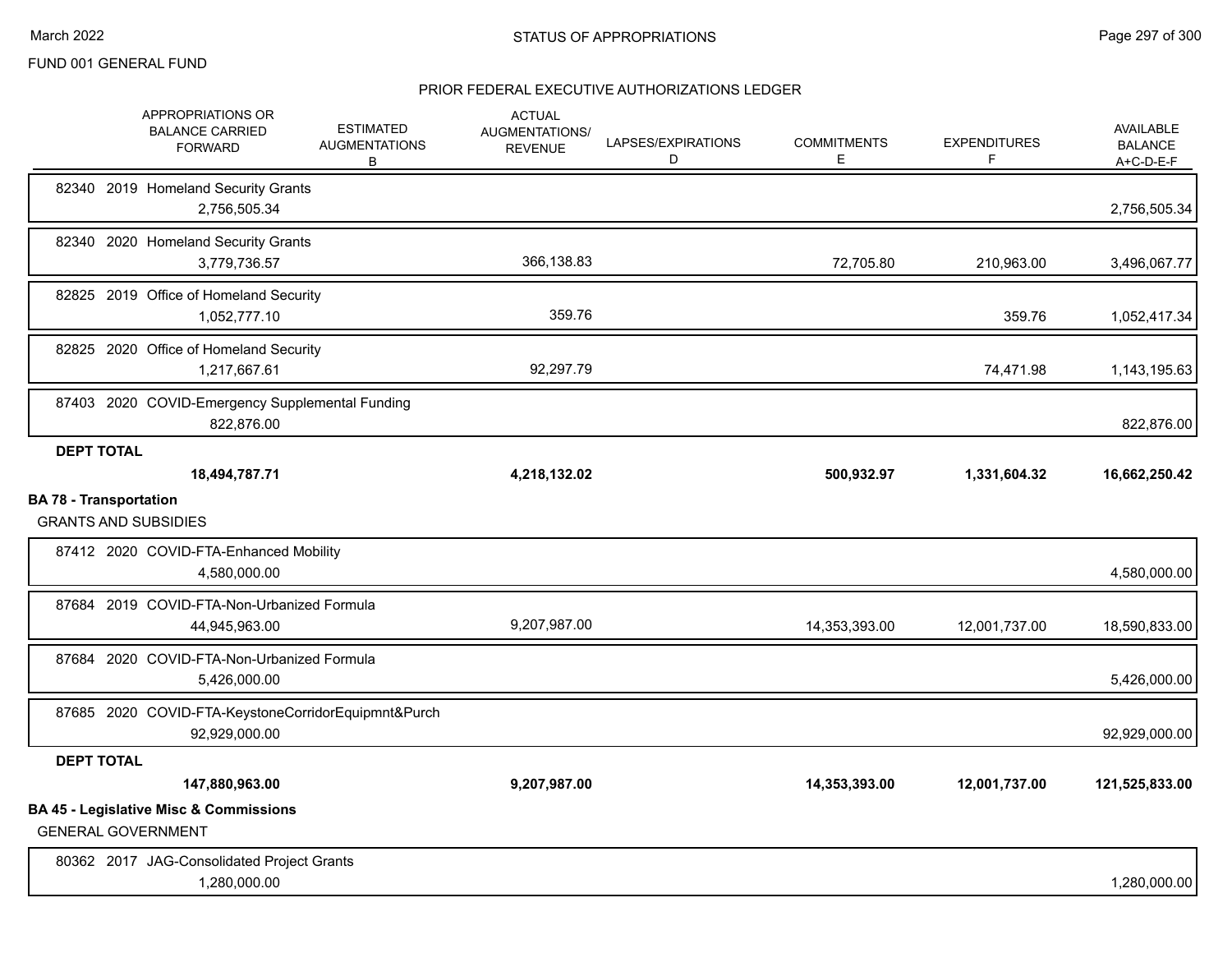|                              | APPROPRIATIONS OR<br><b>BALANCE CARRIED</b><br><b>FORWARD</b>         | <b>ESTIMATED</b><br><b>AUGMENTATIONS</b><br>в | <b>ACTUAL</b><br>AUGMENTATIONS/<br><b>REVENUE</b> | LAPSES/EXPIRATIONS<br>D | <b>COMMITMENTS</b><br>Е | <b>EXPENDITURES</b><br>F | AVAILABLE<br><b>BALANCE</b><br>$A+C-D-E-F$ |
|------------------------------|-----------------------------------------------------------------------|-----------------------------------------------|---------------------------------------------------|-------------------------|-------------------------|--------------------------|--------------------------------------------|
| <b>DEPT TOTAL</b>            |                                                                       |                                               |                                                   |                         |                         |                          |                                            |
|                              | 1,280,000.00                                                          |                                               |                                                   |                         |                         |                          | 1,280,000.00                               |
| <b>BA 51 - Supreme Court</b> |                                                                       |                                               |                                                   |                         |                         |                          |                                            |
| <b>GENERAL GOVERNMENT</b>    |                                                                       |                                               |                                                   |                         |                         |                          |                                            |
|                              | 80400 2019 STOP Violence Against Women<br>4,279.82                    |                                               |                                                   |                         |                         | 4,279.82                 |                                            |
| 80400                        | 2020 STOP Violence Against Women<br>268,000.00                        |                                               |                                                   |                         |                         | 180,502.11               | 87,497.89                                  |
|                              | 82585 2020 Veteran's Treatment Court Strategic Planning<br>100,000.00 |                                               |                                                   |                         |                         |                          | 100,000.00                                 |
| 87404                        | 2020 COVID-Emergency Supplemental Funding<br>1,279,417.61             |                                               | 952,301.73                                        |                         |                         | 1,279,222.79             | 194.82                                     |
| <b>DEPT TOTAL</b>            |                                                                       |                                               |                                                   |                         |                         |                          |                                            |
|                              | 1,651,697.43                                                          |                                               | 952,301.73                                        |                         |                         | 1,464,004.72             | 187,692.71                                 |
| <b>GRANTS AND SUBSIDIES</b>  | <b>BA 94 - PA Housing Finance Agency</b>                              |                                               |                                                   |                         |                         |                          |                                            |
|                              | 87740 2019 COVID-RF Mortgage & Rental Assistance<br>$-8,840.00$       |                                               | $-8,840.00$                                       |                         |                         | $-8,840.00$              |                                            |
| <b>DEPT TOTAL</b>            |                                                                       |                                               |                                                   |                         |                         |                          |                                            |
|                              | $-8,840.00$                                                           |                                               | $-8,840.00$                                       |                         |                         | $-8,840.00$              |                                            |
| <b>LEDGER TOTAL</b>          |                                                                       |                                               |                                                   |                         |                         |                          |                                            |
|                              | 9,123,976,163.69                                                      |                                               | $-3, 157, 285, 513.25$                            |                         | 2,261,303,843.80        | 2,046,761,131.29         | 4,815,911,188.60                           |
|                              | TOTAL TOTAL ALL PRIOR FEDERAL LEDGERS                                 |                                               |                                                   |                         |                         |                          |                                            |
|                              | 14,219,800,301.99                                                     |                                               | -2,226,093,401.58                                 |                         | 2,348,959,558.64        | 2,688,640,021.54         | 9,182,200,721.81                           |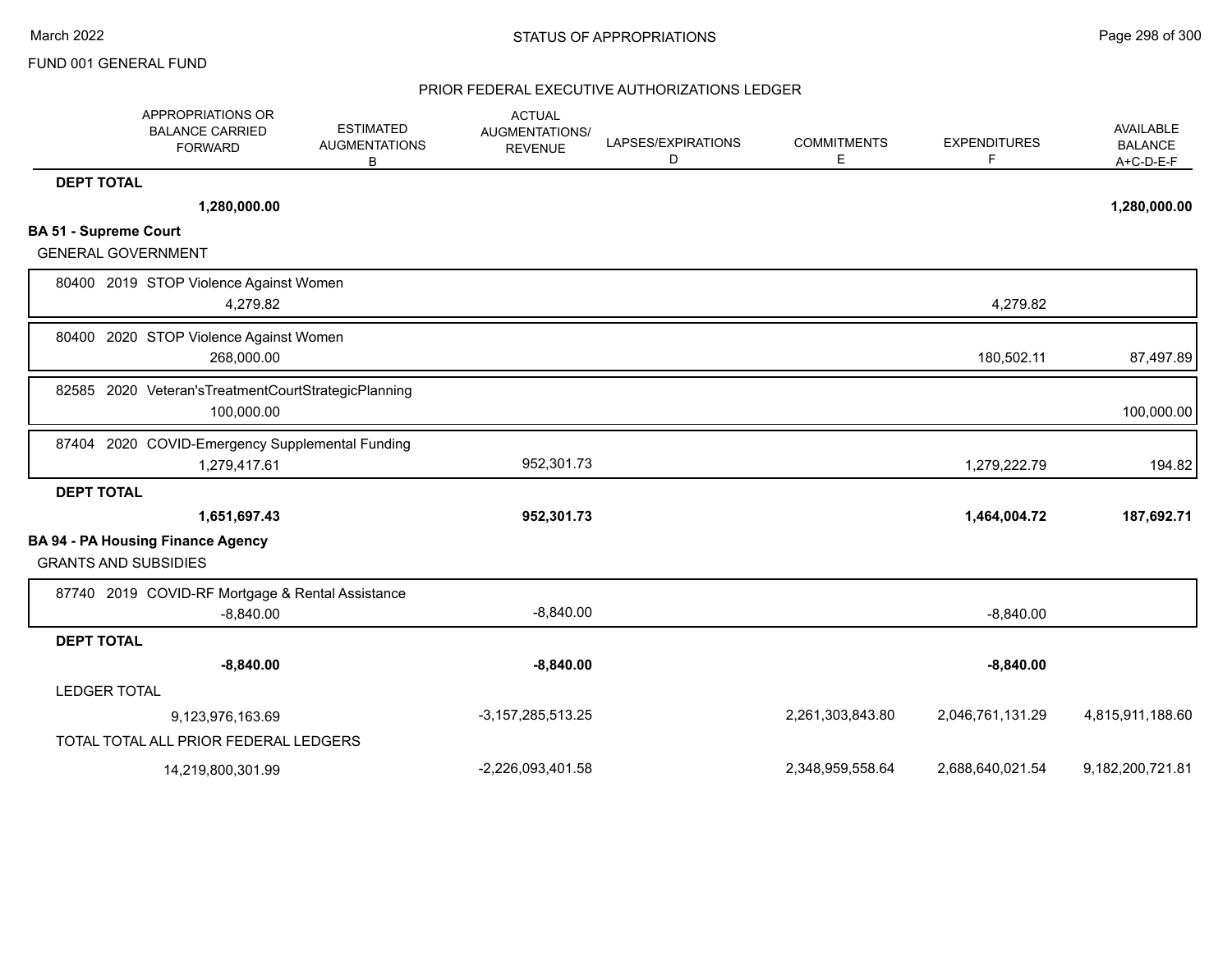## FEDERAL RESTRICTED RECEIPTS LEDGER

|                          | APPROPRIATIONS OR<br><b>BALANCE CARRIED</b><br><b>FORWARD</b>                    | <b>ESTIMATED</b><br><b>AUGMENTATIONS</b><br>B | <b>ACTUAL</b><br><b>AUGMENTATIONS/</b><br><b>REVENUE</b> | LAPSES/EXPIRATIONS<br>D | <b>COMMITMENTS</b><br>Е | <b>EXPENDITURES</b><br>F | AVAILABLE<br><b>BALANCE</b><br>A+C-D-E-F |
|--------------------------|----------------------------------------------------------------------------------|-----------------------------------------------|----------------------------------------------------------|-------------------------|-------------------------|--------------------------|------------------------------------------|
|                          | <b>BA 81 - Executive Offices</b>                                                 |                                               |                                                          |                         |                         |                          |                                          |
|                          | <b>GRANTS AND SUBSIDIES</b>                                                      |                                               |                                                          |                         |                         |                          |                                          |
|                          | 49148 2021 Justice Assistance Grant<br>20,211,698.53                             |                                               | 2,680,908.28                                             |                         |                         |                          | 22,892,606.81                            |
|                          | 49159 2021 Medicare Part D - Retiree Health<br>1,060,975.55                      |                                               | $-1,060,975.55$                                          |                         |                         |                          |                                          |
| <b>DEPT TOTAL</b>        |                                                                                  |                                               |                                                          |                         |                         |                          |                                          |
|                          | 21,272,674.08                                                                    |                                               | 1,619,932.73                                             |                         |                         |                          | 22,892,606.81                            |
|                          | <b>BA 38 - Conservation &amp; Natural Resourc</b><br><b>GRANTS AND SUBSIDIES</b> |                                               |                                                          |                         |                         |                          |                                          |
|                          | 49101 2021 Federal Land & Water Conservation Fd Act<br>3,637.00                  |                                               | $-3,637.00$                                              |                         |                         |                          |                                          |
|                          | 49103 2021 Federal Aid to Volunteer Fire Companies                               |                                               |                                                          |                         |                         |                          |                                          |
|                          | 2,830.67                                                                         |                                               | $-2,830.67$                                              |                         |                         |                          |                                          |
| <b>DEPT TOTAL</b>        |                                                                                  |                                               |                                                          |                         |                         |                          |                                          |
|                          | 6,467.67                                                                         |                                               | $-6,467.67$                                              |                         |                         |                          |                                          |
|                          | <b>BA 74 - Drug and Alcohol Programs</b><br><b>GRANTS AND SUBSIDIES</b>          |                                               |                                                          |                         |                         |                          |                                          |
|                          | 49218 2021 SHARE Loan Program                                                    |                                               |                                                          |                         |                         |                          |                                          |
|                          | 212,647.49                                                                       |                                               | 74.55                                                    |                         |                         |                          | 212,722.04                               |
| <b>DEPT TOTAL</b>        |                                                                                  |                                               |                                                          |                         |                         |                          |                                          |
|                          | 212,647.49                                                                       |                                               | 74.55                                                    |                         |                         |                          | 212,722.04                               |
| <b>BA 16 - Education</b> | <b>GRANTS AND SUBSIDIES</b>                                                      |                                               |                                                          |                         |                         |                          |                                          |
|                          | 49017 2021 Medical Assistance Reimbursement - LEA's<br>210,500,524.32            |                                               | 143, 101, 261.56                                         |                         | 259,916,308.41          | 89,290,795.81            | 4,394,681.66                             |
|                          | 49115 2021 Homeless Adult Assistance Program<br>2.21                             |                                               |                                                          |                         |                         |                          | 2.21                                     |